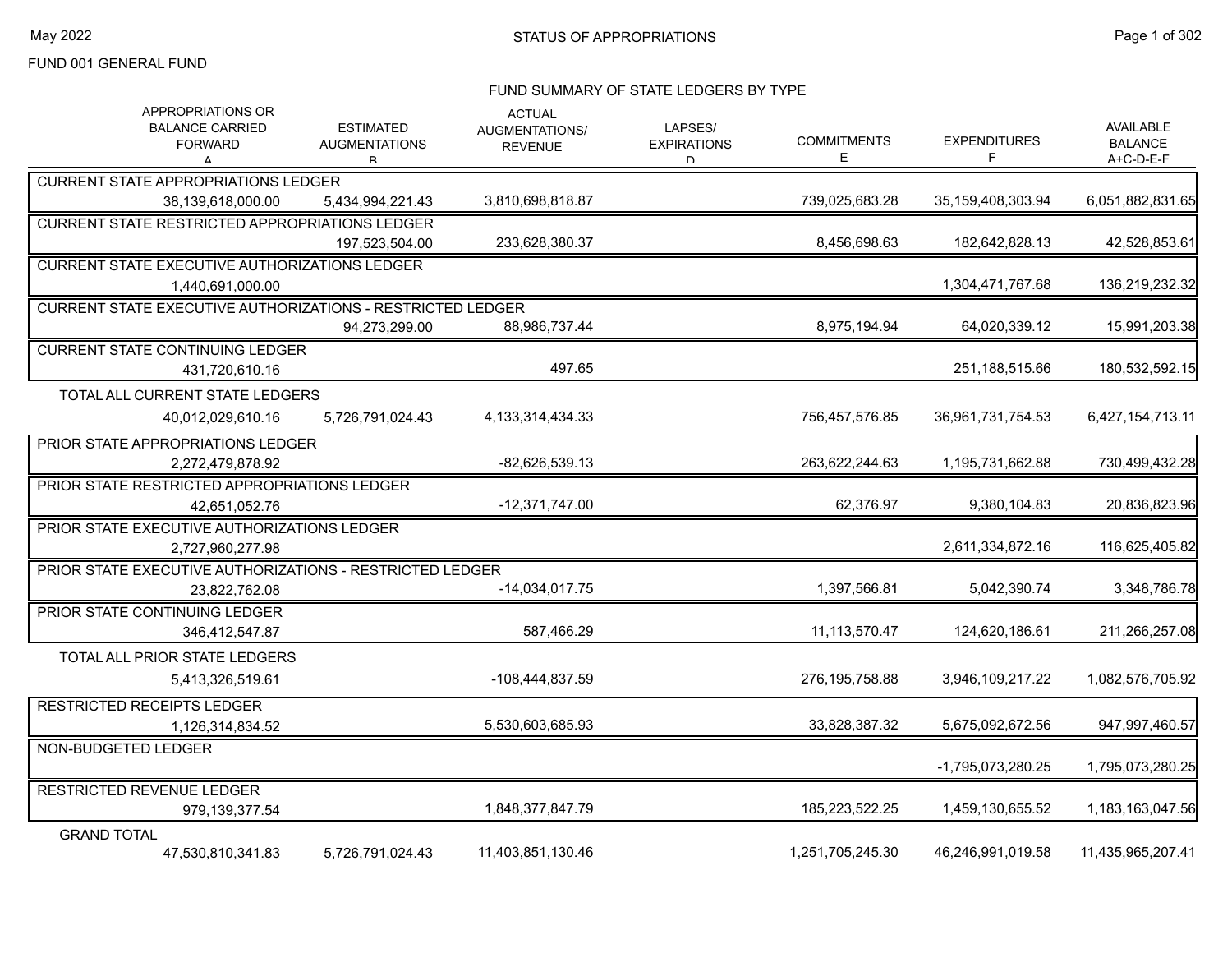# SUMMARY OF ALL CURRENT STATE LEDGERS BY DEPARTMENT

| APPROPRIATIONS OR<br><b>BALANCE CARRIED</b><br><b>FORWARD</b><br>A | <b>ESTIMATED</b><br><b>AUGMENTATIONS</b><br>В | <b>ACTUAL</b><br>AUGMENTATIONS/<br><b>REVENUE</b> | LAPSES/<br><b>EXPIRATIONS</b><br>D | <b>COMMITMENTS</b><br>Е | <b>EXPENDITURES</b><br>F. | <b>AVAILABLE</b><br><b>BALANCE</b><br>A+C-D-E-F |
|--------------------------------------------------------------------|-----------------------------------------------|---------------------------------------------------|------------------------------------|-------------------------|---------------------------|-------------------------------------------------|
| <b>EXECUTIVE BRANCH</b>                                            |                                               |                                                   |                                    |                         |                           |                                                 |
| BA 99 - Governor's Office                                          |                                               |                                                   |                                    |                         |                           |                                                 |
| 6,706,000.00                                                       | 2,734,000.00                                  | 2,499,120.70                                      |                                    | 606,654.12              | 7,516,624.61              | 1,081,841.97                                    |
| BA 81 - Executive Offices                                          |                                               |                                                   |                                    |                         |                           |                                                 |
| 182,727,000.00                                                     | 511,410,747.06                                | 469,845,124.47                                    |                                    | 71,180,003.02           | 523,414,556.90            | 57,977,564.55                                   |
| BA 28 - Lieutenant Governor                                        |                                               |                                                   |                                    |                         |                           |                                                 |
| 2,043,000.00                                                       |                                               |                                                   |                                    | 127,477.89              | 1,230,034.94              | 685,487.17                                      |
| BA 14 - Attorney General                                           |                                               |                                                   |                                    |                         |                           |                                                 |
| 114,262,000.00                                                     | 39,424,752.00                                 | 32,419,943.26                                     |                                    | 5,719,738.61            | 123,089,697.06            | 17,872,507.59                                   |
| BA 92 - Auditor General                                            |                                               |                                                   |                                    |                         |                           |                                                 |
| 40,609,000.00                                                      | 11,247,000.00                                 | 7,490,445.70                                      |                                    | 539,436.77              | 43,373,763.54             | 4,186,245.39                                    |
| BA 73 - Treasury                                                   |                                               |                                                   |                                    |                         |                           |                                                 |
| 1,225,464,000.00                                                   |                                               | 9,273,656.75                                      |                                    |                         | 1,196,369,491.40          | 38,368,165.35                                   |
| BA 68 - Agriculture                                                |                                               |                                                   |                                    |                         |                           |                                                 |
| 174,515,000.00                                                     | 9,698,800.00                                  | 8,927,698.23                                      |                                    | 9,226,024.11            | 167,520,722.52            | 6,695,951.60                                    |
| BA 75 - Banking & Securities                                       |                                               |                                                   |                                    |                         |                           |                                                 |
|                                                                    | 9,477,000.00                                  | 9,477,000.00                                      |                                    | 114,003.70              | 6,244,771.88              | 3,118,224.42                                    |
| BA 32 - Civil Service Commission                                   |                                               |                                                   |                                    |                         |                           |                                                 |
|                                                                    | 3,800,000.00                                  | 4,574,638.71                                      |                                    | 56,159.04               | 3,398,366.39              | 1,120,113.28                                    |
| BA 24 - Community & Economic Develop                               |                                               |                                                   |                                    |                         |                           |                                                 |
| 193,969,000.00                                                     | 14,865,298.15                                 | 12,555,682.91                                     |                                    | 54, 192, 946.65         | 98,266,361.34             | 54,065,374.92                                   |
| BA 38 - Conservation & Natural Resourc                             |                                               |                                                   |                                    |                         |                           |                                                 |
| 139,054,000.00                                                     | 71,199,000.00                                 | 72,434,071.10                                     |                                    | 15,497,661.82           | 157,470,336.41            | 38,520,072.87                                   |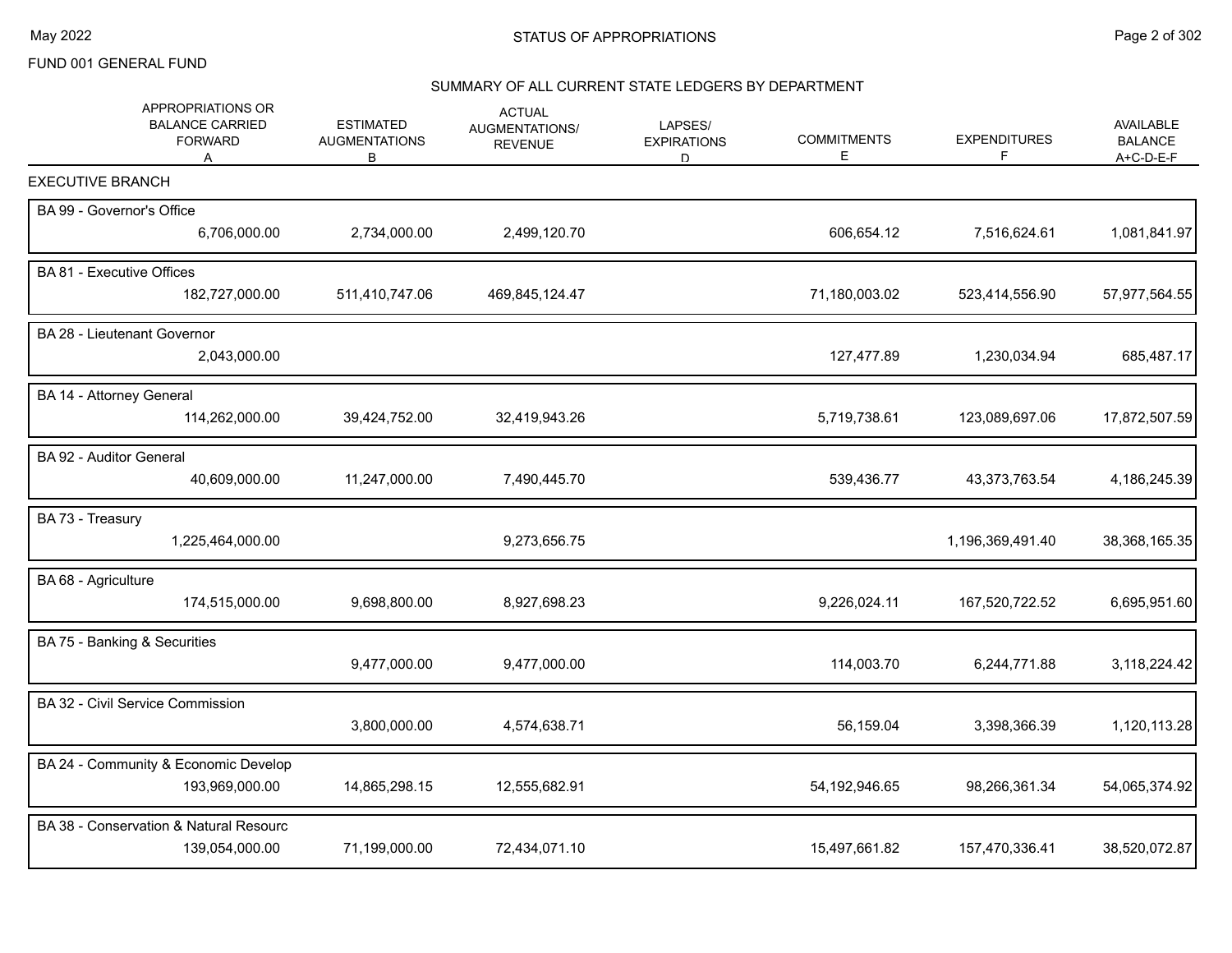#### SUMMARY OF ALL CURRENT STATE LEDGERS BY DEPARTMENT

| APPROPRIATIONS OR<br><b>BALANCE CARRIED</b><br><b>FORWARD</b><br>A | <b>ESTIMATED</b><br><b>AUGMENTATIONS</b><br>В | <b>ACTUAL</b><br><b>AUGMENTATIONS/</b><br><b>REVENUE</b> | LAPSES/<br><b>EXPIRATIONS</b><br>D | <b>COMMITMENTS</b><br>Е | <b>EXPENDITURES</b><br>F | <b>AVAILABLE</b><br><b>BALANCE</b><br>A+C-D-E-F |
|--------------------------------------------------------------------|-----------------------------------------------|----------------------------------------------------------|------------------------------------|-------------------------|--------------------------|-------------------------------------------------|
| <b>BA 11 - Corrections</b><br>2,664,454,000.00                     | 9,292,000.00                                  | 3,834,531.27                                             |                                    | 126,394,618.93          | 2,294,798,402.80         | 247,095,509.54                                  |
| BA 74 - Drug and Alcohol Programs<br>47,729,000.00                 | 5,126,000.00                                  | 30,350.00                                                |                                    | 9,594,379.94            | 35,676,772.24            | 2,488,197.82                                    |
| BA 16 - Education<br>14,525,026,000.00                             | 6,216,000.00                                  | 5,696,377.80                                             |                                    | 114,935,037.06          | 13,015,383,099.41        | 1,400,404,241.33                                |
| BA 31 - PA Emergency Management Agency<br>13,890,000.00            | 1,405,650.00                                  | 1,406,630.47                                             |                                    | 576,402.24              | 12,621,272.67            | 2,098,955.56                                    |
| BA 37 - Environmental Hearing Board<br>2,593,000.00                |                                               |                                                          |                                    | 155,930.34              | 1,745,479.63             | 691,590.03                                      |
| <b>BA 35 - Environmental Protection</b><br>169,042,000.00          | 38,846,854.00                                 | 17,784,086.58                                            |                                    | 14,048,712.63           | 165,816,307.62           | 6,961,066.33                                    |
| <b>BA 15 - General Services</b><br>130,314,000.00                  | 69,171,229.41                                 | 51,609,269.41                                            |                                    | 5,858,793.05            | 162,308,813.52           | 13,755,662.84                                   |
| BA 67 - Health<br>209,815,000.00                                   | 24,416,635.00                                 | 17,562,980.54                                            |                                    | 24,624,840.68           | 162,899,215.90           | 39,853,923.96                                   |
| BA 39 - PA Higher Education Assistance<br>369,382,000.00           |                                               |                                                          |                                    |                         | 369,382,000.00           |                                                 |
| BA 30 - Historical & Museum Commission<br>23,150,000.00            | 1,458,000.00                                  | 1,478,564.30                                             |                                    | 449,971.92              | 19,197,558.95            | 4,981,033.43                                    |
| BA 12 - Labor & Industry<br>79,033,000.00                          | 12,331,000.00                                 | 12,285,661.92                                            |                                    | 7,654,629.38            | 71,666,676.33            | 11,997,356.21                                   |
| BA 13 - Military & Veterans Affairs<br>160,534,000.00              | 24,066,060.00                                 | 22,730,061.96                                            |                                    | 14,126,298.00           | 154,683,691.24           | 14,454,072.72                                   |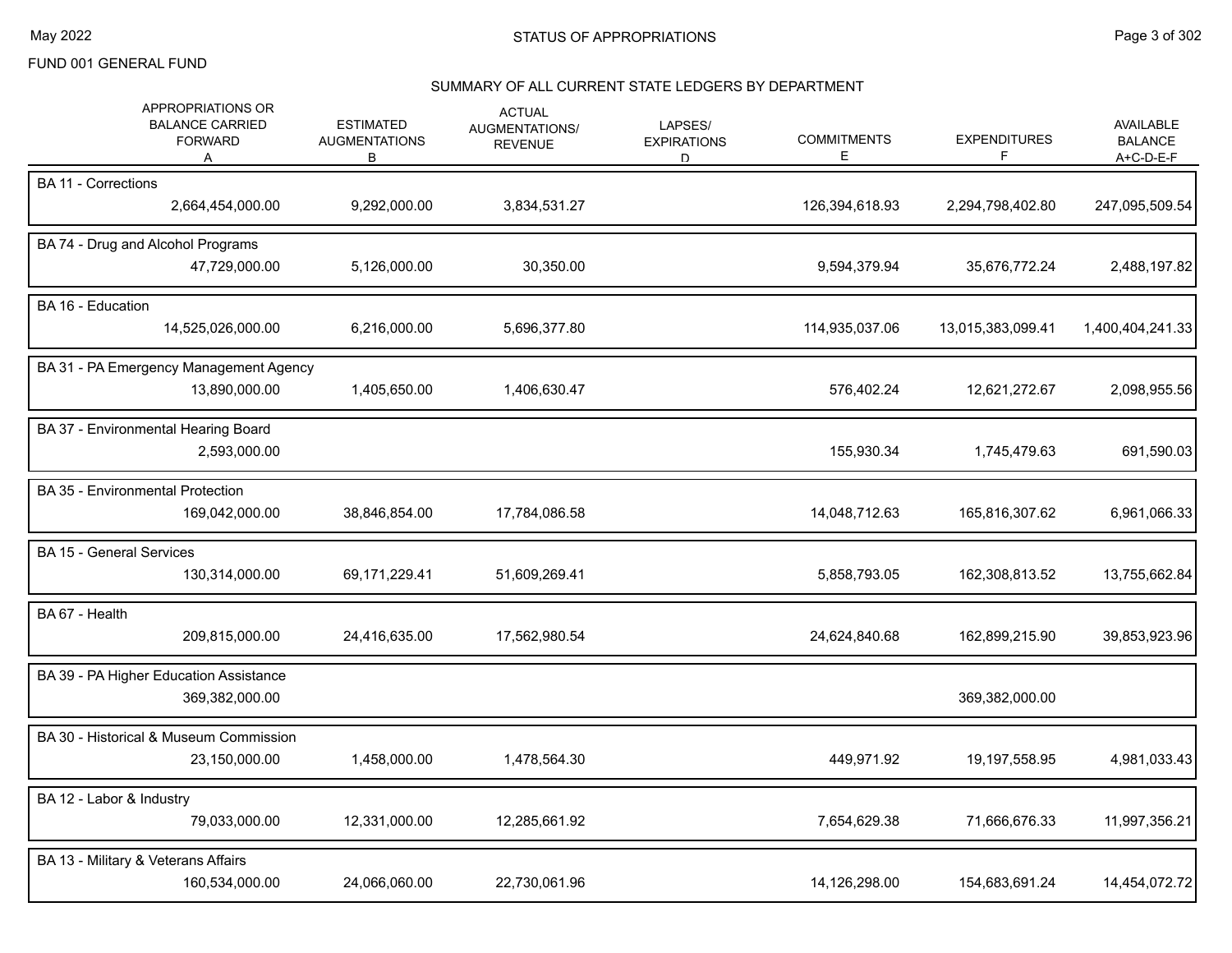#### SUMMARY OF ALL CURRENT STATE LEDGERS BY DEPARTMENT

| APPROPRIATIONS OR<br><b>BALANCE CARRIED</b><br><b>FORWARD</b><br>Α | <b>ESTIMATED</b><br><b>AUGMENTATIONS</b><br>В | <b>ACTUAL</b><br>AUGMENTATIONS/<br><b>REVENUE</b> | LAPSES/<br><b>EXPIRATIONS</b><br>D | <b>COMMITMENTS</b><br>E | <b>EXPENDITURES</b><br>F | AVAILABLE<br><b>BALANCE</b><br>A+C-D-E-F |
|--------------------------------------------------------------------|-----------------------------------------------|---------------------------------------------------|------------------------------------|-------------------------|--------------------------|------------------------------------------|
| BA 17 - Public Utility Commission                                  | 78,477,000.00                                 | 78,477,000.00                                     |                                    | 2,852,881.32            | 62,110,380.19            | 13,513,738.49                            |
|                                                                    |                                               |                                                   |                                    |                         |                          |                                          |
| BA 21 - Human Services                                             |                                               |                                                   |                                    |                         |                          |                                          |
| 16,136,498,000.00                                                  | 3,886,368,228.00                              | 2,290,751,720.38                                  |                                    | 239,785,156.45          | 14,348,817,997.42        | 3,838,646,566.51                         |
| BA 18 - Revenue                                                    |                                               |                                                   |                                    |                         |                          |                                          |
| 1,614,704,000.00                                                   | 57,513,665.49                                 | 55,041,570.61                                     |                                    | 7,012,399.76            | 1,483,521,988.98         | 179,211,181.87                           |
| BA 19 - State Department                                           |                                               |                                                   |                                    |                         |                          |                                          |
| 36,428,000.00                                                      | 86,548,069.70                                 | 80,414,744.26                                     |                                    | 7,108,250.07            | 89,081,194.86            | 20,653,299.33                            |
| BA 20 - State Police                                               |                                               |                                                   |                                    |                         |                          |                                          |
| 462,250,000.00                                                     | 751,698,035.62                                | 742,509,759.41                                    |                                    | 24,017,129.38           | 1,046,588,371.85         | 134, 154, 258. 18                        |
| BA 90 - System of Higher Education                                 |                                               |                                                   |                                    |                         |                          |                                          |
| 477,470,000.00                                                     |                                               |                                                   |                                    |                         | 437,680,826.00           | 39,789,174.00                            |
| BA 78 - Transportation                                             |                                               |                                                   |                                    |                         |                          |                                          |
| 2,970,000.00                                                       |                                               |                                                   |                                    |                         | 2,420,000.00             | 550,000.00                               |
| BA 40 - Ethics Commission                                          |                                               |                                                   |                                    |                         |                          |                                          |
| 3,015,000.00                                                       |                                               |                                                   |                                    | 2,039.97                | 2,330,772.20             | 682,187.83                               |
| BA 43 - Health Care Cost Containment                               |                                               |                                                   |                                    |                         |                          |                                          |
| 3,167,000.00                                                       |                                               |                                                   |                                    |                         | 3,088,488.61             | 78,511.39                                |
| BA 64 - Thaddeus Stevens Coll of Tech                              |                                               |                                                   |                                    |                         |                          |                                          |
| 18,701,000.00                                                      |                                               |                                                   |                                    |                         | 18,701,000.00            |                                          |
| TOTAL EXECUTIVE BRANCH                                             |                                               |                                                   |                                    |                         |                          |                                          |
| 39,229,514,000.00                                                  | 5,726,791,024.43                              | 4,011,110,690.74                                  |                                    | 756,457,576.85          | 36,288,415,037.41        | 6,195,752,076.48                         |
|                                                                    |                                               |                                                   |                                    |                         |                          |                                          |

LEGISLATIVE BRANCH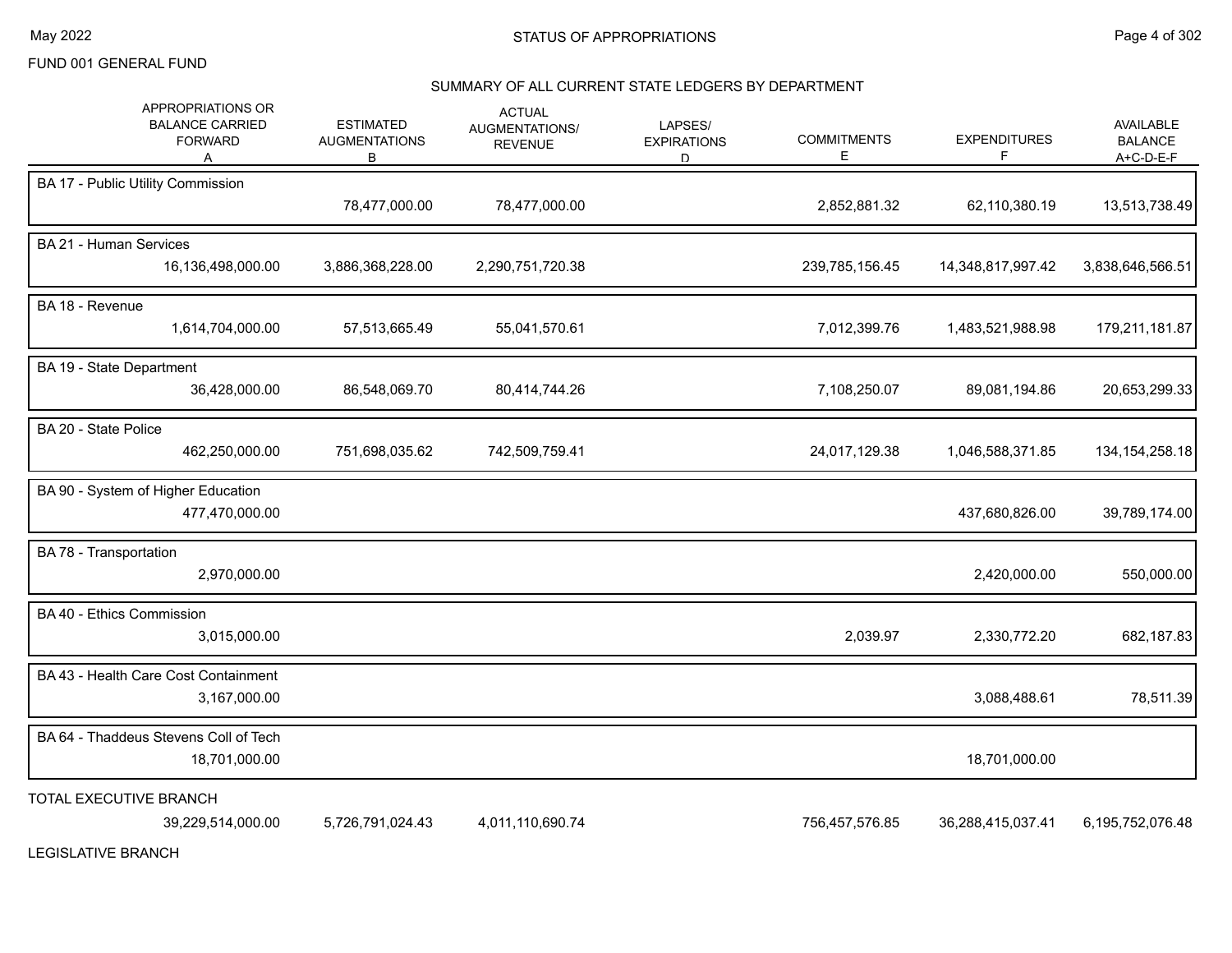#### SUMMARY OF ALL CURRENT STATE LEDGERS BY DEPARTMENT

| APPROPRIATIONS OR<br><b>BALANCE CARRIED</b><br><b>FORWARD</b><br>Α | <b>ESTIMATED</b><br><b>AUGMENTATIONS</b><br>В | <b>ACTUAL</b><br>AUGMENTATIONS/<br><b>REVENUE</b> | LAPSES/<br><b>EXPIRATIONS</b><br>D. | <b>COMMITMENTS</b><br>Е | <b>EXPENDITURES</b><br>F | <b>AVAILABLE</b><br><b>BALANCE</b><br>A+C-D-E-F |
|--------------------------------------------------------------------|-----------------------------------------------|---------------------------------------------------|-------------------------------------|-------------------------|--------------------------|-------------------------------------------------|
| BA41 - Senate<br>127,106,610.16                                    |                                               |                                                   |                                     |                         | 78,589,222.21            | 48,517,387.95                                   |
| BA 42 - House of Representatives<br>231,682,000.00                 |                                               |                                                   |                                     |                         | 152,020,268.36           | 79,661,731.64                                   |
| BA 44 - Legislative Reference Bureau<br>10,896,000.00              |                                               |                                                   |                                     |                         | 2,684,036.19             | 8,211,963.81                                    |
| BA 45 - Legislative Misc & Commissions<br>16,236,000.00            |                                               | 19.80                                             |                                     |                         | 3,233,387.99             | 13,002,631.81                                   |
| BA 46 - Joint State Government Comm.<br>1,701,000.00               |                                               |                                                   |                                     |                         | 911,118.02               | 789,881.98                                      |
| BA 47 - Legislative Budget and Finance<br>2,020,000.00             |                                               |                                                   |                                     |                         | 871,274.57               | 1,148,725.43                                    |
| BA 48 - Legislative Data Processing<br>34,755,000.00               |                                               |                                                   |                                     |                         | 9,213,033.46             | 25,541,966.54                                   |
| BA 63 - Regulatory Review Commission<br>2,155,000.00               |                                               |                                                   |                                     |                         |                          | 2,155,000.00                                    |
| TOTAL LEGISLATIVE BRANCH<br>426,551,610.16                         |                                               | 19.80                                             |                                     |                         | 247,522,340.80           | 179,029,289.16                                  |
| <b>JUDICIAL BRANCH</b><br>BA 51 - Supreme Court<br>59,456,000.00   |                                               | 70,313,636.53                                     |                                     |                         | 107,604,980.57           | 22,164,655.96                                   |
| BA 52 - Superior Court<br>32,560,000.00                            |                                               | 9,203,511.60                                      |                                     |                         | 35,910,381.21            | 5,853,130.39                                    |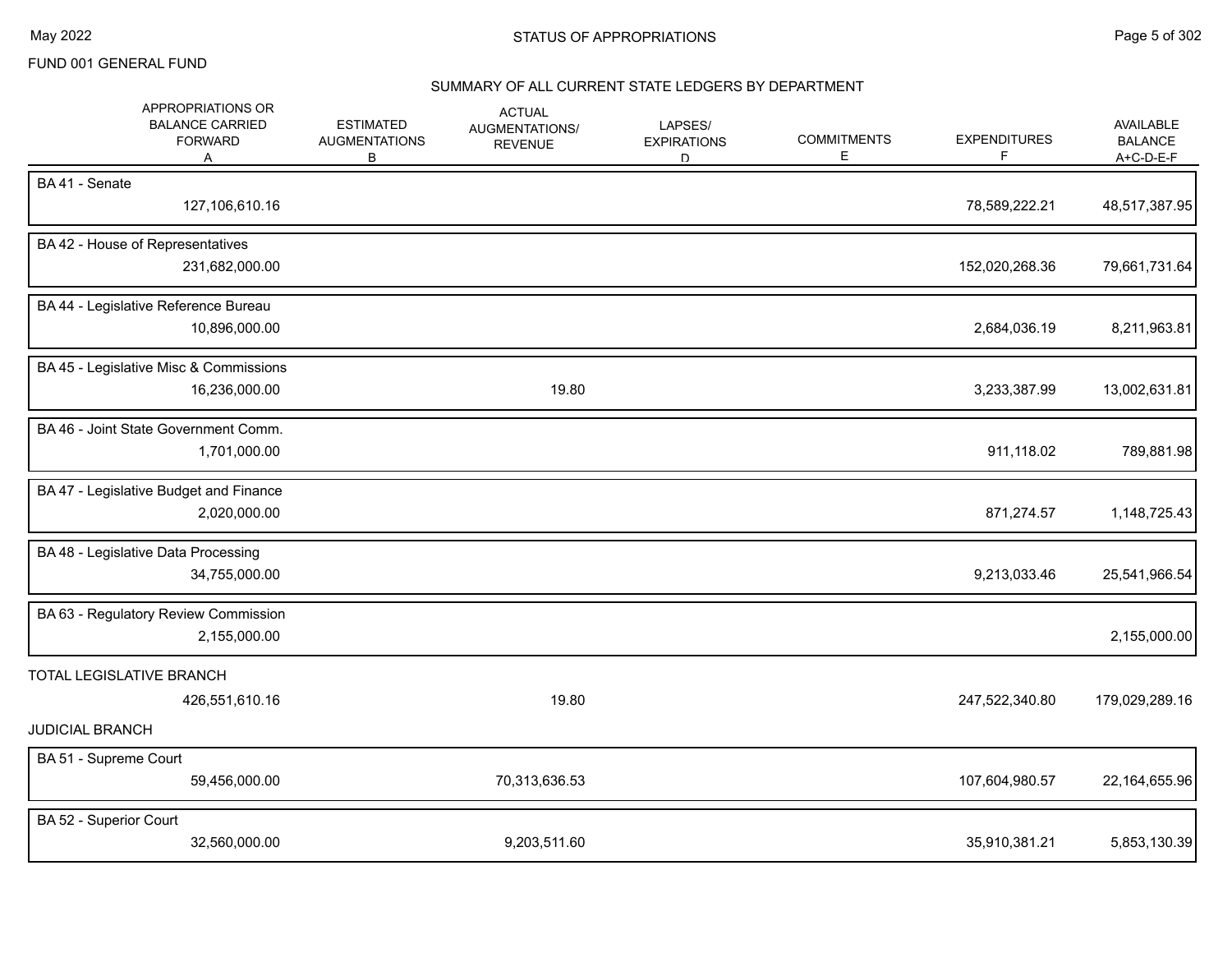#### SUMMARY OF ALL CURRENT STATE LEDGERS BY DEPARTMENT

| APPROPRIATIONS OR<br><b>BALANCE CARRIED</b><br><b>FORWARD</b> | <b>ESTIMATED</b><br><b>AUGMENTATIONS</b><br>В | <b>ACTUAL</b><br>AUGMENTATIONS/<br><b>REVENUE</b> | LAPSES/<br><b>EXPIRATIONS</b><br>D | <b>COMMITMENTS</b><br>Е | <b>EXPENDITURES</b><br>F | AVAILABLE<br><b>BALANCE</b><br>A+C-D-E-F |
|---------------------------------------------------------------|-----------------------------------------------|---------------------------------------------------|------------------------------------|-------------------------|--------------------------|------------------------------------------|
| BA 53 - Courts of Common Pleas                                |                                               |                                                   |                                    |                         |                          |                                          |
| 124,155,000.00                                                |                                               | 27,563,131.53                                     |                                    |                         | 138,926,387.44           | 12,791,744.09                            |
| BA 57 - Miscellaneous Judges                                  |                                               |                                                   |                                    |                         |                          |                                          |
| 27,129,000.00                                                 |                                               |                                                   |                                    |                         | 24,960,498.20            | 2,168,501.80                             |
| BA 58 - Commonwealth Court                                    |                                               |                                                   |                                    |                         |                          |                                          |
| 21,324,000.00                                                 |                                               | 138,089.29                                        |                                    |                         | 19,879,140.16            | 1,582,949.13                             |
| BA 59 - Magisterial District Judges                           |                                               |                                                   |                                    |                         |                          |                                          |
| 83,546,000.00                                                 |                                               | 12,592,368.17                                     |                                    |                         | 89, 144, 547. 37         | 6,993,820.80                             |
| BA 62 - Philadelphia Municipal Court                          |                                               |                                                   |                                    |                         |                          |                                          |
| 7,794,000.00                                                  |                                               | 2,392,986.67                                      |                                    |                         | 9,368,441.37             | 818,545.30                               |
| TOTAL JUDICIAL BRANCH                                         |                                               |                                                   |                                    |                         |                          |                                          |
| 355,964,000.00                                                |                                               | 122,203,723.79                                    |                                    |                         | 425,794,376.32           | 52,373,347.47                            |
| <b>GRAND TOTAL</b>                                            |                                               |                                                   |                                    |                         |                          |                                          |
| 40,012,029,610.16                                             | 5,726,791,024.43                              | 4, 133, 314, 434. 33                              |                                    | 756,457,576.85          | 36,961,731,754.53        | 6,427,154,713.11                         |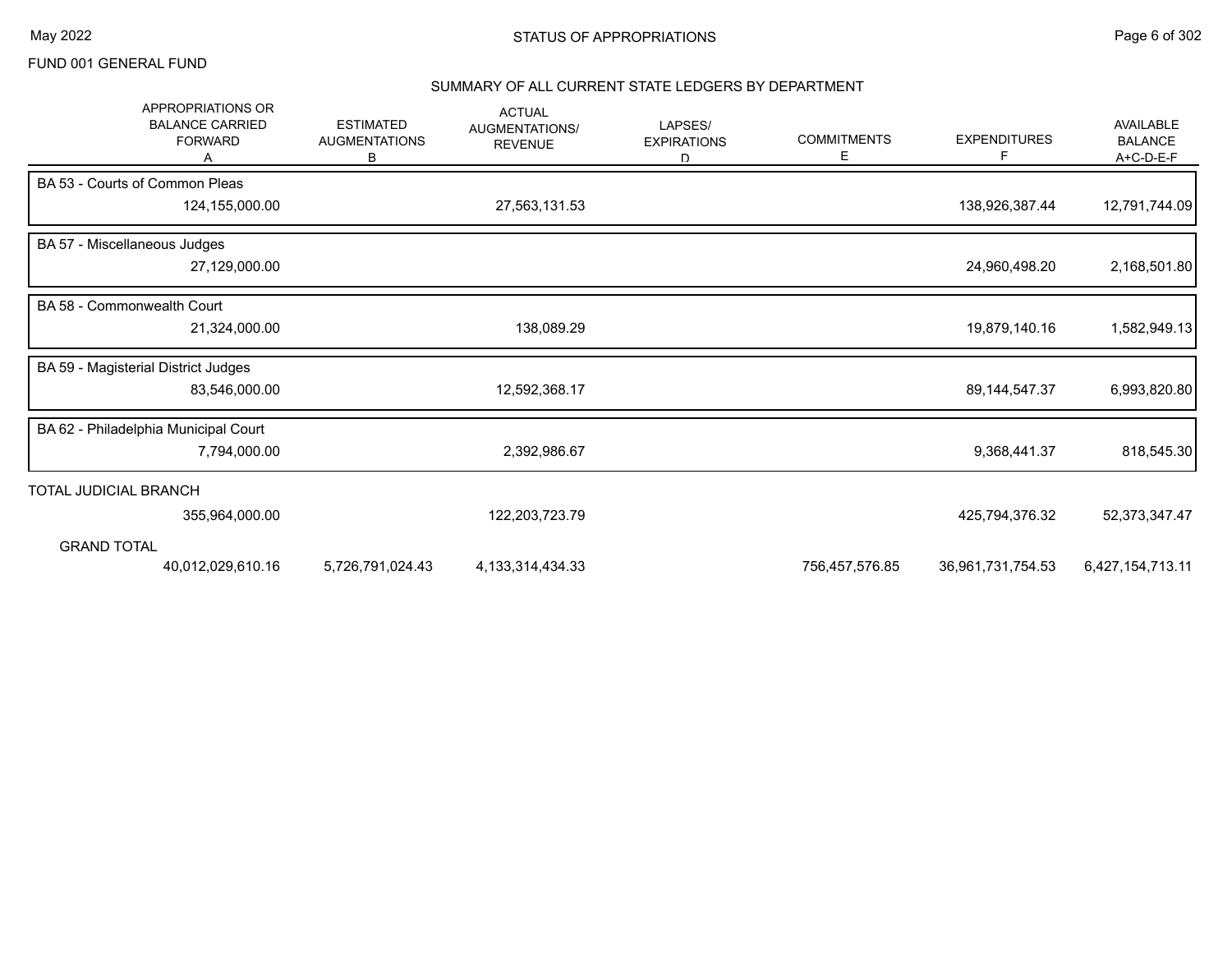#### SUMMARY OF ALL CURRENT STATE LEDGERS BY CHARACTER OF EXPENDITURE

|                             | APPROPRIATIONS OR<br><b>BALANCE CARRIED</b><br><b>FORWARD</b> | <b>ESTIMATED</b><br><b>AUGMENTATIONS</b><br>R. | <b>ACTUAL</b><br>AUGMENTATIONS/<br><b>REVENUE</b> | LAPSES/EXPIRATIONS<br>D | <b>COMMITMENTS</b><br>E | <b>EXPENDITURES</b> | AVAILABLE<br><b>BALANCE</b><br>$A+C-D-E-F$ |
|-----------------------------|---------------------------------------------------------------|------------------------------------------------|---------------------------------------------------|-------------------------|-------------------------|---------------------|--------------------------------------------|
| <b>GENERAL GOVERNMENT</b>   |                                                               |                                                |                                                   |                         |                         |                     |                                            |
|                             | 3,341,854,610.16                                              | 1,833,172,796.43                               | 1,830,358,486.36                                  |                         | 289,625,809.84          | 4,161,219,898.47    | 721,367,388.21                             |
| <b>INSTITUTIONAL</b>        |                                                               |                                                |                                                   |                         |                         |                     |                                            |
|                             | 3,582,584,000.00                                              | 97,067,010.00                                  | 56,957,180.89                                     |                         | 168,770,578.43          | 3,148,181,590.89    | 322,589,011.57                             |
| <b>GRANTS AND SUBSIDIES</b> |                                                               |                                                |                                                   |                         |                         |                     |                                            |
|                             | 30,489,055,000.00                                             | 3,796,551,218.00                               | 2,245,998,767.08                                  |                         | 298,061,188.58          | 27,212,402,628.23   | 5,224,589,950.27                           |
| <b>REFUNDS</b>              |                                                               |                                                |                                                   |                         |                         |                     |                                            |
|                             | 1,420,000,000.00                                              |                                                |                                                   |                         |                         | 1,289,228,907.75    | 130,771,092.25                             |
| <b>DEBT SERVICE</b>         |                                                               |                                                |                                                   |                         |                         |                     |                                            |
|                             | 1,178,536,000.00                                              |                                                |                                                   |                         |                         | 1,150,698,729.19    | 27,837,270.81                              |
| <b>GRAND TOTAL</b>          |                                                               |                                                |                                                   |                         |                         |                     |                                            |
|                             | 40,012,029,610.16                                             | 5,726,791,024.43                               | 4, 133, 314, 434. 33                              |                         | 756,457,576.85          | 36,961,731,754.53   | 6,427,154,713.11                           |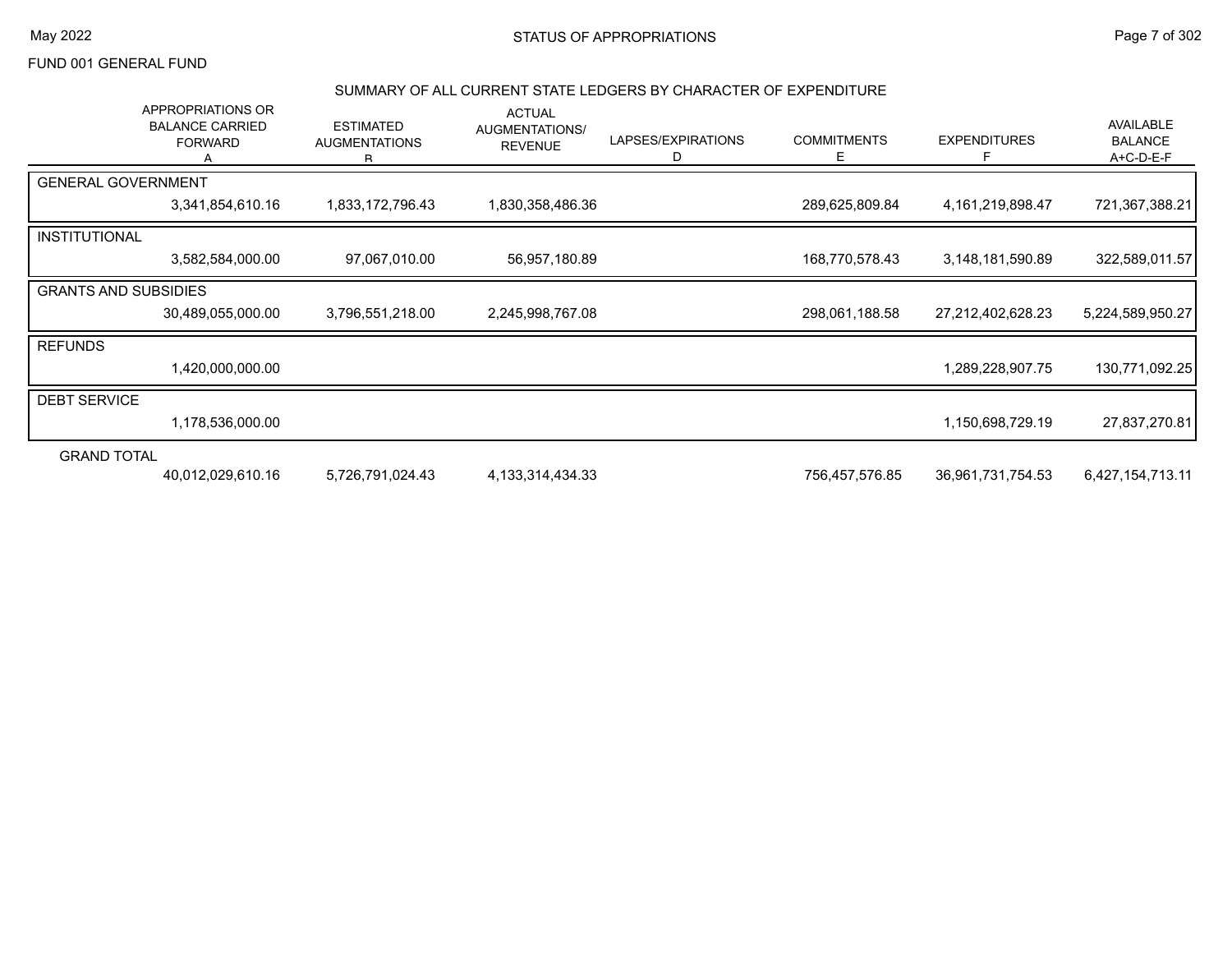|                                  | APPROPRIATIONS OR<br><b>BALANCE CARRIED</b><br><b>FORWARD</b><br>A | <b>ESTIMATED</b><br><b>AUGMENTATIONS</b><br>В | <b>ACTUAL</b><br>AUGMENTATIONS/<br><b>REVENUE</b> | LAPSES/EXPIRATIONS<br>D | <b>COMMITMENTS</b><br>Е | <b>EXPENDITURES</b><br>F | <b>AVAILABLE</b><br><b>BALANCE</b><br>A+C-D-E-F |
|----------------------------------|--------------------------------------------------------------------|-----------------------------------------------|---------------------------------------------------|-------------------------|-------------------------|--------------------------|-------------------------------------------------|
| <b>BA 99 - Governor's Office</b> |                                                                    |                                               |                                                   |                         |                         |                          |                                                 |
| <b>GENERAL GOVERNMENT</b>        |                                                                    |                                               |                                                   |                         |                         |                          |                                                 |
| 10648 2021                       | Governor's Office                                                  |                                               |                                                   |                         |                         |                          |                                                 |
|                                  | 6,706,000.00                                                       | 2,734,000.00                                  | 2,499,120.70                                      |                         | 606,654.12              | 7,516,624.61             | 1,081,841.97                                    |
| <b>DEPT TOTAL</b>                |                                                                    |                                               |                                                   |                         |                         |                          |                                                 |
|                                  | 6,706,000.00                                                       | 2,734,000.00                                  | 2,499,120.70                                      |                         | 606,654.12              | 7,516,624.61             | 1,081,841.97                                    |
| <b>BA 81 - Executive Offices</b> |                                                                    |                                               |                                                   |                         |                         |                          |                                                 |
| <b>GENERAL GOVERNMENT</b>        |                                                                    |                                               |                                                   |                         |                         |                          |                                                 |
| 10595 2021                       | Office of State Inspector General                                  |                                               |                                                   |                         |                         |                          |                                                 |
|                                  | 4,276,000.00                                                       | 1,111,000.00                                  | 1,111,000.00                                      |                         | 18,964.35               | 4,295,640.04             | 1,072,395.61                                    |
| 10596 2021                       | Juvenile Court Judges Commission                                   |                                               |                                                   |                         |                         |                          |                                                 |
|                                  | 2,980,000.00                                                       |                                               |                                                   |                         | 78,821.56               | 2,121,865.97             | 779,312.47                                      |
| 10599 2021                       | Office of General Counsel                                          |                                               |                                                   |                         |                         |                          |                                                 |
|                                  | 5,838,000.00                                                       | 376,000.00                                    | 440,628.86                                        |                         | 255,658.15              | 4,742,500.45             | 1,280,470.26                                    |
| 10600 2021                       | Inspector General - Welfare Fraud                                  |                                               |                                                   |                         |                         |                          |                                                 |
|                                  | 11,799,000.00                                                      |                                               |                                                   |                         | 49,126.00               | 9,185,464.59             | 2,564,409.41                                    |
| 10620 2021                       | Office of Administration                                           |                                               |                                                   |                         |                         |                          |                                                 |
|                                  | 10,453,000.00                                                      | 412,627,000.00                                | 372,280,448.06                                    |                         | 21,303,312.10           | 347,781,928.99           | 13,648,206.97                                   |
| 10621 2021                       | Pennsylvania Council on the Arts                                   |                                               |                                                   |                         |                         |                          |                                                 |
|                                  | 867,000.00                                                         | 60,000.00                                     | 48,000.00                                         |                         | 102,496.97              | 595,141.77               | 217,361.26                                      |
| 10622 2021                       | Office of the Budget                                               |                                               |                                                   |                         |                         |                          |                                                 |
|                                  | 18,788,000.00                                                      | 56,402,000.00                                 | 55,007,846.60                                     |                         | 1,492,769.43            | 56,227,463.08            | 16,075,614.09                                   |
| 10624 2021                       | Commission on Crime and Delinquency                                |                                               |                                                   |                         |                         |                          |                                                 |
|                                  | 11,377,000.00                                                      | 10,910,747.06                                 | 10,790,747.06                                     |                         | 7,087,564.11            | 7,612,642.15             | 7,467,540.80                                    |
| 10633 2021                       | Human Relations Commission                                         |                                               |                                                   |                         |                         |                          |                                                 |
|                                  | 9,713,000.00                                                       | 5,000.00                                      | 617.99                                            |                         | 309,711.30              | 8,063,857.03             | 1,340,049.66                                    |
| 11003 2021                       | Violence & Delinquency Prevention Prgms                            |                                               |                                                   |                         |                         |                          |                                                 |
|                                  | 4,033,000.00                                                       | 4,919,000.00                                  | 4,967,821.71                                      |                         | 4,307,739.72            | 3,496,968.68             | 1,196,113.31                                    |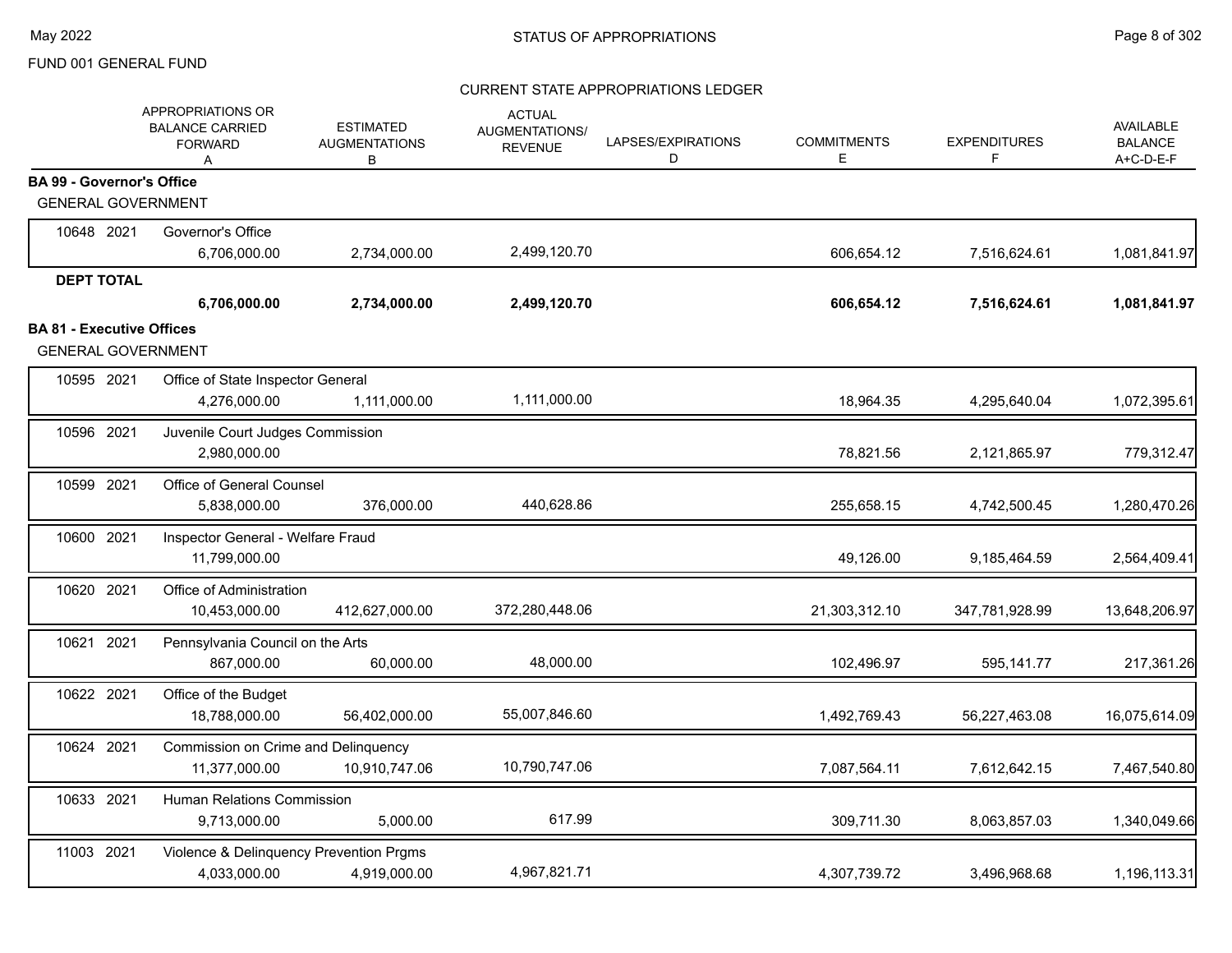|                                                                 | APPROPRIATIONS OR<br><b>BALANCE CARRIED</b><br><b>FORWARD</b><br>A | <b>ESTIMATED</b><br><b>AUGMENTATIONS</b><br>В | <b>ACTUAL</b><br>AUGMENTATIONS/<br><b>REVENUE</b> | LAPSES/EXPIRATIONS<br>D | <b>COMMITMENTS</b><br>E | <b>EXPENDITURES</b><br>F. | AVAILABLE<br><b>BALANCE</b><br>A+C-D-E-F |
|-----------------------------------------------------------------|--------------------------------------------------------------------|-----------------------------------------------|---------------------------------------------------|-------------------------|-------------------------|---------------------------|------------------------------------------|
| 11015 2021                                                      | Office for Safe Schools Advocate<br>379.000.00                     |                                               |                                                   |                         | 12,274.83               | 197,217.70                | 169,507.47                               |
| 11172 2021                                                      | 5,000,000.00                                                       | Trnsfr CommnwlthFinancngAuthrty-Broadbnd      |                                                   |                         |                         | 5,000,000.00              |                                          |
| 11174 2021                                                      | Violence Intervention and Prevention<br>30,000,000.00              |                                               |                                                   |                         | 20,940,950.10           | 712,228.90                | 8,346,821.00                             |
| <b>GRANTS AND SUBSIDIES</b>                                     |                                                                    |                                               |                                                   |                         |                         |                           |                                          |
| 10616 2021                                                      | <b>Law Enforcement Activities</b><br>3,000,000.00                  |                                               |                                                   |                         |                         | 3,000,000.00              |                                          |
| 10619 2021                                                      | Grants to the Arts<br>9,590,000.00                                 |                                               |                                                   |                         | 2,676,034.85            | 6,780,619.73              | 133,345.42                               |
| 11004 2021                                                      | 18,167,000.00                                                      | Intermed Punishment Treatment Programs        |                                                   |                         | 6,931,352.16            | 9,534,336.01              | 1,701,311.83                             |
| 11005 2021                                                      | Juvenile Probation Services<br>18,945,000.00                       |                                               |                                                   |                         | 163,797.00              | 18,064,395.00             | 716,808.00                               |
| 11045 2021                                                      | Victims of Juvenile Offenders<br>1,300,000.00                      |                                               |                                                   |                         | 421,128.87              | 876,069.63                | 2,801.50                                 |
| 11171 2021                                                      | 16,222,000.00                                                      | Improvement of Adult Probation Services       |                                                   |                         | 1,979,217.51            | 14,196,436.94             | 46,345.55                                |
| <b>DEPT TOTAL</b>                                               |                                                                    |                                               |                                                   |                         |                         |                           |                                          |
|                                                                 | 182,727,000.00                                                     | 486,410,747.06                                | 444,647,110.28                                    |                         | 68,130,919.01           | 502,484,776.66            | 56,758,414.61                            |
| <b>BA 28 - Lieutenant Governor</b><br><b>GENERAL GOVERNMENT</b> |                                                                    |                                               |                                                   |                         |                         |                           |                                          |
| 10666 2021                                                      | Board Of Pardons<br>906,000.00                                     |                                               |                                                   |                         | 127,159.03              | 617,740.78                | 161,100.19                               |
| 10667 2021                                                      | Lieutenant Governor's Office<br>1,137,000.00                       |                                               |                                                   |                         | 318.86                  | 612,294.16                | 524,386.98                               |
| <b>DEPT TOTAL</b>                                               |                                                                    |                                               |                                                   |                         |                         |                           |                                          |
|                                                                 | 2,043,000.00                                                       |                                               |                                                   |                         | 127,477.89              | 1,230,034.94              | 685,487.17                               |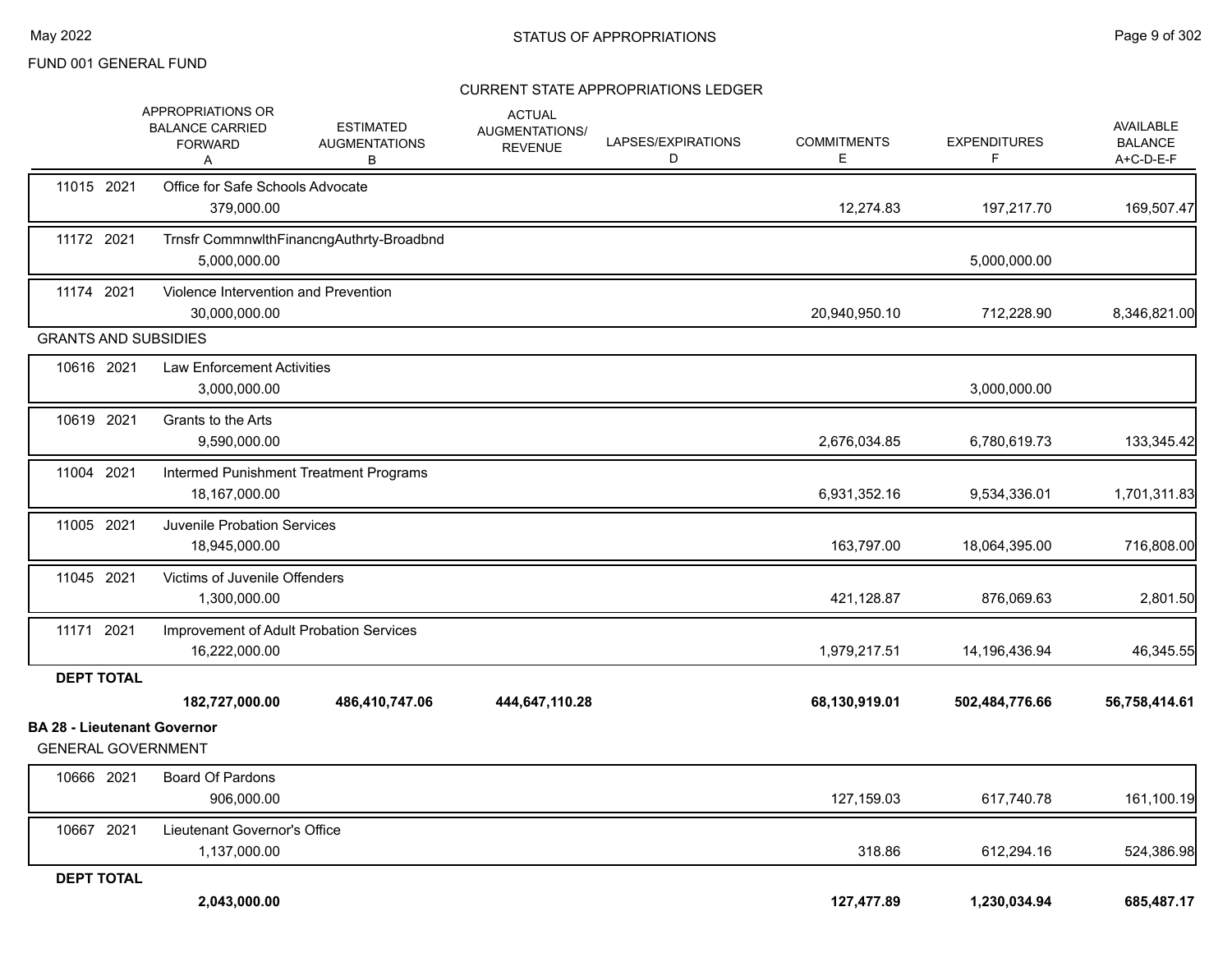|                                                             | APPROPRIATIONS OR<br><b>BALANCE CARRIED</b><br><b>FORWARD</b><br>A | <b>ESTIMATED</b><br><b>AUGMENTATIONS</b><br>B | <b>ACTUAL</b><br>AUGMENTATIONS/<br><b>REVENUE</b> | LAPSES/EXPIRATIONS<br>D | <b>COMMITMENTS</b><br>Е | <b>EXPENDITURES</b><br>F | <b>AVAILABLE</b><br><b>BALANCE</b><br>A+C-D-E-F |
|-------------------------------------------------------------|--------------------------------------------------------------------|-----------------------------------------------|---------------------------------------------------|-------------------------|-------------------------|--------------------------|-------------------------------------------------|
| <b>BA 14 - Attorney General</b>                             |                                                                    |                                               |                                                   |                         |                         |                          |                                                 |
| <b>GENERAL GOVERNMENT</b>                                   |                                                                    |                                               |                                                   |                         |                         |                          |                                                 |
| 10057 2021                                                  | <b>Tobacco Law Enforcement</b><br>1,353,000.00                     |                                               |                                                   |                         | 395,569.86              | 512,562.79               | 444,867.35                                      |
| 10059 2021                                                  | Drug Law Enforcement<br>49,455,000.00                              | 125,000.00                                    | 253,985.50                                        |                         | 1,822,245.91            | 41,625,656.63            | 6,261,082.96                                    |
| 10063 2021                                                  | <b>General Government Operations</b><br>47,408,000.00              | 22,479,088.00                                 | 15,345,293.76                                     |                         | 2,105,642.06            | 56,478,591.44            | 4,169,060.26                                    |
| 10731 2021                                                  | Child Predator Interception<br>5,755,000.00                        |                                               |                                                   |                         | 323,780.37              | 4,736,715.31             | 694,504.32                                      |
| 10732 2021                                                  | Witness Relocation Program<br>1,215,000.00                         |                                               |                                                   |                         |                         | 434,727.09               | 780,272.91                                      |
| 10796 2021                                                  | Joint Local - State FirearmTask Force<br>7,115,000.00              |                                               |                                                   |                         | 279,596.95              | 4,395,870.01             | 2,439,533.04                                    |
| 11124 2021                                                  | School Safety<br>1,761,000.00                                      |                                               |                                                   |                         | 82,225.56               | 1,058,815.47             | 619,958.97                                      |
| <b>GRANTS AND SUBSIDIES</b>                                 |                                                                    |                                               |                                                   |                         |                         |                          |                                                 |
| 10058 2021                                                  | <b>County Trial Reimbursement</b><br>200,000.00                    |                                               |                                                   |                         |                         |                          | 200,000.00                                      |
| <b>DEPT TOTAL</b>                                           |                                                                    |                                               |                                                   |                         |                         |                          |                                                 |
|                                                             | 114,262,000.00                                                     | 22,604,088.00                                 | 15,599,279.26                                     |                         | 5,009,060.71            | 109,242,938.74           | 15,609,279.81                                   |
| <b>BA 92 - Auditor General</b><br><b>GENERAL GOVERNMENT</b> |                                                                    |                                               |                                                   |                         |                         |                          |                                                 |
| 10640 2021                                                  | <b>Board of Claims</b><br>1,768,000.00                             |                                               |                                                   |                         | 12,050.91               | 1,422,107.78             | 333,841.31                                      |
| 10642 2021                                                  | <b>Auditor General's Office</b><br>38,341,000.00                   | 11,247,000.00                                 | 7,490,445.70                                      |                         | 527,385.86              | 41,666,363.82            | 3,637,696.02                                    |
| 11125 2021                                                  | <b>Special Financial Audits</b><br>500,000.00                      |                                               |                                                   |                         |                         | 285,291.94               | 214,708.06                                      |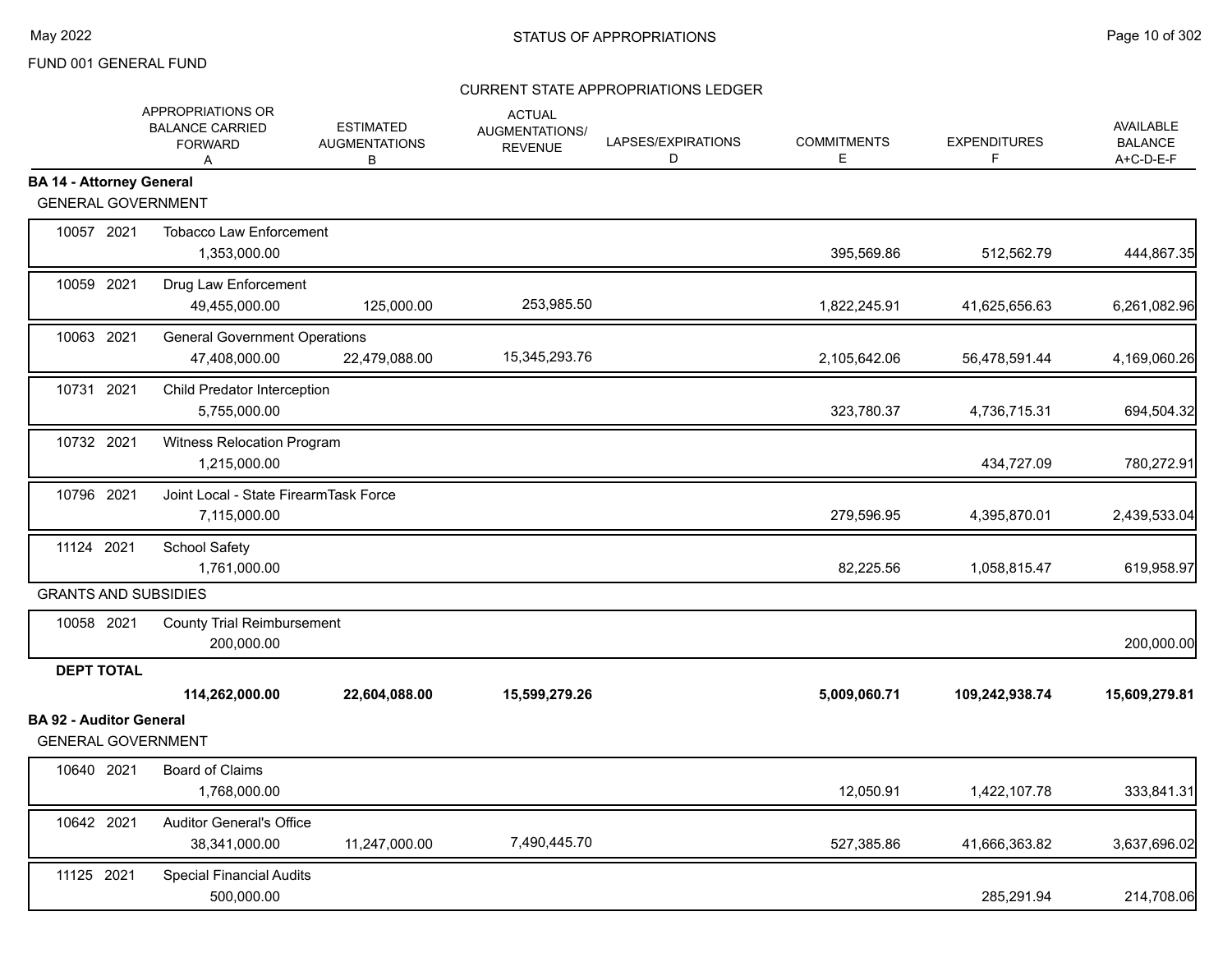|                                               | APPROPRIATIONS OR<br><b>BALANCE CARRIED</b><br><b>FORWARD</b><br>Α | <b>ESTIMATED</b><br><b>AUGMENTATIONS</b><br>в | <b>ACTUAL</b><br>AUGMENTATIONS/<br><b>REVENUE</b> | LAPSES/EXPIRATIONS<br>D | <b>COMMITMENTS</b><br>E | <b>EXPENDITURES</b><br>F | <b>AVAILABLE</b><br><b>BALANCE</b><br>A+C-D-E-F |
|-----------------------------------------------|--------------------------------------------------------------------|-----------------------------------------------|---------------------------------------------------|-------------------------|-------------------------|--------------------------|-------------------------------------------------|
| <b>DEPT TOTAL</b>                             |                                                                    |                                               |                                                   |                         |                         |                          |                                                 |
|                                               | 40,609,000.00                                                      | 11,247,000.00                                 | 7,490,445.70                                      |                         | 539,436.77              | 43,373,763.54            | 4,186,245.39                                    |
| BA 73 - Treasury<br><b>GENERAL GOVERNMENT</b> |                                                                    |                                               |                                                   |                         |                         |                          |                                                 |
|                                               |                                                                    |                                               |                                                   |                         |                         |                          |                                                 |
| 10537 2021                                    | Board of Finanace and Revenue<br>2,992,000.00                      |                                               |                                                   |                         |                         | 2,351,968.79             | 640,031.21                                      |
| 10538 2021                                    | <b>Publishing Monthly Statements</b>                               |                                               |                                                   |                         |                         |                          |                                                 |
|                                               | 5,000.00                                                           |                                               |                                                   |                         |                         |                          | 5,000.00                                        |
| 10544 2021                                    | <b>General Government Operations</b>                               |                                               |                                                   |                         |                         |                          |                                                 |
|                                               | 37,206,000.00                                                      |                                               | 9,273,656.75                                      |                         |                         | 39,236,109.11            | 7,243,547.64                                    |
| 10553 2021                                    | Intergovernmental Organizations                                    |                                               |                                                   |                         |                         |                          |                                                 |
|                                               | 1,195,000.00                                                       |                                               |                                                   |                         |                         | 1,120,494.00             | 74,506.00                                       |
| 11030 2021                                    | Divestiture Reimbursement                                          |                                               |                                                   |                         |                         |                          |                                                 |
|                                               | 300,000.00                                                         |                                               |                                                   |                         |                         | 300,000.00               |                                                 |
| 11139 2021                                    | Information Technology Cyber Security                              |                                               |                                                   |                         |                         |                          |                                                 |
|                                               | 1,000,000.00                                                       |                                               |                                                   |                         |                         | 742,925.03               | 257,074.97                                      |
| <b>GRANTS AND SUBSIDIES</b>                   |                                                                    |                                               |                                                   |                         |                         |                          |                                                 |
| 10540 2021                                    | Law Enforcement Officers Death Benefits                            |                                               |                                                   |                         |                         |                          |                                                 |
|                                               | 3,330,000.00                                                       |                                               |                                                   |                         |                         | 1,019,265.28             | 2,310,734.72                                    |
| 11112 2021                                    | Transfer To ABLE Fund                                              |                                               |                                                   |                         |                         |                          |                                                 |
|                                               | 900,000.00                                                         |                                               |                                                   |                         |                         | 900,000.00               |                                                 |
| <b>DEBT SERVICE</b>                           |                                                                    |                                               |                                                   |                         |                         |                          |                                                 |
| 10539 2021                                    | Loan & Transfer Agents                                             |                                               |                                                   |                         |                         |                          |                                                 |
|                                               | 40,000.00                                                          |                                               |                                                   |                         |                         | 7,000.00                 | 33,000.00                                       |
| 10543 2021                                    | <b>General Obligation Debt Service</b>                             |                                               |                                                   |                         |                         |                          |                                                 |
|                                               | 1,178,496,000.00                                                   |                                               |                                                   |                         |                         | 1,150,691,729.19         | 27,804,270.81                                   |
| <b>DEPT TOTAL</b>                             |                                                                    |                                               |                                                   |                         |                         |                          |                                                 |
|                                               | 1,225,464,000.00                                                   |                                               | 9,273,656.75                                      |                         |                         | 1,196,369,491.40         | 38,368,165.35                                   |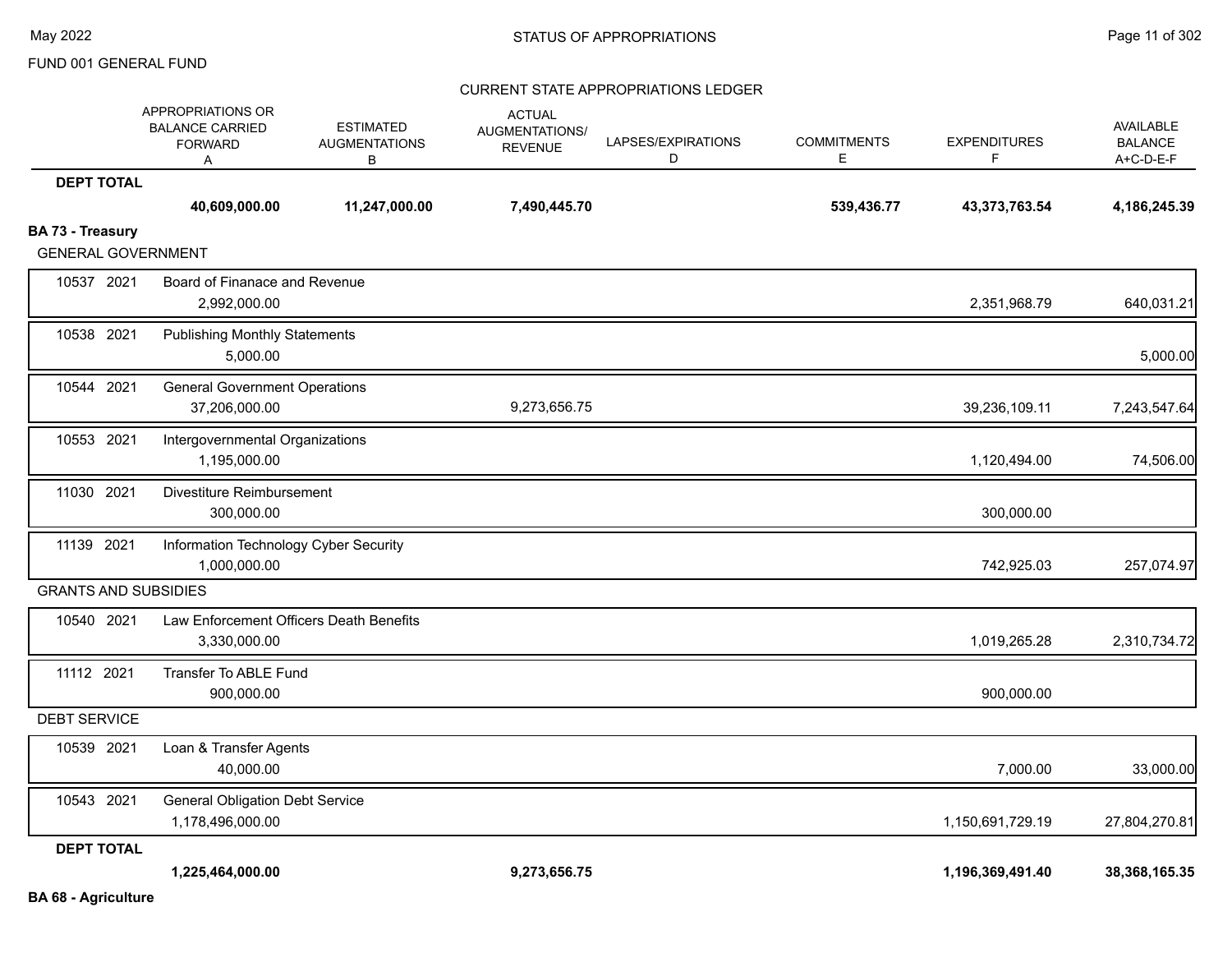|            | APPROPRIATIONS OR<br><b>BALANCE CARRIED</b><br><b>FORWARD</b><br>A | <b>ESTIMATED</b><br><b>AUGMENTATIONS</b><br>В | <b>ACTUAL</b><br>AUGMENTATIONS/<br><b>REVENUE</b> | LAPSES/EXPIRATIONS<br>D | <b>COMMITMENTS</b><br>Е | <b>EXPENDITURES</b><br>F. | <b>AVAILABLE</b><br><b>BALANCE</b><br>A+C-D-E-F |
|------------|--------------------------------------------------------------------|-----------------------------------------------|---------------------------------------------------|-------------------------|-------------------------|---------------------------|-------------------------------------------------|
|            | <b>GENERAL GOVERNMENT</b>                                          |                                               |                                                   |                         |                         |                           |                                                 |
| 10508 2021 | Agri Promo Edctn & Exprt<br>553,000.00                             |                                               |                                                   |                         | 241,597.54              | 64,702.46                 | 246,700.00                                      |
| 10516 2021 | <b>Agricultural Research</b><br>2,187,000.00                       |                                               |                                                   |                         | 1,493,756.50            | 567,037.50                | 126,206.00                                      |
| 10525 2021 | Farmers' Market Food Coupons<br>2,079,000.00                       |                                               |                                                   |                         | 320,646.18              | 212,183.97                | 1,546,169.85                                    |
| 10527 2021 | Hardwoods Research and Promotion<br>474,000.00                     |                                               |                                                   |                         | 241,916.53              | 232,083.47                |                                                 |
| 10528 2021 | <b>General Government Operations</b><br>34,952,000.00              | 9,698,800.00                                  | 8,927,698.23                                      |                         | 3,467,817.04            | 37,139,401.05             | 3,272,480.14                                    |
| 10784 2021 | <b>Agricultural Excellence</b><br>2,800,000.00                     |                                               |                                                   |                         | 670,423.26              | 2,129,576.74              |                                                 |
| 11142 2021 | Agric Business and Workforce Investment<br>4,500,000.00            |                                               |                                                   |                         | 887,290.87              | 2,510,665.04              | 1,102,044.09                                    |
| 11145 2021 | Agricultural Preparedness and Response<br>3,000,000.00             |                                               |                                                   |                         |                         | 3,000,000.00              |                                                 |
|            | <b>GRANTS AND SUBSIDIES</b>                                        |                                               |                                                   |                         |                         |                           |                                                 |
| 10510 2021 | State Food Purchase<br>22,688,000.00                               |                                               |                                                   |                         |                         | 22,687,999.98             | 0.02                                            |
| 10511 2021 | Livestock Show<br>215,000.00                                       |                                               |                                                   |                         |                         | 215,000.00                |                                                 |
| 10515 2021 | Open Dairy Show<br>215,000.00                                      |                                               |                                                   |                         |                         | 215,000.00                |                                                 |
| 10521 2021 | Trsfr to Conservation District Fund<br>869,000.00                  |                                               |                                                   |                         |                         | 869,000.00                |                                                 |
| 10523 2021 | Transfer to Nutrient Management fund<br>6,200,000.00               |                                               |                                                   |                         |                         | 6,200,000.00              |                                                 |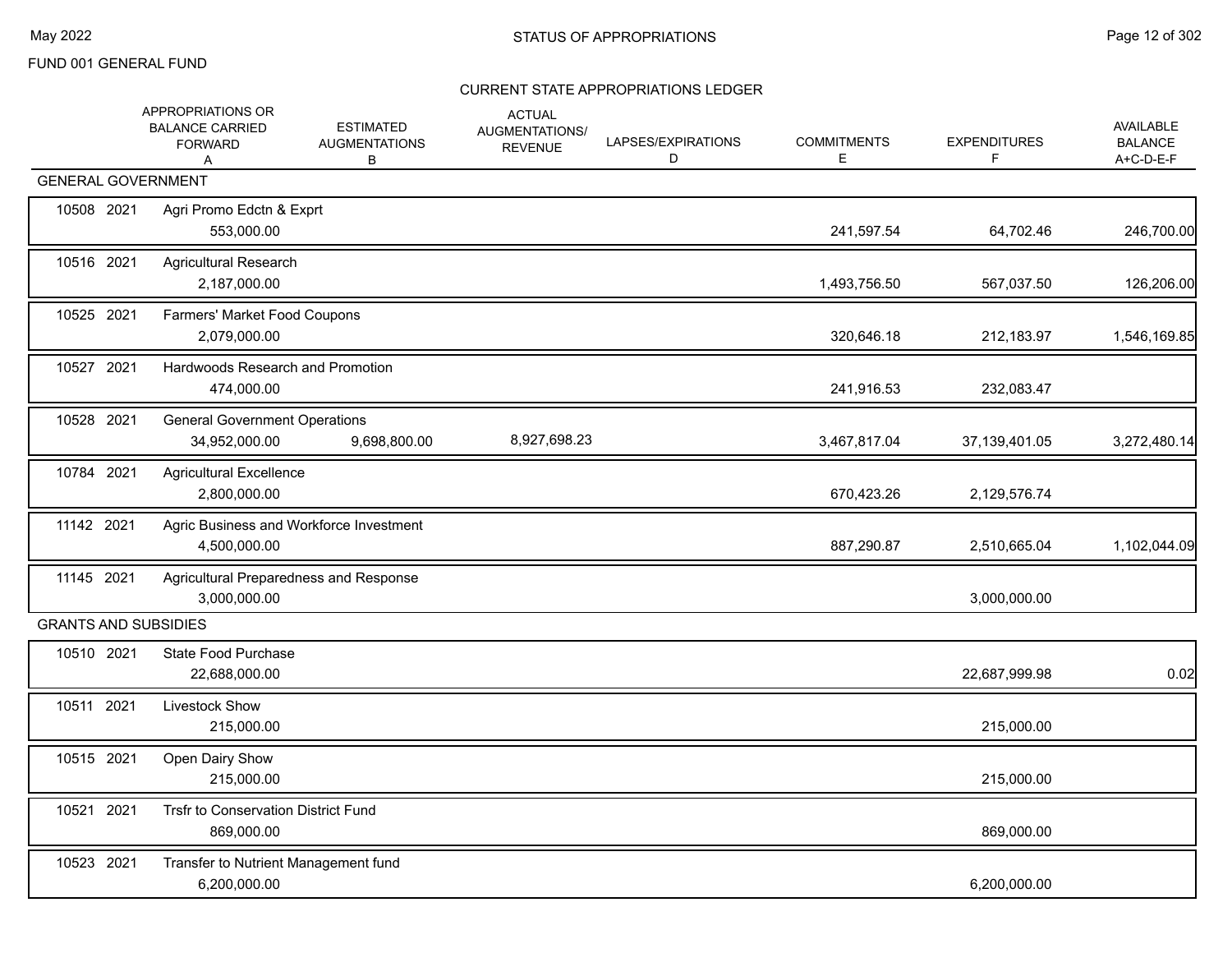|                   | APPROPRIATIONS OR<br><b>BALANCE CARRIED</b><br><b>FORWARD</b><br>Α | <b>ESTIMATED</b><br><b>AUGMENTATIONS</b><br>В | <b>ACTUAL</b><br>AUGMENTATIONS/<br><b>REVENUE</b> | LAPSES/EXPIRATIONS<br>D | <b>COMMITMENTS</b><br>Е | <b>EXPENDITURES</b><br>F. | AVAILABLE<br><b>BALANCE</b><br>A+C-D-E-F |
|-------------------|--------------------------------------------------------------------|-----------------------------------------------|---------------------------------------------------|-------------------------|-------------------------|---------------------------|------------------------------------------|
| 10864 2021        | Food Marketing and Research<br>494,000.00                          |                                               |                                                   |                         | 242,881.39              | 251,118.61                |                                          |
| 11006 2021        | Youth Shows<br>169,000.00                                          |                                               |                                                   |                         |                         | 112,666.66                | 56,333.34                                |
| 11020 2021        | Transf-Agricultural College Land Scrip<br>54,960,000.00            |                                               |                                                   |                         |                         | 54,960,000.00             |                                          |
| 11021 2021        | University of PA-Veterinary Activities<br>31,660,000.00            |                                               |                                                   |                         |                         | 31,660,000.00             |                                          |
| 11022 2021        | <b>UPA-Center for Infectious Disease</b><br>295,000.00             |                                               |                                                   |                         |                         | 295,000.00                |                                          |
| 11042 2021        | 3,205,000.00                                                       | PA Preferred Program Trademark Licensing      |                                                   |                         |                         | 3,205,000.00              |                                          |
| 11143 2021        | 1,000,000.00                                                       | Livestock and Consumer Health Protection      |                                                   |                         |                         | 653,981.84                | 346,018.16                               |
| 11144 2021        | 2,000,000.00                                                       | Animal Health and Diagnostic Commission       |                                                   |                         | 1,659,694.80            | 340,305.20                |                                          |
| <b>DEPT TOTAL</b> | 174,515,000.00<br><b>BA 24 - Community &amp; Economic Develop</b>  | 9,698,800.00                                  | 8,927,698.23                                      |                         | 9,226,024.11            | 167,520,722.52            | 6,695,951.60                             |
|                   | <b>GENERAL GOVERNMENT</b>                                          |                                               |                                                   |                         |                         |                           |                                          |
| 10274 2021        | <b>Base Realignment and Closure</b><br>556,000.00                  |                                               |                                                   |                         | 271,889.10              | 235,330.28                | 48,780.62                                |
| 10294 2021        | Marketing to Attract Tourists<br>30,151,000.00                     | 124,845.09                                    | 124,845.09                                        |                         | 7,351,458.76            | 14,419,037.74             | 8,505,348.59                             |
| 10302 2021        | 5,830,000.00                                                       | Office of InternationalBusinessDevelopmt      |                                                   |                         | 598,751.37              | 3,551,615.92              | 1,679,632.71                             |
| 10303 2021        | Marketing to Attract Business<br>2,016,000.00                      |                                               |                                                   |                         | 153,187.88              | 1,234,930.49              | 627,881.63                               |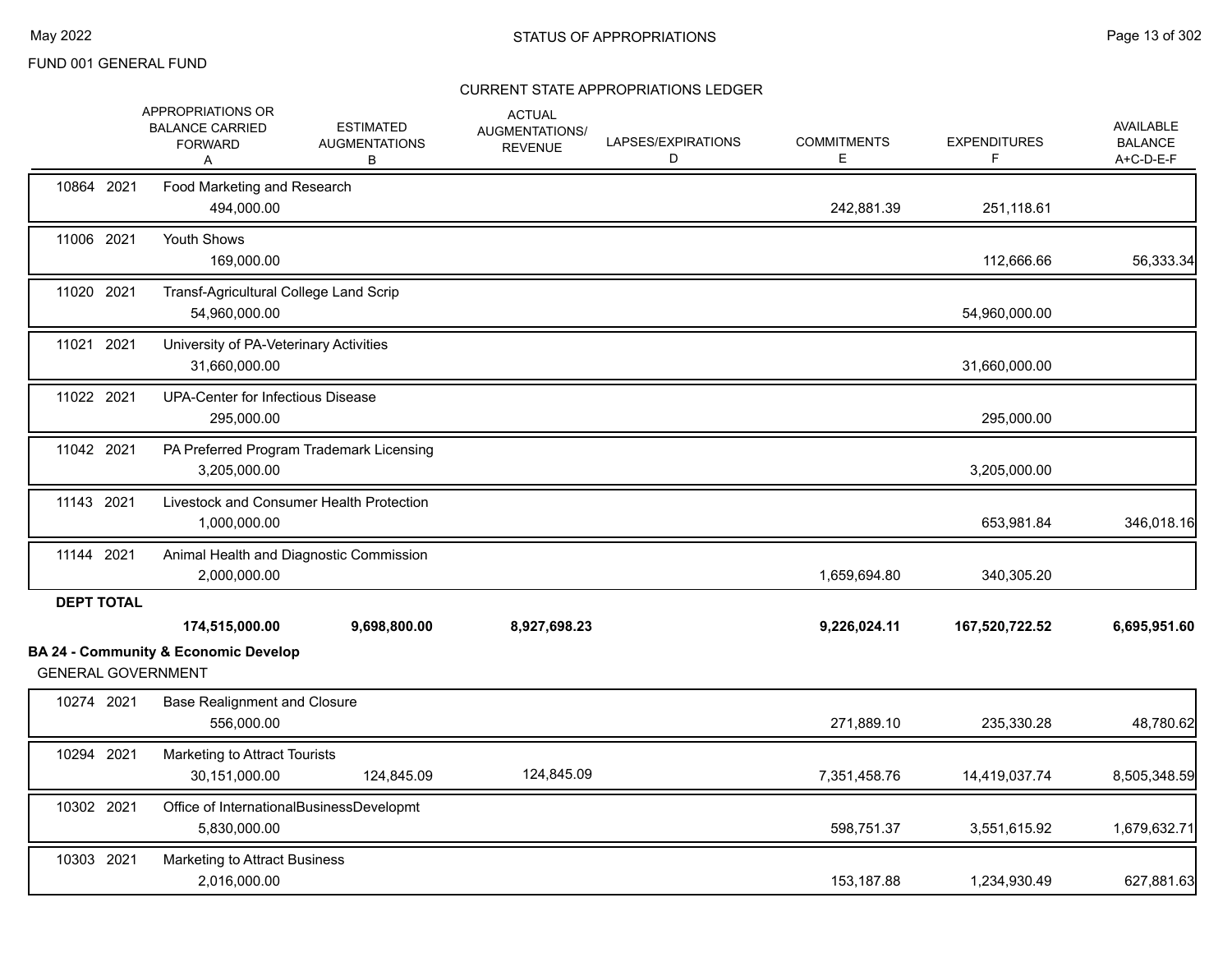|                             | APPROPRIATIONS OR<br><b>BALANCE CARRIED</b><br><b>FORWARD</b><br>A | <b>ESTIMATED</b><br><b>AUGMENTATIONS</b><br>В | <b>ACTUAL</b><br>AUGMENTATIONS/<br><b>REVENUE</b> | LAPSES/EXPIRATIONS<br>D | <b>COMMITMENTS</b><br>Е | <b>EXPENDITURES</b><br>F. | AVAILABLE<br><b>BALANCE</b><br>A+C-D-E-F |
|-----------------------------|--------------------------------------------------------------------|-----------------------------------------------|---------------------------------------------------|-------------------------|-------------------------|---------------------------|------------------------------------------|
| 10313 2021                  | <b>General Government Operations</b><br>21,032,000.00              | 7,910,949.06                                  | 5,601,333.82                                      |                         | 251,582.11              | 23,080,530.93             | 3,301,220.78                             |
| 10949 2021                  | Office of Open Records<br>3,299,000.00                             |                                               |                                                   |                         | 51.02                   | 2,458,732.63              | 840,216.35                               |
| 11052 2021                  | <b>Center For Local Government Services</b><br>4,217,000.00        | 5,000.00                                      | 5,000.00                                          |                         | 101,839.31              | 3,398,347.52              | 721,813.17                               |
| <b>GRANTS AND SUBSIDIES</b> |                                                                    |                                               |                                                   |                         |                         |                           |                                          |
| 10283 2021                  | Rural Leadership Training<br>100,000.00                            |                                               |                                                   |                         |                         | 99,999.00                 | 1.00                                     |
| 10284 2021                  | Tourism-Accredited Zoos<br>800,000.00                              |                                               |                                                   |                         | 120,240.00              | 679,760.00                |                                          |
| 10285 2021                  | <b>Super Computer Center</b><br>500,000.00                         |                                               |                                                   |                         | 178,930.00              | 321,070.00                |                                          |
| 10290 2021                  | <b>Powdered Metals</b><br>100,000.00                               |                                               |                                                   |                         | 100,000.00              |                           |                                          |
| 10312 2021                  | Transfer to Ben Franklin Tech Dvlp Fund<br>14,500,000.00           |                                               |                                                   |                         |                         | 14,500,000.00             |                                          |
| 10318 2021                  | Trnsfr to Municipalities Finan Rec Fund<br>4,500,000.00            |                                               |                                                   |                         |                         | 4,500,000.00              |                                          |
| 10326 2021                  | PA Infrastructure Tech Assistance Prgram<br>2,000,000.00           |                                               |                                                   |                         | 1,985,073.02            | 14,926.98                 |                                          |
| 10844 2021                  | Strategic Management Planning Program<br>2,367,000.00              |                                               |                                                   |                         | 1,890,466.03            | 233,397.19                | 243,136.78                               |
| 10856 2021                  | Infrastructure & Facilities Improvement<br>10,000,000.00           |                                               |                                                   |                         | 6,513,931.00            | 97,349.00                 | 3,388,720.00                             |
| 11007 2021                  | Pennsylvania First<br>20,000,000.00                                |                                               |                                                   |                         | 6,530,134.16            | 6,856,144.31              | 6,613,721.53                             |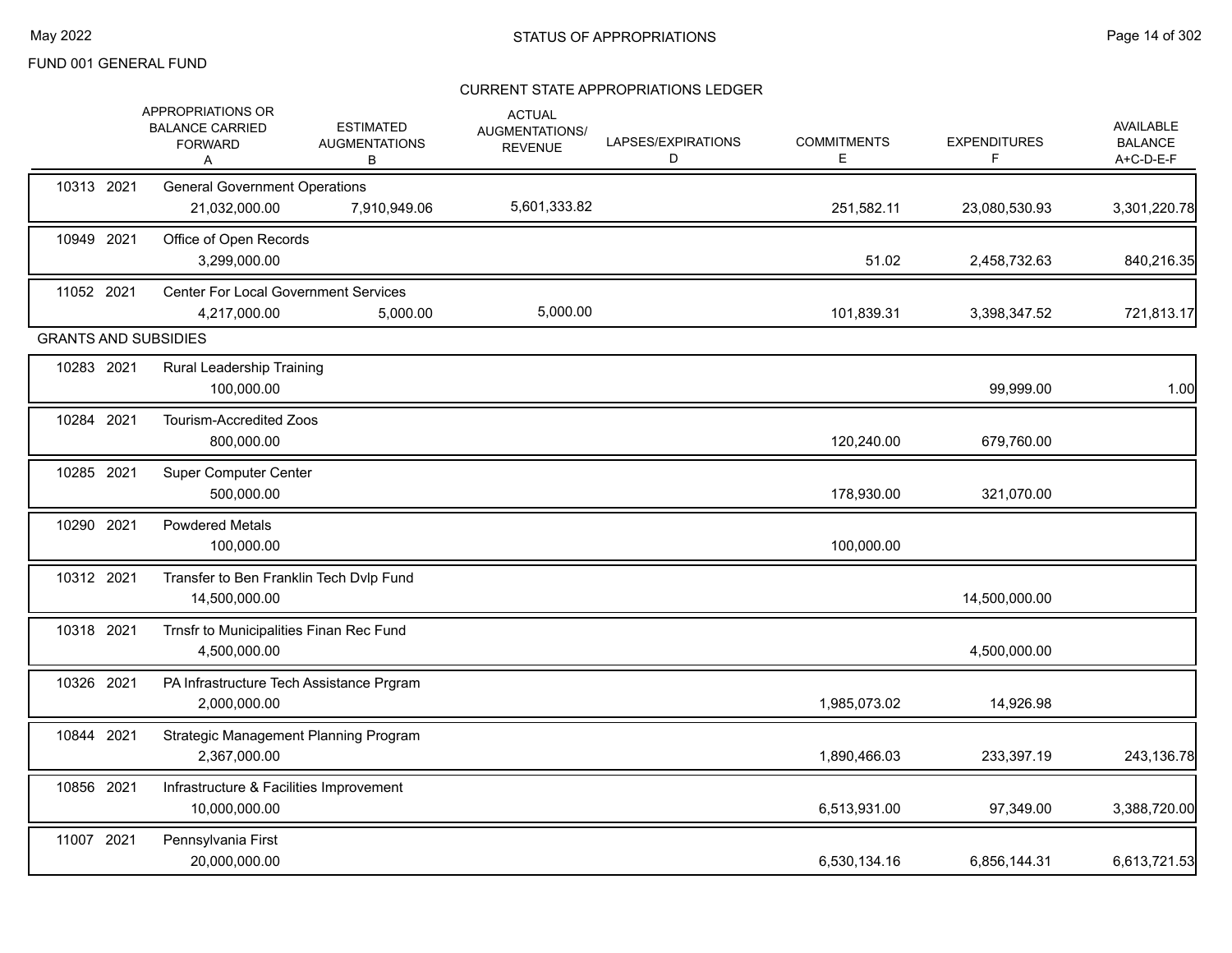|                             | <b>APPROPRIATIONS OR</b><br><b>BALANCE CARRIED</b><br><b>FORWARD</b><br>А                        | <b>ESTIMATED</b><br><b>AUGMENTATIONS</b><br>в | <b>ACTUAL</b><br>AUGMENTATIONS/<br><b>REVENUE</b> | LAPSES/EXPIRATIONS<br>D | <b>COMMITMENTS</b><br>Е | <b>EXPENDITURES</b><br>F | AVAILABLE<br><b>BALANCE</b><br>$A+C-D-E-F$ |
|-----------------------------|--------------------------------------------------------------------------------------------------|-----------------------------------------------|---------------------------------------------------|-------------------------|-------------------------|--------------------------|--------------------------------------------|
| 11008 2021                  | Municipal Assistance Program<br>546,000.00                                                       |                                               |                                                   |                         | 480,985.68              | 30,500.00                | 34,514.32                                  |
| 11009 2021                  | Keystone Communities<br>29,700,000.00                                                            |                                               |                                                   |                         | 9,914,733.43            | 1,593,940.53             | 18,191,326.04                              |
| 11010 2021                  | Partnerships/Regional Econom Performance<br>9,880,000.00                                         |                                               |                                                   |                         | 7,754,896.13            | 2,125,103.87             |                                            |
| 11077 2021                  | Manufacturing PA<br>12,000,000.00                                                                |                                               |                                                   |                         | 6,286,717.64            | 3,327,010.23             | 2,386,272.13                               |
| 11104 2021                  | Local Municipal Emergcy Relief<br>18,775,000.00                                                  |                                               |                                                   |                         | 751,000.00              | 10,883,679.00            | 7,140,321.00                               |
| 11127 2021                  | <b>Food Access Initiative</b><br>1,000,000.00                                                    |                                               |                                                   |                         | 1,000,000.00            |                          |                                            |
| 11141 2021                  | IntrgvrnmntlCooperatnAuth3rdClassCities<br>100,000.00                                            |                                               |                                                   |                         |                         | 100,000.00               |                                            |
| <b>DEPT TOTAL</b>           | 193,969,000.00<br><b>BA 38 - Conservation &amp; Natural Resourc</b><br><b>GENERAL GOVERNMENT</b> | 8,040,794.15                                  | 5,731,178.91                                      |                         | 52,235,866.64           | 93,741,405.62            | 53,722,906.65                              |
| 10394 2021                  | <b>State Forest Operations</b><br>43,187,000.00                                                  | 17,384,000.00                                 | 16,345,190.96                                     |                         | 3,677,554.11            | 46,149,098.98            | 9,705,537.87                               |
| 10395 2021                  | <b>State Park Operations</b><br>54,326,000.00                                                    | 37,901,000.00                                 | 40,157,830.96                                     |                         | 6,654,512.39            | 72,394,013.06            | 15,435,305.51                              |
| 10399 2021                  | <b>General Government Operations</b><br>28,350,000.00                                            | 3,414,000.00                                  | 3,431,049.18                                      |                         | 774,861.52              | 26,690,663.81            | 4,315,523.85                               |
| 11128 2021                  | Parks & Forests Infrastructure Projects<br>900,000.00                                            |                                               |                                                   |                         |                         |                          | 900,000.00                                 |
| <b>GRANTS AND SUBSIDIES</b> |                                                                                                  |                                               |                                                   |                         |                         |                          |                                            |
| 10396 2021                  | Heritage and Other Parks<br>3,852,000.00                                                         |                                               |                                                   |                         | 1,011,500.00            | 1,141,000.00             | 1,699,500.00                               |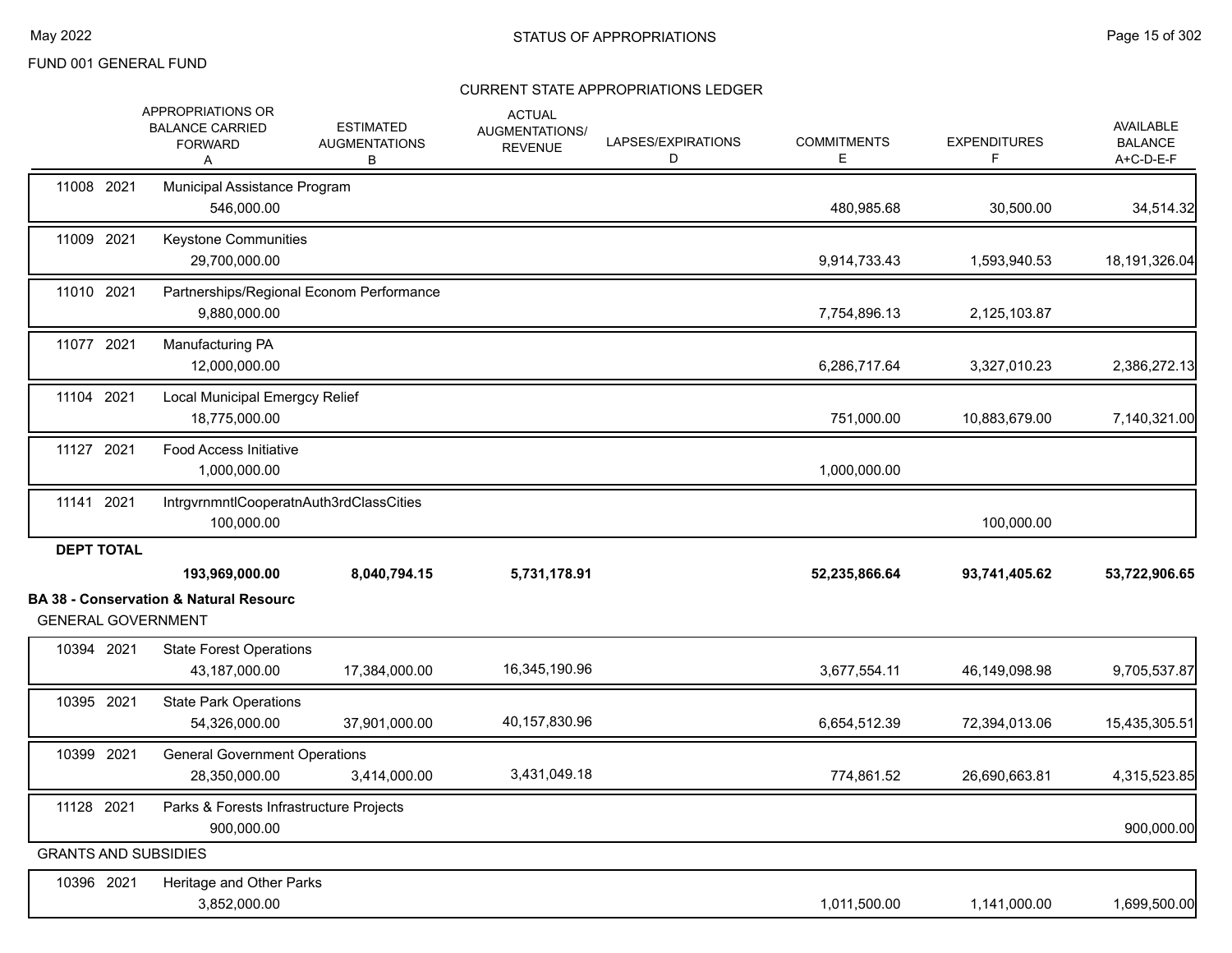|                                                         | <b>APPROPRIATIONS OR</b><br><b>BALANCE CARRIED</b><br><b>FORWARD</b><br>Α | <b>ESTIMATED</b><br><b>AUGMENTATIONS</b><br>В | <b>ACTUAL</b><br>AUGMENTATIONS/<br><b>REVENUE</b> | LAPSES/EXPIRATIONS<br>D | <b>COMMITMENTS</b><br>Е | <b>EXPENDITURES</b><br>F | <b>AVAILABLE</b><br><b>BALANCE</b><br>A+C-D-E-F |
|---------------------------------------------------------|---------------------------------------------------------------------------|-----------------------------------------------|---------------------------------------------------|-------------------------|-------------------------|--------------------------|-------------------------------------------------|
| 10673 2021                                              | Annual Fixed Charges - Project 70<br>88,000.00                            |                                               |                                                   |                         |                         | 87,996.95                | 3.05                                            |
| 10674 2021                                              | Annual Fixed Charges - Park Lands<br>430,000.00                           |                                               |                                                   |                         |                         | 59,732.08                | 370,267.92                                      |
| 10675 2021                                              | Annual Fixed Charges - Flood Lands<br>70,000.00                           |                                               |                                                   |                         |                         | 58,771.81                | 11,228.19                                       |
| 10676 2021                                              | Annual Fixed Charges - Forest Lands<br>7,851,000.00                       |                                               |                                                   |                         |                         | 7,758,889.62             | 92,110.38                                       |
| <b>DEPT TOTAL</b>                                       |                                                                           |                                               |                                                   |                         |                         |                          |                                                 |
|                                                         | 139,054,000.00                                                            | 58,699,000.00                                 | 59,934,071.10                                     |                         | 12,118,428.02           | 154,340,166.31           | 32,529,476.77                                   |
| <b>BA 11 - Corrections</b><br><b>GENERAL GOVERNMENT</b> |                                                                           |                                               |                                                   |                         |                         |                          |                                                 |
| 10014 2021                                              | <b>General Government Operations</b><br>42,268,000.00                     | 164,000.00                                    | 325.49                                            |                         | 1,658,063.52            | 32,380,750.54            | 8,229,511.43                                    |
| 11116 2021                                              | <b>State Field Supervision</b><br>146,356,000.00                          | 4,571,000.00                                  | 162,656.85                                        |                         | 2,256,651.71            | 134,753,677.86           | 9,508,327.28                                    |
| 11117 2021                                              | Pennsylvania Parole Board<br>12,121,000.00                                |                                               |                                                   |                         | 63,299.23               | 10,202,594.02            | 1,855,106.75                                    |
| 11119 2021                                              | Sexual Offenders Assessment Board<br>6,582,000.00                         |                                               |                                                   |                         | 84,017.51               | 5,253,620.75             | 1,244,361.74                                    |
| <b>INSTITUTIONAL</b>                                    |                                                                           |                                               |                                                   |                         |                         |                          |                                                 |
| 10011 2021                                              | <b>Medical Care</b><br>331,486,000.00                                     | 424,000.00                                    | 190,298.70                                        |                         | 43,297,365.59           | 269,119,238.54           | 19,259,694.57                                   |
| 10012 2021                                              | Inmate Education and Training<br>42,597,000.00                            |                                               |                                                   |                         | 200,245.19              | 34,560,788.28            | 7,835,966.53                                    |
| 10013 2021                                              | <b>State Correctional Institutions</b><br>2,083,044,000.00                | 3,776,000.00                                  | 3,124,250.23                                      |                         | 78,833,269.97           | 1,808,274,951.90         | 199,060,028.36                                  |
| <b>DEPT TOTAL</b>                                       | 2,664,454,000.00                                                          | 8,935,000.00                                  | 3,477,531.27                                      |                         | 126,392,912.72          | 2,294,545,621.89         | 246,992,996.66                                  |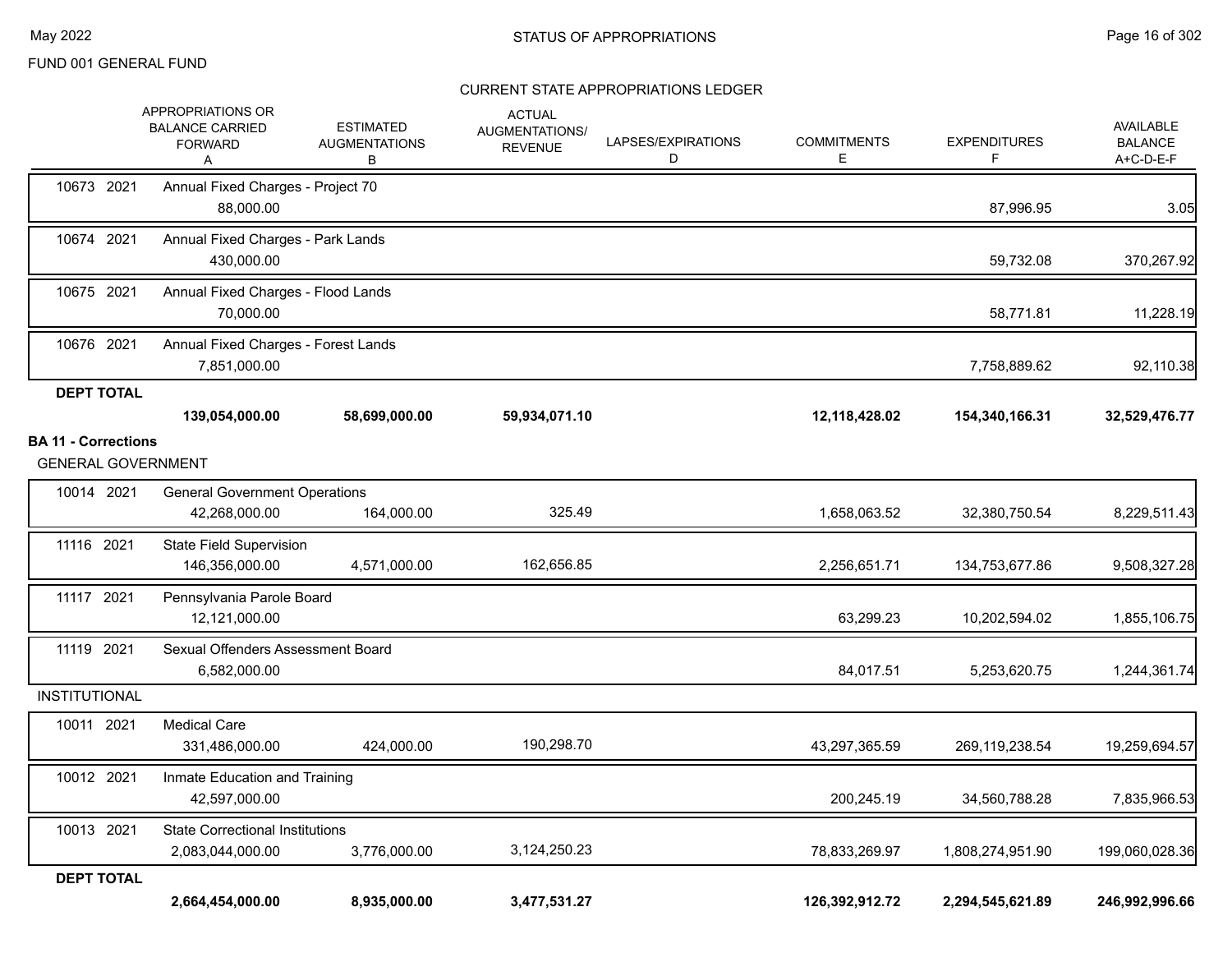|                             | <b>APPROPRIATIONS OR</b><br><b>BALANCE CARRIED</b><br><b>FORWARD</b><br>Α | <b>ESTIMATED</b><br><b>AUGMENTATIONS</b><br>В | <b>ACTUAL</b><br>AUGMENTATIONS/<br><b>REVENUE</b> | LAPSES/EXPIRATIONS<br>D | <b>COMMITMENTS</b><br>Е | <b>EXPENDITURES</b><br>F. | <b>AVAILABLE</b><br><b>BALANCE</b><br>A+C-D-E-F |
|-----------------------------|---------------------------------------------------------------------------|-----------------------------------------------|---------------------------------------------------|-------------------------|-------------------------|---------------------------|-------------------------------------------------|
| <b>GENERAL GOVERNMENT</b>   | <b>BA 74 - Drug and Alcohol Programs</b>                                  |                                               |                                                   |                         |                         |                           |                                                 |
| 11028 2021                  | <b>General Government Operations</b><br>2,997,000.00                      |                                               | 30,350.00                                         |                         | 7,656.25                | 2,676,795.34              | 342,898.41                                      |
| <b>GRANTS AND SUBSIDIES</b> |                                                                           |                                               |                                                   |                         |                         |                           |                                                 |
| 11029 2021                  | Assistance to Drug and Alcohol Programs                                   |                                               |                                                   |                         |                         |                           |                                                 |
|                             | 44,732,000.00                                                             | 1,000.00                                      |                                                   |                         | 9,586,723.69            | 32,999,976.90             | 2,145,299.41                                    |
| <b>DEPT TOTAL</b>           |                                                                           |                                               |                                                   |                         |                         |                           |                                                 |
|                             | 47,729,000.00                                                             | 1,000.00                                      | 30,350.00                                         |                         | 9,594,379.94            | 35,676,772.24             | 2,488,197.82                                    |
| <b>BA 16 - Education</b>    |                                                                           |                                               |                                                   |                         |                         |                           |                                                 |
| <b>GENERAL GOVERNMENT</b>   |                                                                           |                                               |                                                   |                         |                         |                           |                                                 |
| 10094 2021                  | <b>PA Assessments</b><br>45,265,000.00                                    |                                               |                                                   |                         | 11,404,818.09           | 31,589,034.12             | 2,271,147.79                                    |
| 10141 2021                  | <b>General Government Operations</b><br>29,981,000.00                     | 6,110,000.00                                  | 5,591,377.80                                      |                         | 1,941,188.60            | 29,184,338.30             | 4,446,850.90                                    |
| 10142 2021                  | <b>State Library</b><br>2,238,000.00                                      | 106,000.00                                    | 105,000.00                                        |                         | 36,642.92               | 1,836,459.13              | 469,897.95                                      |
| 10149 2021                  | Information & Technology Improvement<br>3,740,000.00                      |                                               |                                                   |                         | 542,706.42              | 2,852,746.75              | 344,546.83                                      |
| 11206 2021                  | Recovery Schools<br>250,000.00                                            |                                               |                                                   |                         | 215,008.00              | 34,992.00                 |                                                 |
| <b>INSTITUTIONAL</b>        |                                                                           |                                               |                                                   |                         |                         |                           |                                                 |
| 10093 2021                  | Youth Development Centers<br>8,283,000.00                                 |                                               |                                                   |                         | 36.02                   | 8,245,611.46              | 37,352.52                                       |
| <b>GRANTS AND SUBSIDIES</b> |                                                                           |                                               |                                                   |                         |                         |                           |                                                 |
| 10085 2021                  | Libr Srvs - Visually Impaired & Disabled<br>2,567,000.00                  |                                               |                                                   |                         | 1,803,600.02            | 763,399.98                |                                                 |
| 10086 2021                  | Improvement of Library Services<br>59,470,000.00                          |                                               |                                                   |                         |                         | 59,352,392.65             | 117,607.35                                      |
|                             |                                                                           |                                               |                                                   |                         |                         |                           |                                                 |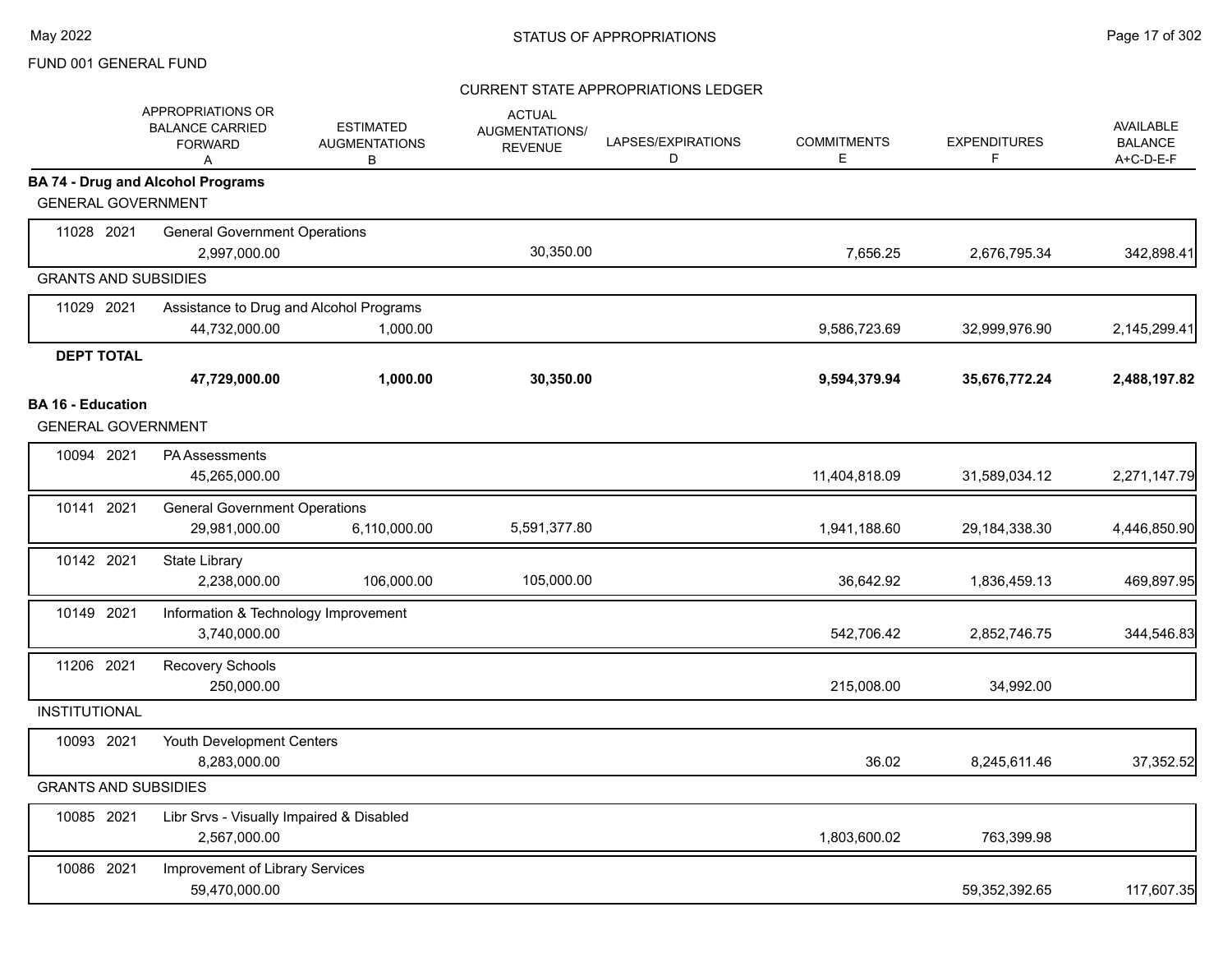|            | APPROPRIATIONS OR<br><b>BALANCE CARRIED</b><br><b>FORWARD</b><br>A | <b>ESTIMATED</b><br><b>AUGMENTATIONS</b><br>В | <b>ACTUAL</b><br>AUGMENTATIONS/<br><b>REVENUE</b> | LAPSES/EXPIRATIONS<br>D | <b>COMMITMENTS</b><br>Е | <b>EXPENDITURES</b><br>F | AVAILABLE<br><b>BALANCE</b><br>A+C-D-E-F |
|------------|--------------------------------------------------------------------|-----------------------------------------------|---------------------------------------------------|-------------------------|-------------------------|--------------------------|------------------------------------------|
| 10087 2021 | <b>School Food Services</b><br>30,000,000.00                       |                                               |                                                   |                         |                         | 25,345,750.18            | 4,654,249.82                             |
| 10089 2021 | <b>Community Colleges</b><br>245,240,000.00                        |                                               |                                                   |                         |                         | 183,930,000.00           | 61,310,000.00                            |
| 10090 2021 | <b>Basic Education Funding</b><br>7,066,773,000.00                 |                                               |                                                   |                         |                         | 7,064,945,874.01         | 1,827,125.99                             |
| 10097 2021 | Pa Charter Schools for the Deaf & Blind<br>57,722,000.00           |                                               |                                                   |                         |                         | 44,905,458.44            | 12,816,541.56                            |
| 10098 2021 | <b>Community Education Councils</b><br>2,393,000.00                |                                               |                                                   |                         | 239,300.00              | 2,153,700.00             |                                          |
| 10103 2021 | Services to Nonpublic Schools<br>87,939,000.00                     |                                               |                                                   |                         |                         | 87,939,000.00            |                                          |
| 10104 2021 | Textbooks/Instruct Mat for Nonpublic Sch<br>26,751,000.00          |                                               |                                                   |                         |                         | 25,427,109.05            | 1,323,890.95                             |
| 10106 2021 | Auth Rental & Sinking Fund Requirements<br>201,303,000.00          |                                               |                                                   |                         |                         | 198,458,351.10           | 2,844,648.90                             |
| 10107 2021 | <b>Pupil Transportation</b><br>597,408,000.00                      |                                               |                                                   |                         |                         | 381,738,034.12           | 215,669,965.88                           |
| 10109 2021 | <b>Special Education</b><br>1,236,815,000.00                       |                                               |                                                   |                         | 563,000.00              | 1,226,375,549.64         | 9,876,450.36                             |
| 10110 2021 | Special Educ Approved Private Schools<br>122,656,000.00            |                                               |                                                   |                         |                         | 99,950,648.17            | 22,705,351.83                            |
| 10114 2021 | Tuition for Orphans & Children<br>49,374,000.00                    |                                               |                                                   |                         |                         | 5,994,245.62             | 43,379,754.38                            |
| 10115 2021 | Payments in Lieu of Taxes<br>170,000.00                            |                                               |                                                   |                         |                         | 165,001.08               | 4,998.92                                 |
| 10116 2021 | Education of Migrant Laborers Children<br>853,000.00               |                                               |                                                   |                         | 304,564.29              | 548,275.71               | 160.00                                   |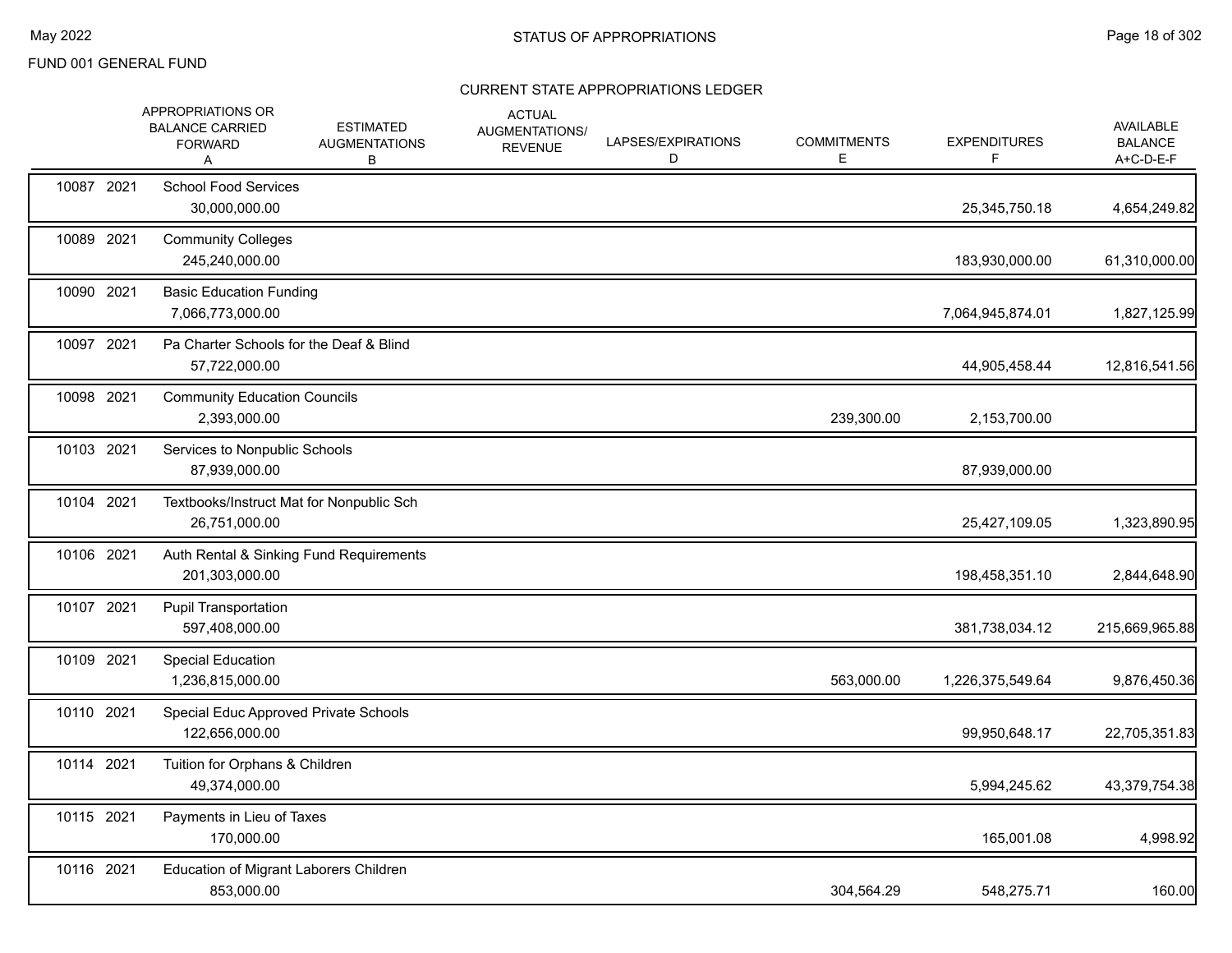|            | APPROPRIATIONS OR<br><b>BALANCE CARRIED</b><br><b>FORWARD</b><br>A | <b>ESTIMATED</b><br><b>AUGMENTATIONS</b><br>В | <b>ACTUAL</b><br>AUGMENTATIONS/<br><b>REVENUE</b> | LAPSES/EXPIRATIONS<br>D | <b>COMMITMENTS</b><br>Е | <b>EXPENDITURES</b><br>F | <b>AVAILABLE</b><br><b>BALANCE</b><br>A+C-D-E-F |
|------------|--------------------------------------------------------------------|-----------------------------------------------|---------------------------------------------------|-------------------------|-------------------------|--------------------------|-------------------------------------------------|
| 10121 2021 | Teacher Professional Development<br>5,044,000.00                   |                                               |                                                   |                         | 1,614,655.65            | 1,738,400.70             | 1,690,943.65                                    |
| 10123 2021 | Early Intervention<br>336,500,000.00                               |                                               |                                                   |                         | 36,649,741.67           | 288,051,429.33           | 11,798,829.00                                   |
| 10125 2021 | 79,442,000.00                                                      | Nonpub & Charter School Pupil Transport       |                                                   |                         |                         | 29,414,305.00            | 50,027,695.00                                   |
| 10126 2021 | 5,550,000.00                                                       | Vocational Education Equipment Grants         |                                                   |                         |                         | 5,550,000.00             |                                                 |
| 10133 2021 | School Employes Retirement<br>2,734,000,000.00                     |                                               |                                                   |                         |                         | 2,028,272,065.94         | 705,727,934.06                                  |
| 10134 2021 | 2,136,000.00                                                       | <b>Regional Community Colleges Servces</b>    |                                                   |                         | 200.00                  | 2,135,800.00             |                                                 |
| 10135 2021 | 3,214,000.00                                                       | Mobile Science & Math Education Programs      |                                                   |                         |                         | 1,100,000.00             | 2,114,000.00                                    |
| 10136 2021 | <b>School Employes Social Security</b><br>68,061,000.00            |                                               |                                                   |                         |                         | 67,150,646.21            | 910,353.79                                      |
| 10138 2021 | Adult and Family Literacy<br>12,475,000.00                         |                                               |                                                   |                         | 567,962.84              | 10,857,720.16            | 1,049,317.00                                    |
| 10139 2021 | <b>Library Access</b><br>3,071,000.00                              |                                               |                                                   |                         | 408,319.30              | 2,098,491.07             | 564,189.63                                      |
| 10146 2021 | <b>Vocational Education</b><br>99,000,000.00                       |                                               |                                                   |                         | 4,526,786.66            | 88,383,336.87            | 6,089,876.47                                    |
| 10148 2021 | Job Training & Education Programs<br>30,995,000.00                 |                                               |                                                   |                         | 1,725,000.00            | 5,794,678.77             | 23,475,321.23                                   |
| 10152 2021 | PSU-Pa. College of Technology<br>26,736,000.00                     |                                               |                                                   |                         |                         | 24,508,000.00            | 2,228,000.00                                    |
| 10168 2021 | U of Pitt-Rural Education Outreach<br>3,346,000.00                 |                                               |                                                   |                         |                         | 3,067,166.63             | 278,833.37                                      |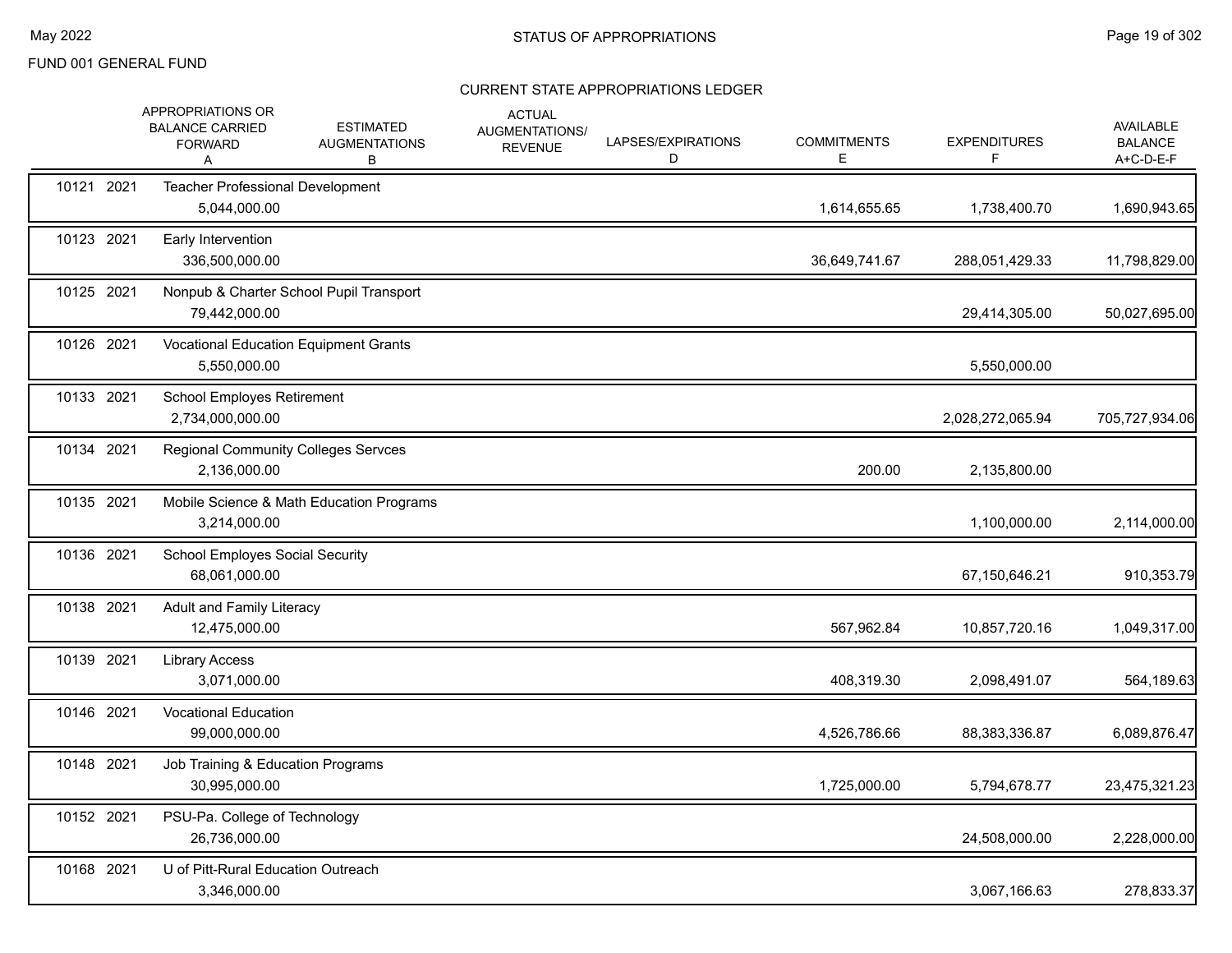|                   | APPROPRIATIONS OR<br><b>BALANCE CARRIED</b><br><b>FORWARD</b> | <b>ESTIMATED</b><br><b>AUGMENTATIONS</b> | <b>ACTUAL</b><br>AUGMENTATIONS/<br><b>REVENUE</b> | LAPSES/EXPIRATIONS<br>D | <b>COMMITMENTS</b><br>E. | <b>EXPENDITURES</b> | AVAILABLE<br><b>BALANCE</b><br>A+C-D-E-F |
|-------------------|---------------------------------------------------------------|------------------------------------------|---------------------------------------------------|-------------------------|--------------------------|---------------------|------------------------------------------|
| 10829 2021        | Α<br><b>Higher Education Assistance</b><br>1,000,000.00       | В                                        |                                                   |                         | 498,598.50               | 314,527.00          | 186,874.50                               |
| 10832 2021        | <b>Community Colleges Facilities</b><br>52,078,000.00         |                                          |                                                   |                         |                          | 52,078,000.00       |                                          |
| 10838 2021        | Head Start Supplemental Assistance<br>69,178,000.00           |                                          |                                                   |                         | 9,678,566.78             | 59,261,906.22       | 237,527.00                               |
| 10924 2021        | Pre-K Counts<br>242,284,000.00                                |                                          |                                                   |                         | 33,316,754.77            | 208,274,826.90      | 692,418.33                               |
| 10983 2021        | General Support - PSU<br>242,096,000.00                       |                                          |                                                   |                         |                          | 221,921,326.00      | 20,174,674.00                            |
| 10984 2021        | General Support - Pitt<br>151,507,000.00                      |                                          |                                                   |                         |                          | 70,205,000.00       | 81,302,000.00                            |
| 10985 2021        | General Support - Temple<br>158,206,000.00                    |                                          |                                                   |                         |                          | 79,103,000.00       | 79,103,000.00                            |
| 10986 2021        | General Support - Lincoln<br>15,166,000.00                    |                                          |                                                   |                         |                          | 13,902,166.67       | 1,263,833.33                             |
| 11011 2021        | Safe School Initiative<br>11,000,000.00                       |                                          |                                                   |                         | 8,897,586.53             | 973,049.43          | 1,129,364.04                             |
| 11067 2021        | Ready To Learn Block Grant<br>288,000,000.00                  |                                          |                                                   |                         |                          | 269,491,285.00      | 18,508,715.00                            |
| 11207 2021        | <b>Trauma-Informed Education</b><br>750,000.00                |                                          |                                                   |                         |                          |                     | 750,000.00                               |
| 11208 2021        | Northern PA Regional College<br>7,000,000.00                  |                                          |                                                   |                         |                          |                     | 7,000,000.00                             |
| <b>DEPT TOTAL</b> |                                                               |                                          |                                                   |                         |                          |                     |                                          |
|                   | 14,525,026,000.00                                             | 6,216,000.00                             | 5,696,377.80                                      |                         | 114,935,037.06           | 13,015,383,099.41   | 1,400,404,241.33                         |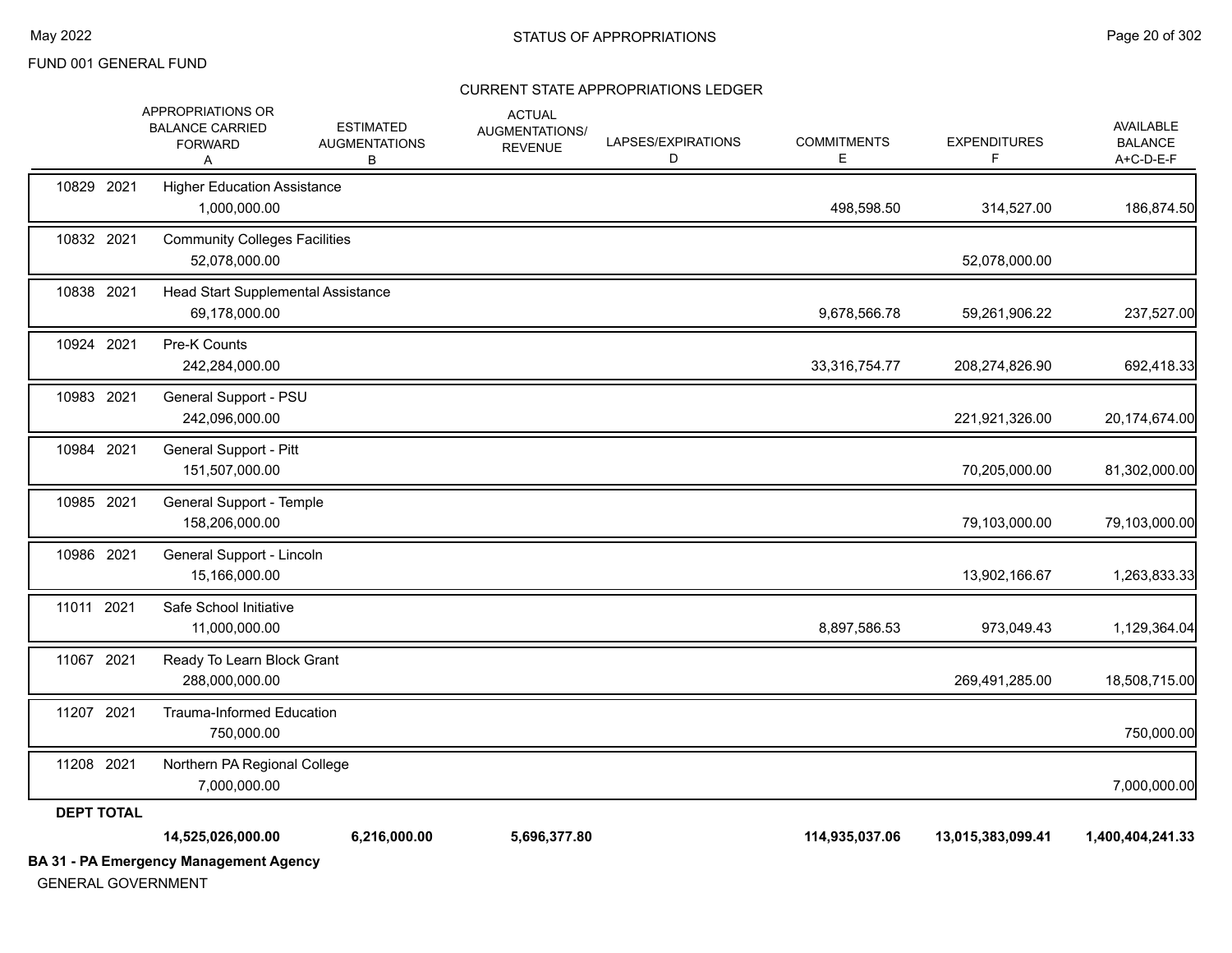|                             | <b>APPROPRIATIONS OR</b><br><b>BALANCE CARRIED</b><br><b>FORWARD</b><br>Α | <b>ESTIMATED</b><br><b>AUGMENTATIONS</b><br>В | <b>ACTUAL</b><br>AUGMENTATIONS/<br><b>REVENUE</b> | LAPSES/EXPIRATIONS<br>D | <b>COMMITMENTS</b><br>E. | <b>EXPENDITURES</b><br>F | <b>AVAILABLE</b><br><b>BALANCE</b><br>A+C-D-E-F |
|-----------------------------|---------------------------------------------------------------------------|-----------------------------------------------|---------------------------------------------------|-------------------------|--------------------------|--------------------------|-------------------------------------------------|
| 10354 2021                  | <b>State Fire Commissioners Office</b>                                    |                                               |                                                   |                         |                          |                          |                                                 |
|                             | 2,777,000.00                                                              | 1,401,000.00                                  | 1,401,828.10                                      |                         | 12,684.58                | 3,384,923.28             | 781,220.24                                      |
| 10355 2021                  | <b>General Government Operations</b><br>10,603,000.00                     | 4,650.00                                      | 4,802.37                                          |                         | 563,717.66               | 8,726,611.91             | 1,317,472.80                                    |
| <b>GRANTS AND SUBSIDIES</b> |                                                                           |                                               |                                                   |                         |                          |                          |                                                 |
| 10349 2021                  | Red Cross Extended Care Program<br>250,000.00                             |                                               |                                                   |                         |                          | 250,000.00               |                                                 |
| 10352 2021                  | Firefighters' Memorial Flag<br>10,000.00                                  |                                               |                                                   |                         |                          | 9,737.48                 | 262.52                                          |
| 11069 2021                  | Search And Rescue<br>250,000.00                                           |                                               |                                                   |                         |                          | 250,000.00               |                                                 |
| <b>DEPT TOTAL</b>           | 13,890,000.00                                                             | 1,405,650.00                                  | 1,406,630.47                                      |                         | 576,402.24               | 12,621,272.67            | 2,098,955.56                                    |
| <b>GENERAL GOVERNMENT</b>   | <b>BA 37 - Environmental Hearing Board</b>                                |                                               |                                                   |                         |                          |                          |                                                 |
| 10393 2021                  | <b>Environmental Hearing Board</b><br>2,593,000.00                        |                                               |                                                   |                         | 155,930.34               | 1,745,479.63             | 691,590.03                                      |
| <b>DEPT TOTAL</b>           |                                                                           |                                               |                                                   |                         |                          |                          |                                                 |
|                             | 2,593,000.00                                                              |                                               |                                                   |                         | 155,930.34               | 1,745,479.63             | 691,590.03                                      |
| <b>GENERAL GOVERNMENT</b>   | <b>BA 35 - Environmental Protection</b>                                   |                                               |                                                   |                         |                          |                          |                                                 |
| 10381 2021                  | <b>Environmental Protection Operations</b><br>98,036,000.00               | 24,641,000.00                                 | 7,753,498.77                                      |                         | 3,084,809.70             | 103,799,395.51           | $-1,094,706.44$                                 |
| 10382 2021                  | Environmental Program Management<br>34,160,000.00                         | 1,706,000.00                                  | 478,969.16                                        |                         | 692,891.76               | 29,914,353.47            | 4,031,723.93                                    |
| 10385 2021                  | Chesapeake Bay Agr Source Abatement<br>3,461,000.00                       |                                               |                                                   |                         | 677,549.31               | 937,137.95               | 1,846,312.74                                    |
| 10386 2021                  | <b>Blackfly Control and Research</b><br>7,645,000.00                      | 1,098,854.00                                  | 1,098,854.00                                      |                         | 3,211,270.20             | 4,863,723.93             | 668,859.87                                      |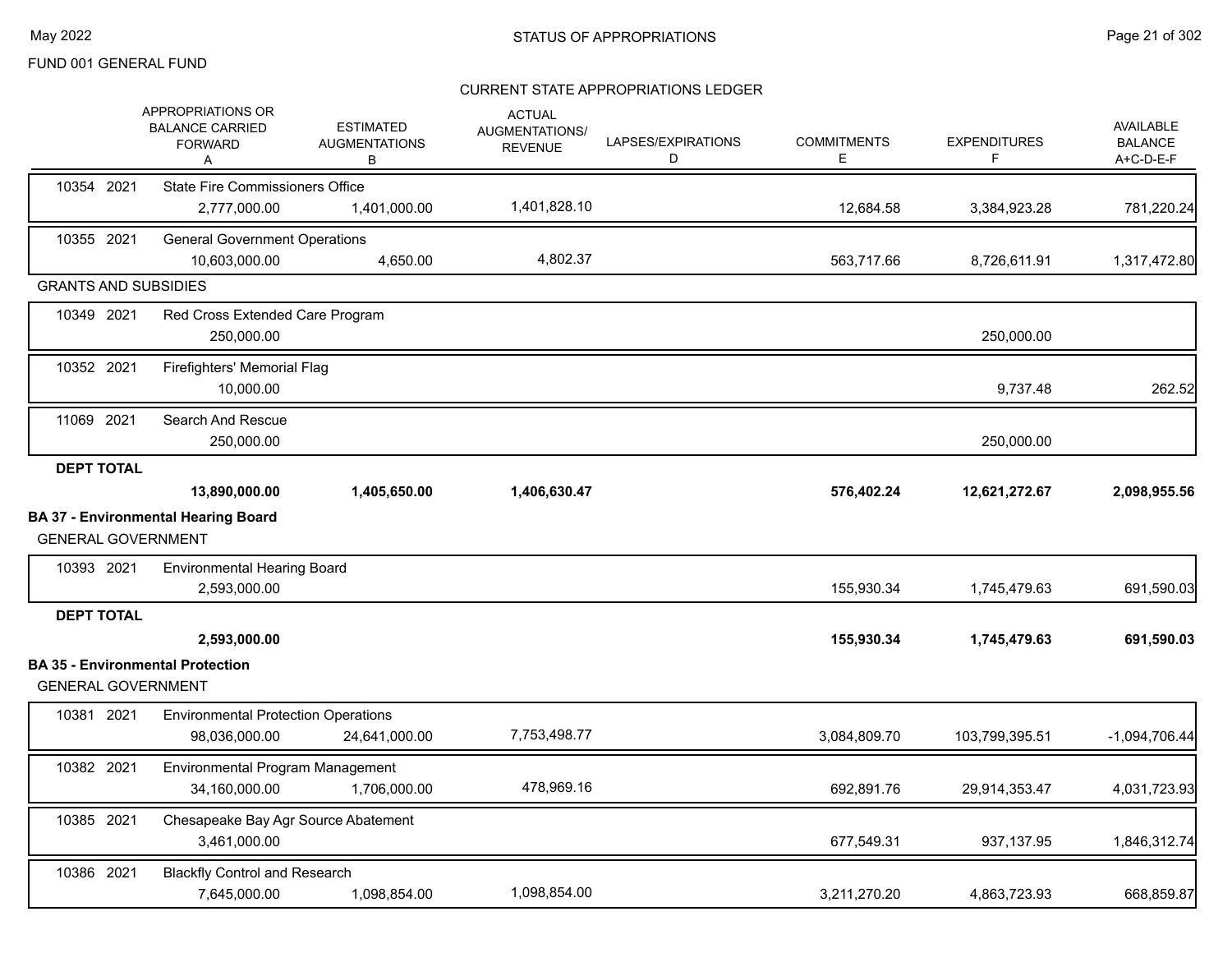|                                                              | APPROPRIATIONS OR<br><b>BALANCE CARRIED</b><br><b>FORWARD</b><br>A | <b>ESTIMATED</b><br><b>AUGMENTATIONS</b><br>В | <b>ACTUAL</b><br>AUGMENTATIONS/<br><b>REVENUE</b> | LAPSES/EXPIRATIONS<br>D | <b>COMMITMENTS</b><br>Е | <b>EXPENDITURES</b><br>F | AVAILABLE<br><b>BALANCE</b><br>A+C-D-E-F |
|--------------------------------------------------------------|--------------------------------------------------------------------|-----------------------------------------------|---------------------------------------------------|-------------------------|-------------------------|--------------------------|------------------------------------------|
| 10389 2021                                                   | West Nile Virus Control<br>5,609,000.00                            | 740,000.00                                    | 312,909.80                                        |                         | 1,344,707.48            | 3,957,780.49             | 619,421.83                               |
| 10390 2021                                                   | <b>General Government Operations</b><br>16,759,000.00              | 10,006,000.00                                 | 7,487,854.85                                      |                         | 4,948,234.18            | 18,416,101.08            | 882,519.59                               |
| <b>GRANTS AND SUBSIDIES</b>                                  |                                                                    |                                               |                                                   |                         |                         |                          |                                          |
| 10368 2021                                                   | <b>Delaware River Master</b><br>38,000.00                          |                                               |                                                   |                         | 38,000.00               |                          |                                          |
| 10372 2021                                                   | Transfer to Conservation District Fund<br>2,506,000.00             |                                               |                                                   |                         |                         | 2,506,000.00             |                                          |
| 10374 2021                                                   | Ohio River Valley Water Sanitation Comm<br>68,000.00               |                                               |                                                   |                         |                         | 68,000.00                |                                          |
| 10375 2021                                                   | Interstate Commission/The Potomac River<br>23,000.00               |                                               |                                                   |                         |                         | 23,000.00                |                                          |
| 10376 2021                                                   | Susquehanna River Basin Commission<br>205,000.00                   |                                               |                                                   |                         | 51,250.00               | 153,750.00               |                                          |
| 10377 2021                                                   | Delaware River Basin Commission<br>217,000.00                      |                                               |                                                   |                         |                         | 217,000.00               |                                          |
| 10378 2021                                                   | Interstate Mining Commission<br>15,000.00                          |                                               |                                                   |                         |                         | 15,000.00                |                                          |
| 10671 2021                                                   | Chesapeake Bay Commission<br>300,000.00                            |                                               |                                                   |                         |                         | 300,000.00               |                                          |
| <b>DEPT TOTAL</b>                                            |                                                                    |                                               |                                                   |                         |                         |                          |                                          |
|                                                              | 169,042,000.00                                                     | 38,191,854.00                                 | 17,132,086.58                                     |                         | 14,048,712.63           | 165, 171, 242. 43        | 6,954,131.52                             |
| <b>BA 15 - General Services</b><br><b>GENERAL GOVERNMENT</b> |                                                                    |                                               |                                                   |                         |                         |                          |                                          |
| 10067 2021                                                   | <b>Capitol Police Operations</b><br>14,286,000.00                  | 1,200,000.00                                  | 822,999.44                                        |                         | 277,599.79              | 12,528,233.07            | 2,303,166.58                             |
| 10070 2021                                                   | <b>Rental and Municipal Charges</b><br>26,150,000.00               | 30,330,000.00                                 | 28,329,897.59                                     |                         | 102,879.87              | 53,495,899.90            | 881,117.82                               |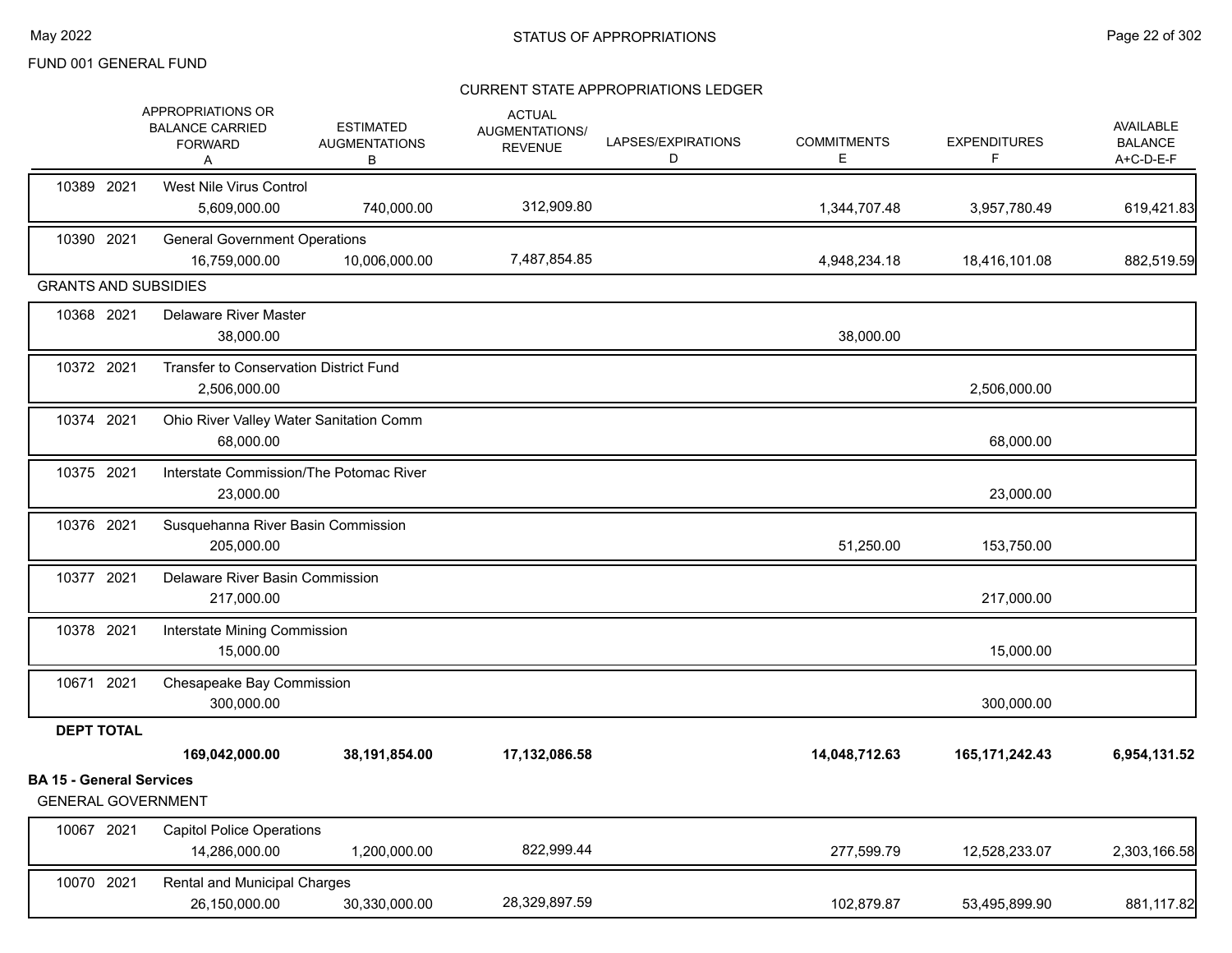#### CURRENT STATE APPROPRIATIONS LEDGER

|                                             | APPROPRIATIONS OR<br><b>BALANCE CARRIED</b><br><b>FORWARD</b><br>Α | <b>ESTIMATED</b><br><b>AUGMENTATIONS</b><br>В | <b>ACTUAL</b><br>AUGMENTATIONS/<br><b>REVENUE</b> | LAPSES/EXPIRATIONS<br>D | <b>COMMITMENTS</b><br>E. | <b>EXPENDITURES</b><br>F. | AVAILABLE<br><b>BALANCE</b><br>A+C-D-E-F |
|---------------------------------------------|--------------------------------------------------------------------|-----------------------------------------------|---------------------------------------------------|-------------------------|--------------------------|---------------------------|------------------------------------------|
| 10072 2021                                  | <b>Capitol Fire Protection</b><br>5,000,000.00                     |                                               |                                                   |                         |                          | 5,000,000.00              |                                          |
| 10073 2021                                  | <b>Excess Insurance Coverage</b><br>4,977,000.00                   |                                               |                                                   |                         |                          | 2,955,342.82              | 2,021,657.18                             |
| 10074 2021                                  | <b>General Government Operations</b><br>55,275,000.00              | 37,196,229.41                                 | 22,329,287.93                                     |                         | 4,746,013.79             | 66,930,563.57             | 5,927,710.57                             |
| 10075 2021                                  | <b>Utility Costs</b><br>24,626,000.00                              | 445,000.00                                    | 127,084.45                                        |                         | 732,299.60               | 21,398,774.16             | 2,622,010.69                             |
| <b>DEPT TOTAL</b>                           | 130,314,000.00                                                     | 69,171,229.41                                 | 51,609,269.41                                     |                         | 5,858,793.05             | 162,308,813.52            | 13,755,662.84                            |
| BA 67 - Health<br><b>GENERAL GOVERNMENT</b> |                                                                    |                                               |                                                   |                         |                          |                           |                                          |
| 10467 2021                                  | <b>Quality Assurance</b><br>24,393,000.00                          | 119,000.00                                    | 28.00                                             |                         | 1,350,629.92             | 18,677,743.98             | 4,364,654.10                             |
| 10469 2021                                  | <b>Vital Statistics</b><br>100,000.00                              |                                               |                                                   |                         |                          | 74,232.68                 | 25,767.32                                |
| 10470 2021                                  | State Laboratory<br>4,028,000.00                                   | 2,876,000.00                                  | 2,928,916.25                                      |                         | 106,242.56               | 5,823,327.28              | 1,027,346.41                             |
| 10471 2021                                  | <b>State Health Care Centers</b><br>24,972,000.00                  |                                               |                                                   |                         | 420,443.79               | 21,168,393.95             | 3,383,162.26                             |
| 10497 2021                                  | <b>General Government Operations</b><br>30,268,000.00              | 1,245,000.00                                  | 588,615.75                                        |                         | 1,469,727.44             | 23,068,869.95             | 6,318,018.36                             |
| 10658 2021                                  | STD - Screening And Treatment<br>1,757,000.00                      |                                               |                                                   |                         | 177,922.23               | 1,243,087.47              | 335,990.30                               |
| 11012 2021                                  | <b>Health Innovation</b><br>753,000.00                             |                                               |                                                   |                         | 39,803.45                | 373,457.51                | 339,739.04                               |
| 11080 2021                                  | Achieve Better Care-MAP Admin<br>2,989,000.00                      |                                               |                                                   |                         | 915,293.94               | 1,140,397.60              | 933,308.46                               |

GRANTS AND SUBSIDIES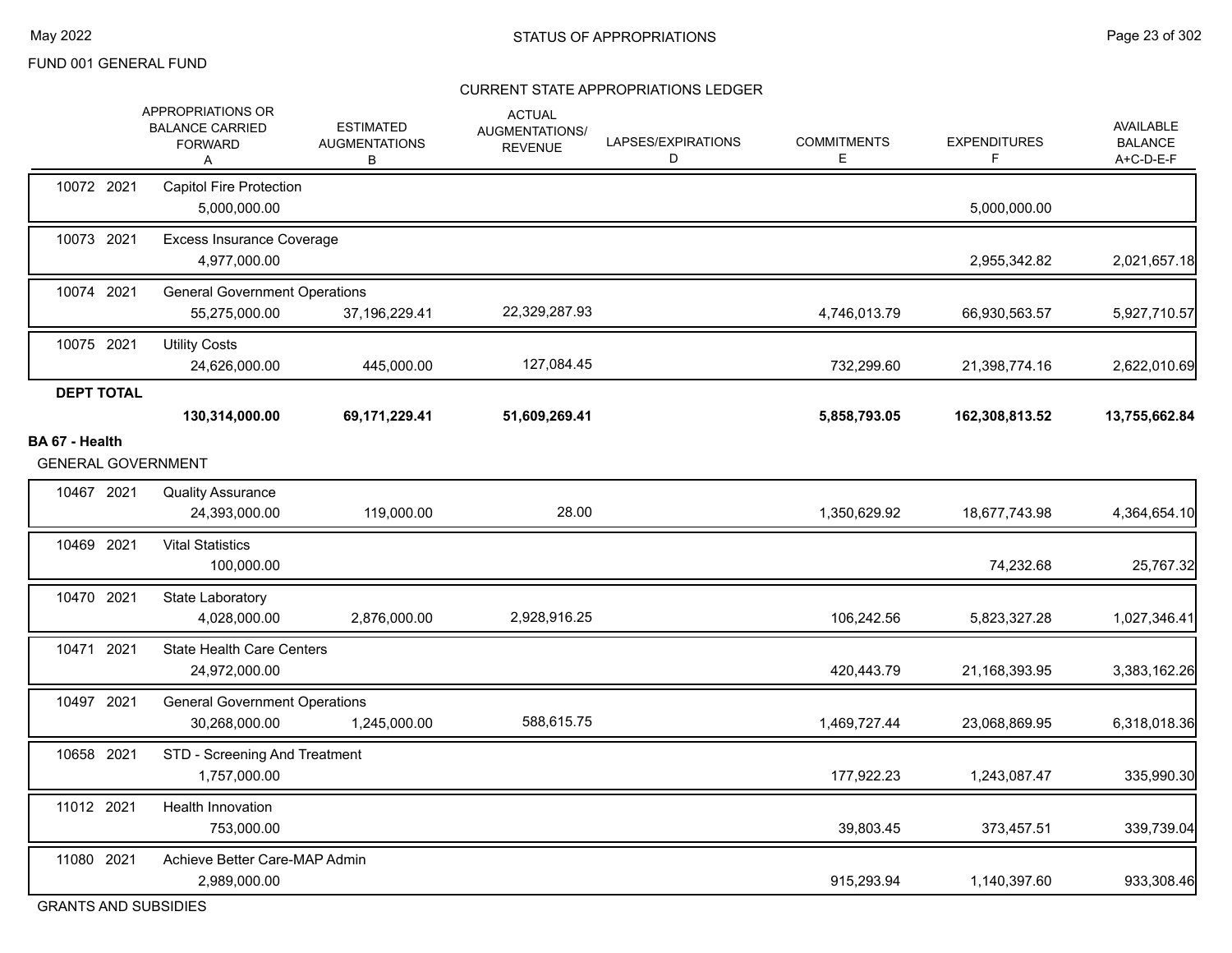|            | APPROPRIATIONS OR<br><b>BALANCE CARRIED</b><br><b>FORWARD</b><br>A | <b>ESTIMATED</b><br><b>AUGMENTATIONS</b><br>В | <b>ACTUAL</b><br>AUGMENTATIONS/<br><b>REVENUE</b> | LAPSES/EXPIRATIONS<br>D | <b>COMMITMENTS</b><br>Е | <b>EXPENDITURES</b><br>F | <b>AVAILABLE</b><br><b>BALANCE</b><br>A+C-D-E-F |
|------------|--------------------------------------------------------------------|-----------------------------------------------|---------------------------------------------------|-------------------------|-------------------------|--------------------------|-------------------------------------------------|
| 10461 2021 | TB Screening & Treatment<br>913,000.00                             |                                               |                                                   |                         | 230,875.02              | 512,853.94               | 169,271.04                                      |
| 10462 2021 | Sickle Cell<br>1,260,000.00                                        |                                               |                                                   |                         | 469,050.56              | 790,949.44               |                                                 |
| 10463 2021 | 750,000.00                                                         | AdultCysticFibros&OthrChroncResprtryIlln      |                                                   |                         | 205,981.33              | 444,212.07               | 99,806.60                                       |
| 10464 2021 | Hemophilia<br>959,000.00                                           |                                               |                                                   |                         | 225,683.66              | 733,316.34               |                                                 |
| 10465 2021 | Local Health-Environmental<br>2,564,000.00                         |                                               |                                                   |                         |                         | 1,282,000.00             | 1,282,000.00                                    |
| 10466 2021 | Cooley's Anemia<br>100,000.00                                      |                                               |                                                   |                         | 30,039.78               | 69,960.22                |                                                 |
| 10472 2021 | Tourette Syndrome<br>150,000.00                                    |                                               |                                                   |                         | 43,094.29               | 106,905.71               |                                                 |
| 10473 2021 | <b>Trauma Prevention</b><br>460,000.00                             |                                               |                                                   |                         | 44,816.15               | 415,183.85               |                                                 |
| 10474 2021 | Lupus<br>100,000.00                                                |                                               |                                                   |                         | 52,495.19               | 47,504.81                |                                                 |
| 10475 2021 | <b>Regional Poison Control Centers</b><br>700,000.00               |                                               |                                                   |                         | 350,000.00              | 350,000.00               |                                                 |
| 10477 2021 | <b>Primary Health Care Practitioner</b><br>4,550,000.00            |                                               |                                                   |                         | 1,879,916.04            | 2,370,508.87             | 299,575.09                                      |
| 10479 2021 | Servs for Children with Special Needs<br>1,728,000.00              |                                               |                                                   |                         | 516,966.13              | 958,494.56               | 252,539.31                                      |
| 10491 2021 | <b>Epilepsy Support Services</b><br>550,000.00                     |                                               |                                                   |                         | 70,354.27               | 479,645.73               |                                                 |
| 10493 2021 | <b>Regional Cancer Institutes</b><br>1,200,000.00                  |                                               |                                                   |                         | 336,599.41              | 863,400.59               |                                                 |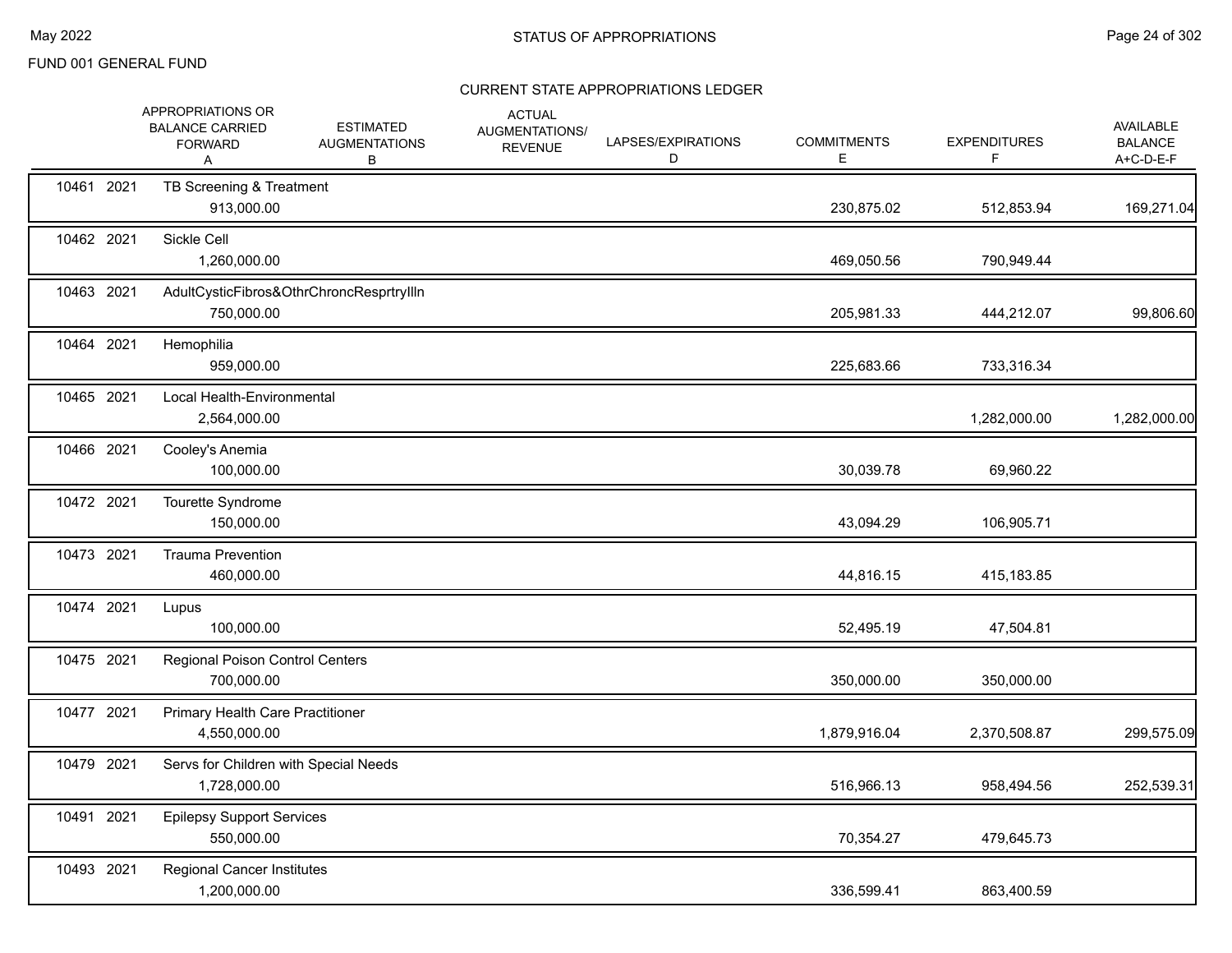| <b>DEPT TOTAL</b> | 209,815,000.00                                                     | 4,240,000.00                                  | 3,517,560.00                                      |                         | 23,272,657.73           | 151, 181, 494. 52         | 38,878,407.75                            |
|-------------------|--------------------------------------------------------------------|-----------------------------------------------|---------------------------------------------------|-------------------------|-------------------------|---------------------------|------------------------------------------|
| 11130 2021        | Leukemia/Lymphoma<br>200,000.00                                    |                                               |                                                   |                         |                         | 200,000.00                |                                          |
| 11129 2021        | Lyme Disease<br>3,000,000.00                                       |                                               |                                                   |                         | 787,619.69              | 1,168,808.57              | 1,043,571.74                             |
| 11068 2021        | 10,436,000.00                                                      | AIDS Programs & Special Pharm Services        |                                                   |                         | 4,328,595.31            | 4,944,808.19              | 1,162,596.50                             |
| 11055 2021        | Community-Based Health Care Subsidy<br>2,000,000.00                |                                               |                                                   |                         | 854,430.83              | 1,130,999.49              | 14,569.68                                |
| 11043 2021        | Amyotrophic Lateral Sclerosis Supp Serv<br>850,000.00              |                                               |                                                   |                         | 258,631.03              | 591,368.97                |                                          |
| 11014 2021        | <b>Cancer Screening Services</b><br>2,563,000.00                   |                                               |                                                   |                         | 1,237,105.72            | 1,325,894.27              | 0.01                                     |
| 10657 2021        | Diabetes Programs<br>200,000.00                                    |                                               |                                                   |                         | 126,361.69              | 73,638.31                 |                                          |
| 10655 2021        | <b>Renal Dialysis</b><br>6,300,000.00                              |                                               |                                                   |                         | 3,051,759.19            | 2,950,079.03              | 298,161.78                               |
| 10654 2021        | <b>School District Health Services</b><br>34,620,000.00            |                                               |                                                   |                         |                         | 33,098,080.25             | 1,521,919.75                             |
| 10652 2021        | Local Health Departments<br>27,362,000.00                          |                                               |                                                   |                         |                         | 12,710,500.01             | 14,651,499.99                            |
| 10651 2021        | Maternal And Child Health<br>1,398,000.00                          |                                               |                                                   |                         | 564,832.52              | 764,254.91                | 68,912.57                                |
| 10502 2021        | Newborn Screening<br>7,092,000.00                                  |                                               |                                                   |                         | 3,127,386.59            | 3,778,615.97              | 185,997.44                               |
| 10495 2021        | Bio-Technology Research<br>8,550,000.00                            |                                               |                                                   |                         |                         | 7,450,000.00              | 1,100,000.00                             |
|                   | APPROPRIATIONS OR<br><b>BALANCE CARRIED</b><br><b>FORWARD</b><br>Α | <b>ESTIMATED</b><br><b>AUGMENTATIONS</b><br>В | <b>ACTUAL</b><br>AUGMENTATIONS/<br><b>REVENUE</b> | LAPSES/EXPIRATIONS<br>D | <b>COMMITMENTS</b><br>Е | <b>EXPENDITURES</b><br>F. | AVAILABLE<br><b>BALANCE</b><br>A+C-D-E-F |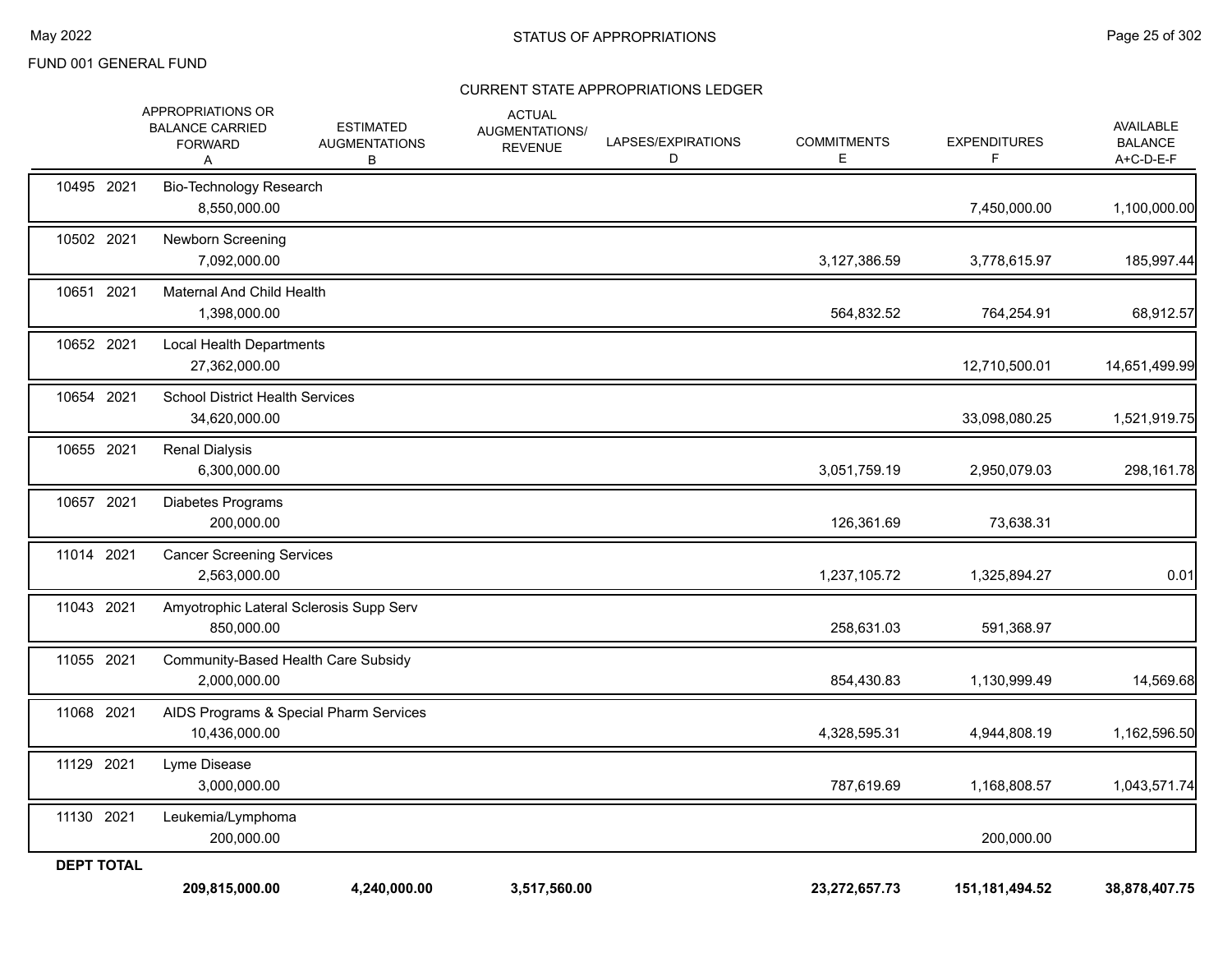#### CURRENT STATE APPROPRIATIONS LEDGER

|                                         | APPROPRIATIONS OR<br><b>BALANCE CARRIED</b><br><b>FORWARD</b><br>A  | <b>ESTIMATED</b><br><b>AUGMENTATIONS</b><br>В | <b>ACTUAL</b><br>AUGMENTATIONS/<br><b>REVENUE</b> | LAPSES/EXPIRATIONS<br>D | <b>COMMITMENTS</b><br>E | <b>EXPENDITURES</b><br>F. | AVAILABLE<br><b>BALANCE</b><br>A+C-D-E-F |
|-----------------------------------------|---------------------------------------------------------------------|-----------------------------------------------|---------------------------------------------------|-------------------------|-------------------------|---------------------------|------------------------------------------|
| <b>GRANTS AND SUBSIDIES</b>             | <b>BA 39 - PA Higher Education Assistance</b>                       |                                               |                                                   |                         |                         |                           |                                          |
| 10400 2021                              | Gr To Students-Transfer to High Ed. assi<br>310,733,000.00          |                                               |                                                   |                         |                         | 310,733,000.00            |                                          |
| 10401 2021                              | Matching Payment for Student Aid Funds<br>13,121,000.00             |                                               |                                                   |                         |                         | 13,121,000.00             |                                          |
| 10402 2021                              | 800,000.00                                                          | Horace Mann Bds-Leslie Pinckney Hill Sch      |                                                   |                         |                         | 800,000.00                |                                          |
| 10405 2021                              | Institutional Assistance Grants<br>26,521,000.00                    |                                               |                                                   |                         |                         | 26,521,000.00             |                                          |
| 10408 2021                              | Cheyney University Keystone Academy<br>3,500,000.00                 |                                               |                                                   |                         |                         | 3,500,000.00              |                                          |
| 10833 2021                              | PA Internship Program Grants<br>450,000.00                          |                                               |                                                   |                         |                         | 450,000.00                |                                          |
| 11017 2021                              | Higher Education for the Disadvantaged<br>2,358,000.00              |                                               |                                                   |                         |                         | 2,358,000.00              |                                          |
| 11018 2021                              | Higher Education - Blind or Deaf Students<br>49,000.00              |                                               |                                                   |                         |                         | 49,000.00                 |                                          |
| 11071 2021                              | Ready To Succeed Scholarships<br>5,550,000.00                       |                                               |                                                   |                         |                         | 5,550,000.00              |                                          |
| 11146 2021                              | Targeted Industry Scholarship Program<br>6,300,000.00               |                                               |                                                   |                         |                         | 6,300,000.00              |                                          |
| <b>DEPT TOTAL</b>                       | 369,382,000.00<br><b>BA 30 - Historical &amp; Museum Commission</b> |                                               |                                                   |                         |                         | 369,382,000.00            |                                          |
| <b>GENERAL GOVERNMENT</b><br>10347 2021 | <b>General Government Operations</b><br>21,150,000.00               | 1,458,000.00                                  | 1,478,564.30                                      |                         | 197,228.53              | 17,564,066.23             | 4,867,269.54                             |

GRANTS AND SUBSIDIES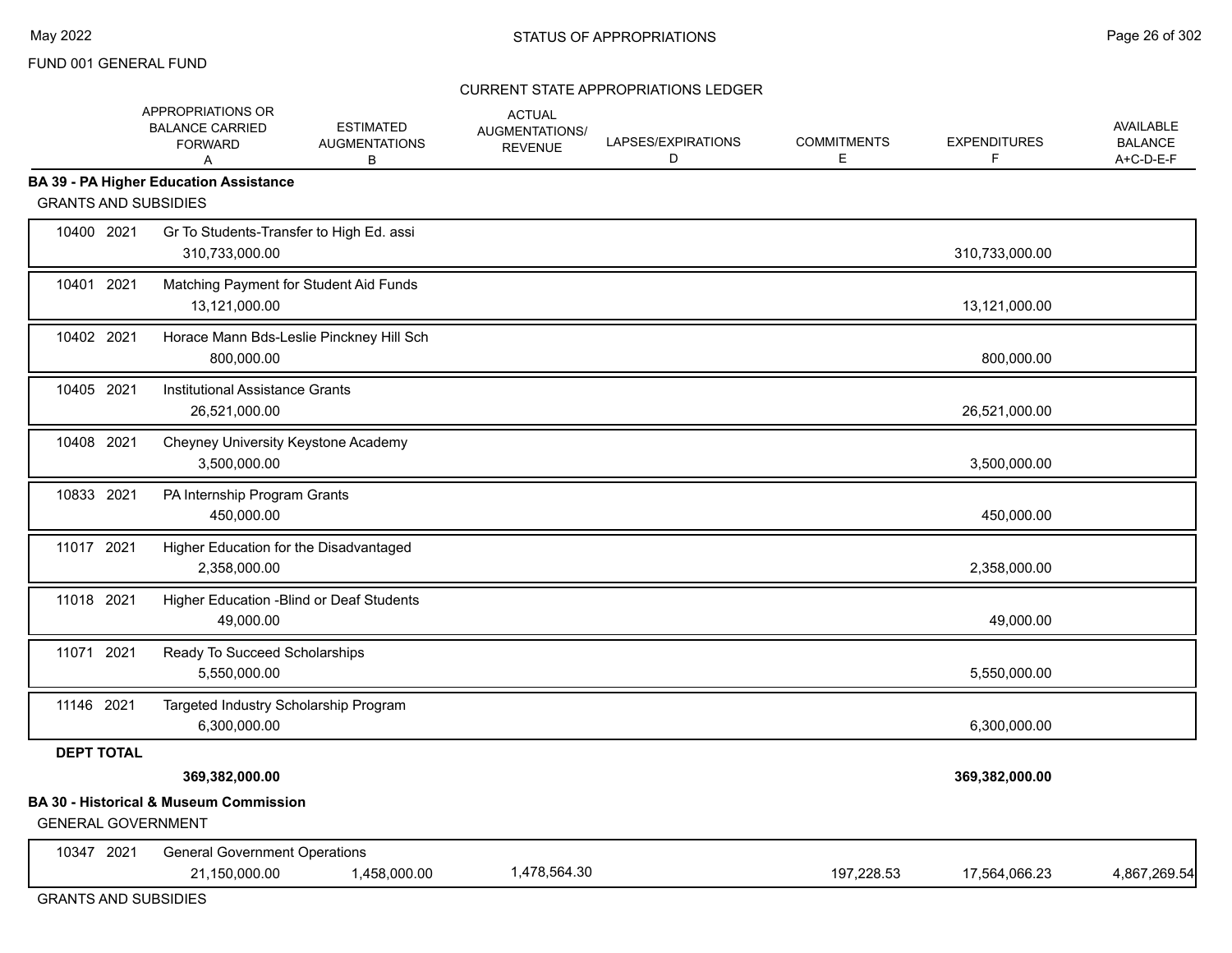|                          | APPROPRIATIONS OR<br><b>BALANCE CARRIED</b><br><b>FORWARD</b><br>Α | <b>ESTIMATED</b><br><b>AUGMENTATIONS</b><br>B | <b>ACTUAL</b><br>AUGMENTATIONS/<br><b>REVENUE</b> | LAPSES/EXPIRATIONS<br>D | <b>COMMITMENTS</b><br>E. | <b>EXPENDITURES</b><br>F | <b>AVAILABLE</b><br><b>BALANCE</b><br>A+C-D-E-F |
|--------------------------|--------------------------------------------------------------------|-----------------------------------------------|---------------------------------------------------|-------------------------|--------------------------|--------------------------|-------------------------------------------------|
| 11057 2021               | <b>Cultural And Historical Support</b><br>2,000,000.00             |                                               |                                                   |                         | 252,743.39               | 1,633,492.72             | 113,763.89                                      |
| <b>DEPT TOTAL</b>        | 23,150,000.00                                                      | 1,458,000.00                                  | 1,478,564.30                                      |                         | 449,971.92               | 19,197,558.95            | 4,981,033.43                                    |
| BA 12 - Labor & Industry | <b>GENERAL GOVERNMENT</b>                                          |                                               |                                                   |                         |                          |                          |                                                 |
| 10028 2021               | Occupational & Industrial Safety<br>2,945,000.00                   | 10,000,000.00                                 | 10,000,000.00                                     |                         | 409,447.34               | 10,273,672.91            | 2,261,879.75                                    |
| 10031 2021               | <b>General Government Operations</b><br>13,844,000.00              | 306,000.00                                    | 260,661.92                                        |                         | 1,989,392.84             | 9,290,982.10             | 2,824,286.98                                    |
|                          | <b>GRANTS AND SUBSIDIES</b>                                        |                                               |                                                   |                         |                          |                          |                                                 |
| 10016 2021               | Transfer to Vocational Rehab Fund<br>47,942,000.00                 |                                               |                                                   |                         |                          | 47,942,000.00            |                                                 |
| 10017 2021               | <b>Workers Compensation Payments</b><br>278,000.00                 |                                               |                                                   |                         |                          | 180,387.03               | 97,612.97                                       |
| 10018 2021               | <b>Occupational Disease Payments</b><br>164,000.00                 |                                               |                                                   |                         |                          | 119,580.27               | 44,419.73                                       |
| 10020 2021               | <b>Supported Employment</b><br>397,000.00                          |                                               |                                                   |                         | 243,768.33               | 153,231.67               |                                                 |
| 10030 2021               | Center for Independent Living<br>1,950,000.00                      |                                               |                                                   |                         | 422,412.32               | 1,527,018.29             | 569.39                                          |
| 10707 2021               | Industry Partnership<br>2,813,000.00                               |                                               |                                                   |                         | 991,457.78               | 228,489.65               | 1,593,052.57                                    |
| 10967 2021               | New Choices / New Options<br>750,000.00                            |                                               |                                                   |                         | 237,961.37               | 512,038.63               |                                                 |
| 11035 2021               | Assistive Technology Devices<br>500,000.00                         |                                               |                                                   |                         | 231,427.72               | 264,761.02               | 3,811.26                                        |
| 11036 2021               | Assistive Technology Demo&Training<br>450,000.00                   |                                               |                                                   |                         | 378,642.08               | 65,463.35                | 5,894.57                                        |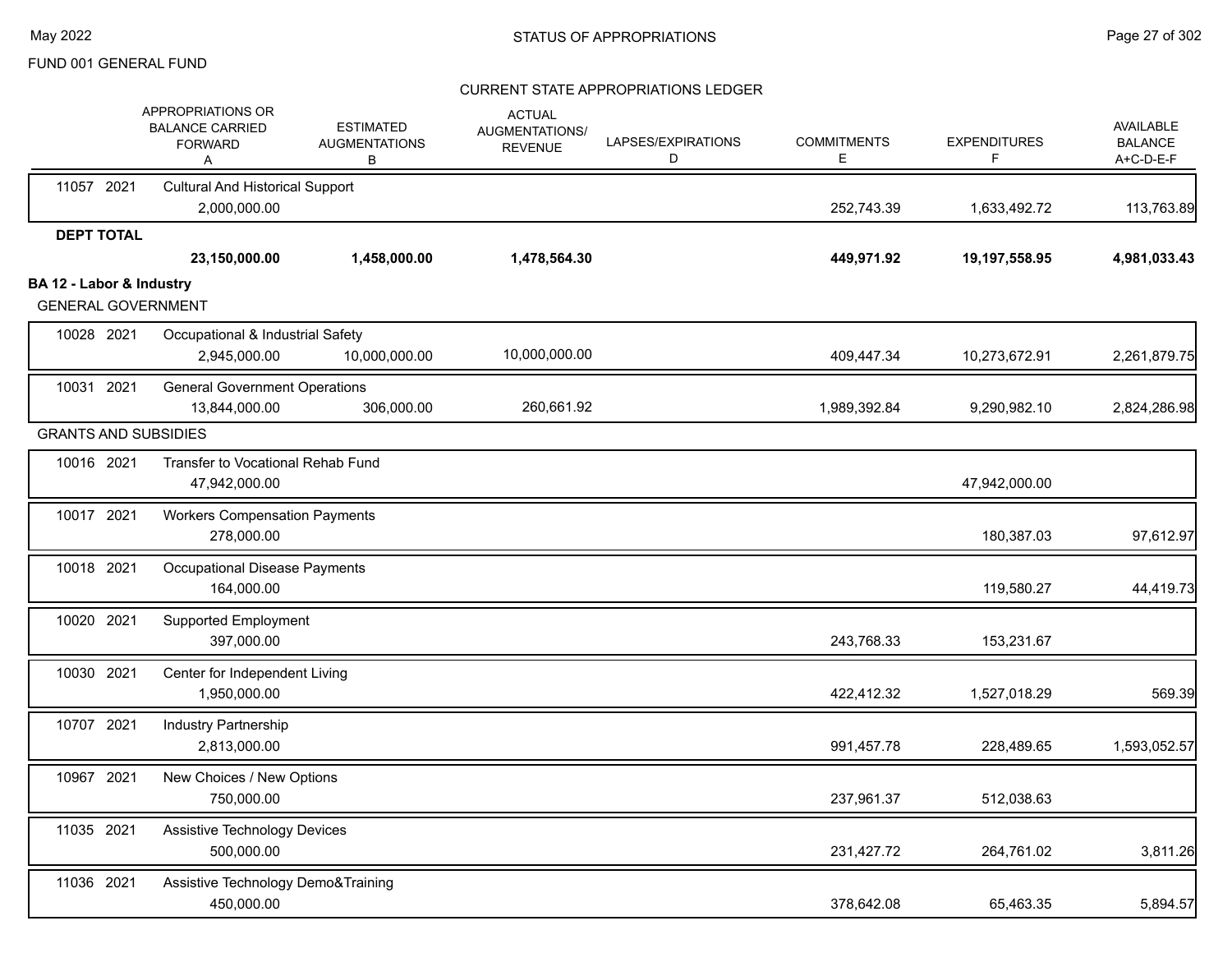|                             | APPROPRIATIONS OR<br><b>BALANCE CARRIED</b><br><b>FORWARD</b><br>Α | <b>ESTIMATED</b><br><b>AUGMENTATIONS</b><br>В | <b>ACTUAL</b><br>AUGMENTATIONS/<br><b>REVENUE</b> | LAPSES/EXPIRATIONS<br>D | <b>COMMITMENTS</b><br>E | <b>EXPENDITURES</b><br>F | <b>AVAILABLE</b><br><b>BALANCE</b><br>A+C-D-E-F |
|-----------------------------|--------------------------------------------------------------------|-----------------------------------------------|---------------------------------------------------|-------------------------|-------------------------|--------------------------|-------------------------------------------------|
| 11136 2021                  | <b>Apprenticeship Training</b><br>7,000,000.00                     |                                               |                                                   |                         | 2,578,008.62            | 404,835.61               | 4,017,155.77                                    |
| <b>DEPT TOTAL</b>           |                                                                    |                                               |                                                   |                         |                         |                          |                                                 |
|                             | 79,033,000.00                                                      | 10,306,000.00                                 | 10,260,661.92                                     |                         | 7,482,518.40            | 70,962,460.53            | 10,848,682.99                                   |
| <b>GENERAL GOVERNMENT</b>   | <b>BA 13 - Military &amp; Veterans Affairs</b>                     |                                               |                                                   |                         |                         |                          |                                                 |
| 10041 2021                  | American Battle Monuments<br>50,000.00                             |                                               |                                                   |                         |                         | 50,000.00                |                                                 |
| 10043 2021                  | Armory Maintenance and Repair<br>1,645,000.00                      |                                               |                                                   |                         | 1,047,723.90            | 374,335.42               | 222,940.68                                      |
| 10048 2021                  | Special State Duty<br>35,000.00                                    |                                               |                                                   |                         |                         | 3,128.37                 | 31,871.63                                       |
| 10051 2021                  | <b>Burial Detail Honor Guard</b><br>99,000.00                      |                                               |                                                   |                         |                         | 99,000.00                |                                                 |
| 10053 2021                  | <b>General Government Operations</b><br>26,401,000.00              | 395,060.00                                    | 356,190.64                                        |                         | 1,855,790.98            | 23,557,541.68            | 1,343,857.98                                    |
| 11147 2021                  | National Guard Youth Challenge Program<br>1,400,000.00             |                                               |                                                   |                         | 736,809.07              | 510,674.97               | 152,515.96                                      |
| <b>INSTITUTIONAL</b>        |                                                                    |                                               |                                                   |                         |                         |                          |                                                 |
| 10702 2021                  | Veterans Homes<br>110,260,000.00                                   | 23,671,000.00                                 | 22,373,871.32                                     |                         | 10,460,974.05           | 110,150,315.50           | 12,022,581.77                                   |
| <b>GRANTS AND SUBSIDIES</b> |                                                                    |                                               |                                                   |                         |                         |                          |                                                 |
| 10034 2021                  | <b>Education of Veterans Children</b><br>135,000.00                |                                               |                                                   |                         |                         | 124,895.30               | 10,104.70                                       |
| 10035 2021                  | <b>National Guard Pension</b><br>5,000.00                          |                                               |                                                   |                         |                         |                          | 5,000.00                                        |
| 10036 2021                  | <b>Blind Veterans Pension</b><br>222,000.00                        |                                               |                                                   |                         |                         | 171,300.00               | 50,700.00                                       |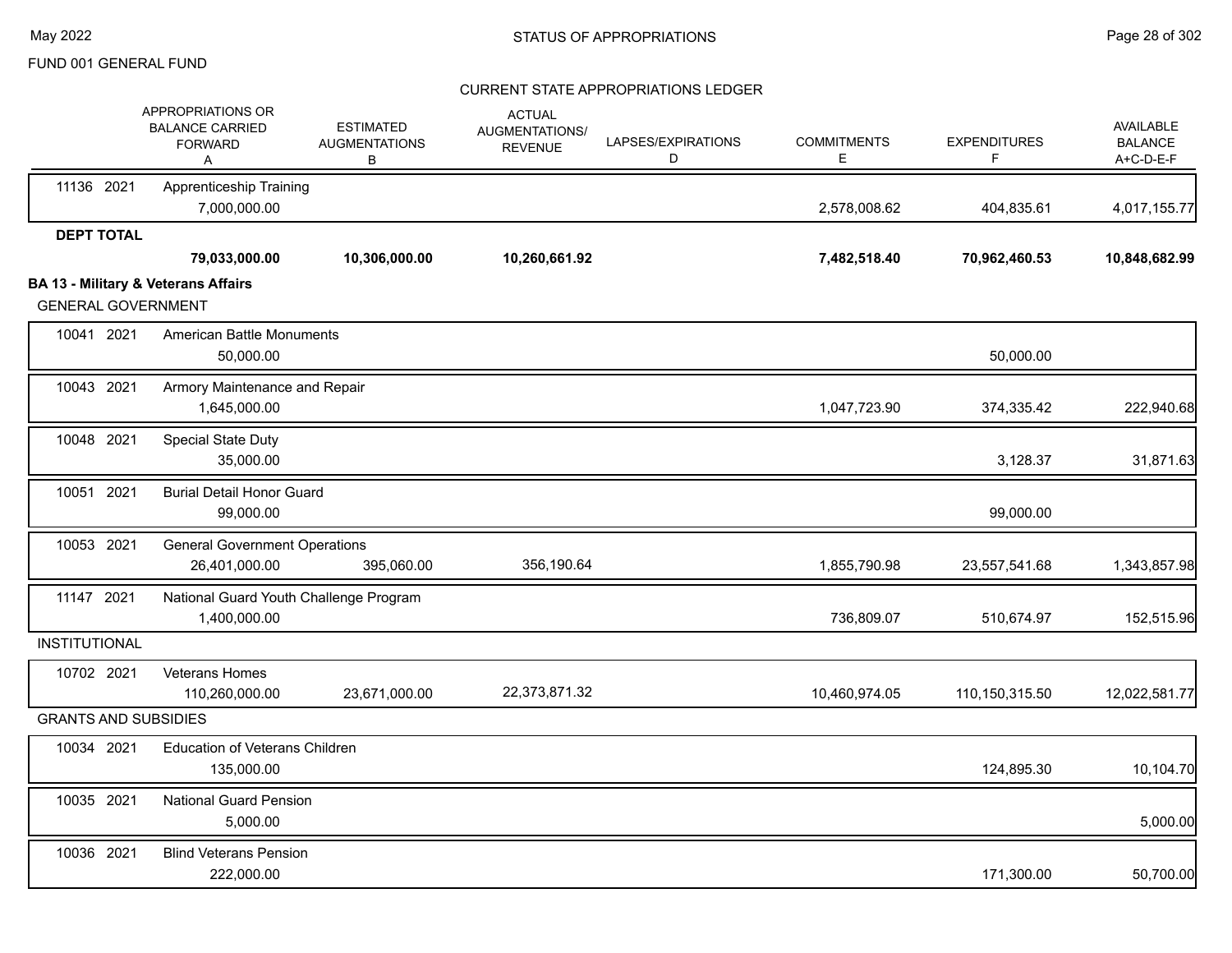|                               |            | APPROPRIATIONS OR<br><b>BALANCE CARRIED</b><br><b>FORWARD</b><br>Α | <b>ESTIMATED</b><br><b>AUGMENTATIONS</b><br>в | <b>ACTUAL</b><br>AUGMENTATIONS/<br><b>REVENUE</b> | LAPSES/EXPIRATIONS<br>D | <b>COMMITMENTS</b><br>Е | <b>EXPENDITURES</b><br>F. | <b>AVAILABLE</b><br><b>BALANCE</b><br>A+C-D-E-F |
|-------------------------------|------------|--------------------------------------------------------------------|-----------------------------------------------|---------------------------------------------------|-------------------------|-------------------------|---------------------------|-------------------------------------------------|
| 10045 2021                    |            | Amputee and Paralyzed Veterans Pension<br>3,878,000.00             |                                               |                                                   |                         |                         | 3,427,500.00              | 450,500.00                                      |
| 10050 2021                    |            | Civil Air Patrol<br>100,000.00                                     |                                               |                                                   |                         | 25,000.00               | 75,000.00                 |                                                 |
| 10660 2021                    |            | DisabledAmericanVeteransTransportation<br>336,000.00               |                                               |                                                   |                         |                         | 336,000.00                |                                                 |
| 10705 2021                    |            | 12,525,000.00                                                      | TransferToEducationalAssistanceProgamFnd      |                                                   |                         |                         | 12,525,000.00             |                                                 |
| 10785 2021                    |            | Supplemental Life Insurance Premiums<br>164,000.00                 |                                               |                                                   |                         |                         |                           | 164,000.00                                      |
| 10936 2021                    |            | <b>Veterans Outreach Services</b><br>3,279,000.00                  |                                               |                                                   |                         |                         | 3,279,000.00              |                                                 |
| <b>DEPT TOTAL</b>             |            |                                                                    |                                               |                                                   |                         |                         |                           |                                                 |
|                               |            | 160,534,000.00                                                     | 24,066,060.00                                 | 22,730,061.96                                     |                         | 14,126,298.00           | 154,683,691.24            | 14,454,072.72                                   |
| <b>BA 21 - Human Services</b> |            |                                                                    |                                               |                                                   |                         |                         |                           |                                                 |
|                               |            | <b>GENERAL GOVERNMENT</b>                                          |                                               |                                                   |                         |                         |                           |                                                 |
|                               | 10233 2021 | <b>County Administration-Statewide</b><br>51,334,000.00            | 2,669,000.00                                  | 1,835,398.91                                      |                         | 8,542,590.06            | 36,090,568.86             | 8,536,239.99                                    |
| 10238 2021                    |            | <b>Child Support Enforcement</b><br>16,250,000.00                  | 12,163,000.00                                 | 3,298,302.89                                      |                         | 11,949,845.11           | 12,097,423.54             | $-4,498,965.76$                                 |
| 10244 2021                    |            | <b>New Directions</b><br>20,712,000.00                             |                                               |                                                   |                         | 1,742,377.76            | 14,674,590.54             | 4,295,031.70                                    |
| 10257 2021                    |            | <b>Information Systems</b><br>91,885,000.00                        | 533,000.00                                    | 520,000.00                                        |                         | 42,972,079.43           | 58,699,717.56             | $-9,266,796.99$                                 |
| 10263 2021                    |            | <b>General Government Operations</b><br>120,570,000.00             | 10,614,000.00                                 | 8,187,490.86                                      |                         | 17,309,538.84           | 95,591,971.61             | 15,855,980.41                                   |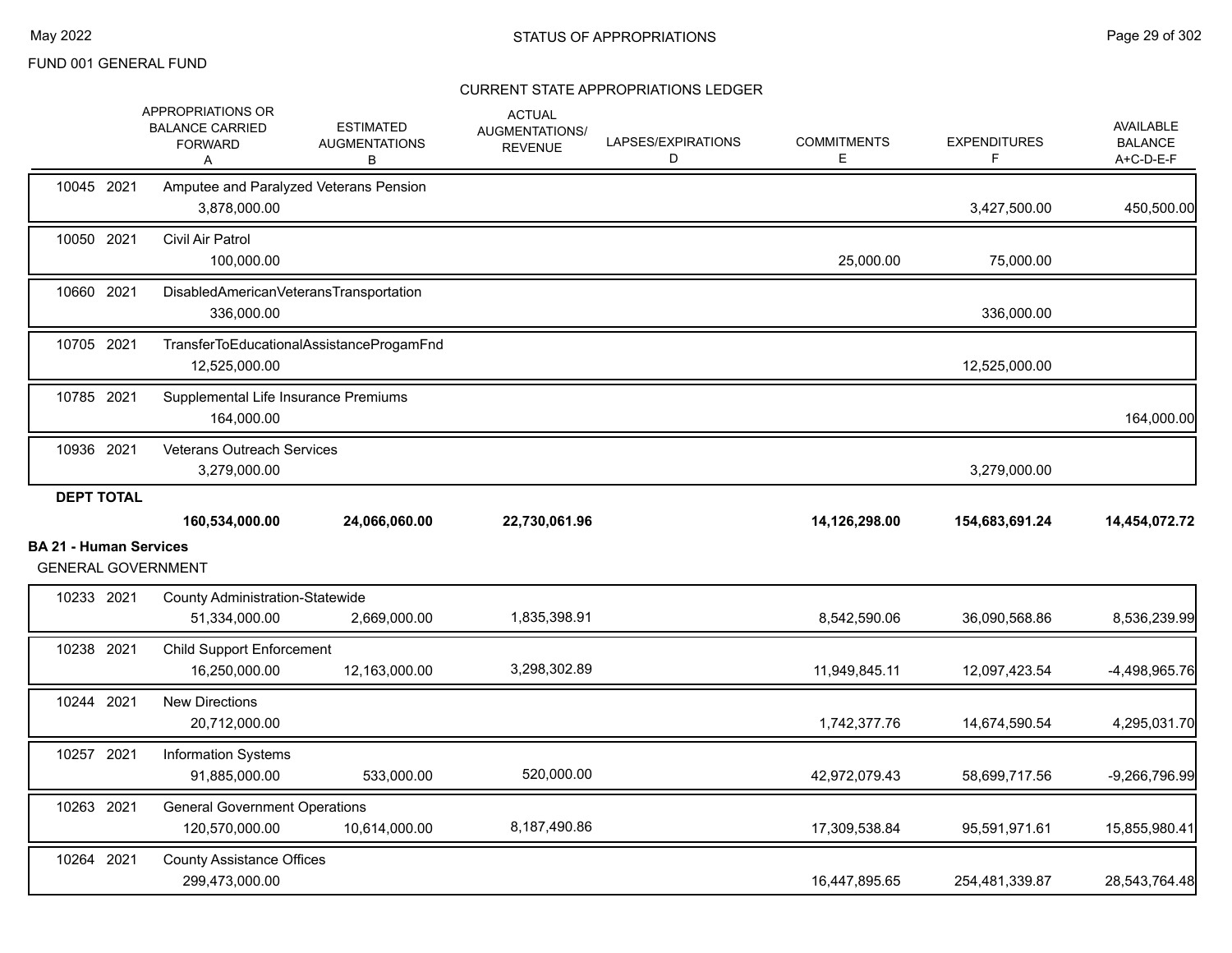|                             | APPROPRIATIONS OR<br><b>BALANCE CARRIED</b><br><b>FORWARD</b><br>Α | <b>ESTIMATED</b><br><b>AUGMENTATIONS</b><br>В        | <b>ACTUAL</b><br>AUGMENTATIONS/<br><b>REVENUE</b> | LAPSES/EXPIRATIONS<br>D | <b>COMMITMENTS</b><br>E | <b>EXPENDITURES</b> | <b>AVAILABLE</b><br><b>BALANCE</b><br>A+C-D-E-F |
|-----------------------------|--------------------------------------------------------------------|------------------------------------------------------|---------------------------------------------------|-------------------------|-------------------------|---------------------|-------------------------------------------------|
| 11096 2021                  | Children's Health Insurance Admin                                  |                                                      |                                                   |                         |                         | $-0.04$             | 0.04                                            |
| <b>INSTITUTIONAL</b>        |                                                                    |                                                      |                                                   |                         |                         |                     |                                                 |
| 10248 2021                  | <b>Mental Health Services</b><br>833,145,000.00                    | 44,293,010.00                                        | 6,681,549.31                                      |                         | 23,212,445.70           | 786,101,854.17      | 30,512,249.44                                   |
| 10249 2021                  | <b>State Centers Intellectual Disabilities</b><br>109,204,000.00   | 24,536,000.00                                        | 24,228,664.93                                     |                         | 8,988,019.31            | 83,683,535.78       | 40,761,109.84                                   |
| 10261 2021                  | 64,565,000.00                                                      | Youth Development Center-Forestry Camps<br>10,000.00 | 1,546.40                                          |                         | 3,776,516.39            | 47,792,514.35       | 12,997,515.66                                   |
| <b>GRANTS AND SUBSIDIES</b> |                                                                    |                                                      |                                                   |                         |                         |                     |                                                 |
| 10226 2021                  | <b>Medical Assistance-Capitation</b><br>3,982,395,000.00           | 2,755,637,654.00                                     | 1,898,200,187.23                                  |                         | 14,159,139.09           | 3,744,638,262.15    | 2,121,797,785.99                                |
| 10227 2021                  | <b>Special Pharmaceutical Services</b><br>600,000.00               |                                                      |                                                   |                         | 372,079.45              | 161,323.91          | 66,596.64                                       |
| 10229 2021                  | Domestic Violence<br>20,093,000.00                                 | 833,000.00                                           |                                                   |                         | 3,812,452.15            | 17,113,093.88       | $-832,546.03$                                   |
| 10230 2021                  | Human Services Development Fund<br>13,460,000.00                   |                                                      |                                                   |                         |                         | 13,219,862.00       | 240,138.00                                      |
| 10232 2021                  | Medical Assistance - Transportation<br>62,340,000.00               |                                                      |                                                   |                         | 6,491,473.77            | 48,352,376.58       | 7,496,149.65                                    |
| 10235 2021                  | Early Intervention<br>172,657,000.00                               |                                                      |                                                   |                         | 343,604.06              | 151,447,517.87      | 20,865,878.07                                   |
| 10236 2021                  | <b>ID Residential Services-Lansdowne</b><br>200,000.00             |                                                      |                                                   |                         |                         | 150,000.00          | 50,000.00                                       |
| 10245 2021                  | <b>Breast Cancer Screening</b><br>1,723,000.00                     |                                                      |                                                   |                         | 350,506.00              | 1,372,494.00        |                                                 |
| 10247 2021                  | <b>Legal Services</b><br>4,161,000.00                              |                                                      |                                                   |                         | 1,569,637.31            | 2,591,362.69        |                                                 |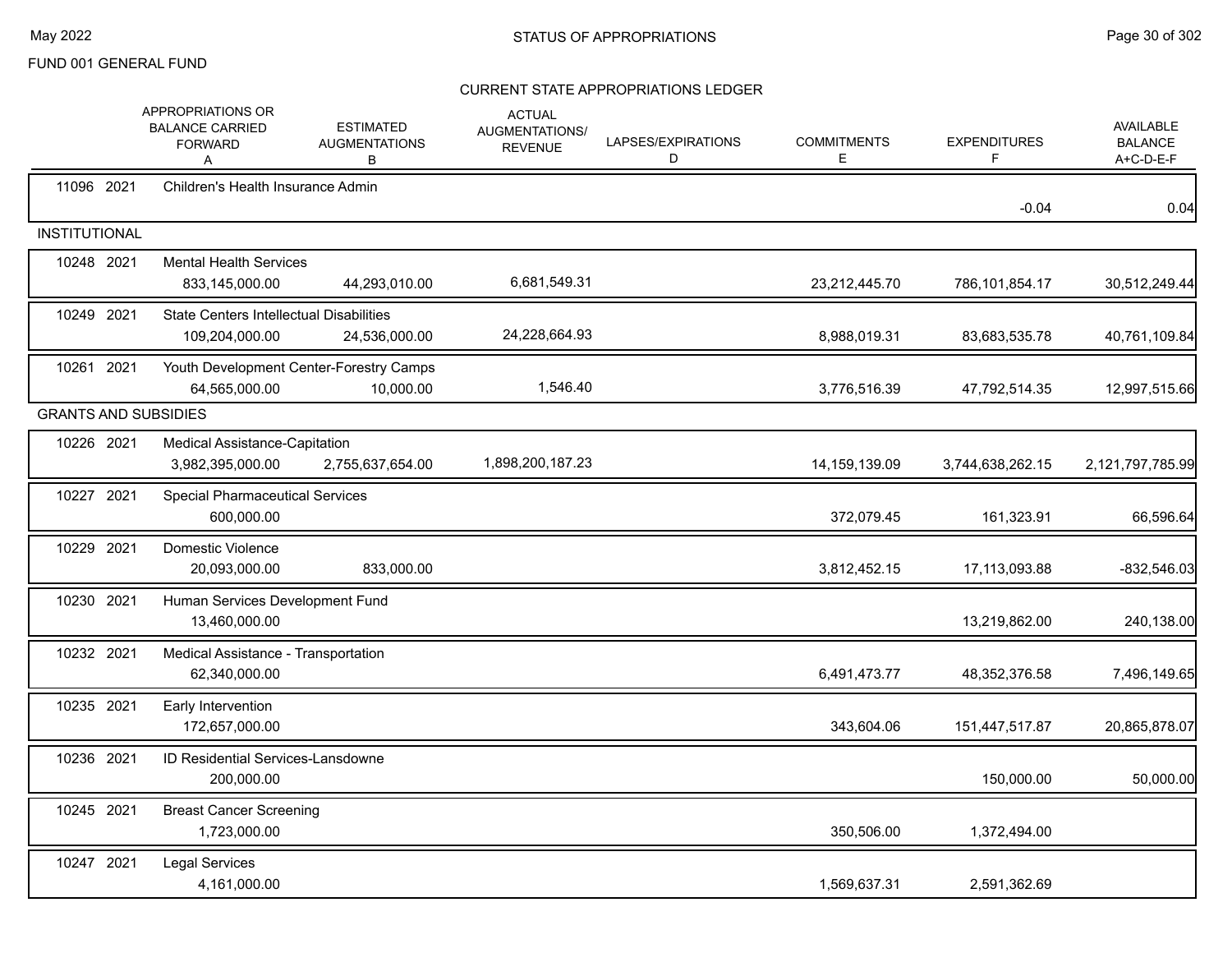|            | APPROPRIATIONS OR<br><b>BALANCE CARRIED</b><br><b>FORWARD</b><br>A | <b>ESTIMATED</b><br><b>AUGMENTATIONS</b><br>В | <b>ACTUAL</b><br>AUGMENTATIONS/<br><b>REVENUE</b> | LAPSES/EXPIRATIONS<br>D | <b>COMMITMENTS</b><br>E. | <b>EXPENDITURES</b><br>F. | <b>AVAILABLE</b><br><b>BALANCE</b><br>A+C-D-E-F |
|------------|--------------------------------------------------------------------|-----------------------------------------------|---------------------------------------------------|-------------------------|--------------------------|---------------------------|-------------------------------------------------|
| 10250 2021 | Rape Crisis<br>11,921,000.00                                       |                                               |                                                   |                         | 1,152,774.68             | 10,768,225.32             |                                                 |
| 10251 2021 | Intermediate Care Facilities-ID<br>168,399,000.00                  | 20,900,000.00                                 | 23,027,920.00                                     |                         |                          | 142,529,956.17            | 48,896,963.83                                   |
| 10252 2021 | Supplemental Grants-Aged, Blind & Disabl<br>115,032,000.00         |                                               |                                                   |                         | 63,241.17                | 100,110,347.11            | 14,858,411.72                                   |
| 10253 2021 | <b>Child Care Services</b><br>156,482,000.00                       |                                               |                                                   |                         |                          | 149,531,164.35            | 6,950,835.65                                    |
| 10254 2021 | Expanded Medical Serv. For Women<br>6,263,000.00                   |                                               |                                                   |                         |                          | 6,263,000.00              |                                                 |
| 10255 2021 | ID Community Base Program<br>144,716,000.00                        |                                               |                                                   |                         | 3,442,116.25             | 106,495,692.38            | 34,778,191.37                                   |
| 10256 2021 | <b>Community-Based Family Centers</b><br>19,558,000.00             |                                               |                                                   |                         | 2,021,090.86             | 17,536,909.14             |                                                 |
| 10258 2021 | Homeless Assistance<br>18,496,000.00                               |                                               |                                                   |                         |                          | 18,152,066.00             | 343,934.00                                      |
| 10262 2021 | <b>Behavioral Health Services</b><br>57,149,000.00                 |                                               |                                                   |                         | 52,434.78                | 52,203,898.00             | 4,892,667.22                                    |
| 10265 2021 | <b>Cash Grants</b><br>13,740,000.00                                |                                               |                                                   |                         | 2,012,858.78             | 9,426,385.75              | 2,300,755.47                                    |
| 10266 2021 | <b>County Child Welfare</b><br>1,325,309,000.00                    | 953,000.00                                    | 953,000.00                                        |                         | 20,834,652.92            | 1,090,013,061.27          | 215,414,285.81                                  |
| 10267 2021 | MA-Long-Term Living<br>138,160,000.00                              | 537,000.00                                    | 233,314.81                                        |                         |                          | 73,984,838.06             | 64,408,476.75                                   |
| 10709 2021 | 24,681,000.00                                                      | Medical Assistance-Academic Medical Cntr      |                                                   |                         |                          | 15,103,692.30             | 9,577,307.70                                    |
| 10741 2021 | Autism Intervention and Services<br>29,204,000.00                  |                                               |                                                   |                         | 1,665,394.97             | 15,520,730.83             | 12,017,874.20                                   |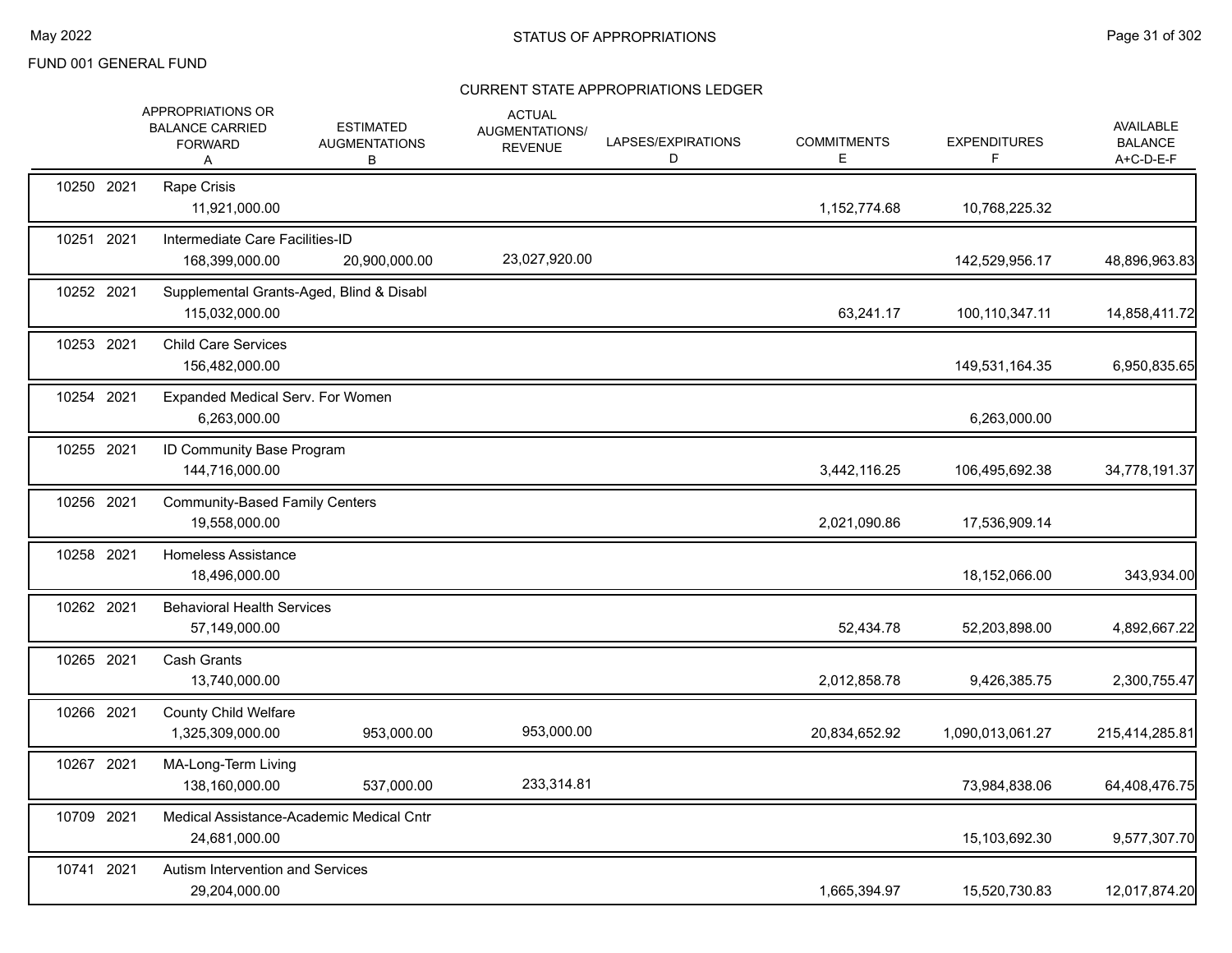|            | APPROPRIATIONS OR<br><b>BALANCE CARRIED</b><br><b>FORWARD</b><br>A | <b>ESTIMATED</b><br><b>AUGMENTATIONS</b><br>В | <b>ACTUAL</b><br>AUGMENTATIONS/<br><b>REVENUE</b> | LAPSES/EXPIRATIONS<br>D | <b>COMMITMENTS</b><br>Е | <b>EXPENDITURES</b> | <b>AVAILABLE</b><br><b>BALANCE</b><br>A+C-D-E-F |
|------------|--------------------------------------------------------------------|-----------------------------------------------|---------------------------------------------------|-------------------------|-------------------------|---------------------|-------------------------------------------------|
| 10760 2021 | <b>Nurse Family Partnership</b><br>13.131.000.00                   |                                               |                                                   |                         | 1,672,540.99            | 11,197,707.66       | 260,751.35                                      |
| 10763 2021 | 815,075,000.00                                                     | Paymnt to Fed Govt -Medicare Drug Progrm      |                                                   |                         |                         | 782,341,772.22      | 32,733,227.78                                   |
| 10789 2021 | <b>Hospital Based Burn Center</b><br>4,438,000.00                  |                                               |                                                   |                         |                         |                     | 4,438,000.00                                    |
| 10830 2021 | <b>MA-Trauma Centers</b><br>8,657,000.00                           |                                               |                                                   |                         |                         |                     | 8,657,000.00                                    |
| 10912 2021 | <b>Child Care Assistance</b><br>109,885,000.00                     | 1,705,000.00                                  | 1,651,774.58                                      |                         | 4,064,595.53            | 74,628,223.33       | 32,843,955.72                                   |
| 10946 2021 | MA-Obstetric & Neonatal Services<br>3,681,000.00                   | 3,000,000.00                                  | 3,000,000.00                                      |                         |                         | 5,805,636.52        | 875,363.48                                      |
| 10952 2021 | Med Assist- Physician Practice Plans<br>10,071,000.00              |                                               |                                                   |                         |                         | 6,407,000.86        | 3,663,999.14                                    |
| 10958 2021 | Med Assist - Critical Access Hospitals<br>13,057,000.00            | 3,200,000.00                                  | 3,200,000.00                                      |                         |                         | 13,277,321.71       | 2,979,678.29                                    |
| 10975 2021 | 1,867,429,000.00                                                   | Community Intellectual Disab Waiver Prgm      |                                                   |                         |                         | 1,417,739,477.33    | 449,689,522.67                                  |
| 10996 2021 | MA- Workers with Disabilities<br>64,307,000.00                     |                                               |                                                   |                         |                         |                     | 64,307,000.00                                   |
| 11025 2021 | Long-Term Care Managed Care<br>161,754,000.00                      |                                               |                                                   |                         |                         | 131,763,183.18      | 29,990,816.82                                   |
| 11076 2021 | Medical Assistance-Fee for Service<br>647,560,000.00               | 406,531,000.00                                | 268, 149, 794. 17                                 |                         | 7,783,838.80            | 884,460,654.99      | 23,465,300.38                                   |
| 11095 2021 | Children's Health Insurance Program<br>67,657,000.00               | 10,422,881.00                                 | 5,836,207.29                                      |                         | 5,460,197.31            | 71,665,158.61       | $-3,632,148.63$                                 |
| 11121 2021 | Services for the Visually Impaired<br>3,102,000.00                 |                                               |                                                   |                         |                         | 3,102,000.00        |                                                 |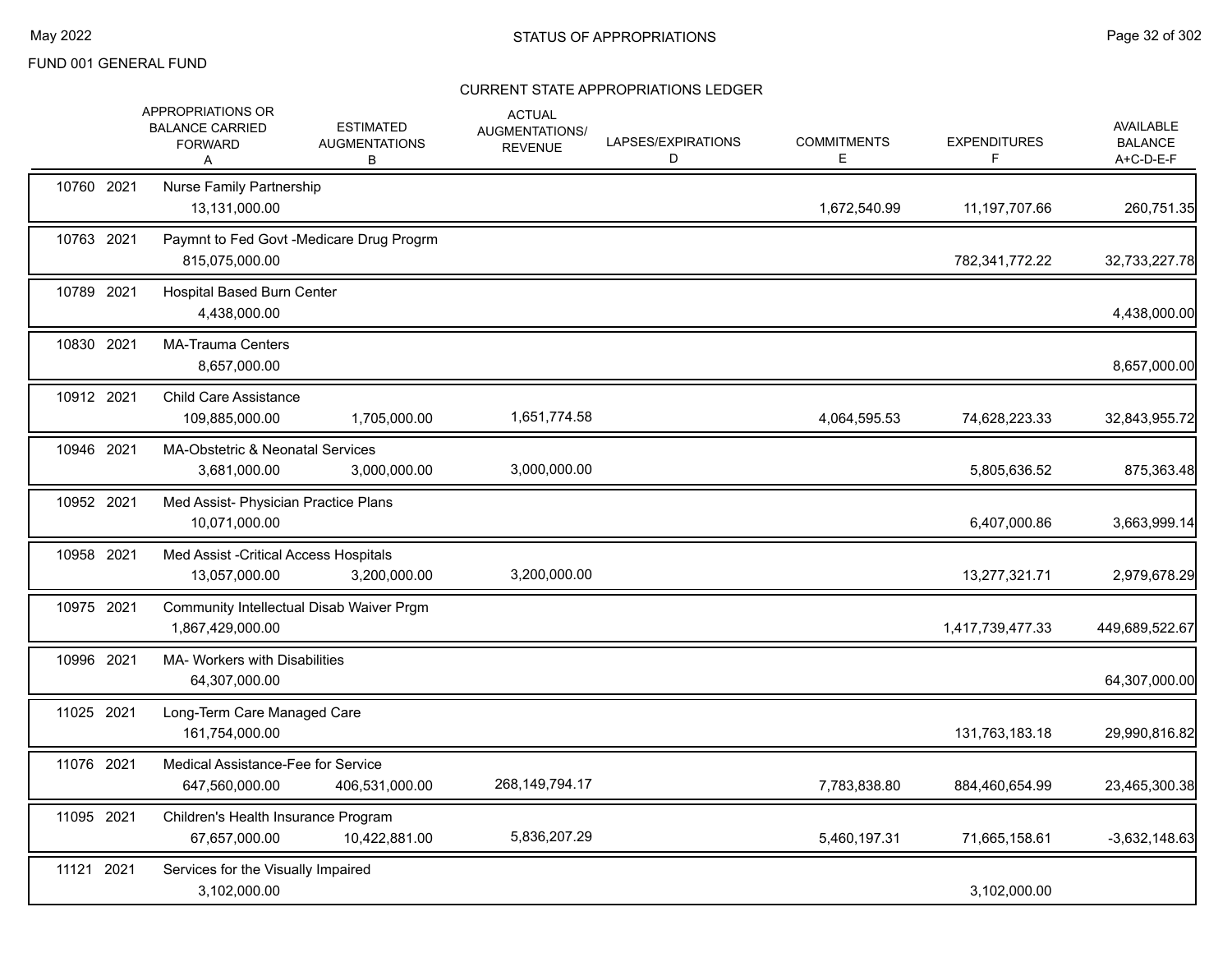|                                                              | APPROPRIATIONS OR<br><b>BALANCE CARRIED</b><br><b>FORWARD</b><br>Α | <b>ESTIMATED</b><br><b>AUGMENTATIONS</b><br>В              | <b>ACTUAL</b><br>AUGMENTATIONS/<br><b>REVENUE</b> | LAPSES/EXPIRATIONS<br>D | <b>COMMITMENTS</b><br>Е. | <b>EXPENDITURES</b><br>F | <b>AVAILABLE</b><br><b>BALANCE</b><br>A+C-D-E-F |
|--------------------------------------------------------------|--------------------------------------------------------------------|------------------------------------------------------------|---------------------------------------------------|-------------------------|--------------------------|--------------------------|-------------------------------------------------|
| 11122 2021                                                   | Health Program Assistance and Services<br>19,890,000.00            |                                                            |                                                   |                         |                          | 12,276,718.00            | 7,613,282.00                                    |
| 11132 2021                                                   | 211 Communications<br>750,000.00                                   |                                                            |                                                   |                         |                          | 750,000.00               |                                                 |
| 11133 2021                                                   | 4,232,177,000.00                                                   | Medical Assist - Community Healthchoices<br>587,830,683.00 | 41,746,569.00                                     |                         | 27,519,219.33            | 3,757,503,367.01         | 488,900,982.66                                  |
| <b>DEPT TOTAL</b>                                            |                                                                    |                                                            |                                                   |                         |                          |                          |                                                 |
|                                                              | 16,136,498,000.00                                                  | 3,886,368,228.00                                           | 2,290,751,720.38                                  |                         | 239,785,156.45           | 14,348,817,997.42        | 3,838,646,566.51                                |
| <b>BA 18 - Revenue</b><br><b>GENERAL GOVERNMENT</b>          |                                                                    |                                                            |                                                   |                         |                          |                          |                                                 |
| 10208 2021                                                   | <b>General Government Operations</b><br>142,954,000.00             | 27,513,665.49                                              | 27,541,570.61                                     |                         | 6,653,835.17             | 128,053,283.52           | 35,788,451.92                                   |
| 10953 2021                                                   | Technology and Process Modernization<br>4,750,000.00               |                                                            |                                                   |                         | 358,564.59               | 1,026,586.54             | 3,364,848.87                                    |
| <b>GRANTS AND SUBSIDIES</b>                                  |                                                                    |                                                            |                                                   |                         |                          |                          |                                                 |
| 10209 2021                                                   | Distribution of Pub Utility Realty Tax<br>32,209,000.00            |                                                            |                                                   |                         |                          | 30, 162, 734. 26         | 2,046,265.74                                    |
| <b>DEPT TOTAL</b>                                            |                                                                    |                                                            |                                                   |                         |                          |                          |                                                 |
|                                                              | 179,913,000.00                                                     | 27,513,665.49                                              | 27,541,570.61                                     |                         | 7,012,399.76             | 159,242,604.32           | 41,199,566.53                                   |
| <b>BA 19 - State Department</b><br><b>GENERAL GOVERNMENT</b> |                                                                    |                                                            |                                                   |                         |                          |                          |                                                 |
| 10212 2021                                                   | Voter Registration<br>462,000.00                                   |                                                            |                                                   |                         | 70,704.61                | 272,672.09               | 118,623.30                                      |
| 10213 2021                                                   | <b>General Government Operations</b><br>5,795,000.00               | 5,673,069.70                                               | 5,470,744.26                                      |                         | 248,474.84               | 8,647,559.19             | 2,369,710.23                                    |
| 10699 2021                                                   | Publishing Fed Reapportionment Maps<br>400,000.00                  |                                                            |                                                   |                         |                          | 176,262.80               | 223,737.20                                      |
| 10719 2021                                                   | Publishing State Reapportionment Maps<br>2,500,000.00              |                                                            |                                                   |                         | 300.00                   | 1,433,187.20             | 1,066,512.80                                    |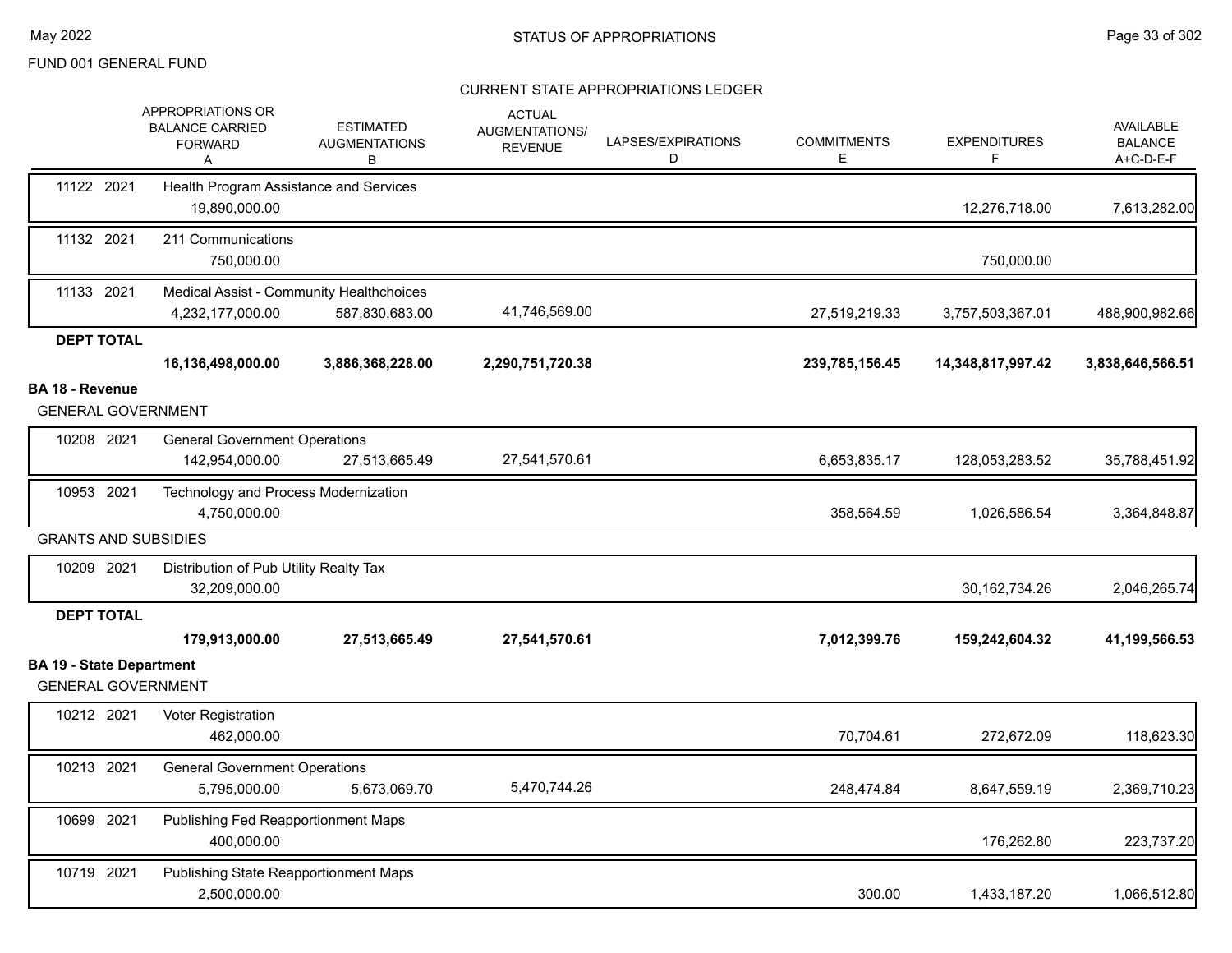#### CURRENT STATE APPROPRIATIONS LEDGER

|                                                          | <b>BA 90 - System of Higher Education</b>                                   |                                               |                                                          |                         |                         |                           |                                                 |
|----------------------------------------------------------|-----------------------------------------------------------------------------|-----------------------------------------------|----------------------------------------------------------|-------------------------|-------------------------|---------------------------|-------------------------------------------------|
|                                                          | 462,250,000.00                                                              | 751,498,035.62                                | 742,309,759.41                                           |                         | 24,013,205.75           | 1,046,399,019.43          | 134, 147, 534. 23                               |
| <b>DEPT TOTAL</b>                                        |                                                                             |                                               |                                                          |                         |                         |                           |                                                 |
|                                                          | Public Safety Radio System<br>6,992,000.00                                  | 20,977,000.00                                 | 20,977,000.00                                            |                         | 6,192,445.50            | 21,204,559.98             | 571,994.52                                      |
| 11040 2021                                               | 4,400,000.00                                                                |                                               |                                                          |                         |                         | 4,400,000.00              |                                                 |
| 10220 2021<br>10221 2021                                 | <b>General Government Operations</b><br>441,366,000.00<br><b>Gun Checks</b> | 707,983,000.00                                | 698,789,074.34                                           |                         | 11,455,417.97           | 997,722,554.83            | 130,977,101.54                                  |
| 10217 2021                                               | Automated Fingerprint ID System<br>885,000.00                               |                                               |                                                          |                         | 39,250.00               | 699,162.50                | 146,587.50                                      |
| 10216 2021                                               | Law Enforcement Information Technology<br>6.899.000.00                      | 20,697,000.00                                 | 20,697,000.00                                            |                         | 6,270,411.25            | 20,275,677.94             | 1,049,910.81                                    |
| 10214 2021                                               | <b>Municipal Police Training</b><br>1,708,000.00                            | 1,841,035.62                                  | 1,846,685.07                                             |                         | 55,681.03               | 2,097,064.18              | 1,401,939.86                                    |
| <b>BA 20 - State Police</b><br><b>GENERAL GOVERNMENT</b> |                                                                             |                                               |                                                          |                         |                         |                           |                                                 |
|                                                          | 30,528,000.00                                                               | 6,189,069.70                                  | 5,986,744.26                                             |                         | 3,325,400.05            | 27,610,119.22             | 5,579,224.99                                    |
| <b>DEPT TOTAL</b>                                        | 9,275,000.00                                                                |                                               |                                                          |                         |                         | 9,274,082.89              | 917.11                                          |
| 11170 2021                                               | <b>Election Code Debt Service</b>                                           |                                               |                                                          |                         |                         |                           |                                                 |
| 10210 2021                                               | Voting of Citizens in Military Service<br>20,000.00                         |                                               |                                                          |                         |                         |                           | 20,000.00                                       |
| <b>GRANTS AND SUBSIDIES</b>                              |                                                                             |                                               |                                                          |                         |                         |                           |                                                 |
| 10903 2021                                               | Lobbying Disclosure<br>285,000.00                                           | 516,000.00                                    | 516,000.00                                               |                         | 59,369.55               | 574,206.57                | 167,423.88                                      |
| 10759 2021                                               | Statewide Uniform Registry of Electors<br>11,791,000.00                     |                                               |                                                          |                         | 2,946,551.05            | 7,232,148.48              | 1,612,300.47                                    |
|                                                          | APPROPRIATIONS OR<br><b>BALANCE CARRIED</b><br><b>FORWARD</b><br>A          | <b>ESTIMATED</b><br><b>AUGMENTATIONS</b><br>В | <b>ACTUAL</b><br><b>AUGMENTATIONS/</b><br><b>REVENUE</b> | LAPSES/EXPIRATIONS<br>D | <b>COMMITMENTS</b><br>Е | <b>EXPENDITURES</b><br>F. | <b>AVAILABLE</b><br><b>BALANCE</b><br>A+C-D-E-F |

GRANTS AND SUBSIDIES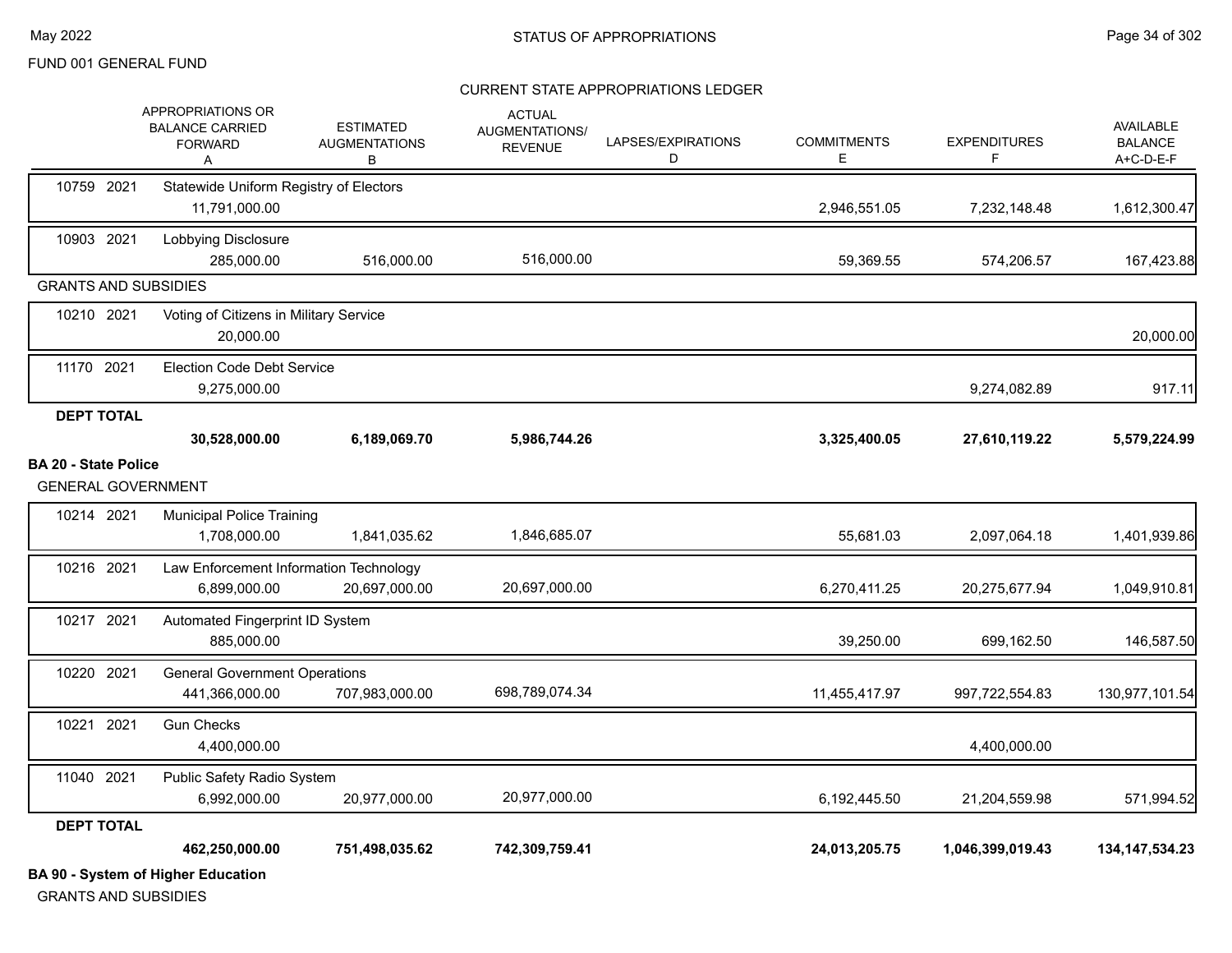|                                                           | APPROPRIATIONS OR<br><b>BALANCE CARRIED</b><br><b>FORWARD</b><br>Α | <b>ESTIMATED</b><br><b>AUGMENTATIONS</b><br>В | <b>ACTUAL</b><br><b>AUGMENTATIONS/</b><br><b>REVENUE</b> | LAPSES/EXPIRATIONS<br>D | <b>COMMITMENTS</b><br>E. | <b>EXPENDITURES</b><br>F | AVAILABLE<br><b>BALANCE</b><br>A+C-D-E-F |
|-----------------------------------------------------------|--------------------------------------------------------------------|-----------------------------------------------|----------------------------------------------------------|-------------------------|--------------------------|--------------------------|------------------------------------------|
| 10634 2021                                                | <b>SSHE-State Universities</b><br>477,470,000.00                   |                                               |                                                          |                         |                          | 437,680,826.00           | 39,789,174.00                            |
| <b>DEPT TOTAL</b>                                         |                                                                    |                                               |                                                          |                         |                          |                          |                                          |
|                                                           | 477,470,000.00                                                     |                                               |                                                          |                         |                          | 437,680,826.00           | 39,789,174.00                            |
| <b>BA 78 - Transportation</b>                             |                                                                    |                                               |                                                          |                         |                          |                          |                                          |
| <b>GENERAL GOVERNMENT</b>                                 |                                                                    |                                               |                                                          |                         |                          |                          |                                          |
| 10567 2021                                                | Voter Registration                                                 |                                               |                                                          |                         |                          |                          |                                          |
|                                                           | 550,000.00                                                         |                                               |                                                          |                         |                          |                          | 550,000.00                               |
| 10568 2021                                                | Vehicle Sales Tax Collections                                      |                                               |                                                          |                         |                          |                          |                                          |
|                                                           | 520,000.00                                                         |                                               |                                                          |                         |                          | 520,000.00               |                                          |
| 11148 2021                                                | Infrastructure Projects                                            |                                               |                                                          |                         |                          |                          |                                          |
|                                                           | 1,900,000.00                                                       |                                               |                                                          |                         |                          | 1,900,000.00             |                                          |
| <b>DEPT TOTAL</b>                                         |                                                                    |                                               |                                                          |                         |                          |                          |                                          |
|                                                           | 2,970,000.00                                                       |                                               |                                                          |                         |                          | 2,420,000.00             | 550,000.00                               |
| <b>BA 40 - Ethics Commission</b>                          |                                                                    |                                               |                                                          |                         |                          |                          |                                          |
| <b>GENERAL GOVERNMENT</b>                                 |                                                                    |                                               |                                                          |                         |                          |                          |                                          |
| 10677 2021                                                | <b>State Ethics Commission</b>                                     |                                               |                                                          |                         |                          |                          |                                          |
|                                                           | 3,015,000.00                                                       |                                               |                                                          |                         | 2,039.97                 | 2,330,772.20             | 682,187.83                               |
| <b>DEPT TOTAL</b>                                         |                                                                    |                                               |                                                          |                         |                          |                          |                                          |
|                                                           | 3,015,000.00                                                       |                                               |                                                          |                         | 2,039.97                 | 2,330,772.20             | 682,187.83                               |
| <b>BA 51 - Supreme Court</b><br><b>GENERAL GOVERNMENT</b> |                                                                    |                                               |                                                          |                         |                          |                          |                                          |
| 10414 2021                                                | Court Administrator                                                |                                               |                                                          |                         |                          |                          |                                          |
|                                                           | 11,577,000.00                                                      |                                               | 5,043,286.88                                             |                         |                          | 14,974,667.77            | 1,645,619.11                             |
| 10417 2021                                                | Supreme Court                                                      |                                               |                                                          |                         |                          |                          |                                          |
|                                                           | 17,150,000.00                                                      |                                               | 4,484,362.85                                             |                         |                          | 19,863,155.09            | 1,771,207.76                             |
| 10420 2021                                                | Justice Expenses<br>118,000.00                                     |                                               |                                                          |                         |                          | 47,090.23                | 70,909.77                                |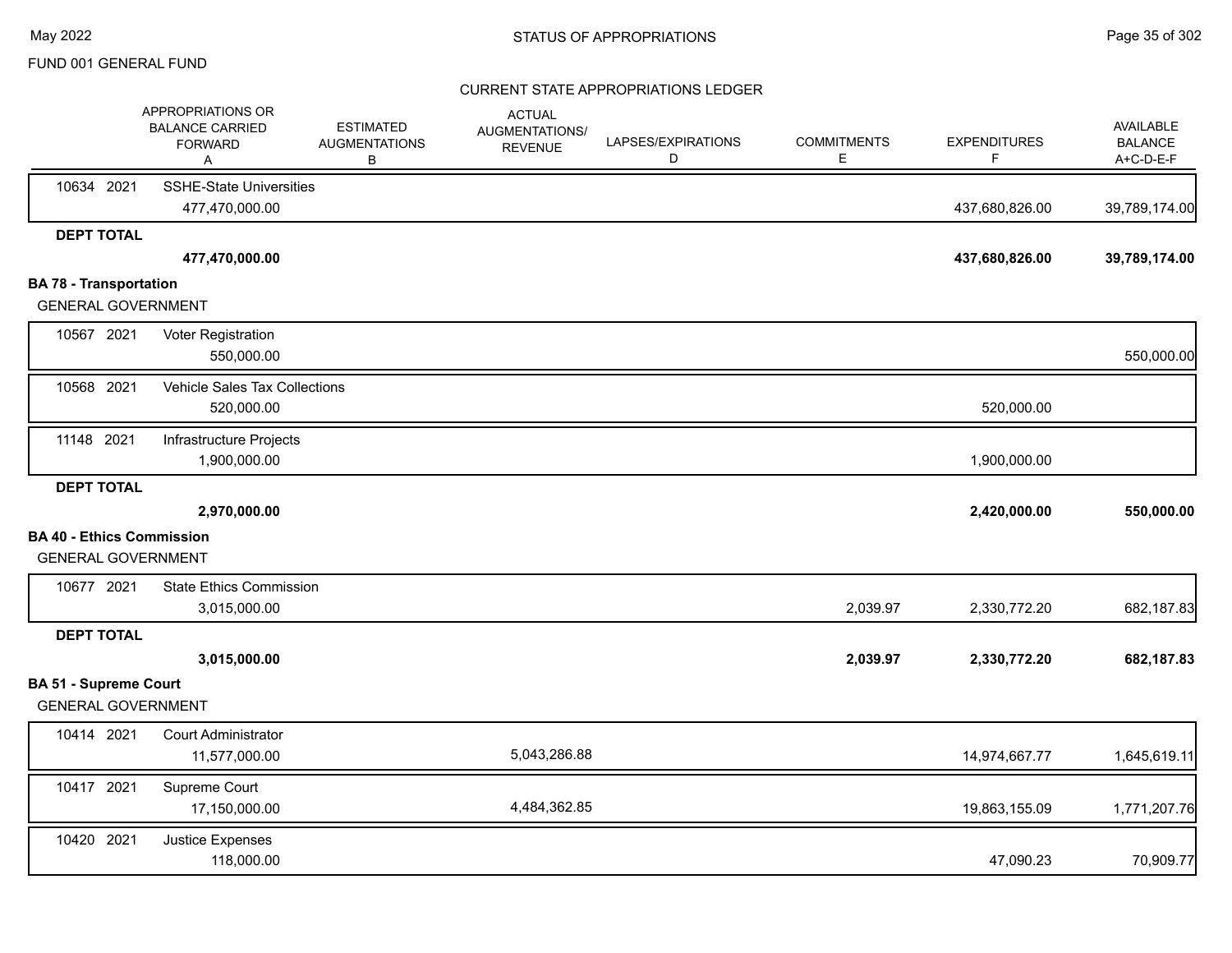|                                                            | APPROPRIATIONS OR<br><b>BALANCE CARRIED</b><br><b>FORWARD</b><br>Α | <b>ESTIMATED</b><br><b>AUGMENTATIONS</b><br>В | <b>ACTUAL</b><br>AUGMENTATIONS/<br><b>REVENUE</b> | LAPSES/EXPIRATIONS<br>D | <b>COMMITMENTS</b><br>E. | <b>EXPENDITURES</b><br>F. | AVAILABLE<br><b>BALANCE</b><br>A+C-D-E-F |
|------------------------------------------------------------|--------------------------------------------------------------------|-----------------------------------------------|---------------------------------------------------|-------------------------|--------------------------|---------------------------|------------------------------------------|
| 10423 2021                                                 | <b>Judicial Conduct Board</b><br>2,505,000.00                      |                                               | 4,697.74                                          |                         |                          | 2,030,117.51              | 479,580.23                               |
| 10424 2021                                                 | Court of Judicial Discipline<br>606,000.00                         |                                               | 803.17                                            |                         |                          | 406,164.11                | 200,639.06                               |
| 10426 2021                                                 | Integrated Criminal Justice System<br>2,372,000.00                 |                                               |                                                   |                         |                          | 1,430,726.52              | 941,273.48                               |
| 10429 2021                                                 | 73,000.00                                                          | Statewide Funding-Court Management Ed         |                                                   |                         |                          | 30,166.69                 | 42,833.31                                |
| 10430 2021                                                 | <b>District Court Administrators</b><br>19,657,000.00              |                                               | 10,166,937.71                                     |                         |                          | 27,092,303.34             | 2,731,634.37                             |
| 10431 2021                                                 | Statewide Funding-Judicial Council<br>141,000.00                   |                                               |                                                   |                         |                          | 11,273.36                 | 129,726.64                               |
| 10913 2021                                                 | Interbranch Commission<br>350,000.00                               |                                               |                                                   |                         |                          | 294,816.60                | 55,183.40                                |
| 10956 2021                                                 | <b>Judicial Center Operations</b><br>814,000.00                    |                                               | 1,073,848.99                                      |                         |                          | 1,550,369.42              | 337,479.57                               |
| 11019 2021                                                 | <b>Rules Committees</b><br>1,595,000.00                            |                                               | 3,344.97                                          |                         |                          | 1,262,311.95              | 336,033.02                               |
| 11110 2021                                                 | Office Of Elder Justice<br>496,000.00                              |                                               |                                                   |                         |                          | 343,975.64                | 152,024.36                               |
| <b>DEPT TOTAL</b>                                          |                                                                    |                                               |                                                   |                         |                          |                           |                                          |
|                                                            | 57,454,000.00                                                      |                                               | 20,777,282.31                                     |                         |                          | 69,337,138.23             | 8,894,144.08                             |
| <b>BA 52 - Superior Court</b><br><b>GENERAL GOVERNMENT</b> |                                                                    |                                               |                                                   |                         |                          |                           |                                          |
| 10432 2021                                                 | <b>Superior Court</b><br>32,377,000.00                             |                                               | 9,203,511.60                                      |                         |                          | 35,862,792.05             | 5,717,719.55                             |
| 10433 2021                                                 | Judges Expenses<br>183,000.00                                      |                                               |                                                   |                         |                          | 47,589.16                 | 135,410.84                               |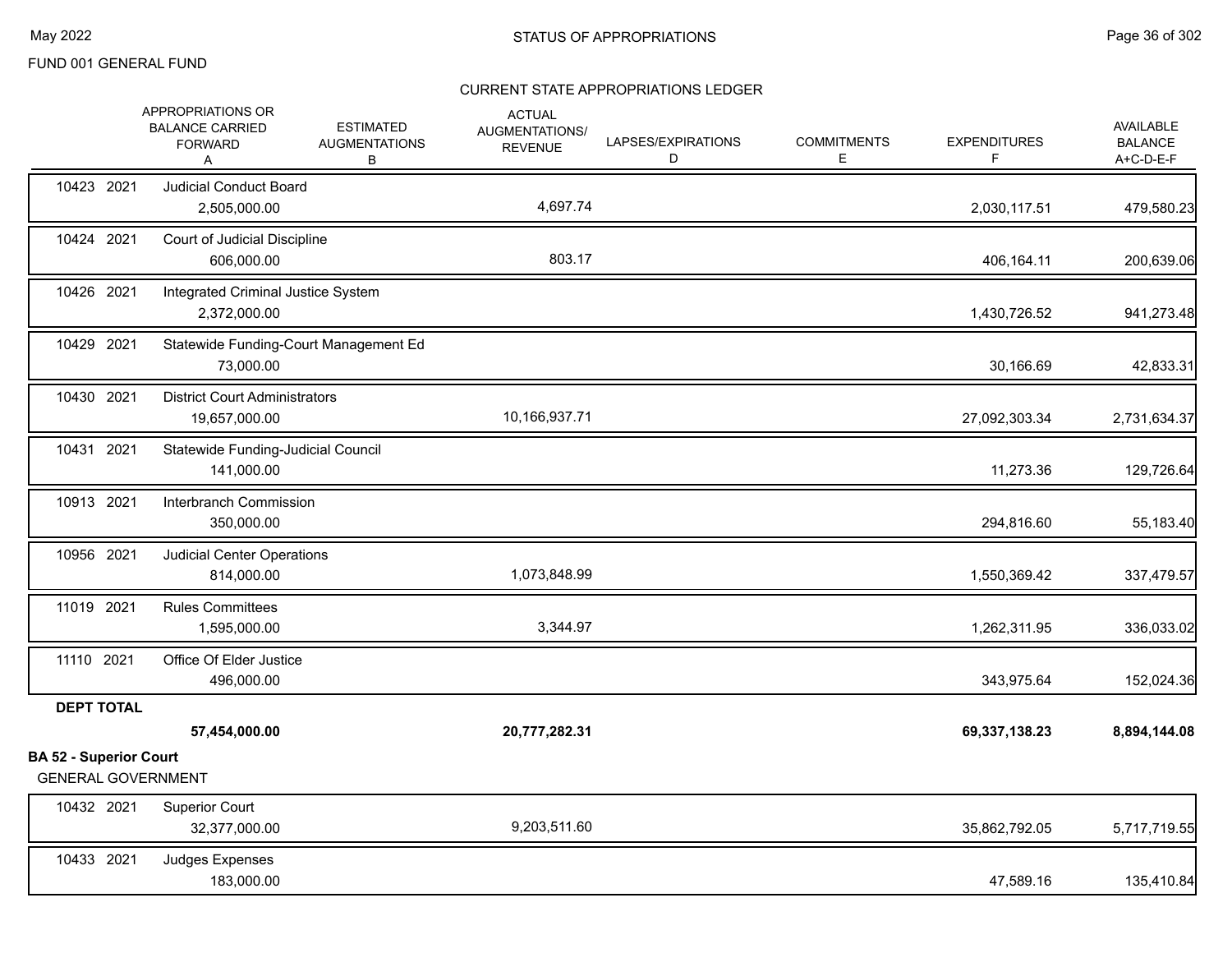### CURRENT STATE APPROPRIATIONS LEDGER

|                                                                    | APPROPRIATIONS OR<br><b>BALANCE CARRIED</b><br><b>FORWARD</b><br>Α | <b>ESTIMATED</b><br><b>AUGMENTATIONS</b><br>В | <b>ACTUAL</b><br>AUGMENTATIONS/<br><b>REVENUE</b> | LAPSES/EXPIRATIONS<br>D | <b>COMMITMENTS</b><br>E. | <b>EXPENDITURES</b><br>F. | AVAILABLE<br><b>BALANCE</b><br>A+C-D-E-F |
|--------------------------------------------------------------------|--------------------------------------------------------------------|-----------------------------------------------|---------------------------------------------------|-------------------------|--------------------------|---------------------------|------------------------------------------|
| <b>DEPT TOTAL</b>                                                  |                                                                    |                                               |                                                   |                         |                          |                           |                                          |
|                                                                    | 32,560,000.00                                                      |                                               | 9,203,511.60                                      |                         |                          | 35,910,381.21             | 5,853,130.39                             |
|                                                                    | <b>BA 53 - Courts of Common Pleas</b>                              |                                               |                                                   |                         |                          |                           |                                          |
| <b>GENERAL GOVERNMENT</b>                                          |                                                                    |                                               |                                                   |                         |                          |                           |                                          |
| 10435 2021                                                         | Court of Common Pleas<br>117,739,000.00                            |                                               | 27,348,296.53                                     |                         |                          | 134,052,748.58            | 11,034,547.95                            |
| 10436 2021                                                         | Senior Judges<br>4,004,000.00                                      |                                               | 306.00                                            |                         |                          | 3,149,692.01              | 854,613.99                               |
| 10437 2021                                                         | <b>Judicial Education</b><br>1,247,000.00                          |                                               | 214,529.00                                        |                         |                          | 1,256,999.96              | 204,529.04                               |
| 10438 2021                                                         | <b>Ethics Committee</b><br>62,000.00                               |                                               |                                                   |                         |                          | 3,814.27                  | 58,185.73                                |
| 11044 2021                                                         | Problem-Solving Courts<br>1,103,000.00                             |                                               |                                                   |                         |                          | 463,132.62                | 639,867.38                               |
| <b>DEPT TOTAL</b>                                                  |                                                                    |                                               |                                                   |                         |                          |                           |                                          |
|                                                                    | 124,155,000.00                                                     |                                               | 27,563,131.53                                     |                         |                          | 138,926,387.44            | 12,791,744.09                            |
| <b>BA 57 - Miscellaneous Judges</b><br><b>GRANTS AND SUBSIDIES</b> |                                                                    |                                               |                                                   |                         |                          |                           |                                          |
| 10439 2021                                                         | <b>County Courts Reimbursement</b><br>23,136,000.00                |                                               |                                                   |                         |                          | 23,136,000.00             |                                          |
| 10440 2021                                                         | Jurors Cost Reimbursement<br>1,118,000.00                          |                                               |                                                   |                         |                          | 324,498.20                | 793,501.80                               |
| 10441 2021                                                         | Senior Judge Reimbursement<br>1,375,000.00                         |                                               |                                                   |                         |                          |                           | 1,375,000.00                             |
| 11091 2021                                                         | Court Interpreter County Grant<br>1,500,000.00                     |                                               |                                                   |                         |                          | 1,500,000.00              |                                          |
| <b>DEPT TOTAL</b>                                                  |                                                                    |                                               |                                                   |                         |                          |                           |                                          |
|                                                                    | 27,129,000.00                                                      |                                               |                                                   |                         |                          | 24,960,498.20             | 2,168,501.80                             |
| <b>BA 58 - Commonwealth Court</b>                                  |                                                                    |                                               |                                                   |                         |                          |                           |                                          |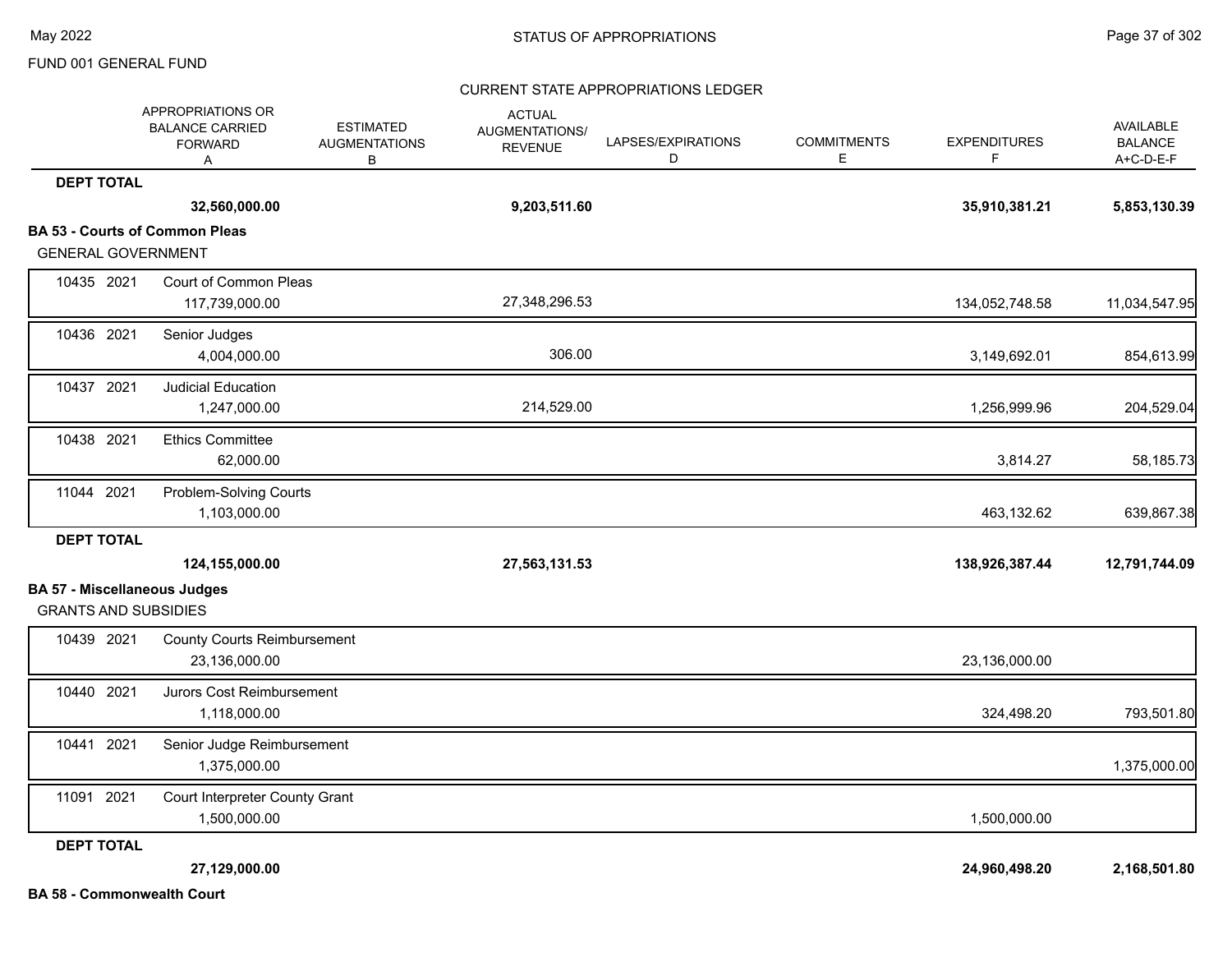### CURRENT STATE APPROPRIATIONS LEDGER

|                             | APPROPRIATIONS OR<br><b>BALANCE CARRIED</b><br><b>FORWARD</b><br>A | <b>ESTIMATED</b><br><b>AUGMENTATIONS</b><br>В | <b>ACTUAL</b><br>AUGMENTATIONS/<br><b>REVENUE</b> | LAPSES/EXPIRATIONS<br>D | <b>COMMITMENTS</b><br>Е | <b>EXPENDITURES</b><br>F. | AVAILABLE<br><b>BALANCE</b><br>A+C-D-E-F |
|-----------------------------|--------------------------------------------------------------------|-----------------------------------------------|---------------------------------------------------|-------------------------|-------------------------|---------------------------|------------------------------------------|
| <b>GENERAL GOVERNMENT</b>   |                                                                    |                                               |                                                   |                         |                         |                           |                                          |
| 10447 2021                  | <b>Commonwealth Court</b><br>21,192,000.00                         |                                               | 138,089.29                                        |                         |                         | 19,808,103.50             | 1,521,985.79                             |
| 10448 2021                  | Judges Expenses<br>132,000.00                                      |                                               |                                                   |                         |                         | 71,036.66                 | 60,963.34                                |
| <b>DEPT TOTAL</b>           |                                                                    |                                               |                                                   |                         |                         |                           |                                          |
|                             | 21,324,000.00                                                      |                                               | 138,089.29                                        |                         |                         | 19,879,140.16             | 1,582,949.13                             |
|                             | <b>BA 59 - Magisterial District Judges</b>                         |                                               |                                                   |                         |                         |                           |                                          |
| <b>GENERAL GOVERNMENT</b>   |                                                                    |                                               |                                                   |                         |                         |                           |                                          |
| 10451 2021                  | <b>Magisterial District Justices</b><br>82,802,000.00              |                                               | 12,560,179.81                                     |                         |                         | 88,635,423.61             | 6,726,756.20                             |
| 10452 2021                  | <b>Magisterial District Justices Education</b>                     |                                               |                                                   |                         |                         |                           |                                          |
|                             | 744,000.00                                                         |                                               | 32,188.36                                         |                         |                         | 509,123.76                | 267,064.60                               |
| <b>DEPT TOTAL</b>           |                                                                    |                                               |                                                   |                         |                         |                           |                                          |
|                             | 83,546,000.00                                                      |                                               | 12,592,368.17                                     |                         |                         | 89, 144, 547. 37          | 6,993,820.80                             |
|                             | BA 62 - Philadelphia Municipal Court                               |                                               |                                                   |                         |                         |                           |                                          |
| <b>GENERAL GOVERNMENT</b>   |                                                                    |                                               |                                                   |                         |                         |                           |                                          |
| 10456 2021                  | <b>Municipal Court</b>                                             |                                               |                                                   |                         |                         |                           |                                          |
|                             | 7,794,000.00                                                       |                                               | 2,392,986.67                                      |                         |                         | 9,368,441.37              | 818,545.30                               |
| <b>DEPT TOTAL</b>           |                                                                    |                                               |                                                   |                         |                         |                           |                                          |
|                             | 7,794,000.00                                                       |                                               | 2,392,986.67                                      |                         |                         | 9,368,441.37              | 818,545.30                               |
| <b>GRANTS AND SUBSIDIES</b> | <b>BA 64 - Thaddeus Stevens Coll of Tech</b>                       |                                               |                                                   |                         |                         |                           |                                          |
|                             |                                                                    |                                               |                                                   |                         |                         |                           |                                          |
| 10876 2021                  | Thaddeus Stevens College of Technology<br>18,701,000.00            |                                               |                                                   |                         |                         | 18,701,000.00             |                                          |
| <b>DEPT TOTAL</b>           |                                                                    |                                               |                                                   |                         |                         |                           |                                          |
|                             | 18,701,000.00                                                      |                                               |                                                   |                         |                         | 18,701,000.00             |                                          |
| <b>LEDGER TOTAL</b>         |                                                                    |                                               |                                                   |                         |                         |                           |                                          |
|                             | 38,139,618,000.00                                                  | 5,434,994,221.43                              | 3,810,698,818.87                                  |                         | 739,025,683.28          | 35,159,408,303.94         | 6,051,882,831.65                         |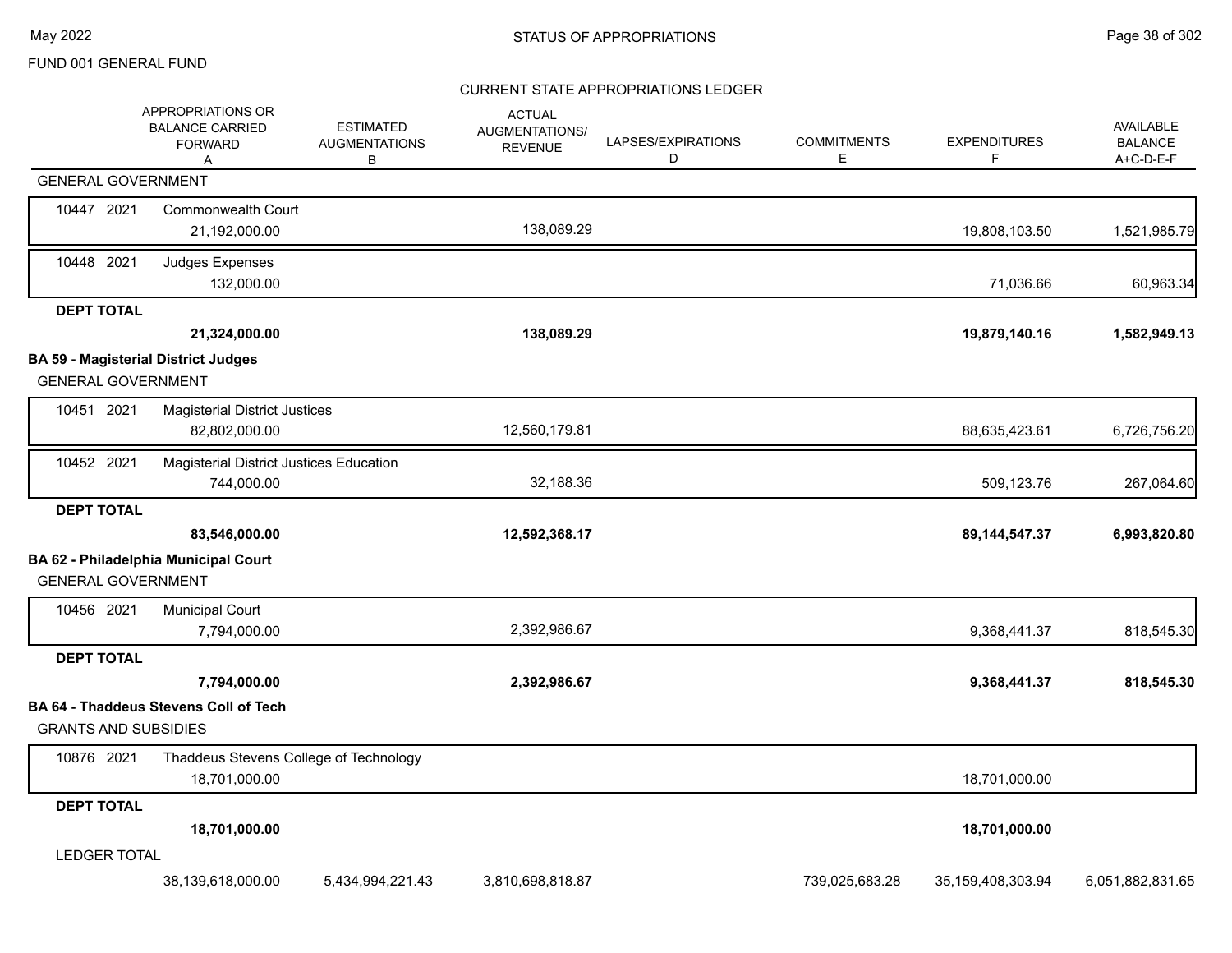#### CURRENT STATE RESTRICTED APPROPRIATIONS LEDGER

|                                 | APPROPRIATIONS OR<br><b>BALANCE CARRIED</b><br><b>FORWARD</b><br>A | <b>ESTIMATED</b><br><b>AUGMENTATIONS</b><br>В | <b>ACTUAL</b><br>AUGMENTATIONS/<br><b>REVENUE</b> | LAPSES/EXPIRATIONS<br>D | <b>COMMITMENTS</b><br>Ε | <b>EXPENDITURES</b><br>F | <b>AVAILABLE</b><br><b>BALANCE</b><br>A+C-D-E-F |
|---------------------------------|--------------------------------------------------------------------|-----------------------------------------------|---------------------------------------------------|-------------------------|-------------------------|--------------------------|-------------------------------------------------|
| <b>BA 14 - Attorney General</b> |                                                                    |                                               |                                                   |                         |                         |                          |                                                 |
| <b>GENERAL GOVERNMENT</b>       |                                                                    |                                               |                                                   |                         |                         |                          |                                                 |
| 16054 2021                      | Office of Consumer Advocate                                        |                                               |                                                   |                         |                         |                          |                                                 |
|                                 |                                                                    | 6,204,000.00                                  | 6,204,000.00                                      |                         | 710,675.02              | 4,110,694.33             | 1,382,630.65                                    |
| 16819 2021                      | Home Improvement Consumer Protection                               |                                               |                                                   |                         |                         |                          |                                                 |
|                                 |                                                                    | 2,893,000.00                                  | 2,893,000.00                                      |                         | 2.88                    | 2,012,399.99             | 880,597.13                                      |
| <b>DEPT TOTAL</b>               |                                                                    |                                               |                                                   |                         |                         |                          |                                                 |
|                                 |                                                                    | 9,097,000.00                                  | 9,097,000.00                                      |                         | 710,677.90              | 6,123,094.32             | 2,263,227.78                                    |
|                                 | BA 24 - Community & Economic Develop                               |                                               |                                                   |                         |                         |                          |                                                 |
| <b>GENERAL GOVERNMENT</b>       |                                                                    |                                               |                                                   |                         |                         |                          |                                                 |
| 16297 2021                      | Small Business Advocate                                            |                                               |                                                   |                         |                         |                          |                                                 |
|                                 |                                                                    | 1,824,504.00                                  | 1,824,504.00                                      |                         | 291,796.88              | 1,197,960.16             | 334,746.96                                      |
| 16902 2021                      | Marketing to Attract Tourists                                      |                                               |                                                   |                         |                         |                          |                                                 |
|                                 |                                                                    | 5,000,000.00                                  | 5,000,000.00                                      |                         | 1,665,283.13            | 3,326,995.56             | 7,721.31                                        |
| <b>DEPT TOTAL</b>               |                                                                    |                                               |                                                   |                         |                         |                          |                                                 |
|                                 |                                                                    | 6,824,504.00                                  | 6,824,504.00                                      |                         | 1,957,080.01            | 4,524,955.72             | 342,468.27                                      |
|                                 | <b>BA 74 - Drug and Alcohol Programs</b>                           |                                               |                                                   |                         |                         |                          |                                                 |
| <b>GRANTS AND SUBSIDIES</b>     |                                                                    |                                               |                                                   |                         |                         |                          |                                                 |
| 16967 2021                      | <b>Opioid Settlement</b>                                           |                                               |                                                   |                         |                         |                          |                                                 |
|                                 |                                                                    | 5,000,000.00                                  |                                                   |                         |                         |                          |                                                 |
| <b>DEPT TOTAL</b>               |                                                                    |                                               |                                                   |                         |                         |                          |                                                 |
|                                 |                                                                    | 5,000,000.00                                  |                                                   |                         |                         |                          |                                                 |
|                                 | <b>BA 17 - Public Utility Commission</b>                           |                                               |                                                   |                         |                         |                          |                                                 |
| <b>GENERAL GOVERNMENT</b>       |                                                                    |                                               |                                                   |                         |                         |                          |                                                 |
| 16205 2021                      | <b>General Government Operations</b>                               |                                               |                                                   |                         |                         |                          |                                                 |
|                                 |                                                                    | 78,477,000.00                                 | 78,477,000.00                                     |                         | 2,852,881.32            | 62,110,380.19            | 13,513,738.49                                   |
| <b>DEPT TOTAL</b>               |                                                                    |                                               |                                                   |                         |                         |                          |                                                 |
|                                 |                                                                    | 78,477,000.00                                 | 78,477,000.00                                     |                         | 2,852,881.32            | 62,110,380.19            | 13,513,738.49                                   |

**BA 18 - Revenue**

GENERAL GOVERNMENT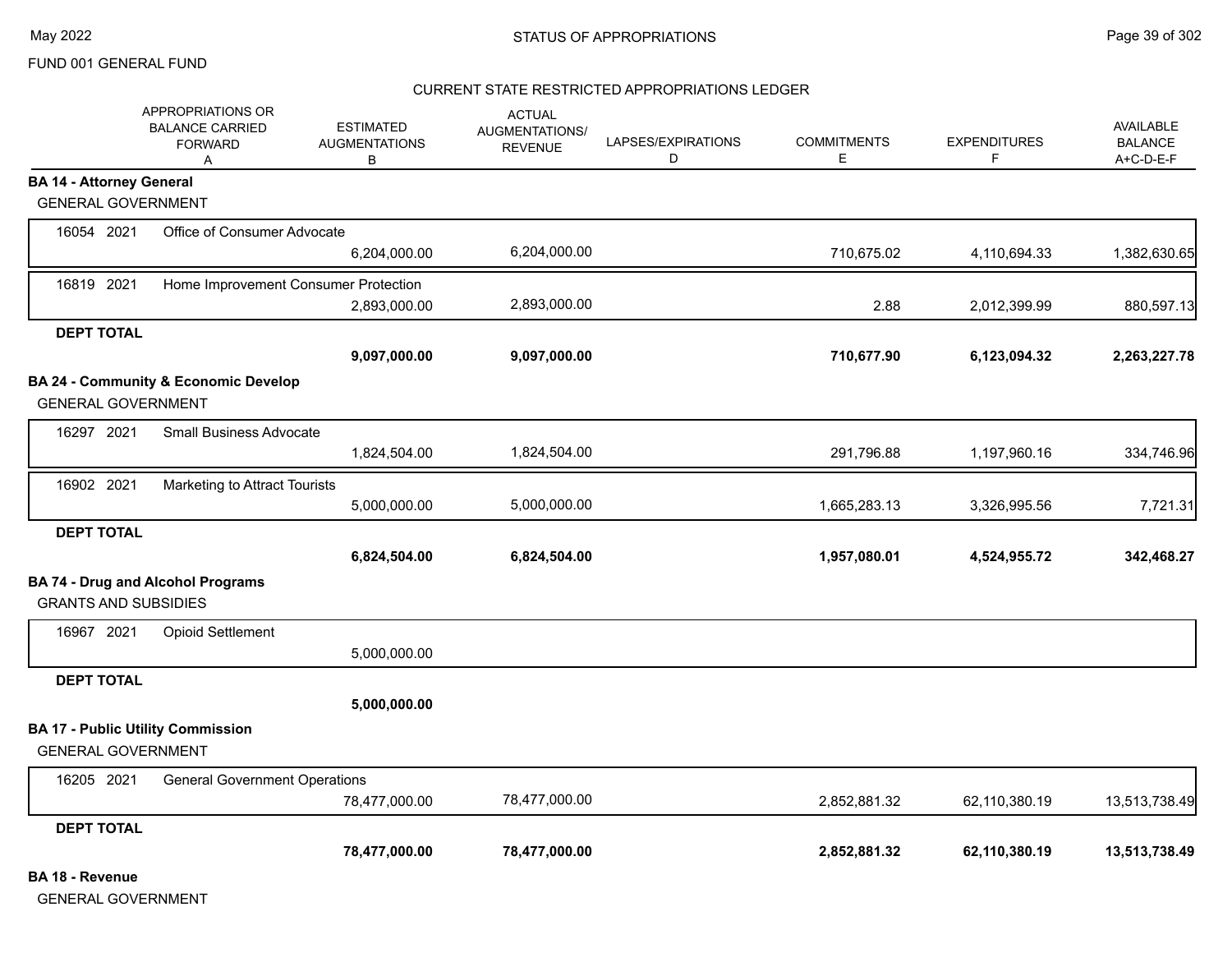### CURRENT STATE RESTRICTED APPROPRIATIONS LEDGER

|                                 |                   | APPROPRIATIONS OR<br><b>BALANCE CARRIED</b><br><b>FORWARD</b><br>Α | <b>ESTIMATED</b><br><b>AUGMENTATIONS</b><br>в | <b>ACTUAL</b><br>AUGMENTATIONS/<br><b>REVENUE</b> | LAPSES/EXPIRATIONS<br>D | <b>COMMITMENTS</b><br>Е | <b>EXPENDITURES</b><br>F | <b>AVAILABLE</b><br><b>BALANCE</b><br>A+C-D-E-F |
|---------------------------------|-------------------|--------------------------------------------------------------------|-----------------------------------------------|---------------------------------------------------|-------------------------|-------------------------|--------------------------|-------------------------------------------------|
|                                 | 16903 2021        | <b>Enhanced Revenue Collection Account</b>                         |                                               |                                                   |                         |                         |                          |                                                 |
|                                 |                   |                                                                    | 30,000,000.00                                 | 27,500,000.00                                     |                         |                         | 20,924,797.56            | 6,575,202.44                                    |
|                                 | <b>DEPT TOTAL</b> |                                                                    | 30,000,000.00                                 | 27,500,000.00                                     |                         |                         | 20,924,797.56            | 6,575,202.44                                    |
| <b>BA 19 - State Department</b> |                   |                                                                    |                                               |                                                   |                         |                         |                          |                                                 |
|                                 |                   | <b>GENERAL GOVERNMENT</b>                                          |                                               |                                                   |                         |                         |                          |                                                 |
|                                 | 16239 2021        | Professional and Occupational Affairs                              |                                               |                                                   |                         |                         |                          |                                                 |
|                                 |                   |                                                                    | 55,325,000.00                                 | 49,394,000.00                                     |                         | 2,320,483.72            | 43,443,592.90            | 3,629,923.38                                    |
|                                 | 16240 2021        | State Board of Podiatry                                            |                                               |                                                   |                         |                         |                          |                                                 |
|                                 |                   |                                                                    | 393,000.00                                    | 393,000.00                                        |                         | 17,454.50               | 276,424.40               | 99,121.10                                       |
|                                 | 16646 2021        | State Board of Medicine                                            |                                               |                                                   |                         |                         |                          |                                                 |
|                                 |                   |                                                                    | 8,849,000.00                                  | 8,849,000.00                                      |                         | 418,199.30              | 5,688,098.84             | 2,742,701.86                                    |
|                                 | 16647 2021        | State Board of Osteopathic Medicine                                |                                               |                                                   |                         |                         |                          |                                                 |
|                                 |                   |                                                                    | 2,490,000.00                                  | 2,490,000.00                                      |                         | 173,374.82              | 1,188,562.67             | 1,128,062.51                                    |
|                                 | 16663 2021        | <b>State Athletic Commission</b>                                   |                                               |                                                   |                         |                         |                          |                                                 |
|                                 |                   |                                                                    | 868,000.00                                    | 868,000.00                                        |                         | 2,623.43                | 483,413.02               | 381,963.55                                      |
|                                 | <b>DEPT TOTAL</b> |                                                                    |                                               |                                                   |                         |                         |                          |                                                 |
|                                 |                   |                                                                    | 67,925,000.00                                 | 61,994,000.00                                     |                         | 2,932,135.77            | 51,080,091.83            | 7,981,772.40                                    |
| <b>BA 20 - State Police</b>     |                   | <b>GENERAL GOVERNMENT</b>                                          |                                               |                                                   |                         |                         |                          |                                                 |
|                                 | 16218 2021        | <b>Firearms Records Check</b>                                      |                                               |                                                   |                         |                         |                          |                                                 |
|                                 |                   |                                                                    | 200,000.00                                    | 200,000.00                                        |                         | 3,923.63                | 189,352.42               | 6,723.95                                        |
|                                 | <b>DEPT TOTAL</b> |                                                                    |                                               |                                                   |                         |                         |                          |                                                 |
|                                 |                   |                                                                    | 200,000.00                                    | 200,000.00                                        |                         | 3,923.63                | 189,352.42               | 6,723.95                                        |
| <b>BA 51 - Supreme Court</b>    |                   | <b>GENERAL GOVERNMENT</b>                                          |                                               |                                                   |                         |                         |                          |                                                 |
|                                 | 14421 2021        | Statewide Judicial Computer System                                 |                                               |                                                   |                         |                         |                          |                                                 |
|                                 |                   |                                                                    |                                               | 49,535,876.37                                     |                         |                         | 37,690,156.09            | 11,845,720.28                                   |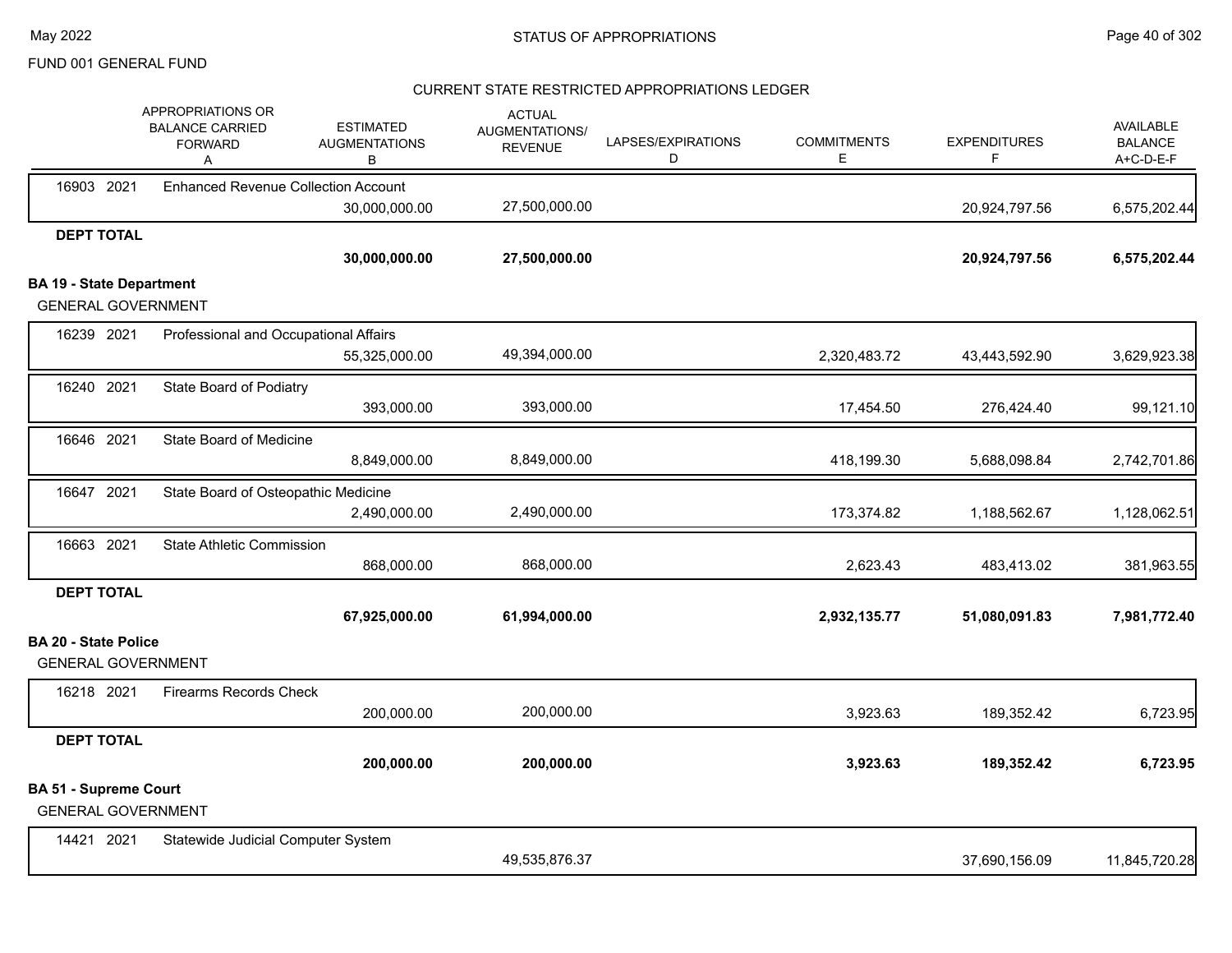### CURRENT STATE RESTRICTED APPROPRIATIONS LEDGER

|                     | APPROPRIATIONS OR<br><b>BALANCE CARRIED</b><br><b>FORWARD</b> | <b>ESTIMATED</b><br>AUGMENTATIONS | ACTUAL<br>AUGMENTATIONS/<br><b>REVENUE</b> | LAPSES/EXPIRATIONS | <b>COMMITMENTS</b> | <b>EXPENDITURES</b> | AVAILABLE<br><b>BALANCE</b><br>A+C-D-E-F |
|---------------------|---------------------------------------------------------------|-----------------------------------|--------------------------------------------|--------------------|--------------------|---------------------|------------------------------------------|
| <b>DEPT TOTAL</b>   |                                                               |                                   |                                            |                    |                    |                     |                                          |
|                     |                                                               |                                   | 49,535,876.37                              |                    |                    | 37,690,156.09       | 11.845.720.28                            |
| <b>LEDGER TOTAL</b> |                                                               |                                   |                                            |                    |                    |                     |                                          |
|                     |                                                               | 197,523,504.00                    | 233,628,380.37                             |                    | 8,456,698.63       | 182,642,828.13      | 42,528,853.61                            |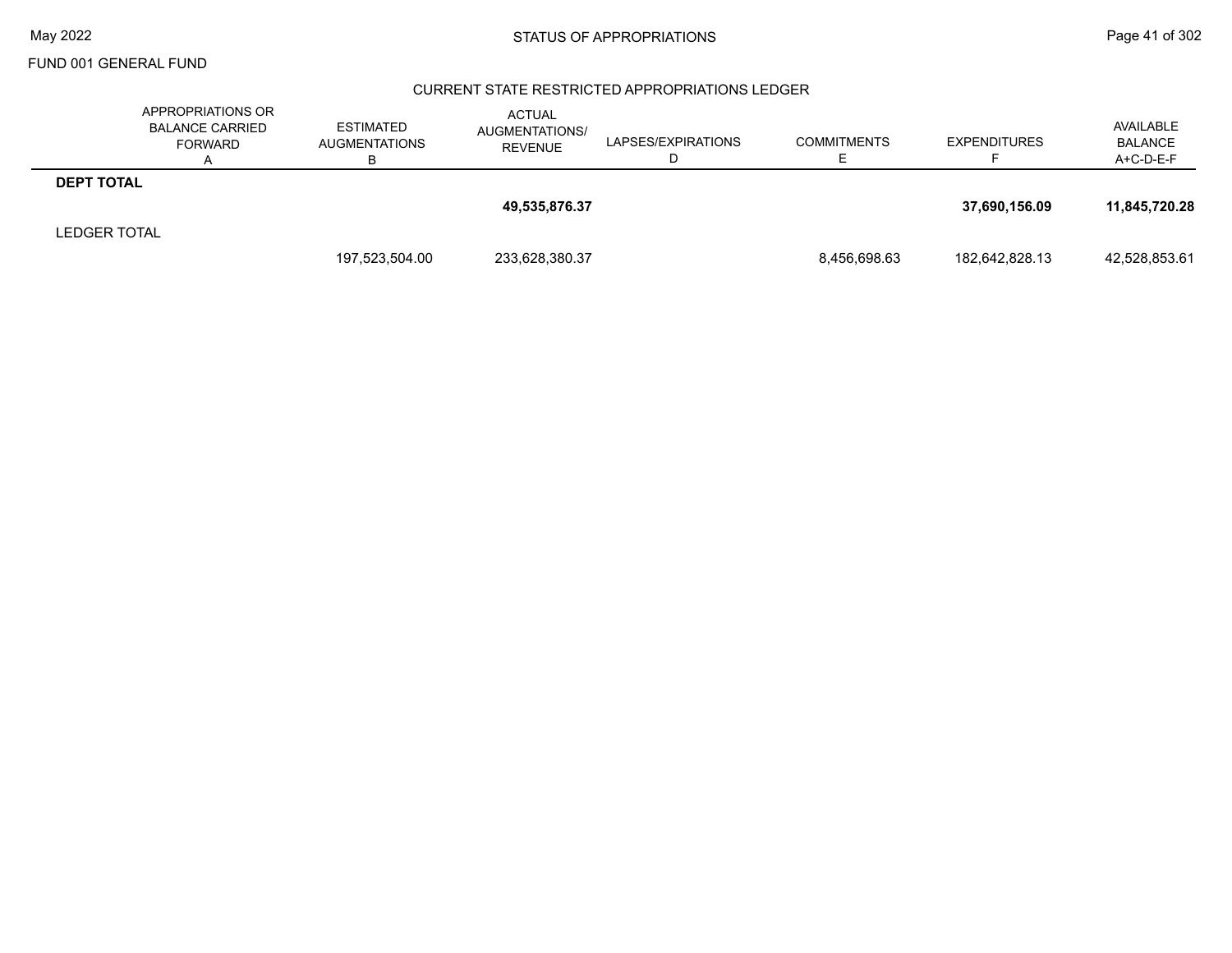### CURRENT STATE EXECUTIVE AUTHORIZATIONS LEDGER

|                                 | <b>APPROPRIATIONS OR</b><br><b>BALANCE CARRIED</b><br><b>FORWARD</b><br>A | <b>ESTIMATED</b><br><b>AUGMENTATIONS</b><br>B | <b>ACTUAL</b><br><b>AUGMENTATIONS/</b><br><b>REVENUE</b> | LAPSES/EXPIRATIONS<br>D | <b>COMMITMENTS</b><br>Ε | <b>EXPENDITURES</b><br>F | AVAILABLE<br><b>BALANCE</b><br>$A+C-D-E-F$ |
|---------------------------------|---------------------------------------------------------------------------|-----------------------------------------------|----------------------------------------------------------|-------------------------|-------------------------|--------------------------|--------------------------------------------|
| <b>BA 18 - Revenue</b>          |                                                                           |                                               |                                                          |                         |                         |                          |                                            |
| <b>GENERAL GOVERNMENT</b>       |                                                                           |                                               |                                                          |                         |                         |                          |                                            |
| 20019 2021                      | Comm-Inherit & Realty Transfer Tax Col                                    |                                               |                                                          |                         |                         |                          |                                            |
|                                 | 14,791,000.00                                                             |                                               |                                                          |                         |                         | 14,125,679.35            | 665,320.65                                 |
| <b>REFUNDS</b>                  |                                                                           |                                               |                                                          |                         |                         |                          |                                            |
| 20018 2021                      | <b>Refunding Tax Collections</b>                                          |                                               |                                                          |                         |                         |                          |                                            |
|                                 | 1,420,000,000.00                                                          |                                               |                                                          |                         |                         | 1,289,228,907.75         | 130,771,092.25                             |
| <b>DEPT TOTAL</b>               |                                                                           |                                               |                                                          |                         |                         |                          |                                            |
|                                 | 1,434,791,000.00                                                          |                                               |                                                          |                         |                         | 1,303,354,587.10         | 131,436,412.90                             |
| <b>BA 19 - State Department</b> |                                                                           |                                               |                                                          |                         |                         |                          |                                            |
| <b>GENERAL GOVERNMENT</b>       |                                                                           |                                               |                                                          |                         |                         |                          |                                            |
| 20027 2021                      | <b>Publishing Constitutional Amendments</b>                               |                                               |                                                          |                         |                         |                          |                                            |
|                                 | 4,500,000.00                                                              |                                               |                                                          |                         |                         |                          | 4,500,000.00                               |
| <b>GRANTS AND SUBSIDIES</b>     |                                                                           |                                               |                                                          |                         |                         |                          |                                            |
| 20028 2021                      | <b>County Election Expenses</b>                                           |                                               |                                                          |                         |                         |                          |                                            |
|                                 | 1,400,000.00                                                              |                                               |                                                          |                         |                         | 1,117,180.58             | 282,819.42                                 |
| <b>DEPT TOTAL</b>               |                                                                           |                                               |                                                          |                         |                         |                          |                                            |
|                                 | 5,900,000.00                                                              |                                               |                                                          |                         |                         | 1,117,180.58             | 4,782,819.42                               |
| <b>LEDGER TOTAL</b>             |                                                                           |                                               |                                                          |                         |                         |                          |                                            |
|                                 | 1,440,691,000.00                                                          |                                               |                                                          |                         |                         | 1,304,471,767.68         | 136,219,232.32                             |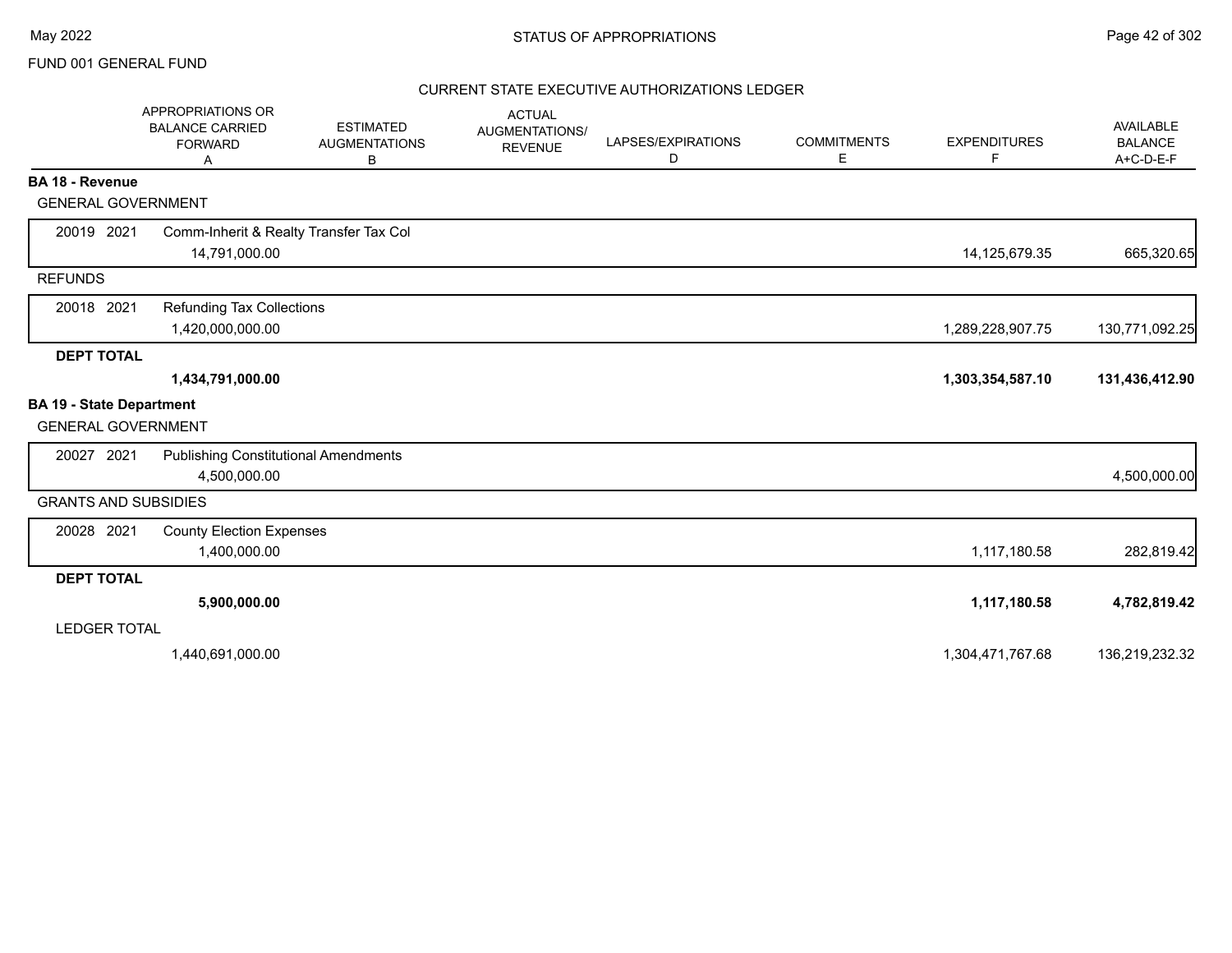### CURRENT STATE EXECUTIVE AUTHORIZATIONS - RESTRICTED LEDGER

|                                  | APPROPRIATIONS OR<br><b>BALANCE CARRIED</b><br><b>FORWARD</b><br>Α | <b>ESTIMATED</b><br><b>AUGMENTATIONS</b><br>в | <b>ACTUAL</b><br>AUGMENTATIONS/<br><b>REVENUE</b> | LAPSES/EXPIRATIONS<br>D | <b>COMMITMENTS</b><br>E | <b>EXPENDITURES</b><br>F | <b>AVAILABLE</b><br><b>BALANCE</b><br>A+C-D-E-F |
|----------------------------------|--------------------------------------------------------------------|-----------------------------------------------|---------------------------------------------------|-------------------------|-------------------------|--------------------------|-------------------------------------------------|
| <b>BA 81 - Executive Offices</b> |                                                                    |                                               |                                                   |                         |                         |                          |                                                 |
|                                  | <b>GENERAL GOVERNMENT</b>                                          |                                               |                                                   |                         |                         |                          |                                                 |
| 26434 2021                       | Agency IT Projects                                                 |                                               |                                                   |                         |                         |                          |                                                 |
|                                  |                                                                    | 25,000,000.00                                 | 25,198,014.19                                     |                         | 3,049,084.01            | 20,929,780.24            | 1,219,149.94                                    |
| <b>DEPT TOTAL</b>                |                                                                    |                                               |                                                   |                         |                         |                          |                                                 |
|                                  |                                                                    | 25,000,000.00                                 | 25,198,014.19                                     |                         | 3,049,084.01            | 20,929,780.24            | 1,219,149.94                                    |
| <b>BA 14 - Attorney General</b>  |                                                                    |                                               |                                                   |                         |                         |                          |                                                 |
|                                  | <b>GENERAL GOVERNMENT</b>                                          |                                               |                                                   |                         |                         |                          |                                                 |
| 26346 2021                       | Reimb to Counties-FT District Attorneys                            |                                               |                                                   |                         |                         |                          |                                                 |
|                                  |                                                                    | 7,723,664.00                                  | 7,723,664.00                                      |                         |                         | 7,723,664.00             |                                                 |
| <b>DEPT TOTAL</b>                |                                                                    |                                               |                                                   |                         |                         |                          |                                                 |
|                                  |                                                                    | 7,723,664.00                                  | 7,723,664.00                                      |                         |                         | 7,723,664.00             |                                                 |
|                                  | <b>BA 75 - Banking &amp; Securities</b>                            |                                               |                                                   |                         |                         |                          |                                                 |
|                                  | <b>GENERAL GOVERNMENT</b>                                          |                                               |                                                   |                         |                         |                          |                                                 |
| 26385 2021                       | Securities Operation                                               |                                               |                                                   |                         |                         |                          |                                                 |
|                                  |                                                                    | 9,477,000.00                                  | 9,477,000.00                                      |                         | 114,003.70              | 6,244,771.88             | 3,118,224.42                                    |
| <b>DEPT TOTAL</b>                |                                                                    |                                               |                                                   |                         |                         |                          |                                                 |
|                                  |                                                                    | 9,477,000.00                                  | 9,477,000.00                                      |                         | 114,003.70              | 6,244,771.88             | 3,118,224.42                                    |
|                                  | <b>BA 32 - Civil Service Commission</b>                            |                                               |                                                   |                         |                         |                          |                                                 |
|                                  | <b>GENERAL GOVERNMENT</b>                                          |                                               |                                                   |                         |                         |                          |                                                 |
| 26469 2021                       | <b>Civil Service Commission</b>                                    |                                               |                                                   |                         |                         |                          |                                                 |
|                                  |                                                                    | 3,800,000.00                                  | 4,574,638.71                                      |                         | 56,159.04               | 3,398,366.39             | 1,120,113.28                                    |
| <b>DEPT TOTAL</b>                |                                                                    |                                               |                                                   |                         |                         |                          |                                                 |
|                                  |                                                                    | 3,800,000.00                                  | 4,574,638.71                                      |                         | 56,159.04               | 3,398,366.39             | 1,120,113.28                                    |
|                                  | <b>BA 38 - Conservation &amp; Natural Resourc</b>                  |                                               |                                                   |                         |                         |                          |                                                 |
|                                  | <b>GENERAL GOVERNMENT</b>                                          |                                               |                                                   |                         |                         |                          |                                                 |
| 26452 2021                       | ATV Management                                                     |                                               |                                                   |                         |                         |                          |                                                 |
|                                  |                                                                    | 7,000,000.00                                  | 7,000,000.00                                      |                         | 2,057,069.35            | 1,663,719.66             | 3,279,210.99                                    |
| 26453 2021                       | Snowmobile Management                                              |                                               |                                                   |                         |                         |                          |                                                 |
|                                  |                                                                    | 1,000,000.00                                  | 1,000,000.00                                      |                         | 137,867.68              | 486,475.18               | 375,657.14                                      |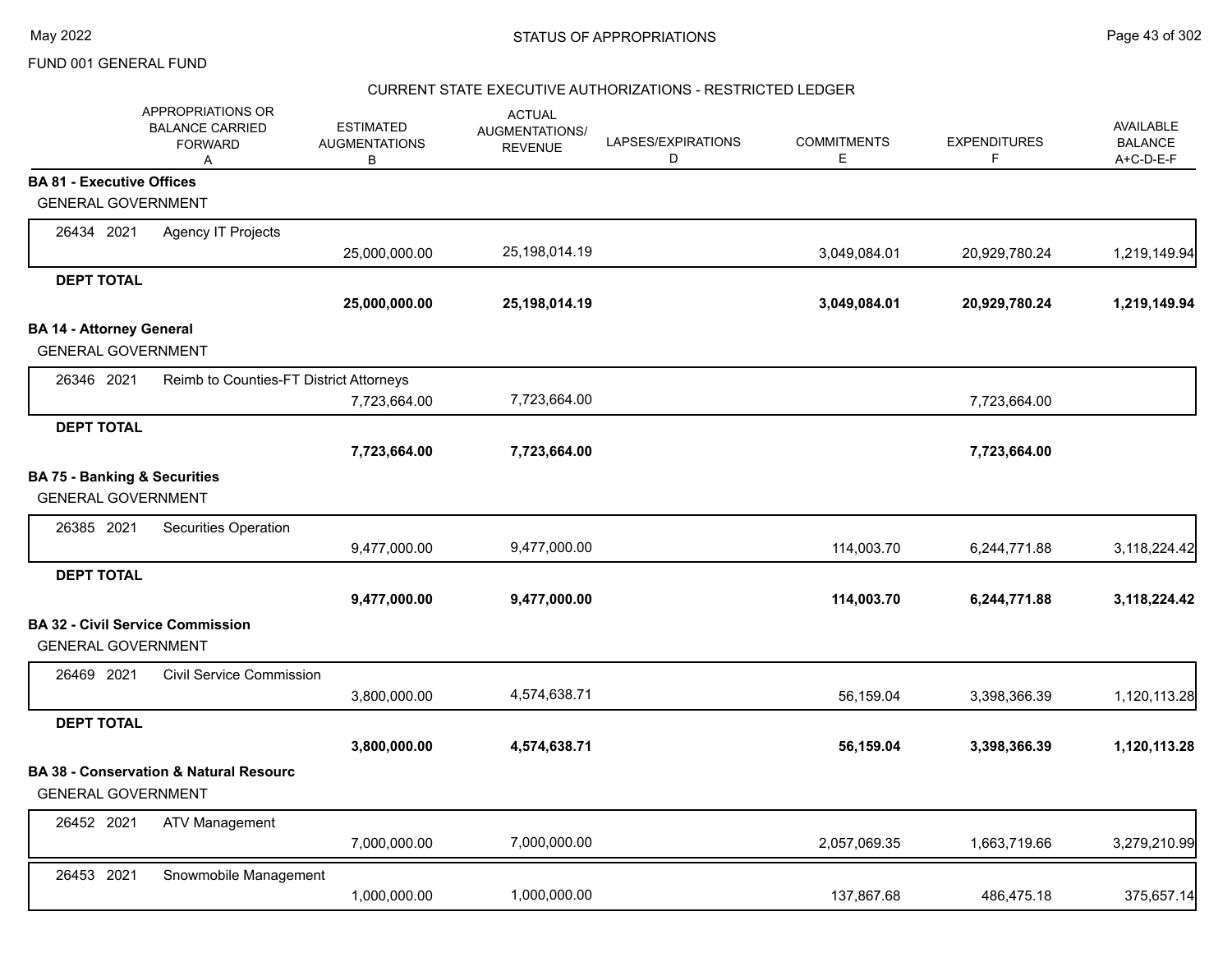#### CURRENT STATE EXECUTIVE AUTHORIZATIONS - RESTRICTED LEDGER

|                            | APPROPRIATIONS OR<br><b>BALANCE CARRIED</b><br><b>FORWARD</b><br>Α | <b>ESTIMATED</b><br><b>AUGMENTATIONS</b><br>В | <b>ACTUAL</b><br>AUGMENTATIONS/<br><b>REVENUE</b> | LAPSES/EXPIRATIONS<br>D | <b>COMMITMENTS</b><br>E | <b>EXPENDITURES</b><br>F | <b>AVAILABLE</b><br><b>BALANCE</b><br>A+C-D-E-F |
|----------------------------|--------------------------------------------------------------------|-----------------------------------------------|---------------------------------------------------|-------------------------|-------------------------|--------------------------|-------------------------------------------------|
| 26464 2021                 | <b>Forest Regeneration</b>                                         |                                               | 4,500,000.00                                      |                         |                         |                          |                                                 |
|                            |                                                                    | 4,500,000.00                                  |                                                   |                         | 1,184,296.77            | 979,975.26               | 2,335,727.97                                    |
| <b>DEPT TOTAL</b>          |                                                                    | 12,500,000.00                                 | 12,500,000.00                                     |                         | 3,379,233.80            | 3,130,170.10             | 5,990,596.10                                    |
| <b>BA 11 - Corrections</b> |                                                                    |                                               |                                                   |                         |                         |                          |                                                 |
| <b>INSTITUTIONAL</b>       |                                                                    |                                               |                                                   |                         |                         |                          |                                                 |
| 26450 2021                 | Rockview Farm Program                                              |                                               |                                                   |                         |                         |                          |                                                 |
|                            |                                                                    | 357,000.00                                    | 357,000.00                                        |                         | 1,706.21                | 252,780.91               | 102,512.88                                      |
| <b>DEPT TOTAL</b>          |                                                                    | 357,000.00                                    | 357,000.00                                        |                         | 1,706.21                | 252,780.91               | 102,512.88                                      |
|                            | <b>BA 74 - Drug and Alcohol Programs</b>                           |                                               |                                                   |                         |                         |                          |                                                 |
| <b>GENERAL GOVERNMENT</b>  |                                                                    |                                               |                                                   |                         |                         |                          |                                                 |
| 26470 2021                 | Recovery House Certification                                       |                                               |                                                   |                         |                         |                          |                                                 |
|                            |                                                                    | 125,000.00                                    |                                                   |                         |                         |                          |                                                 |
| <b>DEPT TOTAL</b>          |                                                                    |                                               |                                                   |                         |                         |                          |                                                 |
|                            |                                                                    | 125,000.00                                    |                                                   |                         |                         |                          |                                                 |
|                            | <b>BA 35 - Environmental Protection</b>                            |                                               |                                                   |                         |                         |                          |                                                 |
| <b>GENERAL GOVERNMENT</b>  |                                                                    |                                               |                                                   |                         |                         |                          |                                                 |
| 26250 2021                 | Used Tire Pile Remediation                                         |                                               |                                                   |                         |                         |                          |                                                 |
|                            |                                                                    | 3,000.00                                      |                                                   |                         |                         |                          |                                                 |
| 26251 2021                 | Sewage Facilities Program Administration                           | 652,000.00                                    | 652,000.00                                        |                         |                         | 645,065.19               | 6,934.81                                        |
| <b>DEPT TOTAL</b>          |                                                                    |                                               |                                                   |                         |                         |                          |                                                 |
|                            |                                                                    | 655,000.00                                    | 652,000.00                                        |                         |                         | 645,065.19               | 6,934.81                                        |
| BA 67 - Health             |                                                                    |                                               |                                                   |                         |                         |                          |                                                 |
| <b>GENERAL GOVERNMENT</b>  |                                                                    |                                               |                                                   |                         |                         |                          |                                                 |
| 26322 2021                 | Vital Statistics Improvement Admin                                 |                                               |                                                   |                         |                         |                          |                                                 |
|                            |                                                                    | 18,151,000.00                                 | 12,019,785.54                                     |                         | 1,352,182.95            | 10,611,950.37            | 55,652.22                                       |
| 26328 2021                 | County Coroner / Medical Examiner Distri                           |                                               |                                                   |                         |                         |                          |                                                 |
|                            |                                                                    | 1,110,435.00                                  | 1,110,435.00                                      |                         |                         | 1,105,771.01             | 4,663.99                                        |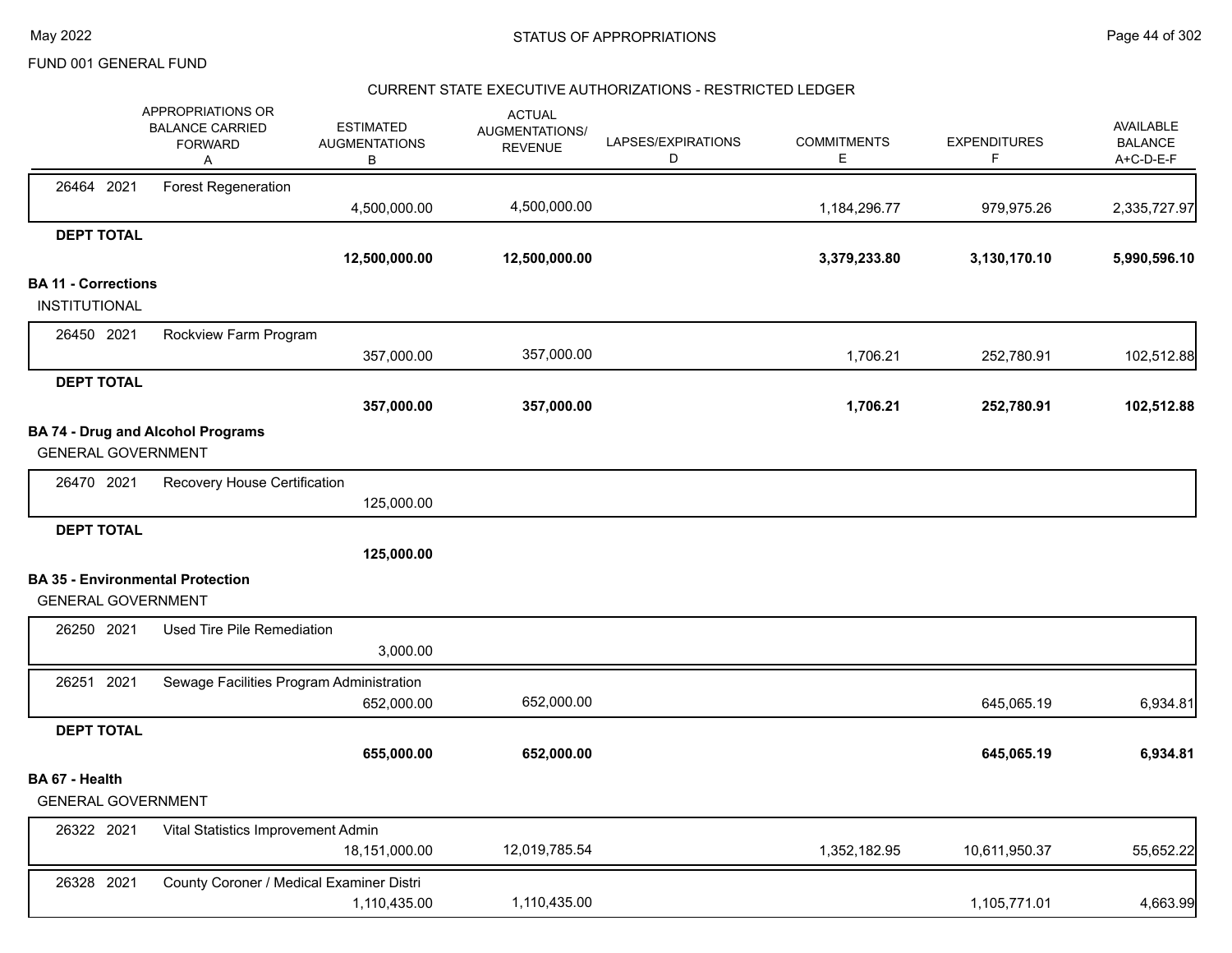#### CURRENT STATE EXECUTIVE AUTHORIZATIONS - RESTRICTED LEDGER

|                                 | APPROPRIATIONS OR<br><b>BALANCE CARRIED</b><br><b>FORWARD</b> | <b>ESTIMATED</b><br><b>AUGMENTATIONS</b><br>B | <b>ACTUAL</b><br><b>AUGMENTATIONS/</b><br><b>REVENUE</b> | LAPSES/EXPIRATIONS<br>D | <b>COMMITMENTS</b><br>E. | <b>EXPENDITURES</b><br>F | <b>AVAILABLE</b><br><b>BALANCE</b><br>A+C-D-E-F |
|---------------------------------|---------------------------------------------------------------|-----------------------------------------------|----------------------------------------------------------|-------------------------|--------------------------|--------------------------|-------------------------------------------------|
| 2021<br>26509                   | LT Care Infection Prevention & Control                        |                                               |                                                          |                         |                          |                          |                                                 |
|                                 |                                                               | 915,200.00                                    | 915,200.00                                               |                         |                          |                          | 915,200.00                                      |
| <b>DEPT TOTAL</b>               |                                                               |                                               |                                                          |                         |                          |                          |                                                 |
|                                 |                                                               | 20,176,635.00                                 | 14,045,420.54                                            |                         | 1,352,182.95             | 11,717,721.38            | 975,516.21                                      |
| BA 12 - Labor & Industry        |                                                               |                                               |                                                          |                         |                          |                          |                                                 |
| <b>GENERAL GOVERNMENT</b>       |                                                               |                                               |                                                          |                         |                          |                          |                                                 |
| 26235 2021                      | Asbestos and Lead Certification                               |                                               |                                                          |                         |                          |                          |                                                 |
|                                 |                                                               | 2,025,000.00                                  | 2,025,000.00                                             |                         | 172,110.98               | 704,215.80               | 1,148,673.22                                    |
| <b>DEPT TOTAL</b>               |                                                               |                                               |                                                          |                         |                          |                          |                                                 |
|                                 |                                                               | 2,025,000.00                                  | 2,025,000.00                                             |                         | 172,110.98               | 704,215.80               | 1,148,673.22                                    |
| <b>BA 19 - State Department</b> |                                                               |                                               |                                                          |                         |                          |                          |                                                 |
| <b>GENERAL GOVERNMENT</b>       |                                                               |                                               |                                                          |                         |                          |                          |                                                 |
| 26239 2021                      |                                                               | Bureau ofCorporatns&CharitableOrganizatn      |                                                          |                         |                          |                          |                                                 |
|                                 |                                                               | 12,434,000.00                                 | 12,434,000.00                                            |                         | 850,714.25               | 9,273,803.23             | 2,309,482.52                                    |
| <b>DEPT TOTAL</b>               |                                                               |                                               |                                                          |                         |                          |                          |                                                 |
|                                 |                                                               | 12,434,000.00                                 | 12,434,000.00                                            |                         | 850,714.25               | 9,273,803.23             | 2,309,482.52                                    |
| <b>LEDGER TOTAL</b>             |                                                               |                                               |                                                          |                         |                          |                          |                                                 |
|                                 |                                                               | 94,273,299.00                                 | 88,986,737.44                                            |                         | 8,975,194.94             | 64,020,339.12            | 15,991,203.38                                   |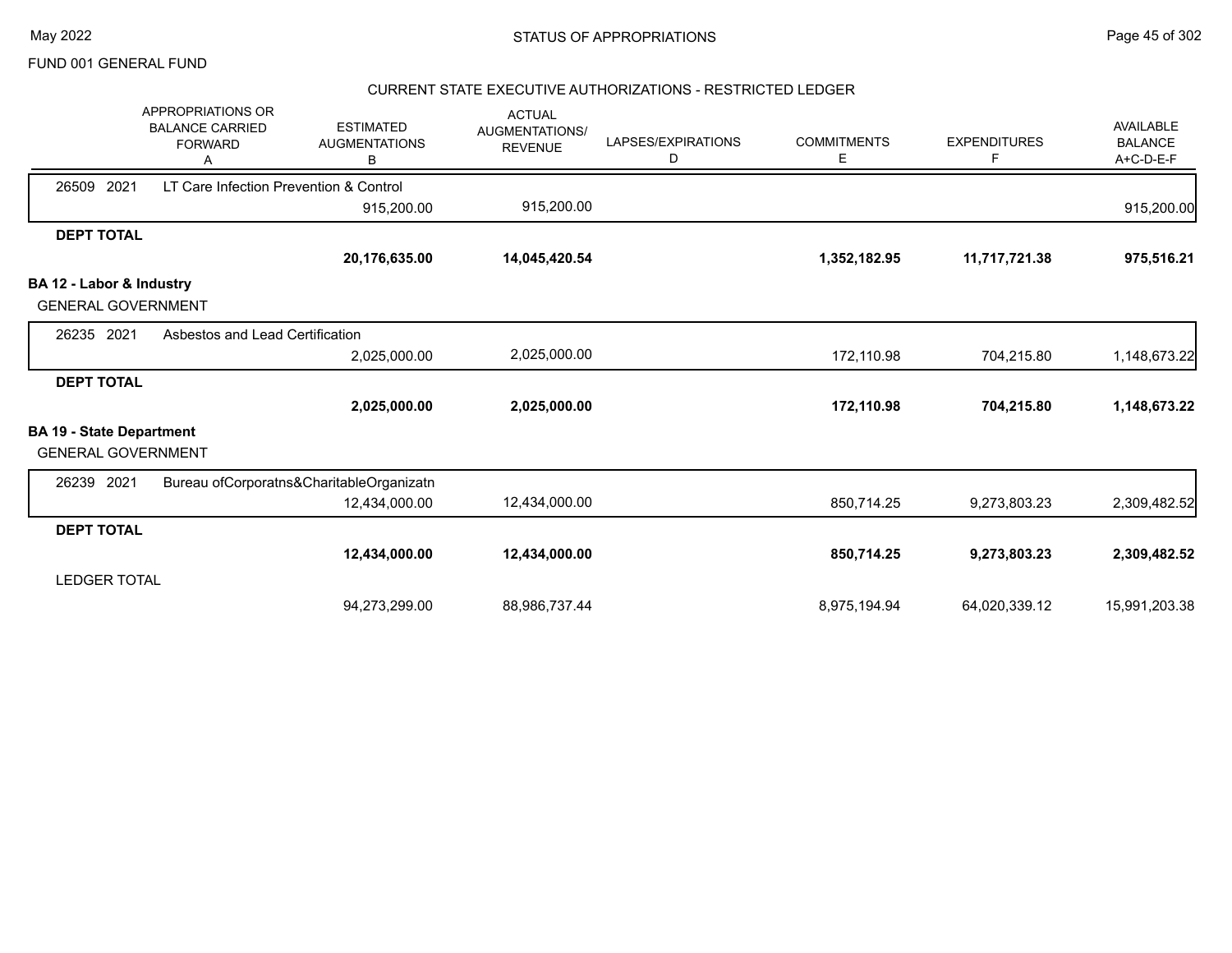|                                             | APPROPRIATIONS OR<br><b>BALANCE CARRIED</b><br><b>FORWARD</b><br>A | <b>ESTIMATED</b><br><b>AUGMENTATIONS</b><br>В | <b>ACTUAL</b><br>AUGMENTATIONS/<br><b>REVENUE</b> | LAPSES/EXPIRATIONS<br>D | <b>COMMITMENTS</b><br>E | <b>EXPENDITURES</b><br>F. | AVAILABLE<br><b>BALANCE</b><br>A+C-D-E-F |
|---------------------------------------------|--------------------------------------------------------------------|-----------------------------------------------|---------------------------------------------------|-------------------------|-------------------------|---------------------------|------------------------------------------|
|                                             | <b>BA 43 - Health Care Cost Containment</b>                        |                                               |                                                   |                         |                         |                           |                                          |
| <b>GENERAL GOVERNMENT</b>                   |                                                                    |                                               |                                                   |                         |                         |                           |                                          |
| 30309 2021                                  | Health Care Cost Containment Council                               |                                               |                                                   |                         |                         |                           |                                          |
|                                             | 3,167,000.00                                                       |                                               |                                                   |                         |                         | 3,088,488.61              | 78,511.39                                |
| <b>DEPT TOTAL</b>                           |                                                                    |                                               |                                                   |                         |                         |                           |                                          |
|                                             | 3,167,000.00                                                       |                                               |                                                   |                         |                         | 3,088,488.61              | 78,511.39                                |
| BA 41 - Senate<br><b>GENERAL GOVERNMENT</b> |                                                                    |                                               |                                                   |                         |                         |                           |                                          |
|                                             |                                                                    |                                               |                                                   |                         |                         |                           |                                          |
| 30037 2021                                  | Senators' Salaries<br>8,864,000.00                                 |                                               |                                                   |                         |                         | 6,143,708.23              | 2,720,291.77                             |
| 30039 2021                                  | <b>Employes of Chief Clerk</b><br>3,085,000.00                     |                                               |                                                   |                         |                         |                           | 3,085,000.00                             |
| 30040 2021                                  | Salaried Officers & Employes<br>13,973,000.00                      |                                               |                                                   |                         |                         | 11,846,426.51             | 2,126,573.49                             |
| 30041 2021                                  | <b>Reapportionment Expenses</b><br>800,000.00                      |                                               |                                                   |                         |                         | 26,300.00                 | 773,700.00                               |
| 30047 2021                                  | Committee on Appropriations (R)<br>1,507,500.00                    |                                               |                                                   |                         |                         | 125,620.60                | 1,381,879.40                             |
| 30060 2021                                  | <b>Incidental Expenses</b><br>3,595,000.00                         |                                               |                                                   |                         |                         | 83,688.05                 | 3,511,311.95                             |
| 30061 2021                                  | Committee on Appropriations (D)<br>1,507,500.00                    |                                               |                                                   |                         |                         | 167,539.11                | 1,339,960.89                             |
| 30062 2021                                  | Expenses-Senators<br>1,416,000.00                                  |                                               |                                                   |                         |                         | 82,975.54                 | 1,333,024.46                             |
| 30063 2021                                  | Legislative Printing & Expenses<br>8,048,000.00                    |                                               |                                                   |                         |                         | 177, 113.45               | 7,870,886.55                             |
| 30218 2021                                  | Caucus Operations (D)<br>37,371,822.21                             |                                               |                                                   |                         |                         | 29,463,890.17             | 7,907,932.04                             |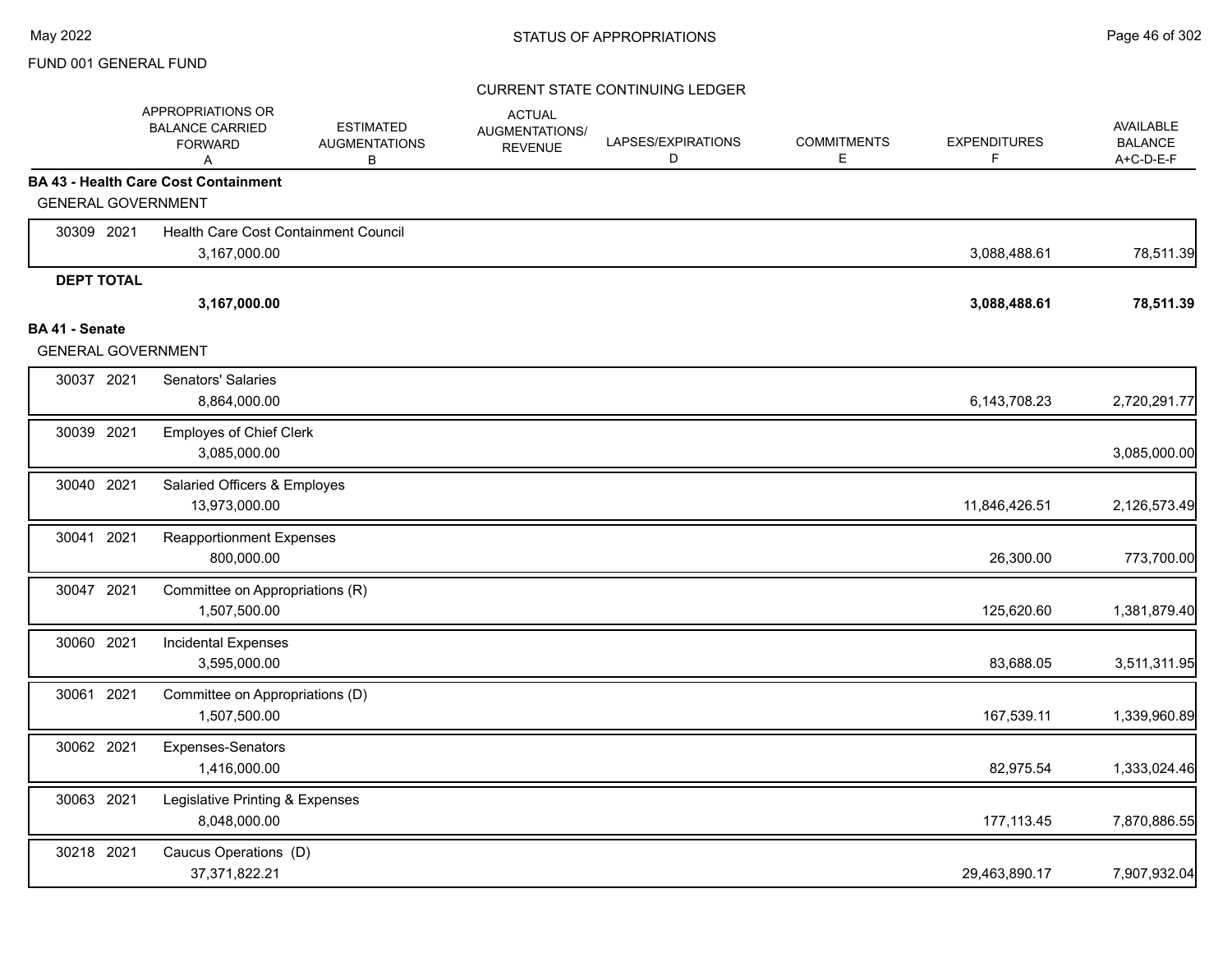|                           | APPROPRIATIONS OR<br><b>BALANCE CARRIED</b><br><b>FORWARD</b><br>Α | <b>ESTIMATED</b><br><b>AUGMENTATIONS</b><br>В | <b>ACTUAL</b><br>AUGMENTATIONS/<br><b>REVENUE</b> | LAPSES/EXPIRATIONS<br>D | <b>COMMITMENTS</b><br>E. | <b>EXPENDITURES</b><br>F | <b>AVAILABLE</b><br><b>BALANCE</b><br>A+C-D-E-F |
|---------------------------|--------------------------------------------------------------------|-----------------------------------------------|---------------------------------------------------|-------------------------|--------------------------|--------------------------|-------------------------------------------------|
| 30219 2021                | Caucus Operations (R)<br>46,938,787.95                             |                                               |                                                   |                         |                          | 30,471,960.55            | 16,466,827.40                                   |
| <b>DEPT TOTAL</b>         |                                                                    |                                               |                                                   |                         |                          |                          |                                                 |
|                           | 127,106,610.16                                                     |                                               |                                                   |                         |                          | 78,589,222.21            | 48,517,387.95                                   |
| <b>GENERAL GOVERNMENT</b> | <b>BA 42 - House of Representatives</b>                            |                                               |                                                   |                         |                          |                          |                                                 |
| 30073 2021                | 35,290,000.00                                                      | Members' Salaries, Speaker's Extra Comp       |                                                   |                         |                          | 30,425,757.83            | 4,864,242.17                                    |
| 30076 2021                | Reappropriationment Expenses-House<br>800,000.00                   |                                               |                                                   |                         |                          | 327,129.38               | 472,870.62                                      |
| 30077 2021                | Speaker's Office<br>1,756,000.00                                   |                                               |                                                   |                         |                          |                          | 1,756,000.00                                    |
| 30078 2021                | 14,834,000.00                                                      | Bi-Partisan Committee, Chief Clerk & Com      |                                                   |                         |                          | 8,061,926.51             | 6,772,073.49                                    |
| 30080 2021                | Mileage: Reps, Officers, & Employees<br>572,000.00                 |                                               |                                                   |                         |                          | 212,216.04               | 359,783.96                                      |
| 30082 2021                | Chief Clerk & Legislative Journal<br>2,816,000.00                  |                                               |                                                   |                         |                          | 239,845.65               | 2,576,154.35                                    |
| 30083 2021                | Speaker<br>20,000.00                                               |                                               |                                                   |                         |                          |                          | 20,000.00                                       |
| 30084 2021                | <b>Chief Clerk</b><br>1,091,000.00                                 |                                               |                                                   |                         |                          | 635,462.77               | 455,537.23                                      |
| 30085 2021                | Floor Leader (R)<br>7,000.00                                       |                                               |                                                   |                         |                          |                          | 7,000.00                                        |
| 30086 2021                | Floor Leader (D)<br>7,000.00                                       |                                               |                                                   |                         |                          |                          | 7,000.00                                        |
| 30087 2021                | WHIP(R)<br>6,000.00                                                |                                               |                                                   |                         |                          | 6,000.00                 |                                                 |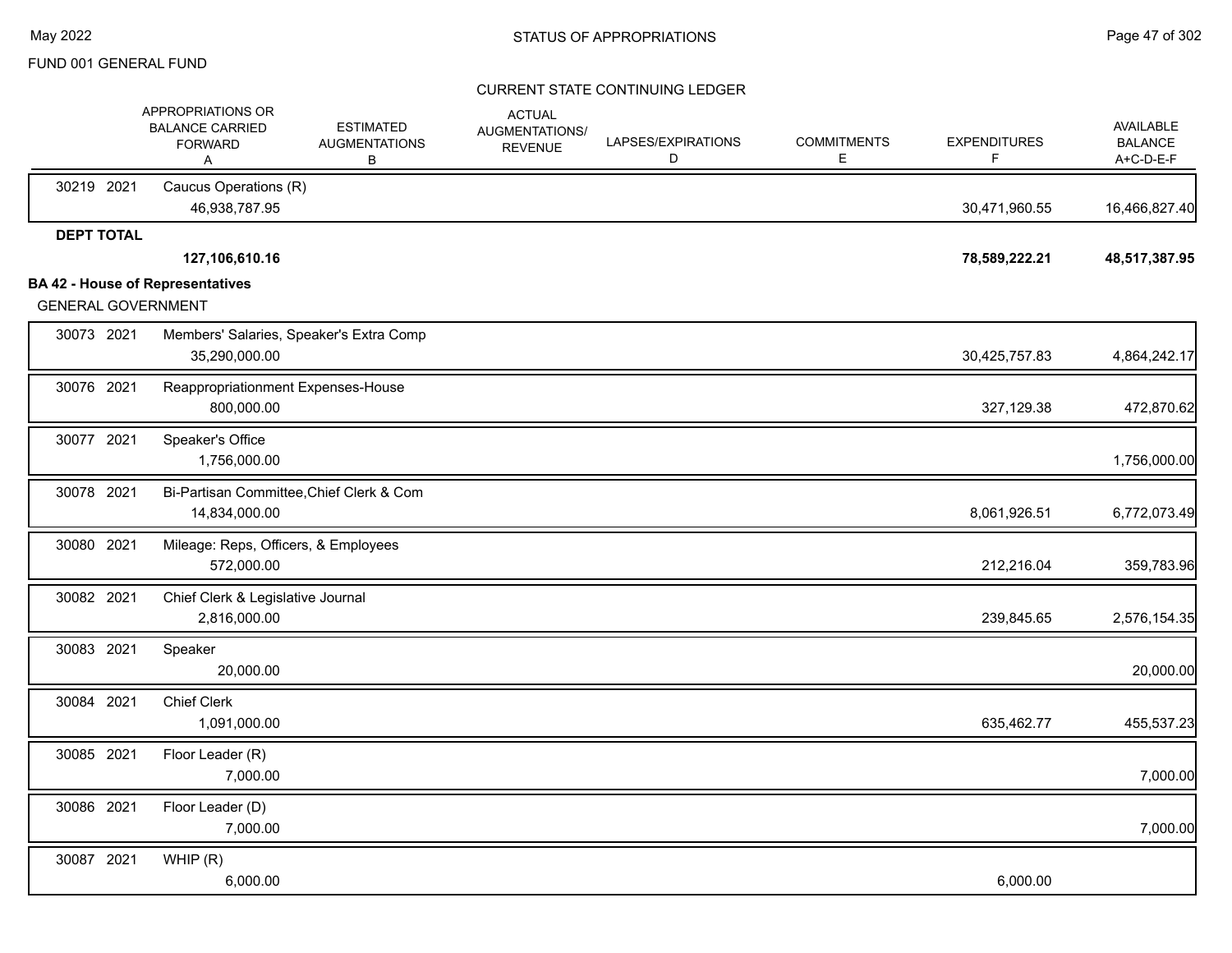|            | APPROPRIATIONS OR<br><b>BALANCE CARRIED</b><br><b>FORWARD</b><br>A | <b>ESTIMATED</b><br><b>AUGMENTATIONS</b><br>В | <b>ACTUAL</b><br>AUGMENTATIONS/<br><b>REVENUE</b> | LAPSES/EXPIRATIONS<br>D | <b>COMMITMENTS</b><br>E. | <b>EXPENDITURES</b><br>F | <b>AVAILABLE</b><br><b>BALANCE</b><br>A+C-D-E-F |
|------------|--------------------------------------------------------------------|-----------------------------------------------|---------------------------------------------------|-------------------------|--------------------------|--------------------------|-------------------------------------------------|
| 30088 2021 | WHIP (D)<br>6,000.00                                               |                                               |                                                   |                         |                          |                          | 6,000.00                                        |
| 30089 2021 | 3,000.00                                                           | Chairman Caucus Operations (R)                |                                                   |                         |                          | 3,000.00                 |                                                 |
| 30090 2021 | 3,000.00                                                           | Chairman Caucus Operations (D)                |                                                   |                         |                          | 3,000.00                 |                                                 |
| 30091 2021 | 6,000.00                                                           | Chairman-Appropriations Committee (R)         |                                                   |                         |                          |                          | 6,000.00                                        |
| 30092 2021 | Caucus Administrator (R)<br>2,000.00                               |                                               |                                                   |                         |                          | 2,000.00                 |                                                 |
| 30093 2021 | Caucus Administrator (D)<br>2,000.00                               |                                               |                                                   |                         |                          | 2,000.00                 |                                                 |
| 30094 2021 | Secretary-Caucus (R)<br>3,000.00                                   |                                               |                                                   |                         |                          | 3,000.00                 |                                                 |
| 30095 2021 | <b>Incidental Expenses</b><br>7,569,000.00                         |                                               |                                                   |                         |                          | 2,159,309.78             | 5,409,690.22                                    |
| 30097 2021 | 3,223,000.00                                                       | Committee on Appropriations (R)               |                                                   |                         |                          |                          | 3,223,000.00                                    |
| 30099 2021 | Expenses-Representative<br>4,251,000.00                            |                                               |                                                   |                         |                          | 1,389,794.61             | 2,861,205.39                                    |
| 30100 2021 | Legislative Printing & Expenses<br>10,674,000.00                   |                                               |                                                   |                         |                          | 4,790,817.85             | 5,883,182.15                                    |
| 30101 2021 | Secretary-Caucus (D)<br>3,000.00                                   |                                               |                                                   |                         |                          | 3,000.00                 |                                                 |
| 30102 2021 | Special Leadership Account (R)<br>6,045,000.00                     |                                               |                                                   |                         |                          |                          | 6,045,000.00                                    |
| 30103 2021 | Special Leadership Account (D)<br>6,045,000.00                     |                                               |                                                   |                         |                          |                          | 6,045,000.00                                    |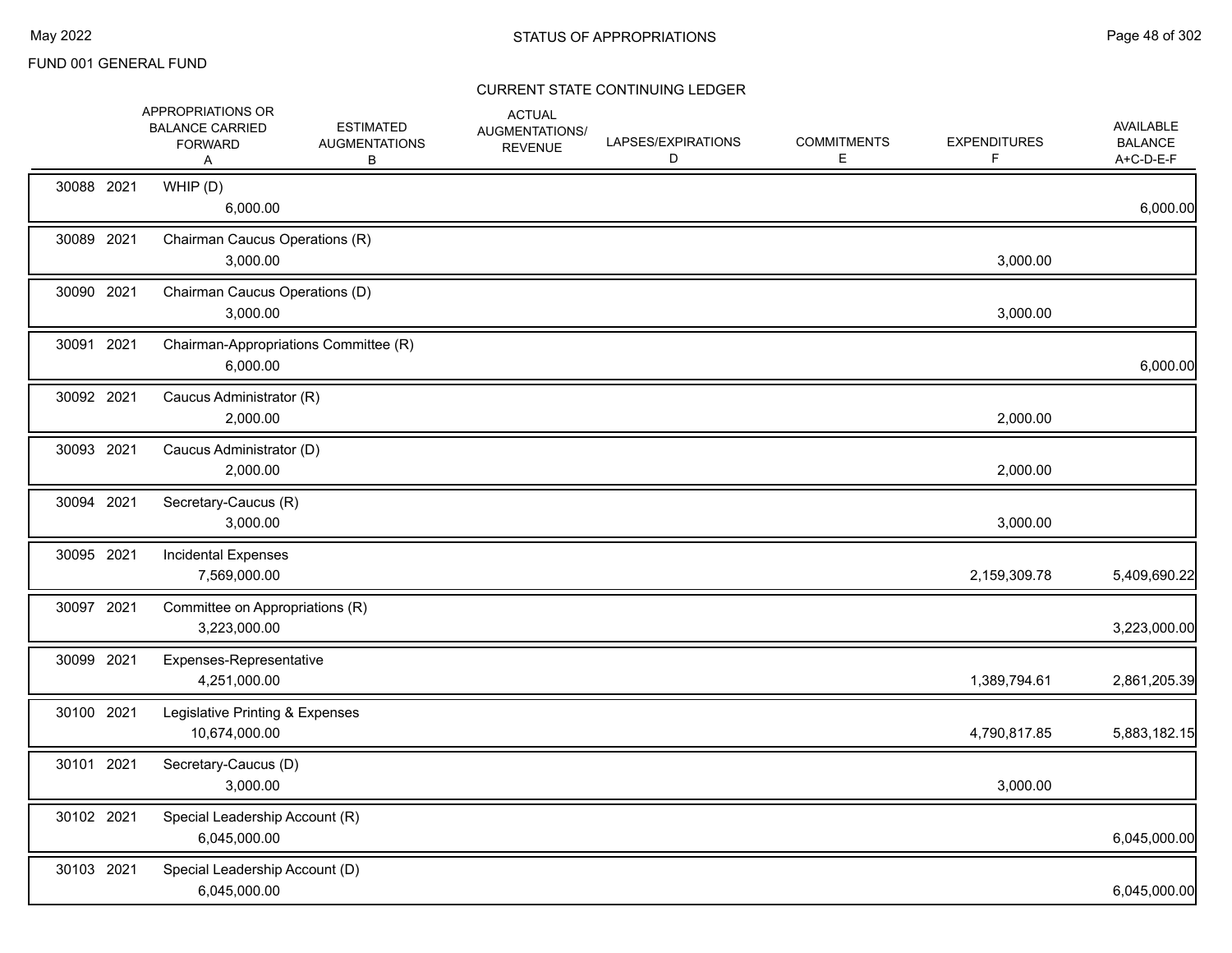|                           | APPROPRIATIONS OR<br><b>BALANCE CARRIED</b><br><b>FORWARD</b><br>Α | <b>ESTIMATED</b><br><b>AUGMENTATIONS</b><br>В | <b>ACTUAL</b><br>AUGMENTATIONS/<br><b>REVENUE</b> | LAPSES/EXPIRATIONS<br>D | <b>COMMITMENTS</b><br>Е | <b>EXPENDITURES</b><br>F. | AVAILABLE<br><b>BALANCE</b><br>A+C-D-E-F |
|---------------------------|--------------------------------------------------------------------|-----------------------------------------------|---------------------------------------------------|-------------------------|-------------------------|---------------------------|------------------------------------------|
| 30104 2021                | Chairman-Policy Committee (D)<br>2,000.00                          |                                               |                                                   |                         |                         | 2,000.00                  |                                          |
| 30105 2021                | Committee on Appropriations (D)<br>3,223,000.00                    |                                               |                                                   |                         |                         |                           | 3,223,000.00                             |
| 30106 2021                | Chairman Policy Committee (R)<br>2,000.00                          |                                               |                                                   |                         |                         | 2,000.00                  |                                          |
| 30107 2021                | Administrator for Staff (D)<br>20,000.00                           |                                               |                                                   |                         |                         |                           | 20,000.00                                |
| 30108 2021                | Chairman Appropriations Committee (D)<br>6,000.00                  |                                               |                                                   |                         |                         | 6,000.00                  |                                          |
| 30109 2021                | Administrator for Staff (R)<br>20,000.00                           |                                               |                                                   |                         |                         |                           | 20,000.00                                |
| 30311 2021                | Caucus Operations (R)<br>69,275,000.00                             |                                               |                                                   |                         |                         | 56,676,182.82             | 12,598,817.18                            |
| 30312 2021                | Caucus Operations (D)<br>64,100,000.00                             |                                               |                                                   |                         |                         | 47,069,825.12             | 17,030,174.88                            |
| <b>DEPT TOTAL</b>         | 231,682,000.00<br><b>BA 44 - Legislative Reference Bureau</b>      |                                               |                                                   |                         |                         | 152,020,268.36            | 79,661,731.64                            |
| <b>GENERAL GOVERNMENT</b> |                                                                    |                                               |                                                   |                         |                         |                           |                                          |
| 30115 2021                | <b>LRB-Salaries &amp; Expenses</b><br>9,985,000.00                 |                                               |                                                   |                         |                         | 2,659,036.19              | 7,325,963.81                             |
| 30117 2021                | Printing of Pa Bulletin & Pa Code<br>886,000.00                    |                                               |                                                   |                         |                         |                           | 886,000.00                               |
| 30359 2021                | <b>Contingent Expenses</b><br>25,000.00                            |                                               |                                                   |                         |                         | 25,000.00                 |                                          |
| <b>DEPT TOTAL</b>         | 10,896,000.00                                                      |                                               |                                                   |                         |                         | 2,684,036.19              | 8,211,963.81                             |
|                           | <b>BA 45 - Legislative Misc &amp; Commissions</b>                  |                                               |                                                   |                         |                         |                           |                                          |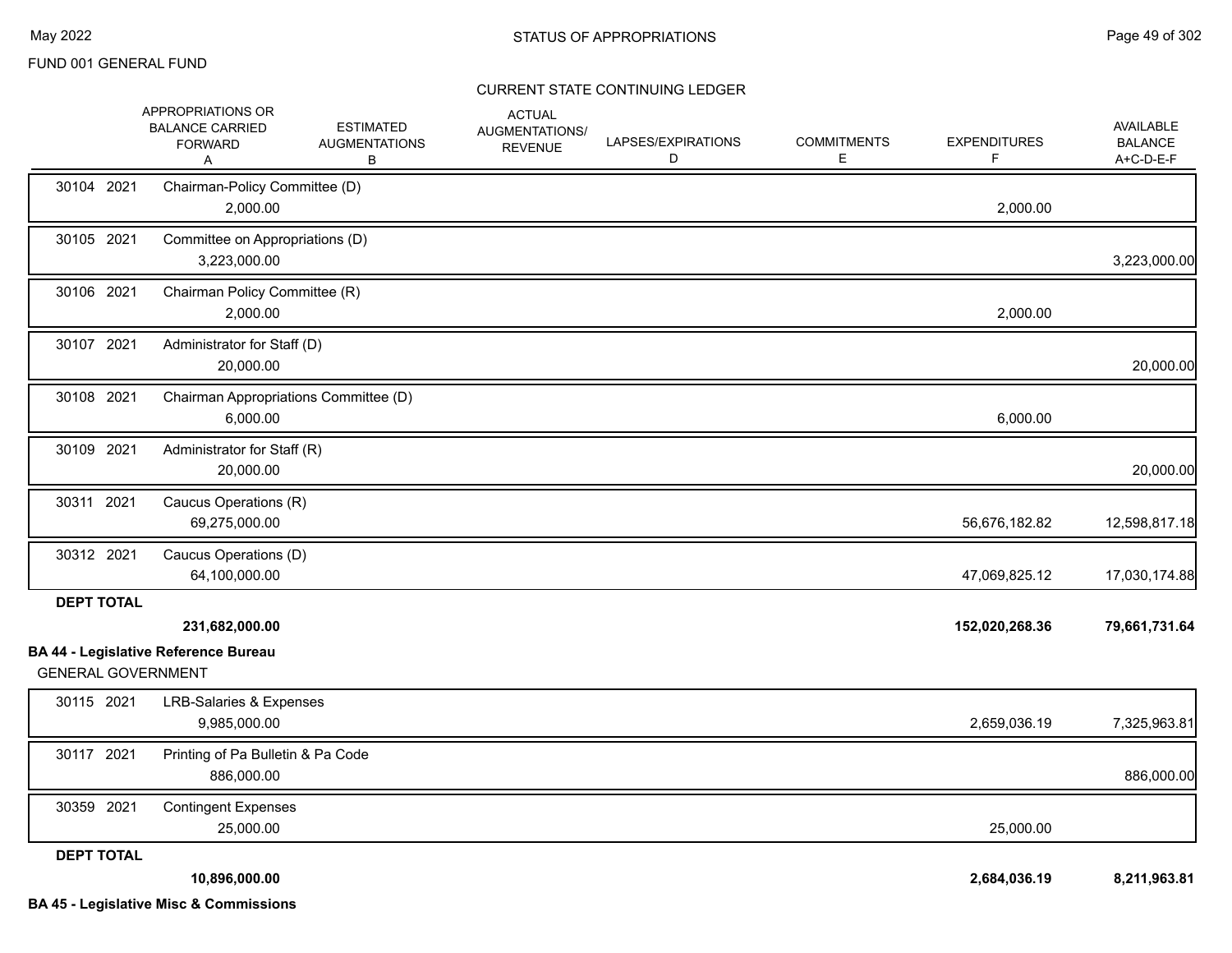|                           | APPROPRIATIONS OR<br><b>BALANCE CARRIED</b><br><b>FORWARD</b><br>Α | <b>ESTIMATED</b><br><b>AUGMENTATIONS</b><br>В | <b>ACTUAL</b><br>AUGMENTATIONS/<br><b>REVENUE</b> | LAPSES/EXPIRATIONS<br>D | <b>COMMITMENTS</b><br>Е | <b>EXPENDITURES</b><br>F | AVAILABLE<br><b>BALANCE</b><br>A+C-D-E-F |
|---------------------------|--------------------------------------------------------------------|-----------------------------------------------|---------------------------------------------------|-------------------------|-------------------------|--------------------------|------------------------------------------|
| <b>GENERAL GOVERNMENT</b> |                                                                    |                                               |                                                   |                         |                         |                          |                                          |
| 30118 2021                | <b>Local Government Commission</b><br>1,283,000.00                 |                                               |                                                   |                         |                         | 174,906.36               | 1,108,093.64                             |
| 30119 2021                | Legislative Audit Advisory Commission<br>285,000.00                |                                               |                                                   |                         |                         |                          | 285,000.00                               |
| 30121 2021                | <b>Local Government Codes</b><br>24,000.00                         |                                               | 19.80                                             |                         |                         | 180.00                   | 23,839.80                                |
| 30122 2021                | <b>Capitol Preservation Committee</b><br>827,000.00                |                                               |                                                   |                         |                         | 411,394.98               | 415,605.02                               |
| 30123 2021                | <b>Capitol Restoration</b><br>3,157,000.00                         |                                               |                                                   |                         |                         |                          | 3,157,000.00                             |
| 30127 2021                | <b>Commission on Sentencing</b><br>2,553,000.00                    |                                               |                                                   |                         |                         | 2,088,209.49             | 464,790.51                               |
| 30129 2021                | Center for Rural Pennsylvania<br>1,128,000.00                      |                                               |                                                   |                         |                         | 169,447.84               | 958,552.16                               |
| 30131 2021                | 1,053,000.00                                                       | Legislative Reapportionment Commissions       |                                                   |                         |                         |                          | 1,053,000.00                             |
| 30308 2021                | Independent Fiscal Office<br>2,343,000.00                          |                                               |                                                   |                         |                         |                          | 2,343,000.00                             |
| 30721 2021                | <b>Commonwealth Mail Processing Center</b><br>3,583,000.00         |                                               |                                                   |                         |                         | 389,249.32               | 3,193,750.68                             |
| <b>DEPT TOTAL</b>         |                                                                    |                                               |                                                   |                         |                         |                          |                                          |
|                           | 16,236,000.00                                                      |                                               | 19.80                                             |                         |                         | 3,233,387.99             | 13,002,631.81                            |
| <b>GENERAL GOVERNMENT</b> | <b>BA 46 - Joint State Government Comm.</b>                        |                                               |                                                   |                         |                         |                          |                                          |
| 30133 2021                | Joint State Government Commission<br>1,701,000.00                  |                                               |                                                   |                         |                         | 911,118.02               | 789,881.98                               |
| <b>DEPT TOTAL</b>         | 1,701,000.00                                                       |                                               |                                                   |                         |                         | 911,118.02               | 789,881.98                               |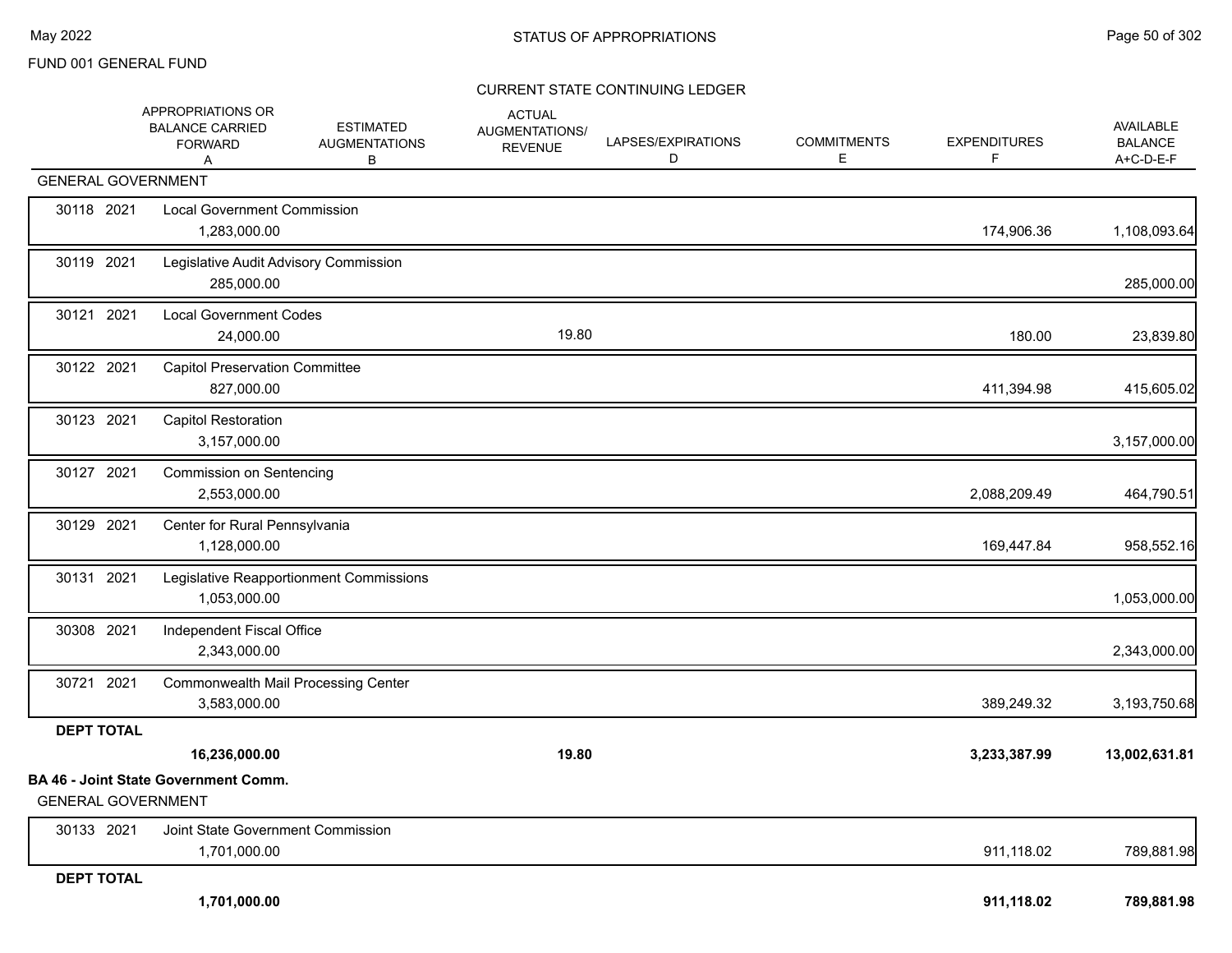|                              | APPROPRIATIONS OR<br><b>BALANCE CARRIED</b><br><b>FORWARD</b><br>Α | <b>ESTIMATED</b><br><b>AUGMENTATIONS</b><br>B | <b>ACTUAL</b><br><b>AUGMENTATIONS/</b><br><b>REVENUE</b> | LAPSES/EXPIRATIONS<br>D | <b>COMMITMENTS</b><br>Е | <b>EXPENDITURES</b><br>F | <b>AVAILABLE</b><br><b>BALANCE</b><br>A+C-D-E-F |
|------------------------------|--------------------------------------------------------------------|-----------------------------------------------|----------------------------------------------------------|-------------------------|-------------------------|--------------------------|-------------------------------------------------|
|                              | <b>BA 47 - Legislative Budget and Finance</b>                      |                                               |                                                          |                         |                         |                          |                                                 |
| <b>GENERAL GOVERNMENT</b>    |                                                                    |                                               |                                                          |                         |                         |                          |                                                 |
| 30134 2021                   | Legislative Budget & Finance Committee                             |                                               |                                                          |                         |                         |                          |                                                 |
|                              | 2,020,000.00                                                       |                                               |                                                          |                         |                         | 871,274.57               | 1,148,725.43                                    |
| <b>DEPT TOTAL</b>            |                                                                    |                                               |                                                          |                         |                         |                          |                                                 |
|                              | 2,020,000.00                                                       |                                               |                                                          |                         |                         | 871,274.57               | 1,148,725.43                                    |
|                              | <b>BA 48 - Legislative Data Processing</b>                         |                                               |                                                          |                         |                         |                          |                                                 |
| <b>GENERAL GOVERNMENT</b>    |                                                                    |                                               |                                                          |                         |                         |                          |                                                 |
| 30135 2021                   | Legislative Data Processing Center                                 |                                               |                                                          |                         |                         |                          |                                                 |
|                              | 32,255,000.00                                                      |                                               |                                                          |                         |                         | 9,213,033.46             | 23,041,966.54                                   |
| 30360 2021                   |                                                                    | LDP-Information Technology Modernization      |                                                          |                         |                         |                          |                                                 |
|                              | 2,500,000.00                                                       |                                               |                                                          |                         |                         |                          | 2,500,000.00                                    |
| <b>DEPT TOTAL</b>            |                                                                    |                                               |                                                          |                         |                         |                          |                                                 |
|                              | 34,755,000.00                                                      |                                               |                                                          |                         |                         | 9,213,033.46             | 25,541,966.54                                   |
| <b>GENERAL GOVERNMENT</b>    | <b>BA 63 - Regulatory Review Commission</b>                        |                                               |                                                          |                         |                         |                          |                                                 |
| 30138 2021                   |                                                                    | Independent Regulatory Review Commission      |                                                          |                         |                         |                          |                                                 |
|                              | 2,155,000.00                                                       |                                               |                                                          |                         |                         |                          | 2,155,000.00                                    |
| <b>DEPT TOTAL</b>            |                                                                    |                                               |                                                          |                         |                         |                          |                                                 |
|                              | 2,155,000.00                                                       |                                               |                                                          |                         |                         |                          | 2,155,000.00                                    |
| <b>BA 51 - Supreme Court</b> |                                                                    |                                               |                                                          |                         |                         |                          |                                                 |
| <b>GENERAL GOVERNMENT</b>    |                                                                    |                                               |                                                          |                         |                         |                          |                                                 |
| 30249 2021                   | <b>Unified Judicial System Security</b>                            |                                               |                                                          |                         |                         |                          |                                                 |
|                              | 2,002,000.00                                                       |                                               | 477.85                                                   |                         |                         | 577,686.25               | 1,424,791.60                                    |
| <b>DEPT TOTAL</b>            |                                                                    |                                               |                                                          |                         |                         |                          |                                                 |
|                              | 2,002,000.00                                                       |                                               | 477.85                                                   |                         |                         | 577,686.25               | 1,424,791.60                                    |
| <b>LEDGER TOTAL</b>          |                                                                    |                                               |                                                          |                         |                         |                          |                                                 |
|                              | 431,720,610.16                                                     |                                               | 497.65                                                   |                         |                         | 251,188,515.66           | 180,532,592.15                                  |
|                              | TOTAL TOTAL ALL CURRENT STATE LEDGERS                              |                                               |                                                          |                         |                         |                          |                                                 |
|                              | 40,012,029,610.16                                                  | 5,726,791,024.43                              | 4, 133, 314, 434. 33                                     |                         | 756,457,576.85          | 36,961,731,754.53        | 6,427,154,713.11                                |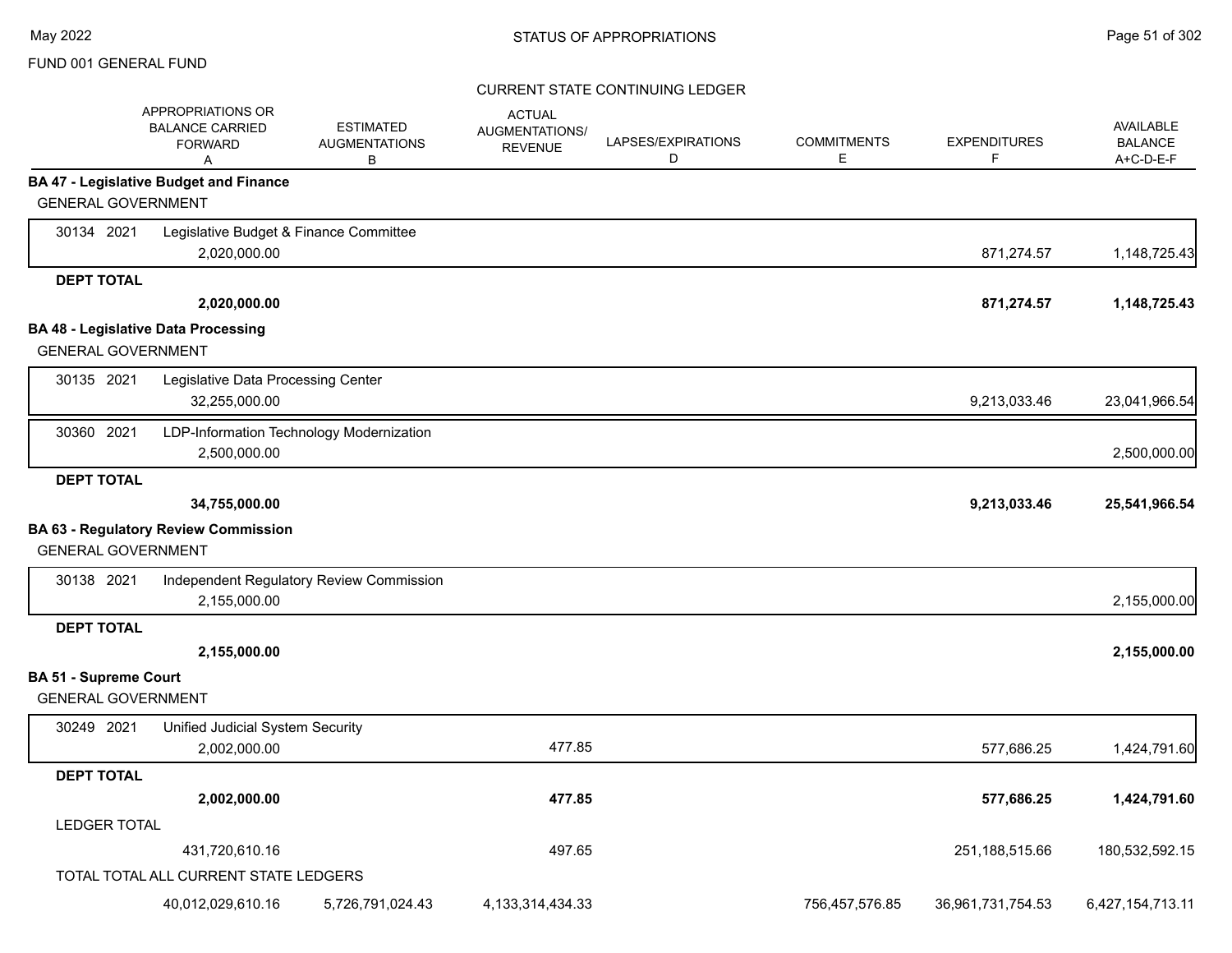|                                                               | APPROPRIATIONS OR<br><b>BALANCE CARRIED</b><br><b>FORWARD</b><br>Α | <b>ESTIMATED</b><br><b>AUGMENTATIONS</b><br>В | <b>ACTUAL</b><br><b>AUGMENTATIONS/</b><br><b>REVENUE</b> | LAPSES/EXPIRATIONS<br>D | <b>COMMITMENTS</b><br>Е | <b>EXPENDITURES</b><br>F | AVAILABLE<br><b>BALANCE</b><br>A+C-D-E-F |
|---------------------------------------------------------------|--------------------------------------------------------------------|-----------------------------------------------|----------------------------------------------------------|-------------------------|-------------------------|--------------------------|------------------------------------------|
| <b>BA 99 - Governor's Office</b>                              |                                                                    |                                               |                                                          |                         |                         |                          |                                          |
| <b>GENERAL GOVERNMENT</b>                                     |                                                                    |                                               |                                                          |                         |                         |                          |                                          |
| 10648 2017                                                    | Governor's Office<br>1,824.00                                      |                                               |                                                          |                         |                         | 1,824.00                 |                                          |
| 10648 2018                                                    | Governor's Office<br>121,232.61                                    |                                               |                                                          |                         | 121,232.61              |                          |                                          |
| 10648 2019                                                    | Governor's Office<br>1,595,308.23                                  |                                               |                                                          |                         | 61,259.43               | 821,944.84               | 712,103.96                               |
| 10648 2020                                                    | Governor's Office<br>1,925,374.02                                  |                                               | $-200,000.00$                                            |                         | 136,108.98              | 479,480.53               | 1,109,784.51                             |
| <b>DEPT TOTAL</b>                                             | 3,643,738.86                                                       |                                               | $-200,000.00$                                            |                         | 318,601.02              | 1,303,249.37             | 1,821,888.47                             |
| <b>BA 81 - Executive Offices</b><br><b>GENERAL GOVERNMENT</b> |                                                                    |                                               |                                                          |                         |                         |                          |                                          |
| 10595 2017                                                    | Office of State Inspector General<br>163,055.60                    |                                               |                                                          |                         |                         | 158,220.70               | 4,834.90                                 |
| 10595 2018                                                    | Office of State Inspector General<br>4.21                          |                                               |                                                          |                         |                         |                          | 4.21                                     |
| 10595 2019                                                    | Office of State Inspector General<br>385,940.96                    |                                               |                                                          |                         | 20,066.43               | 233,997.65               | 131,876.88                               |
| 10595 2020                                                    | Office of State Inspector General<br>1,132,591.34                  |                                               |                                                          |                         | 19,018.64               | 628,863.81               | 484,708.89                               |
| 10596 2019                                                    | Juvenile Court Judges Commission<br>346,386.71                     |                                               |                                                          |                         |                         | 116.49                   | 346,270.22                               |
| 10596 2020                                                    | Juvenile Court Judges Commission<br>457,279.44                     |                                               |                                                          |                         |                         | 82,355.98                | 374,923.46                               |
| 10599 2019                                                    | Office of General Counsel<br>56,351.23                             |                                               |                                                          |                         |                         | 56,351.23                |                                          |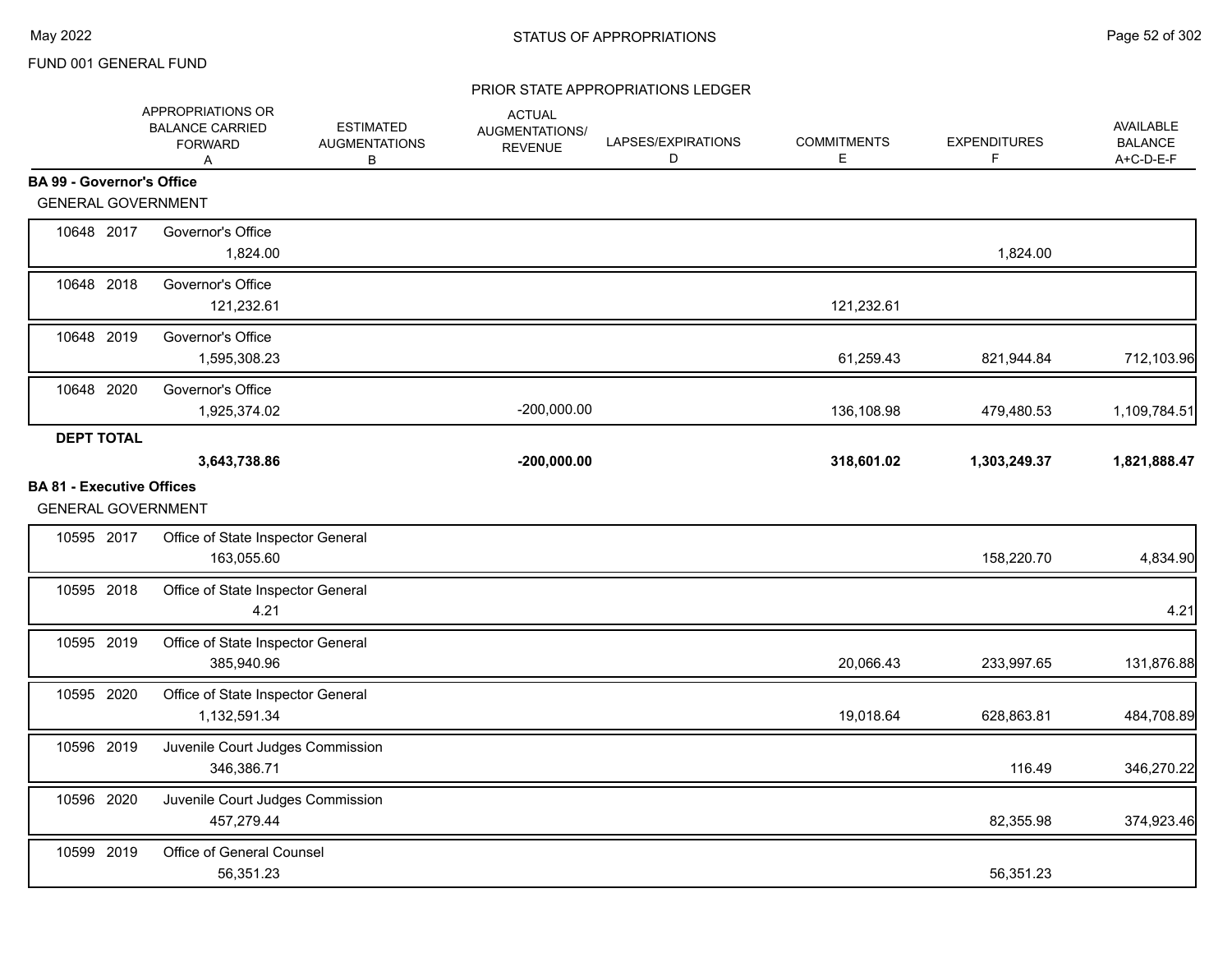|            | APPROPRIATIONS OR<br><b>BALANCE CARRIED</b><br><b>FORWARD</b><br>Α | <b>ESTIMATED</b><br><b>AUGMENTATIONS</b><br>В | <b>ACTUAL</b><br>AUGMENTATIONS/<br><b>REVENUE</b> | LAPSES/EXPIRATIONS<br>D | <b>COMMITMENTS</b><br>Е | <b>EXPENDITURES</b><br>F | AVAILABLE<br><b>BALANCE</b><br>$A+C-D-E-F$ |
|------------|--------------------------------------------------------------------|-----------------------------------------------|---------------------------------------------------|-------------------------|-------------------------|--------------------------|--------------------------------------------|
| 10599 2020 | Office of General Counsel<br>622,279.58                            |                                               | $-38,595.19$                                      |                         |                         | 583,684.39               |                                            |
| 10600 2017 | Inspector General - Welfare Fraud<br>1,640,649.83                  |                                               |                                                   |                         | 185.00                  | $-64.00$                 | 1,640,528.83                               |
| 10600 2018 | Inspector General - Welfare Fraud<br>330,934.58                    |                                               |                                                   |                         | 3,152.90                | 327,698.73               | 82.95                                      |
| 10600 2019 | Inspector General - Welfare Fraud<br>2,781,696.52                  |                                               |                                                   |                         | 102,382.54              | 327.30                   | 2,678,986.68                               |
| 10600 2020 | Inspector General - Welfare Fraud<br>6,227,011.83                  |                                               |                                                   |                         | 97,555.41               | 322,667.35               | 5,806,789.07                               |
| 10605 2015 | Commonwealth Technology Services<br>2,921.24                       |                                               |                                                   |                         |                         |                          | 2,921.24                                   |
| 10620 2018 | Office of Administration<br>388.05                                 |                                               | $-388.05$                                         |                         |                         |                          |                                            |
| 10620 2019 | Office of Administration<br>836,299.06                             |                                               | $-572,615.20$                                     |                         | 173,594.94              | 81,305.88                | 8,783.04                                   |
| 10620 2020 | Office of Administration<br>42,584,667.28                          |                                               | -15,479,682.76                                    |                         | 958,947.72              | 25,004,844.10            | 1,141,192.70                               |
| 10621 2019 | Pennsylvania Council on the Arts<br>68,554.60                      |                                               |                                                   |                         |                         |                          | 68,554.60                                  |
| 10621 2020 | Pennsylvania Council on the Arts<br>123,217.70                     |                                               |                                                   |                         |                         | 70,682.65                | 52,535.05                                  |
| 10622 2016 | Office of the Budget<br>6,608.85                                   |                                               |                                                   |                         |                         |                          | 6,608.85                                   |
| 10622 2019 | Office of the Budget<br>5,897,312.94                               |                                               |                                                   |                         | 8,820.00                | $-7,547.97$              | 5,896,040.91                               |
| 10622 2020 | Office of the Budget<br>13,285,143.89                              |                                               | -6,493,910.92                                     |                         | 94,369.96               | 3,230,697.98             | 3,466,165.03                               |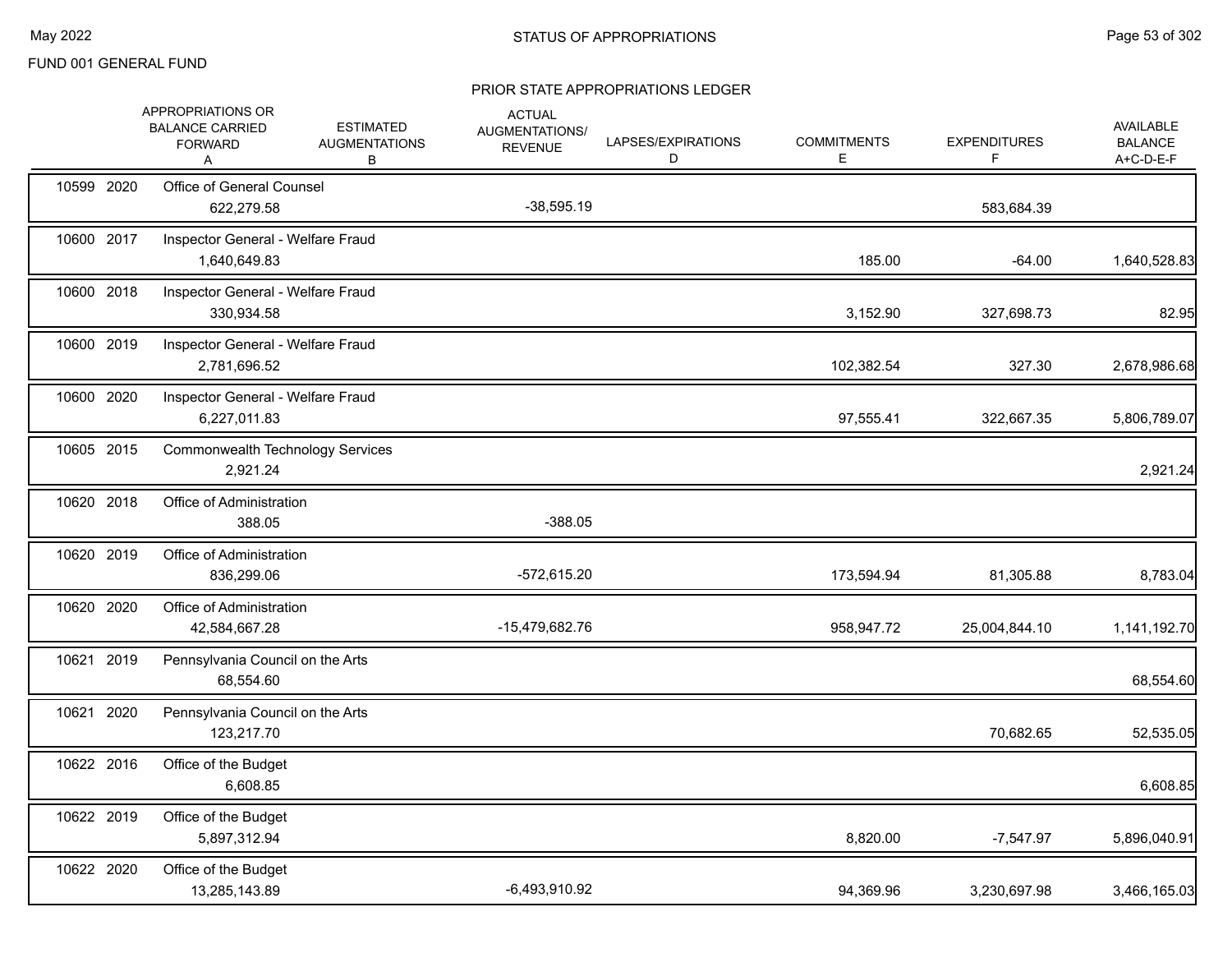|            | APPROPRIATIONS OR<br><b>BALANCE CARRIED</b><br><b>FORWARD</b><br>Α | <b>ACTUAL</b><br><b>ESTIMATED</b><br>AUGMENTATIONS/<br><b>AUGMENTATIONS</b><br><b>REVENUE</b><br>В | LAPSES/EXPIRATIONS<br>D | <b>COMMITMENTS</b><br>Е | <b>EXPENDITURES</b><br>F | AVAILABLE<br><b>BALANCE</b><br>A+C-D-E-F |
|------------|--------------------------------------------------------------------|----------------------------------------------------------------------------------------------------|-------------------------|-------------------------|--------------------------|------------------------------------------|
| 10624 2017 | Commission on Crime and Delinquency<br>342,493.25                  |                                                                                                    |                         | 224.93                  | 0.05                     | 342,268.27                               |
| 10624 2018 | Commission on Crime and Delinquency<br>379,988.92                  |                                                                                                    |                         |                         | 379,779.13               | 209.79                                   |
| 10624 2019 | Commission on Crime and Delinquency<br>1,082,578.67                |                                                                                                    |                         | 659,122.81              | 390,743.60               | 32,712.26                                |
| 10624 2020 | Commission on Crime and Delinquency<br>11,707,633.29               | $-8,191,734.06$                                                                                    |                         | 1,202,171.24            | 2,191,830.75             | 121,897.24                               |
| 10624 2013 | Commission on Crime and Delinquency<br>500,000.00                  |                                                                                                    |                         |                         | 500,000.00               |                                          |
| 10633 2017 | <b>Human Relations Commission</b><br>0.01                          |                                                                                                    |                         |                         |                          | 0.01                                     |
| 10633 2018 | Human Relations Commission<br>550,000.22                           |                                                                                                    |                         |                         | 0.22                     | 550,000.00                               |
| 10633 2019 | <b>Human Relations Commission</b><br>1,060.00                      | $-250.00$                                                                                          |                         | 810.00                  |                          |                                          |
| 10633 2020 | Human Relations Commission<br>6,399,034.94                         |                                                                                                    |                         | 4,240.00                | 467,895.92               | 5,926,899.02                             |
| 10711 2020 | Audit of the Auditor General<br>99,000.00                          |                                                                                                    |                         | 89,750.00               |                          | 9,250.00                                 |
| 11003 2017 | Violence & Delinquency Prevention Prgms<br>0.02                    |                                                                                                    |                         |                         | 0.02                     |                                          |
| 11003 2018 | Violence & Delinquency Prevention Prgms<br>163,506.69              |                                                                                                    |                         |                         | 163,506.69               |                                          |
| 11003 2019 | Violence & Delinquency Prevention Prgms<br>444.000.58              |                                                                                                    |                         |                         | 376,586.83               | 67,413.75                                |
| 11003 2020 | Violence & Delinquency Prevention Prgms<br>5,712,632.38            | $-3,164,973.39$                                                                                    |                         | 1,783,519.93            | 681,215.31               | 82,923.75                                |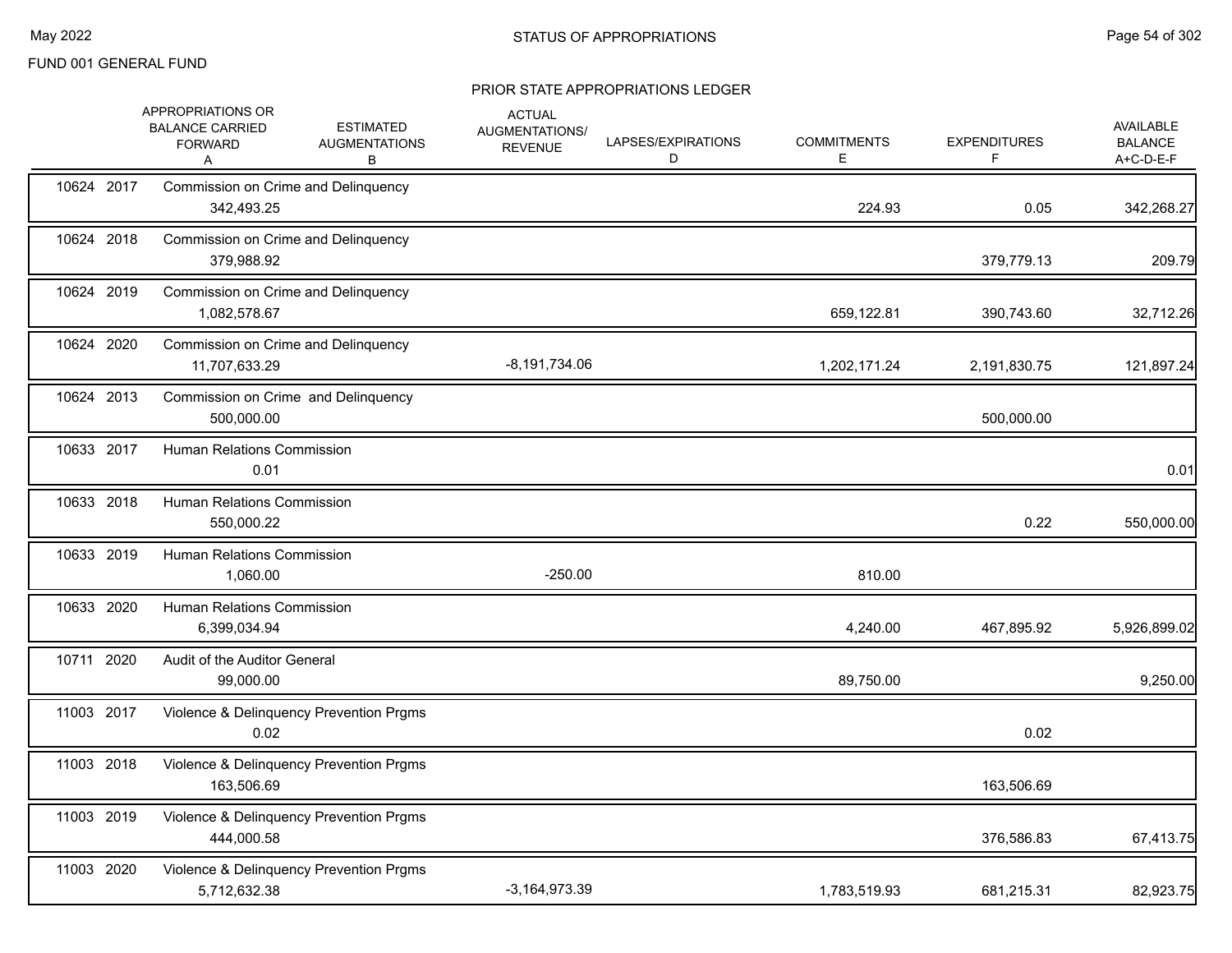|            | APPROPRIATIONS OR<br><b>BALANCE CARRIED</b><br><b>FORWARD</b><br>A | <b>ESTIMATED</b><br><b>AUGMENTATIONS</b><br>В | <b>ACTUAL</b><br>AUGMENTATIONS/<br><b>REVENUE</b> | LAPSES/EXPIRATIONS<br>D | <b>COMMITMENTS</b><br>E | <b>EXPENDITURES</b><br>F. | AVAILABLE<br><b>BALANCE</b><br>A+C-D-E-F |
|------------|--------------------------------------------------------------------|-----------------------------------------------|---------------------------------------------------|-------------------------|-------------------------|---------------------------|------------------------------------------|
| 11015 2020 | Office for Safe Schools Advocate<br>188,386.18                     |                                               |                                                   |                         | 4,483.58                | 22,253.13                 | 161,649.47                               |
| 11168 2020 | Transfer to Nonprofit Security Grant Fnd<br>5,000,000.00           |                                               |                                                   |                         |                         | 5,000,000.00              |                                          |
|            | <b>GRANTS AND SUBSIDIES</b>                                        |                                               |                                                   |                         |                         |                           |                                          |
| 10619 2015 | Grants to the Arts<br>10,082.39                                    |                                               |                                                   |                         |                         |                           | 10,082.39                                |
| 10619 2017 | Grants to the Arts<br>1,042.00                                     |                                               |                                                   |                         |                         |                           | 1,042.00                                 |
| 10619 2018 | Grants to the Arts<br>1,744.00                                     |                                               |                                                   |                         |                         | $-5,851.16$               | 7,595.16                                 |
| 10619 2019 | Grants to the Arts<br>50,201.00                                    |                                               |                                                   |                         |                         | 50,201.00                 |                                          |
| 10619 2020 | Grants to the Arts<br>2,042,894.96                                 |                                               |                                                   |                         | 17,000.00               | 2,011,897.11              | 13,997.85                                |
| 11004 2017 | 0.03                                                               | Intermed Punishment Treatment Programs        |                                                   |                         |                         | 0.03                      |                                          |
| 11004 2018 |                                                                    | Intermed Punishment Treatment Programs        |                                                   |                         |                         | $-3,000.00$               | 3,000.00                                 |
| 11004 2019 | 3,996,109.18                                                       | Intermed Punishment Treatment Programs        |                                                   |                         |                         |                           | 3,996,109.18                             |
| 11004 2020 | 8,394,807.24                                                       | Intermed Punishment Treatment Programs        |                                                   |                         | 162,622.52              | 4,181,179.90              | 4,051,004.82                             |
| 11005 2020 | Juvenile Probation Services<br>57,375.00                           |                                               |                                                   |                         |                         | 57,375.00                 |                                          |
| 11045 2019 | Victims of Juvenile Offenders<br>138,289.71                        |                                               |                                                   |                         |                         |                           | 138,289.71                               |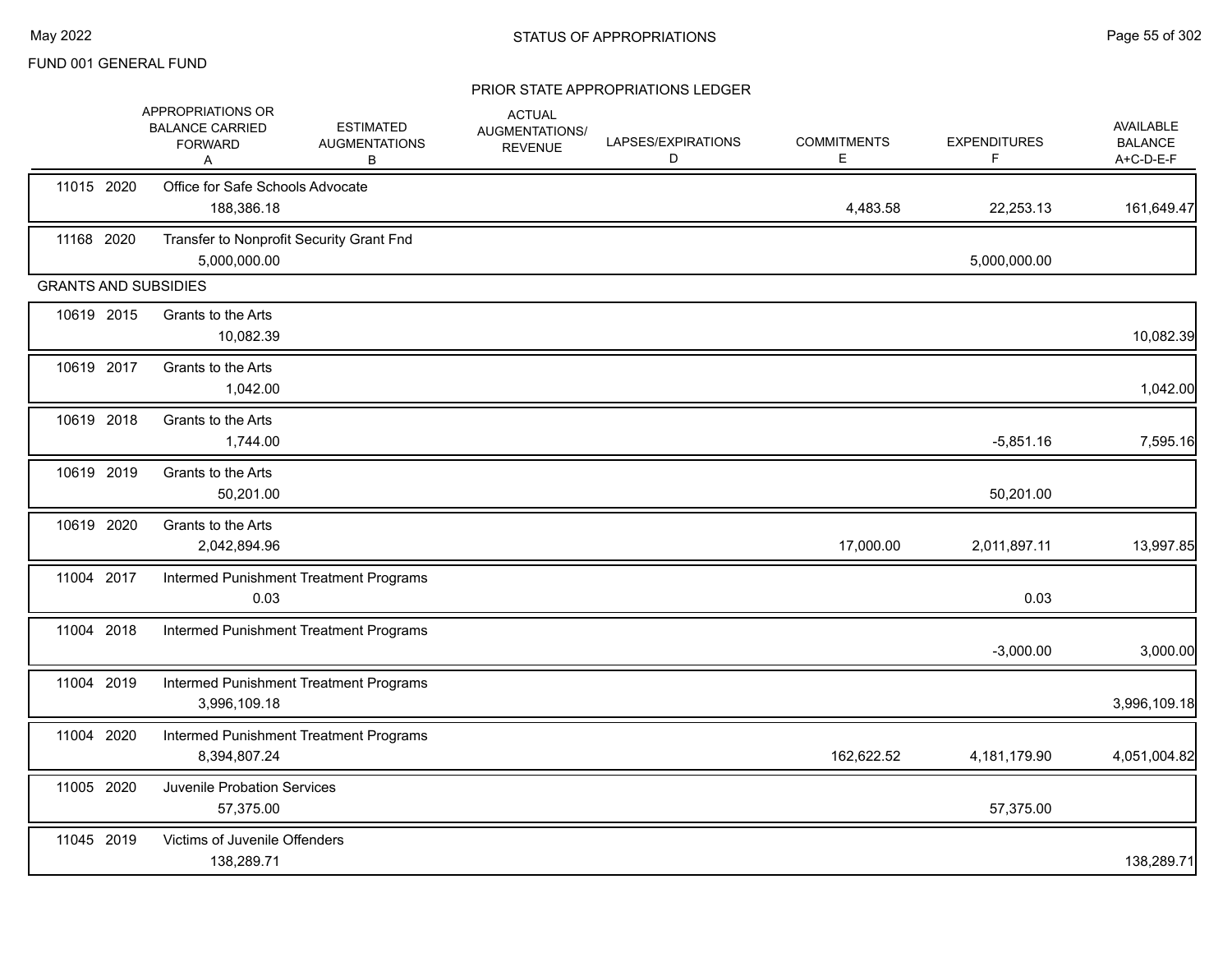|                                                                 | APPROPRIATIONS OR<br><b>BALANCE CARRIED</b><br><b>FORWARD</b><br>Α | <b>ESTIMATED</b><br><b>AUGMENTATIONS</b><br>В | <b>ACTUAL</b><br>AUGMENTATIONS/<br><b>REVENUE</b> | LAPSES/EXPIRATIONS<br>D | <b>COMMITMENTS</b><br>Е | <b>EXPENDITURES</b><br>F. | AVAILABLE<br><b>BALANCE</b><br>A+C-D-E-F |
|-----------------------------------------------------------------|--------------------------------------------------------------------|-----------------------------------------------|---------------------------------------------------|-------------------------|-------------------------|---------------------------|------------------------------------------|
| 11045 2020                                                      | Victims of Juvenile Offenders<br>368,374.76                        |                                               |                                                   |                         | 12,265.00               | 302,148.86                | 53,960.90                                |
| 11171 2020                                                      | Improvement of Adult Probation Services<br>6,923,780.84            |                                               |                                                   |                         | 38,015.72               | 6,812,158.23              | 73,606.89                                |
| <b>DEPT TOTAL</b>                                               | 131,504,311.70                                                     |                                               | $-33,942,149.57$                                  |                         | 5,452,319.27            | 54, 354, 122.89           | 37,755,719.97                            |
| <b>BA 28 - Lieutenant Governor</b><br><b>GENERAL GOVERNMENT</b> |                                                                    |                                               |                                                   |                         |                         |                           |                                          |
| 10666 2019                                                      | Board Of Pardons<br>517,018.54                                     |                                               |                                                   |                         |                         | 517,018.54                |                                          |
| 10666 2020                                                      | <b>Board Of Pardons</b><br>195,020.97                              |                                               |                                                   |                         | 6,533.66                | 188,483.48                | 3.83                                     |
| 10667 2018                                                      | Lieutenant Governor's Office<br>80.00                              |                                               |                                                   |                         | 80.00                   |                           |                                          |
| 10667 2019                                                      | Lieutenant Governor's Office<br>372,454.03                         |                                               |                                                   |                         |                         | 372,454.03                |                                          |
| 10667 2020                                                      | Lieutenant Governor's Office<br>527,057.29                         |                                               |                                                   |                         |                         | 352,379.41                | 174,677.88                               |
| <b>DEPT TOTAL</b>                                               |                                                                    |                                               |                                                   |                         |                         |                           |                                          |
|                                                                 | 1,611,630.83                                                       |                                               |                                                   |                         | 6,613.66                | 1,430,335.46              | 174,681.71                               |
| <b>BA 14 - Attorney General</b><br><b>GENERAL GOVERNMENT</b>    |                                                                    |                                               |                                                   |                         |                         |                           |                                          |
| 10057 2020                                                      | <b>Tobacco Law Enforcement</b><br>707,889.28                       |                                               |                                                   |                         |                         | 707,889.28                |                                          |
| 10059 2020                                                      | Drug Law Enforcement<br>2,465,329.86                               |                                               |                                                   |                         |                         | 2,465,329.86              |                                          |
| 10063 2020                                                      | <b>General Government Operations</b><br>4,294,798.63               |                                               | 2,561.53                                          |                         |                         | 4,295,898.07              | 1,462.09                                 |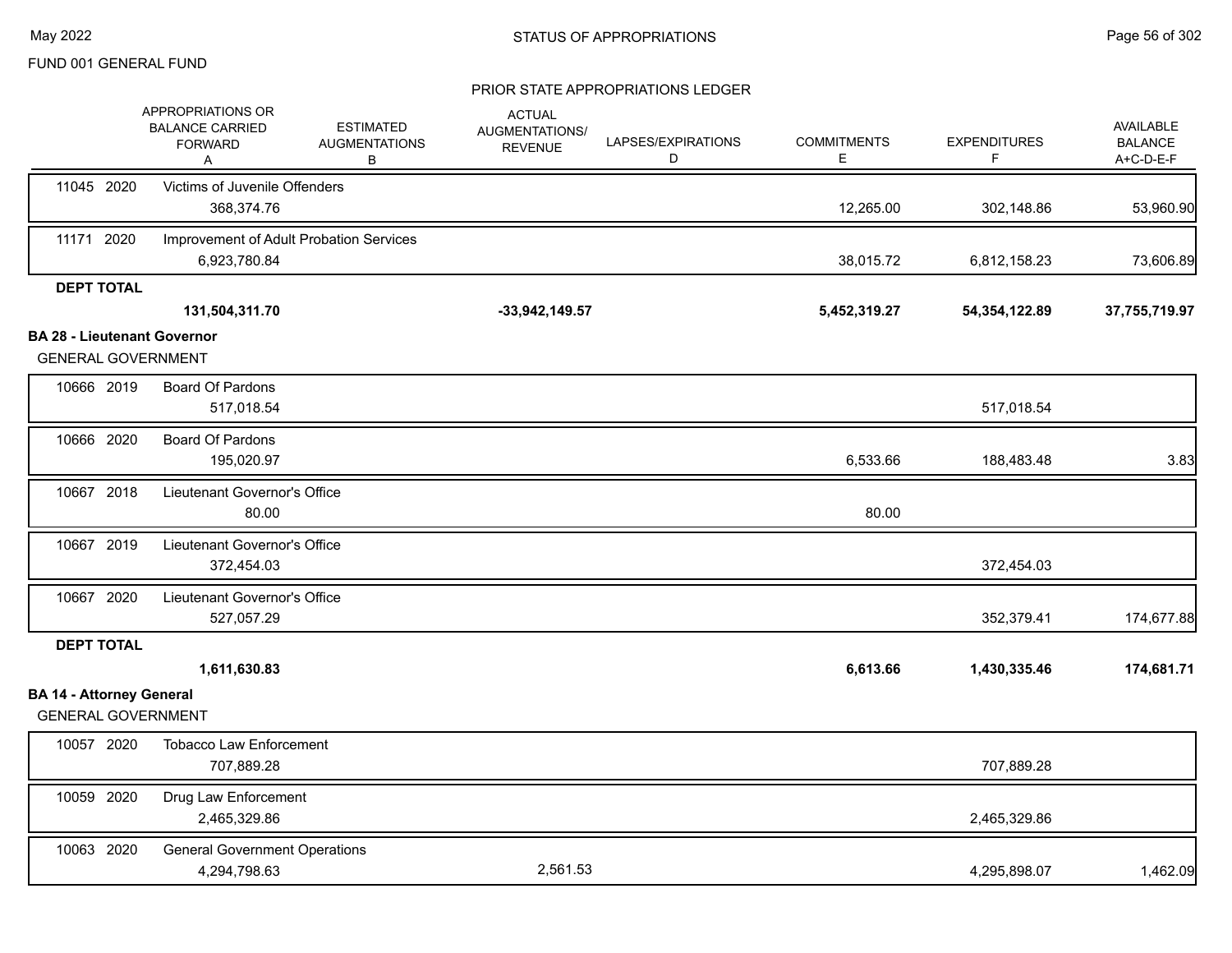|                                                             | APPROPRIATIONS OR<br><b>BALANCE CARRIED</b><br><b>FORWARD</b><br>A | <b>ESTIMATED</b><br><b>AUGMENTATIONS</b><br>B | <b>ACTUAL</b><br>AUGMENTATIONS/<br><b>REVENUE</b> | LAPSES/EXPIRATIONS<br>D | <b>COMMITMENTS</b><br>Ε | <b>EXPENDITURES</b><br>F | AVAILABLE<br><b>BALANCE</b><br>A+C-D-E-F |
|-------------------------------------------------------------|--------------------------------------------------------------------|-----------------------------------------------|---------------------------------------------------|-------------------------|-------------------------|--------------------------|------------------------------------------|
| 10731 2020                                                  | <b>Child Predator Interception</b><br>374,524.84                   |                                               |                                                   |                         |                         | 374,524.84               |                                          |
| 10732 2020                                                  | Witness Relocation Program<br>501,213.99                           |                                               |                                                   |                         |                         | 501,213.99               |                                          |
| 10796 2020                                                  | Joint Local - State FirearmTask Force<br>2,380,728.89              |                                               |                                                   |                         | 122,383.58              | 2,258,345.31             |                                          |
| 11124 2020                                                  | <b>School Safety</b><br>390,829.26                                 |                                               |                                                   |                         | 5,866.00                | 383,638.16               | 1,325.10                                 |
| <b>GRANTS AND SUBSIDIES</b>                                 |                                                                    |                                               |                                                   |                         |                         |                          |                                          |
| 10058 2020                                                  | <b>County Trial Reimbursement</b><br>200,000.00                    |                                               |                                                   |                         |                         |                          | 200,000.00                               |
| <b>DEPT TOTAL</b>                                           | 11,315,314.75                                                      |                                               | 2,561.53                                          |                         | 128,249.58              | 10,986,839.51            | 202,787.19                               |
| <b>BA 92 - Auditor General</b><br><b>GENERAL GOVERNMENT</b> |                                                                    |                                               |                                                   |                         |                         |                          |                                          |
| 10640 2019                                                  | <b>Board of Claims</b><br>164,456.16                               |                                               |                                                   |                         |                         |                          | 164,456.16                               |
| 10640 2020                                                  | <b>Board of Claims</b><br>273,944.02                               |                                               |                                                   |                         |                         | 40,568.83                | 233,375.19                               |
| 10642 2014                                                  | <b>Auditor General's Office</b><br>101.66                          |                                               |                                                   |                         |                         |                          | 101.66                                   |
| 10642 2015                                                  | <b>Auditor General's Office</b><br>177.78                          |                                               |                                                   |                         |                         |                          | 177.78                                   |
| 10642 2019                                                  | <b>Auditor General's Office</b><br>5,847.71                        |                                               |                                                   |                         |                         |                          | 5,847.71                                 |
| 10642 2020                                                  | <b>Auditor General's Office</b><br>2,569,046.20                    |                                               | $-1,041,884.13$                                   |                         |                         | 1,527,162.07             |                                          |
| 11125 2020                                                  | <b>Special Financial Audits</b><br>82,002.49                       |                                               |                                                   |                         |                         | 82,002.49                |                                          |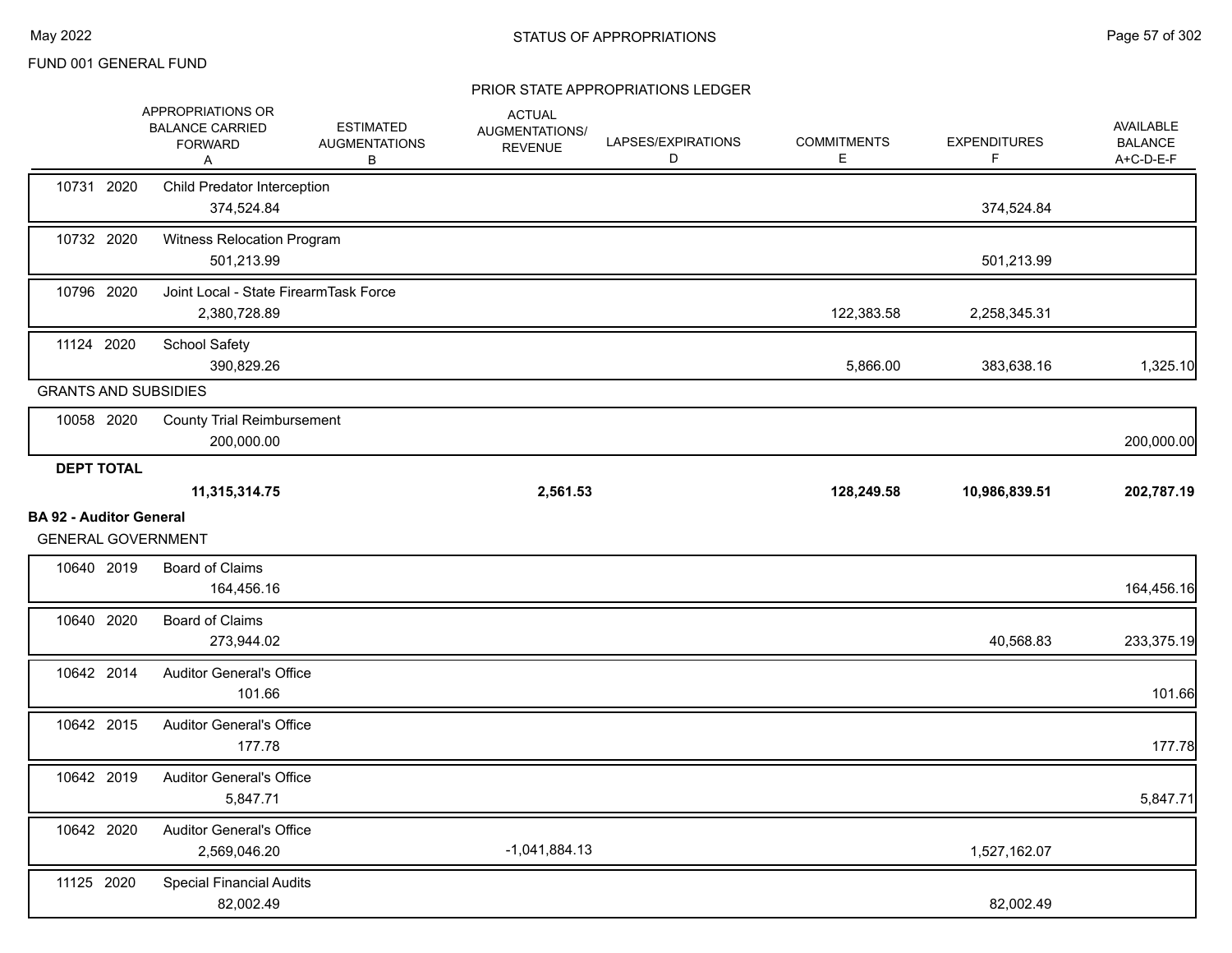|                   | APPROPRIATIONS OR<br><b>BALANCE CARRIED</b><br><b>FORWARD</b><br>Α | <b>ESTIMATED</b><br><b>AUGMENTATIONS</b><br>в | <b>ACTUAL</b><br><b>AUGMENTATIONS/</b><br><b>REVENUE</b> | LAPSES/EXPIRATIONS<br>D | <b>COMMITMENTS</b><br>E. | <b>EXPENDITURES</b><br>F. | <b>AVAILABLE</b><br><b>BALANCE</b><br>A+C-D-E-F |
|-------------------|--------------------------------------------------------------------|-----------------------------------------------|----------------------------------------------------------|-------------------------|--------------------------|---------------------------|-------------------------------------------------|
| <b>DEPT TOTAL</b> |                                                                    |                                               |                                                          |                         |                          |                           |                                                 |
|                   | 3,095,576.02                                                       |                                               | $-1,041,884.13$                                          |                         |                          | 1,649,733.39              | 403,958.50                                      |
| BA 73 - Treasury  | <b>GENERAL GOVERNMENT</b>                                          |                                               |                                                          |                         |                          |                           |                                                 |
| 10537 2018        |                                                                    | Board of Finanace and Revenue                 |                                                          |                         |                          |                           |                                                 |
|                   | 30.733.49                                                          |                                               |                                                          |                         |                          |                           | 30,733.49                                       |
| 10537 2019        |                                                                    | Board of Finanace and Revenue                 |                                                          |                         |                          |                           |                                                 |
|                   | 28,619.07                                                          |                                               |                                                          |                         |                          |                           | 28,619.07                                       |
| 10537 2020        |                                                                    | Board of Finanace and Revenue                 |                                                          |                         |                          |                           |                                                 |
|                   | 147,089.91                                                         |                                               |                                                          |                         |                          | 124,748.94                | 22,340.97                                       |
| 10538 2018        | <b>Publishing Monthly Statements</b>                               |                                               |                                                          |                         |                          |                           |                                                 |
|                   | 15,000.00                                                          |                                               |                                                          |                         |                          |                           | 15,000.00                                       |
| 10538 2019        | <b>Publishing Monthly Statements</b>                               |                                               |                                                          |                         |                          |                           |                                                 |
|                   | 10,000.00                                                          |                                               |                                                          |                         |                          |                           | 10,000.00                                       |
| 10538 2020        | <b>Publishing Monthly Statements</b>                               |                                               |                                                          |                         |                          |                           |                                                 |
|                   | 5,000.00                                                           |                                               |                                                          |                         |                          |                           | 5,000.00                                        |
| 10544 2018        |                                                                    | <b>General Government Operations</b>          |                                                          |                         |                          |                           |                                                 |
|                   | 513,771.75                                                         |                                               |                                                          |                         |                          | 365,981.50                | 147,790.25                                      |
| 10544 2019        |                                                                    | <b>General Government Operations</b>          |                                                          |                         |                          |                           |                                                 |
|                   | 192,256.41                                                         |                                               |                                                          |                         |                          | 164,195.90                | 28,060.51                                       |
| 10544 2020        |                                                                    | <b>General Government Operations</b>          |                                                          |                         |                          |                           |                                                 |
|                   | 2,805,107.98                                                       |                                               |                                                          |                         |                          | 2,780,004.30              | 25,103.68                                       |
| 10553 2019        |                                                                    | Intergovernmental Organizations               |                                                          |                         |                          |                           |                                                 |
|                   | 38,247.00                                                          |                                               |                                                          |                         |                          |                           | 38,247.00                                       |
| 10553 2020        |                                                                    | Intergovernmental Organizations               |                                                          |                         |                          |                           |                                                 |
|                   | 40,360.00                                                          |                                               |                                                          |                         |                          |                           | 40,360.00                                       |
| 11139 2019        |                                                                    | Information Technology Cyber Security         |                                                          |                         |                          |                           |                                                 |
|                   | 56,207.62                                                          |                                               |                                                          |                         |                          |                           | 56,207.62                                       |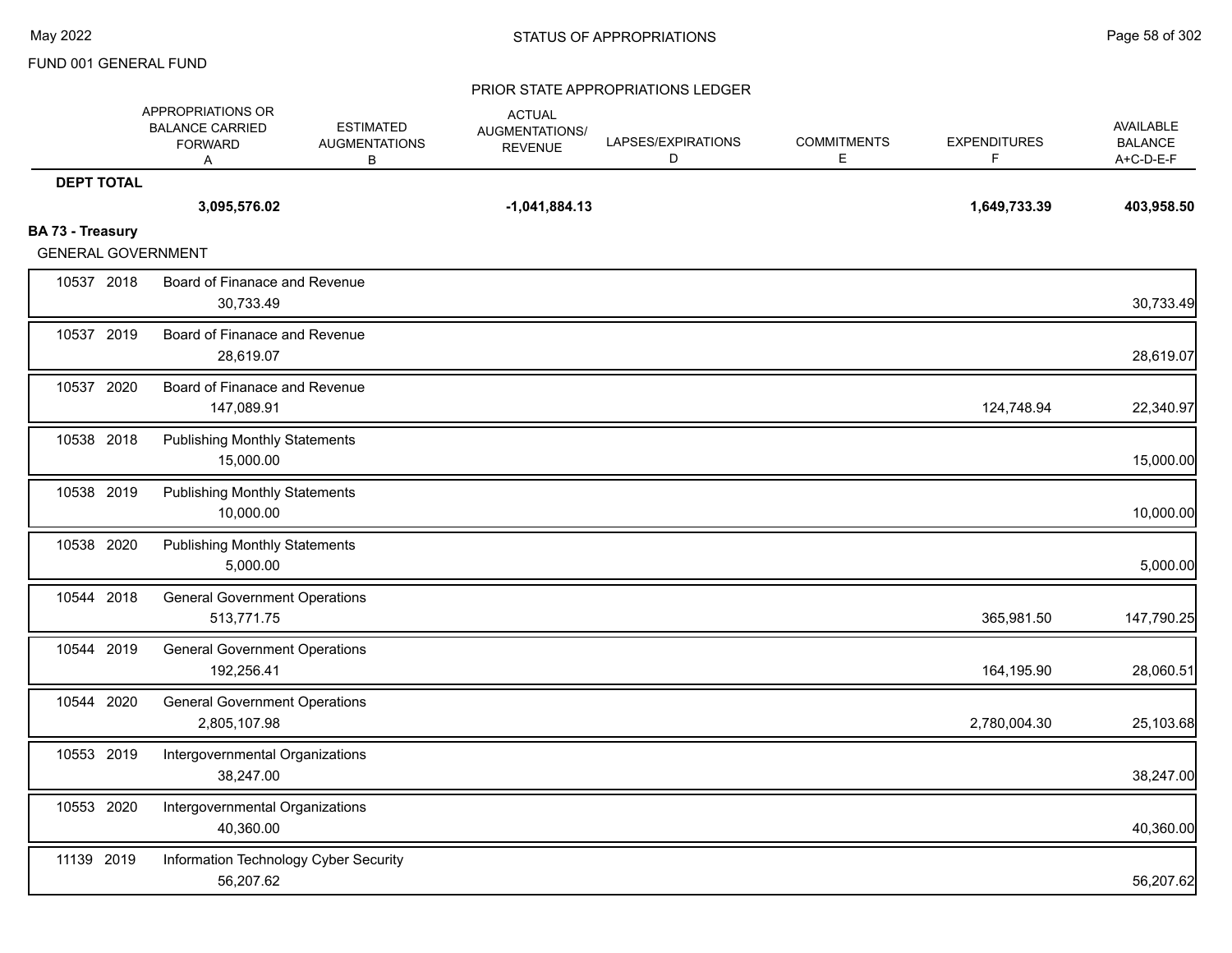|                                                         | APPROPRIATIONS OR<br><b>BALANCE CARRIED</b><br><b>FORWARD</b><br>Α | <b>ESTIMATED</b><br><b>AUGMENTATIONS</b><br>В | <b>ACTUAL</b><br>AUGMENTATIONS/<br><b>REVENUE</b> | LAPSES/EXPIRATIONS<br>D | <b>COMMITMENTS</b><br>E. | <b>EXPENDITURES</b><br>F. | <b>AVAILABLE</b><br><b>BALANCE</b><br>A+C-D-E-F |
|---------------------------------------------------------|--------------------------------------------------------------------|-----------------------------------------------|---------------------------------------------------|-------------------------|--------------------------|---------------------------|-------------------------------------------------|
| 11139 2020                                              | Information Technology Cyber Security<br>32,803.90                 |                                               |                                                   |                         |                          | 29,093.54                 | 3,710.36                                        |
| <b>GRANTS AND SUBSIDIES</b>                             |                                                                    |                                               |                                                   |                         |                          |                           |                                                 |
| 10540 2018                                              | 464,353.46                                                         | Law Enforcement Officers Death Benefits       |                                                   |                         |                          | 238,671.49                | 225,681.97                                      |
| 10540 2019                                              | 1,433,015.86                                                       | Law Enforcement Officers Death Benefits       |                                                   |                         |                          | 318,071.35                | 1,114,944.51                                    |
| 10540 2020                                              | 1,812,627.97                                                       | Law Enforcement Officers Death Benefits       |                                                   |                         |                          | 1,285,291.08              | 527,336.89                                      |
| <b>DEBT SERVICE</b>                                     |                                                                    |                                               |                                                   |                         |                          |                           |                                                 |
| 10539 2018                                              | Loan & Transfer Agents<br>30,500.00                                |                                               |                                                   |                         |                          |                           | 30,500.00                                       |
| 10539 2019                                              | Loan & Transfer Agents<br>32,000.00                                |                                               |                                                   |                         |                          |                           | 32,000.00                                       |
| 10539 2020                                              | Loan & Transfer Agents<br>29,500.00                                |                                               |                                                   |                         |                          |                           | 29,500.00                                       |
| <b>DEPT TOTAL</b>                                       | 7,717,194.42                                                       |                                               |                                                   |                         |                          | 5,306,058.10              | 2,411,136.32                                    |
| <b>BA 68 - Agriculture</b><br><b>GENERAL GOVERNMENT</b> |                                                                    |                                               |                                                   |                         |                          |                           |                                                 |
| 10508 2019                                              | Agri Promo Edctn & Exprt<br>253,145.65                             |                                               |                                                   |                         | 7,415.29                 | 150,415.00                | 95,315.36                                       |
| 10508 2020                                              | Agri Promo Edctn & Exprt<br>553,000.00                             |                                               |                                                   |                         | 106,477.05               | 193,522.95                | 253,000.00                                      |
| 10516 2019                                              | Agricultural Research<br>593,207.25                                |                                               |                                                   |                         | 113,447.16               | 479,756.14                | 3.95                                            |
| 10516 2020                                              | <b>Agricultural Research</b><br>1,520,055.46                       |                                               |                                                   |                         | 654,712.66               | 863,661.80                | 1,681.00                                        |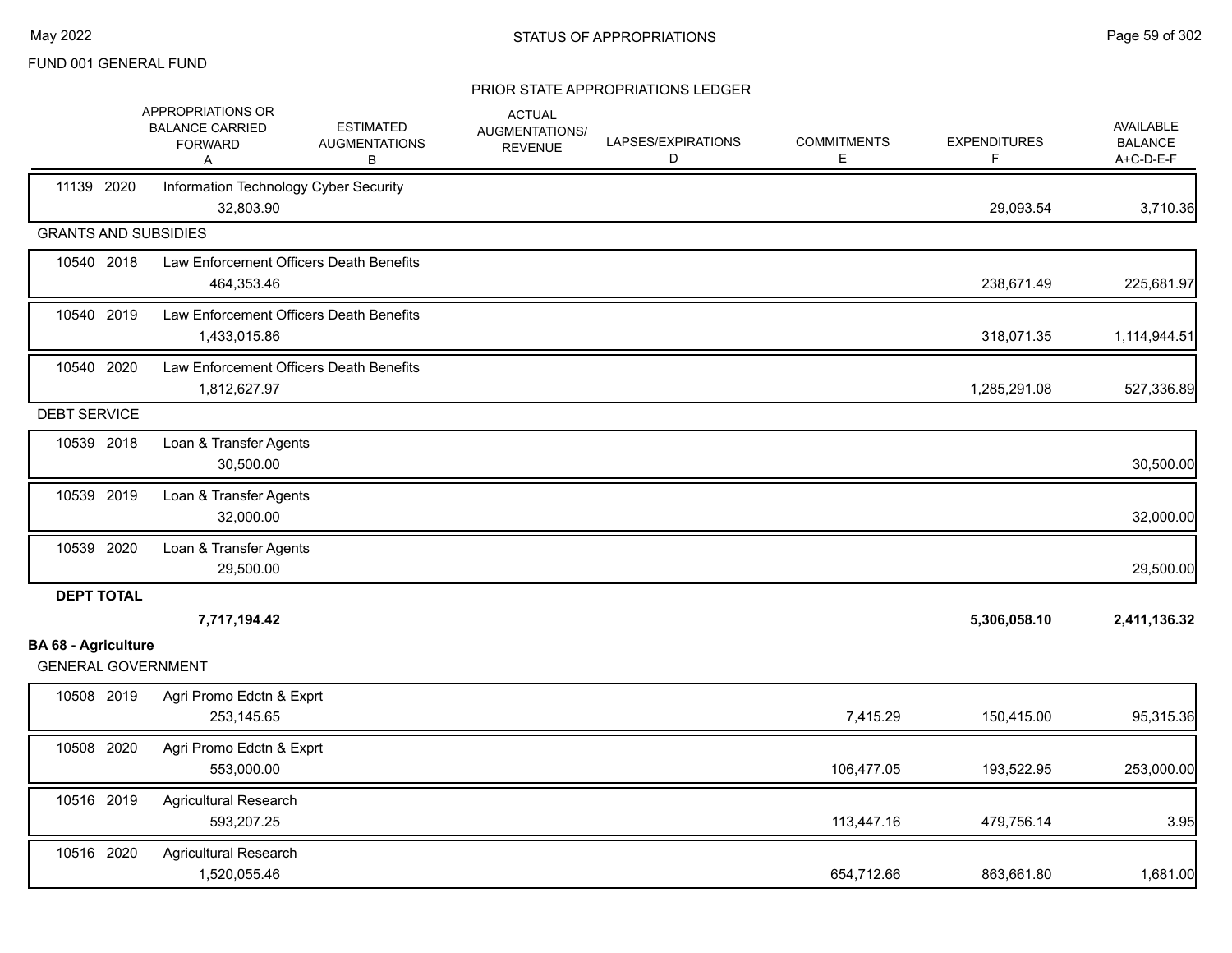|                             | APPROPRIATIONS OR<br><b>BALANCE CARRIED</b><br><b>FORWARD</b><br>A | <b>ESTIMATED</b><br><b>AUGMENTATIONS</b><br>в | <b>ACTUAL</b><br>AUGMENTATIONS/<br><b>REVENUE</b> | LAPSES/EXPIRATIONS<br>D | <b>COMMITMENTS</b><br>Е | <b>EXPENDITURES</b><br>F | <b>AVAILABLE</b><br><b>BALANCE</b><br>A+C-D-E-F |
|-----------------------------|--------------------------------------------------------------------|-----------------------------------------------|---------------------------------------------------|-------------------------|-------------------------|--------------------------|-------------------------------------------------|
| 10525 2019                  | Farmers' Market Food Coupons<br>179,662.74                         |                                               |                                                   |                         |                         |                          | 179,662.74                                      |
| 10525 2020                  | Farmers' Market Food Coupons<br>1,846,127.08                       |                                               |                                                   |                         | 135,691.16              | 1,141,976.97             | 568,458.95                                      |
| 10527 2020                  | Hardwoods Research and Promotion<br>131,956.51                     |                                               |                                                   |                         |                         | 131,956.51               |                                                 |
| 10528 2018                  | <b>General Government Operations</b>                               |                                               |                                                   |                         |                         | $-560.82$                | 560.82                                          |
| 10528 2019                  | <b>General Government Operations</b><br>460,642.38                 |                                               |                                                   |                         | 92,270.00               | 366,699.38               | 1,673.00                                        |
| 10528 2020                  | <b>General Government Operations</b><br>12,257,285.53              |                                               | $-5,058.50$                                       |                         | 2,605,701.51            | 8,124,984.35             | 1,521,541.17                                    |
| 10784 2019                  | <b>Agricultural Excellence</b><br>276.35                           |                                               |                                                   |                         |                         |                          | 276.35                                          |
| 10784 2020                  | <b>Agricultural Excellence</b><br>677,017.62                       |                                               |                                                   |                         | 236.03                  | 676,781.59               |                                                 |
| 11103 2016                  | AvianFlu Preparedness&Response<br>2,000,000.00                     |                                               |                                                   |                         |                         | 2,000,000.00             |                                                 |
| 11142 2019                  | Agric Business and Workforce Investment<br>1,127,336.63            |                                               |                                                   |                         | 352,820.20              | 555,620.37               | 218,896.06                                      |
| 11142 2020                  | Agric Business and Workforce Investment<br>1,985,294.00            |                                               |                                                   |                         | 817,020.99              | 492,742.24               | 675,530.77                                      |
| 11145 2019                  | Agricultural Preparedness and Response<br>585.12                   |                                               |                                                   |                         |                         |                          | 585.12                                          |
| <b>GRANTS AND SUBSIDIES</b> |                                                                    |                                               |                                                   |                         |                         |                          |                                                 |
| 10511 2020                  | Livestock Show<br>201,708.40                                       |                                               |                                                   |                         |                         | 26,708.40                | 175,000.00                                      |
|                             |                                                                    |                                               |                                                   |                         |                         |                          |                                                 |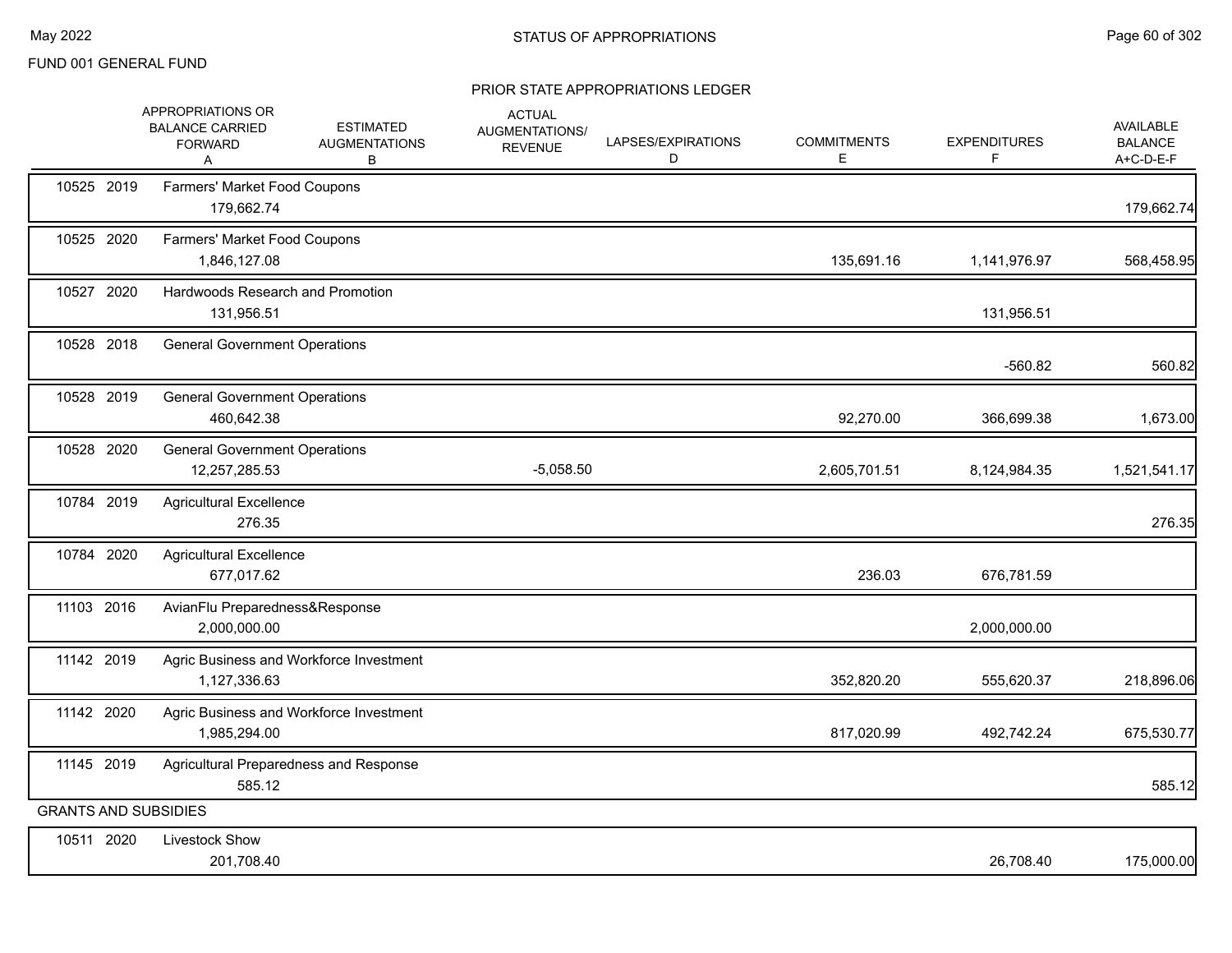|                   | APPROPRIATIONS OR<br><b>BALANCE CARRIED</b><br><b>FORWARD</b><br>Α           | <b>ESTIMATED</b><br><b>AUGMENTATIONS</b><br>В | <b>ACTUAL</b><br>AUGMENTATIONS/<br><b>REVENUE</b> | LAPSES/EXPIRATIONS<br>D | <b>COMMITMENTS</b><br>Е | <b>EXPENDITURES</b><br>F | <b>AVAILABLE</b><br><b>BALANCE</b><br>A+C-D-E-F |
|-------------------|------------------------------------------------------------------------------|-----------------------------------------------|---------------------------------------------------|-------------------------|-------------------------|--------------------------|-------------------------------------------------|
| 10515 2020        | Open Dairy Show<br>166,083.91                                                |                                               |                                                   |                         |                         | 26,083.91                | 140,000.00                                      |
| 10864 2020        | Food Marketing and Research<br>494,000.00                                    |                                               |                                                   |                         |                         | 494,000.00               |                                                 |
| 11006 2020        | Youth Shows<br>56,333.34                                                     |                                               |                                                   |                         | 56,333.33               |                          | 0.01                                            |
| 11143 2019        | 38,779.34                                                                    | Livestock and Consumer Health Protection      |                                                   |                         |                         | 38,779.34                |                                                 |
| 11143 2020        | 25,114.70                                                                    | Livestock and Consumer Health Protection      |                                                   |                         |                         | 25,114.70                |                                                 |
| 11144 2019        | 37,982.99                                                                    | Animal Health and Diagnostic Commission       |                                                   |                         |                         | 19,189.50                | 18,793.49                                       |
| 11144 2020        | 1,716,964.30                                                                 | Animal Health and Diagnostic Commission       |                                                   |                         | 558,163.27              | 1,135,890.89             | 22,910.14                                       |
| <b>DEPT TOTAL</b> | 26,322,559.30                                                                |                                               | $-5,058.50$                                       |                         | 5,500,288.65            | 16,943,323.22            | 3,873,888.93                                    |
|                   | <b>BA 24 - Community &amp; Economic Develop</b><br><b>GENERAL GOVERNMENT</b> |                                               |                                                   |                         |                         |                          |                                                 |
| 10274 2017        | <b>Base Realignment and Closure</b><br>19,585.54                             |                                               |                                                   |                         |                         | 19,585.54                |                                                 |
| 10274 2018        | <b>Base Realignment and Closure</b><br>152,599.98                            |                                               |                                                   |                         | 17,089.98               | 135,510.00               |                                                 |
| 10274 2019        | <b>Base Realignment and Closure</b><br>293,436.10                            |                                               |                                                   |                         | 143,000.00              | 126,991.12               | 23,444.98                                       |
| 10274 2020        | <b>Base Realignment and Closure</b><br>275,465.55                            |                                               |                                                   |                         | 260,000.00              | 15,465.55                |                                                 |
| 10294 2017        | Marketing to Attract Tourists<br>47,306.75                                   |                                               |                                                   |                         |                         | 3,500.00                 | 43,806.75                                       |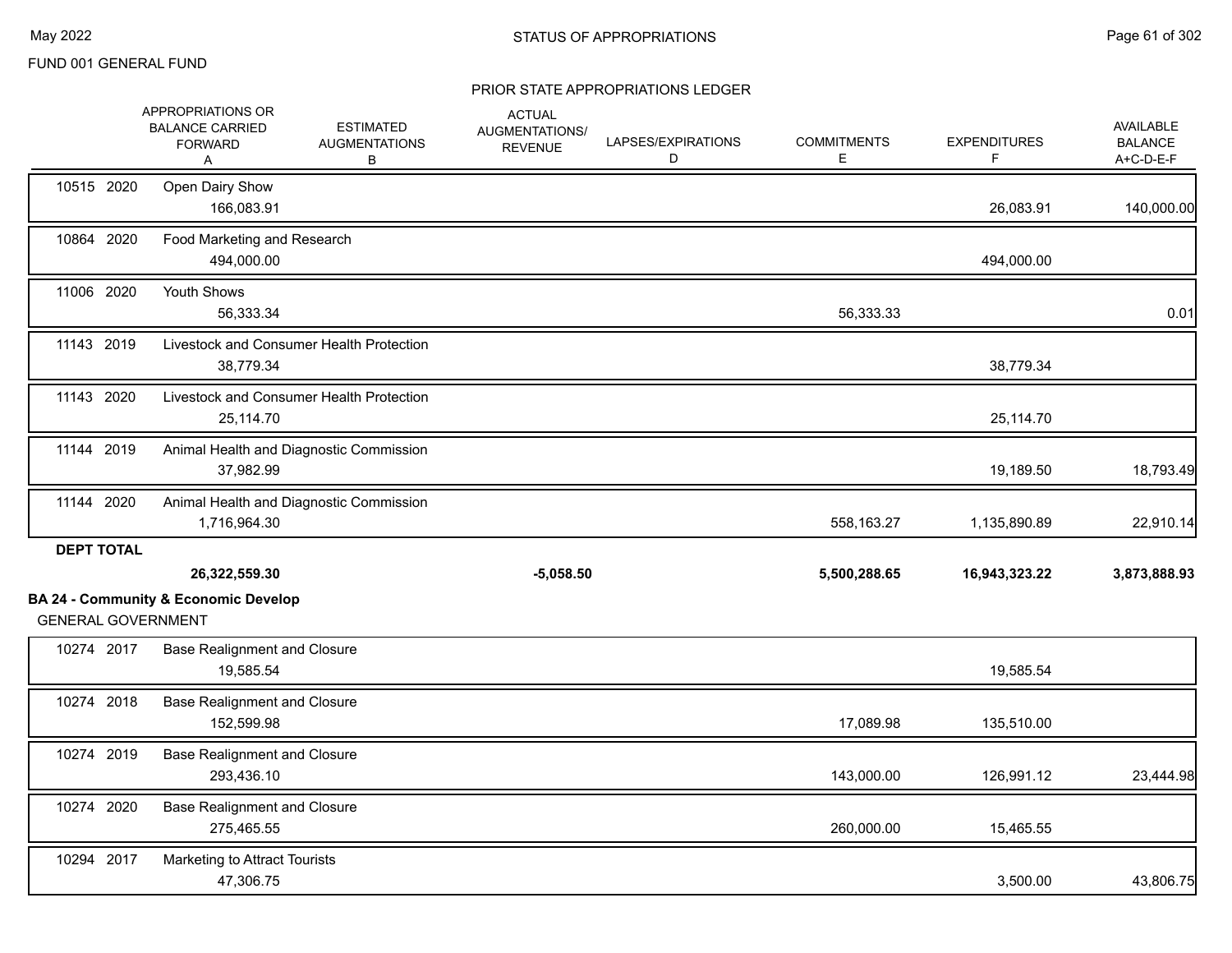|            | APPROPRIATIONS OR<br><b>BALANCE CARRIED</b><br><b>FORWARD</b><br>Α | <b>ESTIMATED</b><br><b>AUGMENTATIONS</b><br>В | <b>ACTUAL</b><br>AUGMENTATIONS/<br><b>REVENUE</b> | LAPSES/EXPIRATIONS<br>D | <b>COMMITMENTS</b><br>Е | <b>EXPENDITURES</b><br>F. | <b>AVAILABLE</b><br><b>BALANCE</b><br>A+C-D-E-F |
|------------|--------------------------------------------------------------------|-----------------------------------------------|---------------------------------------------------|-------------------------|-------------------------|---------------------------|-------------------------------------------------|
| 10294 2018 | Marketing to Attract Tourists<br>253,500.00                        |                                               |                                                   |                         |                         | 253,500.00                |                                                 |
| 10294 2019 | Marketing to Attract Tourists<br>542,423.83                        |                                               |                                                   |                         | 148,467.48              | 336,851.35                | 57,105.00                                       |
| 10294 2020 | <b>Marketing to Attract Tourists</b><br>6,487,113.01               |                                               |                                                   |                         | 715,686.47              | 5,329,426.46              | 442,000.08                                      |
| 10302 2018 | 40,697.52                                                          | Office of InternationalBusinessDevelopmt      |                                                   |                         |                         | 40,697.52                 |                                                 |
| 10302 2019 | 298,957.10                                                         | Office of InternationalBusinessDevelopmt      |                                                   |                         | 66,725.33               | 38,451.72                 | 193,780.05                                      |
| 10302 2020 | 1,667,380.51                                                       | Office of InternationalBusinessDevelopmt      |                                                   |                         | 182,193.53              | 1,485,186.98              |                                                 |
| 10303 2019 | Marketing to Attract Business<br>165,321.33                        |                                               |                                                   |                         | 38,153.33               |                           | 127,168.00                                      |
| 10303 2020 | <b>Marketing to Attract Business</b><br>505,477.18                 |                                               |                                                   |                         | 135,854.68              | 369,622.50                |                                                 |
| 10313 2018 | <b>General Government Operations</b><br>1,223.60                   |                                               |                                                   |                         |                         | 1,223.60                  |                                                 |
| 10313 2019 | <b>General Government Operations</b><br>317,828.90                 |                                               |                                                   |                         |                         | 126,869.63                | 190,959.27                                      |
| 10313 2020 | <b>General Government Operations</b><br>3,293,098.40               |                                               |                                                   |                         | 146,294.57              | 3,146,803.83              |                                                 |
| 10949 2018 | Office of Open Records<br>70,548.84                                |                                               |                                                   |                         | 416.45                  | 70,132.39                 |                                                 |
| 10949 2019 | Office of Open Records<br>306,676.50                               |                                               |                                                   |                         |                         | 51,014.94                 | 255,661.56                                      |
| 10949 2020 | Office of Open Records<br>607,387.51                               |                                               |                                                   |                         | 83.28                   | 254,952.09                | 352,352.14                                      |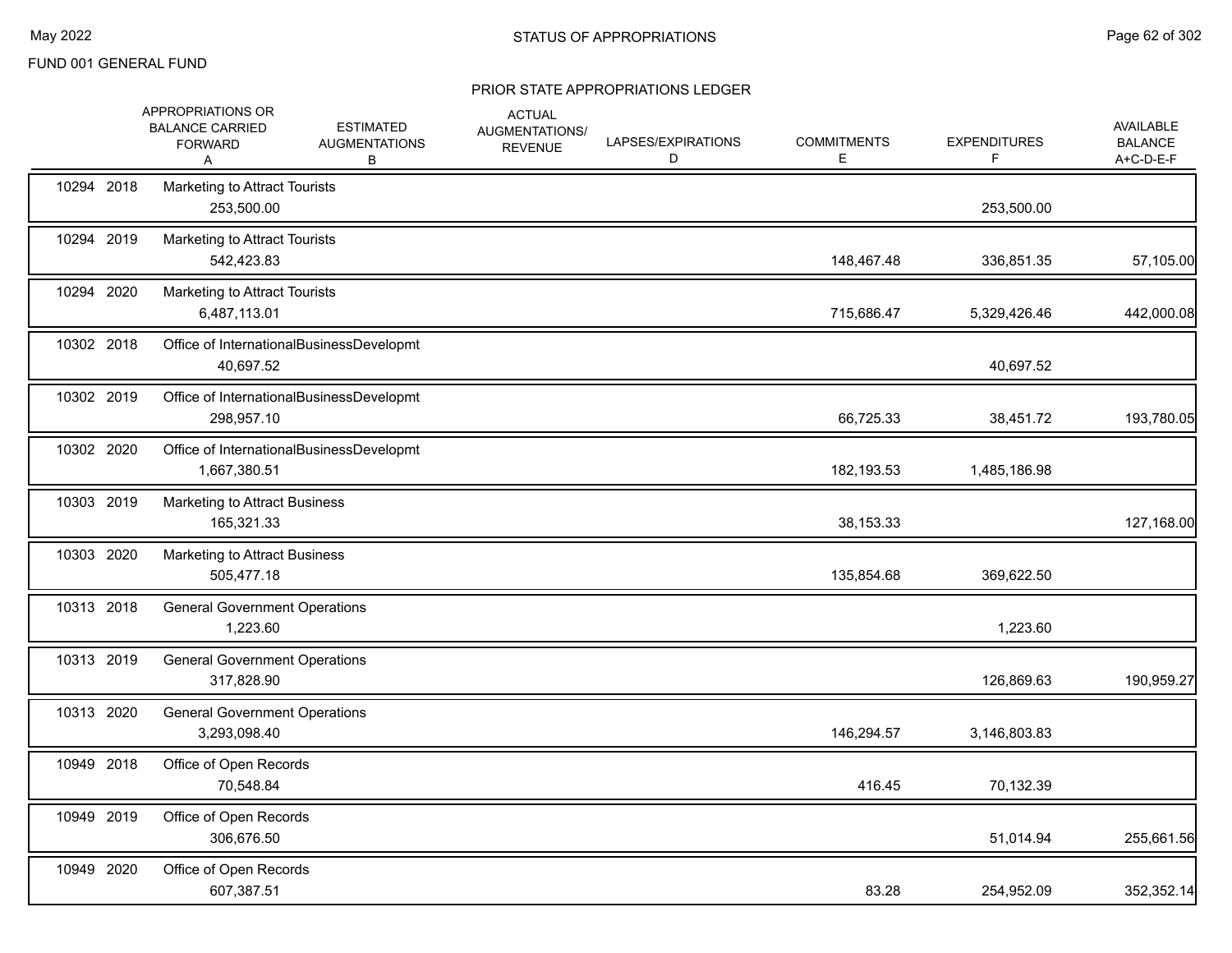|            | APPROPRIATIONS OR<br><b>BALANCE CARRIED</b><br><b>FORWARD</b><br>Α | <b>ESTIMATED</b><br><b>AUGMENTATIONS</b><br>В | <b>ACTUAL</b><br>AUGMENTATIONS/<br><b>REVENUE</b> | LAPSES/EXPIRATIONS<br>D | <b>COMMITMENTS</b><br>Е | <b>EXPENDITURES</b><br>F | AVAILABLE<br><b>BALANCE</b><br>A+C-D-E-F |
|------------|--------------------------------------------------------------------|-----------------------------------------------|---------------------------------------------------|-------------------------|-------------------------|--------------------------|------------------------------------------|
| 11052 2016 | 19,339.80                                                          | <b>Center For Local Government Services</b>   |                                                   |                         | 19,339.80               |                          |                                          |
| 11052 2017 | 9,612.86                                                           | <b>Center For Local Government Services</b>   |                                                   |                         | 9,612.86                |                          |                                          |
| 11052 2018 | 40,649.97                                                          | <b>Center For Local Government Services</b>   |                                                   |                         | 38,098.15               | 2,551.82                 |                                          |
| 11052 2019 | 5,292.83                                                           | <b>Center For Local Government Services</b>   |                                                   |                         | 4,242.23                | 1,050.60                 |                                          |
| 11052 2020 | 655,521.20                                                         | <b>Center For Local Government Services</b>   |                                                   |                         | 82,384.21               | 573,136.99               |                                          |
|            | <b>GRANTS AND SUBSIDIES</b>                                        |                                               |                                                   |                         |                         |                          |                                          |
| 10283 2020 | Rural Leadership Training<br>100,000.00                            |                                               |                                                   |                         |                         | 99,939.00                | 61.00                                    |
| 10285 2020 | <b>Super Computer Center</b><br>198,368.00                         |                                               |                                                   |                         |                         | 187,788.00               | 10,580.00                                |
| 10290 2019 | <b>Powdered Metals</b><br>87,068.32                                |                                               |                                                   |                         | 57,950.39               | 29,117.93                |                                          |
| 10290 2020 | <b>Powdered Metals</b><br>100,000.00                               |                                               |                                                   |                         | 100,000.00              |                          |                                          |
| 10305 2004 | <b>Opportunity Grants Program</b><br>6,500.00                      |                                               |                                                   |                         |                         | 6,500.00                 |                                          |
| 10305 2005 | <b>Opportunity Grants Program</b><br>45,000.00                     |                                               |                                                   |                         | 4,000.00                | 39,000.00                | 2,000.00                                 |
| 10305 2007 | <b>Opportunity Grants Program</b><br>25,866.60                     |                                               |                                                   |                         |                         | 19,200.00                | 6,666.60                                 |
| 10305 2009 | <b>Opportunity Grants Program</b><br>207,184.05                    |                                               |                                                   |                         | 194,914.05              | 12,270.00                |                                          |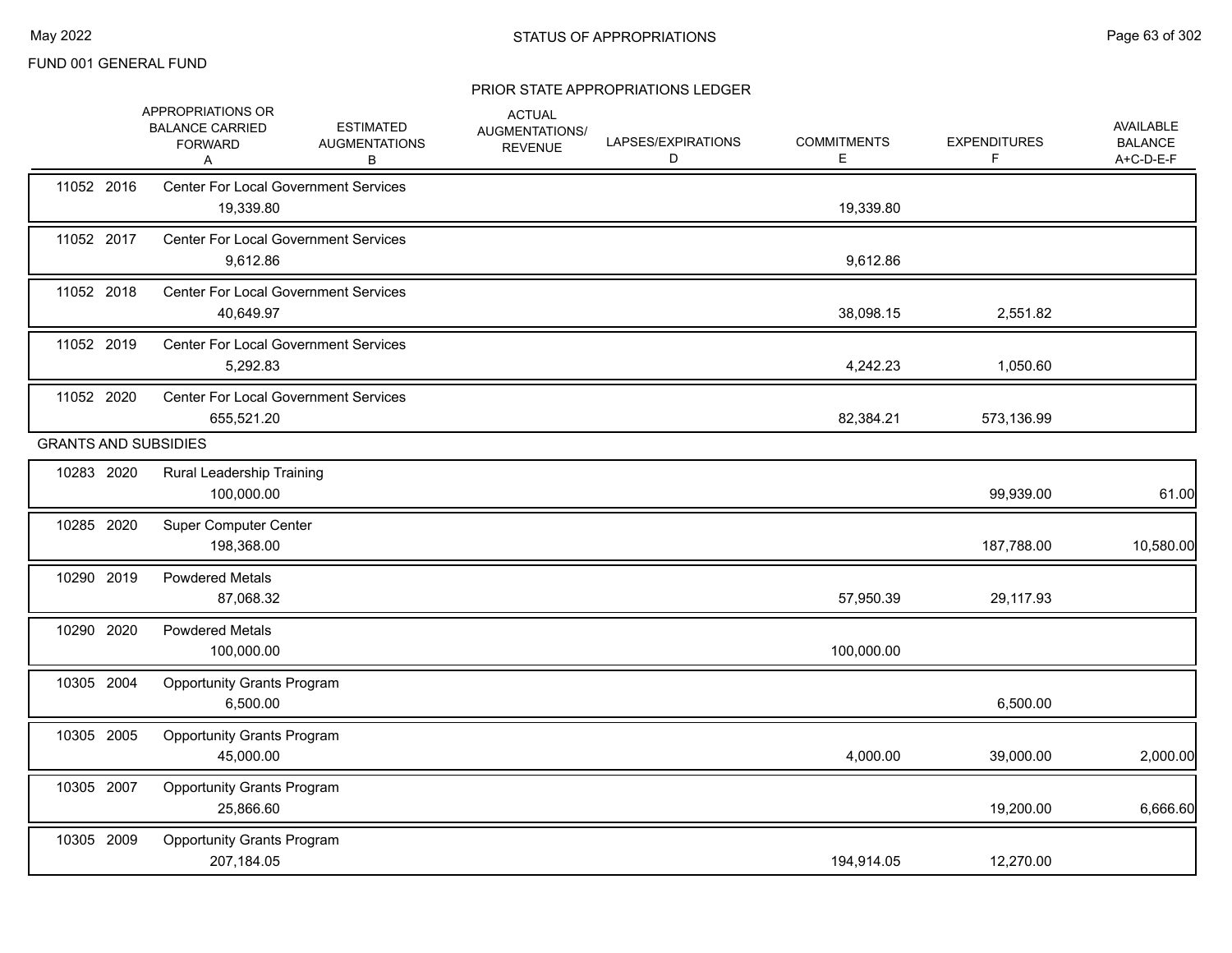|            | <b>APPROPRIATIONS OR</b><br><b>BALANCE CARRIED</b><br><b>FORWARD</b><br>Α | <b>ESTIMATED</b><br><b>AUGMENTATIONS</b><br>В | <b>ACTUAL</b><br>AUGMENTATIONS/<br><b>REVENUE</b> | LAPSES/EXPIRATIONS<br>D | <b>COMMITMENTS</b><br>Е. | <b>EXPENDITURES</b> | <b>AVAILABLE</b><br><b>BALANCE</b><br>A+C-D-E-F |
|------------|---------------------------------------------------------------------------|-----------------------------------------------|---------------------------------------------------|-------------------------|--------------------------|---------------------|-------------------------------------------------|
| 10305 2010 | <b>Opportunity Grants Program</b><br>68,976.25                            |                                               |                                                   |                         | 2,000.00                 | 64,976.25           | 2,000.00                                        |
| 10306 2009 | 500,000.00                                                                | HOUSING AND REDEVELOPMENT ASSIST              |                                                   |                         | 500,000.00               |                     |                                                 |
| 10308 2010 | <b>Customized Job Training</b>                                            |                                               |                                                   |                         |                          | $-48,368.00$        | 48,368.00                                       |
| 10309 2005 | Infrastructure Development<br>300.00                                      |                                               |                                                   |                         |                          | $-300.00$           | 600.00                                          |
| 10309 2008 | Infrastructure Development<br>52,670.00                                   |                                               |                                                   |                         |                          |                     | 52,670.00                                       |
| 10321 2008 | <b>Community Revitalization</b><br>30,780.26                              |                                               |                                                   |                         |                          | 23,423.50           | 7,356.76                                        |
| 10326 2017 | 165,191.15                                                                | PA Infrastructure Tech Assistance Prgram      |                                                   |                         |                          | 165,191.15          |                                                 |
| 10326 2018 | 746,591.93                                                                | PA Infrastructure Tech Assistance Prgram      |                                                   |                         | 48,846.66                | 697,745.27          |                                                 |
| 10326 2019 | 1,321,923.60                                                              | PA Infrastructure Tech Assistance Prgram      |                                                   |                         | 332,630.14               | 989,293.46          |                                                 |
| 10326 2020 | 1,977,137.77                                                              | PA Infrastructure Tech Assistance Prgram      |                                                   |                         | 982,562.69               | 994,575.08          |                                                 |
| 10826 2006 | 652.00                                                                    | Local Government Resources & Development      |                                                   |                         |                          | $-4,298.83$         | 4,950.83                                        |
| 10844 2015 | 941.00                                                                    | Strategic Management Planning Program         |                                                   |                         |                          | 941.00              |                                                 |
| 10844 2016 | 276.000.88                                                                | Strategic Management Planning Program         |                                                   |                         | 122,633.79               | 153,367.09          |                                                 |
| 10844 2017 | 445,557.08                                                                | Strategic Management Planning Program         |                                                   |                         | 333,046.63               | 112,510.45          |                                                 |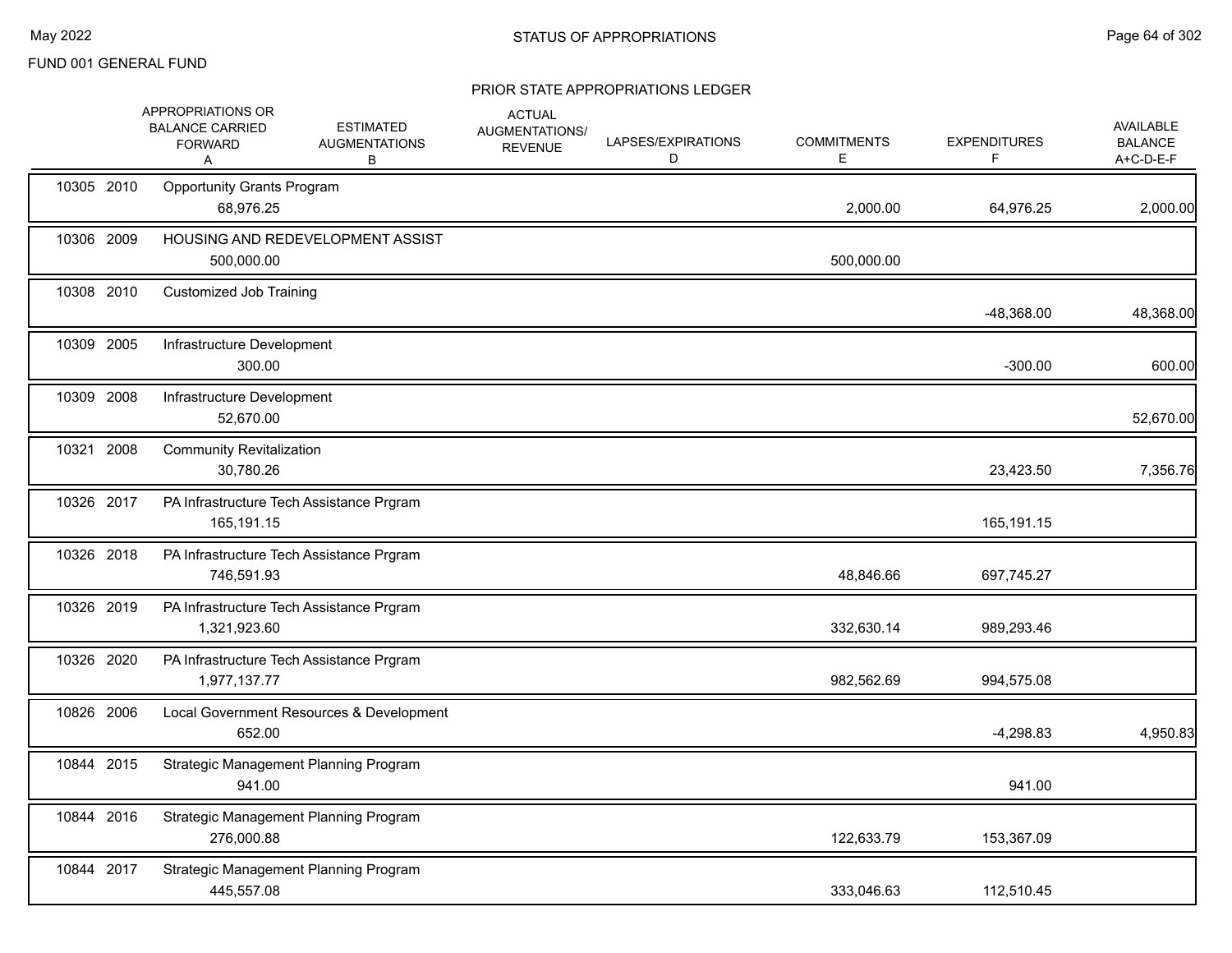|            | APPROPRIATIONS OR<br><b>BALANCE CARRIED</b><br><b>FORWARD</b><br>A | <b>ESTIMATED</b><br><b>AUGMENTATIONS</b><br>в | <b>ACTUAL</b><br>AUGMENTATIONS/<br><b>REVENUE</b> | LAPSES/EXPIRATIONS<br>D | <b>COMMITMENTS</b><br>Е | <b>EXPENDITURES</b><br>F | <b>AVAILABLE</b><br><b>BALANCE</b><br>A+C-D-E-F |
|------------|--------------------------------------------------------------------|-----------------------------------------------|---------------------------------------------------|-------------------------|-------------------------|--------------------------|-------------------------------------------------|
| 10844 2018 | 516,981.89                                                         | <b>Strategic Management Planning Program</b>  |                                                   |                         | 407,754.06              | 109,227.83               |                                                 |
| 10844 2019 | 719,572.63                                                         | Strategic Management Planning Program         |                                                   |                         | 203,028.64              | 516,543.99               |                                                 |
| 10844 2020 | 2,111,806.10                                                       | Strategic Management Planning Program         |                                                   |                         | 1,462,784.17            | 649,021.93               |                                                 |
| 10856 2018 | Infrastructure & Facilities Improvement<br>4,256,889.00            |                                               |                                                   |                         | 607,300.00              | 3,649,589.00             |                                                 |
| 10856 2019 | Infrastructure & Facilities Improvement<br>9,835,546.00            |                                               |                                                   |                         | 78,849.00               | 555,908.00               | 9,200,789.00                                    |
| 10856 2020 | Infrastructure & Facilities Improvement<br>9,600,000.00            |                                               |                                                   |                         | 6,658,846.00            | 2,941,154.00             |                                                 |
| 11007 2014 | Pennsylvania First<br>195,085.53                                   |                                               |                                                   |                         | 33,177.53               | 159,689.29               | 2,218.71                                        |
| 11007 2015 | Pennsylvania First<br>810,488.63                                   |                                               |                                                   |                         | 770,964.05              | 39,524.58                |                                                 |
| 11007 2016 | Pennsylvania First<br>405,983.89                                   |                                               |                                                   |                         | 87,396.22               | 318,587.67               |                                                 |
| 11007 2017 | Pennsylvania First<br>553,673.41                                   |                                               |                                                   |                         | 518,673.41              | $-123,513.00$            | 158,513.00                                      |
| 11007 2018 | Pennsylvania First<br>4,525,761.42                                 |                                               |                                                   |                         | 1,496,475.08            | 3,029,286.34             |                                                 |
| 11007 2019 | Pennsylvania First<br>13,556,755.22                                |                                               |                                                   |                         | 2,713,494.25            | 1,634,840.97             | 9,208,420.00                                    |
| 11007 2020 | Pennsylvania First<br>16,093,783.71                                |                                               |                                                   |                         | 7,283,186.58            | 8,660,597.13             | 150,000.00                                      |
| 11007 2011 | Pennsylvania First<br>309,424.38                                   |                                               |                                                   |                         | 279,870.45              | 29,537.43                | 16.50                                           |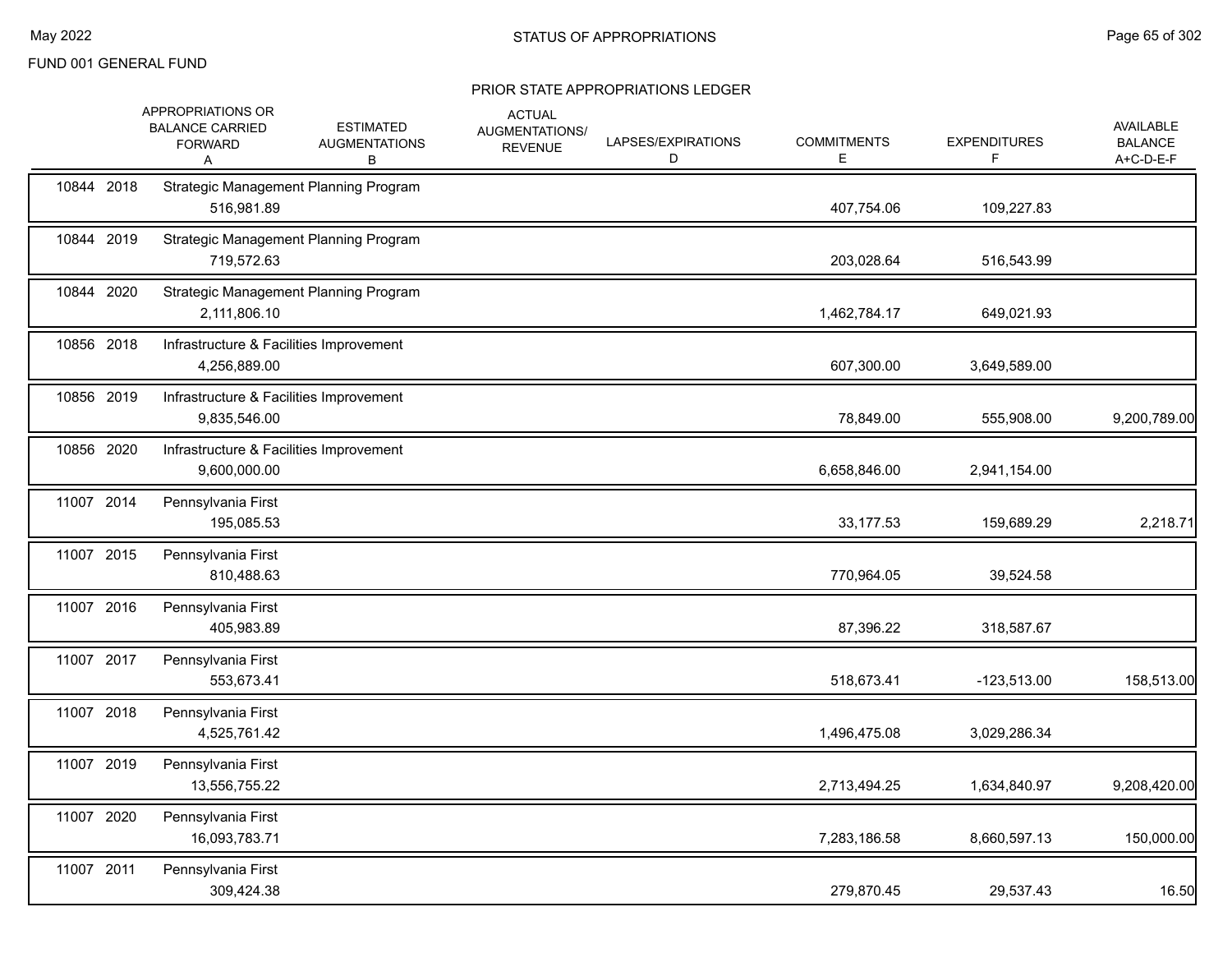|            | APPROPRIATIONS OR<br><b>BALANCE CARRIED</b><br><b>FORWARD</b><br>A | <b>ESTIMATED</b><br><b>AUGMENTATIONS</b><br>В | <b>ACTUAL</b><br>AUGMENTATIONS/<br><b>REVENUE</b> | LAPSES/EXPIRATIONS<br>D | <b>COMMITMENTS</b><br>Е | <b>EXPENDITURES</b><br>F | <b>AVAILABLE</b><br><b>BALANCE</b><br>$A+C-D-E-F$ |
|------------|--------------------------------------------------------------------|-----------------------------------------------|---------------------------------------------------|-------------------------|-------------------------|--------------------------|---------------------------------------------------|
| 11007 2012 | Pennsylvania First<br>336,280.03                                   |                                               |                                                   |                         | 371,460.49              | $-35,180.46$             |                                                   |
| 11007 2013 | Pennsylvania First<br>881,875.52                                   |                                               |                                                   |                         | 870,442.02              | 4,503.50                 | 6,930.00                                          |
| 11008 2016 | Municipal Assistance Program<br>32,375.00                          |                                               |                                                   |                         | 32,375.00               |                          |                                                   |
| 11008 2017 | Municipal Assistance Program<br>24,214.01                          |                                               |                                                   |                         | 1,955.97                | 22,258.04                |                                                   |
| 11008 2018 | Municipal Assistance Program<br>301,225.16                         |                                               |                                                   |                         | 151,716.34              | 149,508.82               |                                                   |
| 11008 2019 | Municipal Assistance Program<br>416,523.35                         |                                               |                                                   |                         | 229,415.16              | 187,108.19               |                                                   |
| 11008 2020 | Municipal Assistance Program<br>494,476.00                         |                                               |                                                   |                         | 281,377.35              | 213,098.65               |                                                   |
| 11009 2014 | <b>Keystone Communities</b><br>22,293.73                           |                                               |                                                   |                         | 5,038.53                | 17,255.20                |                                                   |
| 11009 2015 | Keystone Communities<br>1,881,872.64                               |                                               |                                                   |                         | 650,612.47              | 831,794.28               | 399,465.89                                        |
| 11009 2016 | Keystone Communities<br>1,457,149.31                               |                                               |                                                   |                         | 484,109.02              | 873,353.24               | 99,687.05                                         |
| 11009 2017 | Keystone Communities<br>4,884,696.46                               |                                               |                                                   |                         | 2,526,109.51            | 1,084,865.27             | 1,273,721.68                                      |
| 11009 2018 | Keystone Communities<br>8,242,855.79                               |                                               |                                                   |                         | 3,488,020.51            | 3,157,338.80             | 1,597,496.48                                      |
| 11009 2019 | <b>Keystone Communities</b><br>16,516,150.45                       |                                               |                                                   |                         | 9,128,401.13            | 5,099,715.09             | 2,288,034.23                                      |
| 11009 2020 | Keystone Communities<br>23,150,621.71                              |                                               |                                                   |                         | 15,449,802.79           | 4,316,904.79             | 3,383,914.13                                      |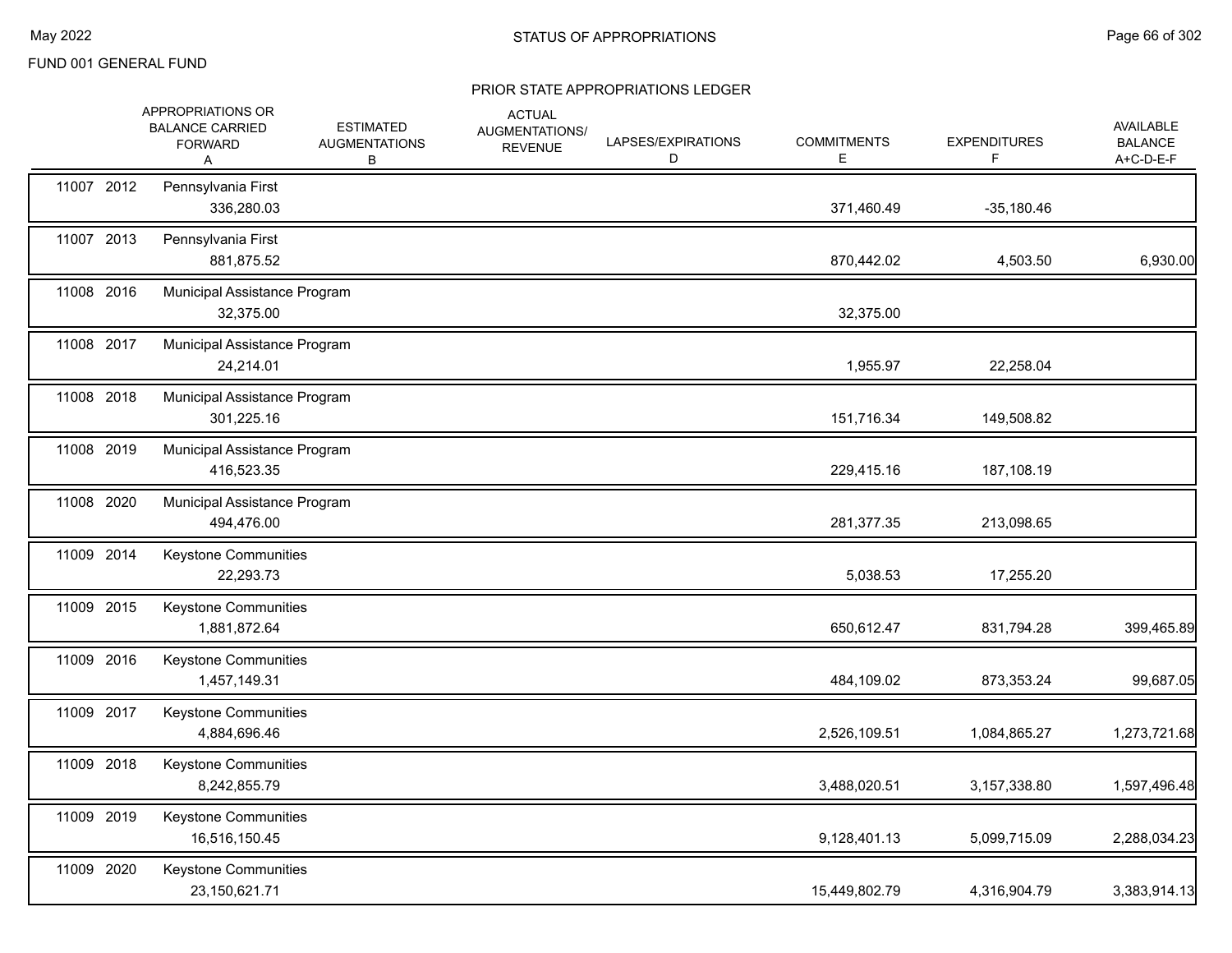|            | APPROPRIATIONS OR<br><b>BALANCE CARRIED</b><br><b>FORWARD</b><br>A | <b>ESTIMATED</b><br><b>AUGMENTATIONS</b><br>В | <b>ACTUAL</b><br>AUGMENTATIONS/<br><b>REVENUE</b> | LAPSES/EXPIRATIONS<br>D | <b>COMMITMENTS</b><br>Е | <b>EXPENDITURES</b><br>F | AVAILABLE<br><b>BALANCE</b><br>A+C-D-E-F |
|------------|--------------------------------------------------------------------|-----------------------------------------------|---------------------------------------------------|-------------------------|-------------------------|--------------------------|------------------------------------------|
| 11009 2013 | Keystone Communities<br>18,438.00                                  |                                               |                                                   |                         |                         |                          | 18,438.00                                |
| 11010 2018 | 750.00                                                             | Partnerships/Regional Econom Performance      |                                                   |                         |                         | 750.00                   |                                          |
| 11010 2019 | 491,169.90                                                         | Partnerships/Regional Econom Performance      |                                                   |                         | 314,046.38              | 177,123.48               | 0.04                                     |
| 11010 2020 | 7,512,659.63                                                       | Partnerships/Regional Econom Performance      |                                                   |                         | 2,990,020.69            | 4,522,638.94             |                                          |
| 11023 2011 | Discovered in PA, Developed in PA                                  |                                               |                                                   |                         |                         | -70,933.30               | 70,933.30                                |
| 11077 2017 | Manufacturing PA<br>370,132.62                                     |                                               |                                                   |                         | 140,902.01              | 229,230.61               |                                          |
| 11077 2018 | Manufacturing PA<br>3,848,378.83                                   |                                               |                                                   |                         | 1,758,574.98            | 2,089,803.85             |                                          |
| 11077 2019 | Manufacturing PA<br>5,342,767.57                                   |                                               |                                                   |                         | 1,995,110.65            | 1,476,546.96             | 1,871,109.96                             |
| 11077 2020 | Manufacturing PA<br>7,708,377.98                                   |                                               |                                                   |                         | 5,099,872.05            | 2,578,805.93             | 29,700.00                                |
| 11104 2016 | Local Municipal Emergcy Relief                                     |                                               |                                                   |                         |                         | $-145,457.00$            | 145,457.00                               |
| 11104 2017 | <b>Local Municipal Emergcy Relief</b><br>98,574.00                 |                                               |                                                   |                         |                         |                          | 98,574.00                                |
| 11104 2018 | <b>Local Municipal Emergcy Relief</b><br>427,951.84                |                                               |                                                   |                         |                         | 57,000.00                | 370,951.84                               |
| 11104 2019 | Local Municipal Emergcy Relief<br>2,495,983.76                     |                                               |                                                   |                         | 1,820.15                | 1,973,797.30             | 520,366.31                               |
| 11104 2020 | Local Municipal Emergcy Relief<br>10,235,100.00                    |                                               |                                                   |                         | 250,000.00              | 9,594,031.00             | 391,069.00                               |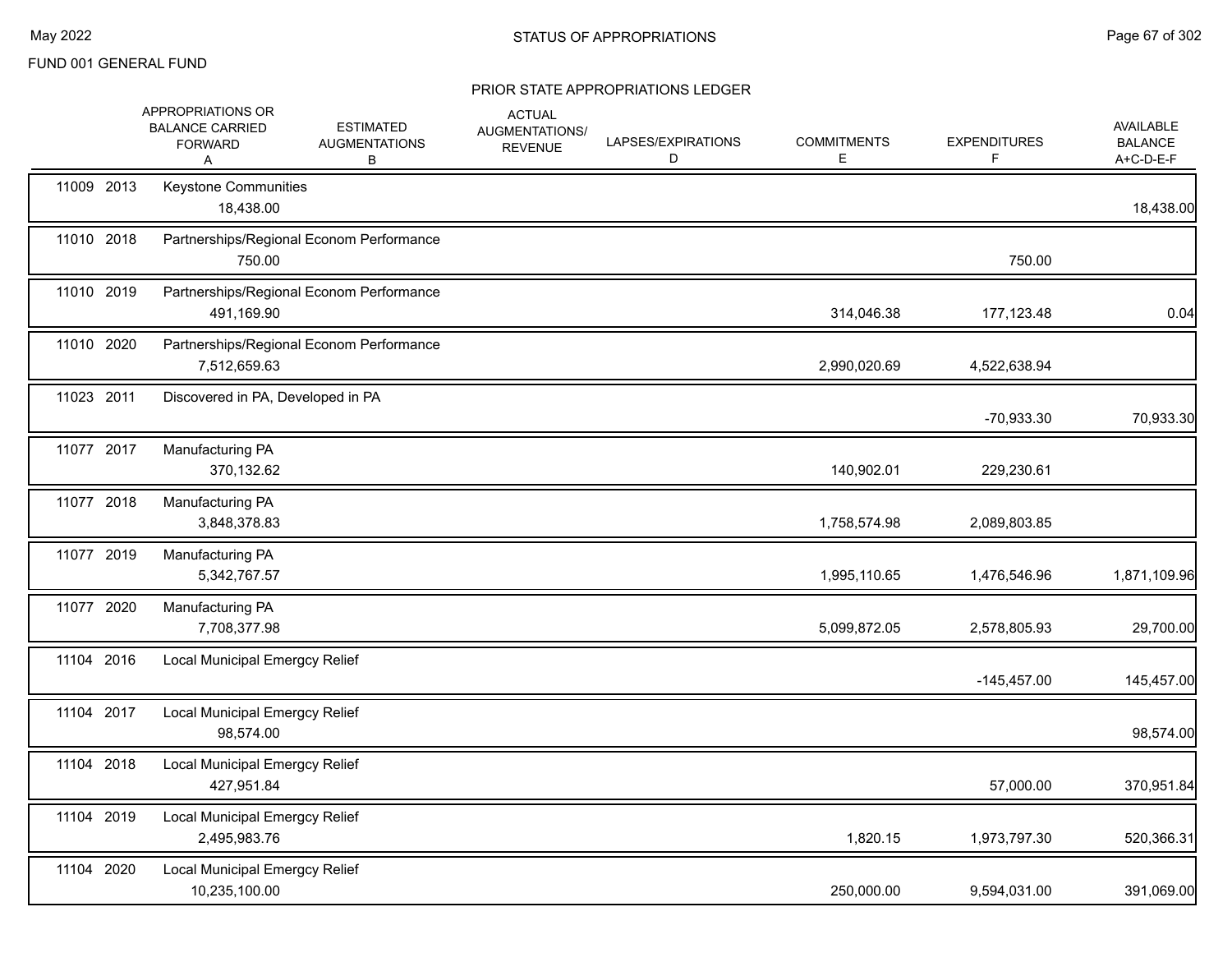|                   | APPROPRIATIONS OR<br><b>BALANCE CARRIED</b><br><b>FORWARD</b><br>Α             | <b>ESTIMATED</b><br><b>AUGMENTATIONS</b><br>В | <b>ACTUAL</b><br>AUGMENTATIONS/<br><b>REVENUE</b> | LAPSES/EXPIRATIONS<br>D | <b>COMMITMENTS</b><br>E | <b>EXPENDITURES</b><br>F. | AVAILABLE<br><b>BALANCE</b><br>A+C-D-E-F |
|-------------------|--------------------------------------------------------------------------------|-----------------------------------------------|---------------------------------------------------|-------------------------|-------------------------|---------------------------|------------------------------------------|
| 11127 2020        | <b>Food Access Initiative</b><br>1,000,000.00                                  |                                               |                                                   |                         |                         | 1,000,000.00              |                                          |
| 11169 2020        | State Facility Closure TransitionProgram<br>2,386,363.63                       |                                               |                                                   |                         |                         | 2,386,363.63              |                                          |
| <b>DEPT TOTAL</b> |                                                                                |                                               |                                                   |                         |                         |                           |                                          |
|                   | 186,504,162.43                                                                 |                                               |                                                   |                         | 73,509,209.34           | 79,887,615.95             | 33, 107, 337. 14                         |
|                   | <b>BA 38 - Conservation &amp; Natural Resourc</b><br><b>GENERAL GOVERNMENT</b> |                                               |                                                   |                         |                         |                           |                                          |
| 10394 2016        | <b>State Forest Operations</b>                                                 |                                               |                                                   |                         |                         | $-4,823.00$               | 4,823.00                                 |
| 10394 2018        | <b>State Forest Operations</b>                                                 |                                               |                                                   |                         |                         | $-2,375.00$               | 2,375.00                                 |
| 10394 2019        | <b>State Forest Operations</b><br>2,375,491.25                                 |                                               |                                                   |                         | 124,643.97              | 652,033.28                | 1,598,814.00                             |
| 10394 2020        | <b>State Forest Operations</b><br>4,226,542.75                                 |                                               | $-360.00$                                         |                         | 252,259.86              | 3,973,334.08              | 588.81                                   |
| 10395 2016        | <b>State Park Operations</b>                                                   |                                               |                                                   |                         |                         | $-5,824.00$               | 5,824.00                                 |
| 10395 2018        | <b>State Park Operations</b><br>138.75                                         |                                               |                                                   |                         |                         |                           | 138.75                                   |
| 10395 2019        | <b>State Park Operations</b><br>5,612,055.90                                   |                                               |                                                   |                         | 4,758,225.45            | 619,601.95                | 234,228.50                               |
| 10395 2020        | <b>State Park Operations</b><br>11,677,241.27                                  |                                               | -5,378,218.63                                     |                         | 123,829.34              | 6,019,334.12              | 155,859.18                               |
| 10399 2018        | <b>General Government Operations</b><br>3,632.36                               |                                               |                                                   |                         |                         |                           | 3,632.36                                 |
| 10399 2019        | <b>General Government Operations</b><br>2,139,567.42                           |                                               |                                                   |                         | 180,222.00              | 26,098.62                 | 1,933,246.80                             |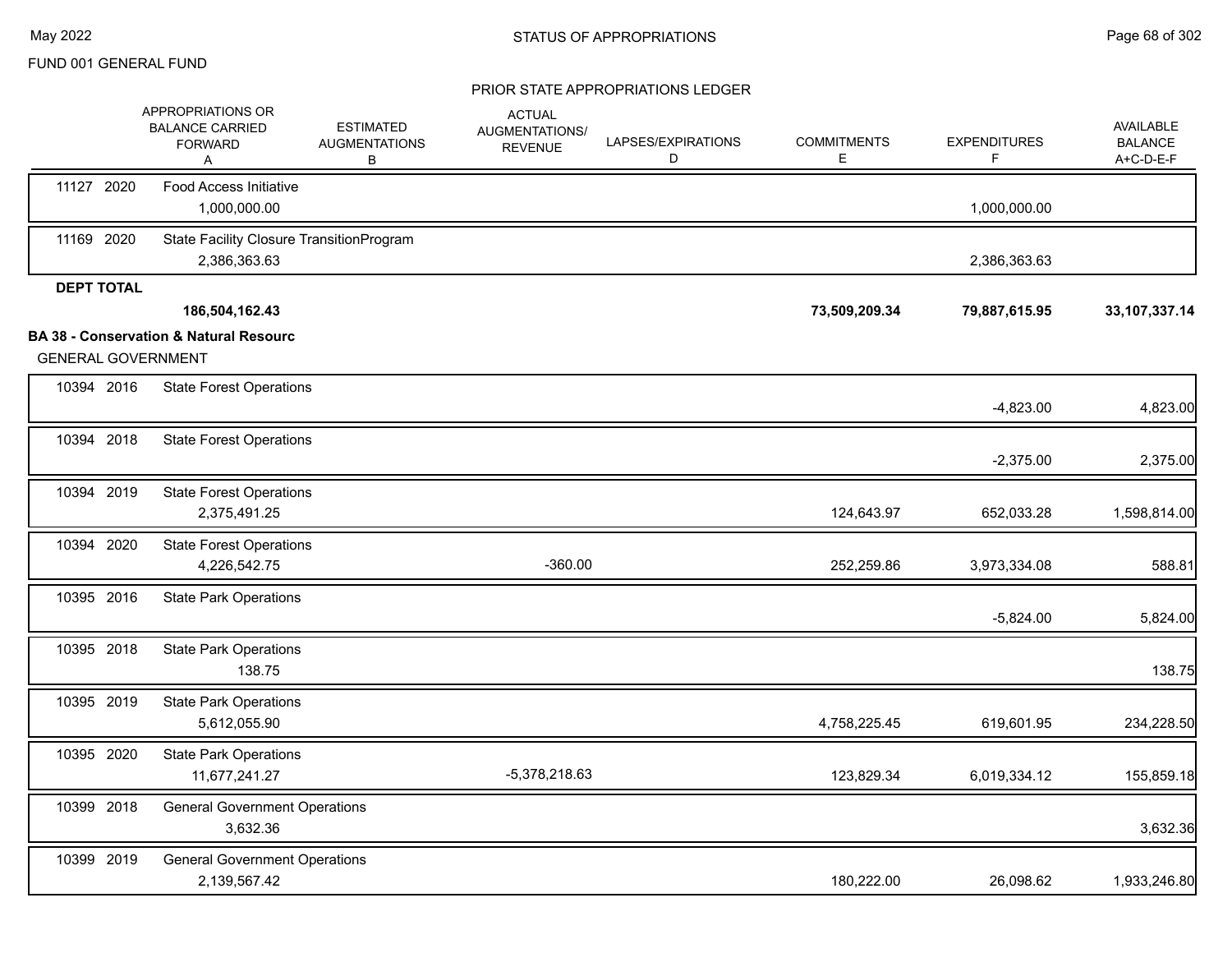| 10399 2020<br>11128 2018    | <b>General Government Operations</b><br>1,690,325.95  |           | Е          | F            | <b>BALANCE</b><br>A+C-D-E-F |
|-----------------------------|-------------------------------------------------------|-----------|------------|--------------|-----------------------------|
|                             |                                                       | $-151.10$ | 93,099.03  | 1,020,488.35 | 576,587.47                  |
|                             | Parks & Forests Infrastructure Projects<br>165.80     |           |            |              | 165.80                      |
| 11128 2019                  | Parks & Forests Infrastructure Projects<br>810,000.00 |           | 450,000.00 | 360,000.00   |                             |
| 11128 2020                  | Parks & Forests Infrastructure Projects<br>900,000.00 |           |            |              | 900,000.00                  |
| <b>GRANTS AND SUBSIDIES</b> |                                                       |           |            |              |                             |
| 10396 2015                  | Heritage and Other Parks<br>150,000.00                |           | 150,000.00 |              |                             |
| 10396 2016                  | Heritage and Other Parks<br>30,100.00                 |           | 8,100.00   | 22,000.00    |                             |
| 10396 2017                  | Heritage and Other Parks<br>376,705.00                |           | 294,000.00 | 79,150.00    | 3,555.00                    |
| 10396 2018                  | Heritage and Other Parks<br>872,656.00                |           | 194,750.00 | 117,000.00   | 560,906.00                  |
| 10396 2019                  | Heritage and Other Parks<br>1,823,600.00              |           | 243,600.00 |              | 1,580,000.00                |
| 10396 2020                  | Heritage and Other Parks<br>2,421,375.00              |           | 315,750.00 | 878,625.00   | 1,227,000.00                |
| 10673 2020                  | Annual Fixed Charges - Project 70<br>3.05             |           |            |              | 3.05                        |
| 10674 2020                  | Annual Fixed Charges - Park Lands<br>106,407.89       |           |            |              | 106,407.89                  |
| 10675 2020                  | Annual Fixed Charges - Flood Lands<br>20,090.91       |           |            | 10,277.35    | 9,813.56                    |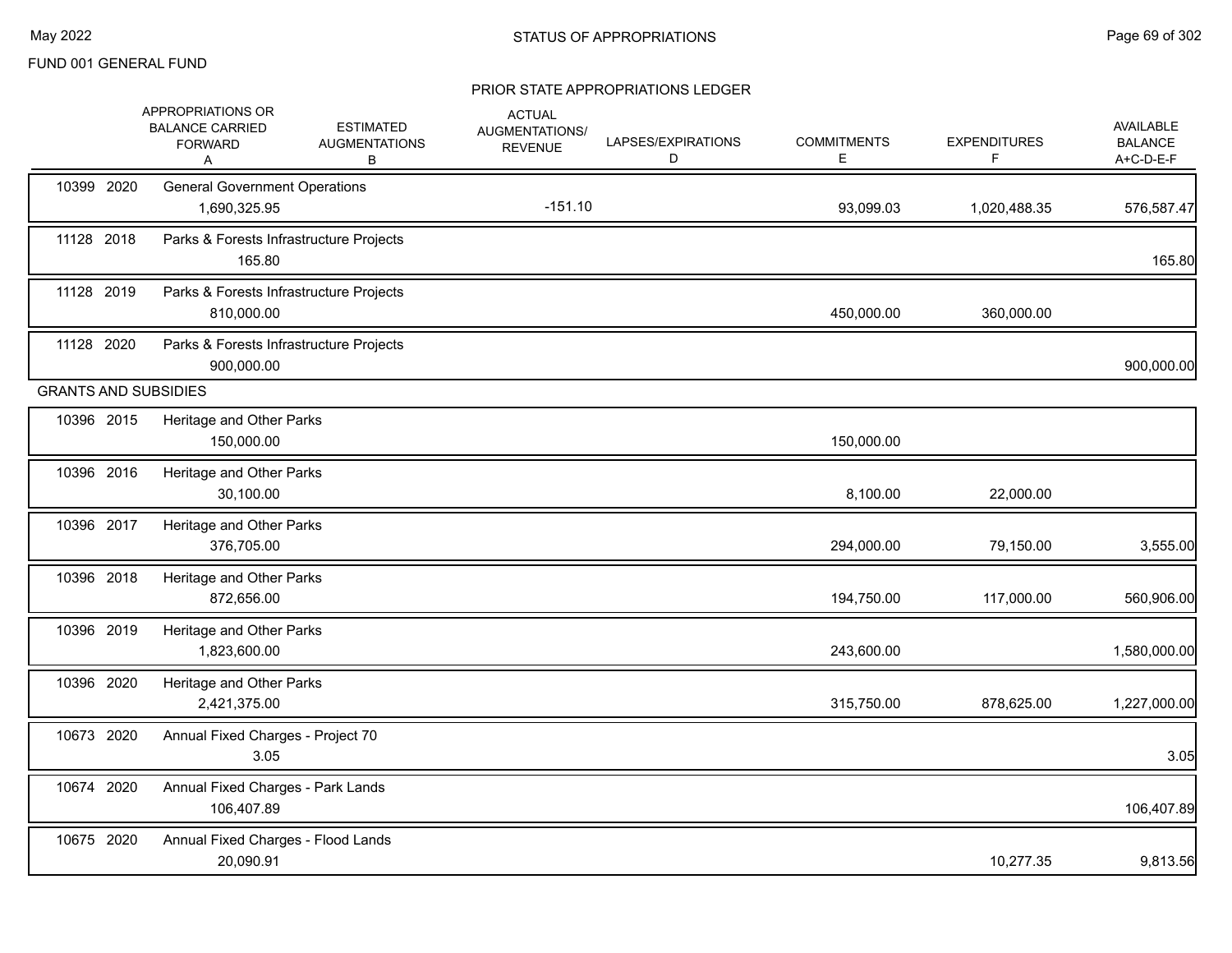|                                                         | APPROPRIATIONS OR<br><b>BALANCE CARRIED</b><br><b>FORWARD</b><br>A | <b>ESTIMATED</b><br><b>AUGMENTATIONS</b><br>В | <b>ACTUAL</b><br>AUGMENTATIONS/<br><b>REVENUE</b> | LAPSES/EXPIRATIONS<br>D | <b>COMMITMENTS</b><br>E. | <b>EXPENDITURES</b><br>F | AVAILABLE<br><b>BALANCE</b><br>A+C-D-E-F |
|---------------------------------------------------------|--------------------------------------------------------------------|-----------------------------------------------|---------------------------------------------------|-------------------------|--------------------------|--------------------------|------------------------------------------|
| 10676 2020                                              | Annual Fixed Charges - Forest Lands<br>57,764.04                   |                                               |                                                   |                         |                          |                          | 57,764.04                                |
| <b>DEPT TOTAL</b>                                       | 35,293,863.34                                                      |                                               | $-5,378,729.73$                                   |                         | 7,188,479.65             | 13,764,920.75            | 8,961,733.21                             |
| <b>BA 11 - Corrections</b><br><b>GENERAL GOVERNMENT</b> |                                                                    |                                               |                                                   |                         |                          |                          |                                          |
| 10014 2018                                              | <b>General Government Operations</b><br>1.00                       |                                               |                                                   |                         |                          |                          | 1.00                                     |
| 10014 2019                                              | <b>General Government Operations</b><br>28,520.45                  |                                               |                                                   |                         |                          | 22,394.95                | 6,125.50                                 |
| 10014 2020                                              | <b>General Government Operations</b><br>6,112,865.04               |                                               |                                                   |                         | 290,530.40               | 3,651,735.29             | 2,170,599.35                             |
| 11116 2018                                              | <b>State Field Supervision</b><br>181.90                           |                                               |                                                   |                         |                          |                          | 181.90                                   |
| 11116 2019                                              | <b>State Field Supervision</b>                                     |                                               |                                                   |                         |                          | $-5,111.17$              | 5,111.17                                 |
| 11116 2020                                              | <b>State Field Supervision</b><br>4,133,264.04                     |                                               |                                                   |                         | 153,905.64               | 3,974,287.84             | 5,070.56                                 |
| 11117 2020                                              | Pennsylvania Parole Board<br>1,240,574.90                          |                                               |                                                   |                         |                          | 352,979.36               | 887,595.54                               |
| 11119 2020                                              | Sexual Offenders Assessment Board<br>965,558.84                    |                                               |                                                   |                         |                          | 625,789.00               | 339,769.84                               |
| INSTITUTIONAL                                           |                                                                    |                                               |                                                   |                         |                          |                          |                                          |
| 10011 2018                                              | <b>Medical Care</b><br>190.48                                      |                                               |                                                   |                         |                          | $-4,736.32$              | 4,926.80                                 |
| 10011 2019                                              | <b>Medical Care</b><br>642,879.16                                  |                                               |                                                   |                         |                          | 642,399.16               | 480.00                                   |
| 10011 2020                                              | <b>Medical Care</b><br>34,156,024.06                               |                                               | 65.00                                             |                         | 105,961.15               | 33,625,797.31            | 424,330.60                               |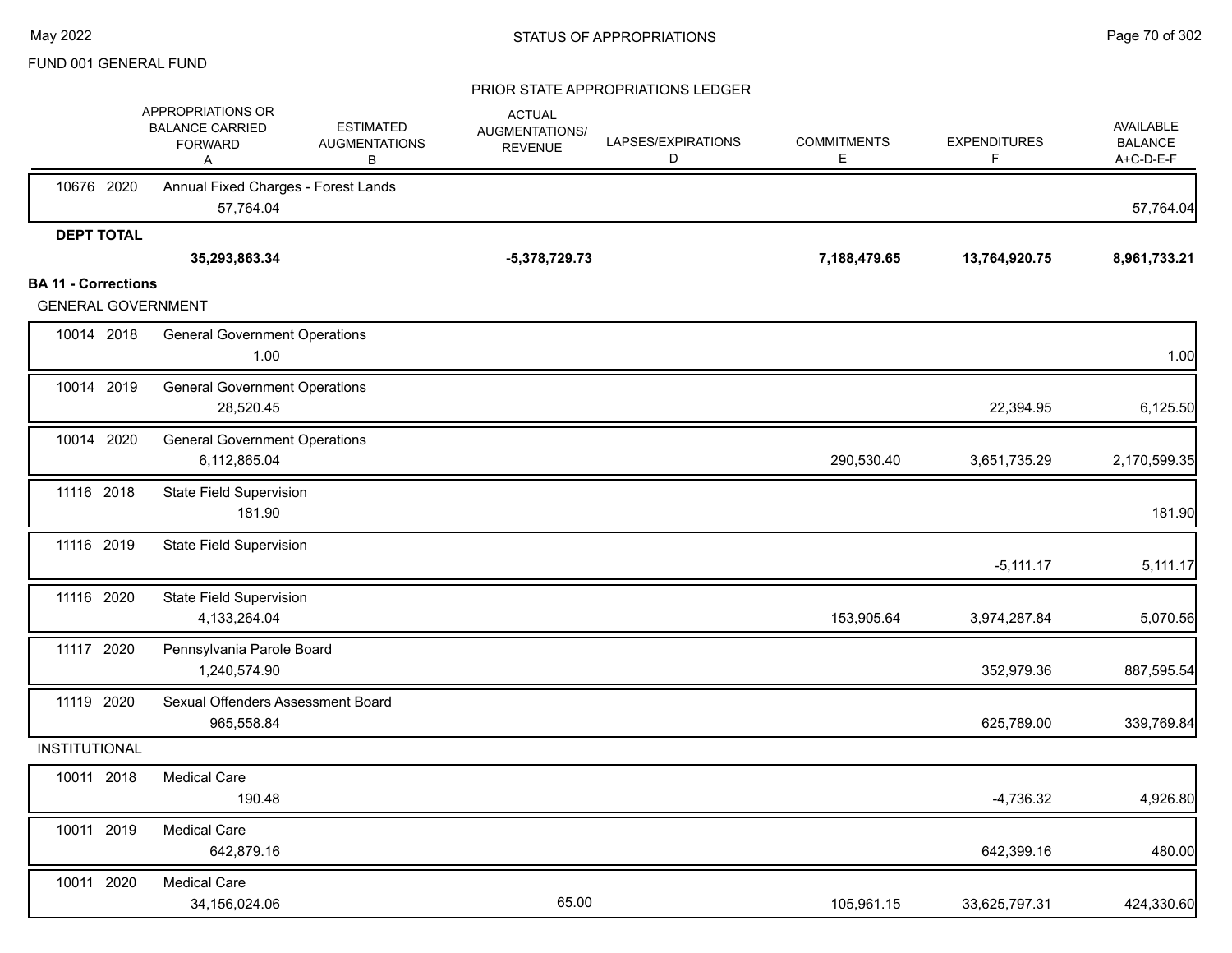|                             | APPROPRIATIONS OR<br><b>BALANCE CARRIED</b><br><b>FORWARD</b><br>Α | <b>ESTIMATED</b><br><b>AUGMENTATIONS</b><br>В | <b>ACTUAL</b><br>AUGMENTATIONS/<br><b>REVENUE</b> | LAPSES/EXPIRATIONS<br>D | <b>COMMITMENTS</b><br>E. | <b>EXPENDITURES</b><br>F. | AVAILABLE<br><b>BALANCE</b><br>A+C-D-E-F |
|-----------------------------|--------------------------------------------------------------------|-----------------------------------------------|---------------------------------------------------|-------------------------|--------------------------|---------------------------|------------------------------------------|
| 10012 2018                  | Inmate Education and Training<br>9,106.00                          |                                               |                                                   |                         |                          | 9,106.00                  |                                          |
| 10012 2019                  | Inmate Education and Training<br>104,246.11                        |                                               |                                                   |                         |                          | 97,544.42                 | 6,701.69                                 |
| 10012 2020                  | Inmate Education and Training<br>3,349,822.38                      |                                               |                                                   |                         | 19,320.96                | 3,330,501.42              |                                          |
| 10012 2010                  | Inmate Education and Training                                      |                                               |                                                   |                         |                          | $-136.00$                 | 136.00                                   |
| 10013 2014                  | <b>State Correctional Institutions</b><br>985.72                   |                                               |                                                   |                         |                          |                           | 985.72                                   |
| 10013 2015                  | <b>State Correctional Institutions</b><br>56.50                    |                                               |                                                   |                         |                          |                           | 56.50                                    |
| 10013 2017                  | <b>State Correctional Institutions</b><br>5,280.07                 |                                               |                                                   |                         | 1,507.00                 | $-10,548.40$              | 14,321.47                                |
| 10013 2018                  | <b>State Correctional Institutions</b>                             |                                               |                                                   |                         | 1,238.90                 | $-11,497.10$              | 10,258.20                                |
| 10013 2019                  | <b>State Correctional Institutions</b><br>601,775.03               |                                               |                                                   |                         | 13,395.11                | 581,044.26                | 7,335.66                                 |
| 10013 2020                  | <b>State Correctional Institutions</b><br>93,849,592.84            |                                               | $-0.55$                                           |                         | 17,745,092.51            | 52,386,281.36             | 23,718,218.42                            |
| 10013 2010                  | <b>State Correctional Institutions</b>                             |                                               |                                                   |                         |                          | $-3,060.32$               | 3,060.32                                 |
| 10013 2012                  | <b>State Correctional Institutions</b><br>765.77                   |                                               |                                                   |                         |                          |                           | 765.77                                   |
| <b>GRANTS AND SUBSIDIES</b> |                                                                    |                                               |                                                   |                         |                          |                           |                                          |
| 11120 2019                  | 32,703.73                                                          | Improvement of Adult Probation Services       |                                                   |                         |                          |                           | 32,703.73                                |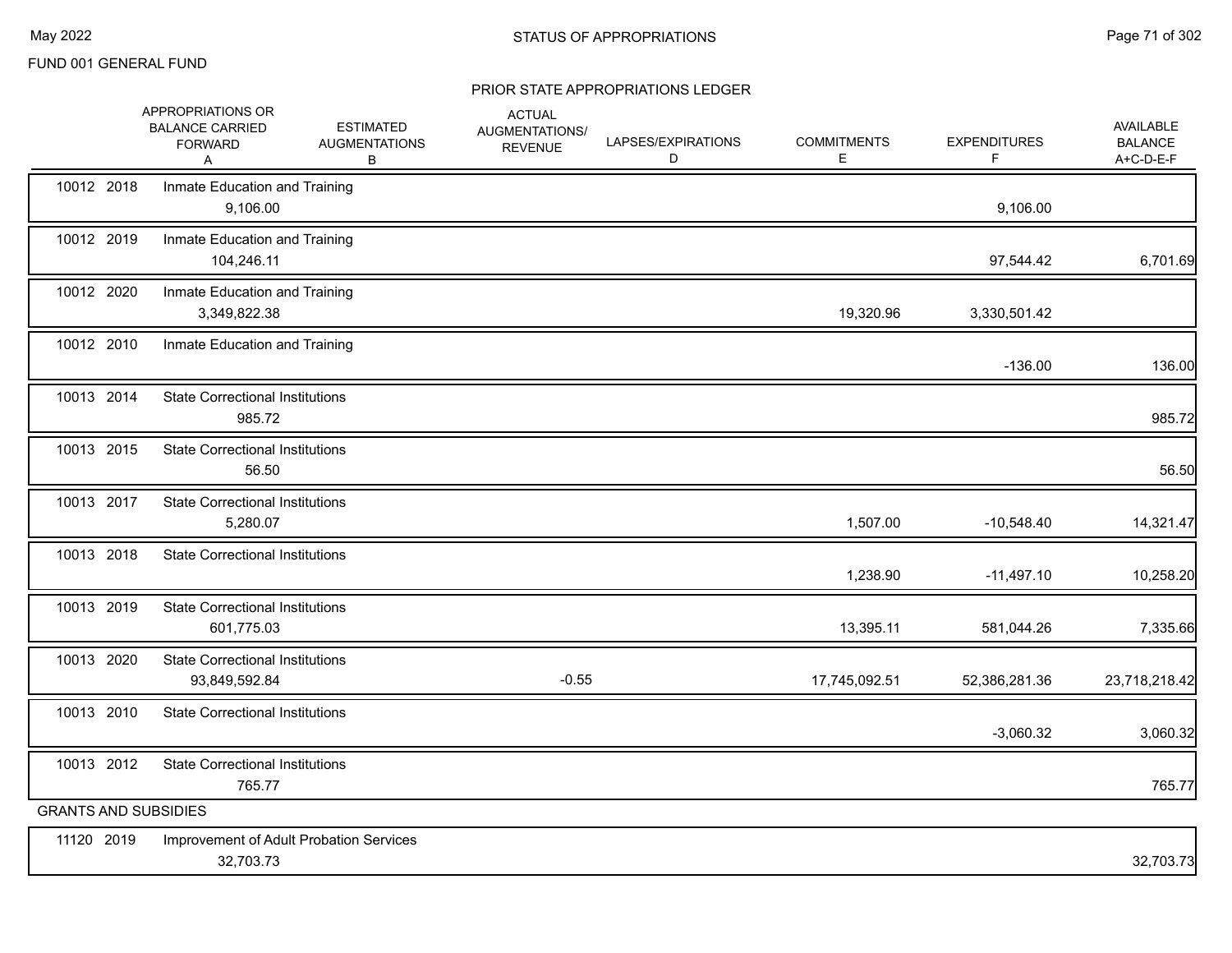|                                                       | APPROPRIATIONS OR<br><b>BALANCE CARRIED</b><br><b>FORWARD</b><br>Α | <b>ESTIMATED</b><br><b>AUGMENTATIONS</b><br>В | <b>ACTUAL</b><br>AUGMENTATIONS/<br><b>REVENUE</b> | LAPSES/EXPIRATIONS<br>D | <b>COMMITMENTS</b><br>E | <b>EXPENDITURES</b><br>F. | AVAILABLE<br><b>BALANCE</b><br>A+C-D-E-F |
|-------------------------------------------------------|--------------------------------------------------------------------|-----------------------------------------------|---------------------------------------------------|-------------------------|-------------------------|---------------------------|------------------------------------------|
| <b>DEPT TOTAL</b>                                     |                                                                    |                                               |                                                   |                         |                         |                           |                                          |
|                                                       | 145,234,394.02                                                     |                                               | 64.45                                             |                         | 18,330,951.67           | 99,264,771.06             | 27,638,735.74                            |
| <b>GENERAL GOVERNMENT</b>                             | <b>BA 74 - Drug and Alcohol Programs</b>                           |                                               |                                                   |                         |                         |                           |                                          |
| 11028 2020                                            | <b>General Government Operations</b><br>200,789.22                 |                                               |                                                   |                         |                         | 200,789.22                |                                          |
| <b>GRANTS AND SUBSIDIES</b>                           |                                                                    |                                               |                                                   |                         |                         |                           |                                          |
| 11029 2018                                            | 67,548.06                                                          | Assistance to Drug and Alcohol Programs       |                                                   |                         |                         |                           | 67,548.06                                |
| 11029 2020                                            | 8,080,313.91                                                       | Assistance to Drug and Alcohol Programs       |                                                   |                         |                         | 8,080,313.91              |                                          |
| <b>DEPT TOTAL</b>                                     |                                                                    |                                               |                                                   |                         |                         |                           |                                          |
|                                                       | 8,348,651.19                                                       |                                               |                                                   |                         |                         | 8,281,103.13              | 67,548.06                                |
| <b>BA 16 - Education</b><br><b>GENERAL GOVERNMENT</b> |                                                                    |                                               |                                                   |                         |                         |                           |                                          |
| 10094 2018                                            | <b>PA Assessments</b><br>1,311,368.13                              |                                               |                                                   |                         |                         | 1,311,368.13              |                                          |
| 10094 2019                                            | PA Assessments<br>6,192,841.32                                     |                                               |                                                   |                         |                         | 3,790,751.16              | 2,402,090.16                             |
| 10094 2020                                            | <b>PA Assessments</b><br>6,619,865.06                              |                                               |                                                   |                         | 255,193.41              | 5,853,557.55              | 511,114.10                               |
| 10141 2019                                            | <b>General Government Operations</b><br>10,802.08                  |                                               |                                                   |                         |                         | 6,428.63                  | 4,373.45                                 |
| 10141 2020                                            | <b>General Government Operations</b><br>3,478,375.90               |                                               |                                                   |                         | 26,057.33               | 3, 142, 141. 76           | 310,176.81                               |
| 10142 2019                                            | State Library<br>329,523.51                                        |                                               |                                                   |                         | 284.00                  |                           | 329,239.51                               |
| 10142 2020                                            | State Library<br>285,875.99                                        |                                               |                                                   |                         | 284.00                  | 67,392.17                 | 218,199.82                               |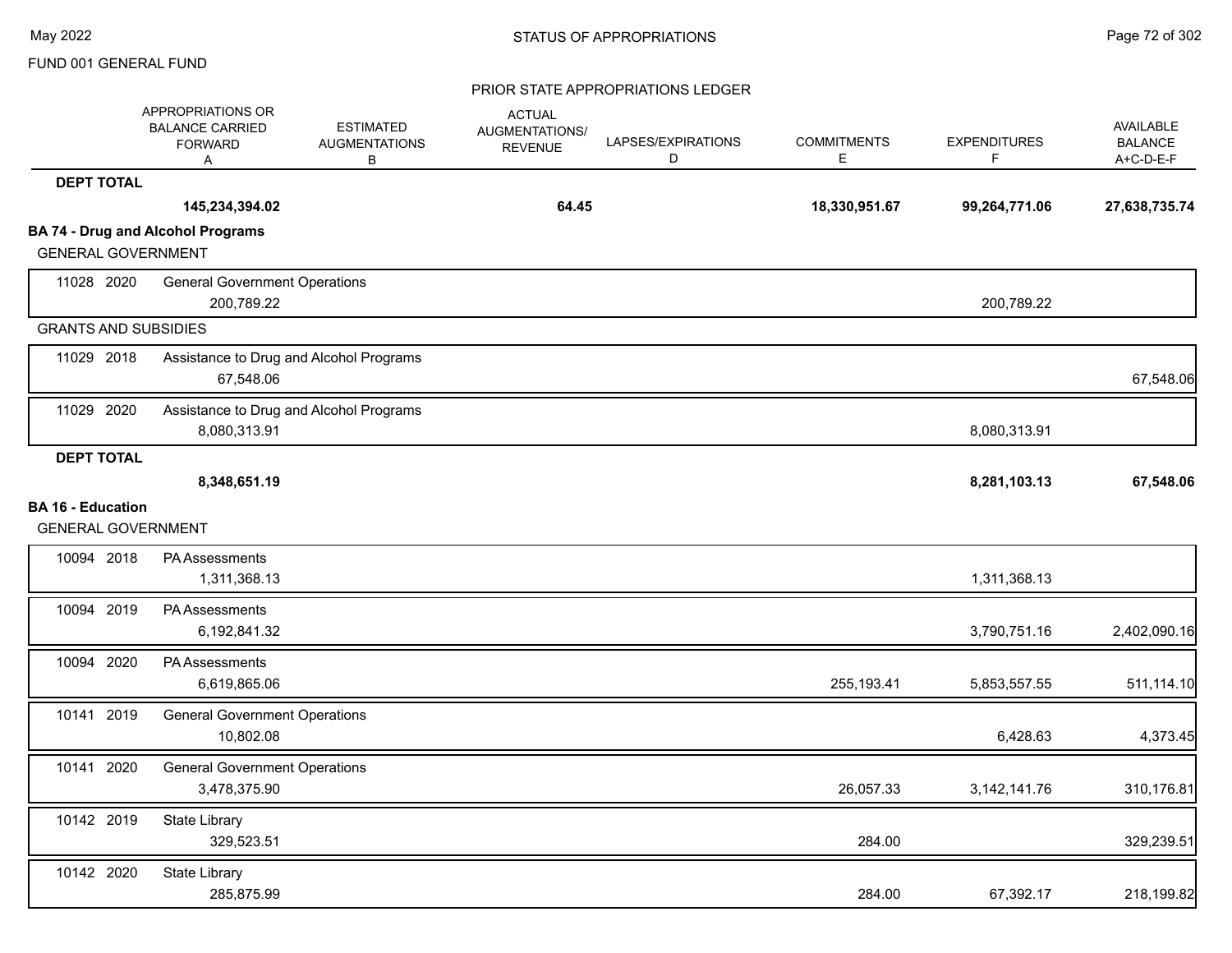|                      | APPROPRIATIONS OR<br><b>BALANCE CARRIED</b><br><b>FORWARD</b><br>Α | <b>ESTIMATED</b><br><b>AUGMENTATIONS</b><br>В | <b>ACTUAL</b><br>AUGMENTATIONS/<br><b>REVENUE</b> | LAPSES/EXPIRATIONS<br>D | <b>COMMITMENTS</b><br>E. | <b>EXPENDITURES</b><br>F. | <b>AVAILABLE</b><br><b>BALANCE</b><br>A+C-D-E-F |
|----------------------|--------------------------------------------------------------------|-----------------------------------------------|---------------------------------------------------|-------------------------|--------------------------|---------------------------|-------------------------------------------------|
| 10149 2018           | Information & Technology Improvement<br>1,940.25                   |                                               |                                                   |                         |                          |                           | 1,940.25                                        |
| 10149 2020           | Information & Technology Improvement<br>957,247.19                 |                                               |                                                   |                         |                          | 957,247.19                |                                                 |
| 11206 2017           | Recovery Schools<br>174,600.00                                     |                                               |                                                   |                         |                          |                           | 174,600.00                                      |
| 11206 2018           | Recovery Schools<br>149,200.00                                     |                                               |                                                   |                         | 19,200.00                | 2,016.00                  | 127,984.00                                      |
| 11206 2019           | Recovery Schools<br>122,800.00                                     |                                               |                                                   |                         |                          | 5,724.00                  | 117,076.00                                      |
| 11206 2020           | Recovery Schools<br>172,800.00                                     |                                               |                                                   |                         |                          | 85,422.00                 | 87,378.00                                       |
| <b>INSTITUTIONAL</b> |                                                                    |                                               |                                                   |                         |                          |                           |                                                 |
| 10093 2019           | Youth Development Centers<br>56,663.82                             |                                               |                                                   |                         |                          |                           | 56,663.82                                       |
| 10093 2020           | Youth Development Centers<br>56,164.84                             |                                               |                                                   |                         |                          | 3,440.92                  | 52,723.92                                       |
|                      | <b>GRANTS AND SUBSIDIES</b>                                        |                                               |                                                   |                         |                          |                           |                                                 |
| 10085 2019           | Libr Srvs - Visually Impaired & Disabled<br>140,665.90             |                                               |                                                   |                         |                          |                           | 140,665.90                                      |
| 10085 2020           | Libr Srvs - Visually Impaired & Disabled<br>1,153,109.98           |                                               |                                                   |                         | 165,522.15               | 987,587.83                |                                                 |
| 10086 2019           | Improvement of Library Services<br>67,688.27                       |                                               |                                                   |                         |                          |                           | 67,688.27                                       |
| 10086 2020           | Improvement of Library Services<br>67,442.61                       |                                               |                                                   |                         |                          |                           | 67,442.61                                       |
| 10087 2016           | School Food Services<br>748,814.41                                 |                                               |                                                   |                         |                          |                           | 748,814.41                                      |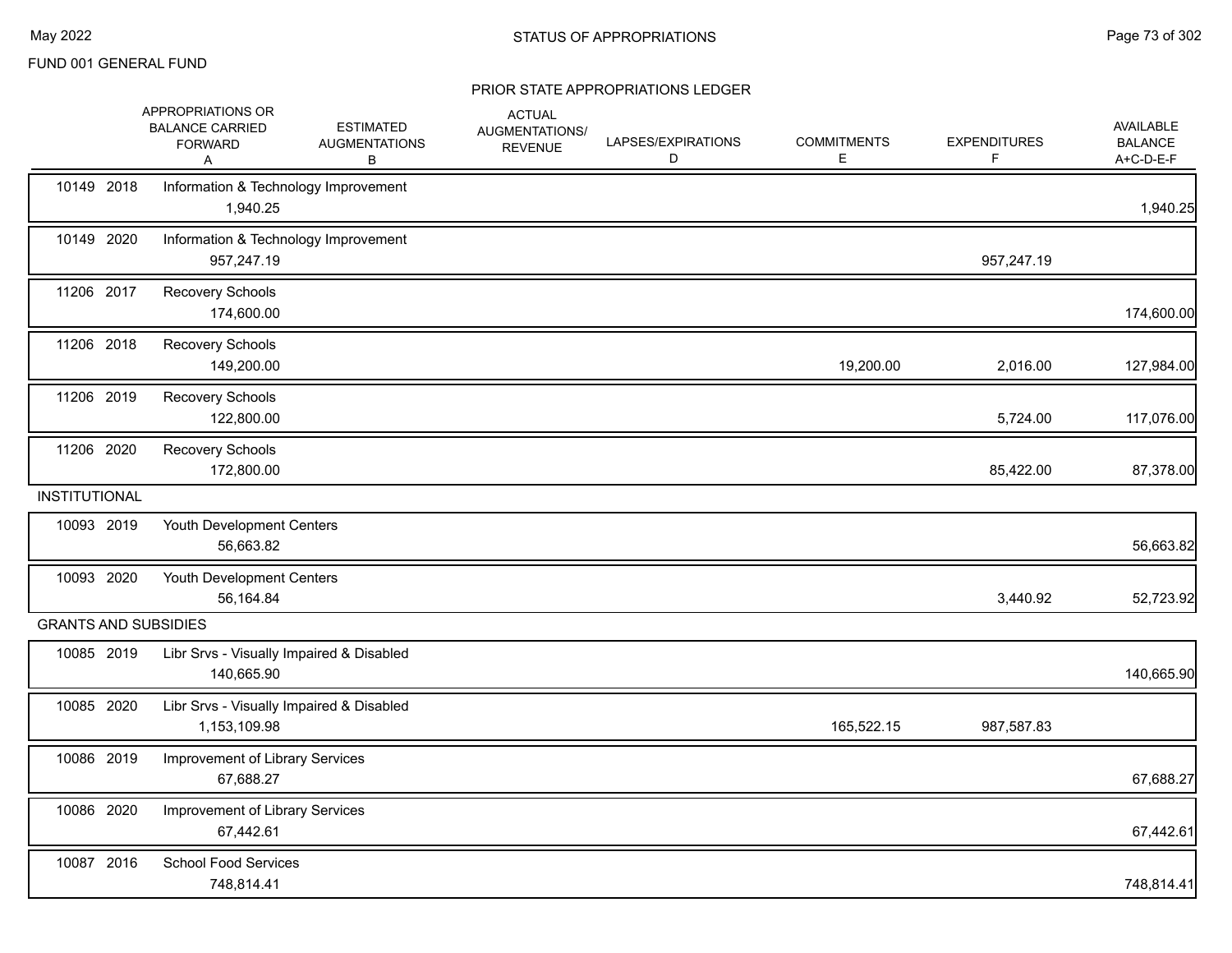|            | APPROPRIATIONS OR<br><b>BALANCE CARRIED</b><br><b>FORWARD</b><br>A | <b>ESTIMATED</b><br><b>AUGMENTATIONS</b><br>В | <b>ACTUAL</b><br>AUGMENTATIONS/<br><b>REVENUE</b> | LAPSES/EXPIRATIONS<br>D | <b>COMMITMENTS</b><br>Е | <b>EXPENDITURES</b> | AVAILABLE<br><b>BALANCE</b><br>A+C-D-E-F |
|------------|--------------------------------------------------------------------|-----------------------------------------------|---------------------------------------------------|-------------------------|-------------------------|---------------------|------------------------------------------|
| 10087 2017 | <b>School Food Services</b><br>951,055.85                          |                                               |                                                   |                         |                         |                     | 951,055.85                               |
| 10087 2018 | <b>School Food Services</b><br>1,200,861.12                        |                                               |                                                   |                         |                         |                     | 1,200,861.12                             |
| 10087 2019 | <b>School Food Services</b><br>6,490,595.06                        |                                               |                                                   |                         |                         | $-5,870.34$         | 6,496,465.40                             |
| 10087 2020 | <b>School Food Services</b><br>16,669,428.72                       |                                               |                                                   |                         |                         | 981,021.68          | 15,688,407.04                            |
| 10090 2016 | <b>Basic Education Funding</b><br>741,679.69                       |                                               |                                                   |                         |                         | 741,679.69          |                                          |
| 10090 2017 | <b>Basic Education Funding</b><br>1,872,987.71                     |                                               |                                                   |                         |                         | 1,872,987.71        |                                          |
| 10090 2018 | <b>Basic Education Funding</b><br>1,601,716.09                     |                                               |                                                   |                         |                         |                     | 1,601,716.09                             |
| 10090 2019 | <b>Basic Education Funding</b><br>1,552,148.28                     |                                               |                                                   |                         |                         | 99,512.59           | 1,452,635.69                             |
| 10090 2020 | <b>Basic Education Funding</b><br>192,881.66                       |                                               |                                                   |                         |                         | -569,642.17         | 762,523.83                               |
| 10097 2020 | Pa Charter Schools for the Deaf & Blind<br>4,045,338.07            |                                               |                                                   |                         |                         | 4,045,338.07        |                                          |
| 10098 2016 | <b>Community Education Councils</b><br>77,201.00                   |                                               |                                                   |                         |                         |                     | 77,201.00                                |
| 10098 2019 | <b>Community Education Councils</b><br>39,832.54                   |                                               |                                                   |                         |                         |                     | 39,832.54                                |
| 10098 2020 | <b>Community Education Councils</b><br>239,299.99                  |                                               |                                                   |                         | 90,979.67               | 148,320.32          |                                          |
| 10103 2015 | Services to Nonpublic Schools<br>4,398.38                          |                                               |                                                   |                         |                         |                     | 4,398.38                                 |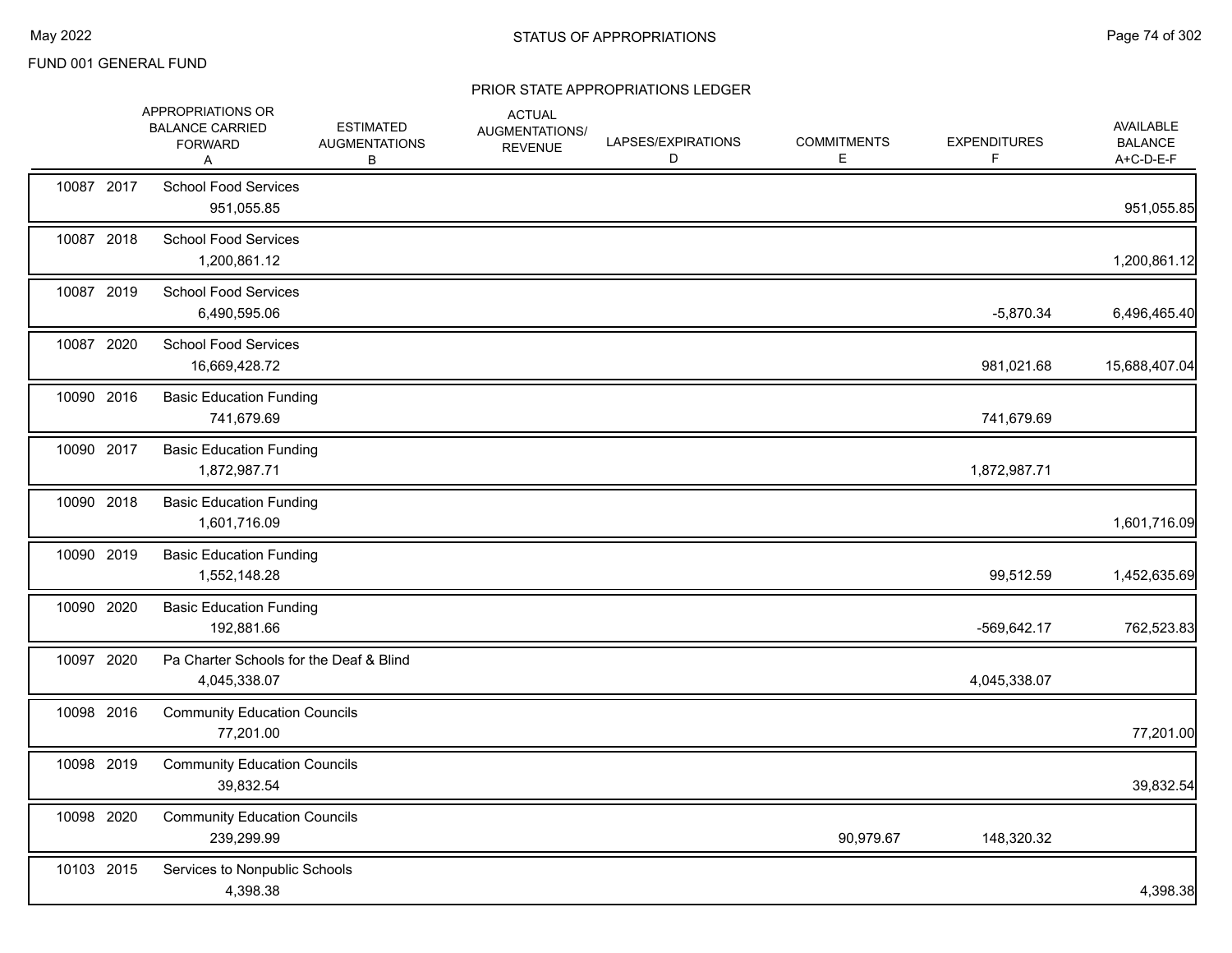|            | APPROPRIATIONS OR<br><b>BALANCE CARRIED</b><br><b>FORWARD</b><br>Α | <b>ESTIMATED</b><br><b>AUGMENTATIONS</b><br>В | <b>ACTUAL</b><br>AUGMENTATIONS/<br><b>REVENUE</b> | LAPSES/EXPIRATIONS<br>D | <b>COMMITMENTS</b><br>E. | <b>EXPENDITURES</b> | <b>AVAILABLE</b><br><b>BALANCE</b><br>A+C-D-E-F |
|------------|--------------------------------------------------------------------|-----------------------------------------------|---------------------------------------------------|-------------------------|--------------------------|---------------------|-------------------------------------------------|
| 10103 2016 | Services to Nonpublic Schools<br>296,317.05                        |                                               |                                                   |                         |                          |                     | 296,317.05                                      |
| 10103 2017 | Services to Nonpublic Schools<br>413,169.52                        |                                               |                                                   |                         |                          |                     | 413,169.52                                      |
| 10103 2018 | Services to Nonpublic Schools<br>584,739.79                        |                                               |                                                   |                         |                          |                     | 584,739.79                                      |
| 10103 2020 | Services to Nonpublic Schools<br>0.01                              |                                               |                                                   |                         |                          | $-1,728,375.90$     | 1,728,375.91                                    |
| 10104 2016 | Textbooks/Instruct Mat for Nonpublic Sch<br>148,351.00             |                                               |                                                   |                         |                          |                     | 148,351.00                                      |
| 10104 2017 | Textbooks/Instruct Mat for Nonpublic Sch<br>156,493.62             |                                               |                                                   |                         |                          |                     | 156,493.62                                      |
| 10104 2018 | Textbooks/Instruct Mat for Nonpublic Sch                           |                                               |                                                   |                         |                          | $-843.00$           | 843.00                                          |
| 10104 2019 | Textbooks/Instruct Mat for Nonpublic Sch<br>105,455.80             |                                               |                                                   |                         |                          | $-1,985.50$         | 107,441.30                                      |
| 10104 2020 | Textbooks/Instruct Mat for Nonpublic Sch<br>1,123,182.54           |                                               |                                                   |                         |                          | 387,647.37          | 735,535.17                                      |
| 10106 2014 | 2,891,755.22                                                       | Auth Rental & Sinking Fund Requirements       |                                                   |                         |                          |                     | 2,891,755.22                                    |
| 10106 2017 | 2,249,004.64                                                       | Auth Rental & Sinking Fund Requirements       |                                                   |                         |                          |                     | 2,249,004.64                                    |
| 10106 2018 | 2,317,754.20                                                       | Auth Rental & Sinking Fund Requirements       |                                                   |                         |                          |                     | 2,317,754.20                                    |
| 10106 2019 | 2,282,557.53                                                       | Auth Rental & Sinking Fund Requirements       |                                                   |                         |                          | 90,772.73           | 2,191,784.80                                    |
| 10106 2020 | 2,201,095.23                                                       | Auth Rental & Sinking Fund Requirements       |                                                   |                         |                          | 264,049.73          | 1,937,045.50                                    |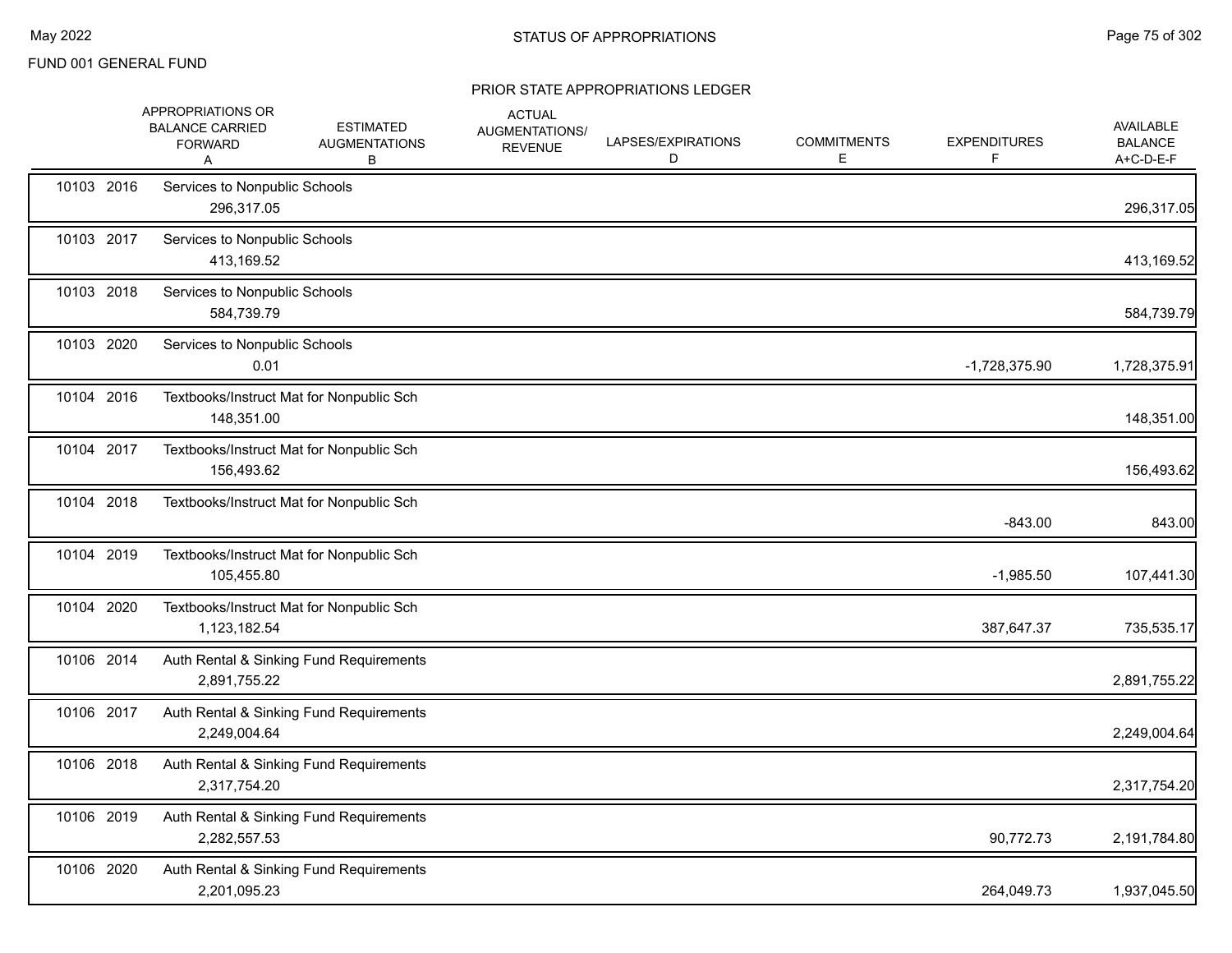|            | APPROPRIATIONS OR<br><b>BALANCE CARRIED</b><br><b>FORWARD</b><br>A | <b>ESTIMATED</b><br><b>AUGMENTATIONS</b><br>В | <b>ACTUAL</b><br>AUGMENTATIONS/<br><b>REVENUE</b> | LAPSES/EXPIRATIONS<br>D | <b>COMMITMENTS</b><br>E. | <b>EXPENDITURES</b><br>F. | AVAILABLE<br><b>BALANCE</b><br>A+C-D-E-F |
|------------|--------------------------------------------------------------------|-----------------------------------------------|---------------------------------------------------|-------------------------|--------------------------|---------------------------|------------------------------------------|
| 10107 2020 | <b>Pupil Transportation</b><br>4,752,116.38                        |                                               |                                                   |                         |                          | $-2,710,097.96$           | 7,462,214.34                             |
| 10109 2016 | <b>Special Education</b><br>262,633.47                             |                                               |                                                   |                         |                          | 262,633.47                |                                          |
| 10109 2017 | <b>Special Education</b><br>1,217,565.62                           |                                               |                                                   |                         |                          | 1,217,565.62              |                                          |
| 10109 2018 | <b>Special Education</b><br>2,878,936.36                           |                                               |                                                   |                         |                          | 451,834.59                | 2,427,101.77                             |
| 10109 2019 | <b>Special Education</b><br>5,186,329.06                           |                                               |                                                   |                         |                          | $-22,454.08$              | 5,208,783.14                             |
| 10109 2020 | <b>Special Education</b><br>9,894,266.07                           |                                               |                                                   |                         |                          | 673,702.11                | 9,220,563.96                             |
| 10110 2015 | 207,659.00                                                         | Special Educ Approved Private Schools         |                                                   |                         |                          |                           | 207,659.00                               |
| 10110 2016 | 2,274,845.00                                                       | Special Educ Approved Private Schools         |                                                   |                         |                          |                           | 2,274,845.00                             |
| 10110 2017 | 743,682.16                                                         | Special Educ Approved Private Schools         |                                                   |                         |                          |                           | 743,682.16                               |
| 10110 2018 | 1,421,662.25                                                       | Special Educ Approved Private Schools         |                                                   |                         |                          |                           | 1,421,662.25                             |
| 10110 2019 | 198,125.87                                                         | Special Educ Approved Private Schools         |                                                   |                         |                          |                           | 198,125.87                               |
| 10110 2020 | 923,888.19                                                         | Special Educ Approved Private Schools         |                                                   |                         |                          |                           | 923,888.19                               |
| 10114 2016 | Tuition for Orphans & Children<br>388,531.48                       |                                               |                                                   |                         |                          | 293,074.67                | 95,456.81                                |
| 10114 2017 | Tuition for Orphans & Children<br>682,897.87                       |                                               |                                                   |                         |                          | 498,670.40                | 184,227.47                               |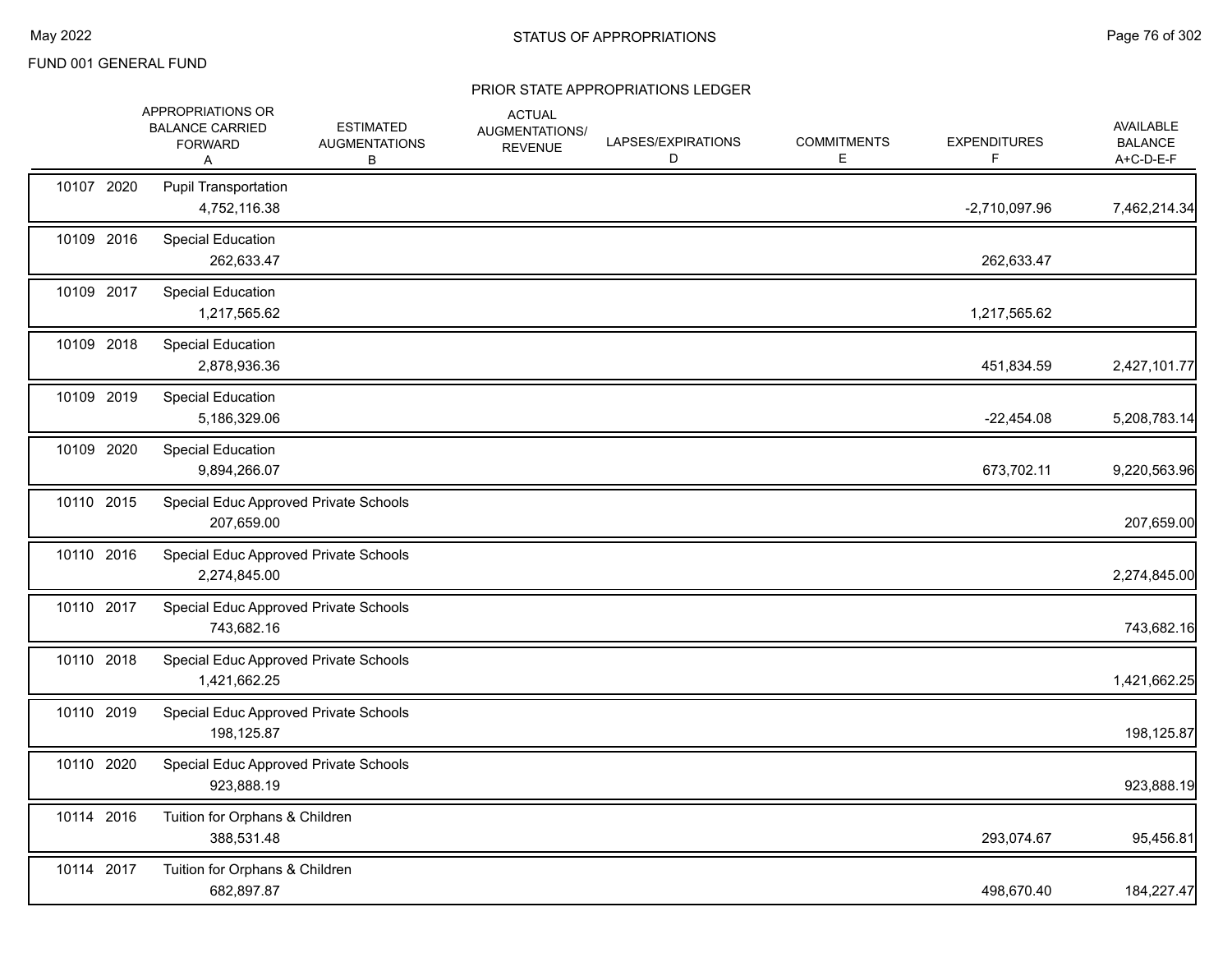|            | APPROPRIATIONS OR<br><b>BALANCE CARRIED</b><br><b>FORWARD</b><br>A | <b>ESTIMATED</b><br><b>AUGMENTATIONS</b><br>В | <b>ACTUAL</b><br>AUGMENTATIONS/<br><b>REVENUE</b> | LAPSES/EXPIRATIONS<br>D | <b>COMMITMENTS</b><br>Е | <b>EXPENDITURES</b><br>F. | AVAILABLE<br><b>BALANCE</b><br>A+C-D-E-F |
|------------|--------------------------------------------------------------------|-----------------------------------------------|---------------------------------------------------|-------------------------|-------------------------|---------------------------|------------------------------------------|
| 10114 2018 | Tuition for Orphans & Children<br>175,132.89                       |                                               |                                                   |                         |                         | $-2,095.99$               | 177,228.88                               |
| 10114 2019 | Tuition for Orphans & Children<br>628,398.19                       |                                               |                                                   |                         |                         | 19,899.49                 | 608,498.70                               |
| 10114 2020 | Tuition for Orphans & Children<br>1,928,592.39                     |                                               |                                                   |                         |                         | -146,069.23               | 2,074,661.62                             |
| 10115 2019 | Payments in Lieu of Taxes<br>2,686.98                              |                                               |                                                   |                         |                         | 2,686.98                  |                                          |
| 10115 2020 | Payments in Lieu of Taxes<br>5,197.51                              |                                               |                                                   |                         |                         | 5,197.51                  |                                          |
| 10116 2020 | 551,503.96                                                         | Education of Migrant Laborers Children        |                                                   |                         |                         | 551,460.96                | 43.00                                    |
| 10121 2020 | 4,818,450.30                                                       | <b>Teacher Professional Development</b>       |                                                   |                         | 416,692.87              | 2,435,157.21              | 1,966,600.22                             |
| 10123 2019 | Early Intervention<br>1,286,023.61                                 |                                               |                                                   |                         | 952,461.18              | $-160,360.57$             | 493,923.00                               |
| 10123 2020 | Early Intervention<br>9,029,207.05                                 |                                               |                                                   |                         | 3,400,964.67            | 5,343,116.38              | 285,126.00                               |
| 10125 2017 | 425,809.98                                                         | Nonpub & Charter School Pupil Transport       |                                                   |                         |                         | $-35,933.40$              | 461,743.38                               |
| 10125 2018 | 2,525,183.33                                                       | Nonpub & Charter School Pupil Transport       |                                                   |                         |                         | 165,671.76                | 2,359,511.57                             |
| 10125 2019 | 2,037,108.33                                                       | Nonpub & Charter School Pupil Transport       |                                                   |                         |                         |                           | 2,037,108.33                             |
| 10125 2020 | 5,238,255.00                                                       | Nonpub & Charter School Pupil Transport       |                                                   |                         |                         |                           | 5,238,255.00                             |
| 10133 2020 | <b>School Employes Retirement</b><br>68,851,660.75                 |                                               |                                                   |                         |                         | 68,851,660.75             |                                          |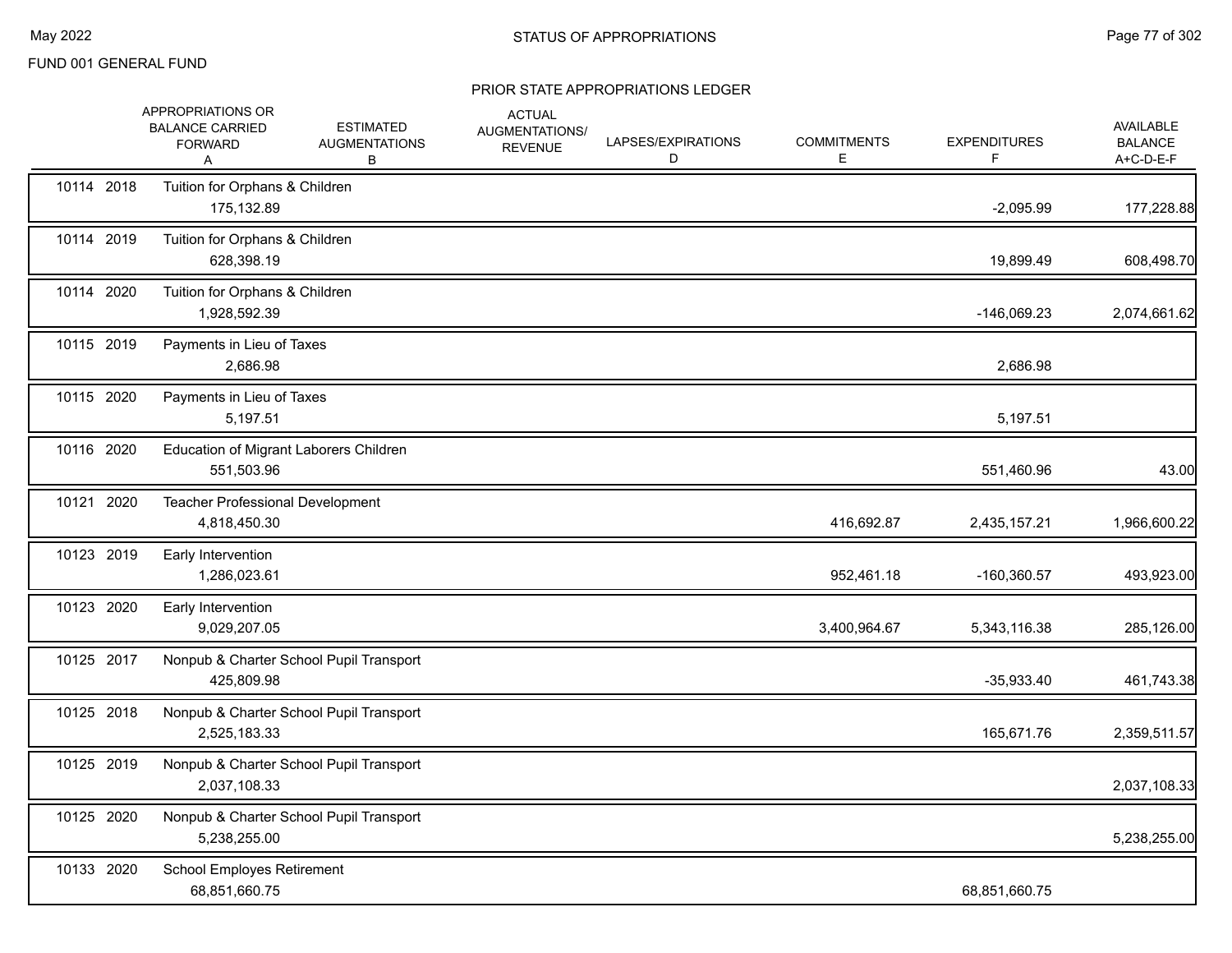|            | APPROPRIATIONS OR<br><b>BALANCE CARRIED</b><br><b>FORWARD</b><br>Α | <b>ESTIMATED</b><br><b>AUGMENTATIONS</b><br>в | <b>ACTUAL</b><br>AUGMENTATIONS/<br><b>REVENUE</b> | LAPSES/EXPIRATIONS<br>D | <b>COMMITMENTS</b><br>E | <b>EXPENDITURES</b><br>F. | <b>AVAILABLE</b><br><b>BALANCE</b><br>A+C-D-E-F |
|------------|--------------------------------------------------------------------|-----------------------------------------------|---------------------------------------------------|-------------------------|-------------------------|---------------------------|-------------------------------------------------|
| 10134 2014 | <b>Regional Community Colleges Servces</b><br>70,161.00            |                                               |                                                   |                         |                         | 59,778.69                 | 10,382.31                                       |
| 10134 2015 | <b>Regional Community Colleges Servces</b><br>22,888.00            |                                               |                                                   |                         |                         |                           | 22,888.00                                       |
| 10134 2017 | <b>Regional Community Colleges Servces</b><br>77,386.76            |                                               |                                                   |                         |                         | 77,386.76                 |                                                 |
| 10134 2020 | <b>Regional Community Colleges Servces</b><br>368,200.00           |                                               |                                                   |                         |                         | 368,200.00                |                                                 |
| 10135 2016 | 100,000.00                                                         | Mobile Science & Math Education Programs      |                                                   |                         |                         |                           | 100,000.00                                      |
| 10135 2018 | 330,000.00                                                         | Mobile Science & Math Education Programs      |                                                   |                         | 50,000.00               |                           | 280,000.00                                      |
| 10135 2019 | 239,000.00                                                         | Mobile Science & Math Education Programs      |                                                   |                         |                         |                           | 239,000.00                                      |
| 10135 2020 | 3,721,317.08                                                       | Mobile Science & Math Education Programs      |                                                   |                         |                         | 2,332,281.08              | 1,389,036.00                                    |
| 10136 2019 | <b>School Employes Social Security</b><br>0.01                     |                                               |                                                   |                         |                         | 0.01                      |                                                 |
| 10136 2020 | <b>School Employes Social Security</b><br>136.57                   |                                               |                                                   |                         |                         | 136.57                    |                                                 |
| 10138 2017 | <b>Adult and Family Literacy</b><br>692,391.58                     |                                               |                                                   |                         |                         |                           | 692,391.58                                      |
| 10138 2018 | <b>Adult and Family Literacy</b><br>402,310.61                     |                                               |                                                   |                         |                         |                           | 402,310.61                                      |
| 10138 2019 | Adult and Family Literacy<br>349,910.22                            |                                               |                                                   |                         |                         |                           | 349,910.22                                      |
| 10138 2020 | Adult and Family Literacy<br>2,160,767.03                          |                                               |                                                   |                         | 89,202.90               | 1,100,412.46              | 971,151.67                                      |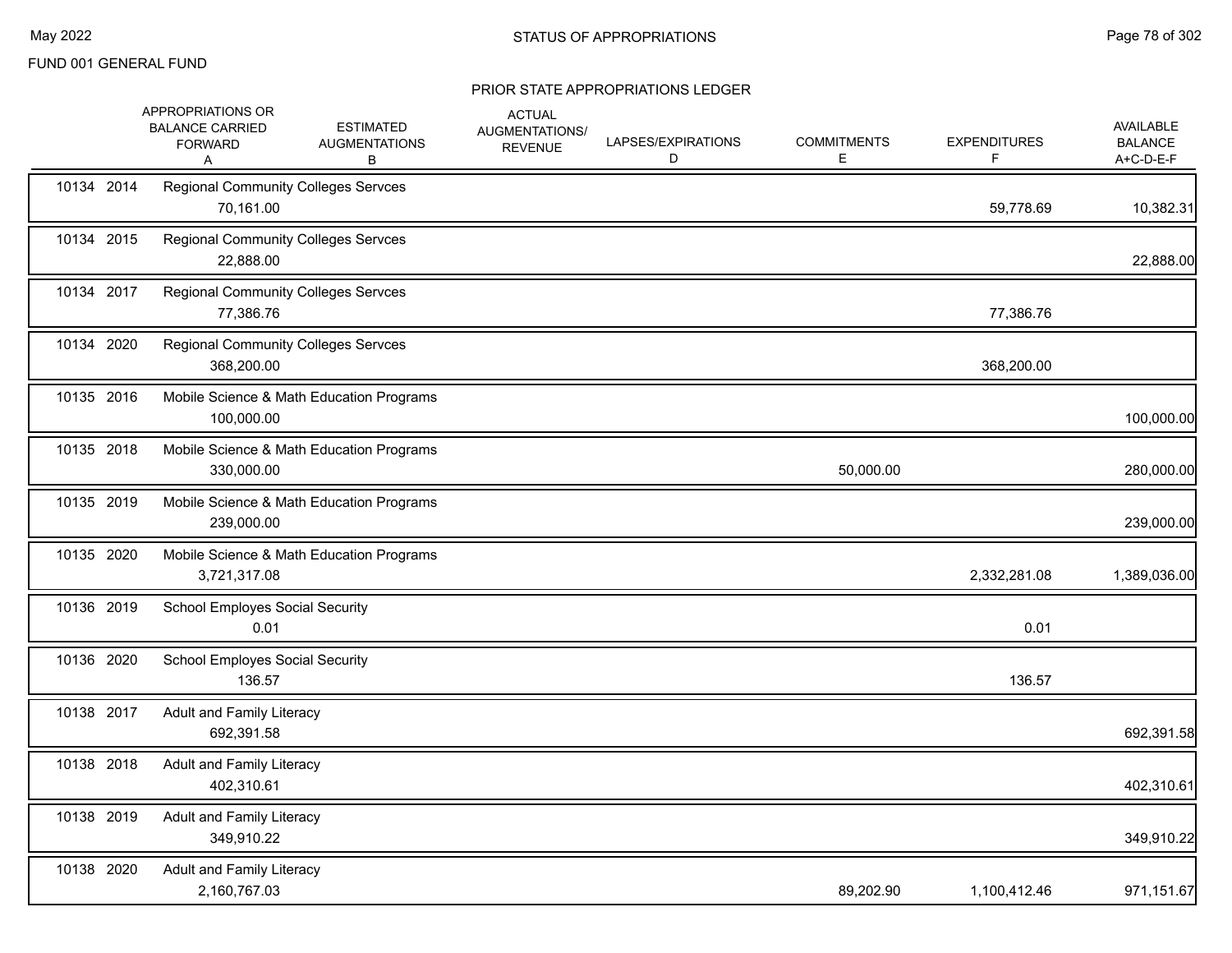|            | APPROPRIATIONS OR<br><b>BALANCE CARRIED</b><br><b>FORWARD</b><br>A | ESTIMATED<br><b>AUGMENTATIONS</b><br>В | <b>ACTUAL</b><br>AUGMENTATIONS/<br><b>REVENUE</b> | LAPSES/EXPIRATIONS<br>D | <b>COMMITMENTS</b><br>E. | <b>EXPENDITURES</b><br>F | <b>AVAILABLE</b><br><b>BALANCE</b><br>A+C-D-E-F |
|------------|--------------------------------------------------------------------|----------------------------------------|---------------------------------------------------|-------------------------|--------------------------|--------------------------|-------------------------------------------------|
| 10139 2015 | <b>Library Access</b><br>249,916.00                                |                                        |                                                   |                         |                          |                          | 249,916.00                                      |
| 10139 2017 | <b>Library Access</b><br>77,000.00                                 |                                        |                                                   |                         |                          |                          | 77,000.00                                       |
| 10139 2018 | <b>Library Access</b><br>138,699.62                                |                                        |                                                   |                         | 56.00                    |                          | 138,643.62                                      |
| 10139 2019 | <b>Library Access</b><br>513,574.73                                |                                        |                                                   |                         |                          | 218,221.73               | 295,353.00                                      |
| 10139 2020 | <b>Library Access</b><br>540,651.68                                |                                        |                                                   |                         |                          | 463,651.68               | 77,000.00                                       |
| 10146 2019 | <b>Vocational Education</b><br>9,692,939.74                        |                                        |                                                   |                         | 4,450,965.77             | 4,360,044.31             | 881,929.66                                      |
| 10146 2020 | <b>Vocational Education</b><br>20,634,837.82                       |                                        |                                                   |                         | 965,290.27               | 1,589,929.16             | 18,079,618.39                                   |
| 10148 2015 | Job Training & Education Programs<br>30,000.00                     |                                        |                                                   |                         |                          |                          | 30,000.00                                       |
| 10148 2016 | Job Training & Education Programs<br>777,439.00                    |                                        |                                                   |                         |                          |                          | 777,439.00                                      |
| 10148 2017 | Job Training & Education Programs<br>111,281.39                    |                                        |                                                   |                         | 6,907.48                 |                          | 104,373.91                                      |
| 10148 2018 | Job Training & Education Programs<br>4,168,000.00                  |                                        |                                                   |                         | 25,000.00                | 692,500.00               | 3,450,500.00                                    |
| 10148 2019 | Job Training & Education Programs<br>10,462,393.89                 |                                        |                                                   |                         |                          | 6,249,845.00             | 4,212,548.89                                    |
| 10148 2020 | Job Training & Education Programs<br>30,277,500.00                 |                                        |                                                   |                         |                          | 11,515,500.00            | 18,762,000.00                                   |
| 10829 2016 | <b>Higher Education Assistance</b><br>111,929.06                   |                                        |                                                   |                         |                          |                          | 111,929.06                                      |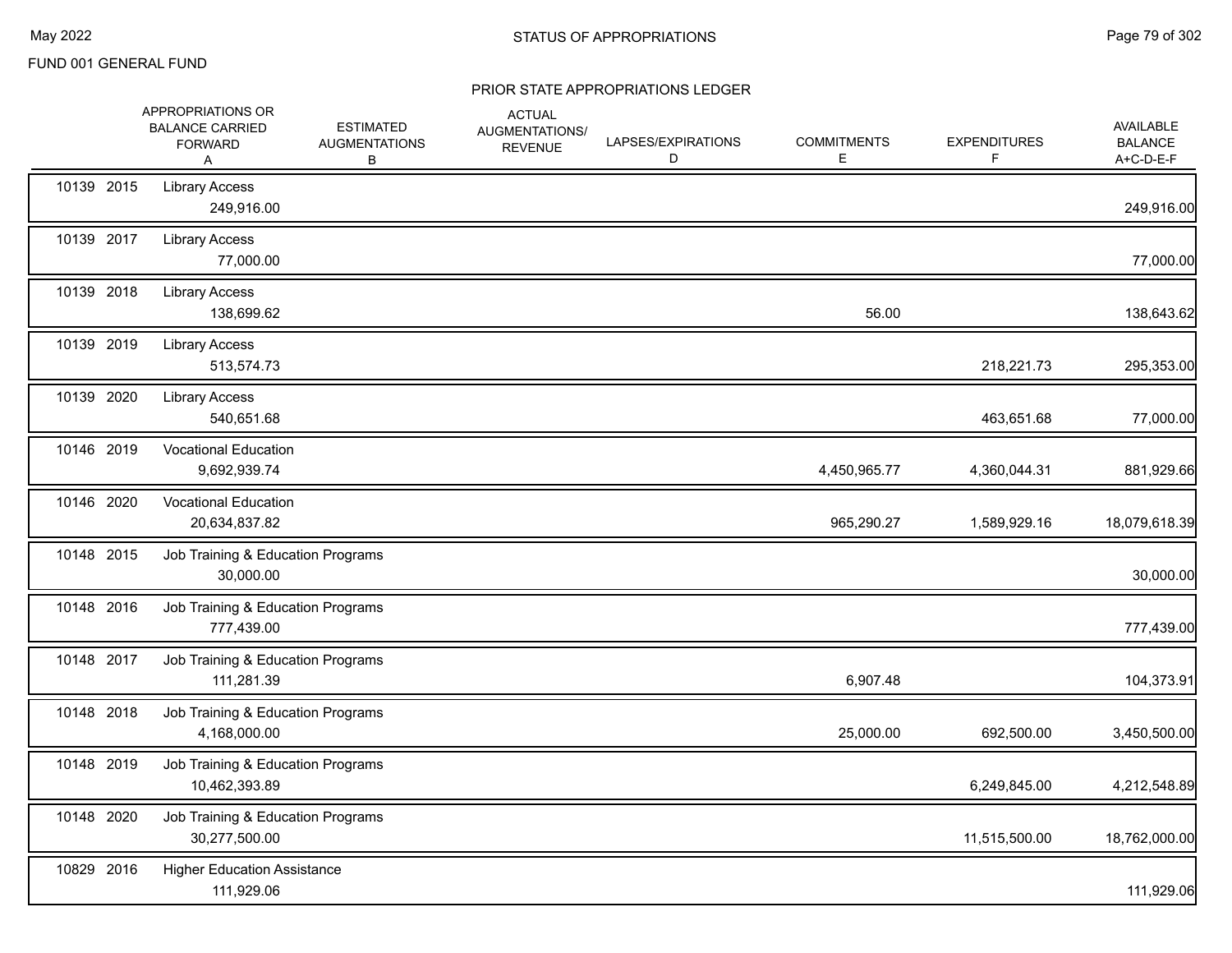|            | APPROPRIATIONS OR<br><b>BALANCE CARRIED</b><br><b>FORWARD</b><br>Α | <b>ESTIMATED</b><br><b>AUGMENTATIONS</b><br>В | <b>ACTUAL</b><br>AUGMENTATIONS/<br><b>REVENUE</b> | LAPSES/EXPIRATIONS<br>D | <b>COMMITMENTS</b><br>Е | <b>EXPENDITURES</b><br>F | <b>AVAILABLE</b><br><b>BALANCE</b><br>A+C-D-E-F |
|------------|--------------------------------------------------------------------|-----------------------------------------------|---------------------------------------------------|-------------------------|-------------------------|--------------------------|-------------------------------------------------|
| 10829 2017 | <b>Higher Education Assistance</b><br>77,305.95                    |                                               |                                                   |                         |                         |                          | 77,305.95                                       |
| 10829 2018 | <b>Higher Education Assistance</b><br>54,582.40                    |                                               |                                                   |                         |                         | 54,582.40                |                                                 |
| 10829 2019 | <b>Higher Education Assistance</b><br>63,599.07                    |                                               |                                                   |                         | 75,467.00               | -109,565.58              | 97,697.65                                       |
| 10829 2020 | <b>Higher Education Assistance</b><br>541,216.30                   |                                               |                                                   |                         | 30,000.00               | 511,216.30               |                                                 |
| 10838 2017 | Head Start Supplemental Assistance<br>259,619.85                   |                                               |                                                   |                         |                         | 259,619.85               |                                                 |
| 10838 2018 | Head Start Supplemental Assistance<br>30,836.90                    |                                               |                                                   |                         |                         | 30,836.90                |                                                 |
| 10838 2019 | Head Start Supplemental Assistance<br>206,409.98                   |                                               |                                                   |                         |                         |                          | 206,409.98                                      |
| 10838 2020 | Head Start Supplemental Assistance<br>3,692,755.89                 |                                               |                                                   |                         |                         | 3,667,577.23             | 25,178.66                                       |
| 10924 2015 | Pre-K Counts<br>215,602.00                                         |                                               |                                                   |                         |                         | 215,602.00               |                                                 |
| 10924 2016 | Pre-K Counts<br>54,101.00                                          |                                               |                                                   |                         |                         | 54,101.00                |                                                 |
| 10924 2017 | Pre-K Counts<br>557,989.68                                         |                                               |                                                   |                         |                         | 557,989.68               |                                                 |
| 10924 2018 | Pre-K Counts<br>241,055.61                                         |                                               |                                                   |                         |                         | 241,055.61               |                                                 |
| 10924 2019 | Pre-K Counts<br>563,427.65                                         |                                               |                                                   |                         | 220,904.00              | 263,538.14               | 78,985.51                                       |
| 10924 2020 | Pre-K Counts<br>12,301,925.19                                      |                                               |                                                   |                         |                         | 11,659,307.45            | 642,617.74                                      |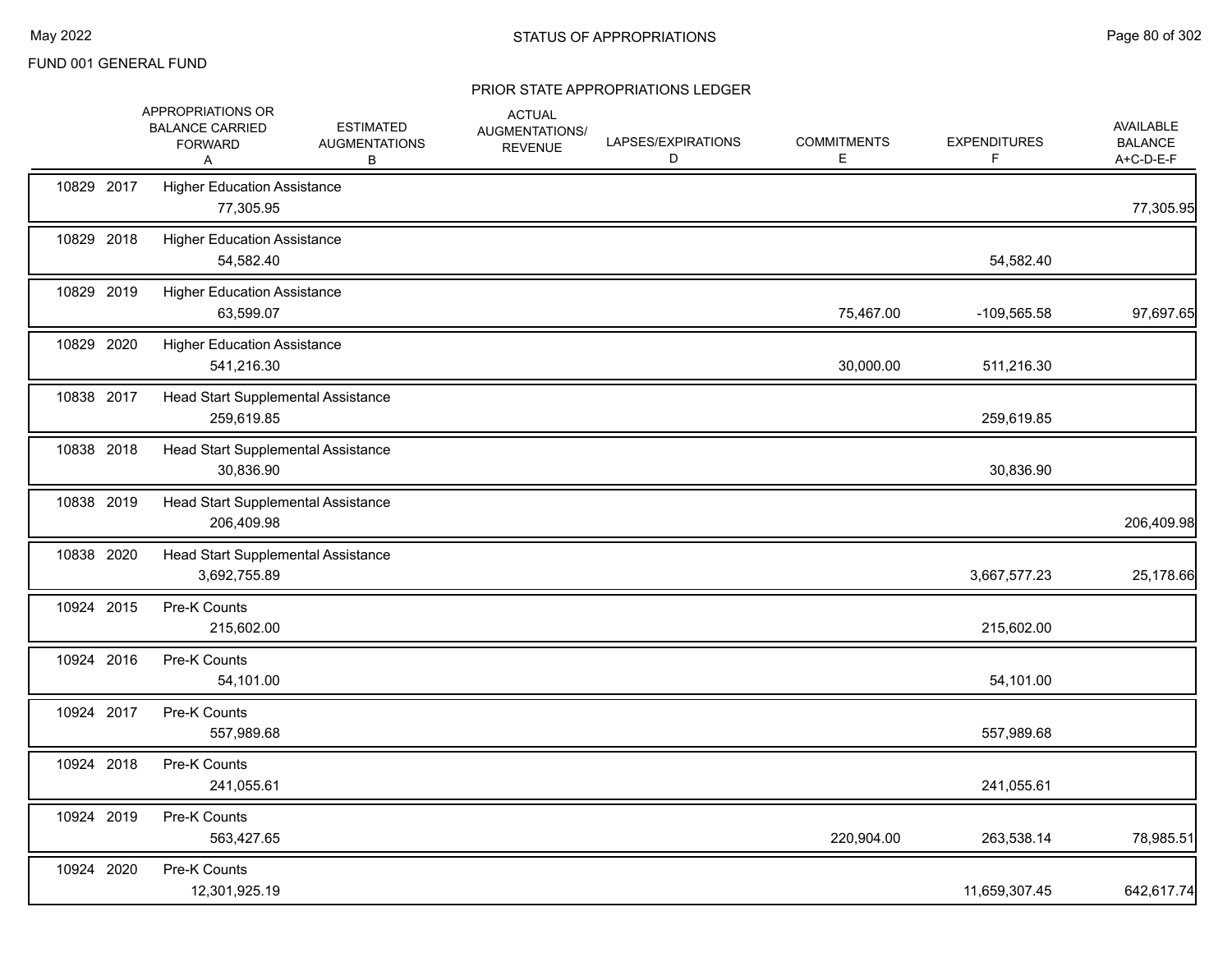|            | APPROPRIATIONS OR<br><b>BALANCE CARRIED</b><br><b>FORWARD</b><br>Α | <b>ESTIMATED</b><br><b>AUGMENTATIONS</b><br>В | <b>ACTUAL</b><br>AUGMENTATIONS/<br><b>REVENUE</b> | LAPSES/EXPIRATIONS<br>D | <b>COMMITMENTS</b><br>E | <b>EXPENDITURES</b><br>F | AVAILABLE<br><b>BALANCE</b><br>A+C-D-E-F |
|------------|--------------------------------------------------------------------|-----------------------------------------------|---------------------------------------------------|-------------------------|-------------------------|--------------------------|------------------------------------------|
| 10984 2020 | General Support - Pitt<br>73,123,000.00                            |                                               |                                                   |                         |                         |                          | 73,123,000.00                            |
| 10985 2020 | General Support - Temple<br>79,103,000.00                          |                                               |                                                   |                         |                         |                          | 79,103,000.00                            |
| 11011 2015 | Safe School Initiative<br>1,850.56                                 |                                               |                                                   |                         |                         |                          | 1,850.56                                 |
| 11011 2016 | Safe School Initiative<br>26,865.78                                |                                               |                                                   |                         |                         |                          | 26,865.78                                |
| 11011 2017 | Safe School Initiative<br>1,004,763.86                             |                                               |                                                   |                         |                         | 1,004,763.86             |                                          |
| 11011 2018 | Safe School Initiative<br>2,337,528.97                             |                                               |                                                   |                         |                         | 1,240,006.78             | 1,097,522.19                             |
| 11011 2019 | Safe School Initiative<br>4,046,941.41                             |                                               |                                                   |                         | 1,347,769.83            | 1,892,632.99             | 806,538.59                               |
| 11011 2020 | Safe School Initiative<br>10,029,057.20                            |                                               |                                                   |                         | 2,453,348.99            | 6,021,645.26             | 1,554,062.95                             |
| 11067 2018 | Ready To Learn Block Grant<br>385,534.00                           |                                               |                                                   |                         |                         |                          | 385,534.00                               |
| 11067 2020 | Ready To Learn Block Grant<br>653,484.00                           |                                               |                                                   |                         |                         | $-25,746.00$             | 679,230.00                               |
| 11205 2015 | <b>Educational Access Programs</b><br>133,644.00                   |                                               |                                                   |                         |                         |                          | 133,644.00                               |
| 11205 2016 | <b>Educational Access Programs</b><br>149,941.48                   |                                               |                                                   |                         |                         | 20,475.20                | 129,466.28                               |
| 11205 2017 | <b>Educational Access Programs</b><br>51,869.52                    |                                               |                                                   |                         |                         |                          | 51,869.52                                |
| 11207 2020 | <b>Trauma-Informed Education</b><br>750,000.00                     |                                               |                                                   |                         |                         |                          | 750,000.00                               |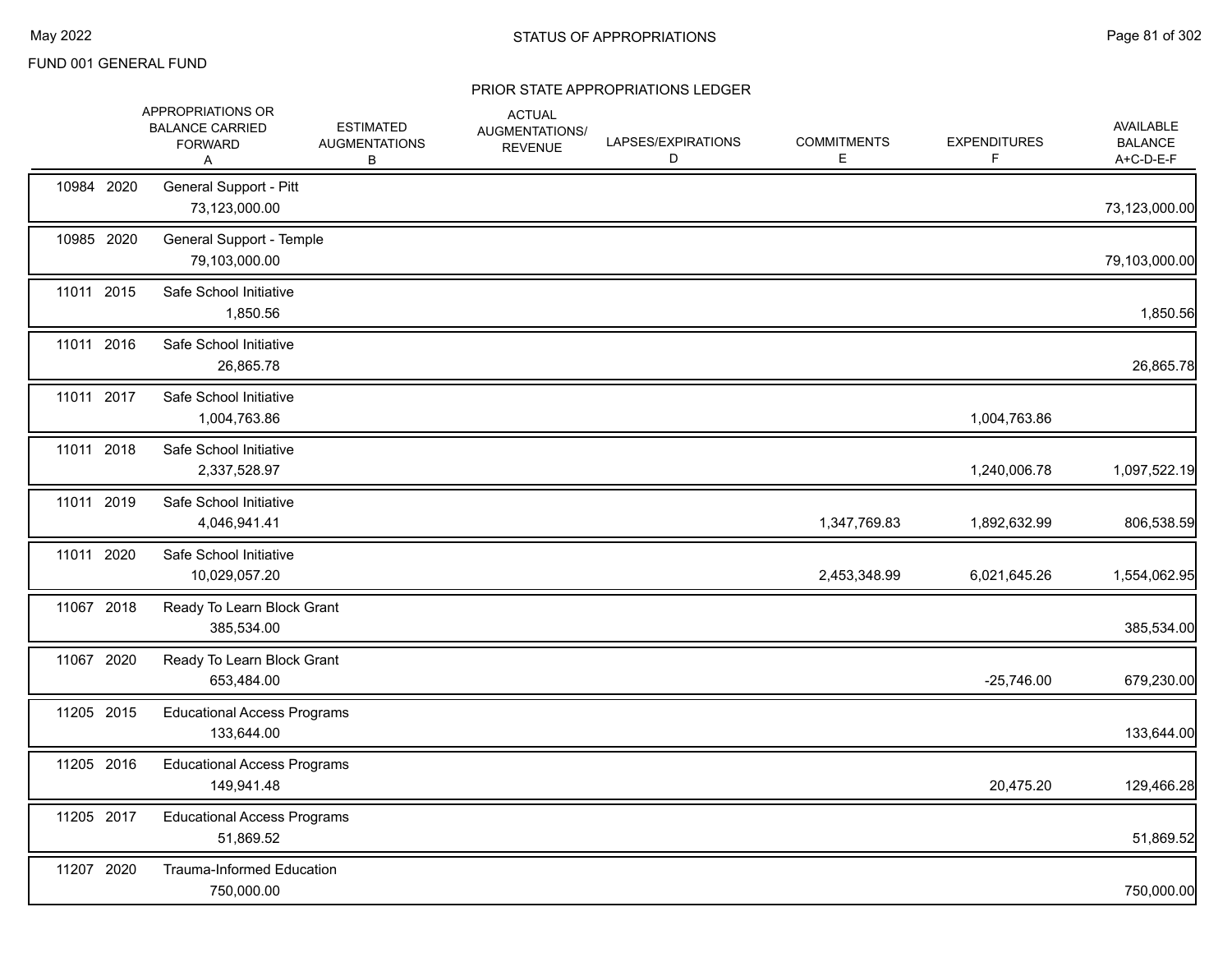|                             | APPROPRIATIONS OR<br><b>BALANCE CARRIED</b><br><b>FORWARD</b><br>Α | <b>ESTIMATED</b><br><b>AUGMENTATIONS</b><br>В | <b>ACTUAL</b><br>AUGMENTATIONS/<br><b>REVENUE</b> | LAPSES/EXPIRATIONS<br>D | <b>COMMITMENTS</b><br>E | <b>EXPENDITURES</b><br>F. | <b>AVAILABLE</b><br><b>BALANCE</b><br>A+C-D-E-F |
|-----------------------------|--------------------------------------------------------------------|-----------------------------------------------|---------------------------------------------------|-------------------------|-------------------------|---------------------------|-------------------------------------------------|
| 11208 2019                  | Northern PA Regional College<br>7,000,000.00                       |                                               |                                                   |                         |                         | 7,000,000.00              |                                                 |
| 11208 2020                  | Northern PA Regional College<br>7,000,000.00                       |                                               |                                                   |                         |                         | 7,000,000.00              |                                                 |
| <b>DEPT TOTAL</b>           |                                                                    |                                               |                                                   |                         |                         |                           |                                                 |
|                             | 492,061,978.66                                                     |                                               |                                                   |                         | 15,042,551.52           | 170,820,537.51            | 306,198,889.63                                  |
| <b>GENERAL GOVERNMENT</b>   | <b>BA 31 - PA Emergency Management Agency</b>                      |                                               |                                                   |                         |                         |                           |                                                 |
| 10354 2019                  | <b>State Fire Commissioners Office</b><br>606,320.95               |                                               |                                                   |                         | 272.00                  | 112,108.05                | 493,940.90                                      |
| 10354 2020                  | <b>State Fire Commissioners Office</b><br>1,380,748.13             |                                               |                                                   |                         | 49,561.04               | 307,705.63                | 1,023,481.46                                    |
| 10355 2018                  | <b>General Government Operations</b><br>10,148.32                  |                                               |                                                   |                         |                         | 10,148.32                 |                                                 |
| 10355 2019                  | <b>General Government Operations</b><br>539,055.29                 |                                               |                                                   |                         | 20,844.99               | 517,762.42                | 447.88                                          |
| 10355 2020                  | <b>General Government Operations</b><br>4,782,808.75               |                                               |                                                   |                         | 912,408.31              | 2,093,747.61              | 1,776,652.83                                    |
| <b>GRANTS AND SUBSIDIES</b> |                                                                    |                                               |                                                   |                         |                         |                           |                                                 |
| 10352 2019                  | Firefighters' Memorial Flag<br>975.32                              |                                               |                                                   |                         |                         |                           | 975.32                                          |
| 10352 2020                  | Firefighters' Memorial Flag<br>4,904.02                            |                                               |                                                   |                         |                         | 1,059.39                  | 3,844.63                                        |
| <b>DEPT TOTAL</b>           |                                                                    |                                               |                                                   |                         |                         |                           |                                                 |
|                             | 7,324,960.78                                                       |                                               |                                                   |                         | 983,086.34              | 3,042,531.42              | 3,299,343.02                                    |
| <b>GENERAL GOVERNMENT</b>   | <b>BA 37 - Environmental Hearing Board</b>                         |                                               |                                                   |                         |                         |                           |                                                 |
| 10393 2020                  | <b>Environmental Hearing Board</b>                                 |                                               |                                                   |                         |                         |                           |                                                 |
|                             | 974,441.88                                                         |                                               |                                                   |                         | 5,803.15                | 87,695.56                 | 880,943.17                                      |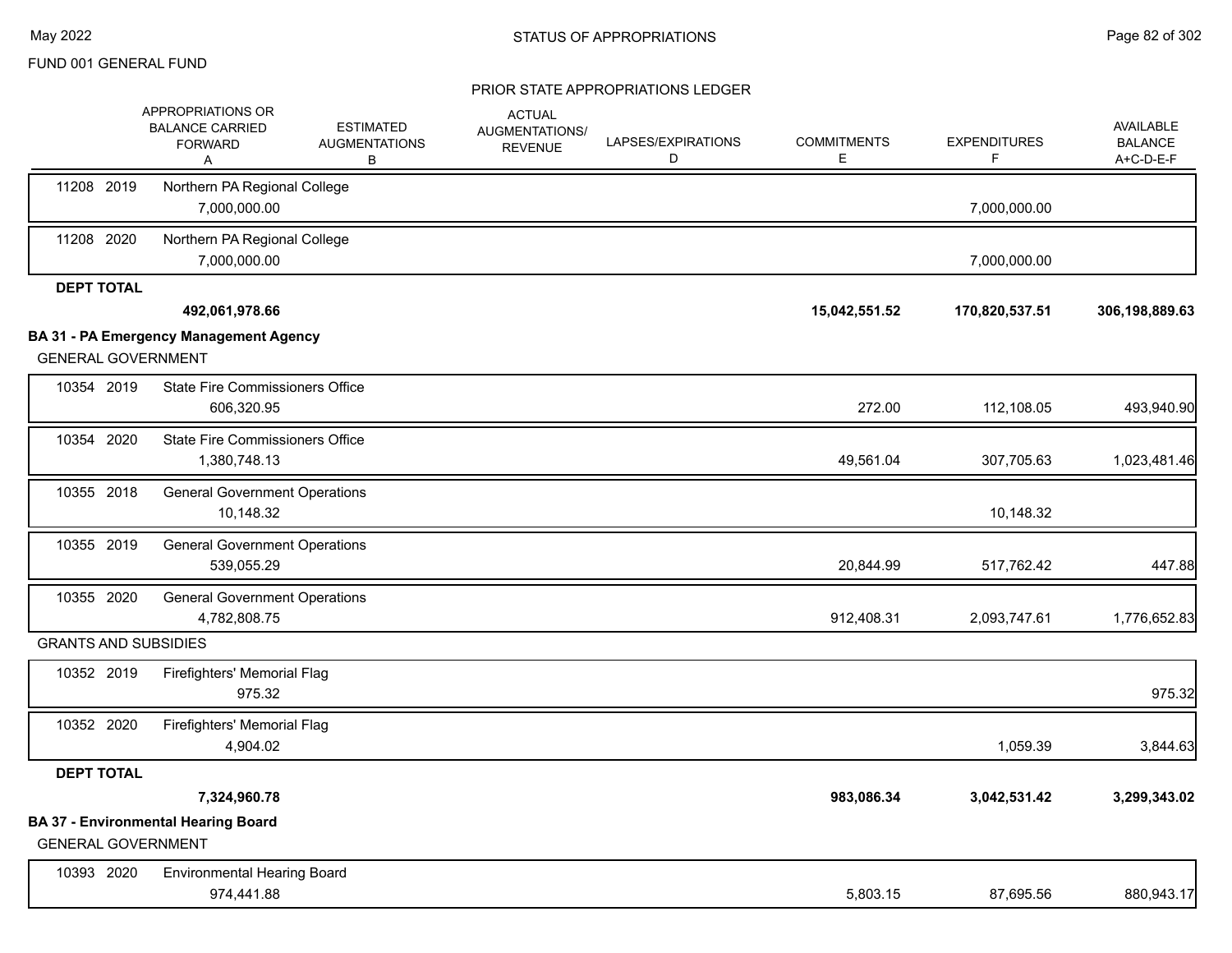|                           | APPROPRIATIONS OR<br><b>BALANCE CARRIED</b><br><b>FORWARD</b><br>A | <b>ESTIMATED</b><br><b>AUGMENTATIONS</b><br>В | <b>ACTUAL</b><br><b>AUGMENTATIONS/</b><br><b>REVENUE</b> | LAPSES/EXPIRATIONS<br>D | <b>COMMITMENTS</b><br>Е | <b>EXPENDITURES</b><br>F. | <b>AVAILABLE</b><br><b>BALANCE</b><br>A+C-D-E-F |
|---------------------------|--------------------------------------------------------------------|-----------------------------------------------|----------------------------------------------------------|-------------------------|-------------------------|---------------------------|-------------------------------------------------|
| <b>DEPT TOTAL</b>         |                                                                    |                                               |                                                          |                         |                         |                           |                                                 |
|                           | 974,441.88                                                         |                                               |                                                          |                         | 5,803.15                | 87,695.56                 | 880,943.17                                      |
|                           | <b>BA 35 - Environmental Protection</b>                            |                                               |                                                          |                         |                         |                           |                                                 |
| <b>GENERAL GOVERNMENT</b> |                                                                    |                                               |                                                          |                         |                         |                           |                                                 |
| 10381 2015                | <b>Environmental Protection Operations</b><br>2,959.89             |                                               |                                                          |                         |                         | $-716.00$                 | 3,675.89                                        |
| 10381 2019                | <b>Environmental Protection Operations</b><br>170,514.50           |                                               |                                                          |                         | 57,782.51               | 108,049.82                | 4,682.17                                        |
| 10381 2020                | <b>Environmental Protection Operations</b><br>4,360,209.36         |                                               | 303,241.22                                               |                         | 138,188.08              | 4,246,896.21              | 278,366.29                                      |
| 10382 2014                | Environmental Program Management<br>0.16                           |                                               |                                                          |                         |                         |                           | 0.16                                            |
| 10382 2019                | Environmental Program Management<br>974,255.14                     |                                               |                                                          |                         |                         | 969,784.55                | 4,470.59                                        |
| 10382 2020                | Environmental Program Management<br>2,146,068.72                   |                                               |                                                          |                         | 6,452.25                | 2,123,089.66              | 16,526.81                                       |
| 10382 2011                | Environmental Program Management                                   |                                               | 1,957.00                                                 |                         |                         |                           | 1,957.00                                        |
| 10385 2020                | 1,117,152.88                                                       | Chesapeake Bay Agr Source Abatement           |                                                          |                         | 224,782.36              | 525,643.07                | 366,727.45                                      |
| 10386 2020                | <b>Blackfly Control and Research</b><br>1,473,088.05               |                                               |                                                          |                         | 350.90                  | 1,472,737.15              |                                                 |
| 10389 2018                | West Nile Virus Control<br>296.30                                  |                                               |                                                          |                         |                         |                           | 296.30                                          |
| 10389 2019                | West Nile Virus Control<br>27,353.22                               |                                               |                                                          |                         | 4,722.50                | 22,630.72                 |                                                 |
| 10389 2020                | West Nile Virus Control<br>2,704,334.97                            |                                               |                                                          |                         | 241,526.46              | 1,495,263.13              | 967,545.38                                      |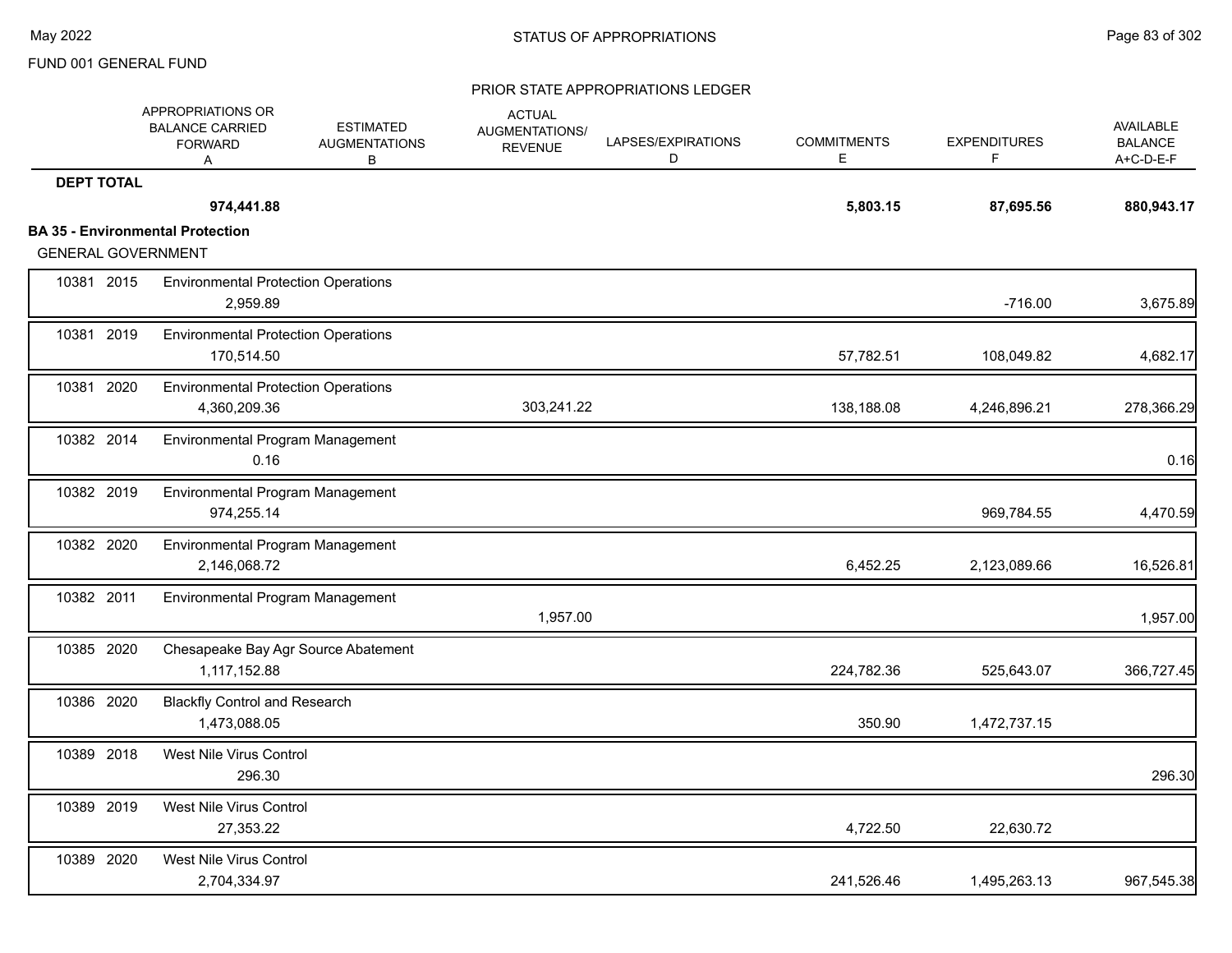|                                 | APPROPRIATIONS OR<br><b>BALANCE CARRIED</b><br><b>FORWARD</b><br>Α | <b>ESTIMATED</b><br><b>AUGMENTATIONS</b><br>В | <b>ACTUAL</b><br>AUGMENTATIONS/<br><b>REVENUE</b> | LAPSES/EXPIRATIONS<br>D | <b>COMMITMENTS</b><br>Е | <b>EXPENDITURES</b><br>F | AVAILABLE<br><b>BALANCE</b><br>$A+C-D-E-F$ |
|---------------------------------|--------------------------------------------------------------------|-----------------------------------------------|---------------------------------------------------|-------------------------|-------------------------|--------------------------|--------------------------------------------|
| 10390 2015                      | <b>General Government Operations</b><br>401,280.00                 |                                               |                                                   |                         |                         |                          | 401,280.00                                 |
| 10390 2018                      | <b>General Government Operations</b><br>7,460.07                   |                                               |                                                   |                         | 6,760.11                |                          | 699.96                                     |
| 10390 2019                      | <b>General Government Operations</b><br>5,209,276.34               |                                               |                                                   |                         | 285,736.13              | 4,917,024.65             | 6,515.56                                   |
| 10390 2020                      | <b>General Government Operations</b><br>5,132,455.01               |                                               |                                                   |                         | 1,613,174.30            | 2,714,937.13             | 804,343.58                                 |
| 10390 2011                      | <b>General Government Operations</b>                               |                                               |                                                   |                         |                         | $-1,500.00$              | 1,500.00                                   |
| <b>DEPT TOTAL</b>               |                                                                    |                                               |                                                   |                         |                         |                          |                                            |
|                                 | 23,726,704.61                                                      |                                               | 305,198.22                                        |                         | 2,579,475.60            | 18,593,840.09            | 2,858,587.14                               |
| <b>BA 15 - General Services</b> | <b>GENERAL GOVERNMENT</b>                                          |                                               |                                                   |                         |                         |                          |                                            |
| 10067 2019                      | <b>Capitol Police Operations</b>                                   |                                               | 4,255.00                                          |                         |                         |                          | 4,255.00                                   |
| 10067 2020                      | <b>Capitol Police Operations</b><br>692,752.14                     |                                               | 12,627.25                                         |                         | 7,149.54                | 677,659.67               | 20,570.18                                  |
| 10070 2018                      | <b>Rental and Municipal Charges</b><br>328,674.42                  |                                               |                                                   |                         |                         |                          | 328,674.42                                 |
| 10070 2019                      | Rental and Municipal Charges<br>594,531.28                         |                                               |                                                   |                         |                         | 529,524.71               | 65,006.57                                  |
| 10070 2020                      | <b>Rental and Municipal Charges</b><br>3,238,156.19                |                                               | 8,055.60                                          |                         |                         | 660,110.72               | 2,586,101.07                               |
| 10070 2013                      | Rental and Municipal Charges                                       |                                               | 2,500.00                                          |                         |                         |                          | 2,500.00                                   |
| 10073 2020                      | <b>Excess Insurance Coverage</b><br>198.00                         |                                               |                                                   |                         |                         |                          | 198.00                                     |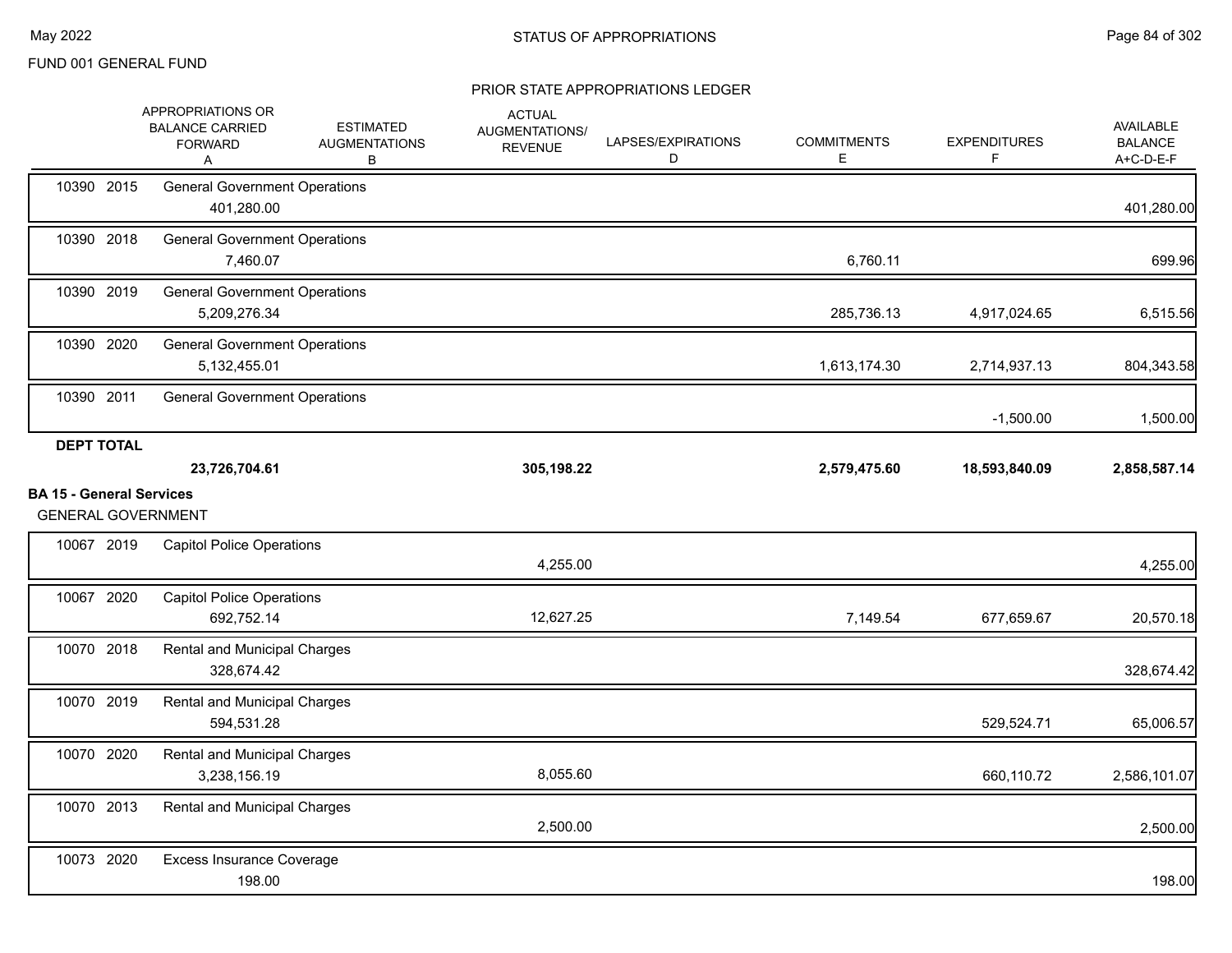|                                             | APPROPRIATIONS OR<br><b>BALANCE CARRIED</b><br><b>FORWARD</b><br>Α | <b>ESTIMATED</b><br><b>AUGMENTATIONS</b><br>В | <b>ACTUAL</b><br>AUGMENTATIONS/<br><b>REVENUE</b> | LAPSES/EXPIRATIONS<br>D | <b>COMMITMENTS</b><br>E | <b>EXPENDITURES</b><br>F | <b>AVAILABLE</b><br><b>BALANCE</b><br>A+C-D-E-F |
|---------------------------------------------|--------------------------------------------------------------------|-----------------------------------------------|---------------------------------------------------|-------------------------|-------------------------|--------------------------|-------------------------------------------------|
| 10074 2017                                  | <b>General Government Operations</b><br>250.00                     |                                               | $-250.00$                                         |                         |                         |                          |                                                 |
| 10074 2018                                  | <b>General Government Operations</b><br>81,532.99                  |                                               | $-26,264.05$                                      |                         | 126,569.11              | $-1,825,186.87$          | 1,753,886.70                                    |
| 10074 2019                                  | <b>General Government Operations</b><br>1,714,423.23               |                                               | $-1,377,754.24$                                   |                         | 407,904.16              | $-315,568.31$            | 244,333.14                                      |
| 10074 2020                                  | <b>General Government Operations</b><br>14,104,681.76              |                                               | $-770, 114.96$                                    |                         | 829,133.35              | 3,324,113.26             | 9,181,320.19                                    |
| 10075 2017                                  | <b>Utility Costs</b><br>24,443.04                                  |                                               |                                                   |                         | 24,443.04               |                          |                                                 |
| 10075 2018                                  | <b>Utility Costs</b><br>187,071.45                                 |                                               |                                                   |                         | 3,031.00                |                          | 184,040.45                                      |
| 10075 2019                                  | <b>Utility Costs</b><br>164,790.97                                 |                                               |                                                   |                         |                         |                          | 164,790.97                                      |
| 10075 2020                                  | <b>Utility Costs</b><br>1,548,164.15                               |                                               | 35,599.46                                         |                         |                         | 1,445,420.48             | 138,343.13                                      |
| <b>DEPT TOTAL</b>                           | 22,679,669.62                                                      |                                               | $-2,111,345.94$                                   |                         | 1,398,230.20            | 4,496,073.66             | 14,674,019.82                                   |
| BA 67 - Health<br><b>GENERAL GOVERNMENT</b> |                                                                    |                                               |                                                   |                         |                         |                          |                                                 |
| 10467 2017                                  | <b>Quality Assurance</b><br>362,079.21                             |                                               |                                                   |                         |                         |                          | 362,079.21                                      |
| 10467 2019                                  | <b>Quality Assurance</b><br>3,131,352.88                           |                                               |                                                   |                         | 160,433.00              | 1,291,665.16             | 1,679,254.72                                    |
| 10467 2020                                  | <b>Quality Assurance</b><br>4,413,322.27                           |                                               |                                                   |                         | 632,014.29              | 1,925,039.76             | 1,856,268.22                                    |
| 10469 2020                                  | <b>Vital Statistics</b><br>26,738.67                               |                                               |                                                   |                         |                         | 26,738.67                |                                                 |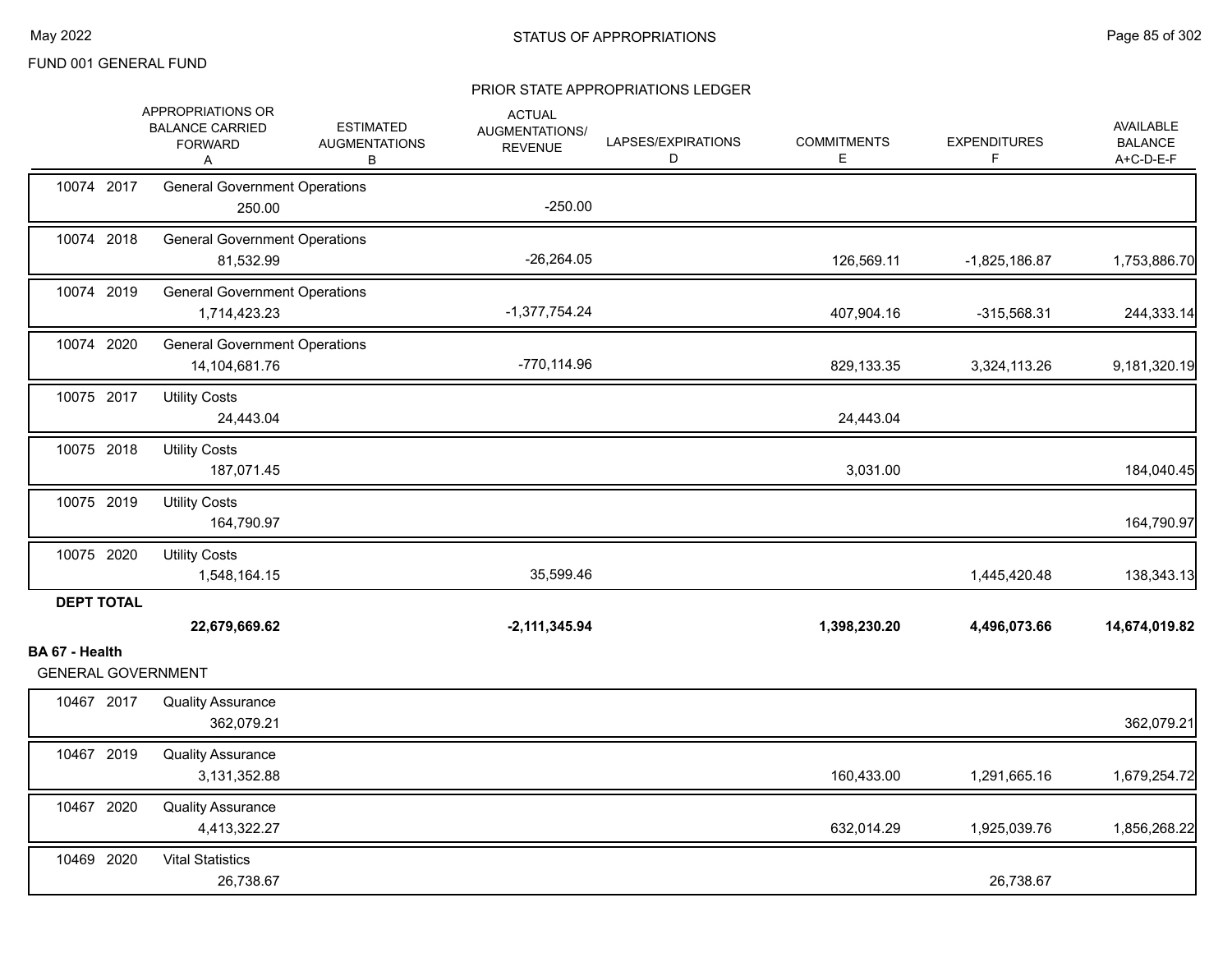|            | APPROPRIATIONS OR<br><b>BALANCE CARRIED</b><br><b>FORWARD</b><br>A | <b>ESTIMATED</b><br><b>AUGMENTATIONS</b><br>В | <b>ACTUAL</b><br>AUGMENTATIONS/<br><b>REVENUE</b> | LAPSES/EXPIRATIONS<br>D | <b>COMMITMENTS</b><br>Е | <b>EXPENDITURES</b><br>F | <b>AVAILABLE</b><br><b>BALANCE</b><br>$A+C-D-E-F$ |
|------------|--------------------------------------------------------------------|-----------------------------------------------|---------------------------------------------------|-------------------------|-------------------------|--------------------------|---------------------------------------------------|
| 10470 2019 | State Laboratory<br>3,479.96                                       |                                               |                                                   |                         | 300.00                  |                          | 3,179.96                                          |
| 10470 2020 | State Laboratory<br>948,165.99                                     |                                               | 47,017.00                                         |                         | 7,208.06                | 368,311.44               | 619,663.49                                        |
| 10471 2018 | <b>State Health Care Centers</b><br>71,557.73                      |                                               |                                                   |                         |                         |                          | 71,557.73                                         |
| 10471 2019 | <b>State Health Care Centers</b><br>1,640,936.17                   |                                               |                                                   |                         |                         | 21.00                    | 1,640,915.17                                      |
| 10471 2020 | <b>State Health Care Centers</b><br>1,655,849.39                   |                                               |                                                   |                         |                         | 780,635.77               | 875,213.62                                        |
| 10497 2018 | <b>General Government Operations</b><br>585,079.14                 |                                               |                                                   |                         | 180,708.76              | 198,025.16               | 206,345.22                                        |
| 10497 2019 | <b>General Government Operations</b><br>5,098,171.20               |                                               |                                                   |                         | 2,861,485.85            | 1,740,372.83             | 496,312.52                                        |
| 10497 2020 | <b>General Government Operations</b><br>5,651,380.61               |                                               | -48,562.50                                        |                         | 2,657,638.91            | 1,205,220.16             | 1,739,959.04                                      |
| 10658 2018 | STD - Screening And Treatment                                      |                                               |                                                   |                         |                         | $-4,733.40$              | 4,733.40                                          |
| 10658 2019 | STD - Screening And Treatment<br>212,025.16                        |                                               |                                                   |                         |                         |                          | 212,025.16                                        |
| 10658 2020 | STD - Screening And Treatment<br>487,468.46                        |                                               |                                                   |                         |                         | 130,452.27               | 357,016.19                                        |
| 11012 2018 | Health Innovation<br>107,926.57                                    |                                               |                                                   |                         |                         | $-19,838.71$             | 127,765.28                                        |
| 11012 2019 | Health Innovation<br>227,054.66                                    |                                               |                                                   |                         |                         | 25,550.87                | 201,503.79                                        |
| 11012 2020 | Health Innovation<br>153,140.55                                    |                                               |                                                   |                         |                         | 74,164.69                | 78,975.86                                         |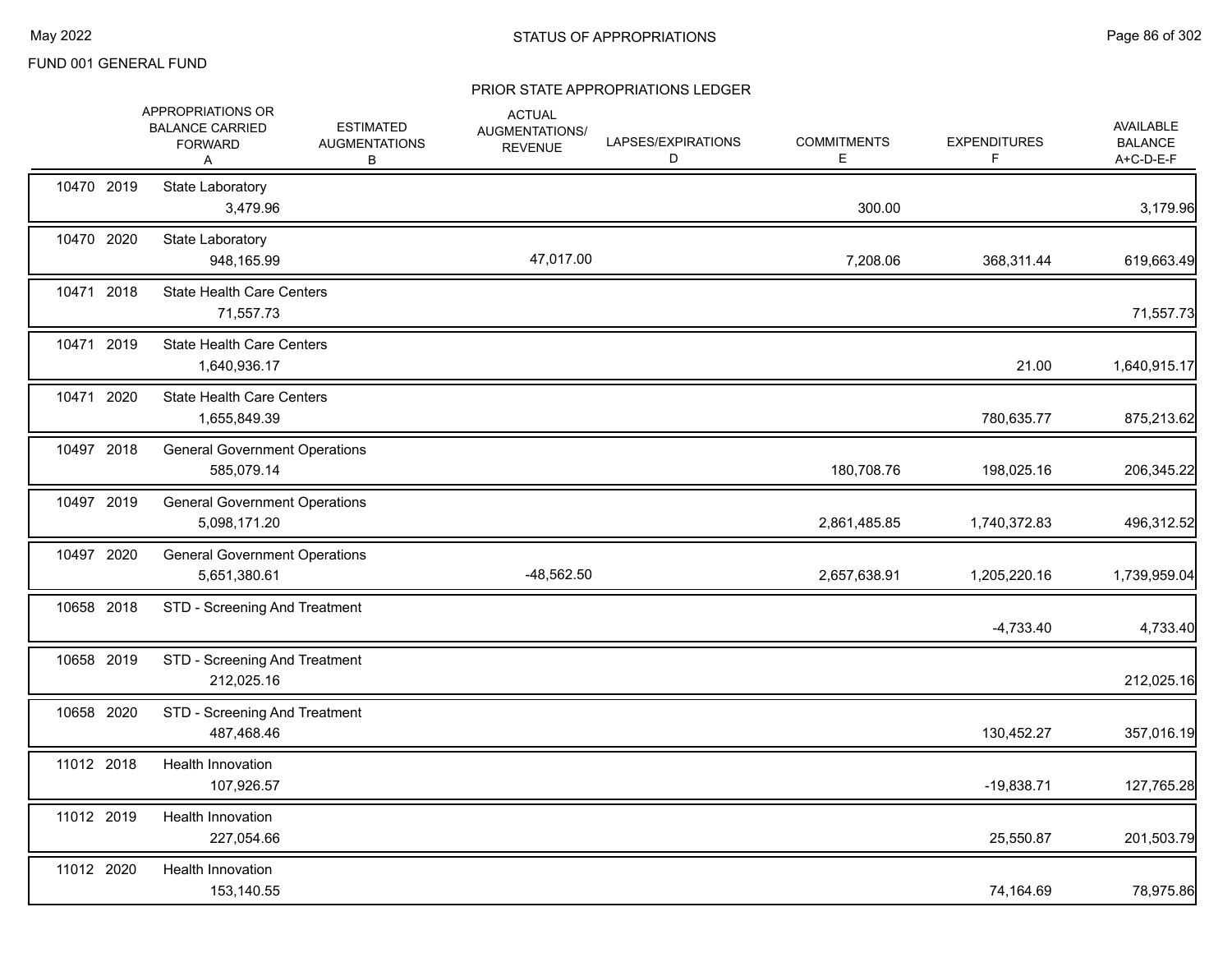|            | APPROPRIATIONS OR<br><b>BALANCE CARRIED</b><br><b>FORWARD</b><br>A | <b>ESTIMATED</b><br><b>AUGMENTATIONS</b><br>В | <b>ACTUAL</b><br>AUGMENTATIONS/<br><b>REVENUE</b> | LAPSES/EXPIRATIONS<br>D | <b>COMMITMENTS</b><br>Е | <b>EXPENDITURES</b><br>F | AVAILABLE<br><b>BALANCE</b><br>A+C-D-E-F |
|------------|--------------------------------------------------------------------|-----------------------------------------------|---------------------------------------------------|-------------------------|-------------------------|--------------------------|------------------------------------------|
| 11080 2019 | Achieve Better Care-MAP Admin<br>595,631.54                        |                                               |                                                   |                         |                         |                          | 595,631.54                               |
| 11080 2020 | Achieve Better Care-MAP Admin<br>1,338,360.17                      |                                               |                                                   |                         |                         | 958,326.05               | 380,034.12                               |
|            | <b>GRANTS AND SUBSIDIES</b>                                        |                                               |                                                   |                         |                         |                          |                                          |
| 10461 2019 | TB Screening & Treatment<br>87,725.09                              |                                               |                                                   |                         |                         |                          | 87,725.09                                |
| 10461 2020 | TB Screening & Treatment<br>449,741.28                             |                                               |                                                   |                         |                         | 240,734.41               | 209,006.87                               |
| 10462 2019 | Sickle Cell<br>18,275.00                                           |                                               |                                                   |                         | 2,239.76                | $-2,239.76$              | 18,275.00                                |
| 10462 2020 | Sickle Cell<br>246,217.04                                          |                                               |                                                   |                         |                         | 205,579.83               | 40,637.21                                |
| 10463 2019 | 47,052.27                                                          | AdultCysticFibros&OthrChroncResprtryllIn      |                                                   |                         | 98,657.97               | -98,657.97               | 47,052.27                                |
| 10463 2020 | 235,965.34                                                         | AdultCysticFibros&OthrChroncResprtryllIn      |                                                   |                         |                         | 150,089.34               | 85,876.00                                |
| 10464 2019 | Hemophilia<br>57,189.76                                            |                                               |                                                   |                         |                         |                          | 57,189.76                                |
| 10464 2020 | Hemophilia<br>153,981.04                                           |                                               |                                                   |                         |                         | 133,725.22               | 20,255.82                                |
| 10465 2020 | Local Health-Environmental<br>0.01                                 |                                               |                                                   |                         |                         |                          | 0.01                                     |
| 10466 2019 | Cooley's Anemia<br>6,789.42                                        |                                               |                                                   |                         |                         |                          | 6,789.42                                 |
| 10466 2020 | Cooley's Anemia<br>2,882.79                                        |                                               |                                                   |                         |                         | 2,882.55                 | 0.24                                     |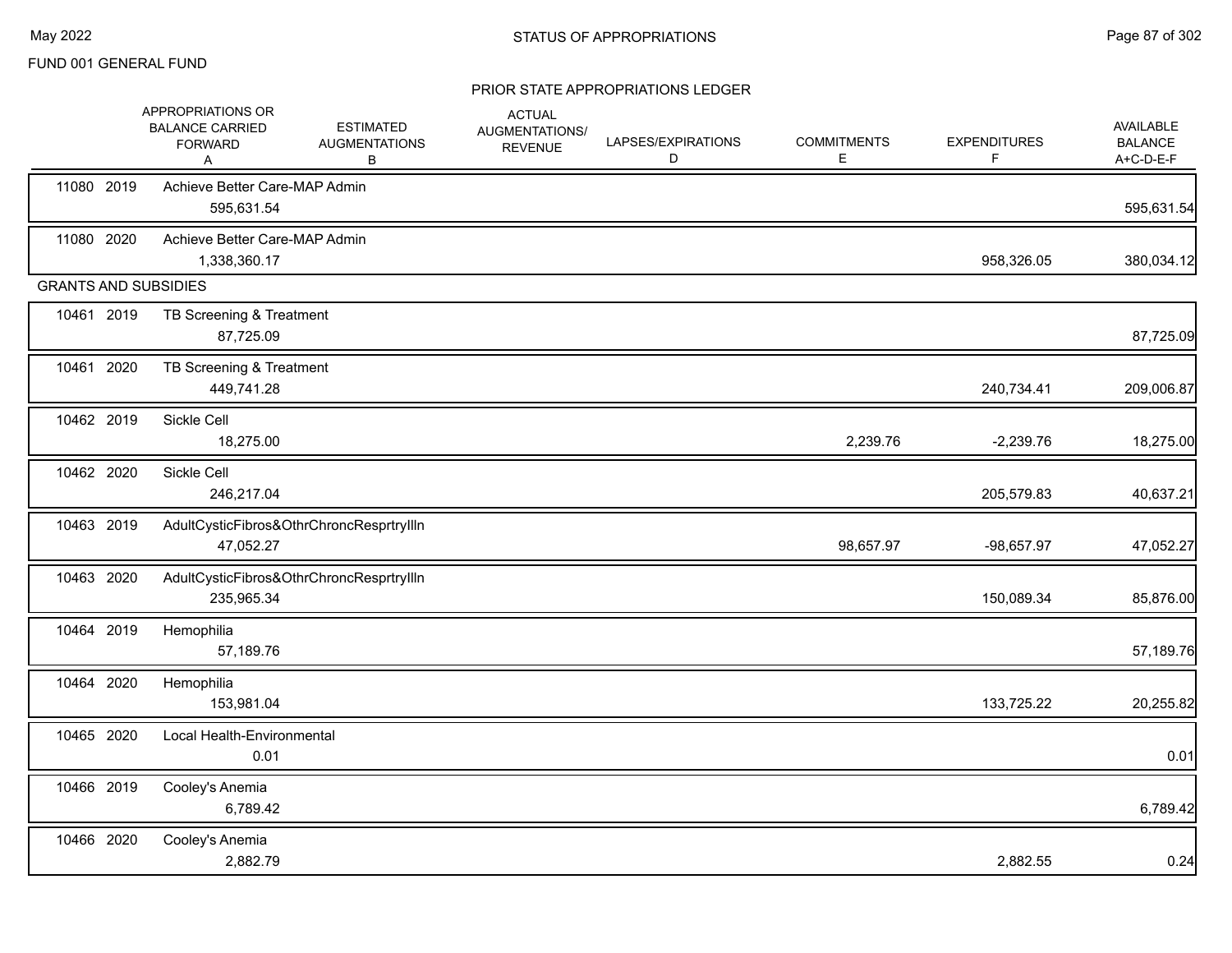|            | APPROPRIATIONS OR<br><b>BALANCE CARRIED</b><br><b>FORWARD</b><br>Α | <b>ESTIMATED</b><br><b>AUGMENTATIONS</b><br>В | <b>ACTUAL</b><br>AUGMENTATIONS/<br><b>REVENUE</b> | LAPSES/EXPIRATIONS<br>D | <b>COMMITMENTS</b><br>Е | <b>EXPENDITURES</b><br>F | <b>AVAILABLE</b><br><b>BALANCE</b><br>A+C-D-E-F |
|------------|--------------------------------------------------------------------|-----------------------------------------------|---------------------------------------------------|-------------------------|-------------------------|--------------------------|-------------------------------------------------|
| 10472 2020 | Tourette Syndrome<br>30,031.01                                     |                                               |                                                   |                         |                         | 30,031.01                |                                                 |
| 10473 2020 | <b>Trauma Prevention</b><br>99,835.25                              |                                               |                                                   |                         |                         | 99,835.25                |                                                 |
| 10474 2020 | Lupus<br>35,981.70                                                 |                                               |                                                   |                         |                         | 35,981.70                |                                                 |
| 10475 2020 | <b>Regional Poison Control Centers</b><br>350,000.00               |                                               |                                                   |                         |                         | 350,000.00               |                                                 |
| 10477 2019 | Primary Health Care Practitioner<br>362,718.28                     |                                               |                                                   |                         |                         |                          | 362,718.28                                      |
| 10477 2020 | Primary Health Care Practitioner<br>1,156,718.49                   |                                               |                                                   |                         |                         | 791,732.33               | 364,986.16                                      |
| 10479 2019 | Servs for Children with Special Needs<br>132,085.17                |                                               |                                                   |                         |                         |                          | 132,085.17                                      |
| 10479 2020 | Servs for Children with Special Needs<br>487,452.96                |                                               |                                                   |                         |                         | 276,098.40               | 211,354.56                                      |
| 10491 2020 | <b>Epilepsy Support Services</b><br>74,843.52                      |                                               |                                                   |                         |                         | 74,843.52                |                                                 |
| 10493 2016 | <b>Regional Cancer Institutes</b><br>150,000.00                    |                                               |                                                   |                         | 150,000.00              |                          |                                                 |
| 10493 2019 | <b>Regional Cancer Institutes</b><br>154,372.07                    |                                               |                                                   |                         |                         |                          | 154,372.07                                      |
| 10493 2020 | <b>Regional Cancer Institutes</b><br>278,246.08                    |                                               |                                                   |                         |                         | 171,082.03               | 107,164.05                                      |
| 10495 2015 | Bio-Technology Research<br>44,517.43                               |                                               |                                                   |                         | 44,517.43               |                          |                                                 |
| 10495 2018 | Bio-Technology Research<br>201,670.78                              |                                               |                                                   |                         | 8,057.14                | 43,613.64                | 150,000.00                                      |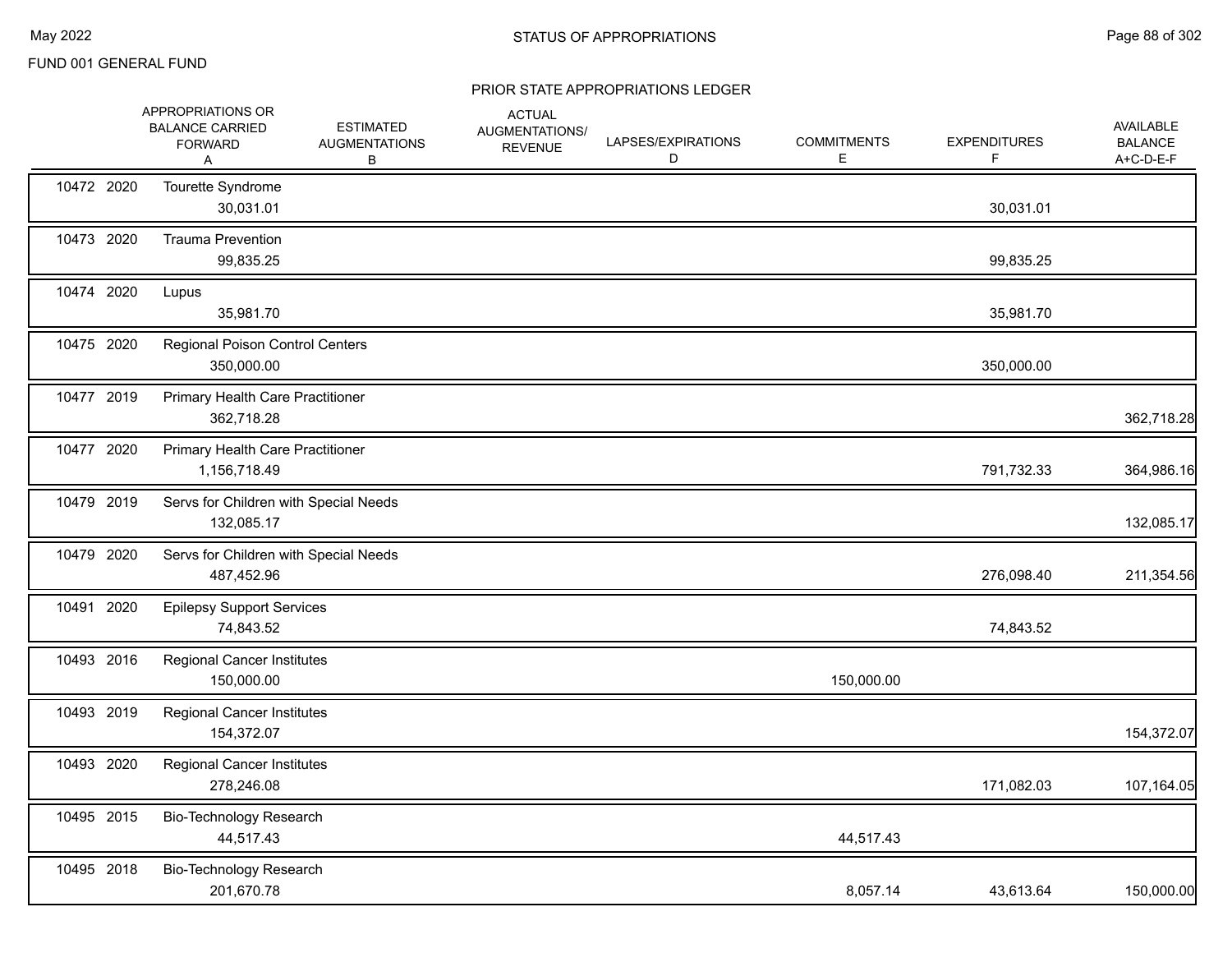|            | APPROPRIATIONS OR<br><b>BALANCE CARRIED</b><br><b>FORWARD</b><br>Α | <b>ESTIMATED</b><br><b>AUGMENTATIONS</b><br>В | <b>ACTUAL</b><br>AUGMENTATIONS/<br><b>REVENUE</b> | LAPSES/EXPIRATIONS<br>D | <b>COMMITMENTS</b><br>E | <b>EXPENDITURES</b><br>F. | <b>AVAILABLE</b><br><b>BALANCE</b><br>A+C-D-E-F |
|------------|--------------------------------------------------------------------|-----------------------------------------------|---------------------------------------------------|-------------------------|-------------------------|---------------------------|-------------------------------------------------|
| 10502 2019 | Newborn Screening<br>789,199.69                                    |                                               |                                                   |                         |                         |                           | 789,199.69                                      |
| 10502 2020 | Newborn Screening<br>1,591,982.28                                  |                                               |                                                   |                         |                         | 949,542.62                | 642,439.66                                      |
| 10651 2019 | Maternal And Child Health<br>257,075.30                            |                                               |                                                   |                         |                         |                           | 257,075.30                                      |
| 10651 2020 | <b>Maternal And Child Health</b><br>317,812.11                     |                                               |                                                   |                         |                         | 136,099.97                | 181,712.14                                      |
| 10654 2019 | <b>School District Health Services</b><br>617,520.89               |                                               |                                                   |                         |                         | 833.60                    | 616,687.29                                      |
| 10654 2020 | <b>School District Health Services</b><br>616,217.38               |                                               |                                                   |                         |                         |                           | 616,217.38                                      |
| 10655 2018 | <b>Renal Dialysis</b><br>52.16                                     |                                               |                                                   |                         |                         |                           | 52.16                                           |
| 10655 2019 | <b>Renal Dialysis</b><br>895,544.69                                |                                               |                                                   |                         |                         | $-16,751.26$              | 912,295.95                                      |
| 10655 2020 | <b>Renal Dialysis</b><br>3,696,041.53                              |                                               |                                                   |                         |                         | 2,012,331.93              | 1,683,709.60                                    |
| 10657 2019 | Diabetes Programs<br>35,019.35                                     |                                               |                                                   |                         |                         |                           | 35,019.35                                       |
| 10657 2020 | Diabetes Programs<br>59,456.77                                     |                                               |                                                   |                         |                         | 25,749.90                 | 33,706.87                                       |
| 11014 2019 | <b>Cancer Screening Services</b><br>1,235,109.40                   |                                               |                                                   |                         |                         |                           | 1,235,109.40                                    |
| 11014 2020 | <b>Cancer Screening Services</b><br>1,684,754.23                   |                                               |                                                   |                         |                         | 366,080.90                | 1,318,673.33                                    |
| 11043 2020 | Amyotrophic Lateral Sclerosis Supp Serv<br>276, 165. 14            |                                               |                                                   |                         |                         | 273,038.36                | 3,126.78                                        |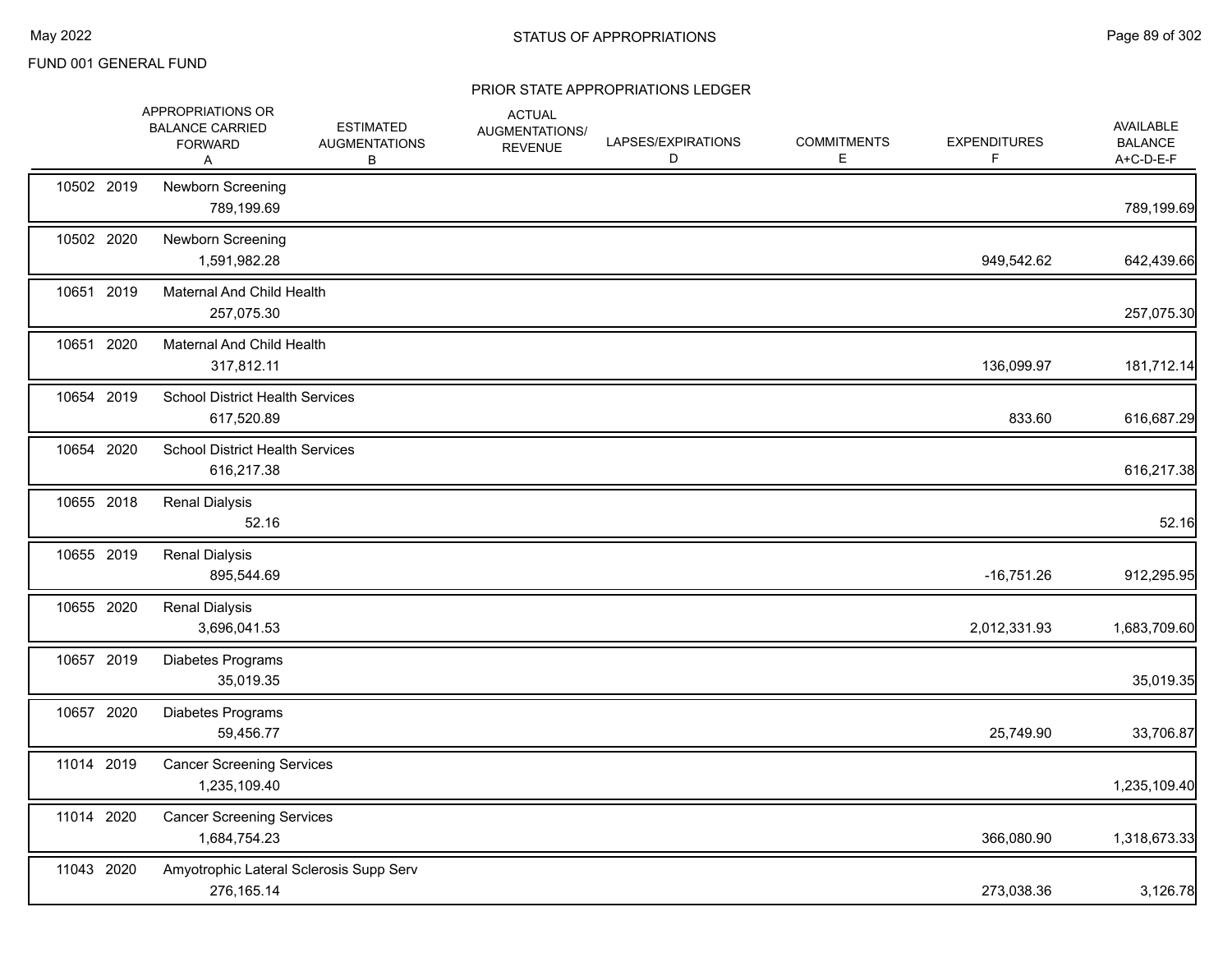|                             | APPROPRIATIONS OR<br><b>BALANCE CARRIED</b><br><b>FORWARD</b><br>Α | <b>ESTIMATED</b><br><b>AUGMENTATIONS</b><br>В | <b>ACTUAL</b><br>AUGMENTATIONS/<br><b>REVENUE</b> | LAPSES/EXPIRATIONS<br>D | <b>COMMITMENTS</b><br>E | <b>EXPENDITURES</b><br>F. | AVAILABLE<br><b>BALANCE</b><br>A+C-D-E-F |
|-----------------------------|--------------------------------------------------------------------|-----------------------------------------------|---------------------------------------------------|-------------------------|-------------------------|---------------------------|------------------------------------------|
| 11055 2018                  | 11,009.06                                                          | Community-Based Health Care Subsidy           |                                                   |                         |                         |                           | 11,009.06                                |
| 11055 2019                  | 309.472.44                                                         | Community-Based Health Care Subsidy           |                                                   |                         |                         |                           | 309,472.44                               |
| 11055 2020                  | 853,722.55                                                         | Community-Based Health Care Subsidy           |                                                   |                         |                         | 411,495.95                | 442,226.60                               |
| 11068 2018                  |                                                                    | AIDS Programs & Special Pharm Services        |                                                   |                         |                         | $-3,713.60$               | 3,713.60                                 |
| 11068 2019                  | 3,014,960.72                                                       | AIDS Programs & Special Pharm Services        |                                                   |                         |                         | 213,244.50                | 2,801,716.22                             |
| 11068 2020                  | 4,576,280.75                                                       | AIDS Programs & Special Pharm Services        |                                                   |                         |                         | 2,897,596.89              | 1,678,683.86                             |
| 11129 2019                  | Lyme Disease<br>671,059.08                                         |                                               |                                                   |                         | 156,738.70              |                           | 514,320.38                               |
| 11129 2020                  | Lyme Disease<br>2,054,604.55                                       |                                               |                                                   |                         | 511,792.85              | 130,639.60                | 1,412,172.10                             |
| <b>DEPT TOTAL</b>           | 55, 137, 072. 18                                                   |                                               | $-1,545.50$                                       |                         | 7,471,792.72            | 18,601,472.58             | 29,062,261.38                            |
| <b>GENERAL GOVERNMENT</b>   | <b>BA 30 - Historical &amp; Museum Commission</b>                  |                                               |                                                   |                         |                         |                           |                                          |
| 10347 2019                  | <b>General Government Operations</b><br>3,498,752.23               |                                               |                                                   |                         | 1,747,062.46            | 635,294.59                | 1,116,395.18                             |
| 10347 2020                  | <b>General Government Operations</b><br>2,984,095.98               |                                               | $-87,458.37$                                      |                         | 637,500.00              | 725,865.33                | 1,533,272.28                             |
| <b>GRANTS AND SUBSIDIES</b> |                                                                    |                                               |                                                   |                         |                         |                           |                                          |
| 11057 2020                  | <b>Cultural And Historical Support</b><br>83,443.00                |                                               |                                                   |                         |                         | 83,443.00                 |                                          |
| <b>DEPT TOTAL</b>           | 6,566,291.21                                                       |                                               | $-87.458.37$                                      |                         | 2,384,562.46            | 1,444,602.92              | 2,649,667.46                             |
|                             |                                                                    |                                               |                                                   |                         |                         |                           |                                          |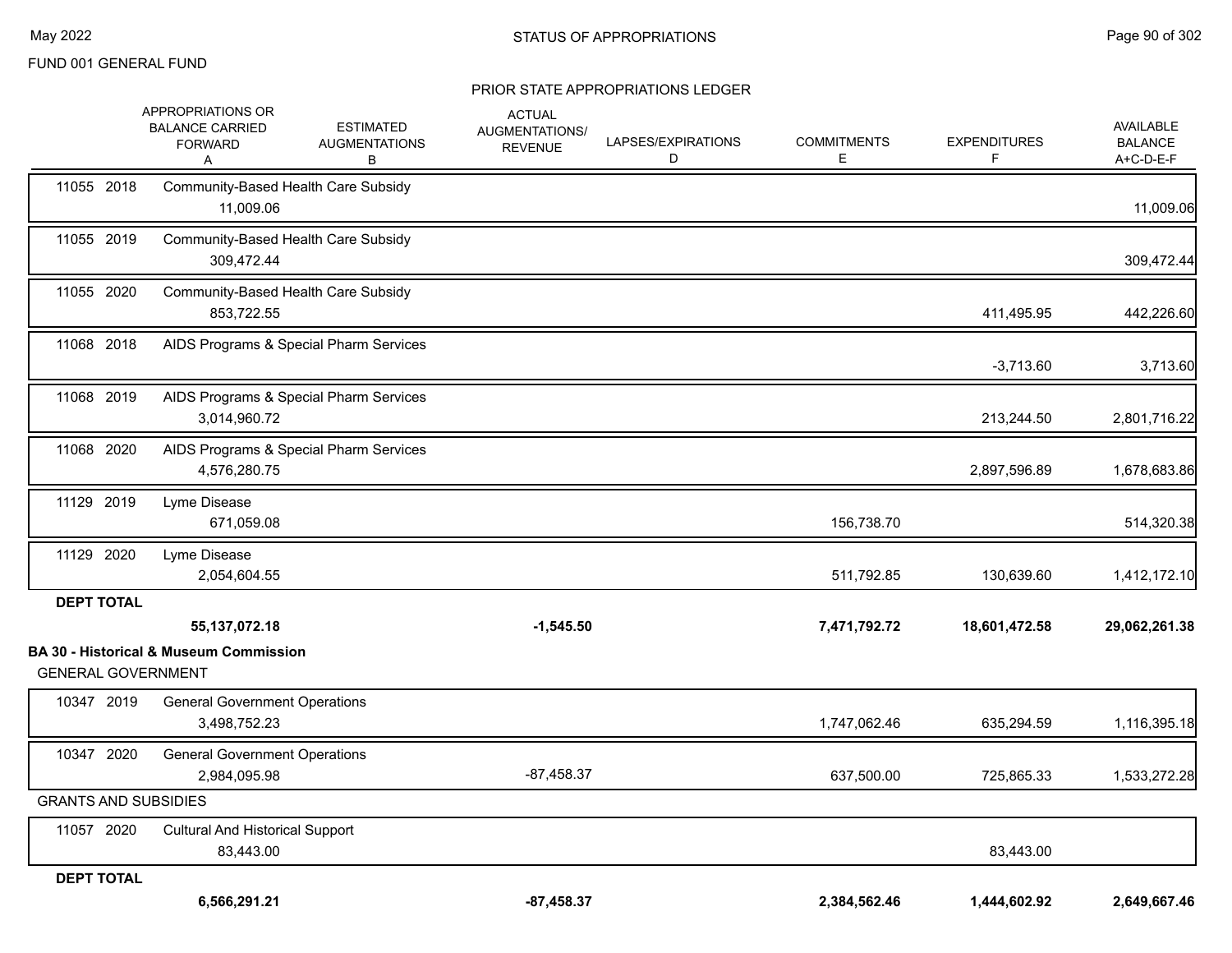|                                                         | APPROPRIATIONS OR<br><b>BALANCE CARRIED</b><br><b>FORWARD</b><br>A | <b>ESTIMATED</b><br><b>AUGMENTATIONS</b><br>В | <b>ACTUAL</b><br>AUGMENTATIONS/<br><b>REVENUE</b> | LAPSES/EXPIRATIONS<br>D | <b>COMMITMENTS</b><br>Е | <b>EXPENDITURES</b><br>F. | <b>AVAILABLE</b><br><b>BALANCE</b><br>A+C-D-E-F |
|---------------------------------------------------------|--------------------------------------------------------------------|-----------------------------------------------|---------------------------------------------------|-------------------------|-------------------------|---------------------------|-------------------------------------------------|
| <b>BA 79 - Insurance</b><br><b>GRANTS AND SUBSIDIES</b> |                                                                    |                                               |                                                   |                         |                         |                           |                                                 |
|                                                         |                                                                    |                                               |                                                   |                         |                         |                           |                                                 |
| 10824 2020                                              | <b>USTIF Loan Payment</b><br>4,074.32                              |                                               |                                                   |                         |                         |                           | 4,074.32                                        |
| <b>DEPT TOTAL</b>                                       |                                                                    |                                               |                                                   |                         |                         |                           |                                                 |
|                                                         | 4,074.32                                                           |                                               |                                                   |                         |                         |                           | 4,074.32                                        |
| BA 12 - Labor & Industry<br><b>GENERAL GOVERNMENT</b>   |                                                                    |                                               |                                                   |                         |                         |                           |                                                 |
| 10028 2018                                              | Occupational & Industrial Safety<br>1,240.14                       |                                               |                                                   |                         |                         |                           | 1,240.14                                        |
| 10028 2019                                              | Occupational & Industrial Safety<br>699,474.16                     |                                               |                                                   |                         |                         |                           | 699,474.16                                      |
| 10028 2020                                              | Occupational & Industrial Safety<br>2,389,670.47                   |                                               |                                                   |                         |                         | 736,496.61                | 1,653,173.86                                    |
| 10031 2018                                              | <b>General Government Operations</b><br>1,246,449.57               |                                               |                                                   |                         | 157,455.84              | 1,076,777.08              | 12,216.65                                       |
| 10031 2019                                              | <b>General Government Operations</b><br>1,891,215.75               |                                               |                                                   |                         | 217,776.32              | 60,761.17                 | 1,612,678.26                                    |
| 10031 2020                                              | <b>General Government Operations</b><br>5,325,137.98               |                                               | 18.75                                             |                         | 295,759.99              | 1,059,799.22              | 3,969,597.52                                    |
| <b>GRANTS AND SUBSIDIES</b>                             |                                                                    |                                               |                                                   |                         |                         |                           |                                                 |
| 10017 2019                                              | <b>Workers Compensation Payments</b><br>117,476.66                 |                                               |                                                   |                         |                         |                           | 117,476.66                                      |
| 10017 2020                                              | <b>Workers Compensation Payments</b><br>128,247.54                 |                                               |                                                   |                         |                         | 7,024.34                  | 121,223.20                                      |
| 10018 2019                                              | Occupational Disease Payments<br>93,622.51                         |                                               |                                                   |                         |                         |                           | 93,622.51                                       |
| 10018 2020                                              | Occupational Disease Payments<br>38,644.68                         |                                               |                                                   |                         |                         | 16,794.40                 | 21,850.28                                       |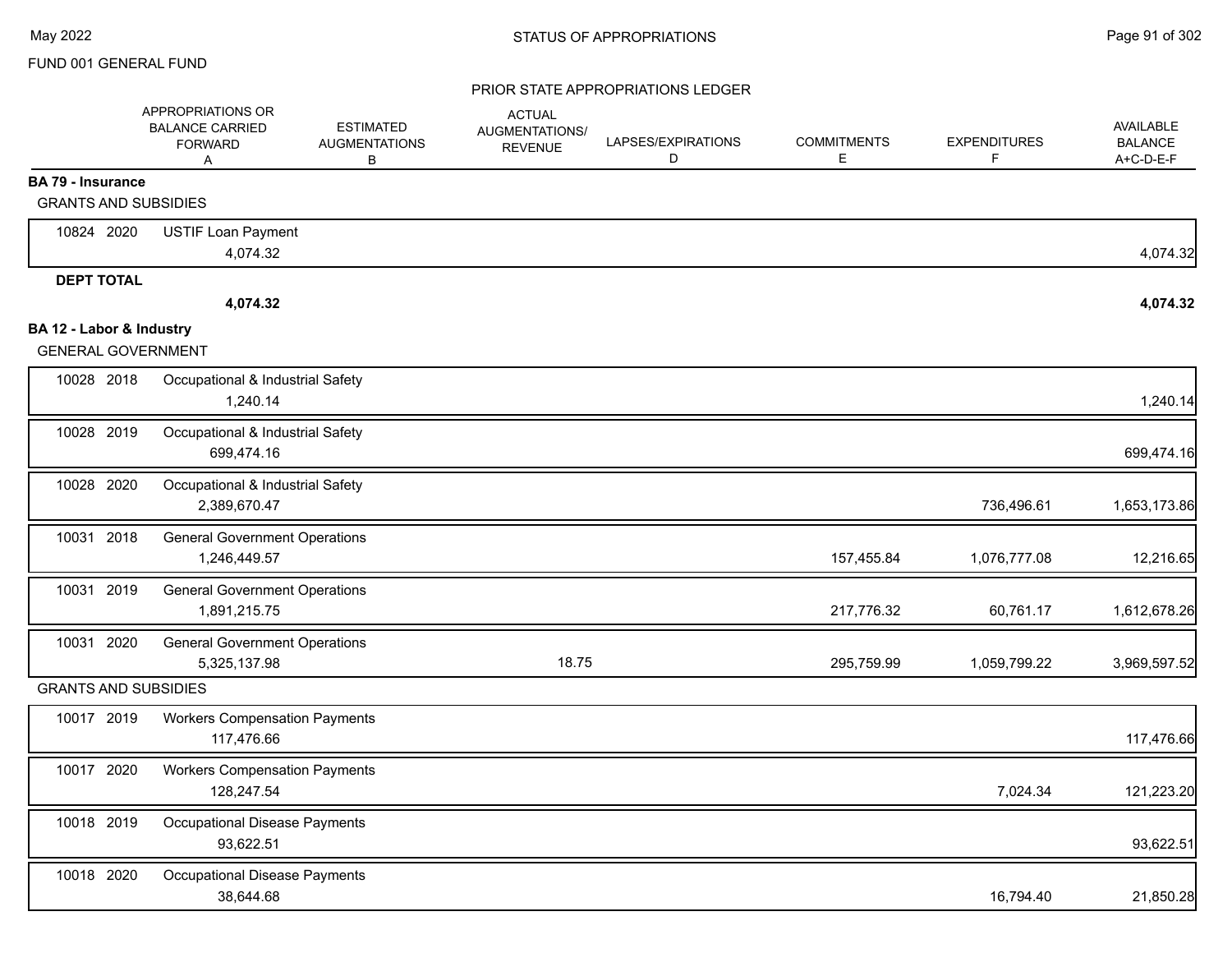#### PRIOR STATE APPROPRIATIONS LEDGER

|                   | <b>BA 13 - Military &amp; Veterans Affairs</b>                            |                                               |                                                   |                         |                         |                          |                                                 |
|-------------------|---------------------------------------------------------------------------|-----------------------------------------------|---------------------------------------------------|-------------------------|-------------------------|--------------------------|-------------------------------------------------|
|                   | 37,549,179.94                                                             |                                               | 18.75                                             |                         | 15,558,445.79           | 9,194,797.07             | 12,795,955.83                                   |
| <b>DEPT TOTAL</b> |                                                                           |                                               |                                                   |                         |                         |                          |                                                 |
| 11136 2020        | Apprenticeship Training<br>6,999,998.83                                   |                                               |                                                   |                         | 3,614,747.26            | 49.19                    | 3,385,202.38                                    |
| 11136 2019        | Apprenticeship Training<br>5,760,738.83                                   |                                               |                                                   |                         | 3,565,426.14            | 1,928,165.52             | 267, 147. 17                                    |
| 11136 2018        | <b>Apprenticeship Training</b><br>1,737,395.68                            |                                               |                                                   |                         | 506,128.57              | 953,883.24               | 277,383.87                                      |
| 11036 2020        | Assistive Technology Demo&Training<br>427,576.06                          |                                               |                                                   |                         |                         | 376,585.01               | 50,991.05                                       |
| 11035 2020        | <b>Assistive Technology Devices</b><br>111,380.07                         |                                               |                                                   |                         |                         | 102,560.21               | 8,819.86                                        |
| 10967 2020        | New Choices / New Options<br>226,377.29                                   |                                               |                                                   |                         |                         | 226,377.29               |                                                 |
| 10707 2020        | <b>Industry Partnership</b><br>2,726,296.92                               |                                               |                                                   |                         | 2,294,514.74            | 118,260.68               | 313,521.50                                      |
| 10707 2019        | Industry Partnership<br>4,559,611.73                                      |                                               |                                                   |                         | 3,245,743.28            | 1,144,243.71             | 169,624.74                                      |
| 10707 2018        | Industry Partnership<br>1,926,260.30                                      |                                               |                                                   |                         | 1,376,497.20            | 549,763.10               |                                                 |
| 10707 2017        | Industry Partnership<br>489,206.28                                        |                                               |                                                   |                         | 284,088.40              | 205,117.88               |                                                 |
| 10030 2020        | Center for Independent Living<br>369,482.44                               |                                               |                                                   |                         |                         | 348,770.42               | 20,712.02                                       |
| 10020 2020        | <b>Supported Employment</b><br>283,676.05                                 |                                               |                                                   |                         | 308.05                  | 283,368.00               |                                                 |
|                   | <b>APPROPRIATIONS OR</b><br><b>BALANCE CARRIED</b><br><b>FORWARD</b><br>A | <b>ESTIMATED</b><br><b>AUGMENTATIONS</b><br>В | <b>ACTUAL</b><br>AUGMENTATIONS/<br><b>REVENUE</b> | LAPSES/EXPIRATIONS<br>D | <b>COMMITMENTS</b><br>Е | <b>EXPENDITURES</b><br>F | <b>AVAILABLE</b><br><b>BALANCE</b><br>A+C-D-E-F |

GENERAL GOVERNMENT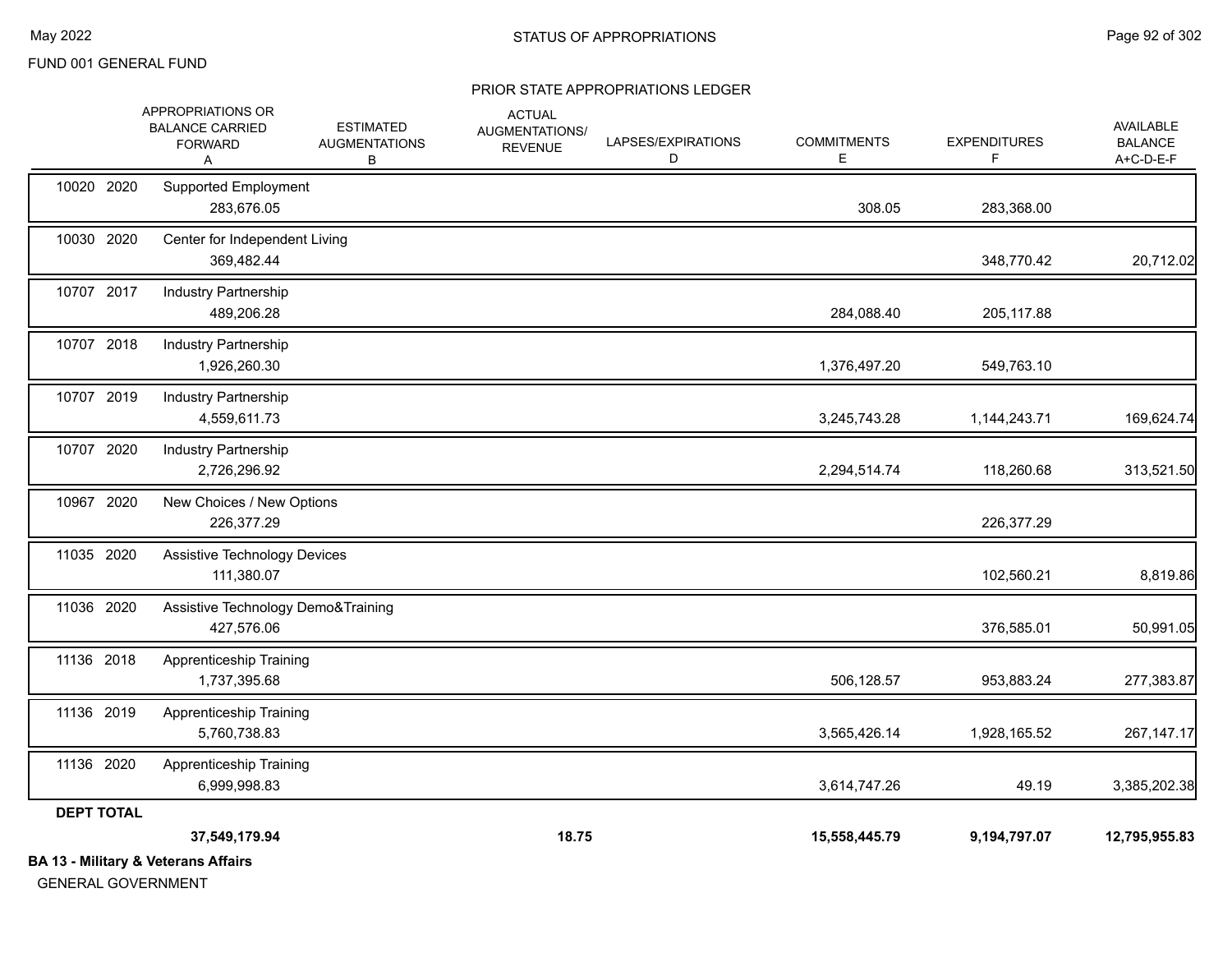|                      | APPROPRIATIONS OR<br><b>BALANCE CARRIED</b><br><b>FORWARD</b><br>A | <b>ESTIMATED</b><br><b>AUGMENTATIONS</b><br>В | <b>ACTUAL</b><br>AUGMENTATIONS/<br><b>REVENUE</b> | LAPSES/EXPIRATIONS<br>D | <b>COMMITMENTS</b><br>Е | <b>EXPENDITURES</b><br>F | AVAILABLE<br><b>BALANCE</b><br>A+C-D-E-F |
|----------------------|--------------------------------------------------------------------|-----------------------------------------------|---------------------------------------------------|-------------------------|-------------------------|--------------------------|------------------------------------------|
| 10041 2020           | <b>American Battle Monuments</b><br>50,000.00                      |                                               |                                                   |                         |                         | 50,000.00                |                                          |
| 10043 2020           | Armory Maintenance and Repair<br>807,792.07                        |                                               |                                                   |                         | 114,411.56              | 679,282.80               | 14,097.71                                |
| 10048 2019           | Special State Duty<br>14,984.21                                    |                                               |                                                   |                         |                         |                          | 14,984.21                                |
| 10048 2020           | Special State Duty<br>28,485.13                                    |                                               |                                                   |                         |                         |                          | 28,485.13                                |
| 10051 2018           | <b>Burial Detail Honor Guard</b><br>5,730.12                       |                                               |                                                   |                         |                         |                          | 5,730.12                                 |
| 10051 2020           | <b>Burial Detail Honor Guard</b><br>47,450.00                      |                                               |                                                   |                         |                         | 1,200.00                 | 46,250.00                                |
| 10053 2019           | <b>General Government Operations</b><br>1,881,957.20               |                                               |                                                   |                         | 760,224.33              | 407,139.29               | 714,593.58                               |
| 10053 2020           | <b>General Government Operations</b><br>4,396,737.72               |                                               | 4.56                                              |                         | 923,849.89              | 3,116,505.44             | 356,386.95                               |
| 11147 2019           | 729,280.92                                                         | National Guard Youth Challenge Program        |                                                   |                         | 51,821.77               | 677,459.15               |                                          |
| 11147 2020           | 1,179,601.10                                                       | National Guard Youth Challenge Program        |                                                   |                         | 145,361.34              | 1,034,239.76             |                                          |
| <b>INSTITUTIONAL</b> |                                                                    |                                               |                                                   |                         |                         |                          |                                          |
| 10702 2015           | Veterans Homes                                                     |                                               | 144.00                                            |                         |                         |                          | 144.00                                   |
| 10702 2016           | Veterans Homes                                                     |                                               | 776.00                                            |                         |                         |                          | 776.00                                   |
| 10702 2018           | Veterans Homes<br>256.16                                           |                                               |                                                   |                         |                         | 152.00                   | 104.16                                   |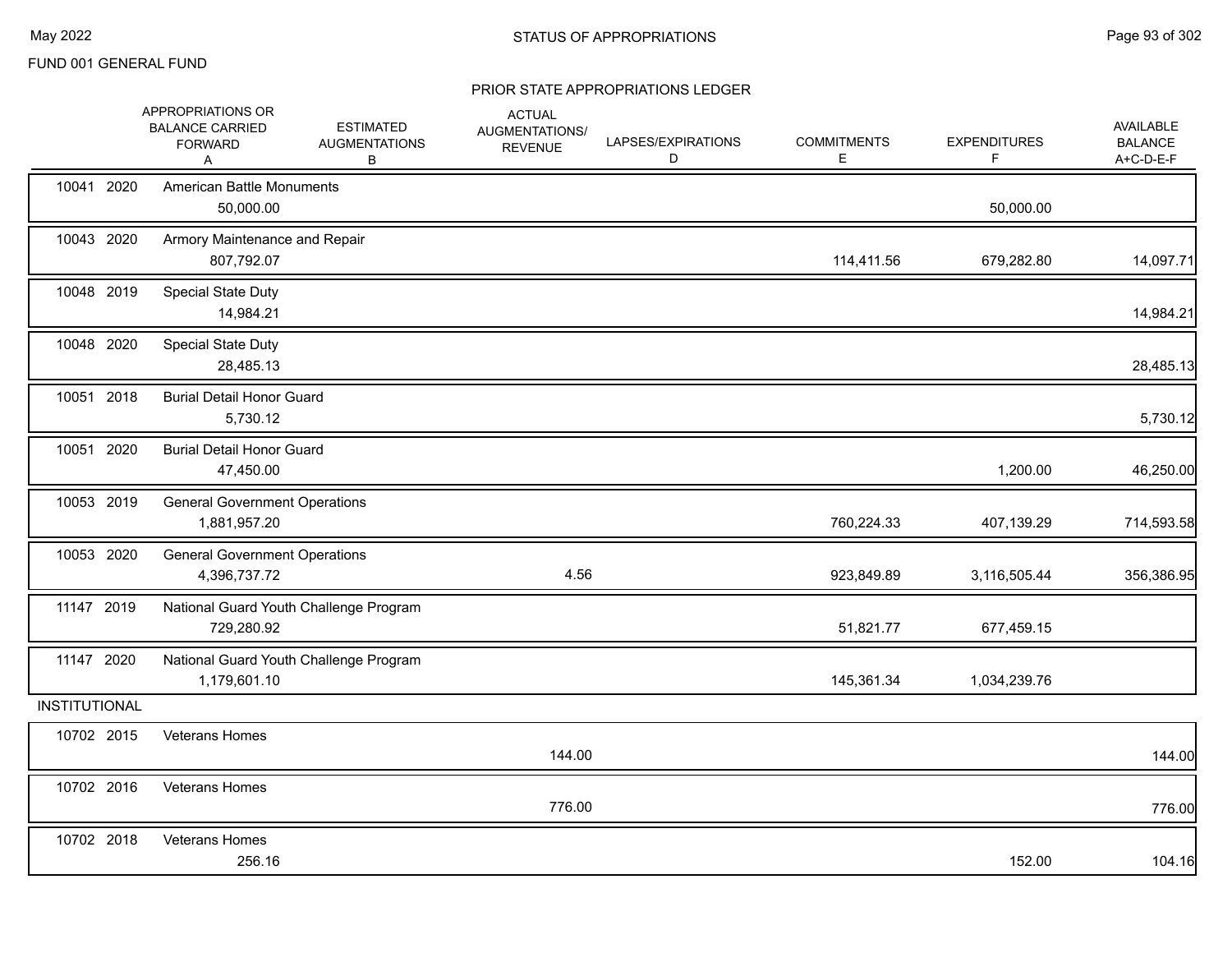#### PRIOR STATE APPROPRIATIONS LEDGER

|                                                          | APPROPRIATIONS OR<br><b>BALANCE CARRIED</b><br><b>FORWARD</b><br>A | <b>ESTIMATED</b><br><b>AUGMENTATIONS</b><br>В | <b>ACTUAL</b><br>AUGMENTATIONS/<br><b>REVENUE</b> | LAPSES/EXPIRATIONS<br>D | <b>COMMITMENTS</b><br>Е | <b>EXPENDITURES</b><br>F | AVAILABLE<br><b>BALANCE</b><br>A+C-D-E-F |
|----------------------------------------------------------|--------------------------------------------------------------------|-----------------------------------------------|---------------------------------------------------|-------------------------|-------------------------|--------------------------|------------------------------------------|
| 10702 2019                                               | Veterans Homes<br>389,739.90                                       |                                               |                                                   |                         | 32,179.70               | -517,737.96              | 875,298.16                               |
| 10702 2020                                               | Veterans Homes<br>17,682,991.25                                    |                                               |                                                   |                         | 6,882,047.24            | 9,671,439.11             | 1,129,504.90                             |
| <b>GRANTS AND SUBSIDIES</b>                              |                                                                    |                                               |                                                   |                         |                         |                          |                                          |
| 10034 2020                                               | <b>Education of Veterans Children</b><br>11,797.40                 |                                               |                                                   |                         |                         |                          | 11,797.40                                |
| 10035 2020                                               | <b>National Guard Pension</b><br>5,000.00                          |                                               |                                                   |                         |                         |                          | 5,000.00                                 |
| 10036 2020                                               | <b>Blind Veterans Pension</b><br>75,750.00                         |                                               |                                                   |                         |                         |                          | 75,750.00                                |
| 10045 2019                                               | Amputee and Paralyzed Veterans Pension                             |                                               |                                                   |                         |                         | $-1,800.00$              | 1,800.00                                 |
| 10045 2020                                               | Amputee and Paralyzed Veterans Pension<br>145,950.00               |                                               |                                                   |                         |                         | $-7,800.00$              | 153,750.00                               |
| 10785 2019                                               | Supplemental Life Insurance Premiums<br>146,509.00                 |                                               |                                                   |                         |                         | 7,637.00                 | 138,872.00                               |
| 10785 2020                                               | Supplemental Life Insurance Premiums<br>154,956.00                 |                                               |                                                   |                         |                         |                          | 154,956.00                               |
| 10936 2020                                               | Veterans Outreach Services                                         |                                               |                                                   |                         |                         | $-92,653.00$             | 92,653.00                                |
| <b>DEPT TOTAL</b>                                        |                                                                    |                                               |                                                   |                         |                         |                          |                                          |
|                                                          | 27,754,968.18                                                      |                                               | 924.56                                            |                         | 8,909,895.83            | 15,025,063.59            | 3,820,933.32                             |
| <b>BA 25 - Parole Board</b><br><b>GENERAL GOVERNMENT</b> |                                                                    |                                               |                                                   |                         |                         |                          |                                          |
| 10331 2016                                               | <b>General Government Operations</b><br>182.71                     |                                               |                                                   |                         |                         |                          | 182.71                                   |

#### **DEPT TOTAL**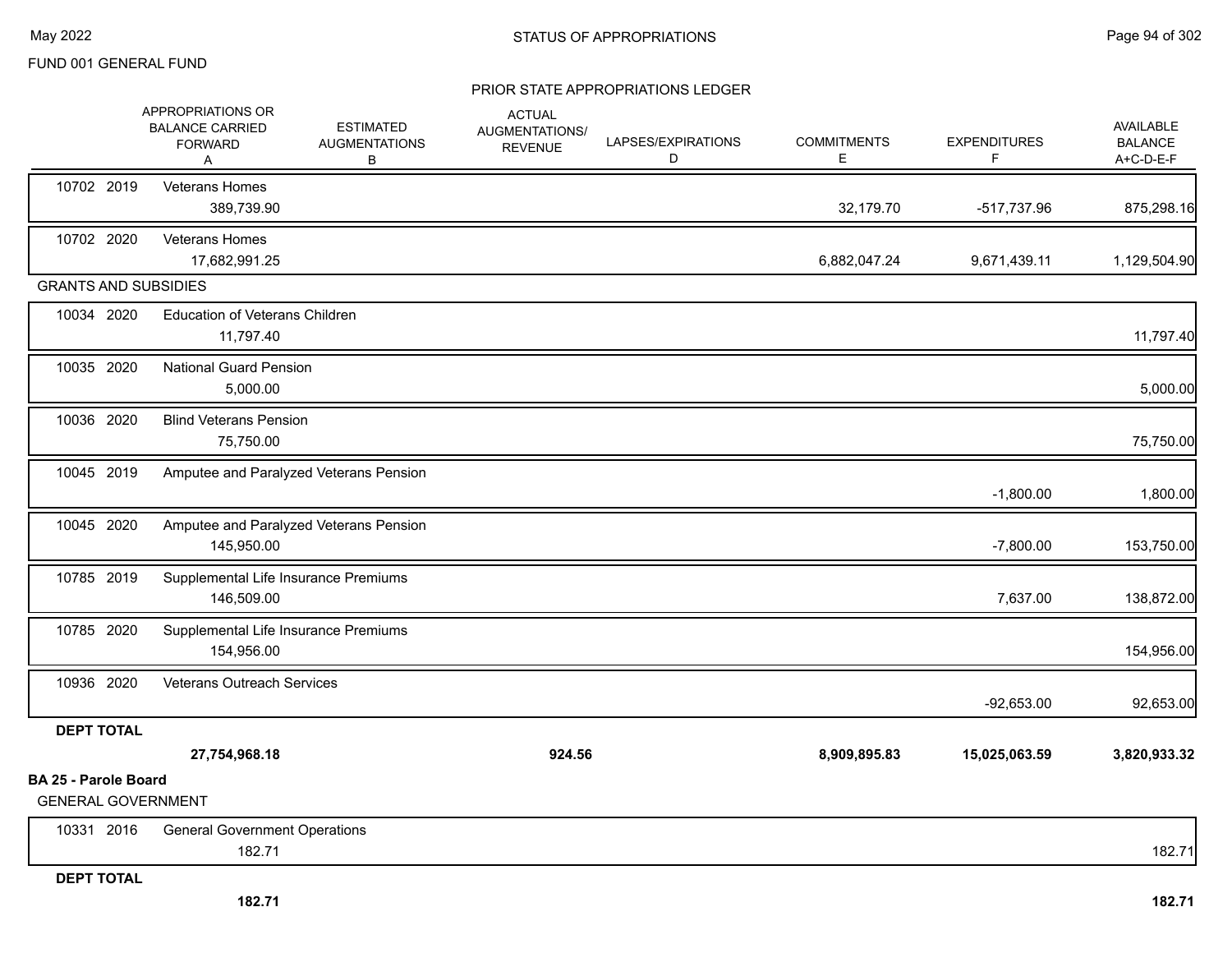|                               | APPROPRIATIONS OR<br><b>BALANCE CARRIED</b><br><b>FORWARD</b><br>A | <b>ESTIMATED</b><br><b>AUGMENTATIONS</b><br>В | <b>ACTUAL</b><br>AUGMENTATIONS/<br><b>REVENUE</b> | LAPSES/EXPIRATIONS<br>D | <b>COMMITMENTS</b><br>Ε | <b>EXPENDITURES</b><br>F | <b>AVAILABLE</b><br><b>BALANCE</b><br>A+C-D-E-F |
|-------------------------------|--------------------------------------------------------------------|-----------------------------------------------|---------------------------------------------------|-------------------------|-------------------------|--------------------------|-------------------------------------------------|
| <b>BA 21 - Human Services</b> |                                                                    |                                               |                                                   |                         |                         |                          |                                                 |
| <b>GENERAL GOVERNMENT</b>     |                                                                    |                                               |                                                   |                         |                         |                          |                                                 |
| 10233 2017                    | <b>County Administration-Statewide</b><br>167.81                   |                                               |                                                   |                         |                         |                          | 167.81                                          |
| 10233 2018                    | <b>County Administration-Statewide</b><br>5,948.25                 |                                               |                                                   |                         | 3,283.82                |                          | 2,664.43                                        |
| 10233 2019                    | <b>County Administration-Statewide</b><br>341,362.46               |                                               |                                                   |                         | 92,485.24               | 2,100.51                 | 246,776.71                                      |
| 10233 2020                    | <b>County Administration-Statewide</b><br>8,001,160.62             |                                               |                                                   |                         | 277,920.40              | 6,849,842.81             | 873,397.41                                      |
| 10233 2010                    | <b>County Administration-Statewide</b>                             |                                               |                                                   |                         |                         | $-2,640.00$              | 2,640.00                                        |
| 10238 2019                    | <b>Child Support Enforcement</b>                                   |                                               |                                                   |                         | 152,672.83              | -152,672.83              |                                                 |
| 10238 2020                    | <b>Child Support Enforcement</b><br>4,899,754.29                   |                                               |                                                   |                         | 447,658.03              | 3,394,516.85             | 1,057,579.41                                    |
| 10244 2018                    | <b>New Directions</b><br>272.06                                    |                                               |                                                   |                         |                         |                          | 272.06                                          |
| 10244 2019                    | <b>New Directions</b><br>90,739.65                                 |                                               |                                                   |                         |                         |                          | 90,739.65                                       |
| 10244 2020                    | <b>New Directions</b><br>2,024,084.82                              |                                               |                                                   |                         | 22,452.71               | 1,604,063.71             | 397,568.40                                      |
| 10257 2016                    | <b>Information Systems</b><br>284.51                               |                                               |                                                   |                         |                         |                          | 284.51                                          |
| 10257 2018                    | <b>Information Systems</b><br>513,281.25                           |                                               |                                                   |                         | 239.94                  |                          | 513,041.31                                      |
| 10257 2019                    | Information Systems<br>9,191,261.62                                |                                               |                                                   |                         | 791,471.08              | 628,553.65               | 7,771,236.89                                    |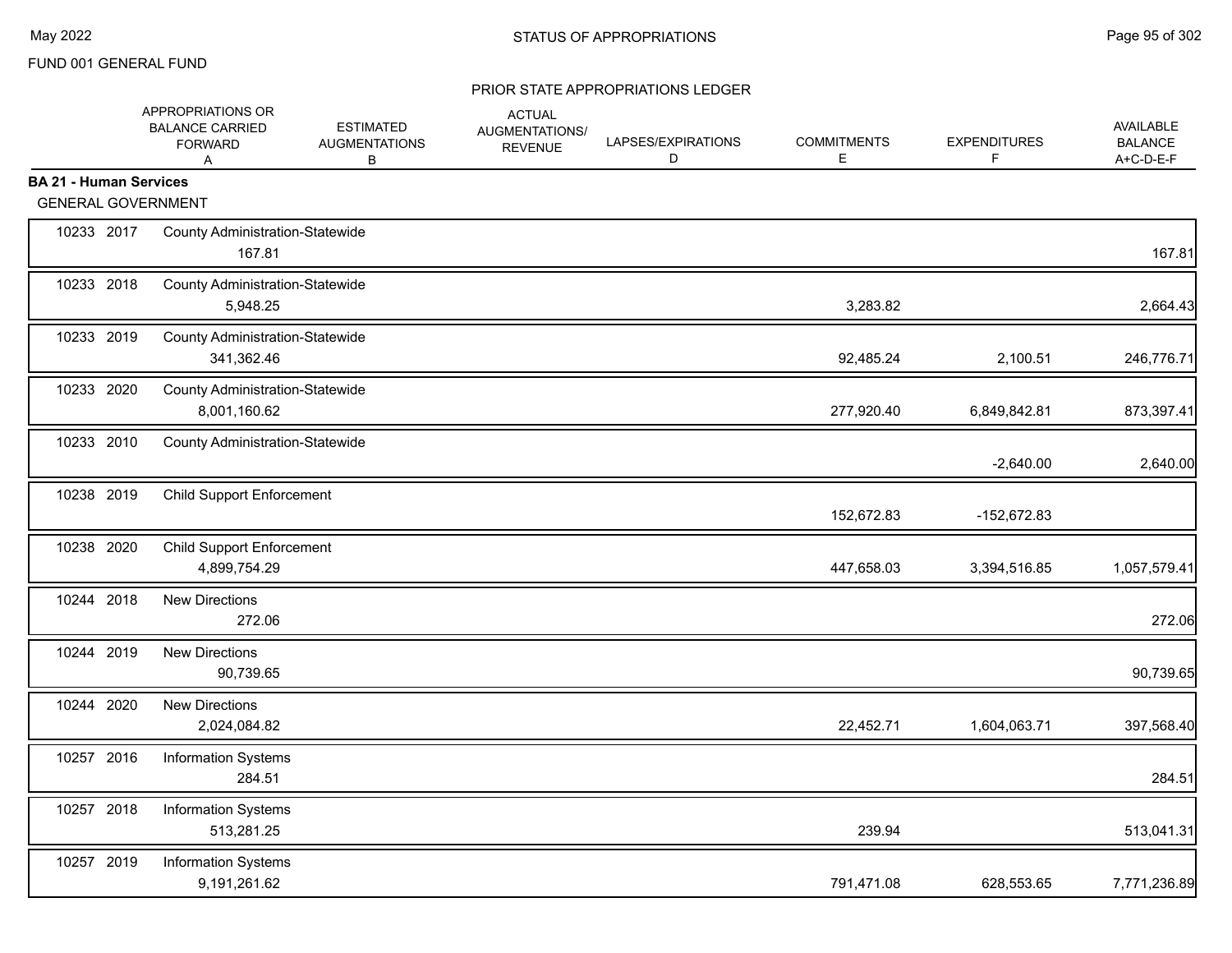|                      | APPROPRIATIONS OR<br><b>BALANCE CARRIED</b><br><b>FORWARD</b><br>Α | <b>ESTIMATED</b><br><b>AUGMENTATIONS</b><br>В | <b>ACTUAL</b><br>AUGMENTATIONS/<br><b>REVENUE</b> | LAPSES/EXPIRATIONS<br>D | <b>COMMITMENTS</b><br>E | <b>EXPENDITURES</b><br>F. | AVAILABLE<br><b>BALANCE</b><br>A+C-D-E-F |
|----------------------|--------------------------------------------------------------------|-----------------------------------------------|---------------------------------------------------|-------------------------|-------------------------|---------------------------|------------------------------------------|
| 10257 2020           | Information Systems<br>41,789,618.21                               |                                               |                                                   |                         | 4,722,556.64            | 23,384,812.65             | 13,682,248.92                            |
| 10263 2016           | <b>General Government Operations</b><br>10,696.50                  |                                               |                                                   |                         |                         |                           | 10,696.50                                |
| 10263 2017           | <b>General Government Operations</b><br>3,491,481.89               |                                               |                                                   |                         |                         |                           | 3,491,481.89                             |
| 10263 2018           | <b>General Government Operations</b><br>420,712.57                 |                                               |                                                   |                         | 29,732.86               |                           | 390,979.71                               |
| 10263 2019           | <b>General Government Operations</b><br>7,181,366.33               |                                               |                                                   |                         | 56,989.57               | 84,995.35                 | 7,039,381.41                             |
| 10263 2020           | <b>General Government Operations</b><br>16,902,109.77              |                                               | $-30,981.99$                                      |                         | 5,015,217.77            | 10,502,062.92             | 1,353,847.09                             |
| 10264 2018           | <b>County Assistance Offices</b><br>1,174,336.85                   |                                               |                                                   |                         | 184.96                  |                           | 1,174,151.89                             |
| 10264 2019           | <b>County Assistance Offices</b><br>1,956,932.02                   |                                               |                                                   |                         | 322,813.46              | 51,256.77                 | 1,582,861.79                             |
| 10264 2020           | <b>County Assistance Offices</b><br>22,627,602.48                  |                                               |                                                   |                         | 933,625.57              | 21,356,233.57             | 337,743.34                               |
| 11096 2018           | Children's Health Insurance Admin<br>1,741.00                      |                                               |                                                   |                         |                         |                           | 1,741.00                                 |
| 11096 2020           | Children's Health Insurance Admin<br>1,152,635.03                  |                                               |                                                   |                         |                         | 29,004.95                 | 1,123,630.08                             |
| <b>INSTITUTIONAL</b> |                                                                    |                                               |                                                   |                         |                         |                           |                                          |
| 10248 2017           | <b>Mental Health Services</b><br>1,386,782.95                      |                                               |                                                   |                         | 311,228.51              | 12,095.23                 | 1,063,459.21                             |
| 10248 2019           | <b>Mental Health Services</b><br>10,811,361.98                     |                                               |                                                   |                         | 87,048.29               | 875,850.06                | 9,848,463.63                             |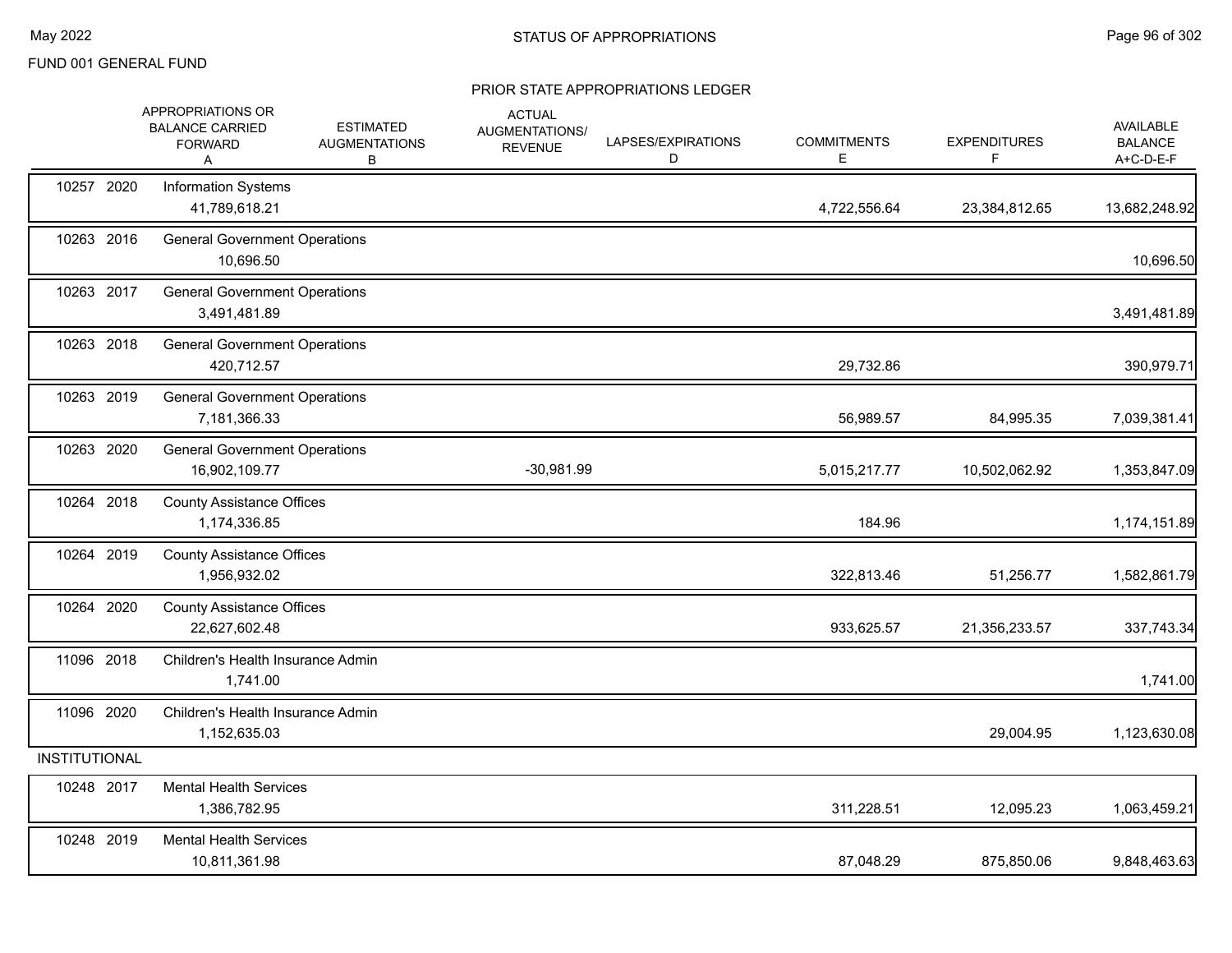|            | APPROPRIATIONS OR<br><b>BALANCE CARRIED</b><br><b>FORWARD</b><br>A | <b>ESTIMATED</b><br><b>AUGMENTATIONS</b><br>В | <b>ACTUAL</b><br>AUGMENTATIONS/<br><b>REVENUE</b> | LAPSES/EXPIRATIONS<br>D | <b>COMMITMENTS</b><br>Е | <b>EXPENDITURES</b><br>F | AVAILABLE<br><b>BALANCE</b><br>A+C-D-E-F |
|------------|--------------------------------------------------------------------|-----------------------------------------------|---------------------------------------------------|-------------------------|-------------------------|--------------------------|------------------------------------------|
| 10248 2020 | <b>Mental Health Services</b><br>62,825,814.95                     |                                               |                                                   |                         | 11,416,422.73           | 32,958,785.34            | 18,450,606.88                            |
| 10249 2019 | <b>State Centers Intellectual Disabilities</b><br>7,392,815.47     |                                               |                                                   |                         | 6,088,000.00            | 1,227,913.61             | 76,901.86                                |
| 10249 2020 | <b>State Centers Intellectual Disabilities</b><br>16,593,335.66    |                                               |                                                   |                         | 3,484,949.23            | 12,673,269.29            | 435,117.14                               |
| 10261 2018 | 413,500.00                                                         | Youth Development Center-Forestry Camps       |                                                   |                         |                         | 413,500.00               |                                          |
| 10261 2019 | 658,035.77                                                         | Youth Development Center-Forestry Camps       |                                                   |                         |                         | 292,824.32               | 365,211.45                               |
| 10261 2020 | 12,661,394.06                                                      | Youth Development Center-Forestry Camps       |                                                   |                         | 3,852,573.12            | 5,755,303.05             | 3,053,517.89                             |
|            | <b>GRANTS AND SUBSIDIES</b>                                        |                                               |                                                   |                         |                         |                          |                                          |
| 10226 2018 | Medical Assistance-Capitation<br>189,096.53                        |                                               |                                                   |                         | 19,085.42               | 170,011.11               |                                          |
| 10226 2019 | Medical Assistance-Capitation<br>284,904.88                        |                                               |                                                   |                         | 230,494.18              | 54,410.70                |                                          |
| 10226 2020 | <b>Medical Assistance-Capitation</b><br>10,342,300.51              |                                               |                                                   |                         | 51,269.32               | 10,271,675.36            | 19,355.83                                |
| 10227 2019 | <b>Special Pharmaceutical Services</b><br>372,334.41               |                                               |                                                   |                         |                         |                          | 372,334.41                               |
| 10227 2020 | <b>Special Pharmaceutical Services</b><br>263,191.73               |                                               |                                                   |                         |                         | 65,754.01                | 197,437.72                               |
| 10229 2019 | Domestic Violence<br>211,323.96                                    |                                               |                                                   |                         |                         |                          | 211,323.96                               |
| 10229 2020 | Domestic Violence<br>3,553,113.06                                  |                                               |                                                   |                         |                         | 2,987,905.14             | 565,207.92                               |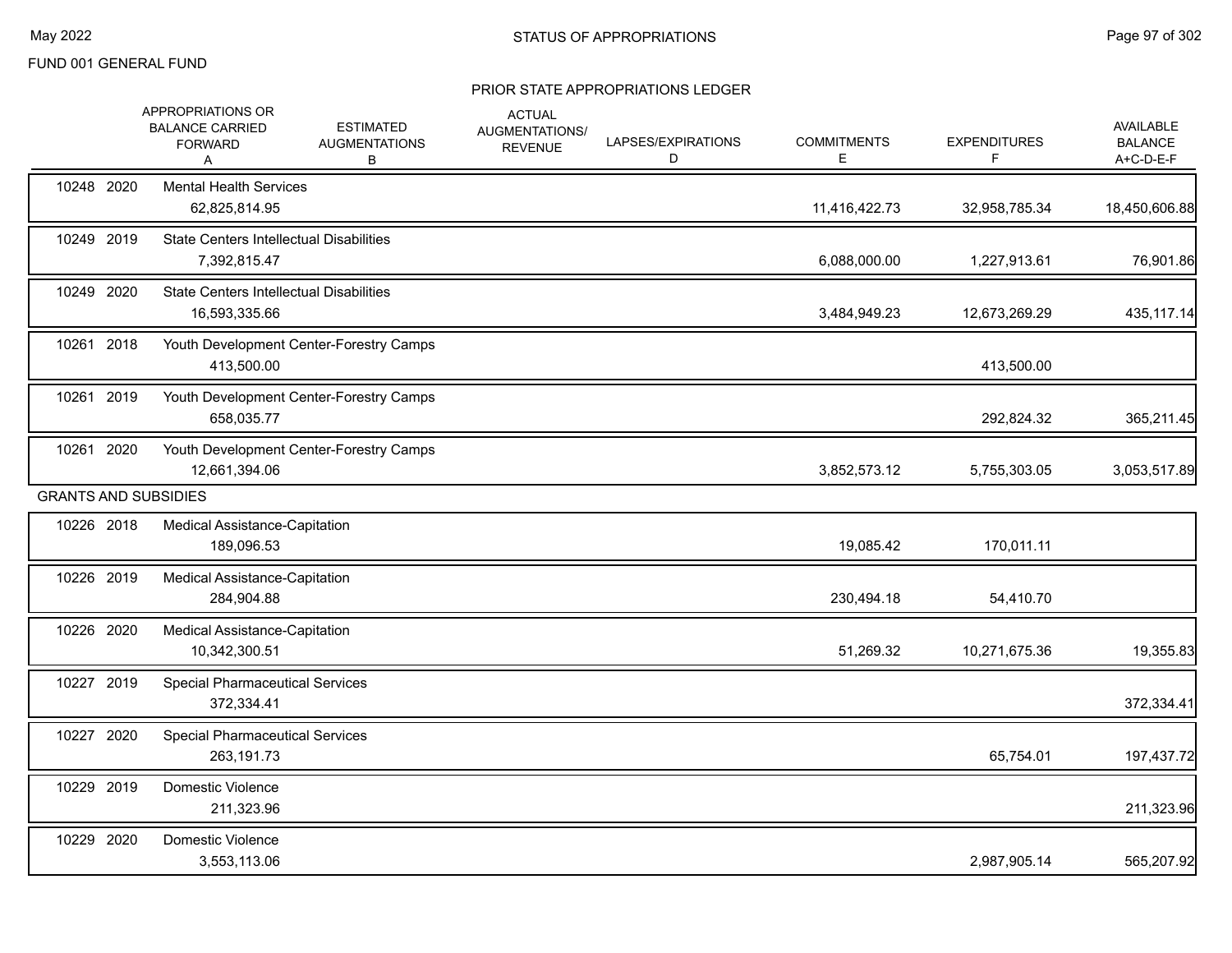|            | APPROPRIATIONS OR<br><b>BALANCE CARRIED</b><br><b>FORWARD</b><br>Α | <b>ESTIMATED</b><br><b>AUGMENTATIONS</b><br>В | <b>ACTUAL</b><br>AUGMENTATIONS/<br><b>REVENUE</b> | LAPSES/EXPIRATIONS<br>D | <b>COMMITMENTS</b><br>Е | <b>EXPENDITURES</b><br>F | AVAILABLE<br><b>BALANCE</b><br>A+C-D-E-F |
|------------|--------------------------------------------------------------------|-----------------------------------------------|---------------------------------------------------|-------------------------|-------------------------|--------------------------|------------------------------------------|
| 10230 2020 | Human Services Development Fund                                    |                                               |                                                   |                         |                         | $-1,958.00$              | 1,958.00                                 |
| 10232 2019 | Medical Assistance - Transportation<br>322,468.42                  |                                               |                                                   |                         |                         | 322,468.42               |                                          |
| 10232 2020 | Medical Assistance - Transportation<br>11, 135, 937. 27            |                                               |                                                   |                         |                         | 11,135,937.27            |                                          |
| 10234 2018 | <b>Attendant Care</b><br>6,874.78                                  |                                               |                                                   |                         |                         |                          | 6,874.78                                 |
| 10234 2019 | <b>Attendant Care</b><br>319.74                                    |                                               |                                                   |                         |                         |                          | 319.74                                   |
| 10235 2019 | Early Intervention<br>409.83                                       |                                               |                                                   |                         |                         | $-8,681.24$              | 9,091.07                                 |
| 10235 2020 | Early Intervention<br>895,723.95                                   |                                               |                                                   |                         |                         | 779,513.03               | 116,210.92                               |
| 10236 2019 | <b>ID Residential Services-Lansdowne</b><br>122,712.00             |                                               |                                                   |                         |                         |                          | 122,712.00                               |
| 10236 2020 | ID Residential Services-Lansdowne<br>100,000.00                    |                                               |                                                   |                         |                         | $-62,559.00$             | 162,559.00                               |
| 10243 2018 | Services to Persons with Disabilities<br>21,921.86                 |                                               |                                                   |                         |                         |                          | 21,921.86                                |
| 10243 2019 | Services to Persons with Disabilities<br>8,262.56                  |                                               |                                                   |                         |                         |                          | 8,262.56                                 |
| 10245 2020 | <b>Breast Cancer Screening</b><br>810,706.00                       |                                               |                                                   |                         | 405,006.00              | 405,700.00               |                                          |
| 10247 2020 | <b>Legal Services</b><br>333,681.26                                |                                               |                                                   |                         |                         | 333,681.26               |                                          |
| 10250 2019 | Rape Crisis<br>433.00                                              |                                               |                                                   |                         |                         |                          | 433.00                                   |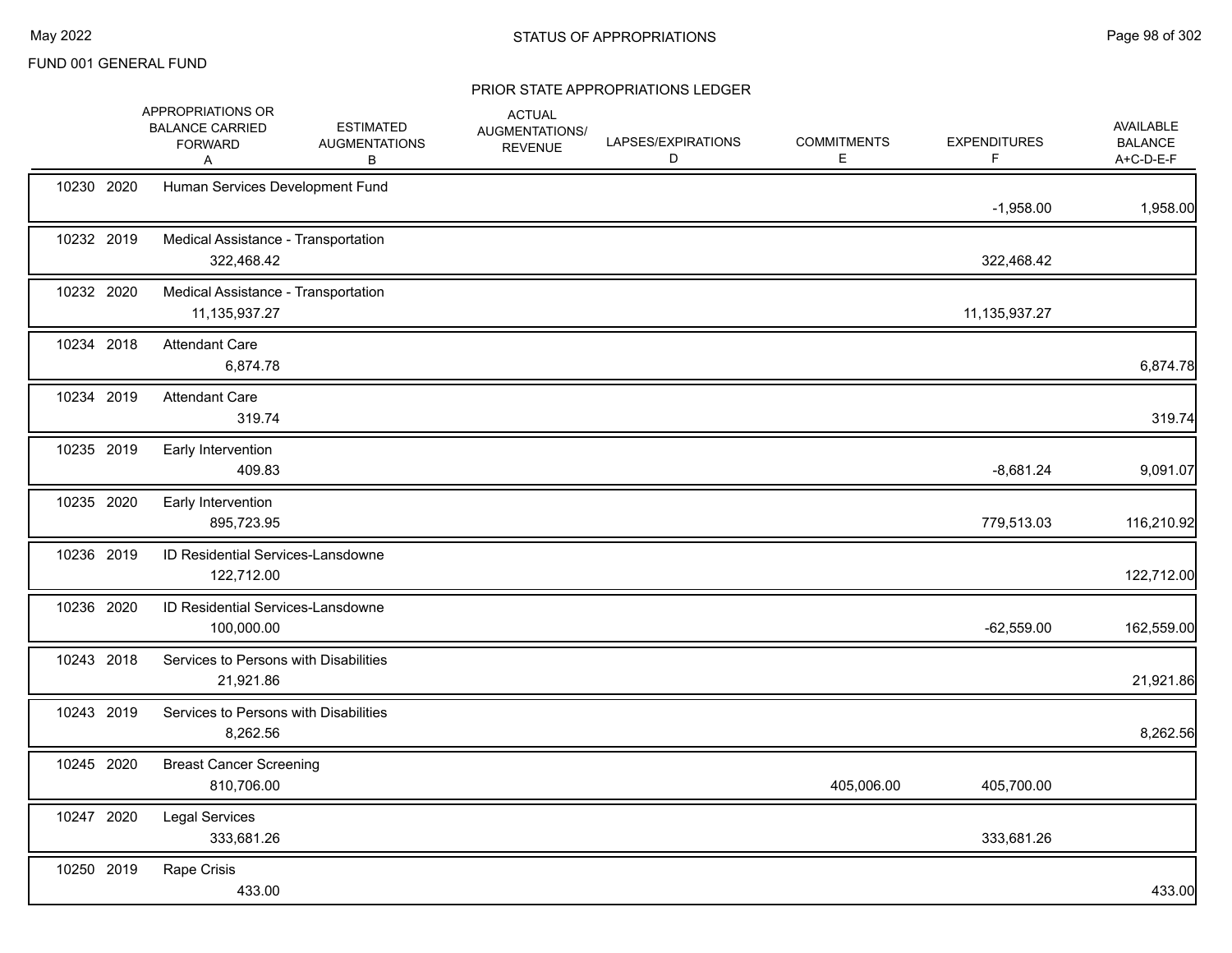|            | APPROPRIATIONS OR<br><b>BALANCE CARRIED</b><br><b>FORWARD</b><br>Α | <b>ESTIMATED</b><br><b>AUGMENTATIONS</b><br>В | <b>ACTUAL</b><br>AUGMENTATIONS/<br><b>REVENUE</b> | LAPSES/EXPIRATIONS<br>D | <b>COMMITMENTS</b><br>Е | <b>EXPENDITURES</b><br>F | AVAILABLE<br><b>BALANCE</b><br>A+C-D-E-F |
|------------|--------------------------------------------------------------------|-----------------------------------------------|---------------------------------------------------|-------------------------|-------------------------|--------------------------|------------------------------------------|
| 10250 2020 | Rape Crisis                                                        |                                               |                                                   |                         |                         | $-60,441.93$             | 60,441.93                                |
| 10251 2020 | Intermediate Care Facilities-ID<br>12,209,144.67                   |                                               |                                                   |                         |                         | 12,209,144.67            |                                          |
| 10252 2019 |                                                                    | Supplemental Grants-Aged, Blind & Disabl      |                                                   |                         |                         | $-243.10$                | 243.10                                   |
| 10252 2020 | 3,674,254.38                                                       | Supplemental Grants-Aged, Blind & Disabl      |                                                   |                         |                         | 1,081,088.81             | 2,593,165.57                             |
| 10253 2020 | <b>Child Care Services</b><br>152,527.79                           |                                               |                                                   |                         |                         | 36,897.29                | 115,630.50                               |
| 10254 2017 | Expanded Medical Serv. For Women<br>63.22                          |                                               |                                                   |                         |                         |                          | 63.22                                    |
| 10254 2018 | Expanded Medical Serv. For Women<br>1,222.98                       |                                               |                                                   |                         |                         |                          | 1,222.98                                 |
| 10254 2020 | Expanded Medical Serv. For Women                                   |                                               |                                                   |                         |                         | $-1,810,337.62$          | 1,810,337.62                             |
| 10255 2015 | ID Community Base Program<br>474,984.72                            |                                               |                                                   |                         |                         |                          | 474,984.72                               |
| 10255 2016 | ID Community Base Program<br>179,615.67                            |                                               |                                                   |                         |                         | $-0.01$                  | 179,615.68                               |
| 10255 2017 | ID Community Base Program<br>1,321,166.23                          |                                               |                                                   |                         |                         | 22,567.21                | 1,298,599.02                             |
| 10255 2018 | ID Community Base Program<br>2,174,471.48                          |                                               |                                                   |                         |                         | 23,336.11                | 2,151,135.37                             |
| 10255 2019 | ID Community Base Program<br>1,226,602.16                          |                                               |                                                   |                         |                         | 7,242.14                 | 1,219,360.02                             |
| 10255 2020 | ID Community Base Program<br>5,530,125.22                          |                                               |                                                   |                         |                         | 2,754,977.19             | 2,775,148.03                             |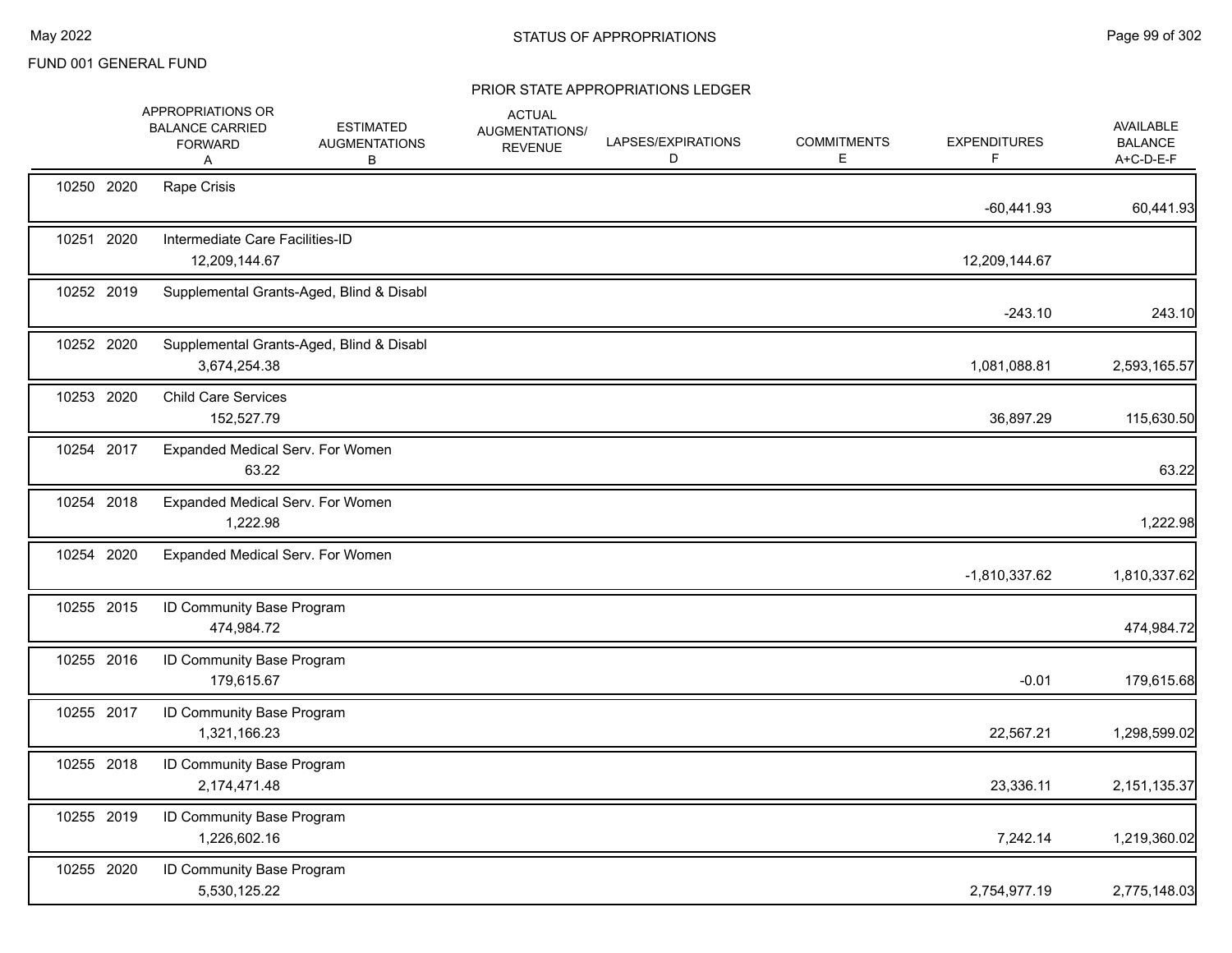|            | APPROPRIATIONS OR<br><b>BALANCE CARRIED</b><br><b>FORWARD</b><br>Α | <b>ESTIMATED</b><br><b>AUGMENTATIONS</b><br>В | <b>ACTUAL</b><br>AUGMENTATIONS/<br><b>REVENUE</b> | LAPSES/EXPIRATIONS<br>D | <b>COMMITMENTS</b><br>Е | <b>EXPENDITURES</b><br>F | AVAILABLE<br><b>BALANCE</b><br>A+C-D-E-F |
|------------|--------------------------------------------------------------------|-----------------------------------------------|---------------------------------------------------|-------------------------|-------------------------|--------------------------|------------------------------------------|
| 10256 2020 | <b>Community-Based Family Centers</b><br>2,760,470.18              |                                               |                                                   |                         |                         | 2,205,764.29             | 554,705.89                               |
| 10262 2018 | <b>Behavioral Health Services</b>                                  |                                               |                                                   |                         |                         | $-224,712.52$            | 224,712.52                               |
| 10262 2020 | <b>Behavioral Health Services</b><br>225,376.00                    |                                               |                                                   |                         |                         | $-92,632.32$             | 318,008.32                               |
| 10265 2019 | <b>Cash Grants</b><br>547.33                                       |                                               |                                                   |                         |                         |                          | 547.33                                   |
| 10265 2020 | Cash Grants<br>6,691,684.98                                        |                                               |                                                   |                         |                         | 6,424,137.34             | 267,547.64                               |
| 10266 2018 | <b>County Child Welfare</b>                                        |                                               |                                                   |                         |                         | $-15,164.61$             | 15,164.61                                |
| 10266 2019 | <b>County Child Welfare</b><br>88,479,381.59                       |                                               |                                                   |                         | 830,406.39              | 57,296,701.69            | 30, 352, 273.51                          |
| 10266 2020 | <b>County Child Welfare</b><br>172,650,068.32                      |                                               |                                                   |                         | 9,940,959.95            | 162,676,467.83           | 32,640.54                                |
| 10267 2017 | MA-Long-Term Living<br>73,761.44                                   |                                               |                                                   |                         | 73,761.44               |                          |                                          |
| 10267 2018 | MA-Long-Term Living<br>271,447.03                                  |                                               |                                                   |                         | 139,275.30              |                          | 132, 171.73                              |
| 10267 2019 | MA-Long-Term Living<br>6,334,231.98                                |                                               |                                                   |                         | 3,752,706.09            | 2,916.93                 | 2,578,608.96                             |
| 10267 2020 | MA-Long-Term Living<br>9,651,001.00                                |                                               |                                                   |                         | 20,001.00               | 9,598,303.66             | 32,696.34                                |
| 10741 2018 | Autism Intervention and Services<br>730,122.02                     |                                               |                                                   |                         |                         | 241,113.44               | 489,008.58                               |
| 10741 2019 | Autism Intervention and Services<br>1,257,824.96                   |                                               |                                                   |                         |                         | 1,047,323.71             | 210,501.25                               |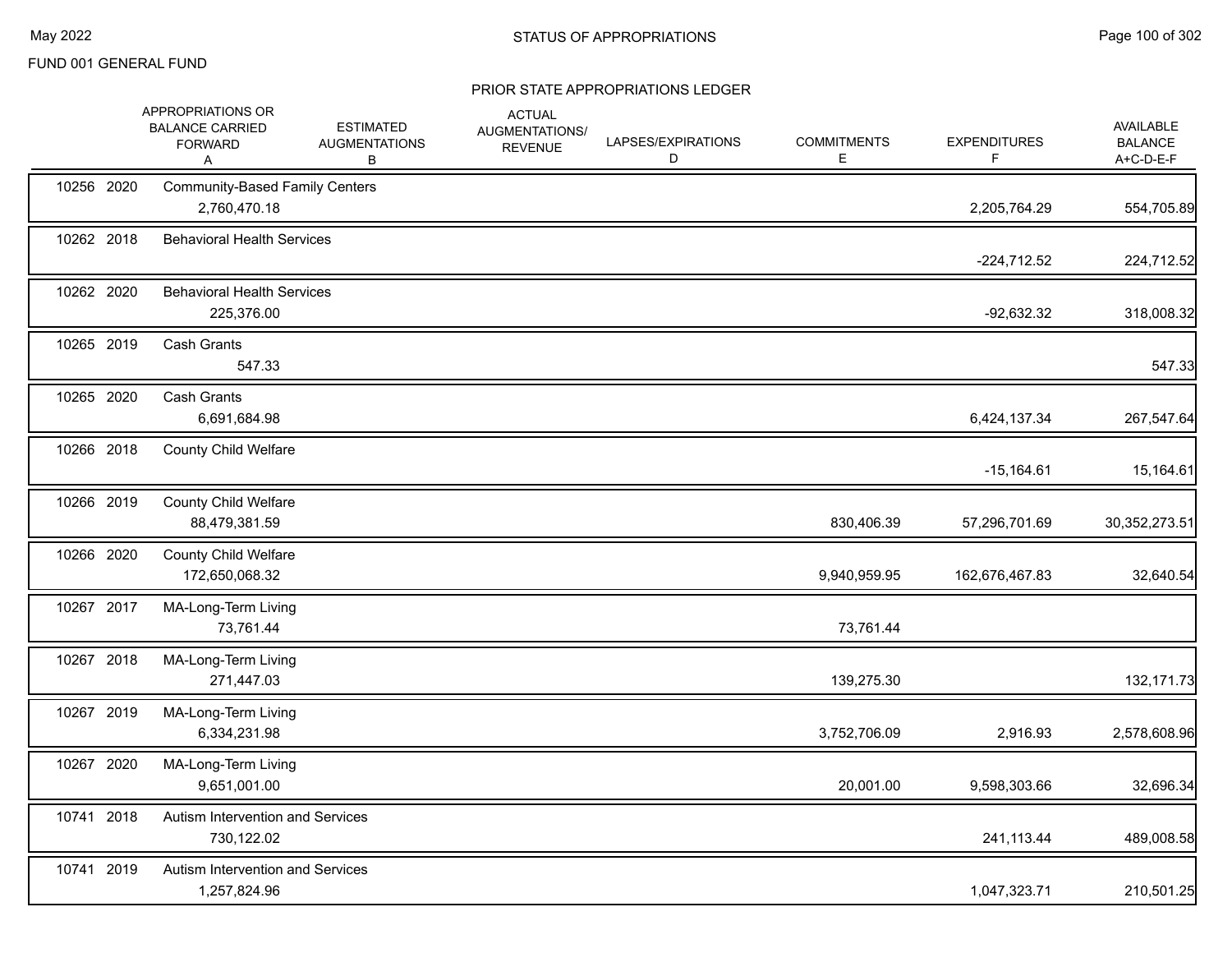|            | APPROPRIATIONS OR<br><b>BALANCE CARRIED</b><br><b>FORWARD</b><br>A | <b>ESTIMATED</b><br><b>AUGMENTATIONS</b><br>В | <b>ACTUAL</b><br>AUGMENTATIONS/<br><b>REVENUE</b> | LAPSES/EXPIRATIONS<br>D | <b>COMMITMENTS</b><br>E. | <b>EXPENDITURES</b><br>F. | <b>AVAILABLE</b><br><b>BALANCE</b><br>A+C-D-E-F |
|------------|--------------------------------------------------------------------|-----------------------------------------------|---------------------------------------------------|-------------------------|--------------------------|---------------------------|-------------------------------------------------|
| 10741 2020 | <b>Autism Intervention and Services</b><br>4,926,029.22            |                                               |                                                   |                         | 451,346.68               | 2,680,121.96              | 1,794,560.58                                    |
| 10760 2020 | Nurse Family Partnership<br>1,900,197.25                           |                                               |                                                   |                         |                          | 1,437,356.93              | 462,840.32                                      |
| 10763 2020 | 7,026,000.00                                                       | Paymnt to Fed Govt -Medicare Drug Progrm      |                                                   |                         |                          | 7,026,000.00              |                                                 |
| 10789 2020 | <b>Hospital Based Burn Center</b><br>510.46                        |                                               |                                                   |                         |                          |                           | 510.46                                          |
| 10830 2020 | <b>MA-Trauma Centers</b><br>744.77                                 |                                               |                                                   |                         |                          |                           | 744.77                                          |
| 10912 2019 | <b>Child Care Assistance</b><br>15,329,742.67                      |                                               |                                                   |                         |                          |                           | 15,329,742.67                                   |
| 10912 2020 | <b>Child Care Assistance</b><br>7,352,910.86                       |                                               |                                                   |                         |                          | 177,293.66                | 7,175,617.20                                    |
| 10946 2019 | MA-Obstetric & Neonatal Services<br>650,109.47                     |                                               |                                                   |                         |                          |                           | 650,109.47                                      |
| 10946 2020 | <b>MA-Obstetric &amp; Neonatal Services</b><br>325,861.61          |                                               |                                                   |                         |                          | $-324,730.15$             | 650,591.76                                      |
| 10952 2020 | Med Assist- Physician Practice Plans<br>2,159,439.33               |                                               |                                                   |                         |                          | 2,159,439.33              |                                                 |
| 10958 2020 | Med Assist - Critical Access Hospitals<br>1,114,956.98             |                                               |                                                   |                         |                          | 800,751.16                | 314,205.82                                      |
| 10975 2018 | 8,820.02                                                           | Community Intellectual Disab Waiver Prgm      |                                                   |                         |                          |                           | 8,820.02                                        |
| 10975 2019 |                                                                    | Community Intellectual Disab Waiver Prgm      |                                                   |                         |                          | $-61,402.34$              | 61,402.34                                       |
| 10975 2020 | 46,991,572.53                                                      | Community Intellectual Disab Waiver Prgm      |                                                   |                         |                          | 46,988,091.36             | 3,481.17                                        |
|            |                                                                    |                                               |                                                   |                         |                          |                           |                                                 |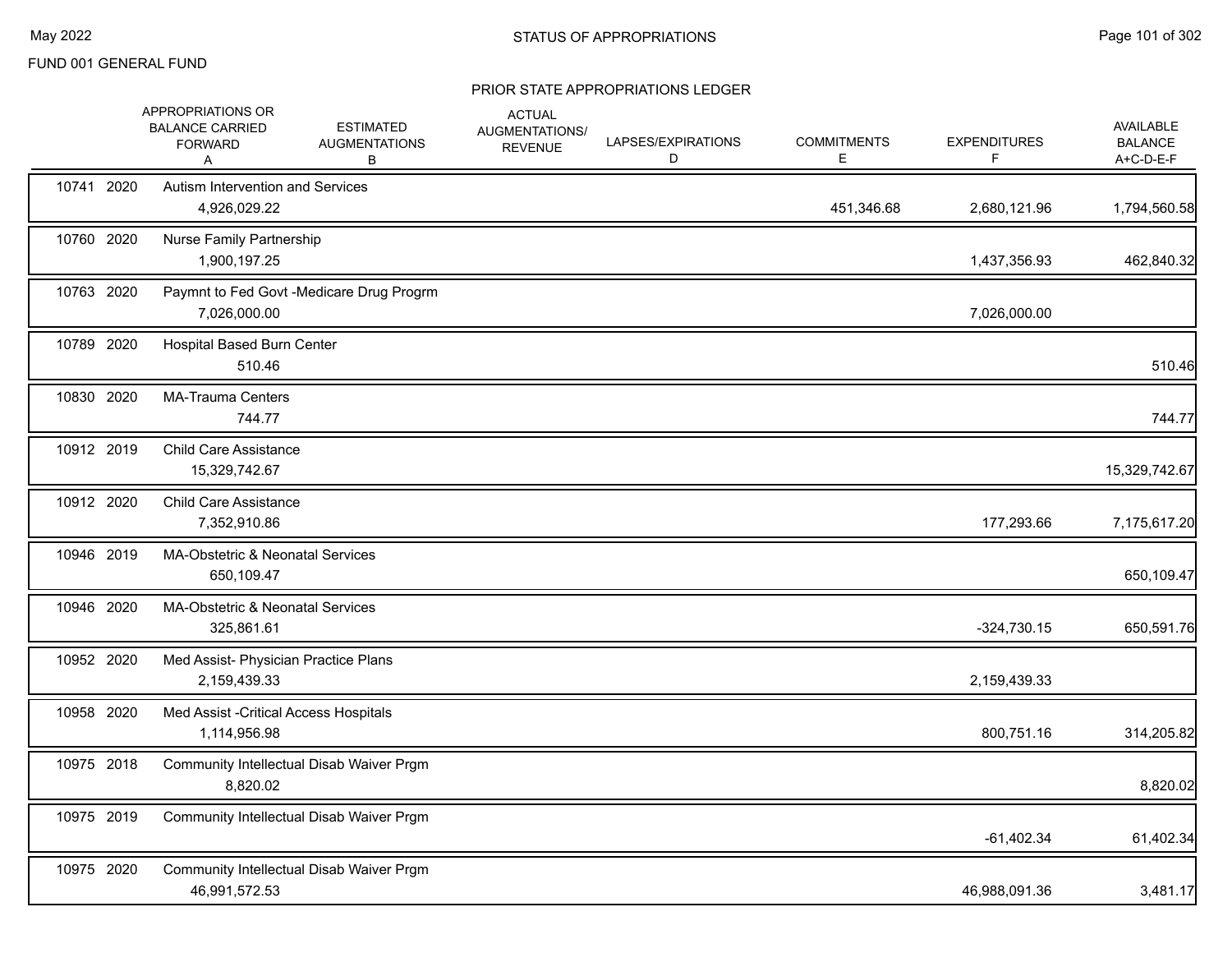|            | APPROPRIATIONS OR<br><b>BALANCE CARRIED</b><br><b>FORWARD</b><br>Α | <b>ESTIMATED</b><br><b>AUGMENTATIONS</b><br>В | <b>ACTUAL</b><br>AUGMENTATIONS/<br><b>REVENUE</b> | LAPSES/EXPIRATIONS<br>D | <b>COMMITMENTS</b><br>Е | <b>EXPENDITURES</b><br>F | AVAILABLE<br><b>BALANCE</b><br>A+C-D-E-F |
|------------|--------------------------------------------------------------------|-----------------------------------------------|---------------------------------------------------|-------------------------|-------------------------|--------------------------|------------------------------------------|
| 10996 2020 | MA- Workers with Disabilities<br>28,501,440.06                     |                                               |                                                   |                         |                         | 28,453,286.13            | 48,153.93                                |
| 11016 2018 | Home and Community - Based Services<br>23,949.69                   |                                               |                                                   |                         |                         |                          | 23,949.69                                |
| 11016 2019 | Home and Community - Based Services<br>341.16                      |                                               |                                                   |                         |                         |                          | 341.16                                   |
| 11025 2019 | Long-Term Care Managed Care<br>1,985,417.03                        |                                               |                                                   |                         |                         |                          | 1,985,417.03                             |
| 11076 2017 | Medical Assistance-Fee for Service<br>1,069,750.65                 |                                               |                                                   |                         |                         |                          | 1,069,750.65                             |
| 11076 2018 | Medical Assistance-Fee for Service<br>348,325.60                   |                                               |                                                   |                         |                         |                          | 348,325.60                               |
| 11076 2019 | Medical Assistance-Fee for Service<br>29,013.52                    |                                               |                                                   |                         |                         | $-5,341.15$              | 34,354.67                                |
| 11076 2020 | Medical Assistance-Fee for Service<br>22,880,548.31                |                                               |                                                   |                         |                         | 22,285,087.89            | 595,460.42                               |
| 11095 2020 | Children's Health Insurance Program<br>9,203,093.62                |                                               |                                                   |                         |                         | 9,093,449.44             | 109,644.18                               |
| 11121 2017 | Services for the Visually Impaired<br>318.05                       |                                               |                                                   |                         |                         |                          | 318.05                                   |
| 11121 2019 | Services for the Visually Impaired                                 |                                               |                                                   |                         |                         | $-1,043.04$              | 1,043.04                                 |
| 11121 2020 | Services for the Visually Impaired<br>518,000.04                   |                                               |                                                   |                         |                         | 518,000.00               | 0.04                                     |
| 11122 2017 | 542.488.62                                                         | Health Program Assistance and Services        |                                                   |                         |                         | 186,966.24               | 355,522.38                               |
| 11122 2018 | 425,204.57                                                         | Health Program Assistance and Services        |                                                   |                         |                         | 411,691.42               | 13,513.15                                |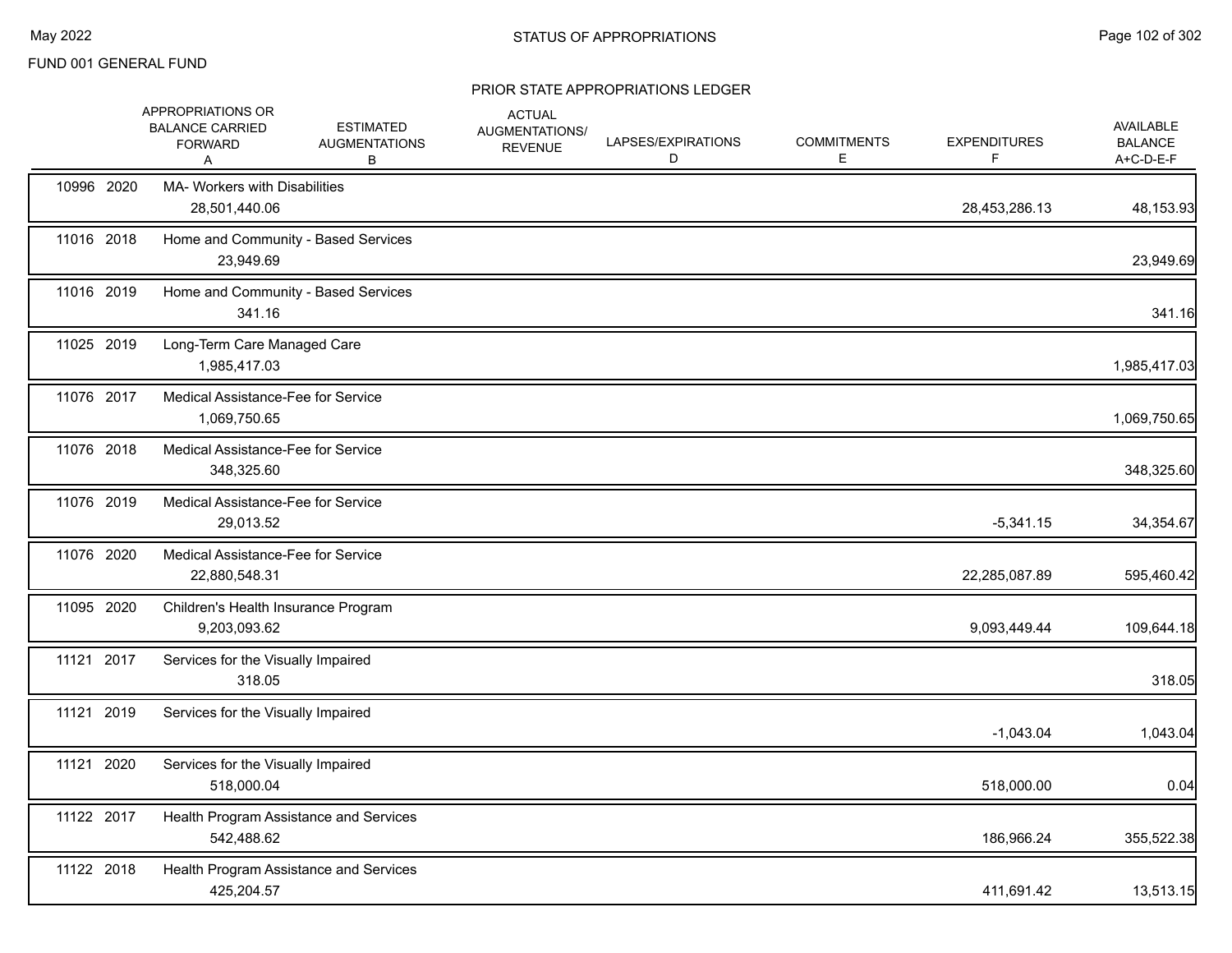|                                                     | <b>BALANCE CARRIED</b><br><b>FORWARD</b><br>A           | <b>ESTIMATED</b><br><b>AUGMENTATIONS</b><br>В | AUGMENTATIONS/<br><b>REVENUE</b> | LAPSES/EXPIRATIONS<br>D | <b>COMMITMENTS</b><br>E. | <b>EXPENDITURES</b><br>F | AVAILABLE<br><b>BALANCE</b><br>A+C-D-E-F |
|-----------------------------------------------------|---------------------------------------------------------|-----------------------------------------------|----------------------------------|-------------------------|--------------------------|--------------------------|------------------------------------------|
| 11122 2019                                          | Health Program Assistance and Services<br>1,381,284.00  |                                               |                                  |                         |                          | 998,985.64               | 382,298.36                               |
| 11122 2020                                          | Health Program Assistance and Services<br>13,320,157.38 |                                               |                                  |                         |                          | 12,241,058.00            | 1,079,099.38                             |
| 11132 2020                                          | 211 Communications<br>750,000.00                        |                                               |                                  |                         |                          | 750,000.00               |                                          |
| 11133 2019                                          | 510,000.00                                              | Medical Assist - Community Healthchoices      |                                  |                         | 510,000.00               |                          |                                          |
| 11133 2020                                          | 14,551,765.28                                           | Medical Assist - Community Healthchoices      |                                  |                         | 2,614,643.24             | 5,272,526.59             | 6,664,595.45                             |
| <b>DEPT TOTAL</b>                                   | 763,394,394.68                                          |                                               | $-30,981.99$                     |                         | 57, 148, 481. 77         | 542,907,569.14           | 163,307,361.78                           |
| <b>BA 18 - Revenue</b><br><b>GENERAL GOVERNMENT</b> |                                                         |                                               |                                  |                         |                          |                          |                                          |
| 10208 2018                                          | <b>General Government Operations</b><br>14,612,379.52   |                                               |                                  |                         |                          | 14,612,330.04            | 49.48                                    |
| 10208 2019                                          | <b>General Government Operations</b><br>28,587,503.22   |                                               |                                  |                         | 64,342.88                | 1,627,395.49             | 26,895,764.85                            |
| 10208 2020                                          | <b>General Government Operations</b><br>45,110,756.11   |                                               |                                  |                         | 1,616,358.76             | 9,092,438.79             | 34,401,958.56                            |
| 10953 2019                                          | Technology and Process Modernization<br>2,335,420.35    |                                               |                                  |                         | 6,830.02                 | 187,933.33               | 2,140,657.00                             |
| 10953 2020                                          | Technology and Process Modernization<br>4,564,302.27    |                                               |                                  |                         |                          | 96,459.43                | 4,467,842.84                             |
| <b>GRANTS AND SUBSIDIES</b>                         |                                                         |                                               |                                  |                         |                          |                          |                                          |
| 10209 2020                                          | Distribution of Pub Utility Realty Tax<br>927.55        |                                               |                                  |                         |                          |                          | 927.55                                   |
| <b>DEPT TOTAL</b>                                   |                                                         |                                               |                                  |                         |                          |                          |                                          |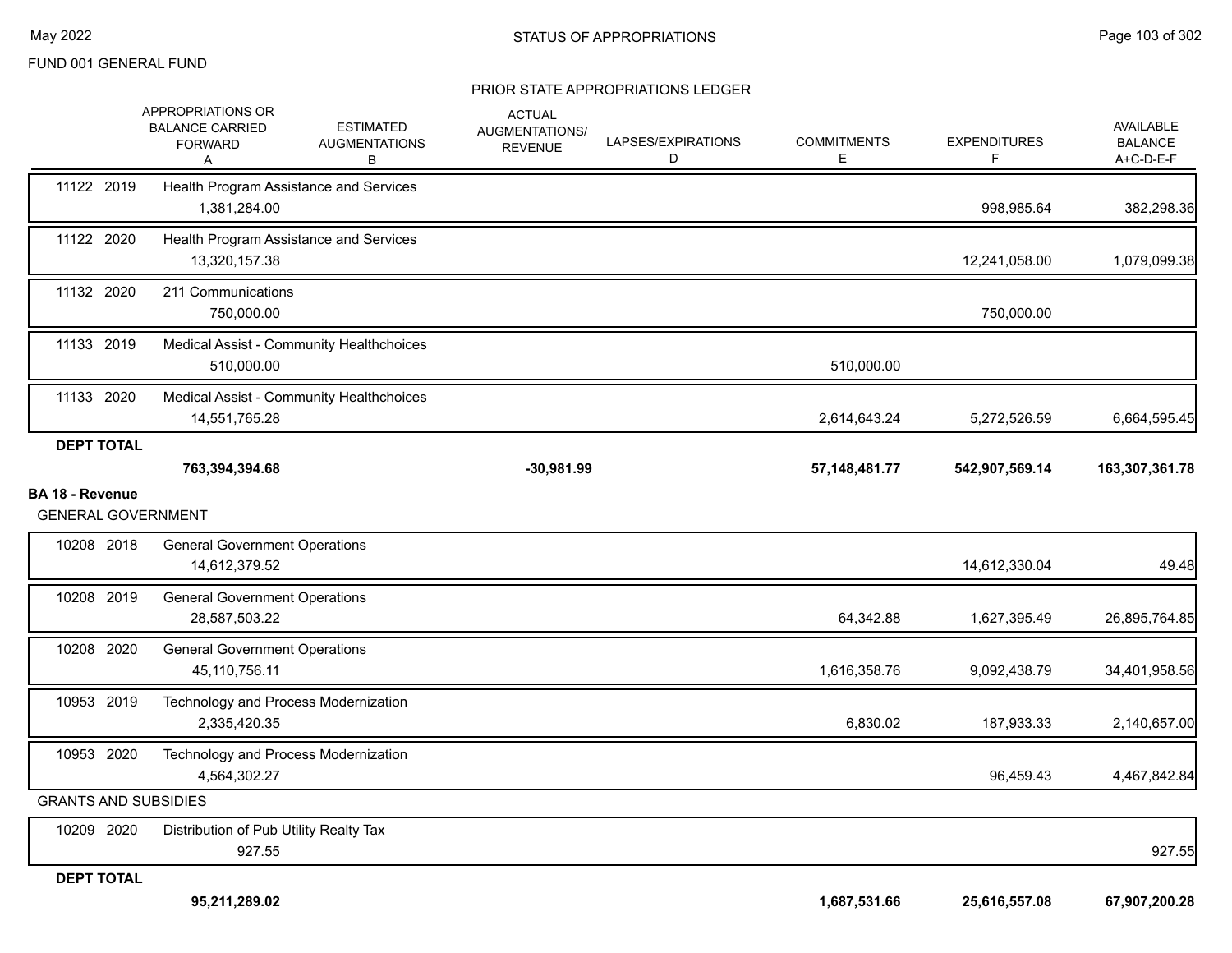|                                 | APPROPRIATIONS OR<br><b>BALANCE CARRIED</b><br><b>FORWARD</b><br>Α | <b>ESTIMATED</b><br><b>AUGMENTATIONS</b><br>В | <b>ACTUAL</b><br>AUGMENTATIONS/<br><b>REVENUE</b> | LAPSES/EXPIRATIONS<br>D | <b>COMMITMENTS</b><br>Е | <b>EXPENDITURES</b><br>F | <b>AVAILABLE</b><br><b>BALANCE</b><br>A+C-D-E-F |
|---------------------------------|--------------------------------------------------------------------|-----------------------------------------------|---------------------------------------------------|-------------------------|-------------------------|--------------------------|-------------------------------------------------|
| <b>BA 19 - State Department</b> |                                                                    |                                               |                                                   |                         |                         |                          |                                                 |
|                                 | <b>GENERAL GOVERNMENT</b>                                          |                                               |                                                   |                         |                         |                          |                                                 |
| 10211 2020                      | <b>Electoral College</b><br>5,867.35                               |                                               |                                                   |                         |                         |                          | 5,867.35                                        |
| 10212 2017                      | Voter Registration<br>9,628.69                                     |                                               |                                                   |                         |                         |                          | 9,628.69                                        |
| 10212 2019                      | Voter Registration<br>1,029.58                                     |                                               |                                                   |                         |                         |                          | 1,029.58                                        |
| 10212 2020                      | Voter Registration<br>122,378.23                                   |                                               |                                                   |                         |                         | 122,378.23               |                                                 |
| 10213 2018                      | <b>General Government Operations</b><br>83,107.77                  |                                               |                                                   |                         |                         |                          | 83,107.77                                       |
| 10213 2020                      | <b>General Government Operations</b><br>1,949,553.31               |                                               | -427,231.78                                       |                         | 395,971.35              | 750,311.17               | 376,039.01                                      |
| 10759 2019                      | 490,749.73                                                         | Statewide Uniform Registry of Electors        |                                                   |                         | 146,700.00              | 344,049.73               |                                                 |
| 10759 2020                      | 1,028,971.32                                                       | Statewide Uniform Registry of Electors        |                                                   |                         | 4,386.30                | 1,024,058.95             | 526.07                                          |
| 10903 2019                      | Lobbying Disclosure<br>83,526.63                                   |                                               |                                                   |                         |                         |                          | 83,526.63                                       |
| 10903 2020                      | Lobbying Disclosure<br>42,743.83                                   |                                               |                                                   |                         |                         | 26,350.43                | 16,393.40                                       |
|                                 | <b>GRANTS AND SUBSIDIES</b>                                        |                                               |                                                   |                         |                         |                          |                                                 |
| 10210 2019                      | 18,674.00                                                          | Voting of Citizens in Military Service        |                                                   |                         |                         |                          | 18,674.00                                       |
| 10210 2020                      | 12,464.00                                                          | Voting of Citizens in Military Service        |                                                   |                         |                         |                          | 12,464.00                                       |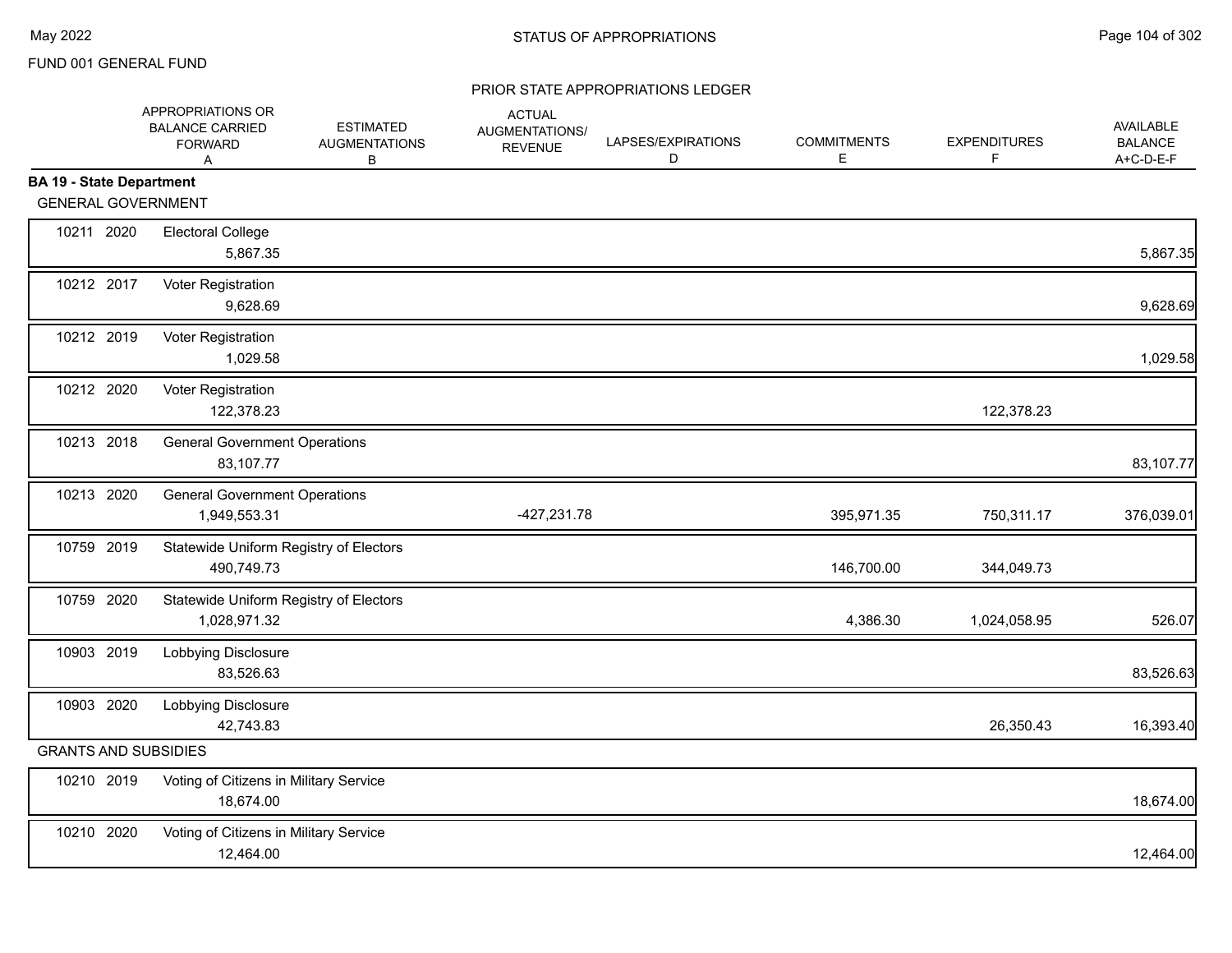|                                                          | APPROPRIATIONS OR<br><b>BALANCE CARRIED</b><br><b>FORWARD</b><br>Α | <b>ESTIMATED</b><br><b>AUGMENTATIONS</b><br>В | <b>ACTUAL</b><br>AUGMENTATIONS/<br><b>REVENUE</b> | LAPSES/EXPIRATIONS<br>D | <b>COMMITMENTS</b><br>Е | <b>EXPENDITURES</b><br>F | <b>AVAILABLE</b><br><b>BALANCE</b><br>A+C-D-E-F |
|----------------------------------------------------------|--------------------------------------------------------------------|-----------------------------------------------|---------------------------------------------------|-------------------------|-------------------------|--------------------------|-------------------------------------------------|
| 11170 2020                                               | <b>Election Code Debt Service</b><br>650.00                        |                                               |                                                   |                         |                         |                          | 650.00                                          |
| <b>DEPT TOTAL</b>                                        |                                                                    |                                               |                                                   |                         |                         |                          |                                                 |
|                                                          | 3,849,344.44                                                       |                                               | -427,231.78                                       |                         | 547,057.65              | 2,267,148.51             | 607,906.50                                      |
| <b>BA 20 - State Police</b><br><b>GENERAL GOVERNMENT</b> |                                                                    |                                               |                                                   |                         |                         |                          |                                                 |
| 10214 2019                                               | <b>Municipal Police Training</b><br>537,536.35                     |                                               |                                                   |                         |                         |                          | 537,536.35                                      |
| 10214 2020                                               | <b>Municipal Police Training</b><br>1,227,647.02                   |                                               |                                                   |                         |                         | 136,283.43               | 1,091,363.59                                    |
| 10216 2019                                               | Law Enforcement Information Technology<br>106,347.00               |                                               |                                                   |                         |                         |                          | 106,347.00                                      |
| 10216 2020                                               | Law Enforcement Information Technology<br>4,086,712.69             |                                               |                                                   |                         | 87,779.00               | 3,613,496.70             | 385,436.99                                      |
| 10220 2016                                               | <b>General Government Operations</b><br>15,282.79                  |                                               |                                                   |                         |                         |                          | 15,282.79                                       |
| 10220 2018                                               | <b>General Government Operations</b><br>1,484,054.37               |                                               |                                                   |                         | 6,640.66                | 1,511,182.80             | -33,769.09                                      |
| 10220 2019                                               | <b>General Government Operations</b><br>15,625,445.99              |                                               |                                                   |                         | 14,653,242.99           | 970,443.00               | 1,760.00                                        |
| 10220 2020                                               | <b>General Government Operations</b><br>92,723,537.73              |                                               | 5,268.00                                          |                         | 21,912,919.44           | 70,788,056.13            | 27,830.16                                       |
| 10220 2010                                               | <b>General Government Operations</b><br>20,381.39                  |                                               | 29,185.65                                         |                         |                         |                          | 49,567.04                                       |
| 10220 2011                                               | <b>General Government Operations</b><br>196.16                     |                                               | 5,156.00                                          |                         |                         | $-683.09$                | 6,035.25                                        |
| 11040 2018                                               | Public Safety Radio System<br>0.01                                 |                                               |                                                   |                         | 0.01                    |                          |                                                 |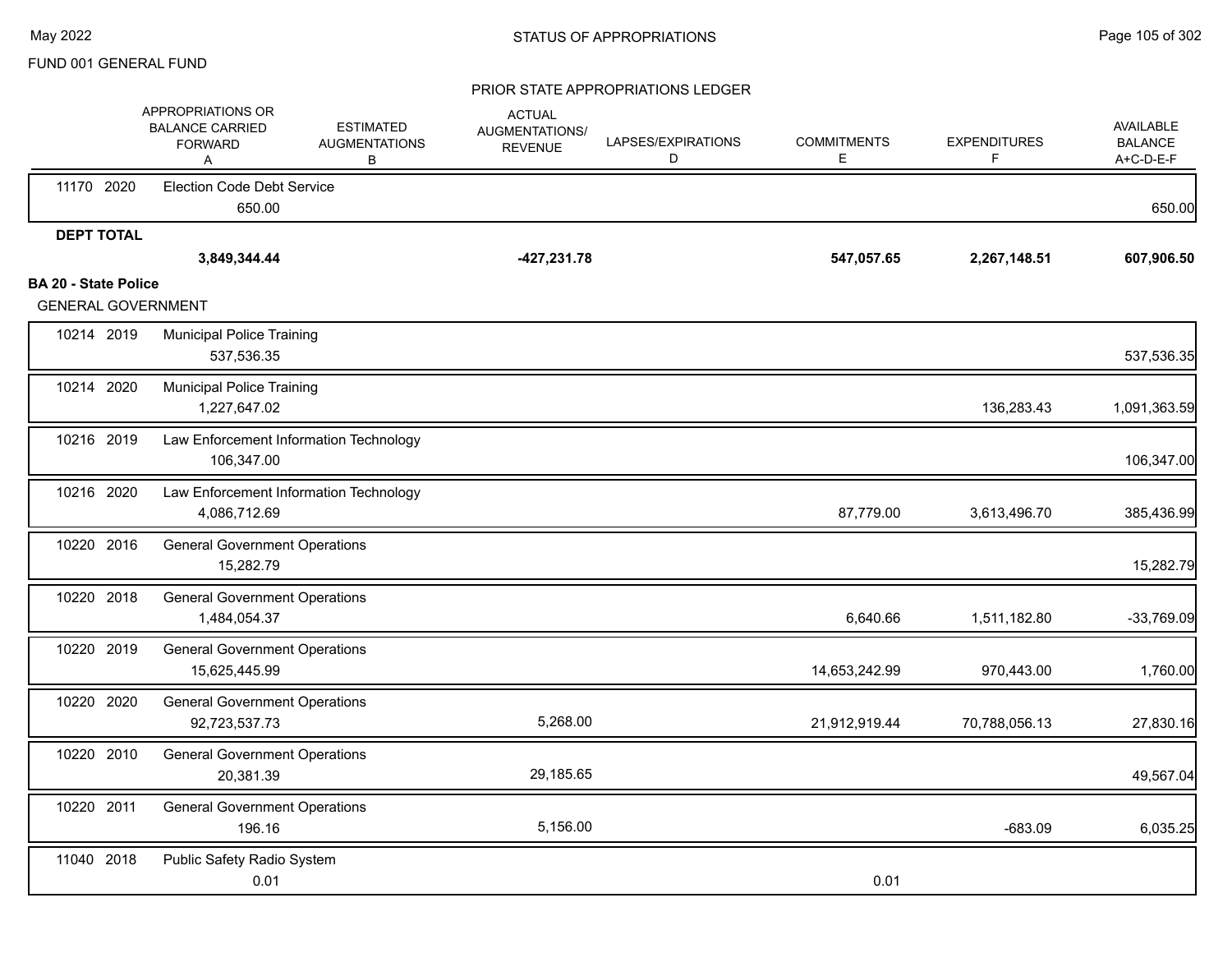|                                  | APPROPRIATIONS OR<br><b>BALANCE CARRIED</b><br><b>FORWARD</b><br>Α | <b>ESTIMATED</b><br><b>AUGMENTATIONS</b><br>В | <b>ACTUAL</b><br>AUGMENTATIONS/<br><b>REVENUE</b> | LAPSES/EXPIRATIONS<br>D | <b>COMMITMENTS</b><br>E. | <b>EXPENDITURES</b><br>F | AVAILABLE<br><b>BALANCE</b><br>A+C-D-E-F |
|----------------------------------|--------------------------------------------------------------------|-----------------------------------------------|---------------------------------------------------|-------------------------|--------------------------|--------------------------|------------------------------------------|
| 11040 2020                       | Public Safety Radio System<br>9,183,815.48                         |                                               |                                                   |                         | 2,810,035.00             | 6,371,130.48             | 2,650.00                                 |
| <b>DEPT TOTAL</b>                |                                                                    |                                               |                                                   |                         |                          |                          |                                          |
|                                  | 125,010,956.98                                                     |                                               | 39,609.65                                         |                         | 39,470,617.10            | 83,389,909.45            | 2,190,040.08                             |
| <b>BA 40 - Ethics Commission</b> | <b>GENERAL GOVERNMENT</b>                                          |                                               |                                                   |                         |                          |                          |                                          |
| 10677 2020                       | <b>State Ethics Commission</b><br>245,433.30                       |                                               |                                                   |                         |                          | 245,426.90               | 6.40                                     |
| <b>DEPT TOTAL</b>                |                                                                    |                                               |                                                   |                         |                          |                          |                                          |
|                                  | 245,433.30                                                         |                                               |                                                   |                         |                          | 245,426.90               | 6.40                                     |
| <b>BA 51 - Supreme Court</b>     | <b>GENERAL GOVERNMENT</b>                                          |                                               |                                                   |                         |                          |                          |                                          |
| 10414 2019                       | Court Administrator<br>482,962.04                                  |                                               | -482,962.04                                       |                         |                          |                          |                                          |
| 10414 2020                       | <b>Court Administrator</b><br>4,300,091.36                         |                                               | $-3,699,408.87$                                   |                         |                          | 600,532.49               | 150.00                                   |
| 10417 2019                       | Supreme Court<br>1,161,360.36                                      |                                               | $-1,161,360.36$                                   |                         |                          |                          |                                          |
| 10417 2020                       | Supreme Court<br>3,758,792.26                                      |                                               | $-2,911,097.43$                                   |                         |                          | 682,495.36               | 165,199.47                               |
| 10420 2020                       | Justice Expenses<br>395.74                                         |                                               |                                                   |                         |                          | 395.74                   |                                          |
| 10423 2016                       | <b>Judicial Conduct Board</b><br>44,550.92                         |                                               |                                                   |                         |                          | 8,279.52                 | 36,271.40                                |
| 10423 2017                       | Judicial Conduct Board<br>37,292.21                                |                                               |                                                   |                         |                          | 19,799.71                | 17,492.50                                |
| 10423 2019                       | Judicial Conduct Board<br>270,561.68                               |                                               |                                                   |                         |                          | 78,715.99                | 191,845.69                               |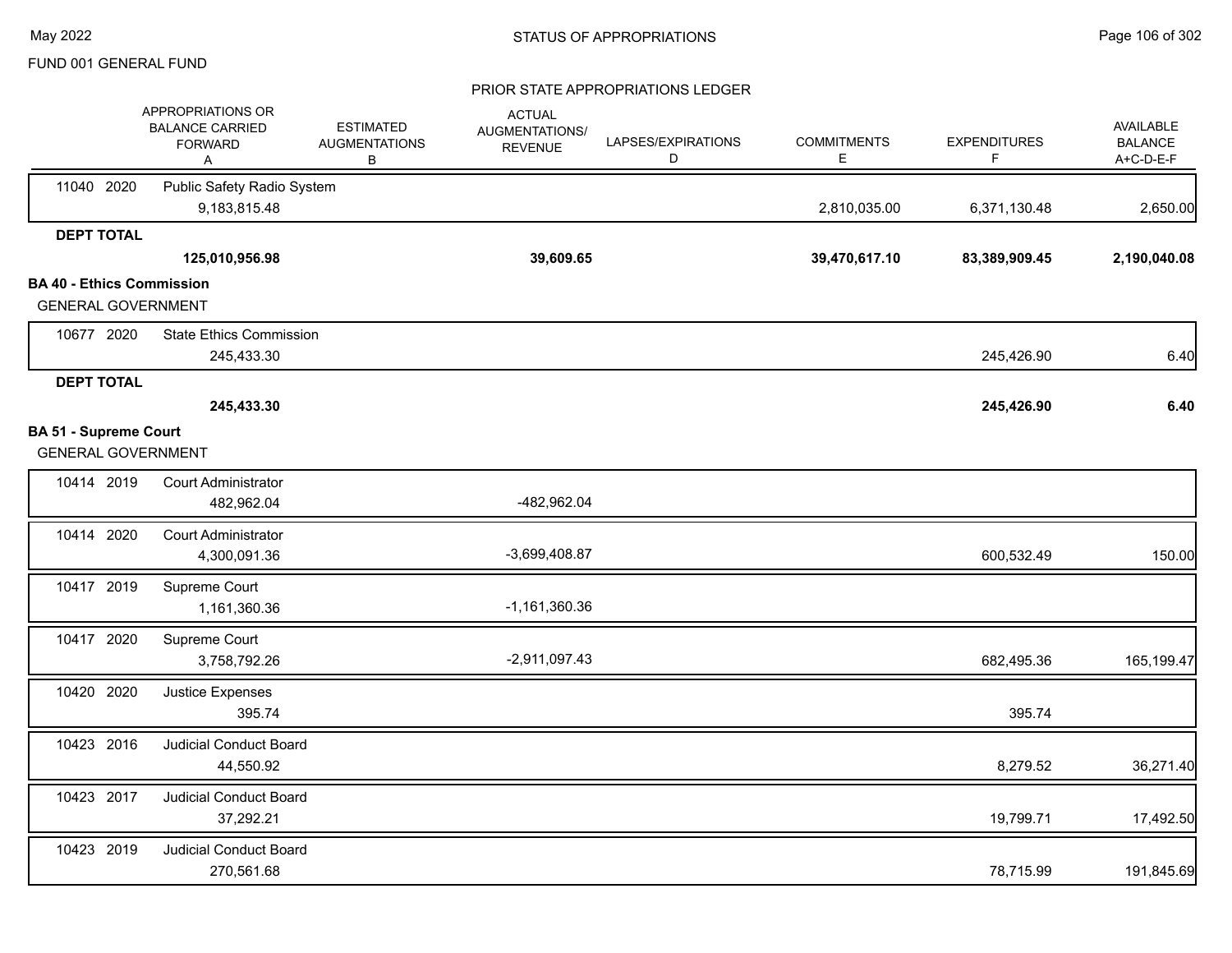|            | APPROPRIATIONS OR<br><b>BALANCE CARRIED</b><br><b>FORWARD</b><br>Α | <b>ESTIMATED</b><br><b>AUGMENTATIONS</b><br>B | <b>ACTUAL</b><br>AUGMENTATIONS/<br><b>REVENUE</b> | LAPSES/EXPIRATIONS<br>D | <b>COMMITMENTS</b><br>Е | <b>EXPENDITURES</b><br>F | AVAILABLE<br><b>BALANCE</b><br>A+C-D-E-F |
|------------|--------------------------------------------------------------------|-----------------------------------------------|---------------------------------------------------|-------------------------|-------------------------|--------------------------|------------------------------------------|
| 10423 2020 | <b>Judicial Conduct Board</b><br>381,604.71                        |                                               |                                                   |                         |                         | 53,965.12                | 327,639.59                               |
| 10424 2014 | Court of Judicial Discipline<br>23,250.27                          |                                               |                                                   |                         |                         | 9,094.44                 | 14,155.83                                |
| 10424 2015 | Court of Judicial Discipline<br>1,571.47                           |                                               |                                                   |                         |                         | 348.88                   | 1,222.59                                 |
| 10424 2016 | Court of Judicial Discipline<br>10,449.90                          |                                               |                                                   |                         |                         | 2,670.22                 | 7,779.68                                 |
| 10424 2017 | Court of Judicial Discipline<br>6,286.12                           |                                               |                                                   |                         |                         | 1,106.44                 | 5,179.68                                 |
| 10424 2018 | Court of Judicial Discipline<br>8,944.59                           |                                               |                                                   |                         |                         | 4,727.81                 | 4,216.78                                 |
| 10424 2020 | Court of Judicial Discipline<br>37,155.93                          |                                               |                                                   |                         |                         | 16,402.61                | 20,753.32                                |
| 10426 2020 | Integrated Criminal Justice System<br>680,805.34                   |                                               |                                                   |                         |                         | 665,590.96               | 15,214.38                                |
| 10429 2018 | Statewide Funding-Court Management Ed<br>1,899.90                  |                                               |                                                   |                         |                         | 1,899.90                 |                                          |
| 10430 2019 | <b>District Court Administrators</b><br>369,434.09                 |                                               | -369,434.09                                       |                         |                         |                          |                                          |
| 10430 2020 | <b>District Court Administrators</b><br>1,581,395.38               |                                               | -885,495.85                                       |                         |                         | 695,899.53               |                                          |
| 10431 2019 | Statewide Funding-Judicial Council<br>953.44                       |                                               |                                                   |                         |                         |                          | 953.44                                   |
| 10913 2016 | Interbranch Commission<br>145.96                                   |                                               |                                                   |                         |                         | 145.96                   |                                          |
| 10913 2017 | Interbranch Commission<br>8,044.94                                 |                                               |                                                   |                         |                         | 2,260.63                 | 5,784.31                                 |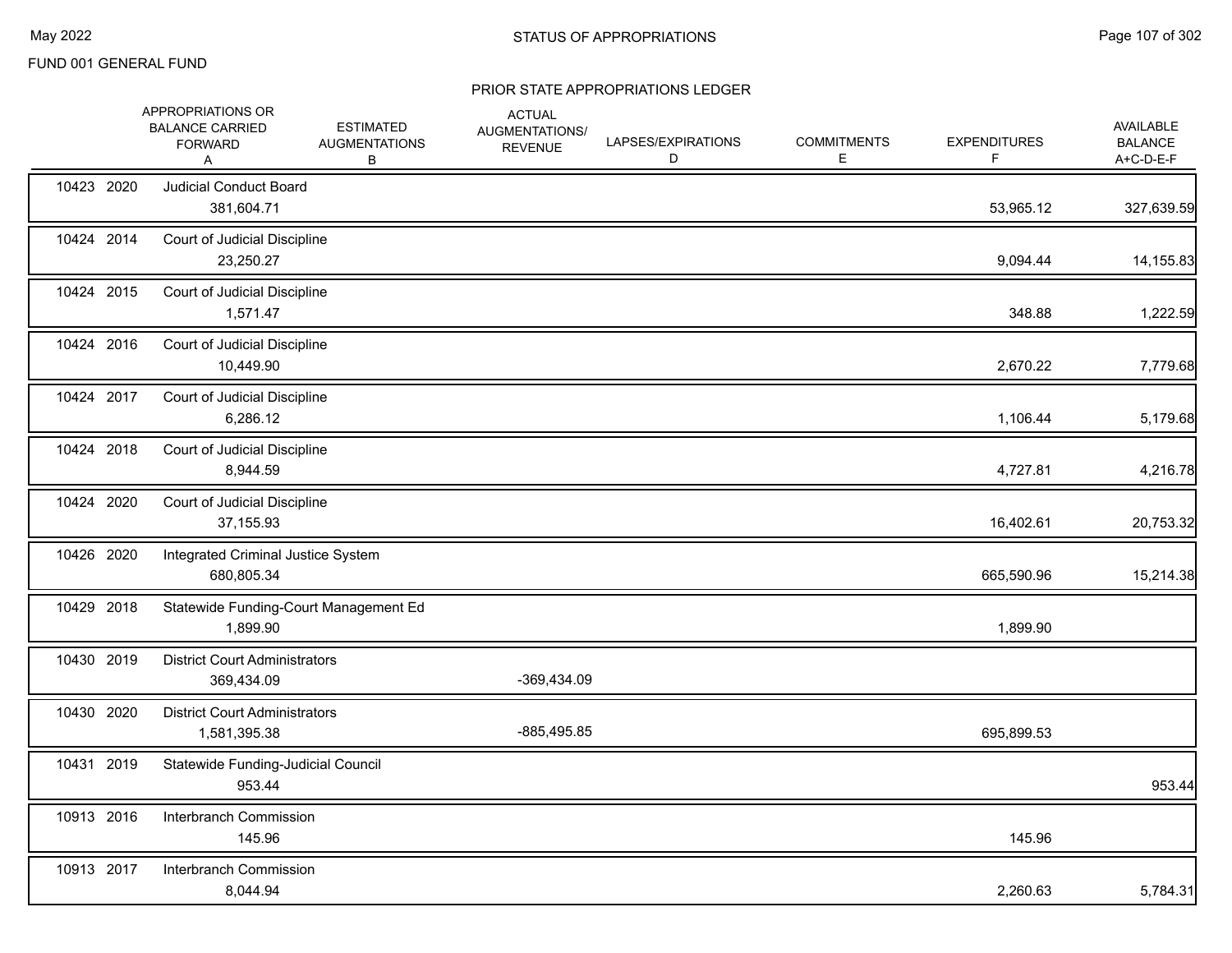#### PRIOR STATE APPROPRIATIONS LEDGER

| <b>BA 52 - Superior Court</b> |                                                                    |                                               |                                                   |                         |                         |                          |                                          |
|-------------------------------|--------------------------------------------------------------------|-----------------------------------------------|---------------------------------------------------|-------------------------|-------------------------|--------------------------|------------------------------------------|
|                               | 15,220,616.34                                                      |                                               | $-10,763,558.40$                                  |                         |                         | 3,087,627.85             | 1,369,430.09                             |
| <b>DEPT TOTAL</b>             |                                                                    |                                               |                                                   |                         |                         |                          |                                          |
| 11110 2020                    | Office Of Elder Justice<br>10,473.90                               |                                               |                                                   |                         |                         | 10,473.90                |                                          |
| 11110 2017                    | Office Of Elder Justice<br>31,623.20                               |                                               |                                                   |                         |                         | 5,406.25                 | 26,216.95                                |
| 11110 2016                    | Office Of Elder Justice<br>51,940.12                               |                                               |                                                   |                         |                         | 1,994.79                 | 49,945.33                                |
| 11019 2020                    | <b>Rules Committees</b><br>130,850.12                              |                                               |                                                   |                         |                         | 47,002.16                | 83,847.96                                |
| 11019 2019                    | <b>Rules Committees</b><br>110,076.31                              |                                               |                                                   |                         |                         | 36,900.87                | 73,175.44                                |
| 11019 2018                    | <b>Rules Committees</b><br>58,986.68                               |                                               |                                                   |                         |                         | 11,183.67                | 47,803.01                                |
| 10956 2020                    | <b>Judicial Center Operations</b><br>909,395.48                    |                                               | -806,799.76                                       |                         |                         | 102,595.72               |                                          |
| 10956 2019                    | <b>Judicial Center Operations</b><br>100,000.00                    |                                               | $-100,000.00$                                     |                         |                         |                          |                                          |
| 10956 2018                    | Judicial Center Operations<br>549,766.00                           |                                               | -347,000.00                                       |                         |                         |                          | 202,766.00                               |
| 10913 2020                    | Interbranch Commission<br>51,408.02                                |                                               |                                                   |                         |                         | 9,736.35                 | 41,671.67                                |
| 10913 2019                    | Interbranch Commission<br>41,312.51                                |                                               |                                                   |                         |                         | 16,927.05                | 24,385.46                                |
| 10913 2018                    | Interbranch Commission<br>6,835.39                                 |                                               |                                                   |                         |                         | 1,075.78                 | 5,759.61                                 |
|                               | APPROPRIATIONS OR<br><b>BALANCE CARRIED</b><br><b>FORWARD</b><br>Α | <b>ESTIMATED</b><br><b>AUGMENTATIONS</b><br>В | <b>ACTUAL</b><br>AUGMENTATIONS/<br><b>REVENUE</b> | LAPSES/EXPIRATIONS<br>D | <b>COMMITMENTS</b><br>Е | <b>EXPENDITURES</b><br>F | AVAILABLE<br><b>BALANCE</b><br>A+C-D-E-F |

GENERAL GOVERNMENT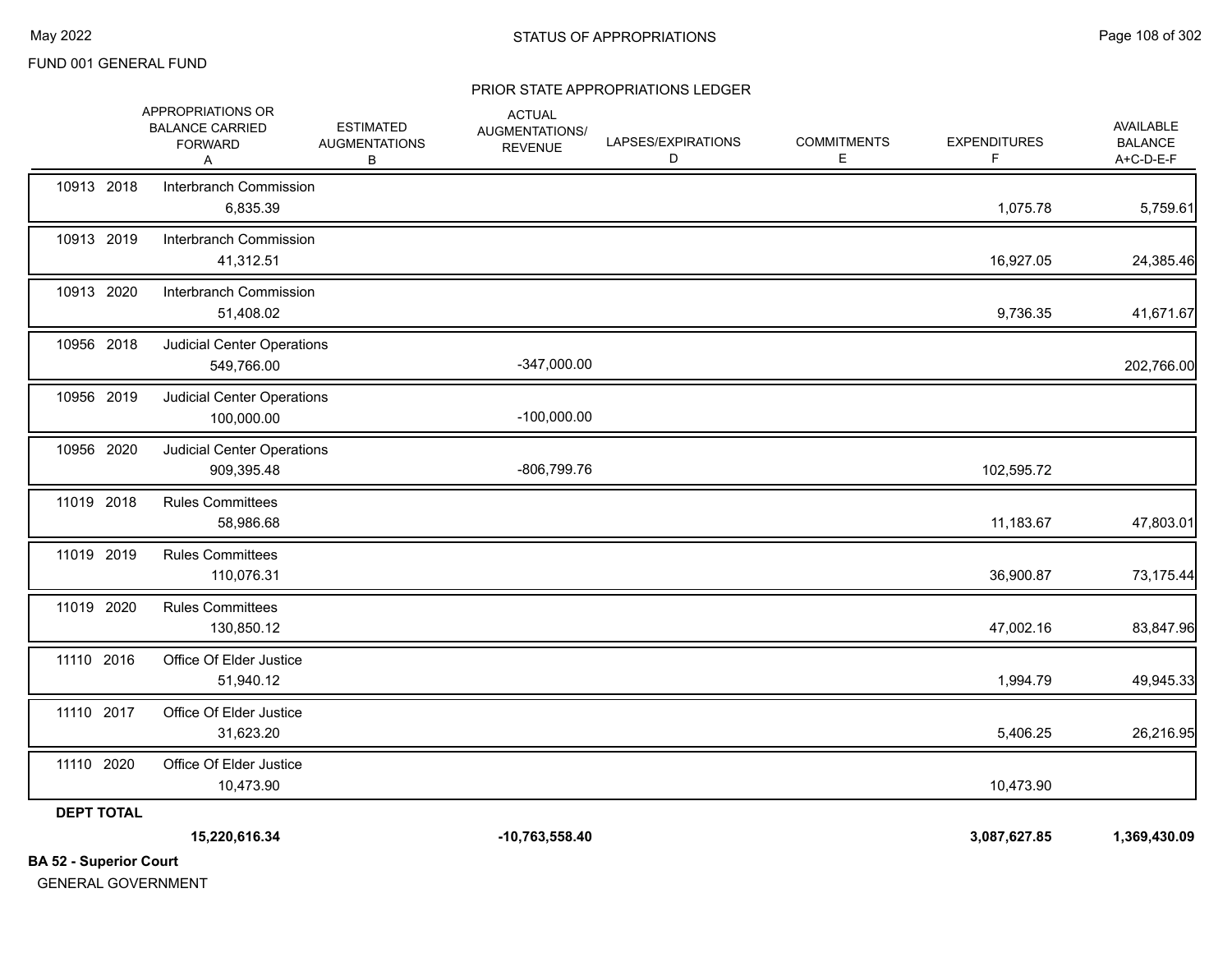### PRIOR STATE APPROPRIATIONS LEDGER

|                   | APPROPRIATIONS OR<br><b>BALANCE CARRIED</b><br><b>FORWARD</b><br>Α | <b>ESTIMATED</b><br><b>AUGMENTATIONS</b><br>В | <b>ACTUAL</b><br>AUGMENTATIONS/<br><b>REVENUE</b> | LAPSES/EXPIRATIONS<br>D | <b>COMMITMENTS</b><br>E. | <b>EXPENDITURES</b><br>F. | AVAILABLE<br><b>BALANCE</b><br>A+C-D-E-F |
|-------------------|--------------------------------------------------------------------|-----------------------------------------------|---------------------------------------------------|-------------------------|--------------------------|---------------------------|------------------------------------------|
| 10432 2019        | <b>Superior Court</b><br>2,029,699.55                              |                                               | $-2,029,699.55$                                   |                         |                          |                           |                                          |
| 10432 2020        | <b>Superior Court</b><br>6,143,544.84                              |                                               | -5,096,029.95                                     |                         |                          | 1,047,514.89              |                                          |
| 10433 2020        | Judges Expenses<br>289.50                                          |                                               |                                                   |                         |                          | 289.50                    |                                          |
| <b>DEPT TOTAL</b> |                                                                    |                                               |                                                   |                         |                          |                           |                                          |
|                   | 8,173,533.89                                                       |                                               | $-7, 125, 729.50$                                 |                         |                          | 1,047,804.39              |                                          |
|                   | <b>BA 53 - Courts of Common Pleas</b><br><b>GENERAL GOVERNMENT</b> |                                               |                                                   |                         |                          |                           |                                          |
| 10435 2019        | Court of Common Pleas<br>4,486,357.46                              |                                               | -4,486,357.46                                     |                         |                          |                           |                                          |
| 10435 2020        | Court of Common Pleas<br>8,053,822.15                              |                                               | $-8,106,180.77$                                   |                         |                          | $-52,358.62$              |                                          |
| 10436 2020        | Senior Judges<br>126,527.31                                        |                                               |                                                   |                         |                          | 126,527.31                |                                          |
| 10437 2019        | <b>Judicial Education</b><br>199,438.67                            |                                               | -199,438.67                                       |                         |                          |                           |                                          |
| 10437 2020        | <b>Judicial Education</b><br>1,589,402.15                          |                                               | $-1,000,000.00$                                   |                         |                          | 381,641.82                | 207,760.33                               |
| 10438 2020        | <b>Ethics Committee</b><br>57,326.51                               |                                               |                                                   |                         |                          | 42,900.00                 | 14,426.51                                |
| 11044 2016        | Problem-Solving Courts<br>61,655.29                                |                                               |                                                   |                         |                          | 61,655.29                 |                                          |
| 11044 2018        | Problem-Solving Courts<br>18,883.20                                |                                               |                                                   |                         |                          | 18,883.20                 |                                          |
| 11044 2019        | Problem-Solving Courts<br>338,512.65                               |                                               |                                                   |                         |                          | 301,807.55                | 36,705.10                                |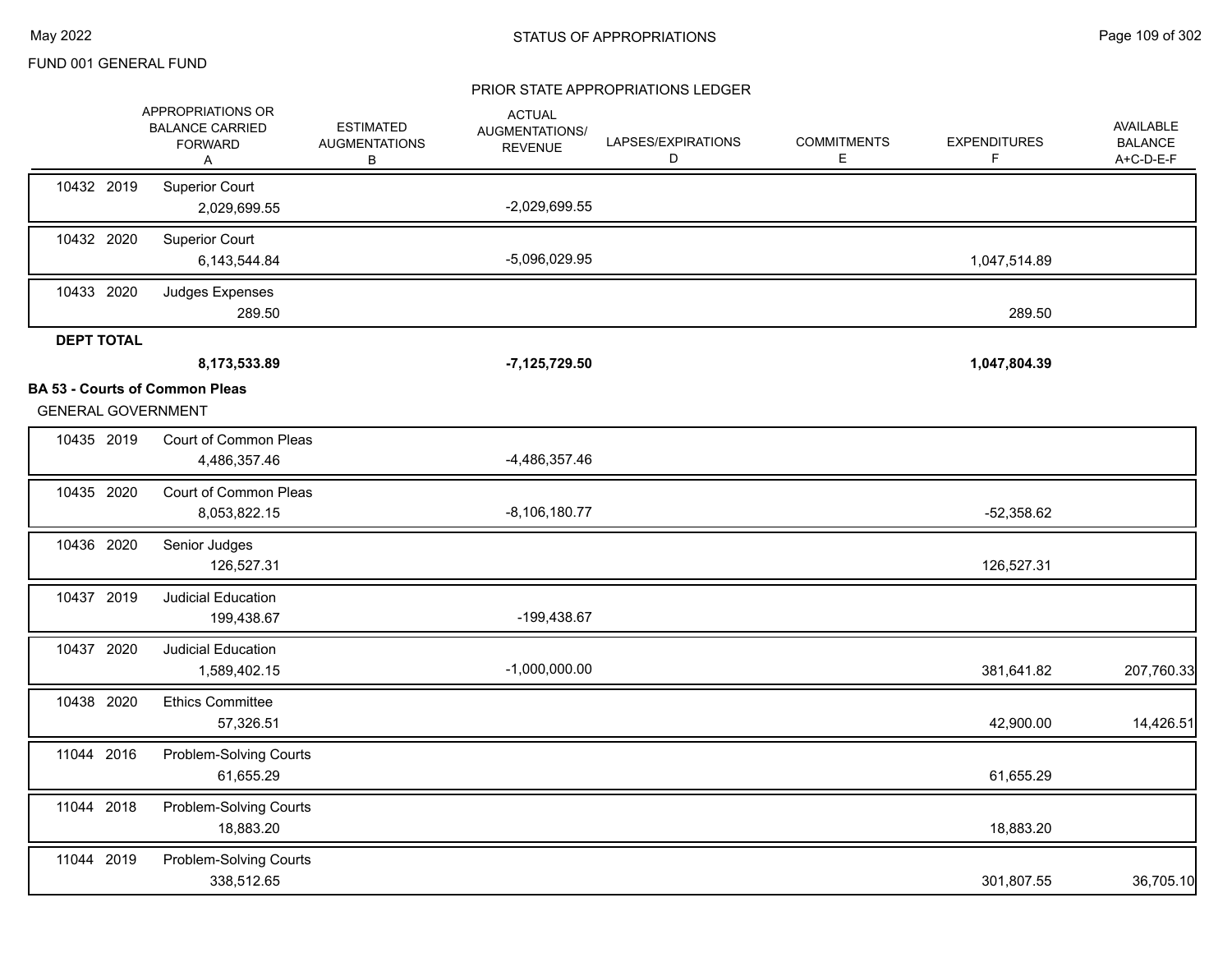#### PRIOR STATE APPROPRIATIONS LEDGER

|                   | APPROPRIATIONS OR<br><b>BALANCE CARRIED</b><br><b>FORWARD</b><br>A | <b>ESTIMATED</b><br><b>AUGMENTATIONS</b><br>В | <b>ACTUAL</b><br>AUGMENTATIONS/<br><b>REVENUE</b> | LAPSES/EXPIRATIONS<br>D | <b>COMMITMENTS</b><br>Е | <b>EXPENDITURES</b><br>F | <b>AVAILABLE</b><br><b>BALANCE</b><br>A+C-D-E-F |
|-------------------|--------------------------------------------------------------------|-----------------------------------------------|---------------------------------------------------|-------------------------|-------------------------|--------------------------|-------------------------------------------------|
| 11044 2020        | Problem-Solving Courts<br>894,678.43                               |                                               |                                                   |                         |                         | 519,536.93               | 375,141.50                                      |
| <b>DEPT TOTAL</b> |                                                                    |                                               |                                                   |                         |                         |                          |                                                 |
|                   | 15,826,603.82                                                      |                                               | -13,791,976.90                                    |                         |                         | 1,400,593.48             | 634,033.44                                      |
|                   | <b>BA 58 - Commonwealth Court</b><br><b>GENERAL GOVERNMENT</b>     |                                               |                                                   |                         |                         |                          |                                                 |
| 10447 2016        | <b>Commonwealth Court</b><br>247,168.48                            |                                               |                                                   |                         |                         | 194,020.84               | 53,147.64                                       |
| 10447 2017        | <b>Commonwealth Court</b><br>951,284.19                            |                                               |                                                   |                         |                         | 8,422.54                 | 942,861.65                                      |
| 10447 2018        | <b>Commonwealth Court</b><br>97,307.33                             |                                               |                                                   |                         |                         | 79,436.23                | 17,871.10                                       |
| 10447 2019        | <b>Commonwealth Court</b><br>662,551.98                            |                                               |                                                   |                         |                         | 3,179.54                 | 659,372.44                                      |
| 10447 2020        | Commonwealth Court<br>516,644.89                                   |                                               |                                                   |                         |                         | 441,277.27               | 75,367.62                                       |
| 10447 2008        | <b>Commonwealth Court</b><br>92,658.50                             |                                               |                                                   |                         |                         | 92,658.50                |                                                 |
| 10448 2020        | Judges Expenses<br>682.99                                          |                                               |                                                   |                         |                         | 682.99                   |                                                 |
| <b>DEPT TOTAL</b> |                                                                    |                                               |                                                   |                         |                         |                          |                                                 |
|                   | 2,568,298.36                                                       |                                               |                                                   |                         |                         | 819,677.91               | 1,748,620.45                                    |
|                   | <b>BA 59 - Magisterial District Judges</b>                         |                                               |                                                   |                         |                         |                          |                                                 |
|                   | <b>GENERAL GOVERNMENT</b>                                          |                                               |                                                   |                         |                         |                          |                                                 |
| 10451 2019        | <b>Magisterial District Justices</b><br>2,811,368.10               |                                               | $-2,811,368.10$                                   |                         |                         |                          |                                                 |
| 10451 2020        | <b>Magisterial District Justices</b><br>3,587,522.63               |                                               | $-3,415,355.23$                                   |                         |                         | 172,167.40               |                                                 |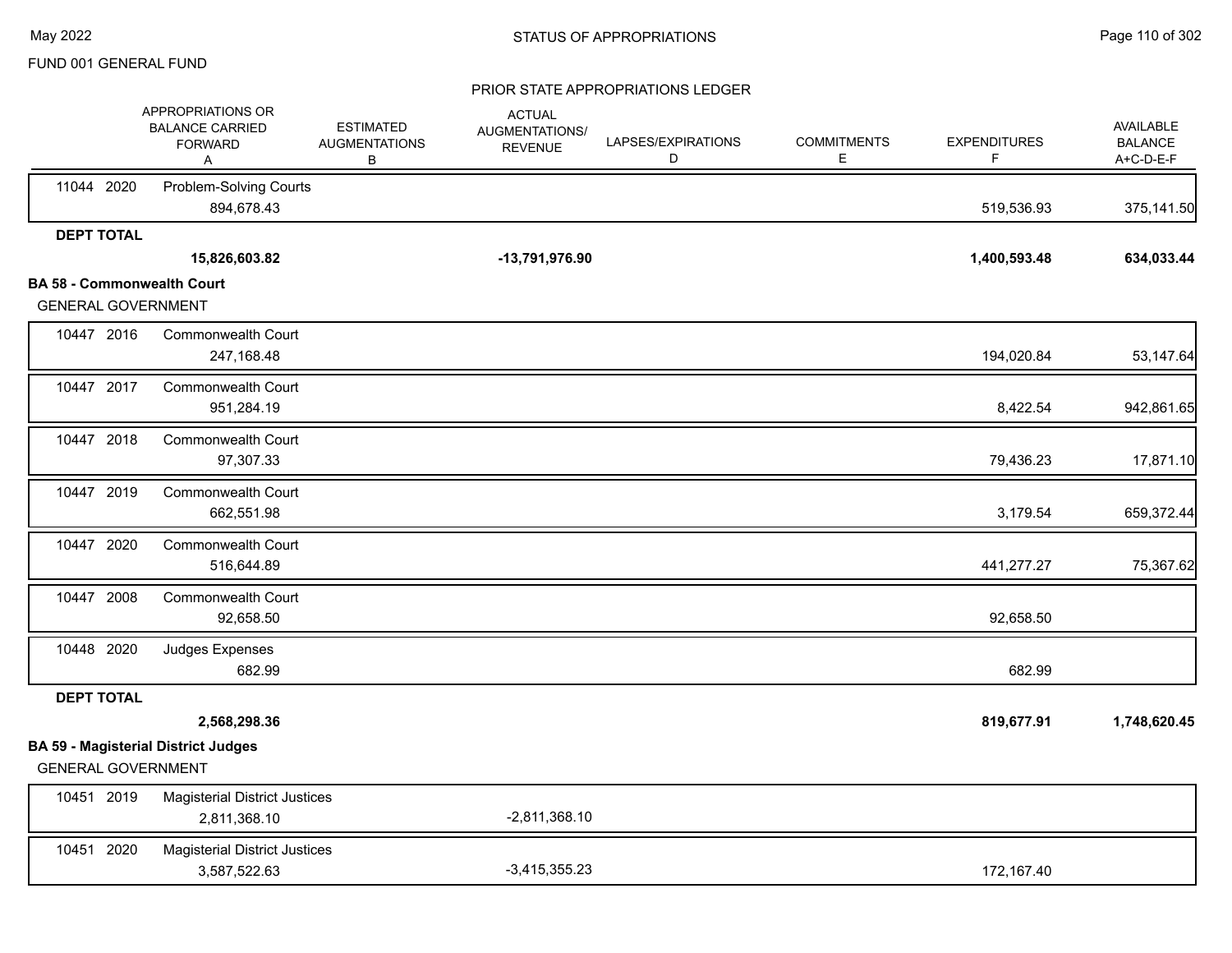#### PRIOR STATE APPROPRIATIONS LEDGER

|                           | <b>APPROPRIATIONS OR</b><br><b>BALANCE CARRIED</b><br><b>FORWARD</b><br>А | <b>ESTIMATED</b><br><b>AUGMENTATIONS</b><br>В | <b>ACTUAL</b><br><b>AUGMENTATIONS/</b><br><b>REVENUE</b> | LAPSES/EXPIRATIONS<br>D | <b>COMMITMENTS</b><br>Е | <b>EXPENDITURES</b><br>F. | <b>AVAILABLE</b><br><b>BALANCE</b><br>A+C-D-E-F |
|---------------------------|---------------------------------------------------------------------------|-----------------------------------------------|----------------------------------------------------------|-------------------------|-------------------------|---------------------------|-------------------------------------------------|
| 10452 2019                | Magisterial District Justices Education<br>319,000.00                     |                                               | $-319,000.00$                                            |                         |                         |                           |                                                 |
| 10452 2020                | Magisterial District Justices Education<br>316,544.28                     |                                               |                                                          |                         |                         | 245,984.06                | 70,560.22                                       |
| <b>DEPT TOTAL</b>         |                                                                           |                                               |                                                          |                         |                         |                           |                                                 |
|                           | 7,034,435.01                                                              |                                               | $-6,545,723.33$                                          |                         |                         | 418,151.46                | 70,560.22                                       |
| <b>GENERAL GOVERNMENT</b> | <b>BA 62 - Philadelphia Municipal Court</b>                               |                                               |                                                          |                         |                         |                           |                                                 |
| 10456 2019                | <b>Municipal Court</b><br>563,551.52                                      |                                               | -563,551.52                                              |                         |                         |                           |                                                 |
| 10456 2020                | <b>Municipal Court</b><br>1,010,500.61                                    |                                               | -957,991.13                                              |                         |                         | 52,509.48                 |                                                 |
| <b>DEPT TOTAL</b>         |                                                                           |                                               |                                                          |                         |                         |                           |                                                 |
|                           | 1,574,052.13                                                              |                                               | $-1,521,542.65$                                          |                         |                         | 52,509.48                 |                                                 |
| <b>LEDGER TOTAL</b>       |                                                                           |                                               |                                                          |                         |                         |                           |                                                 |
|                           | 2,272,479,878.92                                                          |                                               | -82,626,539.13                                           |                         | 263,622,244.63          | 1,195,731,662.88          | 730,499,432.28                                  |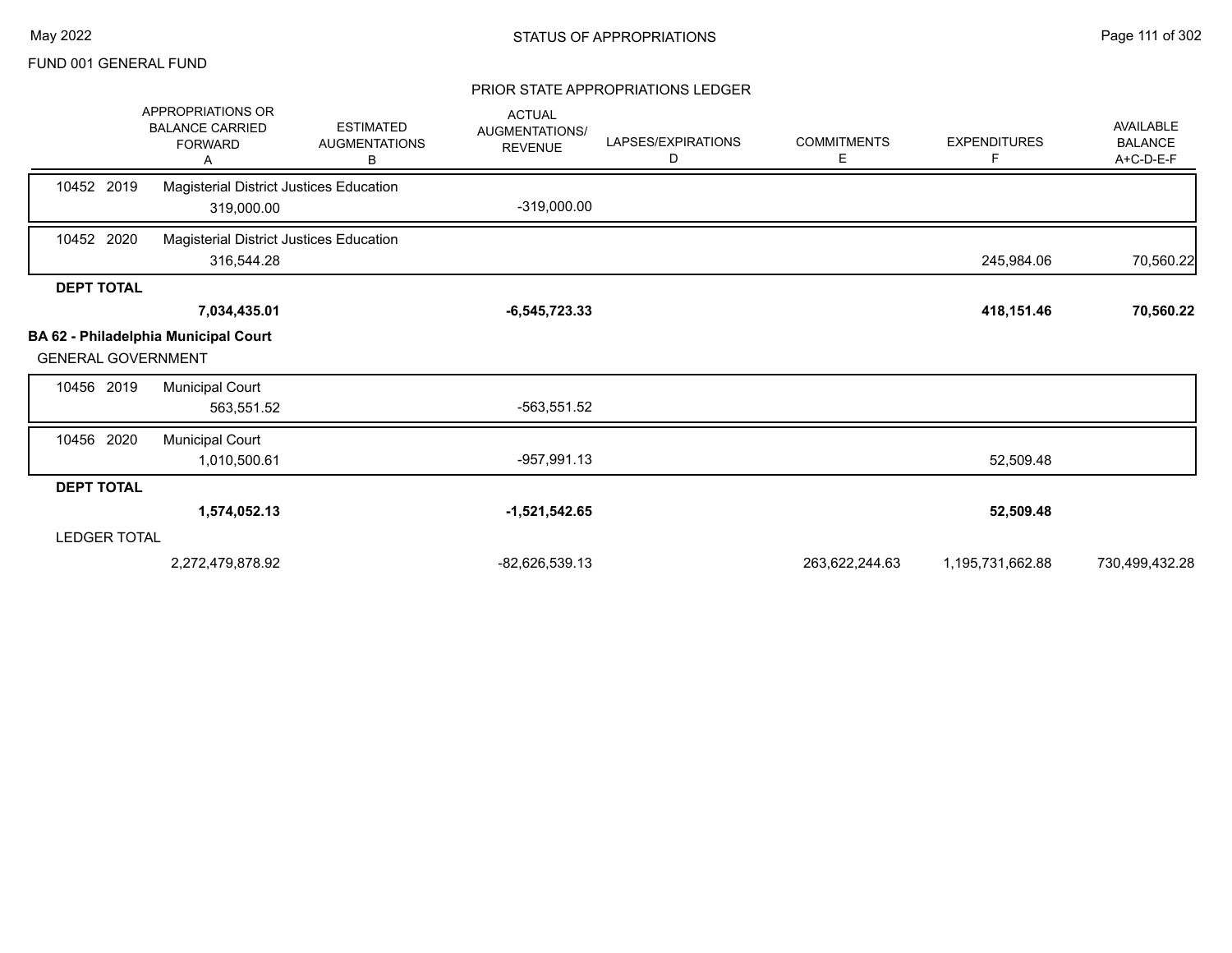#### PRIOR STATE RESTRICTED APPROPRIATIONS LEDGER

|                                  | APPROPRIATIONS OR<br><b>BALANCE CARRIED</b><br><b>FORWARD</b><br>Α | <b>ESTIMATED</b><br><b>AUGMENTATIONS</b><br>В | <b>ACTUAL</b><br>AUGMENTATIONS/<br><b>REVENUE</b> | LAPSES/EXPIRATIONS<br>D | <b>COMMITMENTS</b><br>E | <b>EXPENDITURES</b><br>F. | AVAILABLE<br><b>BALANCE</b><br>A+C-D-E-F |
|----------------------------------|--------------------------------------------------------------------|-----------------------------------------------|---------------------------------------------------|-------------------------|-------------------------|---------------------------|------------------------------------------|
| <b>BA 81 - Executive Offices</b> |                                                                    |                                               |                                                   |                         |                         |                           |                                          |
| <b>GENERAL GOVERNMENT</b>        |                                                                    |                                               |                                                   |                         |                         |                           |                                          |
| 16857 2013                       | <b>Children's Advocacy Centers</b>                                 |                                               |                                                   |                         |                         |                           |                                          |
|                                  | 0.85                                                               |                                               |                                                   |                         |                         |                           | 0.85                                     |
| <b>DEPT TOTAL</b>                |                                                                    |                                               |                                                   |                         |                         |                           |                                          |
|                                  | 0.85                                                               |                                               |                                                   |                         |                         |                           | 0.85                                     |
| <b>BA 14 - Attorney General</b>  |                                                                    |                                               |                                                   |                         |                         |                           |                                          |
| <b>GENERAL GOVERNMENT</b>        |                                                                    |                                               |                                                   |                         |                         |                           |                                          |
| 16054 2020                       | Office of Consumer Advocate                                        |                                               |                                                   |                         |                         |                           |                                          |
|                                  | 1,279,883.27                                                       |                                               | -549,430.74                                       |                         |                         | 730,452.53                |                                          |
| 16819 2020                       | Home Improvement Consumer Protection                               |                                               |                                                   |                         |                         |                           |                                          |
|                                  | 674,909.94                                                         |                                               | -575,622.97                                       |                         |                         | 99,286.97                 |                                          |
| <b>DEPT TOTAL</b>                |                                                                    |                                               |                                                   |                         |                         |                           |                                          |
|                                  | 1,954,793.21                                                       |                                               | $-1,125,053.71$                                   |                         |                         | 829,739.50                |                                          |
|                                  | <b>BA 24 - Community &amp; Economic Develop</b>                    |                                               |                                                   |                         |                         |                           |                                          |
| <b>GENERAL GOVERNMENT</b>        |                                                                    |                                               |                                                   |                         |                         |                           |                                          |
| 16297 2020                       | <b>Small Business Advocate</b>                                     |                                               |                                                   |                         |                         |                           |                                          |
|                                  | 377,590.04                                                         |                                               | -289,953.94                                       |                         |                         | 87,636.10                 |                                          |
| 16902 2019                       | Marketing to Attract Tourists                                      |                                               |                                                   |                         |                         |                           |                                          |
|                                  | 94,960.59                                                          |                                               |                                                   |                         |                         |                           | 94,960.59                                |
| 16902 2020                       | Marketing to Attract Tourists                                      |                                               |                                                   |                         |                         |                           |                                          |
|                                  | 1,970,479.14                                                       |                                               |                                                   |                         |                         |                           | 1,970,479.14                             |
| <b>DEPT TOTAL</b>                |                                                                    |                                               |                                                   |                         |                         |                           |                                          |
|                                  | 2,443,029.77                                                       |                                               | -289,953.94                                       |                         |                         | 87,636.10                 | 2,065,439.73                             |
| BA 12 - Labor & Industry         |                                                                    |                                               |                                                   |                         |                         |                           |                                          |
| <b>GENERAL GOVERNMENT</b>        |                                                                    |                                               |                                                   |                         |                         |                           |                                          |
| 14845 2013                       | Asbestos Abatement                                                 |                                               |                                                   |                         |                         |                           |                                          |
|                                  | 100,000.00                                                         |                                               |                                                   |                         |                         |                           | 100,000.00                               |
| <b>DEPT TOTAL</b>                |                                                                    |                                               |                                                   |                         |                         |                           |                                          |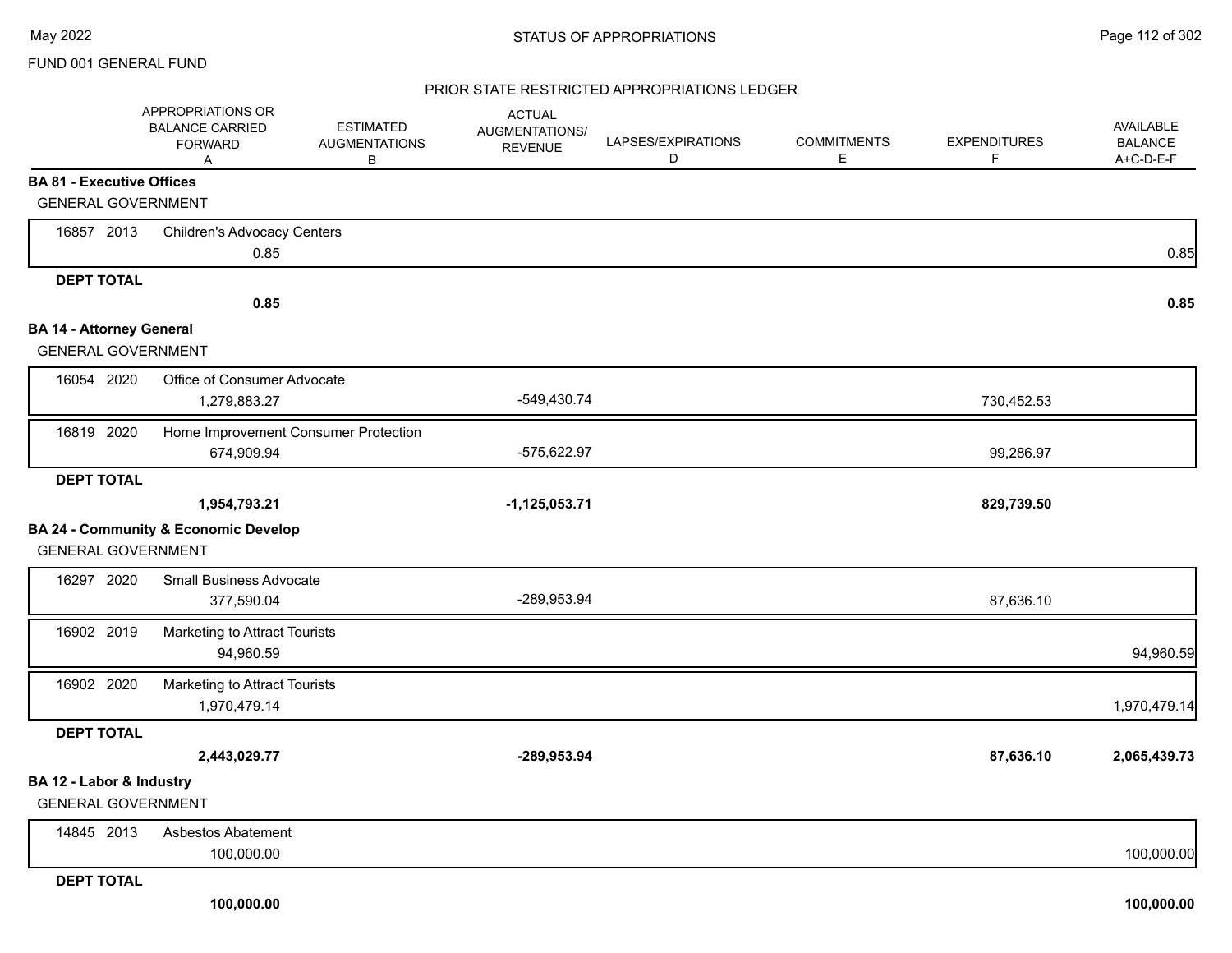#### PRIOR STATE RESTRICTED APPROPRIATIONS LEDGER

|                                                              | APPROPRIATIONS OR<br><b>BALANCE CARRIED</b><br><b>FORWARD</b><br>Α | <b>ESTIMATED</b><br><b>AUGMENTATIONS</b><br>В | <b>ACTUAL</b><br>AUGMENTATIONS/<br><b>REVENUE</b> | LAPSES/EXPIRATIONS<br>D | <b>COMMITMENTS</b><br>E | <b>EXPENDITURES</b><br>F. | AVAILABLE<br><b>BALANCE</b><br>A+C-D-E-F |
|--------------------------------------------------------------|--------------------------------------------------------------------|-----------------------------------------------|---------------------------------------------------|-------------------------|-------------------------|---------------------------|------------------------------------------|
|                                                              | <b>BA 17 - Public Utility Commission</b>                           |                                               |                                                   |                         |                         |                           |                                          |
| <b>GENERAL GOVERNMENT</b>                                    |                                                                    |                                               |                                                   |                         |                         |                           |                                          |
| 16205 2018                                                   | <b>General Government Operations</b><br>228.74                     |                                               | $-228.74$                                         |                         |                         |                           |                                          |
| 16205 2019                                                   | <b>General Government Operations</b>                               |                                               |                                                   |                         | 237.25                  |                           | $-237.25$                                |
| 16205 2020                                                   | <b>General Government Operations</b><br>14,047,740.30              |                                               | $-11,000,000.00$                                  |                         |                         | 465,302.51                | 2,582,437.79                             |
| <b>DEPT TOTAL</b>                                            | 14,047,969.04                                                      |                                               | $-11,000,228.74$                                  |                         | 237.25                  | 465,302.51                | 2,582,200.54                             |
| <b>BA 19 - State Department</b><br><b>GENERAL GOVERNMENT</b> |                                                                    |                                               |                                                   |                         |                         |                           |                                          |
| 16239 2019                                                   | Professional and Occupational Affairs                              |                                               |                                                   |                         |                         | $-152.96$                 | 152.96                                   |
| 16239 2020                                                   | Professional and Occupational Affairs<br>9,859,491.38              |                                               |                                                   |                         | 62,139.72               | 1,438,106.09              | 8,359,245.57                             |
| 16240 2020                                                   | State Board of Podiatry<br>82,956.11                               |                                               |                                                   |                         |                         | 39,511.35                 | 43,444.76                                |
| 16646 2020                                                   | State Board of Medicine<br>2,684,804.58                            |                                               |                                                   |                         |                         | 947,226.89                | 1,737,577.69                             |
| 16647 2020                                                   | State Board of Osteopathic Medicine<br>1,118,285.69                |                                               |                                                   |                         |                         | 190,478.74                | 927,806.95                               |
| 16663 2020                                                   | <b>State Athletic Commission</b><br>315,706.50                     |                                               |                                                   |                         |                         | 25,340.63                 | 290,365.87                               |
| <b>DEPT TOTAL</b>                                            |                                                                    |                                               |                                                   |                         |                         |                           |                                          |
| <b>BA 20 - State Police</b>                                  | 14,061,244.26                                                      |                                               |                                                   |                         | 62,139.72               | 2,640,510.74              | 11,358,593.80                            |

GENERAL GOVERNMENT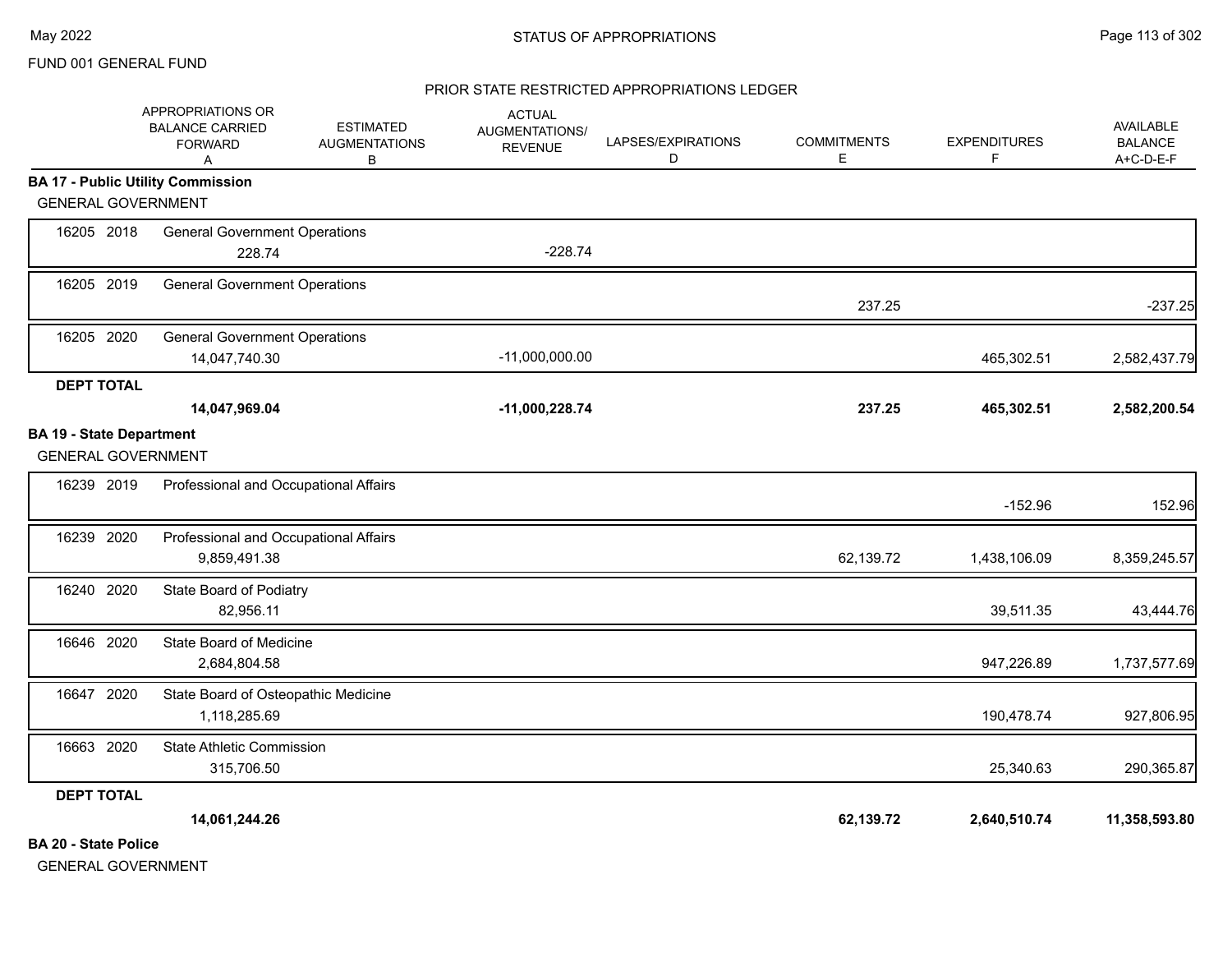#### PRIOR STATE RESTRICTED APPROPRIATIONS LEDGER

|                              | APPROPRIATIONS OR<br><b>BALANCE CARRIED</b><br><b>FORWARD</b><br>Α | <b>ESTIMATED</b><br><b>AUGMENTATIONS</b><br>в | <b>ACTUAL</b><br>AUGMENTATIONS/<br><b>REVENUE</b> | LAPSES/EXPIRATIONS<br>D | <b>COMMITMENTS</b><br>E, | <b>EXPENDITURES</b><br>F | AVAILABLE<br><b>BALANCE</b><br>A+C-D-E-F |
|------------------------------|--------------------------------------------------------------------|-----------------------------------------------|---------------------------------------------------|-------------------------|--------------------------|--------------------------|------------------------------------------|
| 16218 2015                   | <b>Firearms Records Check</b><br>242.71                            |                                               |                                                   |                         |                          |                          | 242.71                                   |
| 16218 2017                   | <b>Firearms Records Check</b><br>34,196.60                         |                                               |                                                   |                         |                          |                          | 34,196.60                                |
| 16218 2018                   | <b>Firearms Records Check</b><br>6.18                              |                                               |                                                   |                         |                          |                          | 6.18                                     |
| 16218 2020                   | <b>Firearms Records Check</b><br>$-1,239.30$                       |                                               | 43,489.39                                         |                         |                          | 41,010.70                | 1,239.39                                 |
| <b>DEPT TOTAL</b>            |                                                                    |                                               |                                                   |                         |                          |                          |                                          |
|                              | 33,206.19                                                          |                                               | 43,489.39                                         |                         |                          | 41,010.70                | 35,684.88                                |
| <b>BA 51 - Supreme Court</b> |                                                                    |                                               |                                                   |                         |                          |                          |                                          |
| <b>GENERAL GOVERNMENT</b>    |                                                                    |                                               |                                                   |                         |                          |                          |                                          |
| 14421 2018                   | Statewide Judicial Computer System                                 |                                               |                                                   |                         |                          |                          |                                          |
|                              | 237, 167.65                                                        |                                               |                                                   |                         |                          |                          | 237, 167.65                              |
| 2019<br>14421                | Statewide Judicial Computer System                                 |                                               |                                                   |                         |                          |                          |                                          |
|                              | 315,000.00                                                         |                                               |                                                   |                         |                          | 233,264.88               | 81,735.12                                |
| 14421<br>2020                | Statewide Judicial Computer System                                 |                                               |                                                   |                         |                          |                          |                                          |
|                              | 9,458,641.79                                                       |                                               |                                                   |                         |                          | 5,082,640.40             | 4,376,001.39                             |
| <b>DEPT TOTAL</b>            |                                                                    |                                               |                                                   |                         |                          |                          |                                          |
|                              | 10,010,809.44                                                      |                                               |                                                   |                         |                          | 5,315,905.28             | 4,694,904.16                             |
| <b>LEDGER TOTAL</b>          |                                                                    |                                               |                                                   |                         |                          |                          |                                          |
|                              | 42,651,052.76                                                      |                                               | $-12,371,747.00$                                  |                         | 62,376.97                | 9,380,104.83             | 20,836,823.96                            |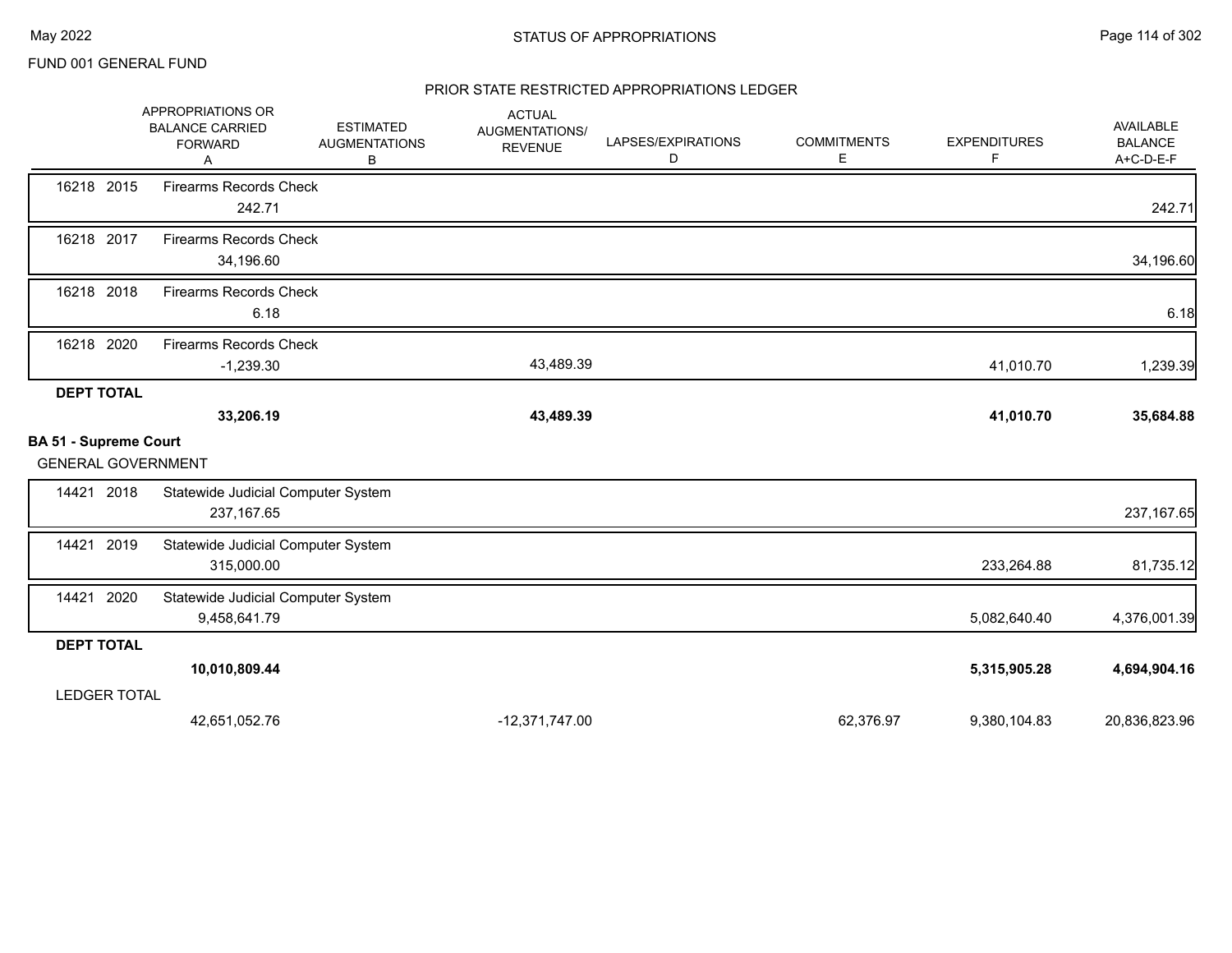### PRIOR STATE EXECUTIVE AUTHORIZATIONS LEDGER

|                                  | APPROPRIATIONS OR<br><b>BALANCE CARRIED</b><br><b>FORWARD</b><br>Α | <b>ESTIMATED</b><br><b>AUGMENTATIONS</b><br>в | <b>ACTUAL</b><br>AUGMENTATIONS/<br><b>REVENUE</b> | LAPSES/EXPIRATIONS<br>D | <b>COMMITMENTS</b><br>E. | <b>EXPENDITURES</b><br>F | <b>AVAILABLE</b><br><b>BALANCE</b><br>A+C-D-E-F |
|----------------------------------|--------------------------------------------------------------------|-----------------------------------------------|---------------------------------------------------|-------------------------|--------------------------|--------------------------|-------------------------------------------------|
| <b>BA 81 - Executive Offices</b> |                                                                    |                                               |                                                   |                         |                          |                          |                                                 |
| <b>GENERAL GOVERNMENT</b>        |                                                                    |                                               |                                                   |                         |                          |                          |                                                 |
| 20517 2020                       |                                                                    | Transfer to Crime Victim's Reimbursement      |                                                   |                         |                          |                          |                                                 |
|                                  | 83,486.11                                                          |                                               |                                                   |                         |                          | 83,486.11                |                                                 |
| <b>GRANTS AND SUBSIDIES</b>      |                                                                    |                                               |                                                   |                         |                          |                          |                                                 |
| 20304 2020                       | Tfr to Budget Stabilization Reserve Fund                           |                                               |                                                   |                         |                          |                          |                                                 |
|                                  | 2,621,516,423.69                                                   |                                               |                                                   |                         |                          | 2,621,516,423.69         |                                                 |
| <b>DEPT TOTAL</b>                |                                                                    |                                               |                                                   |                         |                          |                          |                                                 |
|                                  | 2,621,599,909.80                                                   |                                               |                                                   |                         |                          | 2,621,599,909.80         |                                                 |
| BA 18 - Revenue                  |                                                                    |                                               |                                                   |                         |                          |                          |                                                 |
| <b>GENERAL GOVERNMENT</b>        |                                                                    |                                               |                                                   |                         |                          |                          |                                                 |
| 20019 2020                       | Comm-Inherit & Realty Transfer Tax Col                             |                                               |                                                   |                         |                          |                          |                                                 |
|                                  | 591,502.18                                                         |                                               |                                                   |                         |                          |                          | 591,502.18                                      |
| <b>REFUNDS</b>                   |                                                                    |                                               |                                                   |                         |                          |                          |                                                 |
| 20018 2018                       | <b>Refunding Tax Collections</b>                                   |                                               |                                                   |                         |                          |                          |                                                 |
|                                  | 262.16                                                             |                                               |                                                   |                         |                          |                          | 262.16                                          |
| 20018 2019                       | <b>Refunding Tax Collections</b>                                   |                                               |                                                   |                         |                          |                          |                                                 |
|                                  | 1,170,028.29                                                       |                                               |                                                   |                         |                          | $-5,015,226.29$          | 6,185,254.58                                    |
| 20018 2020                       | <b>Refunding Tax Collections</b>                                   |                                               |                                                   |                         |                          |                          |                                                 |
|                                  | 104,180,244.97                                                     |                                               |                                                   |                         |                          | $-5,249,811.35$          | 109,430,056.32                                  |
| <b>DEPT TOTAL</b>                |                                                                    |                                               |                                                   |                         |                          |                          |                                                 |
|                                  | 105,942,037.60                                                     |                                               |                                                   |                         |                          | $-10,265,037.64$         | 116,207,075.24                                  |
| <b>BA 19 - State Department</b>  |                                                                    |                                               |                                                   |                         |                          |                          |                                                 |
| <b>GENERAL GOVERNMENT</b>        |                                                                    |                                               |                                                   |                         |                          |                          |                                                 |
| 20027 2020                       | <b>Publishing Constitutional Amendments</b>                        |                                               |                                                   |                         |                          |                          |                                                 |
|                                  | 728.39                                                             |                                               |                                                   |                         |                          |                          | 728.39                                          |
| <b>GRANTS AND SUBSIDIES</b>      |                                                                    |                                               |                                                   |                         |                          |                          |                                                 |
| 20028 2019                       | <b>County Election Expenses</b>                                    |                                               |                                                   |                         |                          |                          |                                                 |
|                                  | 60,730.91                                                          |                                               |                                                   |                         |                          |                          | 60,730.91                                       |
|                                  |                                                                    |                                               |                                                   |                         |                          |                          |                                                 |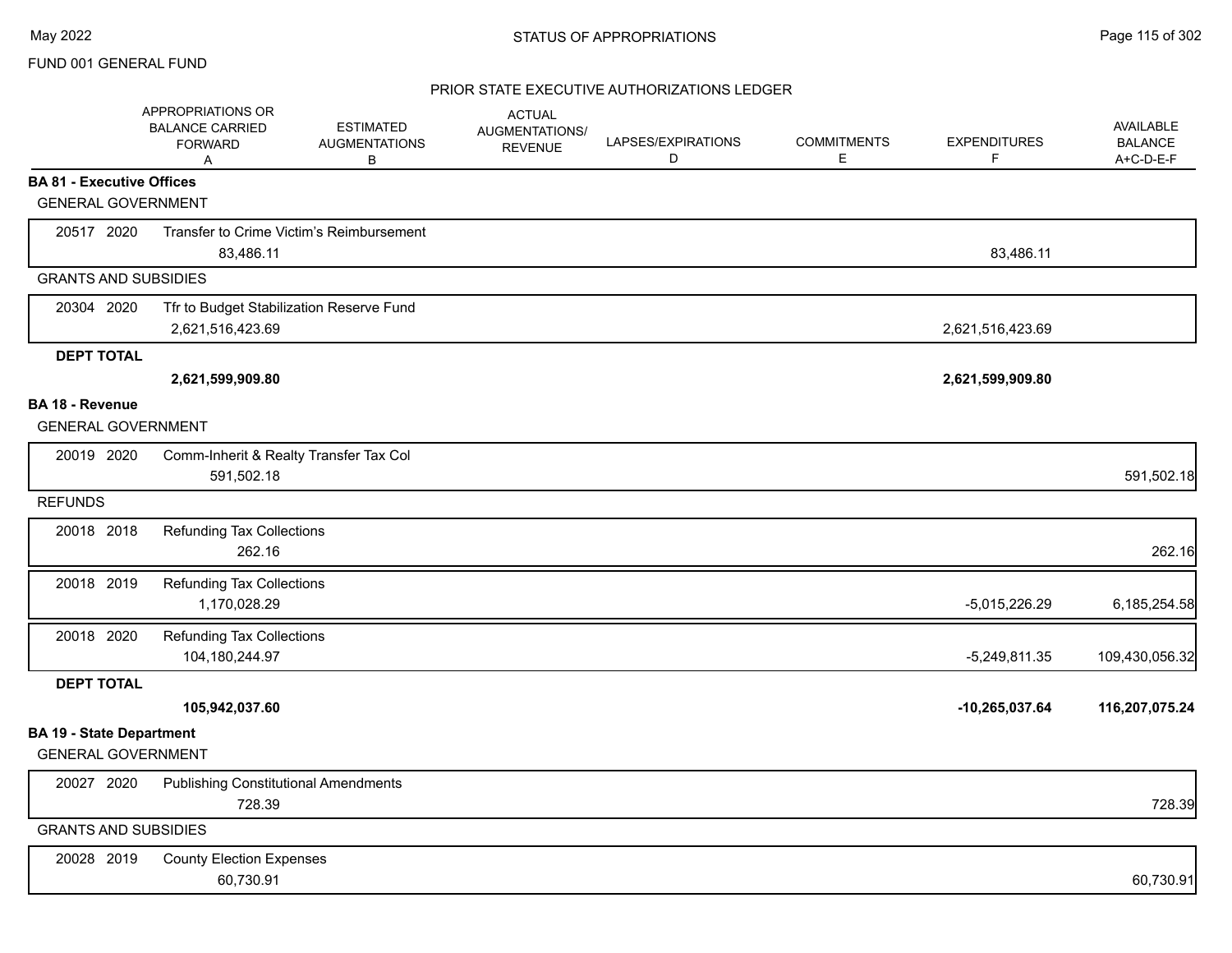#### PRIOR STATE EXECUTIVE AUTHORIZATIONS LEDGER

|                     | APPROPRIATIONS OR<br><b>BALANCE CARRIED</b><br><b>FORWARD</b> | <b>ESTIMATED</b><br><b>AUGMENTATIONS</b> | <b>ACTUAL</b><br>AUGMENTATIONS/<br><b>REVENUE</b> | LAPSES/EXPIRATIONS | <b>COMMITMENTS</b> | <b>EXPENDITURES</b> | AVAILABLE<br><b>BALANCE</b><br>A+C-D-E-F |
|---------------------|---------------------------------------------------------------|------------------------------------------|---------------------------------------------------|--------------------|--------------------|---------------------|------------------------------------------|
| 20028 2020          | <b>County Election Expenses</b>                               |                                          |                                                   |                    |                    |                     |                                          |
|                     | 356,871.28                                                    |                                          |                                                   |                    |                    |                     | 356,871.28                               |
| <b>DEPT TOTAL</b>   |                                                               |                                          |                                                   |                    |                    |                     |                                          |
|                     | 418,330.58                                                    |                                          |                                                   |                    |                    |                     | 418,330.58                               |
| <b>LEDGER TOTAL</b> |                                                               |                                          |                                                   |                    |                    |                     |                                          |
|                     | 2,727,960,277.98                                              |                                          |                                                   |                    |                    | 2,611,334,872.16    | 116,625,405.82                           |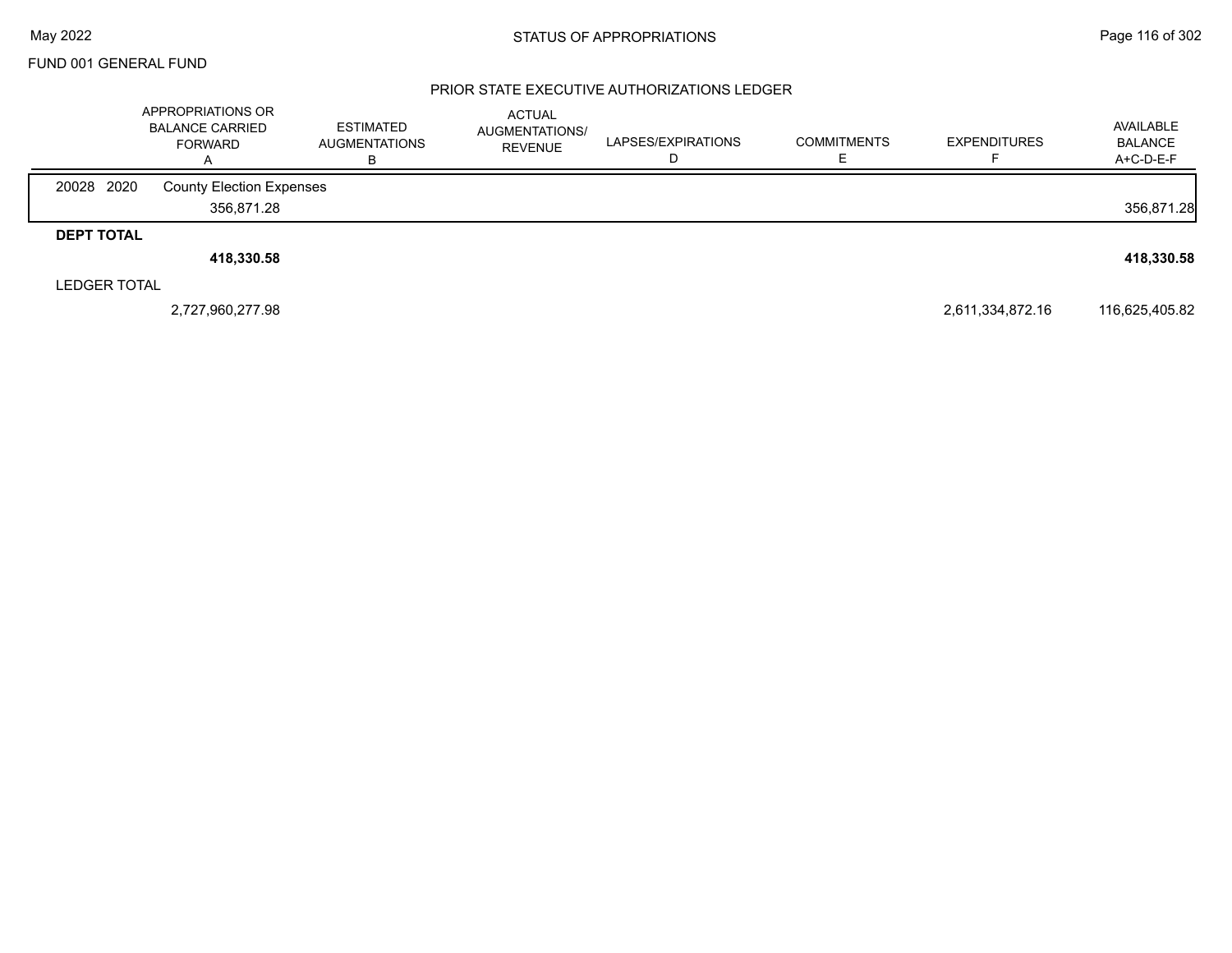### PRIOR STATE EXECUTIVE AUTHORIZATIONS - RESTRICTED LEDGER

|                                         | APPROPRIATIONS OR<br><b>BALANCE CARRIED</b><br><b>FORWARD</b><br>Α | <b>ESTIMATED</b><br><b>AUGMENTATIONS</b><br>В | <b>ACTUAL</b><br>AUGMENTATIONS/<br><b>REVENUE</b> | LAPSES/EXPIRATIONS<br>D | <b>COMMITMENTS</b><br>E. | <b>EXPENDITURES</b><br>F | AVAILABLE<br><b>BALANCE</b><br>A+C-D-E-F |
|-----------------------------------------|--------------------------------------------------------------------|-----------------------------------------------|---------------------------------------------------|-------------------------|--------------------------|--------------------------|------------------------------------------|
| <b>BA 81 - Executive Offices</b>        |                                                                    |                                               |                                                   |                         |                          |                          |                                          |
| <b>GENERAL GOVERNMENT</b>               |                                                                    |                                               |                                                   |                         |                          |                          |                                          |
| 26434 2019                              | <b>Agency IT Projects</b><br>940,433.09                            |                                               | -860,044.08                                       |                         |                          | 80,389.01                |                                          |
| 26434 2020                              | <b>Agency IT Projects</b><br>9,786,876.00                          |                                               | $-9,042,308.85$                                   |                         |                          | 744,567.15               |                                          |
| <b>DEPT TOTAL</b>                       |                                                                    |                                               |                                                   |                         |                          |                          |                                          |
|                                         | 10,727,309.09                                                      |                                               | $-9,902,352.93$                                   |                         |                          | 824,956.16               |                                          |
| <b>BA 75 - Banking &amp; Securities</b> |                                                                    |                                               |                                                   |                         |                          |                          |                                          |
| <b>GENERAL GOVERNMENT</b>               |                                                                    |                                               |                                                   |                         |                          |                          |                                          |
| 26385 2018                              | Securities Operation<br>3.61                                       |                                               |                                                   |                         |                          | $-25.00$                 | 28.61                                    |
| 26385 2019                              | Securities Operation<br>150,990.07                                 |                                               |                                                   |                         |                          |                          | 150,990.07                               |
| 26385 2020                              | Securities Operation<br>1,946,394.78                               |                                               | $-1,753,857.70$                                   |                         |                          | 192,537.08               |                                          |
| 26385 2013                              | Securities Operation<br>122.48                                     |                                               |                                                   |                         |                          |                          | 122.48                                   |
| <b>DEPT TOTAL</b>                       |                                                                    |                                               |                                                   |                         |                          |                          |                                          |
|                                         | 2,097,510.94                                                       |                                               | $-1,753,857.70$                                   |                         |                          | 192,512.08               | 151,141.16                               |
| <b>GENERAL GOVERNMENT</b>               | <b>BA 32 - Civil Service Commission</b>                            |                                               |                                                   |                         |                          |                          |                                          |
| 26469 2020                              | <b>Civil Service Commission</b><br>1,423,825.04                    |                                               | $-1,338,104.28$                                   |                         |                          | 85,720.76                |                                          |
| <b>DEPT TOTAL</b>                       |                                                                    |                                               |                                                   |                         |                          |                          |                                          |
|                                         | 1,423,825.04                                                       |                                               | $-1,338,104.28$                                   |                         |                          | 85,720.76                |                                          |
| <b>GRANTS AND SUBSIDIES</b>             | <b>BA 24 - Community &amp; Economic Develop</b>                    |                                               |                                                   |                         |                          |                          |                                          |
| 26508 2020                              | COVID-HospitalityIndustryRecvry CBG Prgm                           |                                               | $-242,216.60$                                     |                         |                          | $-242,216.60$            |                                          |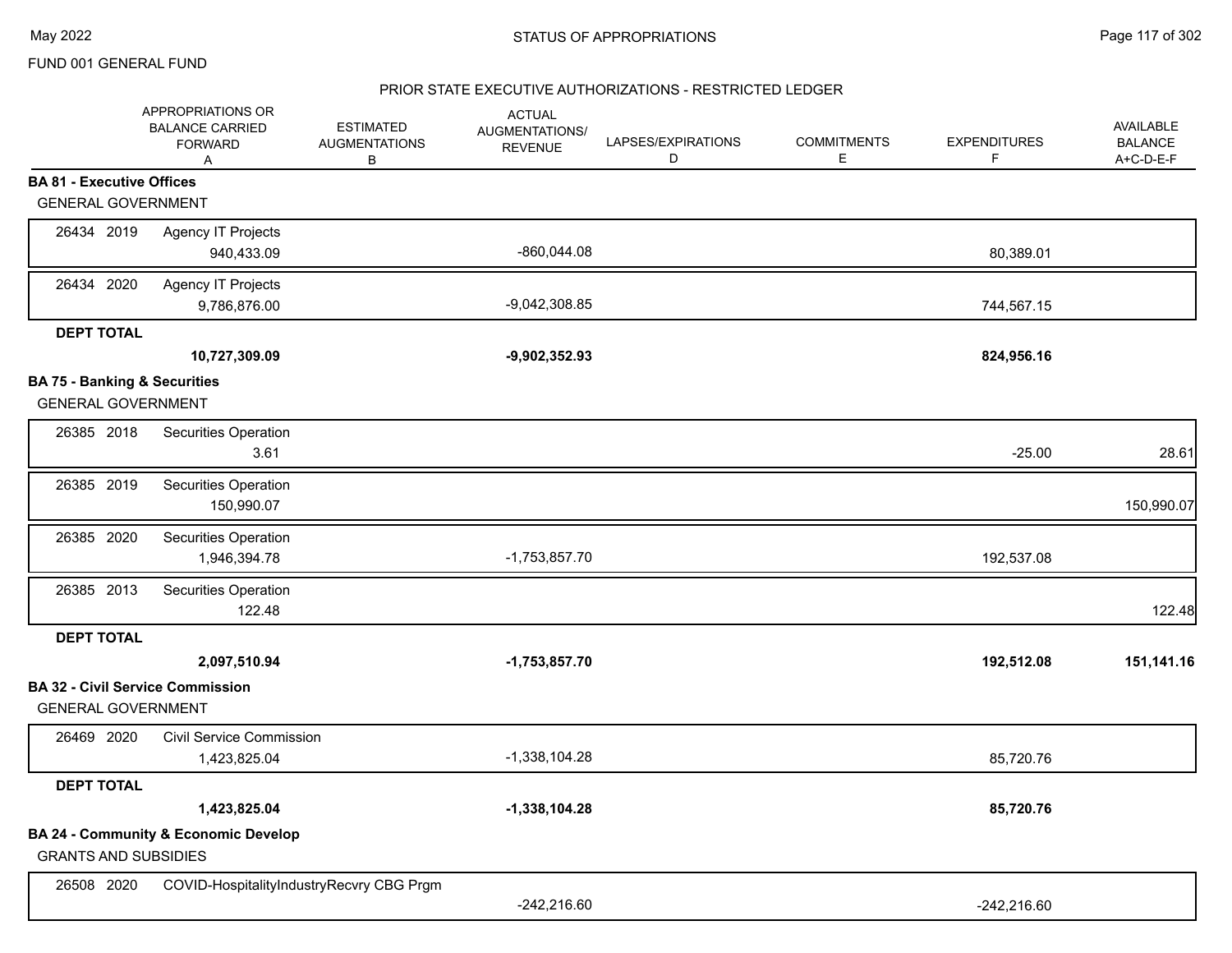#### PRIOR STATE EXECUTIVE AUTHORIZATIONS - RESTRICTED LEDGER

|                                                    | APPROPRIATIONS OR<br><b>BALANCE CARRIED</b><br><b>FORWARD</b><br>Α | <b>ESTIMATED</b><br><b>AUGMENTATIONS</b><br>В | <b>ACTUAL</b><br>AUGMENTATIONS/<br><b>REVENUE</b> | LAPSES/EXPIRATIONS<br>D | <b>COMMITMENTS</b><br>E. | <b>EXPENDITURES</b><br>F. | AVAILABLE<br><b>BALANCE</b><br>A+C-D-E-F |
|----------------------------------------------------|--------------------------------------------------------------------|-----------------------------------------------|---------------------------------------------------|-------------------------|--------------------------|---------------------------|------------------------------------------|
| <b>DEPT TOTAL</b>                                  |                                                                    |                                               | $-242,216.60$                                     |                         |                          | $-242,216.60$             |                                          |
|                                                    | <b>BA 38 - Conservation &amp; Natural Resourc</b>                  |                                               |                                                   |                         |                          |                           |                                          |
| <b>GENERAL GOVERNMENT</b>                          |                                                                    |                                               |                                                   |                         |                          |                           |                                          |
| 26452 2018                                         | <b>ATV Management</b><br>152,060.00                                |                                               |                                                   |                         | 62,360.00                | 89,700.00                 |                                          |
| 26452 2019                                         | <b>ATV Management</b><br>559,432.70                                |                                               | $-0.04$                                           |                         | 237,108.00               | 322,324.66                |                                          |
| 26452 2020                                         | <b>ATV Management</b><br>2,076,183.86                              |                                               | -691,398.69                                       |                         | 806,704.57               | 524,556.94                | 53,523.66                                |
| 26453 2019                                         | Snowmobile Management<br>13,290.65                                 |                                               | $-81.03$                                          |                         | 9,500.00                 | 3,709.62                  |                                          |
| 26453 2020                                         | Snowmobile Management<br>180,220.79                                |                                               | $-88,175.49$                                      |                         | 14,636.93                | 69,410.59                 | 7,997.78                                 |
| 26464 2019                                         | <b>Forest Regeneration</b><br>169,220.84                           |                                               |                                                   |                         |                          | 169,220.84                |                                          |
| 26464 2020                                         | Forest Regeneration<br>1,494,928.90                                |                                               |                                                   |                         |                          | 842,824.46                | 652,104.44                               |
| <b>DEPT TOTAL</b>                                  | 4,645,337.74                                                       |                                               | $-779,655.25$                                     |                         | 1,130,309.50             | 2,021,747.11              | 713,625.88                               |
| <b>BA 11 - Corrections</b><br><b>INSTITUTIONAL</b> |                                                                    |                                               |                                                   |                         |                          |                           |                                          |
| 26450 2020                                         | Rockview Farm Program<br>43,029.88                                 |                                               | $-7,399.18$                                       |                         |                          | 35,630.70                 |                                          |
| <b>DEPT TOTAL</b>                                  |                                                                    |                                               |                                                   |                         |                          |                           |                                          |
|                                                    | 43,029.88                                                          |                                               | $-7,399.18$                                       |                         |                          | 35,630.70                 |                                          |
| <b>GENERAL GOVERNMENT</b>                          | <b>BA 35 - Environmental Protection</b>                            |                                               |                                                   |                         |                          |                           |                                          |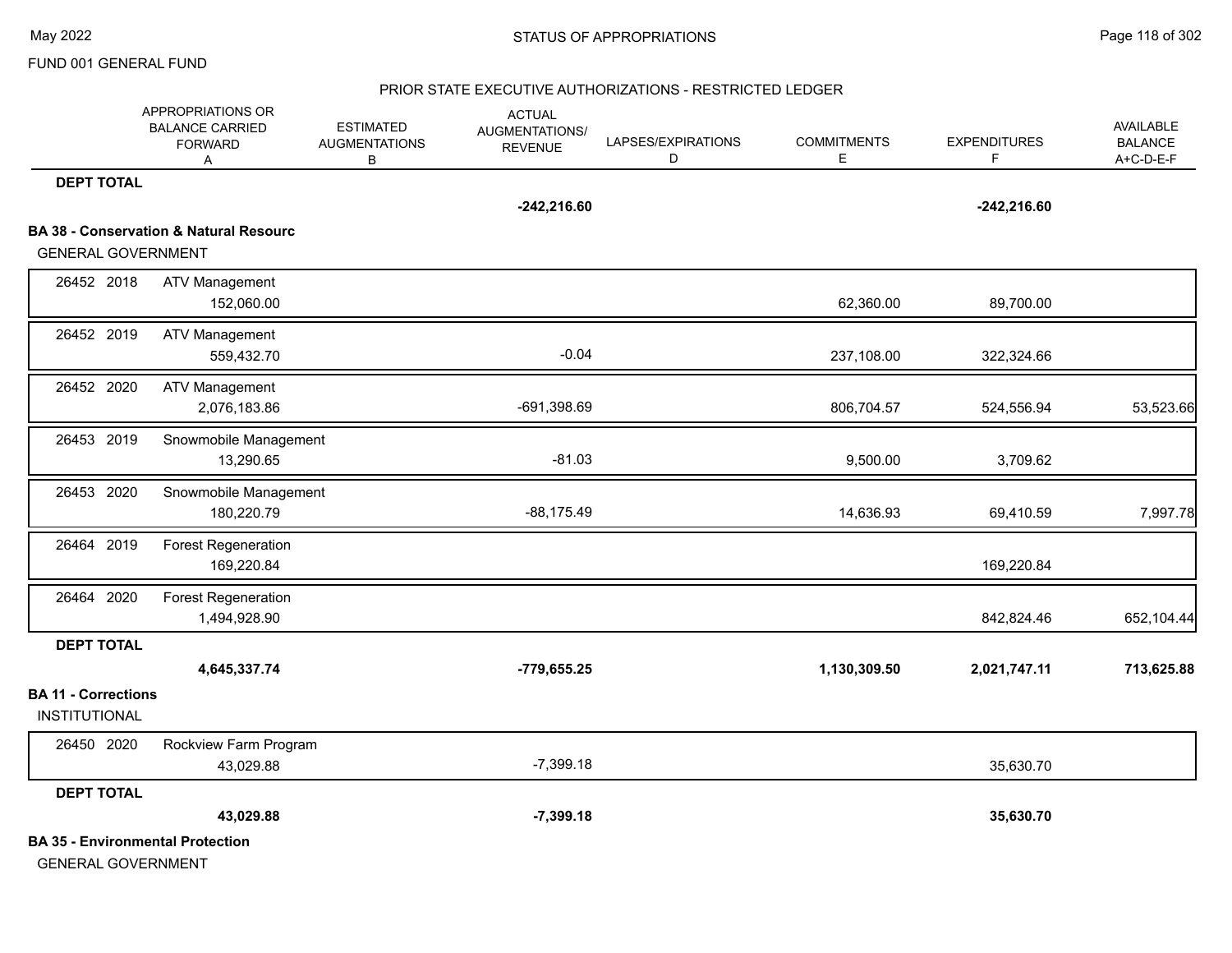### PRIOR STATE EXECUTIVE AUTHORIZATIONS - RESTRICTED LEDGER

|                                 | APPROPRIATIONS OR<br><b>BALANCE CARRIED</b><br><b>FORWARD</b><br>Α | <b>ESTIMATED</b><br><b>AUGMENTATIONS</b><br>в | <b>ACTUAL</b><br>AUGMENTATIONS/<br><b>REVENUE</b> | LAPSES/EXPIRATIONS<br>D | <b>COMMITMENTS</b><br>E | <b>EXPENDITURES</b><br>F | AVAILABLE<br><b>BALANCE</b><br>A+C-D-E-F |
|---------------------------------|--------------------------------------------------------------------|-----------------------------------------------|---------------------------------------------------|-------------------------|-------------------------|--------------------------|------------------------------------------|
| 26251 2020                      | Sewage Facilities Program Administration                           |                                               |                                                   |                         |                         |                          |                                          |
|                                 | 10,431.81                                                          |                                               | $-10,431.81$                                      |                         |                         |                          |                                          |
| <b>DEPT TOTAL</b>               |                                                                    |                                               |                                                   |                         |                         |                          |                                          |
|                                 | 10,431.81                                                          |                                               | $-10,431.81$                                      |                         |                         |                          |                                          |
| BA 67 - Health                  |                                                                    |                                               |                                                   |                         |                         |                          |                                          |
| <b>GENERAL GOVERNMENT</b>       |                                                                    |                                               |                                                   |                         |                         |                          |                                          |
| 26322 2020                      | Vital Statistics Improvement Admin                                 |                                               |                                                   |                         |                         |                          |                                          |
|                                 | 2,783,898.39                                                       |                                               |                                                   |                         | 178,853.54              | 1,573,576.79             | 1,031,468.06                             |
| <b>DEPT TOTAL</b>               |                                                                    |                                               |                                                   |                         |                         |                          |                                          |
|                                 | 2,783,898.39                                                       |                                               |                                                   |                         | 178,853.54              | 1,573,576.79             | 1,031,468.06                             |
| BA 12 - Labor & Industry        |                                                                    |                                               |                                                   |                         |                         |                          |                                          |
| <b>GENERAL GOVERNMENT</b>       |                                                                    |                                               |                                                   |                         |                         |                          |                                          |
| 26235 2020                      | Asbestos and Lead Certification                                    |                                               |                                                   |                         |                         |                          |                                          |
|                                 | 917,154.92                                                         |                                               |                                                   |                         | 88,200.00               | 85,619.34                | 743,335.58                               |
| <b>DEPT TOTAL</b>               |                                                                    |                                               |                                                   |                         |                         |                          |                                          |
|                                 | 917,154.92                                                         |                                               |                                                   |                         | 88,200.00               | 85,619.34                | 743,335.58                               |
| <b>BA 19 - State Department</b> |                                                                    |                                               |                                                   |                         |                         |                          |                                          |
| <b>GENERAL GOVERNMENT</b>       |                                                                    |                                               |                                                   |                         |                         |                          |                                          |
| 26239 2020                      |                                                                    | Bureau ofCorporatns&CharitableOrganizatn      |                                                   |                         |                         |                          |                                          |
|                                 | 1,174,264.27                                                       |                                               |                                                   |                         | 203.77                  | 464,844.40               | 709,216.10                               |
| <b>DEPT TOTAL</b>               |                                                                    |                                               |                                                   |                         |                         |                          |                                          |
|                                 | 1,174,264.27                                                       |                                               |                                                   |                         | 203.77                  | 464,844.40               | 709,216.10                               |
| <b>LEDGER TOTAL</b>             |                                                                    |                                               |                                                   |                         |                         |                          |                                          |
|                                 | 23,822,762.08                                                      |                                               | $-14,034,017.75$                                  |                         | 1,397,566.81            | 5,042,390.74             | 3,348,786.78                             |
|                                 |                                                                    |                                               |                                                   |                         |                         |                          |                                          |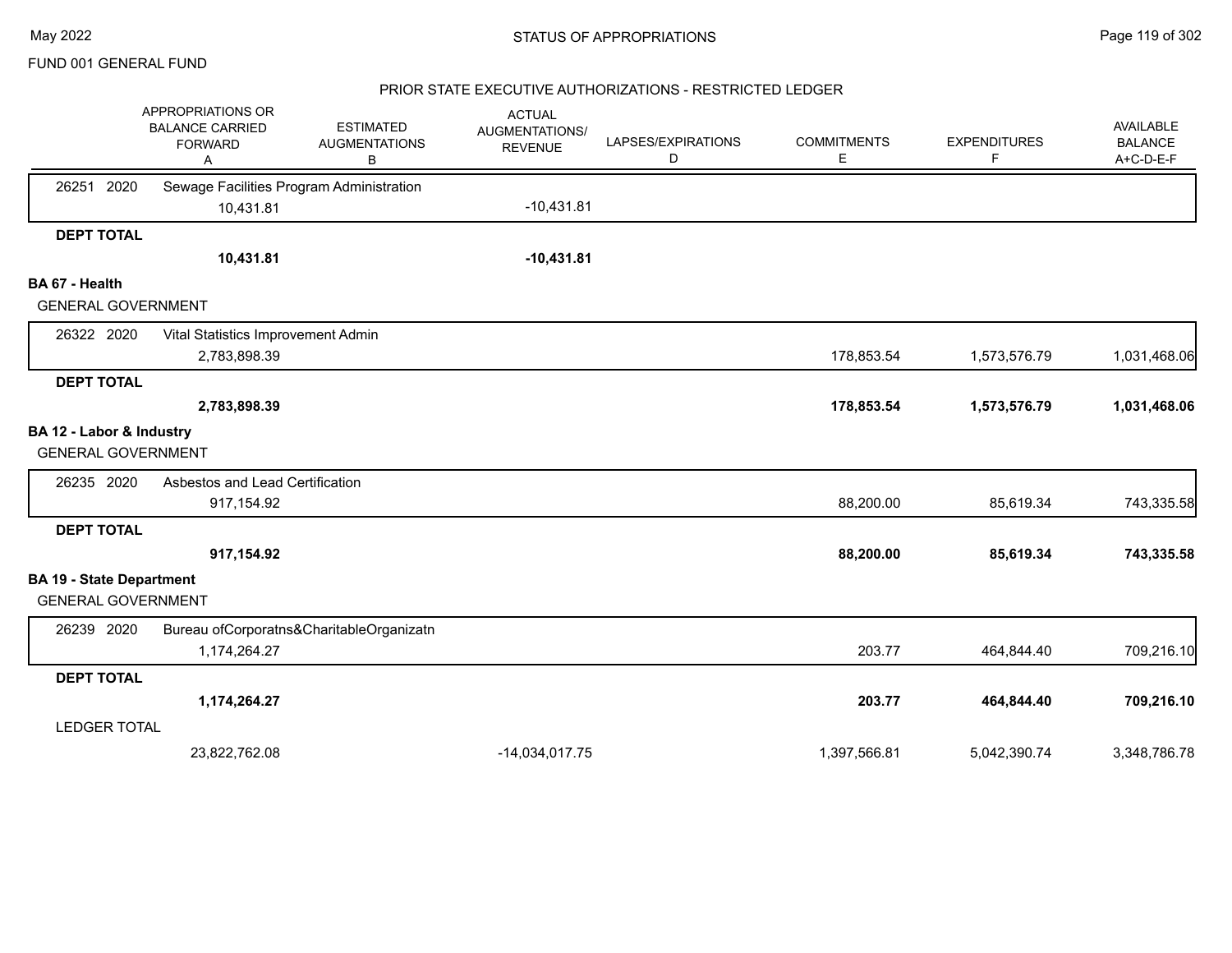|                                                               | APPROPRIATIONS OR<br><b>BALANCE CARRIED</b><br><b>FORWARD</b><br>Α | <b>ESTIMATED</b><br><b>AUGMENTATIONS</b><br>В | <b>ACTUAL</b><br>AUGMENTATIONS/<br><b>REVENUE</b> | LAPSES/EXPIRATIONS<br>D | <b>COMMITMENTS</b><br>Е | <b>EXPENDITURES</b><br>F | AVAILABLE<br><b>BALANCE</b><br>A+C-D-E-F |
|---------------------------------------------------------------|--------------------------------------------------------------------|-----------------------------------------------|---------------------------------------------------|-------------------------|-------------------------|--------------------------|------------------------------------------|
|                                                               | <b>BA 31 - PA Emergency Management Agency</b>                      |                                               |                                                   |                         |                         |                          |                                          |
| <b>GRANTS AND SUBSIDIES</b>                                   |                                                                    |                                               |                                                   |                         |                         |                          |                                          |
| 30328 2018                                                    | <b>Hazard Mitigation</b><br>1,000,000.00                           |                                               |                                                   |                         |                         |                          | 1,000,000.00                             |
| 30328 2012                                                    | <b>Hazard Mitigation</b><br>1,292,236.46                           |                                               |                                                   |                         | 622,462.53              | 567,520.69               | 102,253.24                               |
| 30328 2013                                                    | <b>Hazard Mitigation</b><br>1,916,696.93                           |                                               |                                                   |                         | 1,171,509.75            | 560,617.25               | 184,569.93                               |
| 30355 2014                                                    | 616,450.80                                                         | Emergency Management Assistance Compact       |                                                   |                         |                         | $-7,103.52$              | 623,554.32                               |
| 30355 2017                                                    | 3,069,913.02                                                       | Emergency Management Assistance Compact       |                                                   |                         |                         |                          | 3,069,913.02                             |
| 30357 2016                                                    | <b>Disaster Relief</b>                                             |                                               |                                                   |                         | 15,307.24               | $-15,307.24$             |                                          |
| 30357 2018                                                    | <b>Disaster Relief</b><br>2,852,632.78                             |                                               |                                                   |                         | 1,784,265.85            | 595,951.74               | 472,415.19                               |
| 30357 2019                                                    | <b>Disaster Relief</b><br>3,723,827.77                             |                                               |                                                   |                         | 1,689,259.04            | $-3,148,010.72$          | 5,182,579.45                             |
| 30357 2020                                                    | <b>Disaster Relief</b><br>26,848,040.97                            |                                               |                                                   |                         | 5,830,766.06            | 8,766,827.67             | 12,250,447.24                            |
| <b>DEPT TOTAL</b>                                             |                                                                    |                                               |                                                   |                         |                         |                          |                                          |
|                                                               | 41,319,798.73                                                      |                                               |                                                   |                         | 11,113,570.47           | 7,320,495.87             | 22,885,732.39                            |
| <b>BA 40 - Ethics Commission</b><br><b>GENERAL GOVERNMENT</b> |                                                                    |                                               |                                                   |                         |                         |                          |                                          |
| 30310 2011                                                    | <b>State Ethics Commission</b><br>83.50                            |                                               |                                                   |                         |                         |                          | 83.50                                    |
| 30310 2012                                                    | <b>State Ethics Commission</b><br>172,991.45                       |                                               |                                                   |                         |                         |                          | 172,991.45                               |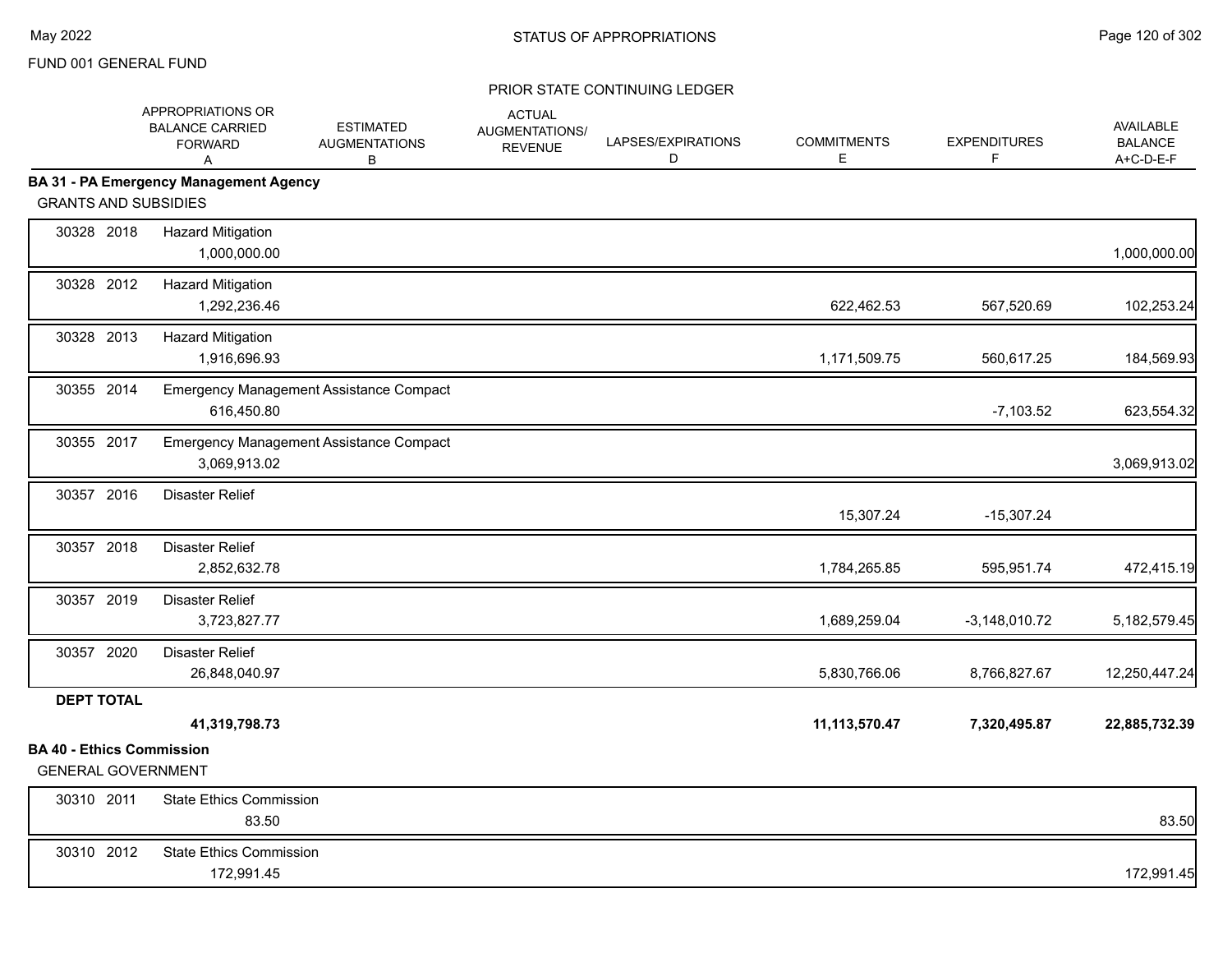|                           | APPROPRIATIONS OR<br><b>BALANCE CARRIED</b><br><b>FORWARD</b><br>Α | <b>ESTIMATED</b><br><b>AUGMENTATIONS</b><br>В | <b>ACTUAL</b><br>AUGMENTATIONS/<br><b>REVENUE</b> | LAPSES/EXPIRATIONS<br>D | <b>COMMITMENTS</b><br>Е | <b>EXPENDITURES</b><br>F | <b>AVAILABLE</b><br><b>BALANCE</b><br>A+C-D-E-F |
|---------------------------|--------------------------------------------------------------------|-----------------------------------------------|---------------------------------------------------|-------------------------|-------------------------|--------------------------|-------------------------------------------------|
| <b>DEPT TOTAL</b>         |                                                                    |                                               |                                                   |                         |                         |                          |                                                 |
|                           | 173,074.95                                                         |                                               |                                                   |                         |                         |                          | 173,074.95                                      |
| <b>GENERAL GOVERNMENT</b> | <b>BA 43 - Health Care Cost Containment</b>                        |                                               |                                                   |                         |                         |                          |                                                 |
|                           |                                                                    |                                               |                                                   |                         |                         |                          |                                                 |
| 30309 2019                | Health Care Cost Containment Council                               |                                               |                                                   |                         |                         | $-74,503.79$             | 74,503.79                                       |
| <b>DEPT TOTAL</b>         |                                                                    |                                               |                                                   |                         |                         |                          |                                                 |
|                           |                                                                    |                                               |                                                   |                         |                         | $-74,503.79$             | 74,503.79                                       |
| BA 41 - Senate            |                                                                    |                                               |                                                   |                         |                         |                          |                                                 |
| <b>GENERAL GOVERNMENT</b> |                                                                    |                                               |                                                   |                         |                         |                          |                                                 |
| 30037 2020                | Senators' Salaries                                                 |                                               |                                                   |                         |                         |                          |                                                 |
|                           | 2,231,347.87                                                       |                                               |                                                   |                         |                         | 2,231,347.87             |                                                 |
| 30039 2019                | <b>Employes of Chief Clerk</b>                                     |                                               |                                                   |                         |                         |                          |                                                 |
|                           | 1,025,824.22                                                       |                                               |                                                   |                         |                         | 1,025,824.22             |                                                 |
| 30039 2020                | <b>Employes of Chief Clerk</b>                                     |                                               |                                                   |                         |                         |                          |                                                 |
|                           | 3,085,000.00                                                       |                                               |                                                   |                         |                         | 1,363,215.01             | 1,721,784.99                                    |
| 30040 2020                | Salaried Officers & Employes                                       |                                               |                                                   |                         |                         |                          |                                                 |
|                           | 1,731,377.24                                                       |                                               |                                                   |                         |                         | 1,731,377.24             |                                                 |
| 30047 2019                | Committee on Appropriations (R)                                    |                                               |                                                   |                         |                         |                          |                                                 |
|                           | 652,179.95                                                         |                                               |                                                   |                         |                         | 652,179.95               |                                                 |
| 30047 2020                | Committee on Appropriations (R)                                    |                                               |                                                   |                         |                         |                          |                                                 |
|                           | 1,507,500.00                                                       |                                               |                                                   |                         |                         | 327,945.95               | 1,179,554.05                                    |
| 30060 2017                | <b>Incidental Expenses</b>                                         |                                               |                                                   |                         |                         |                          |                                                 |
|                           | 698,359.33                                                         |                                               |                                                   |                         |                         | 698,359.33               |                                                 |
| 30060 2018                | <b>Incidental Expenses</b>                                         |                                               |                                                   |                         |                         |                          |                                                 |
|                           | 2,947,424.63                                                       |                                               |                                                   |                         |                         | 170,434.17               | 2,776,990.46                                    |
| 30060 2019                | <b>Incidental Expenses</b>                                         |                                               |                                                   |                         |                         |                          |                                                 |
|                           | 3,593,476.80                                                       |                                               |                                                   |                         |                         | $-538.83$                | 3,594,015.63                                    |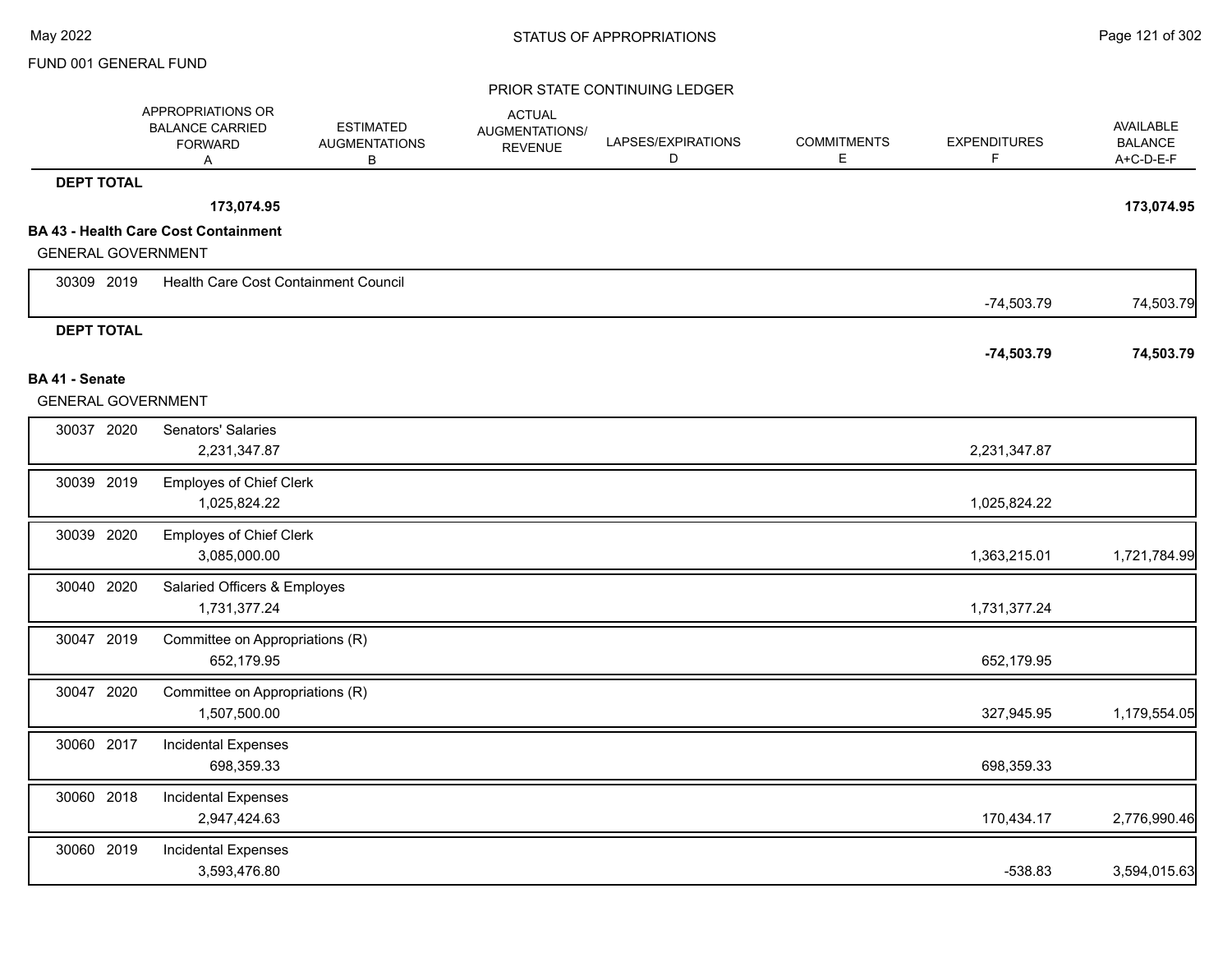|                           | APPROPRIATIONS OR<br><b>BALANCE CARRIED</b><br><b>FORWARD</b><br>A | <b>ESTIMATED</b><br><b>AUGMENTATIONS</b><br>В | <b>ACTUAL</b><br>AUGMENTATIONS/<br><b>REVENUE</b> | LAPSES/EXPIRATIONS<br>D | <b>COMMITMENTS</b><br>Е | <b>EXPENDITURES</b><br>F. | AVAILABLE<br><b>BALANCE</b><br>A+C-D-E-F |
|---------------------------|--------------------------------------------------------------------|-----------------------------------------------|---------------------------------------------------|-------------------------|-------------------------|---------------------------|------------------------------------------|
| 30060 2020                | <b>Incidental Expenses</b><br>3,585,542.77                         |                                               |                                                   |                         |                         | 12,280.00                 | 3,573,262.77                             |
| 30061 2019                | Committee on Appropriations (D)<br>528,820.02                      |                                               |                                                   |                         |                         | 528,820.02                |                                          |
| 30061 2020                | Committee on Appropriations (D)<br>1,458,779.71                    |                                               |                                                   |                         |                         | $-22,620.07$              | 1,481,399.78                             |
| 30062 2019                | <b>Expenses-Senators</b><br>7,869.02                               |                                               |                                                   |                         |                         | 7,869.02                  |                                          |
| 30062 2020                | Expenses-Senators<br>1,404,455.91                                  |                                               |                                                   |                         |                         | 648,998.63                | 755,457.28                               |
| 30063 2018                | Legislative Printing & Expenses<br>3,532,245.80                    |                                               |                                                   |                         |                         | 3,532,245.80              |                                          |
| 30063 2019                | Legislative Printing & Expenses<br>8,048,000.00                    |                                               |                                                   |                         |                         | 4,883,244.63              | 3, 164, 755. 37                          |
| 30063 2020                | Legislative Printing & Expenses<br>6,174,174.57                    |                                               |                                                   |                         |                         | $-1,667,228.50$           | 7,841,403.07                             |
| 30218 2020                | Caucus Operations (D)<br>6,319,845.58                              |                                               |                                                   |                         |                         | 6,319,845.58              |                                          |
| 30219 2020                | Caucus Operations (R)<br>12,968,835.36                             |                                               |                                                   |                         |                         | 12,968,835.36             |                                          |
| <b>DEPT TOTAL</b>         | 61,501,058.78                                                      |                                               |                                                   |                         |                         | 35,412,435.38             | 26,088,623.40                            |
| <b>GENERAL GOVERNMENT</b> | <b>BA 42 - House of Representatives</b>                            |                                               |                                                   |                         |                         |                           |                                          |
| 30073 2020                | 3,239,649.52                                                       | Members' Salaries, Speaker's Extra Comp       |                                                   |                         |                         | 3,239,649.52              |                                          |
| 30075 2016                | 18,446.48                                                          | National Legislative Conference Expenses      |                                                   |                         |                         | 15,814.30                 | 2,632.18                                 |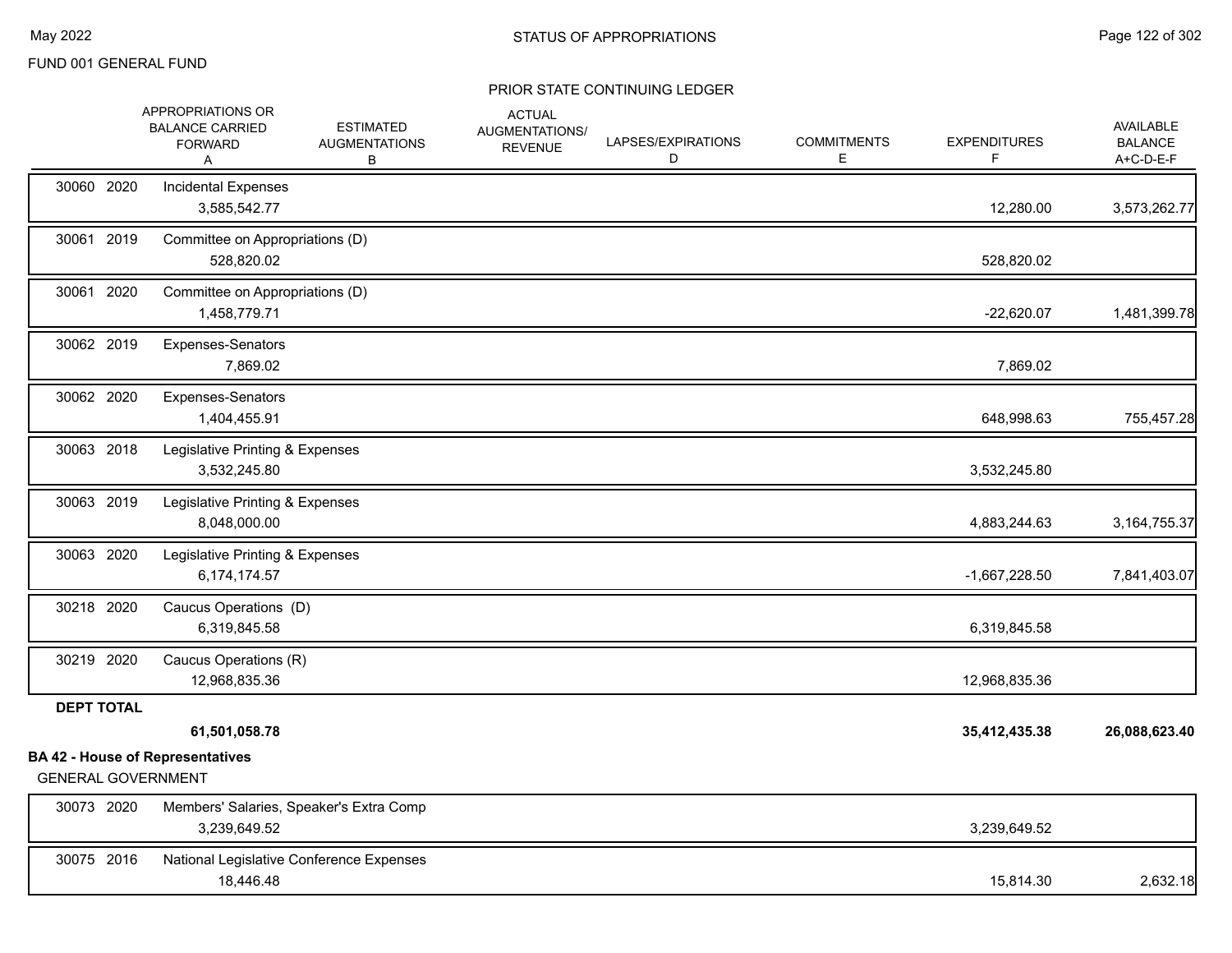|            | APPROPRIATIONS OR<br><b>BALANCE CARRIED</b><br><b>FORWARD</b><br>A | <b>ESTIMATED</b><br><b>AUGMENTATIONS</b><br>В | <b>ACTUAL</b><br>AUGMENTATIONS/<br><b>REVENUE</b> | LAPSES/EXPIRATIONS<br>D | <b>COMMITMENTS</b><br>E | <b>EXPENDITURES</b><br>F. | AVAILABLE<br><b>BALANCE</b><br>A+C-D-E-F |
|------------|--------------------------------------------------------------------|-----------------------------------------------|---------------------------------------------------|-------------------------|-------------------------|---------------------------|------------------------------------------|
| 30075 2017 | 11,000.00                                                          | National Legislative Conference Expenses      |                                                   |                         |                         | 3,284.75                  | 7,715.25                                 |
| 30077 2014 | Speaker's Office<br>553,781.96                                     |                                               |                                                   |                         |                         | 553,781.96                |                                          |
| 30077 2015 | Speaker's Office<br>1,757,000.00                                   |                                               |                                                   |                         |                         | 1,757,000.00              |                                          |
| 30077 2016 | Speaker's Office<br>1,810,000.00                                   |                                               |                                                   |                         |                         | 25,805.21                 | 1,784,194.79                             |
| 30077 2017 | Speaker's Office<br>1,810,000.00                                   |                                               |                                                   |                         |                         |                           | 1,810,000.00                             |
| 30077 2018 | Speaker's Office<br>1,810,000.00                                   |                                               |                                                   |                         |                         |                           | 1,810,000.00                             |
| 30077 2019 | Speaker's Office<br>1,810,000.00                                   |                                               |                                                   |                         |                         |                           | 1,810,000.00                             |
| 30077 2020 | Speaker's Office<br>1,810,000.00                                   |                                               |                                                   |                         |                         |                           | 1,810,000.00                             |
| 30078 2020 | 4,766,611.25                                                       | Bi-Partisan Committee, Chief Clerk & Com      |                                                   |                         |                         | 4,766,611.25              |                                          |
| 30080 2019 | Mileage: Reps, Officers, & Employees<br>30,896.01                  |                                               |                                                   |                         |                         | 30,896.01                 |                                          |
| 30080 2020 | Mileage: Reps, Officers, & Employees<br>393,093.55                 |                                               |                                                   |                         |                         | 98,520.94                 | 294,572.61                               |
| 30082 2019 | Chief Clerk & Legislative Journal<br>1,362,656.87                  |                                               |                                                   |                         |                         | 522,331.74                | 840,325.13                               |
| 30082 2020 | Chief Clerk & Legislative Journal<br>2,619,720.76                  |                                               |                                                   |                         |                         | 257,523.54                | 2,362,197.22                             |
| 30083 2016 | Speaker<br>16,000.00                                               |                                               |                                                   |                         |                         | 16,000.00                 |                                          |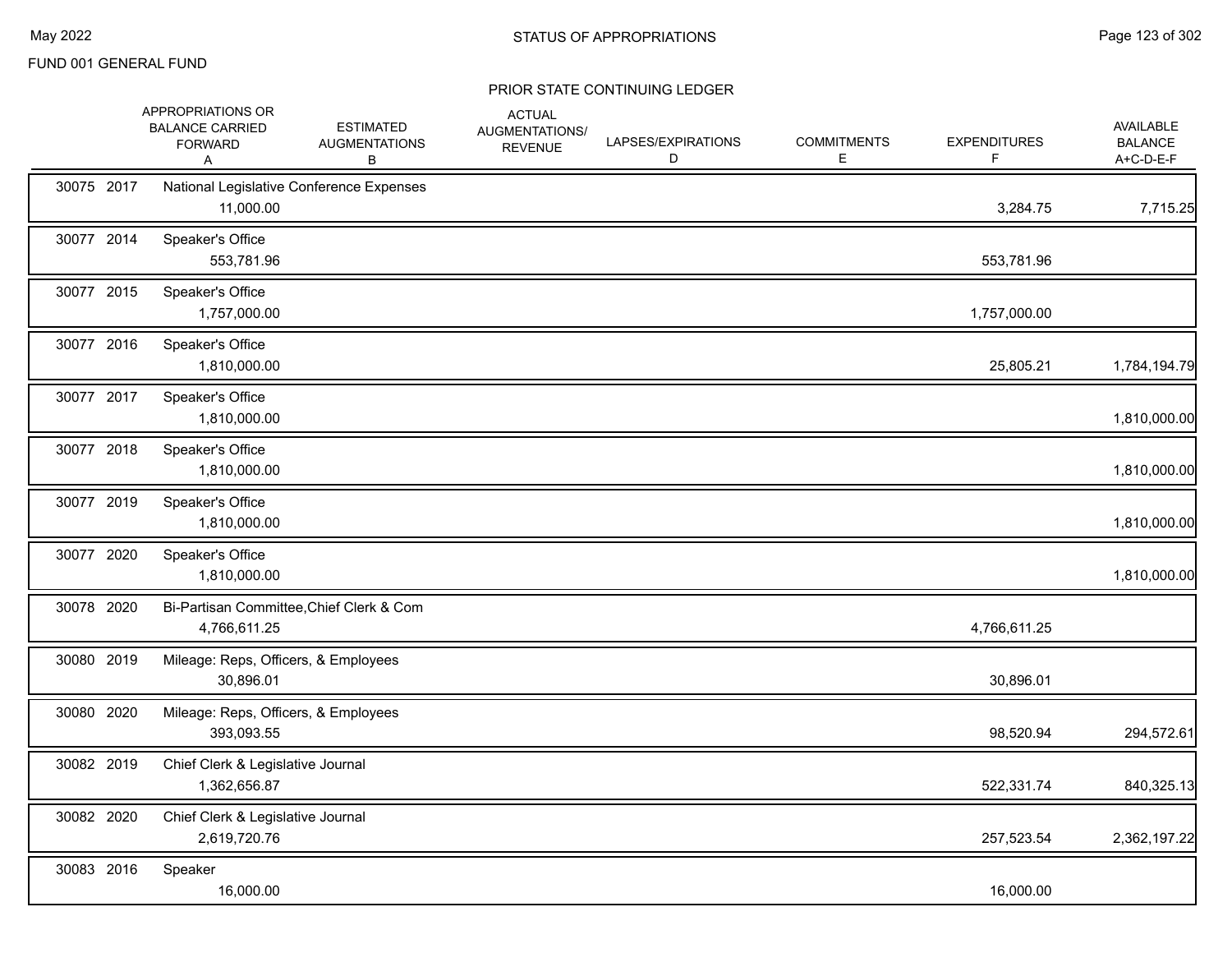|            | APPROPRIATIONS OR<br><b>BALANCE CARRIED</b><br><b>FORWARD</b><br>Α | <b>ESTIMATED</b><br><b>AUGMENTATIONS</b><br>В | <b>ACTUAL</b><br>AUGMENTATIONS/<br><b>REVENUE</b> | LAPSES/EXPIRATIONS<br>D | <b>COMMITMENTS</b><br>Е | <b>EXPENDITURES</b> | AVAILABLE<br><b>BALANCE</b><br>A+C-D-E-F |
|------------|--------------------------------------------------------------------|-----------------------------------------------|---------------------------------------------------|-------------------------|-------------------------|---------------------|------------------------------------------|
| 30083 2017 | Speaker<br>20,000.00                                               |                                               |                                                   |                         |                         |                     | 20,000.00                                |
| 30083 2018 | Speaker<br>20,000.00                                               |                                               |                                                   |                         |                         |                     | 20,000.00                                |
| 30083 2019 | Speaker<br>20,000.00                                               |                                               |                                                   |                         |                         |                     | 20,000.00                                |
| 30083 2020 | Speaker<br>20,000.00                                               |                                               |                                                   |                         |                         |                     | 20,000.00                                |
| 30084 2020 | <b>Chief Clerk</b><br>468,368.37                                   |                                               |                                                   |                         |                         | 372,570.86          | 95,797.51                                |
| 30085 2015 | Floor Leader (R)<br>5,000.00                                       |                                               |                                                   |                         |                         | 5,000.00            |                                          |
| 30085 2016 | Floor Leader (R)<br>7,000.00                                       |                                               |                                                   |                         |                         |                     | 7,000.00                                 |
| 30085 2017 | Floor Leader (R)<br>7,000.00                                       |                                               |                                                   |                         |                         |                     | 7,000.00                                 |
| 30085 2018 | Floor Leader (R)<br>7,000.00                                       |                                               |                                                   |                         |                         |                     | 7,000.00                                 |
| 30085 2019 | Floor Leader (R)<br>7,000.00                                       |                                               |                                                   |                         |                         |                     | 7,000.00                                 |
| 30085 2020 | Floor Leader (R)<br>7,000.00                                       |                                               |                                                   |                         |                         |                     | 7,000.00                                 |
| 30086 2020 | Floor Leader (D)<br>4,760.26                                       |                                               |                                                   |                         |                         | 1,908.47            | 2,851.79                                 |
| 30091 2019 | Chairman-Appropriations Committee (R)<br>6,000.00                  |                                               |                                                   |                         |                         |                     | 6,000.00                                 |
| 30091 2020 | Chairman-Appropriations Committee (R)<br>6,000.00                  |                                               |                                                   |                         |                         |                     | 6,000.00                                 |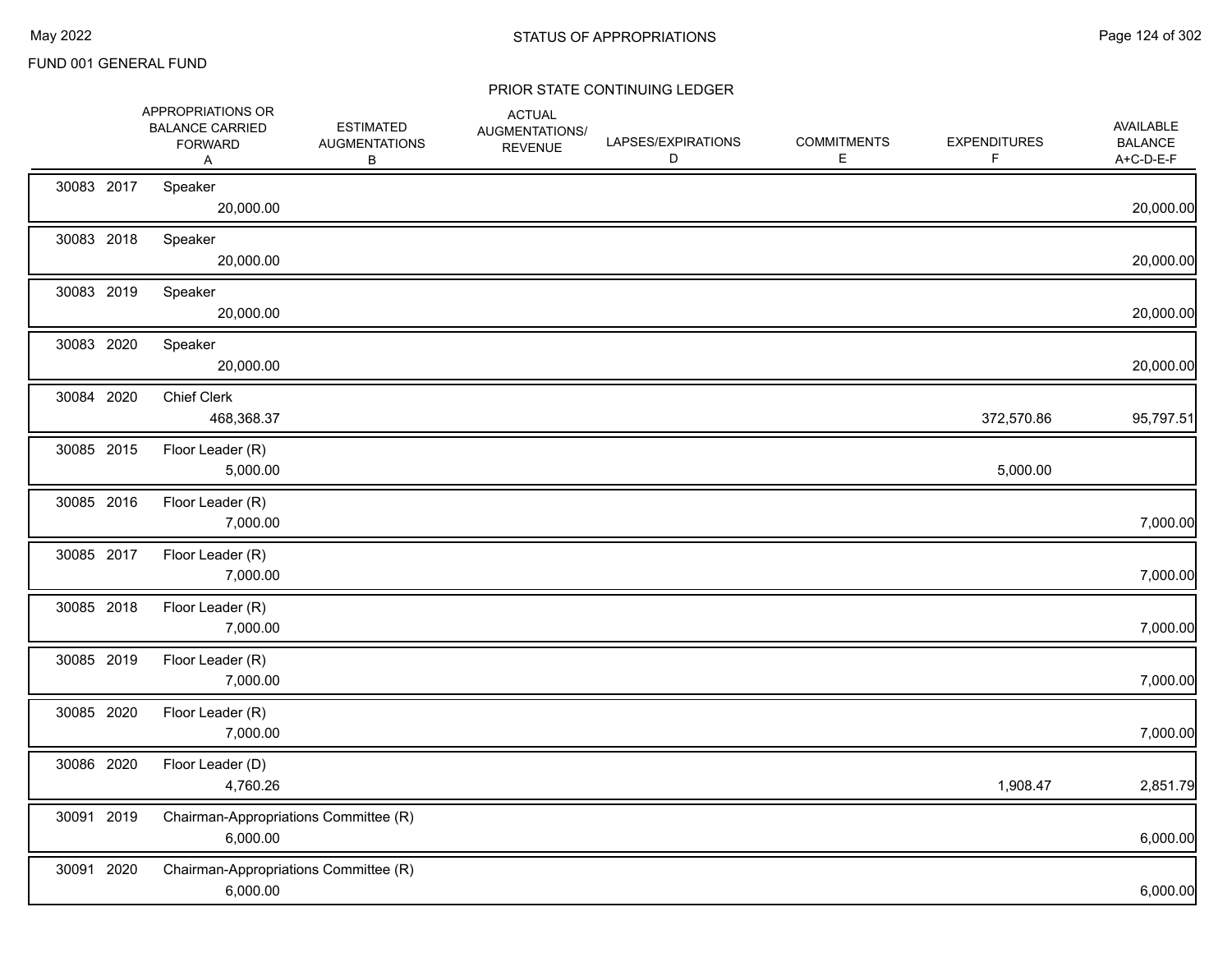|            | APPROPRIATIONS OR<br><b>BALANCE CARRIED</b><br><b>FORWARD</b><br>Α | <b>ESTIMATED</b><br><b>AUGMENTATIONS</b><br>В | <b>ACTUAL</b><br>AUGMENTATIONS/<br><b>REVENUE</b> | LAPSES/EXPIRATIONS<br>D | <b>COMMITMENTS</b><br>Е | <b>EXPENDITURES</b><br>F | AVAILABLE<br><b>BALANCE</b><br>A+C-D-E-F |
|------------|--------------------------------------------------------------------|-----------------------------------------------|---------------------------------------------------|-------------------------|-------------------------|--------------------------|------------------------------------------|
| 30095 2018 | <b>Incidental Expenses</b><br>163,249.25                           |                                               |                                                   |                         |                         | 163,249.25               |                                          |
| 30095 2019 | Incidental Expenses<br>46,700.05                                   |                                               |                                                   |                         |                         | 46,545.95                | 154.10                                   |
| 30095 2020 | <b>Incidental Expenses</b><br>3,528,551.15                         |                                               |                                                   |                         |                         | 3,528,551.15             |                                          |
| 30097 2019 | Committee on Appropriations (R)<br>2,781,977.50                    |                                               |                                                   |                         |                         | 2,781,977.50             |                                          |
| 30097 2020 | Committee on Appropriations (R)<br>3,223,000.00                    |                                               |                                                   |                         |                         | 731,551.96               | 2,491,448.04                             |
| 30099 2018 | Expenses-Representative<br>1,012,391.44                            |                                               |                                                   |                         |                         | 1,012,391.44             |                                          |
| 30099 2019 | Expenses-Representative<br>1,205,649.20                            |                                               |                                                   |                         |                         | 1,205,564.20             | 85.00                                    |
| 30099 2020 | Expenses-Representative<br>3,113,127.18                            |                                               |                                                   |                         |                         | 1,118,950.19             | 1,994,176.99                             |
| 30100 2019 | Legislative Printing & Expenses<br>111,331.78                      |                                               |                                                   |                         |                         | 111,331.78               |                                          |
| 30100 2020 | Legislative Printing & Expenses<br>4,825,649.25                    |                                               |                                                   |                         |                         | 4,236,453.50             | 589,195.75                               |
| 30102 2015 | Special Leadership Account (R)<br>3,497,013.06                     |                                               |                                                   |                         |                         | -777,398.04              | 4,274,411.10                             |
| 30102 2016 | Special Leadership Account (R)<br>6,045,000.00                     |                                               |                                                   |                         |                         |                          | 6,045,000.00                             |
| 30102 2017 | Special Leadership Account (R)<br>6,045,000.00                     |                                               |                                                   |                         |                         |                          | 6,045,000.00                             |
| 30102 2018 | Special Leadership Account (R)<br>6,045,000.00                     |                                               |                                                   |                         |                         |                          | 6,045,000.00                             |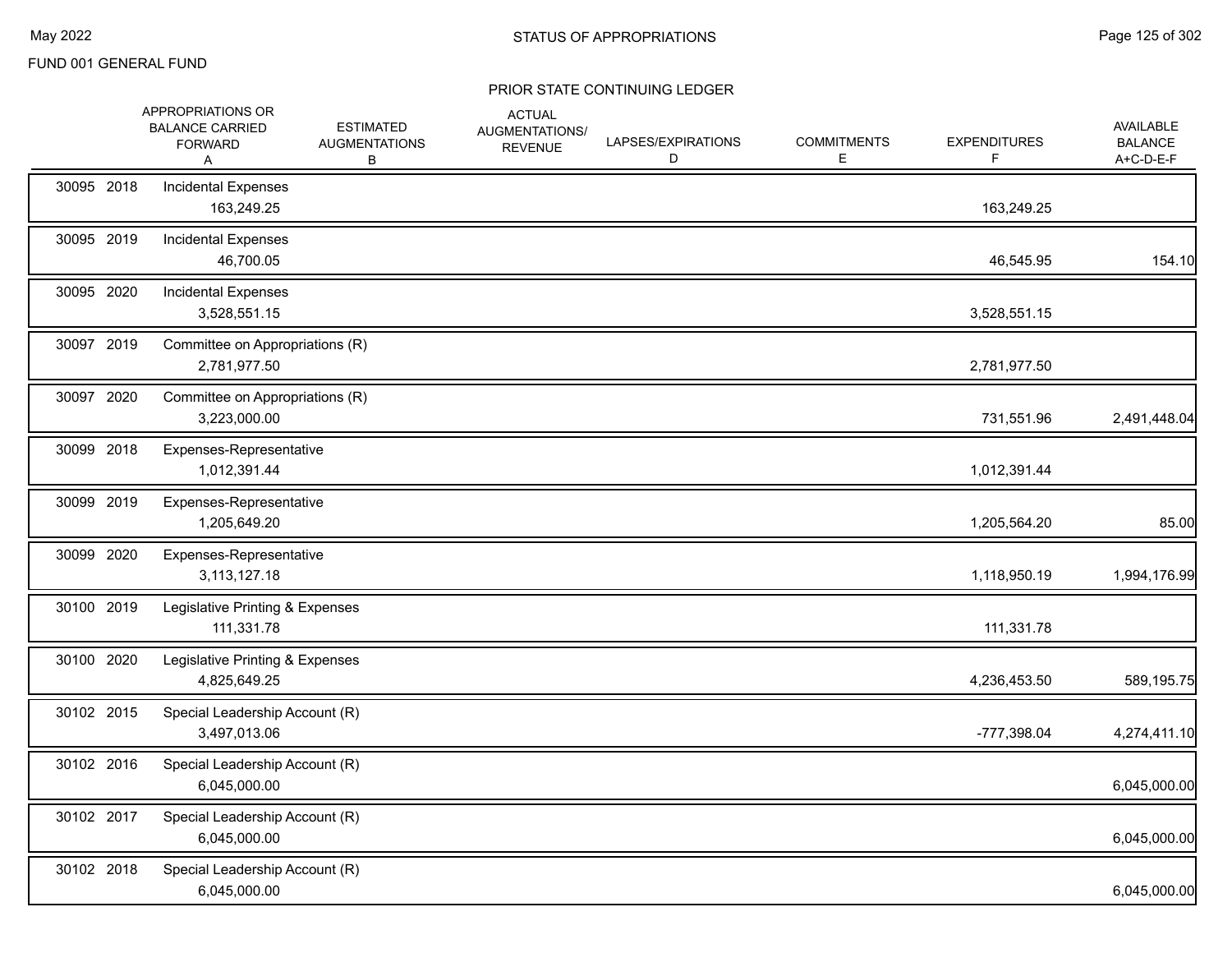|            | APPROPRIATIONS OR<br><b>BALANCE CARRIED</b><br><b>FORWARD</b><br>A | <b>ESTIMATED</b><br><b>AUGMENTATIONS</b><br>В | <b>ACTUAL</b><br>AUGMENTATIONS/<br><b>REVENUE</b> | LAPSES/EXPIRATIONS<br>D | <b>COMMITMENTS</b><br>E | <b>EXPENDITURES</b><br>F | <b>AVAILABLE</b><br><b>BALANCE</b><br>A+C-D-E-F |
|------------|--------------------------------------------------------------------|-----------------------------------------------|---------------------------------------------------|-------------------------|-------------------------|--------------------------|-------------------------------------------------|
| 30102 2019 | Special Leadership Account (R)<br>6,045,000.00                     |                                               |                                                   |                         |                         |                          | 6,045,000.00                                    |
| 30102 2020 | Special Leadership Account (R)<br>6,045,000.00                     |                                               |                                                   |                         |                         |                          | 6,045,000.00                                    |
| 30103 2015 | Special Leadership Account (D)<br>452,138.77                       |                                               |                                                   |                         |                         | $-3,849,634.53$          | 4,301,773.30                                    |
| 30103 2016 | Special Leadership Account (D)<br>6,018,646.40                     |                                               |                                                   |                         |                         | $-1,647.14$              | 6,020,293.54                                    |
| 30103 2017 | Special Leadership Account (D)<br>6,045,000.00                     |                                               |                                                   |                         |                         |                          | 6,045,000.00                                    |
| 30103 2018 | Special Leadership Account (D)<br>6,045,000.00                     |                                               |                                                   |                         |                         |                          | 6,045,000.00                                    |
| 30103 2019 | Special Leadership Account (D)<br>6,045,000.00                     |                                               |                                                   |                         |                         |                          | 6,045,000.00                                    |
| 30103 2020 | Special Leadership Account (D)<br>6,045,000.00                     |                                               |                                                   |                         |                         |                          | 6,045,000.00                                    |
| 30105 2018 | Committee on Appropriations (D)<br>625,427.26                      |                                               |                                                   |                         |                         | 625,427.26               |                                                 |
| 30105 2019 | Committee on Appropriations (D)<br>3,223,000.00                    |                                               |                                                   |                         |                         | 2,374,572.74             | 848,427.26                                      |
| 30105 2020 | Committee on Appropriations (D)<br>3,223,000.00                    |                                               |                                                   |                         |                         |                          | 3,223,000.00                                    |
| 30107 2016 | Administrator for Staff (D)<br>12,636.00                           |                                               |                                                   |                         |                         | 3,309.00                 | 9,327.00                                        |
| 30107 2017 | Administrator for Staff (D)<br>20,000.00                           |                                               |                                                   |                         |                         |                          | 20,000.00                                       |
| 30107 2018 | Administrator for Staff (D)<br>20,000.00                           |                                               |                                                   |                         |                         |                          | 20,000.00                                       |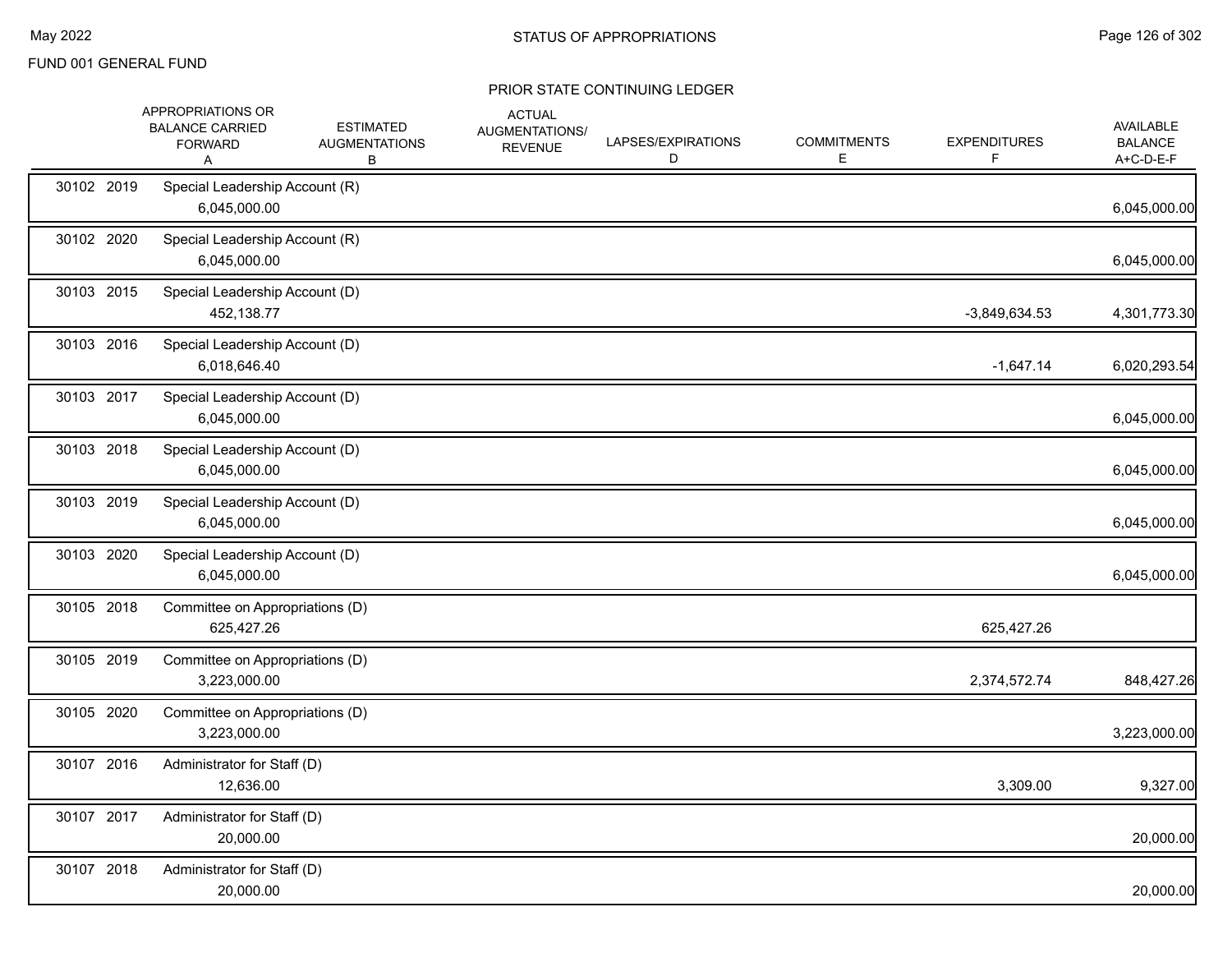|            | APPROPRIATIONS OR<br><b>BALANCE CARRIED</b><br><b>FORWARD</b><br>A | <b>ESTIMATED</b><br><b>AUGMENTATIONS</b><br>В | <b>ACTUAL</b><br><b>AUGMENTATIONS/</b><br><b>REVENUE</b> | LAPSES/EXPIRATIONS<br>D | <b>COMMITMENTS</b><br>E. | <b>EXPENDITURES</b><br>F. | <b>AVAILABLE</b><br><b>BALANCE</b><br>A+C-D-E-F |
|------------|--------------------------------------------------------------------|-----------------------------------------------|----------------------------------------------------------|-------------------------|--------------------------|---------------------------|-------------------------------------------------|
| 30107 2019 | Administrator for Staff (D)<br>20,000.00                           |                                               |                                                          |                         |                          |                           | 20,000.00                                       |
| 30107 2020 | Administrator for Staff (D)<br>20,000.00                           |                                               |                                                          |                         |                          |                           | 20,000.00                                       |
| 30108 2019 | Chairman Appropriations Committee (D)<br>6,000.00                  |                                               |                                                          |                         |                          | 6,000.00                  |                                                 |
| 30108 2020 | Chairman Appropriations Committee (D)<br>6,000.00                  |                                               |                                                          |                         |                          | 6,000.00                  |                                                 |
| 30109 2014 | Administrator for Staff (R)<br>20,000.00                           |                                               |                                                          |                         |                          |                           | 20,000.00                                       |
| 30109 2015 | Administrator for Staff (R)<br>20,000.00                           |                                               |                                                          |                         |                          |                           | 20,000.00                                       |
| 30109 2016 | Administrator for Staff (R)<br>20,000.00                           |                                               |                                                          |                         |                          |                           | 20,000.00                                       |
| 30109 2017 | Administrator for Staff (R)<br>20,000.00                           |                                               |                                                          |                         |                          |                           | 20,000.00                                       |
| 30109 2018 | Administrator for Staff (R)<br>20,000.00                           |                                               |                                                          |                         |                          |                           | 20,000.00                                       |
| 30109 2019 | Administrator for Staff (R)<br>20,000.00                           |                                               |                                                          |                         |                          |                           | 20,000.00                                       |
| 30109 2020 | Administrator for Staff (R)<br>20,000.00                           |                                               |                                                          |                         |                          |                           | 20,000.00                                       |
| 30109 2012 | Administrator for Staff (R)<br>20,000.00                           |                                               |                                                          |                         |                          | 20,000.00                 |                                                 |
| 30109 2013 | Administrator for Staff (R)<br>20,000.00                           |                                               |                                                          |                         |                          |                           | 20,000.00                                       |
| 30311 2020 | Caucus Operations (R)<br>7,926,490.64                              |                                               |                                                          |                         |                          | 6,111,368.21              | 1,815,122.43                                    |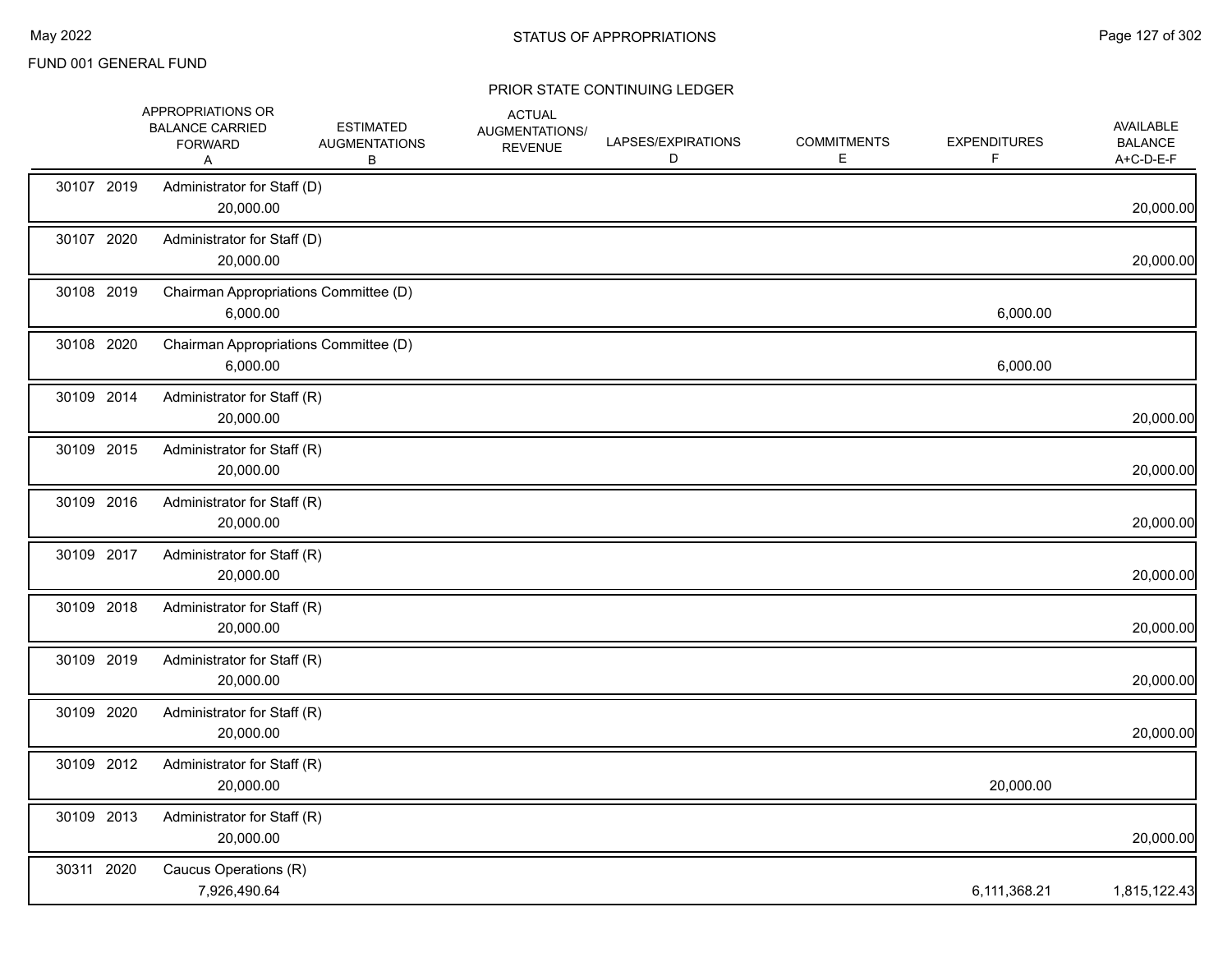|                           | APPROPRIATIONS OR<br><b>BALANCE CARRIED</b><br><b>FORWARD</b><br>Α | <b>ESTIMATED</b><br><b>AUGMENTATIONS</b><br>В | <b>ACTUAL</b><br>AUGMENTATIONS/<br><b>REVENUE</b> | LAPSES/EXPIRATIONS<br>D | <b>COMMITMENTS</b><br>E. | <b>EXPENDITURES</b><br>F | <b>AVAILABLE</b><br><b>BALANCE</b><br>A+C-D-E-F |
|---------------------------|--------------------------------------------------------------------|-----------------------------------------------|---------------------------------------------------|-------------------------|--------------------------|--------------------------|-------------------------------------------------|
| 30312 2020                | Caucus Operations (D)<br>17,304,458.71                             |                                               |                                                   |                         |                          | 17,304,458.71            |                                                 |
| <b>DEPT TOTAL</b>         |                                                                    |                                               |                                                   |                         |                          |                          |                                                 |
|                           | 141,395,422.67                                                     |                                               |                                                   |                         |                          | 48,425,721.68            | 92,969,700.99                                   |
| <b>GENERAL GOVERNMENT</b> | <b>BA 44 - Legislative Reference Bureau</b>                        |                                               |                                                   |                         |                          |                          |                                                 |
| 30115 2019                | <b>LRB-Salaries &amp; Expenses</b><br>62,552.03                    |                                               |                                                   |                         |                          | 62,552.03                |                                                 |
| 30115 2020                | <b>LRB-Salaries &amp; Expenses</b><br>6,881,047.98                 |                                               |                                                   |                         |                          | 6,779,466.04             | 101,581.94                                      |
| 30117 2019                | Printing of Pa Bulletin & Pa Code<br>149,520.34                    |                                               |                                                   |                         |                          | 149,520.34               |                                                 |
| 30117 2020                | Printing of Pa Bulletin & Pa Code<br>886,000.00                    |                                               |                                                   |                         |                          | 641,738.41               | 244,261.59                                      |
| 30286 2006                | Legislative Drafting System<br>66,053.10                           |                                               |                                                   |                         |                          |                          | 66,053.10                                       |
| <b>DEPT TOTAL</b>         |                                                                    |                                               |                                                   |                         |                          |                          |                                                 |
|                           | 8,045,173.45                                                       |                                               |                                                   |                         |                          | 7,633,276.82             | 411,896.63                                      |
| <b>GENERAL GOVERNMENT</b> | <b>BA 45 - Legislative Misc &amp; Commissions</b>                  |                                               |                                                   |                         |                          |                          |                                                 |
| 30118 2019                | <b>Local Government Commission</b><br>375,146.48                   |                                               |                                                   |                         |                          | 375,146.48               |                                                 |
| 30118 2020                | <b>Local Government Commission</b><br>1,081,980.72                 |                                               |                                                   |                         |                          | 372,781.74               | 709,198.98                                      |
| 30119 2017                | Legislative Audit Advisory Commission<br>6,242.00                  |                                               |                                                   |                         |                          |                          | 6,242.00                                        |
| 30119 2018                | Legislative Audit Advisory Commission<br>244,000.00                |                                               |                                                   |                         |                          | 167,500.00               | 76,500.00                                       |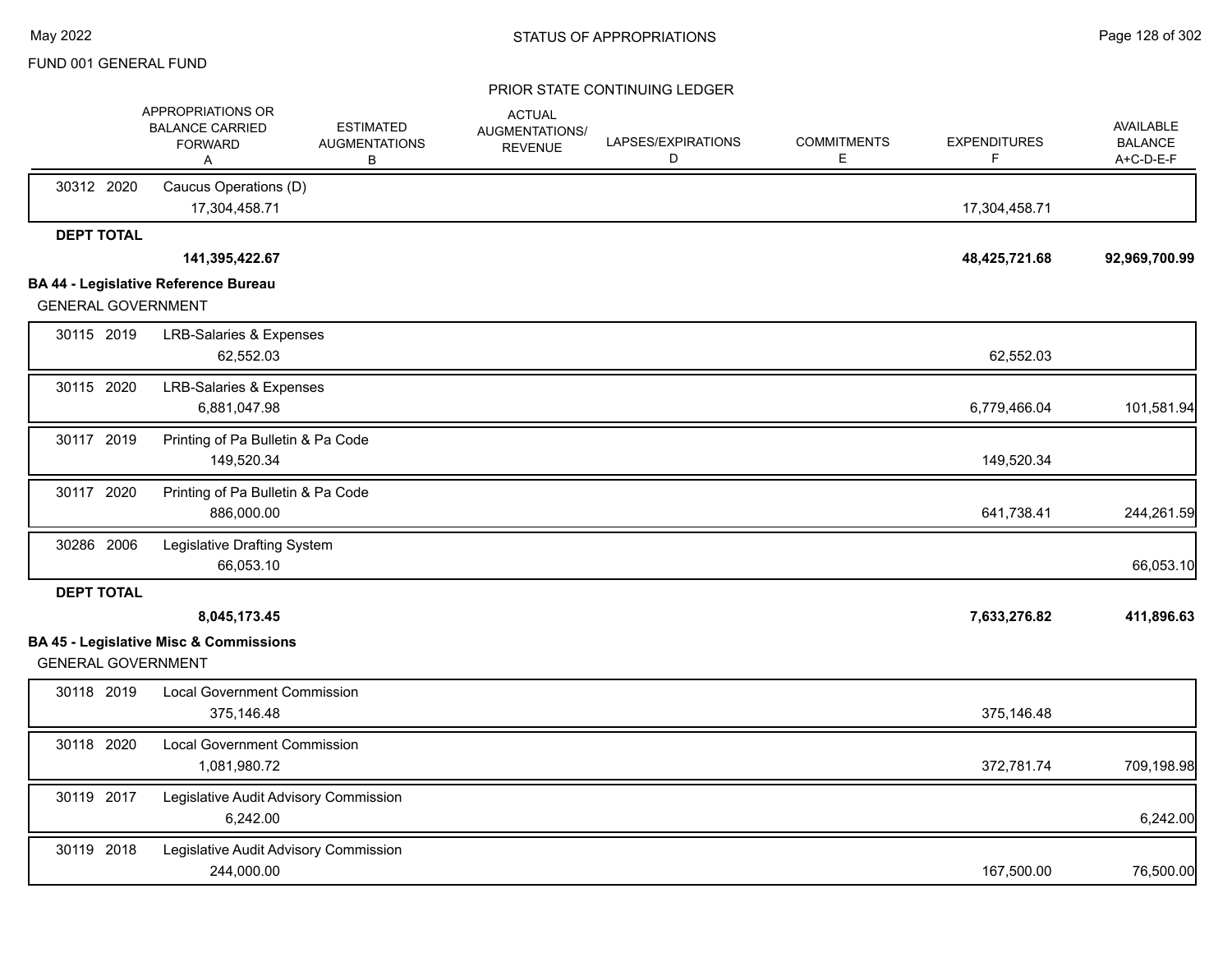|            | APPROPRIATIONS OR<br><b>BALANCE CARRIED</b><br><b>FORWARD</b><br>Α | <b>ESTIMATED</b><br><b>AUGMENTATIONS</b><br>В | <b>ACTUAL</b><br>AUGMENTATIONS/<br><b>REVENUE</b> | LAPSES/EXPIRATIONS<br>D | <b>COMMITMENTS</b><br>E | <b>EXPENDITURES</b> | <b>AVAILABLE</b><br><b>BALANCE</b><br>A+C-D-E-F |
|------------|--------------------------------------------------------------------|-----------------------------------------------|---------------------------------------------------|-------------------------|-------------------------|---------------------|-------------------------------------------------|
| 30119 2019 | Legislative Audit Advisory Commission<br>285,000.00                |                                               |                                                   |                         |                         |                     | 285,000.00                                      |
| 30119 2020 | Legislative Audit Advisory Commission<br>285,000.00                |                                               |                                                   |                         |                         |                     | 285,000.00                                      |
| 30121 2017 | <b>Local Government Codes</b><br>117,355.54                        |                                               |                                                   |                         |                         |                     | 117,355.54                                      |
| 30121 2018 | <b>Local Government Codes</b><br>23,065.40                         |                                               |                                                   |                         |                         |                     | 23,065.40                                       |
| 30121 2019 | <b>Local Government Codes</b><br>24,063.00                         |                                               |                                                   |                         |                         |                     | 24,063.00                                       |
| 30121 2020 | <b>Local Government Codes</b><br>24,000.00                         |                                               |                                                   |                         |                         |                     | 24,000.00                                       |
| 30122 2020 | <b>Capitol Preservation Committee</b><br>381,319.90                |                                               |                                                   |                         |                         | 381,319.90          |                                                 |
| 30123 2019 | <b>Capitol Restoration</b><br>485,469.37                           |                                               |                                                   |                         |                         | 485,469.37          |                                                 |
| 30123 2020 | <b>Capitol Restoration</b><br>3,157,000.00                         |                                               |                                                   |                         |                         | 1,799,170.40        | 1,357,829.60                                    |
| 30127 2015 | <b>Commission on Sentencing</b><br>615,100.00                      |                                               |                                                   |                         |                         | $-132,000.00$       | 747,100.00                                      |
| 30127 2019 | <b>Commission on Sentencing</b><br>244,000.00                      |                                               |                                                   |                         |                         | 33,127.63           | 210,872.37                                      |
| 30127 2020 | <b>Commission on Sentencing</b><br>603,306.20                      |                                               |                                                   |                         |                         | 252,438.66          | 350,867.54                                      |
| 30128 1989 | Health Care Cost Containment<br>1,927,492.95                       |                                               | 587,466.29                                        |                         |                         | 151,387.72          | 2,363,571.52                                    |
| 30129 2019 | Center for Rural Pennsylvania<br>194,132.85                        |                                               |                                                   |                         |                         | 194,132.85          |                                                 |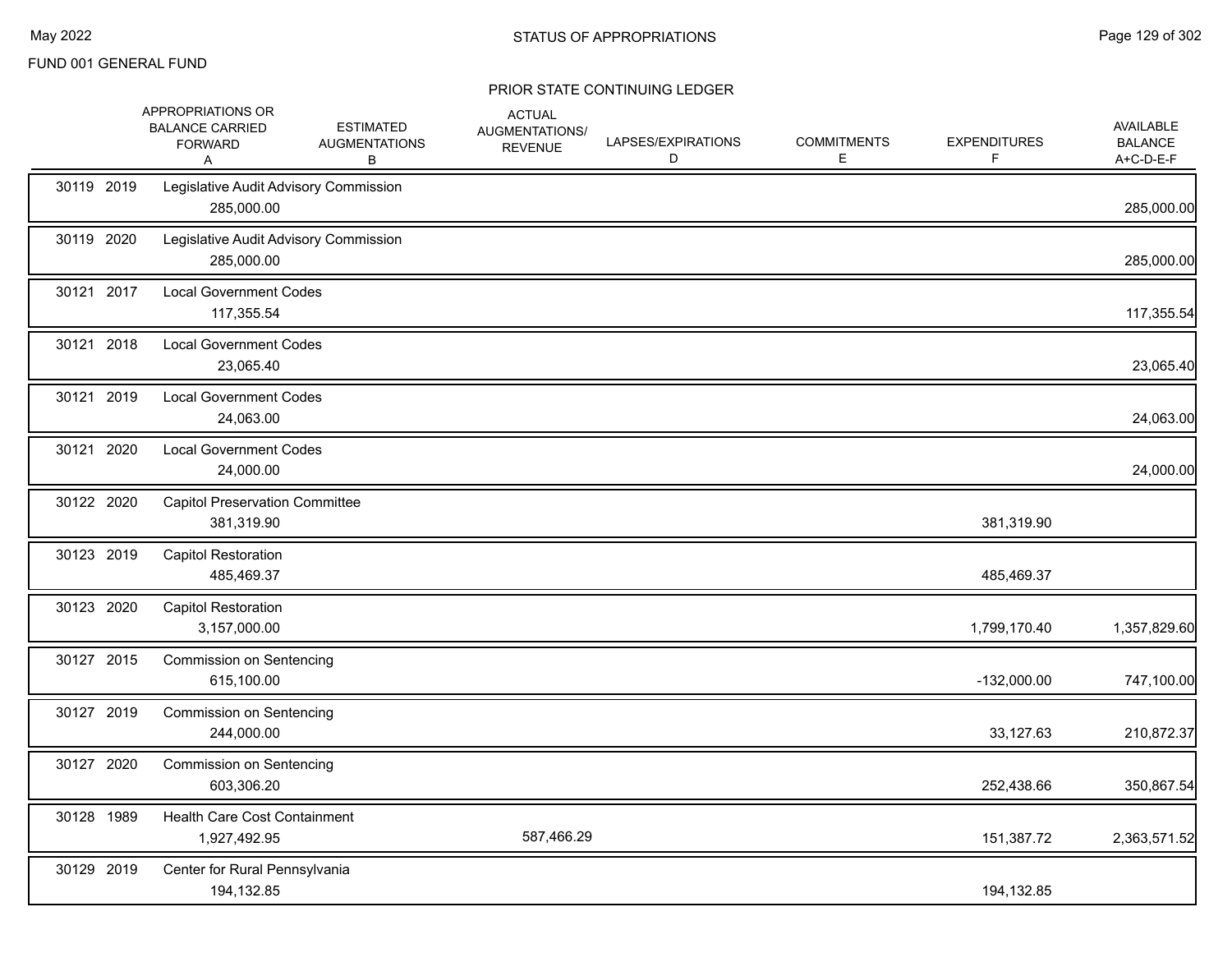|            | <b>APPROPRIATIONS OR</b><br><b>BALANCE CARRIED</b><br><b>FORWARD</b><br>Α | <b>ESTIMATED</b><br><b>AUGMENTATIONS</b><br>В | <b>ACTUAL</b><br>AUGMENTATIONS/<br><b>REVENUE</b> | LAPSES/EXPIRATIONS<br>D | <b>COMMITMENTS</b><br>E | <b>EXPENDITURES</b><br>F. | AVAILABLE<br><b>BALANCE</b><br>A+C-D-E-F |
|------------|---------------------------------------------------------------------------|-----------------------------------------------|---------------------------------------------------|-------------------------|-------------------------|---------------------------|------------------------------------------|
| 30129 2020 | Center for Rural Pennsylvania<br>785,766.47                               |                                               |                                                   |                         |                         | 742,979.89                | 42,786.58                                |
| 30131 2014 | 177,000.00                                                                | Legislative Reapportionment Commissions       |                                                   |                         |                         | 177,000.00                |                                          |
| 30131 2015 | 707,000.00                                                                | Legislative Reapportionment Commissions       |                                                   |                         |                         | 707,000.00                |                                          |
| 30131 2016 | 756,000.00                                                                | Legislative Reapportionment Commissions       |                                                   |                         |                         | 756,000.00                |                                          |
| 30131 2017 | 1,000,000.00                                                              | Legislative Reapportionment Commissions       |                                                   |                         |                         | 11,132.44                 | 988,867.56                               |
| 30131 2018 | 1,030,000.00                                                              | Legislative Reapportionment Commissions       |                                                   |                         |                         |                           | 1,030,000.00                             |
| 30131 2019 | 1,053,000.00                                                              | Legislative Reapportionment Commissions       |                                                   |                         |                         |                           | 1,053,000.00                             |
| 30131 2020 | 1,053,000.00                                                              | Legislative Reapportionment Commissions       |                                                   |                         |                         |                           | 1,053,000.00                             |
| 30131 2012 | 14,999.53                                                                 | Legislative Reapportionment Commissions       |                                                   |                         |                         | 14,999.53                 |                                          |
| 30131 2013 | 105,000.00                                                                | Legislative Reapportionment Commissions       |                                                   |                         |                         | 105,000.00                |                                          |
| 30308 2017 | Independent Fiscal Office<br>7.75                                         |                                               |                                                   |                         |                         | 7.75                      |                                          |
| 30308 2018 | Independent Fiscal Office<br>1,728,592.54                                 |                                               |                                                   |                         |                         | 1,728,592.54              |                                          |
| 30308 2019 | Independent Fiscal Office<br>98,532.30                                    |                                               |                                                   |                         |                         | $-942,540.14$             | 1,041,072.44                             |
| 30308 2020 | Independent Fiscal Office<br>2,272,369.57                                 |                                               |                                                   |                         |                         | 1,646,407.74              | 625,961.83                               |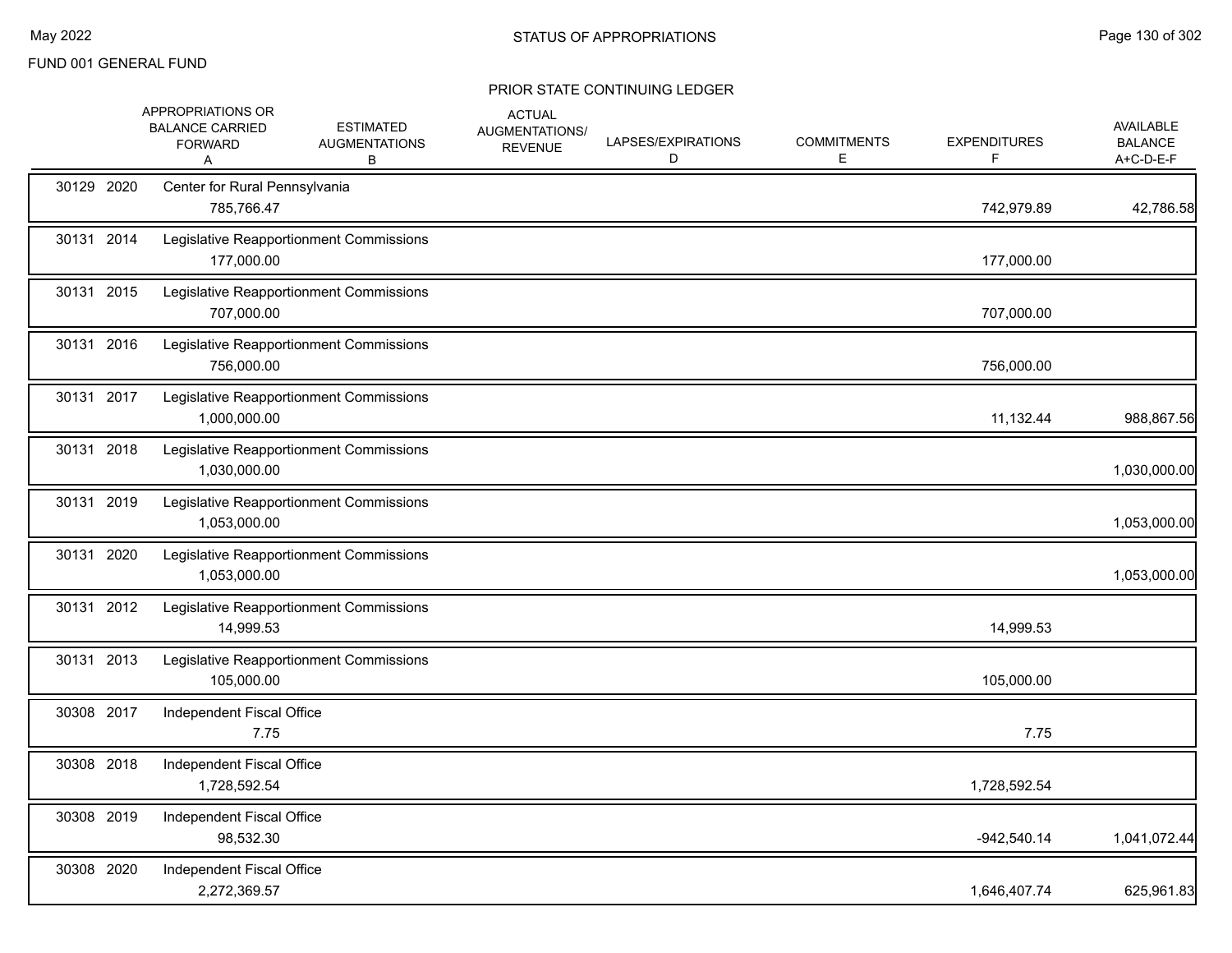|                           | APPROPRIATIONS OR<br><b>BALANCE CARRIED</b><br><b>FORWARD</b><br>A | <b>ESTIMATED</b><br><b>AUGMENTATIONS</b><br>В | <b>ACTUAL</b><br><b>AUGMENTATIONS/</b><br><b>REVENUE</b> | LAPSES/EXPIRATIONS<br>D | <b>COMMITMENTS</b><br>E. | <b>EXPENDITURES</b> | <b>AVAILABLE</b><br><b>BALANCE</b><br>A+C-D-E-F |
|---------------------------|--------------------------------------------------------------------|-----------------------------------------------|----------------------------------------------------------|-------------------------|--------------------------|---------------------|-------------------------------------------------|
| 30721 2018                | <b>Commonwealth Mail Processing Center</b><br>198,475.18           |                                               |                                                          |                         |                          | 198,475.18          |                                                 |
| 30721 2019                | <b>Commonwealth Mail Processing Center</b><br>2,207,784.60         |                                               |                                                          |                         |                          | 1,451,262.29        | 756,522.31                                      |
| 30721 2020                | Commonwealth Mail Processing Center<br>3,396,335.94                |                                               |                                                          |                         |                          | 44,794.13           | 3,351,541.81                                    |
| <b>DEPT TOTAL</b>         |                                                                    |                                               |                                                          |                         |                          |                     |                                                 |
|                           | 26,657,538.29                                                      |                                               | 587,466.29                                               |                         |                          | 10,721,586.10       | 16,523,418.48                                   |
| <b>GENERAL GOVERNMENT</b> | <b>BA 46 - Joint State Government Comm.</b>                        |                                               |                                                          |                         |                          |                     |                                                 |
| 30133 2019                | Joint State Government Commission<br>937,448.49                    |                                               |                                                          |                         |                          | 727,016.41          | 210,432.08                                      |
| 30133 2020                | Joint State Government Commission<br>551,139.43                    |                                               |                                                          |                         |                          |                     | 551,139.43                                      |
| <b>DEPT TOTAL</b>         |                                                                    |                                               |                                                          |                         |                          |                     |                                                 |
|                           | 1,488,587.92                                                       |                                               |                                                          |                         |                          | 727,016.41          | 761,571.51                                      |
| <b>GENERAL GOVERNMENT</b> | <b>BA 47 - Legislative Budget and Finance</b>                      |                                               |                                                          |                         |                          |                     |                                                 |
| 30134 2015                | 336.88                                                             | Legislative Budget & Finance Committee        |                                                          |                         |                          | 285.00              | 51.88                                           |
| 30134 2018                | 593,258.92                                                         | Legislative Budget & Finance Committee        |                                                          |                         |                          | 98,268.28           | 494,990.64                                      |
| 30134 2019                | 1,689,191.11                                                       | Legislative Budget & Finance Committee        |                                                          |                         |                          | 232,363.70          | 1,456,827.41                                    |
| 30134 2020                | 629,283.30                                                         | Legislative Budget & Finance Committee        |                                                          |                         |                          | 509,476.21          | 119,807.09                                      |
| <b>DEPT TOTAL</b>         |                                                                    |                                               |                                                          |                         |                          |                     |                                                 |
|                           | 2,912,070.21<br><b>BA 48 - Legislative Data Processing</b>         |                                               |                                                          |                         |                          | 840,393.19          | 2,071,677.02                                    |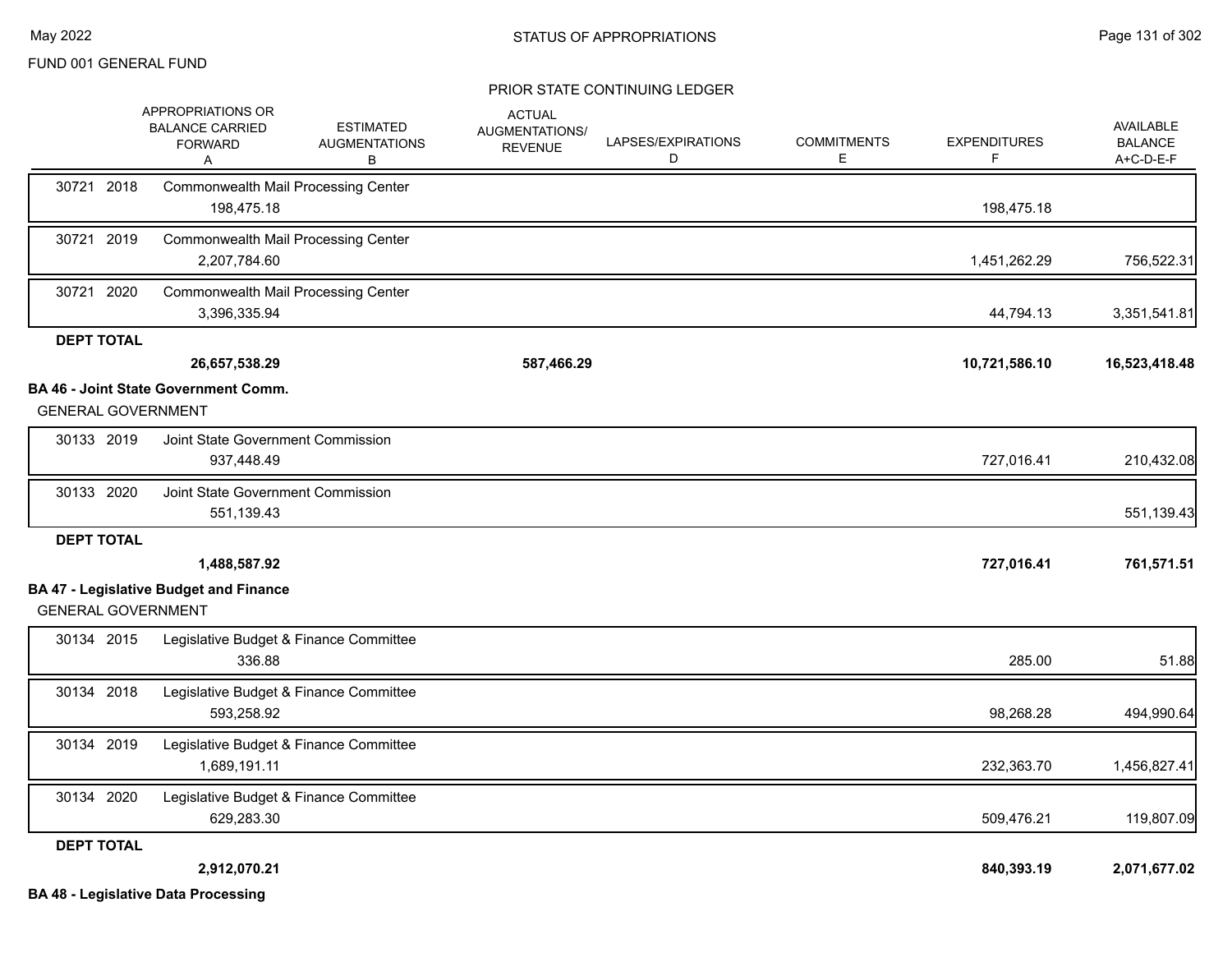|                   | APPROPRIATIONS OR<br><b>BALANCE CARRIED</b><br><b>FORWARD</b><br>Α            | ESTIMATED<br><b>AUGMENTATIONS</b><br>В   | <b>ACTUAL</b><br>AUGMENTATIONS/<br><b>REVENUE</b> | LAPSES/EXPIRATIONS<br>D | <b>COMMITMENTS</b><br>Е | <b>EXPENDITURES</b><br>F. | AVAILABLE<br><b>BALANCE</b><br>A+C-D-E-F |
|-------------------|-------------------------------------------------------------------------------|------------------------------------------|---------------------------------------------------|-------------------------|-------------------------|---------------------------|------------------------------------------|
|                   | <b>GENERAL GOVERNMENT</b>                                                     |                                          |                                                   |                         |                         |                           |                                          |
| 30135 2015        | Legislative Data Processing Center<br>400,000.00                              |                                          |                                                   |                         |                         |                           | 400,000.00                               |
| 30135 2016        | Legislative Data Processing Center<br>400,000.00                              |                                          |                                                   |                         |                         |                           | 400,000.00                               |
| 30135 2017        | Legislative Data Processing Center<br>2,109,536.83                            |                                          |                                                   |                         |                         | 640,443.24                | 1,469,093.59                             |
| 30135 2018        | Legislative Data Processing Center<br>9,286,976.85                            |                                          |                                                   |                         |                         | 3,479,456.55              | 5,807,520.30                             |
| 30135 2019        | Legislative Data Processing Center<br>13,209,372.51                           |                                          |                                                   |                         |                         | 2,142,402.23              | 11,066,970.28                            |
| 30135 2020        | Legislative Data Processing Center<br>24,212,749.12                           |                                          |                                                   |                         |                         | 4,546,678.22              | 19,666,070.90                            |
| 30360 2019        | 2,420,543.76                                                                  | LDP-Information Technology Modernization |                                                   |                         |                         | 95,970.00                 | 2,324,573.76                             |
| 30360 2020        | 2,500,000.00                                                                  | LDP-Information Technology Modernization |                                                   |                         |                         |                           | 2,500,000.00                             |
| <b>DEPT TOTAL</b> |                                                                               |                                          |                                                   |                         |                         |                           |                                          |
|                   | 54,539,179.07                                                                 |                                          |                                                   |                         |                         | 10,904,950.24             | 43,634,228.83                            |
|                   | <b>BA 49 - Air &amp; Water Pollution Control</b><br><b>GENERAL GOVERNMENT</b> |                                          |                                                   |                         |                         |                           |                                          |
| 30136 2019        | 112,300.23                                                                    | Joint Leg Air & Water Poll Cont Committ  |                                                   |                         |                         | 112,300.23                |                                          |
| <b>DEPT TOTAL</b> |                                                                               |                                          |                                                   |                         |                         |                           |                                          |
|                   | 112,300.23                                                                    |                                          |                                                   |                         |                         | 112,300.23                |                                          |
|                   | <b>BA 63 - Regulatory Review Commission</b><br><b>GENERAL GOVERNMENT</b>      |                                          |                                                   |                         |                         |                           |                                          |
| 30138 2019        | 400,419.38                                                                    | Independent Regulatory Review Commission |                                                   |                         |                         | 400,419.38                |                                          |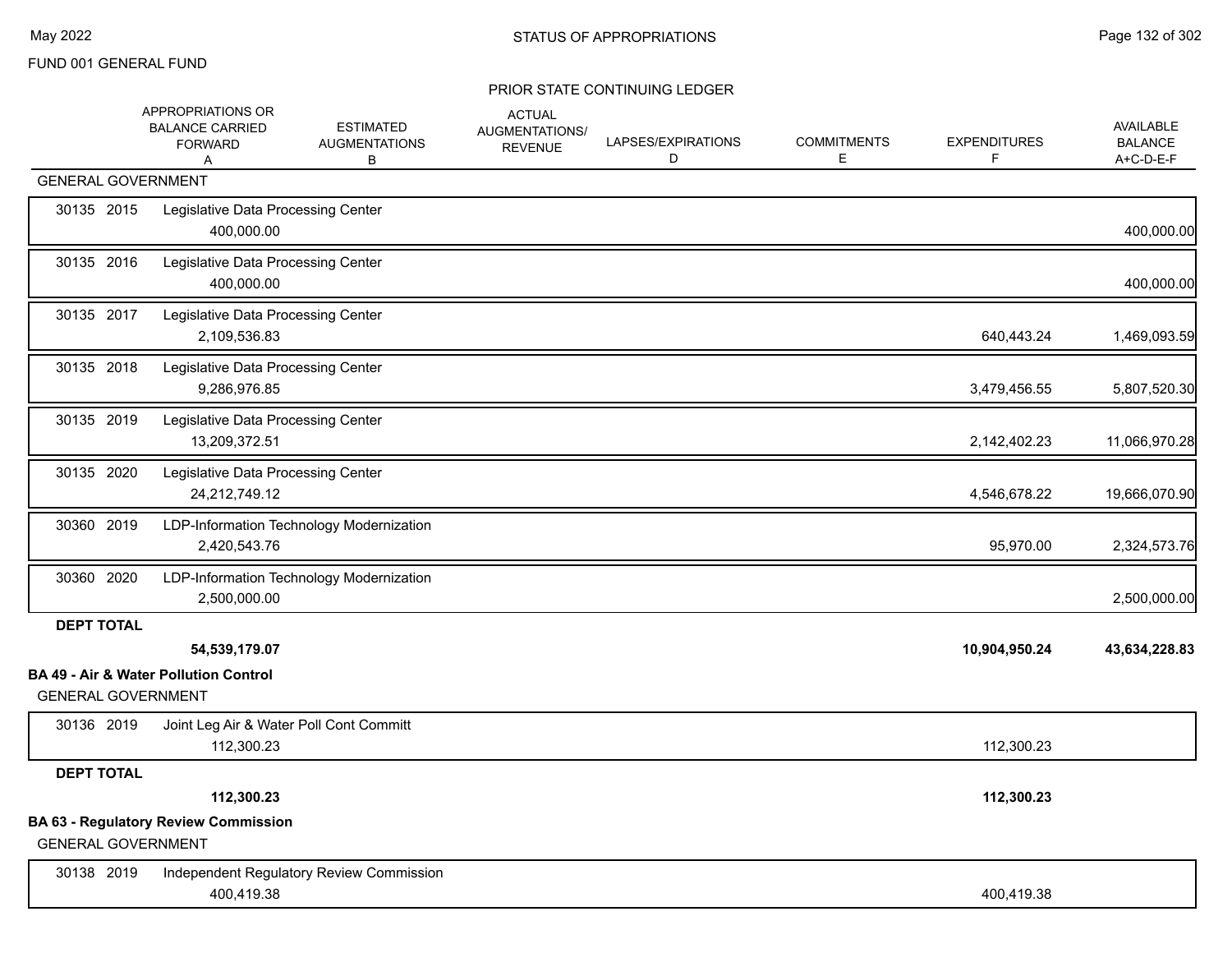|                                   | APPROPRIATIONS OR<br><b>BALANCE CARRIED</b><br><b>FORWARD</b><br>Α | <b>ESTIMATED</b><br><b>AUGMENTATIONS</b><br>В | <b>ACTUAL</b><br>AUGMENTATIONS/<br><b>REVENUE</b> | LAPSES/EXPIRATIONS<br>D | <b>COMMITMENTS</b><br>Е | <b>EXPENDITURES</b><br>F | <b>AVAILABLE</b><br><b>BALANCE</b><br>A+C-D-E-F |
|-----------------------------------|--------------------------------------------------------------------|-----------------------------------------------|---------------------------------------------------|-------------------------|-------------------------|--------------------------|-------------------------------------------------|
| 30138 2020                        | 2,155,000.00                                                       | Independent Regulatory Review Commission      |                                                   |                         |                         | 1,471,035.81             | 683,964.19                                      |
| <b>DEPT TOTAL</b>                 |                                                                    |                                               |                                                   |                         |                         |                          |                                                 |
|                                   | 2,555,419.38                                                       |                                               |                                                   |                         |                         | 1,871,455.19             | 683,964.19                                      |
| <b>BA 51 - Supreme Court</b>      |                                                                    |                                               |                                                   |                         |                         |                          |                                                 |
| <b>GENERAL GOVERNMENT</b>         |                                                                    |                                               |                                                   |                         |                         |                          |                                                 |
| 30249 2018                        | Unified Judicial System Security<br>620,414.56                     |                                               |                                                   |                         |                         | 620,414.56               |                                                 |
| 30249 2019                        | <b>Unified Judicial System Security</b><br>1,434,550.80            |                                               |                                                   |                         |                         | 92,030.84                | 1,342,519.96                                    |
| 30249 2020                        | Unified Judicial System Security<br>1,473,232.36                   |                                               |                                                   |                         |                         | 12,613.89                | 1,460,618.47                                    |
| <b>DEPT TOTAL</b>                 |                                                                    |                                               |                                                   |                         |                         |                          |                                                 |
|                                   | 3,528,197.72                                                       |                                               |                                                   |                         |                         | 725,059.29               | 2,803,138.43                                    |
| <b>BA 58 - Commonwealth Court</b> |                                                                    |                                               |                                                   |                         |                         |                          |                                                 |
| <b>GENERAL GOVERNMENT</b>         |                                                                    |                                               |                                                   |                         |                         |                          |                                                 |
| 30300 2007                        | <b>Commonwealth Court</b><br>2,184,726.47                          |                                               |                                                   |                         |                         |                          | 2,184,726.47                                    |
| <b>DEPT TOTAL</b>                 |                                                                    |                                               |                                                   |                         |                         |                          |                                                 |
|                                   | 2,184,726.47                                                       |                                               |                                                   |                         |                         |                          | 2,184,726.47                                    |
| <b>LEDGER TOTAL</b>               |                                                                    |                                               |                                                   |                         |                         |                          |                                                 |
|                                   | 346,412,547.87                                                     |                                               | 587,466.29                                        |                         | 11, 113, 570. 47        | 124,620,186.61           | 211,266,257.08                                  |
|                                   | TOTAL TOTAL ALL PRIOR STATE LEDGERS                                |                                               |                                                   |                         |                         |                          |                                                 |
|                                   | 5,413,326,519.61                                                   |                                               | -108,444,837.59                                   |                         | 276, 195, 758.88        | 3,946,109,217.22         | 1,082,576,705.92                                |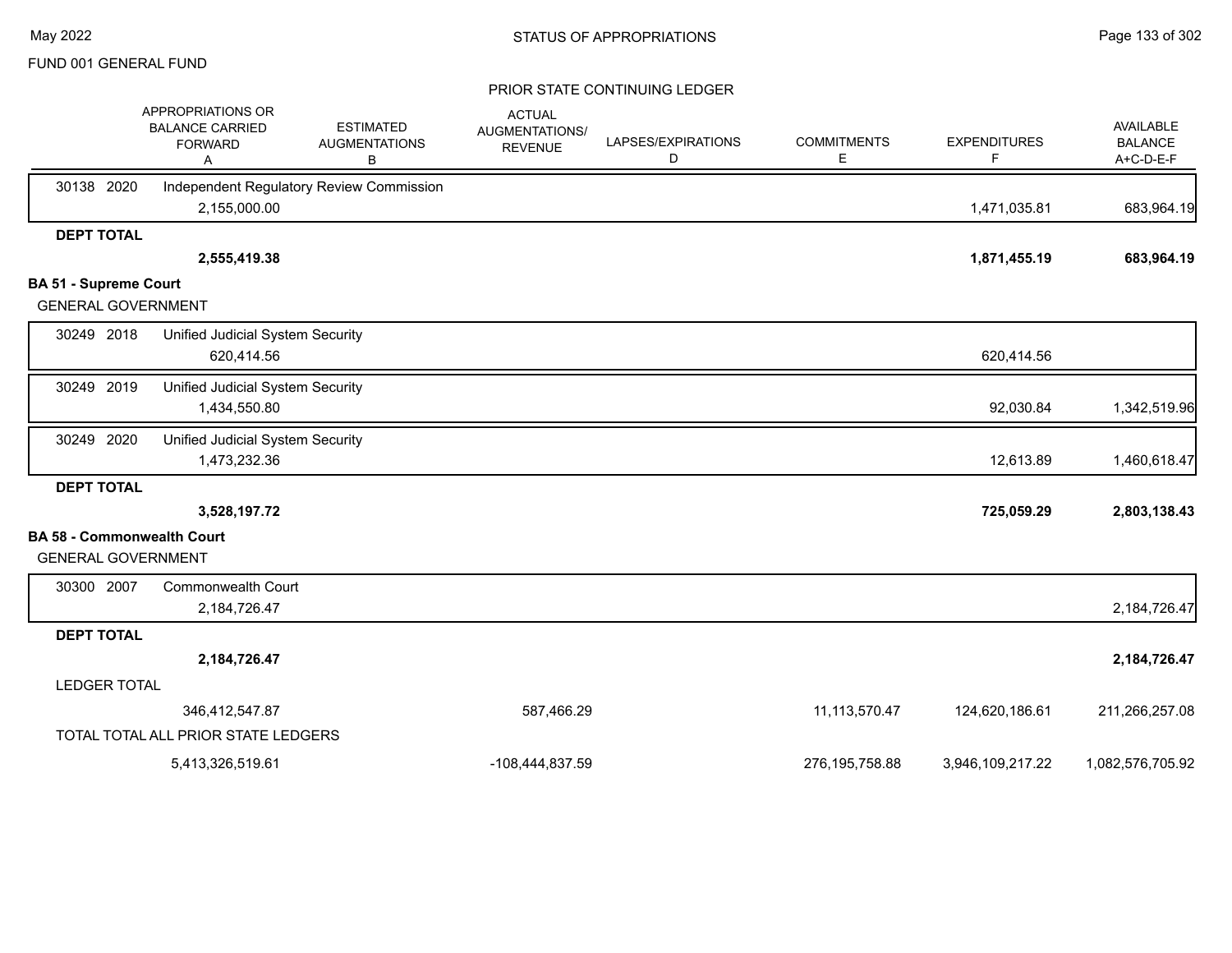|                                                              | APPROPRIATIONS OR<br><b>BALANCE CARRIED</b><br><b>FORWARD</b><br>A | <b>ESTIMATED</b><br><b>AUGMENTATIONS</b><br>В | <b>ACTUAL</b><br>AUGMENTATIONS/<br><b>REVENUE</b> | LAPSES/EXPIRATIONS<br>D | <b>COMMITMENTS</b><br>E | <b>EXPENDITURES</b><br>F | <b>AVAILABLE</b><br><b>BALANCE</b><br>A+C-D-E-F |
|--------------------------------------------------------------|--------------------------------------------------------------------|-----------------------------------------------|---------------------------------------------------|-------------------------|-------------------------|--------------------------|-------------------------------------------------|
| <b>BA 81 - Executive Offices</b>                             |                                                                    |                                               |                                                   |                         |                         |                          |                                                 |
| <b>GENERAL GOVERNMENT</b>                                    |                                                                    |                                               |                                                   |                         |                         |                          |                                                 |
| 40092 2021                                                   | State Workmen's Comp Third Party Admin<br>3,884,324.72             |                                               |                                                   |                         | 17,614,597.30           |                          | -13,730,272.58                                  |
| 40123 2021                                                   | <b>Payroll Deductions</b><br>900,919,111.38                        |                                               | 4,957,151,423.54                                  |                         | 12,055,198.17           | 5,153,664,183.18         | 692,351,153.57                                  |
| 40161 2021                                                   | State Employees Combined Appeal<br>698,040.65                      |                                               | 2,211,947.13                                      |                         | 45,000.00               | 2,325,288.89             | 539,698.89                                      |
| 40245 2021                                                   | PPA-Assess of Fares of Prearranged Rides                           |                                               | 7,661,090.01                                      |                         |                         | 7,661,090.01             |                                                 |
| <b>DEPT TOTAL</b>                                            |                                                                    |                                               |                                                   |                         |                         |                          |                                                 |
|                                                              | 905,501,476.75                                                     |                                               | 4,967,024,460.68                                  |                         | 29,714,795.47           | 5,163,650,562.08         | 679,160,579.88                                  |
| <b>BA 14 - Attorney General</b><br><b>GENERAL GOVERNMENT</b> |                                                                    |                                               |                                                   |                         |                         |                          |                                                 |
| 40010 2021                                                   | Fee Duction System - Collect of Bad Debt<br>571,097.98             |                                               | 1,519,086.13                                      |                         | 575,530.44              | 1,352,754.51             | 161,899.16                                      |
| <b>DEPT TOTAL</b>                                            | 571,097.98                                                         |                                               | 1,519,086.13                                      |                         | 575,530.44              | 1,352,754.51             | 161,899.16                                      |
| <b>BA 73 - Treasury</b><br><b>GENERAL GOVERNMENT</b>         |                                                                    |                                               |                                                   |                         |                         |                          |                                                 |
| 40064 2021                                                   | Claim Payment for Unclaimed Property<br>1,049,154.95               |                                               | 135,000,000.00                                    |                         |                         | 130,965,954.83           | 5,083,200.12                                    |
| 40066 2021                                                   | US Savings Bond Deductions<br>1,480.00                             |                                               |                                                   |                         |                         |                          | 1,480.00                                        |
| 40069 2021                                                   | Payroll Deduction<br>1,341,601.15                                  |                                               | 6,255,842.54                                      |                         |                         | 6,233,032.31             | 1,364,411.38                                    |
| 40072 2021                                                   | Purchase of Saving Bonds-Series I<br>950.00                        |                                               |                                                   |                         |                         |                          | 950.00                                          |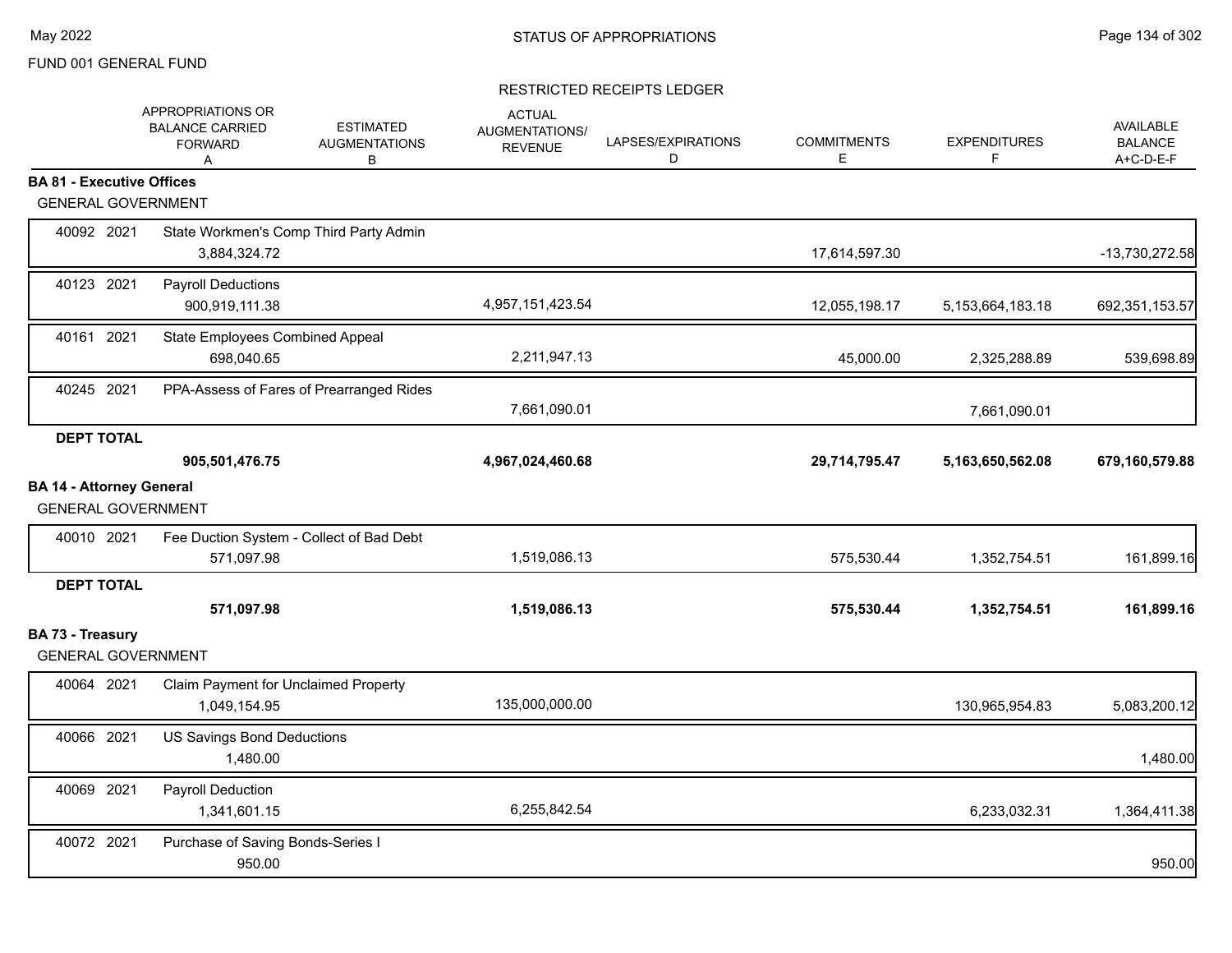#### RESTRICTED RECEIPTS LEDGER

|                                                         | APPROPRIATIONS OR<br><b>BALANCE CARRIED</b><br><b>FORWARD</b><br>Α | <b>ESTIMATED</b><br><b>AUGMENTATIONS</b><br>в | <b>ACTUAL</b><br><b>AUGMENTATIONS/</b><br><b>REVENUE</b> | LAPSES/EXPIRATIONS<br>D | <b>COMMITMENTS</b><br>Е | <b>EXPENDITURES</b><br>F | <b>AVAILABLE</b><br><b>BALANCE</b><br>A+C-D-E-F |
|---------------------------------------------------------|--------------------------------------------------------------------|-----------------------------------------------|----------------------------------------------------------|-------------------------|-------------------------|--------------------------|-------------------------------------------------|
| 40359 2021                                              | Unclaimed Property- Restitution Transfer<br>594,737.41             |                                               | 1,019,982.05                                             |                         |                         | 486,184.43               | 1,128,535.03                                    |
| <b>DEPT TOTAL</b>                                       |                                                                    |                                               |                                                          |                         |                         |                          |                                                 |
|                                                         | 2,987,923.51                                                       |                                               | 142,275,824.59                                           |                         |                         | 137,685,171.57           | 7,578,576.53                                    |
|                                                         | <b>BA 24 - Community &amp; Economic Develop</b>                    |                                               |                                                          |                         |                         |                          |                                                 |
| <b>GENERAL GOVERNMENT</b>                               |                                                                    |                                               |                                                          |                         |                         |                          |                                                 |
| 40037 2021                                              | 1989 Trade Shows                                                   |                                               |                                                          |                         |                         |                          |                                                 |
|                                                         | 73,009.02                                                          |                                               | 10,800.00                                                |                         |                         |                          | 83,809.02                                       |
| 40166 2021                                              | CDBG Section 108 Loan Guarantee<br>2,655,677.84                    |                                               |                                                          |                         |                         | 1,264,360.00             | 1,391,317.84                                    |
| <b>DEPT TOTAL</b>                                       |                                                                    |                                               |                                                          |                         |                         |                          |                                                 |
|                                                         | 2,728,686.86                                                       |                                               | 10,800.00                                                |                         |                         | 1,264,360.00             | 1,475,126.86                                    |
|                                                         | <b>BA 38 - Conservation &amp; Natural Resourc</b>                  |                                               |                                                          |                         |                         |                          |                                                 |
| <b>GENERAL GOVERNMENT</b>                               |                                                                    |                                               |                                                          |                         |                         |                          |                                                 |
| 40099 2021                                              | <b>State Parks User Fees</b>                                       |                                               |                                                          |                         |                         |                          |                                                 |
|                                                         | 10,700,128.87                                                      |                                               | 29,135,480.90                                            |                         |                         | 32,575,333.83            | 7,260,275.94                                    |
| 40100 2021                                              | <b>Forestry Stumpage Sales</b>                                     |                                               |                                                          |                         |                         |                          |                                                 |
|                                                         | 7,695,173.79                                                       |                                               | 15,054,421.85                                            |                         |                         | 12,712,746.00            | 10,036,849.64                                   |
| 40102 2021                                              | <b>Security Deposit Receipts</b>                                   |                                               |                                                          |                         |                         |                          |                                                 |
|                                                         | 2,312,986.20                                                       |                                               | 884, 144. 73                                             |                         |                         | 197,427.00               | 2,999,703.93                                    |
| 40272 2021                                              | Military Installation Forest Products                              |                                               |                                                          |                         |                         |                          |                                                 |
|                                                         |                                                                    |                                               | 2,638.53                                                 |                         |                         | 2,638.53                 |                                                 |
| <b>DEPT TOTAL</b>                                       |                                                                    |                                               |                                                          |                         |                         |                          |                                                 |
|                                                         | 20,708,288.86                                                      |                                               | 45,076,686.01                                            |                         |                         | 45,488,145.36            | 20,296,829.51                                   |
| <b>BA 11 - Corrections</b><br><b>GENERAL GOVERNMENT</b> |                                                                    |                                               |                                                          |                         |                         |                          |                                                 |
| 42041 2021                                              | <b>State Supervision Fees</b>                                      |                                               |                                                          |                         |                         |                          |                                                 |
|                                                         | 142,235.24                                                         |                                               | 2,898,623.69                                             |                         |                         |                          | 3,040,858.93                                    |

INSTITUTIONAL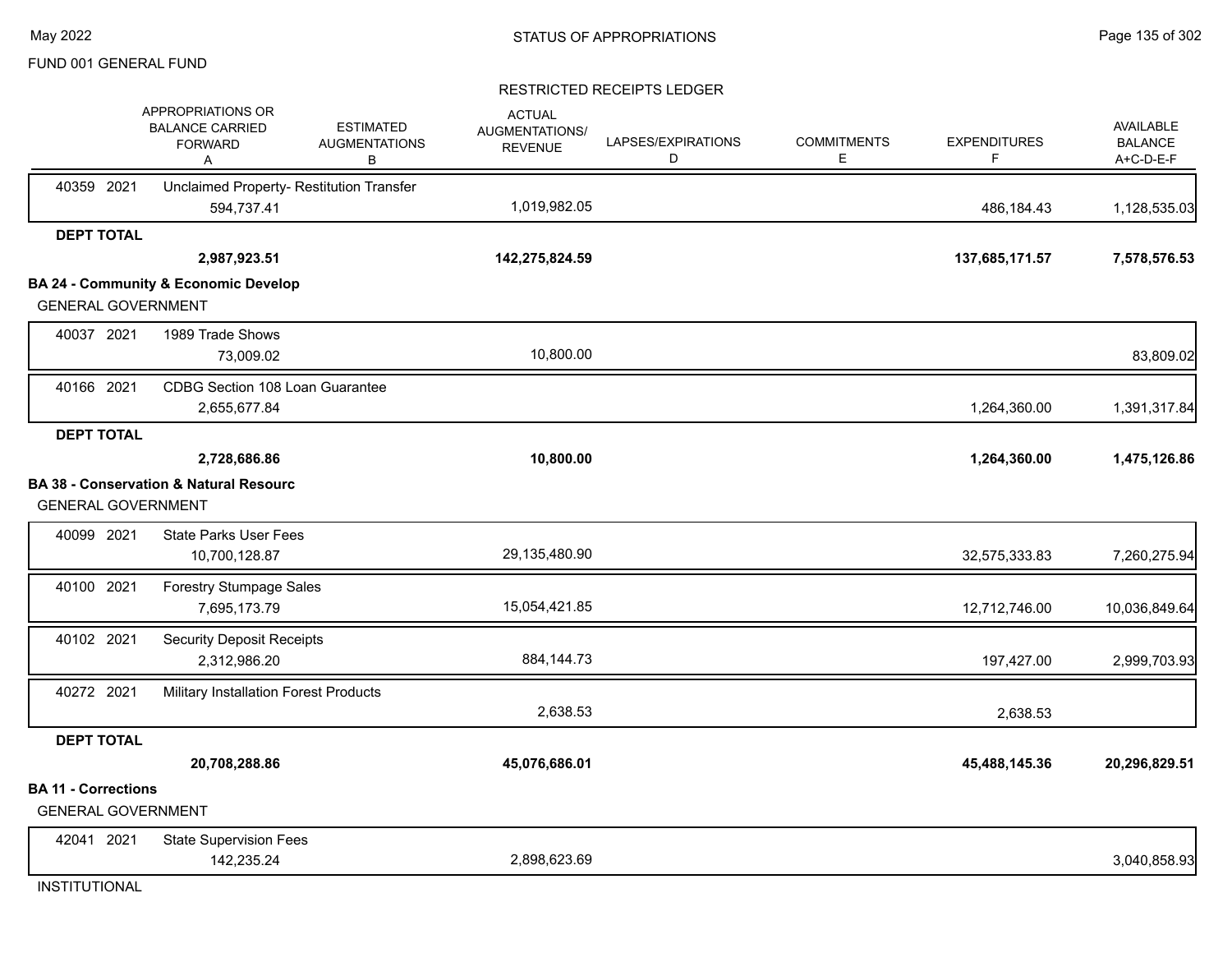|                                                         | APPROPRIATIONS OR<br><b>BALANCE CARRIED</b><br><b>FORWARD</b><br>A | <b>ESTIMATED</b><br><b>AUGMENTATIONS</b><br>B | <b>ACTUAL</b><br>AUGMENTATIONS/<br><b>REVENUE</b> | LAPSES/EXPIRATIONS<br>D | <b>COMMITMENTS</b><br>E. | <b>EXPENDITURES</b><br>F | AVAILABLE<br><b>BALANCE</b><br>A+C-D-E-F |
|---------------------------------------------------------|--------------------------------------------------------------------|-----------------------------------------------|---------------------------------------------------|-------------------------|--------------------------|--------------------------|------------------------------------------|
| 40109 2021                                              | 91,376.27                                                          | Fines-Correction Officers-SCI Pittsburgh      |                                                   |                         |                          |                          | 91,376.27                                |
| <b>GRANTS AND SUBSIDIES</b>                             |                                                                    |                                               |                                                   |                         |                          |                          |                                          |
| 42042 2021                                              | <b>County Supervision Fees</b>                                     |                                               |                                                   |                         |                          |                          |                                          |
|                                                         | 1,977,204.42                                                       |                                               | 15,098,434.78                                     |                         | 25,468.78                | 1,914,782.27             | 15, 135, 388. 15                         |
| <b>DEPT TOTAL</b>                                       |                                                                    |                                               |                                                   |                         |                          |                          |                                          |
|                                                         | 2,210,815.93                                                       |                                               | 17,997,058.47                                     |                         | 25,468.78                | 1,914,782.27             | 18,267,623.35                            |
| <b>BA 16 - Education</b><br><b>GRANTS AND SUBSIDIES</b> |                                                                    |                                               |                                                   |                         |                          |                          |                                          |
|                                                         |                                                                    |                                               |                                                   |                         |                          |                          |                                          |
| 40018 2021                                              | 510.20                                                             | Sur Bond Proceeds-Bankrupt Private Schls      |                                                   |                         |                          |                          | 510.20                                   |
| 40114 2021                                              | 24,198.34                                                          | LEA-Interest Earned On Federal Funds (F)      |                                                   |                         |                          |                          | 24,198.34                                |
| 40132 2021                                              | <b>Empowerment School Districts</b><br>3,267,350.65                |                                               | 7,000,000.00                                      |                         | 2,184,009.45             | 5,441,908.26             | 2,641,432.94                             |
| <b>DEPT TOTAL</b>                                       |                                                                    |                                               |                                                   |                         |                          |                          |                                          |
|                                                         | 3,292,059.19                                                       |                                               | 7,000,000.00                                      |                         | 2,184,009.45             | 5,441,908.26             | 2,666,141.48                             |
| <b>GRANTS AND SUBSIDIES</b>                             | <b>BA 31 - PA Emergency Management Agency</b>                      |                                               |                                                   |                         |                          |                          |                                          |
| 40357 2021                                              | Aloca Foundation Grant<br>49.69                                    |                                               |                                                   |                         |                          |                          | 49.69                                    |
| <b>DEPT TOTAL</b>                                       |                                                                    |                                               |                                                   |                         |                          |                          |                                          |
|                                                         | 49.69                                                              |                                               |                                                   |                         |                          |                          | 49.69                                    |
| <b>GENERAL GOVERNMENT</b>                               | <b>BA 37 - Environmental Hearing Board</b>                         |                                               |                                                   |                         |                          |                          |                                          |
| 40229 2021                                              | <b>EHB - Appellant Escrow</b>                                      |                                               |                                                   |                         |                          |                          |                                          |
|                                                         | 1,582.59                                                           |                                               | 0.12                                              |                         |                          |                          | 1,582.71                                 |
| <b>DEPT TOTAL</b>                                       |                                                                    |                                               |                                                   |                         |                          |                          |                                          |
|                                                         | 1,582.59                                                           |                                               | 0.12                                              |                         |                          |                          | 1,582.71                                 |
|                                                         | <b>BA 35 - Environmental Protection</b>                            |                                               |                                                   |                         |                          |                          |                                          |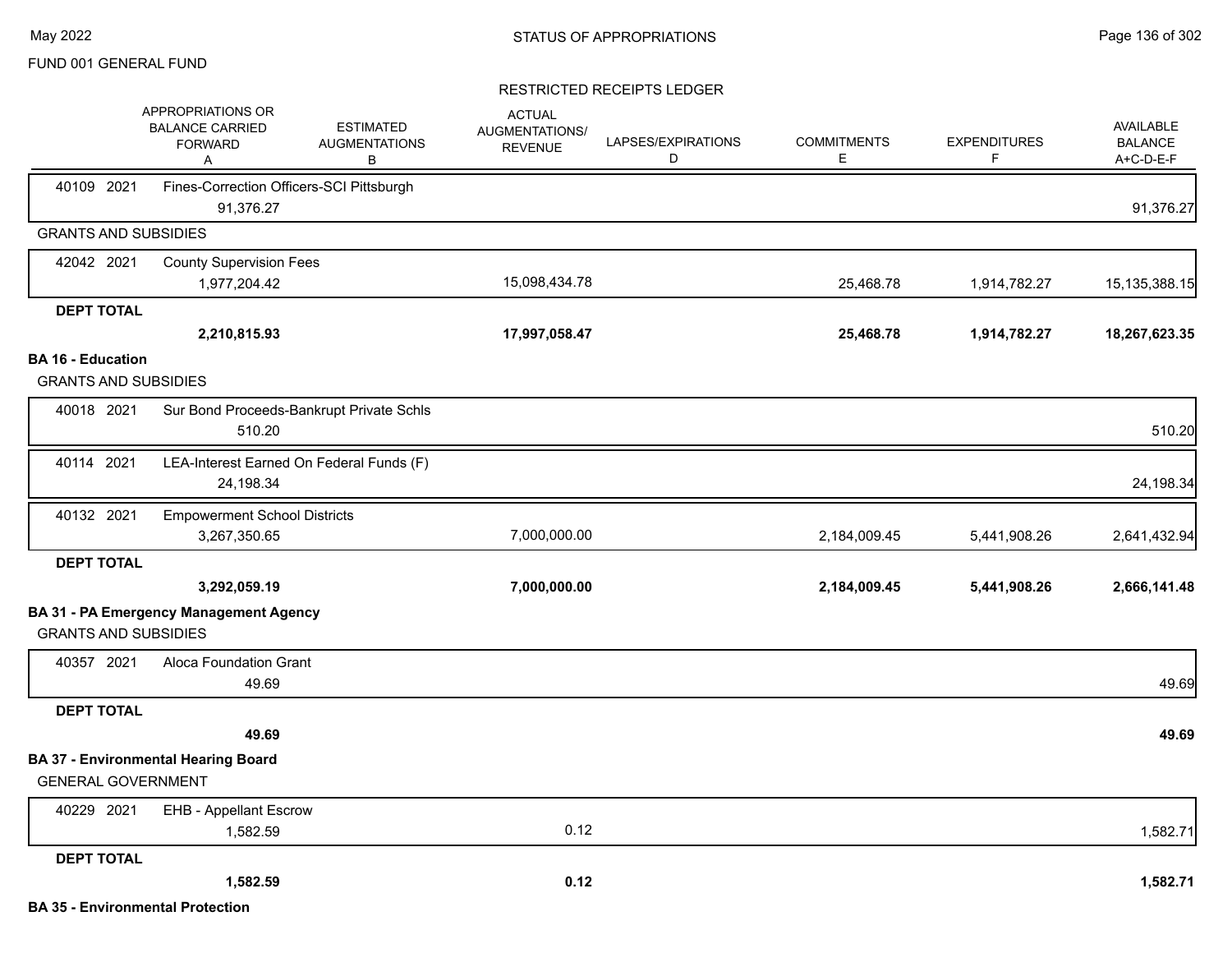|                                 | APPROPRIATIONS OR<br><b>BALANCE CARRIED</b><br><b>FORWARD</b><br>Α | <b>ESTIMATED</b><br><b>AUGMENTATIONS</b><br>В | <b>ACTUAL</b><br>AUGMENTATIONS/<br><b>REVENUE</b> | LAPSES/EXPIRATIONS<br>D | <b>COMMITMENTS</b><br>E. | <b>EXPENDITURES</b><br>F. | <b>AVAILABLE</b><br><b>BALANCE</b><br>A+C-D-E-F |
|---------------------------------|--------------------------------------------------------------------|-----------------------------------------------|---------------------------------------------------|-------------------------|--------------------------|---------------------------|-------------------------------------------------|
|                                 | <b>GENERAL GOVERNMENT</b>                                          |                                               |                                                   |                         |                          |                           |                                                 |
| 40047 2021                      | <b>Security Deposit Receipts</b><br>99,385,084.18                  |                                               | 13,980,573.41                                     |                         |                          | -589,926.00               | 113,955,583.59                                  |
| 40049 2021                      | Depositis for Susidence Claims<br>117,400.00                       |                                               |                                                   |                         |                          |                           | 117,400.00                                      |
| <b>DEPT TOTAL</b>               |                                                                    |                                               |                                                   |                         |                          |                           |                                                 |
|                                 | 99,502,484.18                                                      |                                               | 13,980,573.41                                     |                         |                          | -589,926.00               | 114,072,983.59                                  |
| <b>BA 15 - General Services</b> |                                                                    |                                               |                                                   |                         |                          |                           |                                                 |
|                                 | <b>GENERAL GOVERNMENT</b>                                          |                                               |                                                   |                         |                          |                           |                                                 |
| 40011 2021                      | Rmbrsmnt Bd-Prfrmnc Scurity Payment<br>33,175.00                   |                                               |                                                   |                         |                          |                           | 33,175.00                                       |
| 40012 2021                      | <b>Tort Claims</b><br>24,829.51                                    |                                               | 605,000.03                                        |                         |                          | 401,605.93                | 228,223.61                                      |
| 40013 2021                      | Emplye Lblty SIf Insrnc Prgrm<br>102,814.76                        |                                               | 8,749,999.99                                      |                         | 68,741.25                | 7,628,666.78              | 1,155,406.72                                    |
| 40014 2021                      | Auto Lblty Slf-Insrnc Program<br>3,367,300.86                      |                                               | 250,164.99                                        |                         |                          | 1,407,671.26              | 2,209,794.59                                    |
| 40015 2021                      | <b>Agency Construction Projects</b><br>8,740,926.31                |                                               | 295,104.70                                        |                         | 1,259,841.93             | 206,933.34                | 7,569,255.74                                    |
| <b>DEPT TOTAL</b>               |                                                                    |                                               |                                                   |                         |                          |                           |                                                 |
|                                 | 12,269,046.44                                                      |                                               | 9,900,269.71                                      |                         | 1,328,583.18             | 9,644,877.31              | 11,195,855.66                                   |
| BA 67 - Health                  | <b>GENERAL GOVERNMENT</b>                                          |                                               |                                                   |                         |                          |                           |                                                 |
| 40350 2021                      | Med Facility Lic Fee Surcharge Asmt Acct<br>1,330,597.29           |                                               | 1,213,317.08                                      |                         |                          |                           | 2,543,914.37                                    |
| <b>DEPT TOTAL</b>               |                                                                    |                                               |                                                   |                         |                          |                           |                                                 |
|                                 | 1,330,597.29                                                       |                                               | 1,213,317.08                                      |                         |                          |                           | 2,543,914.37                                    |
| <b>BA 79 - Insurance</b>        | <b>GENERAL GOVERNMENT</b>                                          |                                               |                                                   |                         |                          |                           |                                                 |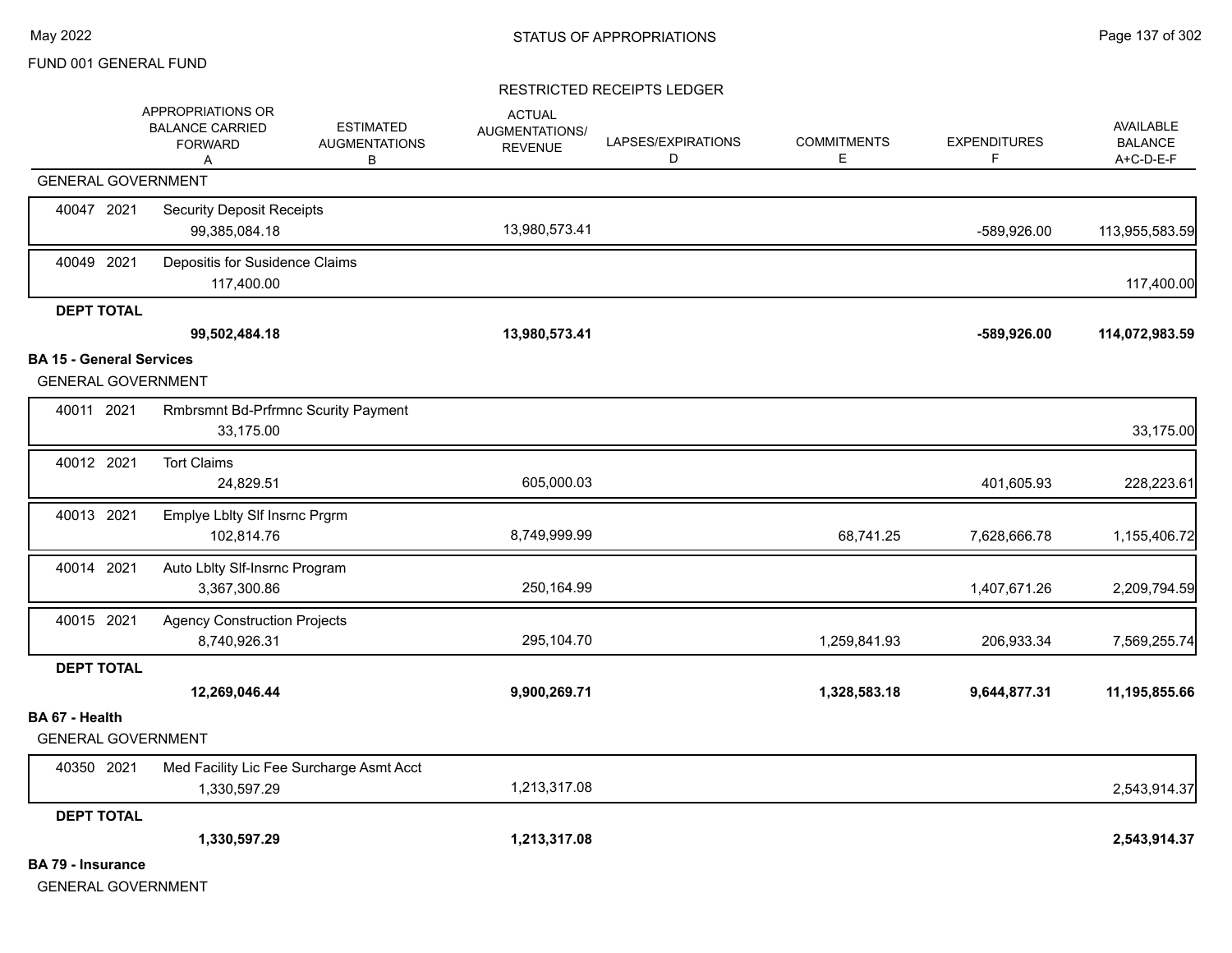|                                                       | APPROPRIATIONS OR<br><b>BALANCE CARRIED</b><br><b>FORWARD</b><br>Α | <b>ESTIMATED</b><br><b>AUGMENTATIONS</b><br>В | <b>ACTUAL</b><br>AUGMENTATIONS/<br><b>REVENUE</b> | LAPSES/EXPIRATIONS<br>D | <b>COMMITMENTS</b><br>E. | <b>EXPENDITURES</b><br>F. | AVAILABLE<br><b>BALANCE</b><br>A+C-D-E-F |
|-------------------------------------------------------|--------------------------------------------------------------------|-----------------------------------------------|---------------------------------------------------|-------------------------|--------------------------|---------------------------|------------------------------------------|
| 40107 2021                                            | <b>Statutory Liquidator Unclaimed Funds</b><br>13,108,127.17       |                                               |                                                   |                         |                          |                           | 13,108,127.17                            |
| <b>DEPT TOTAL</b>                                     |                                                                    |                                               |                                                   |                         |                          |                           |                                          |
|                                                       | 13,108,127.17                                                      |                                               |                                                   |                         |                          |                           | 13,108,127.17                            |
| BA 12 - Labor & Industry<br><b>GENERAL GOVERNMENT</b> |                                                                    |                                               |                                                   |                         |                          |                           |                                          |
| 40001 2021                                            | Subsequent Injury Account                                          |                                               |                                                   |                         |                          |                           |                                          |
|                                                       | 304,841.25                                                         |                                               | 147,873.00                                        |                         |                          | 122,562.00                | 330, 152.25                              |
| 40131 2021                                            | <b>Labor Law Settlements</b>                                       |                                               |                                                   |                         |                          |                           |                                          |
|                                                       | 371,855.46                                                         |                                               | 23,447.04                                         |                         |                          | 26,605.21                 | 368,697.29                               |
| <b>DEPT TOTAL</b>                                     |                                                                    |                                               |                                                   |                         |                          |                           |                                          |
|                                                       | 676,696.71                                                         |                                               | 171,320.04                                        |                         |                          | 149,167.21                | 698,849.54                               |
|                                                       | <b>BA 13 - Military &amp; Veterans Affairs</b>                     |                                               |                                                   |                         |                          |                           |                                          |
| <b>INSTITUTIONAL</b>                                  |                                                                    |                                               |                                                   |                         |                          |                           |                                          |
| 40226 2021                                            | Holding Account-Member Funds                                       |                                               |                                                   |                         |                          |                           |                                          |
|                                                       | 1,554,872.90                                                       |                                               | 437,927.62                                        |                         |                          | 943,742.25                | 1,049,058.27                             |
| <b>DEPT TOTAL</b>                                     |                                                                    |                                               |                                                   |                         |                          |                           |                                          |
|                                                       | 1,554,872.90                                                       |                                               | 437,927.62                                        |                         |                          | 943,742.25                | 1,049,058.27                             |
| <b>BA 21 - Human Services</b>                         |                                                                    |                                               |                                                   |                         |                          |                           |                                          |
| <b>GENERAL GOVERNMENT</b>                             |                                                                    |                                               |                                                   |                         |                          |                           |                                          |
| 40030 2021                                            | Non-Welfare Child Support Collections                              |                                               |                                                   |                         |                          |                           |                                          |
|                                                       | 528,096.64                                                         |                                               | 196,999.62                                        |                         |                          | 193,275.14                | 531,821.12                               |
| 40032 2021                                            |                                                                    | Unemployment Compensation Intercept Fund      |                                                   |                         |                          |                           |                                          |
|                                                       | 33,359.00                                                          |                                               | 31,108,376.44                                     |                         |                          | 31,108,172.44             | 33,563.00                                |
| 40034 2021                                            | Gift to State Owned Institutions                                   |                                               |                                                   |                         |                          |                           |                                          |
|                                                       | 20,392.28                                                          |                                               |                                                   |                         |                          | 2,640.60                  | 17,751.68                                |
| 40035 2021                                            | Stwd Child Support Collections & Disb                              |                                               |                                                   |                         |                          |                           |                                          |
|                                                       | 66,587.45                                                          |                                               | 24,487.87                                         |                         |                          |                           | 91,075.32                                |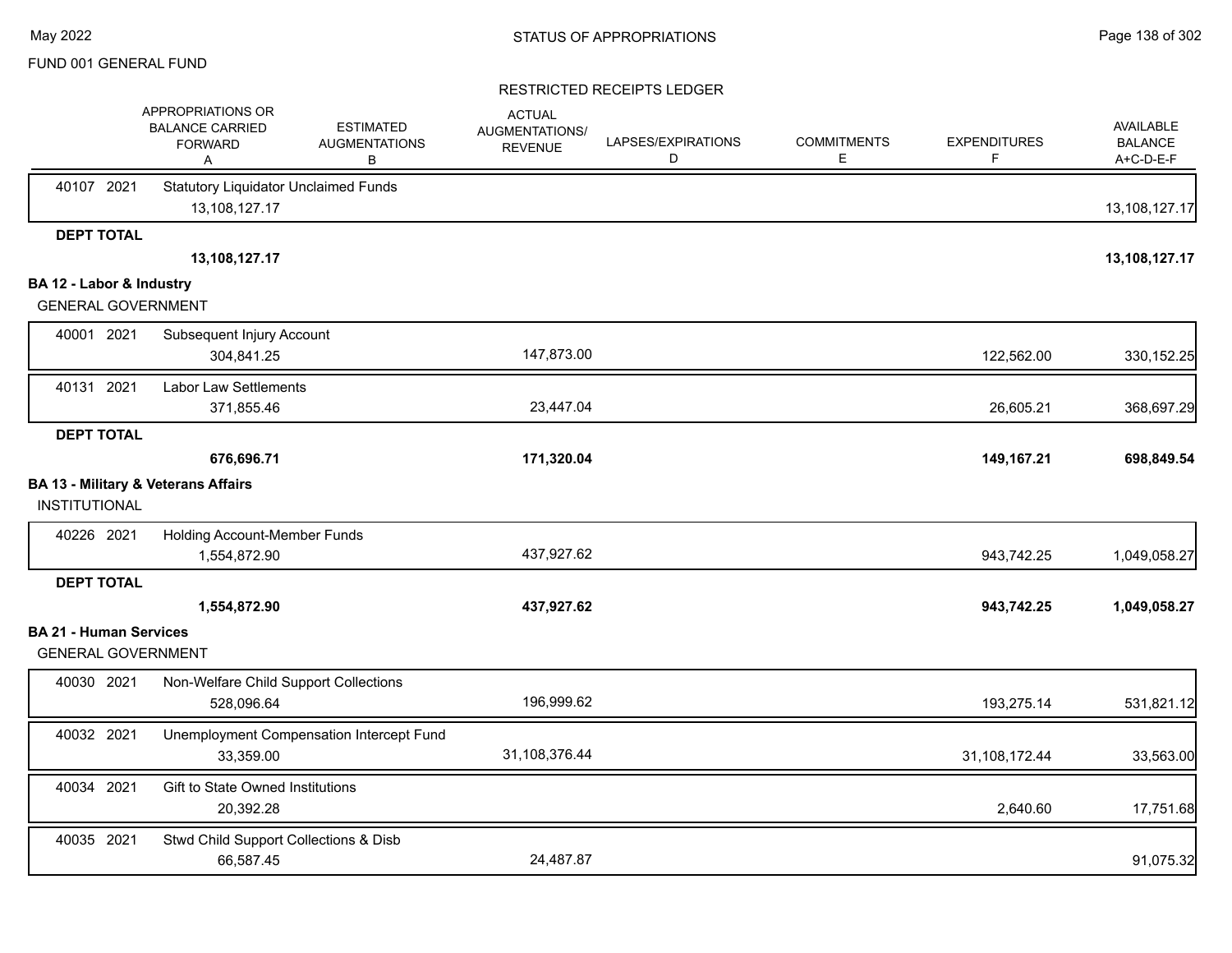|                                                                | APPROPRIATIONS OR<br><b>BALANCE CARRIED</b><br><b>FORWARD</b><br>Α | <b>ESTIMATED</b><br><b>AUGMENTATIONS</b><br>В | <b>ACTUAL</b><br><b>AUGMENTATIONS/</b><br><b>REVENUE</b> | LAPSES/EXPIRATIONS<br>D | <b>COMMITMENTS</b><br>Е. | <b>EXPENDITURES</b><br>F | <b>AVAILABLE</b><br><b>BALANCE</b><br>A+C-D-E-F |
|----------------------------------------------------------------|--------------------------------------------------------------------|-----------------------------------------------|----------------------------------------------------------|-------------------------|--------------------------|--------------------------|-------------------------------------------------|
| 40151 2021                                                     | 199,522.28                                                         | Act 66-Protection From Abuse Fee Account      | 37,413.97                                                |                         |                          |                          | 236,936.25                                      |
| <b>GRANTS AND SUBSIDIES</b>                                    |                                                                    |                                               |                                                          |                         |                          |                          |                                                 |
| 40028 2021                                                     | Act 222 Domestic Violence Programs<br>80,509.85                    |                                               | 656,593.25                                               |                         |                          |                          | 737,103.10                                      |
| 40029 2021                                                     | State Tax Refund Intercept Program<br>10,768.52                    |                                               | 806,947.73                                               |                         |                          | 812,990.63               | 4,725.62                                        |
| 40031 2021                                                     | Act 170-94 Attendant Care Program<br>60,071.20                     |                                               | 44,846.39                                                |                         |                          |                          | 104,917.59                                      |
| <b>DEPT TOTAL</b>                                              | 999,307.22                                                         |                                               | 32,875,665.27                                            |                         |                          | 32,117,078.81            | 1,757,893.68                                    |
| <b>BA 18 - Revenue</b><br><b>GENERAL GOVERNMENT</b>            |                                                                    |                                               |                                                          |                         |                          |                          |                                                 |
| 40019 2021                                                     | Offer in Compromice Program<br>756,391.01                          |                                               | 238.00                                                   |                         |                          |                          | 756,629.01                                      |
| 40022 2021                                                     | <b>Transient Vendor's Bond</b><br>28,000.00                        |                                               |                                                          |                         |                          |                          | 28,000.00                                       |
| 40024 2021                                                     | Cigarette Tax Enforcement<br>373,286.54                            |                                               |                                                          |                         |                          | 199,000.00               | 174,286.54                                      |
| 40025 2021                                                     | Auto Rental Tax<br>10,658,807.06                                   |                                               | 23,460,916.30                                            |                         |                          |                          | 34, 119, 723. 36                                |
| 40230 2021                                                     | 40,357.14                                                          | HostMunicipalityTavernGamesLocalShareAcc      | 85,911.25                                                |                         |                          | 96,665.20                | 29,603.19                                       |
| <b>DEPT TOTAL</b>                                              |                                                                    |                                               |                                                          |                         |                          |                          |                                                 |
|                                                                | 11,856,841.75                                                      |                                               | 23,547,065.55                                            |                         |                          | 295,665.20               | 35,108,242.10                                   |
| <b>BA 19 - State Department</b><br><b>GRANTS AND SUBSIDIES</b> |                                                                    |                                               |                                                          |                         |                          |                          |                                                 |
| 40027 2021                                                     | App Fees-National Registry of Real Est<br>78,497.30                |                                               | 216,205.00                                               |                         |                          | 272,925.00               | 21,777.30                                       |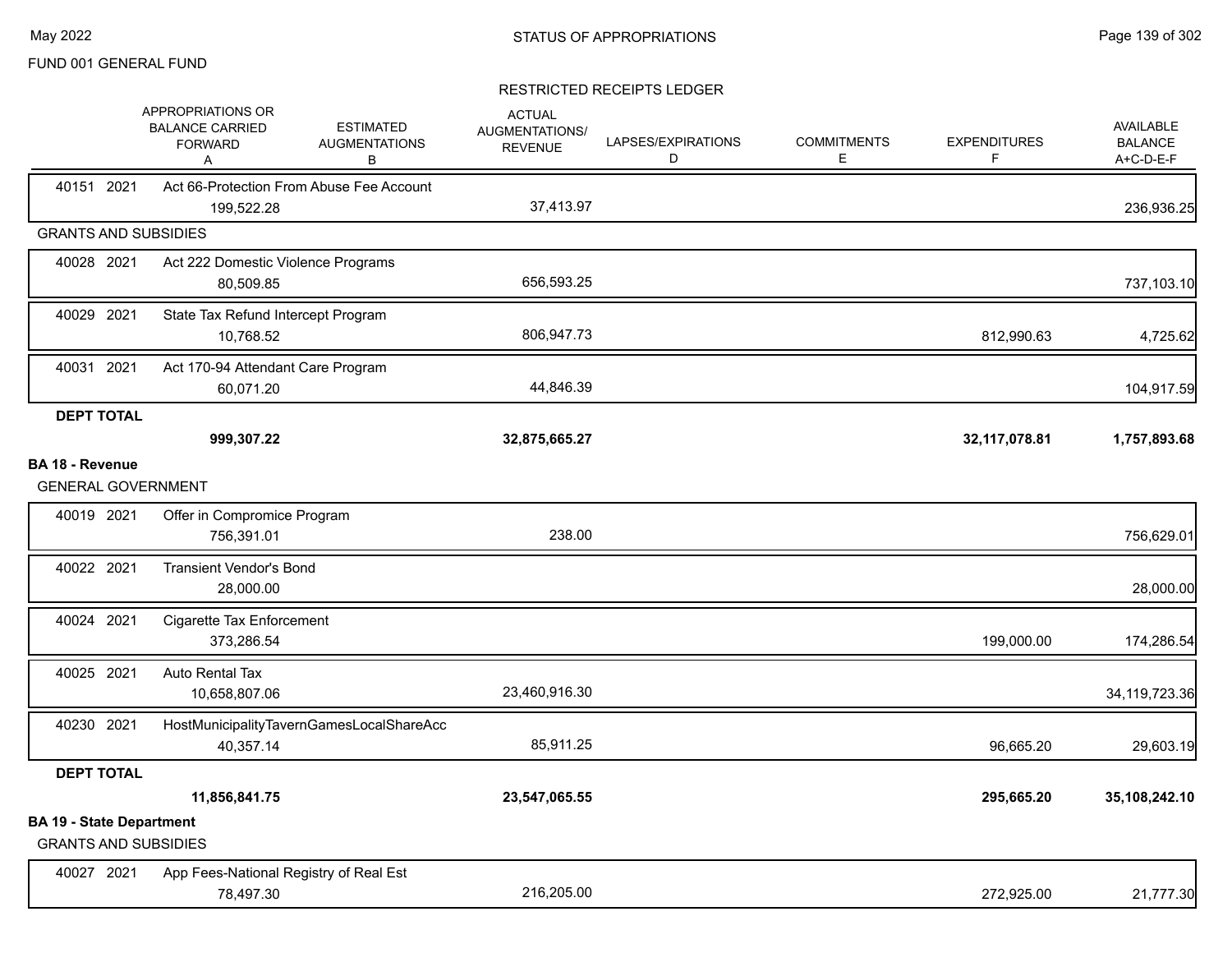#### RESTRICTED RECEIPTS LEDGER

|                               | APPROPRIATIONS OR<br><b>BALANCE CARRIED</b><br><b>FORWARD</b><br>Α | <b>ESTIMATED</b><br><b>AUGMENTATIONS</b><br>В | <b>ACTUAL</b><br>AUGMENTATIONS/<br><b>REVENUE</b> | LAPSES/EXPIRATIONS<br>D | <b>COMMITMENTS</b><br>Е | <b>EXPENDITURES</b><br>F. | AVAILABLE<br><b>BALANCE</b><br>A+C-D-E-F |
|-------------------------------|--------------------------------------------------------------------|-----------------------------------------------|---------------------------------------------------|-------------------------|-------------------------|---------------------------|------------------------------------------|
| <b>DEPT TOTAL</b>             |                                                                    |                                               |                                                   |                         |                         |                           |                                          |
|                               | 78,497.30                                                          |                                               | 216,205.00                                        |                         |                         | 272,925.00                | 21,777.30                                |
| <b>BA 78 - Transportation</b> |                                                                    |                                               |                                                   |                         |                         |                           |                                          |
| <b>GRANTS AND SUBSIDIES</b>   |                                                                    |                                               |                                                   |                         |                         |                           |                                          |
| 40228 2021                    | ReimburseMuncipalitiesVehicleCodeFines<br>1,521,881.26             |                                               | 5,102,528.99                                      |                         |                         | 5,498,457.27              | 1,125,952.98                             |
| <b>DEPT TOTAL</b>             |                                                                    |                                               |                                                   |                         |                         |                           |                                          |
|                               | 1,521,881.26                                                       |                                               | 5,102,528.99                                      |                         |                         | 5,498,457.27              | 1,125,952.98                             |
| BA 41 - Senate                |                                                                    |                                               |                                                   |                         |                         |                           |                                          |
| <b>GENERAL GOVERNMENT</b>     |                                                                    |                                               |                                                   |                         |                         |                           |                                          |
| 40170 2021                    | Local Services Tax - Senate<br>21,787.36                           |                                               | 73,635.06                                         |                         |                         | 79,887.50                 | 15,534.92                                |
| 40203 2021                    | Earned Income Tax-Senate (EIT)<br>89,635.17                        |                                               | 701,947.33                                        |                         |                         | 698,832.67                | 92,749.83                                |
| 40246 2021                    | PA Unemployment Compensation - Senate<br>8,093.74                  |                                               | 30,053.69                                         |                         |                         | 32,177.36                 | 5,970.07                                 |
| <b>DEPT TOTAL</b>             |                                                                    |                                               |                                                   |                         |                         |                           |                                          |
|                               | 119,516.27                                                         |                                               | 805,636.08                                        |                         |                         | 810,897.53                | 114,254.82                               |
|                               | <b>BA 42 - House of Representatives</b>                            |                                               |                                                   |                         |                         |                           |                                          |
| <b>GENERAL GOVERNMENT</b>     |                                                                    |                                               |                                                   |                         |                         |                           |                                          |
| 40171 2021                    | Local Services Tax - House<br>42,259.48                            |                                               | 142,537.52                                        |                         |                         | 154,664.54                | 30,132.46                                |
| 40204 2021                    | Earned Income Tax-House (EIT)<br>142,062.68                        |                                               | 1,073,385.05                                      |                         |                         | 1,069,696.82              | 145,750.91                               |
| 40247 2021                    | PA Unemployment Compensation - House<br>11,503.93                  |                                               | 39,970.53                                         |                         |                         | 43,168.40                 | 8,306.06                                 |
| <b>DEPT TOTAL</b>             |                                                                    |                                               |                                                   |                         |                         |                           |                                          |
|                               | 195,826.09                                                         |                                               | 1,255,893.10                                      |                         |                         | 1,267,529.76              | 184,189.43                               |
|                               | <b>BA 44 - Legislative Reference Bureau</b>                        |                                               |                                                   |                         |                         |                           |                                          |

GENERAL GOVERNMENT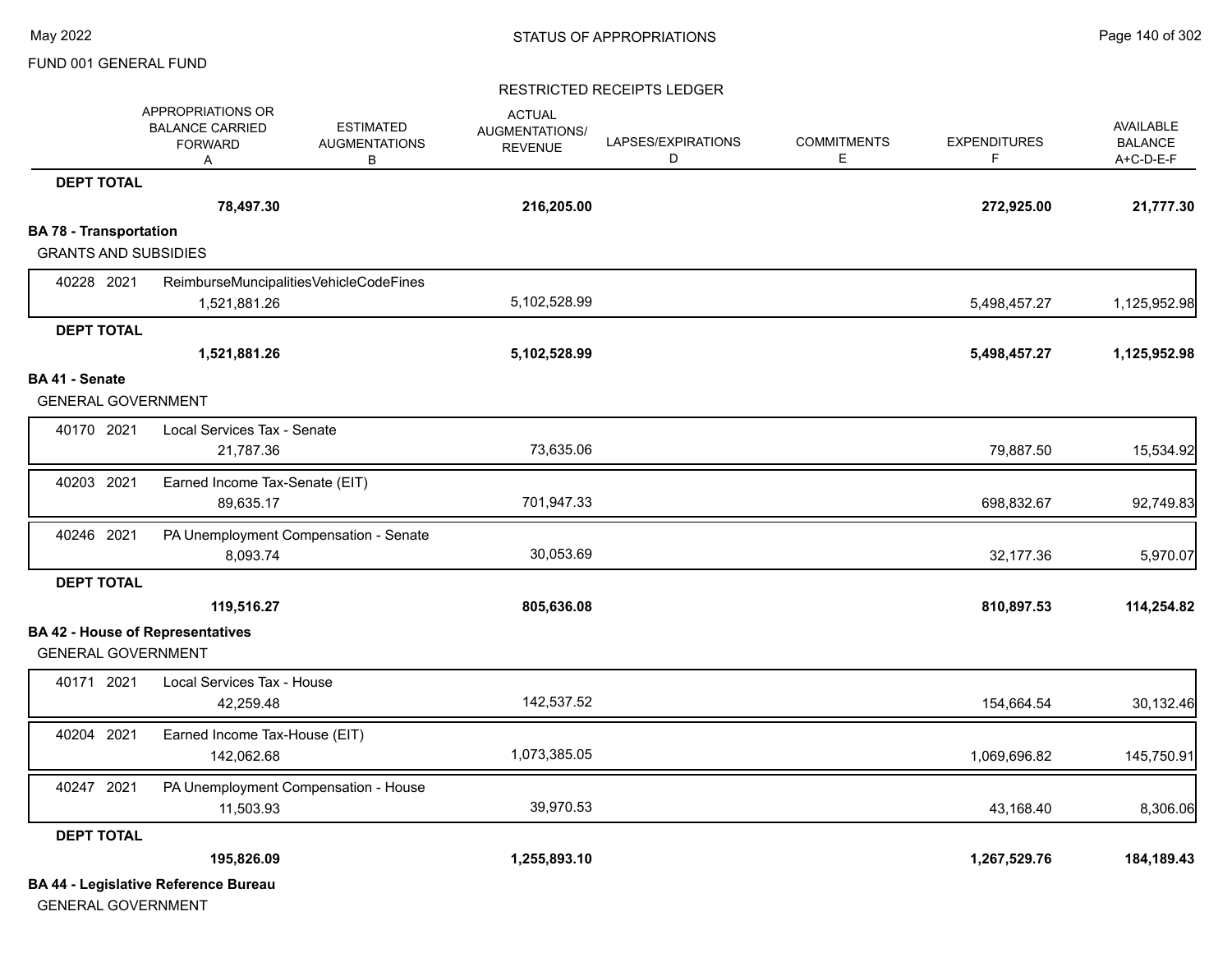|                   | APPROPRIATIONS OR<br><b>BALANCE CARRIED</b><br><b>FORWARD</b><br>Α             | <b>ESTIMATED</b><br><b>AUGMENTATIONS</b><br>в | <b>ACTUAL</b><br>AUGMENTATIONS/<br><b>REVENUE</b> | LAPSES/EXPIRATIONS<br>D | <b>COMMITMENTS</b><br>Е | <b>EXPENDITURES</b><br>F | <b>AVAILABLE</b><br><b>BALANCE</b><br>A+C-D-E-F |
|-------------------|--------------------------------------------------------------------------------|-----------------------------------------------|---------------------------------------------------|-------------------------|-------------------------|--------------------------|-------------------------------------------------|
| 40208 2021        | 16.805.00                                                                      | EarnedIncomeTaxLegislativeReferencBureau      | 69,695.36                                         |                         |                         | 73,481.33                | 13,019.03                                       |
|                   | <b>GRANTS AND SUBSIDIES</b>                                                    |                                               |                                                   |                         |                         |                          |                                                 |
| 40056 2021        | Pa Consolidated Statues                                                        |                                               |                                                   |                         |                         |                          |                                                 |
|                   | 218,202.04                                                                     |                                               | 15,774.83                                         |                         |                         | 93,106.30                | 140,870.57                                      |
| <b>DEPT TOTAL</b> |                                                                                |                                               |                                                   |                         |                         |                          |                                                 |
|                   | 235,007.04                                                                     |                                               | 85,470.19                                         |                         |                         | 166,587.63               | 153,889.60                                      |
|                   | <b>BA 45 - Legislative Misc &amp; Commissions</b><br><b>GENERAL GOVERNMENT</b> |                                               |                                                   |                         |                         |                          |                                                 |
|                   |                                                                                |                                               |                                                   |                         |                         |                          |                                                 |
| 40209 2021        | 2,054.82                                                                       | EarnedIncomeTaxLocalGovernmentCommission      | 9,462.48                                          |                         |                         | 8,997.62                 | 2,519.68                                        |
| 40210 2021        |                                                                                | EarnedIncomeTaxCapitolPreservationCommit      |                                                   |                         |                         |                          |                                                 |
|                   | 1,751.20                                                                       |                                               | 5,334.88                                          |                         |                         | 5,737.88                 | 1,348.20                                        |
| 40216 2021        | 4,932.07                                                                       | EarnedIncomeTax IndependentFiscalOffice       | 13,787.45                                         |                         |                         | 15,779.18                | 2,940.34                                        |
| 40217 2021        | EarnedIncomeTaxCenterForRuralPA<br>1,502.21                                    |                                               | 4,940.38                                          |                         |                         | 5,269.54                 | 1,173.05                                        |
| 40224 2021        | Leave Payout Expense<br>717,233.31                                             |                                               |                                                   |                         |                         | 301,893.91               | 415,339.40                                      |
| <b>DEPT TOTAL</b> |                                                                                |                                               |                                                   |                         |                         |                          |                                                 |
|                   | 727,473.61                                                                     |                                               | 33,525.19                                         |                         |                         | 337,678.13               | 423,320.67                                      |
|                   | <b>BA 46 - Joint State Government Comm.</b><br><b>GENERAL GOVERNMENT</b>       |                                               |                                                   |                         |                         |                          |                                                 |
| 40211 2021        | 2,590.92                                                                       | EarnedIncomeTaxJointStateGovtCommission       | 10,076.54                                         |                         |                         | 10,679.43                | 1,988.03                                        |
| <b>DEPT TOTAL</b> |                                                                                |                                               |                                                   |                         |                         |                          |                                                 |
|                   | 2,590.92                                                                       |                                               | 10,076.54                                         |                         |                         | 10,679.43                | 1,988.03                                        |
|                   | <b>BA 47 - Legislative Budget and Finance</b><br><b>GENERAL GOVERNMENT</b>     |                                               |                                                   |                         |                         |                          |                                                 |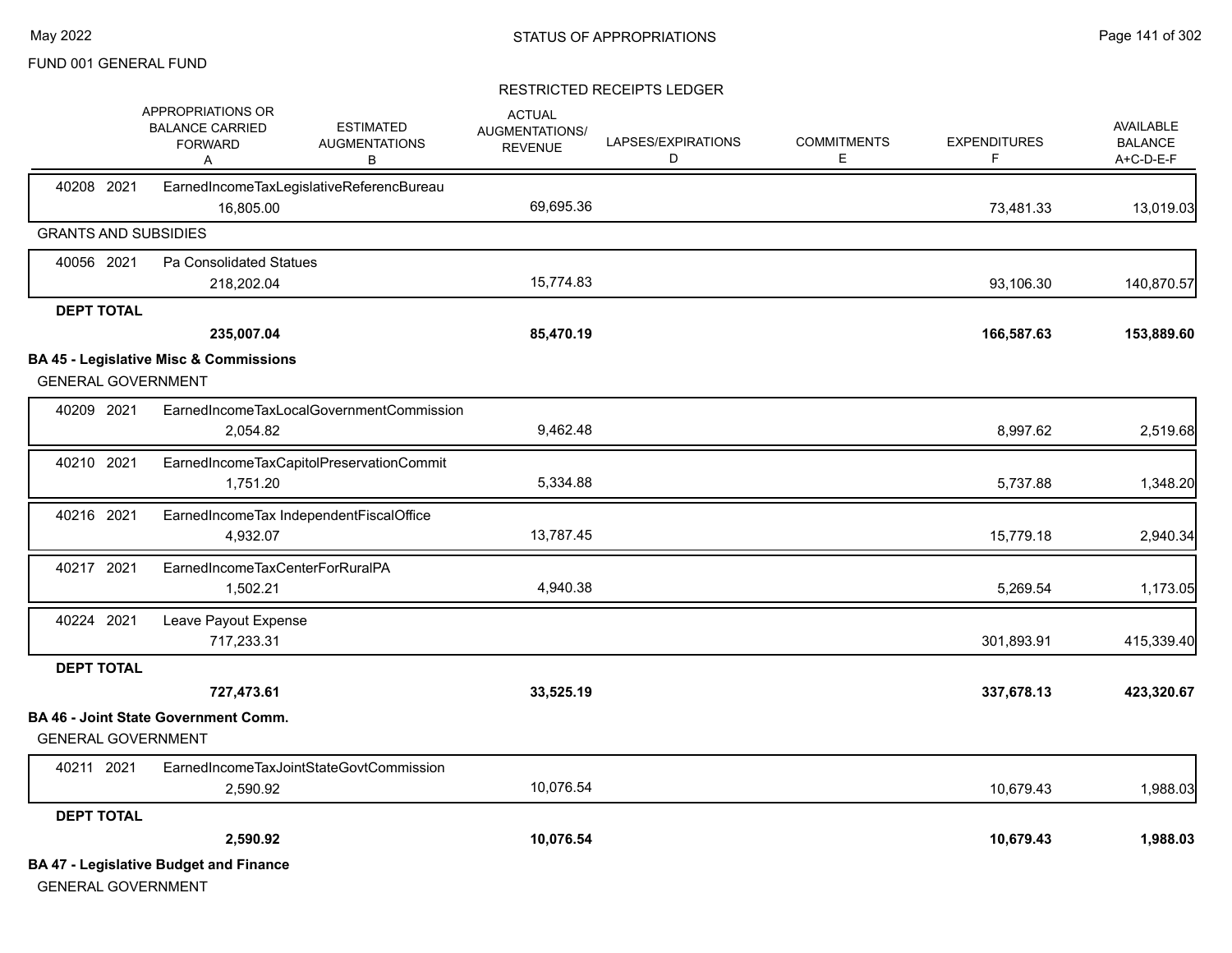|                                                           | APPROPRIATIONS OR<br><b>BALANCE CARRIED</b><br><b>FORWARD</b><br>Α | <b>ESTIMATED</b><br><b>AUGMENTATIONS</b><br>В | <b>ACTUAL</b><br><b>AUGMENTATIONS/</b><br><b>REVENUE</b> | LAPSES/EXPIRATIONS<br>D | <b>COMMITMENTS</b><br>Е | <b>EXPENDITURES</b><br>F | <b>AVAILABLE</b><br><b>BALANCE</b><br>A+C-D-E-F |
|-----------------------------------------------------------|--------------------------------------------------------------------|-----------------------------------------------|----------------------------------------------------------|-------------------------|-------------------------|--------------------------|-------------------------------------------------|
| 40212 2021                                                | 3,066.31                                                           | EarnedIncomeTaxLegisItvBdgtFinanceComm        | 12,313.64                                                |                         |                         | 12,481.99                | 2,897.96                                        |
| <b>DEPT TOTAL</b>                                         |                                                                    |                                               |                                                          |                         |                         |                          |                                                 |
|                                                           | 3,066.31                                                           |                                               | 12,313.64                                                |                         |                         | 12,481.99                | 2,897.96                                        |
|                                                           | <b>BA 48 - Legislative Data Processing</b>                         |                                               |                                                          |                         |                         |                          |                                                 |
| <b>GENERAL GOVERNMENT</b>                                 |                                                                    |                                               |                                                          |                         |                         |                          |                                                 |
| 40213 2021                                                |                                                                    | EarnedIncomeTaxLegislaDataProcessingCntr      |                                                          |                         |                         |                          |                                                 |
|                                                           | 8,082.81                                                           |                                               | 33,004.16                                                |                         |                         | 33,609.76                | 7,477.21                                        |
| <b>DEPT TOTAL</b>                                         |                                                                    |                                               |                                                          |                         |                         |                          |                                                 |
|                                                           | 8,082.81                                                           |                                               | 33,004.16                                                |                         |                         | 33,609.76                | 7,477.21                                        |
| <b>GENERAL GOVERNMENT</b>                                 | <b>BA 49 - Air &amp; Water Pollution Control</b>                   |                                               |                                                          |                         |                         |                          |                                                 |
| 40214 2021                                                | 2,335.15                                                           | EarnedIncomeTaxJointLegislAirWaterComm        |                                                          |                         |                         | 2,335.15                 |                                                 |
| <b>DEPT TOTAL</b>                                         |                                                                    |                                               |                                                          |                         |                         |                          |                                                 |
|                                                           | 2,335.15                                                           |                                               |                                                          |                         |                         | 2,335.15                 |                                                 |
|                                                           | <b>BA 63 - Regulatory Review Commission</b>                        |                                               |                                                          |                         |                         |                          |                                                 |
| <b>GENERAL GOVERNMENT</b>                                 |                                                                    |                                               |                                                          |                         |                         |                          |                                                 |
| 40215 2021                                                |                                                                    | EarnedIncomeTaxIndepndtRegulatoryRvwComm      |                                                          |                         |                         |                          |                                                 |
|                                                           | 4,972.08                                                           |                                               | 16,211.08                                                |                         |                         | 16,689.90                | 4,493.26                                        |
| <b>DEPT TOTAL</b>                                         |                                                                    |                                               |                                                          |                         |                         |                          |                                                 |
|                                                           | 4,972.08                                                           |                                               | 16,211.08                                                |                         |                         | 16,689.90                | 4,493.26                                        |
| <b>BA 51 - Supreme Court</b><br><b>GENERAL GOVERNMENT</b> |                                                                    |                                               |                                                          |                         |                         |                          |                                                 |
| 40057 2021                                                | <b>Payroll Deduction Account</b><br>$-200,040.02$                  |                                               | 169,113,644.30                                           |                         |                         | 166,969,590.68           | 1,944,013.60                                    |
| 40058 2021                                                | <b>Benefits</b>                                                    |                                               |                                                          |                         |                         |                          |                                                 |
|                                                           | 17,853.79                                                          |                                               | 86,236,351.32                                            |                         |                         | 81,888,153.84            | 4,366,051.27                                    |
| 40059 2021                                                | Judicial Computer System<br>38,028,349.02                          |                                               | -12,951,968.74                                           |                         |                         |                          | 25,076,380.28                                   |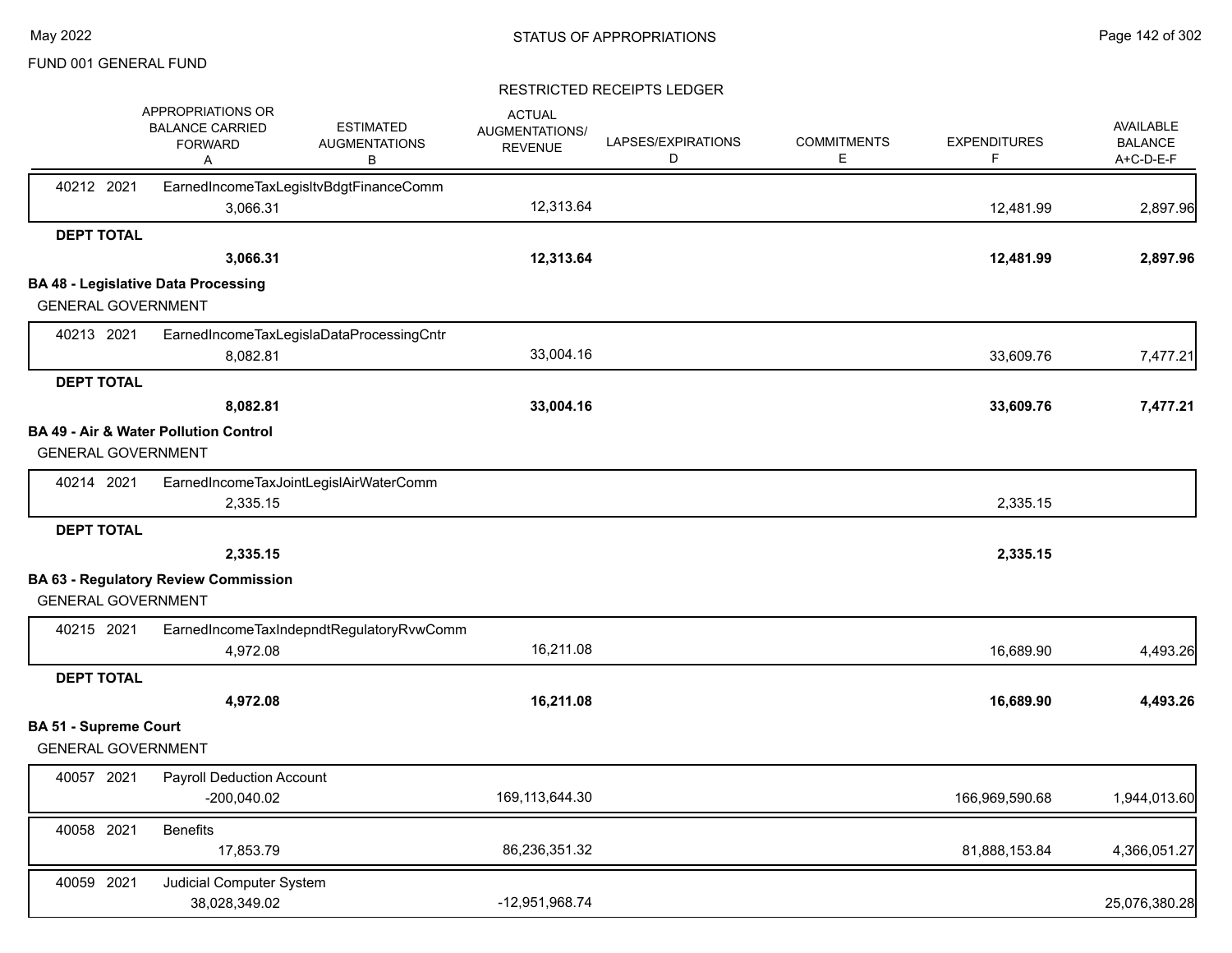|                                                        | <b>APPROPRIATIONS OR</b><br><b>BALANCE CARRIED</b><br><b>FORWARD</b><br>A | <b>ESTIMATED</b><br><b>AUGMENTATIONS</b><br>B | <b>ACTUAL</b><br><b>AUGMENTATIONS/</b><br><b>REVENUE</b> | LAPSES/EXPIRATIONS<br>D | <b>COMMITMENTS</b><br>Е | <b>EXPENDITURES</b><br>F | AVAILABLE<br><b>BALANCE</b><br>A+C-D-E-F |
|--------------------------------------------------------|---------------------------------------------------------------------------|-----------------------------------------------|----------------------------------------------------------|-------------------------|-------------------------|--------------------------|------------------------------------------|
| 40060 2021                                             | Jen and Dave's Law<br>50,000.00                                           |                                               | 119,977.41                                               |                         |                         |                          | 169,977.41                               |
| 40140 2021                                             | Access to Justice Account<br>1,353,407.34                                 |                                               | 15,345,924.43                                            |                         |                         | 16,160,026.23            | 539,305.54                               |
| 40354 2021                                             | Health Benefits Reserve Account<br>253,955.31                             |                                               | 2,134,117.47                                             |                         |                         | 2,286,741.43             | 101,331.35                               |
| <b>DEPT TOTAL</b><br><b>BA 58 - Commonwealth Court</b> | 39,503,525.44                                                             |                                               | 259,998,046.19                                           |                         |                         | 267,304,512.18           | 32, 197, 059.45                          |
| <b>GENERAL GOVERNMENT</b>                              |                                                                           |                                               |                                                          |                         |                         |                          |                                          |
| 40242 2021                                             | Commonwealth Court Escrow Account<br>4,612,105.22                         |                                               | 4,721.09                                                 |                         |                         |                          | 4,616,826.31                             |
| <b>DEPT TOTAL</b>                                      |                                                                           |                                               |                                                          |                         |                         |                          |                                          |
|                                                        | 4,612,105.22                                                              |                                               | 4,721.09                                                 |                         |                         |                          | 4,616,826.31                             |
| <b>LEDGER TOTAL</b>                                    |                                                                           |                                               |                                                          |                         |                         |                          |                                          |
|                                                        | 1,126,314,834.52                                                          |                                               | 5,530,603,685.93                                         |                         | 33,828,387.32           | 5,675,092,672.56         | 947,997,460.57                           |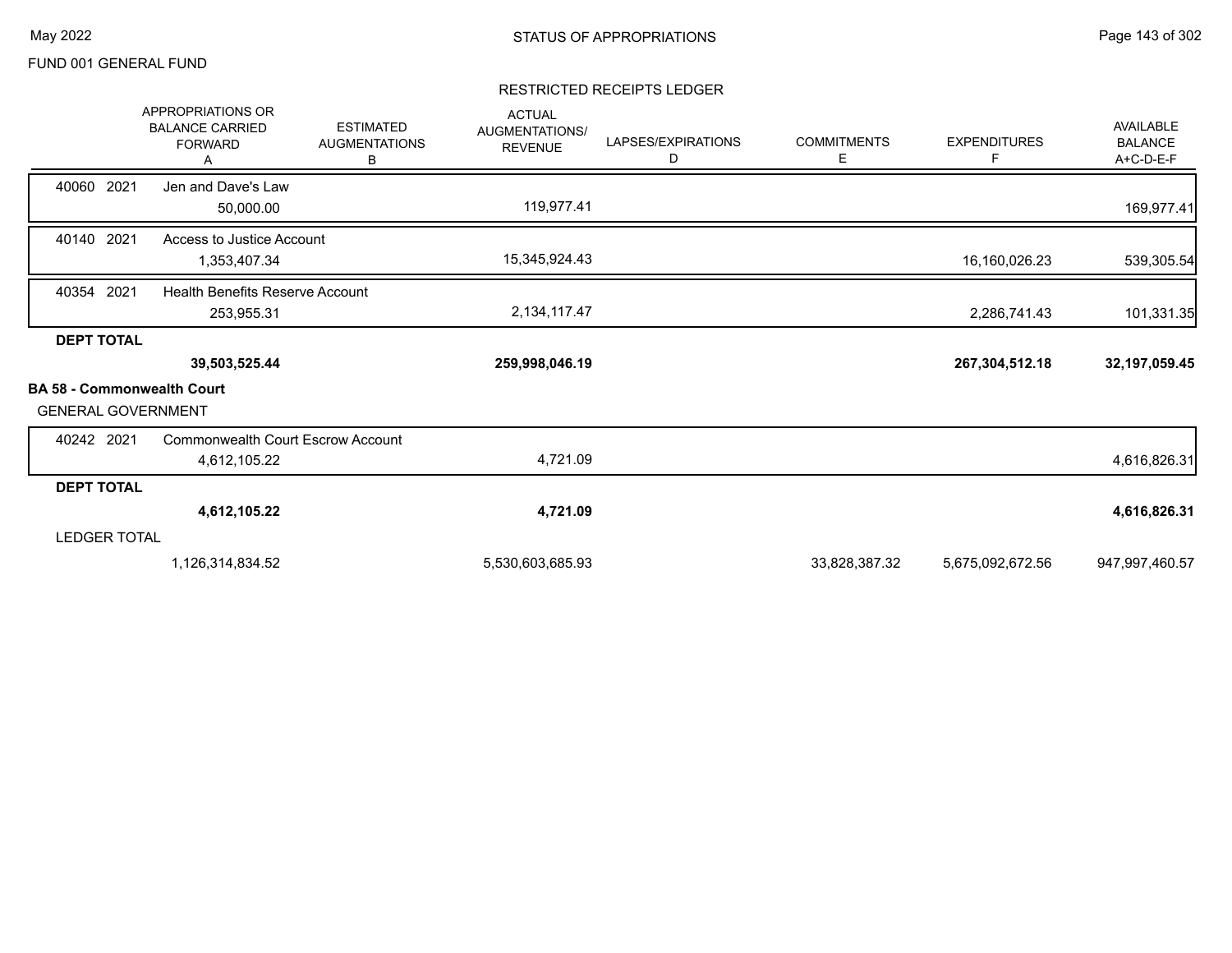#### NON-BUDGETED LEDGER

|                               | APPROPRIATIONS OR<br><b>BALANCE CARRIED</b><br><b>FORWARD</b><br>A | <b>ESTIMATED</b><br><b>AUGMENTATIONS</b><br>в | <b>ACTUAL</b><br>AUGMENTATIONS/<br><b>REVENUE</b> | LAPSES/EXPIRATIONS<br>D | <b>COMMITMENTS</b><br>Е | <b>EXPENDITURES</b><br>F. | <b>AVAILABLE</b><br><b>BALANCE</b><br>A+C-D-E-F |
|-------------------------------|--------------------------------------------------------------------|-----------------------------------------------|---------------------------------------------------|-------------------------|-------------------------|---------------------------|-------------------------------------------------|
| <b>BA 21 - Human Services</b> |                                                                    |                                               |                                                   |                         |                         |                           |                                                 |
| <b>GENERAL GOVERNMENT</b>     |                                                                    |                                               |                                                   |                         |                         |                           |                                                 |
| 50150 2021                    | <b>Mandatory Programs</b>                                          |                                               |                                                   |                         |                         | -4,879,348,546.72         | 4,879,348,546.72                                |
| 54076 2021                    | MP-Medical Assistance-Fee for Service                              |                                               |                                                   |                         |                         | 166,415,448.36            | -166,415,448.36                                 |
| 54133 2021                    |                                                                    | MP-MedicalAssist-Community HealthChoices      |                                                   |                         |                         | 475,837,731.66            | -475,837,731.66                                 |
| 54226 2021                    | MP-Medical Assistance-Capitation                                   |                                               |                                                   |                         |                         | 2,403,368,856.27          | -2,403,368,856.27                               |
| 57030 2021                    | MP-Medical Assistance-Fee for Service                              |                                               |                                                   |                         |                         | 38,653,230.18             | -38,653,230.18                                  |
| <b>DEPT TOTAL</b>             |                                                                    |                                               |                                                   |                         |                         | -1,795,073,280.25         | 1,795,073,280.25                                |
| <b>LEDGER TOTAL</b>           |                                                                    |                                               |                                                   |                         |                         | -1,795,073,280.25         | 1,795,073,280.25                                |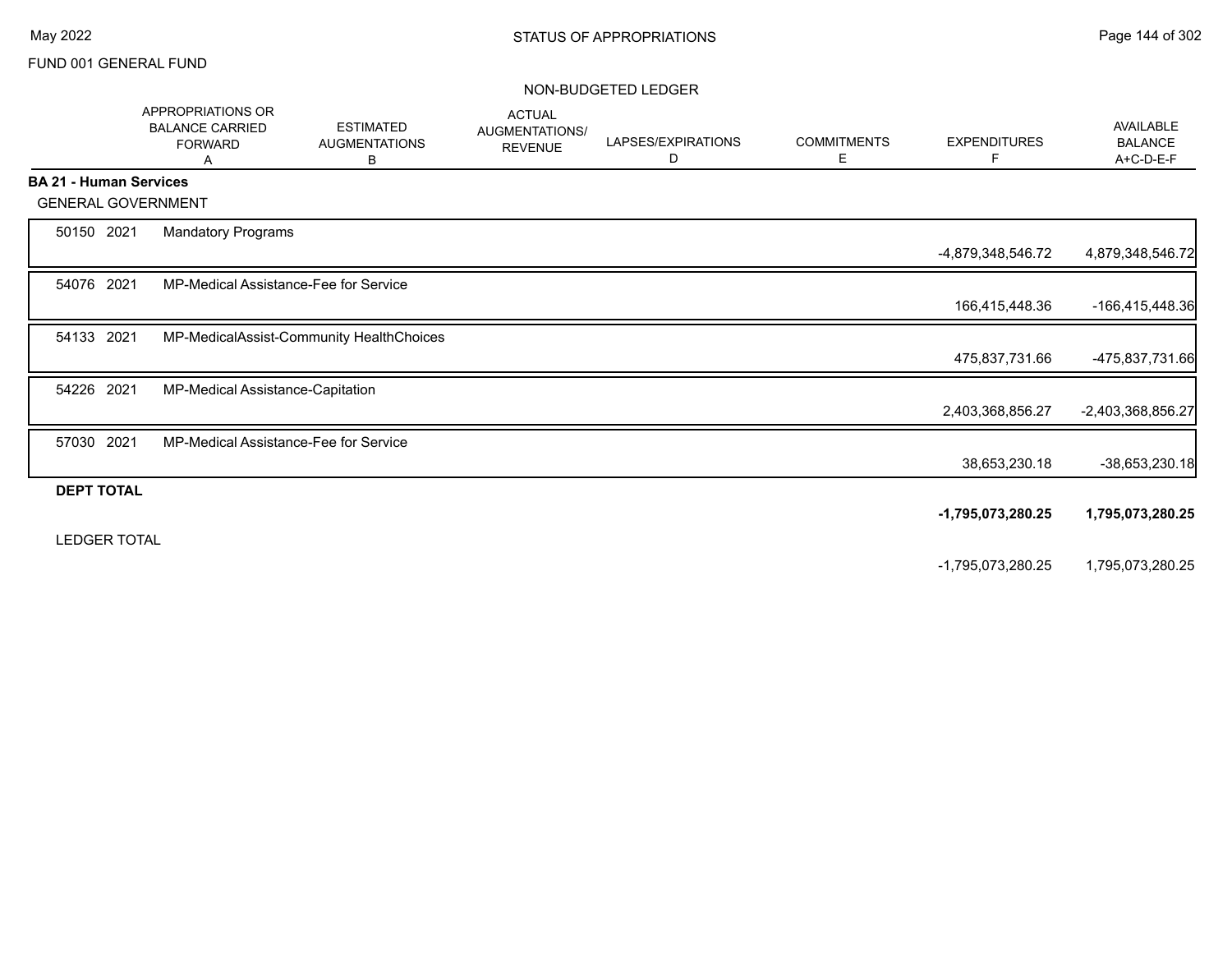### RESTRICTED REVENUE LEDGER

|                                  | APPROPRIATIONS OR<br><b>BALANCE CARRIED</b><br><b>FORWARD</b><br>A | <b>ESTIMATED</b><br><b>AUGMENTATIONS</b><br>В | <b>ACTUAL</b><br>AUGMENTATIONS/<br><b>REVENUE</b> | LAPSES/EXPIRATIONS<br>D | <b>COMMITMENTS</b><br>Е | <b>EXPENDITURES</b><br>F | <b>AVAILABLE</b><br><b>BALANCE</b><br>A+C-D-E-F |
|----------------------------------|--------------------------------------------------------------------|-----------------------------------------------|---------------------------------------------------|-------------------------|-------------------------|--------------------------|-------------------------------------------------|
| <b>BA 81 - Executive Offices</b> |                                                                    |                                               |                                                   |                         |                         |                          |                                                 |
| <b>GENERAL GOVERNMENT</b>        |                                                                    |                                               |                                                   |                         |                         |                          |                                                 |
| 60135 2021                       | <b>Victim/Witness Services</b><br>4,120,425.56                     |                                               | 4,577,592.96                                      |                         | 4,969,796.12            | 5,122,631.70             | -1,394,409.30                                   |
| 60136 2021                       | <b>Crime Victims Payments</b><br>5,261,298.96                      |                                               | 7,026,303.48                                      |                         | 188,684.50              | 9,239,971.18             | 2,858,946.76                                    |
| 60137 2021                       | <b>Constables Education &amp; Training Account</b><br>2,478,756.38 |                                               | 1, 167, 557. 75                                   |                         | 2,635,934.95            | 614,245.57               | 396,133.61                                      |
| 60184 2021                       | <b>CULTURAL PROGRAMS</b><br>1,578.49                               |                                               |                                                   |                         |                         |                          | 1,578.49                                        |
| 60185 2021                       | <b>AUDIT SETTLEMENTS</b><br>146,336.56                             |                                               |                                                   |                         |                         | 57,975.00                | 88,361.56                                       |
| 60221 2021                       | Firearms License to Carry Modernization<br>2,840.00                |                                               |                                                   |                         |                         |                          | 2,840.00                                        |
| 60291 2021                       | Sheriff & Deputy Sheriff's Educ&Trng Acc<br>4,439,405.55           |                                               | 4,079,706.51                                      |                         | 5,742,452.58            | 5,846,633.04             | -3,069,973.56                                   |
| 60308 2021                       | Agency IT Projects<br>2,757,453.01                                 |                                               | 25,564,333.37                                     |                         |                         | 15,294,661.26            | 13,027,125.12                                   |
| 60326 2021                       | Luzerne County Youth Settlement<br>72.35                           |                                               |                                                   |                         |                         |                          | 72.35                                           |
| 60380 2021                       | <b>Child Advocacy Centers</b><br>3,029,891.47                      |                                               | 2,138,405.68                                      |                         | 1,737,118.05            | 2,439,215.74             | 991,963.36                                      |
| 60484 2021                       | Nonprofit Security Grant Fund<br>2,345,224.18                      |                                               | 9,505,735.83                                      |                         | 3,624,880.69            | 2,649,592.97             | 5,576,486.35                                    |
| 63054 2021                       | Firearms Education & Training Commission<br>929,553.89             |                                               | 316,290.82                                        |                         | 304,292.33              | 327,816.37               | 613,736.01                                      |
|                                  |                                                                    |                                               |                                                   |                         |                         |                          |                                                 |

GRANTS AND SUBSIDIES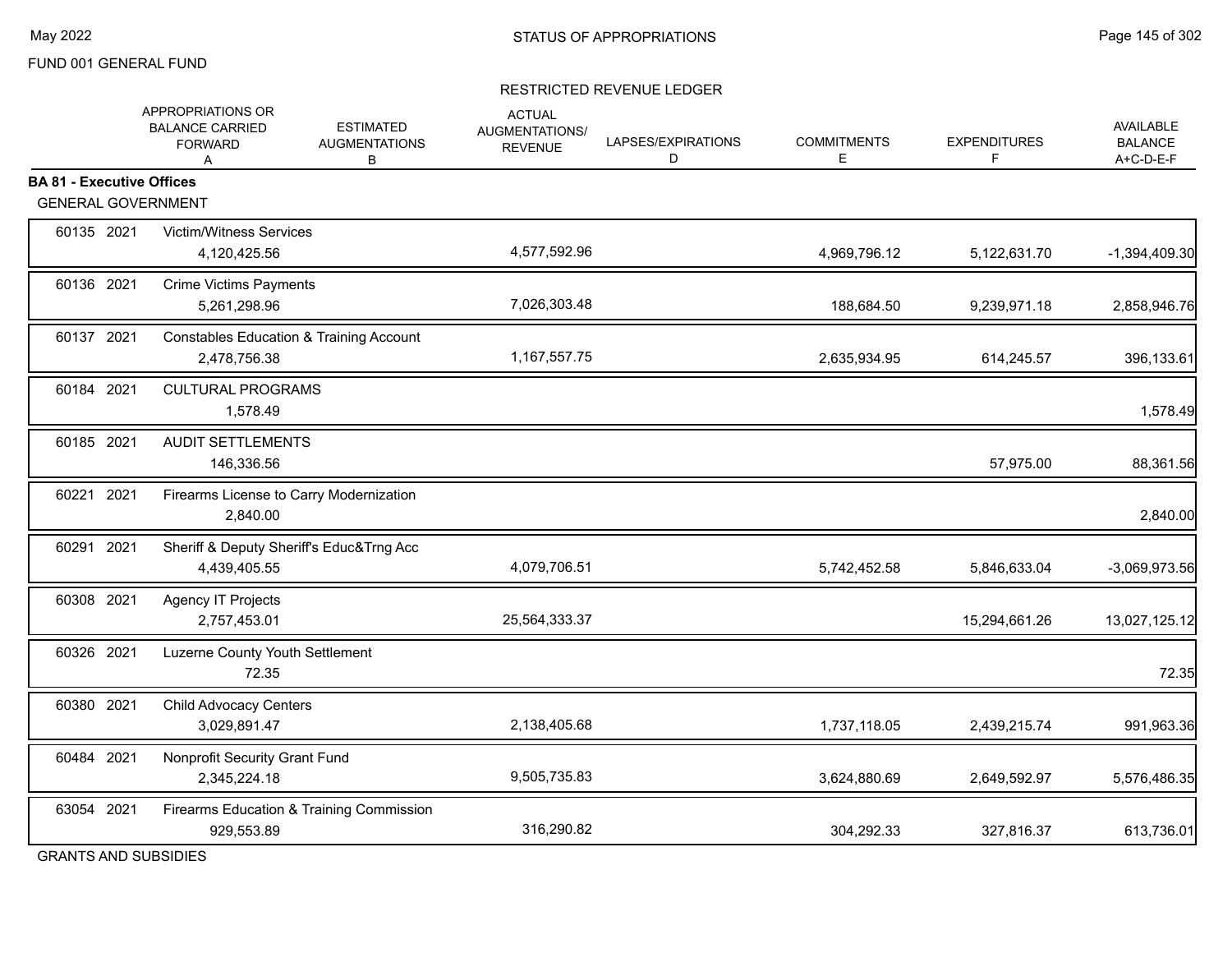|                                 | APPROPRIATIONS OR<br><b>BALANCE CARRIED</b><br><b>FORWARD</b><br>A | <b>ESTIMATED</b><br><b>AUGMENTATIONS</b><br>в | <b>ACTUAL</b><br>AUGMENTATIONS/<br><b>REVENUE</b> | LAPSES/EXPIRATIONS<br>D | <b>COMMITMENTS</b><br>Е | <b>EXPENDITURES</b><br>F. | <b>AVAILABLE</b><br><b>BALANCE</b><br>A+C-D-E-F |
|---------------------------------|--------------------------------------------------------------------|-----------------------------------------------|---------------------------------------------------|-------------------------|-------------------------|---------------------------|-------------------------------------------------|
| 60503 2021                      | Angel Investment Venture Capital                                   |                                               | 5,000,000.00                                      |                         |                         |                           | 5,000,000.00                                    |
| <b>DEPT TOTAL</b>               |                                                                    |                                               |                                                   |                         |                         |                           |                                                 |
|                                 | 25,512,836.40                                                      |                                               | 59,375,926.40                                     |                         | 19,203,159.22           | 41,592,742.83             | 24,092,860.75                                   |
| <b>BA 14 - Attorney General</b> | <b>GENERAL GOVERNMENT</b>                                          |                                               |                                                   |                         |                         |                           |                                                 |
| 60009 2021                      | Seized/Forfeit Prop-State Court Awarded<br>18,388,141.14           |                                               | 12,141,986.03                                     |                         | 589,961.67              | 14,498,748.36             | 15,441,417.14                                   |
| 60010 2021                      | Seized/Forfeit Prop-U.S.Depart Justice<br>3,470,513.67             |                                               | 176,773.97                                        |                         | 252,119.22              | 1,660,897.24              | 1,734,271.18                                    |
| 60012 2021                      | OAG Investigative Funds-Outside Sources<br>1,506,988.82            |                                               | 7,658,057.88                                      |                         | 295,043.19              | 7,294,823.05              | 1,575,180.46                                    |
| 60013 2021                      | Seized/Forfeit Prop-US Treasury Depart<br>443,729.79               |                                               | 275.51                                            |                         |                         | 136,775.14                | 307,230.16                                      |
| 60014 2021                      | <b>Public Protection Law Enforcement</b><br>46,234,204.02          |                                               | 11,378,908.59                                     |                         | 3,266,220.44            | 13,679,663.63             | 40,667,228.54                                   |
| 60015 2021                      | <b>Coroners Education Board</b><br>24,955.57                       |                                               | 59,725.00                                         |                         |                         | 60,342.90                 | 24,337.67                                       |
| 60215 2021                      | Seized/Forfeited Prpty-Dpt-HomeInd Scrty<br>2,685,697.17           |                                               | 611,436.02                                        |                         | 145,467.72              | 491,290.72                | 2,660,374.75                                    |
| 60238 2021                      | <b>Criminal Justice Enhancement Account</b><br>3,534,149.05        |                                               | 7,363,924.96                                      |                         |                         | 7,723,664.00              | 3,174,410.01                                    |
| 60298 2021                      | Community Drug Abuse Prevention Grant Pr<br>2,186,525.24           |                                               | 341,160.00                                        |                         | 47,871.80               | 280,905.55                | 2,198,907.89                                    |
| 60316 2021                      | Home Improvement Account<br>3,218,481.27                           |                                               | 1,865,444.34                                      |                         |                         | 2,317,377.03              | 2,766,548.58                                    |
| 60431 2021                      | Judicial Fee Account<br>421,447.71                                 |                                               | 5,008,779.52                                      |                         |                         | 4,629,707.86              | 800,519.37                                      |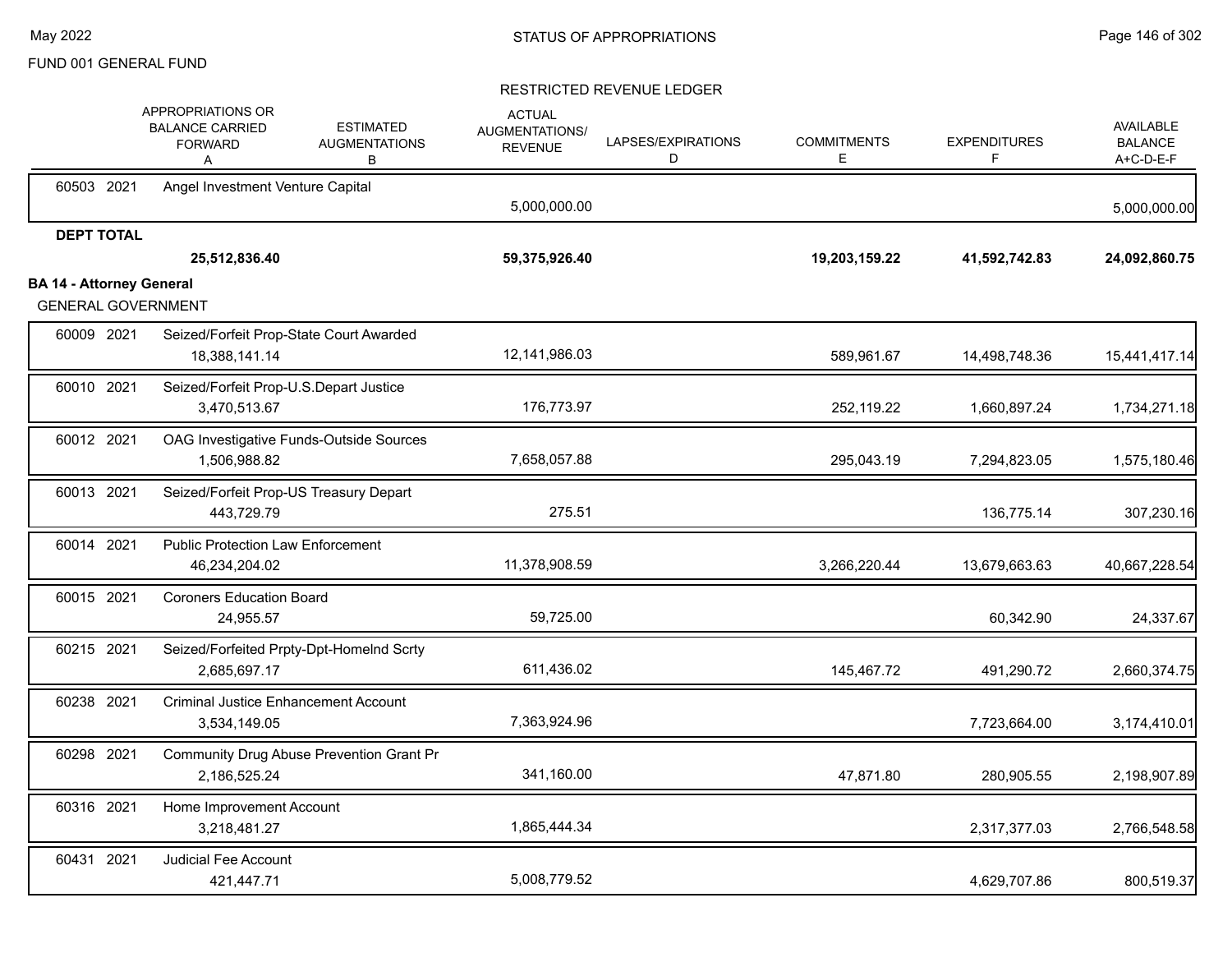|                            |                   | APPROPRIATIONS OR<br><b>BALANCE CARRIED</b><br><b>FORWARD</b><br>Α | <b>ESTIMATED</b><br><b>AUGMENTATIONS</b><br>в | <b>ACTUAL</b><br>AUGMENTATIONS/<br><b>REVENUE</b> | LAPSES/EXPIRATIONS<br>D | <b>COMMITMENTS</b><br>E | <b>EXPENDITURES</b><br>F | <b>AVAILABLE</b><br><b>BALANCE</b><br>A+C-D-E-F |
|----------------------------|-------------------|--------------------------------------------------------------------|-----------------------------------------------|---------------------------------------------------|-------------------------|-------------------------|--------------------------|-------------------------------------------------|
|                            | 60437 2021        | <b>Collection Adminstration Account</b>                            |                                               | 2,901,770.15                                      |                         |                         | 2,610,761.66             | 291,008.49                                      |
|                            | 60449 2021        | <b>Criminal Enforcement Account</b><br>15,400,000.00               |                                               |                                                   |                         | 1,859,744.13            | 59,476.95                | 13,480,778.92                                   |
|                            | <b>DEPT TOTAL</b> | 97,514,833.45                                                      |                                               | 49,508,241.97                                     |                         | 6,456,428.17            | 55,444,434.09            | 85,122,213.16                                   |
| <b>BA 68 - Agriculture</b> |                   | <b>GENERAL GOVERNMENT</b>                                          |                                               |                                                   |                         |                         |                          |                                                 |
|                            | 60118 2021        | Dog Law<br>1,421,436.68                                            |                                               | 5,859,563.51                                      |                         | 96,568.00               | 6,065,848.95             | 1,118,583.24                                    |
|                            | 60119 2021        | PA Rural Rehabilitation Program<br>32,316.17                       |                                               |                                                   |                         |                         |                          | 32,316.17                                       |
|                            | 60120 2021        | Farm Operations<br>595,044.91                                      |                                               | 346,518.72                                        |                         | 151,441.30              | 313,887.88               | 476,234.45                                      |
|                            | 60121 2021        | Pesticide Regulatory Account<br>14,407,307.56                      |                                               | 5,264,044.52                                      |                         | 4,439,298.64            | 3,174,879.24             | 12,057,174.20                                   |
|                            | 60123 2021        | Plant Pest Management<br>376,087.75                                |                                               | 419,442.76                                        |                         |                         | 477,798.25               | 317,732.26                                      |
|                            | 60124 2021        | <b>Federal State Option Contract</b><br>1,695,314.60               |                                               |                                                   |                         | 36,368.56               | $-29,149.97$             | 1,688,096.01                                    |
|                            | 60152 2021        | AGRONOMIC REGULATORY ACCOUNT<br>1,621,170.93                       |                                               | 479,856.43                                        |                         | 6,196.03                | 294,129.41               | 1,800,701.92                                    |
|                            | 60268 2021        | Fruit & Vegetable Inspection & Grading<br>349,519.84               |                                               | 234,917.53                                        |                         |                         | 200,510.91               | 383,926.46                                      |
|                            | 60310 2021        | Cervidae Livestock Operations<br>430,009.11                        |                                               | 9,085.00                                          |                         |                         | 25,007.46                | 414,086.65                                      |
|                            | 60327 2021        | PA Preferred Trademark Licensing Fund<br>4,156,635.21              |                                               | 3,239,647.00                                      |                         | 700,050.48              | 1,951,236.04             | 4,744,995.69                                    |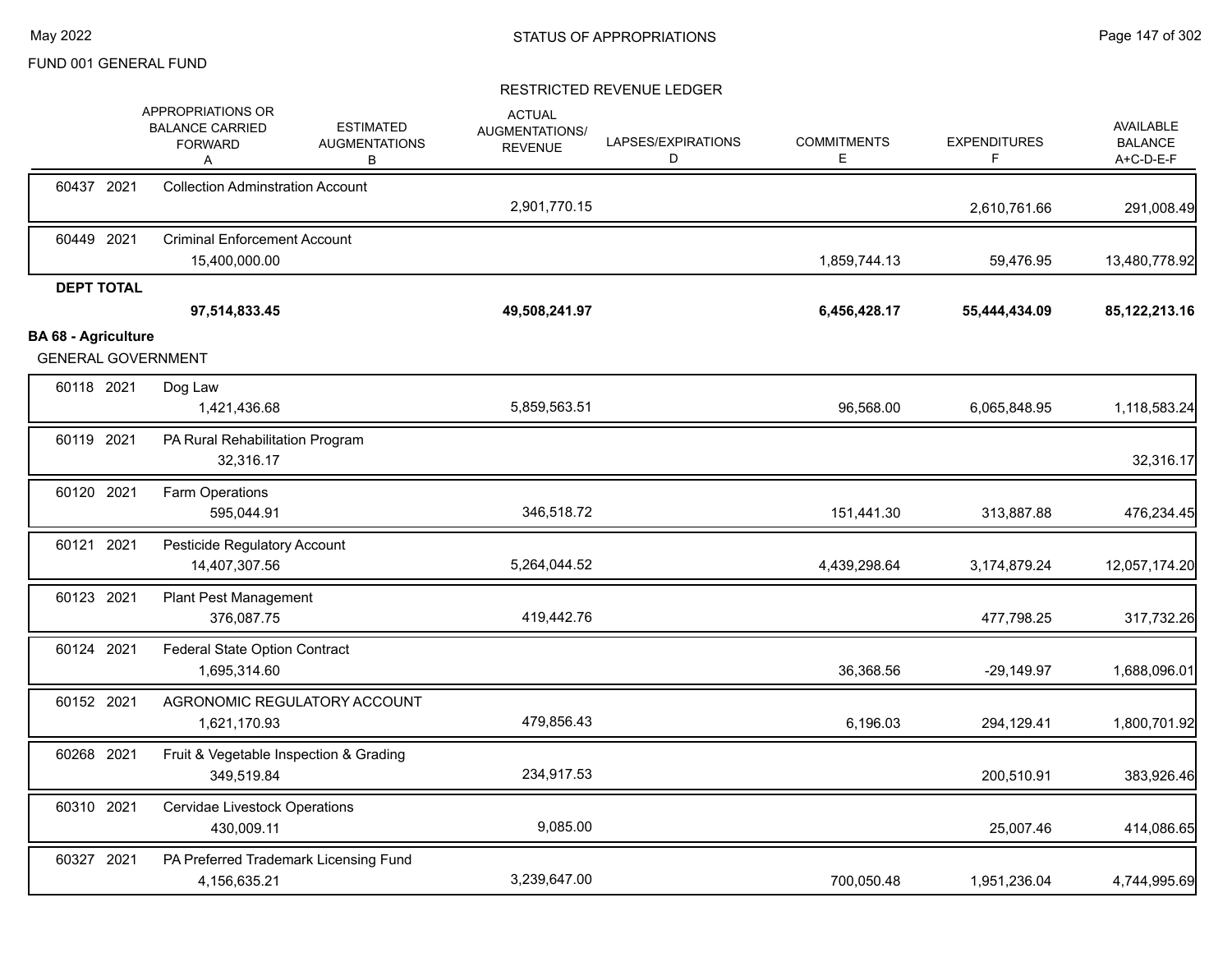|                                                                      | APPROPRIATIONS OR<br><b>ESTIMATED</b><br><b>BALANCE CARRIED</b><br><b>AUGMENTATIONS</b><br><b>FORWARD</b><br>В<br>Α | <b>ACTUAL</b><br>AUGMENTATIONS/<br><b>REVENUE</b> | LAPSES/EXPIRATIONS<br>D | <b>COMMITMENTS</b><br>E | <b>EXPENDITURES</b><br>F | <b>AVAILABLE</b><br><b>BALANCE</b><br>A+C-D-E-F |
|----------------------------------------------------------------------|---------------------------------------------------------------------------------------------------------------------|---------------------------------------------------|-------------------------|-------------------------|--------------------------|-------------------------------------------------|
| 60477 2021                                                           | Rapid Response Disaster Readiness<br>3,074,753.71                                                                   | 5,002,477.61                                      |                         | 690,005.44              | 3,812,617.36             | 3,574,608.52                                    |
| 60478 2021                                                           | AgriculturalBusinessDevelopmentCenterFnd<br>2,462,347.83                                                            | 2,002,723.23                                      |                         | 1,343,289.39            | 1,171,952.54             | 1,949,829.13                                    |
| 60479 2021                                                           | Specialty Crop Block Grant Fund<br>972,460.65                                                                       | 500,824.79                                        |                         | 795,444.02              | 382,268.75               | 295,572.67                                      |
| <b>GRANTS AND SUBSIDIES</b>                                          |                                                                                                                     |                                                   |                         |                         |                          |                                                 |
| 60114 2021                                                           | Animal Health and Diagnostic Program<br>916,123.91                                                                  | 5,353,481.58                                      |                         | 2,961,952.09            | 3,122,825.96             | 184,827.44                                      |
| 60116 2021                                                           | Aquaculture Development Account<br>57,670.55                                                                        | 9,000.00                                          |                         |                         | 10,000.00                | 56,670.55                                       |
| <b>DEPT TOTAL</b>                                                    | 32,568,199.41                                                                                                       | 28,721,582.68                                     |                         | 11,220,613.95           | 20,973,812.78            | 29,095,355.36                                   |
| <b>BA 75 - Banking &amp; Securities</b><br><b>GENERAL GOVERNMENT</b> |                                                                                                                     |                                                   |                         |                         |                          |                                                 |
| 60339 2021                                                           | Securities Operation<br>22,011,505.18                                                                               | 15,069,884.21                                     |                         |                         | 9,477,000.00             | 27,604,389.39                                   |
| 60372 2021                                                           | <b>Securities Regulation Account</b><br>8,662,055.69                                                                |                                                   |                         |                         |                          | 8,662,055.69                                    |
| <b>DEPT TOTAL</b>                                                    |                                                                                                                     |                                                   |                         |                         |                          |                                                 |
|                                                                      | 30,673,560.87                                                                                                       | 15,069,884.21                                     |                         |                         | 9,477,000.00             | 36,266,445.08                                   |
| <b>GENERAL GOVERNMENT</b>                                            | <b>BA 24 - Community &amp; Economic Develop</b>                                                                     |                                                   |                         |                         |                          |                                                 |
| 60199 2021                                                           | Municipal Code Official Training account<br>722,472.50                                                              | 1,150,763.33                                      |                         | 271,101.22              | 771,529.32               | 830,605.29                                      |
| 60414 2021                                                           | Comm Finance Auth Debt Service                                                                                      | 164,170,800.00                                    |                         |                         | 164,129,888.91           | 40,911.09                                       |
| 60455 2021                                                           | Private Dam Financial Assurance Program<br>70,032.83                                                                | 35,276.30                                         |                         |                         |                          | 105,309.13                                      |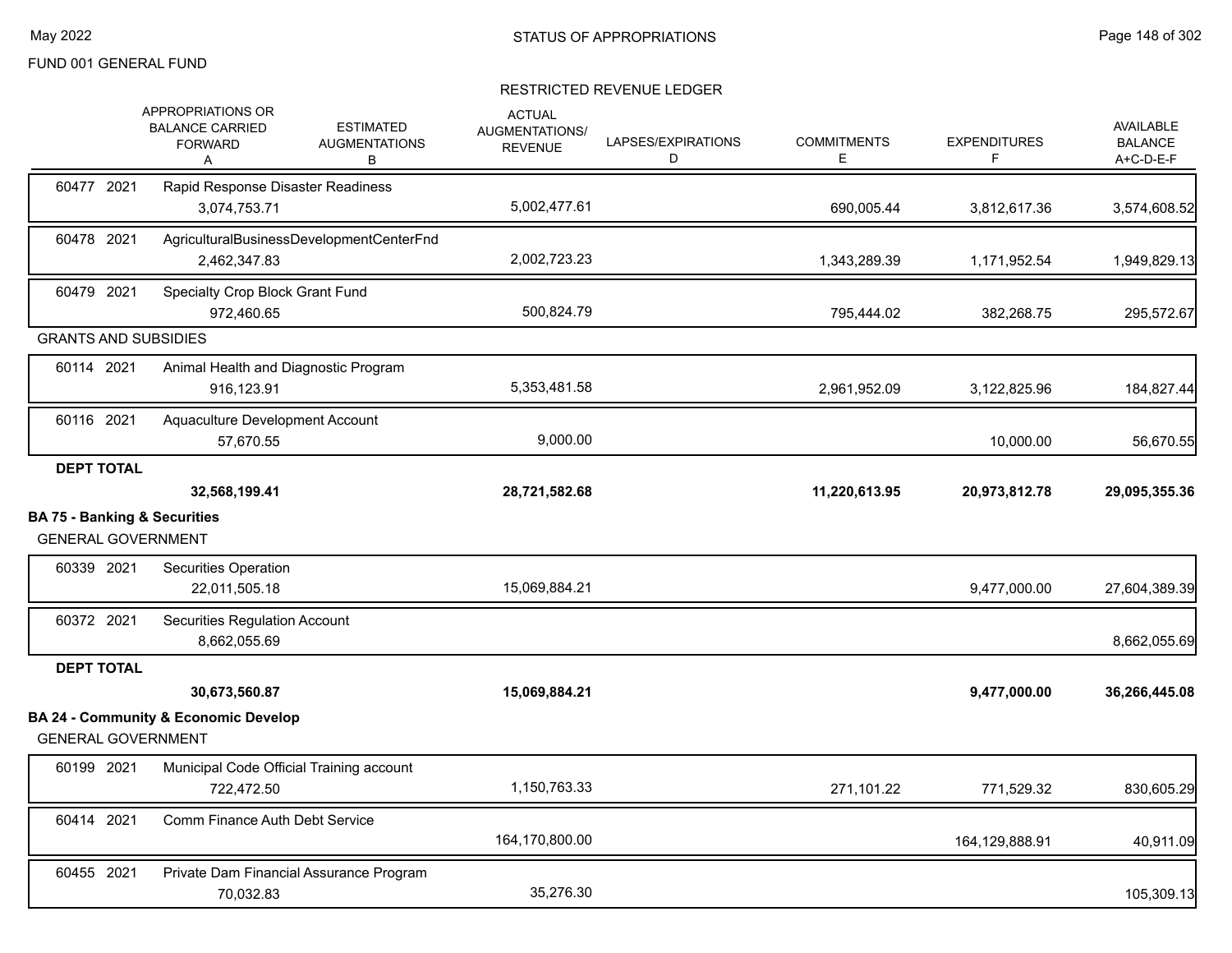|                             | APPROPRIATIONS OR<br><b>BALANCE CARRIED</b><br><b>FORWARD</b><br>Α | <b>ESTIMATED</b><br><b>AUGMENTATIONS</b><br>В | <b>ACTUAL</b><br>AUGMENTATIONS/<br><b>REVENUE</b> | LAPSES/EXPIRATIONS<br>D | <b>COMMITMENTS</b><br>E. | <b>EXPENDITURES</b><br>F | <b>AVAILABLE</b><br><b>BALANCE</b><br>A+C-D-E-F |
|-----------------------------|--------------------------------------------------------------------|-----------------------------------------------|---------------------------------------------------|-------------------------|--------------------------|--------------------------|-------------------------------------------------|
| 60456 2021                  | <b>Tourism Promotion Fund</b><br>4,508,807.84                      |                                               | 5,995,620.03                                      |                         |                          | 5,000,000.00             | 5,504,427.87                                    |
| 60472 2021                  |                                                                    | TobaccoRevenue Bond Debt Service Account      | 115,337,650.00                                    |                         |                          | 115,337,650.00           |                                                 |
| <b>GRANTS AND SUBSIDIES</b> |                                                                    |                                               |                                                   |                         |                          |                          |                                                 |
| 60051 2021                  | Indust. Sites Environmental Assmt. Fund<br>9,080,434.82            |                                               |                                                   |                         | 2,118,149.00             | 870,375.00               | 6,091,910.82                                    |
| 60052 2021                  | Zoological Enhancement Fund<br>116,624.95                          |                                               | 1,913.29                                          |                         |                          |                          | 118,538.24                                      |
| 60368 2021                  | Industrialized Housing<br>253,623.83                               |                                               | 298,385.00                                        |                         | 4,130.46                 | 292,135.44               | 255,742.93                                      |
| 60399 2021                  | <b>CDBG Program Income</b><br>847,845.24                           |                                               | 118,275.92                                        |                         | 27,135.76                | $-27,135.76$             | 966,121.16                                      |
| 60424 2021                  | TransitRevitalizationInvestmentDistricts<br>0.04                   |                                               | $-0.04$                                           |                         |                          |                          |                                                 |
| <b>DEPT TOTAL</b>           | 15,599,842.05                                                      |                                               | 287,108,683.83                                    |                         | 2,420,516.44             | 286,374,442.91           | 13,913,566.53                                   |
| <b>GENERAL GOVERNMENT</b>   | <b>BA 38 - Conservation &amp; Natural Resourc</b>                  |                                               |                                                   |                         |                          |                          |                                                 |
| 60145 2021                  | <b>Forest Regeneration</b><br>143,295.13                           |                                               | 4,500,000.00                                      |                         |                          | 4,448,835.46             | 194,459.67                                      |
| 60146 2021                  | <b>Forest Lands Beautification</b><br>307.37                       |                                               |                                                   |                         |                          |                          | 307.37                                          |
| 60147 2021                  | Quehanna Fund-Act 275<br>41,009.44                                 |                                               | 27,500.00                                         |                         |                          | 400.00                   | 68,109.44                                       |
| 60149 2021                  | Snowmobile/All Terrain Vehicle (ATV) Prg                           |                                               | 5,604.88                                          |                         |                          |                          | 5,604.88                                        |
| 60150 2021                  | Quehanna Fund-Act 55<br>39.86                                      |                                               |                                                   |                         |                          |                          | 39.86                                           |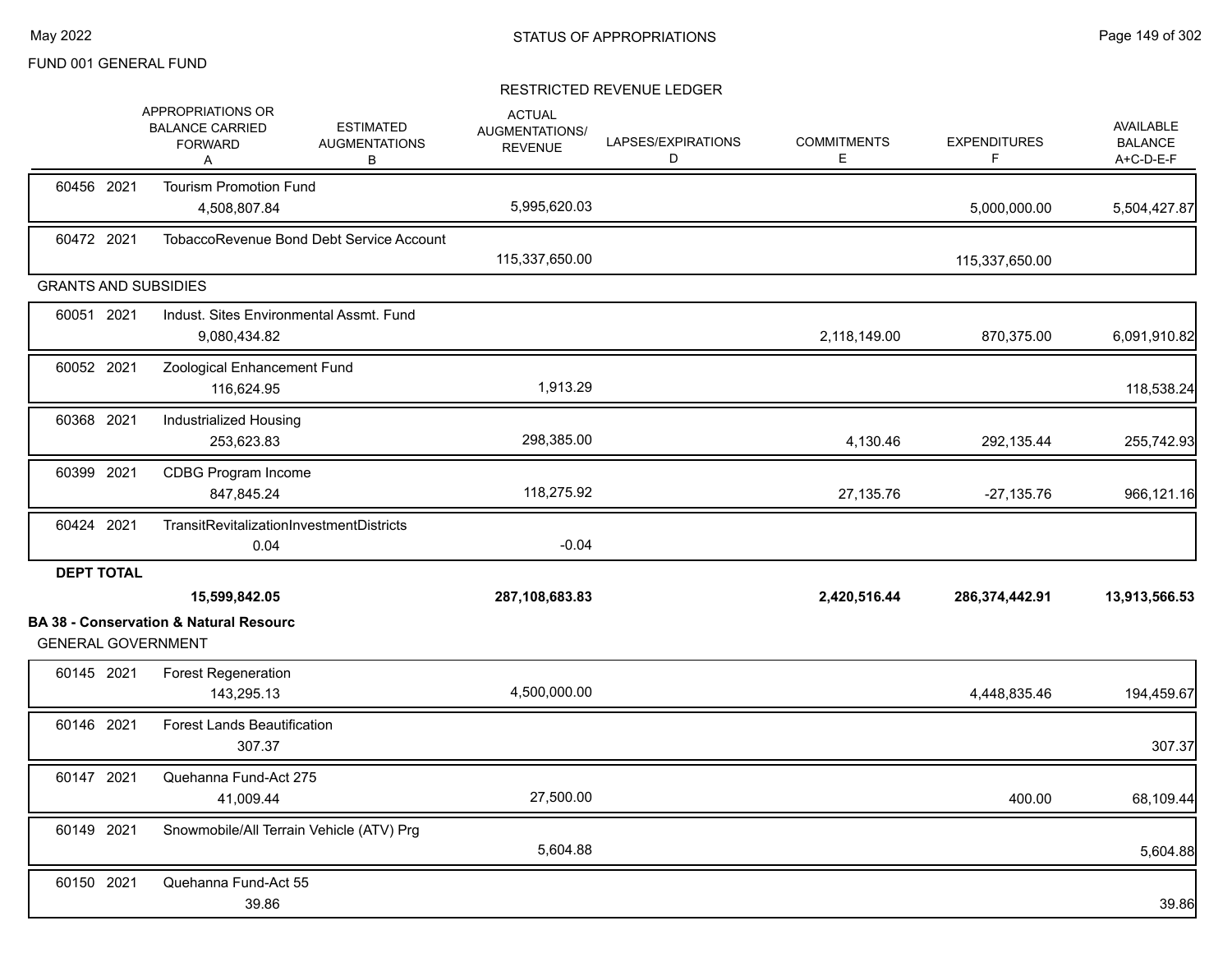|                                                         | APPROPRIATIONS OR<br><b>BALANCE CARRIED</b><br><b>FORWARD</b><br>A | <b>ESTIMATED</b><br><b>AUGMENTATIONS</b><br>B | <b>ACTUAL</b><br>AUGMENTATIONS/<br><b>REVENUE</b> | LAPSES/EXPIRATIONS<br>D | <b>COMMITMENTS</b><br>Е | <b>EXPENDITURES</b><br>F. | <b>AVAILABLE</b><br><b>BALANCE</b><br>A+C-D-E-F |
|---------------------------------------------------------|--------------------------------------------------------------------|-----------------------------------------------|---------------------------------------------------|-------------------------|-------------------------|---------------------------|-------------------------------------------------|
| 60151 2021                                              | Purchase of State Forest Land<br>3,503,640.19                      |                                               | 1,460,407.50                                      |                         | 374,000.00              | 2,729,504.85              | 1,860,542.84                                    |
| 60290 2021                                              | Forestry Rearch Account<br>105,245.79                              |                                               | 250,000.00                                        |                         | 86.81                   | 24,786.81                 | 330, 372.17                                     |
| 60362 2021                                              | <b>Foundation Grants</b><br>10,832.80                              |                                               | 17,712.69                                         |                         |                         | 10,302.09                 | 18,243.40                                       |
| 60419 2021                                              | <b>ATV Management</b><br>7,684,006.67                              |                                               | $-2,162,776.24$                                   |                         |                         | 3,589,830.76              | 1,931,399.67                                    |
| 60420 2021                                              | Snowmobile Management<br>654,153.98                                |                                               | $-320,314.52$                                     |                         | 120,137.61              | 137,517.68                | 76,184.17                                       |
| 60425 2021                                              | PENNVEST Riparian Buffer<br>741,276.50                             |                                               | 59.35                                             |                         | 308,490.00              | 432,794.00                | 51.85                                           |
| 60429 2021                                              | State Park Resource Restoration<br>458,703.24                      |                                               | 4,087,521.59                                      |                         | 4,000,807.17            | 23,872.75                 | 521,544.91                                      |
| <b>GRANTS AND SUBSIDIES</b>                             |                                                                    |                                               |                                                   |                         |                         |                           |                                                 |
| 60481 2021                                              | Keystone Tree Account<br>184,920.52                                |                                               | 248,737.00                                        |                         |                         | 110,952.00                | 322,705.52                                      |
| <b>DEPT TOTAL</b>                                       | 13,527,431.49                                                      |                                               | 8,114,452.25                                      |                         | 4,803,521.59            | 11,508,796.40             | 5,329,565.75                                    |
| <b>BA 11 - Corrections</b><br><b>GENERAL GOVERNMENT</b> |                                                                    |                                               |                                                   |                         |                         |                           |                                                 |
| 60440 2021                                              | Rockview Farm Program<br>65,698.17                                 |                                               | 291,983.79                                        |                         |                         | 349,600.82                | 8,081.14                                        |
| 62054 2021                                              | County Firearms Trng & Education Comm<br>61,768.00                 |                                               |                                                   |                         |                         | 61,768.00                 |                                                 |
| 62359 2021                                              | Seized/Forfeiture Property-OAG<br>56,333.89                        |                                               | 31,302.29                                         |                         |                         | 5,210.25                  | 82,425.93                                       |
| 62408 2021                                              | Delegated Agency Construction Projects<br>12,807.05                |                                               |                                                   |                         |                         |                           | 12,807.05                                       |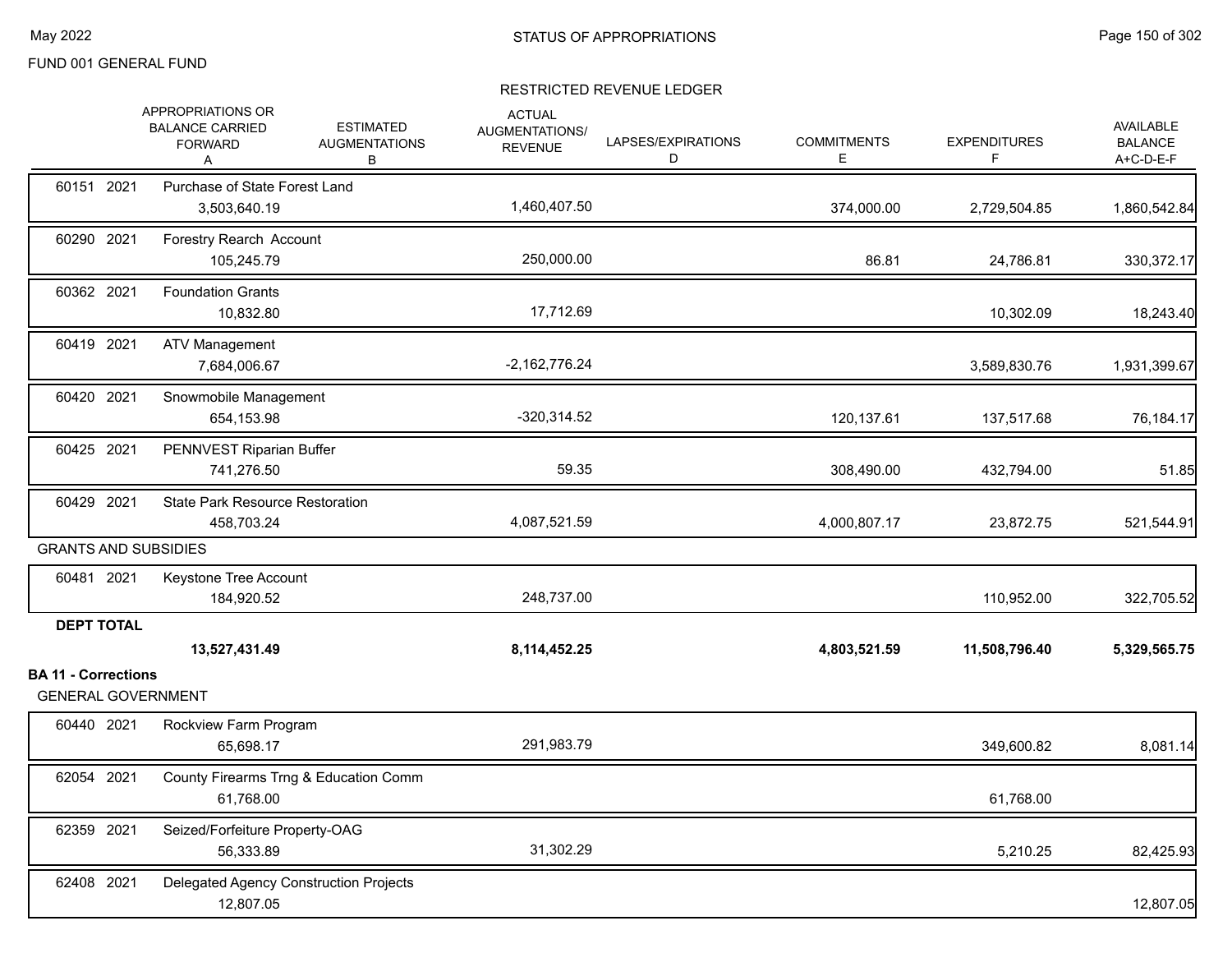|                                                       | APPROPRIATIONS OR<br><b>BALANCE CARRIED</b><br><b>FORWARD</b><br>Α | <b>ESTIMATED</b><br><b>AUGMENTATIONS</b><br>B | <b>ACTUAL</b><br><b>AUGMENTATIONS/</b><br><b>REVENUE</b> | LAPSES/EXPIRATIONS<br>D | <b>COMMITMENTS</b><br>Е | <b>EXPENDITURES</b><br>F | <b>AVAILABLE</b><br><b>BALANCE</b><br>A+C-D-E-F |
|-------------------------------------------------------|--------------------------------------------------------------------|-----------------------------------------------|----------------------------------------------------------|-------------------------|-------------------------|--------------------------|-------------------------------------------------|
| <b>INSTITUTIONAL</b>                                  |                                                                    |                                               |                                                          |                         |                         |                          |                                                 |
| 60337 2021                                            | PSCOA Scholarship Fund<br>28,506.09                                |                                               | 22.65                                                    |                         |                         |                          | 28,528.74                                       |
| <b>DEPT TOTAL</b>                                     |                                                                    |                                               |                                                          |                         |                         |                          |                                                 |
|                                                       | 225,113.20                                                         |                                               | 323,308.73                                               |                         |                         | 416,579.07               | 131,842.86                                      |
|                                                       | <b>BA 74 - Drug and Alcohol Programs</b>                           |                                               |                                                          |                         |                         |                          |                                                 |
| <b>GENERAL GOVERNMENT</b>                             |                                                                    |                                               |                                                          |                         |                         |                          |                                                 |
| 60441 2021                                            | Drug & Alcohol Recovery House Fund                                 |                                               |                                                          |                         |                         |                          |                                                 |
|                                                       |                                                                    |                                               | 10,125.02                                                |                         |                         |                          | 10,125.02                                       |
| <b>GRANTS AND SUBSIDIES</b>                           |                                                                    |                                               |                                                          |                         |                         |                          |                                                 |
| 60497 2021                                            | <b>Opioid Settlements</b>                                          |                                               |                                                          |                         |                         |                          |                                                 |
|                                                       | 21,347,602.00                                                      |                                               | 16,159.05                                                |                         |                         |                          | 21,363,761.05                                   |
| <b>DEPT TOTAL</b>                                     |                                                                    |                                               |                                                          |                         |                         |                          |                                                 |
|                                                       | 21,347,602.00                                                      |                                               | 26,284.07                                                |                         |                         |                          | 21,373,886.07                                   |
| <b>BA 16 - Education</b><br><b>GENERAL GOVERNMENT</b> |                                                                    |                                               |                                                          |                         |                         |                          |                                                 |
| 60018 2021                                            | <b>Private Licensed Schools</b>                                    |                                               |                                                          |                         |                         |                          |                                                 |
|                                                       | 1,078,042.50                                                       |                                               | 830,525.00                                               |                         | 5,946.28                | 485,932.48               | 1,416,688.74                                    |
| 60022 2021                                            | <b>Telcommunications Education Fund Grant</b><br>0.90              |                                               |                                                          |                         |                         |                          | 0.90                                            |
| 60194 2021                                            | Dormitary Sprinklers - Interest Subsidy<br>832,024.00              |                                               |                                                          |                         |                         | 108,557.00               | 723,467.00                                      |
| 60212 2021                                            | <b>Community College Nonmandated Capital Pr</b><br>2.32            |                                               |                                                          |                         |                         |                          | 2.32                                            |
| 60351 2021                                            | Cross State Learning Collaborative(CSLC)<br>228.41                 |                                               | 0.19                                                     |                         |                         |                          | 228.60                                          |
| 60353 2021                                            | ProfessionIEducatrDisciplineAcctFees<br>4,285,696.62               |                                               | 1,337,053.56                                             |                         |                         | 1,709,992.10             | 3,912,758.08                                    |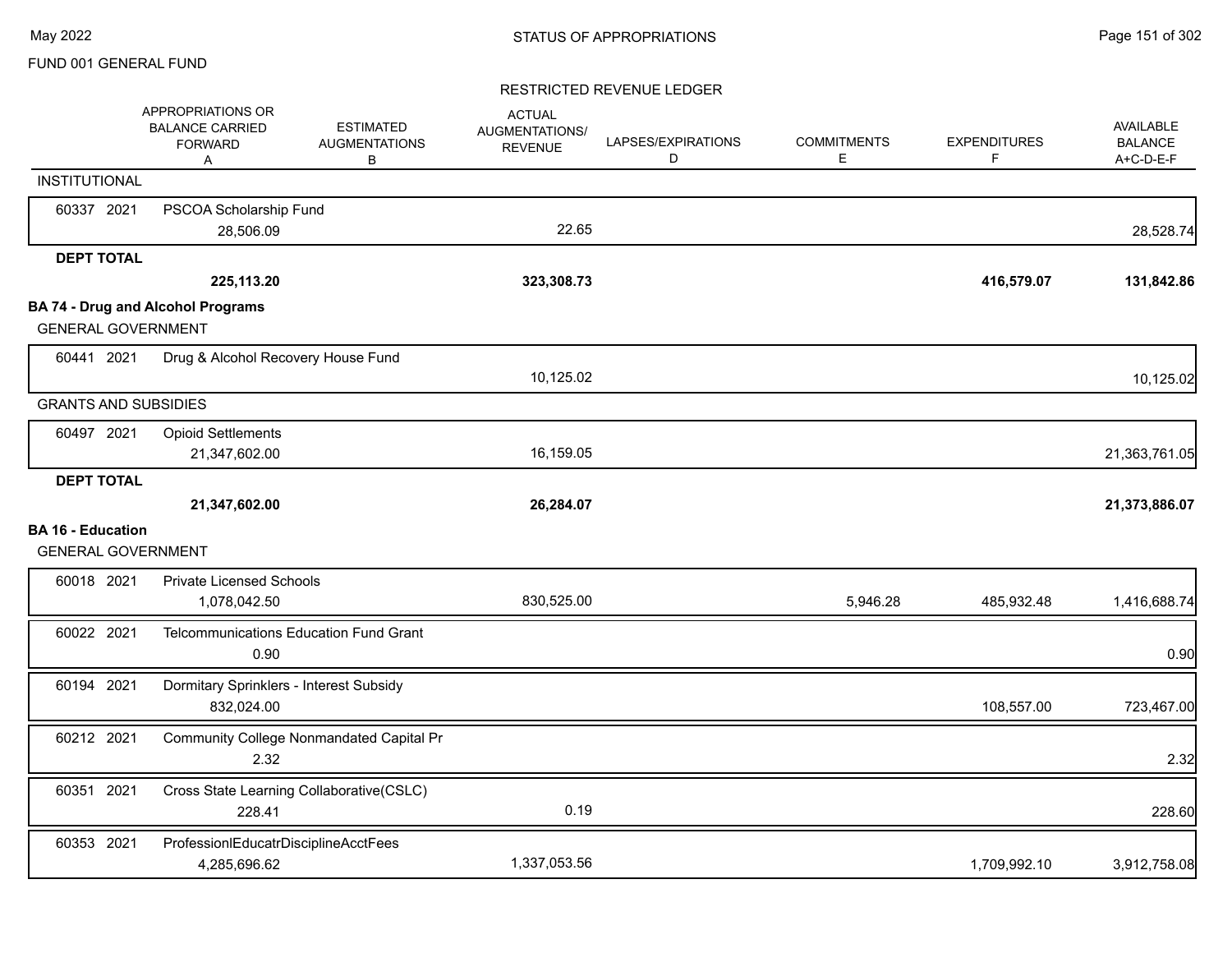|                             | APPROPRIATIONS OR<br><b>BALANCE CARRIED</b><br><b>ESTIMATED</b><br><b>AUGMENTATIONS</b><br><b>FORWARD</b><br>в<br>Α | <b>ACTUAL</b><br>AUGMENTATIONS/<br><b>REVENUE</b> | LAPSES/EXPIRATIONS<br>D | <b>COMMITMENTS</b><br>Е | <b>EXPENDITURES</b><br>F | AVAILABLE<br><b>BALANCE</b><br>A+C-D-E-F |
|-----------------------------|---------------------------------------------------------------------------------------------------------------------|---------------------------------------------------|-------------------------|-------------------------|--------------------------|------------------------------------------|
| 60371 2021                  | Alternative Education Program Account<br>263,911.47                                                                 | 29,000.00                                         |                         | 24,968.90               | 68,735.51                | 199,207.06                               |
| 60402 2021                  | New Skills For Youth Grant<br>10,379.38                                                                             |                                                   |                         |                         |                          | 10,379.38                                |
| 60416 2021                  | PDE Interstate Reciprocity Agreement<br>1,274,381.14                                                                |                                                   |                         |                         | 140,150.69               | 1,134,230.45                             |
| 60439 2021                  | <b>Higher Education Regulatory Account</b><br>553,072.86                                                            | 210,700.00                                        |                         |                         | 168,728.75               | 595,044.11                               |
| <b>GRANTS AND SUBSIDIES</b> |                                                                                                                     |                                                   |                         |                         |                          |                                          |
| 60020 2021                  | Panet-Local Education Agencies<br>59,221.84                                                                         |                                                   |                         |                         |                          | 59,221.84                                |
| 60159 2021                  | <b>TEMPORARY SPECIAL AID</b><br>693.00                                                                              |                                                   |                         |                         |                          | 693.00                                   |
| 60332 2021                  | FinanclRecovrySchoolDistrctTransLoanAcct<br>2,535,000.00                                                            | 183,500.00                                        |                         |                         |                          | 2,718,500.00                             |
| 60476 2021                  | KeystoneTelepresenceEducationGrant Prgrm<br>314,922.56                                                              | 300,000.00                                        |                         | 85,142.26               | 162,277.62               | 367,502.68                               |
| <b>DEPT TOTAL</b>           |                                                                                                                     |                                                   |                         |                         |                          |                                          |
|                             | 11,207,577.00                                                                                                       | 2,890,778.75                                      |                         | 116,057.44              | 2,844,374.15             | 11,137,924.16                            |
| <b>GENERAL GOVERNMENT</b>   | <b>BA 31 - PA Emergency Management Agency</b>                                                                       |                                                   |                         |                         |                          |                                          |
| 60060 2021                  | Act147-RERF<br>78,592.86                                                                                            | 750,000.00                                        |                         | 107,621.79              | 630,551.86               | 90,419.21                                |
| 60061 2021                  | Act147-RTERF<br>817,933.83                                                                                          | 55,000.00                                         |                         |                         | $-1,396.01$              | 874,329.84                               |
| 60063 2021                  | Act85-RERP<br>755,798.33                                                                                            | 1,411,697.50                                      |                         | 563,980.10              | 1,293,293.62             | 310,222.11                               |
| 60249 2021                  | VoIP 911 Emergency Servies Fund<br>1.14                                                                             |                                                   |                         |                         |                          | 1.14                                     |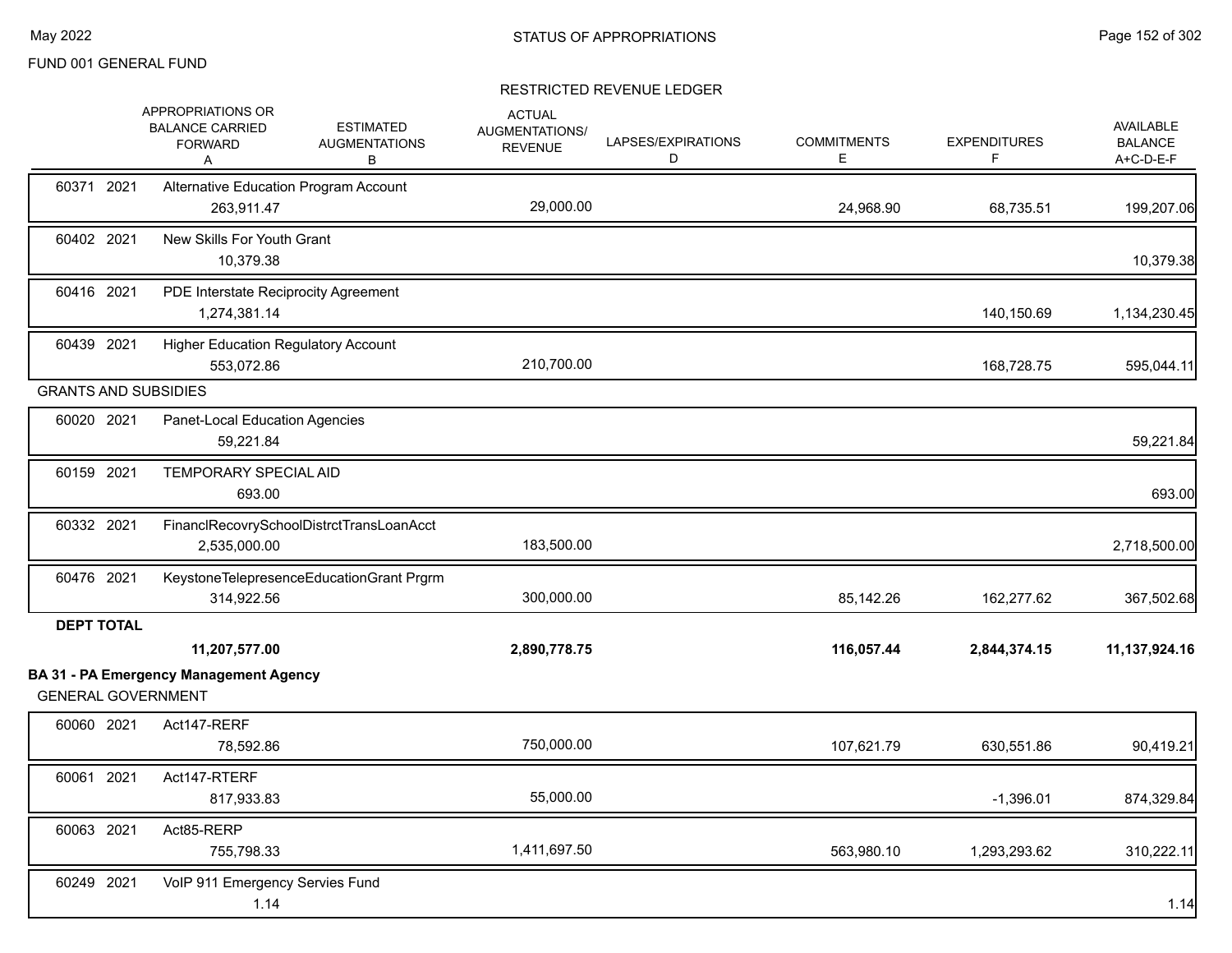|                             | <b>APPROPRIATIONS OR</b><br><b>BALANCE CARRIED</b><br><b>FORWARD</b><br>Α | <b>ESTIMATED</b><br><b>AUGMENTATIONS</b><br>В | <b>ACTUAL</b><br>AUGMENTATIONS/<br><b>REVENUE</b> | LAPSES/EXPIRATIONS<br>D | <b>COMMITMENTS</b><br>Е | <b>EXPENDITURES</b><br>F | <b>AVAILABLE</b><br><b>BALANCE</b><br>A+C-D-E-F |
|-----------------------------|---------------------------------------------------------------------------|-----------------------------------------------|---------------------------------------------------|-------------------------|-------------------------|--------------------------|-------------------------------------------------|
| 60410 2021                  | 25.417.58                                                                 | DelegatedAgencyConstructionProjects-PEMA      |                                                   |                         | 5,853.45                | 25,417.58                | $-5,853.45$                                     |
| 60436 2021                  | 621,058.65                                                                | OnlineTraingEducatr&TrngReimbursementAcc      | 500,000.00                                        |                         | 664,480.15              | 12,818.95                | 443,759.55                                      |
| <b>GRANTS AND SUBSIDIES</b> |                                                                           |                                               |                                                   |                         |                         |                          |                                                 |
| 60062 2021                  | <b>Satellite Truck</b><br>685.41                                          |                                               |                                                   |                         |                         |                          | 685.41                                          |
| 60227 2021                  | Volunteer Company Grants Program<br>12,917,224.26                         |                                               | 31,500,324.65                                     |                         | 6,313.46                | 38,281,470.60            | 6,129,764.85                                    |
| <b>DEPT TOTAL</b>           | 15,216,712.06                                                             |                                               | 34,217,022.15                                     |                         | 1,348,248.95            | 40,242,156.60            | 7,843,328.66                                    |
| <b>GENERAL GOVERNMENT</b>   | <b>BA 35 - Environmental Protection</b>                                   |                                               |                                                   |                         |                         |                          |                                                 |
| 60065 2021                  | Safe Drinking Water Account<br>19,111,012.05                              |                                               | 8,874,517.98                                      |                         | 686,285.77              | 8,767,389.96             | 18,531,854.30                                   |
| 60066 2021                  | Used Tire Pile Remediation<br>1,285,631.20                                |                                               | 29,250.00                                         |                         |                         |                          | 1,314,881.20                                    |
| 60067 2021                  | Coal Refuse Disposal Control Fd Act-154<br>4,686,154.99                   |                                               | 85,528.36                                         |                         | 38,982.50               | 144,213.06               | 4,588,487.79                                    |
| 60069 2021                  | Bituminous Mine Sub&Land Cons Fd Act-156<br>453,448.42                    |                                               | 85,362.65                                         |                         |                         | 205.49                   | 538,605.58                                      |
| 60070 2021                  | <b>Radiation Protection Fund</b><br>12,371,016.29                         |                                               | 11,814,444.49                                     |                         | 1,088,499.66            | 10,880,885.19            | 12,216,075.93                                   |
| 60072 2021                  | Clean Water Fund<br>16,774,871.07                                         |                                               | 16,955,938.47                                     |                         | 7,437,253.47            | 18,789,813.08            | 7,503,742.99                                    |
| 60073 2021                  | Sewage Facilities Program Admin<br>765,989.30                             |                                               | 675,816.00                                        |                         |                         | 641,568.19               | 800,237.11                                      |
| 60074 2021                  | Solid Waste Abatement Fund<br>6,508,873.98                                |                                               | 1,085,935.55                                      |                         | 1,634,929.55            | 3,316,384.89             | 2,643,495.09                                    |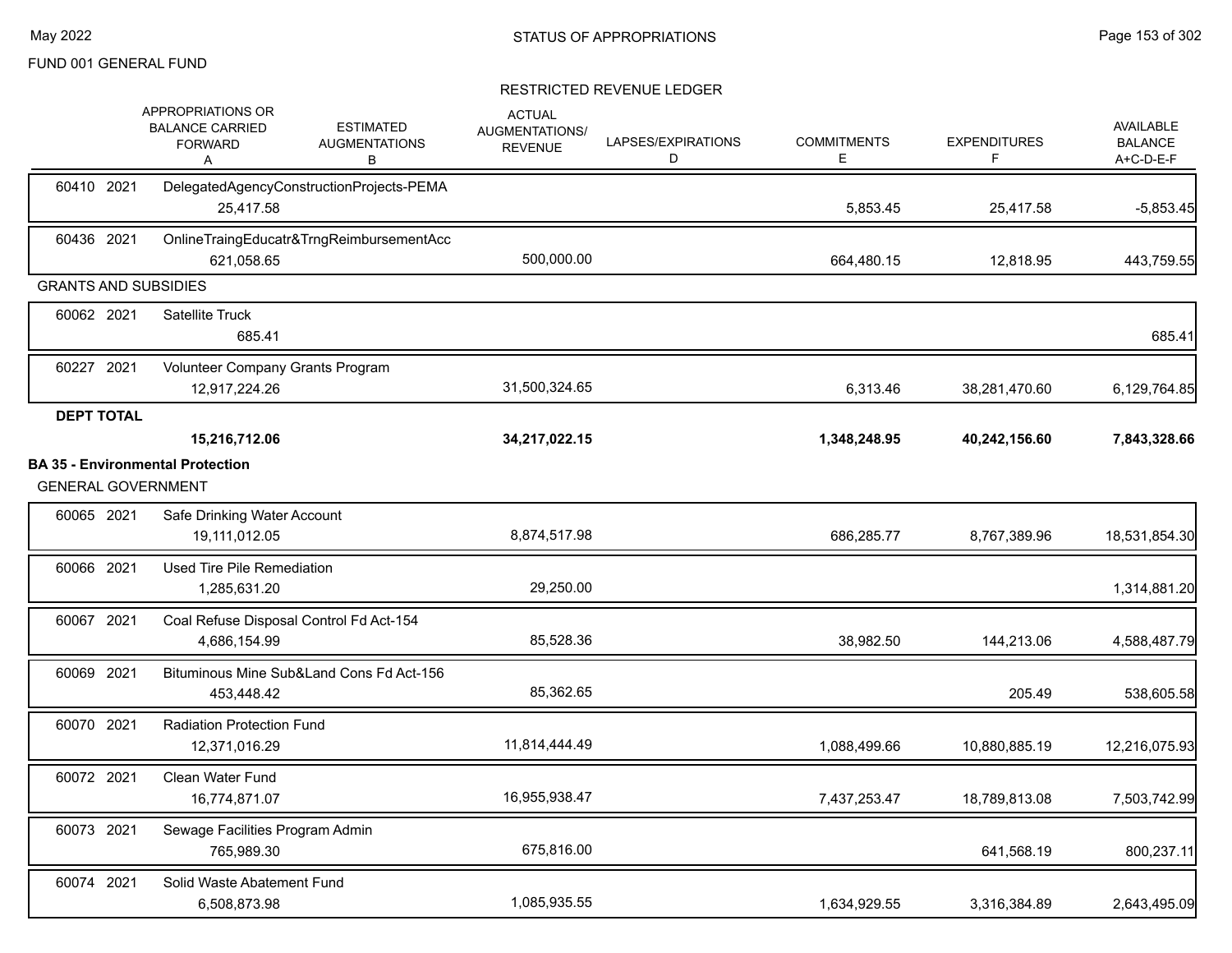|                                                              | APPROPRIATIONS OR<br><b>BALANCE CARRIED</b><br><b>FORWARD</b><br>Α | <b>ESTIMATED</b><br><b>AUGMENTATIONS</b><br>В | <b>ACTUAL</b><br><b>AUGMENTATIONS/</b><br><b>REVENUE</b> | LAPSES/EXPIRATIONS<br>D | <b>COMMITMENTS</b><br>E | <b>EXPENDITURES</b><br>F | <b>AVAILABLE</b><br><b>BALANCE</b><br>A+C-D-E-F |
|--------------------------------------------------------------|--------------------------------------------------------------------|-----------------------------------------------|----------------------------------------------------------|-------------------------|-------------------------|--------------------------|-------------------------------------------------|
| 60075 2021                                                   | Abandoned Well Plugging Fund<br>771,626.99                         |                                               | 1,048,206.51                                             |                         | 59,200.00               | 142,585.99               | 1,618,047.51                                    |
| 60076 2021                                                   | Orphan Well Plugging Fund<br>1,378,355.64                          |                                               | 274,623.60                                               |                         | 14,310.33               | 214,023.05               | 1,424,645.86                                    |
| 60077 2021                                                   | Dams and Encroachment Fund<br>2,677,673.58                         |                                               | 298,279.87                                               |                         | 1,010,187.62            | 73,567.68                | 1,892,198.15                                    |
| 60078 2021                                                   | Municipalities Sewage Facilities Compl<br>48,750.00                |                                               |                                                          |                         |                         |                          | 48,750.00                                       |
| 60079 2021                                                   | Alter Fuels Inc. Grants<br>16,948,096.90                           |                                               | 4,465,695.59                                             |                         | 7,903,496.89            | 4,603,564.52             | 8,906,731.08                                    |
| 60080 2021                                                   | Industrial Land Recycling Fund<br>1,844,201.57                     |                                               | 247,354.00                                               |                         | 5,955.15                | 257,381.13               | 1,828,219.29                                    |
| 60083 2021                                                   | Well Plugging Account<br>21,971,727.06                             |                                               | 10,490,481.57                                            |                         | 2,229,543.77            | 21,486,956.77            | 8,745,708.09                                    |
| 60202 2021                                                   | Waste Transportation Safety Account<br>18,124,414.19               |                                               | 3,109,358.86                                             |                         | 3,674,808.04            | 2,316,287.14             | 15,242,677.87                                   |
| 60314 2021                                                   | <b>Electronic Materials Recycling</b><br>1,357,169.12              |                                               | 323,067.54                                               |                         |                         | 421,961.07               | 1,258,275.59                                    |
| <b>GRANTS AND SUBSIDIES</b>                                  |                                                                    |                                               |                                                          |                         |                         |                          |                                                 |
| 60487 2021                                                   | 1,149,665.02                                                       | EnvironmentalMitigationTrustAgreementAc       | 5,750,298.70                                             |                         | 23,052,076.61           | 6,073,012.06             | $-22,225,124.95$                                |
| <b>DEPT TOTAL</b>                                            |                                                                    |                                               |                                                          |                         |                         |                          |                                                 |
|                                                              | 128,228,677.37                                                     |                                               | 65,614,159.74                                            |                         | 48,835,529.36           | 78,129,799.27            | 66,877,508.48                                   |
| <b>BA 15 - General Services</b><br><b>GENERAL GOVERNMENT</b> |                                                                    |                                               |                                                          |                         |                         |                          |                                                 |
| 60017 2021                                                   | <b>Temporary Fleet Vehicles</b><br>755,222.55                      |                                               | 54,700.09                                                |                         |                         | $-30,176.22$             | 840,098.86                                      |
| 60395 2021                                                   | Act 147 Lease Payments<br>47,355.83                                |                                               | 60,157.21                                                |                         |                         | 885.61                   | 106,627.43                                      |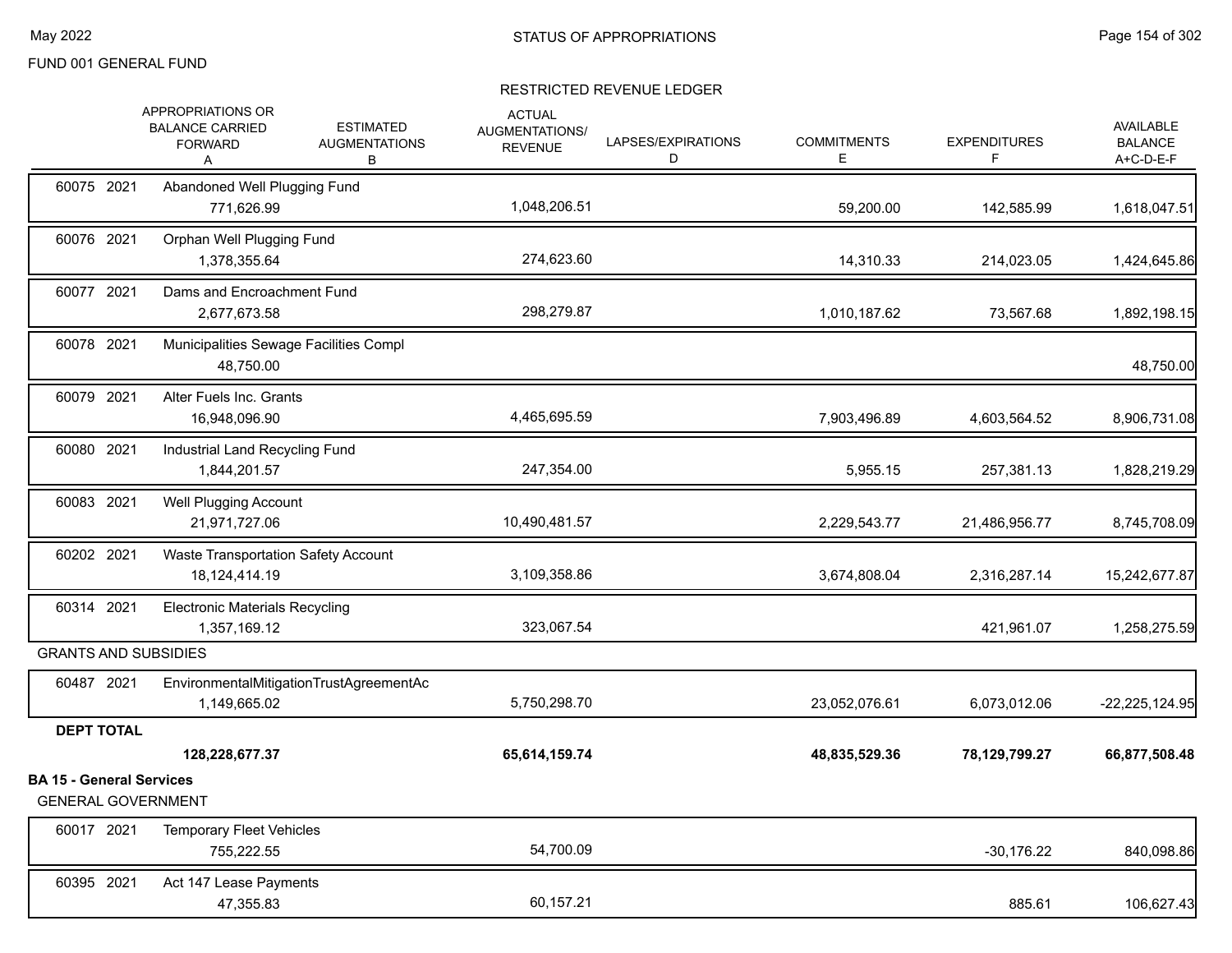|                                             | APPROPRIATIONS OR<br><b>BALANCE CARRIED</b><br><b>ESTIMATED</b><br><b>FORWARD</b><br><b>AUGMENTATIONS</b><br>В<br>A | <b>ACTUAL</b><br>AUGMENTATIONS/<br><b>REVENUE</b> | LAPSES/EXPIRATIONS<br>D | <b>COMMITMENTS</b><br>Ε | <b>EXPENDITURES</b><br>F | <b>AVAILABLE</b><br><b>BALANCE</b><br>$A+C-D-E-F$ |
|---------------------------------------------|---------------------------------------------------------------------------------------------------------------------|---------------------------------------------------|-------------------------|-------------------------|--------------------------|---------------------------------------------------|
| 60415 2021                                  | Delegated Agency Construction Projects<br>251,229.68                                                                |                                                   |                         |                         | 50.10                    | 251,179.58                                        |
| 60475 2021                                  | Farm Show Complex Account                                                                                           | 4,567,118.75                                      |                         |                         | 4,567,118.68             | 0.07                                              |
| <b>DEPT TOTAL</b>                           | 1,053,808.06                                                                                                        | 4,681,976.05                                      |                         |                         | 4,537,878.17             | 1,197,905.94                                      |
| BA 67 - Health<br><b>GENERAL GOVERNMENT</b> |                                                                                                                     |                                                   |                         |                         |                          |                                                   |
| 60108 2021                                  | Hodge Trust Fund - Butler County<br>130,510.16                                                                      | 103.68                                            |                         |                         |                          | 130,613.84                                        |
| 60109 2021                                  | <b>Health Care Facilities - Civil Penalties</b><br>7,006,094.54                                                     | 2,207,000.00                                      |                         | 1,360,903.79            | 1,674,321.04             | 6,177,869.71                                      |
| 60110 2021                                  | Reimold Trust Funds<br>191,214.72                                                                                   | 19,000.00                                         |                         |                         | 11,171.68                | 199,043.04                                        |
| 60220 2021                                  | Juvenile Diebetes Cure Research<br>202,731.67                                                                       | 16,907.55                                         |                         | 5.15                    | 33.40                    | 219,600.67                                        |
| 60222 2021                                  | Vital Statistics Improvement Account<br>25,298,394.50                                                               | 15,473,635.21                                     |                         |                         | 10,765,435.00            | 30,006,594.71                                     |
| 60369 2021                                  | Indoor Tanning Regulation Fund<br>343,542.68                                                                        | 147,900.00                                        |                         |                         |                          | 491,442.68                                        |
| 60423 2021                                  | <b>Nursing Home Oversight</b><br>634,194.99                                                                         |                                                   |                         |                         |                          | 634,194.99                                        |
| 60443 2021                                  | PA Opioid Dashboard<br>179,443.43                                                                                   | 112.58                                            |                         |                         | 93,812.62                | 85,743.39                                         |
| <b>GRANTS AND SUBSIDIES</b>                 |                                                                                                                     |                                                   |                         |                         |                          |                                                   |
| 60341 2021                                  | SPBP Manufacturer Drug Rebates<br>2,500,000.00                                                                      |                                                   |                         | 16,834.00               | 2,482,956.00             | 210.00                                            |
| 60427 2021                                  | <b>RWHAP Rebates</b><br>77,940,927.07                                                                               | 103,577,450.96                                    |                         | 45,960,024.50           | 61,226,861.03            | 74,331,492.50                                     |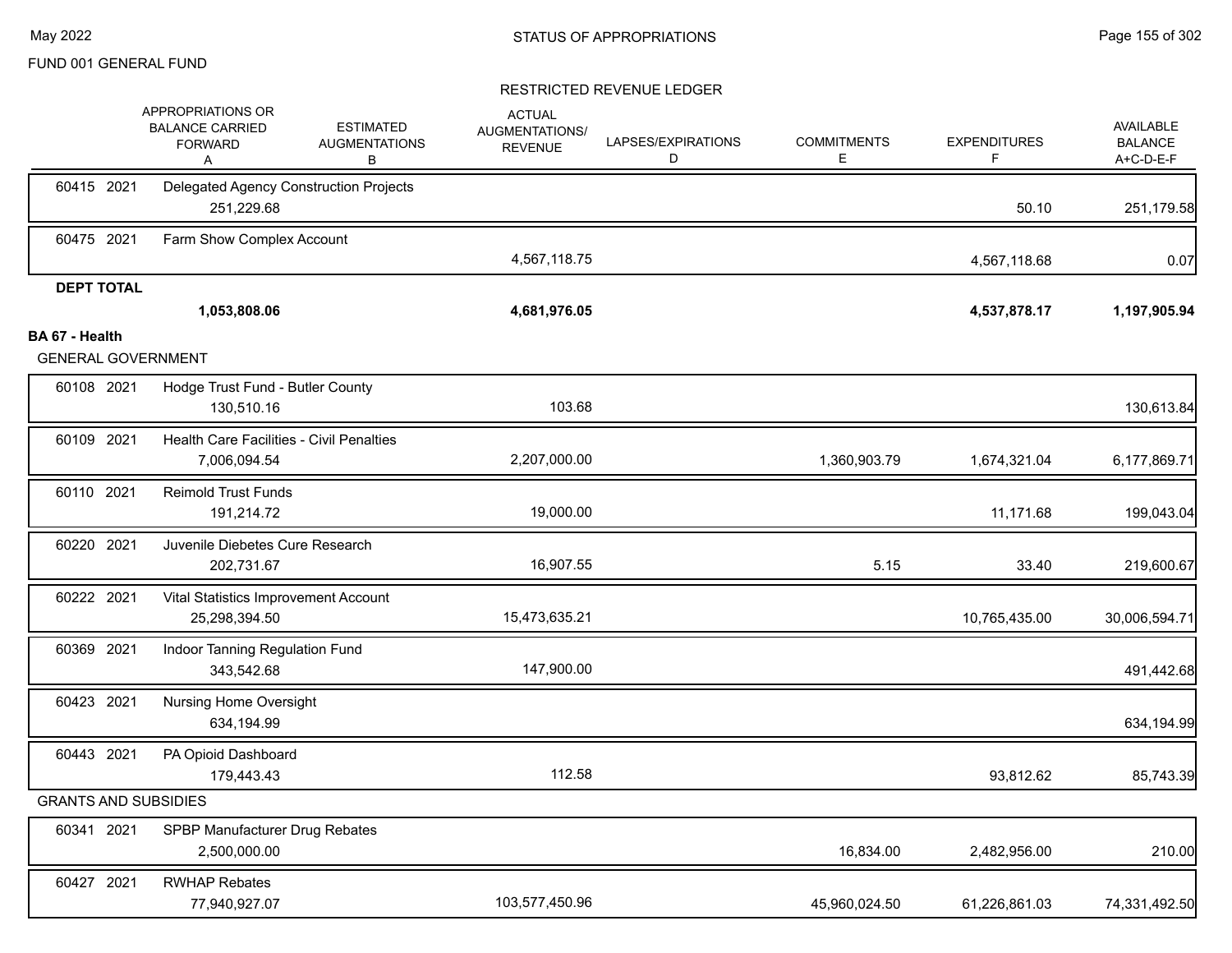# FUND 001 GENERAL FUND

|                                                       |                                                                    |                                               |                                                   | RESTRICTED REVENUE LEDGER |                         |                          |                                                 |
|-------------------------------------------------------|--------------------------------------------------------------------|-----------------------------------------------|---------------------------------------------------|---------------------------|-------------------------|--------------------------|-------------------------------------------------|
|                                                       | APPROPRIATIONS OR<br><b>BALANCE CARRIED</b><br><b>FORWARD</b><br>Α | <b>ESTIMATED</b><br><b>AUGMENTATIONS</b><br>В | <b>ACTUAL</b><br>AUGMENTATIONS/<br><b>REVENUE</b> | LAPSES/EXPIRATIONS<br>D   | <b>COMMITMENTS</b><br>Е | <b>EXPENDITURES</b><br>F | <b>AVAILABLE</b><br><b>BALANCE</b><br>A+C-D-E-F |
| 60452 2021                                            | Pediatric Cancer Research Fund                                     |                                               |                                                   |                           |                         |                          |                                                 |
|                                                       | 1,828,328.15                                                       |                                               | 737,430.68                                        |                           | 1,299,000.00            |                          | 1,266,758.83                                    |
| <b>DEPT TOTAL</b>                                     |                                                                    |                                               |                                                   |                           |                         |                          |                                                 |
|                                                       | 116,255,381.91                                                     |                                               | 122,179,540.66                                    |                           | 48,636,767.44           | 76,254,590.77            | 113,543,564.36                                  |
|                                                       | <b>BA 30 - Historical &amp; Museum Commission</b>                  |                                               |                                                   |                           |                         |                          |                                                 |
| <b>GENERAL GOVERNMENT</b>                             |                                                                    |                                               |                                                   |                           |                         |                          |                                                 |
| 60056 2021                                            | Rent/Other Income Hist Sites and Mseum<br>433,508.07               |                                               | 34,000.00                                         |                           | 55,933.13               | 158,960.37               | 252,614.57                                      |
| 60058 2021                                            | 194.00                                                             | Sarah Mellon Scaife Found Grant WP Mseum      |                                                   |                           |                         |                          | 194.00                                          |
| 60059 2021                                            | Pur And Item-Donation-A Atwater Kent Jr<br>17,189.75               |                                               |                                                   |                           |                         |                          | 17,189.75                                       |
| 60409 2021                                            | Delegated Agency Construction Projects<br>8,339.74                 |                                               |                                                   |                           | 421.39                  | 6,108.60                 | 1,809.75                                        |
| <b>DEPT TOTAL</b>                                     |                                                                    |                                               |                                                   |                           |                         |                          |                                                 |
|                                                       | 459,231.56                                                         |                                               | 34,000.00                                         |                           | 56,354.52               | 165,068.97               | 271,808.07                                      |
| <b>BA 79 - Insurance</b>                              |                                                                    |                                               |                                                   |                           |                         |                          |                                                 |
| <b>GENERAL GOVERNMENT</b>                             |                                                                    |                                               |                                                   |                           |                         |                          |                                                 |
| 60154 2021                                            | <b>Single Licensing Conversion</b><br>55,393.05                    |                                               |                                                   |                           |                         |                          | 55,393.05                                       |
| <b>GRANTS AND SUBSIDIES</b>                           |                                                                    |                                               |                                                   |                           |                         |                          |                                                 |
| 60376 2021                                            | 366,606.84                                                         | WestPAConsumerResrchMarktg&OutreachFund       |                                                   |                           |                         |                          | 366,606.84                                      |
| <b>DEPT TOTAL</b>                                     |                                                                    |                                               |                                                   |                           |                         |                          |                                                 |
|                                                       | 421,999.89                                                         |                                               |                                                   |                           |                         |                          | 421,999.89                                      |
| BA 12 - Labor & Industry<br><b>GENERAL GOVERNMENT</b> |                                                                    |                                               |                                                   |                           |                         |                          |                                                 |
| 60004 2021                                            | Vending Machine Proceeds<br>674,324.45                             |                                               | 203,131.21                                        |                           |                         | 63,484.24                | 813,971.42                                      |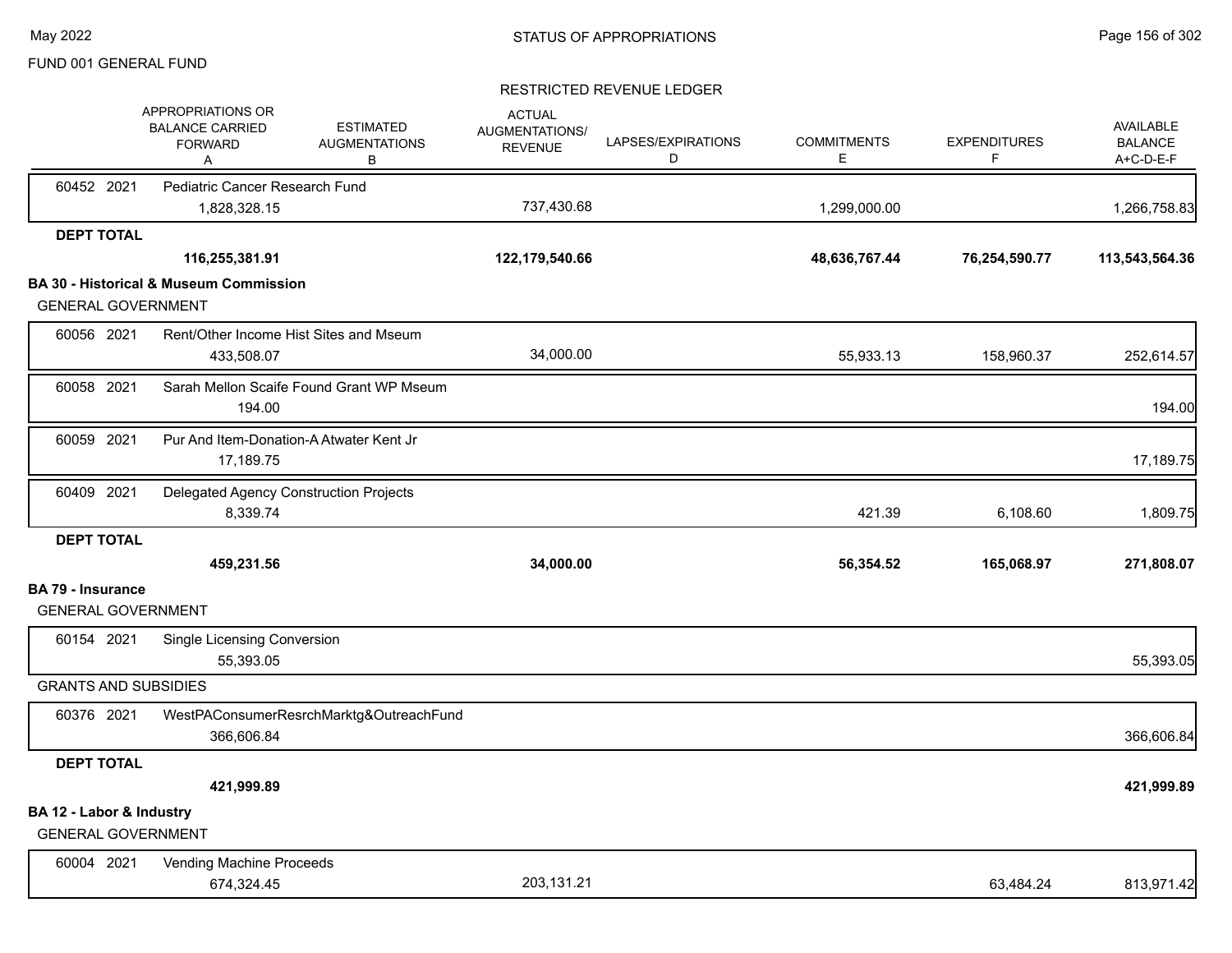#### RESTRICTED REVENUE LEDGER

|                               | APPROPRIATIONS OR<br><b>BALANCE CARRIED</b><br><b>FORWARD</b><br>Α | <b>ESTIMATED</b><br><b>AUGMENTATIONS</b><br>в | <b>ACTUAL</b><br>AUGMENTATIONS/<br><b>REVENUE</b> | LAPSES/EXPIRATIONS<br>D | <b>COMMITMENTS</b><br>E. | <b>EXPENDITURES</b><br>F. | <b>AVAILABLE</b><br><b>BALANCE</b><br>A+C-D-E-F |
|-------------------------------|--------------------------------------------------------------------|-----------------------------------------------|---------------------------------------------------|-------------------------|--------------------------|---------------------------|-------------------------------------------------|
| 60005 2021                    | Asbestos Occ Accreditation & Cert<br>5,857,149.78                  |                                               | 1,358,739.11                                      |                         |                          | 2,025,608.27              | 5,190,280.62                                    |
| 60404 2021                    | 50,729.23                                                          | Delegated Agency Construction Projects        |                                                   |                         |                          | 50,729.23                 |                                                 |
| 60432 2021                    | 485,214.40                                                         | Review & Advisory Council Administration      | 126,804.05                                        |                         |                          | 180.98                    | 611,837.47                                      |
| <b>DEPT TOTAL</b>             |                                                                    |                                               |                                                   |                         |                          |                           |                                                 |
|                               | 7,067,417.86                                                       |                                               | 1,688,674.37                                      |                         |                          | 2,140,002.72              | 6,616,089.51                                    |
| <b>GENERAL GOVERNMENT</b>     | <b>BA 13 - Military &amp; Veterans Affairs</b>                     |                                               |                                                   |                         |                          |                           |                                                 |
| 60157 2021                    | 1,719.23                                                           | Distance Learning Project- Civilian Use       |                                                   |                         |                          |                           | 1,719.23                                        |
| 60158 2021                    | Seized/Forfeited Property - Federal<br>63,009.18                   |                                               | 13,162.38                                         |                         |                          | 50,806.00                 | 25,365.56                                       |
| 60216 2021                    | Military Family Relief Assistance<br>1,045,783.46                  |                                               | 58,831.74                                         |                         |                          | 17,000.00                 | 1,087,615.20                                    |
| 60356 2021                    | State Military Justice Fund<br>17,557.53                           |                                               | 850.00                                            |                         |                          |                           | 18,407.53                                       |
| <b>DEPT TOTAL</b>             |                                                                    |                                               |                                                   |                         |                          |                           |                                                 |
|                               | 1,128,069.40                                                       |                                               | 72,844.12                                         |                         |                          | 67,806.00                 | 1,133,107.52                                    |
|                               | <b>BA 17 - Public Utility Commission</b>                           |                                               |                                                   |                         |                          |                           |                                                 |
| <b>GENERAL GOVERNMENT</b>     |                                                                    |                                               |                                                   |                         |                          |                           |                                                 |
| 60024 2021                    | <b>General Government Operations</b><br>38,674,989.03              |                                               | 76,041,088.43                                     |                         |                          | 74,665,890.58             | 40,050,186.88                                   |
| <b>DEPT TOTAL</b>             |                                                                    |                                               |                                                   |                         |                          |                           |                                                 |
|                               | 38,674,989.03                                                      |                                               | 76,041,088.43                                     |                         |                          | 74,665,890.58             | 40,050,186.88                                   |
| <b>BA 21 - Human Services</b> |                                                                    |                                               |                                                   |                         |                          |                           |                                                 |

GENERAL GOVERNMENT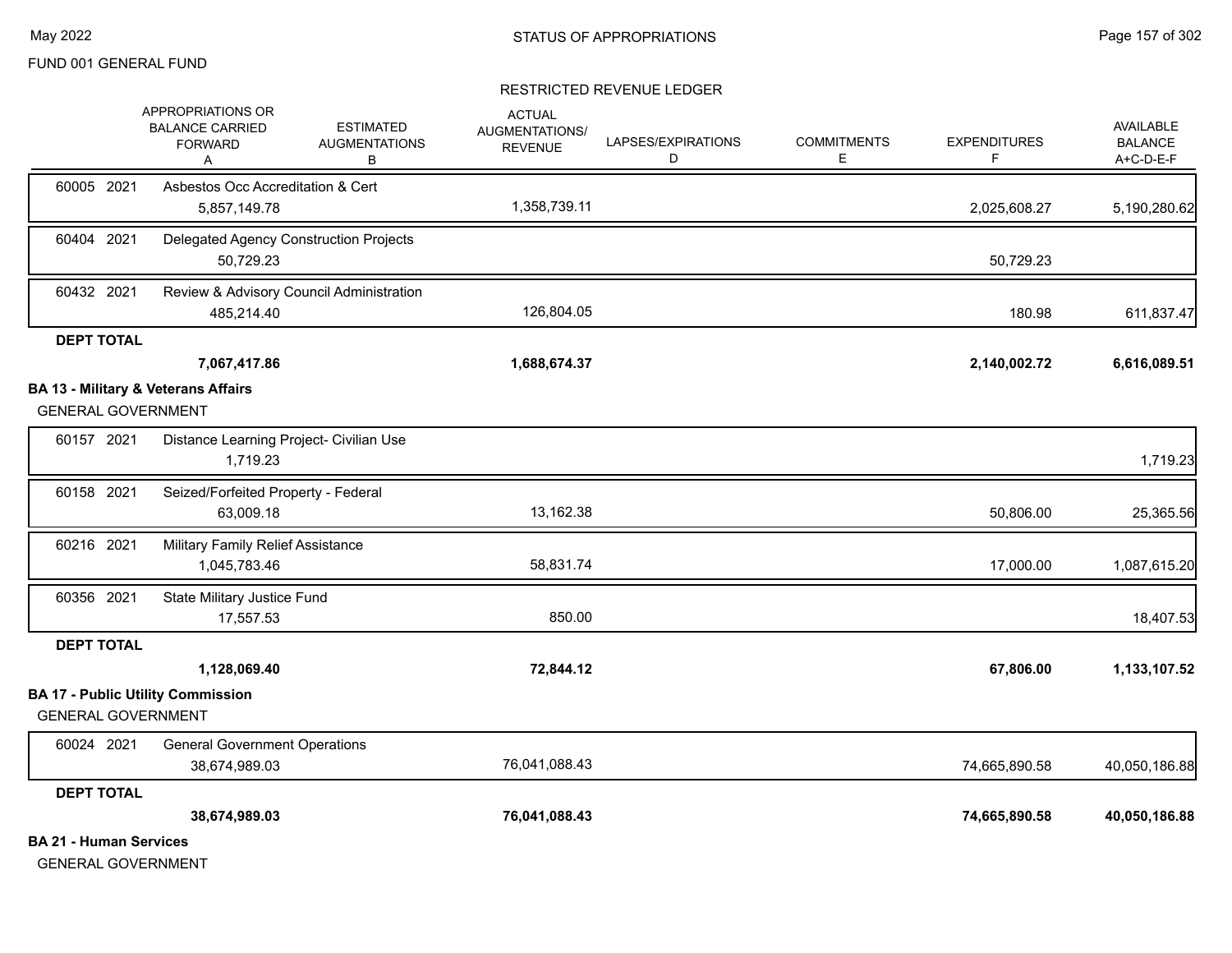|            | APPROPRIATIONS OR<br><b>BALANCE CARRIED</b><br><b>FORWARD</b><br>A | <b>ESTIMATED</b><br><b>AUGMENTATIONS</b><br>B | <b>ACTUAL</b><br>AUGMENTATIONS/<br><b>REVENUE</b> | LAPSES/EXPIRATIONS<br>D | <b>COMMITMENTS</b><br>Е | <b>EXPENDITURES</b><br>F | AVAILABLE<br><b>BALANCE</b><br>A+C-D-E-F |
|------------|--------------------------------------------------------------------|-----------------------------------------------|---------------------------------------------------|-------------------------|-------------------------|--------------------------|------------------------------------------|
| 60033 2021 | Act 185 Personal Care Homes<br>1,306,643.68                        |                                               | 198,886.00                                        |                         |                         | 49,862.27                | 1,455,667.41                             |
| 60034 2021 | <b>OBRA 87-Civil Monetary Penalties</b><br>16,907,830.39           |                                               | 927,875.54                                        |                         | 305,163.88              | 1,076,803.38             | 16,453,738.67                            |
| 60035 2021 | 5,330,722.99                                                       | Title IV-D Child Support Incentive Funds      | 25,438,593.00                                     |                         |                         | 14,100,814.79            | 16,668,501.20                            |
| 60243 2021 | 16,070,982.25                                                      | Food Stamp Quality Control Enhanced Fndg      |                                                   |                         |                         |                          | 16,070,982.25                            |
| 60289 2021 | <b>Nursing Facility Assessments</b>                                |                                               | 69,401,953.05                                     |                         |                         |                          | 69,401,953.05                            |
| 60370 2021 | Act 28 Training<br>1,173,817.83                                    |                                               | $-240,198.11$                                     |                         |                         |                          | 933,619.72                               |
| 60462 2021 | 307.84                                                             | SafeHarborForSexuallyExploitedChildrenFd      | 404.32                                            |                         |                         |                          | 712.16                                   |
|            | <b>GRANTS AND SUBSIDIES</b>                                        |                                               |                                                   |                         |                         |                          |                                          |
| 60260 2021 | <b>Hospital Assessment Program</b><br>11,309,661.12                |                                               | -11,294,783.43                                    |                         |                         |                          | 14,877.69                                |
| 60262 2021 |                                                                    | Medicaid Managed Care Gross Receipt Tax       | 109,672.42                                        |                         |                         |                          | 109,672.42                               |
| 60309 2021 | <b>Quality Care Assessment Account</b><br>202,569,691.68           |                                               | 251,222,247.35                                    |                         |                         |                          | 453,791,939.03                           |
| 60396 2021 | Children's Health Insurance Program<br>7,952,597.94                |                                               | 30,730,000.00                                     |                         | 17,745,820.33           | 26, 190, 724. 35         | $-5,253,946.74$                          |
| 60397 2021 | <b>Medical Assistance Enrollment</b><br>602,241.00                 |                                               | 102,264.00                                        |                         |                         |                          | 704,505.00                               |
| 60398 2021 | MA - MCO Assessment                                                |                                               | 2,178.07                                          |                         |                         |                          | 2,178.07                                 |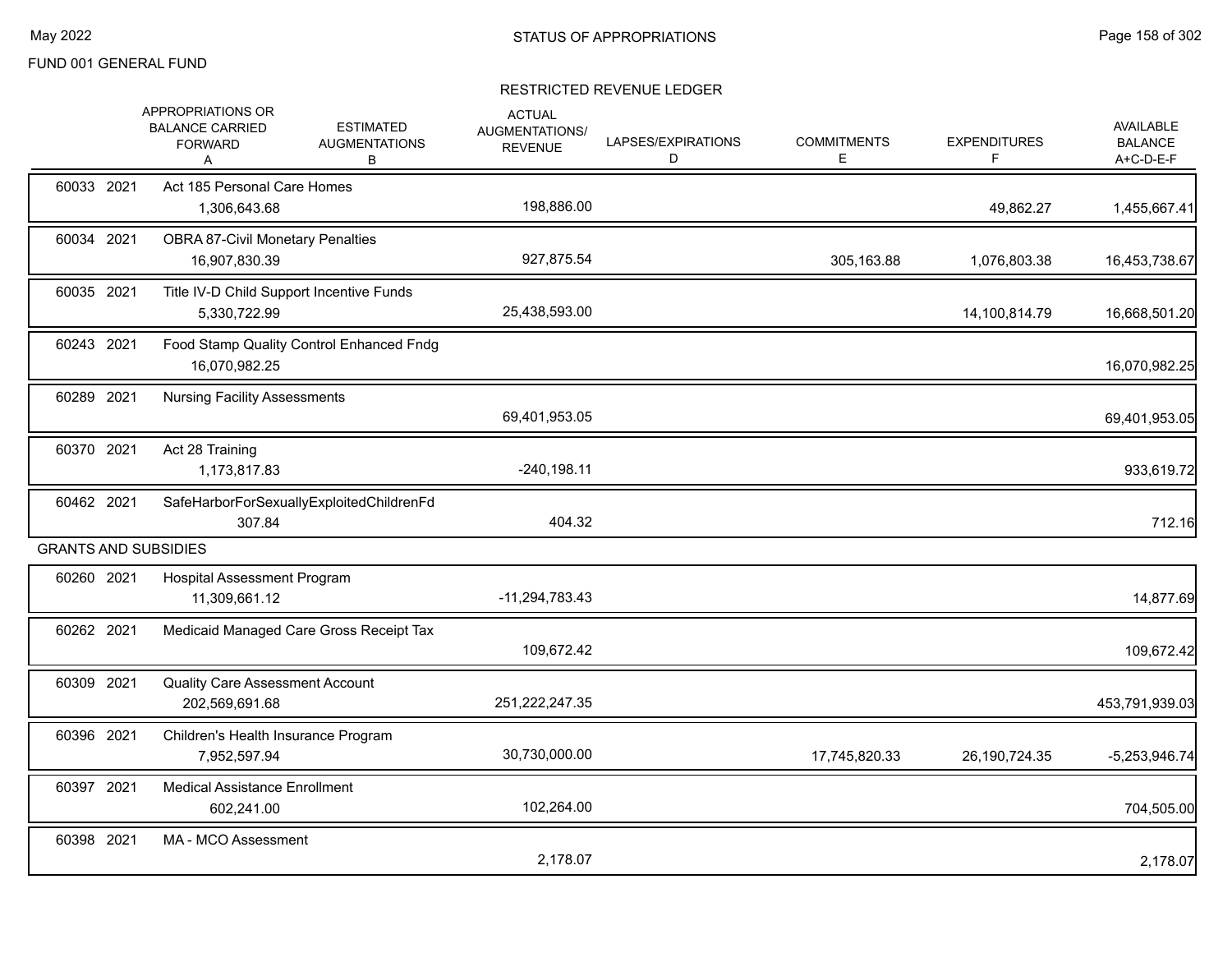|                                                              | APPROPRIATIONS OR<br><b>ESTIMATED</b><br><b>BALANCE CARRIED</b><br><b>AUGMENTATIONS</b><br><b>FORWARD</b><br>В<br>Α | <b>ACTUAL</b><br>AUGMENTATIONS/<br><b>REVENUE</b> | LAPSES/EXPIRATIONS<br>D | <b>COMMITMENTS</b><br>E | <b>EXPENDITURES</b><br>F | AVAILABLE<br><b>BALANCE</b><br>A+C-D-E-F |
|--------------------------------------------------------------|---------------------------------------------------------------------------------------------------------------------|---------------------------------------------------|-------------------------|-------------------------|--------------------------|------------------------------------------|
| <b>DEPT TOTAL</b>                                            |                                                                                                                     |                                                   |                         |                         |                          |                                          |
|                                                              | 263,224,496.72                                                                                                      | 366,599,092.21                                    |                         | 18,050,984.21           | 41,418,204.79            | 570,354,399.93                           |
| <b>BA 18 - Revenue</b>                                       |                                                                                                                     |                                                   |                         |                         |                          |                                          |
| <b>GENERAL GOVERNMENT</b>                                    |                                                                                                                     |                                                   |                         |                         |                          |                                          |
| 60277 2021                                                   | <b>Enhanced Revenue Collection</b>                                                                                  | 624,651,289.78                                    |                         |                         | 624,651,289.78           |                                          |
| 60342 2021                                                   | <b>Contingent Fee Contract Collections</b>                                                                          |                                                   |                         |                         |                          |                                          |
|                                                              | 97,084.61                                                                                                           | 486,389.59                                        |                         |                         | 486,389.59               | 97,084.61                                |
| <b>GRANTS AND SUBSIDIES</b>                                  |                                                                                                                     |                                                   |                         |                         |                          |                                          |
| 60473 2021                                                   | Certified Service Provider Fees Act 43                                                                              |                                                   |                         |                         |                          |                                          |
|                                                              | 167,728.43                                                                                                          | 2,481,727.46                                      |                         | 7,331,248.70            | 2,649,455.85             | $-7,331,248.66$                          |
| <b>DEPT TOTAL</b>                                            |                                                                                                                     |                                                   |                         |                         |                          |                                          |
|                                                              | 264,813.04                                                                                                          | 627,619,406.83                                    |                         | 7,331,248.70            | 627,787,135.22           | $-7,234,164.05$                          |
| <b>BA 19 - State Department</b><br><b>GENERAL GOVERNMENT</b> |                                                                                                                     |                                                   |                         |                         |                          |                                          |
| 60027 2021                                                   | <b>Corporation Bureau</b><br>10,910,485.38                                                                          | 11,377,302.15                                     |                         |                         | 12,434,000.00            | 9,853,787.53                             |
| 60028 2021                                                   | Professional Licensure Augmentation Acct<br>23,752,396.72                                                           | 48,451,285.16                                     |                         |                         | 49,394,000.00            | 22,809,681.88                            |
| 60029 2021                                                   | State Board of Podiatry<br>2,227,950.50                                                                             | 22,121.68                                         |                         |                         | 393,000.00               | 1,857,072.18                             |
| 60030 2021                                                   | State Board of Medicine Account<br>26,260,223.39                                                                    | 955,635.37                                        |                         |                         | 8,849,000.00             | 18,366,858.76                            |
| 60031 2021                                                   | State Board of Osteopathic Medicine<br>2,991,795.84                                                                 | 414,591.00                                        |                         |                         | 2,490,000.00             | 916,386.84                               |
| 60032 2021                                                   | Athletic Commission Augmentation Account<br>1,131,219.77                                                            | 540,199.36                                        |                         |                         | 868,000.00               | 803,419.13                               |
| 60226 2021                                                   | Lobbying Disclosure Fund<br>751,520.20                                                                              | 130,446.84                                        |                         |                         | 516,000.00               | 365,967.04                               |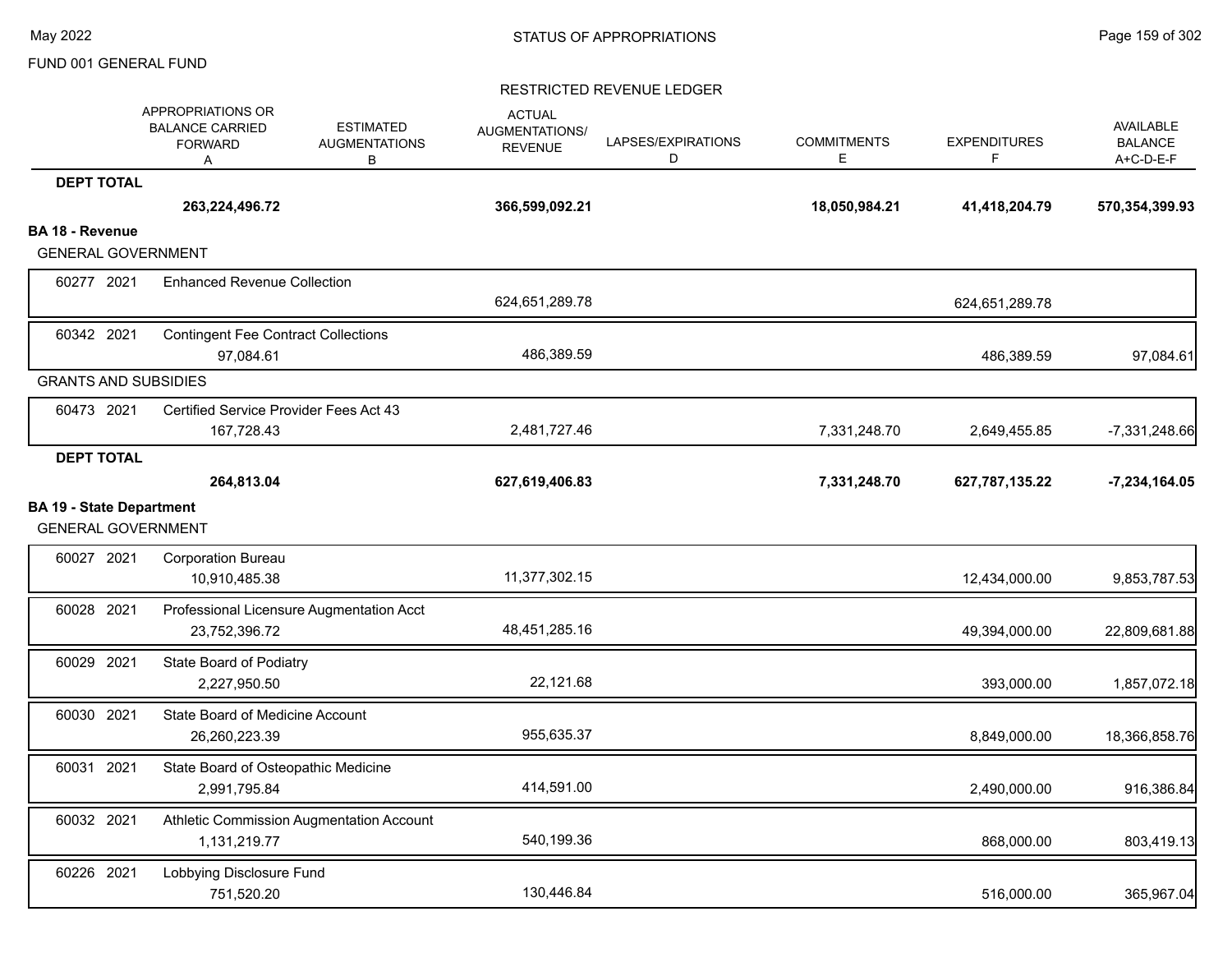|                             | APPROPRIATIONS OR<br><b>BALANCE CARRIED</b><br><b>FORWARD</b><br>A | <b>ESTIMATED</b><br><b>AUGMENTATIONS</b><br>В | <b>ACTUAL</b><br>AUGMENTATIONS/<br><b>REVENUE</b> | LAPSES/EXPIRATIONS<br>D | <b>COMMITMENTS</b><br>Е | <b>EXPENDITURES</b><br>F | <b>AVAILABLE</b><br><b>BALANCE</b><br>A+C-D-E-F |
|-----------------------------|--------------------------------------------------------------------|-----------------------------------------------|---------------------------------------------------|-------------------------|-------------------------|--------------------------|-------------------------------------------------|
| 60483 2021                  | Census Outreach - Complete Count                                   |                                               |                                                   |                         |                         |                          |                                                 |
|                             | 180,186.79<br><b>GRANTS AND SUBSIDIES</b>                          |                                               | 1,036.61                                          |                         |                         |                          | 181,223.40                                      |
|                             |                                                                    |                                               |                                                   |                         |                         |                          |                                                 |
| 60201 2021                  | Help America Vote Act<br>14,309,507.27                             |                                               | $-2,826,013.66$                                   |                         |                         |                          | 11,483,493.61                                   |
| <b>DEPT TOTAL</b>           |                                                                    |                                               |                                                   |                         |                         |                          |                                                 |
|                             | 82,515,285.86                                                      |                                               | 59,066,604.51                                     |                         |                         | 74,944,000.00            | 66,637,890.37                                   |
| <b>BA 20 - State Police</b> | <b>GENERAL GOVERNMENT</b>                                          |                                               |                                                   |                         |                         |                          |                                                 |
| 60160 2021                  | Auto Theft & Insurance Fraud Investigati<br>1,885,143.68           |                                               | 2,527,656.80                                      |                         | 1,321,978.16            | 2,437,286.52             | 653,535.80                                      |
| 60161 2021                  | CRIMINAL LABORATORY USER FEE FUND<br>7,567,337.73                  |                                               | 1,560,561.75                                      |                         | 640,330.05              | 1,393,857.84             | 7,093,711.59                                    |
| 60163 2021                  | Firearm Records Check Fund<br>3,594,361.26                         |                                               | 1,920,620.79                                      |                         |                         | 243,449.39               | 5,271,532.66                                    |
| 60164 2021                  | State Criminal Enforcement/Forfeiture<br>119,222.19                |                                               | 750,000.00                                        |                         |                         |                          | 869,222.19                                      |
| 60165 2021                  | State Drug Act-Forfeiture-Attg<br>11,080,849.29                    |                                               | 5,223,481.09                                      |                         | 8,297,589.21            | 1,301,419.58             | 6,705,321.59                                    |
| 60166 2021                  | State Drug Act-Forfeiture-Municipal<br>360,362.91                  |                                               | 143,231.57                                        |                         |                         |                          | 503,594.48                                      |
| 60167 2021                  | SEIZED/FORFEITED PROP-FED COURT AWARDED<br>9,102,600.62            |                                               | 2,973,473.30                                      |                         | 6,204,608.45            | 1,132,015.04             | 4,739,450.43                                    |
| 60223 2021                  | Firearms License Validation System Acct.<br>975,940.53             |                                               |                                                   |                         |                         |                          | 975,940.53                                      |
| 60333 2021                  | Radio Systems Development Project<br>1,306,437.77                  |                                               |                                                   |                         |                         | 1,025,227.00             | 281,210.77                                      |
| 60334 2021                  | <b>Tower Management</b><br>2,742,189.04                            |                                               | 928,314.53                                        |                         | 145,370.10              | 248,869.82               | 3,276,263.65                                    |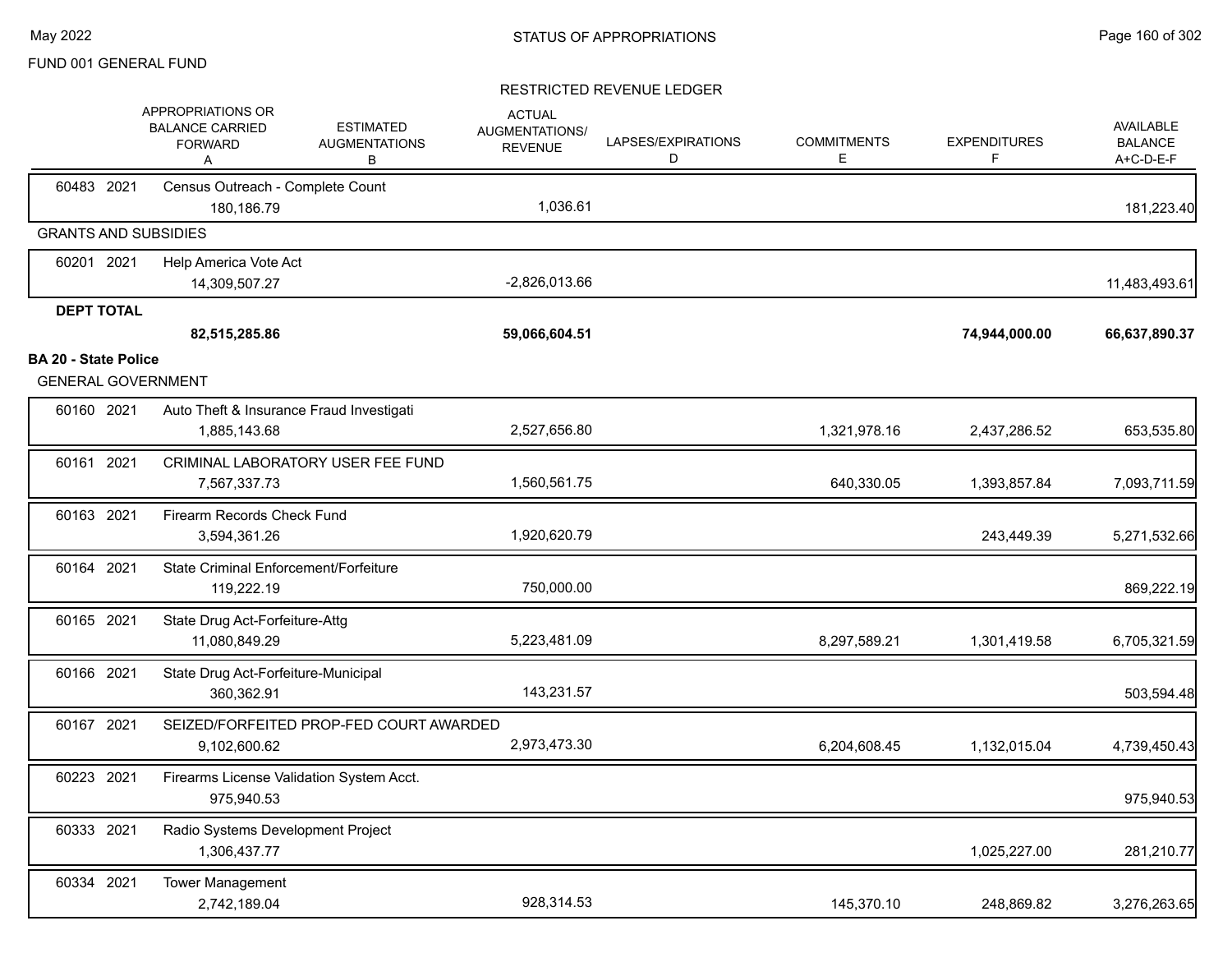|                                                            | APPROPRIATIONS OR<br><b>BALANCE CARRIED</b><br><b>FORWARD</b><br>Α | <b>ESTIMATED</b><br><b>AUGMENTATIONS</b><br>В | <b>ACTUAL</b><br>AUGMENTATIONS/<br><b>REVENUE</b> | LAPSES/EXPIRATIONS<br>D | <b>COMMITMENTS</b><br>E. | <b>EXPENDITURES</b><br>F | <b>AVAILABLE</b><br><b>BALANCE</b><br>A+C-D-E-F |
|------------------------------------------------------------|--------------------------------------------------------------------|-----------------------------------------------|---------------------------------------------------|-------------------------|--------------------------|--------------------------|-------------------------------------------------|
| 60335 2021                                                 | <b>ARRA Broadband Middle Mile</b><br>33,318.64                     |                                               | 21,702.24                                         |                         |                          |                          | 55,020.88                                       |
| 60360 2021                                                 | Vehicle Code Fines<br>2,345,583.90                                 |                                               | 820,739.94                                        |                         |                          |                          | 3,166,323.84                                    |
| 60406 2021                                                 | Delegated Agency Construction Projects<br>646.82                   |                                               |                                                   |                         |                          | 646.82                   |                                                 |
| <b>GRANTS AND SUBSIDIES</b>                                |                                                                    |                                               |                                                   |                         |                          |                          |                                                 |
| 60336 2021                                                 | PSTA Scholarship Fund<br>370,485.14                                |                                               | 294.34                                            |                         |                          |                          | 370,779.48                                      |
| <b>DEPT TOTAL</b>                                          |                                                                    |                                               |                                                   |                         |                          |                          |                                                 |
|                                                            | 41,484,479.52                                                      |                                               | 16,870,076.35                                     |                         | 16,609,875.97            | 7,782,772.01             | 33,961,907.89                                   |
| <b>BA 78 - Transportation</b><br><b>GENERAL GOVERNMENT</b> |                                                                    |                                               |                                                   |                         |                          |                          |                                                 |
| 60129 2021                                                 | Child Passenger Restraint Fund<br>537,770.95                       |                                               | 142,928.31                                        |                         | 134,216.29               | 171,177.93               | 375,305.04                                      |
| 60461 2021                                                 | School Bus Safety Grant Program<br>19.296.60                       |                                               | 12,398.82                                         |                         |                          |                          | 31,695.42                                       |
| <b>DEPT TOTAL</b>                                          | 557,067.55                                                         |                                               | 155,327.13                                        |                         | 134,216.29               | 171,177.93               | 407,000.46                                      |
| <b>BA 51 - Supreme Court</b>                               |                                                                    |                                               |                                                   |                         |                          |                          |                                                 |
| <b>GENERAL GOVERNMENT</b>                                  |                                                                    |                                               |                                                   |                         |                          |                          |                                                 |
| 60106 2021                                                 | <b>State Board of Law Examiners</b><br>348,267.79                  |                                               | 1,993,776.41                                      |                         |                          | 2,191,990.26             | 150,053.94                                      |
| 60428 2021                                                 | Administrv Office Of Pennsylvania Courts<br>34,061,684.05          |                                               | 20,405,115.94                                     |                         |                          |                          | 54,466,799.99                                   |
| <b>DEPT TOTAL</b>                                          |                                                                    |                                               |                                                   |                         |                          |                          |                                                 |
|                                                            | 34,409,951.84                                                      |                                               | 22,398,892.35                                     |                         |                          | 2,191,990.26             | 54,616,853.93                                   |
| <b>LEDGER TOTAL</b>                                        |                                                                    |                                               |                                                   |                         |                          |                          |                                                 |
|                                                            | 979,139,377.54                                                     |                                               | 1,848,377,847.79                                  |                         | 185,223,522.25           | 1,459,130,655.52         | 1,183,163,047.56                                |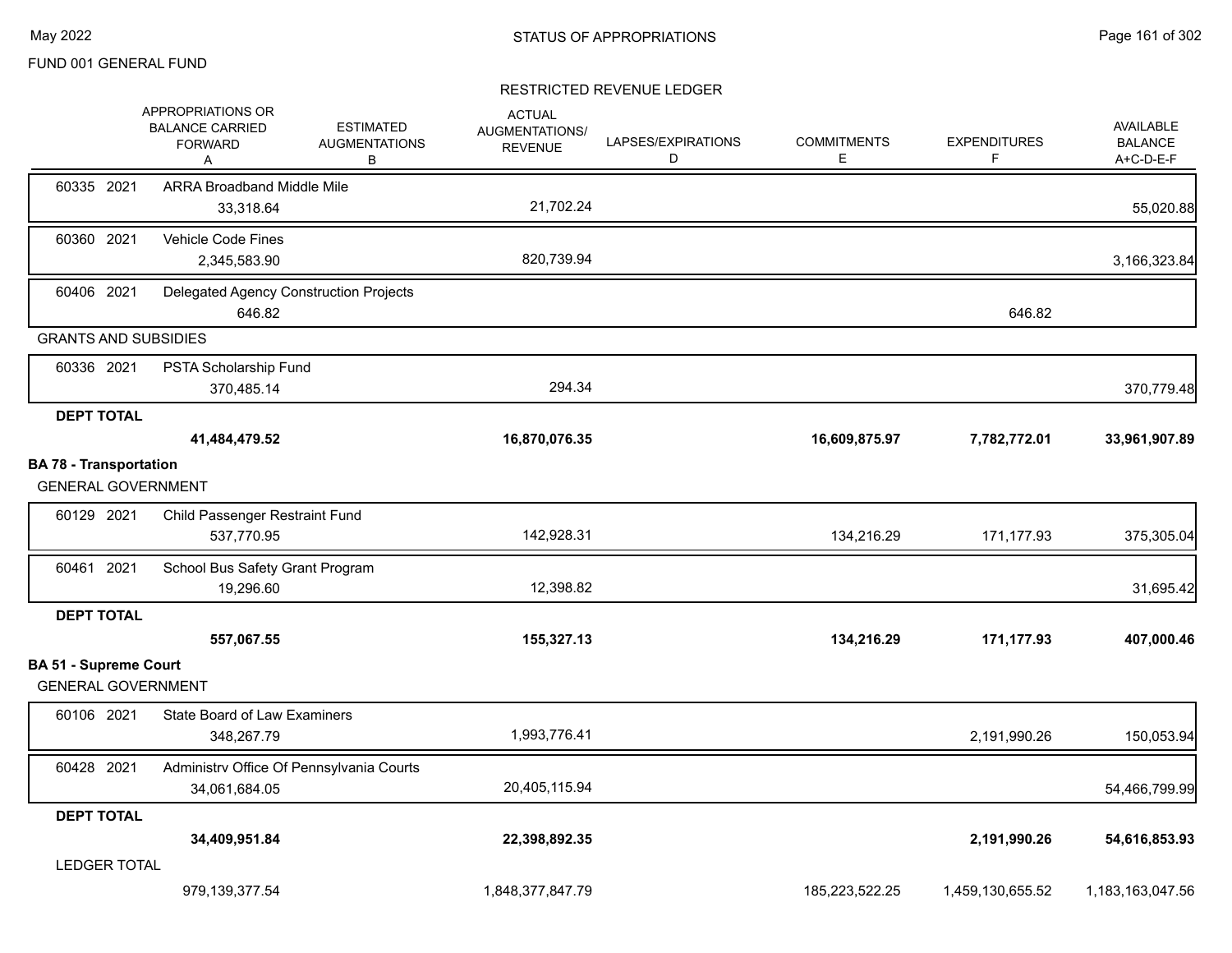## FUND SUMMARY OF FEDERAL LEDGERS BY TYPE

| <b>APPROPRIATIONS OR</b><br><b>BALANCE CARRIED</b><br><b>FORWARD</b><br>А | <b>ESTIMATED</b><br><b>AUGMENTATIONS</b><br>B | <b>ACTUAL</b><br>AUGMENTATIONS/<br><b>REVENUE</b> | LAPSES/EXPIRATIONS<br>D | <b>COMMITMENTS</b><br>E. | <b>EXPENDITURES</b><br>F | <b>AVAILABLE</b><br><b>BALANCE</b><br>A+C-D-E-F |
|---------------------------------------------------------------------------|-----------------------------------------------|---------------------------------------------------|-------------------------|--------------------------|--------------------------|-------------------------------------------------|
| ICURRENT FEDERAL APPROPRIATIONS LEDGER                                    |                                               |                                                   |                         |                          |                          |                                                 |
| 33,585,374,000.00                                                         |                                               | 27,940,771,416.97                                 |                         | 1,257,525,596.40         | 28,330,460,036.61        | 3,997,388,366.99                                |
| ICURRENT FEDERAL EXECUTIVE AUTHORIZATIONS LEDGER                          |                                               |                                                   |                         |                          |                          |                                                 |
| 16,833,422,693.00                                                         |                                               | 9,124,696,773.17                                  |                         | 4,699,887,631.52         | 9,010,711,595.55         | 3,122,823,465.93                                |
| TOTAL ALL CURRENT FEDERAL LEDGERS                                         |                                               |                                                   |                         |                          |                          |                                                 |
| 50,418,796,693.00                                                         |                                               | 37,065,468,190.14                                 |                         | 5,957,413,227.92         | 37, 341, 171, 632. 16    | 7,120,211,832.92                                |
| <b>PRIOR FEDERAL APPROPRIATIONS LEDGER</b>                                |                                               |                                                   |                         |                          |                          |                                                 |
| 5,095,824,138.30                                                          |                                               | 1,119,117,261.45                                  |                         | 74,650,166.60            | 757,951,714.84           | 4,263,222,256.86                                |
| <b>PRIOR FEDERAL EXECUTIVE AUTHORIZATIONS LEDGER</b>                      |                                               |                                                   |                         |                          |                          |                                                 |
| 9,123,976,163.69                                                          |                                               | -2,563,246,253.94                                 |                         | 1,720,416,335.52         | 2,618,123,304.23         | 4,785,436,523.94                                |
| TOTAL ALL PRIOR FEDERAL LEDGERS                                           |                                               |                                                   |                         |                          |                          |                                                 |
| 14.219.800.301.99                                                         |                                               | -1,444,128,992.49                                 |                         | 1,795,066,502.12         | 3,376,075,019.07         | 9,048,658,780.80                                |
| <b>FEDERAL RESTRICTED RECEIPTS LEDGER</b>                                 |                                               |                                                   |                         |                          |                          |                                                 |
| 232,025,841.36                                                            |                                               | 161,764,307.46                                    |                         | 251,872,726.16           | 109,039,565.55           | 32,877,857.11                                   |
| <b>GRAND TOTAL</b>                                                        |                                               |                                                   |                         |                          |                          |                                                 |
| 64,870,622,836.35                                                         |                                               | 35,783,103,505.11                                 |                         | 8,004,352,456.20         | 40,826,286,216.78        | 16,201,748,470.83                               |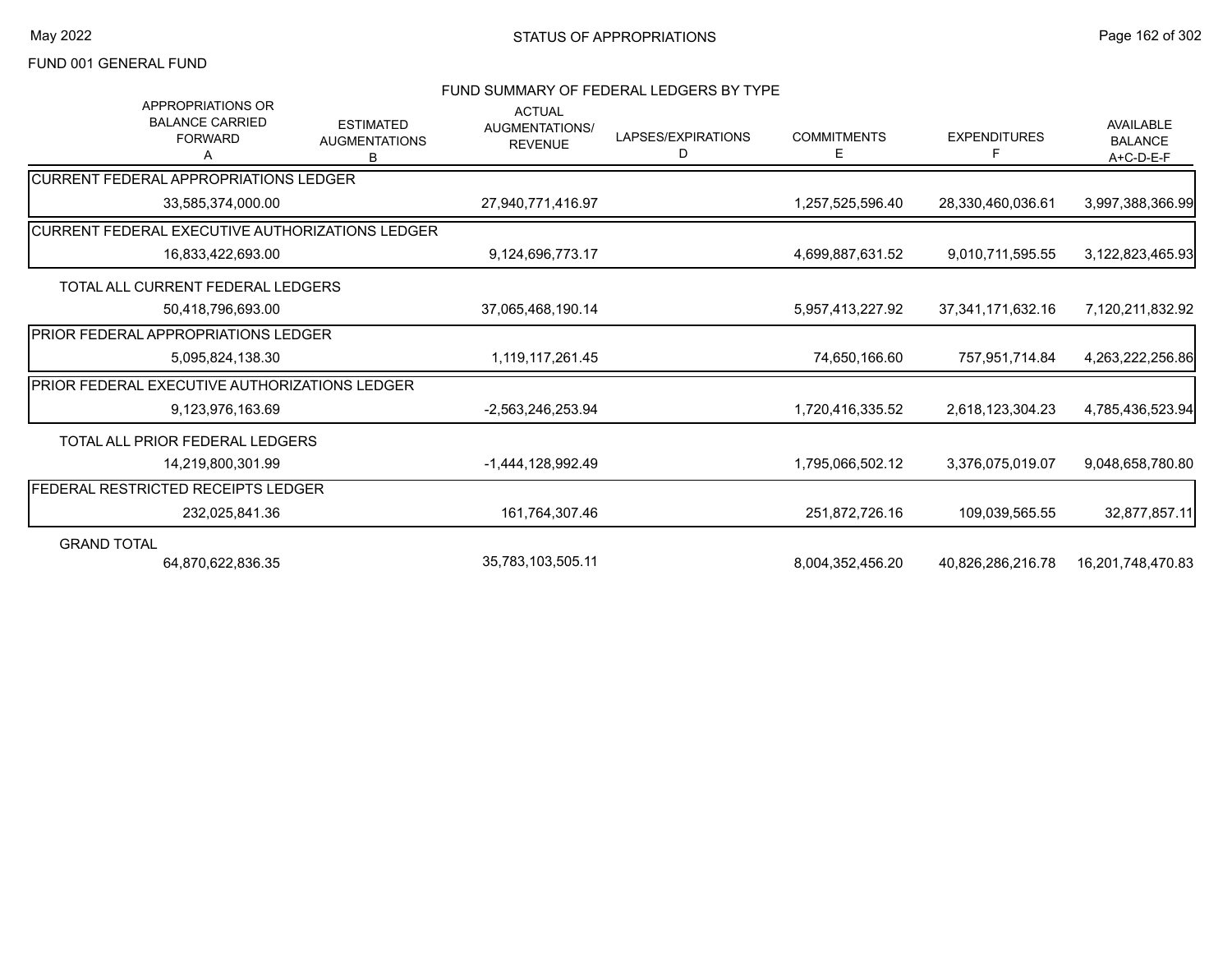#### SUMMARY OF ALL CURRENT FEDERAL LEDGERS BY DEPARTMENT

| APPROPRIATIONS OR<br><b>BALANCE CARRIED</b><br><b>FORWARD</b><br>A | <b>ESTIMATED</b><br><b>AUGMENTATIONS</b><br>B | <b>ACTUAL</b><br>AUGMENTATIONS/<br><b>REVENUE</b> | LAPSES/EXPIRATIONS<br>D | <b>COMMITMENTS</b><br>E | <b>EXPENDITURES</b><br>F | <b>AVAILABLE</b><br><b>BALANCE</b><br>$A + C - D - F - F$ |
|--------------------------------------------------------------------|-----------------------------------------------|---------------------------------------------------|-------------------------|-------------------------|--------------------------|-----------------------------------------------------------|
| <b>EXECUTIVE BRANCH</b>                                            |                                               |                                                   |                         |                         |                          |                                                           |
| BA 81 - Executive Offices<br>4,274,548,655.00                      |                                               | 4,138,602,891.46                                  |                         | 72,030,024.40           | 3,948,881,365.81         | 253,637,264.79                                            |
| BA 14 - Attorney General<br>17,539,000.00                          |                                               | 10,282,236.04                                     |                         | 75,648.51               | 11,396,060.67            | 6,067,290.82                                              |
| BA 10 - Aging<br>114,099,052.00                                    |                                               | 61,516,478.91                                     |                         | 4,304,441.95            | 74,286,582.09            | 35,508,027.96                                             |
| BA 68 - Agriculture<br>108,124,249.00                              |                                               | 22,342,060.34                                     |                         | 3,003,924.08            | 25,439,551.50            | 79,680,773.42                                             |
| BA 24 - Community & Economic Develop<br>708,257,396.00             |                                               | 165,809,213.72                                    |                         | 63,758,437.42           | 123,864,261.53           | 520,634,697.05                                            |
| BA 38 - Conservation & Natural Resourc<br>67,290,000.00            |                                               | 929,240.32                                        |                         | 4,698,544.70            | 2,380,373.65             | 60,211,081.65                                             |
| <b>BA 11 - Corrections</b><br>25,206,000.00                        |                                               | 9,354,555.81                                      |                         | 4,501,858.68            | 9,486,857.63             | 11,217,283.69                                             |
| BA 74 - Drug and Alcohol Programs<br>305,198,000.00                |                                               | 77,750,624.38                                     |                         | 41,255,421.01           | 82,568,897.18            | 181,373,681.81                                            |
| BA 16 - Education<br>7,898,213,000.00                              |                                               | 2,441,825,790.31                                  |                         | 4,733,475,519.94        | 2,429,085,285.91         | 735,652,194.15                                            |
| BA 31 - PA Emergency Management Agency<br>581,257,000.00           |                                               | 197,917,803.49                                    |                         | 94,513,935.43           | 192,427,362.49           | 294,315,702.08                                            |
| <b>BA 35 - Environmental Protection</b><br>256,157,000.00          |                                               | 78,730,060.86                                     |                         | 51,920,911.76           | 77,418,295.37            | 126,817,792.87                                            |
| BA 67 - Health<br>845,006,555.00                                   |                                               | 235,895,773.91                                    |                         | 165,984,159.14          | 258,727,913.14           | 420,294,482.72                                            |
| BA 39 - PA Higher Education Assistance<br>20,000,000.00            |                                               | 20,000,000.00                                     |                         |                         | 20,000,000.00            |                                                           |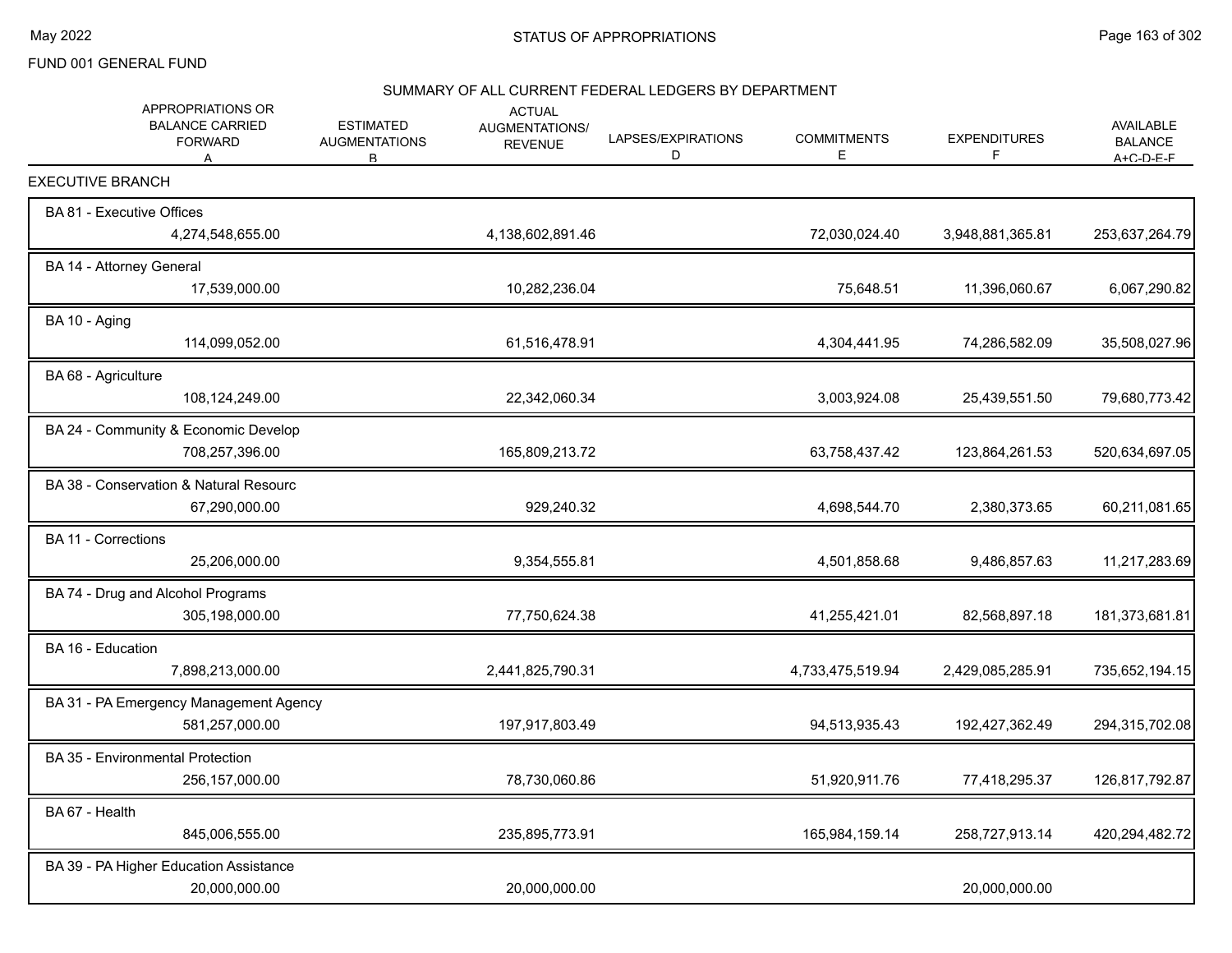#### SUMMARY OF ALL CURRENT FEDERAL LEDGERS BY DEPARTMENT

| APPROPRIATIONS OR<br><b>BALANCE CARRIED</b><br><b>FORWARD</b><br>А | <b>ESTIMATED</b><br><b>AUGMENTATIONS</b><br>B. | <b>ACTUAL</b><br><b>AUGMENTATIONS/</b><br><b>REVENUE</b> | LAPSES/EXPIRATIONS<br>D | <b>COMMITMENTS</b><br>Е | <b>EXPENDITURES</b><br>F | AVAILABLE<br><b>BALANCE</b><br>$A + C - D - F - F$ |
|--------------------------------------------------------------------|------------------------------------------------|----------------------------------------------------------|-------------------------|-------------------------|--------------------------|----------------------------------------------------|
| BA 30 - Historical & Museum Commission<br>12,383,000.00            |                                                | 494,884.85                                               |                         | 48,649.04               | 1,369,557.42             | 10,964,793.54                                      |
| BA 79 - Insurance<br>5,000,000.00                                  |                                                |                                                          |                         | 258,474.54              | 2,300.46                 | 4,739,225.00                                       |
| BA 12 - Labor & Industry<br>538,220,831.00                         |                                                | 226,427,351.27                                           |                         | 139,378,779.78          | 236,811,586.02           | 162,030,465.20                                     |
| BA 13 - Military & Veterans Affairs<br>223,651,000.00              |                                                | 112,408,620.85                                           |                         | 30,327,921.56           | 135,579,350.18           | 57,743,728.26                                      |
| BA 17 - Public Utility Commission<br>5,128,000.00                  |                                                | 461,075.42                                               |                         |                         | 3,010,926.70             | 2,117,073.30                                       |
| BA 21 - Human Services<br>33,696,855,955.00                        |                                                | 29,110,551,024.32                                        |                         | 469,520,106.61          | 29,501,788,959.34        | 3,725,546,889.05                                   |
| BA 19 - State Department<br>18,199,000.00                          |                                                | 810,616.45                                               |                         | 6,645,565.91            | 1,138,589.23             | 10,414,844.86                                      |
| BA 20 - State Police<br>40,609,000.00                              |                                                | 9,108,637.81                                             |                         | 2,421,241.03            | 11,907,318.94            | 26,280,440.03                                      |
| BA 90 - System of Higher Education<br>50,000,000.00                |                                                | 50,000,000.00                                            |                         |                         | 50,000,000.00            |                                                    |
| BA 78 - Transportation<br>205,750,000.00                           |                                                | 43,353,006.35                                            |                         | 69,289,662.43           | 58,013,038.18            | 78,447,299.39                                      |
| BA 94 - PA Housing Finance Agency<br>400,362,000.00                |                                                | 50,000,000.00                                            |                         |                         | 85,036,165.50            | 315,325,834.50                                     |
| TOTAL EXECUTIVE BRANCH<br>50,417,054,693.00                        |                                                | 37,064,571,946.87                                        |                         | 5,957,413,227.92        | 37,340,620,598.94        | 7,119,020,866.14                                   |
| <b>JUDICIAL BRANCH</b>                                             |                                                |                                                          |                         |                         |                          |                                                    |
| BA 51 - Supreme Court<br>1,742,000.00                              |                                                | 896,243.27                                               |                         |                         | 551,033.22               | 1,190,966.78                                       |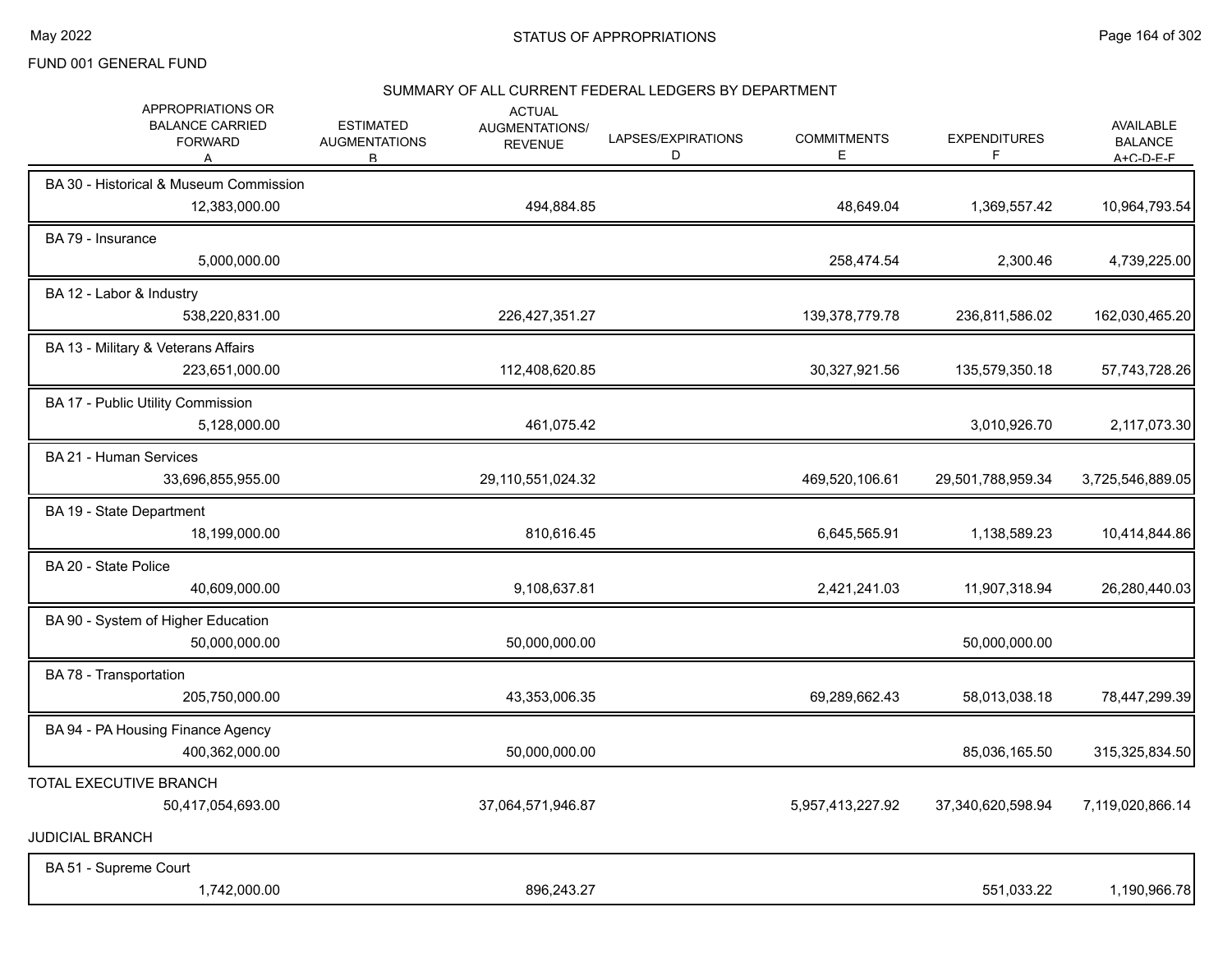# May 2022 **Example 2022** Page 165 of 302

FUND 001 GENERAL FUND

#### SUMMARY OF ALL CURRENT FEDERAL LEDGERS BY DEPARTMENT

|                       | APPROPRIATIONS OR<br><b>BALANCE CARRIED</b><br><b>FORWARD</b> | <b>ESTIMATED</b><br><b>AUGMENTATIONS</b> | <b>ACTUAL</b><br><b>AUGMENTATIONS/</b><br><b>REVENUE</b> | LAPSES/EXPIRATIONS | <b>COMMITMENTS</b> | <b>EXPENDITURES</b> | AVAILABLE<br><b>BALANCE</b><br>$A + C - D - F - F$ |
|-----------------------|---------------------------------------------------------------|------------------------------------------|----------------------------------------------------------|--------------------|--------------------|---------------------|----------------------------------------------------|
| TOTAL JUDICIAL BRANCH |                                                               |                                          |                                                          |                    |                    |                     |                                                    |
|                       | 1,742,000.00                                                  |                                          | 896.243.27                                               |                    |                    | 551.033.22          | 1,190,966.78                                       |
| <b>GRAND TOTAL</b>    |                                                               |                                          |                                                          |                    |                    |                     |                                                    |
|                       | 50,418,796,693.00                                             |                                          | 37,065,468,190.14                                        |                    | 5,957,413,227.92   | 37,341,171,632.16   | 7,120,211,832.92                                   |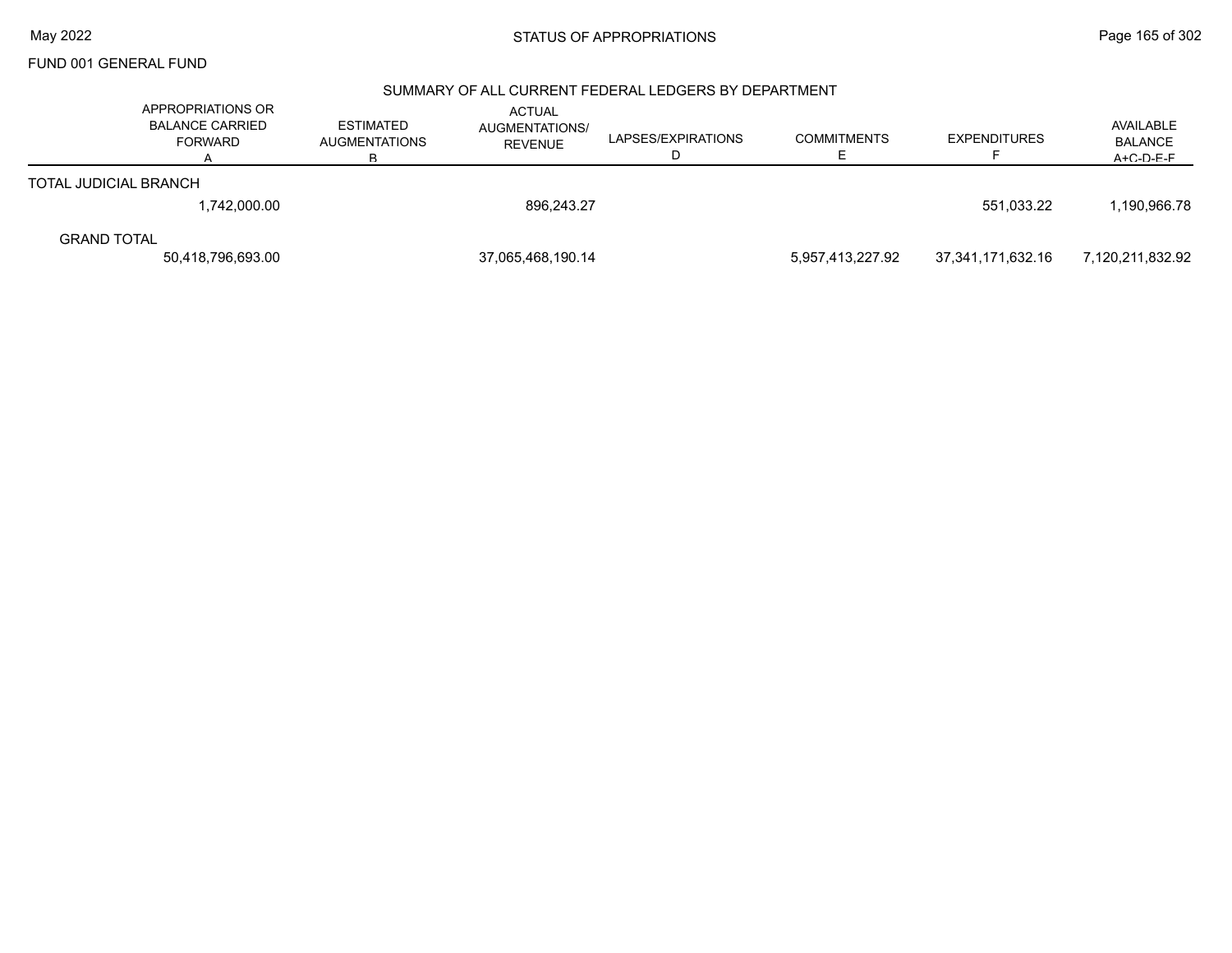## May 2022 **Example 2018** STATUS OF APPROPRIATIONS **Page 166 of 302**

# FUND 001 GENERAL FUND

#### SUMMARY OF ALL CURRENT FEDERAL LEDGERS BY CHARACTER OF EXPENDITURE

|                             | <b>APPROPRIATIONS OR</b><br><b>BALANCE CARRIED</b><br><b>FORWARD</b> | <b>ESTIMATED</b><br><b>AUGMENTATIONS</b><br>в | <b>ACTUAL</b><br><b>AUGMENTATIONS/</b><br><b>REVENUE</b> | LAPSES/EXPIRATIONS | <b>COMMITMENTS</b> | <b>EXPENDITURES</b> | AVAILABLE<br><b>BALANCE</b><br>A+C-D-E-F |
|-----------------------------|----------------------------------------------------------------------|-----------------------------------------------|----------------------------------------------------------|--------------------|--------------------|---------------------|------------------------------------------|
| <b>GENERAL GOVERNMENT</b>   |                                                                      |                                               |                                                          |                    |                    |                     |                                          |
|                             | 7,102,937,681.00                                                     |                                               | 5,354,348,806.16                                         |                    | 443,861,160.96     | 5,316,139,823.54    | 1,342,936,696.50                         |
| <b>INSTITUTIONAL</b>        |                                                                      |                                               |                                                          |                    |                    |                     |                                          |
|                             | 603,335,000.00                                                       |                                               | 606,795,781.89                                           |                    | 8,264,823.05       | 457,978,038.08      | 137,092,138.87                           |
| <b>GRANTS AND SUBSIDIES</b> |                                                                      |                                               |                                                          |                    |                    |                     |                                          |
|                             | 42,712,524,012.00                                                    |                                               | 31,104,323,602.09                                        |                    | 5,505,287,243.91   | 31,567,053,770.54   | 5,640,182,997.55                         |
| <b>GRAND TOTAL</b>          |                                                                      |                                               |                                                          |                    |                    |                     |                                          |
|                             | 50,418,796,693.00                                                    |                                               | 37,065,468,190.14                                        |                    | 5,957,413,227.92   | 37,341,171,632.16   | 7,120,211,832.92                         |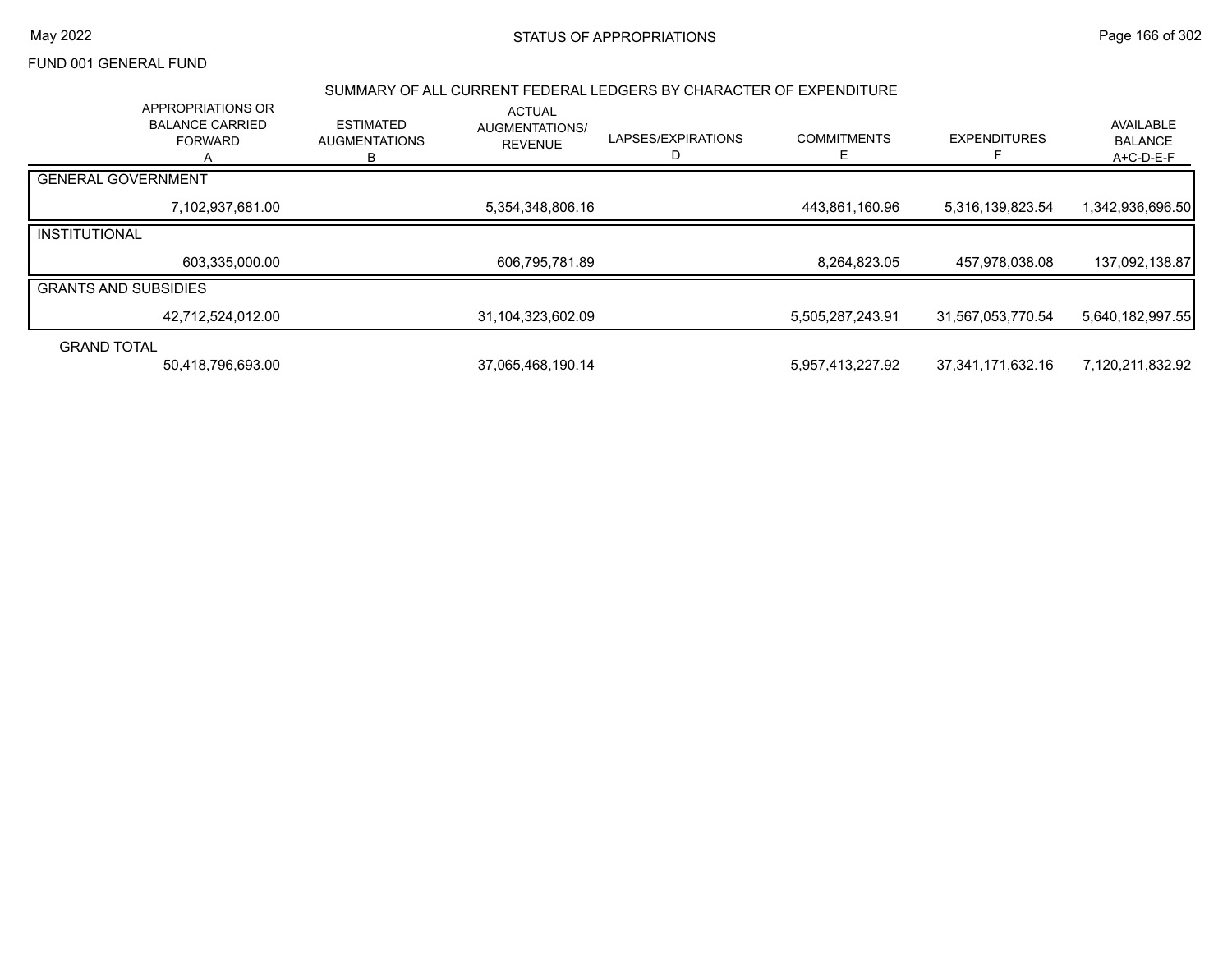|                                  | APPROPRIATIONS OR<br><b>BALANCE CARRIED</b><br><b>FORWARD</b>       | <b>ESTIMATED</b><br><b>AUGMENTATIONS</b><br>В | <b>ACTUAL</b><br>AUGMENTATIONS/<br><b>REVENUE</b> | LAPSES/EXPIRATIONS<br>D | <b>COMMITMENTS</b><br>Е | <b>EXPENDITURES</b><br>F | <b>AVAILABLE</b><br><b>BALANCE</b><br>$A+C-D-E-F$ |
|----------------------------------|---------------------------------------------------------------------|-----------------------------------------------|---------------------------------------------------|-------------------------|-------------------------|--------------------------|---------------------------------------------------|
| <b>BA 81 - Executive Offices</b> | <b>GENERAL GOVERNMENT</b>                                           |                                               |                                                   |                         |                         |                          |                                                   |
|                                  |                                                                     |                                               |                                                   |                         |                         |                          |                                                   |
|                                  | 70366 2021 Natl Endowment for the Arts - Admin<br>1,031,000.00      |                                               | 625,855.82                                        |                         |                         | 1,006,385.82             | 24,614.18                                         |
|                                  | 70369 2021 SNAP - Program Accountability<br>7,000,000.00            |                                               | 3,525,385.16                                      |                         |                         | 3,525,385.16             | 3,474,614.84                                      |
|                                  | 70370 2021 Medical Assistance - Prog Accountability<br>5,500,000.00 |                                               | 3,306,202.66                                      |                         |                         | 3,306,202.66             | 2,193,797.34                                      |
|                                  | 70372 2021 TANFBG - Program Accountability<br>1,500,000.00          |                                               | 618,707.70                                        |                         |                         | 618,707.70               | 881,292.30                                        |
|                                  | 70373 2021 Subsidized Day Care Fraud<br>905,000.00                  |                                               | 125,681.48                                        |                         |                         | 125,681.48               | 779,318.52                                        |
|                                  | 70376 2021 Crime Victims Compensation Services<br>8,500,000.00      |                                               | 4,877,973.17                                      |                         |                         | 4,881,660.46             | 3,618,339.54                                      |
|                                  | 70382 2021 Rsdntl Sbstnc Abse Treatment Program<br>1,700,000.00     |                                               | 123,915.50                                        |                         | 616,895.96              | 123,915.50               | 959,188.54                                        |
|                                  | 70383 2021 Victims of Crime Act<br>5,000,000.00                     |                                               | 2,585,053.01                                      |                         | 82,225.65               | 2,650,417.11             | 2,267,357.24                                      |
|                                  | 70385 2021 Violence Against Women<br>7,000,000.00                   |                                               | 3,275,900.54                                      |                         | 1,539,369.00            | 3,548,048.44             | 1,912,582.56                                      |
|                                  | 70386 2021 Violence Against Women - Administration<br>600,000.00    |                                               | 266,968.29                                        |                         | 2,046.14                | 335,856.58               | 262,097.28                                        |
|                                  | 70389 2021 Plan for Juvenile Justice<br>150,000.00                  |                                               | 148,156.08                                        |                         | 158.59                  | 148,237.90               | 1,603.51                                          |
|                                  | 70390 2021 Statistical Analysis Center<br>400,000.00                |                                               | 218,971.44                                        |                         | 78,047.59               | 218,971.44               | 102,980.97                                        |
|                                  | 70391 2021 Criminal Identification Technology<br>10,500,000.00      |                                               | 356,517.79                                        |                         | 183,503.91              | 356,517.79               | 9,959,978.30                                      |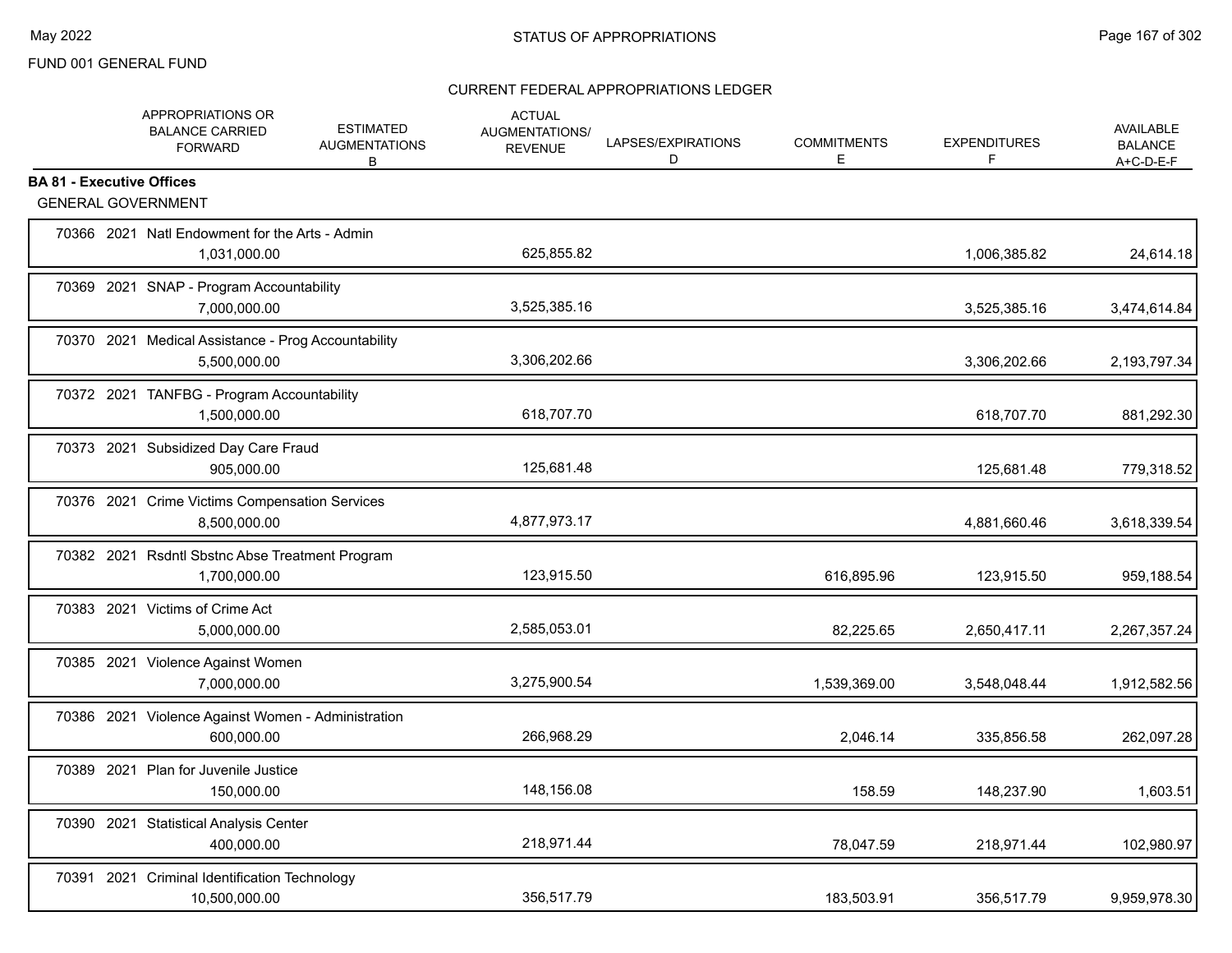|            | APPROPRIATIONS OR<br><b>BALANCE CARRIED</b><br><b>FORWARD</b>       | <b>ESTIMATED</b><br><b>AUGMENTATIONS</b><br>В | <b>ACTUAL</b><br>AUGMENTATIONS/<br><b>REVENUE</b> | LAPSES/EXPIRATIONS<br>D | <b>COMMITMENTS</b><br>Е | <b>EXPENDITURES</b><br>F | <b>AVAILABLE</b><br><b>BALANCE</b><br>$A+C-D-E-F$ |
|------------|---------------------------------------------------------------------|-----------------------------------------------|---------------------------------------------------|-------------------------|-------------------------|--------------------------|---------------------------------------------------|
|            | 70400 2021 Juvenile Justice& Delinquency Prevention<br>3,000,000.00 |                                               | 892,626.62                                        |                         | 637,227.92              | 928,104.14               | 1,434,667.94                                      |
|            | 70401 2021 Crime Victims Assistance<br>120,000,000.00               |                                               | 55,282,252.50                                     |                         | 33,064,612.35           | 58,083,221.04            | 28,852,166.61                                     |
|            | 70403 2021 HUD - Special Project Grant<br>500.000.00                |                                               | 145,332.61                                        |                         |                         | 52,100.00                | 447,900.00                                        |
| 70404 2021 | <b>EEOC</b> - Special Project Grants<br>900,000.00                  |                                               | 642,360.00                                        |                         |                         | 642,360.00               | 257,640.00                                        |
|            | 70452 2021 Project Safe Neighborhoods (F)<br>1,000,000.00           |                                               | 238,539.14                                        |                         | 288,995.97              | 276,068.59               | 434,935.44                                        |
|            | 70530 2021 Assault Services Program<br>700,000.00                   |                                               | 593,194.96                                        |                         | 100,882.03              | 593,194.96               | 5,923.01                                          |
|            | 70550 2021 Forence Science Program (F)<br>1,500,000.00              |                                               | 136,600.92                                        |                         | 361,439.37              | 210,756.77               | 927,803.86                                        |
|            | 70657 2021 Justice Assistance Grant<br>11,500,000.00                |                                               | 3,251,683.98                                      |                         | 2,873,404.08            | 3,296,657.47             | 5,329,938.45                                      |
|            | 70727 2021 Justice Assistance Grant-Administration<br>1,000,000.00  |                                               | 294,845.95                                        |                         | 3,726.76                | 456,881.36               | 539,391.88                                        |
|            | 70778 2021 Prosecutor and Defender Incentives<br>180,000.00         |                                               |                                                   |                         |                         |                          | 180,000.00                                        |
|            | 71001 2021 Adam Walsh Implementation (F)<br>1,000,000.00            |                                               |                                                   |                         |                         |                          | 1,000,000.00                                      |
| 71002 2021 | Byrne Competitive Program (F)<br>450,000.00                         |                                               |                                                   |                         |                         |                          | 450,000.00                                        |
|            | 71058 2021 VOCA Training<br>600,000.00                              |                                               |                                                   |                         |                         |                          | 600,000.00                                        |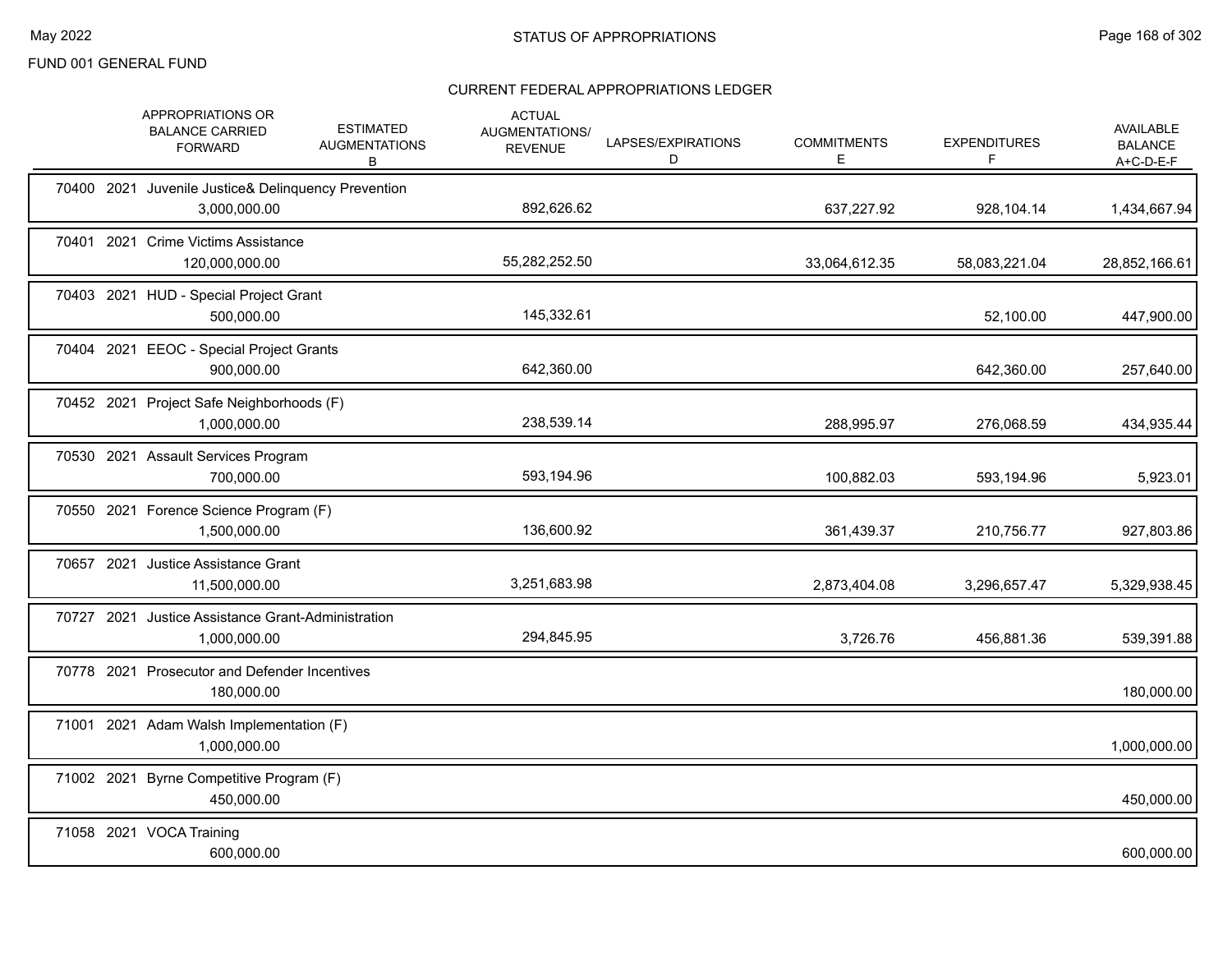## CURRENT FEDERAL APPROPRIATIONS LEDGER

| BA 10 - Aging                   |                                                                    |                                               |                                                   |                         |                         |                          |                                                 |
|---------------------------------|--------------------------------------------------------------------|-----------------------------------------------|---------------------------------------------------|-------------------------|-------------------------|--------------------------|-------------------------------------------------|
| <b>DEPT TOTAL</b>               | 14,825,000.00                                                      |                                               | 9,004,726.28                                      |                         | 75,648.51               | 9,758,991.17             | 4,990,360.32                                    |
|                                 | 142,000.00                                                         |                                               | 85,416.61                                         |                         |                         | 85,416.61                | 56,583.39                                       |
|                                 | 71126 2021 Innovative Prosecution Program                          |                                               |                                                   |                         |                         |                          |                                                 |
|                                 | 70047 2021 High Intensity Drug Trafficking Areas<br>5,308,000.00   |                                               | 2,643,986.02                                      |                         | 75,648.51               | 2,767,246.43             | 2,465,105.06                                    |
|                                 | 70046 2021 Medicaid Fraud<br>9,375,000.00                          |                                               | 6,275,323.65                                      |                         |                         | 6,906,328.13             | 2,468,671.87                                    |
|                                 | <b>GENERAL GOVERNMENT</b>                                          |                                               |                                                   |                         |                         |                          |                                                 |
| <b>BA 14 - Attorney General</b> | 201,614,000.00                                                     |                                               | 82,977,828.66                                     |                         | 43,937,046.03           | 86,886,397.71            | 70,790,556.26                                   |
| <b>DEPT TOTAL</b>               |                                                                    |                                               |                                                   |                         |                         |                          |                                                 |
|                                 | 71117 2021 Targeted Violence & Terrorism Prevention<br>525,000.00  |                                               | 54,351.67                                         |                         | 365,448.33              | 54,351.67                | 105,200.00                                      |
|                                 | 71116 2021 Prosecuting Cold Cases Using DNA<br>446,000.00          |                                               |                                                   |                         |                         |                          | 446,000.00                                      |
|                                 | 71115 2021 STOP School Violence<br>777,000.00                      |                                               | 138,504.01                                        |                         | 337,248.44              | 138,504.01               | 301,247.55                                      |
|                                 | 71101 2021 State Deliquency Prevention Programs<br>200,000.00      |                                               |                                                   |                         |                         |                          | 200,000.00                                      |
|                                 | 71094 2021 Body Worn Camera Policy and Implementat<br>2,000,000.00 |                                               | 566,680.80                                        |                         | 52,521.99               | 622,642.80               | 1,324,835.21                                    |
|                                 | 71093 2021 Pennsylvania NCS-X Implementation<br>550,000.00         |                                               | 186,643.48                                        |                         |                         | 186,643.48               | 363,356.52                                      |
|                                 | 71092 2021 Comprehens Opioid Abuse Site-Based Prog<br>5,000,000.00 |                                               | 498,923.38                                        |                         | 3,349,291.95            | 498,923.38               | 1,151,784.67                                    |
|                                 | APPROPRIATIONS OR<br><b>BALANCE CARRIED</b><br><b>FORWARD</b>      | <b>ESTIMATED</b><br><b>AUGMENTATIONS</b><br>В | <b>ACTUAL</b><br>AUGMENTATIONS/<br><b>REVENUE</b> | LAPSES/EXPIRATIONS<br>D | <b>COMMITMENTS</b><br>Е | <b>EXPENDITURES</b><br>F | <b>AVAILABLE</b><br><b>BALANCE</b><br>A+C-D-E-F |

GENERAL GOVERNMENT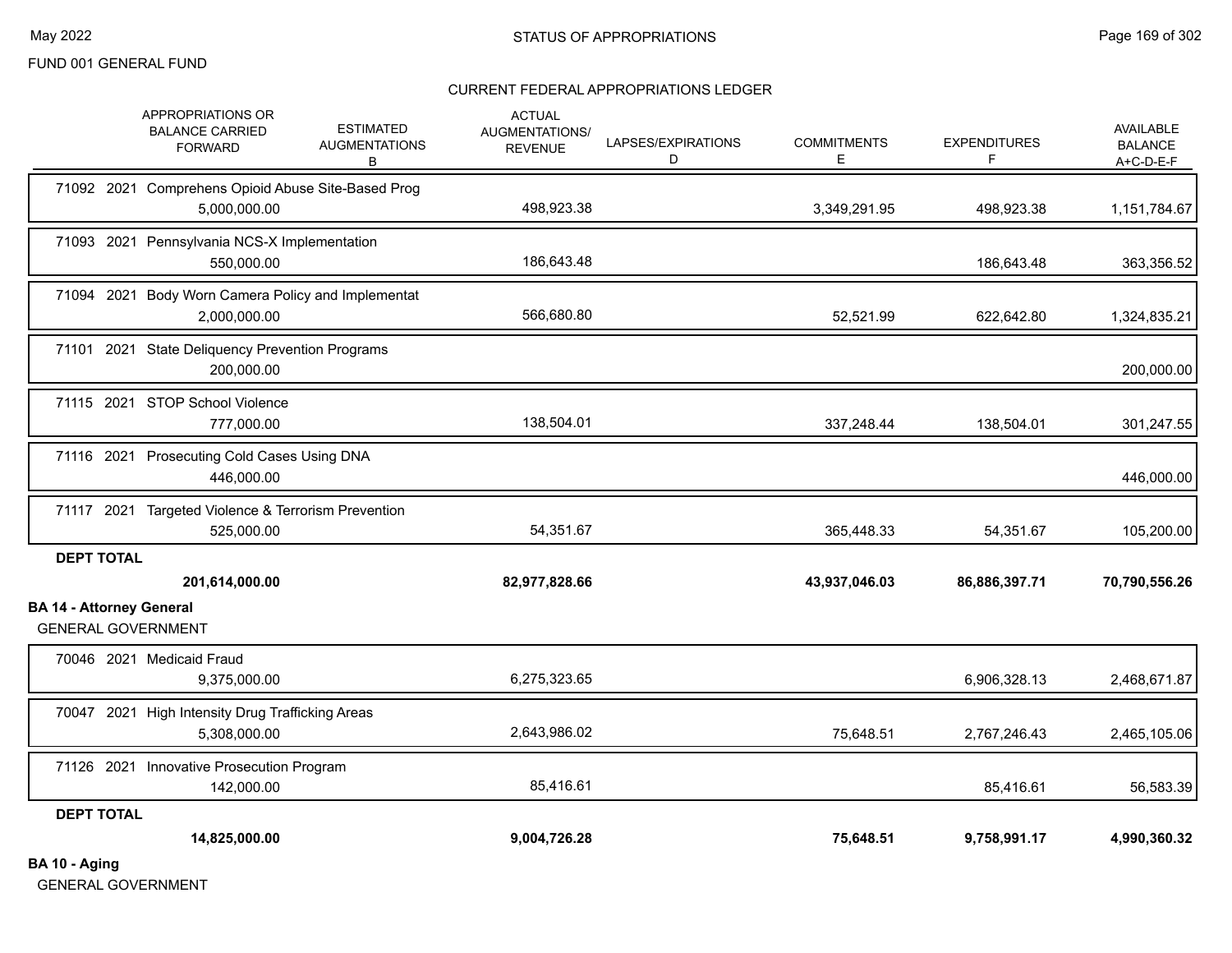|  | APPROPRIATIONS OR<br><b>ESTIMATED</b><br><b>BALANCE CARRIED</b><br><b>AUGMENTATIONS</b><br><b>FORWARD</b><br>В | <b>ACTUAL</b><br>AUGMENTATIONS/<br><b>REVENUE</b> | LAPSES/EXPIRATIONS<br>D | <b>COMMITMENTS</b><br>Е | <b>EXPENDITURES</b><br>F | AVAILABLE<br><b>BALANCE</b><br>$A+C-D-E-F$ |
|--|----------------------------------------------------------------------------------------------------------------|---------------------------------------------------|-------------------------|-------------------------|--------------------------|--------------------------------------------|
|  | 70007 2021 Programs for the Aging-Title III-Admin<br>1,781,000.00                                              |                                                   |                         |                         | 1,719,000.00             | 62,000.00                                  |
|  | 70008 2021 Programs for the Aging-Title V-Admin<br>127.000.00                                                  | 127,000.00                                        |                         |                         | 127,000.00               |                                            |
|  | 70009 2021 Medical Assistance - Administration<br>888,000.00                                                   |                                                   |                         |                         | 85,093.73                | 802,906.27                                 |
|  | 71048 2021 Programs for the Aging-Title VII-Admin<br>352,000.00                                                |                                                   |                         |                         | 351,999.98               | 0.02                                       |
|  | <b>GRANTS AND SUBSIDIES</b>                                                                                    |                                                   |                         |                         |                          |                                            |
|  | 70006 2021 Pre-Admission Assessments<br>4,000,000.00                                                           |                                                   |                         |                         |                          | 4,000,000.00                               |
|  | 70011 2021 Prog for the Aging - Title 111 - Fam Car<br>10,000,000.00                                           | 5,639,522.00                                      |                         |                         | 6,622,574.00             | 3,377,426.00                               |
|  | 70425 2021 Medical Assistance Support<br>9,000,000.00                                                          | 3,269,747.59                                      |                         | 2,021,590.95            | 3,338,572.80             | 3,639,836.25                               |
|  | 71049 2021 Programs for the Aging-Title III<br>52,000,000.00                                                   | 41,828,383.97                                     |                         | 49,165.18               | 48,806,631.55            | 3,144,203.27                               |
|  | 71050 2021 Programs for the Aging-Nutrition<br>10,000,000.00                                                   | 5,080,957.00                                      |                         |                         | 6,000,000.00             | 4,000,000.00                               |
|  | 71051 2021 Programs/Aging-Title V-Employment<br>8,000,000.00                                                   | 2,440,393.70                                      |                         | 1,167,395.25            | 3,007,422.75             | 3,825,182.00                               |
|  | 71052 2021 P/Aging-TitleVII-Elder Rights Protection<br>7,800,000.00                                            | 2,702,439.80                                      |                         | 795,969.57              | 3,732,450.01             | 3,271,580.42                               |
|  | 71053 2021 MA Nursing Home Transition Admin<br>700.000.00                                                      |                                                   |                         |                         |                          | 700,000.00                                 |
|  | 71120 2021 Chronic Disease Self-ManagementEducation<br>271,000.00                                              | 38,802.53                                         |                         | 20,195.00               | 52.103.10                | 198,701.90                                 |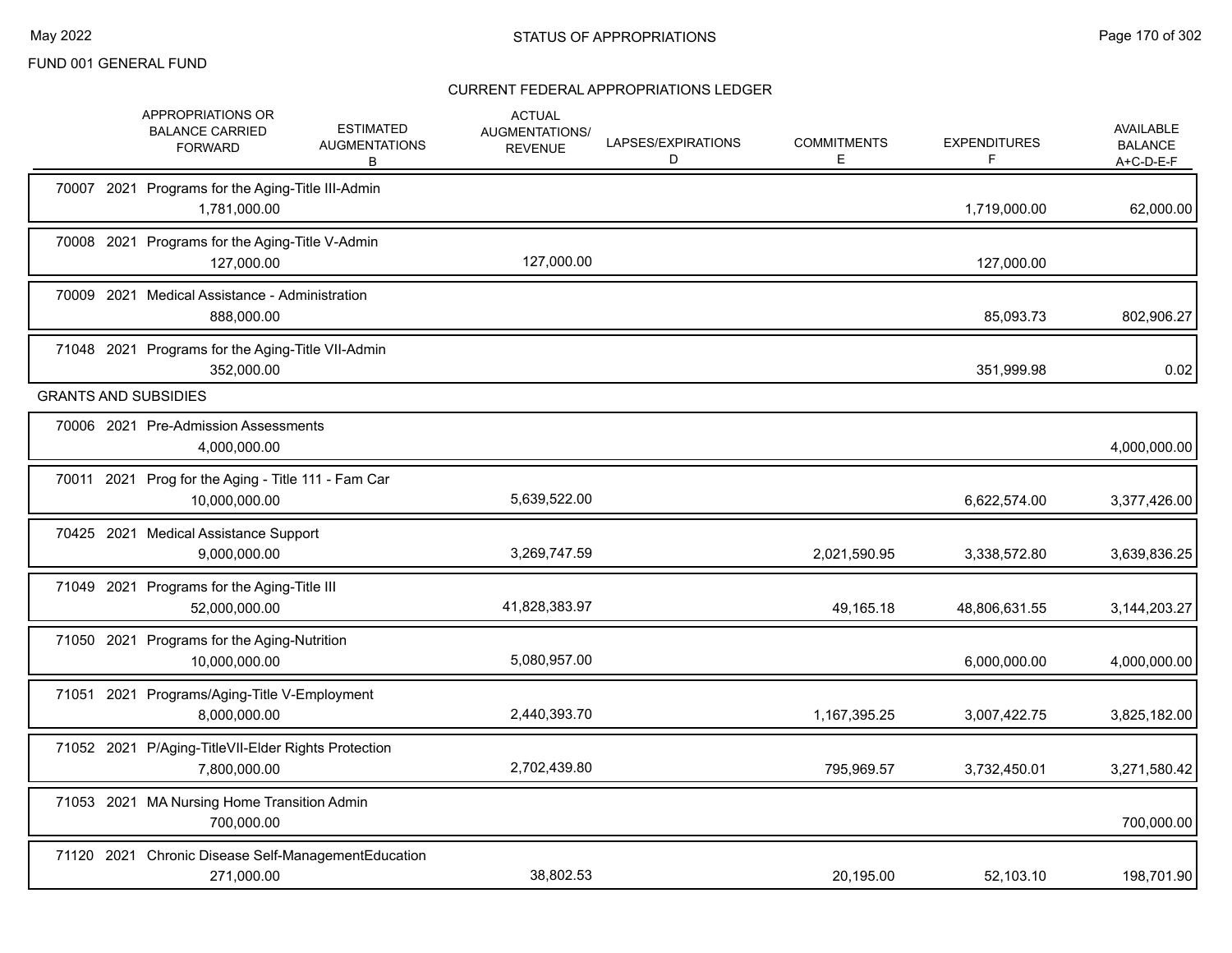|                            | APPROPRIATIONS OR<br><b>BALANCE CARRIED</b><br><b>FORWARD</b> | <b>ESTIMATED</b><br><b>AUGMENTATIONS</b><br>B | <b>ACTUAL</b><br>AUGMENTATIONS/<br><b>REVENUE</b> | LAPSES/EXPIRATIONS<br>D | <b>COMMITMENTS</b><br>Е | <b>EXPENDITURES</b><br>F | <b>AVAILABLE</b><br><b>BALANCE</b><br>$A+C-D-E-F$ |
|----------------------------|---------------------------------------------------------------|-----------------------------------------------|---------------------------------------------------|-------------------------|-------------------------|--------------------------|---------------------------------------------------|
| <b>DEPT TOTAL</b>          | 104,919,000.00                                                |                                               | 61,127,246.59                                     |                         | 4,054,315.95            | 73,842,847.92            | 27,021,836.13                                     |
| <b>BA 68 - Agriculture</b> | <b>GENERAL GOVERNMENT</b>                                     |                                               |                                                   |                         |                         |                          |                                                   |
|                            | 70341 2021 Farmers' Market Food Coupons<br>3,500,000.00       |                                               | 1,046,594.94                                      |                         | 14,100.00               | 1,048,597.18             | 2,437,302.82                                      |
|                            | 70342 2021 Emergency Food Assistance Program<br>11,500,000.00 |                                               | 7,681,975.65                                      |                         | 133,807.32              | 7,740,448.51             | 3,625,744.17                                      |
|                            | 70344 2021 Farmland Protection<br>6,000,000.00                |                                               | 148,430.00                                        |                         |                         | 148,430.00               | 5,851,570.00                                      |
|                            | 70345 2021 Agricultural Risk Protection<br>1,000,000.00       |                                               |                                                   |                         |                         |                          | 1,000,000.00                                      |
|                            | 70346 2021 Medicated Feed Mill Inspection<br>200,000.00       |                                               | 40,551.74                                         |                         |                         | 40,551.74                | 159,448.26                                        |
|                            | 70347 2021 Poultry Grading Service<br>100,000.00              |                                               |                                                   |                         |                         |                          | 100,000.00                                        |
|                            | 70348 2021 National School Lunch<br>1,700,000.00              |                                               | 990,262.94                                        |                         | 72,203.78               | 1,014,690.79             | 613,105.43                                        |
|                            | 70349 2021 Pesticide Control<br>1,000,000.00                  |                                               | 573,061.55                                        |                         |                         | 592,366.48               | 407,633.52                                        |
|                            | 70350 2021 Plant Pest Detection System<br>1,300,000.00        |                                               | 306,182.04                                        |                         |                         | 381,782.70               | 918,217.30                                        |
|                            | 70455 2021 Commodity Supplemental Food<br>3,500,000.00        |                                               | 2,295,511.75                                      |                         |                         | 2,295,511.75             | 1,204,488.25                                      |
|                            | 70457 2021 Organic Cost Distribution<br>650,000.00            |                                               |                                                   |                         |                         |                          | 650,000.00                                        |
|                            | 70458 2021 Animal Disease Control<br>4,000,000.00             |                                               | 298,655.10                                        |                         | 322,116.91              | 445,162.48               | 3,232,720.61                                      |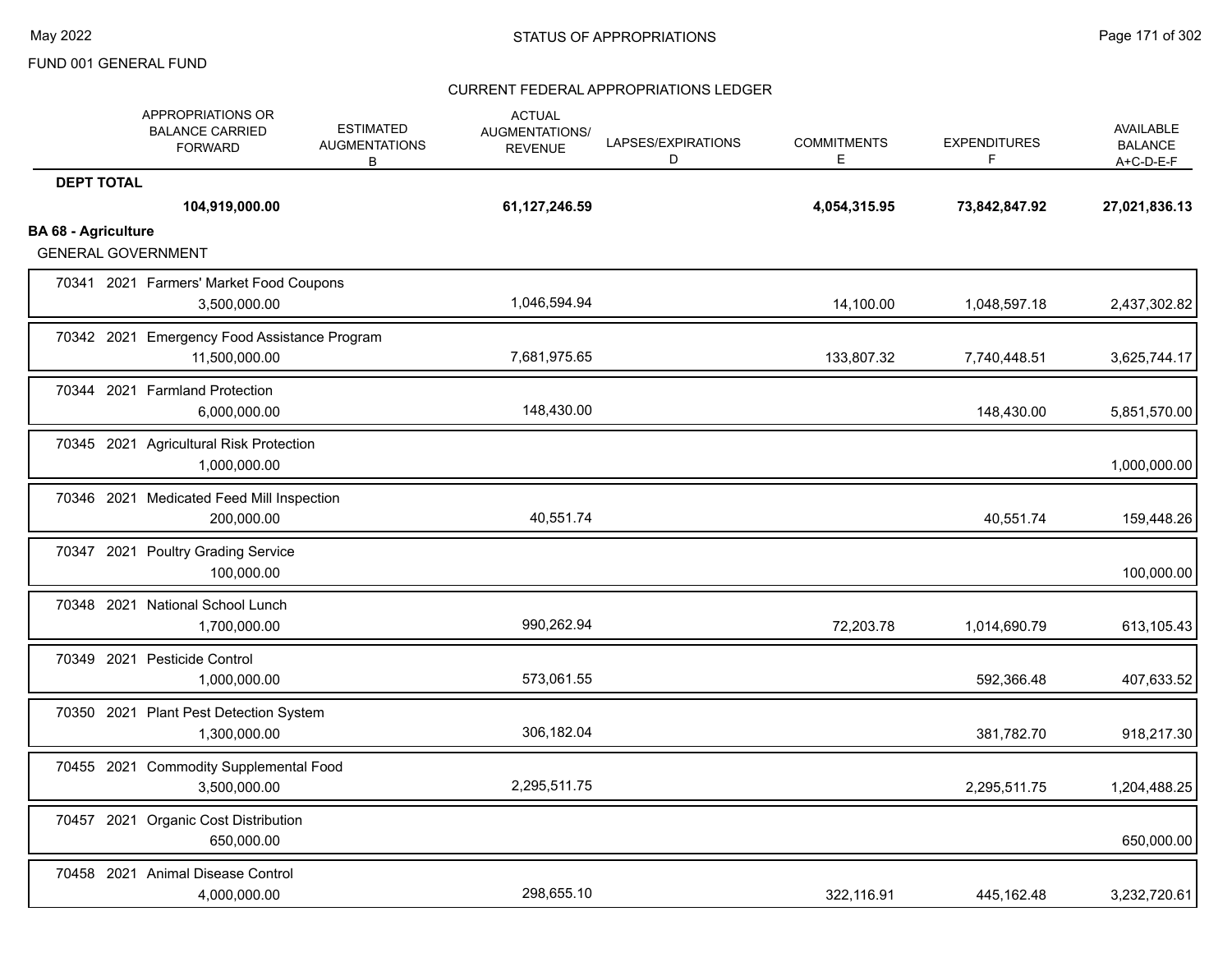|  | APPROPRIATIONS OR<br><b>BALANCE CARRIED</b><br><b>FORWARD</b>  | <b>ESTIMATED</b><br><b>AUGMENTATIONS</b><br>В | <b>ACTUAL</b><br>AUGMENTATIONS/<br><b>REVENUE</b> | LAPSES/EXPIRATIONS<br>D | <b>COMMITMENTS</b><br>Е | <b>EXPENDITURES</b><br>F | AVAILABLE<br><b>BALANCE</b><br>$A+C-D-E-F$ |
|--|----------------------------------------------------------------|-----------------------------------------------|---------------------------------------------------|-------------------------|-------------------------|--------------------------|--------------------------------------------|
|  | 70459 2021 Food Establishment Inspections<br>5,000,000.00      |                                               | 1,747,587.94                                      |                         | 44,133.31               | 1,785,197.38             | 3,170,669.31                               |
|  | 70461 2021 Senior Farmers' Market Nutrition<br>2,200,000.00    |                                               | 1,632,450.44                                      |                         |                         | 1,632,450.44             | 567,549.56                                 |
|  | 70554 2021 Integrated Pest Management (F)<br>250,000.00        |                                               |                                                   |                         |                         |                          | 250,000.00                                 |
|  | 70555 2021 Johnes Disease Herd Project (F)<br>2,000,000.00     |                                               |                                                   |                         |                         |                          | 2,000,000.00                               |
|  | 70565 2021 Avian Influenza Surveillance (F)<br>25,000,000.00   |                                               |                                                   |                         | 274,174.00              | 8,492.22                 | 24,717,333.78                              |
|  | 70567 2021 Scrapie Disease Control (F)<br>60,000.00            |                                               |                                                   |                         |                         |                          | 60,000.00                                  |
|  | 70568 2021 Crop Insurance (F)<br>2,000,000.00                  |                                               |                                                   |                         |                         |                          | 2,000,000.00                               |
|  | 70573 2021 Foot and Mouth Disease Monitoring (F)<br>150,000.00 |                                               |                                                   |                         |                         |                          | 150,000.00                                 |
|  | 70586 2021 Animal Identification<br>2,000,000.00               |                                               | 7,800.00                                          |                         |                         | 10,200.00                | 1,989,800.00                               |
|  | 70700 2021 Speciality Crops<br>3,500,000.00                    |                                               | 427,958.07                                        |                         | 1,454,938.73            | 986,583.84               | 1,058,477.43                               |
|  | 70728 2021 Emerald Ash Borer Mitigation<br>800,000.00          |                                               | 10,169.82                                         |                         |                         | 18,128.27                | 781,871.73                                 |
|  | 71041 2021 Spotted Lanternfly<br>12,000,000.00                 |                                               | 3,392,184.10                                      |                         | 198,662.76              | 5,052,739.06             | 6,748,598.18                               |
|  | 71059 2021 Innov Nutrient&Sediment Reduct<br>750,000.00        |                                               |                                                   |                         |                         |                          | 750,000.00                                 |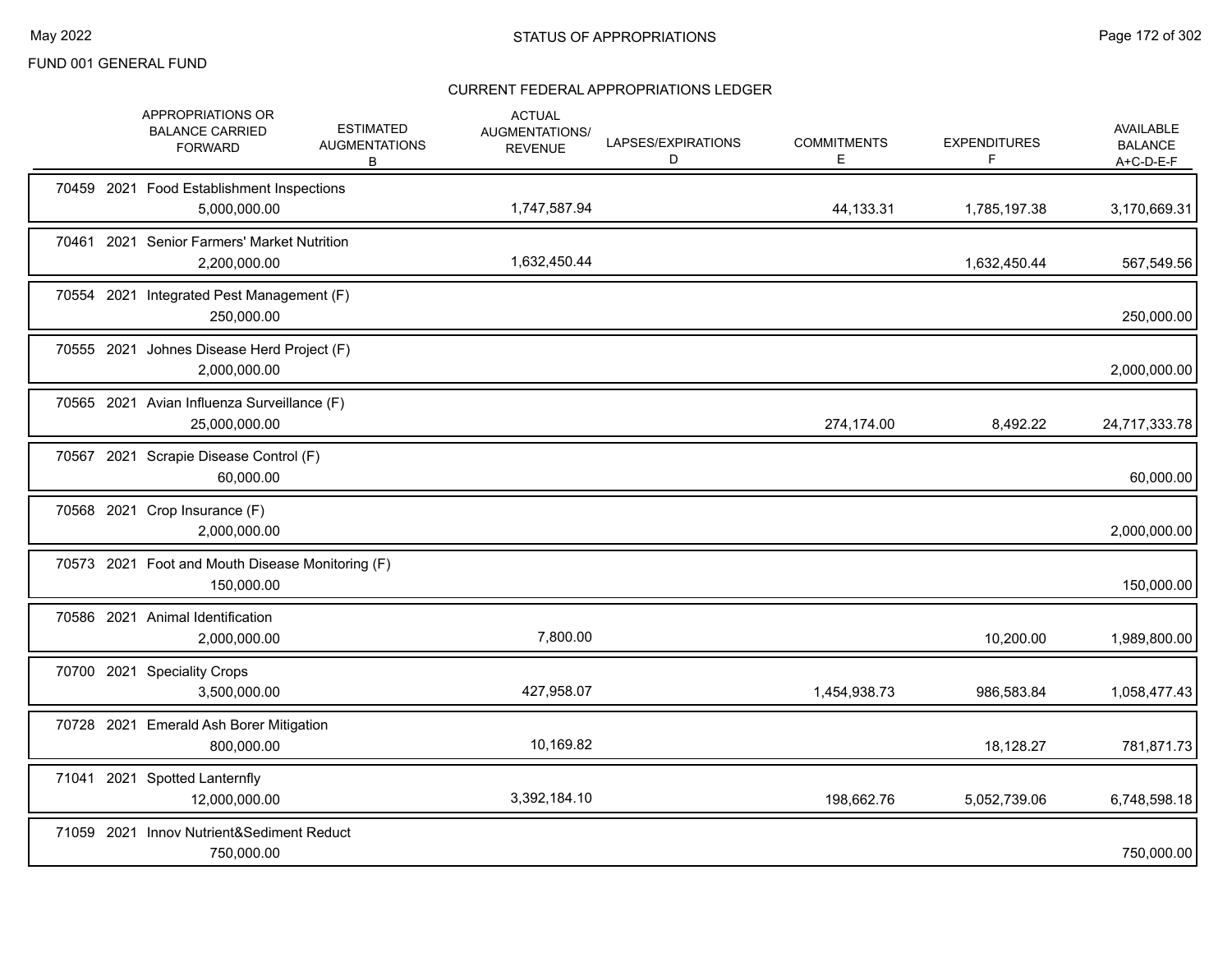| APPROPRIATIONS OR<br><b>BALANCE CARRIED</b><br><b>FORWARD</b>                | <b>ESTIMATED</b><br><b>AUGMENTATIONS</b><br>В | <b>ACTUAL</b><br>AUGMENTATIONS/<br><b>REVENUE</b> | LAPSES/EXPIRATIONS<br>D | <b>COMMITMENTS</b><br>Е | <b>EXPENDITURES</b><br>F | <b>AVAILABLE</b><br><b>BALANCE</b><br>A+C-D-E-F |
|------------------------------------------------------------------------------|-----------------------------------------------|---------------------------------------------------|-------------------------|-------------------------|--------------------------|-------------------------------------------------|
| 71060 2021 Animal Feed Regulatory Prgram<br>2,000,000.00                     |                                               | 127,573.11                                        |                         |                         | 130,533.73               | 1,869,466.27                                    |
| 71080 2021 Conservation Partnrship Farmland Preserv<br>6,500,000.00          |                                               |                                                   |                         |                         | 7,617.51                 | 6,492,382.49                                    |
| <b>GRANTS AND SUBSIDIES</b>                                                  |                                               |                                                   |                         |                         |                          |                                                 |
| 70343 2021 Market Improvement<br>250,000.00                                  |                                               |                                                   |                         |                         |                          | 250,000.00                                      |
| <b>DEPT TOTAL</b>                                                            |                                               |                                                   |                         |                         |                          |                                                 |
| 98,910,000.00                                                                |                                               | 20,726,949.19                                     |                         | 2,514,136.81            | 23,339,484.08            | 73,056,379.11                                   |
| <b>BA 24 - Community &amp; Economic Develop</b><br><b>GENERAL GOVERNMENT</b> |                                               |                                                   |                         |                         |                          |                                                 |
| 70140 2021 SCDBG Neighborhood Stabilizati<br>800,000.00                      |                                               | 57,482.04                                         |                         |                         | 59,480.02                | 740,519.98                                      |
| 70212 2021 LIHEABG Admin<br>1,500,000.00                                     |                                               | 718,002.56                                        |                         | 15,911.10               | 718,167.26               | 765,921.64                                      |
| 70215 2021 CoC Planning Grant<br>2,000,000.00                                |                                               | 297,227.41                                        |                         | 450,737.70              | 516,024.59               | 1,033,237.71                                    |
| 70216 2021 DOE Admin<br>6,000,000.00                                         |                                               | 2,420,380.65                                      |                         | 770,394.80              | 2,709,768.08             | 2,519,837.12                                    |
| 70224 2021 SCDBG Admin<br>4,000,000.00                                       |                                               | 824,259.15                                        |                         |                         | 770,255.55               | 3,229,744.45                                    |
| 70225 2021 CSBG Admin<br>1,607,000.00                                        |                                               | 827,674.80                                        |                         | 41,528.44               | 833,146.52               | 732,325.04                                      |
| 70229 2021 ARC Technical Assistance<br>1,000,000.00                          |                                               | 59,543.42                                         |                         |                         | 189,984.61               | 810,015.39                                      |
| 70448 2021 SBAState Trade & Export Promotion-STEP<br>1,500,000.00            |                                               | 264,452.16                                        |                         | 2,957.50                | 308,469.41               | 1,188,573.09                                    |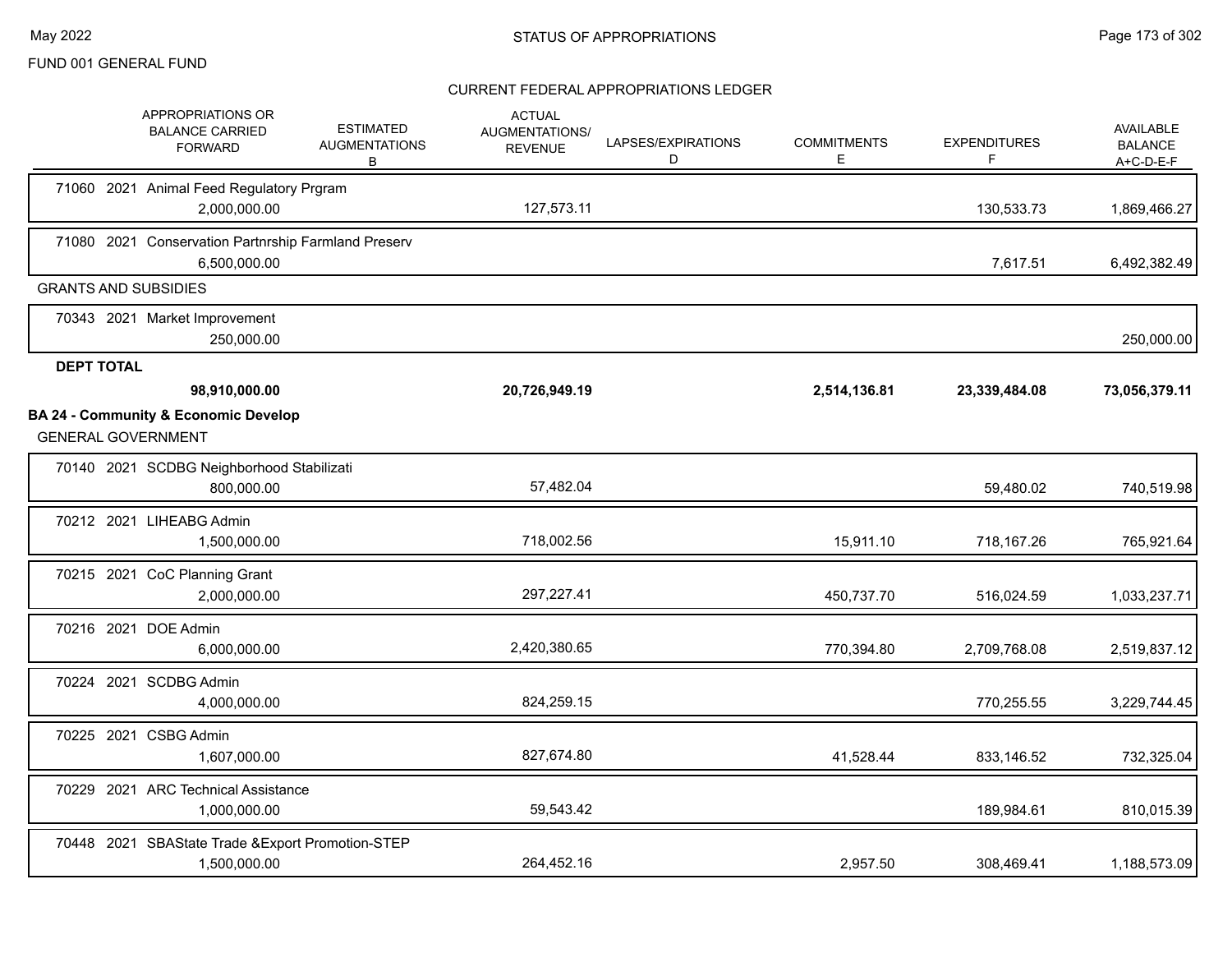|  | APPROPRIATIONS OR<br><b>BALANCE CARRIED</b><br><b>FORWARD</b>      | <b>ESTIMATED</b><br><b>AUGMENTATIONS</b><br>B | <b>ACTUAL</b><br>AUGMENTATIONS/<br><b>REVENUE</b> | LAPSES/EXPIRATIONS<br>D | <b>COMMITMENTS</b><br>Е | <b>EXPENDITURES</b><br>F | <b>AVAILABLE</b><br><b>BALANCE</b><br>$A+C-D-E-F$ |
|--|--------------------------------------------------------------------|-----------------------------------------------|---------------------------------------------------|-------------------------|-------------------------|--------------------------|---------------------------------------------------|
|  | 70512 2021 SCDBG/HUD Special Projects<br>2,000,000.00              |                                               | 249,388.38                                        |                         |                         | 262,191.94               | 1,737,808.06                                      |
|  | 70967 2021 SCDBG-Disaster Recovery Administration<br>1,500,000.00  |                                               |                                                   |                         |                         | 67,659.96                | 1,432,340.04                                      |
|  | 70970 2021 ESG Program Admin<br>1,000,000.00                       |                                               | 237,027.35                                        |                         |                         | 238,492.21               | 761,507.79                                        |
|  | 71012 2021 Economic Adjustment Assistance<br>5,000,000.00          |                                               | 38,503.83                                         |                         | 23,222.26               | 125,183.59               | 4,851,594.15                                      |
|  | 71070 2021 Federal Grant Initiatives<br>10,000,000.00              |                                               | 16,467.80                                         |                         |                         |                          | 10,000,000.00                                     |
|  | 71129 2021 Recovery Housing Admin<br>1,000,000.00                  |                                               |                                                   |                         |                         | 7,749.65                 | 992,250.35                                        |
|  | 71130 2021 ARC Area Development<br>6,000,000.00                    |                                               |                                                   |                         | 46,395.00               |                          | 5,953,605.00                                      |
|  | <b>GRANTS AND SUBSIDIES</b>                                        |                                               |                                                   |                         |                         |                          |                                                   |
|  | 70139 2021 SCDBG Neighborhood Stabilization<br>5,000,000.00        |                                               | 417,779.02                                        |                         | 73,813.62               | 417,779.02               | 4,508,407.36                                      |
|  | 70213 2021 LIHEABG Weatherization<br>48,000,000.00                 |                                               | 9,618,898.26                                      |                         | 1,801,532.00            | 10,080,007.26            | 36,118,460.74                                     |
|  | 70214 2021 FEMA - Technical Assistance<br>450,000.00               |                                               |                                                   |                         |                         |                          | 450,000.00                                        |
|  | 70222 2021 DOE Weatherization<br>26,000,000.00                     |                                               | 10,194,624.00                                     |                         | 7,656,491.36            | 10,959,176.00            | 7,384,332.64                                      |
|  | 70228 2021 Community Services Block Grant Program<br>50,000,000.00 |                                               | 17,747,178.00                                     |                         | 15,232,957.00           | 19,434,718.00            | 15,332,325.00                                     |
|  | 70968 2021 SCDBG-Disaster Recovery Grant<br>56,000,000.00          |                                               | 458,819.79                                        |                         | 9,233,455.05            | 458,819.79               | 46,307,725.16                                     |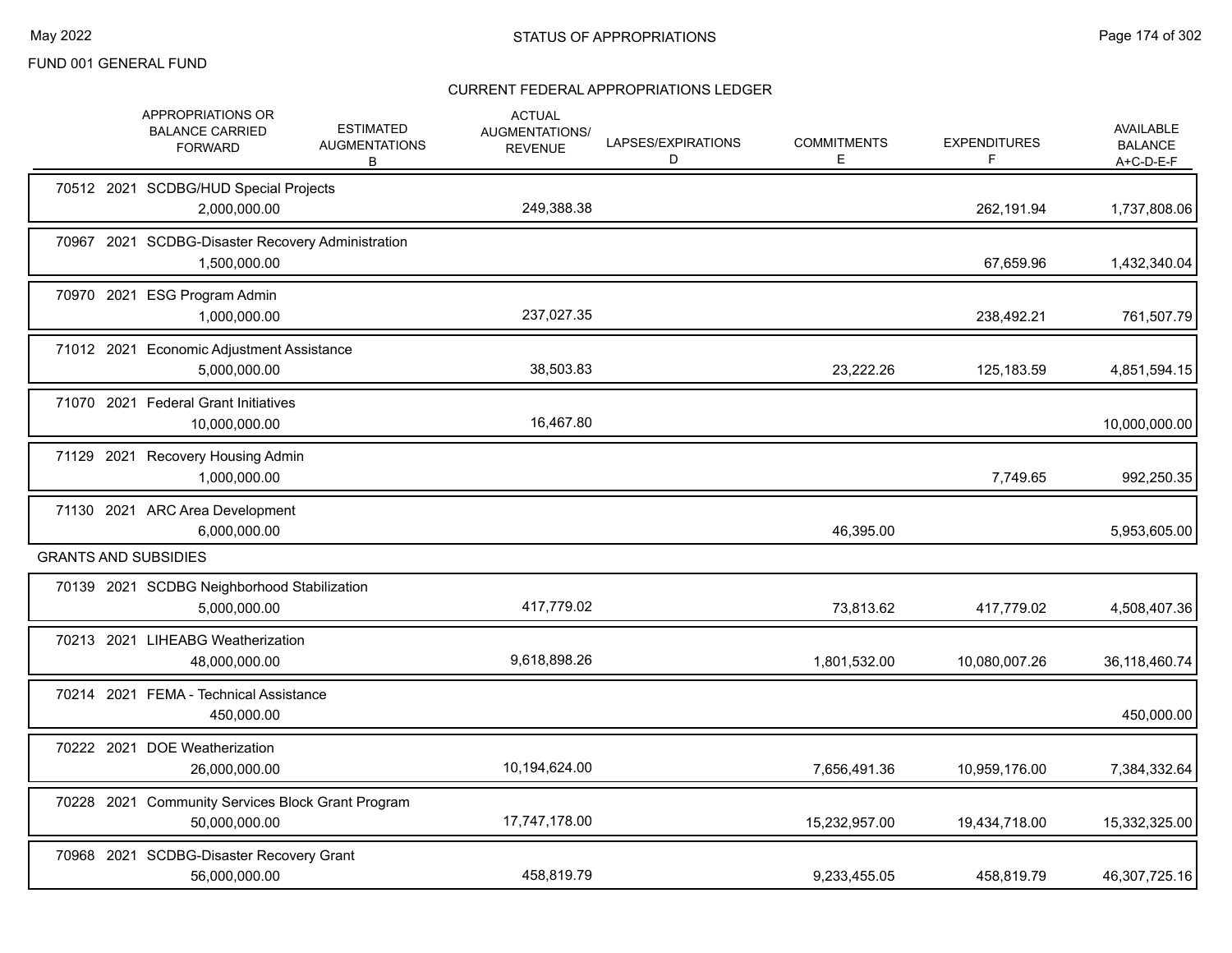|                   | APPROPRIATIONS OR<br><b>BALANCE CARRIED</b><br><b>FORWARD</b>                                    | <b>ESTIMATED</b><br><b>AUGMENTATIONS</b><br>B | <b>ACTUAL</b><br><b>AUGMENTATIONS/</b><br><b>REVENUE</b> | LAPSES/EXPIRATIONS<br>D | <b>COMMITMENTS</b><br>Е | <b>EXPENDITURES</b><br>F | <b>AVAILABLE</b><br><b>BALANCE</b><br>$A+C-D-E-F$ |
|-------------------|--------------------------------------------------------------------------------------------------|-----------------------------------------------|----------------------------------------------------------|-------------------------|-------------------------|--------------------------|---------------------------------------------------|
|                   | 70972 2021 EMG Solutions Program<br>12,000,000.00                                                |                                               | 2,046,928.37                                             |                         | 6,756,167.54            | 2,280,398.27             | 2,963,434.19                                      |
|                   | 71081 2021 EDA Power Grant<br>3,000,000.00                                                       |                                               | 11,417.58                                                |                         | 118,354.28              | 28,433.40                | 2,853,212.32                                      |
|                   | 71095 2021 SCDBG Program<br>6,000,000.00                                                         |                                               | 22,698.97                                                |                         | 476,944.39              | 22,698.97                | 5,500,356.64                                      |
|                   | 71102 2021 ARC Construction-RSBA Program<br>20,000,000.00                                        |                                               | $-17,027.23$                                             |                         | 10,991,371.34           | $-17,027.23$             | 9,025,655.89                                      |
|                   | 71127 2021 Broadband Infrastructure Program<br>20,000,000.00                                     |                                               |                                                          |                         |                         |                          | 20,000,000.00                                     |
|                   | 71128 2021 Recovery Housing Program<br>5,000,000.00                                              |                                               |                                                          |                         |                         |                          | 5,000,000.00                                      |
| <b>DEPT TOTAL</b> |                                                                                                  |                                               |                                                          |                         |                         |                          |                                                   |
|                   |                                                                                                  |                                               |                                                          |                         |                         |                          |                                                   |
|                   | 296,357,000.00<br><b>BA 38 - Conservation &amp; Natural Resourc</b><br><b>GENERAL GOVERNMENT</b> |                                               | 46,511,726.31                                            |                         | 53,692,233.38           | 50,471,576.87            | 192, 193, 189. 75                                 |
|                   | 70278 2021 Forest Fire Protect & Control<br>2,750,000.00                                         |                                               | 395,760.04                                               |                         | 235,235.29              | 775,758.94               |                                                   |
|                   | 70279 2021 Forestry Incent & Ag Control<br>50,000.00                                             |                                               |                                                          |                         |                         |                          | 1,739,005.77<br>50,000.00                         |
|                   | 70281 2021 Forest Management & Process<br>4,000,000.00                                           |                                               | 9,304.08                                                 |                         | 301,425.49              | 12,073.34                | 3,686,501.17                                      |
|                   | 70285 2021 Forest Insect & Disease Contr<br>3,000,000.00                                         |                                               | 120,918.44                                               |                         | 619,336.52              | 241,320.42               | 2,139,343.06                                      |
|                   | 70286 2021 Topo and Geo Survey Grants<br>1,000,000.00                                            |                                               | 95,710.34                                                |                         | 21,730.00               | 101,480.42               | 876,789.58                                        |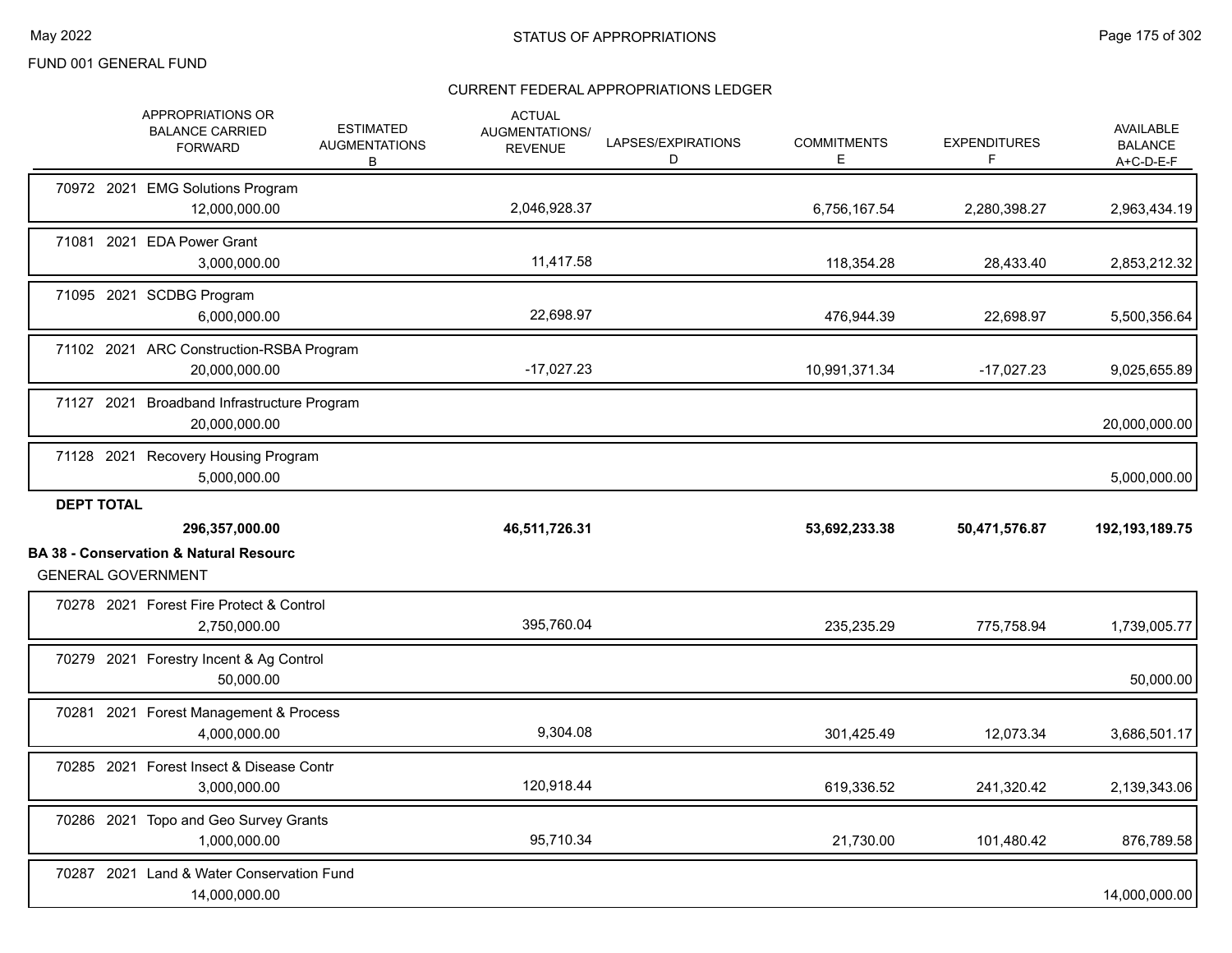|            | APPROPRIATIONS OR<br><b>BALANCE CARRIED</b><br><b>FORWARD</b>        | <b>ESTIMATED</b><br><b>AUGMENTATIONS</b><br>B | <b>ACTUAL</b><br>AUGMENTATIONS/<br><b>REVENUE</b> | LAPSES/EXPIRATIONS<br>D | <b>COMMITMENTS</b><br>Е | <b>EXPENDITURES</b><br>F | <b>AVAILABLE</b><br><b>BALANCE</b><br>$A+C-D-E-F$ |
|------------|----------------------------------------------------------------------|-----------------------------------------------|---------------------------------------------------|-------------------------|-------------------------|--------------------------|---------------------------------------------------|
|            | 70464 2021 Aid to volunteer Fire Companies<br>1,500,000.00           |                                               | 89,516.77                                         |                         | 127,389.75              | 695,954.56               | 676,655.69                                        |
|            | 70465 2021 Wetland Protection Fund<br>400,000.00                     |                                               | 62,413.50                                         |                         | 112,885.15              | 62,413.50                | 224,701.35                                        |
|            | 70736 2021 Highlands Conservation Program<br>7,500,000.00            |                                               | 44,430.00                                         |                         |                         | 44,430.00                | 7,455,570.00                                      |
|            | 70796 2021 Cooperative Endangered Species<br>40,000.00               |                                               | 2,661.43                                          |                         | 17,000.00               | 2,661.43                 | 20,338.57                                         |
|            | 71031 2021 Natural Resource Conservation Service<br>200,000.00       |                                               |                                                   |                         |                         |                          | 200,000.00                                        |
|            | 71071 2021 National Fish and Wildlife Foundation<br>1,000,000.00     |                                               | 49,773.65                                         |                         |                         |                          | 1,000,000.00                                      |
|            | 71072 2021 US Endowment-Healthy Watershed<br>200,000.00              |                                               | 10,248.11                                         |                         |                         | 10,248.11                | 189,751.89                                        |
|            | 71096 2021 Chesapeake Bay Gateway Network<br>600,000.00              |                                               |                                                   |                         | 7,950.00                |                          | 592,050.00                                        |
|            | 71097 2021 Port Security Grant Program<br>1,200,000.00               |                                               |                                                   |                         |                         |                          | 1,200,000.00                                      |
|            | 71104 2021 EPA Chesapeake Bay Grant<br>1,500,000.00                  |                                               |                                                   |                         |                         |                          | 1,500,000.00                                      |
| 71111 2021 | <b>USDA Good Neighbor Agreement</b><br>500,000.00                    |                                               | 45,085.63                                         |                         | 42,419.50               | 53,591.45                | 403,989.05                                        |
|            | 71139 2021 Mental Health Training<br>150,000.00                      |                                               |                                                   |                         |                         |                          | 150,000.00                                        |
|            | 71140 2021 BuildResilient Infrastructur&Communities<br>10,000,000.00 |                                               |                                                   |                         |                         |                          | 10,000,000.00                                     |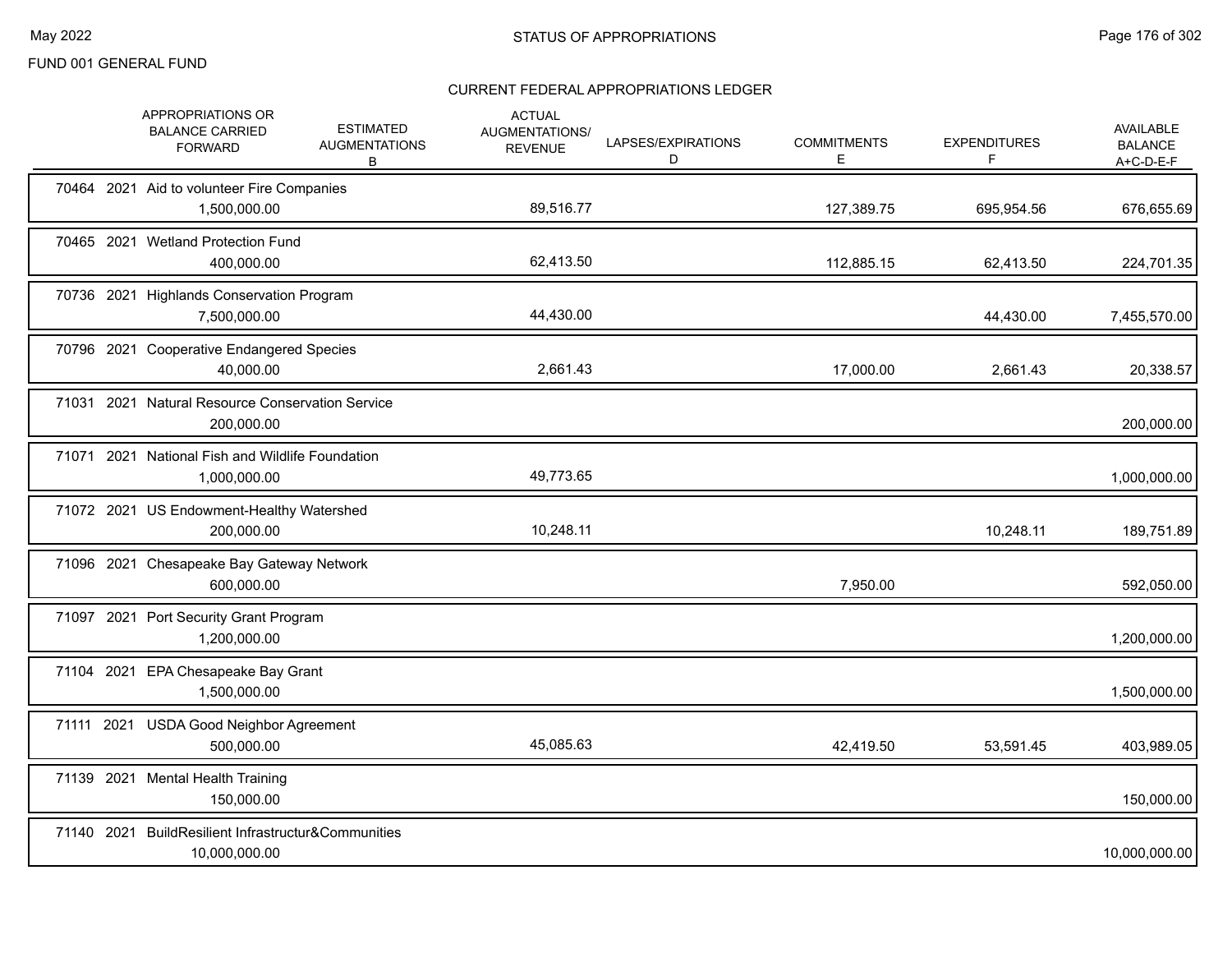|                            | APPROPRIATIONS OR<br><b>BALANCE CARRIED</b><br><b>FORWARD</b>     | <b>ESTIMATED</b><br><b>AUGMENTATIONS</b><br>B | <b>ACTUAL</b><br>AUGMENTATIONS/<br><b>REVENUE</b> | LAPSES/EXPIRATIONS<br>D | <b>COMMITMENTS</b><br>Е | <b>EXPENDITURES</b><br>F | AVAILABLE<br><b>BALANCE</b><br>$A+C-D-E-F$ |
|----------------------------|-------------------------------------------------------------------|-----------------------------------------------|---------------------------------------------------|-------------------------|-------------------------|--------------------------|--------------------------------------------|
|                            | 71141 2021 Agriculture and Food Research<br>100,000.00            |                                               |                                                   |                         |                         |                          | 100,000.00                                 |
| <b>DEPT TOTAL</b>          | 49,690,000.00                                                     |                                               | 925,821.99                                        |                         | 1,485,371.70            | 1,999,932.17             | 46,204,696.13                              |
| <b>BA 11 - Corrections</b> | <b>GENERAL GOVERNMENT</b>                                         |                                               |                                                   |                         |                         |                          |                                            |
|                            | 71082 2021 Swift Fair And Certain<br>384,000.00                   |                                               | 120.00                                            |                         | 63,176.00               | 15,960.00                | 304,864.00                                 |
|                            | 71083 2021 Smart Supervision<br>225,000.00                        |                                               | 145,909.56                                        |                         | 50,762.00               | 145,909.56               | 28,328.44                                  |
|                            | 71121 2021 PREA Prgm Strategic Supp for PREA Implem<br>250,000.00 |                                               |                                                   |                         |                         |                          | 250,000.00                                 |
|                            | 71122 2021 Smart Probation<br>715,000.00                          |                                               |                                                   |                         |                         |                          | 715,000.00                                 |
|                            | 71123 2021 Innovations in Reentry Initiative<br>1,000,000.00      |                                               |                                                   |                         |                         |                          | 1,000,000.00                               |
|                            | 71124 2021 Pay for Success<br>1,100,000.00                        |                                               |                                                   |                         |                         |                          | 1,100,000.00                               |
|                            | 71125 2021 Adult Reentry Education Employ&Treatment<br>900,000.00 |                                               |                                                   |                         |                         |                          | 900,000.00                                 |
| <b>INSTITUTIONAL</b>       |                                                                   |                                               |                                                   |                         |                         |                          |                                            |
|                            | 70013 2021 Reimbursement for Alien Inmates<br>5,000,000.00        |                                               |                                                   |                         |                         |                          | 5,000,000.00                               |
|                            | 70017 2021 Correctional Education<br>850,000.00                   |                                               | 751,042.64                                        |                         |                         | 751,042.64               | 98,957.36                                  |
|                            | 70713 2021 Changing Offender Behavior<br>33,000.00                |                                               |                                                   |                         |                         |                          | 33,000.00                                  |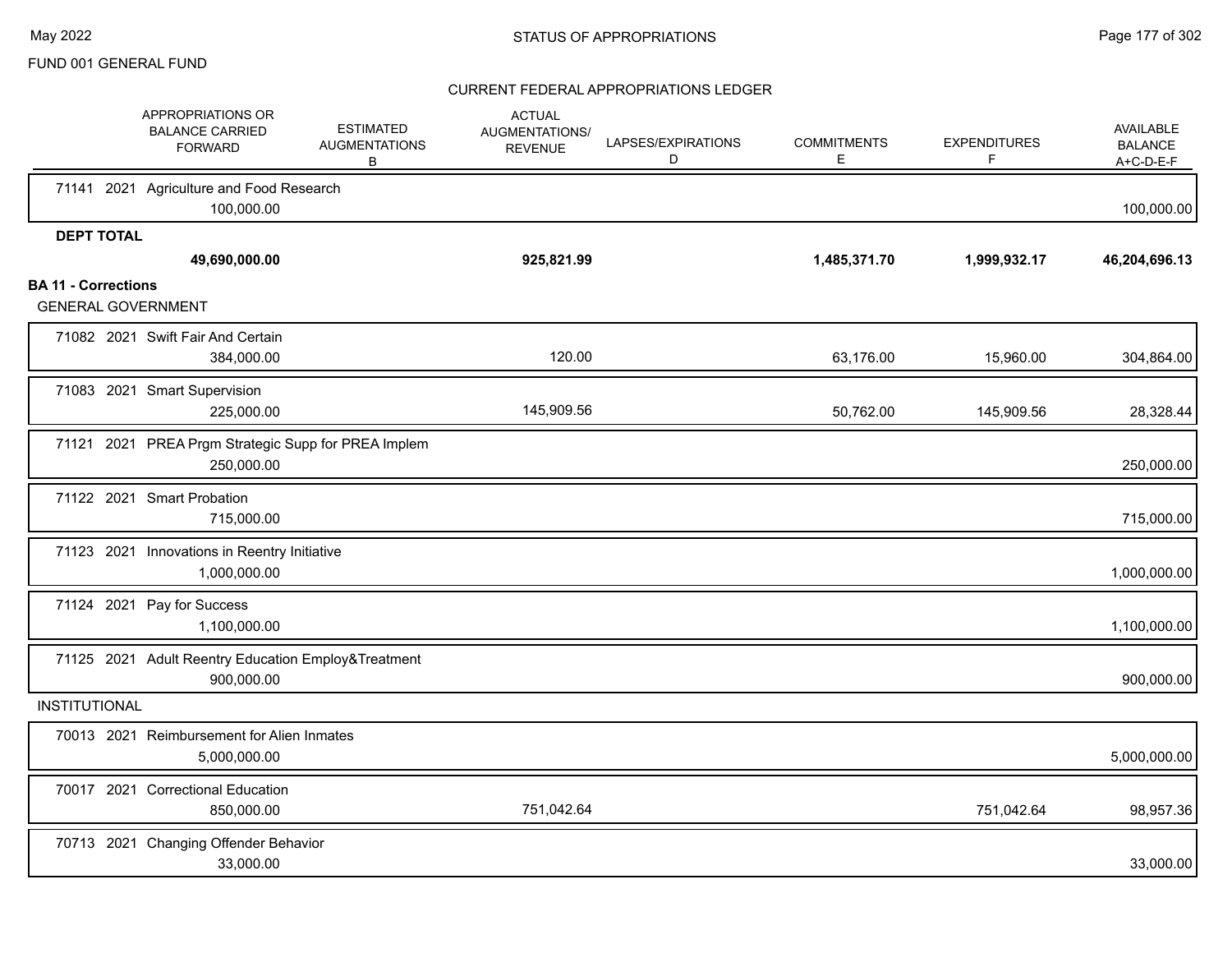|                          | <b>APPROPRIATIONS OR</b><br><b>BALANCE CARRIED</b><br><b>FORWARD</b> | <b>ESTIMATED</b><br><b>AUGMENTATIONS</b><br>B | <b>ACTUAL</b><br>AUGMENTATIONS/<br><b>REVENUE</b> | LAPSES/EXPIRATIONS<br>D | <b>COMMITMENTS</b><br>Е | <b>EXPENDITURES</b><br>F. | <b>AVAILABLE</b><br><b>BALANCE</b><br>$A+C-D-E-F$ |
|--------------------------|----------------------------------------------------------------------|-----------------------------------------------|---------------------------------------------------|-------------------------|-------------------------|---------------------------|---------------------------------------------------|
|                          | 71098 2021 Naloxone Reentry Tracking Program                         |                                               |                                                   |                         |                         |                           |                                                   |
|                          | 915,000.00                                                           |                                               | 43,173.00                                         |                         |                         | 43,173.00                 | 871,827.00                                        |
|                          | 71119 2021 Second Chance Act                                         |                                               |                                                   |                         |                         |                           |                                                   |
|                          | 681,000.00                                                           |                                               | 45,877.10                                         |                         | 478,026.00              | 45,877.10                 | 157,096.90                                        |
| <b>DEPT TOTAL</b>        | 12,053,000.00                                                        |                                               | 986,122.30                                        |                         | 591,964.00              | 1,001,962.30              | 10,459,073.70                                     |
|                          | <b>BA 74 - Drug and Alcohol Programs</b>                             |                                               |                                                   |                         |                         |                           |                                                   |
|                          | <b>GENERAL GOVERNMENT</b>                                            |                                               |                                                   |                         |                         |                           |                                                   |
|                          | 70961 2021 SABG Administration and Operations                        |                                               |                                                   |                         |                         |                           |                                                   |
|                          | 8,785,000.00                                                         |                                               | 6,217,235.31                                      |                         | 226,219.38              | 6,545,615.33              | 2,013,165.29                                      |
|                          | 70962 2021 SASP Administration and Operations                        |                                               |                                                   |                         |                         |                           |                                                   |
|                          | 4,617,000.00                                                         |                                               | 397,211.26                                        |                         | 313,669.16              | 300,240.48                | 4,003,090.36                                      |
|                          | 71099 2021 State Opioid Response Administration                      |                                               |                                                   |                         |                         |                           |                                                   |
|                          | 6.058.000.00                                                         |                                               | 769,620.48                                        |                         | 598.58                  | 802,157.64                | 5,255,243.78                                      |
|                          | <b>GRANTS AND SUBSIDIES</b>                                          |                                               |                                                   |                         |                         |                           |                                                   |
|                          | 70963 2021 SABG Drug and Alcohol Services                            |                                               |                                                   |                         |                         |                           |                                                   |
|                          | 79,870,000.00                                                        |                                               | 40,843,180.14                                     |                         | 14,789,358.35           | 43,229,999.50             | 21,850,642.15                                     |
|                          | 70964 2021 SASP Grants                                               |                                               |                                                   |                         |                         |                           |                                                   |
|                          | 25,413,000.00                                                        |                                               | 1,121,682.00                                      |                         |                         | 1,121,682.00              | 24,291,318.00                                     |
|                          | 71084 2021 State Opioid Response                                     |                                               |                                                   |                         |                         |                           |                                                   |
|                          | 178,261,000.00                                                       |                                               | 28,396,138.18                                     |                         | 25,925,575.54           | 30,559,931.11             | 121,775,493.35                                    |
| <b>DEPT TOTAL</b>        |                                                                      |                                               |                                                   |                         |                         |                           |                                                   |
| <b>BA 16 - Education</b> | 303,004,000.00                                                       |                                               | 77,745,067.37                                     |                         | 41,255,421.01           | 82,559,626.06             | 179,188,952.93                                    |
|                          | <b>GENERAL GOVERNMENT</b>                                            |                                               |                                                   |                         |                         |                           |                                                   |
|                          | 70054 2021 Special Education Improvement                             |                                               |                                                   |                         |                         |                           |                                                   |
|                          | 2,500,000.00                                                         |                                               | 931,921.94                                        |                         | 832,736.72              | 952,034.92                | 715,228.36                                        |
|                          | 70057 2021 ImprovingTeachrQuality-TitleII-AdmnState                  |                                               |                                                   |                         |                         |                           |                                                   |
|                          | 7,400,000.00                                                         |                                               | 2,206,839.26                                      |                         | 103,691.62              | 2,631,481.01              | 4,664,827.37                                      |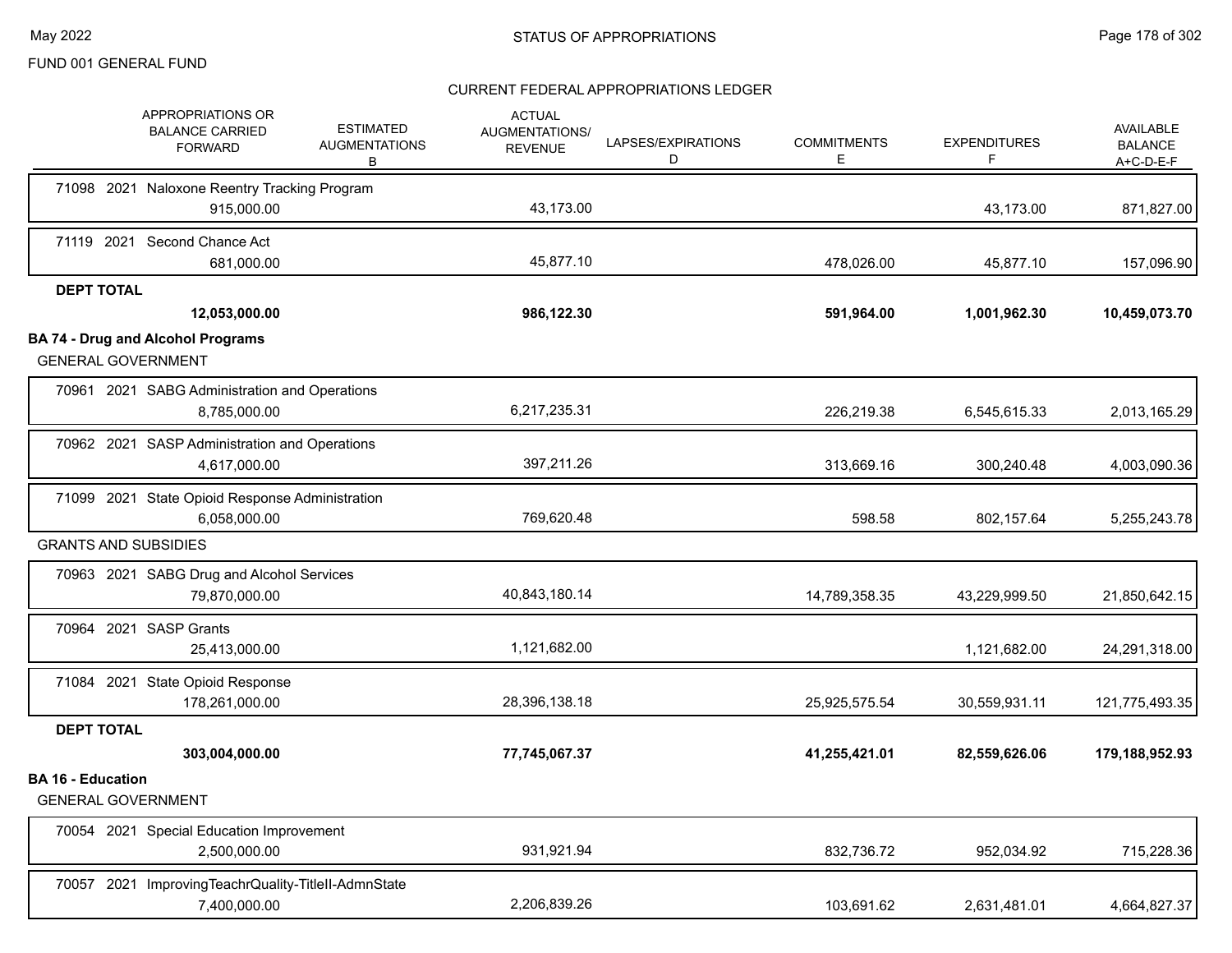| APPROPRIATIONS OR<br><b>ESTIMATED</b><br><b>BALANCE CARRIED</b><br><b>AUGMENTATIONS</b><br><b>FORWARD</b><br>B | <b>ACTUAL</b><br><b>AUGMENTATIONS/</b><br><b>REVENUE</b> | LAPSES/EXPIRATIONS<br>D | <b>COMMITMENTS</b><br>Е | <b>EXPENDITURES</b><br>F | AVAILABLE<br><b>BALANCE</b><br>$A+C-D-E-F$ |
|----------------------------------------------------------------------------------------------------------------|----------------------------------------------------------|-------------------------|-------------------------|--------------------------|--------------------------------------------|
| 70059 2021 LSTA - Library Development<br>8,500,000.00                                                          | 4,911,038.60                                             |                         | 344,964.67              | 5,419,216.82             | 2,735,818.51                               |
| 70061 2021 Food and Nutrition Services<br>21,000,000.00                                                        | 7,952,846.79                                             |                         | 996,305.52              | 8,374,534.17             | 11,629,160.31                              |
| 70067 2021 Medical Assist - Nurse's Aide Program<br>670,000.00                                                 | 217,622.22                                               |                         |                         | 217,979.47               | 452,020.53                                 |
| 70070 2021 Adult Basic Education Admin<br>2,000,000.00                                                         | 626,074.29                                               |                         | 1,472.25                | 656,977.48               | 1,341,550.27                               |
| 70077 2021 Education of Exceptional Children<br>13,000,000.00                                                  | 8,553,997.91                                             |                         | 514,534.00              | 8,933,167.96             | 3,552,298.04                               |
| 70078 2021 ESEA Title I-Administration<br>12,333,000.00                                                        | 2,679,442.67                                             |                         | 1,732,544.65            | 3,288,869.53             | 7,311,585.82                               |
| 70079 2021 Migrant Education Administration<br>700,000.00                                                      | 392,690.44                                               |                         | 677.68                  | 415,029.06               | 284,293.26                                 |
| 70080 2021 Homeless Assistance<br>4,870,000.00                                                                 | 3,366,604.00                                             |                         | 1,138,531.97            | 3,375,944.54             | 355,523.49                                 |
| 70081 2021 Preschool Grant<br>960,000.00                                                                       | 528,769.03                                               |                         |                         | 556,636.12               | 403,363.88                                 |
| 70083 2021 Vocational Education Administration<br>3,910,000.00                                                 | 1,643,513.71                                             |                         | 614.10                  | 1,705,975.96             | 2,203,409.94                               |
| 70085 2021 State Approving Agency (VA)<br>1,800,000.00                                                         | 1,362,868.29                                             |                         | 1,627.84                | 1,195,825.79             | 602,546.37                                 |
| 70090 2021 School Health Education Programs<br>100,000.00                                                      | 44,042.20                                                |                         |                         | 47,224.33                | 52,775.67                                  |
| 70471 2021 Title IV-21st Cent Com Learn Cent-Admn<br>4,000,000.00                                              | 1,930,777.73                                             |                         | 390,753.34              | 2,095,708.97             | 1,513,537.69                               |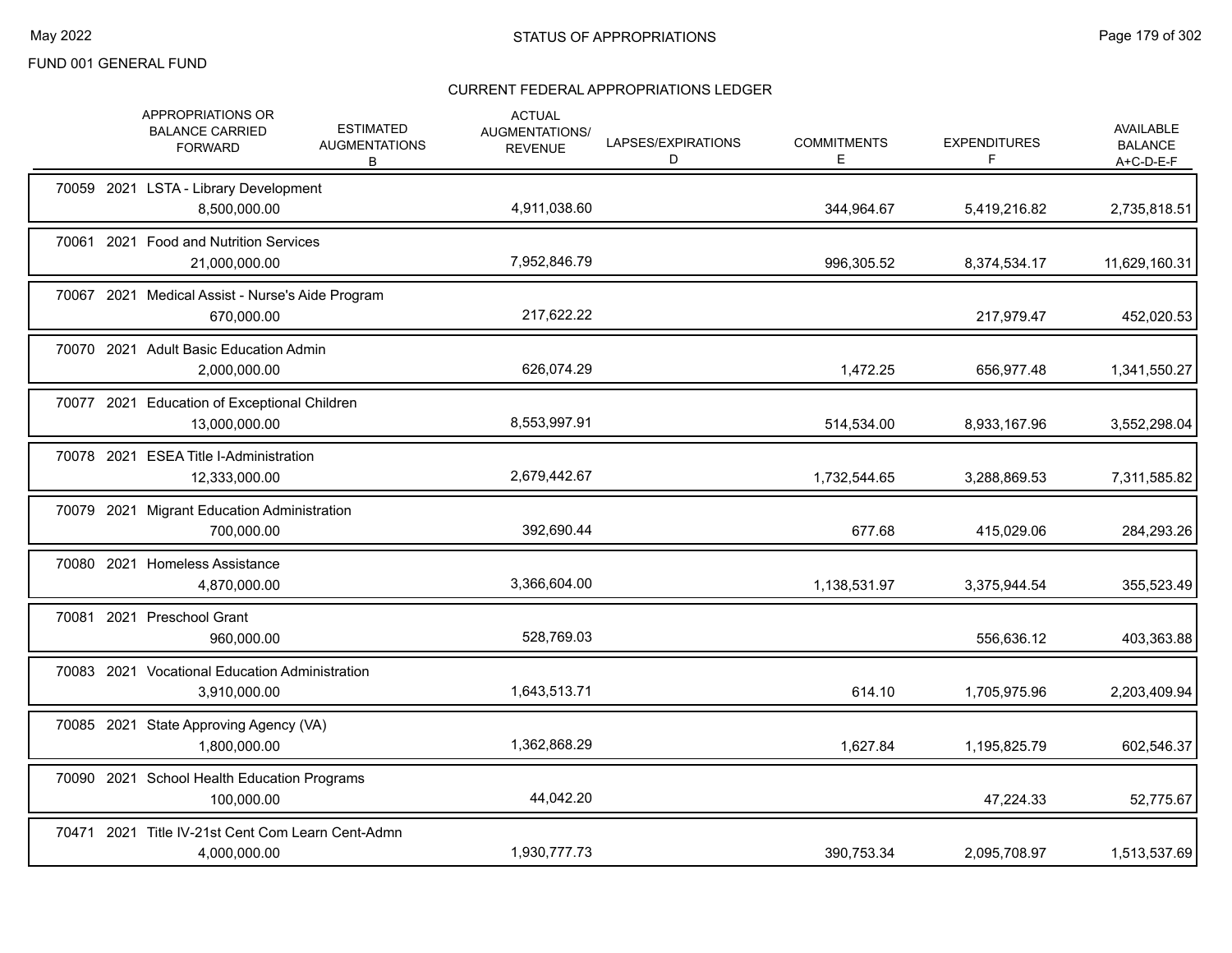|  | APPROPRIATIONS OR<br><b>BALANCE CARRIED</b><br><b>FORWARD</b>       | <b>ESTIMATED</b><br><b>AUGMENTATIONS</b><br>B | <b>ACTUAL</b><br>AUGMENTATIONS/<br><b>REVENUE</b> | LAPSES/EXPIRATIONS<br>D | <b>COMMITMENTS</b><br>Ε | <b>EXPENDITURES</b><br>F | <b>AVAILABLE</b><br><b>BALANCE</b><br>$A+C-D-E-F$ |
|--|---------------------------------------------------------------------|-----------------------------------------------|---------------------------------------------------|-------------------------|-------------------------|--------------------------|---------------------------------------------------|
|  | 70514 2021 Title VI - Part A State Assessments<br>15,000,000.00     |                                               | 7,808,642.44                                      |                         | 1,093,853.94            | 8,777,976.63             | 5,128,169.43                                      |
|  | 70558 2021 National Assessment of Education Progres<br>165,000.00   |                                               | 289,698.50                                        |                         | 60.99                   | 135,959.25               | 28,979.76                                         |
|  | 70624 2021 St & Community Higway Safety<br>1,500,000.00             |                                               | 184,947.70                                        |                         | 18,232.71               | 657,260.22               | 824,507.07                                        |
|  | 70693 2021 Migrant Education Coordination Prgm (F)<br>130,000.00    |                                               | 59.242.00                                         |                         |                         | 59,242.00                | 70,758.00                                         |
|  | 70715 2021 School Improvement Grants<br>12,000,000.00               |                                               | 2,208,585.82                                      |                         | 1,807,644.97            | 2,208,585.82             | 7,983,769.21                                      |
|  | 71014 2021 Pennsylvania Project Aware<br>1,800,000.00               |                                               |                                                   |                         |                         |                          | 1,800,000.00                                      |
|  | 71033 2021 Statewide Longitudinal Data Systems<br>5,110,000.00      |                                               | 660,242.78                                        |                         | 362,427.01              | 712,595.39               | 4,034,977.60                                      |
|  | 71105 2021 StudentSupport&Academic Enrichment-Admin<br>2,200,000.00 |                                               | 627,145.25                                        |                         | 252,748.04              | 701,095.23               | 1,246,156.73                                      |
|  | 71106 2021 Troops to Teachers<br>400,000.00                         |                                               | 22,032.00                                         |                         | 68.00                   | 40,732.00                | 359,200.00                                        |
|  | 71109 2021 Emergency Impact Aid Program<br>2,000,000.00             |                                               | 1,261,599.23                                      |                         | 37,500.00               | 1,336,395.07             | 626,104.93                                        |
|  | <b>GRANTS AND SUBSIDIES</b>                                         |                                               |                                                   |                         |                         |                          |                                                   |
|  | 70071 2021 Food and Nutrition - Local<br>795,869,000.00             |                                               | 788,569,541.69                                    |                         | 1,627,116.75            | 791,712,593.50           | 2,529,289.75                                      |
|  | 70075 2021 ESEA-Title 1 Local<br>875,000,000.00                     |                                               | 566,966,946.57                                    |                         | 112,007,505.39          | 566,966,946.57           | 196,025,548.04                                    |
|  | 70086 2021 Vocational Education Act - Local<br>49,000,000.00        |                                               | 34,223,916.83                                     |                         | 11,170,750.17           | 34,223,916.83            | 3,605,333.00                                      |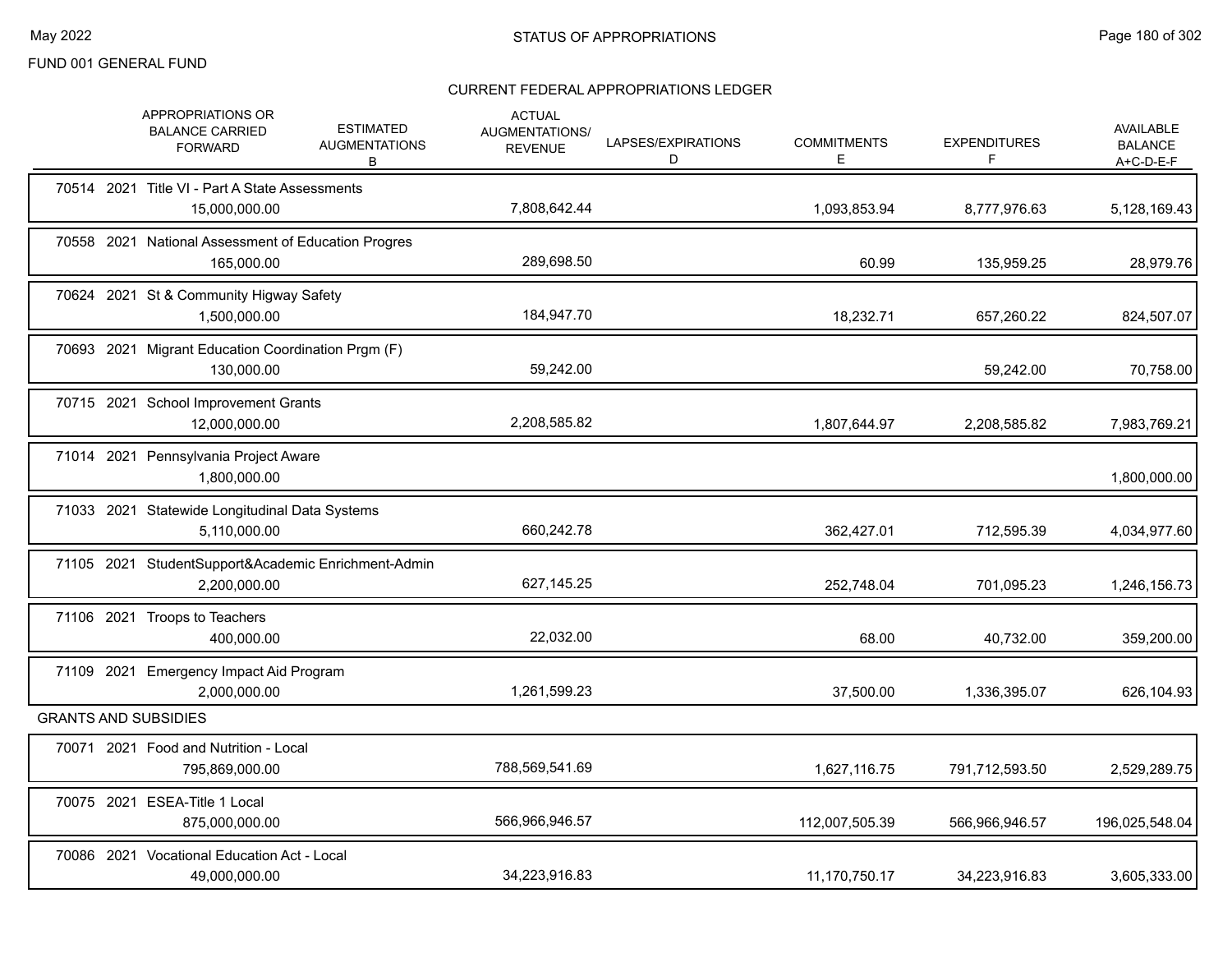|                   | APPROPRIATIONS OR<br><b>BALANCE CARRIED</b><br><b>FORWARD</b>        | <b>ESTIMATED</b><br><b>AUGMENTATIONS</b><br>В | <b>ACTUAL</b><br>AUGMENTATIONS/<br><b>REVENUE</b> | LAPSES/EXPIRATIONS<br>D | <b>COMMITMENTS</b><br>E | <b>EXPENDITURES</b><br>F | AVAILABLE<br><b>BALANCE</b><br>A+C-D-E-F |
|-------------------|----------------------------------------------------------------------|-----------------------------------------------|---------------------------------------------------|-------------------------|-------------------------|--------------------------|------------------------------------------|
|                   | 70087 2021 Prof Development - Title II Local<br>105,000,000.00       |                                               | 51,934,979.71                                     |                         | 24,005,160.21           | 51,934,979.71            | 29,059,860.08                            |
|                   | 70088 2021 Individuals w/Disabilities Educ - Local<br>470,000,000.00 |                                               | 329,289,486.61                                    |                         | 120,051,365.41          | 329,815,424.39           | 20,133,210.20                            |
|                   | 70093 2021 Adult Basic Education - Local<br>23,000,000.00            |                                               | 14,086,053.59                                     |                         | 3,956,154.41            | 14,086,053.59            | 4,957,792.00                             |
|                   | 70516 2021 Title IV - 21st Cent. Comm Learn - Local<br>90,000,000.00 |                                               | 25,705,137.21                                     |                         | 14, 163, 613. 01        | 28,466,368.99            | 47,370,018.00                            |
|                   | 70517 2021 Title III - Lan Inst Lep & Immig Student<br>24,000,000.00 |                                               | 10,035,497.99                                     |                         | 6,087,277.65            | 10,156,329.81            | 7,756,392.54                             |
|                   | 70518 2021 Title VI Rural & Low Income School-Local<br>1,830,000.00  |                                               | 443,878.43                                        |                         | 468,498.41              | 443,878.43               | 917,623.16                               |
|                   | 70714 2021 Individuals With Disabilities-Education<br>16,000,000.00  |                                               | 9,764,020.30                                      |                         | 3,118,340.85            | 9,844,445.15             | 3,037,214.00                             |
|                   | 71107 2021 StudentSupport&Academic Enrichment-Local<br>60,000,000.00 |                                               | 36,737,763.79                                     |                         | 10,334,934.66           | 36,737,763.79            | 12,927,301.55                            |
| <b>DEPT TOTAL</b> | 2,633,747,000.00<br>BA 31 - PA Emergency Management Agency           |                                               | 1,918,228,407.52                                  |                         | 316,621,706.94          | 1,928,885,148.50         | 388,240,144.56                           |
|                   | <b>GENERAL GOVERNMENT</b><br>70238 2021 Fire Prevention<br>20,000.00 |                                               | 17,912.45                                         |                         |                         | 17,912.45                | 2,087.55                                 |
|                   | 70239 2021 Civil Preparedness<br>35,000,000.00                       |                                               | 20,296,754.42                                     |                         | 6,966,387.04            | 21,809,364.18            | 6,224,248.78                             |
|                   | 70241 2021 Hazardous Materials Planning & Training<br>1,500,000.00   |                                               | 371,507.46                                        |                         | 5,600.00                | 392,084.44               | 1,102,315.56                             |
| <b>DEPT TOTAL</b> | 36,520,000.00                                                        |                                               | 20,686,174.33                                     |                         | 6,971,987.04            | 22,219,361.07            | 7,328,651.89                             |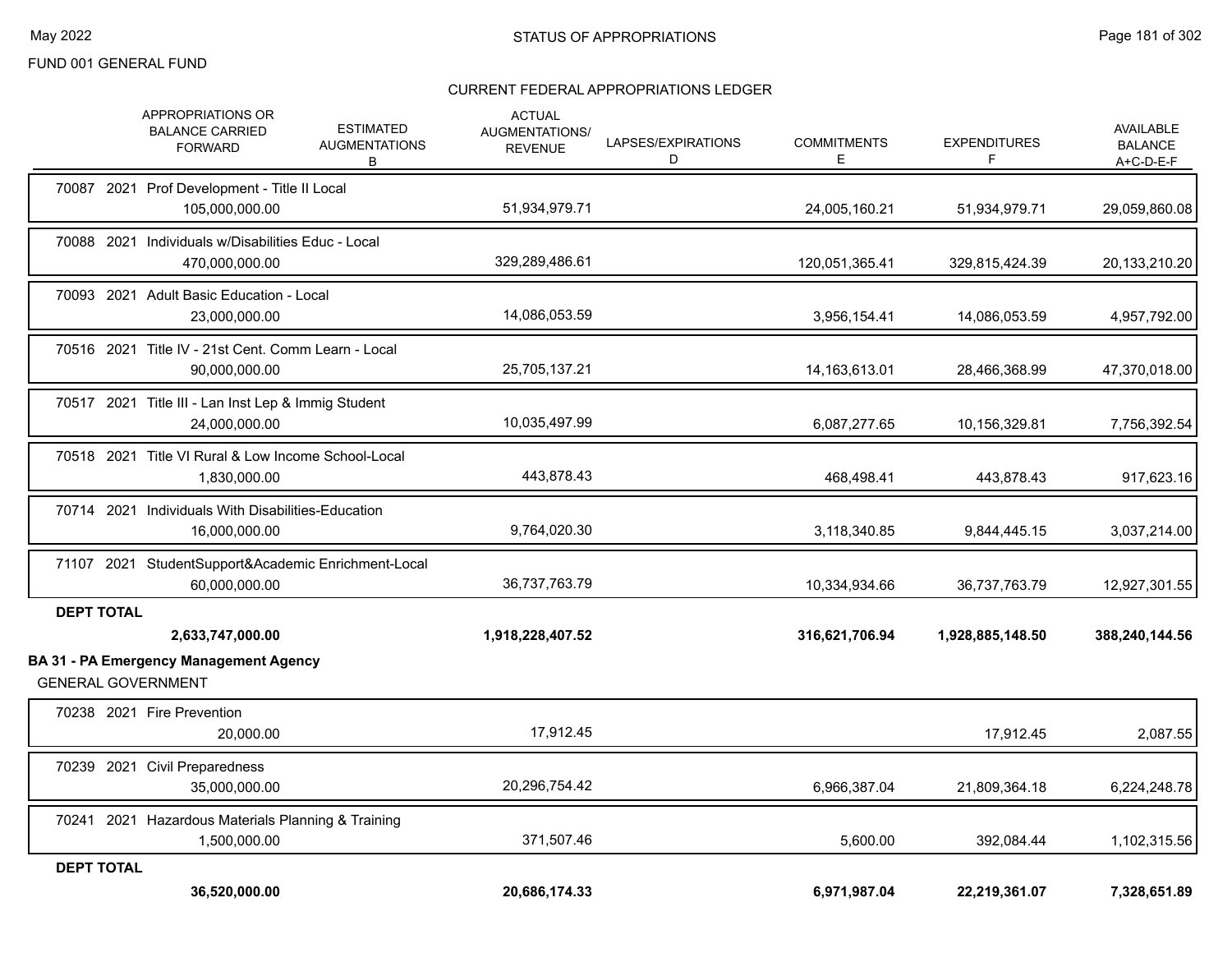|            | APPROPRIATIONS OR<br><b>BALANCE CARRIED</b><br><b>FORWARD</b>        | <b>ESTIMATED</b><br><b>AUGMENTATIONS</b><br>В | <b>ACTUAL</b><br>AUGMENTATIONS/<br><b>REVENUE</b> | LAPSES/EXPIRATIONS<br>D | <b>COMMITMENTS</b><br>E | <b>EXPENDITURES</b><br>F | <b>AVAILABLE</b><br><b>BALANCE</b><br>$A+C-D-E-F$ |
|------------|----------------------------------------------------------------------|-----------------------------------------------|---------------------------------------------------|-------------------------|-------------------------|--------------------------|---------------------------------------------------|
|            | <b>BA 35 - Environmental Protection</b><br><b>GENERAL GOVERNMENT</b> |                                               |                                                   |                         |                         |                          |                                                   |
|            | 70242 2021 Coastal Zone Management<br>4,700,000.00                   |                                               | 2,158,809.62                                      |                         | 1,338,993.78            | 1,754,666.26             | 1,606,339.96                                      |
|            | 70243 2021 Surf. Mine Cons. A & E-Title V-Mgmt.<br>6,500,000.00      |                                               | 2,059,341.73                                      |                         | 36,079.75               | 1,544,229.44             | 4,919,690.81                                      |
|            | 70244 2021 State Energy Program (SEP)<br>15,000,000.00               |                                               | 1,249,108.51                                      |                         | 705,446.64              | 1,095,655.17             | 13,198,898.19                                     |
|            | 70245 2021 Surf. Mine Cons. A & E-Title V-Legal<br>680,000.00        |                                               | 443,811.22                                        |                         | 12,911.85               | 405,559.61               | 261,528.54                                        |
|            | 70246 2021 Trg & Educ of Underground Miners-MSHA<br>1,700,000.00     |                                               | 226,611.95                                        |                         | 306,017.56              | 230,945.36               | 1,163,037.08                                      |
|            | 70247 2021 Diagonstic X-Ray Equipment Testing<br>550.000.00          |                                               | 335,090.00                                        |                         |                         | 436,228.00               | 113,772.00                                        |
|            | 70249 2021 Water Quality Outreach Training<br>200,000.00             |                                               |                                                   |                         |                         |                          | 200,000.00                                        |
|            | 70250 2021 Surf. Mine Cons. A & E-Title V-Oper.<br>12,344,000.00     |                                               | 9,523,210.46                                      |                         | 353,432.55              | 7,290,326.80             | 4,700,240.65                                      |
|            | 70251 2021 Miscellaneous Survey Studies<br>6,000,000.00              |                                               | 930, 117.05                                       |                         | 499,504.00              | 646,415.93               | 4,854,080.07                                      |
|            | 70252 2021 Indoor Radon Abatement - SIRG<br>700,000.00               |                                               | 462,436.32                                        |                         | 20,823.75               | 397,098.77               | 282,077.48                                        |
| 70253 2021 | EPA Planning Grant - Admin. - RCRA<br>8,400,000.00                   |                                               | 4,707,463.53                                      |                         | 157,013.08              | 4,282,947.09             | 3,960,039.83                                      |
|            | 70254 2021 Hydroelectric Power Construction Fund<br>51,000.00        |                                               | 7,410.05                                          |                         |                         |                          | 51,000.00                                         |
|            | 70255 2021 Wetland Protection Fund<br>840,000.00                     |                                               | 58,205.52                                         |                         |                         | 22,306.95                | 817,693.05                                        |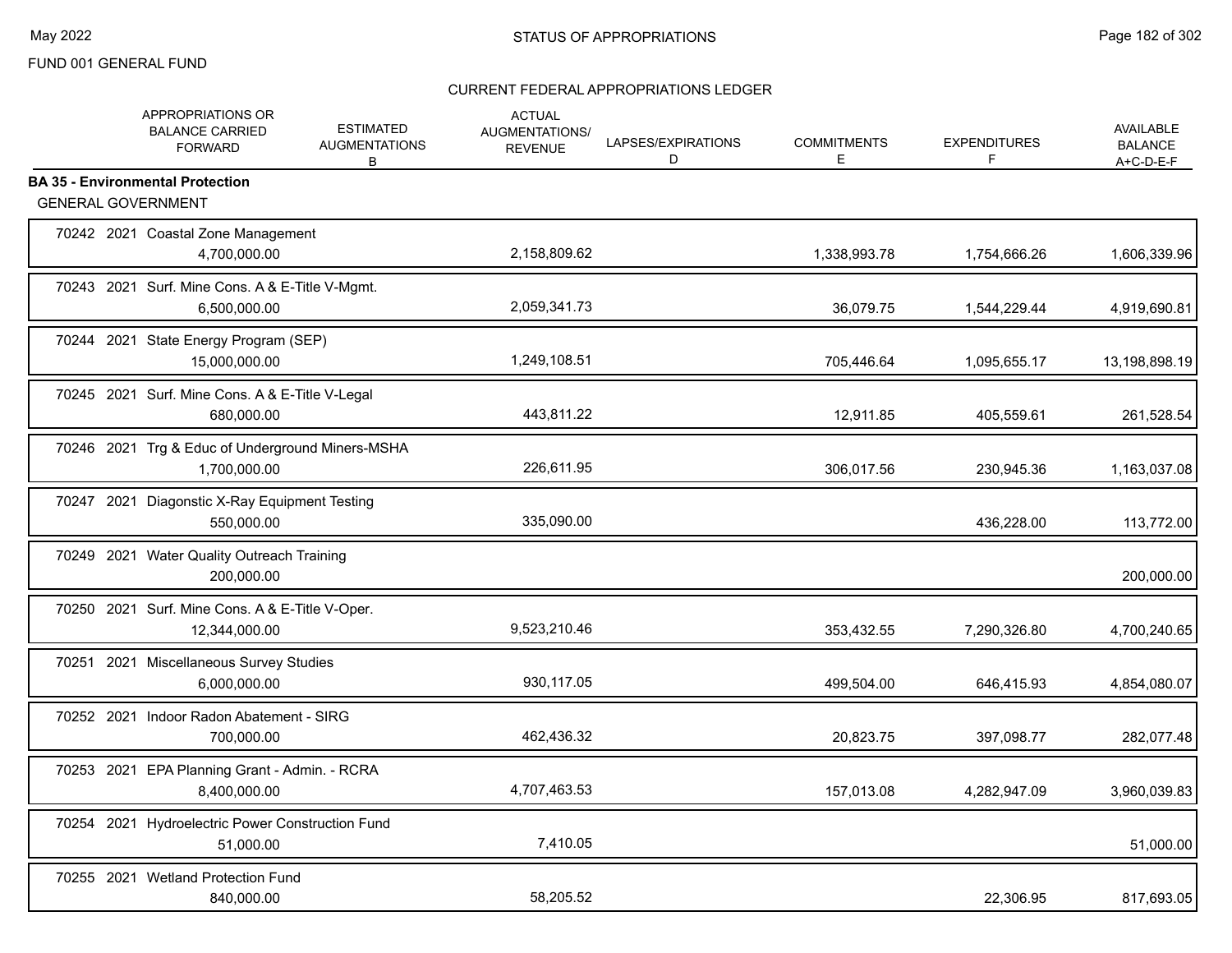|  | APPROPRIATIONS OR<br><b>BALANCE CARRIED</b><br><b>FORWARD</b>        | <b>ESTIMATED</b><br><b>AUGMENTATIONS</b><br>В | <b>ACTUAL</b><br>AUGMENTATIONS/<br><b>REVENUE</b> | LAPSES/EXPIRATIONS<br>D | <b>COMMITMENTS</b><br>Е | <b>EXPENDITURES</b><br>F | <b>AVAILABLE</b><br><b>BALANCE</b><br>A+C-D-E-F |
|--|----------------------------------------------------------------------|-----------------------------------------------|---------------------------------------------------|-------------------------|-------------------------|--------------------------|-------------------------------------------------|
|  | 70256 2021 Wellhead Protection Fund<br>250,000.00                    |                                               |                                                   |                         |                         |                          | 250,000.00                                      |
|  | 70257 2021 National Dam Safety Program<br>1,500,000.00               |                                               | 177,989.46                                        |                         |                         | 150,814.41               | 1,349,185.59                                    |
|  | 70258 2021 Chesapeake Bay Pollution Abatement<br>15.000.000.00       |                                               | 4,743,099.44                                      |                         | 3,608,555.91            | 5,145,992.26             | 6,245,451.83                                    |
|  | 70259 2021 Safe Water Drinking Act - PWSSP - Oper.<br>5,700,000.00   |                                               | 3,358,570.09                                      |                         |                         | 2,981,308.75             | 2,718,691.25                                    |
|  | 70260 2021 Non-Point Source Implementation - 319(H)<br>14,800,000.00 |                                               | 2,848,219.22                                      |                         | 10,251,303.13           | 3,075,851.59             | 1,472,845.28                                    |
|  | 70261 2021 Water Pollution Control 106 Grant-Oper.<br>8,900,000.00   |                                               | 2,633,923.36                                      |                         |                         | 4,146,550.71             | 4,753,449.29                                    |
|  | 70262 2021 Air Pollution Control 105 Grant-Oper.<br>5,500,000.00     |                                               | 458,045.25                                        |                         |                         | 1,358,400.75             | 4, 141, 599. 25                                 |
|  | 70264 2021 Stormwtr Permit Initiative-NPDES 104(b)3<br>2,300,000.00  |                                               | 118,184.99                                        |                         | 135,486.32              | 126,485.94               | 2,038,027.74                                    |
|  | 70265 2021 Energy & Environmental Opportunities<br>1,200,000.00      |                                               |                                                   |                         |                         |                          | 1,200,000.00                                    |
|  | 70266 2021 Construction Mgmt Assistance Grant-Oper<br>350,000.00     |                                               |                                                   |                         |                         |                          | 350,000.00                                      |
|  | 70267 2021 Wtr Quality Mgmt Plan Gr 205(j)(1)-604b<br>1,150,000.00   |                                               | 850,508.72                                        |                         |                         | 662,690.58               | 487,309.42                                      |
|  | 70268 2021 Construction Mgmt Assistance Grant-Mgmt<br>1,400,000.00   |                                               | 7,859.29                                          |                         |                         |                          | 1,400,000.00                                    |
|  | 70269 2021 Pollution Prevention<br>800,000.00                        |                                               |                                                   |                         |                         |                          | 800,000.00                                      |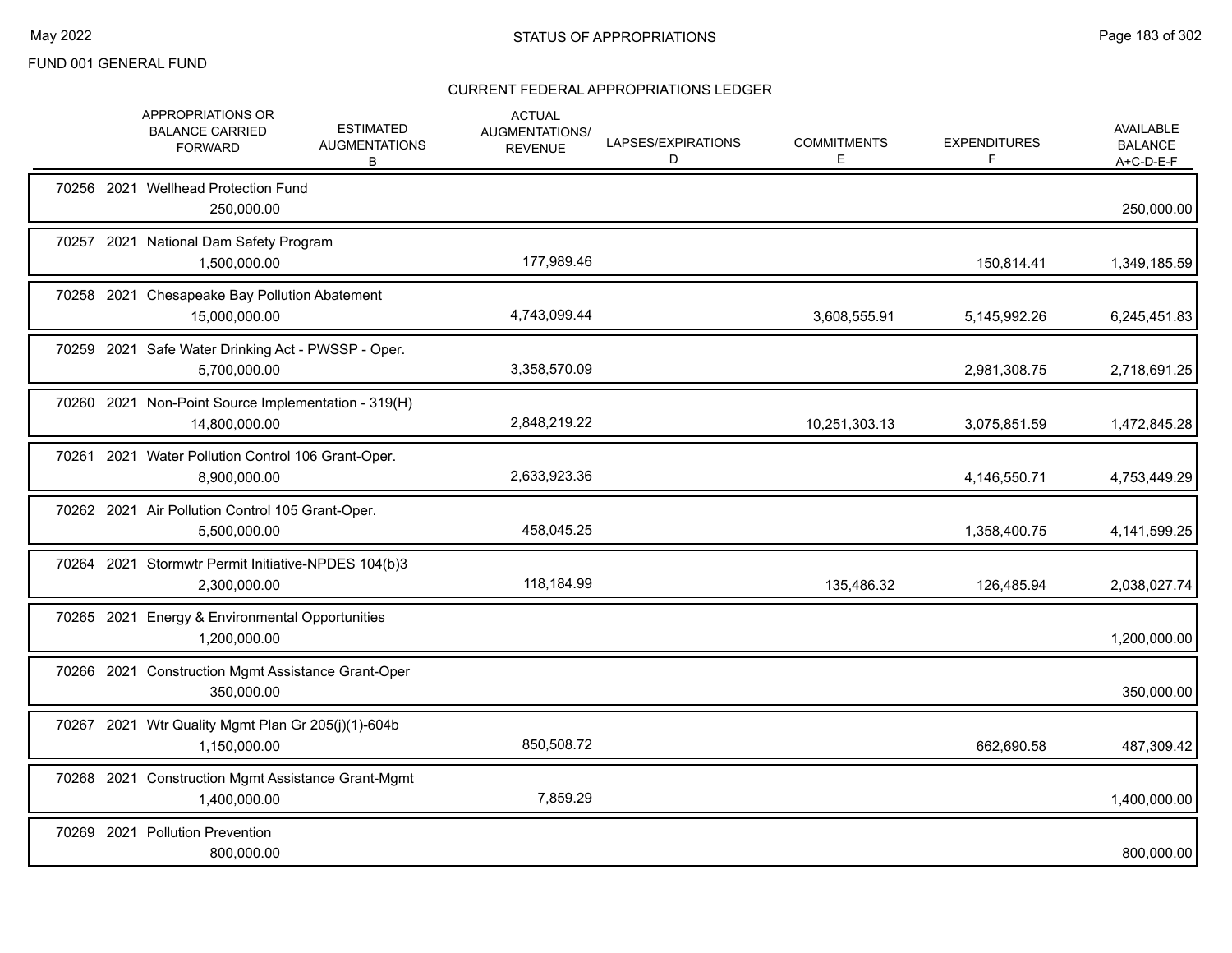|                |                   | APPROPRIATIONS OR<br><b>BALANCE CARRIED</b><br><b>FORWARD</b>       | <b>ESTIMATED</b><br><b>AUGMENTATIONS</b><br>В | <b>ACTUAL</b><br><b>AUGMENTATIONS/</b><br><b>REVENUE</b> | LAPSES/EXPIRATIONS<br>D | <b>COMMITMENTS</b><br>Е | <b>EXPENDITURES</b><br>F | AVAILABLE<br><b>BALANCE</b><br>A+C-D-E-F |
|----------------|-------------------|---------------------------------------------------------------------|-----------------------------------------------|----------------------------------------------------------|-------------------------|-------------------------|--------------------------|------------------------------------------|
|                |                   | 70270 2021 Small Operators Assistance - SOAP<br>300,000.00          |                                               |                                                          |                         |                         |                          | 300,000.00                               |
|                |                   | 70271 2021 Safe Water Drinking Act - PWSSP - Mgmt<br>7,000,000.00   |                                               | 1,367,460.42                                             |                         | 1,310,998.00            | 953,545.96               | 4,735,456.04                             |
|                |                   | 70272 2021 Water Pollution Control 106 Grants-MGMT<br>5,500,000.00  |                                               | 1,068,536.54                                             |                         | 239,451.48              | 1,545,491.43             | 3,715,057.09                             |
|                |                   | 70273 2021 Air Polution Control 105 Grant - MGMT<br>3,200,000.00    |                                               | 1,020,350.35                                             |                         | 116,960.00              | 1,166,016.68             | 1,917,023.32                             |
|                |                   | 70274 2021 Oil Pollution Spills Removal<br>1,000,000.00             |                                               |                                                          |                         |                         |                          | 1,000,000.00                             |
|                |                   | 70523 2021 Training Reimbursement for Small Systems<br>3,500,000.00 |                                               |                                                          |                         |                         |                          | 3,500,000.00                             |
|                |                   | 71062 2021 Multipurp Grants-States&Tribes<br>600.000.00             |                                               | 106,881.53                                               |                         |                         | 126,137.02               | 473,862.98                               |
|                |                   | 71138 2021 USDA Good Neighbor Authority<br>200,000.00               |                                               |                                                          |                         | 69,650.00               |                          | 130,350.00                               |
|                | <b>DEPT TOTAL</b> | 137,815,000.00                                                      |                                               | 40,921,244.62                                            |                         | 19,162,627.80           | 39,545,665.46            | 79,106,706.74                            |
| BA 67 - Health |                   | <b>GENERAL GOVERNMENT</b>                                           |                                               |                                                          |                         |                         |                          |                                          |
|                |                   | 70295 2021 Clinical Laboratory Improvement<br>674,000.00            |                                               | 143,575.50                                               |                         |                         | 289,531.50               | 384,468.50                               |
|                |                   | 70296 2021 Health Assessment<br>613,000.00                          |                                               | 370,314.04                                               |                         | 3,132.20                | 394,138.08               | 215,729.72                               |
|                |                   | 70297 2021 Primary Care Co-operative Agreement<br>463,000.00        |                                               | 208,818.71                                               |                         | 29,177.71               | 217,836.55               | 215,985.74                               |
|                |                   | 70298 2021 TB - Administration and Operation<br>1,328,000.00        |                                               | 649,828.68                                               |                         | 26,194.76               | 669,736.82               | 632,068.42                               |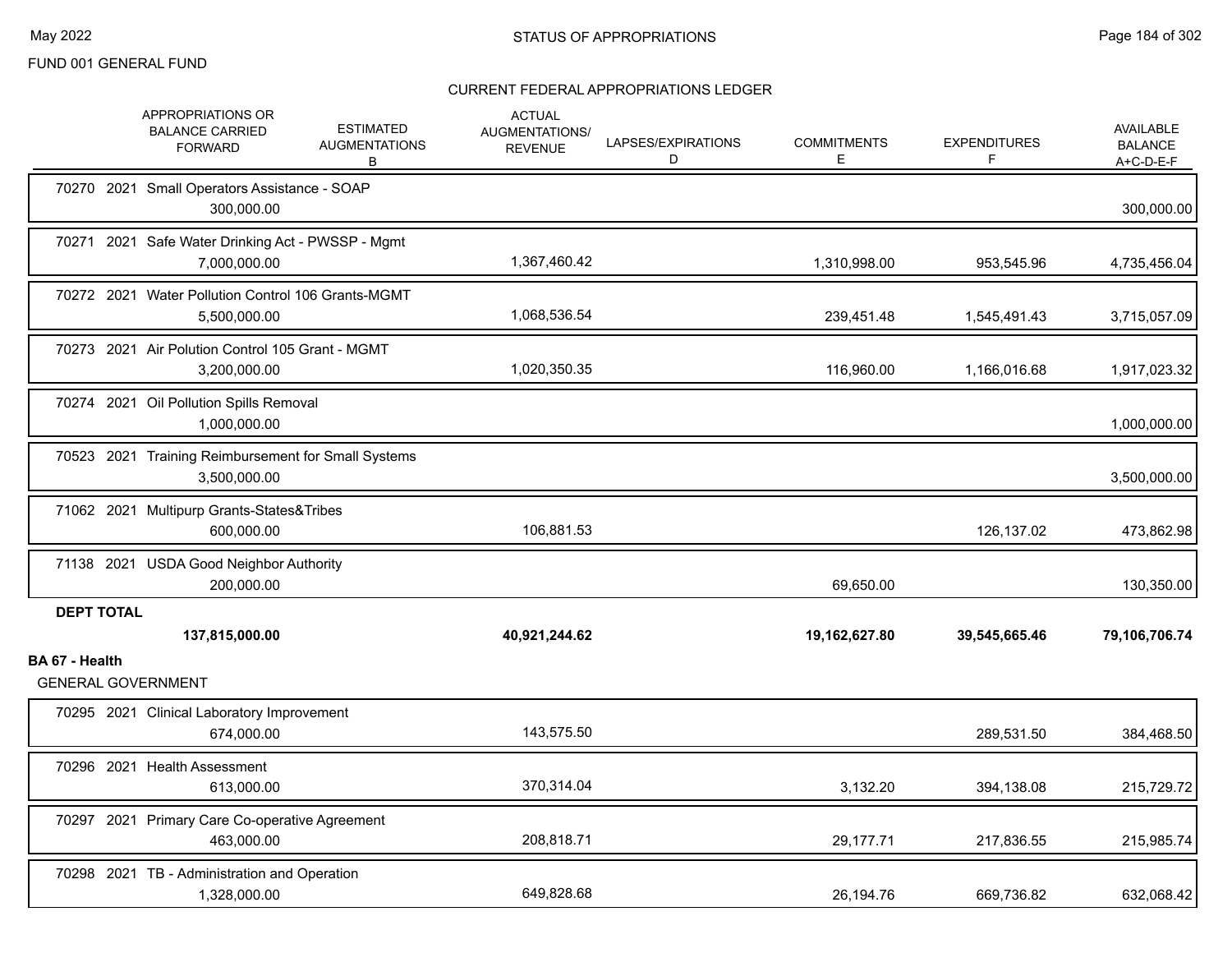|  | APPROPRIATIONS OR<br><b>BALANCE CARRIED</b><br><b>FORWARD</b>        | <b>ESTIMATED</b><br><b>AUGMENTATIONS</b><br>В | <b>ACTUAL</b><br>AUGMENTATIONS/<br><b>REVENUE</b> | LAPSES/EXPIRATIONS<br>D | <b>COMMITMENTS</b><br>E. | <b>EXPENDITURES</b><br>F | <b>AVAILABLE</b><br><b>BALANCE</b><br>$A+C-D-E-F$ |
|--|----------------------------------------------------------------------|-----------------------------------------------|---------------------------------------------------|-------------------------|--------------------------|--------------------------|---------------------------------------------------|
|  | 70300 2021 PHHSBG - Block Program Services<br>7,108,000.00           |                                               | 2,822,029.07                                      |                         | 2,404,502.36             | 3,308,647.00             | 1,394,850.64                                      |
|  | 70301 2021 Health Statistics<br>90,000.00                            |                                               | 21,159.99                                         |                         |                          | 71,644.73                | 18,355.27                                         |
|  | 70304 2021 Disease Control Immunization<br>14,269,000.00             |                                               | 7,345,522.56                                      |                         | 1,017,080.66             | 7,785,592.25             | 5,466,327.09                                      |
|  | 70305 2021 Survey & Follow-up STD<br>3,295,000.00                    |                                               | 1,459,251.05                                      |                         | 437,990.62               | 1,506,159.00             | 1,350,850.38                                      |
|  | 70307 2021 Epidemiology & Lab Surveillance & Resp<br>6,450,000.00    |                                               | 1,857,546.39                                      |                         | 827,443.05               | 2,046,889.71             | 3,575,667.24                                      |
|  | 70310 2021 Medicare Hlth Serv. Agency Certification<br>14,100,000.00 |                                               | 10,906,386.38                                     |                         |                          | 10,967,530.00            | 3,132,470.00                                      |
|  | 70313 2021 Cooperative Health Statistics<br>2,275,000.00             |                                               | 3,890,346.57                                      |                         | 81,430.80                | 1,670,089.22             | 523,479.98                                        |
|  | 70314 2021 Lead - Administration and Operation<br>1,001,000.00       |                                               | 178,745.00                                        |                         | 1,596.67                 | 196,530.00               | 802,873.33                                        |
|  | 70315 2021 Medicaid Certification<br>11,300,000.00                   |                                               | 8,151,560.89                                      |                         |                          | 8,151,560.89             | 3,148,439.11                                      |
|  | 70316 2021 AIDS HIth Ed. - Admin and Oper<br>8,511,000.00            |                                               | 2,215,159.61                                      |                         | 1,199,592.46             | 2,566,477.23             | 4,744,930.31                                      |
|  | 70317 2021 MCHSBG - Administration and Operation<br>16,659,000.00    |                                               | 6,785,462.64                                      |                         | 767,531.73               | 7,355,902.90             | 8,535,565.37                                      |
|  | 70318 2021 PHHSBG - Administration and Operation<br>4,693,000.00     |                                               | 572,554.64                                        |                         | 282,540.92               | 1,655,887.54             | 2,754,571.54                                      |
|  | 70319 2021 WIC Administration and Operation<br>42,959,000.00         |                                               | 9,039,016.26                                      |                         | 2.071.649.42             | 10,673,996.25            | 30,213,354.33                                     |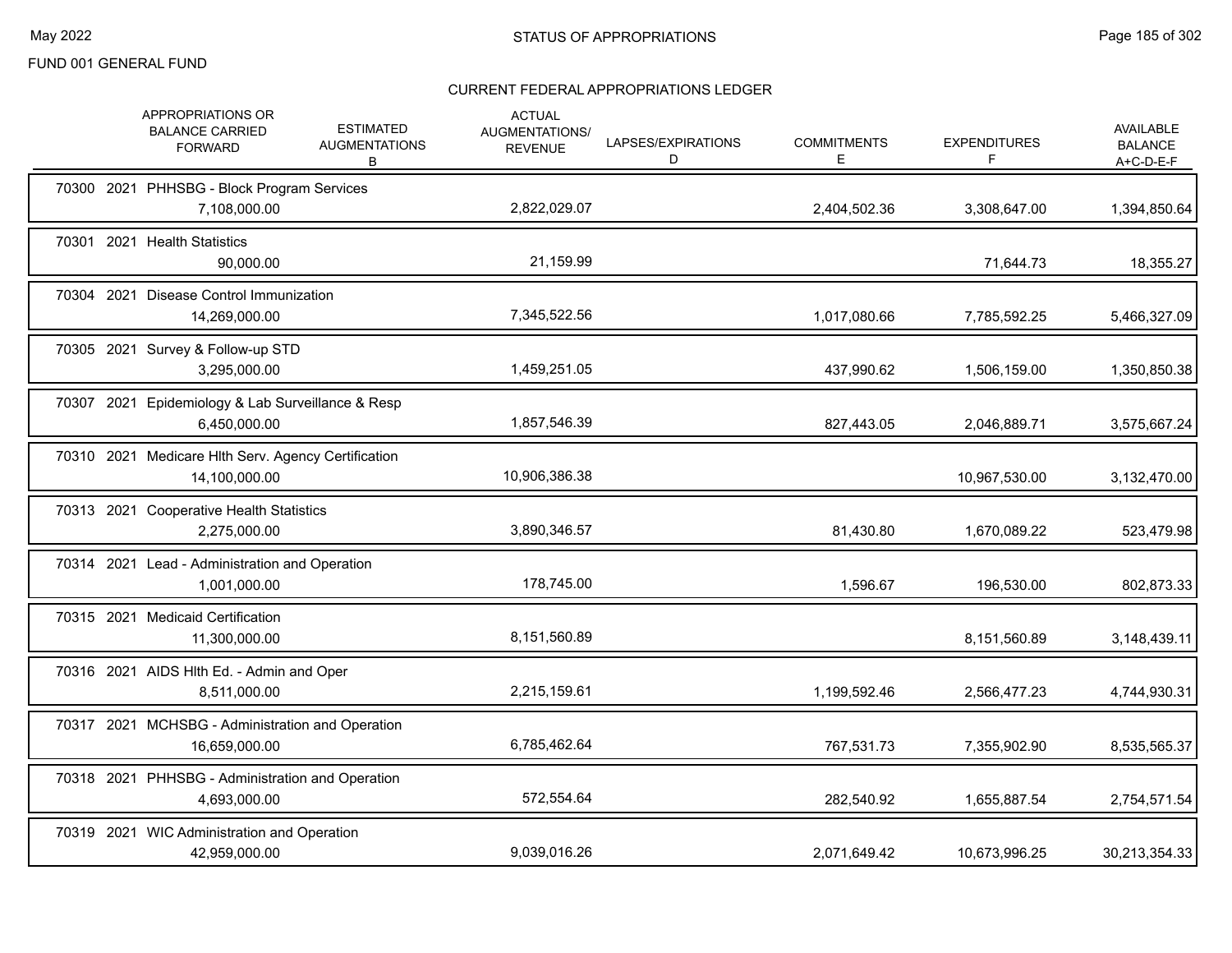|  | APPROPRIATIONS OR<br><b>BALANCE CARRIED</b><br><b>FORWARD</b>      | <b>ESTIMATED</b><br><b>AUGMENTATIONS</b><br>B | <b>ACTUAL</b><br>AUGMENTATIONS/<br><b>REVENUE</b> | LAPSES/EXPIRATIONS<br>D | <b>COMMITMENTS</b><br>Е | <b>EXPENDITURES</b><br>F | AVAILABLE<br><b>BALANCE</b><br>A+C-D-E-F |
|--|--------------------------------------------------------------------|-----------------------------------------------|---------------------------------------------------|-------------------------|-------------------------|--------------------------|------------------------------------------|
|  | 70323 2021 HIV Care - Administration and Operation<br>4,136,000.00 |                                               | 144,504.94                                        |                         | 205.85                  | 153,684.42               | 3,982,109.73                             |
|  | 70329 2021 EMS for Children (F)<br>304,000.00                      |                                               | 65,682.00                                         |                         | 11,298.36               | 114,677.82               | 178,023.82                               |
|  | 70331 2021 HIV / AIDS Surveillance<br>506,000.00                   |                                               | 249,786.67                                        |                         | 7,193.49                | 263,761.94               | 235,044.57                               |
|  | 70339 2021 Preventive Health Special Projects (F)<br>3,221,000.00  |                                               | 1,228,691.46                                      |                         | 492,066.38              | 1,328,332.65             | 1,400,600.97                             |
|  | 70340 2021 Adult Blood Lead Epidemiology<br>26,000.00              |                                               |                                                   |                         |                         | 7,877.92                 | 18,122.08                                |
|  | 70528 2021 Environmental Public Health Tracking<br>244,000.00      |                                               | 17,318.18                                         |                         | 134,303.77              | 36,603.47                | 73,092.76                                |
|  | 70529 2021 Cancer Prevention & Control<br>8,308,000.00             |                                               | 3,791,191.70                                      |                         | 742,831.06              | 4,115,363.80             | 3,449,805.14                             |
|  | 70685 2021 Sexual Violence Prevention & Education<br>1,655,000.00  |                                               | 734,931.80                                        |                         | 219,625.12              | 1,035,642.54             | 399,732.34                               |
|  | 70952 2021 Behavorial Risk Factor Surveilance Syste<br>742,000.00  |                                               | 91,322.86                                         |                         | 126,695.29              | 102,225.95               | 513,078.76                               |
|  | 70953 2021 Collaborative Chronic Disease Programs<br>4,630,000.00  |                                               | 2,510,847.38                                      |                         | 813,531.57              | 2,292,060.78             | 1,524,407.65                             |
|  | 71005 2021 Special Preparedness Initiatives<br>500,000.00          |                                               |                                                   |                         |                         |                          | 500,000.00                               |
|  | 71036 2021 Live Healthy<br>4,703,000.00                            |                                               | 1,991,958.60                                      |                         | 854,976.99              | 2,140,990.20             | 1,707,032.81                             |
|  | 71037 2021 Prescription Drug Monitoring<br>18,124,000.00           |                                               | 4,844,768.78                                      |                         | 3,878,542.21            | 5,278,437.65             | 8,967,020.14                             |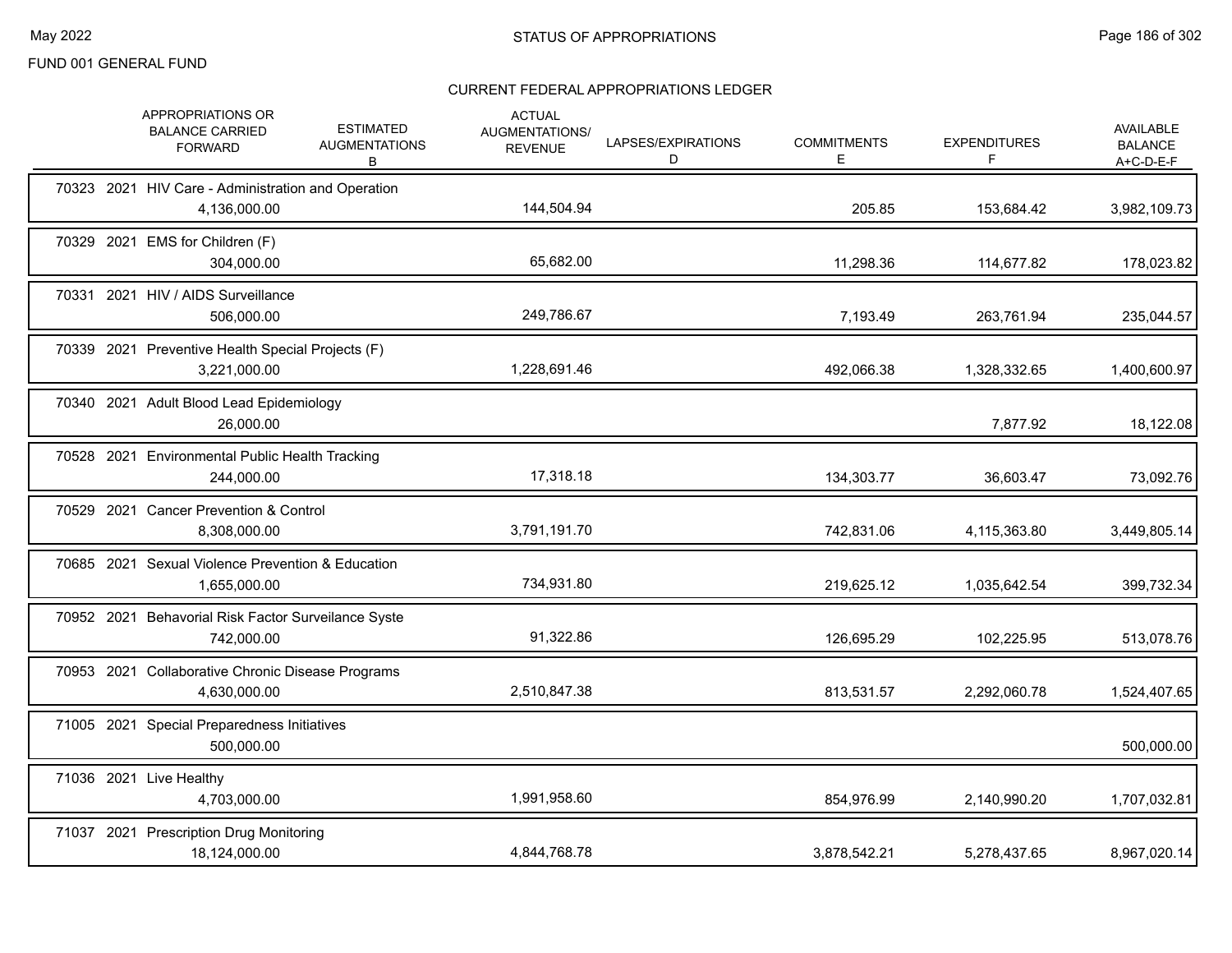|  | <b>APPROPRIATIONS OR</b><br><b>BALANCE CARRIED</b><br><b>FORWARD</b> | <b>ESTIMATED</b><br><b>AUGMENTATIONS</b><br>В | <b>ACTUAL</b><br>AUGMENTATIONS/<br><b>REVENUE</b> | LAPSES/EXPIRATIONS<br>D | <b>COMMITMENTS</b><br>Ε | <b>EXPENDITURES</b><br>F | <b>AVAILABLE</b><br><b>BALANCE</b><br>$A+C-D-E-F$ |
|--|----------------------------------------------------------------------|-----------------------------------------------|---------------------------------------------------|-------------------------|-------------------------|--------------------------|---------------------------------------------------|
|  | 71064 2021 Rural Health<br>4,967,000.00                              |                                               | 2,625.55                                          |                         |                         | 2,625.55                 | 4,964,374.45                                      |
|  | 71085 2021 State Loan Repayment Program<br>1,500,000.00              |                                               |                                                   |                         | 451,849.50              | 510,185.75               | 537,964.75                                        |
|  | <b>GRANTS AND SUBSIDIES</b>                                          |                                               |                                                   |                         |                         |                          |                                                   |
|  | 70293 2021 MCH Lead Poisoning Prevent.& Abatement<br>2,705,000.00    |                                               | 81,305.16                                         |                         | 974,173.44              | 263,554.83               | 1,467,271.73                                      |
|  | 70294 2021 Tuberculosis Control Program<br>47,000.00                 |                                               | 4,394.02                                          |                         | 24,884.36               | 7,259.64                 | 14,856.00                                         |
|  | 70306 2021 WIC-Women Infants and Children<br>278,219,000.00          |                                               | 103,486,784.72                                    |                         | 24,392,156.80           | 108,670,747.33           | 145,156,095.87                                    |
|  | 70320 2021 MCHSBG-Program Services<br>19,855,000.00                  |                                               | 9,549,499.30                                      |                         | 5,361,823.24            | 9,946,796.77             | 4,546,379.99                                      |
|  | 70324 2021 Family Health Special Projects<br>2,545,000.00            |                                               | 555,512.59                                        |                         | 181,534.89              | 578,104.79               | 1,785,360.32                                      |
|  | 70334 2021 Traumatic Brain Injury<br>627,000.00                      |                                               | 52,308.41                                         |                         | 150,851.98              | 53,667.05                | 422,480.97                                        |
|  | 70335 2021 Abstinence Education<br>4,609,000.00                      |                                               | 790,596.09                                        |                         | 525,155.92              | 913,622.81               | 3,170,221.27                                      |
|  | 70336 2021 Screening Newborns<br>1,680,000.00                        |                                               | 762,097.09                                        |                         | 590,306.34              | 702,853.69               | 386,839.97                                        |
|  | 70338 2021 Newborn Hearing Screening & Intervention<br>528,000.00    |                                               | 69,129.29                                         |                         | 120,804.91              | 148,936.75               | 258,258.34                                        |
|  | 70776 2021 Teen Pregnancy Prevention<br>5,383,000.00                 |                                               | 571,265.62                                        |                         | 743,549.59              | 688,760.46               | 3,950,689.95                                      |
|  | 71015 2021 AIDS Health Education Program<br>2,613,000.00             |                                               | 637,988.04                                        |                         | 344,856.62              | 672,746.01               | 1,595,397.37                                      |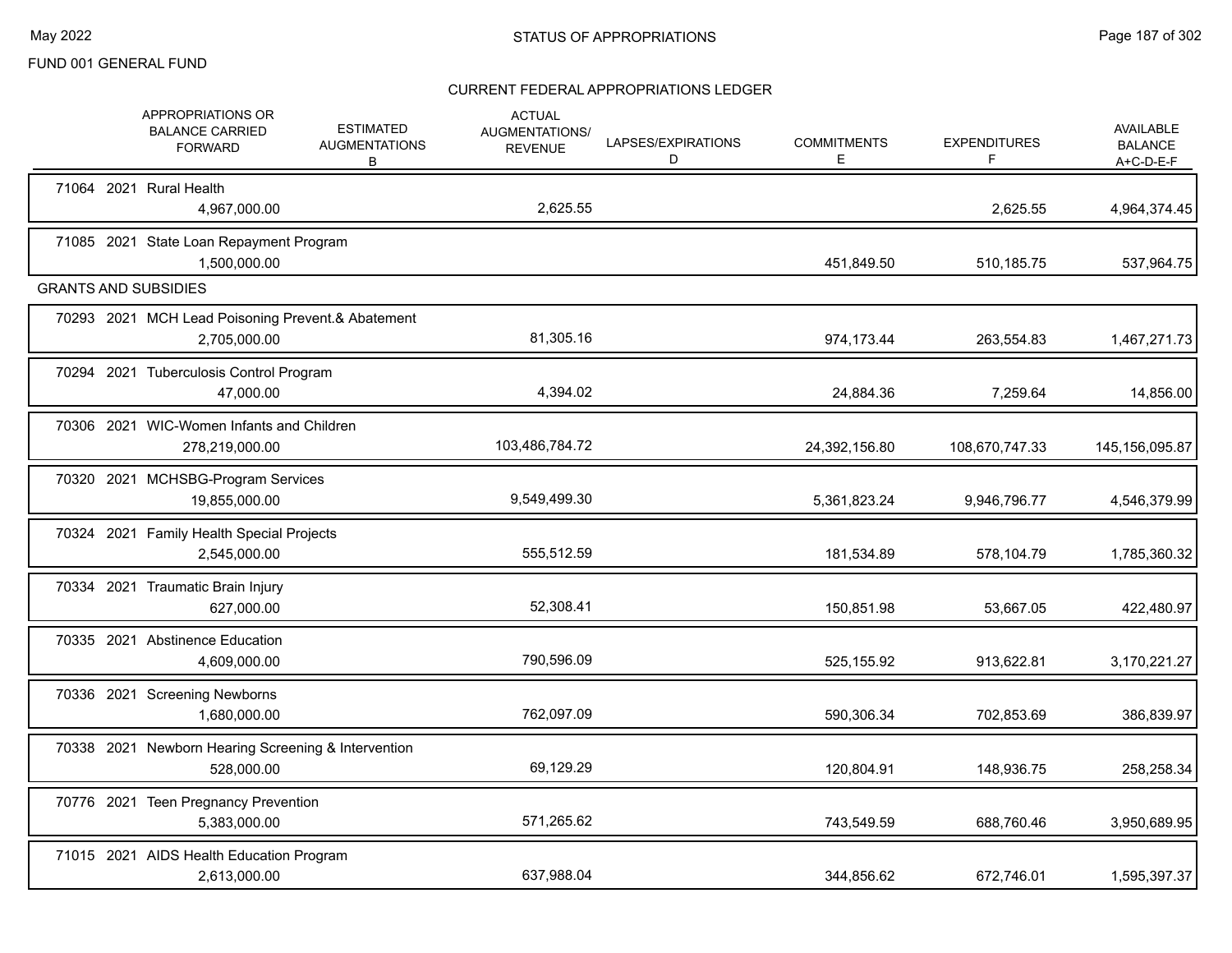|                          | APPROPRIATIONS OR<br><b>BALANCE CARRIED</b><br><b>FORWARD</b>                  | <b>ESTIMATED</b><br><b>AUGMENTATIONS</b><br>B | <b>ACTUAL</b><br>AUGMENTATIONS/<br><b>REVENUE</b> | LAPSES/EXPIRATIONS<br>D | <b>COMMITMENTS</b><br>Е | <b>EXPENDITURES</b><br>F | AVAILABLE<br><b>BALANCE</b><br>$A+C-D-E-F$ |
|--------------------------|--------------------------------------------------------------------------------|-----------------------------------------------|---------------------------------------------------|-------------------------|-------------------------|--------------------------|--------------------------------------------|
|                          | 71016 2021 AIDS Ryan White And HIV Care<br>61,864,000.00                       |                                               | 16,852,800.89                                     |                         |                         |                          |                                            |
|                          |                                                                                |                                               |                                                   |                         | 21,410,431.27           | 16,858,934.90            | 23,594,633.83                              |
|                          | 71017 2021 Housing For Persons With Aids<br>4,079,000.00                       |                                               | 1,534,878.15                                      |                         | 1,134,604.44            | 2,197,648.86             | 746,746.70                                 |
| <b>DEPT TOTAL</b>        |                                                                                |                                               |                                                   |                         |                         |                          |                                            |
|                          | 574,108,000.00                                                                 |                                               | 207,239,467.27                                    |                         | 72,838,116.75           | 218,614,254.00           | 282,655,629.25                             |
|                          | <b>BA 30 - Historical &amp; Museum Commission</b><br><b>GENERAL GOVERNMENT</b> |                                               |                                                   |                         |                         |                          |                                            |
|                          | 70235 2021 Historic Preservation<br>4,237,000.00                               |                                               | 292,416.89                                        |                         | 1,210.36                | 1,012,449.92             | 3,223,339.72                               |
|                          | 70507 2021 Surface Mining Review<br>155,000.00                                 |                                               | 97,889.06                                         |                         |                         | 102,381.71               | 52,618.29                                  |
|                          | 70509 2021 Environmental Review<br>358,000.00                                  |                                               | 37,169.86                                         |                         |                         | 180,068.94               | 177,931.06                                 |
|                          |                                                                                |                                               |                                                   |                         |                         |                          |                                            |
|                          | 71028 2021 American Battlefield Protection Program<br>7,000,000.00             |                                               | 67,409.04                                         |                         | 47,438.68               | 67,409.04                | 6,885,152.28                               |
|                          | 71038 2021 Maritime Heritage<br>525,000.00                                     |                                               |                                                   |                         |                         |                          | 525,000.00                                 |
|                          | 71090 2021 Appalacian Development<br>100,000.00                                |                                               |                                                   |                         |                         |                          | 100,000.00                                 |
| <b>DEPT TOTAL</b>        |                                                                                |                                               |                                                   |                         |                         |                          |                                            |
|                          | 12,375,000.00                                                                  |                                               | 494,884.85                                        |                         | 48,649.04               | 1,362,309.61             | 10,964,041.35                              |
| <b>BA 79 - Insurance</b> | <b>GRANTS AND SUBSIDIES</b>                                                    |                                               |                                                   |                         |                         |                          |                                            |
|                          | 71077 2021 Insurance Market Reform<br>5,000,000.00                             |                                               |                                                   |                         | 258,474.54              | 2,300.46                 | 4,739,225.00                               |
| <b>DEPT TOTAL</b>        |                                                                                |                                               |                                                   |                         |                         |                          |                                            |
|                          | 5,000,000.00                                                                   |                                               |                                                   |                         | 258,474.54              | 2,300.46                 | 4,739,225.00                               |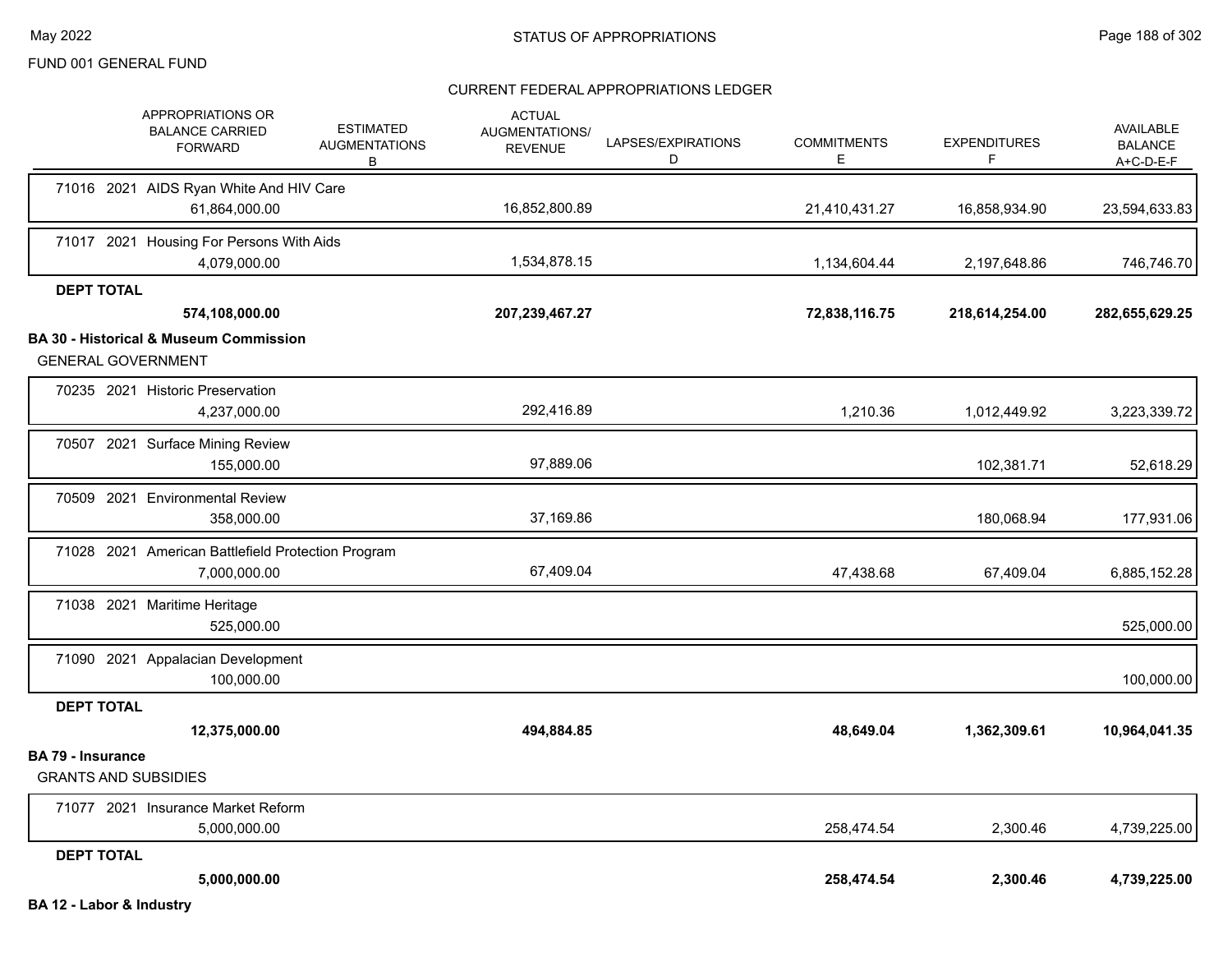|                   | APPROPRIATIONS OR<br><b>BALANCE CARRIED</b><br><b>FORWARD</b>    | <b>ESTIMATED</b><br><b>AUGMENTATIONS</b><br>B | <b>ACTUAL</b><br>AUGMENTATIONS/<br><b>REVENUE</b> | LAPSES/EXPIRATIONS<br>D | <b>COMMITMENTS</b><br>E | <b>EXPENDITURES</b><br>F | AVAILABLE<br><b>BALANCE</b><br>A+C-D-E-F |
|-------------------|------------------------------------------------------------------|-----------------------------------------------|---------------------------------------------------|-------------------------|-------------------------|--------------------------|------------------------------------------|
|                   | <b>GENERAL GOVERNMENT</b>                                        |                                               |                                                   |                         |                         |                          |                                          |
|                   | 70023 2021 WIA-Administration<br>11,000,000.00                   |                                               | 6,514,497.48                                      |                         | 572,904.09              | 6,591,599.61             | 3,835,496.30                             |
|                   | 70024 2021 New Hires<br>1,701,000.00                             |                                               | 595,483.84                                        |                         | 57,161.25               | 631,672.52               | 1,012,166.23                             |
|                   | 70027 2021 Community Service and Corps<br>13,415,000.00          |                                               | 6,701,531.46                                      |                         | 4,239,559.05            | 6,998,926.74             | 2,176,514.21                             |
|                   | 70029 2021 Disability Determination<br>155,439,000.00            |                                               | 108,207,346.14                                    |                         | 20,199,100.44           | 115,432,577.34           | 19,807,322.22                            |
|                   | 71078 2021 Lead Certification and Accreditation<br>494,000.00    |                                               | 117,565.85                                        |                         |                         | 226,326.26               | 267,673.74                               |
|                   | <b>GRANTS AND SUBSIDIES</b>                                      |                                               |                                                   |                         |                         |                          |                                          |
|                   | 70018 2021 Reed Act-Uemployment Insurance<br>5,000,000.00        |                                               |                                                   |                         |                         |                          | 5,000,000.00                             |
|                   | 70019 2021 WIOA-Dislocated Workers<br>109,000,000.00             |                                               | 35,260,748.50                                     |                         | 33,123,612.03           | 36,633,416.98            | 39,242,970.99                            |
|                   | 70020 2021 WIA-Adult Employment and Training<br>50,000,000.00    |                                               | 22,542,458.35                                     |                         | 21,921,891.50           | 23,266,733.70            | 4,811,374.80                             |
|                   | 70021 2021 WIA-Youth Employment and Training<br>52,000,000.00    |                                               | 26,796,956.43                                     |                         | 25,045,009.59           | 27,654,569.67            | $-699,579.26$                            |
|                   | 70022 2021 WIOA-Statewide Activities<br>30,000,000.00            |                                               | 6,777,003.25                                      |                         | 17,565,234.31           | 7,128,115.91             | 5,306,649.78                             |
|                   | 70026 2021 TANFBG-Youth Employment and Training<br>25,000,000.00 |                                               | 8,464,045.34                                      |                         | 15,474,310.24           | 9,126,385.63             | 399,304.13                               |
|                   | 70480 2021 Reed Act - Employment Services<br>72,000,000.00       |                                               |                                                   |                         |                         |                          | 72,000,000.00                            |
| <b>DEPT TOTAL</b> | 525,049,000.00                                                   |                                               | 221,977,636.64                                    |                         | 138, 198, 782.50        | 233,690,324.36           | 153, 159, 893. 14                        |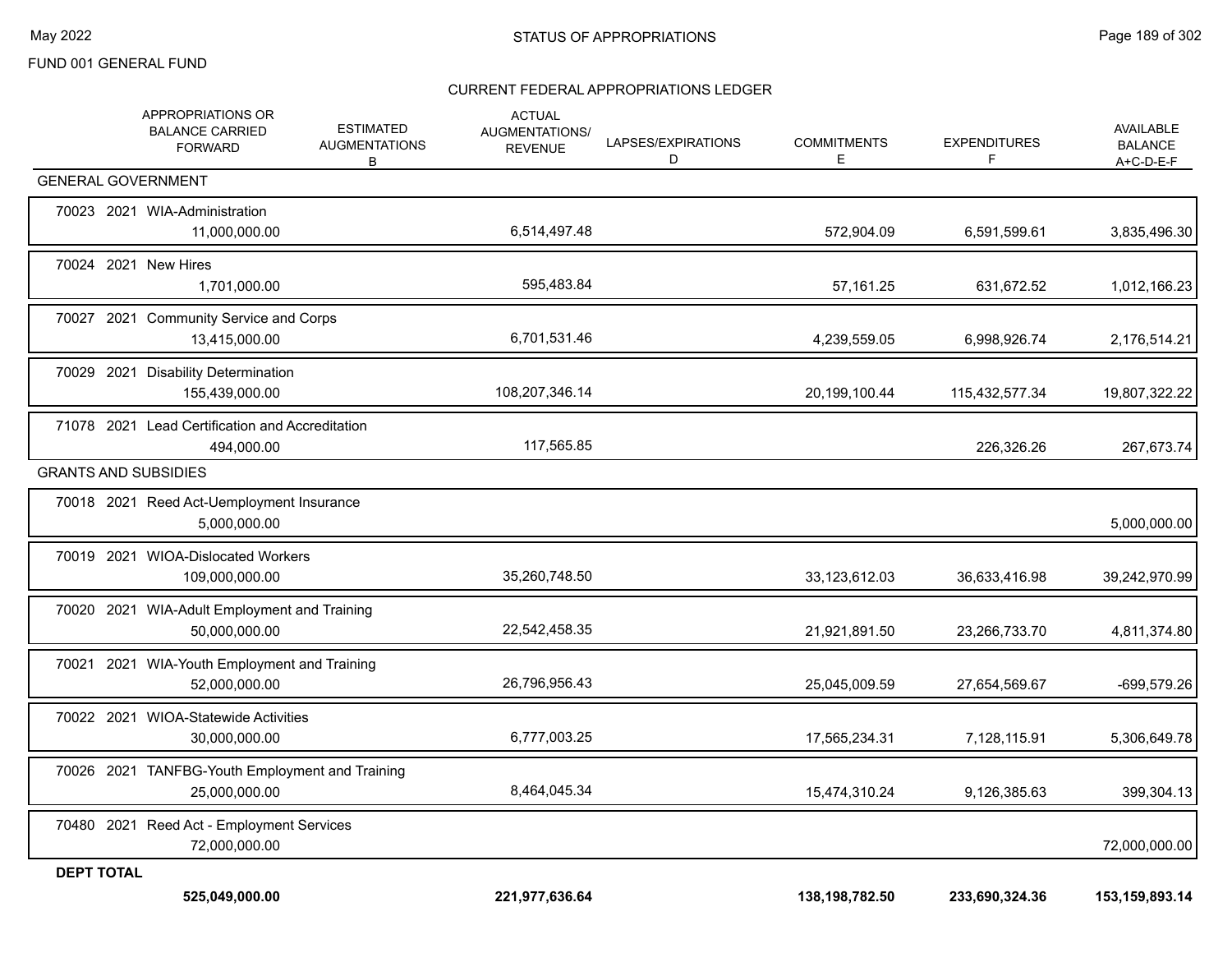|                                                            | APPROPRIATIONS OR<br><b>BALANCE CARRIED</b><br><b>FORWARD</b>    | <b>ESTIMATED</b><br><b>AUGMENTATIONS</b><br>В | <b>ACTUAL</b><br>AUGMENTATIONS/<br><b>REVENUE</b> | LAPSES/EXPIRATIONS<br>D | <b>COMMITMENTS</b><br>E. | <b>EXPENDITURES</b><br>F | AVAILABLE<br><b>BALANCE</b><br>A+C-D-E-F |
|------------------------------------------------------------|------------------------------------------------------------------|-----------------------------------------------|---------------------------------------------------|-------------------------|--------------------------|--------------------------|------------------------------------------|
| <b>GENERAL GOVERNMENT</b>                                  | <b>BA 13 - Military &amp; Veterans Affairs</b>                   |                                               |                                                   |                         |                          |                          |                                          |
|                                                            | 70035 2021 Facilities Maintenance<br>84,000,000.00               |                                               | 31,817,020.33                                     |                         | 18,701,533.21            | 58,709,143.42            | 6,589,323.37                             |
|                                                            | 70481 2021 Federal Construction Grants<br>40,000,000.00          |                                               |                                                   |                         | 10,985,884.19            | 22,566.65                | 28,991,549.16                            |
| <b>INSTITUTIONAL</b>                                       |                                                                  |                                               |                                                   |                         |                          |                          |                                          |
|                                                            | 70602 2021 Operations and Maintenance<br>53,156,000.00           |                                               | 33,146,682.84                                     |                         |                          | 33,198,383.89            | 19,957,616.11                            |
|                                                            | 70603 2021 Medical Reimbursements (F)<br>159,000.00              |                                               | 99,007.37                                         |                         |                          | 86,405.53                | 72,594.47                                |
|                                                            | 70746 2021 Enhanced Veterans Reimbursement<br>34,791,000.00      |                                               | 38,318,830.40                                     |                         |                          | 34,575,384.56            | 215,615.44                               |
| <b>DEPT TOTAL</b>                                          |                                                                  |                                               |                                                   |                         |                          |                          |                                          |
|                                                            | 212,106,000.00                                                   |                                               | 103,381,540.94                                    |                         | 29,687,417.40            | 126,591,884.05           | 55,826,698.55                            |
| <b>GENERAL GOVERNMENT</b>                                  | <b>BA 17 - Public Utility Commission</b>                         |                                               |                                                   |                         |                          |                          |                                          |
|                                                            | 70102 2021 Natural Gas Pipeline Safety<br>3,995,000.00           |                                               |                                                   |                         |                          | 2,341,989.00             | 1,653,011.00                             |
|                                                            | 70525 2021 Motor Carrier Safety(F)<br>1,133,000.00               |                                               | 461.075.42                                        |                         |                          | 668,937.70               | 464,062.30                               |
| <b>DEPT TOTAL</b>                                          |                                                                  |                                               |                                                   |                         |                          |                          |                                          |
|                                                            | 5,128,000.00                                                     |                                               | 461,075.42                                        |                         |                          | 3,010,926.70             | 2,117,073.30                             |
| <b>BA 21 - Human Services</b><br><b>GENERAL GOVERNMENT</b> |                                                                  |                                               |                                                   |                         |                          |                          |                                          |
|                                                            | 70119 2021 Child Welfare Services - Administration<br>867,000.00 |                                               |                                                   |                         |                          |                          | 867,000.00                               |
|                                                            | 70120 2021 Medical Assistance - Administration<br>36,779,000.00  |                                               | 30,864,348.70                                     |                         | 428,433.34               | 32,098,553.22            | 4,252,013.44                             |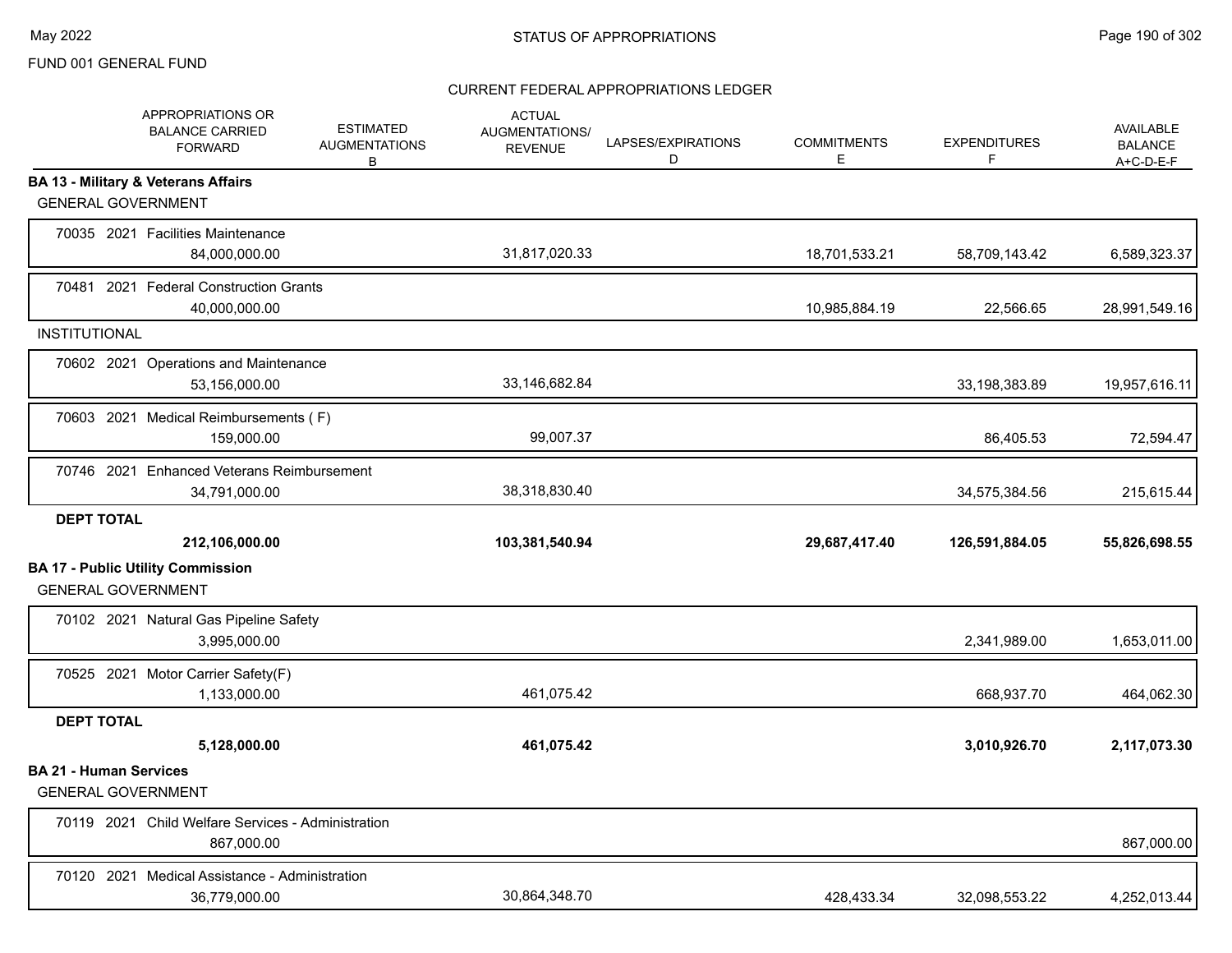|  | APPROPRIATIONS OR<br><b>BALANCE CARRIED</b><br><b>FORWARD</b>       | <b>ESTIMATED</b><br><b>AUGMENTATIONS</b><br>B | <b>ACTUAL</b><br>AUGMENTATIONS/<br><b>REVENUE</b> | LAPSES/EXPIRATIONS<br>D | <b>COMMITMENTS</b><br>E. | <b>EXPENDITURES</b><br>F | AVAILABLE<br><b>BALANCE</b><br>$A+C-D-E-F$ |
|--|---------------------------------------------------------------------|-----------------------------------------------|---------------------------------------------------|-------------------------|--------------------------|--------------------------|--------------------------------------------|
|  | 70121 2021 TANFBG - New Directions<br>126,197,000.00                |                                               | 50,939,949.71                                     |                         | 45,194,769.10            | 55,188,847.96            | 25,813,382.94                              |
|  | 70122 2021 SSBG - Administration<br>358,000.00                      |                                               | 319,000.00                                        |                         |                          | 319,000.00               | 39,000.00                                  |
|  | 70123 2021 Child Welfare - Title IV-E<br>8,329,000.00               |                                               | 8,032,440.24                                      |                         |                          | 8,329,000.00             |                                            |
|  | 70130 2021 SNAP-New Directions<br>17,817,000.00                     |                                               | 8,151,917.53                                      |                         | 6,062,322.95             | 9,073,839.55             | 2,680,837.50                               |
|  | 70131 2021 SSBG - County Assistance Offices<br>3,000,000.00         |                                               | 3,000,000.00                                      |                         |                          | 3,000,000.00             |                                            |
|  | 70132 2021 Medical Assistance-Information Systems<br>99,693,000.00  |                                               | 37,360,316.35                                     |                         | 7,212,675.96             | 55,997,598.16            | 36,482,725.88                              |
|  | 70133 2021 SNAP-Administration<br>5,747,000.00                      |                                               | 2,874,637.98                                      |                         |                          | 3,728,926.57             | 2,018,073.43                               |
|  | 70136 2021 SNAP-Information Systems<br>27,949,000.00                |                                               | 19,000,044.85                                     |                         |                          | 20,558,439.48            | 7,390,560.52                               |
|  | 70142 2021 Refugees/Persons Seeking Asylum - Adm<br>2,303,000.00    |                                               | 1,093,030.74                                      |                         | 77,084.27                | 1,122,411.26             | 1,103,504.47                               |
|  | 70144 2021 Disabled Education - Administration<br>392,000.00        |                                               | 1,276,354.39                                      |                         |                          | 356,000.00               | 36,000.00                                  |
|  | 70146 2021 Development Disabilities - Basic Support<br>4,299,000.00 |                                               | 2,291,282.78                                      |                         | 1,368,412.92             | 2,364,737.29             | 565,849.79                                 |
|  | 70147 2021 MHSBG - Administration<br>890,000.00                     |                                               | 609,947.67                                        |                         | 67,422.75                | 654.573.34               | 168,003.91                                 |
|  | 70148 2021 LIHEABG-Administration<br>27,000,000.00                  |                                               | 16,346,034.52                                     |                         | 4,062,442.41             | 17,138,300.82            | 5,799,256.77                               |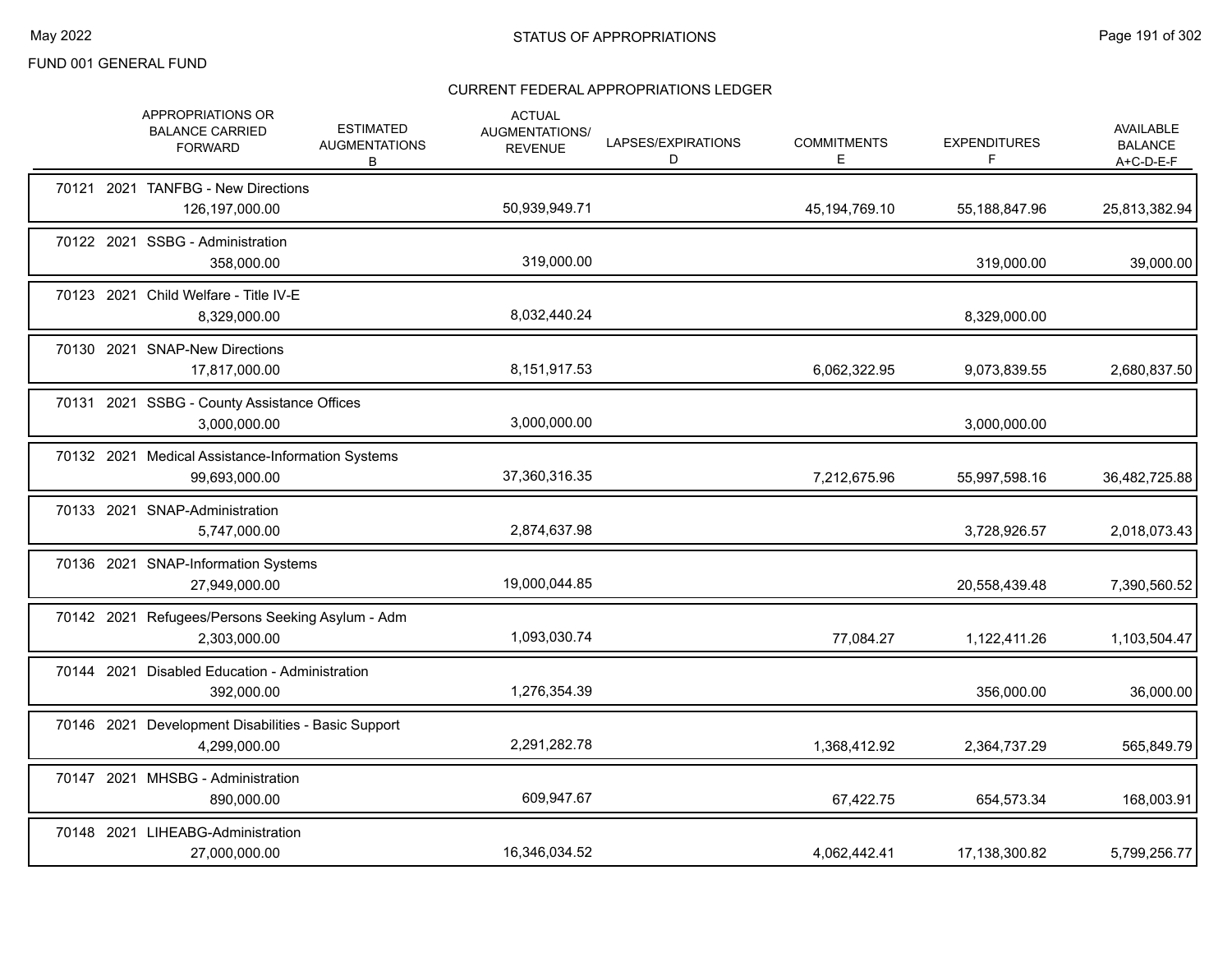|  | <b>APPROPRIATIONS OR</b><br><b>BALANCE CARRIED</b><br><b>FORWARD</b> | <b>ESTIMATED</b><br><b>AUGMENTATIONS</b><br>В | <b>ACTUAL</b><br>AUGMENTATIONS/<br><b>REVENUE</b> | LAPSES/EXPIRATIONS<br>D | <b>COMMITMENTS</b><br>Е. | <b>EXPENDITURES</b><br>F | AVAILABLE<br><b>BALANCE</b><br>$A+C-D-E-F$ |
|--|----------------------------------------------------------------------|-----------------------------------------------|---------------------------------------------------|-------------------------|--------------------------|--------------------------|--------------------------------------------|
|  | 70149 2021 TANFBG - County Assistance Offices<br>42,543,000.00       |                                               | 25,091,903.47                                     |                         |                          | 28,387,922.99            | 14, 155, 077.01                            |
|  | 70150 2021 Medical Asst-County Assistance Offices<br>204,296,000.00  |                                               | 170,226,626.73                                    |                         |                          | 187,245,037.95           | 17,050,962.05                              |
|  | 70151 2021 Title IV-D<br>159,467,000.00                              |                                               | 109,685,678.96                                    |                         | 10,537,278.86            | 114, 184, 222.66         | 34,745,498.48                              |
|  | 70163 2021 Child Support Enf - Information Systems<br>6.712.000.00   |                                               | 4,750,896.43                                      |                         |                          | 6,067,228.84             | 644,771.16                                 |
|  | 70164 2021 SNAP-County Assistance Offices<br>124,362,000.00          |                                               | 89,264,169.48                                     |                         |                          | 97,235,530.12            | 27,126,469.88                              |
|  | 70166 2021 Child Welfare Title IV-E<br>11,422,000.00                 |                                               | 4,962,706.54                                      |                         | 2,318.26                 | 5,748,804.52             | 5,670,877.22                               |
|  | 70174 2021 CCDFBG - Administration<br>32,091,000.00                  |                                               | 19,798,850.48                                     |                         | 4,054,126.45             | 20,118,003.32            | 7,918,870.23                               |
|  | 70179 2021 TANFBG-Statewide<br>1,072,000.00                          |                                               | 1,091,399.92                                      |                         |                          | 1,072,000.00             |                                            |
|  | 70182 2021 Medical Assistance<br>67,797,000.00                       |                                               | 44,915,534.71                                     |                         | 390,445.99               | 54,573,819.66            | 12,832,734.35                              |
|  | 70183 2021 SNAP-Statewide<br>37,574,000.00                           |                                               | 33,631,793.54                                     |                         | 15,259,425.36            | 20,179,105.70            | 2,135,468.94                               |
|  | 70193 2021 TANFBG - Administration<br>15,208,000.00                  |                                               | 7,299,513.47                                      |                         |                          | 8,069,715.30             | 7,138,284.70                               |
|  | 70194 2021 TANFBG - Information Systems<br>13,424,000.00             |                                               | 4,595,391.83                                      |                         | 942,891.63               | 5,530,787.18             | 6,950,321.19                               |
|  | 70205 2021 Comm Based Family Res & Support-Admin<br>689,000.00       |                                               | 523,432.57                                        |                         | 165,567.43               | 523,432.57               |                                            |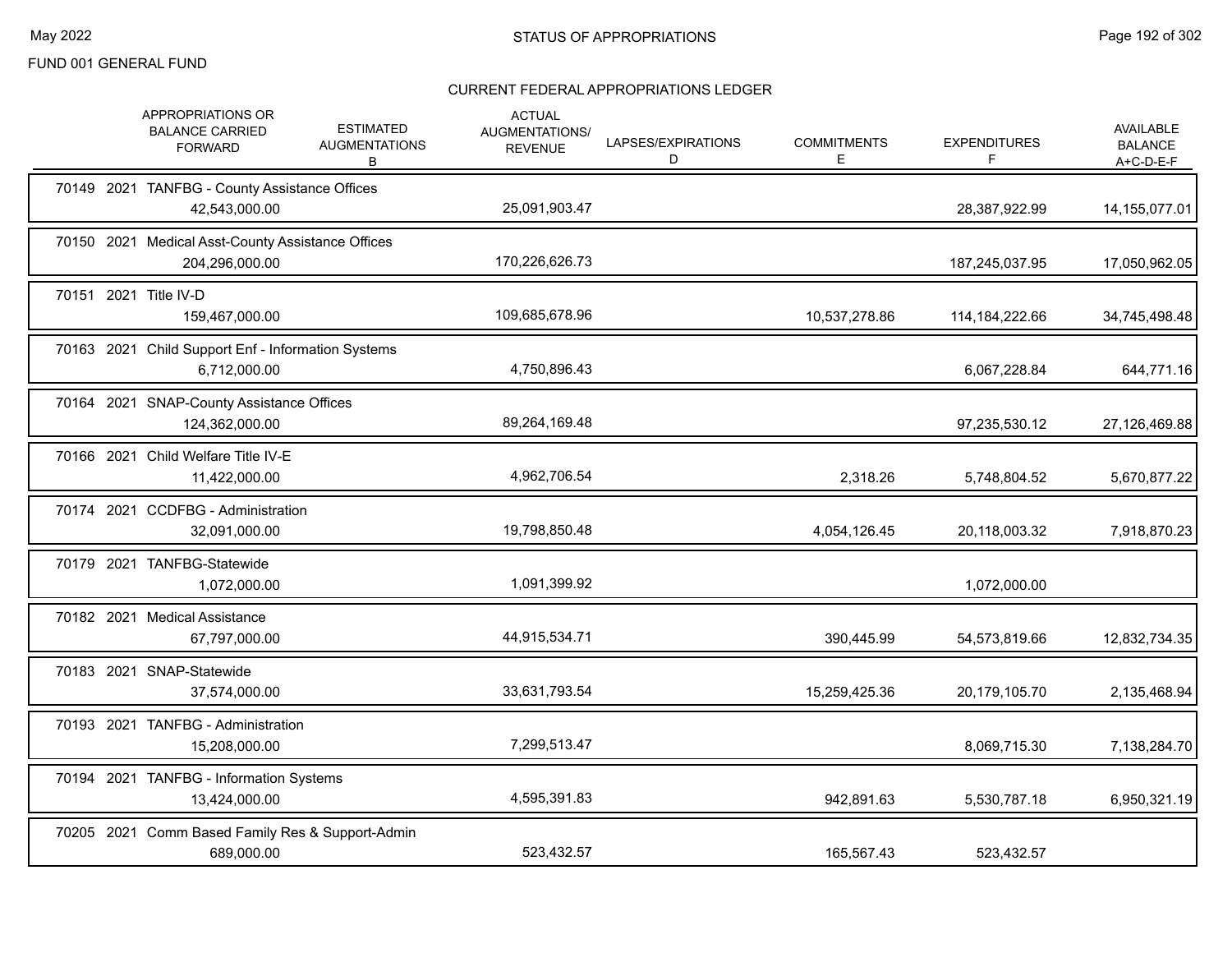|                      | APPROPRIATIONS OR<br><b>BALANCE CARRIED</b><br><b>FORWARD</b>        | <b>ESTIMATED</b><br><b>AUGMENTATIONS</b><br>В | <b>ACTUAL</b><br><b>AUGMENTATIONS/</b><br><b>REVENUE</b> | LAPSES/EXPIRATIONS<br>D | <b>COMMITMENTS</b><br>E. | <b>EXPENDITURES</b> | <b>AVAILABLE</b><br><b>BALANCE</b><br>A+C-D-E-F |
|----------------------|----------------------------------------------------------------------|-----------------------------------------------|----------------------------------------------------------|-------------------------|--------------------------|---------------------|-------------------------------------------------|
|                      | 70206 2021 Medical Assistance - New Directions<br>8,448,000.00       |                                               | 10,144,646.78                                            |                         |                          | 8,448,000.00        |                                                 |
|                      | 70955 2021 MCHSBG - Administration<br>236.000.00                     |                                               | 139,833.74                                               |                         |                          | 139,833.74          | 96,166.26                                       |
|                      | 70975 2021 Early Head Start Expansion Program<br>14,950,000.00       |                                               | 6,207,961.42                                             |                         | 677,876.66               | 7,336,774.95        | 6,935,348.39                                    |
|                      | 71056 2021 Children's Health Insurance Admin<br>6,366,000.00         |                                               | 1,871,236.12                                             |                         | 55,452.52                | 2,457,022.01        | 3,853,525.47                                    |
|                      | 71074 2021 CHIP-Information Systems<br>12,887,000.00                 |                                               | 3,285,220.48                                             |                         | 1,714,927.09             | 3,993,729.23        | 7,178,343.68                                    |
|                      | 77917 2021 ARRA-Health Information Technology<br>12,394,000.00       |                                               | 3,890,095.17                                             |                         | 154,399.15               | 3,926,199.82        | 8,313,401.03                                    |
| <b>INSTITUTIONAL</b> |                                                                      |                                               |                                                          |                         |                          |                     |                                                 |
|                      | 70127 2021 Medical Assistance - Mental Health<br>189,590,000.00      |                                               | 237,661,136.26                                           |                         |                          | 156,693,665.61      | 32,896,334.39                                   |
|                      | 70134 2021 Medicare Services - State Centers<br>463,000.00           |                                               | 738,461.48                                               |                         |                          | 424,416.65          | 38,583.35                                       |
|                      | 70135 2021 SSBG - Community Mental Health Services<br>10,366,000.00  |                                               | 10,366,000.00                                            |                         |                          | 10,366,000.00       |                                                 |
|                      | 70145 2021 Medicare Services-State Mental Hospitals<br>17,900,000.00 |                                               | 21,138,527.06                                            |                         |                          | 16,408,333.33       | 1,491,666.67                                    |
|                      | 70154 2021 Homeless Mentally III<br>2,496,000.00                     |                                               | 2,120,382.00                                             |                         |                          | 2,300,548.66        | 195,451.34                                      |
|                      | 70160 2021 SSBG - Basic Institutional Program<br>10,000,000.00       |                                               | 7,500,000.00                                             |                         |                          | 7,500,000.00        | 2,500,000.00                                    |
|                      | 70167 2021 MHSBG - Community Mental Health Service<br>38,000,000.00  |                                               | 23,237,619.01                                            |                         | 1,855,990.81             | 24,155,060.64       | 11,988,948.55                                   |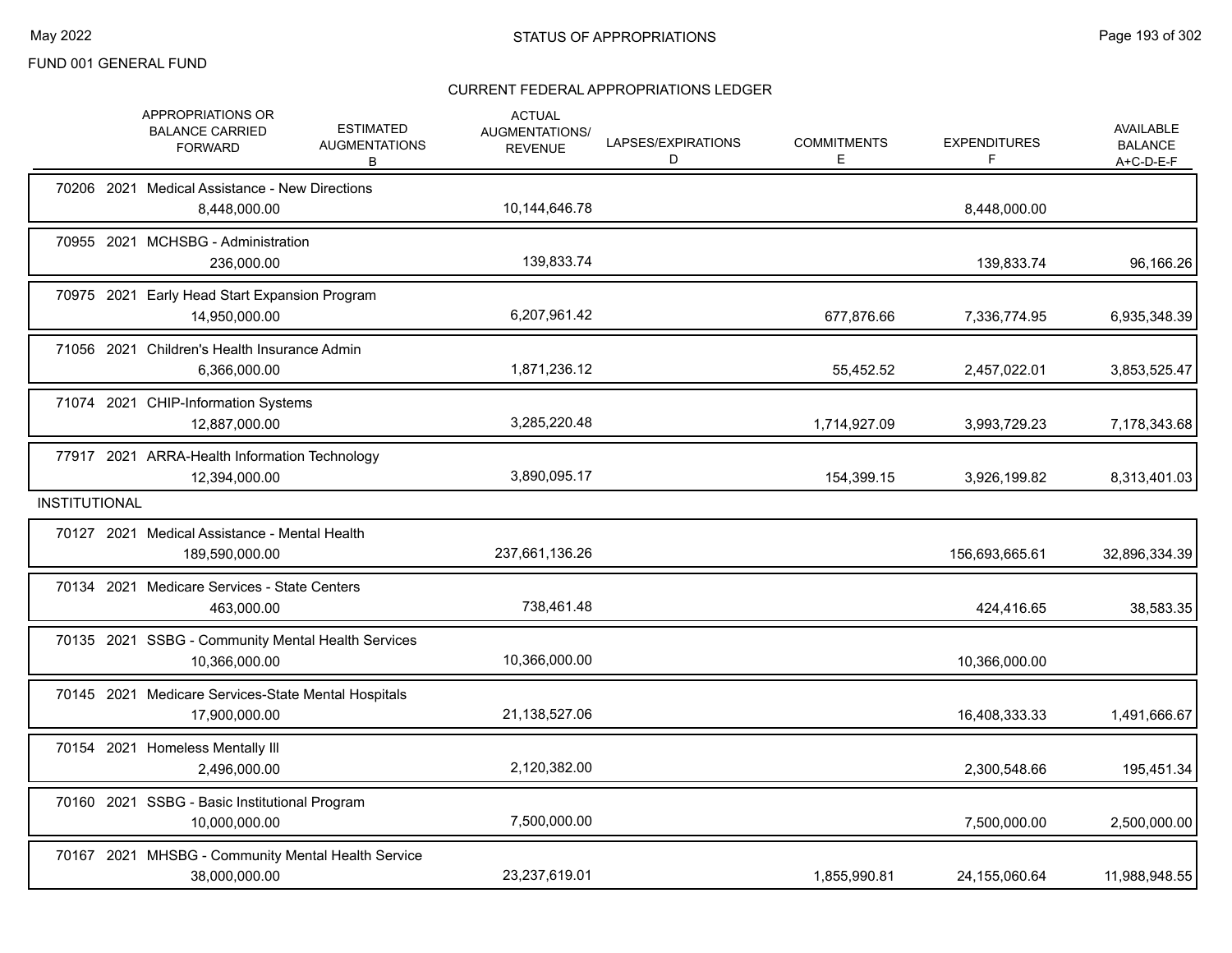|  | APPROPRIATIONS OR<br><b>BALANCE CARRIED</b><br><b>FORWARD</b>      | <b>ESTIMATED</b><br><b>AUGMENTATIONS</b><br>B | <b>ACTUAL</b><br>AUGMENTATIONS/<br><b>REVENUE</b> | LAPSES/EXPIRATIONS<br>D | <b>COMMITMENTS</b><br>Е | <b>EXPENDITURES</b><br>F. | <b>AVAILABLE</b><br><b>BALANCE</b><br>$A+C-D-E-F$ |
|--|--------------------------------------------------------------------|-----------------------------------------------|---------------------------------------------------|-------------------------|-------------------------|---------------------------|---------------------------------------------------|
|  | 70172 2021 Food Nutrition Services<br>650,000.00                   |                                               | 317,379.61                                        |                         |                         | 317,379.61                | 332,620.39                                        |
|  | 70409 2021 Medical Assistance-State Centers (F)<br>154,030,000.00  |                                               | 178,511,093.26                                    |                         |                         | 128,727,500.00            | 25,302,500.00                                     |
|  | 70522 2021 Mental Health Data Infrastructure<br>145,000.00         |                                               |                                                   |                         | 64,637.30               | 73,163.60                 | 7,199.10                                          |
|  | 70651 2021 Suicide Prevention<br>2,236,000.00                      |                                               | 396.000.00                                        |                         | 180,000.00              | 421,000.00                | 1,635,000.00                                      |
|  | 70976 2021 Syst of Care Expansion Implementation<br>7,000,000.00   |                                               | 2,685,541.40                                      |                         | 167,844.22              | 2,730,060.14              | 4,102,095.64                                      |
|  | 71022 2021 Youth Suicide Prevention<br>736,000.00                  |                                               | 731,110.88                                        |                         |                         | 731,110.88                | 4,889.12                                          |
|  | 71076 2021 Promoting Integration of Health Care<br>3,500,000.00    |                                               | 1,199,698.73                                      |                         | 622,561.88              | 1,212,928.73              | 1,664,509.39                                      |
|  | 71087 2021 TreatmntForIndividExperiencHomelessness<br>1,000,000.00 |                                               |                                                   |                         |                         |                           | 1,000,000.00                                      |
|  | 71088 2021 Adolesc&YoungAdultAtHighRiskForPsychosis<br>400,000.00  |                                               | 399,476.00                                        |                         |                         | 399,476.00                | 524.00                                            |
|  | <b>GRANTS AND SUBSIDIES</b>                                        |                                               |                                                   |                         |                         |                           |                                                   |
|  | 70118 2021 Family Resource & Support - Family Ctrs<br>480,000.00   |                                               | 65,500.00                                         |                         | 14,500.00               | 65,500.00                 | 400,000.00                                        |
|  | 70124 2021 SSBG - Domestic Violence<br>5,705,000.00                |                                               | 4,887,222.15                                      |                         | 817,777.85              | 4,887,222.15              |                                                   |
|  | 70125 2021 SSBG - Homeless Services<br>4,183,000.00                |                                               | 4,183,000.00                                      |                         |                         | 4,183,000.00              |                                                   |
|  | 70128 2021 Other Federal Supports - Cash Grants<br>6,428,000.00    |                                               | 3,213,095.08                                      |                         | 273,139.96              | 3,481,456.02              | 2,673,404.02                                      |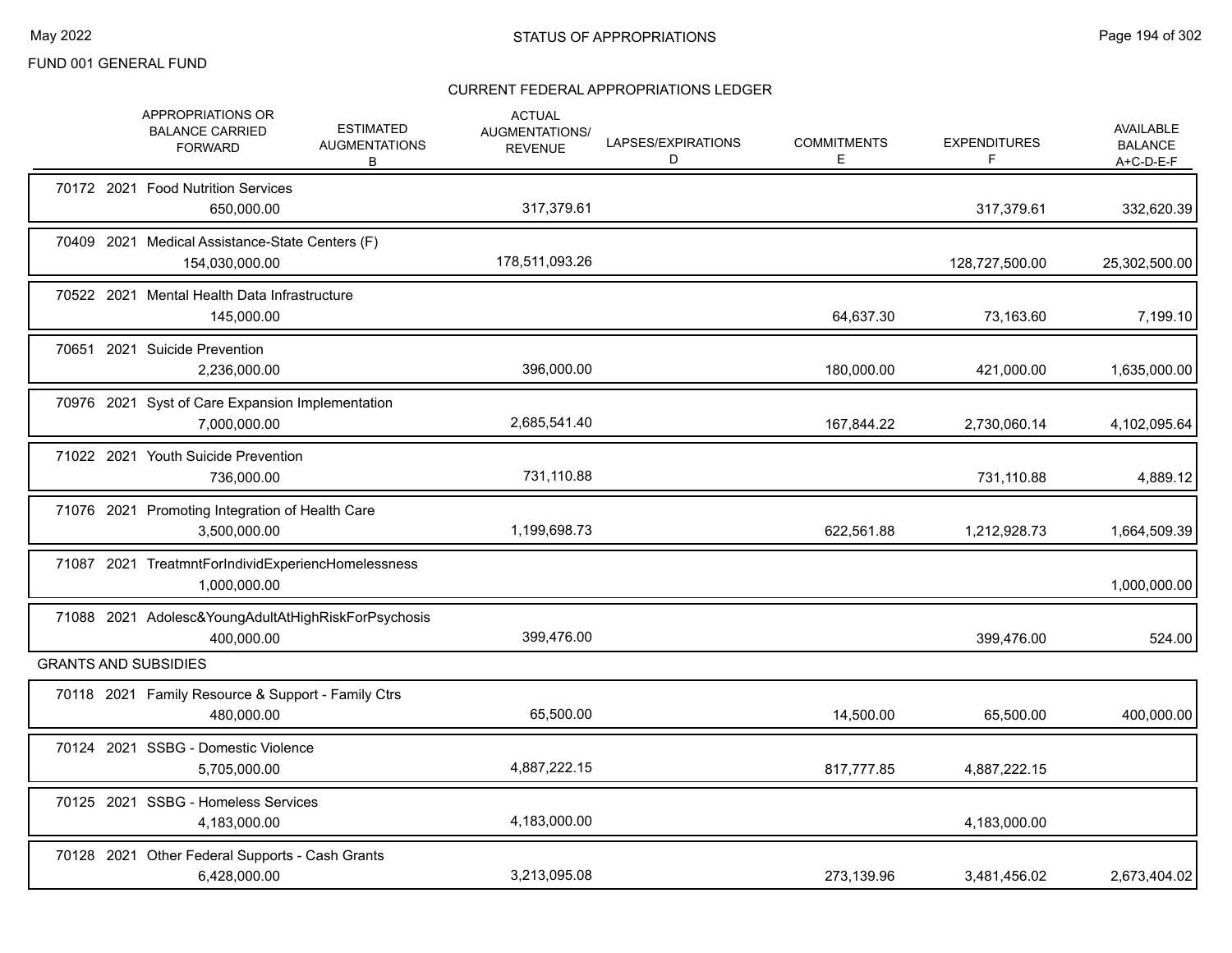|  | <b>APPROPRIATIONS OR</b><br><b>BALANCE CARRIED</b><br><b>FORWARD</b>  | <b>ESTIMATED</b><br><b>AUGMENTATIONS</b><br>B | <b>ACTUAL</b><br><b>AUGMENTATIONS/</b><br><b>REVENUE</b> | LAPSES/EXPIRATIONS<br>D | <b>COMMITMENTS</b><br>Е. | <b>EXPENDITURES</b><br>F | <b>AVAILABLE</b><br><b>BALANCE</b><br>A+C-D-E-F |
|--|-----------------------------------------------------------------------|-----------------------------------------------|----------------------------------------------------------|-------------------------|--------------------------|--------------------------|-------------------------------------------------|
|  | 70129 2021 Medical Assistance-ID/ICF (F)<br>211,607,000.00            |                                               | 198,317,525.66                                           |                         |                          | 200,096,512.53           | 11,510,487.47                                   |
|  | 70137 2021 CCDFBG - School Age<br>1,260,000.00                        |                                               |                                                          |                         |                          |                          | 1,260,000.00                                    |
|  | 70155 2021 Child Welfare Services<br>34,174,000.00                    |                                               | 9,864,622.21                                             |                         | 1,226,273.86             | 12,286,863.21            | 20,660,862.93                                   |
|  | 70157 2021 Child Welfare - Title IV-E<br>405,460,000.00               |                                               | 139,226,858.14                                           |                         | 10,843,935.35            | 165,501,577.15           | 229, 114, 487.50                                |
|  | 70158 2021 SSBG - Child Care<br>30,977,000.00                         |                                               | 19,369,004.69                                            |                         |                          | 30,977,000.00            |                                                 |
|  | 70159 2021 SSBG - Child Welfare<br>12,021,000.00                      |                                               | 12,021,000.00                                            |                         |                          | 12,021,000.00            |                                                 |
|  | 70161 2021 Medical Assistance-Long-Term Living<br>107,898,000.00      |                                               | 94,177,664.37                                            |                         |                          | 92,232,707.28            | 15,665,292.72                                   |
|  | 70165 2021 SSBG - Family Planning<br>2,000,000.00                     |                                               | 1,433,200.00                                             |                         | 66,800.00                | 1,933,200.00             |                                                 |
|  | 70168 2021 LIEABG-Low Income Families & Individuals<br>188,563,000.00 |                                               | 45,240,084.37                                            |                         |                          | 50,879,377.68            | 137,683,622.32                                  |
|  | 70169 2021 Medical Assistance - Child Welfare<br>1,477,000.00         |                                               | 28,705.07                                                |                         |                          | 33,075.99                | 1,443,924.01                                    |
|  | 70170 2021 Education for Children with Disabilities<br>15,026,000.00  |                                               | 14,522,907.46                                            |                         | 471,759.54               | 14,554,240.46            |                                                 |
|  | 70171 2021 Child Welfare Training & Certification<br>20,000,000.00    |                                               | 9,764,332.02                                             |                         | 7,311,293.35             | 9,764,332.02             | 2,924,374.63                                    |
|  | 70175 2021 Med Assist-Community ID Services<br>57,133,000.00          |                                               | 23,660,021.20                                            |                         | 4,354,797.24             | 35,736,236.31            | 17,041,966.45                                   |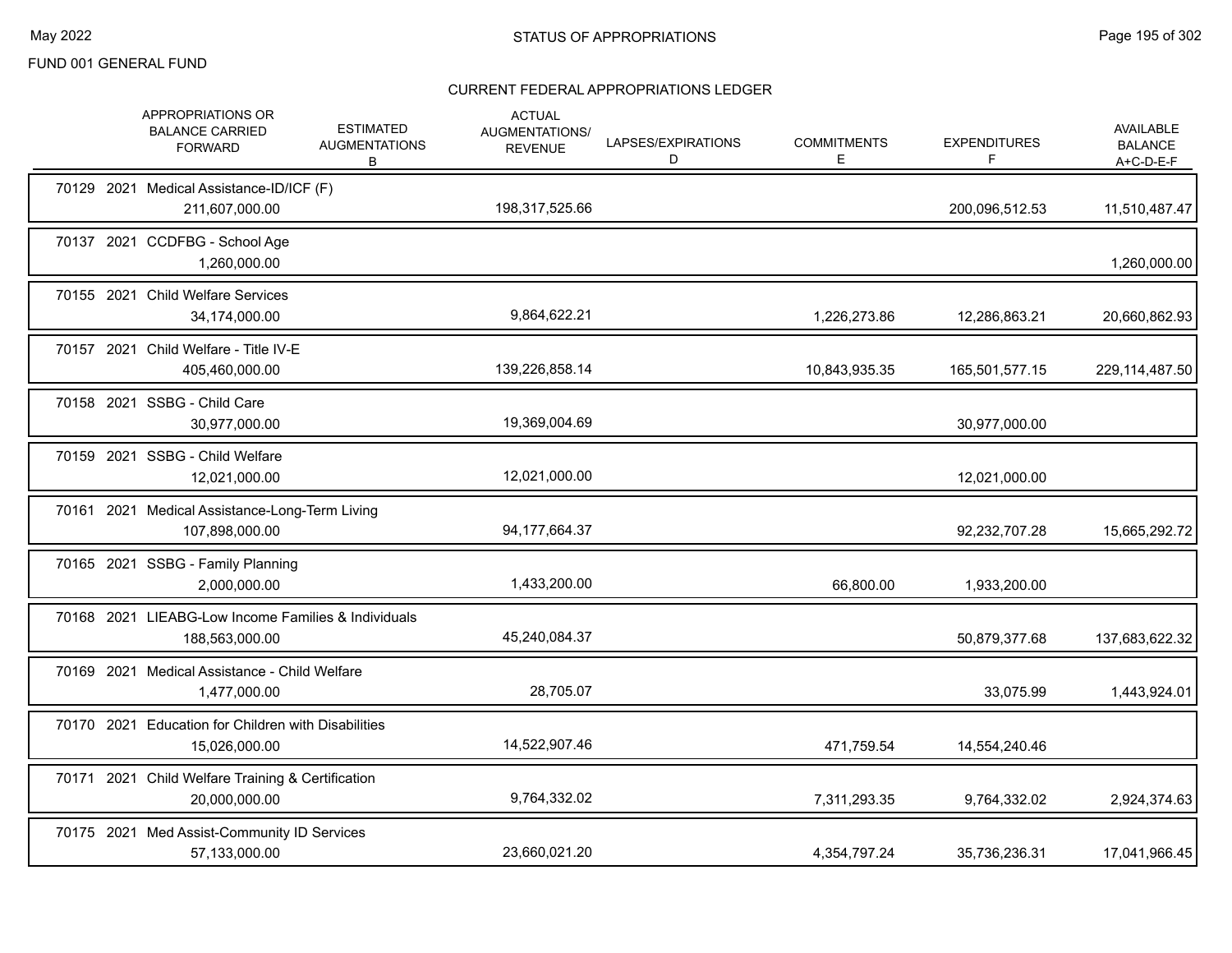| APPROPRIATIONS OR<br><b>BALANCE CARRIED</b><br><b>FORWARD</b>     | <b>ESTIMATED</b><br><b>AUGMENTATIONS</b><br>B | <b>ACTUAL</b><br>AUGMENTATIONS/<br><b>REVENUE</b> | LAPSES/EXPIRATIONS<br>D | <b>COMMITMENTS</b><br>E. | <b>EXPENDITURES</b><br>F | AVAILABLE<br><b>BALANCE</b><br>$A+C-D-E-F$ |
|-------------------------------------------------------------------|-----------------------------------------------|---------------------------------------------------|-------------------------|--------------------------|--------------------------|--------------------------------------------|
| 70176 2021 SSBG - Rape Crisis<br>1,721,000.00                     |                                               | 1,338,211.68                                      |                         | 382,788.32               | 1,338,211.68             |                                            |
| 70177 2021 SSBG-Community ID Services<br>7,451,000.00             |                                               | 7,451,000.00                                      |                         |                          | 7,451,000.00             |                                            |
| 70184 2021 Medical Assistance-Early Intervention<br>72,400,000.00 |                                               | 49,799,758.94                                     |                         |                          | 48,886,252.97            | 23,513,747.03                              |
| 70185 2021 Medical Assistance - Transportation<br>80,755,000.00   |                                               | 26,448,849.22                                     |                         | 6,208,461.46             | 52,530,883.24            | 22,015,655.30                              |
| 70186 2021 Medical Assistance-Capitation<br>13,280,662,000.00     |                                               | 12,749,165,223.25                                 |                         | 21,857,792.54            | 12,743,602,694.43        | 515,201,513.03                             |
| 70187 2021 SSBG - Legal Services<br>5,049,000.00                  |                                               | 2,903,182.12                                      |                         | 1,293,343.58             | 3,755,656.42             |                                            |
| 70189 2021 Family Violence Prevention Services<br>4,355,000.00    |                                               | 2,327,408.65                                      |                         | 1,482,929.35             | 2,327,408.65             | 544,662.00                                 |
| 70191 2021 Family Preservation - Family Centers<br>2,691,000.00   |                                               | 1,029,022.91                                      |                         | 772,958.63               | 1,193,041.37             | 725,000.00                                 |
| 70192 2021 Head Start Collaboration Project<br>225,000.00         |                                               | 152,898.61                                        |                         | 43,773.39                | 181,226.61               |                                            |
| 70195 2021 TANFBG - Cash Grants<br>207,093,000.00                 |                                               | 96,945,638.45                                     |                         | 432,505.50               | 99,246,986.58            | 107,413,507.92                             |
| 70197 2021 TANFBG - Child Welfare<br>58,508,000.00                |                                               | 360,209.01                                        |                         |                          | 360,209.01               | 58,147,790.99                              |
| 70199 2021 CCDFBG - Child Care<br>422,961,000.00                  |                                               | 209,280,958.01                                    |                         | 103,724,394.35           | 252,755,161.38           | 66,481,444.27                              |
| 70204 2021 Comm. Based Family Resource & Support<br>143,000.00    |                                               | 113,246.98                                        |                         | 4,769.37                 | 138,230.63               |                                            |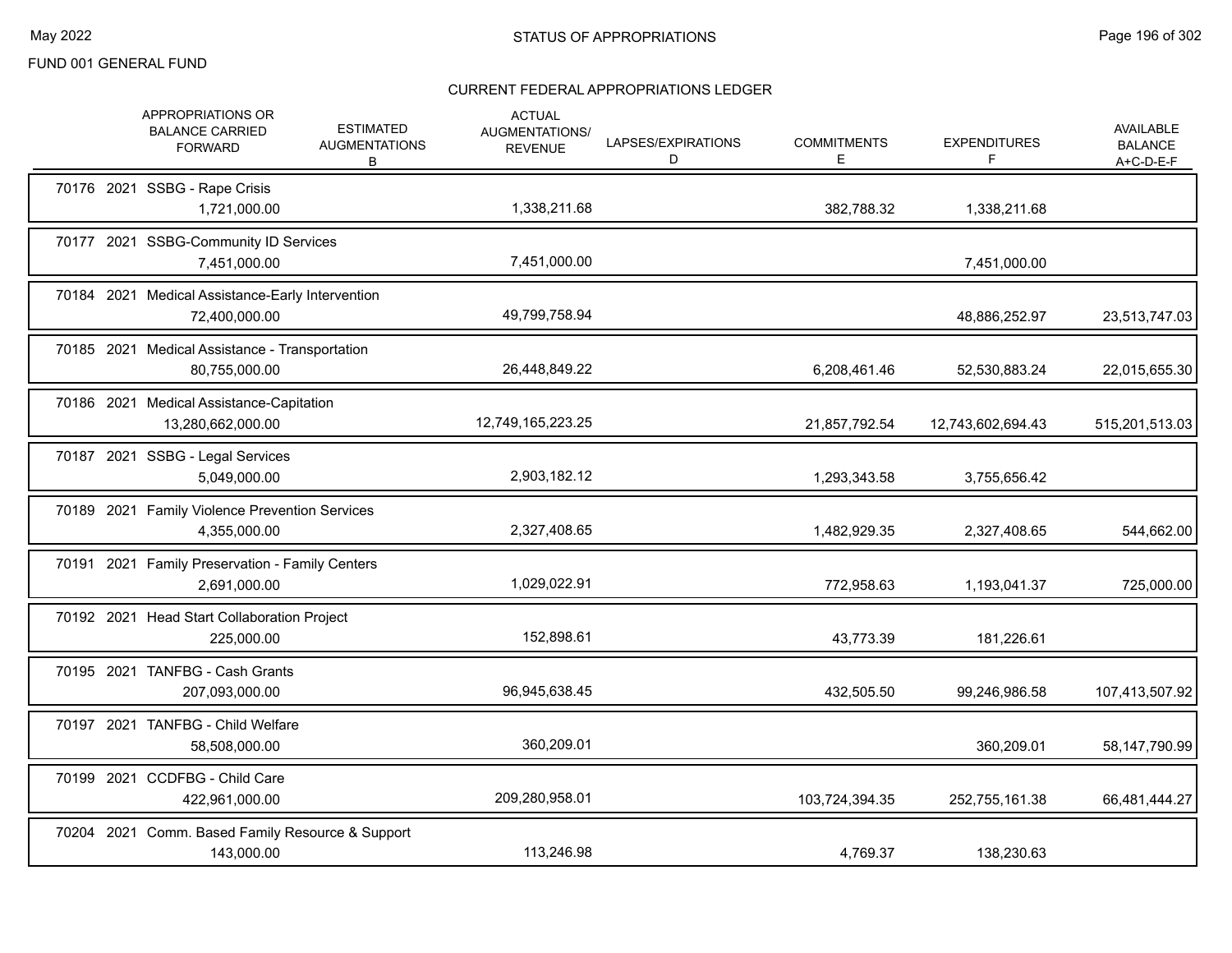|  | APPROPRIATIONS OR<br><b>BALANCE CARRIED</b><br><b>FORWARD</b>         | <b>ESTIMATED</b><br><b>AUGMENTATIONS</b><br>В | <b>ACTUAL</b><br>AUGMENTATIONS/<br><b>REVENUE</b> | LAPSES/EXPIRATIONS<br>D | <b>COMMITMENTS</b><br>Е | <b>EXPENDITURES</b><br>F | <b>AVAILABLE</b><br><b>BALANCE</b><br>$A+C-D-E-F$ |
|--|-----------------------------------------------------------------------|-----------------------------------------------|---------------------------------------------------|-------------------------|-------------------------|--------------------------|---------------------------------------------------|
|  | 70527 2021 TANF - Alternatives to Abortion<br>1,000,000.00            |                                               | 750,058.00                                        |                         |                         | 1,000,000.00             |                                                   |
|  | 70578 2021 Medical Assistance - Trauma Centers (F)<br>9,637,000.00    |                                               |                                                   |                         |                         |                          | 9,637,000.00                                      |
|  | 70600 2021 Medical Assistance Community ID Waiver<br>1,963,561,000.00 |                                               | 1,730,883,183.68                                  |                         |                         | 1,771,695,870.05         | 191,865,129.95                                    |
|  | 70649 2021 Medical Assistance-Academic Medical Cntr<br>27,350,000.00  |                                               | 19,349,769.22                                     |                         |                         | 19,349,769.22            | 8,000,230.78                                      |
|  | 70661 2021 Title IV-B Family Centers<br>5,871,000.00                  |                                               | 1,743,845.74                                      |                         | 430,272.64              | 1,743,845.74             | 3,696,881.62                                      |
|  | 70669 2021 Medical Astnc-Nurse Family Prtnrshp (F)<br>2,544,000.00    |                                               | 544,680.81                                        |                         |                         | 556,767.69               | 1,987,232.31                                      |
|  | 70707 2021 Child Abuse Prevention and Treatment Act<br>12,500,000.00  |                                               | 1,004,444.12                                      |                         | 1,733,199.37            | 1,223,291.17             | 9,543,509.46                                      |
|  | 70711 2021 MA-Autism Intervention and Services<br>28,953,000.00       |                                               | 26,238,955.92                                     |                         |                         | 26,764,968.91            | 2,188,031.09                                      |
|  | 70718 2021 TITLE IV B Caseworker Visits<br>1,000,000.00               |                                               |                                                   |                         |                         |                          | 1,000,000.00                                      |
|  | 70719 2021 TANF-Child Care Assistance<br>220,820,000.00               |                                               | 48,618,204.98                                     |                         | 107,041,405.79          | 60,942,482.23            | 52,836,111.98                                     |
|  | 70720 2021 CCDFBG-Child Care Assistance<br>47,614,000.00              |                                               | 2,525,000.00                                      |                         |                         | 2,525,000.00             | 45,089,000.00                                     |
|  | 70721 2021 SNAP-Child Care Assistance<br>3,093,000.00                 |                                               | 885,900.97                                        |                         | 68,927.43               | 951,649.57               | 2,072,423.00                                      |
|  | 70729 2021 MA-Obstetric and Neonatal Services<br>7,438,000.00         |                                               | 7,614,588.46                                      |                         |                         | 7,437,765.85             | 234.15                                            |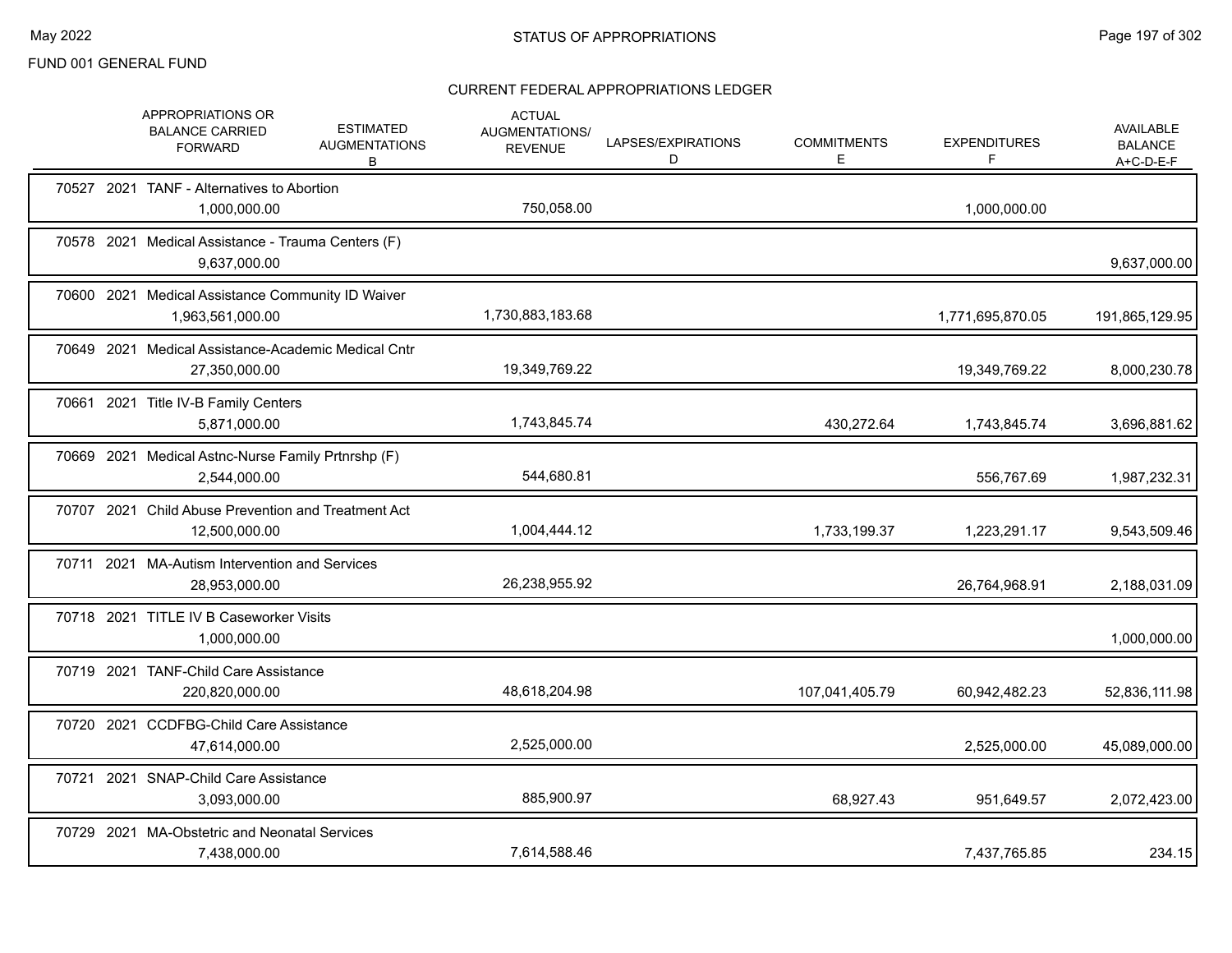#### CURRENT FEDERAL APPROPRIATIONS LEDGER

| 40 Otata Damantonaut | 28,120,832,000.00                                                                                              | 25,081,130,201.97                                 |                         | 448,831,089.38          | 25,364,398,340.86        | 2,307,602,569.76                         |
|----------------------|----------------------------------------------------------------------------------------------------------------|---------------------------------------------------|-------------------------|-------------------------|--------------------------|------------------------------------------|
| <b>DEPT TOTAL</b>    |                                                                                                                |                                                   |                         |                         |                          |                                          |
|                      | 77933 2021 ARRA - MA Health Information Technology<br>10,000,000.00                                            | 2,997,401.40                                      |                         |                         | 2,997,399.42             | 7,002,600.58                             |
|                      | 71089 2021 Medical Assist - Community Healthchoices<br>6,481,347,000.00                                        | 6,234,359,932.27                                  |                         | 12,948,154.83           | 6,250,058,551.03         | 218,340,294.14                           |
|                      | 71055 2021 Children's Health Insurance Program<br>237.906.000.00                                               | 176,502,497.68                                    |                         | 30,865,386.41           | 195,237,600.30           | 11,803,013.29                            |
|                      | 71030 2021 Medical Assistance-Fee for Service<br>1,912,769,000.00                                              | 1,754,374,065.87                                  |                         | 25,266,037.33           | 1,820,954,579.32         | 66,548,383.35                            |
| 70977                | 2021 Childrens Justice Act<br>1,200,000.00                                                                     | 18,202.92                                         |                         | 17,811.08               | 18,202.92                | 1,163,986.00                             |
|                      | 70960 2021 MA - Long-Term Care Managed Care<br>193,815,000.00                                                  | 168, 147, 460. 51                                 |                         |                         | 168, 147, 460. 51        | 25,667,539.49                            |
|                      | 70958 2021 Refugees/Persons Seeking Asylum-Soc Serv<br>14,758,000.00                                           | 5,911,050.14                                      |                         | 5,705,998.82            | 6,842,841.79             | 2,209,159.39                             |
|                      | 70798 2021 MA- Workers with Disabilities<br>66,683,000.00                                                      | -15,278,622.12                                    |                         |                         |                          | 66,683,000.00                            |
|                      | 70791 2021 MCHSBG - Early Childhood Home Visiting<br>16,300,000.00                                             | 8,711,033.73                                      |                         | 1,850,594.73            | 8,749,153.75             | 5,700,251.52                             |
|                      | 70750 2021 Med Assist- Physician Practice Plans<br>11,159,000.00                                               | -49,650,889.69                                    |                         |                         | 10,122,371.44            | 1,036,628.56                             |
|                      | 70748 2021 Med Assist - Critical Access Hospitals<br>18,098,000.00                                             | 17,050,464.12                                     |                         |                         | 17,050,464.12            | 1,047,535.88                             |
|                      | 70730 2021 MA-Hospital Based Burn Centers<br>4,940,000.00                                                      |                                                   |                         |                         |                          | 4,940,000.00                             |
|                      | APPROPRIATIONS OR<br><b>ESTIMATED</b><br><b>BALANCE CARRIED</b><br><b>AUGMENTATIONS</b><br><b>FORWARD</b><br>В | <b>ACTUAL</b><br>AUGMENTATIONS/<br><b>REVENUE</b> | LAPSES/EXPIRATIONS<br>D | <b>COMMITMENTS</b><br>Е | <b>EXPENDITURES</b><br>F | AVAILABLE<br><b>BALANCE</b><br>A+C-D-E-F |

**BA 19 - State Department**

GENERAL GOVERNMENT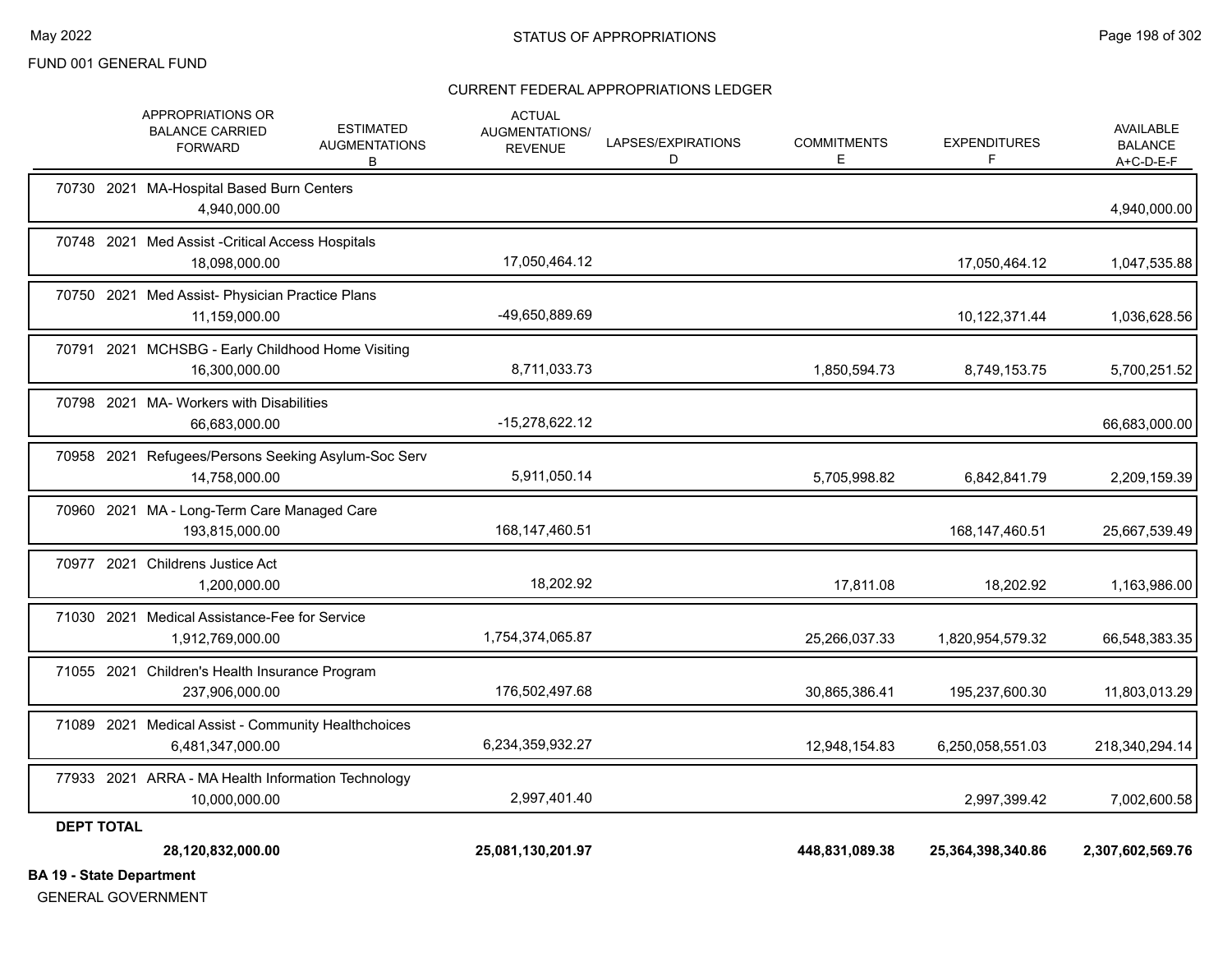|                             | APPROPRIATIONS OR<br><b>BALANCE CARRIED</b><br><b>FORWARD</b>       | <b>ESTIMATED</b><br><b>AUGMENTATIONS</b><br>В | <b>ACTUAL</b><br>AUGMENTATIONS/<br><b>REVENUE</b> | LAPSES/EXPIRATIONS<br>D | <b>COMMITMENTS</b><br>Е | <b>EXPENDITURES</b><br>F | <b>AVAILABLE</b><br><b>BALANCE</b><br>$A+C-D-E-F$ |
|-----------------------------|---------------------------------------------------------------------|-----------------------------------------------|---------------------------------------------------|-------------------------|-------------------------|--------------------------|---------------------------------------------------|
|                             | 70490 2021 Federal Election Reform                                  |                                               |                                                   |                         |                         |                          |                                                   |
|                             | 18,122,000.00                                                       |                                               | 779,576.52                                        |                         | 6,645,565.91            | 1,107,549.30             | 10,368,884.79                                     |
|                             | <b>DEPT TOTAL</b><br>18,122,000.00                                  |                                               | 779,576.52                                        |                         | 6,645,565.91            | 1,107,549.30             | 10,368,884.79                                     |
| <b>BA 20 - State Police</b> |                                                                     |                                               |                                                   |                         |                         |                          |                                                   |
|                             | <b>GENERAL GOVERNMENT</b>                                           |                                               |                                                   |                         |                         |                          |                                                   |
|                             | 70541 2021 Area Computer Crime<br>12,095,000.00                     |                                               | 1,471,953.68                                      |                         | 1,365,379.28            | 2,643,044.19             | 8,086,576.53                                      |
|                             | 71007 2021 Broadband Network Planning (F)<br>4,050,000.00           |                                               |                                                   |                         |                         |                          | 4,050,000.00                                      |
|                             | <b>DEPT TOTAL</b>                                                   |                                               |                                                   |                         |                         |                          |                                                   |
|                             | 16,145,000.00                                                       |                                               | 1,471,953.68                                      |                         | 1,365,379.28            | 2,643,044.19             | 12,136,576.53                                     |
|                             | <b>BA 78 - Transportation</b><br><b>GRANTS AND SUBSIDIES</b>        |                                               |                                                   |                         |                         |                          |                                                   |
|                             | 70356 2021 Surface Transportation Assist-Operating<br>15,000,000.00 |                                               | 4,149,994.00                                      |                         | 352,258.00              | 4,495,952.00             | 10,151,790.00                                     |
|                             | 70357 2021 Surface Transportation Assist -Capital<br>40,000,000.00  |                                               | 19,430,491.00                                     |                         | 15,678,736.00           | 22,031,858.00            | 2,289,406.00                                      |
|                             | 70358 2021 Sur Transp Assist-Operations & Planning<br>750,000.00    |                                               | 248,498.00                                        |                         | 460,755.00              | 248,498.00               | 40,747.00                                         |
|                             | 70360 2021 TEA 21 - Access to Jobs<br>2,000,000.00                  |                                               | 451,813.00                                        |                         | 1,012,949.00            | 451,813.00               | 535,238.00                                        |
|                             | 70361 2021 FTA-Capital Improvements<br>70,000,000.00                |                                               | 8,196,651.00                                      |                         | 34,849,132.37           | 19,446,652.00            | 15,704,215.63                                     |
|                             | 70362 2021 FTA Capital Improvement Grants<br>30,000,000.00          |                                               | 9,315,292.69                                      |                         | 13,074,861.40           | 9,717,344.69             | 7,207,793.91                                      |
|                             | 70752 2021 FTA-Hybrid MassTransit Vehicles<br>30,000,000.00         |                                               | 503.745.00                                        |                         | 3,548,977.24            | 510,793.83               | 25,940,228.93                                     |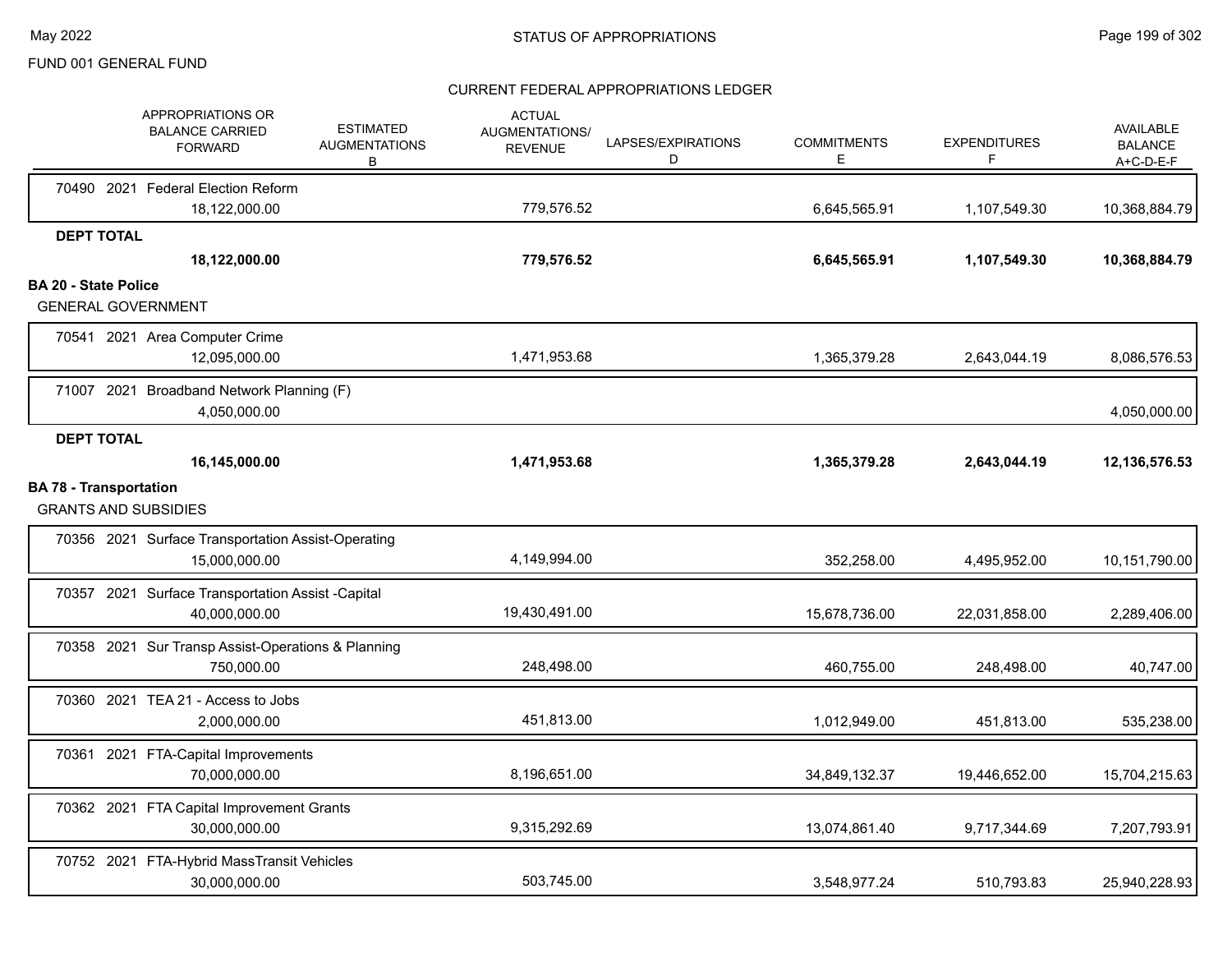|                                                           | <b>APPROPRIATIONS OR</b><br><b>BALANCE CARRIED</b><br><b>FORWARD</b> | <b>ESTIMATED</b><br><b>AUGMENTATIONS</b><br>В | <b>ACTUAL</b><br>AUGMENTATIONS/<br><b>REVENUE</b> | LAPSES/EXPIRATIONS<br>D | <b>COMMITMENTS</b><br>Е | <b>EXPENDITURES</b><br>F | AVAILABLE<br><b>BALANCE</b><br>A+C-D-E-F |
|-----------------------------------------------------------|----------------------------------------------------------------------|-----------------------------------------------|---------------------------------------------------|-------------------------|-------------------------|--------------------------|------------------------------------------|
| 71027                                                     | 2021 FTA-Safety Oversight                                            |                                               |                                                   |                         |                         |                          |                                          |
|                                                           | 3,000,000.00                                                         |                                               | 1,056,521.66                                      |                         | 311,993.42              | 1,110,126.66             | 1,577,879.92                             |
| 71112 2021                                                | FRA-State of Good Repair<br>15,000,000.00                            |                                               |                                                   |                         |                         |                          | 15,000,000.00                            |
| <b>DEPT TOTAL</b>                                         |                                                                      |                                               |                                                   |                         |                         |                          |                                          |
|                                                           | 205,750,000.00                                                       |                                               | 43,353,006.35                                     |                         | 69,289,662.43           | 58,013,038.18            | 78,447,299.39                            |
| <b>BA 51 - Supreme Court</b><br><b>GENERAL GOVERNMENT</b> |                                                                      |                                               |                                                   |                         |                         |                          |                                          |
|                                                           | 70654 2021 Court Improvement Project                                 |                                               |                                                   |                         |                         |                          |                                          |
|                                                           | 1,130,000.00                                                         |                                               | 465,758.17                                        |                         |                         | 515,071.59               | 614,928.41                               |
| 71068 2021                                                | Adult Drug Court Outcome Eval                                        |                                               |                                                   |                         |                         |                          |                                          |
|                                                           | 175,000.00                                                           |                                               | 175,000.00                                        |                         |                         |                          | 175,000.00                               |
| <b>DEPT TOTAL</b>                                         |                                                                      |                                               |                                                   |                         |                         |                          |                                          |
|                                                           | 1,305,000.00                                                         |                                               | 640,758.17                                        |                         |                         | 515,071.59               | 789,928.41                               |
| LEDGER TOTAL                                              |                                                                      |                                               |                                                   |                         |                         |                          |                                          |
|                                                           | 33,585,374,000.00                                                    |                                               | 27,940,771,416.97                                 |                         | 1,257,525,596.40        | 28,330,460,036.61        | 3,997,388,366.99                         |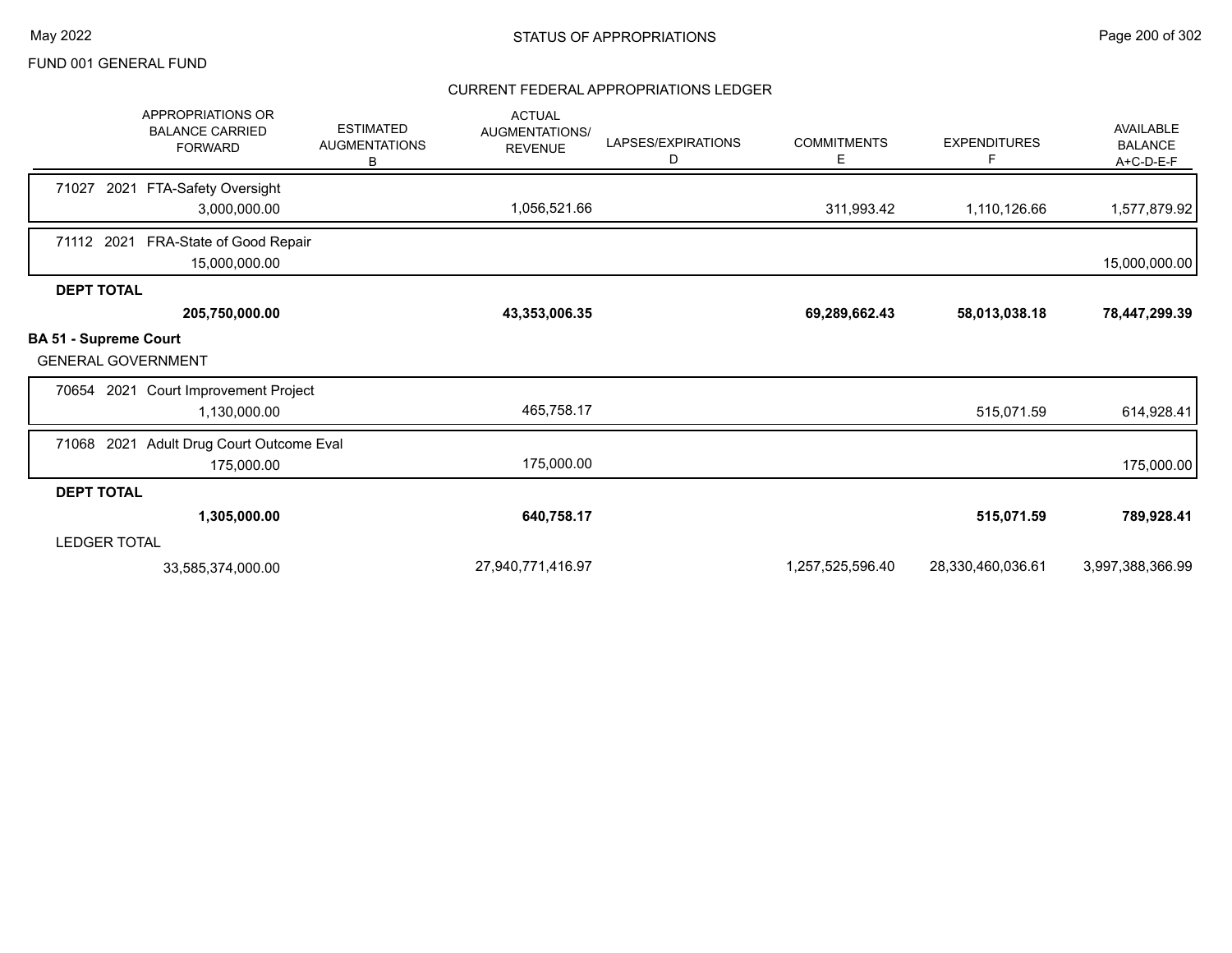|                                  | APPROPRIATIONS OR<br><b>BALANCE CARRIED</b><br><b>FORWARD</b>      | <b>ACTUAL</b><br>ESTIMATED<br><b>AUGMENTATIONS/</b><br><b>AUGMENTATIONS</b><br><b>REVENUE</b><br>В | LAPSES/EXPIRATIONS<br>D | <b>COMMITMENTS</b><br>Е | <b>EXPENDITURES</b><br>F | AVAILABLE<br><b>BALANCE</b><br>$A+C-D-E-F$ |
|----------------------------------|--------------------------------------------------------------------|----------------------------------------------------------------------------------------------------|-------------------------|-------------------------|--------------------------|--------------------------------------------|
| <b>BA 81 - Executive Offices</b> |                                                                    |                                                                                                    |                         |                         |                          |                                            |
|                                  | <b>GENERAL GOVERNMENT</b>                                          |                                                                                                    |                         |                         |                          |                                            |
|                                  | 80492 2021 Children's Justice Act<br>400,000.00                    | 68,071.91                                                                                          |                         | 219,301.06              | 68,537.38                | 112,161.56                                 |
|                                  | 80550 2021 PA JCMS Assessment Evaluation<br>200,000.00             |                                                                                                    |                         | 13,520.00               |                          | 186,480.00                                 |
|                                  | 80569 2021 PA State Opioid Response (SOR)<br>35,305,000.00         | 8,970,177.92                                                                                       |                         | 22,293,805.11           | 11,336,457.92            | 1,674,736.97                               |
|                                  | 80876 2021 PA Youth Survey-DDAP<br>75,000.00                       |                                                                                                    |                         | 75,000.00               |                          |                                            |
|                                  | 80888 2021 Substance Abuse Prevention DDAP<br>290,000.00           | 60,424.00                                                                                          |                         | 229,576.00              | 60,424.00                |                                            |
|                                  | 82893 2021 Emergency Federal Law Enforcement                       | 5,185.17                                                                                           |                         |                         |                          |                                            |
|                                  | 87301 2021 COVID-SFR Transfer to General Fund<br>3,841,000,000.00  | 3,841,000,000.00                                                                                   |                         |                         | 3,841,000,000.00         |                                            |
|                                  | 87302 2021 COVID-Trsfr EmergencyMedicalSrvcsOpFund<br>5,000,000.00 | 5,000,000.00                                                                                       |                         |                         | 5,000,000.00             |                                            |
|                                  | 87306 2021 COVID-SFR Pandemic Response<br>170,991,655.00           | 180,991,655.00                                                                                     |                         |                         |                          | 170,991,655.00                             |
|                                  | 87452 2021 COVID-SubstanceAbusePrevention&Treatment<br>173,000.00  | 29,548.80                                                                                          |                         | 142,514.20              | 29,548.80                | 937.00                                     |
|                                  | <b>GRANTS AND SUBSIDIES</b>                                        |                                                                                                    |                         |                         |                          |                                            |
|                                  | 87312 2021 COVID-SFR Pandemic Response PCCD<br>19,500,000.00       | 19,500,000.00                                                                                      |                         | 5,119,262.00            | 4,500,000.00             | 9,880,738.00                               |
| <b>DEPT TOTAL</b>                | 4,072,934,655.00                                                   | 4,055,625,062.80                                                                                   |                         | 28,092,978.37           | 3,861,994,968.10         | 182,846,708.53                             |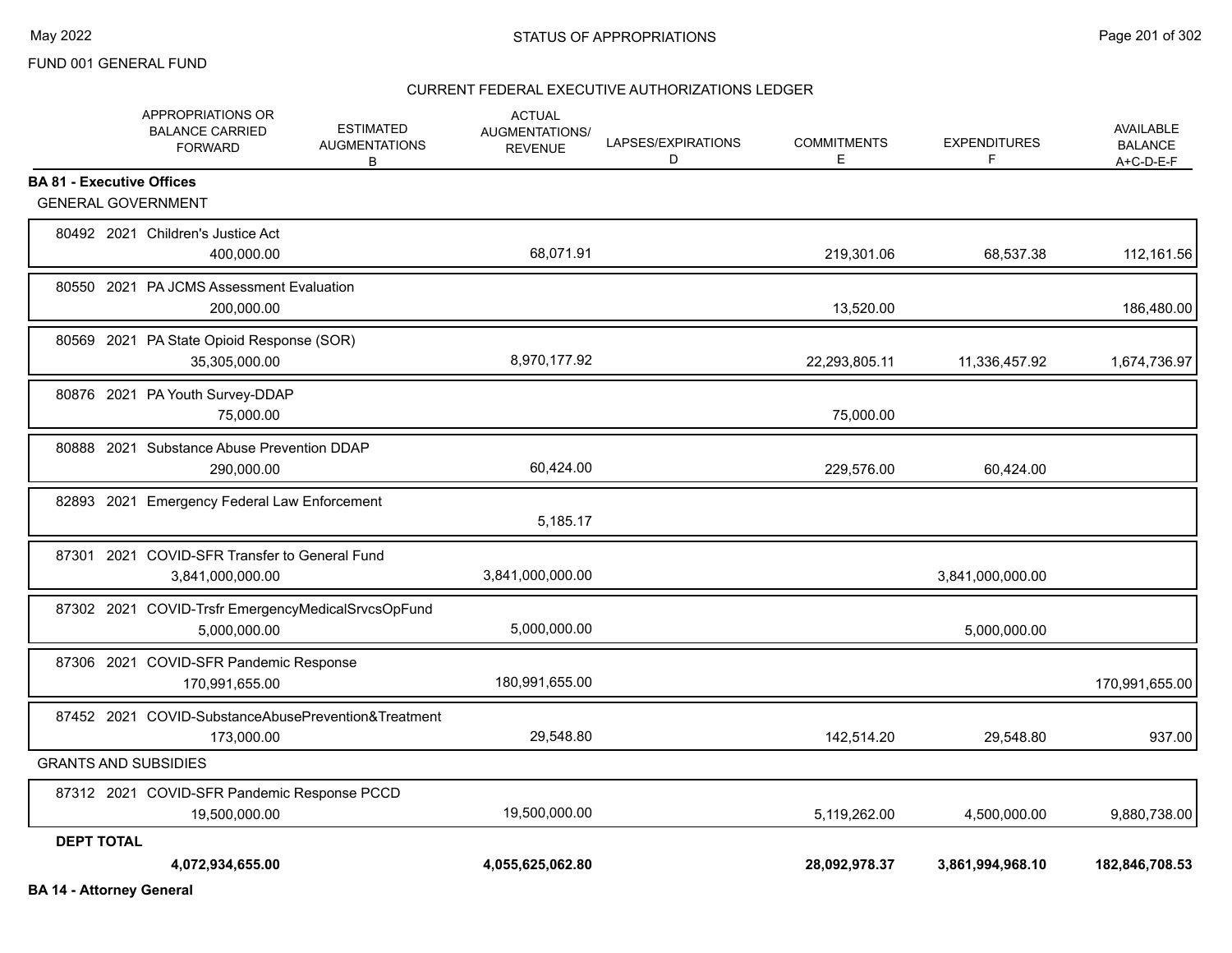|                            | APPROPRIATIONS OR<br><b>BALANCE CARRIED</b><br><b>FORWARD</b>       | <b>ESTIMATED</b><br><b>AUGMENTATIONS</b><br>B | <b>ACTUAL</b><br><b>AUGMENTATIONS/</b><br><b>REVENUE</b> | LAPSES/EXPIRATIONS<br>D | <b>COMMITMENTS</b><br>E | <b>EXPENDITURES</b><br>F | AVAILABLE<br><b>BALANCE</b><br>$A+C-D-E-F$ |
|----------------------------|---------------------------------------------------------------------|-----------------------------------------------|----------------------------------------------------------|-------------------------|-------------------------|--------------------------|--------------------------------------------|
|                            | <b>GENERAL GOVERNMENT</b>                                           |                                               |                                                          |                         |                         |                          |                                            |
|                            | 80587 2021 Project Safe Neighborhoods (F)<br>280,000.00             |                                               | 163,306.05                                               |                         |                         | 163,306.05               | 116,693.95                                 |
|                            | 80599 2021 ProjectSafeNeighborhoods-SW Philadelphia<br>134,000.00   |                                               | 107,498.59                                               |                         |                         | 112,533.02               | 21,466.98                                  |
|                            | 82589 2021 COPS Anti-Heroin Task Force<br>1,500,000.00              |                                               | 545,544.48                                               |                         |                         | 562,142.03               | 937,857.97                                 |
|                            | 82590 2021 COPS Anti-Methamphetamine Program<br>800,000.00          |                                               | 461,160.64                                               |                         |                         | 799,088.40               | 911.60                                     |
| <b>DEPT TOTAL</b>          | 2,714,000.00                                                        |                                               | 1,277,509.76                                             |                         |                         | 1,637,069.50             | 1,076,930.50                               |
| BA 10 - Aging              | <b>GRANTS AND SUBSIDIES</b>                                         |                                               |                                                          |                         |                         |                          |                                            |
|                            | 80594 2021 Overdose Data to Action (F)<br>1,032,000.00              |                                               | 376,471.00                                               |                         | 250,126.00              | 430,172.00               | 351,702.00                                 |
|                            | 80910 2021 State Opioid Response<br>57,000.00                       |                                               | 12,761.32                                                |                         |                         | 13,562.17                | 43,437.83                                  |
|                            | 87445 2021 COVID-CommunityVaccineEducation&Outreach<br>250,000.00   |                                               |                                                          |                         |                         |                          | 250,000.00                                 |
|                            | 87453 2021 COVID-PublicHealthWorkforceExpansnAging<br>4,321,000.00  |                                               |                                                          |                         |                         |                          | 4,321,000.00                               |
|                            | 87650 2021 COVID-PFTA-Title III-Supportive Services<br>3,520,052.00 |                                               |                                                          |                         |                         |                          | 3,520,052.00                               |
| <b>DEPT TOTAL</b>          |                                                                     |                                               |                                                          |                         |                         |                          |                                            |
|                            | 9,180,052.00                                                        |                                               | 389,232.32                                               |                         | 250,126.00              | 443,734.17               | 8,486,191.83                               |
| <b>BA 68 - Agriculture</b> | <b>GENERAL GOVERNMENT</b>                                           |                                               |                                                          |                         |                         |                          |                                            |
|                            | 80889 2021 Invasive Plant Suppression<br>56,000.00                  |                                               | 762.02                                                   |                         |                         | 2.066.48                 | 53,933.52                                  |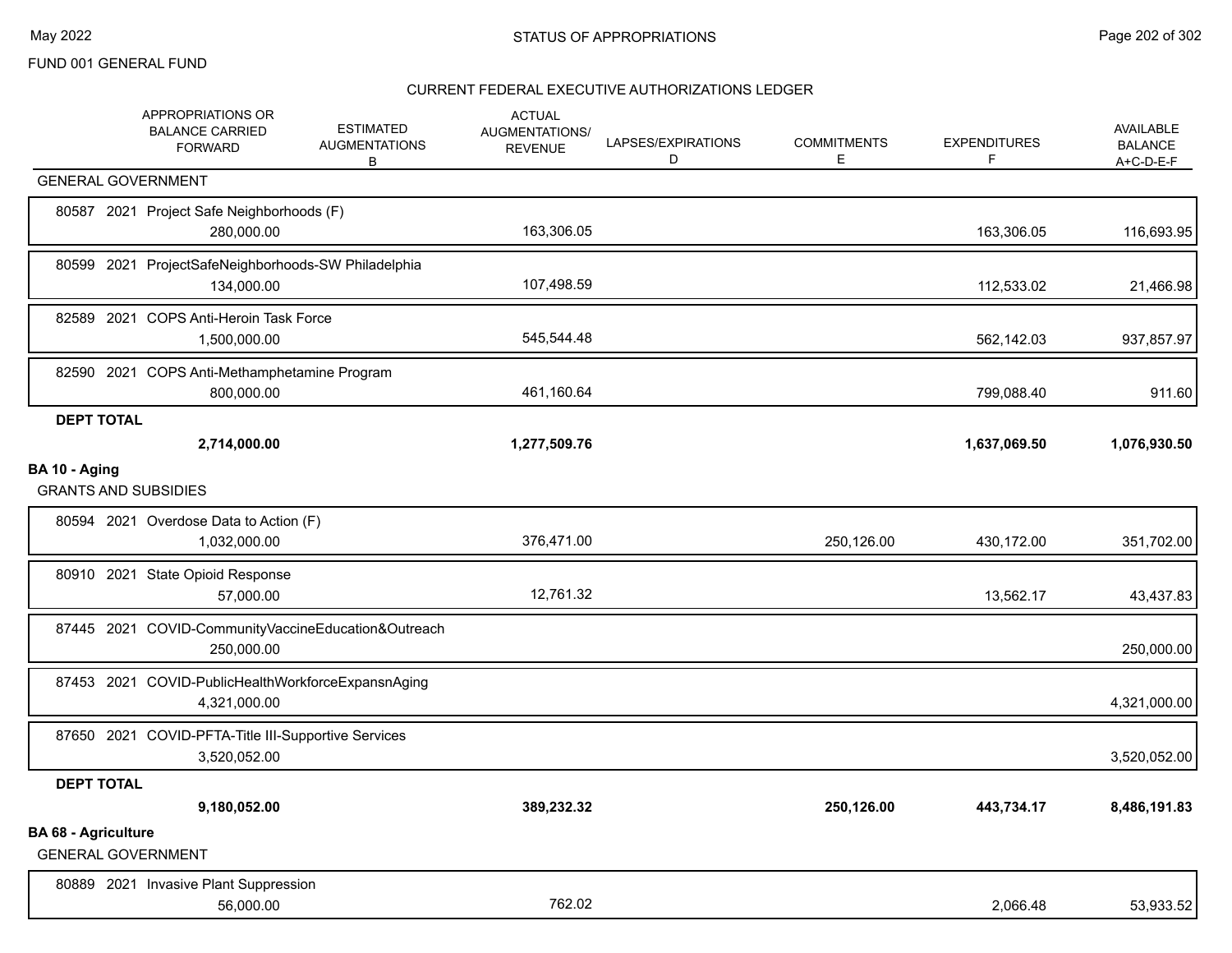|                   | APPROPRIATIONS OR<br><b>ESTIMATED</b><br><b>BALANCE CARRIED</b><br><b>AUGMENTATIONS</b><br><b>FORWARD</b><br>В | <b>ACTUAL</b><br>AUGMENTATIONS/<br><b>REVENUE</b> | LAPSES/EXPIRATIONS<br>D | <b>COMMITMENTS</b><br>Е | <b>EXPENDITURES</b><br>F | <b>AVAILABLE</b><br><b>BALANCE</b><br>$A+C-D-E-F$ |
|-------------------|----------------------------------------------------------------------------------------------------------------|---------------------------------------------------|-------------------------|-------------------------|--------------------------|---------------------------------------------------|
|                   | 80992 2021 Chesapeake Bay Pollution Abatement<br>3,118,000.00                                                  | 973,493.38                                        |                         | 299,717.04              | 1,352,229.57             | 1,466,053.39                                      |
|                   | 87440 2021 COVID-Epidemiology&LabSurveillance&Rspns<br>1,972,000.00                                            | 640,855.75                                        |                         | 190,070.23              | 745,771.37               | 1,036,158.40                                      |
|                   | 87646 2021 COVID-Emergency Food Assistance<br>4,068,249.00                                                     |                                                   |                         |                         |                          | 4,068,249.00                                      |
| <b>DEPT TOTAL</b> |                                                                                                                |                                                   |                         |                         |                          |                                                   |
|                   | 9,214,249.00                                                                                                   | 1,615,111.15                                      |                         | 489,787.27              | 2,100,067.42             | 6,624,394.31                                      |
|                   | <b>BA 24 - Community &amp; Economic Develop</b><br><b>GENERAL GOVERNMENT</b>                                   |                                                   |                         |                         |                          |                                                   |
|                   | 87656 2021 COVID-CommunityDevelopmntBlockGrantAdmin<br>600,000.00                                              | 314,926.40                                        |                         | 57,585.60               | 328,318.40               | 214,096.00                                        |
|                   | 87658 2021 COVID-Emergency Solutions Grant Admin<br>600,000.00                                                 | 365,984.59                                        |                         | 30,487.72               | 380,046.19               | 189,466.09                                        |
|                   | 87674 2021 COVID-CommunityServicesBlockGrantAdmin<br>300,000.00                                                | 125,301.07                                        |                         |                         | 130,697.73               | 169,302.27                                        |
|                   | 87678 2021 COVID-LowIncomeHomeEnergyAssistPrgmAdmin<br>1,650,722.00                                            | 261,947.80                                        |                         | 137,356.49              | 263,287.00               | 1,250,078.51                                      |
|                   | <b>GRANTS AND SUBSIDIES</b>                                                                                    |                                                   |                         |                         |                          |                                                   |
|                   | 87307 2021 COVID-SFR Pandemic Response<br>112,825,345.00                                                       | 112,825,345.00                                    |                         | 6,883,000.00            | 66,842,345.00            | 39,100,000.00                                     |
|                   | 87441 2021 COVID-CARES Vaccine Outreach<br>11,000,000.00                                                       | 5,403,982.55                                      |                         | 2,957,774.23            | 5,447,990.34             | 2,594,235.43                                      |
|                   | 87450 2021 COVID-Tourism Non-Comp<br>17,086,197.00                                                             |                                                   |                         |                         |                          | 17,086,197.00                                     |
|                   | 87486 2021 COVID-StateSmallBusinessCreditInitiative<br>267,838,132.00                                          |                                                   |                         |                         |                          | 267,838,132.00                                    |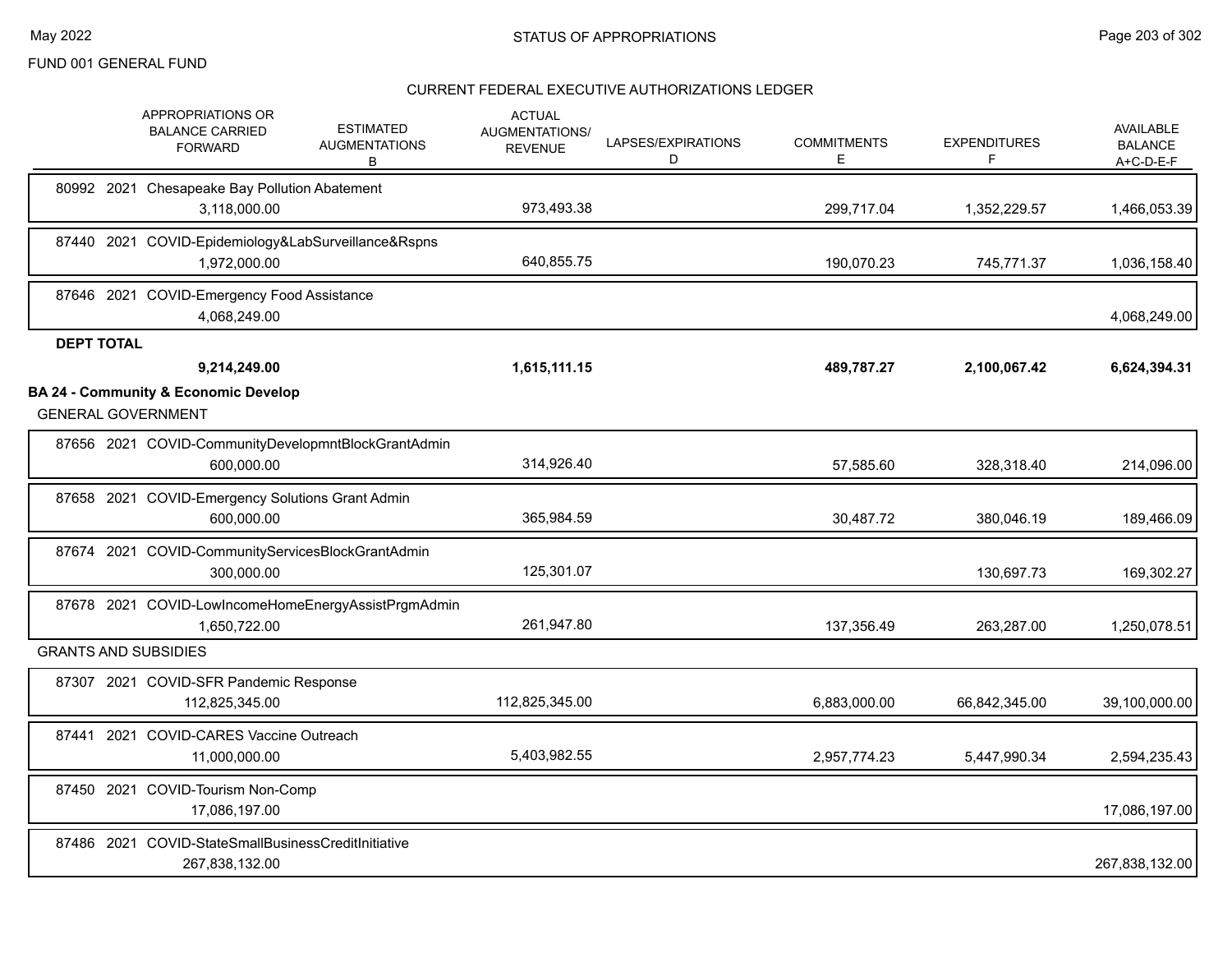|                            | APPROPRIATIONS OR<br><b>BALANCE CARRIED</b><br><b>FORWARD</b>                  | <b>ESTIMATED</b><br><b>AUGMENTATIONS</b><br>B | <b>ACTUAL</b><br><b>AUGMENTATIONS/</b><br><b>REVENUE</b> | LAPSES/EXPIRATIONS<br>D | <b>COMMITMENTS</b><br>E | <b>EXPENDITURES</b><br>F | AVAILABLE<br><b>BALANCE</b><br>$A+C-D-E-F$ |
|----------------------------|--------------------------------------------------------------------------------|-----------------------------------------------|----------------------------------------------------------|-------------------------|-------------------------|--------------------------|--------------------------------------------|
| <b>DEPT TOTAL</b>          |                                                                                |                                               |                                                          |                         |                         |                          |                                            |
|                            | 411,900,396.00                                                                 |                                               | 119,297,487.41                                           |                         | 10,066,204.04           | 73,392,684.66            | 328,441,507.30                             |
|                            | <b>BA 38 - Conservation &amp; Natural Resourc</b><br><b>GENERAL GOVERNMENT</b> |                                               |                                                          |                         |                         |                          |                                            |
|                            | 80591 2021 Chesapeake Bay Program<br>700,000.00                                |                                               |                                                          |                         |                         |                          | 700,000.00                                 |
|                            | 80848 2021 Wetlands Program Development<br>250,000.00                          |                                               | 2,337.50                                                 |                         |                         | 2,337.50                 | 247,662.50                                 |
|                            | 80860 2021 PA Recreation Trails<br>8,500,000.00                                |                                               | 1,080.83                                                 |                         | 3,213,173.00            | 378,103.98               | 4,908,723.02                               |
|                            | 80861 2021 Coastal Zone Management Special Projects<br>150,000.00              |                                               |                                                          |                         |                         |                          | 150,000.00                                 |
|                            | 82548 2021 Disaster Relief<br>8,000,000.00                                     |                                               |                                                          |                         |                         |                          | 8,000,000.00                               |
| <b>DEPT TOTAL</b>          | 17,600,000.00                                                                  |                                               | 3,418.33                                                 |                         | 3,213,173.00            | 380,441.48               | 14,006,385.52                              |
| <b>BA 11 - Corrections</b> |                                                                                |                                               |                                                          |                         |                         |                          |                                            |
|                            | <b>GENERAL GOVERNMENT</b>                                                      |                                               |                                                          |                         |                         |                          |                                            |
|                            | 80556 2021 OVA Dialogue Program<br>27,000.00                                   |                                               |                                                          |                         |                         |                          | 27,000.00                                  |
|                            | 80579 2021 OVA STOP GrantTraining&TechnicalAssistnc<br>51,000.00               |                                               | 12,840.63                                                |                         |                         | 12,840.63                | 38,159.37                                  |
|                            | 80580 2021 OVA TechnologicalUpgrades&TrainingGrant<br>54,000.00                |                                               | 38,641.00                                                |                         |                         | 38,641.00                | 15,359.00                                  |
|                            | 80584 2021 OVA TraumaInfrmdRetrofitng&JuvenilJustic<br>100,000.00              |                                               | 43,361.60                                                |                         |                         | 43,361.60                | 56,638.40                                  |
|                            | 80595 2021 SORNA Notifications<br>99,000.00                                    |                                               | 74,390.29                                                |                         |                         | 74,390.29                | 24,609.71                                  |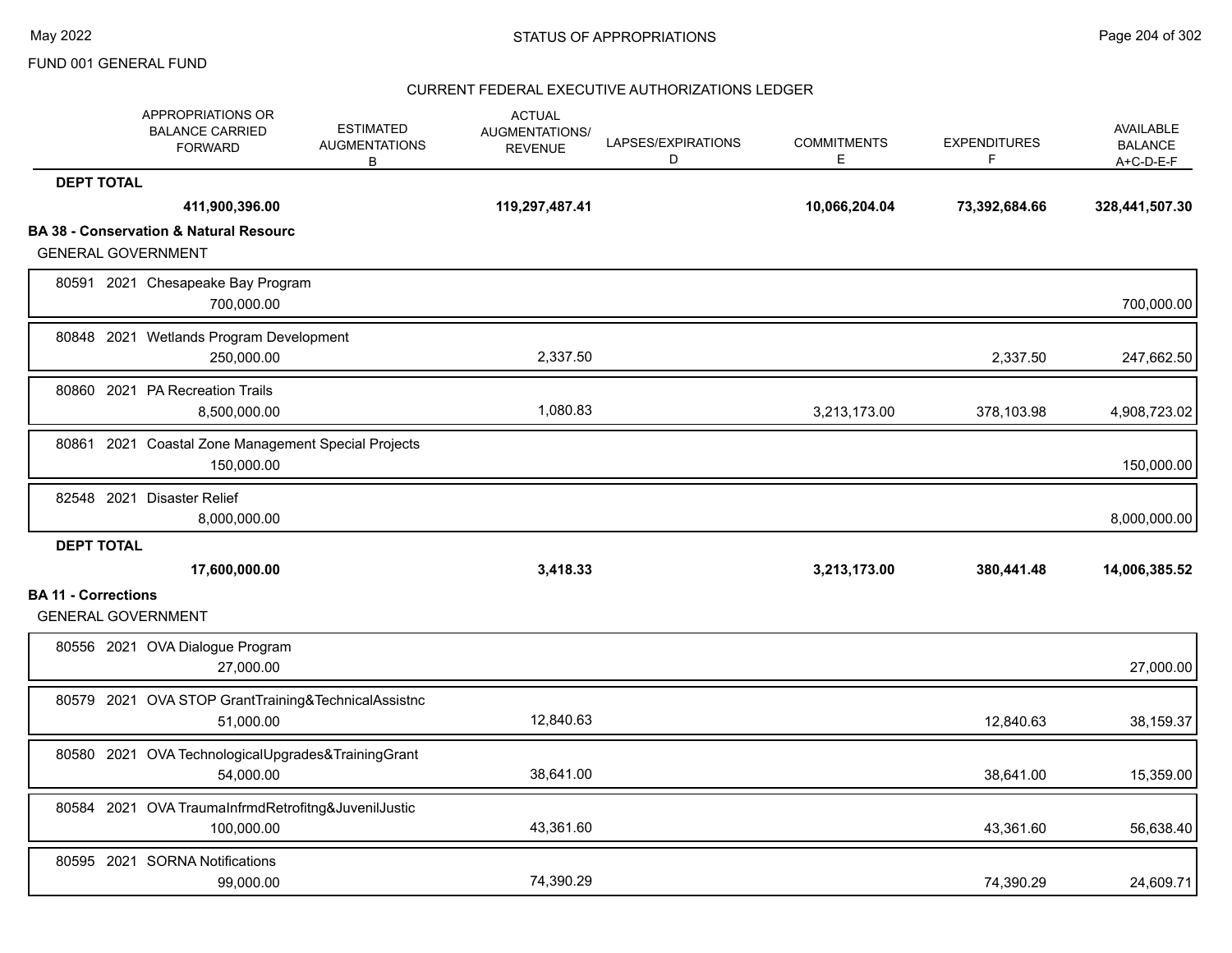|                                                       | APPROPRIATIONS OR<br><b>BALANCE CARRIED</b><br><b>FORWARD</b>     | <b>ESTIMATED</b><br><b>AUGMENTATIONS</b><br>В | <b>ACTUAL</b><br><b>AUGMENTATIONS/</b><br><b>REVENUE</b> | LAPSES/EXPIRATIONS<br>D | <b>COMMITMENTS</b><br>Е | <b>EXPENDITURES</b><br>F | <b>AVAILABLE</b><br><b>BALANCE</b><br>$A+C-D-E-F$ |
|-------------------------------------------------------|-------------------------------------------------------------------|-----------------------------------------------|----------------------------------------------------------|-------------------------|-------------------------|--------------------------|---------------------------------------------------|
|                                                       | 80902 2021 OVA PostConvictionVictimsRights&Services<br>486,000.00 |                                               | 384,271.87                                               |                         |                         | 402,732.93               | 83,267.07                                         |
|                                                       | 80906 2021 SORNA Awareness Grant<br>110,000.00                    |                                               | 20,035.05                                                |                         | 33,692.90               | 22,520.65                | 53,786.45                                         |
|                                                       | 80911 2021 Addressing Sexual Exploitation<br>96,000.00            |                                               |                                                          |                         | 84,675.60               |                          | 11,324.40                                         |
| <b>INSTITUTIONAL</b>                                  |                                                                   |                                               |                                                          |                         |                         |                          |                                                   |
|                                                       | 80419 2021 RSAT-State Incarcerated Individuals<br>465,000.00      |                                               | 277,097.42                                               |                         | 55,330.00               | 288,502.05               | 121,167.95                                        |
|                                                       | 80572 2021 PA State Opioid Response (SOR)<br>9,700,000.00         |                                               | 5,552,795.65                                             |                         | 3,736,196.18            | 5,636,906.18             | 326,897.64                                        |
|                                                       | 80880 2021 SABG-Drug & Alcohol Programs<br>1,965,000.00           |                                               | 1,965,000.00                                             |                         |                         | 1,965,000.00             |                                                   |
| <b>DEPT TOTAL</b>                                     |                                                                   |                                               |                                                          |                         |                         |                          |                                                   |
|                                                       | 13,153,000.00                                                     |                                               | 8,368,433.51                                             |                         | 3,909,894.68            | 8,484,895.33             | 758,209.99                                        |
| <b>GENERAL GOVERNMENT</b>                             | <b>BA 74 - Drug and Alcohol Programs</b>                          |                                               |                                                          |                         |                         |                          |                                                   |
|                                                       | 87406 2021 COVID-SABG Administration & Operation<br>724,000.00    |                                               | 5,557.01                                                 |                         |                         | 9,271.12                 | 714,728.88                                        |
| <b>GRANTS AND SUBSIDIES</b>                           |                                                                   |                                               |                                                          |                         |                         |                          |                                                   |
|                                                       | 87407 2021 COVID-SABG-Drug & Alcohol Services<br>1,470,000.00     |                                               |                                                          |                         |                         |                          | 1,470,000.00                                      |
| <b>DEPT TOTAL</b>                                     |                                                                   |                                               |                                                          |                         |                         |                          |                                                   |
|                                                       | 2,194,000.00                                                      |                                               | 5,557.01                                                 |                         |                         | 9,271.12                 | 2,184,728.88                                      |
| <b>BA 16 - Education</b><br><b>GENERAL GOVERNMENT</b> |                                                                   |                                               |                                                          |                         |                         |                          |                                                   |
|                                                       | 80399 2021 Refugee School Impact Development (F)<br>850,000.00    |                                               | 215,779.27                                               |                         | 57.38                   | 220,351.43               | 629,591.19                                        |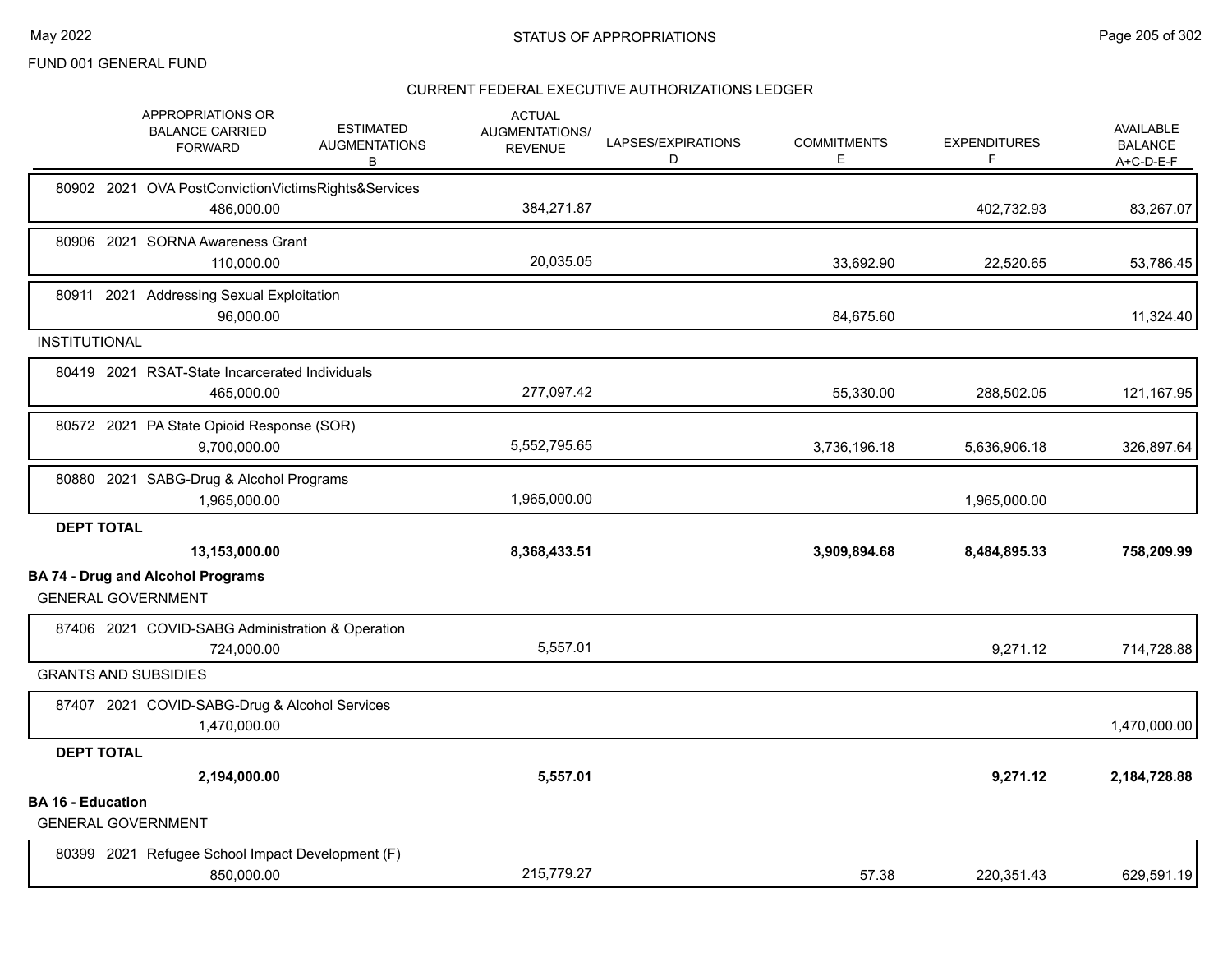|                   | <b>APPROPRIATIONS OR</b><br><b>BALANCE CARRIED</b><br><b>FORWARD</b>       | <b>ESTIMATED</b><br><b>AUGMENTATIONS</b><br>B | <b>ACTUAL</b><br><b>AUGMENTATIONS/</b><br><b>REVENUE</b> | LAPSES/EXPIRATIONS<br>D | <b>COMMITMENTS</b><br>Е | <b>EXPENDITURES</b><br>F | <b>AVAILABLE</b><br><b>BALANCE</b><br>A+C-D-E-F |
|-------------------|----------------------------------------------------------------------------|-----------------------------------------------|----------------------------------------------------------|-------------------------|-------------------------|--------------------------|-------------------------------------------------|
|                   | 87426 2021 COVID-Homeless Children & Youth<br>32,749,000.00                |                                               | 403,690.90                                               |                         | 16,623,040.10           | 403,690.90               | 15,722,269.00                                   |
|                   | 87666 2021 COVID-LSTA-LibraryDevelpmntEmrgncyRelief<br>4,786,000.00        |                                               | 225,839.26                                               |                         | 3,645,974.50            | 406,010.55               | 734,014.95                                      |
|                   | <b>GRANTS AND SUBSIDIES</b>                                                |                                               |                                                          |                         |                         |                          |                                                 |
|                   | 80027 2021 TANFBG - Teen Parenting Education<br>13,784,000.00              |                                               | 7,462,112.04                                             |                         | 6,087,762.07            | 7,657,646.28             | 38,591.65                                       |
|                   | 87309 2021 COVID-SFR Pandemic Response<br>23,850,000.00                    |                                               | 23,850,000.00                                            |                         |                         |                          | 23,850,000.00                                   |
|                   | 87444 2021 COVID-Food & Nutrition P-EBT Admin<br>1,156,000.00              |                                               | 1,154,312.96                                             |                         |                         | 1,154,312.96             | 1,687.04                                        |
|                   | 87492 2021 COVID-GovnrEmrgncyEducReliefNonPblcSchls<br>152,742,000.00      |                                               |                                                          |                         |                         |                          | 152,742,000.00                                  |
|                   | 87667 2021 COVID-Food & Nutrition Emergency Relief<br>34,039,000.00        |                                               | 33,904,877.85                                            |                         |                         | 33,904,877.85            | 134,122.15                                      |
|                   | 87669 2021 COVID-ESSER-SEA Administration<br>14,000,000.00                 |                                               | 548,048.80                                               |                         | 1,637,090.00            | 609,238.39               | 11,753,671.61                                   |
|                   | 87670 2021 COVID-ESSER-SEA<br>485,696,000.00                               |                                               | 40,736,729.28                                            |                         | 378,550,654.38          | 40,748,016.62            | 66,397,329.00                                   |
|                   | 87671 2021 COVID-ESSER-LEA<br>4,500,814,000.00                             |                                               | 415,095,992.43                                           |                         | 4,010,309,234.57        | 415,095,992.43           | 75,408,773.00                                   |
| <b>DEPT TOTAL</b> |                                                                            |                                               |                                                          |                         |                         |                          |                                                 |
|                   | 5,264,466,000.00                                                           |                                               | 523,597,382.79                                           |                         | 4,416,853,813.00        | 500,200,137.41           | 347,412,049.59                                  |
|                   | <b>BA 31 - PA Emergency Management Agency</b><br><b>GENERAL GOVERNMENT</b> |                                               |                                                          |                         |                         |                          |                                                 |
|                   | 82284 2021 Domestic Preparedness - First Responders<br>100,000,000.00      |                                               | 13,716,945.89                                            |                         | 3,008,907.14            | 18,005,660.65            | 78,985,432.21                                   |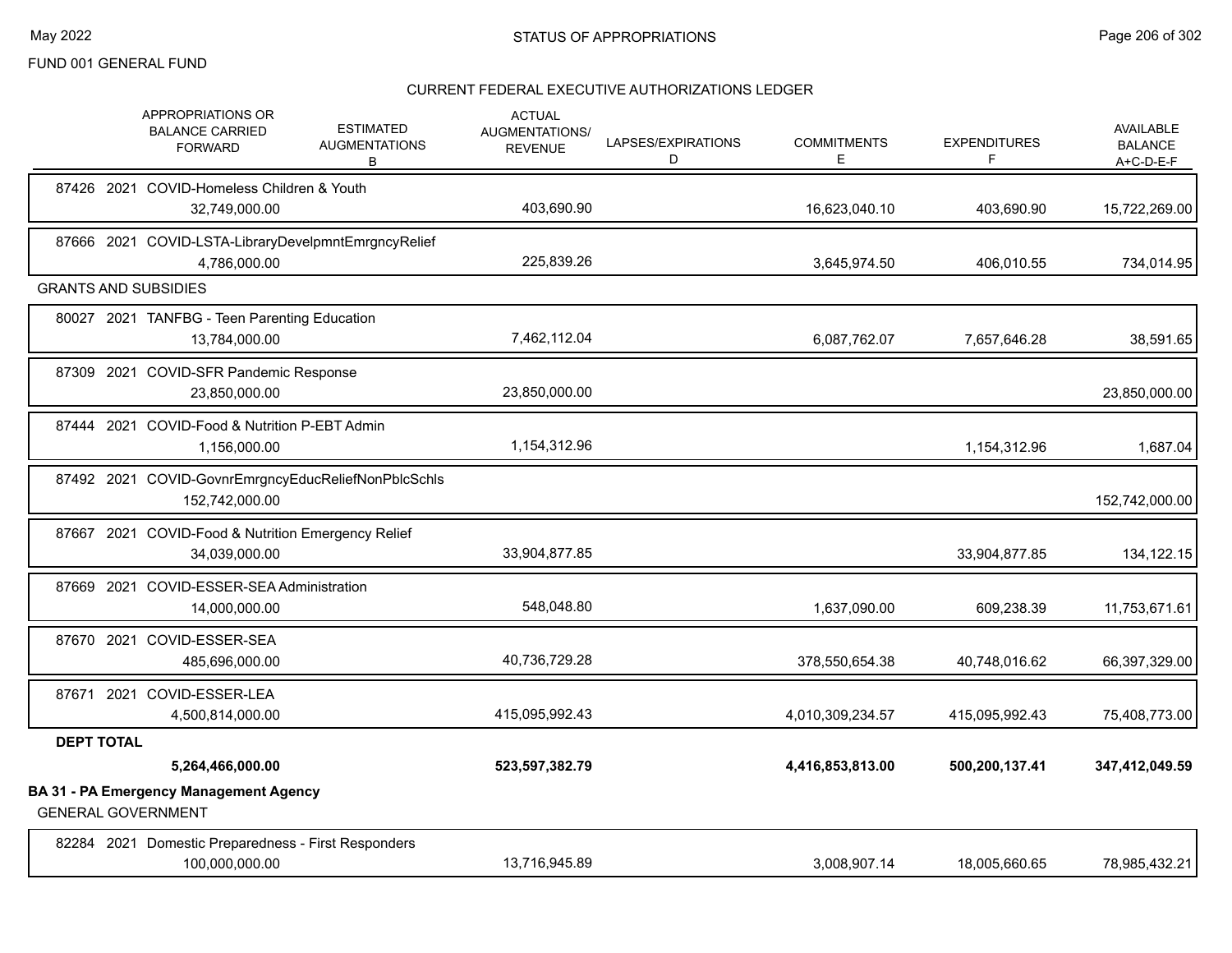|                   | APPROPRIATIONS OR<br><b>BALANCE CARRIED</b><br><b>FORWARD</b>                          | <b>ESTIMATED</b><br><b>AUGMENTATIONS</b><br>В | <b>ACTUAL</b><br>AUGMENTATIONS/<br><b>REVENUE</b> | LAPSES/EXPIRATIONS<br>D | <b>COMMITMENTS</b><br>E | <b>EXPENDITURES</b><br>F | <b>AVAILABLE</b><br><b>BALANCE</b><br>A+C-D-E-F |
|-------------------|----------------------------------------------------------------------------------------|-----------------------------------------------|---------------------------------------------------|-------------------------|-------------------------|--------------------------|-------------------------------------------------|
|                   | 82588 2021 Next Generation 911 (F)<br>4,000,000.00                                     |                                               | 2,766,737.00                                      |                         |                         | 2,766,737.00             | 1,233,263.00                                    |
|                   | 82873 2021 Firefighters Assistance Program<br>500,000.00                               |                                               |                                                   |                         | 232,400.00              | 34,237.18                | 233,362.82                                      |
|                   | <b>GRANTS AND SUBSIDIES</b>                                                            |                                               |                                                   |                         |                         |                          |                                                 |
|                   | 82545 2021 SCDBG - Disaster Recovery<br>4,450,000.00                                   |                                               |                                                   |                         | 49,895.00               |                          | 4,400,105.00                                    |
|                   | 82887 2021 Disaster Relief (F)<br>60,000,000.00                                        |                                               | 4,545,507.77                                      |                         | 41,306,198.40           | 4,919,385.62             | 13,774,415.98                                   |
|                   | 82894 2021 EmergencyFederalLawEnforcementAssistance<br>3,547,000.00                    |                                               | 3,539,285.05                                      |                         |                         | 3,539,285.05             | 7,714.95                                        |
|                   | 82899 2021 Hazard Mitigation<br>10,000,000.00                                          |                                               | 3,205,431.63                                      |                         | 5,992,544.23            | 3,208,739.74             | 798,716.03                                      |
|                   | 87374 2021 COVID-SFR EMS Recovery Grant Program<br>25,000,000.00                       |                                               | 25,000,000.00                                     |                         | 1,899,087.00            | 10,835,967.00            | 12,264,946.00                                   |
|                   | 87602 2021 COVID-PA Disaster Relief (F)<br>337,240,000.00                              |                                               | 124,457,721.82                                    |                         | 35,052,916.62           | 126,897,989.18           | 175,289,094.20                                  |
| <b>DEPT TOTAL</b> |                                                                                        |                                               |                                                   |                         |                         |                          |                                                 |
|                   | 544,737,000.00<br><b>BA 35 - Environmental Protection</b><br><b>GENERAL GOVERNMENT</b> |                                               | 177,231,629.16                                    |                         | 87,541,948.39           | 170,208,001.42           | 286,987,050.19                                  |
|                   | 80119 2021 Technical Assistance To Small Systems<br>1,750,000.00                       |                                               | 260,771.40                                        |                         | 79,564.19               | 437, 142.54              | 1,233,293.27                                    |
|                   | 80120 2021 Assistance to State Program<br>7,000,000.00                                 |                                               | 1,814,780.74                                      |                         | 17,574.99               | 2,456,443.16             | 4,525,981.85                                    |
| 80121             | 2021 Local Assistance & Source Wtr Protection<br>8,500,000.00                          |                                               | 1,598,428.71                                      |                         | 470.393.42              | 1,804,116.53             | 6,225,490.05                                    |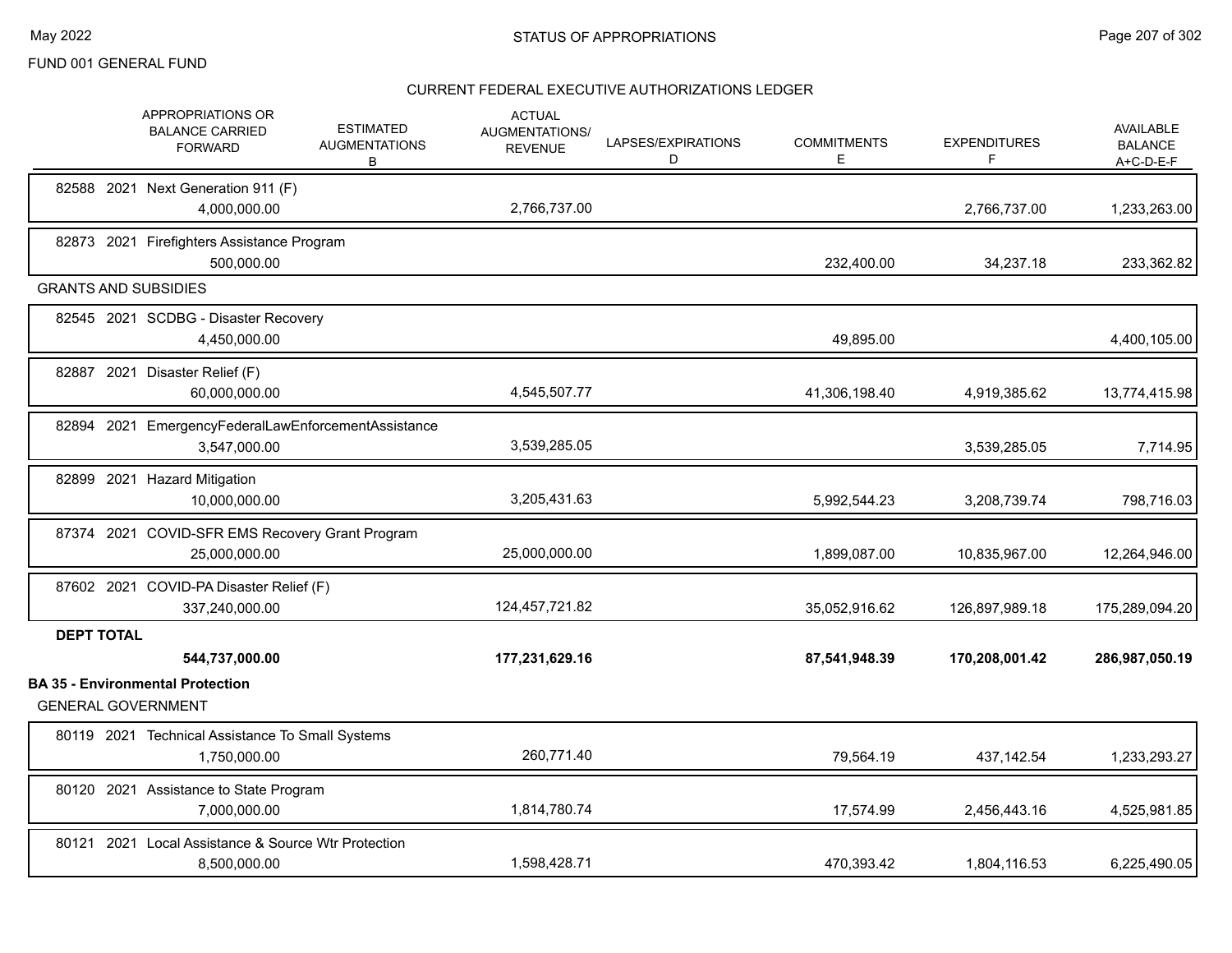|                   | APPROPRIATIONS OR<br><b>BALANCE CARRIED</b><br><b>FORWARD</b>       | <b>ESTIMATED</b><br><b>AUGMENTATIONS</b><br>B | <b>ACTUAL</b><br>AUGMENTATIONS/<br><b>REVENUE</b> | LAPSES/EXPIRATIONS<br>D | <b>COMMITMENTS</b><br>E | <b>EXPENDITURES</b><br>F | <b>AVAILABLE</b><br><b>BALANCE</b><br>$A+C-D-E-F$ |
|-------------------|---------------------------------------------------------------------|-----------------------------------------------|---------------------------------------------------|-------------------------|-------------------------|--------------------------|---------------------------------------------------|
|                   | 80212 2021 Homeland Security Initiative<br>1,000,000.00             |                                               | 747,780.95                                        |                         |                         | 375,047.54               | 624,952.46                                        |
|                   | 80546 2021 Zika Vector Control Response<br>37,000.00                |                                               | 24,540.81                                         |                         |                         | 29,395.65                | 7,604.35                                          |
|                   | 80995 2021 HazardousMaterialsEmergencyPreparedness<br>55,000.00     |                                               |                                                   |                         |                         | 7,698.14                 | 47,301.86                                         |
|                   | 82122 2021 Abandoned Mine Reclamation<br>100,000,000.00             |                                               | 33,362,513.63                                     |                         | 32,190,751.36           | 32,762,786.35            | 35,046,462.29                                     |
| <b>DEPT TOTAL</b> | 118,342,000.00                                                      |                                               | 37,808,816.24                                     |                         | 32,758,283.96           | 37,872,629.91            | 47,711,086.13                                     |
| BA 67 - Health    |                                                                     |                                               |                                                   |                         |                         |                          |                                                   |
|                   | <b>GENERAL GOVERNMENT</b>                                           |                                               |                                                   |                         |                         |                          |                                                   |
|                   | 80407 2021 Learning Management System (F)<br>42,000.00              |                                               |                                                   |                         |                         |                          | 42,000.00                                         |
|                   | 80558 2021 State Opioid Response Programs<br>4,533,000.00           |                                               | 508,388.38                                        |                         | 1,599,596.49            | 521,782.47               | 2,411,621.04                                      |
|                   | 80576 2021 VehicularSafetyAssessment&OutreachProgrm<br>165,000.00   |                                               | 46,257.68                                         |                         | 55,083.74               | 106,063.46               | 3,852.80                                          |
|                   | 80837 2021 SABG-DDAP Support Services<br>120,000.00                 |                                               | 103,080.39                                        |                         |                         | 107,152.31               | 12,847.69                                         |
|                   | 82155 2021 Public Hlth Emgcy Preparedness& Respnse<br>54,680,000.00 |                                               | 16,596,410.40                                     |                         | 5,582,933.49            | 18,040,419.85            | 31,056,646.66                                     |
|                   | 87435 2021 COVID-Strengthening STD Prvntn & Control<br>4,186,000.00 |                                               | 16,283.16                                         |                         | 32,267.50               | 23,971.57                | 4,129,760.93                                      |
|                   | 87446 2021 COVID-BehavorlRiskFactrSurveillanceSystm<br>313,000.00   |                                               |                                                   |                         |                         |                          | 313,000.00                                        |
|                   | 87456 2021 COVID-FEMA Public Assistance<br>7,555,555.00             |                                               |                                                   |                         | 270,000.00              | 5,700,000.00             | 1,585,555.00                                      |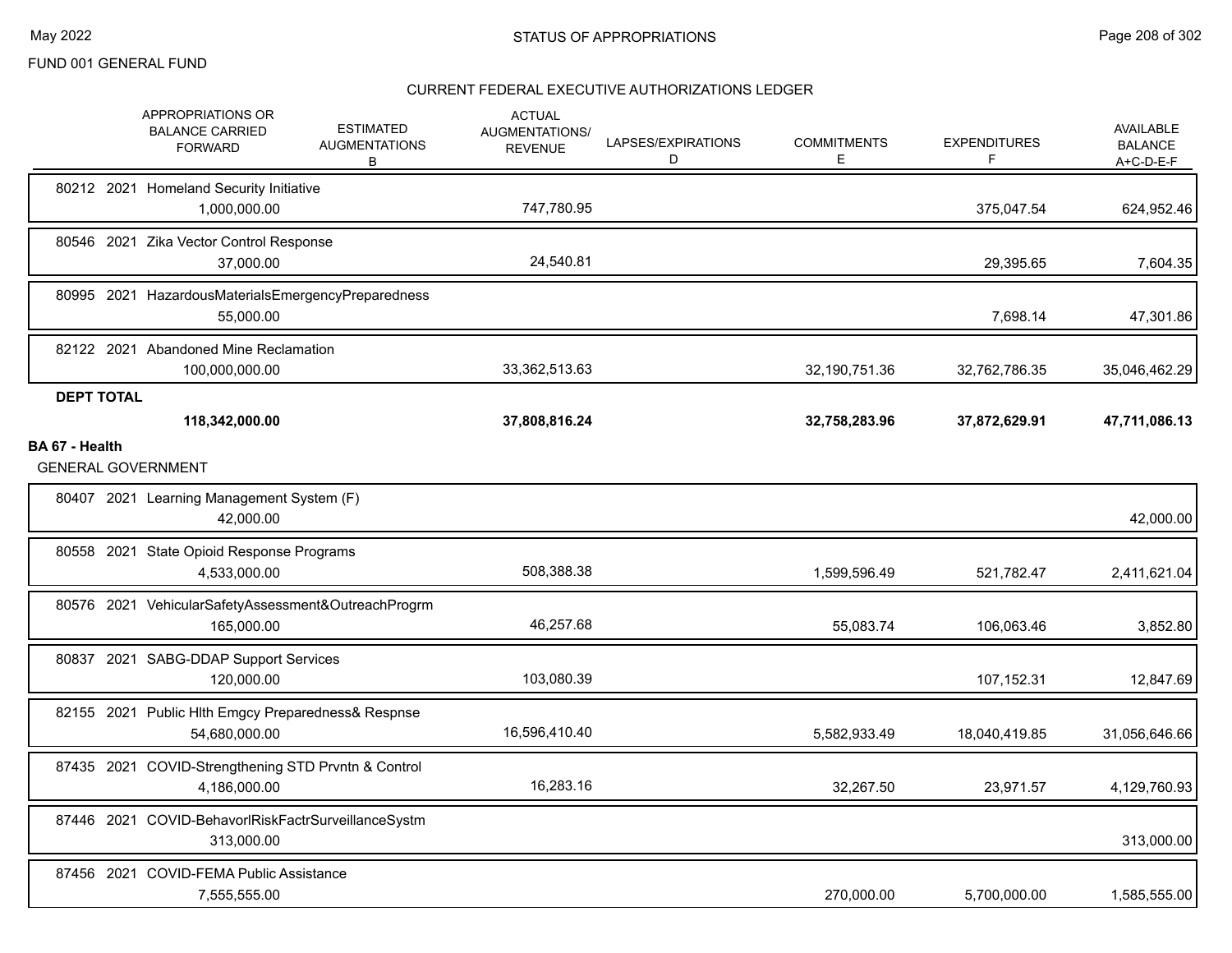|                   | <b>APPROPRIATIONS OR</b><br><b>BALANCE CARRIED</b><br><b>FORWARD</b>         | <b>ESTIMATED</b><br><b>AUGMENTATIONS</b><br>В | <b>ACTUAL</b><br>AUGMENTATIONS/<br><b>REVENUE</b> | LAPSES/EXPIRATIONS<br>D | <b>COMMITMENTS</b><br>Е | <b>EXPENDITURES</b><br>F | <b>AVAILABLE</b><br><b>BALANCE</b><br>$A+C-D-E-F$ |
|-------------------|------------------------------------------------------------------------------|-----------------------------------------------|---------------------------------------------------|-------------------------|-------------------------|--------------------------|---------------------------------------------------|
|                   | 87604 2021 COVID-PublicHealthEmergPrepare/Response<br>1,000,000.00           |                                               | 336,242.92                                        |                         |                         | 367,134.74               | 632,865.26                                        |
|                   | 87645 2021 COVID-Public Assistance<br>106,500,000.00                         |                                               | 21,713.75                                         |                         | 84,998,869.80           | 3,495,988.81             | 18,005,141.39                                     |
|                   | 87664 2021 COVID-EpidemIgyLaboratrySurveilInceRespn<br>76,341,000.00         |                                               | 9,505,577.98                                      |                         | 527,759.37              | 9,787,088.68             | 66,026,151.95                                     |
|                   | 87689 2021 COVID-Medicare-HIthSrvcAgncyCertificaton<br>1,495,000.00          |                                               | 267,580.00                                        |                         |                         | 501,378.00               | 993,622.00                                        |
|                   | 87690 2021 COVID-Medicaid Certification<br>1,641,000.00                      |                                               | 194,028.03                                        |                         |                         | 361,998.10               | 1,279,001.90                                      |
| 87691             | 2021 COVID-Disease Control Immunization<br>2,000,000.00                      |                                               | 1,032,904.90                                      |                         |                         | 1,072,842.10             | 927,157.90                                        |
|                   | <b>GRANTS AND SUBSIDIES</b>                                                  |                                               |                                                   |                         |                         |                          |                                                   |
|                   | 87313 2021 COVID-SFR Pandemic Response<br>10,000,000.00                      |                                               |                                                   |                         |                         |                          | 10,000,000.00                                     |
|                   | 87455 2021 COVID-Traumatic Brain Injury<br>87,000.00                         |                                               |                                                   |                         | 79,532.00               |                          | 7,468.00                                          |
|                   | 87653 2021 COVID-Screening Newborns<br>240,000.00                            |                                               | 27,839.05                                         |                         |                         | 27,839.05                | 212,160.95                                        |
| <b>DEPT TOTAL</b> |                                                                              |                                               |                                                   |                         |                         |                          |                                                   |
|                   | 270,898,555.00                                                               |                                               | 28,656,306.64                                     |                         | 93,146,042.39           | 40,113,659.14            | 137,638,853.47                                    |
|                   | <b>BA 39 - PA Higher Education Assistance</b><br><b>GRANTS AND SUBSIDIES</b> |                                               |                                                   |                         |                         |                          |                                                   |
|                   | 87373 2021 COVID-SFR Student Loan Relief for Nurses<br>15,000,000.00         |                                               | 15,000,000.00                                     |                         |                         | 15,000,000.00            |                                                   |
|                   | 87376 2021 COVID-SFR Pandemic Response<br>5.000.000.00                       |                                               | 5,000,000.00                                      |                         |                         | 5.000.000.00             |                                                   |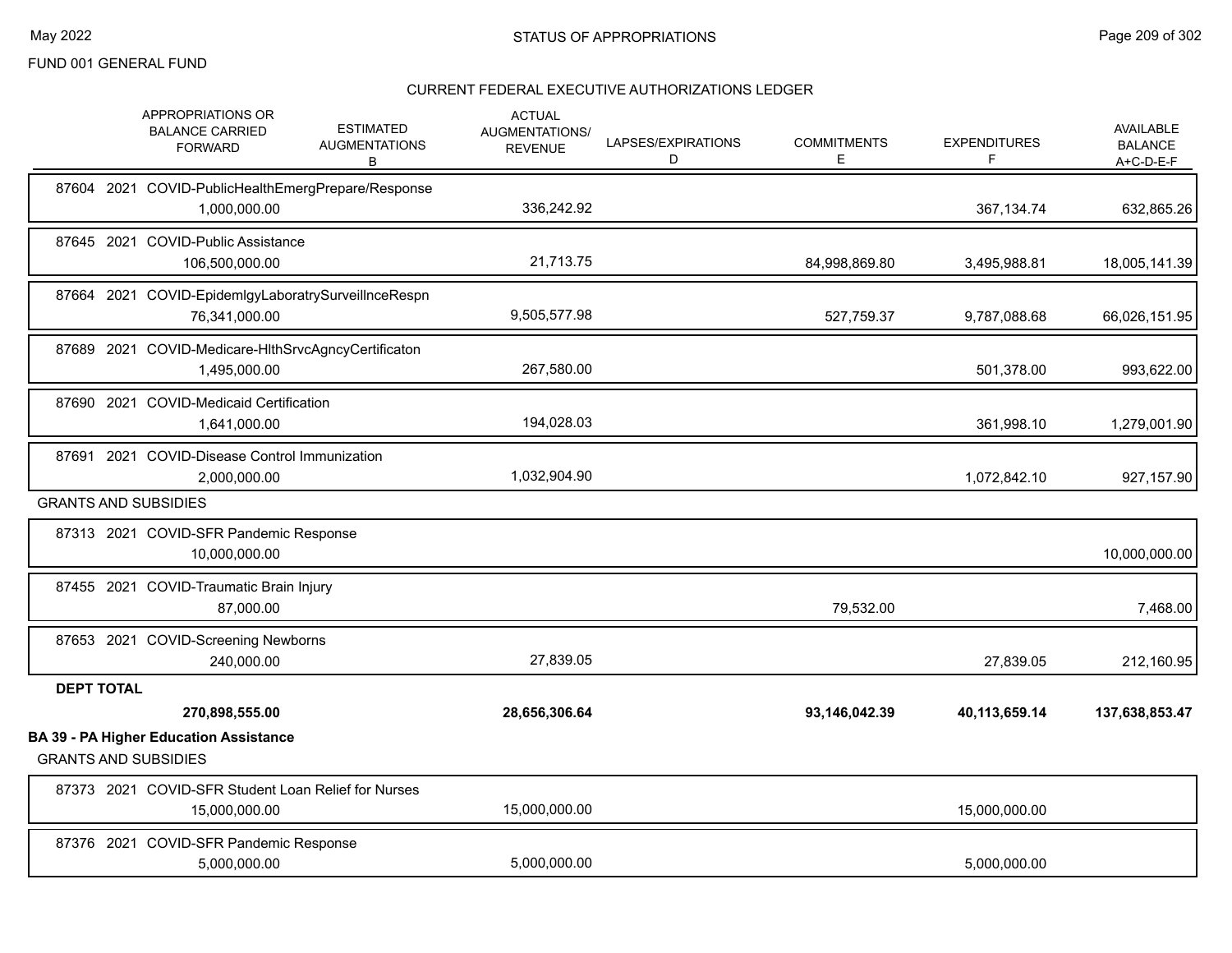#### CURRENT FEDERAL EXECUTIVE AUTHORIZATIONS LEDGER

|                                                       | <b>APPROPRIATIONS OR</b><br><b>BALANCE CARRIED</b><br><b>FORWARD</b> | <b>ESTIMATED</b><br><b>AUGMENTATIONS</b><br>В | <b>ACTUAL</b><br><b>AUGMENTATIONS/</b><br><b>REVENUE</b> | LAPSES/EXPIRATIONS<br>D | <b>COMMITMENTS</b><br>Е | <b>EXPENDITURES</b><br>F. | AVAILABLE<br><b>BALANCE</b><br>$A+C-D-E-F$ |
|-------------------------------------------------------|----------------------------------------------------------------------|-----------------------------------------------|----------------------------------------------------------|-------------------------|-------------------------|---------------------------|--------------------------------------------|
| <b>DEPT TOTAL</b>                                     |                                                                      |                                               |                                                          |                         |                         |                           |                                            |
|                                                       | 20,000,000.00                                                        |                                               | 20,000,000.00                                            |                         |                         | 20,000,000.00             |                                            |
|                                                       | <b>BA 30 - Historical &amp; Museum Commission</b>                    |                                               |                                                          |                         |                         |                           |                                            |
| <b>GENERAL GOVERNMENT</b>                             |                                                                      |                                               |                                                          |                         |                         |                           |                                            |
|                                                       | 82913 2021 Highway Planning & Construction<br>8,000.00               |                                               |                                                          |                         |                         | 7,247.81                  | 752.19                                     |
| <b>DEPT TOTAL</b>                                     |                                                                      |                                               |                                                          |                         |                         |                           |                                            |
|                                                       | 8,000.00                                                             |                                               |                                                          |                         |                         | 7,247.81                  | 752.19                                     |
| BA 12 - Labor & Industry<br><b>GENERAL GOVERNMENT</b> |                                                                      |                                               |                                                          |                         |                         |                           |                                            |
|                                                       | 87405 2021 COVID-CommnwlthCivilianCoronavirusCorps<br>1,012,500.00   |                                               | 77,505.47                                                |                         | 863,060.95              | 93,938.05                 | 55,501.00                                  |
|                                                       | 87489 2021 COVID-Community Service and Corps<br>8,262,000.00         |                                               | 1,264,171.81                                             |                         | 100,032.63              | 1,301,637.37              | 6,860,330.00                               |
| <b>GRANTS AND SUBSIDIES</b>                           |                                                                      |                                               |                                                          |                         |                         |                           |                                            |
|                                                       | 80388 2021 Comprehensive Workforce Development<br>2,065,000.00       |                                               | 1,457,984.33                                             |                         | 216,902.70              | 1,574,292.02              | 273,805.28                                 |
|                                                       | 82909 2021 DUA Administration Payments<br>111,250.00                 |                                               | 99,324.52                                                |                         |                         | 100,472.57                | 10,777.43                                  |
|                                                       | 87311 2021 COVID-SFR Pandemic Response<br>1,500,000.00               |                                               | 1,500,000.00                                             |                         |                         |                           | 1,500,000.00                               |
|                                                       | 87454 2021 COVID-Public Health Workforce Expansion<br>121,081.00     |                                               |                                                          |                         |                         |                           | 121,081.00                                 |
|                                                       | 87668 2021 COVID-WIOA-National Dislocated Worker<br>100,000.00       |                                               | 50,728.50                                                |                         | 1.00                    | 50,921.65                 | 49,077.35                                  |
| <b>DEPT TOTAL</b>                                     |                                                                      |                                               |                                                          |                         |                         |                           |                                            |
|                                                       | 13,171,831.00                                                        |                                               | 4,449,714.63                                             |                         | 1,179,997.28            | 3,121,261.66              | 8,870,572.06                               |
|                                                       | <b>BA 13 - Military &amp; Veterans Affairs</b>                       |                                               |                                                          |                         |                         |                           |                                            |

GENERAL GOVERNMENT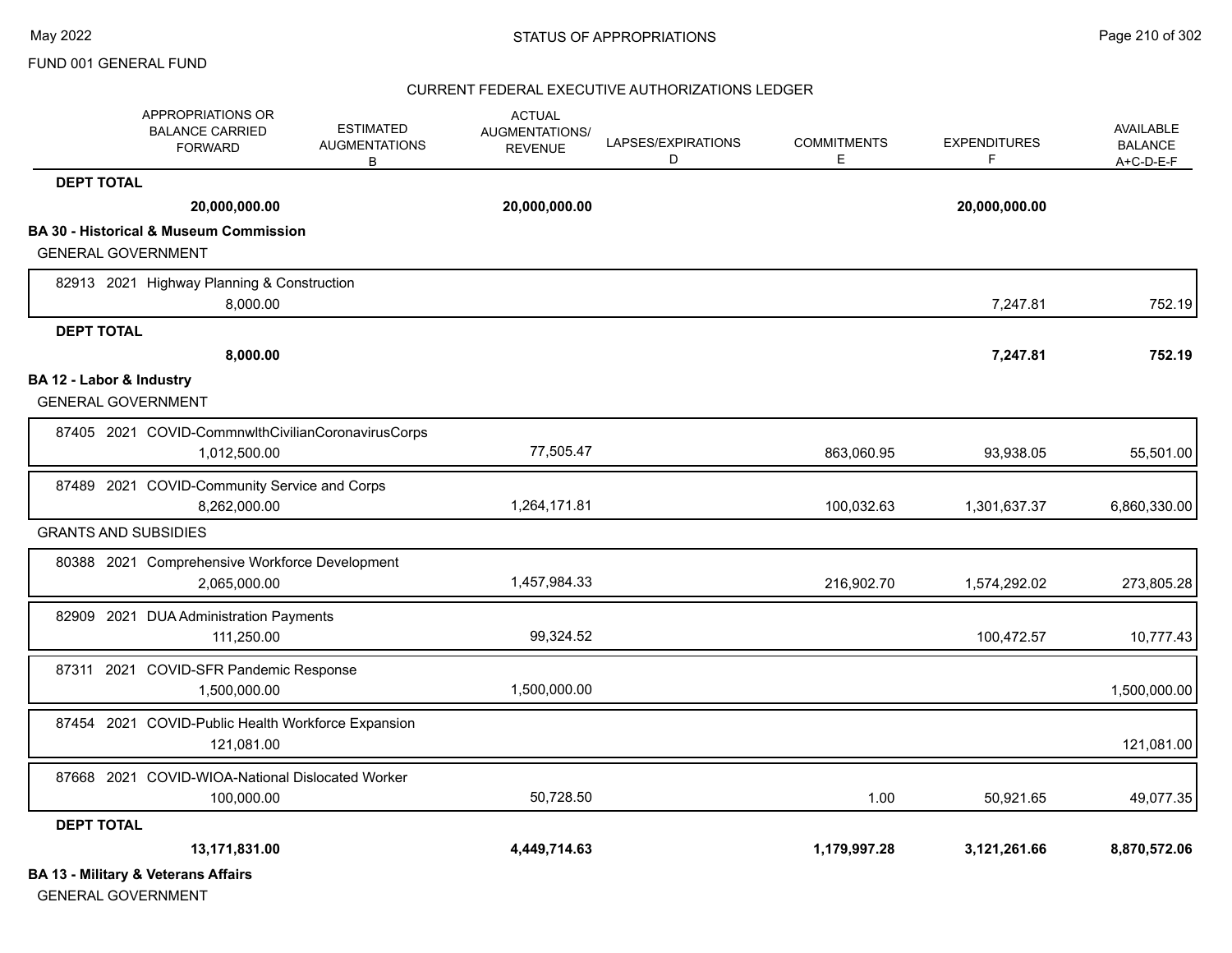|                               | APPROPRIATIONS OR<br><b>BALANCE CARRIED</b><br><b>FORWARD</b>       | <b>ESTIMATED</b><br><b>AUGMENTATIONS</b><br>В | <b>ACTUAL</b><br>AUGMENTATIONS/<br><b>REVENUE</b> | LAPSES/EXPIRATIONS<br>D | <b>COMMITMENTS</b><br>Е. | <b>EXPENDITURES</b><br>F | <b>AVAILABLE</b><br><b>BALANCE</b><br>A+C-D-E-F |
|-------------------------------|---------------------------------------------------------------------|-----------------------------------------------|---------------------------------------------------|-------------------------|--------------------------|--------------------------|-------------------------------------------------|
|                               | 80565 2021 Spotted Lanternfly<br>100,000.00                         |                                               |                                                   |                         | 48,304.16                | 17,182.94                | 34,512.90                                       |
|                               | 80573 2021 PA State Opioid Response (SOR)<br>2,750,000.00           |                                               | 2,000,000.00                                      |                         | 592,200.00               | 2,155,766.00             | 2,034.00                                        |
|                               | 87649 2021 COVID-Operations & Maintenance<br>5,482,000.00           |                                               | 5,478,568.40                                      |                         |                          | 5,478,568.40             | 3,431.60                                        |
| <b>INSTITUTIONAL</b>          |                                                                     |                                               |                                                   |                         |                          |                          |                                                 |
|                               | 87600 2021 COVID-Veterans'HomesEnhancdVetsReimbrsmt<br>3,000,000.00 |                                               | 1,335,948.79                                      |                         |                          | 1,335,948.79             | 1,664,051.21                                    |
|                               | 87697 2021 COVID-DirectReliefProvidersVeteran'sHome<br>213,000.00   |                                               | 212,562.72                                        |                         |                          |                          | 213,000.00                                      |
| <b>DEPT TOTAL</b>             |                                                                     |                                               |                                                   |                         |                          |                          |                                                 |
|                               | 11,545,000.00                                                       |                                               | 9,027,079.91                                      |                         | 640,504.16               | 8,987,466.13             | 1,917,029.71                                    |
| <b>BA 21 - Human Services</b> | <b>GENERAL GOVERNMENT</b>                                           |                                               |                                                   |                         |                          |                          |                                                 |
|                               | 80897 2021 Homeland Security<br>75,000.00                           |                                               |                                                   |                         |                          |                          | 75,000.00                                       |
|                               | 82912 2021 Disaster Case Management-FEMA<br>5,575,000.00            |                                               |                                                   |                         |                          |                          | 5,575,000.00                                    |
|                               | 87415 2021 COVID-SNAP P-EBT Administration<br>20,223,000.00         |                                               | 16,837,345.52                                     |                         | 904,680.71               | 16,838,483.52            | 2,479,835.77                                    |
|                               | 87432 2021 COVID-DvlopmntIDisabilities-BasicSupport<br>96,000.00    |                                               |                                                   |                         |                          |                          | 96,000.00                                       |
|                               | 87488 2021 COVID-LIHWAP Admin<br>6,488,000.00                       |                                               | 2,704,517.68                                      |                         | 31,000.00                | 2,707,751.98             | 3,749,248.02                                    |
|                               | 87607 2021 COVID-Children's Health Insurance Admin<br>331,000.00    |                                               | 273,184.63                                        |                         |                          | 273,184.63               | 57,815.37                                       |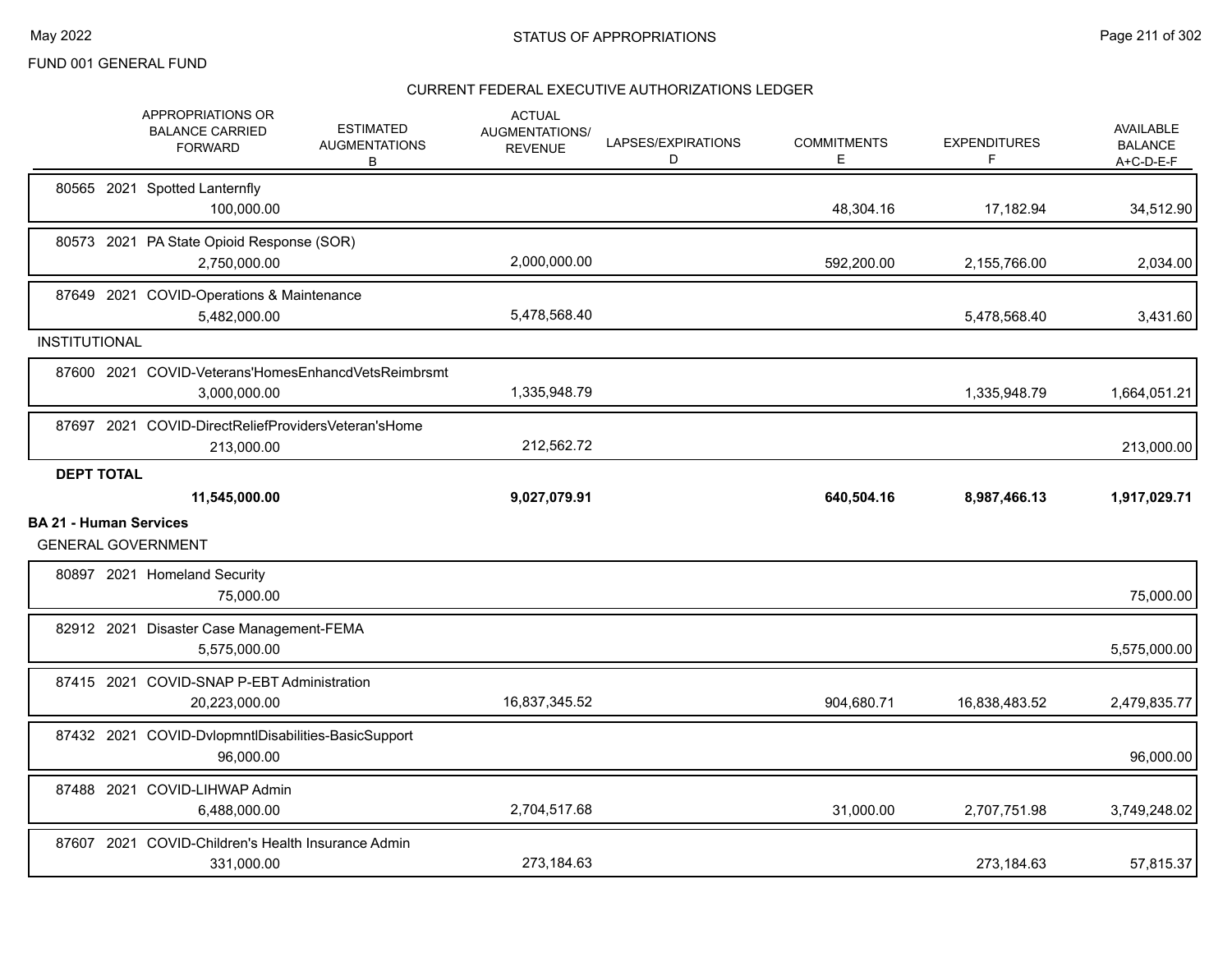|                      | APPROPRIATIONS OR<br><b>ESTIMATED</b><br><b>BALANCE CARRIED</b><br><b>AUGMENTATIONS</b><br><b>FORWARD</b><br>B | <b>ACTUAL</b><br>AUGMENTATIONS/<br><b>REVENUE</b> | LAPSES/EXPIRATIONS<br>D | <b>COMMITMENTS</b><br>Е | <b>EXPENDITURES</b><br>F | <b>AVAILABLE</b><br><b>BALANCE</b><br>A+C-D-E-F |
|----------------------|----------------------------------------------------------------------------------------------------------------|---------------------------------------------------|-------------------------|-------------------------|--------------------------|-------------------------------------------------|
|                      | 87665 2021 COVID-CHIP-Information Systems<br>601,000.00                                                        | 345,433.02                                        |                         |                         | 345,433.02               | 255,566.98                                      |
| <b>INSTITUTIONAL</b> |                                                                                                                |                                                   |                         |                         |                          |                                                 |
|                      | 80343 2021 Bioterrorism Hospital Preparedness<br>45,000.00                                                     | 32,152.00                                         |                         | 398.00                  | 37,294.00                | 7,308.00                                        |
|                      | 87410 2021 COVID-Mental Health Services Block Grant<br>1,613,000.00                                            | 264,905.75                                        |                         | 127,511.22              | 264,905.75               | 1,220,583.03                                    |
|                      | 87448 2021 COVID-MobileCrisis Intervention Services<br>773,000.00                                              |                                                   |                         | 685,539.44              |                          | 87,460.56                                       |
|                      | 87608 2021 COVID-Medical Assistance-Mental Health<br>21,350,000.00                                             | 16,075,839.64                                     |                         |                         | 14,309,960.55            | 7,040,039.45                                    |
|                      | 87609 2021 COVID-Medical Assistance-StateCenters<br>16,384,000.00                                              | 7,943,528.49                                      |                         |                         | 11,079,749.99            | 5,304,250.01                                    |
|                      | 87698 2021 COVID-DirectReliefProviders/StateCenters<br>8,068,000.00                                            | 8,067,538.01                                      |                         |                         | 1,592,793.36             | 6,475,206.64                                    |
|                      | 87699 2021 COVID-DirectReliefProvdrs/StateHospitals<br>5,662,000.00                                            | 5,661,374.38                                      |                         | 290,788.00              | 306,066.84               | 5,065,145.16                                    |
|                      | <b>GRANTS AND SUBSIDIES</b>                                                                                    |                                                   |                         |                         |                          |                                                 |
|                      | 80866 2021 PHHSBG Domestic Violence<br>100,000.00                                                              | 20,653.55                                         |                         | 79,346.45               | 20,653.55                |                                                 |
|                      | 80908 2021 Early Chldhood Comprehensive Systems<br>256,000.00                                                  | 230.13                                            |                         | 186,490.07              | 69,109.93                | 400.00                                          |
|                      | 87310 2021 COVID-SFR Pandemic Response<br>28,333,000.00                                                        | 28,333,000.00                                     |                         |                         | 1,966,000.00             | 26,367,000.00                                   |
|                      | 87371 2021 COVID-SFR Hospital Workforce Assistance<br>100,000,000.00                                           | 100,000,000.00                                    |                         |                         | 100,000,000.00           |                                                 |
|                      | 87372 2021 COVID-SFR Healthcare WorkforceAssistance<br>110,000,000.00                                          | 110,000,000.00                                    |                         |                         | 109,875,766.00           | 124,234.00                                      |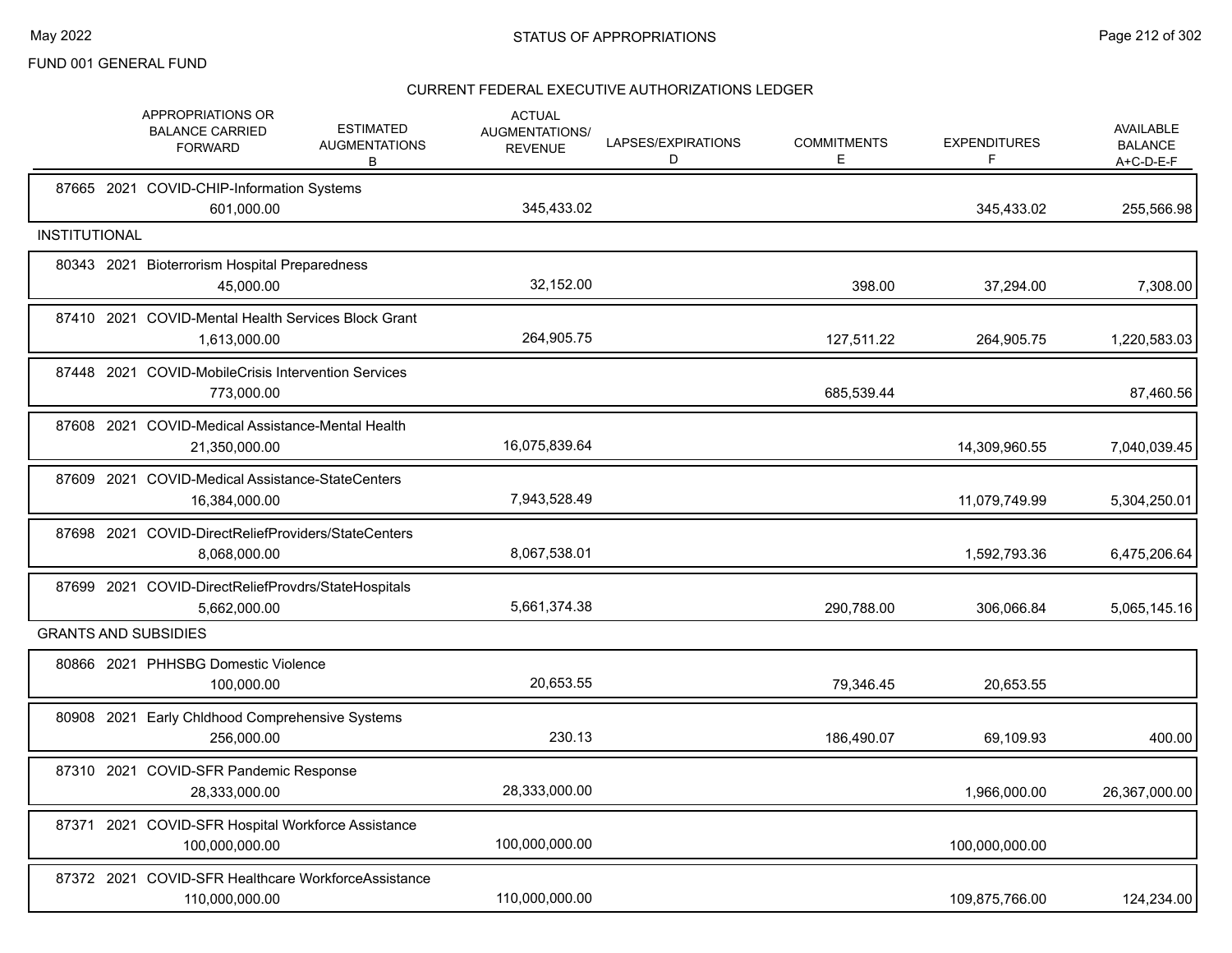|  | APPROPRIATIONS OR<br><b>BALANCE CARRIED</b><br><b>FORWARD</b>        | <b>ESTIMATED</b><br><b>AUGMENTATIONS</b><br>В | <b>ACTUAL</b><br>AUGMENTATIONS/<br><b>REVENUE</b> | LAPSES/EXPIRATIONS<br>D | <b>COMMITMENTS</b><br>E. | <b>EXPENDITURES</b><br>F | AVAILABLE<br><b>BALANCE</b><br>$A+C-D-E-F$ |
|--|----------------------------------------------------------------------|-----------------------------------------------|---------------------------------------------------|-------------------------|--------------------------|--------------------------|--------------------------------------------|
|  | 87375 2021 COVID-SFR Long-Term Living Programs<br>282,000,000.00     |                                               | 282,000,000.00                                    |                         | 1,047,088.78             | 273,353,549.66           | 7,599,361.56                               |
|  | 87421 2021 COVID-MCH-Early Childhood Home Visiting<br>2,780,955.00   |                                               |                                                   |                         |                          |                          | 2,780,955.00                               |
|  | 87436 2021 COVID-RegnalCongrigateCareAssistancTeam<br>11,500,000.00  |                                               | 3,652,220.21                                      |                         |                          | 3,937,553.47             | 7,562,446.53                               |
|  | 87442 2021 COVID-RiskScreeningToolAmongResidntlSttg<br>460,000.00    |                                               | 194,048.00                                        |                         |                          | 230,000.00               | 230,000.00                                 |
|  | 87443 2021 COVID-HCBS Provider Testing Needs<br>2,000,000.00         |                                               |                                                   |                         |                          |                          | 2,000,000.00                               |
|  | 87451 2021 COVID-Rape Crisis<br>5,483,000.00                         |                                               |                                                   |                         | 5,482,654.00             |                          | 346.00                                     |
|  | 87487 2021 COVID-Low-IncomeHsholdWaterAssistancPrgm<br>36,763,000.00 |                                               | 18,078,023.64                                     |                         |                          | 19,903,029.69            | 16,859,970.31                              |
|  | 87491 2021 COVID Rental & Utility Assistance<br>500,168,000.00       |                                               | 500,166,870.00                                    |                         | 59,990.12                | 482,389,482.78           | 17,718,527.10                              |
|  | 87611 2021 COVID-Medical Assistance-Capitation<br>1,268,223,000.00   |                                               | 797,869,284.27                                    |                         |                          | 878,977,921.03           | 389,245,078.97                             |
|  | 87612 2021 COVID-Medical Assistance-FeeForService<br>159,014,000.00  |                                               | 69,890,351.76                                     |                         |                          | 98,556,867.92            | 60,457,132.08                              |
|  | 87613 2021 COVID-MA-Workers with Disabilities<br>14,287,000.00       |                                               |                                                   |                         |                          |                          | 14,287,000.00                              |
|  | 87614 2021 COVID-MA-Physician Practice Plans<br>459,000.00           |                                               | 262,045.65                                        |                         |                          | 262,045.65               | 196,954.35                                 |
|  | 87615 2021 COVID-MA-Hospital-Based Burn Centers<br>582,000.00        |                                               |                                                   |                         |                          |                          | 582,000.00                                 |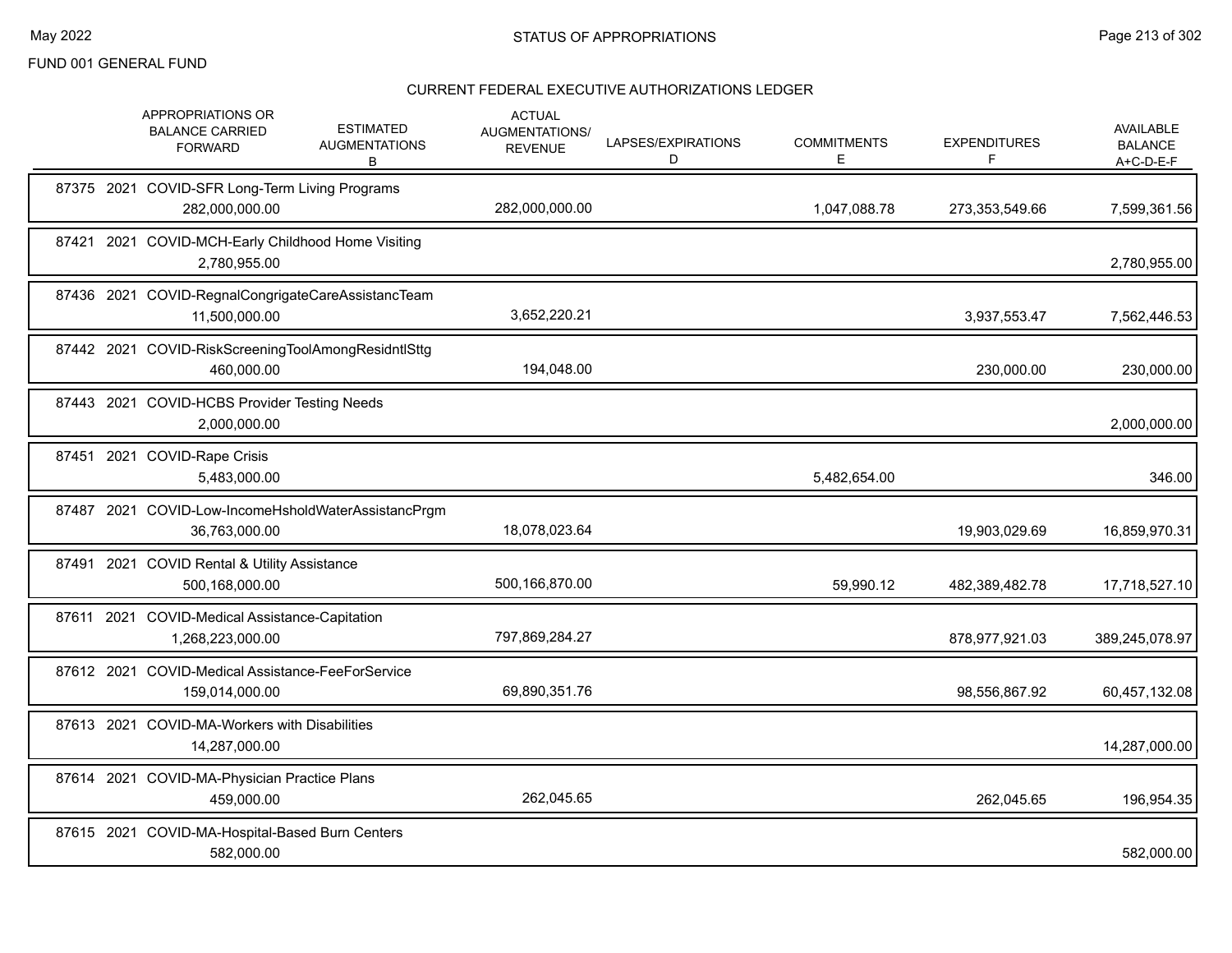|       | APPROPRIATIONS OR<br><b>ESTIMATED</b><br><b>BALANCE CARRIED</b><br><b>AUGMENTATIONS</b><br><b>FORWARD</b><br>В | <b>ACTUAL</b><br>AUGMENTATIONS/<br><b>REVENUE</b> | LAPSES/EXPIRATIONS<br>D | <b>COMMITMENTS</b><br>E. | <b>EXPENDITURES</b><br>F | AVAILABLE<br><b>BALANCE</b><br>$A+C-D-E-F$ |
|-------|----------------------------------------------------------------------------------------------------------------|---------------------------------------------------|-------------------------|--------------------------|--------------------------|--------------------------------------------|
|       | 87616 2021 COVID-MA-Critical Access Hospitals<br>2,131,000.00                                                  | 2,006,698.50                                      |                         |                          | 2,006,698.50             | 124,301.50                                 |
|       | 87617 2021 COVID-MA-Obstetric & Neonatal Services<br>876,000.00                                                | 875,363.48                                        |                         |                          | 875,363.48               | 636.52                                     |
|       | 87618 2021 COVID-Medical Assistance-Trauma Center<br>1,135,000.00                                              |                                                   |                         |                          |                          | 1,135,000.00                               |
|       | 87619 2021 COVID-MA-Academic Medical Centers<br>3,234,000.00                                                   | 2,277,307.70                                      |                         |                          | 2,277,307.70             | 956,692.30                                 |
|       | 87620 2021 COVID-Medical Assistance-Transportation<br>2,091,000.00                                             | 885,714.89                                        |                         |                          | 885,714.89               | 1,205,285.11                               |
| 87621 | 2021 COVID-Children's Health Insurance Prgrm<br>14,907,000.00                                                  | 8,418,347.29                                      |                         |                          | 8,418,347.29             | 6,488,652.71                               |
|       | 87622 2021 COVID-Medical Assistance-Long-TermLiving<br>60,239,000.00                                           | 8,233,295.40                                      |                         |                          | 10,747,970.98            | 49,491,029.02                              |
|       | 87623 2021 COVID-MA-Community HealthChoices<br>1,463,887,000.00                                                | 981,308,513.03                                    |                         |                          | 1,036,212,333.97         | 427,674,666.03                             |
|       | 87625 2021 COVID-MA-Long-Term Care Managed Care<br>45,224,000.00                                               | 36,935,366.91                                     |                         |                          | 36,935,366.91            | 8,288,633.09                               |
|       | 87628 2021 COVID-MA-Community ID Services<br>3,355,000.00                                                      | 1,834,492.29                                      |                         |                          | 1,834,492.29             | 1,520,507.71                               |
| 87629 | 2021 COVID-Medical Assistance-ID/ICF<br>22,510,000.00                                                          | 12,817,930.92                                     |                         |                          | 12,817,930.92            | 9,692,069.08                               |
|       | 87630 2021 COVID-MA-Community ID Waiver Program<br>570,560,000.00                                              | 273,914,902.52                                    |                         |                          | 273,918,046.78           | 296,641,953.22                             |
|       | 87631 2021 COVID-MA-Autism Intervention Services<br>8,388,000.00                                               | 4,312,440.36                                      |                         |                          | 4,312,440.36             | 4,075,559.64                               |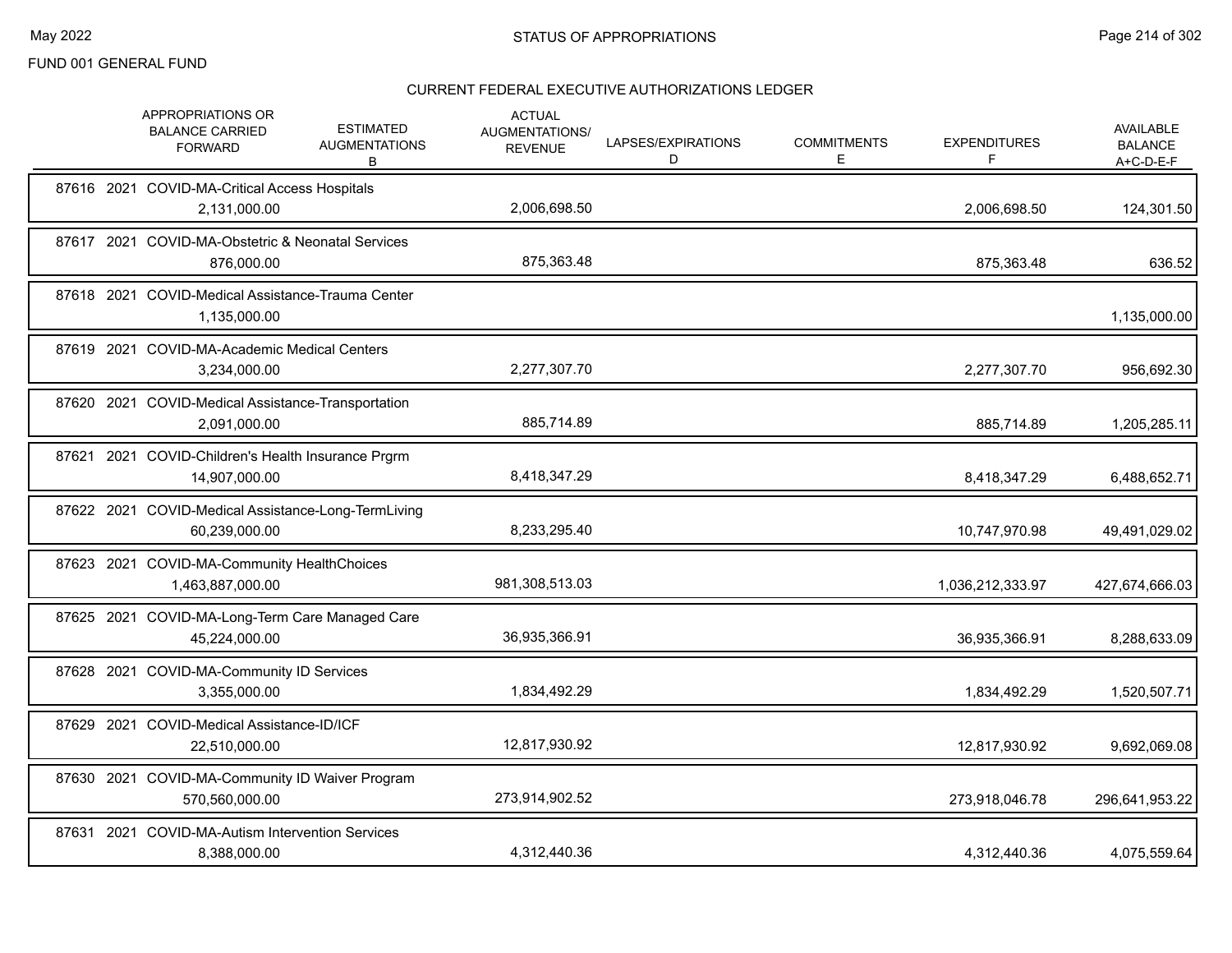|                                 |                   | APPROPRIATIONS OR<br><b>BALANCE CARRIED</b><br><b>FORWARD</b>       | <b>ESTIMATED</b><br><b>AUGMENTATIONS</b><br>B | <b>ACTUAL</b><br><b>AUGMENTATIONS/</b><br><b>REVENUE</b> | LAPSES/EXPIRATIONS<br>D | <b>COMMITMENTS</b><br>E. | <b>EXPENDITURES</b> | <b>AVAILABLE</b><br><b>BALANCE</b><br>$A+C-D-E-F$ |
|---------------------------------|-------------------|---------------------------------------------------------------------|-----------------------------------------------|----------------------------------------------------------|-------------------------|--------------------------|---------------------|---------------------------------------------------|
|                                 |                   | 87633 2021 COVID-CCDFBG-Child Care Services<br>728,864,000.00       |                                               | 713,341,546.59                                           |                         | 114.00                   | 713,341,546.59      | 15,522,339.41                                     |
|                                 |                   | 87636 2021 COVID-MA-Nurse Family Partnership<br>95,000.00           |                                               | 28,469.96                                                |                         |                          | 28,469.96           | 66,530.04                                         |
|                                 |                   | 87637 2021 COVID-MA-Early Intervention<br>8,661,000.00              |                                               | 4,211,448.03                                             |                         |                          | 4,211,448.03        | 4,449,551.97                                      |
|                                 |                   | 87638 2021 COVID-FamilyViolence PreventionServices<br>12,174,000.00 |                                               | 380,426.56                                               |                         | 11,793,416.44            | 380,426.56          | 157.00                                            |
|                                 |                   | 87654 2021 COVID-Child Welfare-Title IV-E<br>18,000,000.00          |                                               | 8,966,011.59                                             |                         |                          | 10,889,109.95       | 7,110,890.05                                      |
|                                 | <b>DEPT TOTAL</b> | 5,576,023,955.00                                                    |                                               | 4,029,420,822.35                                         |                         | 20,689,017.23            | 4,137,390,618.48    | 1,417,944,319.29                                  |
| <b>BA 19 - State Department</b> |                   | <b>GENERAL GOVERNMENT</b>                                           |                                               |                                                          |                         |                          |                     |                                                   |
|                                 |                   | 80566 2021 Occupational Licensing Assessment<br>77,000.00           |                                               | 31,039.93                                                |                         |                          | 31,039.93           | 45,960.07                                         |
|                                 | <b>DEPT TOTAL</b> | 77,000.00                                                           |                                               | 31,039.93                                                |                         |                          | 31,039.93           | 45,960.07                                         |
| <b>BA 20 - State Police</b>     |                   | <b>GENERAL GOVERNMENT</b>                                           |                                               |                                                          |                         |                          |                     |                                                   |
|                                 |                   | 80463 2021 Law Enforcements Projects<br>8,778,000.00                |                                               | 1,681,294.04                                             |                         | 809,990.37               | 1,935,618.06        | 6,032,391.57                                      |
|                                 |                   | 80574 2021 PA State Opioid Response (SOR)<br>1,250,000.00           |                                               | 1,135,025.41                                             |                         |                          | 1,135,025.41        | 114,974.59                                        |
|                                 |                   | 82235 2021 Law Enforcement Preparedness<br>7,450,000.00             |                                               | 3,489,305.12                                             |                         | 44,870.00                | 4,829,404.46        | 2,575,725.54                                      |
|                                 |                   | 82340 2021 Homeland Security Grants<br>4,965,000.00                 |                                               | 588.981.17                                               |                         | 61.707.78                | 599,956.48          | 4,303,335.74                                      |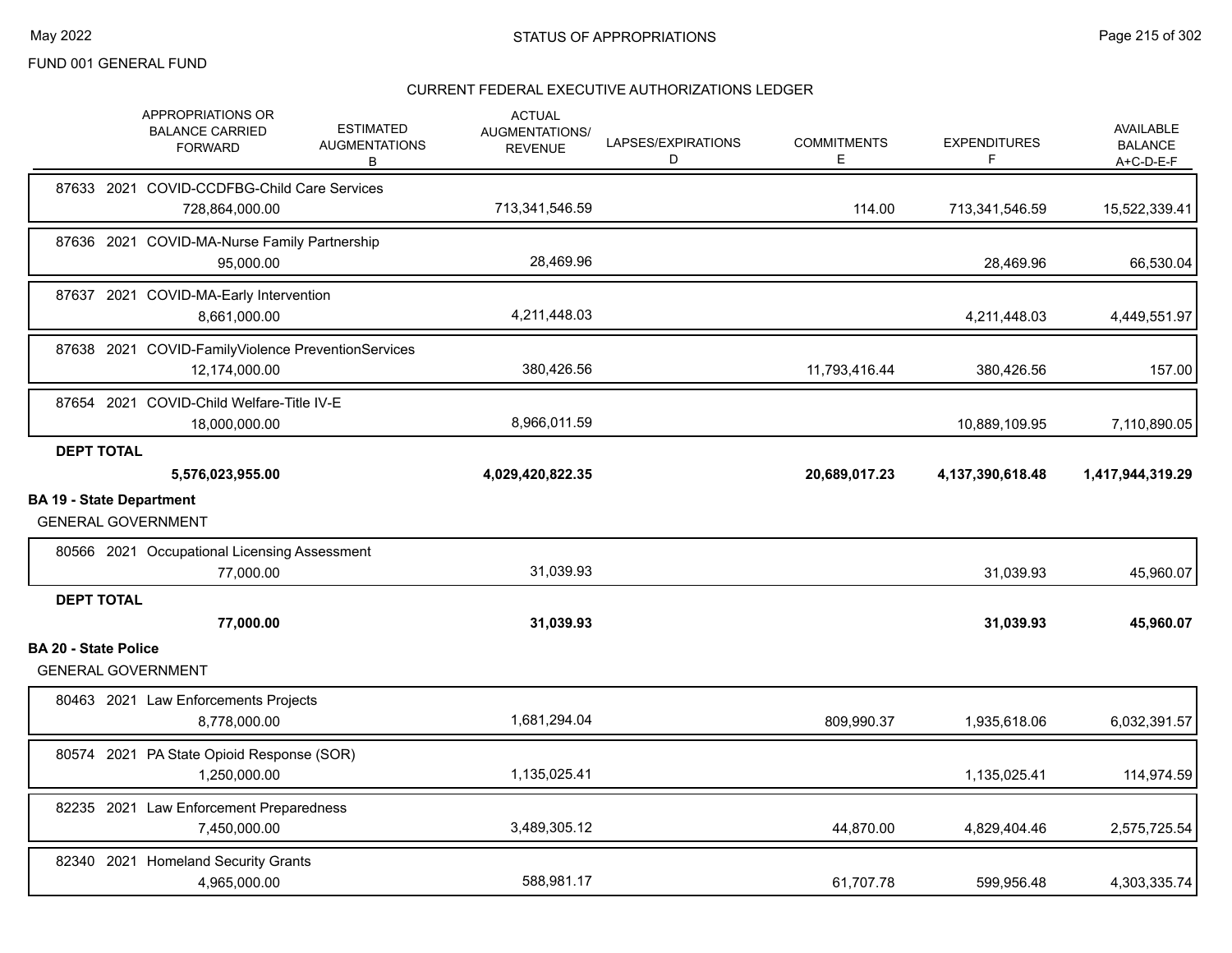|                                                           | <b>APPROPRIATIONS OR</b><br><b>BALANCE CARRIED</b><br><b>FORWARD</b>  | <b>ESTIMATED</b><br><b>AUGMENTATIONS</b><br>В | <b>ACTUAL</b><br>AUGMENTATIONS/<br><b>REVENUE</b> | LAPSES/EXPIRATIONS<br>D | <b>COMMITMENTS</b><br>E | <b>EXPENDITURES</b><br>F | <b>AVAILABLE</b><br><b>BALANCE</b><br>$A+C-D-E-F$ |
|-----------------------------------------------------------|-----------------------------------------------------------------------|-----------------------------------------------|---------------------------------------------------|-------------------------|-------------------------|--------------------------|---------------------------------------------------|
|                                                           | 82825 2021 Office of Homeland Security                                |                                               |                                                   |                         |                         |                          |                                                   |
|                                                           | 2,021,000.00                                                          |                                               | 742,078.39                                        |                         | 139,293.60              | 764,270.34               | 1,117,436.06                                      |
| <b>DEPT TOTAL</b>                                         |                                                                       |                                               |                                                   |                         |                         |                          |                                                   |
|                                                           | 24,464,000.00                                                         |                                               | 7,636,684.13                                      |                         | 1,055,861.75            | 9,264,274.75             | 14,143,863.50                                     |
|                                                           | <b>BA 90 - System of Higher Education</b>                             |                                               |                                                   |                         |                         |                          |                                                   |
| <b>GRANTS AND SUBSIDIES</b>                               |                                                                       |                                               |                                                   |                         |                         |                          |                                                   |
|                                                           | 87304 2021 COVID-SFR State System Higher Education                    |                                               |                                                   |                         |                         |                          |                                                   |
|                                                           | 50,000,000.00                                                         |                                               | 50,000,000.00                                     |                         |                         | 50,000,000.00            |                                                   |
| <b>DEPT TOTAL</b>                                         |                                                                       |                                               |                                                   |                         |                         |                          |                                                   |
|                                                           | 50,000,000.00                                                         |                                               | 50,000,000.00                                     |                         |                         | 50,000,000.00            |                                                   |
| <b>BA 51 - Supreme Court</b><br><b>GENERAL GOVERNMENT</b> |                                                                       |                                               |                                                   |                         |                         |                          |                                                   |
|                                                           | 80400 2021 STOP Violence Against Women                                |                                               |                                                   |                         |                         |                          |                                                   |
|                                                           | 237,000.00                                                            |                                               | 247,648.31                                        |                         |                         | 28,124.84                | 208,875.16                                        |
|                                                           | 82585 2021 Veteran's Treatment Court Strategic Planning<br>200,000.00 |                                               | 7,836.79                                          |                         |                         | 7,836.79                 | 192,163.21                                        |
| <b>DEPT TOTAL</b>                                         |                                                                       |                                               |                                                   |                         |                         |                          |                                                   |
|                                                           | 437,000.00                                                            |                                               | 255,485.10                                        |                         |                         | 35,961.63                | 401,038.37                                        |
| <b>GRANTS AND SUBSIDIES</b>                               | <b>BA 94 - PA Housing Finance Agency</b>                              |                                               |                                                   |                         |                         |                          |                                                   |
|                                                           | 87305 2021 COVID-SFR Construction Cost Relief<br>50,000,000.00        |                                               | 50,000,000.00                                     |                         |                         | 50,000,000.00            |                                                   |
|                                                           | 87483 2021 COVID-Homeowner Assistance<br>350,362,000.00               |                                               |                                                   |                         |                         | 35,036,165.50            | 315,325,834.50                                    |
| <b>DEPT TOTAL</b>                                         |                                                                       |                                               |                                                   |                         |                         |                          |                                                   |
|                                                           | 400,362,000.00                                                        |                                               | 50,000,000.00                                     |                         |                         | 85,036,165.50            | 315,325,834.50                                    |
| <b>LEDGER TOTAL</b>                                       |                                                                       |                                               |                                                   |                         |                         |                          |                                                   |
|                                                           | 16,833,422,693.00                                                     |                                               | 9,124,696,773.17                                  |                         | 4,699,887,631.52        | 9,010,711,595.55         | 3,122,823,465.93                                  |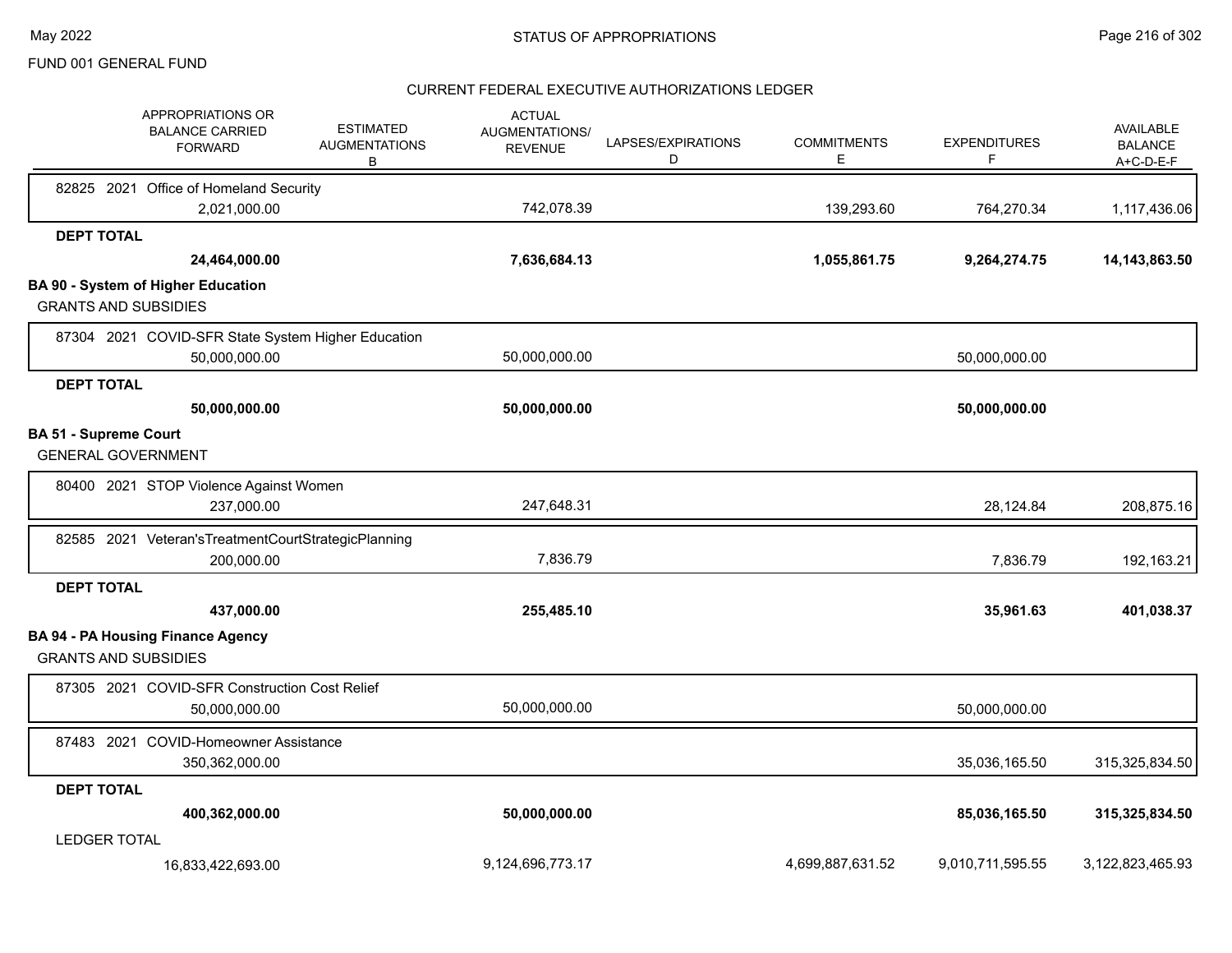TOTAL TOTAL ALL CURRENT FEDERAL LEDGERS

50,418,796,693.00 37,065,468,190.14 5,957,413,227.92 37,341,171,632.16 7,120,211,832.92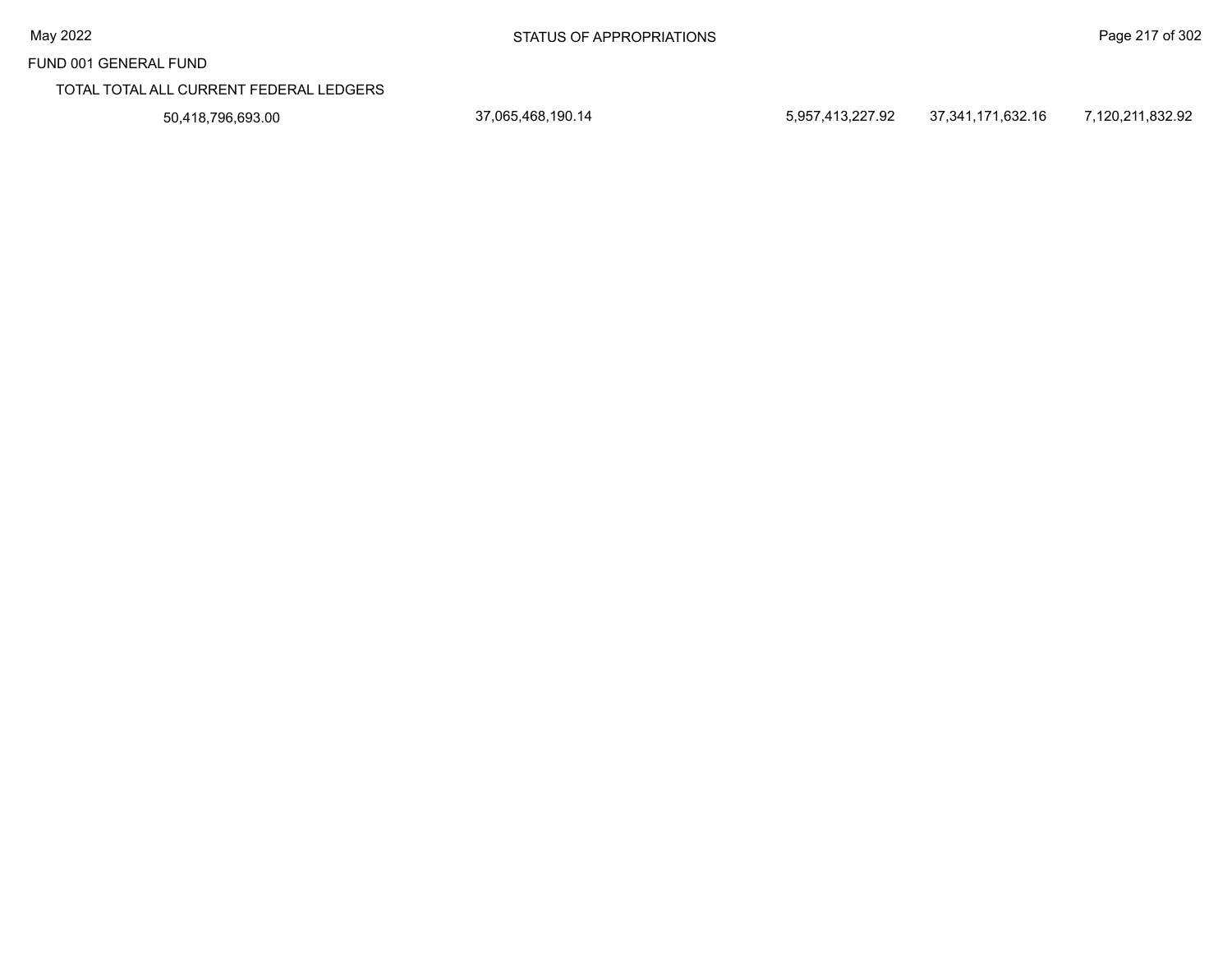| APPROPRIATIONS OR<br><b>BALANCE CARRIED</b><br><b>FORWARD</b>     | <b>ESTIMATED</b><br><b>AUGMENTATIONS</b><br>В | <b>ACTUAL</b><br>AUGMENTATIONS/<br><b>REVENUE</b> | LAPSES/EXPIRATIONS<br>D | <b>COMMITMENTS</b><br>E | <b>EXPENDITURES</b><br>F | <b>AVAILABLE</b><br><b>BALANCE</b><br>A+C-D-E-F |
|-------------------------------------------------------------------|-----------------------------------------------|---------------------------------------------------|-------------------------|-------------------------|--------------------------|-------------------------------------------------|
| <b>BA 81 - Executive Offices</b>                                  |                                               |                                                   |                         |                         |                          |                                                 |
| <b>GENERAL GOVERNMENT</b>                                         |                                               |                                                   |                         |                         |                          |                                                 |
| 70366 2020 Natl Endowment for the Arts - Admin<br>179,991.28      |                                               | 311,645.68                                        |                         |                         |                          | 179,991.28                                      |
| 70369 2020 SNAP - Program Accountability<br>2,022,363.51          |                                               | 679,466.92                                        |                         |                         |                          | 2,022,363.51                                    |
| 70370 2020 Medical Assistance - Prog Accountability<br>104,228.23 |                                               |                                                   |                         |                         |                          | 104,228.23                                      |
| 70372 2020 TANFBG - Program Accountability<br>510,286.12          |                                               |                                                   |                         |                         |                          | 510,286.12                                      |
| 70373 2020 Subsidized Day Care Fraud<br>766,532.23                |                                               |                                                   |                         |                         |                          | 766,532.23                                      |
| 70376 2017 Crime Victims Compensation Services<br>0.01            |                                               |                                                   |                         |                         | 0.01                     |                                                 |
| 70376 2020 Crime Victims Compensation Services<br>4,334,029.68    |                                               | 9,412.71                                          |                         |                         | 4,183.42                 | 4,329,846.26                                    |
| 70382 2018 Rsdntl Sbstnc Abse Treatment Program                   |                                               |                                                   |                         |                         | $-9,000.00$              | 9,000.00                                        |
| 70382 2019 Rsdntl Sbstnc Abse Treatment Program                   |                                               | $-7,633.30$                                       |                         |                         |                          |                                                 |
| 70382 2020 Rsdntl Sbstnc Abse Treatment Program<br>1,307,757.93   |                                               | 29,548.69                                         |                         | 132,644.96              | 25,959.00                | 1,149,153.97                                    |
| 70383 2017 Victims of Crime Act<br>0.01                           |                                               |                                                   |                         |                         | 0.01                     |                                                 |
| 70383 2018 Victims of Crime Act                                   |                                               | $-2,737.50$                                       |                         |                         | $-2,737.50$              | 2,737.50                                        |
| 70383 2020 Victims of Crime Act<br>2,167,346.44                   |                                               | 142,286.92                                        |                         | 786.12                  | 84,266.28                | 2,082,294.04                                    |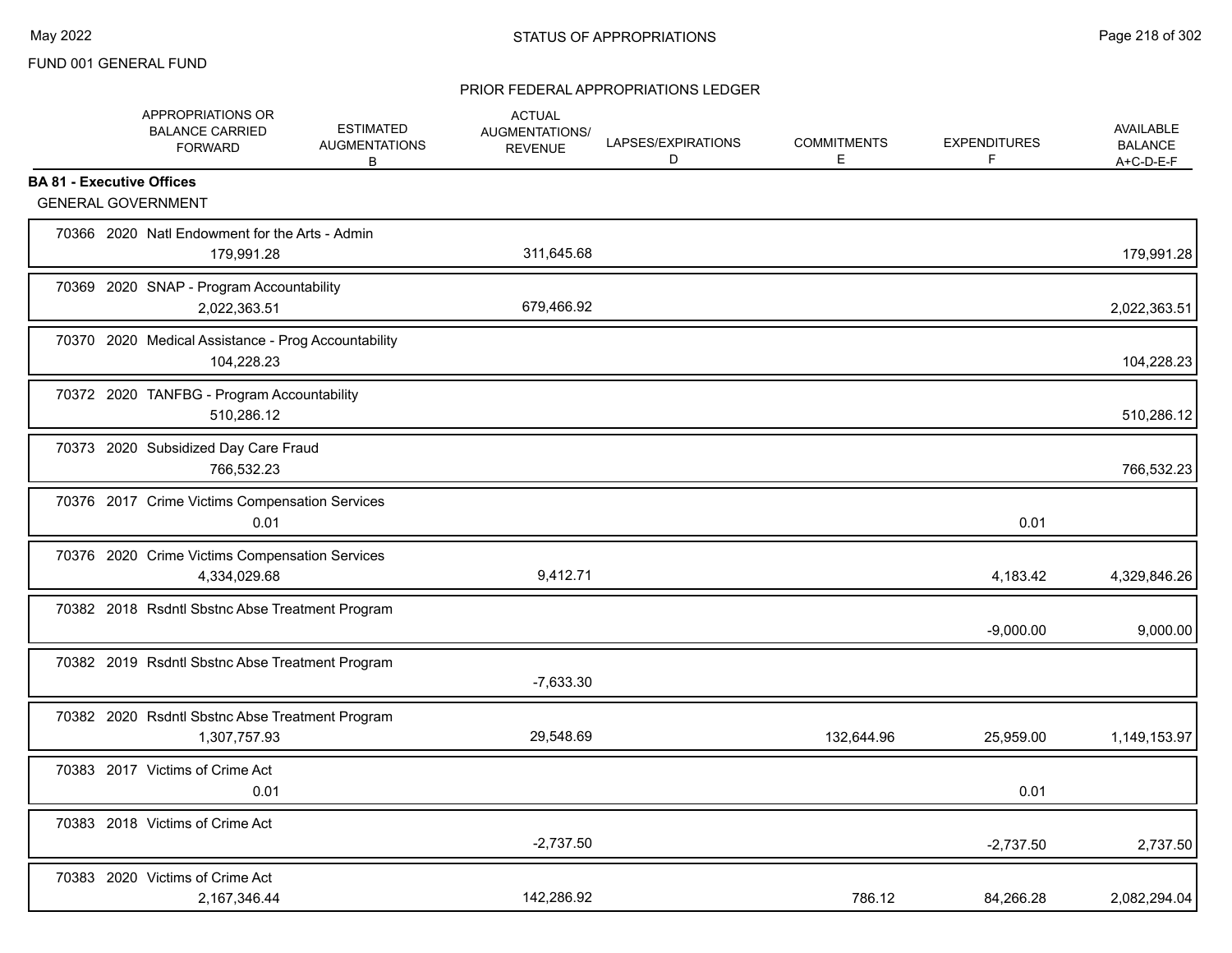|       | APPROPRIATIONS OR<br><b>BALANCE CARRIED</b><br><b>FORWARD</b>       | <b>ESTIMATED</b><br><b>AUGMENTATIONS</b><br>B | <b>ACTUAL</b><br>AUGMENTATIONS/<br><b>REVENUE</b> | LAPSES/EXPIRATIONS<br>D | <b>COMMITMENTS</b><br>E. | <b>EXPENDITURES</b> | AVAILABLE<br><b>BALANCE</b><br>$A+C-D-E-F$ |
|-------|---------------------------------------------------------------------|-----------------------------------------------|---------------------------------------------------|-------------------------|--------------------------|---------------------|--------------------------------------------|
|       | 70385 2020 Violence Against Women<br>3,183,320.20                   |                                               | 1,048,715.61                                      |                         |                          | 955,909.20          | 2,227,411.00                               |
|       | 70386 2017 Violence Against Women - Administration                  |                                               |                                                   |                         |                          | $-0.16$             | 0.16                                       |
|       | 70386 2020 Violence Against Women - Administration<br>235,645.62    |                                               | 18,855.70                                         |                         |                          | 11,333.87           | 224,311.75                                 |
|       | 70389 2020 Plan for Juvenile Justice<br>17,283.78                   |                                               | 115.23                                            |                         |                          | 177.88              | 17,105.90                                  |
|       | 70390 2020 Statistical Analysis Center<br>226,741.62                |                                               | 77,657.07                                         |                         |                          | 77,657.07           | 149,084.55                                 |
|       | 70391 2020 Criminal Identification Technology<br>7,613,846.75       |                                               | 37,385.16                                         |                         |                          | 37,385.16           | 7,576,461.59                               |
|       | 70394 2014 Juvenile Accountability Incentive Prog                   |                                               | 40,703.35                                         |                         |                          |                     |                                            |
|       | 70394 2015 Juvenile Accountability Incentive Prog                   |                                               | $-40,703.35$                                      |                         |                          |                     |                                            |
|       | 70400 2020 Juvenile Justice& Delinquency Prevention<br>2,271,789.76 |                                               | 198,235.38                                        |                         |                          | 187,511.88          | 2,084,277.88                               |
| 70401 | 2019 Crime Victims Assistance                                       |                                               | $-98,170.77$                                      |                         |                          | $-98,170.77$        | 98,170.77                                  |
|       | 70401 2020 Crime Victims Assistance<br>66,250,880.34                |                                               | 18,495,204.95                                     |                         | 261,010.00               | 16,239,901.35       | 49,749,968.99                              |
|       | 70403 2020 HUD - Special Project Grant<br>129,236.61                |                                               |                                                   |                         |                          |                     | 129,236.61                                 |
|       | 70404 2020 EEOC - Special Project Grants<br>351,200.00              |                                               | 240,000.00                                        |                         |                          |                     | 351,200.00                                 |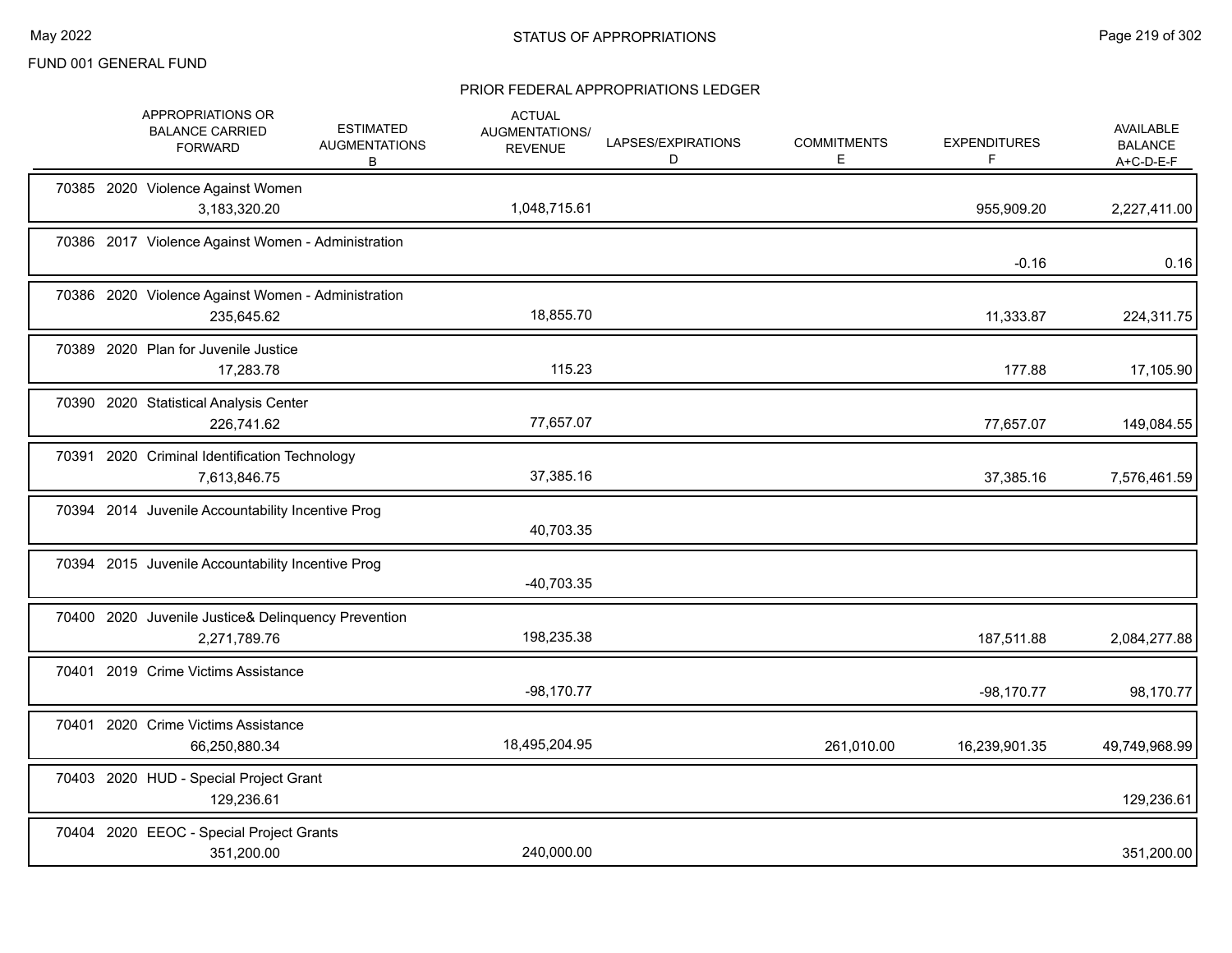|  | APPROPRIATIONS OR<br><b>BALANCE CARRIED</b><br><b>FORWARD</b>    | <b>ESTIMATED</b><br><b>AUGMENTATIONS</b><br>В | <b>ACTUAL</b><br>AUGMENTATIONS/<br><b>REVENUE</b> | LAPSES/EXPIRATIONS<br>D | <b>COMMITMENTS</b><br>Е | <b>EXPENDITURES</b><br>F | <b>AVAILABLE</b><br><b>BALANCE</b><br>$A+C-D-E-F$ |
|--|------------------------------------------------------------------|-----------------------------------------------|---------------------------------------------------|-------------------------|-------------------------|--------------------------|---------------------------------------------------|
|  | 70452 2020 Project Safe Neighborhoods (F)<br>817,809.56          |                                               | 81,308.04                                         |                         |                         | 81,308.04                | 736,501.52                                        |
|  | 70530 2020 Assault Services Program<br>185,142.67                |                                               | 167,411.98                                        |                         |                         | 167,411.98               | 17,730.69                                         |
|  | 70550 2020 Forence Science Program (F)<br>1,260,214.05           |                                               | 24,291.03                                         |                         |                         | 24,291.03                | 1,235,923.02                                      |
|  | 70657 2019 Justice Assistance Grant                              |                                               | 50,000.00                                         |                         |                         |                          |                                                   |
|  | 70657 2020 Justice Assistance Grant<br>6,542,564.93              |                                               | 1,023,508.48                                      |                         |                         | 1,023,508.48             | 5,519,056.45                                      |
|  | 70727 2020 Justice Assistance Grant-Administration<br>450,841.25 |                                               | 5,736.02                                          |                         |                         | 5,736.02                 | 445,105.23                                        |
|  | 70777 2020 SecondChanceAct-JuvenileOffenderReentry<br>986,025.71 |                                               |                                                   |                         |                         |                          | 986,025.71                                        |
|  | 70778 2020 Prosecutor and Defender Incentives<br>160,000.00      |                                               | 56,915.00                                         |                         |                         | 56,915.00                | 103,085.00                                        |
|  | 71001 2020 Adam Walsh Implementation (F)<br>1,000,000.00         |                                               |                                                   |                         |                         |                          | 1,000,000.00                                      |
|  | 71002 2020 Byrne Competitive Program (F)<br>450,000.00           |                                               |                                                   |                         |                         |                          | 450,000.00                                        |
|  | 71039 2019 Justice Reinvestment Initiative<br>1,972.60           |                                               |                                                   |                         |                         |                          | 1,972.60                                          |
|  | 71058 2020 VOCA Training<br>600,000.00                           |                                               |                                                   |                         |                         |                          | 600,000.00                                        |
|  | 71092 2019 Comprehens Opioid Abuse Site-Based Prog<br>56,938.00  |                                               |                                                   |                         |                         |                          | 56,938.00                                         |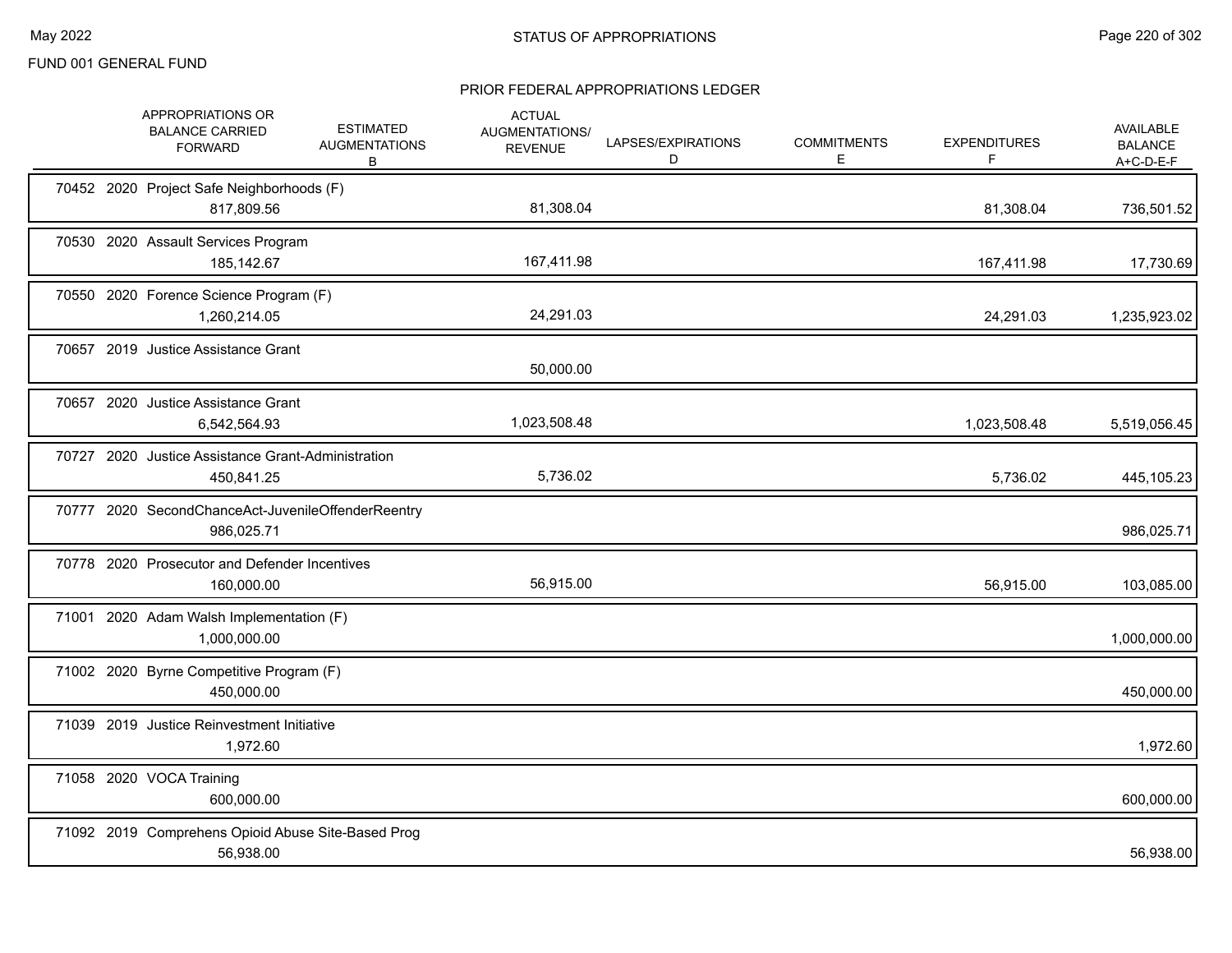|                                 | APPROPRIATIONS OR<br><b>BALANCE CARRIED</b><br><b>FORWARD</b>      | <b>ESTIMATED</b><br><b>AUGMENTATIONS</b><br>В | <b>ACTUAL</b><br><b>AUGMENTATIONS/</b><br><b>REVENUE</b> | LAPSES/EXPIRATIONS<br>D | <b>COMMITMENTS</b><br>E. | <b>EXPENDITURES</b><br>F | <b>AVAILABLE</b><br><b>BALANCE</b><br>A+C-D-E-F |
|---------------------------------|--------------------------------------------------------------------|-----------------------------------------------|----------------------------------------------------------|-------------------------|--------------------------|--------------------------|-------------------------------------------------|
|                                 | 71092 2020 Comprehens Opioid Abuse Site-Based Prog<br>1,688,871.79 |                                               | 126,546.30                                               |                         |                          | 126,546.30               | 1,562,325.49                                    |
|                                 | 71093 2020 Pennsylvania NCS-X Implementation<br>447,631.88         |                                               | 1,512.29                                                 |                         |                          | 1,512.29                 | 446,119.59                                      |
|                                 | 71094 2019 Body Worn Camera Policy and Implementat                 |                                               |                                                          |                         |                          | $-9,147.37$              | 9,147.37                                        |
|                                 | 71094 2020 Body Worn Camera Policy and Implementat<br>541,575.32   |                                               | 32,739.83                                                |                         |                          | 161,944.56               | 379,630.76                                      |
|                                 | 71101 2020 State Deliquency Prevention Programs<br>200,000.00      |                                               |                                                          |                         |                          |                          | 200,000.00                                      |
|                                 | 71115 2020 STOP School Violence<br>717,702.50                      |                                               | 113,538.05                                               |                         |                          | 113,538.05               | 604,164.45                                      |
|                                 | 71116 2020 Prosecuting Cold Cases Using DNA<br>446,000.00          |                                               |                                                          |                         |                          |                          | 446,000.00                                      |
|                                 | 71117 2020 Targeted Violence & Terrorism Prevention<br>525,000.00  |                                               |                                                          |                         |                          |                          | 525,000.00                                      |
|                                 | 71118 2020 NICS Act Record ImprovementProgram NARIP<br>245,000.00  |                                               |                                                          |                         |                          |                          | 245,000.00                                      |
| <b>DEPT TOTAL</b>               |                                                                    |                                               |                                                          |                         |                          |                          |                                                 |
|                                 | 108,995,770.38                                                     |                                               | 22,863,495.47                                            |                         | 394,441.08               | 19,267,941.08            | 89,333,388.22                                   |
| <b>BA 14 - Attorney General</b> | <b>GENERAL GOVERNMENT</b>                                          |                                               |                                                          |                         |                          |                          |                                                 |
|                                 | 70046 2020 Medicaid Fraud<br>2,233,786.56                          |                                               | 1,004,545.34                                             |                         |                          | 371,519.33               | 1,862,267.23                                    |
|                                 | 70047 2020 High Intensity Drug Trafficking Areas<br>1,845,789.26   |                                               | 928,178.00                                               |                         |                          | 544,845.21               | 1,300,944.05                                    |
| <b>DEPT TOTAL</b>               | 4,079,575.82                                                       |                                               | 1,932,723.34                                             |                         |                          | 916,364.54               | 3,163,211.28                                    |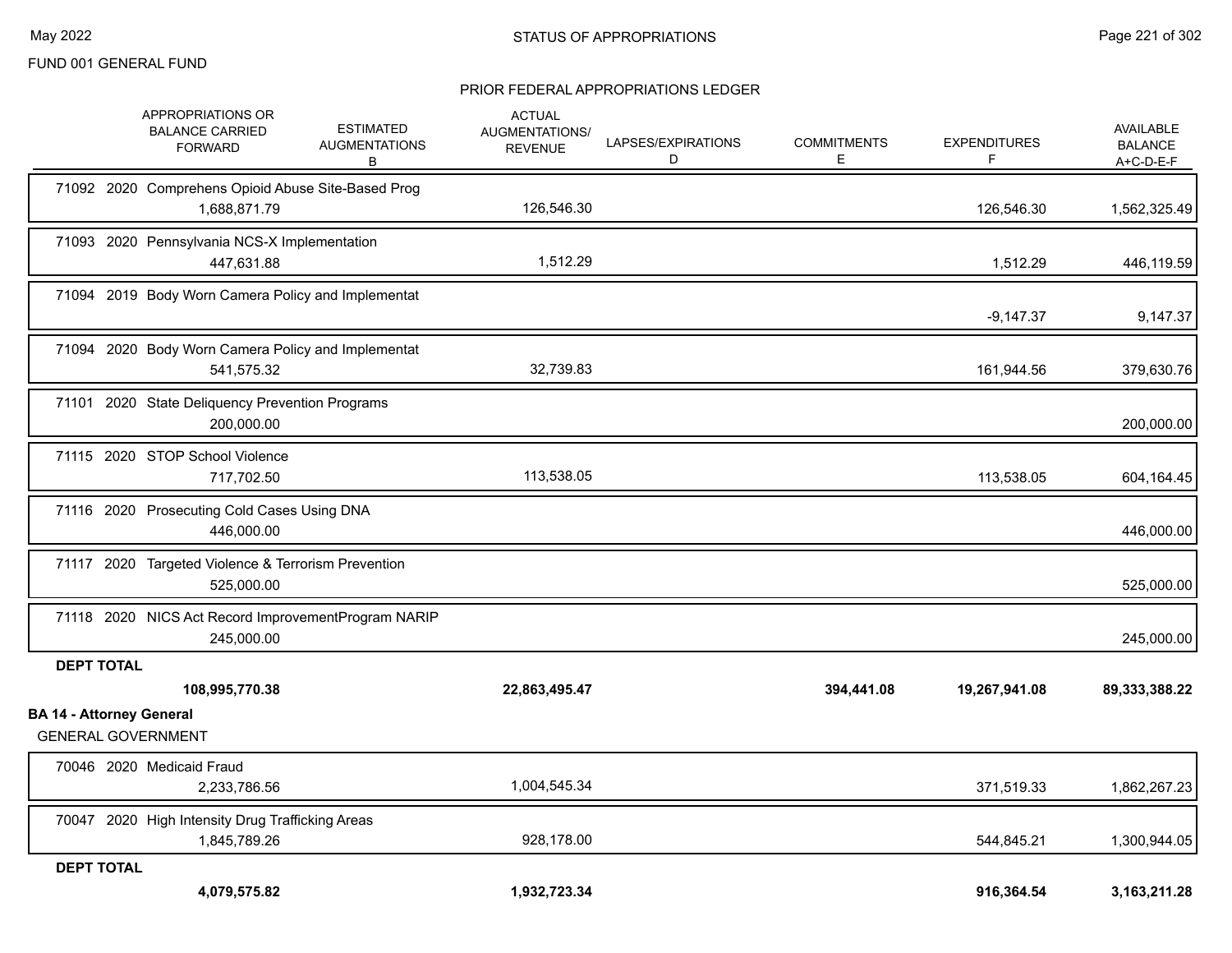|               | APPROPRIATIONS OR<br><b>BALANCE CARRIED</b><br><b>FORWARD</b>       | <b>ESTIMATED</b><br><b>AUGMENTATIONS</b><br>В | <b>ACTUAL</b><br><b>AUGMENTATIONS/</b><br><b>REVENUE</b> | LAPSES/EXPIRATIONS<br>D | <b>COMMITMENTS</b><br>E | <b>EXPENDITURES</b><br>F | AVAILABLE<br><b>BALANCE</b><br>$A+C-D-E-F$ |
|---------------|---------------------------------------------------------------------|-----------------------------------------------|----------------------------------------------------------|-------------------------|-------------------------|--------------------------|--------------------------------------------|
| BA 10 - Aging |                                                                     |                                               |                                                          |                         |                         |                          |                                            |
|               | <b>GENERAL GOVERNMENT</b>                                           |                                               |                                                          |                         |                         |                          |                                            |
|               | 70009 2020 Medical Assistance - Administration<br>166,000.00        |                                               |                                                          |                         |                         |                          | 166,000.00                                 |
|               | <b>GRANTS AND SUBSIDIES</b>                                         |                                               |                                                          |                         |                         |                          |                                            |
|               | 70006 2020 Pre-Admission Assessments<br>4,000,000.00                |                                               |                                                          |                         |                         |                          | 4,000,000.00                               |
|               | 70011 2019 Prog for the Aging - Title 111 - Fam Car                 |                                               | $-50.00$                                                 |                         |                         | $-50.00$                 | 50.00                                      |
|               | 70011 2020 Prog for the Aging - Title 111 - Fam Car<br>3,427,423.00 |                                               | -979,293.14                                              |                         | 40,163.00               | $-979,293.14$            | 4,366,553.14                               |
|               | 70141 2017 Medical Assistance-Attendant Care                        |                                               | 246.20                                                   |                         |                         |                          |                                            |
|               | 70141 2018 Medical Assistance-Attendant Care                        |                                               | $-238.66$                                                |                         |                         |                          |                                            |
|               | 70141 2020 Medical Assistance-Attendant Care<br>54, 167. 78         |                                               | $-7,335.28$                                              |                         |                         | $-7,485.28$              | 61,653.06                                  |
|               | 70425 2019 Medical Assistance Support                               |                                               | $-7,509.95$                                              |                         |                         |                          |                                            |
|               | 70425 2020 Medical Assistance Support<br>5,871,183.97               |                                               | 2,872,043.88                                             |                         | 55,389.97               | $-82,723.62$             | 5,898,517.62                               |
|               | 71049 2020 Programs for the Aging-Title III<br>3,174,148.73         |                                               | 1,868,587.66                                             |                         | 19,806.00               | $-228, 164.77$           | 3,382,507.50                               |
|               | 71050 2020 Programs for the Aging-Nutrition<br>4,066,528.00         |                                               | $-25,219.00$                                             |                         |                         | $-25,219.00$             | 4,091,747.00                               |
| 71051         | 2020 Programs/Aging-Title V-Employment<br>4,852,590.74              |                                               | 934,061.43                                               |                         | 378.24                  | 651,170.47               | 4,201,042.03                               |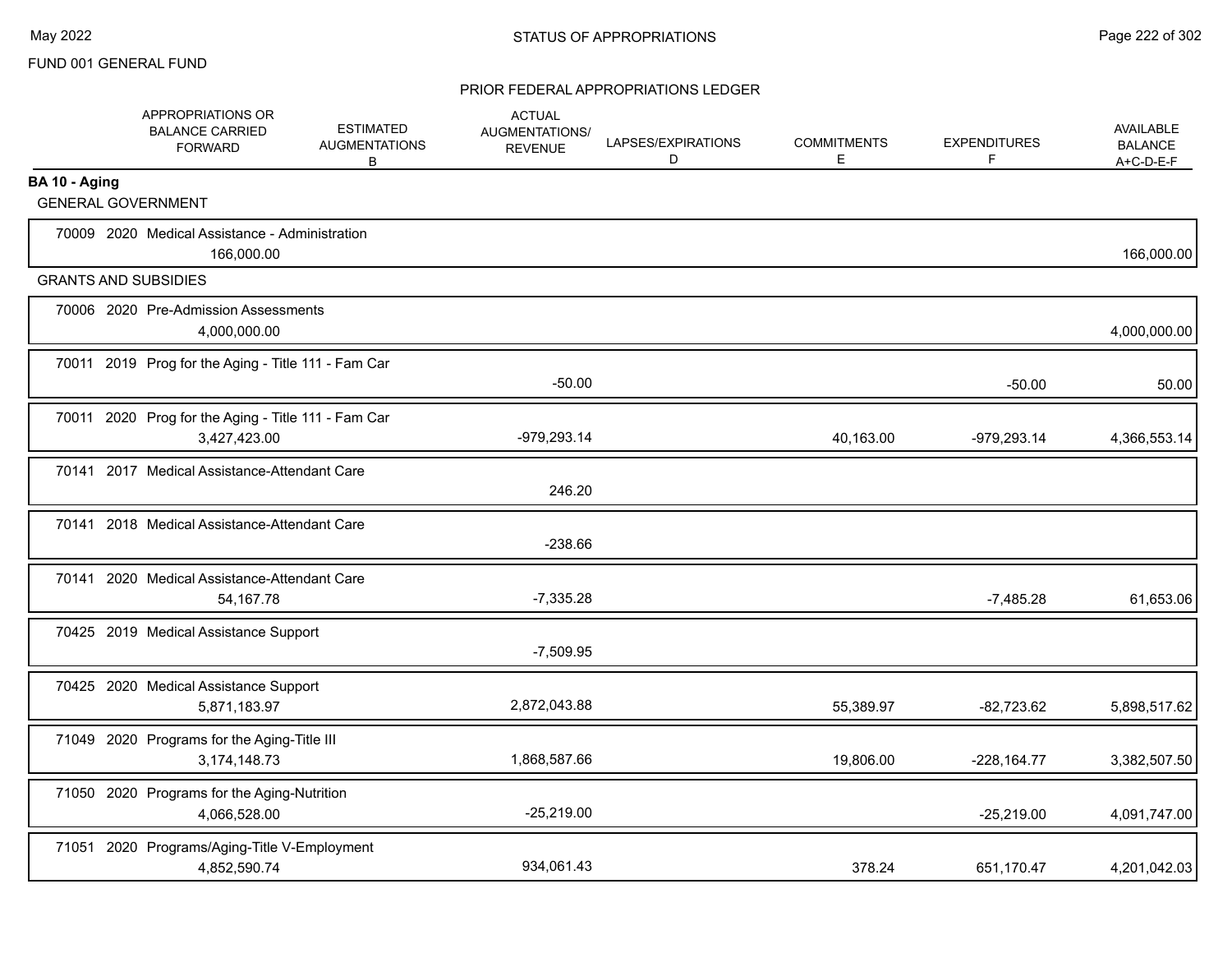|                                                 | APPROPRIATIONS OR<br><b>BALANCE CARRIED</b><br><b>FORWARD</b>       | <b>ESTIMATED</b><br><b>AUGMENTATIONS</b><br>В | <b>ACTUAL</b><br>AUGMENTATIONS/<br><b>REVENUE</b> | LAPSES/EXPIRATIONS<br>D | <b>COMMITMENTS</b><br>Е | <b>EXPENDITURES</b> | <b>AVAILABLE</b><br><b>BALANCE</b><br>A+C-D-E-F |
|-------------------------------------------------|---------------------------------------------------------------------|-----------------------------------------------|---------------------------------------------------|-------------------------|-------------------------|---------------------|-------------------------------------------------|
|                                                 | 71052 2017 P/Aging-TitleVII-Elder Rights Protection<br>8.05         |                                               |                                                   |                         | 8.05                    |                     |                                                 |
|                                                 | 71052 2019 P/Aging-TitleVII-Elder Rights Protection<br>8.05         |                                               |                                                   |                         | 8.05                    |                     |                                                 |
|                                                 | 71052 2020 P/Aging-TitleVII-Elder Rights Protection<br>4,278,600.07 |                                               | 59,616.57                                         |                         |                         | 39,859.25           | 4,238,740.82                                    |
|                                                 | 71053 2020 MA Nursing Home Transition Admin<br>700,000.00           |                                               |                                                   |                         |                         |                     | 700,000.00                                      |
| <b>DEPT TOTAL</b><br><b>BA 68 - Agriculture</b> | 30,590,658.39<br><b>GENERAL GOVERNMENT</b>                          |                                               | 4,714,909.71                                      |                         | 115,753.31              | $-631,906.09$       | 31,106,811.17                                   |
|                                                 | 70341 2020 Farmers' Market Food Coupons<br>2,441,117.69             |                                               | 67,923.80                                         |                         |                         | 67,923.80           | 2,373,193.89                                    |
|                                                 | 70342 2019 Emergency Food Assistance Program                        |                                               | $-603,653.02$                                     |                         |                         |                     |                                                 |
|                                                 | 70342 2020 Emergency Food Assistance Program<br>5,416,327.21        |                                               | 1,242,218.05                                      |                         |                         | 346,016.59          | 5,070,310.62                                    |
|                                                 | 70344 2020 Farmland Protection<br>5,743,162.00                      |                                               |                                                   |                         |                         |                     | 5,743,162.00                                    |
|                                                 | 70345 2017 Agricultural Risk Protection                             |                                               | $-9,847.14$                                       |                         |                         |                     |                                                 |
|                                                 | 70345 2018 Agricultural Risk Protection                             |                                               | 9,847.14                                          |                         |                         |                     |                                                 |
|                                                 | 70345 2020 Agricultural Risk Protection<br>1,000,000.00             |                                               |                                                   |                         |                         |                     | 1,000,000.00                                    |
|                                                 | 70346 2020 Medicated Feed Mill Inspection<br>70.856.09              |                                               | 3,826.68                                          |                         |                         |                     | 70,856.09                                       |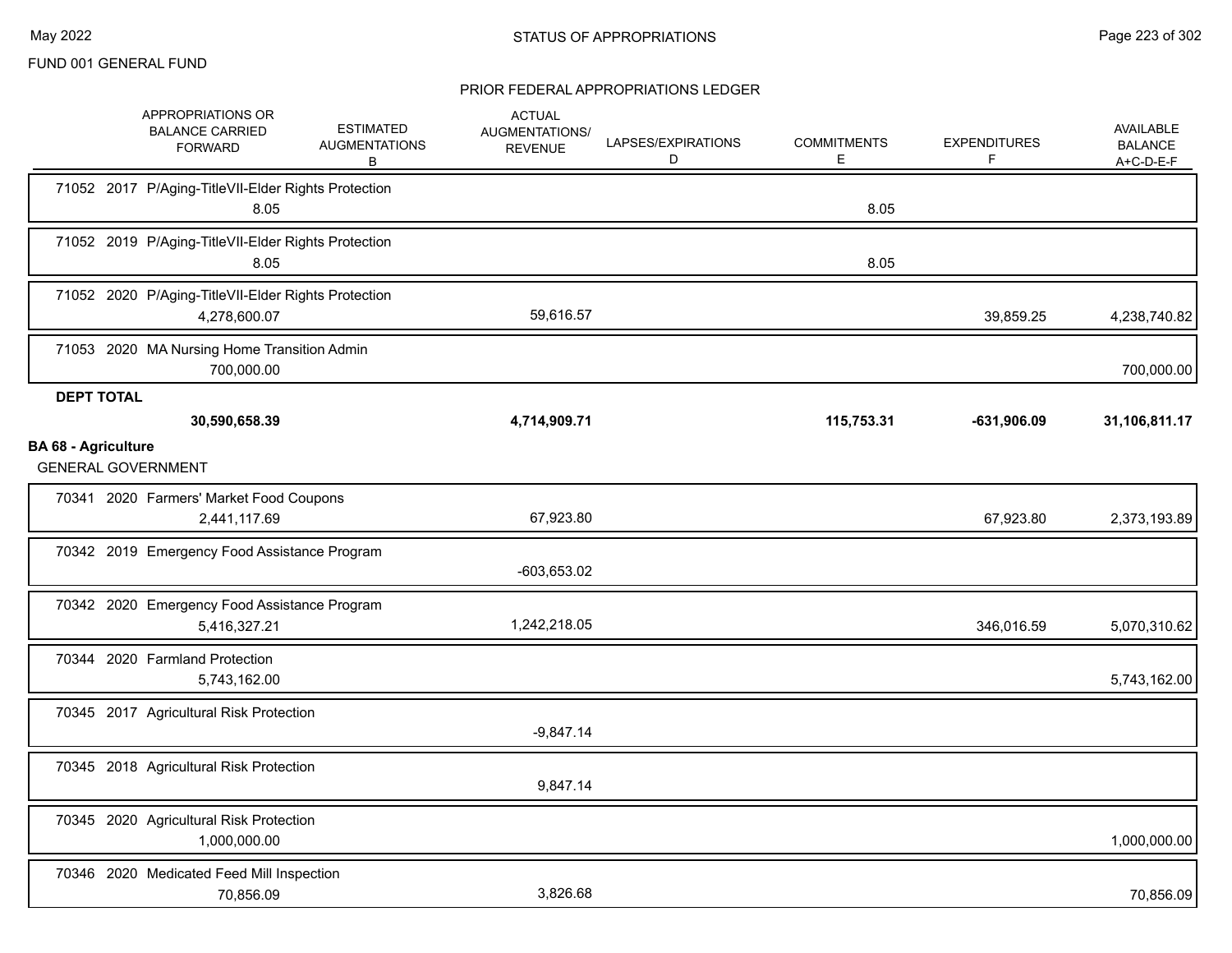|  | APPROPRIATIONS OR<br><b>BALANCE CARRIED</b><br><b>FORWARD</b> | <b>ESTIMATED</b><br><b>AUGMENTATIONS</b><br>В | <b>ACTUAL</b><br>AUGMENTATIONS/<br><b>REVENUE</b> | LAPSES/EXPIRATIONS<br>D | <b>COMMITMENTS</b><br>E. | <b>EXPENDITURES</b><br>F | AVAILABLE<br><b>BALANCE</b><br>A+C-D-E-F |
|--|---------------------------------------------------------------|-----------------------------------------------|---------------------------------------------------|-------------------------|--------------------------|--------------------------|------------------------------------------|
|  | 70347 2020 Poultry Grading Service<br>100,000.00              |                                               |                                                   |                         |                          |                          | 100,000.00                               |
|  | 70348 2020 National School Lunch<br>910,689.83                |                                               | 80,861.85                                         |                         | 150,000.00               | 69,789.54                | 690,900.29                               |
|  | 70349 2020 Pesticide Control<br>362,790.97                    |                                               | 31,288.18                                         |                         |                          | 14,313.04                | 348,477.93                               |
|  | 70350 2016 Plant Pest Detection System                        |                                               | 2,163.34                                          |                         |                          |                          |                                          |
|  | 70350 2017 Plant Pest Detection System                        |                                               | 52,421.50                                         |                         |                          |                          |                                          |
|  | 70350 2018 Plant Pest Detection System                        |                                               | $-54,584.84$                                      |                         |                          |                          |                                          |
|  | 70350 2019 Plant Pest Detection System                        |                                               | 5,454.78                                          |                         |                          |                          |                                          |
|  | 70350 2020 Plant Pest Detection System<br>870,865.09          |                                               | 336,494.50                                        |                         |                          | 44,826.72                | 826,038.37                               |
|  | 70455 2020 Commodity Supplemental Food<br>364,578.75          |                                               | 745,366.00                                        |                         |                          |                          | 364,578.75                               |
|  | 70457 2018 Organic Cost Distribution                          |                                               | $-1,115.75$                                       |                         |                          |                          |                                          |
|  | 70457 2019 Organic Cost Distribution                          |                                               | 1,115.75                                          |                         |                          |                          |                                          |
|  | 70457 2020 Organic Cost Distribution<br>474,473.64            |                                               |                                                   |                         |                          |                          | 474,473.64                               |
|  | 70458 2020 Animal Disease Control<br>3,639,684.33             |                                               | 131,422.97                                        |                         |                          | 23,016.72                | 3,616,667.61                             |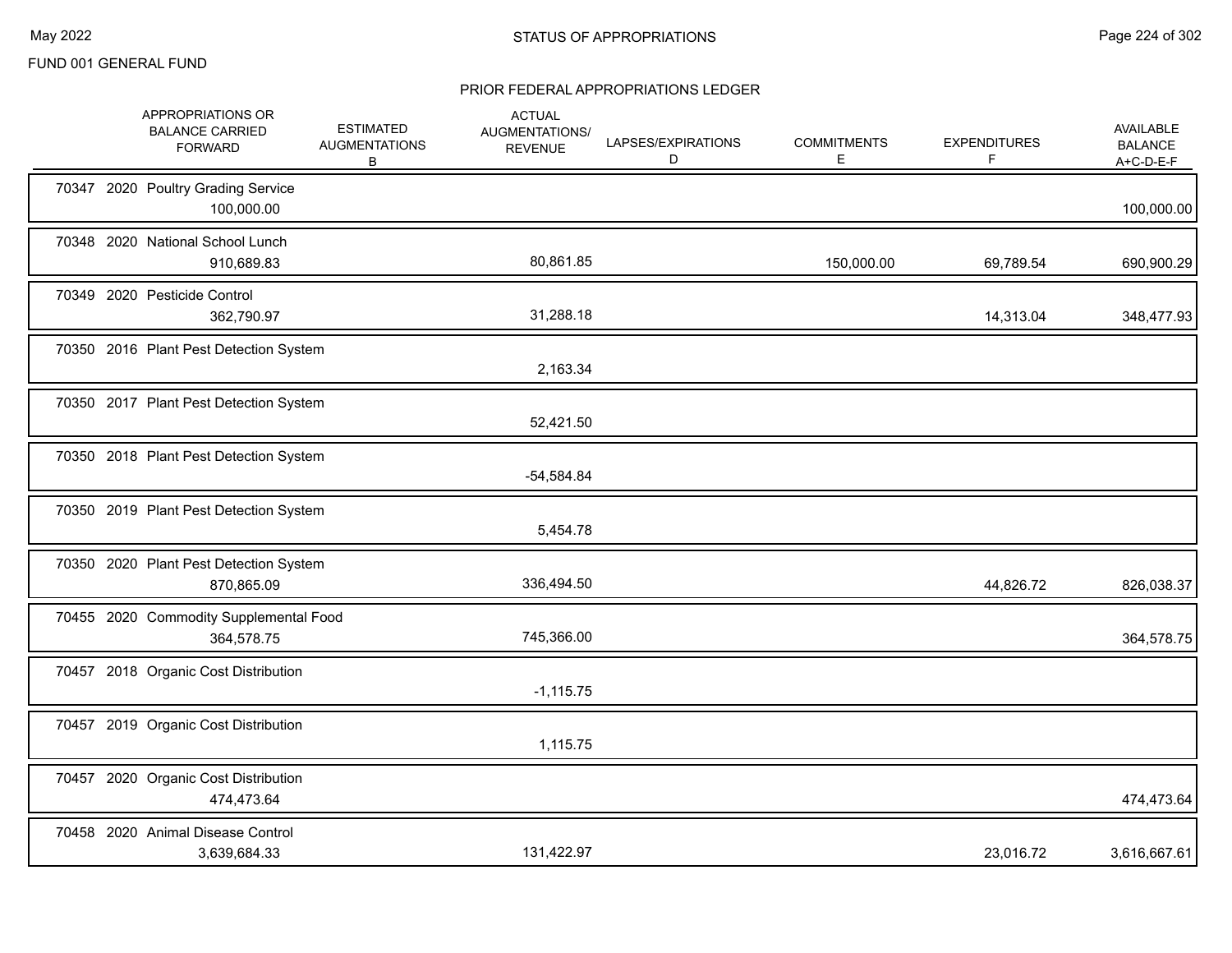|  | APPROPRIATIONS OR<br><b>BALANCE CARRIED</b><br><b>FORWARD</b> | <b>ESTIMATED</b><br><b>AUGMENTATIONS</b><br>B | <b>ACTUAL</b><br><b>AUGMENTATIONS/</b><br><b>REVENUE</b> | LAPSES/EXPIRATIONS<br>D | <b>COMMITMENTS</b><br>E. | <b>EXPENDITURES</b><br>F | <b>AVAILABLE</b><br><b>BALANCE</b><br>$A+C-D-E-F$ |
|--|---------------------------------------------------------------|-----------------------------------------------|----------------------------------------------------------|-------------------------|--------------------------|--------------------------|---------------------------------------------------|
|  | 70459 2016 Food Establishment Inspections                     |                                               | 14,580.26                                                |                         |                          |                          |                                                   |
|  | 70459 2017 Food Establishment Inspections                     |                                               | 1,847.68                                                 |                         |                          |                          |                                                   |
|  | 70459 2018 Food Establishment Inspections                     |                                               | $-16,427.94$                                             |                         |                          | $-523.03$                | 523.03                                            |
|  | 70459 2019 Food Establishment Inspections                     |                                               |                                                          |                         |                          | $-3.51$                  | 3.51                                              |
|  | 70459 2020 Food Establishment Inspections<br>2,145,758.54     |                                               | 165,340.33                                               |                         |                          | 111,521.37               | 2,034,237.17                                      |
|  | 70461 2020 Senior Farmers' Market Nutrition<br>1,172,412.00   |                                               | 36,789.34                                                |                         |                          | 36,789.34                | 1,135,622.66                                      |
|  | 70554 2020 Integrated Pest Management (F)<br>250,000.00       |                                               |                                                          |                         |                          |                          | 250,000.00                                        |
|  | 70555 2020 Johnes Disease Herd Project (F)<br>2,000,000.00    |                                               |                                                          |                         |                          |                          | 2,000,000.00                                      |
|  | 70565 2017 Avian Influenza Surveillance (F)                   |                                               | $-219,619.01$                                            |                         |                          |                          |                                                   |
|  | 70565 2018 Avian Influenza Surveillance (F)                   |                                               | 46,446.94                                                |                         |                          |                          |                                                   |
|  | 70565 2019 Avian Influenza Surveillance (F)                   |                                               | 173,172.07                                               |                         |                          |                          |                                                   |
|  | 70565 2020 Avian Influenza Surveillance (F)<br>24,505,792.04  |                                               | 339,242.02                                               |                         |                          |                          | 24,505,792.04                                     |
|  | 70567 2020 Scrapie Disease Control (F)<br>60,000.00           |                                               |                                                          |                         |                          |                          | 60,000.00                                         |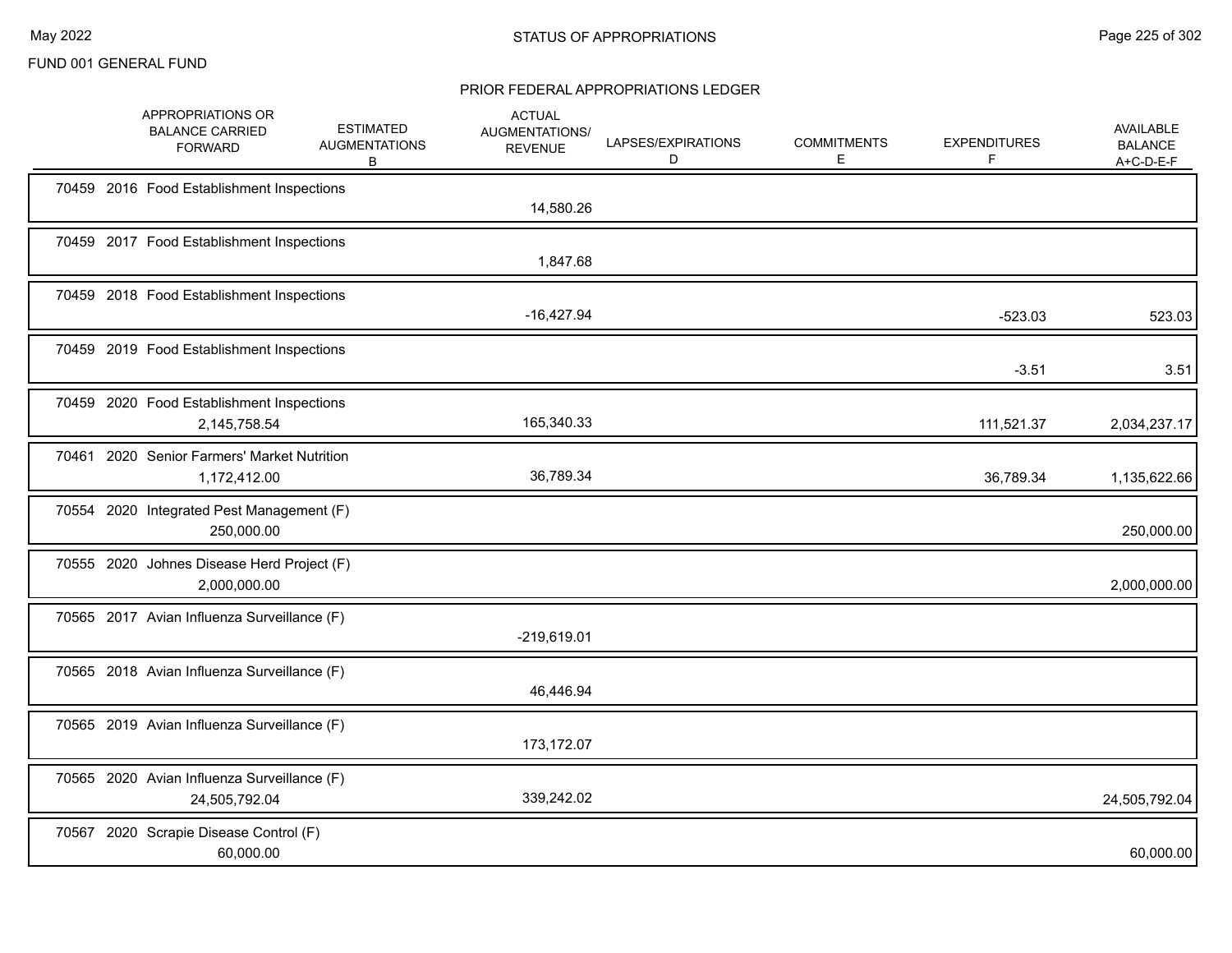|  | APPROPRIATIONS OR<br><b>BALANCE CARRIED</b><br><b>FORWARD</b>  | <b>ESTIMATED</b><br><b>AUGMENTATIONS</b><br>B | <b>ACTUAL</b><br>AUGMENTATIONS/<br><b>REVENUE</b> | LAPSES/EXPIRATIONS<br>D | <b>COMMITMENTS</b><br>Е | <b>EXPENDITURES</b><br>F | AVAILABLE<br><b>BALANCE</b><br>$A+C-D-E-F$ |
|--|----------------------------------------------------------------|-----------------------------------------------|---------------------------------------------------|-------------------------|-------------------------|--------------------------|--------------------------------------------|
|  | 70568 2020 Crop Insurance (F)<br>2,000,000.00                  |                                               |                                                   |                         |                         |                          | 2,000,000.00                               |
|  | 70573 2020 Foot and Mouth Disease Monitoring (F)<br>150,000.00 |                                               |                                                   |                         |                         |                          | 150,000.00                                 |
|  | 70586 2020 Animal Identification<br>1,878,129.00               |                                               | 27,712.58                                         |                         |                         |                          | 1,878,129.00                               |
|  | 70700 2016 Speciality Crops                                    |                                               | $-72,272.77$                                      |                         |                         |                          |                                            |
|  | 70700 2017 Speciality Crops                                    |                                               | 72,272.77                                         |                         |                         |                          |                                            |
|  | 70700 2018 Speciality Crops<br>46,688.16                       |                                               | 21,200.04                                         |                         |                         |                          | 46,688.16                                  |
|  | 70700 2019 Speciality Crops<br>488,131.99                      |                                               | 625,854.66                                        |                         | 61,544.07               | 30,207.66                | 396,380.26                                 |
|  | 70700 2020 Speciality Crops<br>3,061,444.80                    |                                               | 1,102,346.91                                      |                         | 572,829.65              | 1,027,375.32             | 1,461,239.83                               |
|  | 70728 2020 Emerald Ash Borer Mitigation<br>779,251.67          |                                               | 19,719.67                                         |                         |                         | 634.59                   | 778,617.08                                 |
|  | 71041 2017 Spotted Lanternfly                                  |                                               | 635,516.09                                        |                         |                         |                          |                                            |
|  | 71041 2018 Spotted Lanternfly                                  |                                               | $-635,516.09$                                     |                         |                         |                          |                                            |
|  | 71041 2019 Spotted Lanternfly                                  |                                               | -761,994.42                                       |                         |                         |                          |                                            |
|  | 71041 2020 Spotted Lanternfly<br>7,388,094.58                  |                                               | 1,988,908.09                                      |                         |                         | 86,423.72                | 7,301,670.86                               |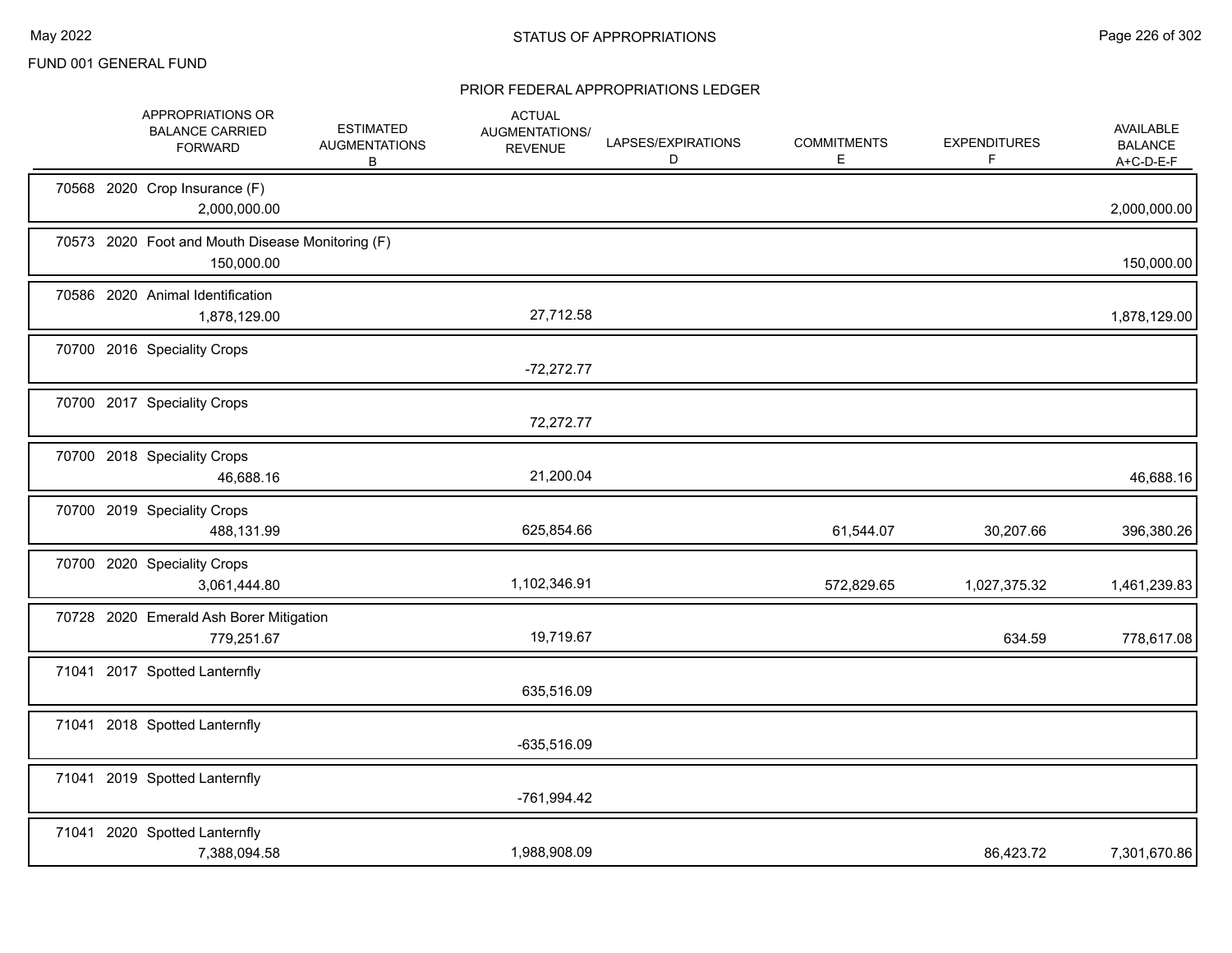|                   | APPROPRIATIONS OR<br><b>BALANCE CARRIED</b><br><b>FORWARD</b>                | <b>ESTIMATED</b><br><b>AUGMENTATIONS</b><br>В | <b>ACTUAL</b><br>AUGMENTATIONS/<br><b>REVENUE</b> | LAPSES/EXPIRATIONS<br>D | <b>COMMITMENTS</b><br>E. | <b>EXPENDITURES</b><br>F. | <b>AVAILABLE</b><br><b>BALANCE</b><br>A+C-D-E-F |
|-------------------|------------------------------------------------------------------------------|-----------------------------------------------|---------------------------------------------------|-------------------------|--------------------------|---------------------------|-------------------------------------------------|
|                   | 71059 2020 Innov Nutrient&Sediment Reduct<br>632,232.86                      |                                               | 115,266.79                                        |                         |                          | $-1,946.01$               | 634,178.87                                      |
|                   | 71060 2019 Animal Feed Regulatory Prgram<br>13,500.00                        |                                               |                                                   |                         |                          |                           | 13,500.00                                       |
|                   | 71060 2020 Animal Feed Regulatory Prgram<br>1,859,935.63                     |                                               | 719.08                                            |                         |                          | 719.08                    | 1,859,216.55                                    |
|                   | 71080 2020 Conservation Partnrship Farmland Preserv<br>6,500,000.00          |                                               |                                                   |                         |                          |                           | 6,500,000.00                                    |
|                   | <b>GRANTS AND SUBSIDIES</b>                                                  |                                               |                                                   |                         |                          |                           |                                                 |
|                   | 70343 2020 Market Improvement<br>250,000.00                                  |                                               |                                                   |                         |                          |                           | 250,000.00                                      |
| <b>DEPT TOTAL</b> |                                                                              |                                               |                                                   |                         |                          |                           |                                                 |
|                   | 76,575,916.87                                                                |                                               | 5,722,308.88                                      |                         | 784,373.72               | 1,857,084.94              | 73,934,458.21                                   |
|                   | <b>BA 24 - Community &amp; Economic Develop</b><br><b>GENERAL GOVERNMENT</b> |                                               |                                                   |                         |                          |                           |                                                 |
|                   | 70140 2019 SCDBG Neighborhood Stabilizati                                    |                                               | 15,212.59                                         |                         |                          |                           |                                                 |
|                   | 70140 2020 SCDBG Neighborhood Stabilizati<br>729,827.24                      |                                               | 71,149.63                                         |                         |                          | 976.87                    | 728,850.37                                      |
|                   | 70212 2020 LIHEABG Admin<br>728,504.28                                       |                                               | 69,001.48                                         |                         |                          | 69,001.48                 | 659,502.80                                      |
|                   | 70215 2020 CoC Planning Grant<br>1,508,920.20                                |                                               | 154,508.52                                        |                         |                          | 142,508.52                | 1,366,411.68                                    |
|                   | 70216 2020 DOE Admin<br>3,375,959.10                                         |                                               | 670,783.83                                        |                         |                          | 438,804.83                | 2,937,154.27                                    |
|                   | 70224 2020 SCDBG Admin<br>3,170,379.05                                       |                                               | 57,297.65                                         |                         |                          | 57.248.38                 | 3,113,130.67                                    |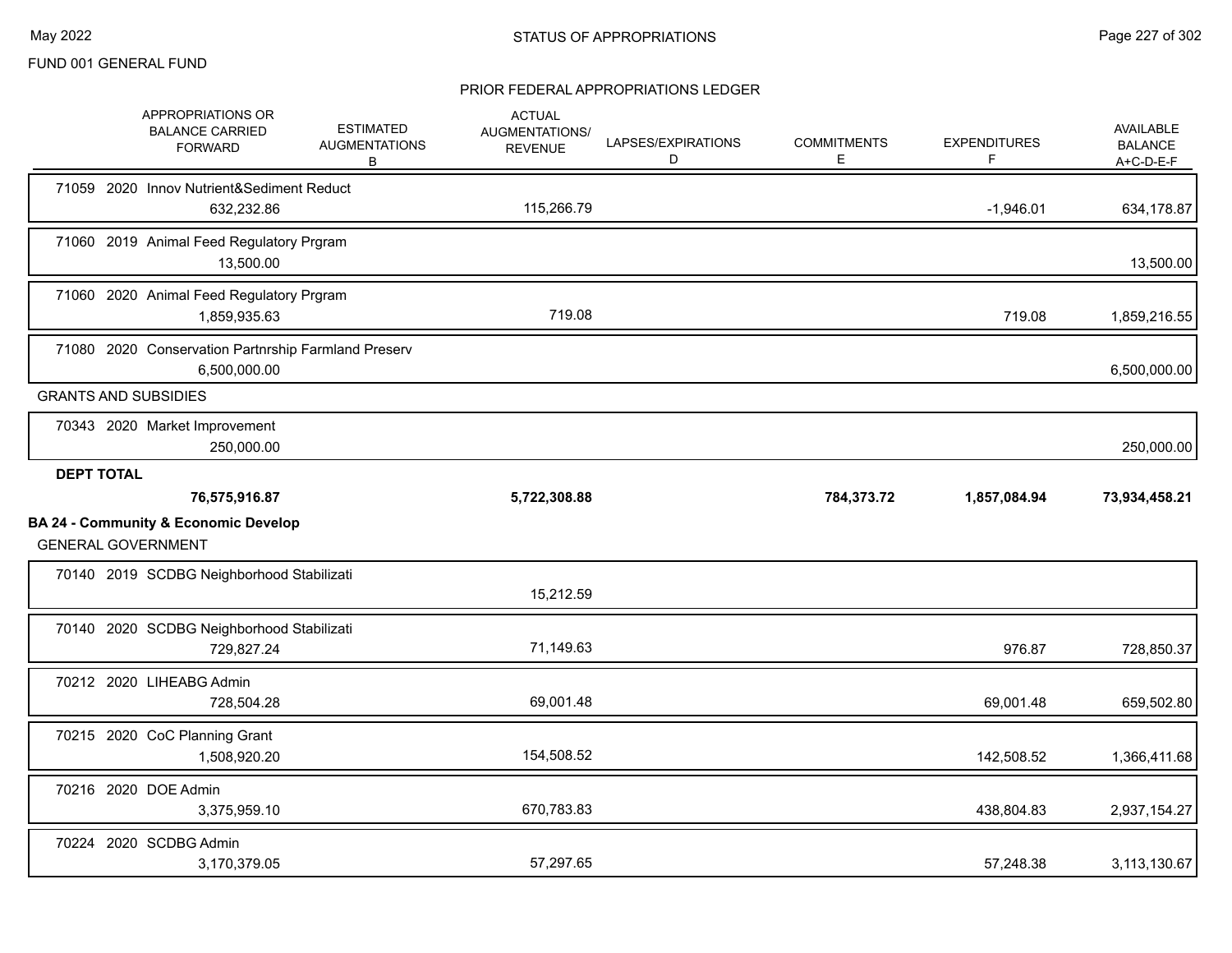|  | APPROPRIATIONS OR<br><b>BALANCE CARRIED</b><br><b>FORWARD</b>     | <b>ESTIMATED</b><br><b>AUGMENTATIONS</b><br>В | <b>ACTUAL</b><br>AUGMENTATIONS/<br><b>REVENUE</b> | LAPSES/EXPIRATIONS<br>D | <b>COMMITMENTS</b><br>Е | <b>EXPENDITURES</b><br>F | <b>AVAILABLE</b><br><b>BALANCE</b><br>$A+C-D-E-F$ |
|--|-------------------------------------------------------------------|-----------------------------------------------|---------------------------------------------------|-------------------------|-------------------------|--------------------------|---------------------------------------------------|
|  | 70225 2020 CSBG Admin<br>1,052,652.83                             |                                               | 61,099.35                                         |                         |                         | 61,099.35                | 991,553.48                                        |
|  | 70229 2020 ARC Technical Assistance<br>773,385.82                 |                                               | 180,359.41                                        |                         |                         | 15,932.27                | 757,453.55                                        |
|  | 70448 2020 SBAState Trade & Export Promotion-STEP<br>1,318,077.03 |                                               | 312,493.66                                        |                         |                         | 221,231.20               | 1,096,845.83                                      |
|  | 70512 2018 SCDBG/HUD Special Projects                             |                                               | $-240.00$                                         |                         |                         |                          |                                                   |
|  | 70512 2019 SCDBG/HUD Special Projects                             |                                               | 240.00                                            |                         |                         |                          |                                                   |
|  | 70512 2020 SCDBG/HUD Special Projects<br>1,562,959.94             |                                               | -134,660.05                                       |                         |                         | $-143,300.05$            | 1,706,259.99                                      |
|  | 70967 2020 SCDBG-Disaster Recovery Administration<br>1,372,965.96 |                                               |                                                   |                         |                         | 2,326.98                 | 1,370,638.98                                      |
|  | 70970 2018 ESG Program Admin                                      |                                               | $-2.41$                                           |                         |                         |                          |                                                   |
|  | 70970 2019 ESG Program Admin                                      |                                               | 2.41                                              |                         |                         |                          |                                                   |
|  | 70970 2020 ESG Program Admin<br>754,131.64                        |                                               | 22,190.41                                         |                         |                         | 22,190.41                | 731,941.23                                        |
|  | 71012 2018 Economic Adjustment Assistance                         |                                               | 0.44                                              |                         |                         |                          |                                                   |
|  | 71012 2019 Economic Adjustment Assistance                         |                                               | 218,552.24                                        |                         |                         |                          |                                                   |
|  | 71012 2020 Economic Adjustment Assistance<br>4,187,130.98         |                                               | 645,896.88                                        |                         |                         | 26,435.70                | 4,160,695.28                                      |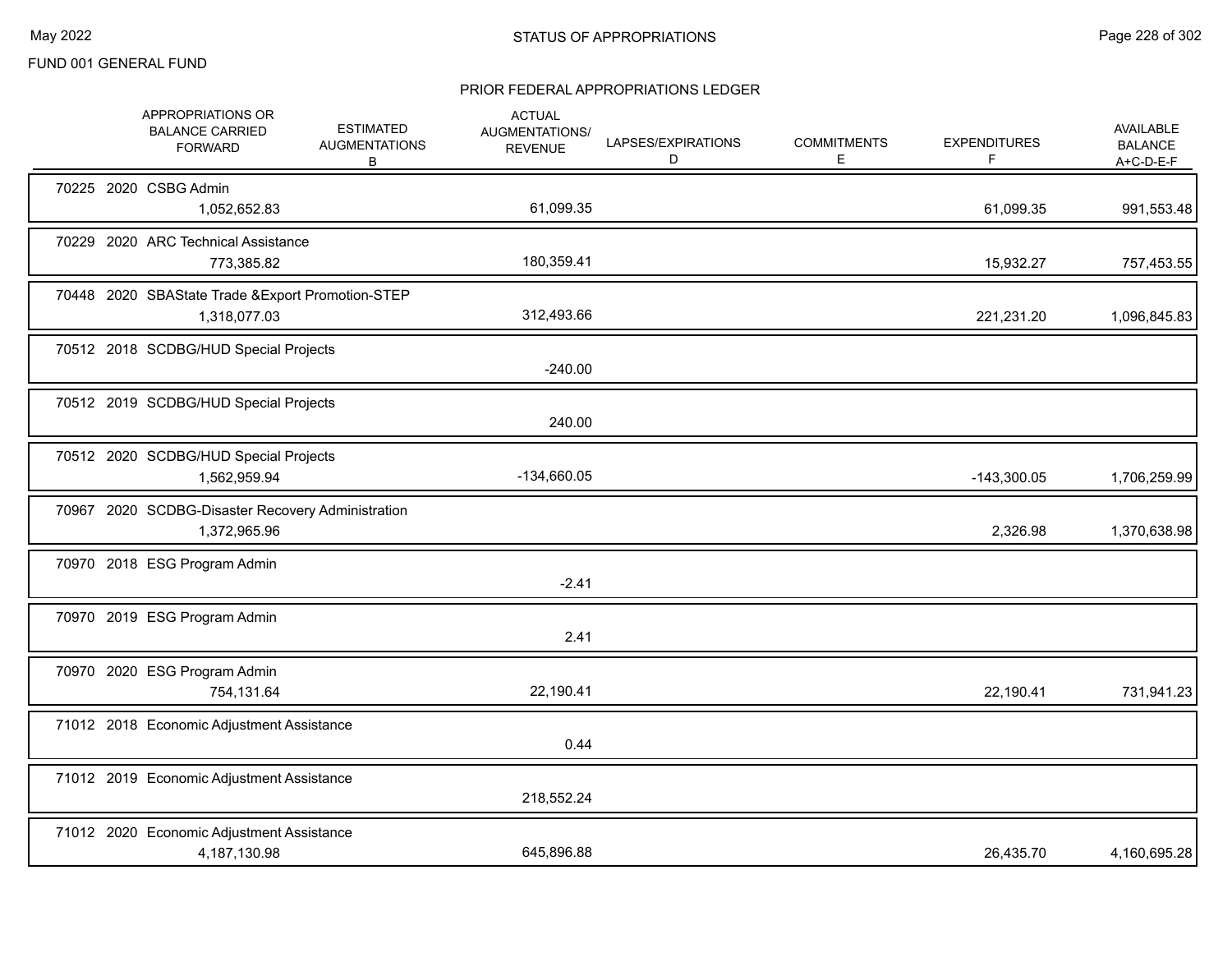|  | APPROPRIATIONS OR<br><b>BALANCE CARRIED</b><br><b>FORWARD</b>      | <b>ESTIMATED</b><br><b>AUGMENTATIONS</b><br>B | <b>ACTUAL</b><br><b>AUGMENTATIONS/</b><br><b>REVENUE</b> | LAPSES/EXPIRATIONS<br>D | <b>COMMITMENTS</b><br>E. | <b>EXPENDITURES</b><br>F | <b>AVAILABLE</b><br><b>BALANCE</b><br>A+C-D-E-F |
|--|--------------------------------------------------------------------|-----------------------------------------------|----------------------------------------------------------|-------------------------|--------------------------|--------------------------|-------------------------------------------------|
|  | 71070 2020 Federal Grant Initiatives<br>4,000,000.00               |                                               |                                                          |                         |                          |                          | 4,000,000.00                                    |
|  | 71130 2020 ARC Area Development<br>6,000,000.00                    |                                               | 145,925.00                                               |                         |                          | 145,925.00               | 5,854,075.00                                    |
|  | <b>GRANTS AND SUBSIDIES</b>                                        |                                               |                                                          |                         |                          |                          |                                                 |
|  | 70139 2020 SCDBG Neighborhood Stabilization<br>4,403,346.83        |                                               | 168,257.95                                               |                         |                          | 101,780.93               | 4,301,565.90                                    |
|  | 70213 2019 LIHEABG Weatherization                                  |                                               | -79,756.56                                               |                         |                          | -79,756.56               | 79,756.56                                       |
|  | 70213 2020 LIHEABG Weatherization<br>27,232,898.00                 |                                               | 6,203,280.12                                             |                         |                          | 6,767,216.12             | 20,465,681.88                                   |
|  | 70214 2020 FEMA - Technical Assistance<br>350,784.12               |                                               | 50,056.99                                                |                         |                          | 959.99                   | 349,824.13                                      |
|  | 70222 2020 DOE Weatherization<br>16,208,958.00                     |                                               | 3,476,673.00                                             |                         |                          | 2,758,168.00             | 13,450,790.00                                   |
|  | 70228 2020 Community Services Block Grant Program<br>33,537,788.00 |                                               | 8,368,266.00                                             |                         |                          | 7,199,082.00             | 26,338,706.00                                   |
|  | 70968 2020 SCDBG-Disaster Recovery Grant<br>54,250,869.50          |                                               |                                                          |                         |                          |                          | 54,250,869.50                                   |
|  | 70972 2020 EMG Solutions Program<br>8,707,052.48                   |                                               | 1,888,174.68                                             |                         |                          | 1,606,756.47             | 7,100,296.01                                    |
|  | 71081 2020 EDA Power Grant<br>2,791,947.73                         |                                               | 236,498.71                                               |                         |                          | 28,446.44                | 2,763,501.29                                    |
|  | 71095 2020 SCDBG Program<br>5,975,101.63                           |                                               | 205,963.97                                               |                         |                          | 205,963.97               | 5,769,137.66                                    |
|  | 71102 2020 ARC Construction-RSBA Program<br>19,958,543.92          |                                               | 6,354.97                                                 |                         |                          | 363.10                   | 19,958,180.82                                   |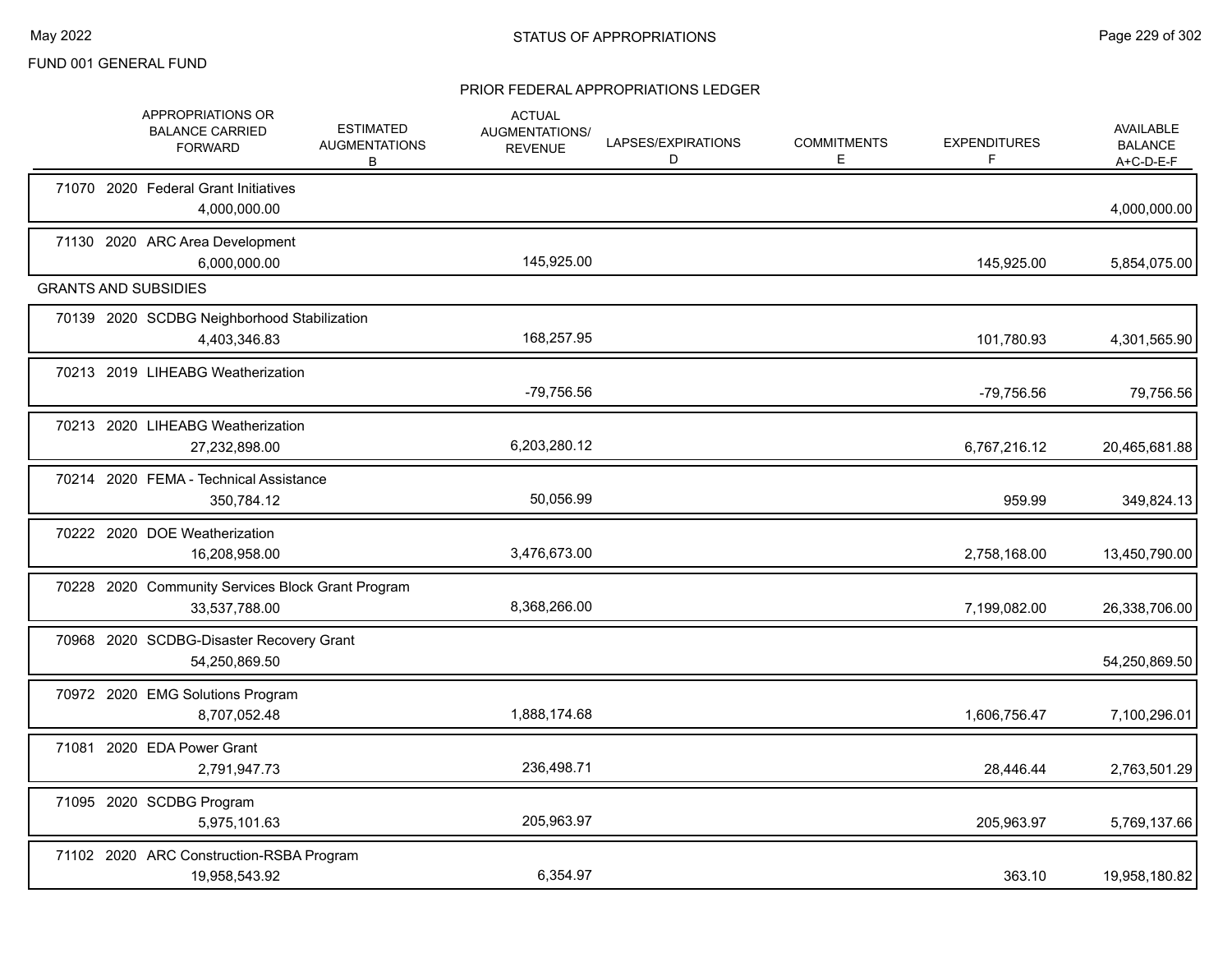|                   | APPROPRIATIONS OR<br><b>BALANCE CARRIED</b><br><b>FORWARD</b>                  | <b>ESTIMATED</b><br><b>AUGMENTATIONS</b><br>В | <b>ACTUAL</b><br>AUGMENTATIONS/<br><b>REVENUE</b> | LAPSES/EXPIRATIONS<br>D | <b>COMMITMENTS</b><br>E | <b>EXPENDITURES</b><br>F | AVAILABLE<br><b>BALANCE</b><br>$A+C-D-E-F$ |
|-------------------|--------------------------------------------------------------------------------|-----------------------------------------------|---------------------------------------------------|-------------------------|-------------------------|--------------------------|--------------------------------------------|
| <b>DEPT TOTAL</b> | 203,952,184.28                                                                 |                                               | 23,013,580.87                                     |                         |                         | 19,649,361.40            | 184,302,822.88                             |
|                   | <b>BA 38 - Conservation &amp; Natural Resourc</b><br><b>GENERAL GOVERNMENT</b> |                                               |                                                   |                         |                         |                          |                                            |
|                   | 70278 2018 Forest Fire Protect & Control                                       |                                               | 26.95                                             |                         |                         |                          |                                            |
|                   | 70278 2019 Forest Fire Protect & Control<br>26,000.00                          |                                               | $-79.33$                                          |                         |                         | 463.16                   | 25,536.84                                  |
|                   | 70278 2020 Forest Fire Protect & Control<br>1,888,593.64                       |                                               | 476,689.56                                        |                         |                         | 7,288.93                 | 1,881,304.71                               |
|                   | 70279 2020 Forestry Incent & Ag Control<br>50,000.00                           |                                               |                                                   |                         |                         |                          | 50,000.00                                  |
|                   | 70281 2019 Forest Management & Process                                         |                                               | $-40.67$                                          |                         |                         |                          |                                            |
|                   | 70281 2020 Forest Management & Process<br>3,984,838.94                         |                                               | 49,010.46                                         |                         |                         | 40,602.15                | 3,944,236.79                               |
|                   | 70285 2018 Forest Insect & Disease Contr                                       |                                               | $-42.04$                                          |                         |                         |                          |                                            |
|                   | 70285 2019 Forest Insect & Disease Contr                                       |                                               | $-1,247.40$                                       |                         |                         | $-0.89$                  | 0.89                                       |
|                   | 70285 2020 Forest Insect & Disease Contr<br>3,381,341.37                       |                                               | 548,069.46                                        |                         |                         | 17,044.07                | 3,364,297.30                               |
|                   | 70286 2020 Topo and Geo Survey Grants<br>710,405.68                            |                                               | 47,162.74                                         |                         |                         | 47,191.40                | 663,214.28                                 |
|                   | 70287 2015 Land & Water Conservation Fund<br>250,000.00                        |                                               | 250,000.00                                        |                         |                         | 250,000.00               |                                            |
|                   | 70287 2016 Land & Water Conservation Fund<br>1,247,000.00                      |                                               |                                                   |                         | 515,500.00              | 93,500.00                | 638,000.00                                 |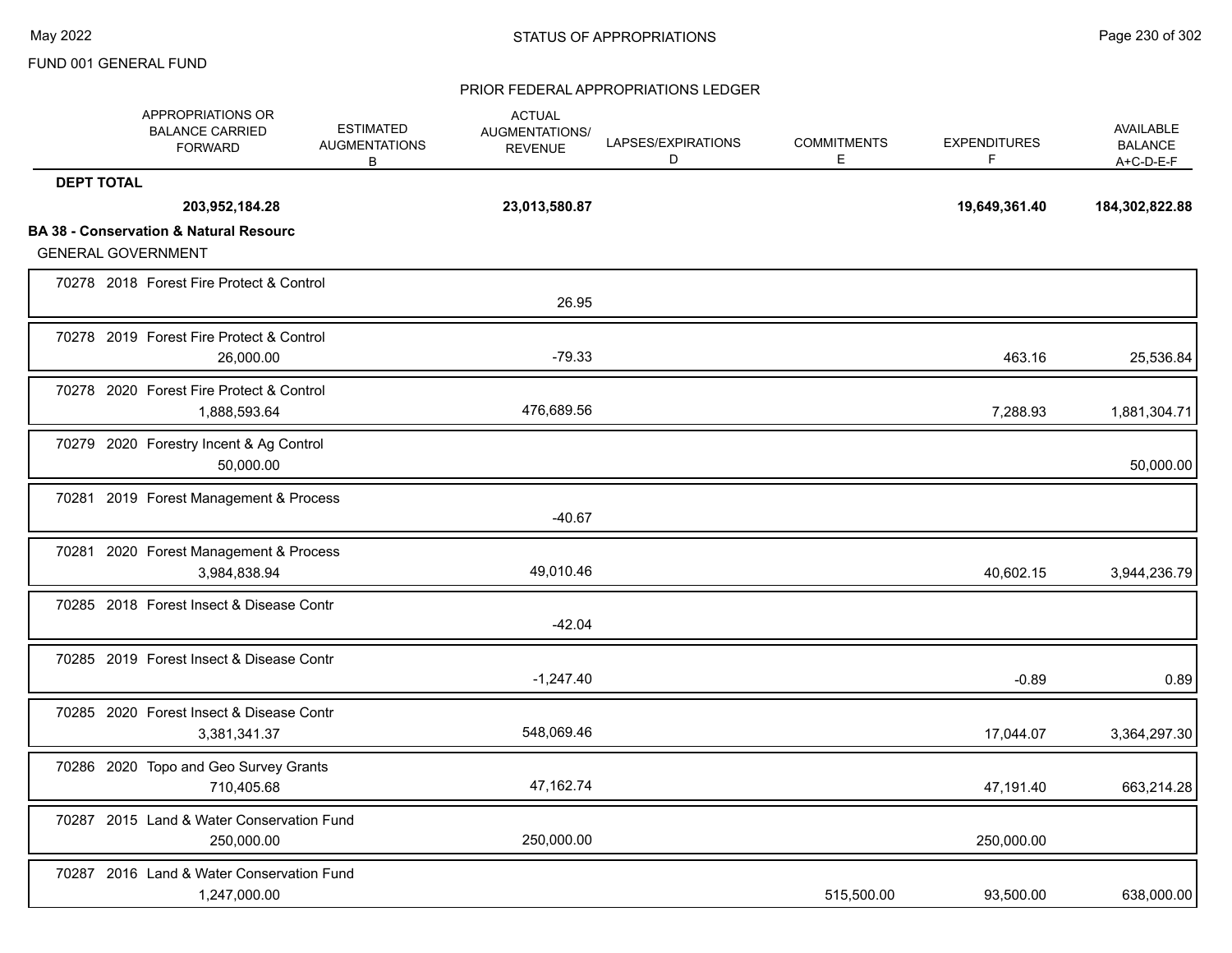|       | APPROPRIATIONS OR<br><b>BALANCE CARRIED</b><br><b>FORWARD</b>  | <b>ESTIMATED</b><br><b>AUGMENTATIONS</b><br>B | <b>ACTUAL</b><br>AUGMENTATIONS/<br><b>REVENUE</b> | LAPSES/EXPIRATIONS<br>D | <b>COMMITMENTS</b><br>Е | <b>EXPENDITURES</b><br>F | AVAILABLE<br><b>BALANCE</b><br>A+C-D-E-F |
|-------|----------------------------------------------------------------|-----------------------------------------------|---------------------------------------------------|-------------------------|-------------------------|--------------------------|------------------------------------------|
|       | 70287 2017 Land & Water Conservation Fund<br>6,342,550.00      |                                               | 291,400.00                                        |                         | 2,278,700.00            | 591,400.00               | 3,472,450.00                             |
|       | 70287 2018 Land & Water Conservation Fund<br>8,979,359.09      |                                               |                                                   |                         | 233,200.00              |                          | 8,746,159.09                             |
|       | 70287 2019 Land & Water Conservation Fund<br>11,971,516.55     |                                               |                                                   |                         | 7,333,384.00            |                          | 4,638,132.55                             |
|       | 70287 2020 Land & Water Conservation Fund<br>13,992,752.75     |                                               | 1,500,000.00                                      |                         |                         | 1,500,000.00             | 12,492,752.75                            |
|       | 70464 2018 Aid to volunteer Fire Companies                     |                                               | $-8.15$                                           |                         |                         |                          |                                          |
|       | 70464 2019 Aid to volunteer Fire Companies                     |                                               | 17.06                                             |                         |                         |                          |                                          |
|       | 70464 2020 Aid to volunteer Fire Companies<br>218,277.13       |                                               | 608,541.73                                        |                         |                         | $-1,364.26$              | 219,641.39                               |
|       | 70465 2020 Wetland Protection Fund<br>272,637.09               |                                               | 32,973.88                                         |                         |                         | 32,973.88                | 239,663.21                               |
|       | 70736 2020 Highlands Conservation Program<br>6,807,447.00      |                                               | 348,194.00                                        |                         |                         |                          | 6,807,447.00                             |
|       | 70796 2020 Cooperative Endangered Species<br>35,129.79         |                                               | 16,934.46                                         |                         |                         | 16,934.46                | 18,195.33                                |
|       | 71031 2020 Natural Resource Conservation Service<br>200,000.00 |                                               |                                                   |                         |                         |                          | 200,000.00                               |
| 71071 | 2020 National Fish and Wildlife Foundation<br>552,226.35       |                                               | 98,000.00                                         |                         |                         |                          | 552,226.35                               |
|       | 71072 2020 US Endowment-Healthy Watershed<br>144,643.53        |                                               | 9,493.16                                          |                         |                         | 2,293.16                 | 142,350.37                               |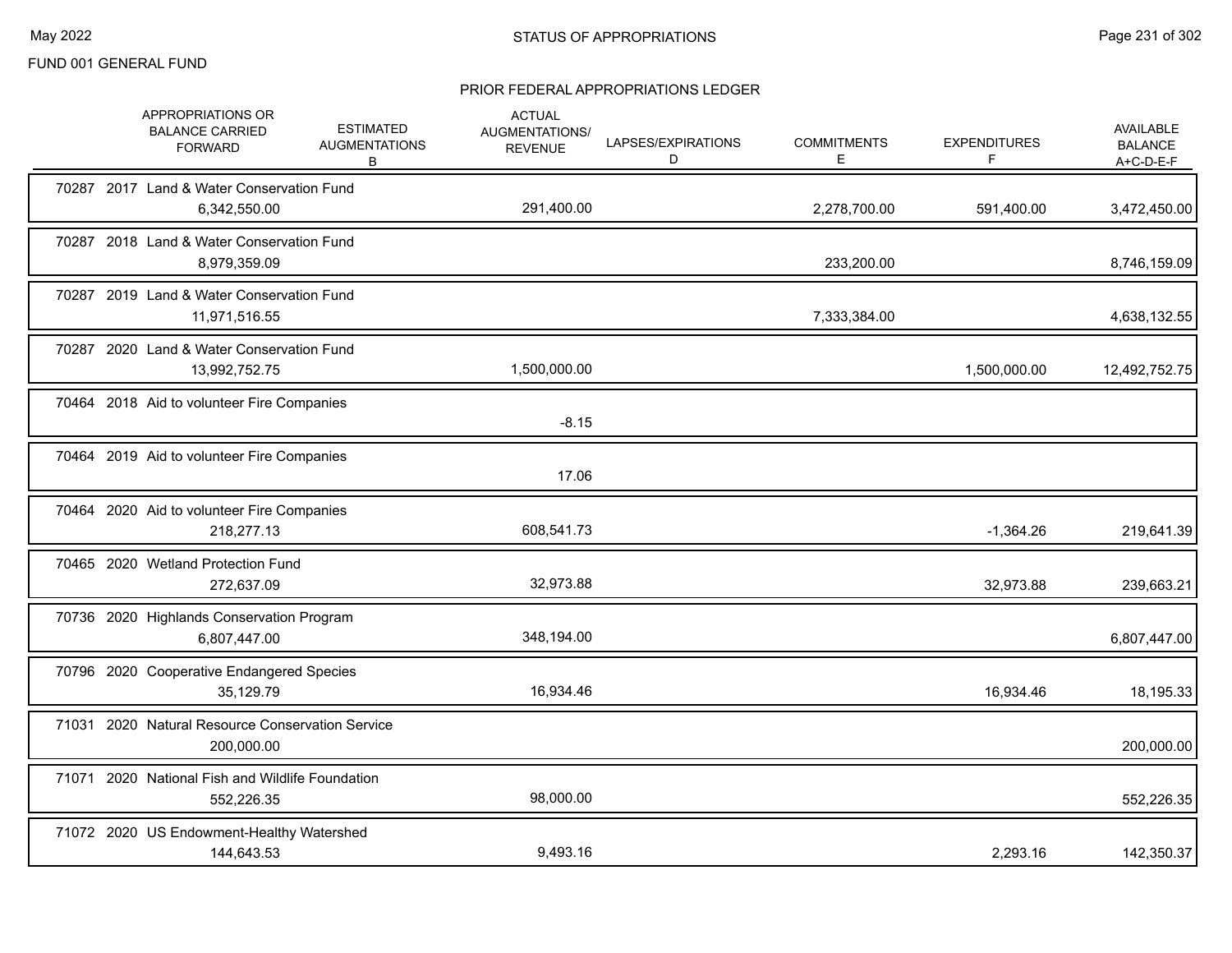|                            |                   | APPROPRIATIONS OR<br><b>BALANCE CARRIED</b><br><b>FORWARD</b>       | <b>ESTIMATED</b><br><b>AUGMENTATIONS</b><br>В | <b>ACTUAL</b><br>AUGMENTATIONS/<br><b>REVENUE</b> | LAPSES/EXPIRATIONS<br>D | <b>COMMITMENTS</b><br>E | <b>EXPENDITURES</b><br>F | AVAILABLE<br><b>BALANCE</b><br>$A+C-D-E-F$ |
|----------------------------|-------------------|---------------------------------------------------------------------|-----------------------------------------------|---------------------------------------------------|-------------------------|-------------------------|--------------------------|--------------------------------------------|
|                            |                   | 71096 2020 Chesapeake Bay Gateway Network<br>600,000.00             |                                               |                                                   |                         | 30,000.00               |                          | 570,000.00                                 |
|                            |                   | 71097 2020 Port Security Grant Program<br>1,200,000.00              |                                               |                                                   |                         |                         |                          | 1,200,000.00                               |
|                            |                   | 71103 2020 Regional Conservation PartnershipProgram<br>1,500,000.00 |                                               |                                                   |                         |                         |                          | 1,500,000.00                               |
|                            |                   | 71104 2020 EPA Chesapeake Bay Grant<br>815,593.00                   |                                               | 301,253.00                                        |                         |                         |                          | 815,593.00                                 |
|                            |                   | 71111 2020 USDA Good Neighbor Agreement<br>467,651.88               |                                               | 20,704.07                                         |                         |                         | 18,930.70                | 448,721.18                                 |
|                            | <b>DEPT TOTAL</b> | 65,637,963.79                                                       |                                               | 4,597,052.94                                      |                         | 10,390,784.00           | 2,617,256.76             | 52,629,923.03                              |
| <b>BA 11 - Corrections</b> |                   | <b>GENERAL GOVERNMENT</b>                                           |                                               |                                                   |                         |                         |                          |                                            |
|                            |                   | 71082 2020 Swift Fair And Certain<br>486,560.00                     |                                               | 46,974.12                                         |                         |                         | 46,854.12                | 439,705.88                                 |
|                            |                   | 71083 2020 Smart Supervision<br>428,313.89                          |                                               | 121,269.07                                        |                         |                         | 99,599.89                | 328,714.00                                 |
| <b>INSTITUTIONAL</b>       |                   |                                                                     |                                               |                                                   |                         |                         |                          |                                            |
|                            |                   | 70013 2019 Reimbursement for Alien Inmates                          |                                               | $-1,540,272.00$                                   |                         |                         |                          |                                            |
|                            |                   | 70013 2020 Reimbursement for Alien Inmates<br>3,353,225.96          |                                               | 1,638,774.04                                      |                         |                         |                          | 3,353,225.96                               |
|                            |                   | 70017 2020 Correctional Education<br>124,200.17                     |                                               | 42,043.01                                         |                         |                         | 42,043.01                | 82,157.16                                  |
|                            |                   | 70713 2020 Changing Offender Behavior<br>37,890.71                  |                                               |                                                   |                         |                         |                          | 37,890.71                                  |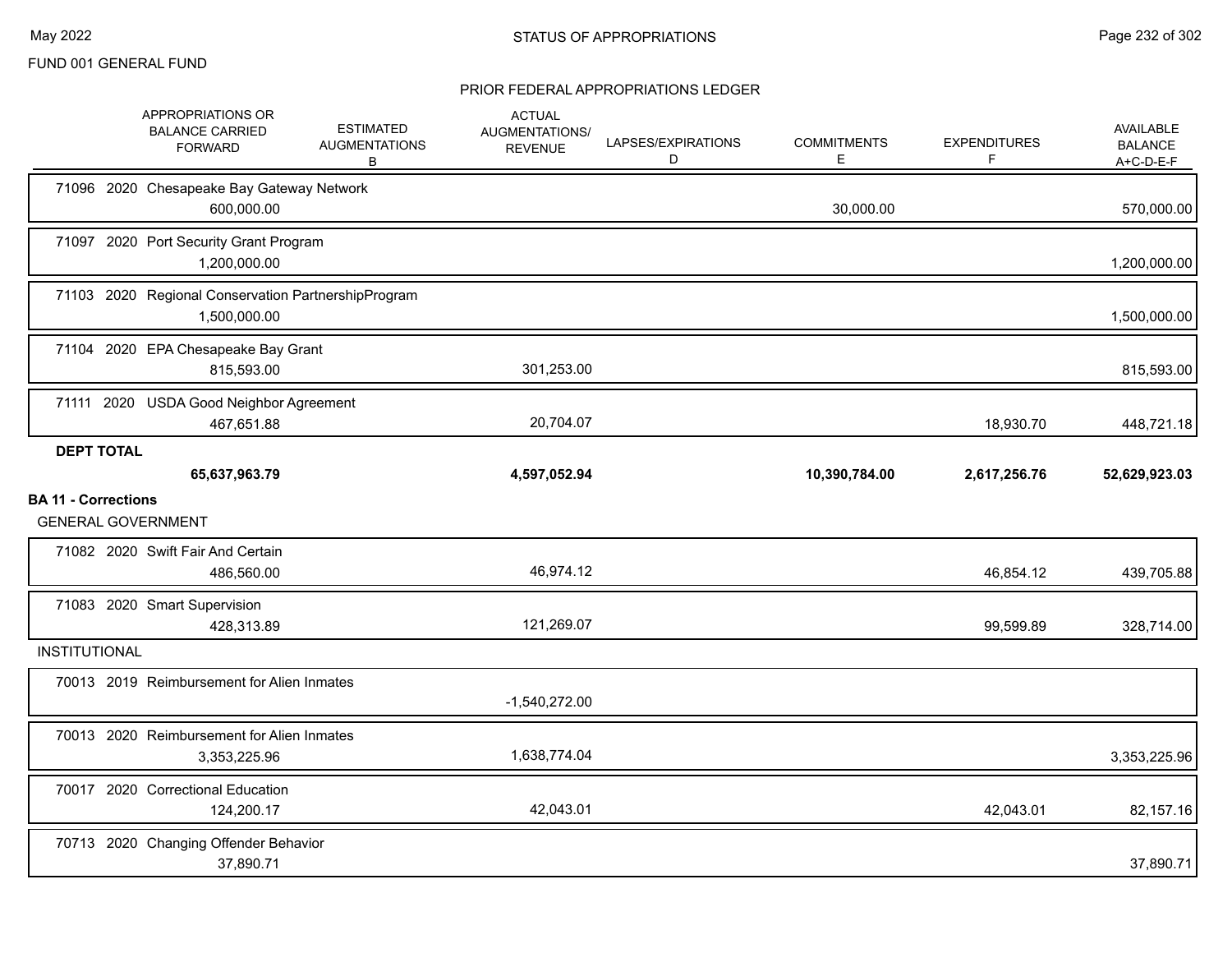|                   | APPROPRIATIONS OR<br><b>BALANCE CARRIED</b><br><b>FORWARD</b>         | <b>ESTIMATED</b><br><b>AUGMENTATIONS</b><br>В | <b>ACTUAL</b><br>AUGMENTATIONS/<br><b>REVENUE</b> | LAPSES/EXPIRATIONS<br>D | <b>COMMITMENTS</b><br>E. | <b>EXPENDITURES</b><br>F | AVAILABLE<br><b>BALANCE</b><br>A+C-D-E-F |
|-------------------|-----------------------------------------------------------------------|-----------------------------------------------|---------------------------------------------------|-------------------------|--------------------------|--------------------------|------------------------------------------|
|                   | 71098 2019 Naloxone Reentry Tracking Program<br>375,552.40            |                                               | 83,103.00                                         |                         | 140,056.00               | 83,103.00                | 152,393.40                               |
|                   | 71098 2020 Naloxone Reentry Tracking Program<br>947,000.00            |                                               |                                                   |                         |                          |                          | 947,000.00                               |
|                   | 71119 2020 Second Chance Act<br>681,000.00                            |                                               |                                                   |                         |                          |                          | 681,000.00                               |
| <b>DEPT TOTAL</b> |                                                                       |                                               |                                                   |                         |                          |                          |                                          |
|                   | 6,433,743.13                                                          |                                               | 391,891.24                                        |                         | 140,056.00               | 271,600.02               | 6,022,087.11                             |
|                   | <b>BA 74 - Drug and Alcohol Programs</b><br><b>GENERAL GOVERNMENT</b> |                                               |                                                   |                         |                          |                          |                                          |
|                   | 70961 2014 SABG Administration and Operations                         |                                               | 12,135.13                                         |                         |                          |                          |                                          |
|                   | 70961 2015 SABG Administration and Operations                         |                                               | $-12,135.13$                                      |                         |                          |                          |                                          |
|                   | 70961 2020 SABG Administration and Operations<br>2,763,443.48         |                                               | 669,075.09                                        |                         |                          | 118,033.31               | 2,645,410.17                             |
|                   | 70962 2015 SASP Administration and Operations                         |                                               | $-63,207.30$                                      |                         |                          |                          |                                          |
|                   | 70962 2020 SASP Administration and Operations<br>4,309,062.95         |                                               | 104,463.42                                        |                         |                          | 104,485.58               | 4,204,577.37                             |
|                   | 70962 2013 SASP Administration and Operations                         |                                               | $-47,395.08$                                      |                         |                          |                          |                                          |
|                   | 71099 2020 State Opioid Response Administration<br>6,088,860.07       |                                               | 178,730.87                                        |                         |                          | 149,897.51               | 5,938,962.56                             |
|                   | <b>GRANTS AND SUBSIDIES</b>                                           |                                               |                                                   |                         |                          |                          |                                          |
|                   | 70963 2019 SABG Drug and Alcohol Services<br>1,470,496.83             |                                               | $-1,470,496.83$                                   |                         |                          |                          | 1,470,496.83                             |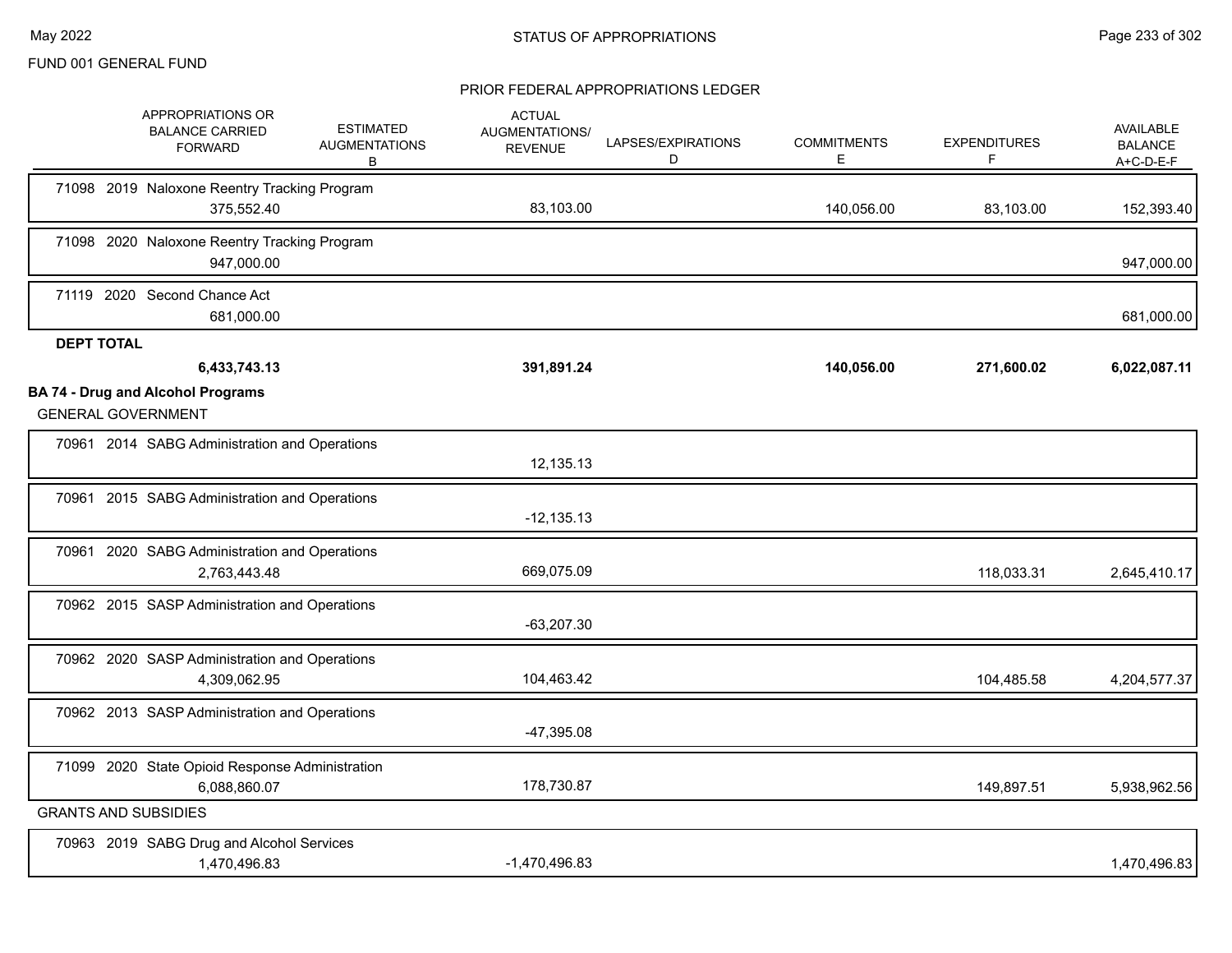|                          |                   | APPROPRIATIONS OR<br><b>BALANCE CARRIED</b><br><b>FORWARD</b>       | <b>ESTIMATED</b><br><b>AUGMENTATIONS</b><br>B | <b>ACTUAL</b><br><b>AUGMENTATIONS/</b><br><b>REVENUE</b> | LAPSES/EXPIRATIONS<br>D | <b>COMMITMENTS</b><br>Е | <b>EXPENDITURES</b><br>F | <b>AVAILABLE</b><br><b>BALANCE</b><br>$A+C-D-E-F$ |
|--------------------------|-------------------|---------------------------------------------------------------------|-----------------------------------------------|----------------------------------------------------------|-------------------------|-------------------------|--------------------------|---------------------------------------------------|
|                          |                   | 70963 2020 SABG Drug and Alcohol Services<br>35,544,604.08          |                                               | 5,385,879.63                                             |                         |                         | 2,991,497.67             | 32,553,106.41                                     |
|                          |                   | 70964 2019 SASP Grants<br>351,046.22                                |                                               |                                                          |                         |                         |                          | 351,046.22                                        |
|                          |                   | 70964 2020 SASP Grants<br>26,044,436.07                             |                                               | 1,047,782.48                                             |                         |                         | 731,428.48               | 25,313,007.59                                     |
|                          |                   | 71084 2018 State Opioid Response<br>5,000.00                        |                                               |                                                          |                         |                         |                          | 5,000.00                                          |
|                          |                   | 71084 2019 State Opioid Response<br>797.35                          |                                               |                                                          |                         |                         |                          | 797.35                                            |
|                          |                   | 71084 2020 State Opioid Response<br>151,434,472.64                  |                                               | 10,619,189.91                                            |                         |                         | 7,349,811.62             | 144,084,661.02                                    |
|                          | <b>DEPT TOTAL</b> |                                                                     |                                               |                                                          |                         |                         |                          |                                                   |
|                          |                   | 228,012,219.69                                                      |                                               | 16,424,022.19                                            |                         |                         | 11,445,154.17            | 216,567,065.52                                    |
| <b>BA 16 - Education</b> |                   | <b>GENERAL GOVERNMENT</b>                                           |                                               |                                                          |                         |                         |                          |                                                   |
|                          |                   | 70054 2020 Special Education Improvement<br>1,295,796.31            |                                               | 604,099.42                                               |                         |                         | 204,029.85               | 1,091,766.46                                      |
|                          |                   | 70057 2018 ImprovingTeachrQuality-TitleII-AdmnState<br>0.75         |                                               |                                                          |                         | 0.75                    |                          |                                                   |
|                          |                   | 70057 2019 ImprovingTeachrQuality-TitleII-AdmnState<br>70,415.93    |                                               | 11,921.93                                                |                         |                         | 11,921.93                | 58,494.00                                         |
|                          |                   | 70057 2020 ImprovingTeachrQuality-TitleII-AdmnState<br>4,036,383.24 |                                               | 1,346,478.37                                             |                         | 224,219.56              | 884,838.72               | 2,927,324.96                                      |
|                          |                   | 70059 2020 LSTA - Library Development<br>4,420,466.38               |                                               | 1,052,557.07                                             |                         | 2,270.12                | 623,131.65               | 3,795,064.61                                      |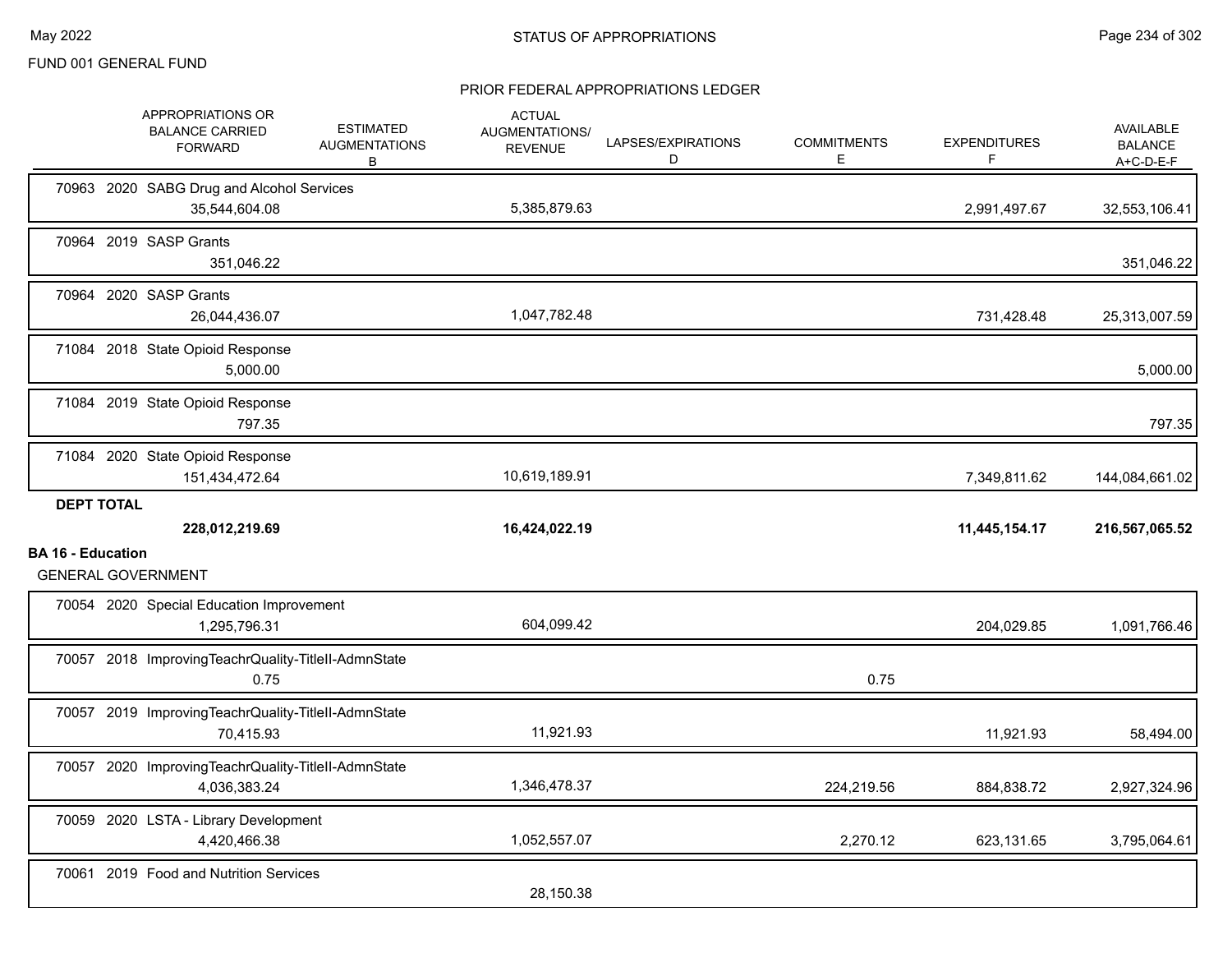|  | APPROPRIATIONS OR<br><b>BALANCE CARRIED</b><br><b>FORWARD</b>  | <b>ESTIMATED</b><br><b>AUGMENTATIONS</b><br>B | <b>ACTUAL</b><br>AUGMENTATIONS/<br><b>REVENUE</b> | LAPSES/EXPIRATIONS<br>D | <b>COMMITMENTS</b><br>E. | <b>EXPENDITURES</b><br>F | AVAILABLE<br><b>BALANCE</b><br>$A+C-D-E-F$ |
|--|----------------------------------------------------------------|-----------------------------------------------|---------------------------------------------------|-------------------------|--------------------------|--------------------------|--------------------------------------------|
|  | 70061 2020 Food and Nutrition Services<br>11,705,678.42        |                                               | 981,251.91                                        |                         |                          | 641,491.75               | 11,064,186.67                              |
|  | 70067 2020 Medical Assist - Nurse's Aide Program<br>457,633.59 |                                               | 31.25                                             |                         |                          | 31.25                    | 457,602.34                                 |
|  | 70070 2020 Adult Basic Education Admin<br>882,049.64           |                                               | 44,908.19                                         |                         |                          | 18,723.82                | 863,325.82                                 |
|  | 70077 2020 Education of Exceptional Children<br>2,636,100.77   |                                               | 604,763.97                                        |                         |                          | 261,106.95               | 2,374,993.82                               |
|  | 70078 2018 ESEA Title I-Administration                         |                                               | 7,600.00                                          |                         |                          |                          |                                            |
|  | 70078 2019 ESEA Title I-Administration<br>50,966.76            |                                               | 17,760.60                                         |                         |                          | 11,934.00                | 39,032.76                                  |
|  | 70078 2020 ESEA Title I-Administration<br>7,172,808.39         |                                               | 783,320.00                                        |                         | 529,111.93               | 553,150.83               | 6,090,545.63                               |
|  | 70079 2020 Migrant Education Administration<br>287,196.59      |                                               | 29,823.42                                         |                         |                          | 13,258.76                | 273,937.83                                 |
|  | 70080 2020 Homeless Assistance<br>2,135,183.45                 |                                               | 471,771.75                                        |                         | 54,666.50                | 576,197.97               | 1,504,318.98                               |
|  | 70081 2020 Preschool Grant<br>329,046.06                       |                                               | 48,501.84                                         |                         |                          | 21,556.39                | 307,489.67                                 |
|  | 70083 2020 Vocational Education Administration<br>2,196,312.30 |                                               | 71,496.64                                         |                         |                          | 29,518.21                | 2,166,794.09                               |
|  | 70085 2019 State Approving Agency (VA)                         |                                               | $-219,890.16$                                     |                         |                          |                          |                                            |
|  | 70085 2020 State Approving Agency (VA)<br>614,326.65           |                                               | $-143,331.13$                                     |                         |                          | 37,983.83                | 576,342.82                                 |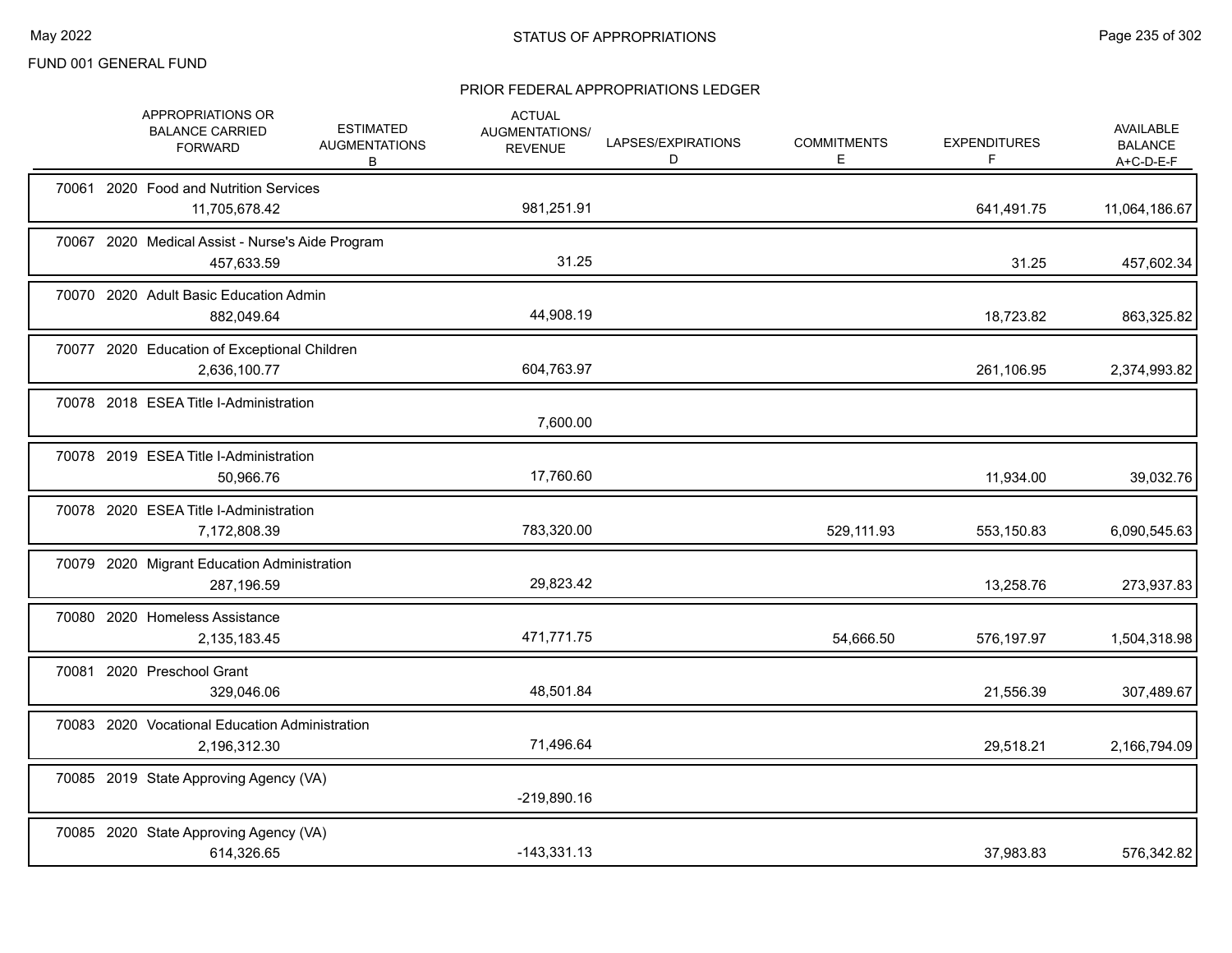|  | APPROPRIATIONS OR<br><b>BALANCE CARRIED</b><br><b>FORWARD</b>     | <b>ESTIMATED</b><br><b>AUGMENTATIONS</b><br>В | <b>ACTUAL</b><br>AUGMENTATIONS/<br><b>REVENUE</b> | LAPSES/EXPIRATIONS<br>D | <b>COMMITMENTS</b><br>E. | <b>EXPENDITURES</b><br>F | AVAILABLE<br><b>BALANCE</b><br>$A+C-D-E-F$ |
|--|-------------------------------------------------------------------|-----------------------------------------------|---------------------------------------------------|-------------------------|--------------------------|--------------------------|--------------------------------------------|
|  | 70090 2020 School Health Education Programs<br>95,962.62          |                                               | 53.05                                             |                         |                          |                          | 95,962.62                                  |
|  | 70471 2020 Title IV-21st Cent Com Learn Cent-Admn<br>2,162,044.09 |                                               | 298,913.01                                        |                         | 69,681.71                | 191,660.30               | 1,900,702.08                               |
|  | 70514 2019 Title VI - Part A State Assessments<br>61,328.18       |                                               |                                                   |                         |                          |                          | 61,328.18                                  |
|  | 70514 2020 Title VI - Part A State Assessments<br>5,363,159.26    |                                               | 2,498,994.64                                      |                         |                          | 33,167.63                | 5,329,991.63                               |
|  | 70558 2019 National Assessment of Education Progres               |                                               | -192,208.61                                       |                         |                          |                          |                                            |
|  | 70558 2020 National Assessment of Education Progres<br>5,309.34   |                                               | $-85,930.89$                                      |                         |                          | 4,469.02                 | 840.32                                     |
|  | 70624 2019 St & Community Higway Safety                           |                                               | $-1,652.00$                                       |                         |                          |                          |                                            |
|  | 70624 2020 St & Community Higway Safety<br>825,234.35             |                                               | 528,555.58                                        |                         |                          | 19,465.82                | 805,768.53                                 |
|  | 70693 2020 Migrant Education Coordination Prgm (F)<br>70,712.00   |                                               |                                                   |                         |                          |                          | 70,712.00                                  |
|  | 70715 2017 School Improvement Grants<br>290,043.48                |                                               |                                                   |                         |                          |                          | 290,043.48                                 |
|  | 70715 2018 School Improvement Grants<br>1,258,635.89              |                                               | 126,302.85                                        |                         |                          | 126,302.85               | 1,132,333.04                               |
|  | 70715 2019 School Improvement Grants<br>1,643,709.28              |                                               | 816,324.64                                        |                         |                          | 816,324.64               | 827,384.64                                 |
|  | 70715 2020 School Improvement Grants<br>15,403,039.23             |                                               | 909,122.41                                        |                         |                          | 909,122.30               | 14,493,916.93                              |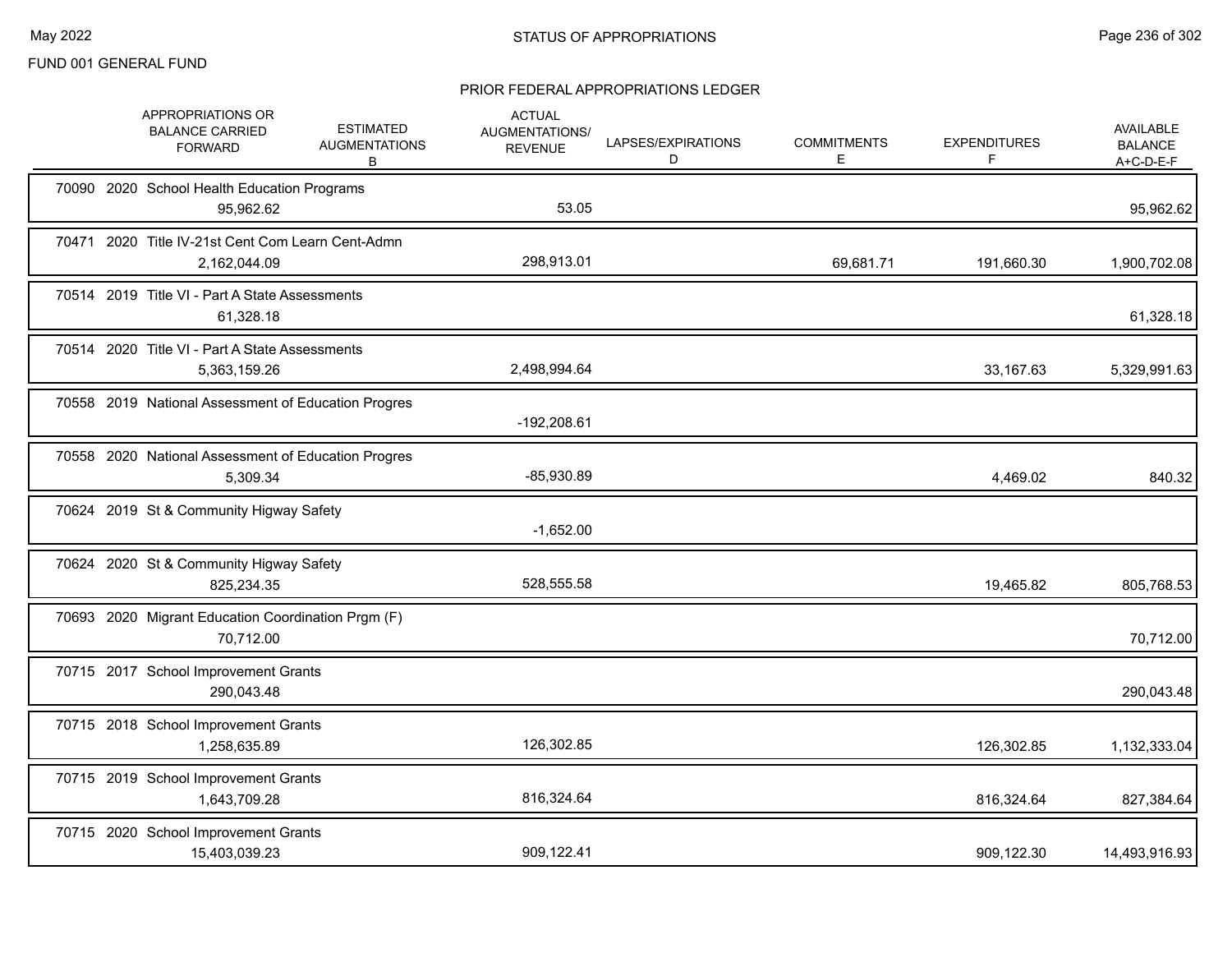#### PRIOR FEDERAL APPROPRIATIONS LEDGER

|       | APPROPRIATIONS OR<br><b>BALANCE CARRIED</b><br><b>FORWARD</b>       | <b>ESTIMATED</b><br><b>AUGMENTATIONS</b><br>В | <b>ACTUAL</b><br><b>AUGMENTATIONS/</b><br><b>REVENUE</b> | LAPSES/EXPIRATIONS<br>D | <b>COMMITMENTS</b><br>E | <b>EXPENDITURES</b> | <b>AVAILABLE</b><br><b>BALANCE</b><br>A+C-D-E-F |
|-------|---------------------------------------------------------------------|-----------------------------------------------|----------------------------------------------------------|-------------------------|-------------------------|---------------------|-------------------------------------------------|
|       | 71014 2020 Pennsylvania Project Aware<br>1,800,000.00               |                                               |                                                          |                         |                         |                     | 1,800,000.00                                    |
|       | 71032 2020 Preschool Development Grants<br>30,000,000.00            |                                               |                                                          |                         |                         |                     | 30,000,000.00                                   |
|       | 71033 2019 Statewide Longitudinal Data Systems<br>23.50             |                                               | 4.99                                                     |                         |                         | 4.99                | 18.51                                           |
|       | 71033 2020 Statewide Longitudinal Data Systems<br>4,222,034.88      |                                               | 564,999.53                                               |                         | 59,893.83               | 331,918.41          | 3,830,222.64                                    |
|       | 71105 2018 StudentSupport&Academic Enrichment-Admin<br>3,995.00     |                                               |                                                          |                         |                         |                     | 3,995.00                                        |
|       | 71105 2020 StudentSupport&Academic Enrichment-Admin<br>1,641,811.77 |                                               | 470,023.86                                               |                         | 378,825.13              | 463,824.86          | 799,161.78                                      |
|       | 71106 2018 Troops to Teachers<br>19,692.81                          |                                               | 14,565.16                                                |                         | 8,809.84                |                     | 10,882.97                                       |
|       | 71106 2019 Troops to Teachers<br>79,226.80                          |                                               | 9,645.00                                                 |                         | 31,563.50               |                     | 47,663.30                                       |
|       | 71106 2020 Troops to Teachers<br>283,878.34                         |                                               | 234,286.91                                               |                         | 21,068.17               | 118,165.25          | 144,644.92                                      |
|       | 71108 2020 Education Innovation & Research Program<br>4,000,000.00  |                                               |                                                          |                         |                         |                     | 4,000,000.00                                    |
|       | 71109 2019 Emergency Impact Aid Program                             |                                               | 229.87                                                   |                         |                         |                     |                                                 |
| 71109 | 2020 Emergency Impact Aid Program<br>1,999,735.91                   |                                               | 264.09                                                   |                         |                         |                     | 1,999,735.91                                    |
|       | 71110 2020 Assistance For Homeless Children & Youth<br>20,833.41    |                                               |                                                          |                         |                         |                     | 20,833.41                                       |

GRANTS AND SUBSIDIES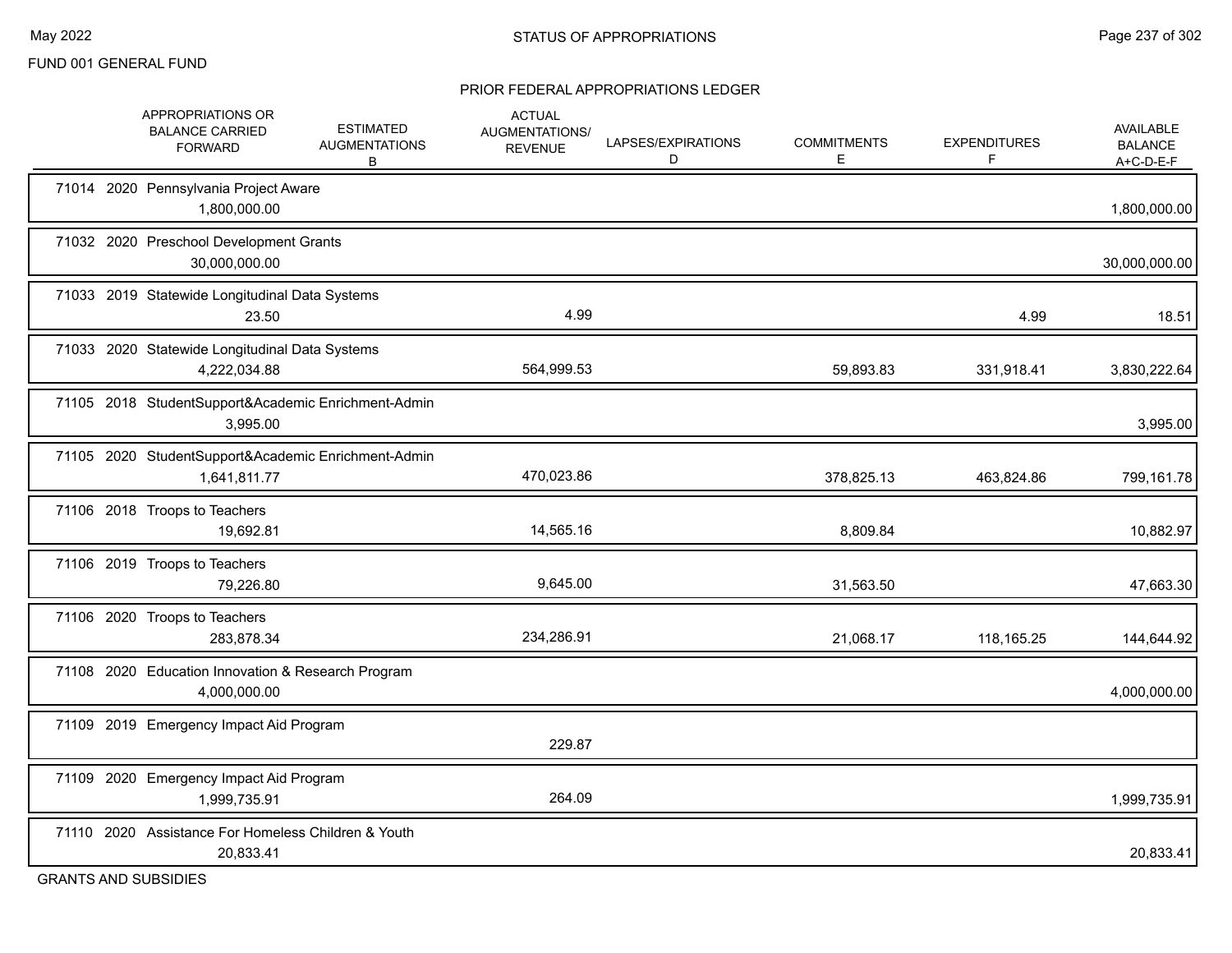|  | APPROPRIATIONS OR<br><b>BALANCE CARRIED</b><br><b>FORWARD</b> | <b>ESTIMATED</b><br><b>AUGMENTATIONS</b><br>B | <b>ACTUAL</b><br><b>AUGMENTATIONS/</b><br><b>REVENUE</b> | LAPSES/EXPIRATIONS<br>D | <b>COMMITMENTS</b><br>Е | <b>EXPENDITURES</b><br>F | AVAILABLE<br><b>BALANCE</b><br>A+C-D-E-F |
|--|---------------------------------------------------------------|-----------------------------------------------|----------------------------------------------------------|-------------------------|-------------------------|--------------------------|------------------------------------------|
|  | 70071 2015 Food and Nutrition - Local                         |                                               | $-0.27$                                                  |                         |                         | $-0.27$                  | 0.27                                     |
|  | 70071 2016 Food and Nutrition - Local                         |                                               | $-3,724.61$                                              |                         |                         | $-3,724.61$              | 3,724.61                                 |
|  | 70071 2017 Food and Nutrition - Local                         |                                               | $-3,678.00$                                              |                         |                         | $-3,678.00$              | 3,678.00                                 |
|  | 70071 2018 Food and Nutrition - Local                         |                                               | $-29,489.38$                                             |                         |                         | $-29,489.38$             | 29,489.38                                |
|  | 70071 2019 Food and Nutrition - Local<br>157,519.53           |                                               | $-24,828.52$                                             |                         |                         | $-24,086.37$             | 181,605.90                               |
|  | 70071 2020 Food and Nutrition - Local<br>307,969,224.84       |                                               | 151,370,519.09                                           |                         |                         | 157,159,909.66           | 150,809,315.18                           |
|  | 70071 2012 Food and Nutrition Local                           |                                               | $-79,629.75$                                             |                         |                         | $-28,179.77$             | 28,179.77                                |
|  | 70075 2017 ESEA-Title 1 Local<br>72,447.23                    |                                               | $-74,067.26$                                             |                         | 72,447.23               |                          |                                          |
|  | 70075 2018 ESEA-Title 1 Local<br>91,978.83                    |                                               | $-11,770.37$                                             |                         |                         | $-11,770.37$             | 103,749.20                               |
|  | 70075 2019 ESEA-Title 1 Local<br>5,508,370.33                 |                                               | 1,523,509.18                                             |                         | 3,770.71                | 1,523,509.18             | 3,981,090.44                             |
|  | 70075 2020 ESEA-Title 1 Local<br>250,930,297.48               |                                               | 40,228,372.93                                            |                         | 315,188.59              | 40,074,603.41            | 210,540,505.48                           |
|  | 70075 2013 ESEA-TITLE 1-Local                                 |                                               | $-46,732.71$                                             |                         |                         |                          |                                          |
|  | 70086 2020 Vocational Education Act - Local<br>12,984,979.52  |                                               | 5,184,183.11                                             |                         |                         | 5,159,696.19             | 7,825,283.33                             |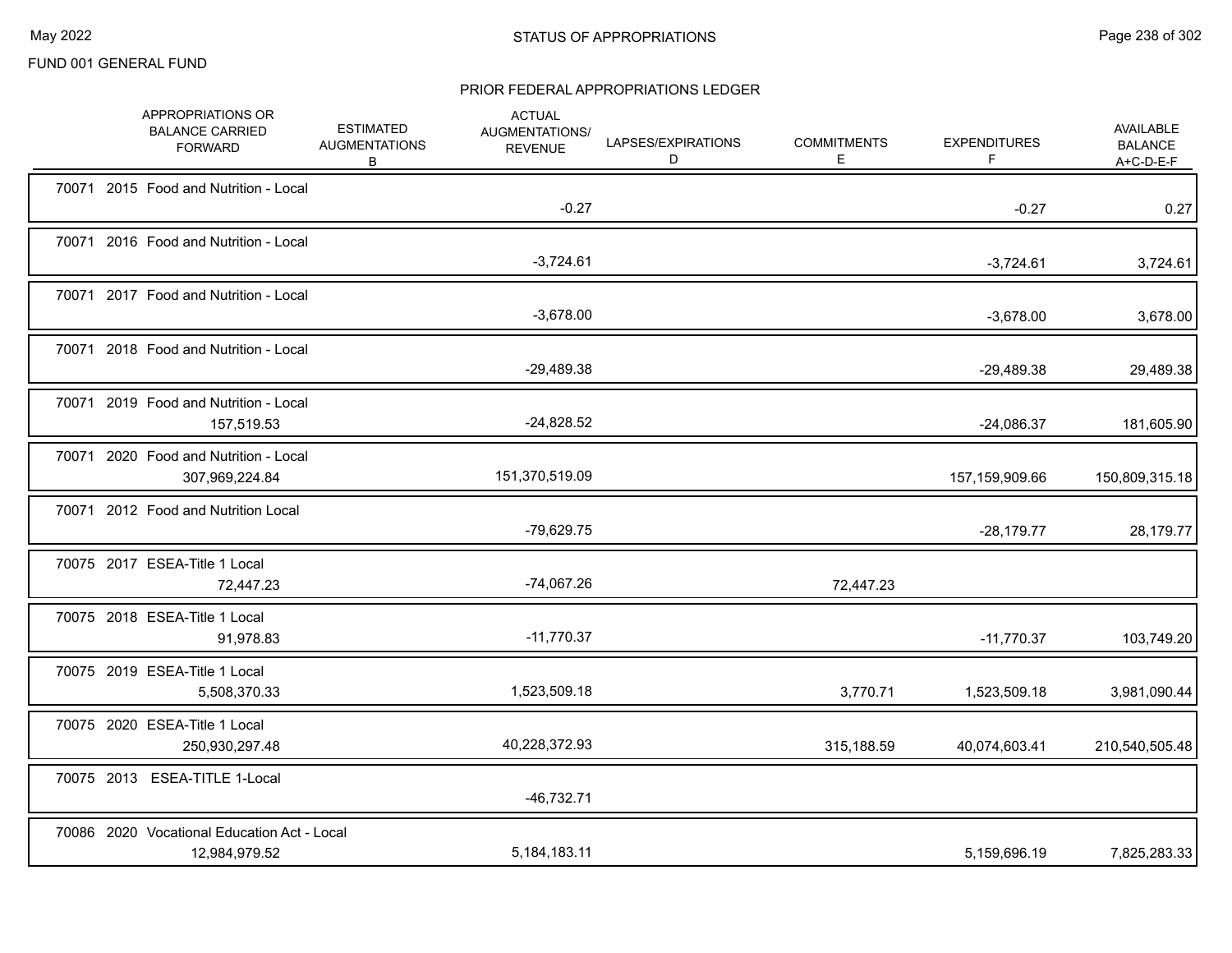|  | APPROPRIATIONS OR<br><b>BALANCE CARRIED</b><br><b>FORWARD</b>           | <b>ESTIMATED</b><br><b>AUGMENTATIONS</b><br>B | <b>ACTUAL</b><br>AUGMENTATIONS/<br><b>REVENUE</b> | LAPSES/EXPIRATIONS<br>D | <b>COMMITMENTS</b><br>Е | <b>EXPENDITURES</b><br>F | AVAILABLE<br><b>BALANCE</b><br>A+C-D-E-F |
|--|-------------------------------------------------------------------------|-----------------------------------------------|---------------------------------------------------|-------------------------|-------------------------|--------------------------|------------------------------------------|
|  | 70087 2014 Prof Development - Title II Local                            |                                               | $-24,868.92$                                      |                         |                         |                          |                                          |
|  | 70087 2017 Prof Development - Title II Local<br>61,426.49               |                                               |                                                   |                         |                         |                          | 61,426.49                                |
|  | 70087 2018 Prof Development - Title II Local<br>199,194.32              |                                               | $-964.00$                                         |                         | 514.80                  | $-1,478.80$              | 200,158.32                               |
|  | 70087 2019 Prof Development - Title II Local<br>804,807.71              |                                               | 95,373.79                                         |                         | 7,036.54                | 95,373.79                | 702,397.38                               |
|  | 70087 2020 Prof Development - Title II Local<br>45, 177, 914. 79        |                                               | 6,609,789.73                                      |                         | 29,245.41               | 6,598,247.64             | 38,550,421.74                            |
|  | 70087 2006 Improve Teacher Quality - Title II - Local<br>1,334.49       |                                               |                                                   |                         |                         |                          | 1,334.49                                 |
|  | 70087 2013 Improve Teacher Quality - Title II- Local                    |                                               | $-53,607.00$                                      |                         |                         |                          |                                          |
|  | 70088 2019 Individuals w/Disabilities Educ - Local<br>1,140.17          |                                               | -162,667.32                                       |                         |                         | -162,667.32              | 163,807.49                               |
|  | 70088 2020 Individuals w/Disabilities Educ - Local<br>61,807,891.43     |                                               | 40,435,409.28                                     |                         | 551,396.15              | 40,435,075.93            | 20,821,419.35                            |
|  | 70093 2020 Adult Basic Education - Local<br>5,735,107.38                |                                               | $-318,452.57$                                     |                         |                         | $-318,452.57$            | 6,053,559.95                             |
|  | 70516 2018 Title IV - 21st Cent. Comm Learn - Local<br>141,658.00       |                                               |                                                   |                         |                         |                          | 141,658.00                               |
|  | 70516 2019 Title IV - 21st Cent. Comm Learn - Local<br>957,282.88       |                                               | 12,255.34                                         |                         |                         |                          | 957,282.88                               |
|  | 70516 2020 Title IV - 21st Cent. Comm Learn - Local<br>55, 134, 269. 57 |                                               | 14,337,269.76                                     |                         | 818,343.84              | 10,430,297.45            | 43,885,628.28                            |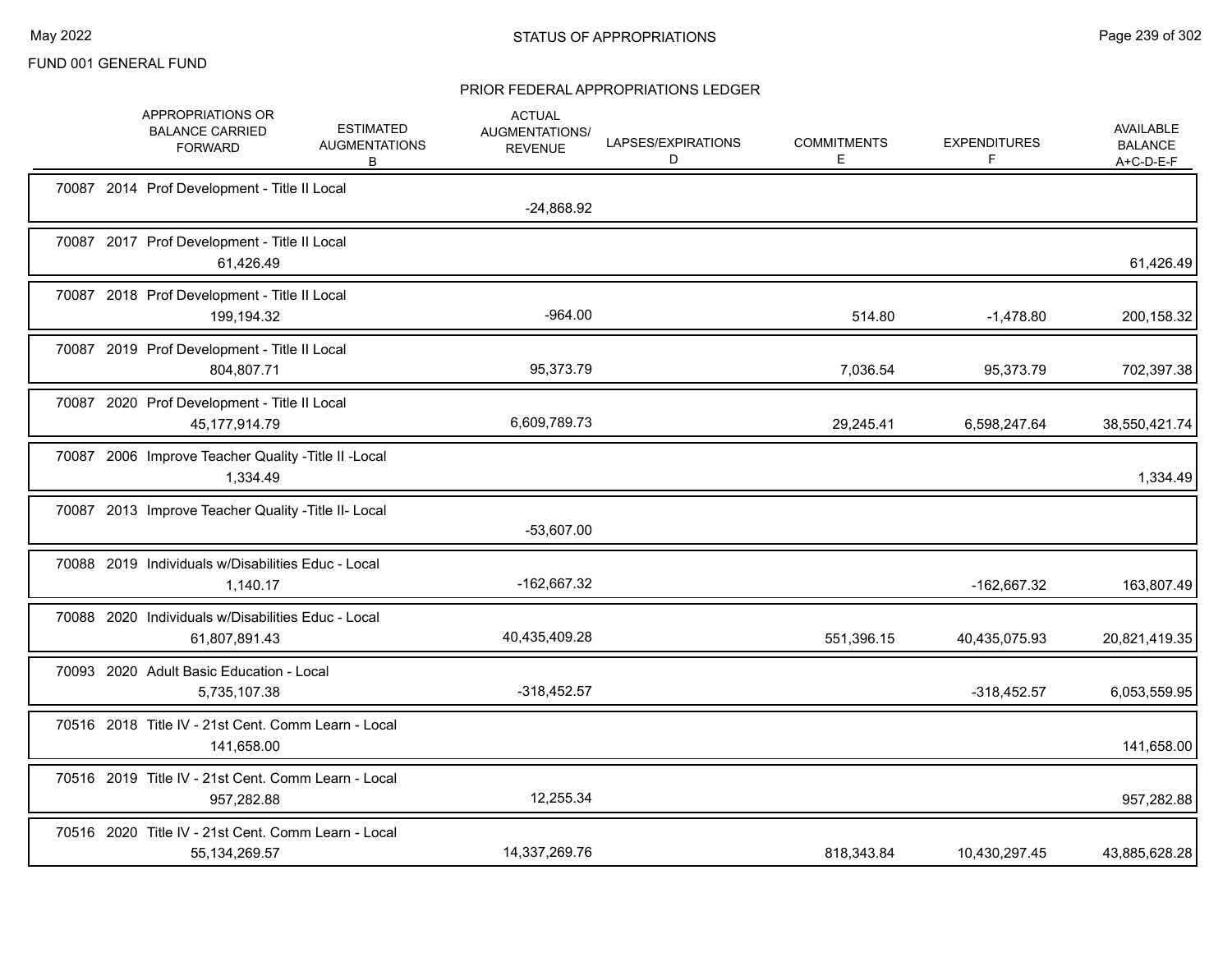#### PRIOR FEDERAL APPROPRIATIONS LEDGER

|                   | APPROPRIATIONS OR<br><b>BALANCE CARRIED</b><br><b>FORWARD</b>        | <b>ESTIMATED</b><br><b>AUGMENTATIONS</b><br>В | <b>ACTUAL</b><br>AUGMENTATIONS/<br><b>REVENUE</b> | LAPSES/EXPIRATIONS<br>D | <b>COMMITMENTS</b><br>E | <b>EXPENDITURES</b><br>F | <b>AVAILABLE</b><br><b>BALANCE</b><br>$A+C-D-E-F$ |
|-------------------|----------------------------------------------------------------------|-----------------------------------------------|---------------------------------------------------|-------------------------|-------------------------|--------------------------|---------------------------------------------------|
|                   | 70516 2012 Title IV - 21st Cent. Comm Learn - Local                  |                                               | $-77,865.58$                                      |                         |                         |                          |                                                   |
|                   | 70517 2016 Title III - Lan Inst Lep & Immig Student                  |                                               | $-8,499.76$                                       |                         |                         | $-8,499.76$              | 8,499.76                                          |
|                   | 70517 2018 Title III - Lan Inst Lep & Immig Student<br>3,027.39      |                                               | $-1,123.74$                                       |                         |                         | $-1,123.74$              | 4,151.13                                          |
|                   | 70517 2019 Title III - Lan Inst Lep & Immig Student<br>249,405.19    |                                               | 124,742.07                                        |                         | 137,076.46              | 30,518.39                | 81,810.34                                         |
|                   | 70517 2020 Title III - Lan Inst Lep & Immig Student<br>10,481,550.29 |                                               | 1,748,360.84                                      |                         | 13,270.10               | 1,694,304.96             | 8,773,975.23                                      |
|                   | 70518 2019 Title VI Rural & Low Income School-Local<br>40,451.35     |                                               |                                                   |                         |                         |                          | 40,451.35                                         |
|                   | 70518 2020 Title VI Rural & Low Income School-Local<br>784,080.04    |                                               | 173,646.27                                        |                         |                         | 173,646.27               | 610,433.77                                        |
|                   | 70714 2020 Individuals With Disabilities-Education<br>3,121,878.00   |                                               | $-6,576.96$                                       |                         |                         | $-6,576.96$              | 3,128,454.96                                      |
|                   | 71107 2018 StudentSupport&Academic Enrichment-Local<br>17,055.36     |                                               | 7,965.58                                          |                         |                         | 7,965.58                 | 9,089.78                                          |
|                   | 71107 2019 StudentSupport&Academic Enrichment-Local<br>855,310.47    |                                               | 121,099.79                                        |                         | 16,000.00               | 121,099.79               | 718,210.68                                        |
|                   | 71107 2020 StudentSupport&Academic Enrichment-Local<br>20,319,846.13 |                                               | 3,616,427.99                                      |                         | 52,945.16               | 3,608,338.03             | 16,658,562.94                                     |
|                   | 77826 2011 ARRA-ESEA-Title I-School Improvement<br>15,800.93         |                                               |                                                   |                         |                         |                          | 15,800.93                                         |
| <b>DEPT TOTAL</b> |                                                                      |                                               |                                                   |                         |                         |                          |                                                   |
|                   | 893,166,025.51                                                       |                                               | 276,594,087.57                                    |                         | 3,397,346.03            | 273,416,160.33           | 616,352,519.15                                    |
|                   | <b>BA 31 - PA Emergency Management Agency</b>                        |                                               |                                                   |                         |                         |                          |                                                   |

GENERAL GOVERNMENT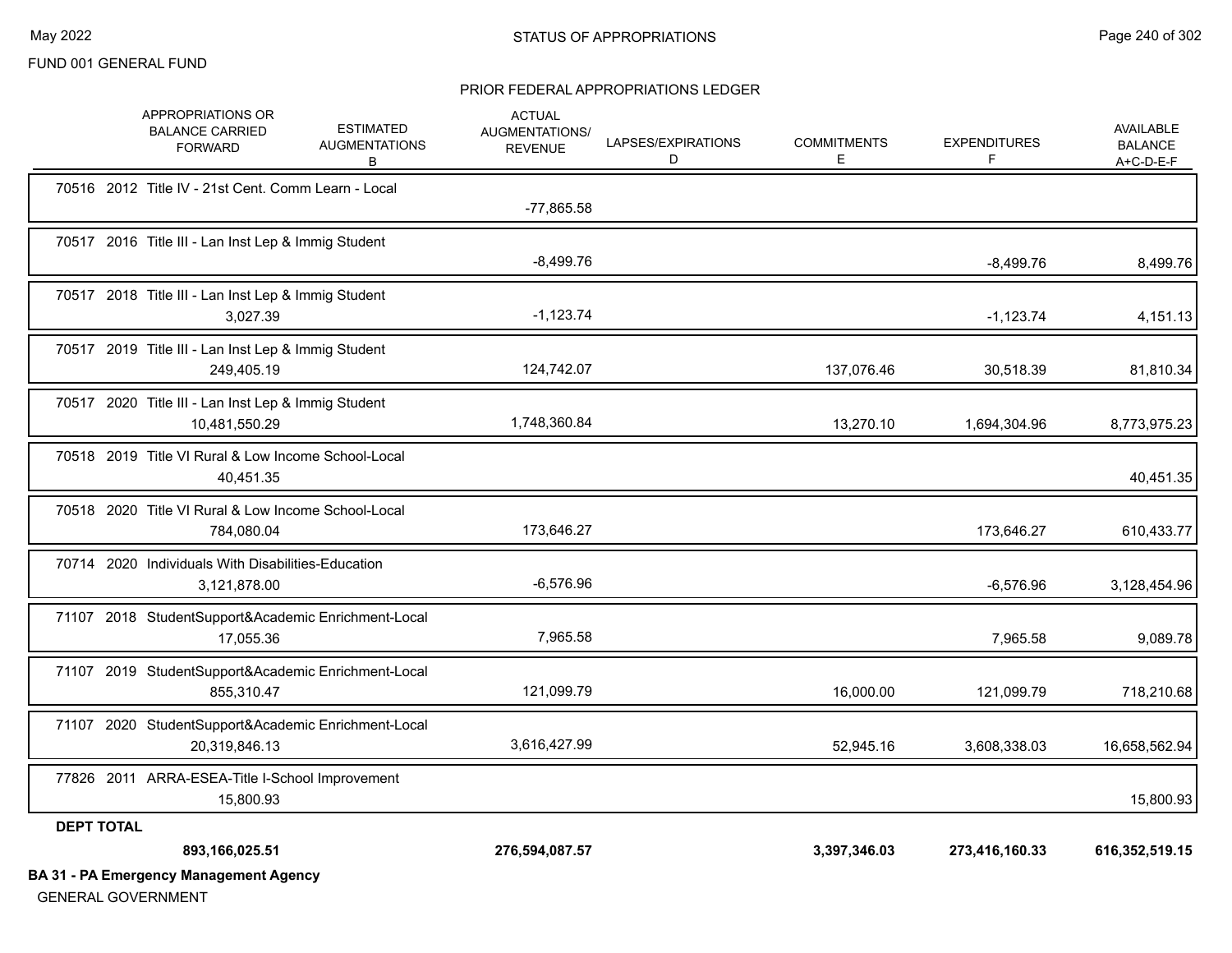|                   | APPROPRIATIONS OR<br><b>BALANCE CARRIED</b><br><b>FORWARD</b>      | <b>ESTIMATED</b><br><b>AUGMENTATIONS</b><br>В | <b>ACTUAL</b><br>AUGMENTATIONS/<br><b>REVENUE</b> | LAPSES/EXPIRATIONS<br>D | <b>COMMITMENTS</b><br>Е | <b>EXPENDITURES</b><br>F | <b>AVAILABLE</b><br><b>BALANCE</b><br>$A+C-D-E-F$ |
|-------------------|--------------------------------------------------------------------|-----------------------------------------------|---------------------------------------------------|-------------------------|-------------------------|--------------------------|---------------------------------------------------|
|                   | 70238 2020 Fire Prevention<br>42,000.00                            |                                               |                                                   |                         |                         |                          | 42,000.00                                         |
|                   | 70239 2020 Civil Preparedness<br>10,028,318.22                     |                                               | 2,883,214.85                                      |                         |                         | 1,891,133.67             | 8,137,184.55                                      |
|                   | 70241 2020 Hazardous Materials Planning & Training<br>1,203,188.42 |                                               | 64,655.36                                         |                         |                         | 17,689.76                | 1,185,498.66                                      |
| <b>DEPT TOTAL</b> | 11,273,506.64<br><b>BA 35 - Environmental Protection</b>           |                                               | 2,947,870.21                                      |                         |                         | 1,908,823.43             | 9,364,683.21                                      |
|                   | <b>GENERAL GOVERNMENT</b>                                          |                                               |                                                   |                         |                         |                          |                                                   |
|                   | 70242 2018 Coastal Zone Management<br>25,335.57                    |                                               | 39,313.71                                         |                         |                         | 24,917.00                | 418.57                                            |
|                   | 70242 2019 Coastal Zone Management<br>42,523.11                    |                                               | 26,867.86                                         |                         |                         | 26,867.86                | 15,655.25                                         |
|                   | 70242 2020 Coastal Zone Management<br>3,376,090.85                 |                                               | -400,282.03                                       |                         | 379,384.50              | 254,753.53               | 2,741,952.82                                      |
|                   | 70243 2020 Surf. Mine Cons. A & E-Title V-Mgmt.<br>4,312,316.42    |                                               | -438,337.64                                       |                         |                         | 144,989.39               | 4, 167, 327.03                                    |
|                   | 70244 2020 State Energy Program (SEP)<br>13,173,518.39             |                                               | 344,610.51                                        |                         |                         | 629,841.84               | 12,543,676.55                                     |
|                   | 70245 2020 Surf. Mine Cons. A & E-Title V-Legal<br>478,715.58      |                                               | $-303,734.18$                                     |                         |                         | $-65,027.79$             | 543,743.37                                        |
|                   | 70246 2020 Trg & Educ of Underground Miners-MSHA<br>1.477.353.61   |                                               | 413,023.92                                        |                         |                         | 351,188.12               | 1,126,165.49                                      |
|                   | 70247 2020 Diagonstic X-Ray Equipment Testing<br>320,693.21        |                                               | 91,168.00                                         |                         |                         | 0.01                     | 320,693.20                                        |
|                   | 70249 2020 Water Quality Outreach Training<br>200,000.00           |                                               |                                                   |                         |                         |                          | 200,000.00                                        |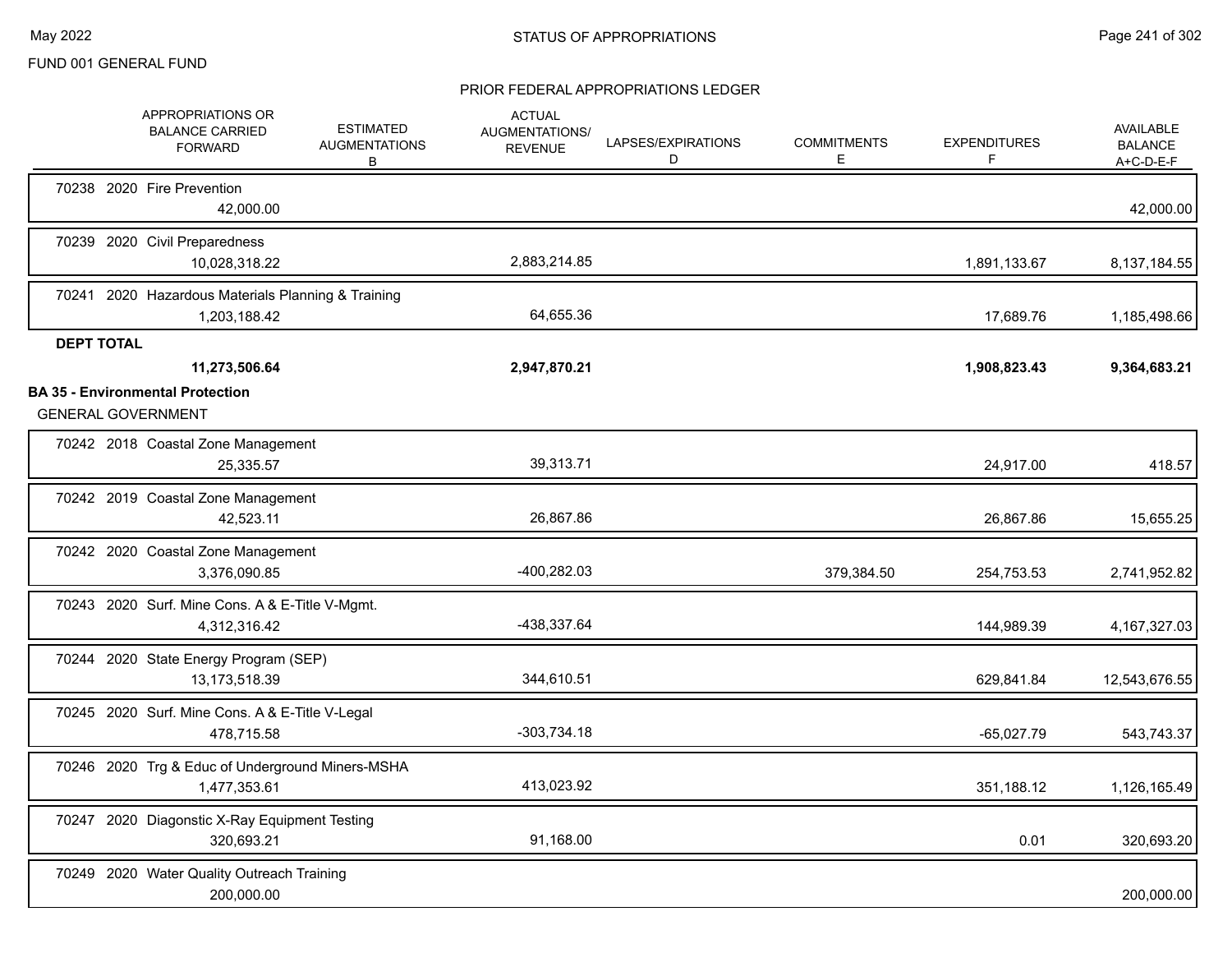|  | APPROPRIATIONS OR<br><b>BALANCE CARRIED</b><br><b>FORWARD</b>        | <b>ESTIMATED</b><br><b>AUGMENTATIONS</b><br>B | <b>ACTUAL</b><br>AUGMENTATIONS/<br><b>REVENUE</b> | LAPSES/EXPIRATIONS<br>D | <b>COMMITMENTS</b><br>Е | <b>EXPENDITURES</b><br>F | AVAILABLE<br><b>BALANCE</b><br>$A+C-D-E-F$ |
|--|----------------------------------------------------------------------|-----------------------------------------------|---------------------------------------------------|-------------------------|-------------------------|--------------------------|--------------------------------------------|
|  | 70250 2020 Surf. Mine Cons. A & E-Title V-Oper.<br>5,325,879.97      |                                               | $-1,648,253.31$                                   |                         | 9,557.32                | 542,130.81               | 4,774,191.84                               |
|  | 70251 2018 Miscellaneous Survey Studies                              |                                               | $-23,745.00$                                      |                         |                         |                          |                                            |
|  | 70251 2019 Miscellaneous Survey Studies                              |                                               | 23,745.00                                         |                         |                         |                          |                                            |
|  | 70251 2020 Miscellaneous Survey Studies<br>5,312,544.22              |                                               | -369,046.80                                       |                         |                         | 92,764.88                | 5,219,779.34                               |
|  | 70252 2020 Indoor Radon Abatement - SIRG<br>235,361.51               |                                               | $-117,731.24$                                     |                         |                         | 24,220.04                | 211, 141. 47                               |
|  | 70253 2020 EPA Planning Grant - Admin. - RCRA<br>3,846,548.32        |                                               | 301,230.71                                        |                         | 10,929.88               | 253,658.17               | 3,581,960.27                               |
|  | 70254 2020 Hydroelectric Power Construction Fund<br>51,000.00        |                                               |                                                   |                         |                         |                          | 51,000.00                                  |
|  | 70255 2020 Wetland Protection Fund<br>638,685.48                     |                                               | 105,150.17                                        |                         |                         | 159,833.48               | 478,852.00                                 |
|  | 70256 2020 Wellhead Protection Fund<br>250,000.00                    |                                               |                                                   |                         |                         |                          | 250,000.00                                 |
|  | 70257 2020 National Dam Safety Program<br>1,261,495.79               |                                               | $-17,747.20$                                      |                         |                         | 3,480.41                 | 1,258,015.38                               |
|  | 70258 2020 Chesapeake Bay Pollution Abatement<br>10,666,457.83       |                                               | 638,356.17                                        |                         | 47,300.25               | 1,592,705.67             | 9,026,451.91                               |
|  | 70259 2020 Safe Water Drinking Act - PWSSP - Oper.<br>2,805,254.95   |                                               | $-494, 179.11$                                    |                         |                         | 83,882.03                | 2,721,372.92                               |
|  | 70260 2020 Non-Point Source Implementation - 319(H)<br>12,582,095.35 |                                               | 311,662.74                                        |                         | 10,949.26               | 578,092.84               | 11,993,053.25                              |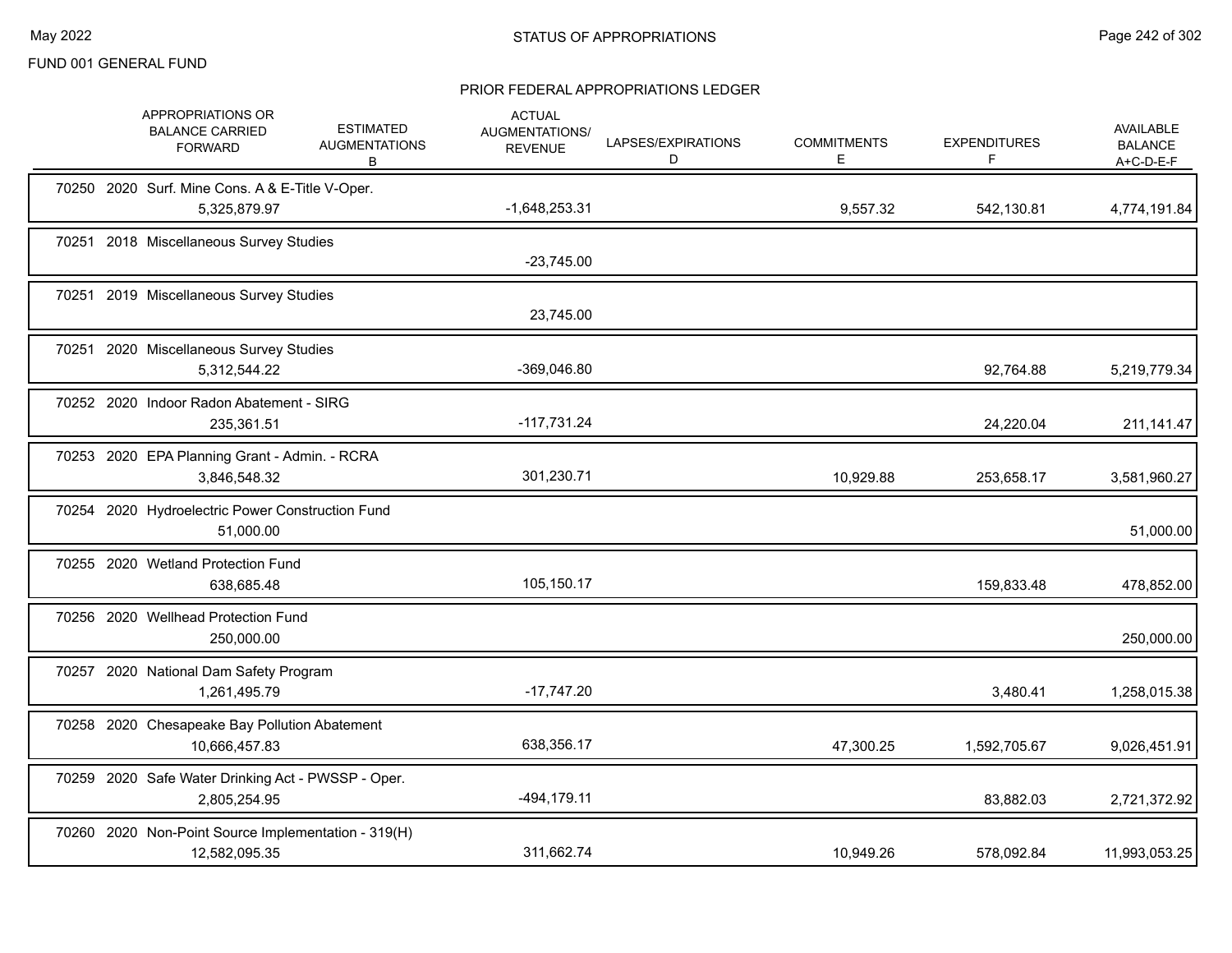|  | APPROPRIATIONS OR<br><b>BALANCE CARRIED</b><br><b>FORWARD</b>       | <b>ESTIMATED</b><br><b>AUGMENTATIONS</b><br>B | <b>ACTUAL</b><br>AUGMENTATIONS/<br><b>REVENUE</b> | LAPSES/EXPIRATIONS<br>D | <b>COMMITMENTS</b><br>Е | <b>EXPENDITURES</b><br>F | <b>AVAILABLE</b><br><b>BALANCE</b><br>A+C-D-E-F |
|--|---------------------------------------------------------------------|-----------------------------------------------|---------------------------------------------------|-------------------------|-------------------------|--------------------------|-------------------------------------------------|
|  | 70260 2009 Non_Point Source Implementation                          |                                               | 6,410.00                                          |                         |                         |                          |                                                 |
|  | 70261 2020 Water Pollution Control 106 Grant-Oper.<br>5,292,913.04  |                                               | $-329,193.62$                                     |                         |                         | $-83,593.85$             | 5,376,506.89                                    |
|  | 70262 2020 Air Pollution Control 105 Grant-Oper.<br>1,945,321.42    |                                               | -458,045.25                                       |                         |                         | 161,985.18               | 1,783,336.24                                    |
|  | 70264 2019 Stormwtr Permit Initiative-NPDES 104(b)3<br>96,630.29    |                                               | 61,514.70                                         |                         | 23,334.12               | 73,296.17                |                                                 |
|  | 70264 2020 Stormwtr Permit Initiative-NPDES 104(b)3<br>2,139,950.95 |                                               | 43,097.62                                         |                         | 97,625.31               | 88,301.08                | 1,954,024.56                                    |
|  | 70265 2020 Energy & Environmental Opportunities<br>1,200,000.00     |                                               |                                                   |                         |                         |                          | 1,200,000.00                                    |
|  | 70266 2020 Construction Mgmt Assistance Grant-Oper<br>350,000.00    |                                               |                                                   |                         |                         |                          | 350,000.00                                      |
|  | 70267 2020 Wtr Quality Mgmt Plan Gr 205(j)(1)-604b<br>686,333.04    |                                               | $-115,090.98$                                     |                         |                         | $-25,738.96$             | 712,072.00                                      |
|  | 70268 2020 Construction Mgmt Assistance Grant-Mgmt<br>1,375,000.00  |                                               | $-7,859.29$                                       |                         |                         |                          | 1,375,000.00                                    |
|  | 70269 2020 Pollution Prevention<br>800,000.00                       |                                               |                                                   |                         |                         |                          | 800,000.00                                      |
|  | 70270 2020 Small Operators Assistance - SOAP<br>300,000.00          |                                               |                                                   |                         |                         |                          | 300,000.00                                      |
|  | 70271 2020 Safe Water Drinking Act - PWSSP - Mgmt<br>5,033,565.43   |                                               | $-461,230.42$                                     |                         |                         | 10,965.18                | 5,022,600.25                                    |
|  | 70272 2020 Water Pollution Control 106 Grants-MGMT<br>2,883,430.72  |                                               | 187,461.94                                        |                         | 14,039.29               | 22,802.34                | 2,846,589.09                                    |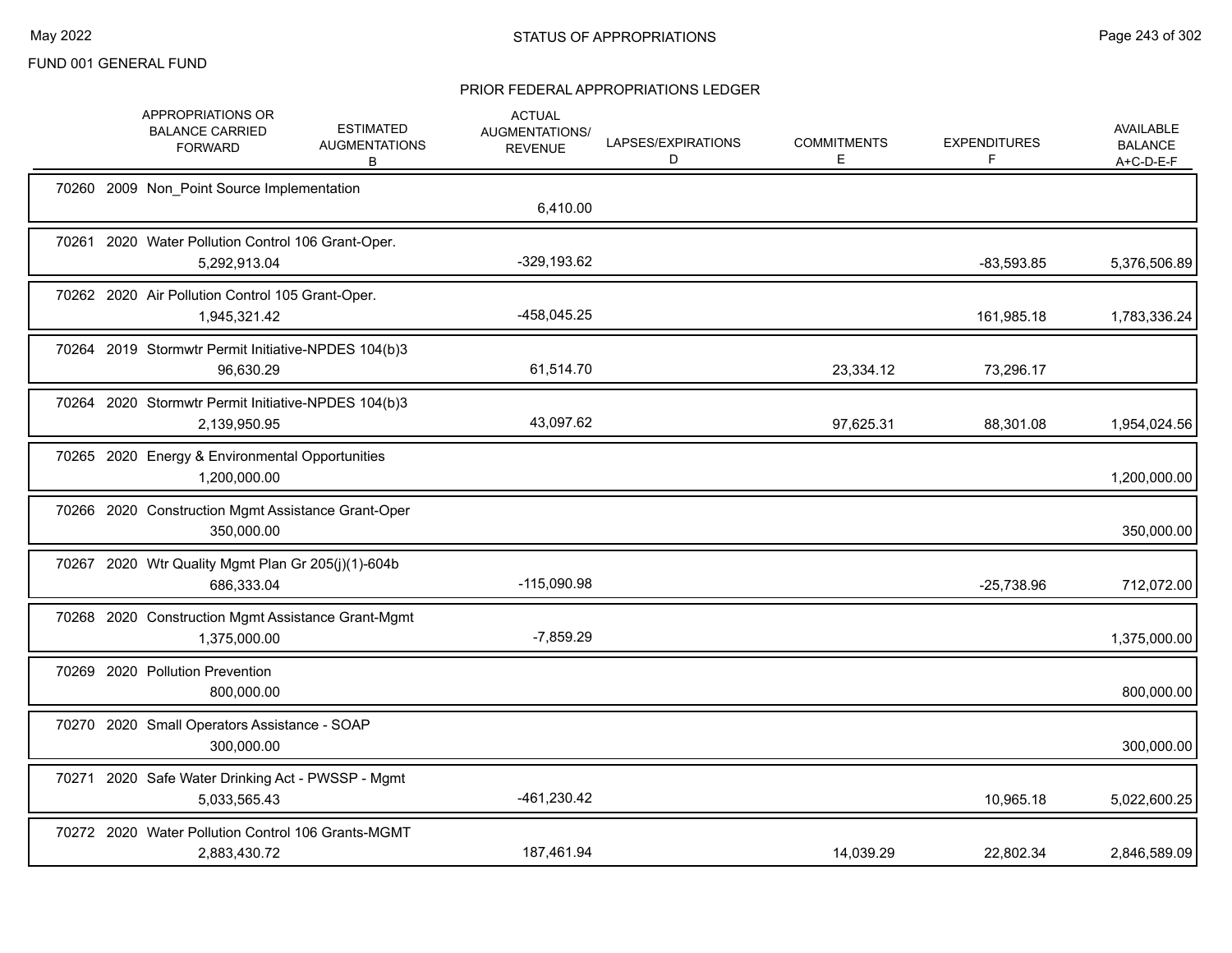|                                     | APPROPRIATIONS OR<br><b>BALANCE CARRIED</b><br><b>FORWARD</b>       | <b>ESTIMATED</b><br><b>AUGMENTATIONS</b><br>В | <b>ACTUAL</b><br><b>AUGMENTATIONS/</b><br><b>REVENUE</b> | LAPSES/EXPIRATIONS<br>D | <b>COMMITMENTS</b><br>Е | <b>EXPENDITURES</b><br>F | <b>AVAILABLE</b><br><b>BALANCE</b><br>$A+C-D-E-F$ |
|-------------------------------------|---------------------------------------------------------------------|-----------------------------------------------|----------------------------------------------------------|-------------------------|-------------------------|--------------------------|---------------------------------------------------|
|                                     | 70273 2020 Air Polution Control 105 Grant - MGMT<br>992,945.07      |                                               | -179,160.67                                              |                         |                         | 128,074.82               | 864,870.25                                        |
|                                     | 70274 2020 Oil Pollution Spills Removal<br>1,000,000.00             |                                               |                                                          |                         |                         |                          | 1,000,000.00                                      |
|                                     | 70523 2020 Training Reimbursement for Small Systems<br>3,500,000.00 |                                               |                                                          |                         |                         |                          | 3,500,000.00                                      |
|                                     | 71062 2020 Multipurp Grants-States&Tribes<br>576,025.18             |                                               | 28,926.38                                                |                         |                         | 30,945.74                | 545,079.44                                        |
| <b>DEPT TOTAL</b><br>BA 67 - Health | 94,553,985.30<br><b>GENERAL GOVERNMENT</b>                          |                                               | $-2,741,097.31$                                          |                         | 593,119.93              | 5,105,335.99             | 88,855,529.38                                     |
|                                     | 70295 2020 Clinical Laboratory Improvement<br>78,576.87             |                                               | 135,112.00                                               |                         |                         |                          | 78,576.87                                         |
|                                     | 70296 2020 Health Assessment<br>422,994.28                          |                                               | 18,426.29                                                |                         |                         | 10,304.40                | 412,689.88                                        |
|                                     | 70297 2020 Primary Care Co-operative Agreement<br>324,150.57        |                                               | 9,213.62                                                 |                         |                         | 4,516.05                 | 319,634.52                                        |
|                                     | 70298 2020 TB - Administration and Operation<br>532,519.56          |                                               | 61,614.66                                                |                         |                         | 38,163.63                | 494,355.93                                        |
|                                     | 70300 2020 PHHSBG - Block Program Services<br>3,537,276.96          |                                               | 2,159,778.05                                             |                         | 1,224.41                | 1,509,329.73             | 2,026,722.82                                      |
|                                     | 70301 2020 Health Statistics<br>29,477.70                           |                                               | 52,400.81                                                |                         |                         | 1,882.73                 | 27,594.97                                         |
|                                     | 70304 2019 Disease Control Immunization                             |                                               | -45,766.78                                               |                         |                         |                          |                                                   |
|                                     | 70304 2020 Disease Control Immunization<br>6,145,785.27             |                                               | 1,415,462.46                                             |                         |                         | 964,776.71               | 5,181,008.56                                      |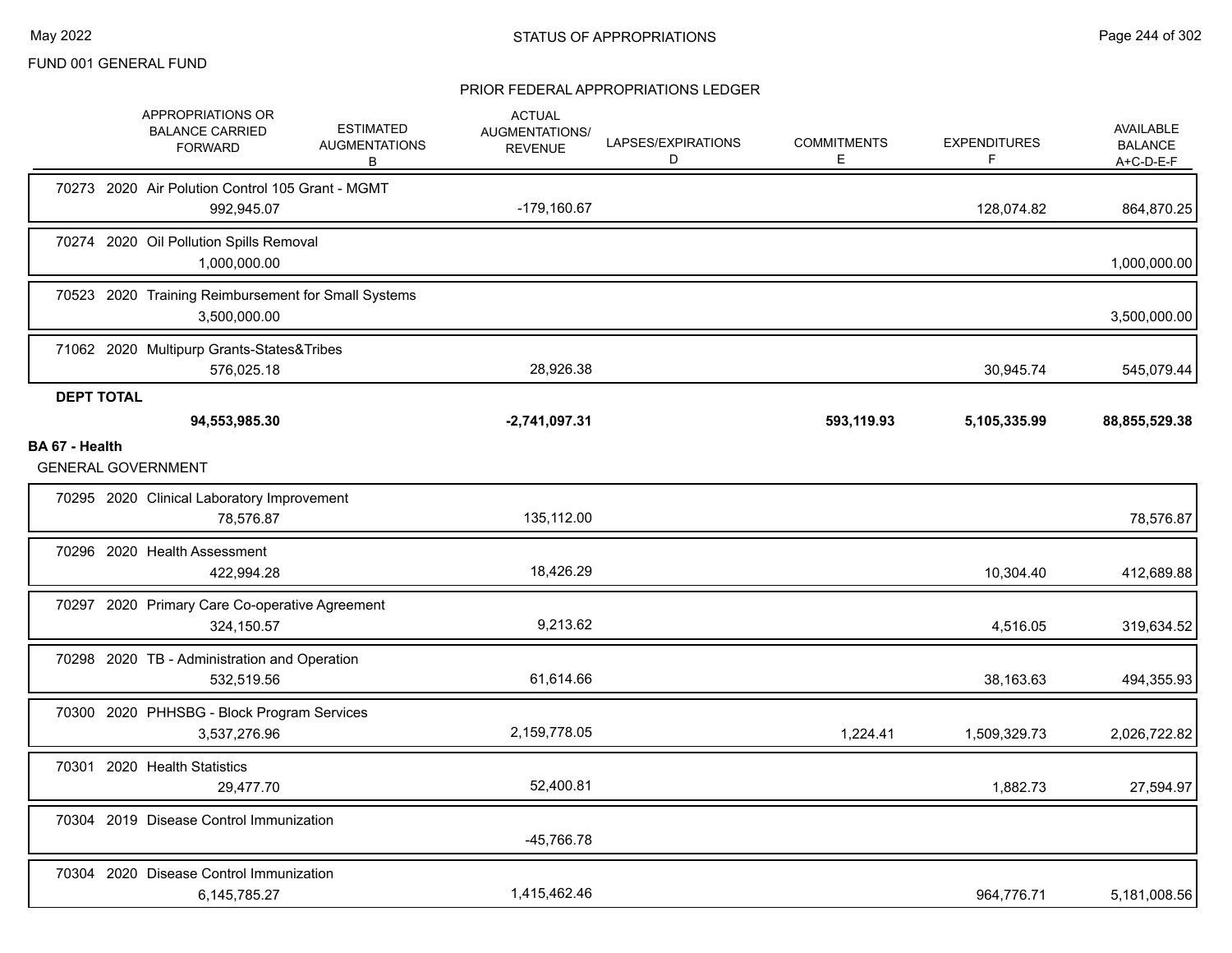|  | APPROPRIATIONS OR<br><b>BALANCE CARRIED</b><br><b>FORWARD</b>       | <b>ESTIMATED</b><br><b>AUGMENTATIONS</b><br>В | <b>ACTUAL</b><br>AUGMENTATIONS/<br><b>REVENUE</b> | LAPSES/EXPIRATIONS<br>D | <b>COMMITMENTS</b><br>Е | <b>EXPENDITURES</b><br>F. | AVAILABLE<br><b>BALANCE</b><br>$A+C-D-E-F$ |
|--|---------------------------------------------------------------------|-----------------------------------------------|---------------------------------------------------|-------------------------|-------------------------|---------------------------|--------------------------------------------|
|  | 70305 2020 Survey & Follow-up STD<br>1,517,107.63                   |                                               | 173,923.51                                        |                         |                         | 137,698.77                | 1,379,408.86                               |
|  | 70307 2020 Epidemiology & Lab Surveillance & Resp<br>3,216,535.48   |                                               | 216,527.67                                        |                         | 280,369.40              | 93,419.29                 | 2,842,746.79                               |
|  | 70310 2020 Medicare Hlth Serv. Agency Certification<br>5,146,496.62 |                                               | 26,646.88                                         |                         |                         | -1,426,056.90             | 6,572,553.52                               |
|  | 70313 2014 Cooperative Health Statistics                            |                                               | $-1,247,549.60$                                   |                         |                         |                           |                                            |
|  | 70313 2015 Cooperative Health Statistics                            |                                               | 298,597.70                                        |                         |                         |                           |                                            |
|  | 70313 2016 Cooperative Health Statistics                            |                                               | -238,791.24                                       |                         |                         |                           |                                            |
|  | 70313 2017 Cooperative Health Statistics                            |                                               | -449,064.20                                       |                         |                         |                           |                                            |
|  | 70313 2018 Cooperative Health Statistics                            |                                               | -176,337.32                                       |                         |                         |                           |                                            |
|  | 70313 2019 Cooperative Health Statistics                            |                                               | $-3,970.65$                                       |                         |                         |                           |                                            |
|  | 70313 2020 Cooperative Health Statistics<br>605,139.33              |                                               | 478,870.57                                        |                         |                         | 112,548.54                | 492,590.79                                 |
|  | 70313 2013 Cooperative Health Statistics                            |                                               | $-1,018,240.35$                                   |                         |                         |                           |                                            |
|  | 70314 2020 Lead - Administration and Operation<br>689,125.02        |                                               | 184,739.24                                        |                         |                         | 4,960.23                  | 684,164.79                                 |
|  | 70315 2020 Medicaid Certification<br>4,537,632.35                   |                                               | 118,060.00                                        |                         |                         | $-1,236,755.42$           | 5,774,387.77                               |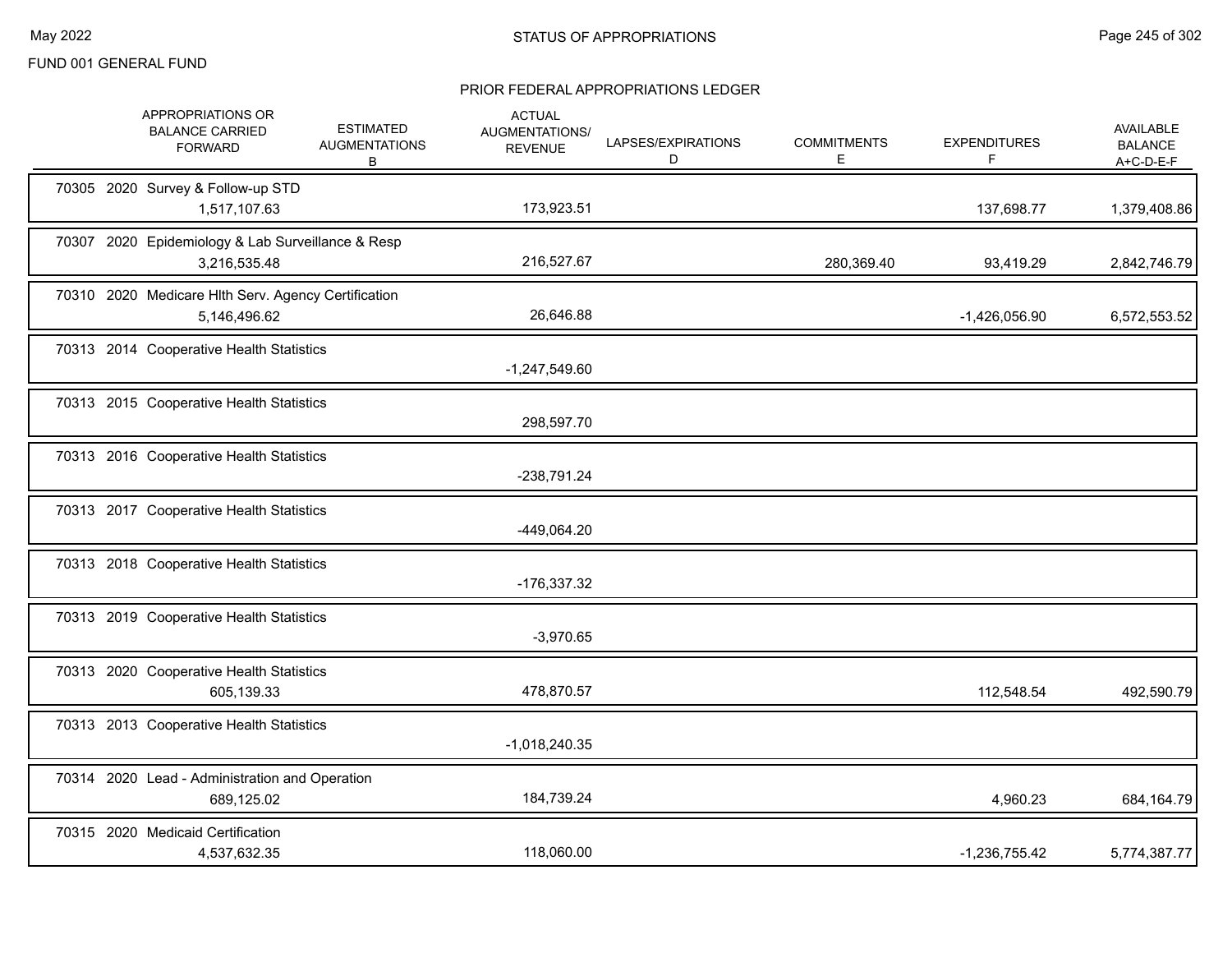| APPROPRIATIONS OR<br><b>BALANCE CARRIED</b><br><b>FORWARD</b>      | <b>ESTIMATED</b><br><b>AUGMENTATIONS</b><br>В | <b>ACTUAL</b><br><b>AUGMENTATIONS/</b><br><b>REVENUE</b> | LAPSES/EXPIRATIONS<br>D | <b>COMMITMENTS</b><br>E. | <b>EXPENDITURES</b><br>F | <b>AVAILABLE</b><br><b>BALANCE</b><br>$A+C-D-E-F$ |
|--------------------------------------------------------------------|-----------------------------------------------|----------------------------------------------------------|-------------------------|--------------------------|--------------------------|---------------------------------------------------|
| 70316 2020 AIDS HIth Ed. - Admin and Oper<br>5,343,203.16          |                                               | 958,353.85                                               |                         |                          | 855,147.97               | 4,488,055.19                                      |
| 70317 2020 MCHSBG - Administration and Operation<br>7,923,371.58   |                                               | 687,505.47                                               |                         | 50,000.00                | 436,481.88               | 7,436,889.70                                      |
| 70318 2020 PHHSBG - Administration and Operation<br>2,627,855.08   |                                               | 1,278,109.20                                             |                         |                          | 164,656.14               | 2,463,198.94                                      |
| 70319 2019 WIC Administration and Operation                        |                                               |                                                          |                         |                          | $-1,536.99$              | 1,536.99                                          |
| 70319 2020 WIC Administration and Operation<br>31,466,237.91       |                                               | 987,317.52                                               |                         | 774,123.00               | 928.716.46               | 29,763,398.45                                     |
| 70323 2019 HIV Care - Administration and Operation<br>684.91       |                                               |                                                          |                         |                          |                          | 684.91                                            |
| 70323 2020 HIV Care - Administration and Operation<br>3,990,235.77 |                                               | 8,102.71                                                 |                         |                          | 3,819.66                 | 3,986,416.11                                      |
| 70329 2020 EMS for Children (F)<br>154,156.57                      |                                               |                                                          |                         |                          | $-8,597.46$              | 162,754.03                                        |
| 70331 2020 HIV / AIDS Surveillance<br>167,995.60                   |                                               | 21,130.36                                                |                         |                          | 13,418.48                | 154,577.12                                        |
| 70339 2020 Preventive Health Special Projects (F)<br>1,826,525.86  |                                               | 335,226.51                                               |                         |                          | 226,158.90               | 1,600,366.96                                      |
| 70340 2020 Adult Blood Lead Epidemiology<br>166,115.80             |                                               |                                                          |                         |                          |                          | 166,115.80                                        |
| 70528 2020 Environmental Public Health Tracking<br>177,328.11      |                                               | 65,348.79                                                |                         |                          | 65,348.79                | 111,979.32                                        |
| 70529 2020 Cancer Prevention & Control<br>3,248,441.25             |                                               | 644,536.12                                               |                         |                          | 482,475.65               | 2,765,965.60                                      |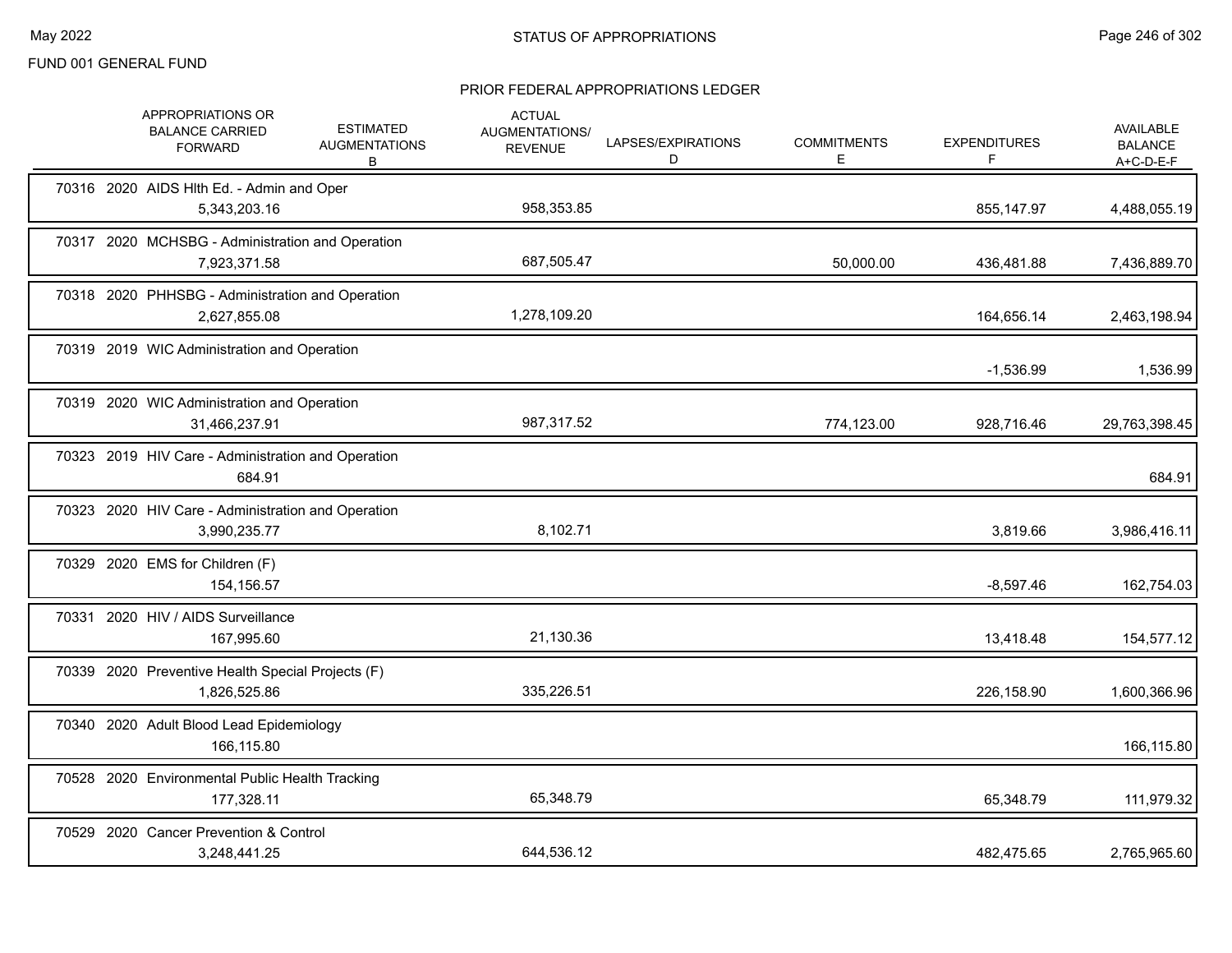|  | APPROPRIATIONS OR<br><b>BALANCE CARRIED</b><br><b>FORWARD</b>     | <b>ESTIMATED</b><br><b>AUGMENTATIONS</b><br>B | <b>ACTUAL</b><br><b>AUGMENTATIONS/</b><br><b>REVENUE</b> | LAPSES/EXPIRATIONS<br>D | <b>COMMITMENTS</b><br>E. | <b>EXPENDITURES</b><br>F. | <b>AVAILABLE</b><br><b>BALANCE</b><br>$A+C-D-E-F$ |
|--|-------------------------------------------------------------------|-----------------------------------------------|----------------------------------------------------------|-------------------------|--------------------------|---------------------------|---------------------------------------------------|
|  | 70685 2020 Sexual Violence Prevention & Education<br>515,073.46   |                                               | 213,614.87                                               |                         |                          | 116,753.62                | 398,319.84                                        |
|  | 70774 2020 Food Emergency Response<br>199,795.95                  |                                               |                                                          |                         |                          |                           | 199,795.95                                        |
|  | 70952 2020 Behavorial Risk Factor Surveilance Syste<br>385.424.90 |                                               | 140,862.52                                               |                         |                          | 136,876.62                | 248,548.28                                        |
|  | 70953 2020 Collaborative Chronic Disease Programs<br>3,575,161.84 |                                               | 237,685.60                                               |                         |                          | 173,439.09                | 3,401,722.75                                      |
|  | 71005 2020 Special Preparedness Initiatives<br>500.000.00         |                                               |                                                          |                         |                          |                           | 500,000.00                                        |
|  | 71036 2020 Live Healthy<br>2,477,707.91                           |                                               | 835,434.71                                               |                         | 23,437.86                | 759,375.35                | 1,694,894.70                                      |
|  | 71037 2020 Prescription Drug Monitoring<br>11,004,326.25          |                                               | 2,388,434.93                                             |                         | 29,747.34                | 1,855,532.77              | 9,119,046.14                                      |
|  | 71064 2020 Rural Health<br>7,115,161.12                           |                                               | 4,551.00                                                 |                         |                          | 4,551.00                  | 7,110,610.12                                      |
|  | 71085 2020 State Loan Repayment Program<br>400,669.00             |                                               | 952,513.12                                               |                         |                          | 22,397.37                 | 378,271.63                                        |
|  | <b>GRANTS AND SUBSIDIES</b>                                       |                                               |                                                          |                         |                          |                           |                                                   |
|  | 70293 2019 MCH Lead Poisoning Prevent.& Abatement<br>0.09         |                                               | 16,800.00                                                |                         |                          |                           | 0.09                                              |
|  | 70293 2020 MCH Lead Poisoning Prevent.& Abatement<br>2,002,424.76 |                                               | 253,772.45                                               |                         |                          | 107,061.24                | 1,895,363.52                                      |
|  | 70294 2020 Tuberculosis Control Program<br>326,000.00             |                                               |                                                          |                         |                          |                           | 326,000.00                                        |
|  | 70306 2020 WIC-Women Infants and Children<br>187, 156, 110.04     |                                               | 6,134,257.82                                             |                         |                          | 4,319,311.49              | 182,836,798.55                                    |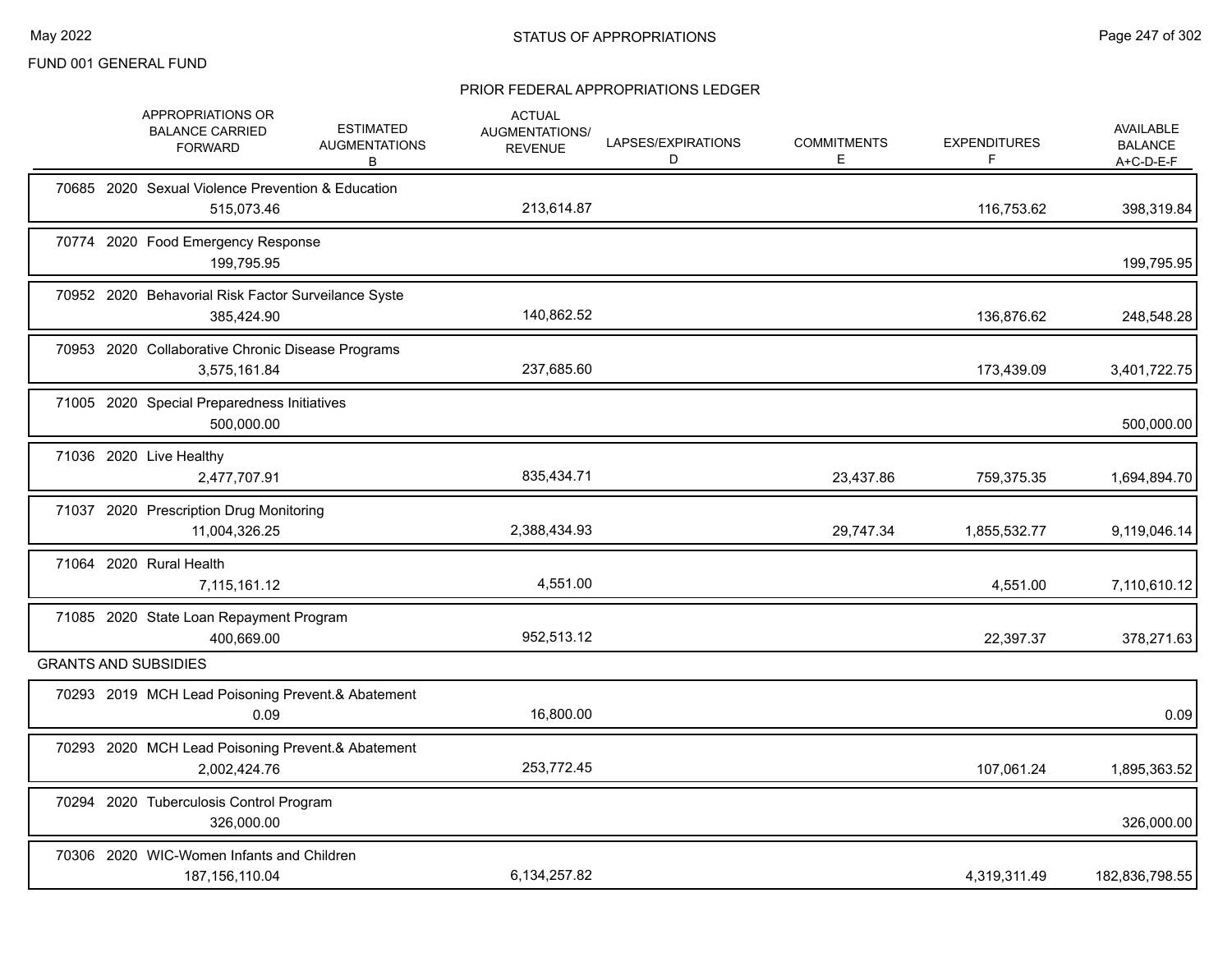|                   | APPROPRIATIONS OR<br><b>BALANCE CARRIED</b><br><b>FORWARD</b>                  | <b>ESTIMATED</b><br><b>AUGMENTATIONS</b><br>B | <b>ACTUAL</b><br><b>AUGMENTATIONS/</b><br><b>REVENUE</b> | LAPSES/EXPIRATIONS<br>D | <b>COMMITMENTS</b><br>E. | <b>EXPENDITURES</b> | <b>AVAILABLE</b><br><b>BALANCE</b><br>$A+C-D-E-F$ |
|-------------------|--------------------------------------------------------------------------------|-----------------------------------------------|----------------------------------------------------------|-------------------------|--------------------------|---------------------|---------------------------------------------------|
|                   | 70320 2020 MCHSBG-Program Services<br>9,393,536.81                             |                                               | 4,738,642.70                                             |                         |                          | 3,971,041.54        | 5,422,495.27                                      |
|                   | 70324 2020 Family Health Special Projects<br>4,050,709.29                      |                                               | 107,758.87                                               |                         |                          | 76,742.23           | 3,973,967.06                                      |
|                   | 70334 2020 Traumatic Brain Injury<br>178,679.98                                |                                               | 68,861.69                                                |                         |                          | 42,766.52           | 135,913.46                                        |
|                   | 70335 2020 Abstinence Education<br>3,659,508.54                                |                                               | 335,544.11                                               |                         |                          | 209,985.69          | 3,449,522.85                                      |
|                   | 70336 2020 Screening Newborns<br>791,790.41                                    |                                               | 340,327.11                                               |                         |                          | 329,812.01          | 461,978.40                                        |
|                   | 70338 2019 Newborn Hearing Screening & Intervention<br>25,434.54               |                                               |                                                          |                         |                          |                     | 25,434.54                                         |
|                   | 70338 2020 Newborn Hearing Screening & Intervention<br>355,257.90              |                                               | 114,345.20                                               |                         |                          | 24,655.86           | 330,602.04                                        |
|                   | 70776 2020 Teen Pregnancy Prevention<br>4,645,732.19                           |                                               | 238,643.44                                               |                         |                          | 204,909.56          | 4,440,822.63                                      |
|                   | 71015 2020 AIDS Health Education Program<br>1,739,578.25                       |                                               | 175,769.21                                               |                         |                          | 153,644.05          | 1,585,934.20                                      |
|                   | 71016 2020 AIDS Ryan White And HIV Care<br>32,566,294.18                       |                                               | 7,668,192.91                                             |                         |                          | 7,628,114.20        | 24,938,179.98                                     |
|                   | 71017 2020 Housing For Persons With Aids<br>1,788,180.42                       |                                               | 784,632.73                                               |                         |                          | 422,186.96          | 1,365,993.46                                      |
| <b>DEPT TOTAL</b> |                                                                                |                                               |                                                          |                         |                          |                     |                                                   |
|                   | 358,727,527.07                                                                 |                                               | 32,905,928.84                                            |                         | 1,158,902.01             | 23,940,034.41       | 333,628,590.65                                    |
|                   | <b>BA 30 - Historical &amp; Museum Commission</b><br><b>GENERAL GOVERNMENT</b> |                                               |                                                          |                         |                          |                     |                                                   |
|                   | 70235 2019 Historic Preservation<br>124,989.27                                 |                                               |                                                          |                         |                          |                     | 124,989.27                                        |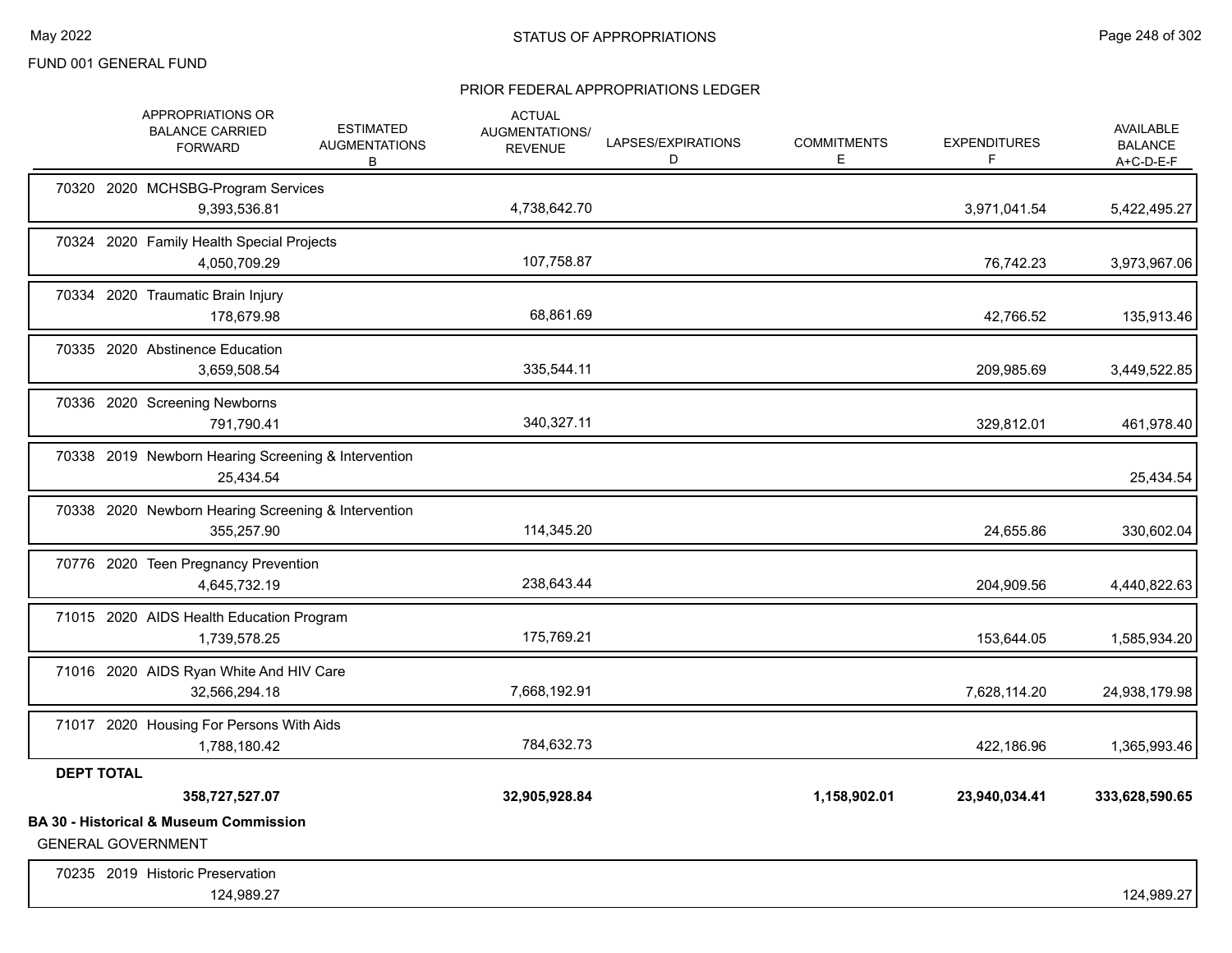|                                                         | APPROPRIATIONS OR<br><b>BALANCE CARRIED</b><br><b>FORWARD</b>      | ESTIMATED<br><b>AUGMENTATIONS</b><br>B | <b>ACTUAL</b><br><b>AUGMENTATIONS/</b><br><b>REVENUE</b> | LAPSES/EXPIRATIONS<br>D | <b>COMMITMENTS</b><br>Е | <b>EXPENDITURES</b><br>F | AVAILABLE<br><b>BALANCE</b><br>A+C-D-E-F |
|---------------------------------------------------------|--------------------------------------------------------------------|----------------------------------------|----------------------------------------------------------|-------------------------|-------------------------|--------------------------|------------------------------------------|
|                                                         | 70235 2020 Historic Preservation<br>818,184.41                     |                                        | 949,313.09                                               |                         |                         | 34,243.48                | 783,940.93                               |
|                                                         | 70507 2020 Surface Mining Review<br>61,415.95                      |                                        | 5,894.82                                                 |                         |                         | 2,612.07                 | 58,803.88                                |
|                                                         | 70509 2020 Environmental Review<br>150,241.54                      |                                        | 70,083.61                                                |                         |                         | 8,148.42                 | 142,093.12                               |
|                                                         | 71028 2020 American Battlefield Protection Program<br>1,052,362.72 |                                        |                                                          |                         |                         |                          | 1,052,362.72                             |
|                                                         | 71090 2020 Appalacian Development<br>100,000.00                    |                                        |                                                          |                         |                         |                          | 100,000.00                               |
| <b>DEPT TOTAL</b>                                       | 2,307,193.89                                                       |                                        | 1,025,291.52                                             |                         |                         | 45,003.97                | 2,262,189.92                             |
| <b>GRANTS AND SUBSIDIES</b>                             | <b>BA 33 - PA Infrastructure Investment</b>                        |                                        |                                                          |                         |                         |                          |                                          |
|                                                         | 70411 2020 Drinking Water Revolving Loan Fund<br>66,982,000.00     |                                        |                                                          |                         |                         |                          | 66,982,000.00                            |
|                                                         | 70412 2020 Sewage Projects Revolving Loan Fund<br>127,200,000.00   |                                        |                                                          |                         |                         |                          | 127,200,000.00                           |
|                                                         | 71113 2020 Infrastructure Improvement Projects<br>1,589,344.66     |                                        |                                                          |                         | 1,524,824.80            | 64,470.00                | 49.86                                    |
| <b>DEPT TOTAL</b>                                       | 195,771,344.66                                                     |                                        |                                                          |                         | 1,524,824.80            | 64,470.00                | 194,182,049.86                           |
| <b>BA 79 - Insurance</b><br><b>GRANTS AND SUBSIDIES</b> |                                                                    |                                        |                                                          |                         |                         |                          |                                          |
|                                                         | 71077 2020 Insurance Market Reform<br>4,901,582.72                 |                                        | 115,603.50                                               |                         |                         | 115,603.50               | 4,785,979.22                             |
| <b>DEPT TOTAL</b>                                       | 4,901,582.72                                                       |                                        | 115,603.50                                               |                         |                         | 115,603.50               | 4,785,979.22                             |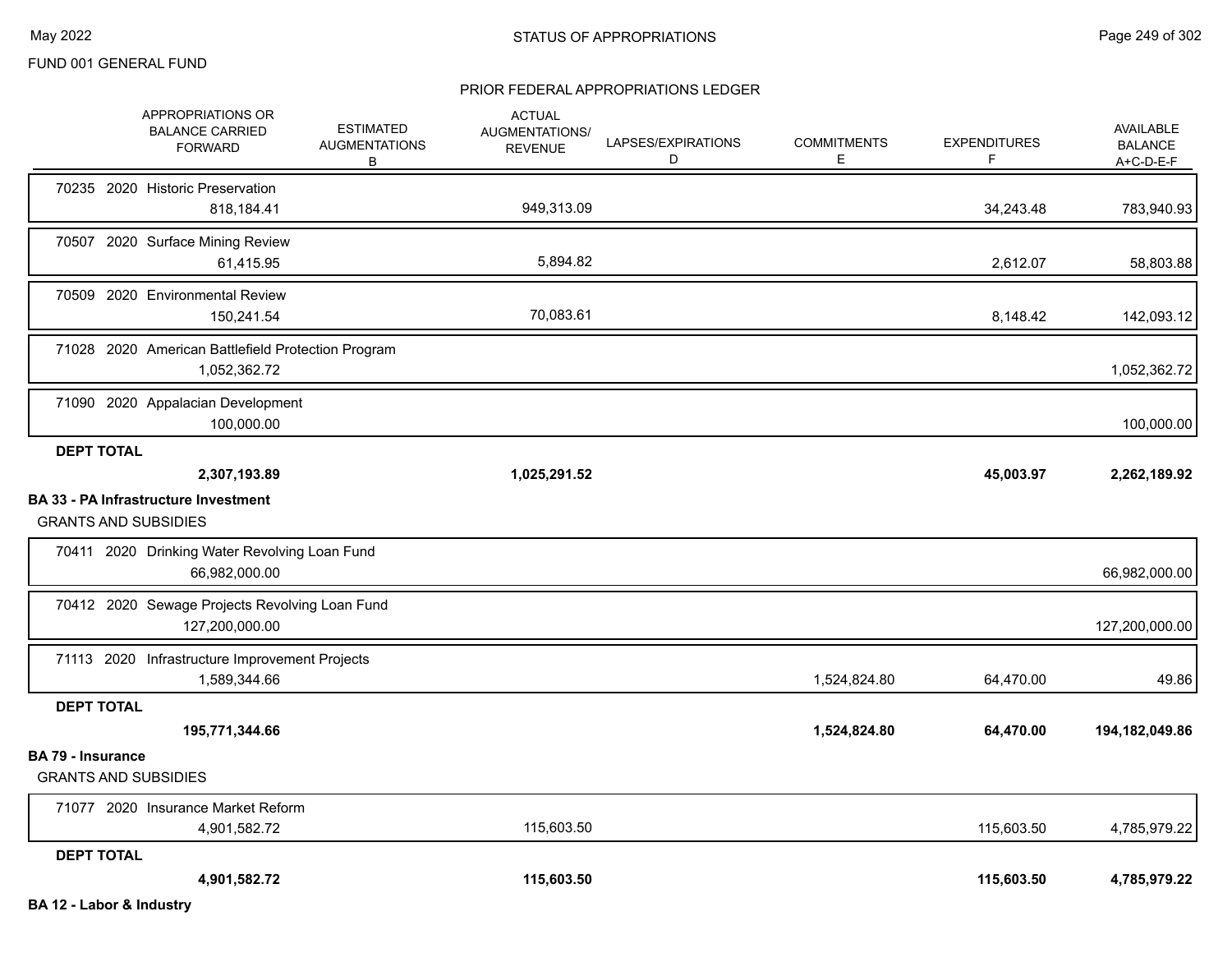|  | APPROPRIATIONS OR<br><b>BALANCE CARRIED</b><br><b>FORWARD</b> | <b>ESTIMATED</b><br><b>AUGMENTATIONS</b><br>B | <b>ACTUAL</b><br>AUGMENTATIONS/<br><b>REVENUE</b> | LAPSES/EXPIRATIONS<br>D | <b>COMMITMENTS</b><br>Е | <b>EXPENDITURES</b><br>F | AVAILABLE<br><b>BALANCE</b><br>$A+C-D-E-F$ |
|--|---------------------------------------------------------------|-----------------------------------------------|---------------------------------------------------|-------------------------|-------------------------|--------------------------|--------------------------------------------|
|  | <b>GENERAL GOVERNMENT</b>                                     |                                               |                                                   |                         |                         |                          |                                            |
|  | 70023 2019 WIA-Administration<br>7,486,231.62                 |                                               | 65,922.67                                         |                         |                         | 65,922.67                | 7,420,308.95                               |
|  | 70023 2020 WIA-Administration<br>5,253,876.78                 |                                               | 380,659.70                                        |                         | 6,434.98                | 376,435.86               | 4,871,005.94                               |
|  | 70024 2019 New Hires                                          |                                               | 203.25                                            |                         |                         |                          |                                            |
|  | 70024 2020 New Hires<br>1,121,453.37                          |                                               | 103,977.85                                        |                         | 145.18                  | 100,313.95               | 1,020,994.24                               |
|  | 70027 2020 Community Service and Corps<br>3,165,884.47        |                                               | 1,650,937.78                                      |                         |                         | 1,112,370.01             | 2,053,514.46                               |
|  | 70029 2015 Disability Determination<br>164.88                 |                                               | $-54.96$                                          |                         |                         | 164.88                   |                                            |
|  | 70029 2016 Disability Determination                           |                                               | $-1,801.18$                                       |                         |                         | $-54.96$                 | 54.96                                      |
|  | 70029 2017 Disability Determination                           |                                               | 82.88                                             |                         |                         | $-908.55$                | 908.55                                     |
|  | 70029 2018 Disability Determination                           |                                               |                                                   |                         |                         | $-71.50$                 | 71.50                                      |
|  | 70029 2019 Disability Determination<br>68,505.65              |                                               | 95.47                                             |                         |                         | $-1,105.44$              | 69,611.09                                  |
|  | 70029 2020 Disability Determination<br>32,066,709.99          |                                               | 8,998,879.45                                      |                         | 8,978,177.53            | 4,072,685.14             | 19,015,847.32                              |
|  | 71078 2020 Lead Certification and Accreditation<br>167,466.06 |                                               | 42,624.06                                         |                         |                         | 41,278.95                | 126, 187. 11                               |
|  | <b>GRANTS AND SUBSIDIES</b>                                   |                                               |                                                   |                         |                         |                          |                                            |
|  | 70018 2020 Reed Act-Uemployment Insurance<br>5,000,000.00     |                                               |                                                   |                         |                         |                          | 5,000,000.00                               |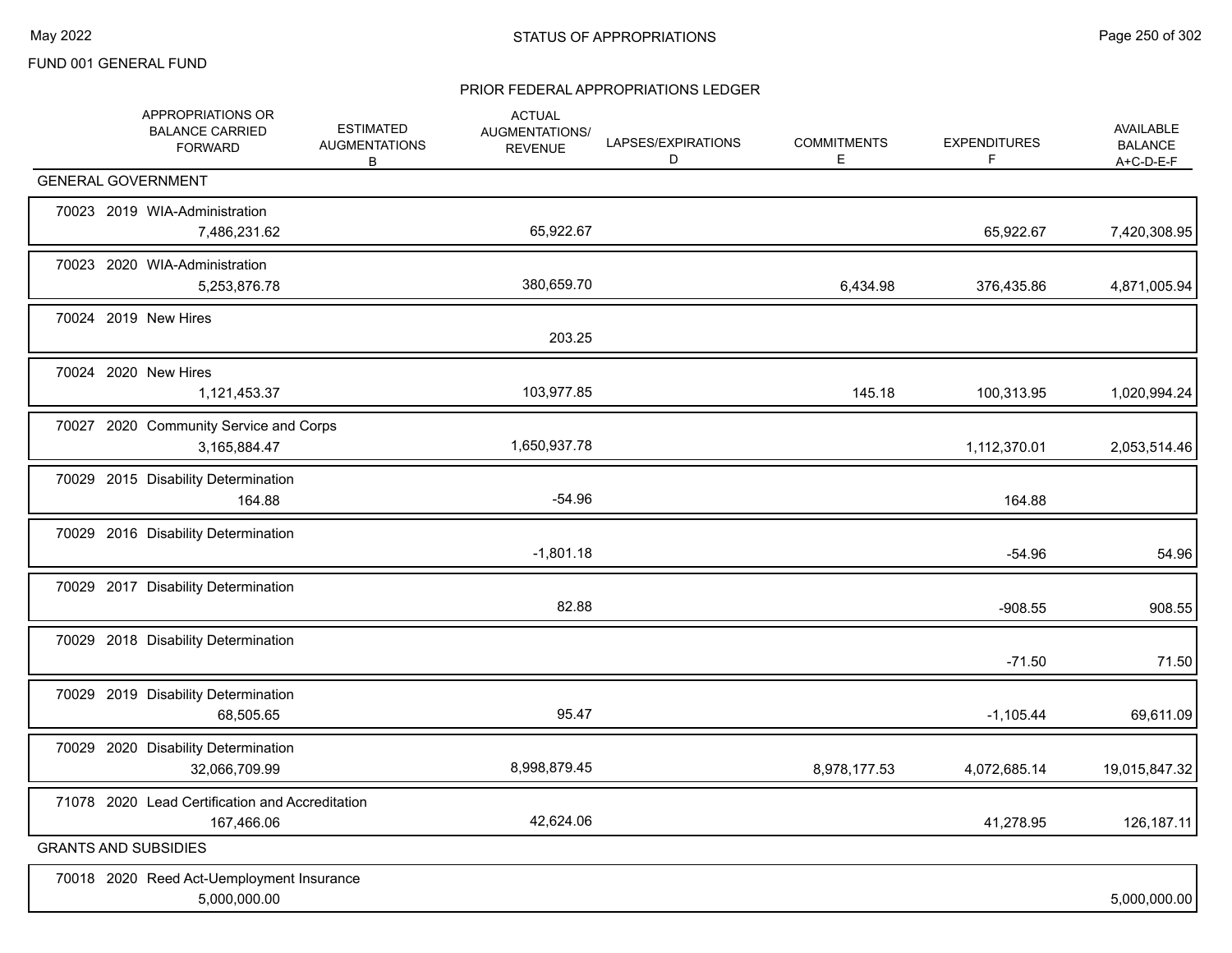|  | APPROPRIATIONS OR<br><b>BALANCE CARRIED</b><br><b>FORWARD</b>   | <b>ESTIMATED</b><br><b>AUGMENTATIONS</b><br>В | <b>ACTUAL</b><br>AUGMENTATIONS/<br><b>REVENUE</b> | LAPSES/EXPIRATIONS<br>D | <b>COMMITMENTS</b><br>E. | <b>EXPENDITURES</b><br>F. | AVAILABLE<br><b>BALANCE</b><br>A+C-D-E-F |
|--|-----------------------------------------------------------------|-----------------------------------------------|---------------------------------------------------|-------------------------|--------------------------|---------------------------|------------------------------------------|
|  | 70019 2018 WIOA-Dislocated Workers                              |                                               | 26,685.00                                         |                         |                          | $-20,775.00$              | 20,775.00                                |
|  | 70019 2019 WIOA-Dislocated Workers<br>65,809,049.88             |                                               | 156,641.03                                        |                         |                          | 227,220.52                | 65,581,829.36                            |
|  | 70019 2020 WIOA-Dislocated Workers<br>63,808,249.37             |                                               | 6,377,371.07                                      |                         |                          | 4,703,265.36              | 59,104,984.01                            |
|  | 70020 2019 WIA-Adult Employment and Training<br>22,486,830.52   |                                               |                                                   |                         |                          |                           | 22,486,830.52                            |
|  | 70020 2020 WIA-Adult Employment and Training<br>29,433,008.67   |                                               | 2,733,157.94                                      |                         |                          | 1,907,554.40              | 27,525,454.27                            |
|  | 70021 2019 WIA-Youth Employment and Training<br>23,944,186.46   |                                               |                                                   |                         |                          |                           | 23,944,186.46                            |
|  | 70021 2020 WIA-Youth Employment and Training<br>27,344,931.41   |                                               | 3,858,906.45                                      |                         |                          | 3,514,535.56              | 23,830,395.85                            |
|  | 70022 2017 WIOA-Statewide Activities                            |                                               | 67.03                                             |                         |                          |                           |                                          |
|  | 70022 2018 WIOA-Statewide Activities                            |                                               | $-67.03$                                          |                         |                          |                           |                                          |
|  | 70022 2019 WIOA-Statewide Activities<br>15,019,259.15           |                                               | 63,485.77                                         |                         | 3,744.15                 | 58,336.00                 | 14,957,179.00                            |
|  | 70022 2020 WIOA-Statewide Activities<br>14,574,623.04           |                                               | 3,224,651.87                                      |                         | 31,142.46                | 2,068,936.06              | 12,474,544.52                            |
|  | 70026 2018 TANFBG-Youth Employment and Training                 |                                               | $-84,625.19$                                      |                         |                          |                           |                                          |
|  | 70026 2019 TANFBG-Youth Employment and Training<br>1,080,378.01 |                                               | 1,167,444.46                                      |                         |                          | 1,073,990.62              | 6,387.39                                 |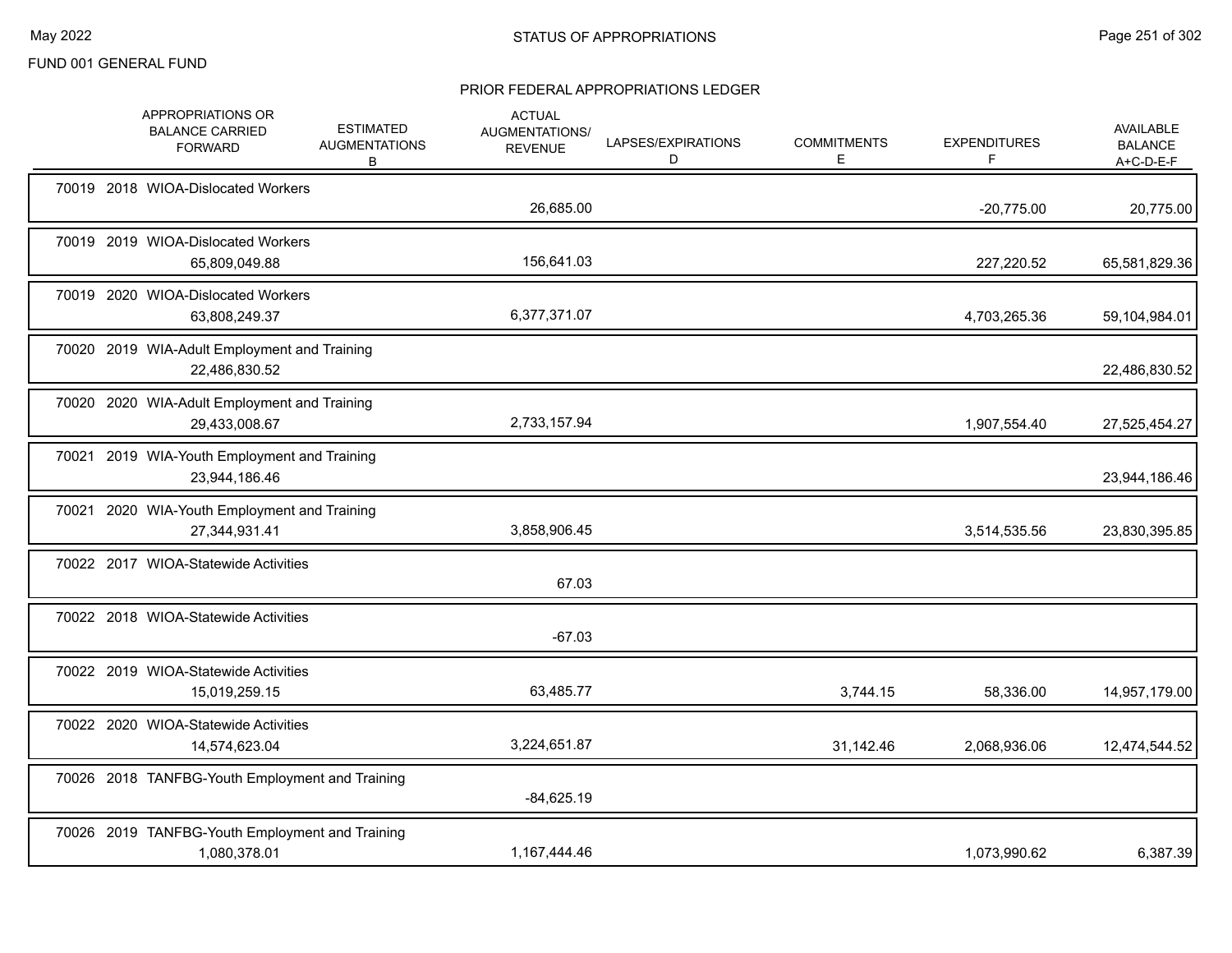|                      | APPROPRIATIONS OR<br><b>BALANCE CARRIED</b><br><b>FORWARD</b>               | <b>ESTIMATED</b><br><b>AUGMENTATIONS</b><br>В | <b>ACTUAL</b><br>AUGMENTATIONS/<br><b>REVENUE</b> | LAPSES/EXPIRATIONS<br>D | <b>COMMITMENTS</b><br>E | <b>EXPENDITURES</b><br>F. | AVAILABLE<br><b>BALANCE</b><br>$A+C-D-E-F$ |
|----------------------|-----------------------------------------------------------------------------|-----------------------------------------------|---------------------------------------------------|-------------------------|-------------------------|---------------------------|--------------------------------------------|
|                      | 70026 2020 TANFBG-Youth Employment and Training<br>15,230,679.27            |                                               | 14,428,736.75                                     |                         | 1,216,559.19            | 13,989,618.14             | 24,501.94                                  |
|                      | 70480 2020 Reed Act - Employment Services<br>72,000,000.00                  |                                               |                                                   |                         |                         |                           | 72,000,000.00                              |
| <b>DEPT TOTAL</b>    | 405,061,488.60                                                              |                                               | 43, 193, 982. 12                                  |                         | 10,236,203.49           | 33,289,712.67             | 361,535,572.44                             |
|                      | <b>BA 13 - Military &amp; Veterans Affairs</b><br><b>GENERAL GOVERNMENT</b> |                                               |                                                   |                         |                         |                           |                                            |
|                      | 70035 2017 Facilities Maintenance                                           |                                               |                                                   |                         |                         | $-1,453.83$               | 1,453.83                                   |
|                      | 70035 2018 Facilities Maintenance<br>29,192.39                              |                                               | 267,727.22                                        |                         |                         | 29,192.39                 |                                            |
|                      | 70035 2019 Facilities Maintenance<br>2,252,577.18                           |                                               | 9,400,096.61                                      |                         | 59.13                   | 1,778,577.63              | 473,940.42                                 |
|                      | 70035 2020 Facilities Maintenance<br>19,801,652.00                          |                                               | 36,404,556.27                                     |                         | 980,255.46              | 15,353,275.32             | 3,468,121.22                               |
|                      | 70481 2019 Federal Construction Grants<br>8,475,613.27                      |                                               | 6,644,236.24                                      |                         | 8,476,235.56            | $-29,267.58$              | 28,645.29                                  |
| 70481                | 2020 Federal Construction Grants<br>24,980,276.03                           |                                               |                                                   |                         | 169,999.54              | 153,079.81                | 24,657,196.68                              |
| <b>INSTITUTIONAL</b> |                                                                             |                                               |                                                   |                         |                         |                           |                                            |
|                      | 70602 2020 Operations and Maintenance<br>5,200,000.00                       |                                               | 7,217,654.76                                      |                         |                         |                           | 5,200,000.00                               |
|                      | 70603 2020 Medical Reimbursements (F)<br>45,507.68                          |                                               |                                                   |                         |                         |                           | 45,507.68                                  |
|                      | 70746 2020 Enhanced Veterans Reimbursement                                  |                                               | $-99,438.00$                                      |                         |                         |                           |                                            |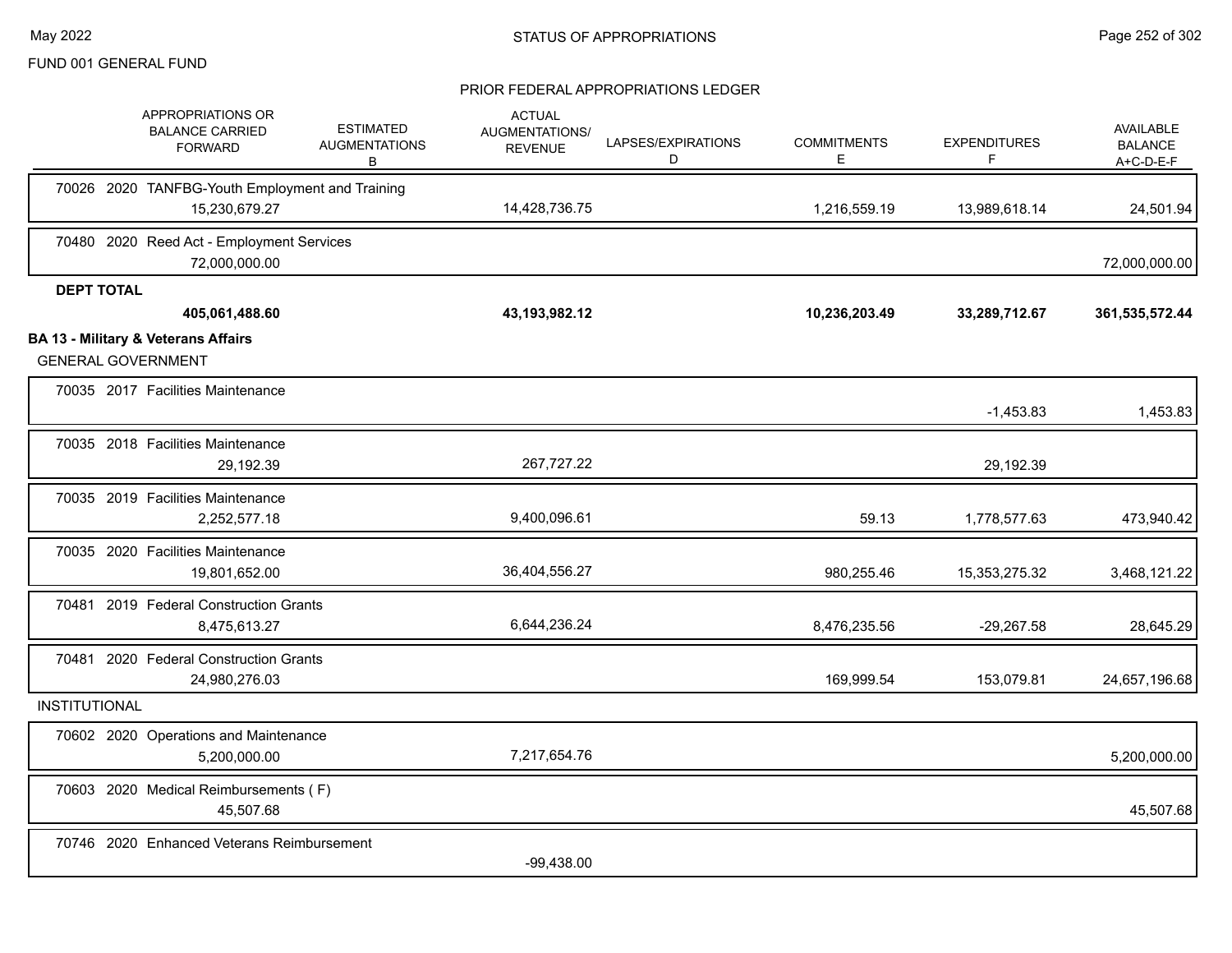|                   | APPROPRIATIONS OR<br><b>BALANCE CARRIED</b><br><b>FORWARD</b>   | <b>ESTIMATED</b><br><b>AUGMENTATIONS</b><br>B | <b>ACTUAL</b><br>AUGMENTATIONS/<br><b>REVENUE</b> | LAPSES/EXPIRATIONS<br>D | <b>COMMITMENTS</b><br>E | <b>EXPENDITURES</b><br>F | AVAILABLE<br><b>BALANCE</b><br>$A+C-D-E-F$ |
|-------------------|-----------------------------------------------------------------|-----------------------------------------------|---------------------------------------------------|-------------------------|-------------------------|--------------------------|--------------------------------------------|
| <b>DEPT TOTAL</b> |                                                                 |                                               |                                                   |                         |                         |                          |                                            |
|                   | 60,784,818.55                                                   |                                               | 59,834,833.10                                     |                         | 9,626,549.69            | 17,283,403.74            | 33,874,865.12                              |
|                   | <b>BA 17 - Public Utility Commission</b>                        |                                               |                                                   |                         |                         |                          |                                            |
|                   | <b>GENERAL GOVERNMENT</b>                                       |                                               |                                                   |                         |                         |                          |                                            |
|                   | 70102 2019 Natural Gas Pipeline Safety                          |                                               | $-1,043.00$                                       |                         |                         |                          |                                            |
|                   | 70102 2020 Natural Gas Pipeline Safety                          |                                               |                                                   |                         |                         |                          |                                            |
|                   | 1,679,581.77                                                    |                                               | 372,848.00                                        |                         |                         | 48,930.77                | 1,630,651.00                               |
|                   | 70525 2020 Motor Carrier Safety(F)                              |                                               |                                                   |                         |                         |                          |                                            |
|                   | 440,111.01                                                      |                                               | 389,524.15                                        |                         |                         | 198,057.55               | 242,053.46                                 |
| <b>DEPT TOTAL</b> |                                                                 |                                               |                                                   |                         |                         |                          |                                            |
|                   | 2,119,692.78                                                    |                                               | 761,329.15                                        |                         |                         | 246,988.32               | 1,872,704.46                               |
|                   | <b>BA 21 - Human Services</b><br><b>GENERAL GOVERNMENT</b>      |                                               |                                                   |                         |                         |                          |                                            |
|                   | 70119 2020 Child Welfare Services - Administration<br>15,000.00 |                                               |                                                   |                         |                         |                          | 15,000.00                                  |
|                   | 70120 2017 Medical Assistance - Administration                  |                                               |                                                   |                         |                         |                          |                                            |
|                   |                                                                 |                                               | $-57,502.20$                                      |                         |                         |                          |                                            |
|                   | 70120 2018 Medical Assistance - Administration                  |                                               |                                                   |                         |                         |                          |                                            |
|                   |                                                                 |                                               | 57,502.20                                         |                         |                         |                          |                                            |
|                   | 70120 2020 Medical Assistance - Administration<br>569,833.34    |                                               | -515,674.38                                       |                         | 32,680.00               | 367,788.32               | 169,365.02                                 |
|                   | 70121 2017 TANFBG - New Directions<br>151,189.85                |                                               |                                                   |                         |                         |                          | 151,189.85                                 |
|                   | 70121 2018 TANFBG - New Directions<br>1,138,330.40              |                                               | 1,171.22                                          |                         | 730,306.47              | 1,171.22                 | 406,852.71                                 |
|                   | 70121 2019 TANFBG - New Directions<br>3,839,454.31              |                                               | 2,133,959.52                                      |                         | 1,390,908.44            | 2,133,959.52             | 314,586.35                                 |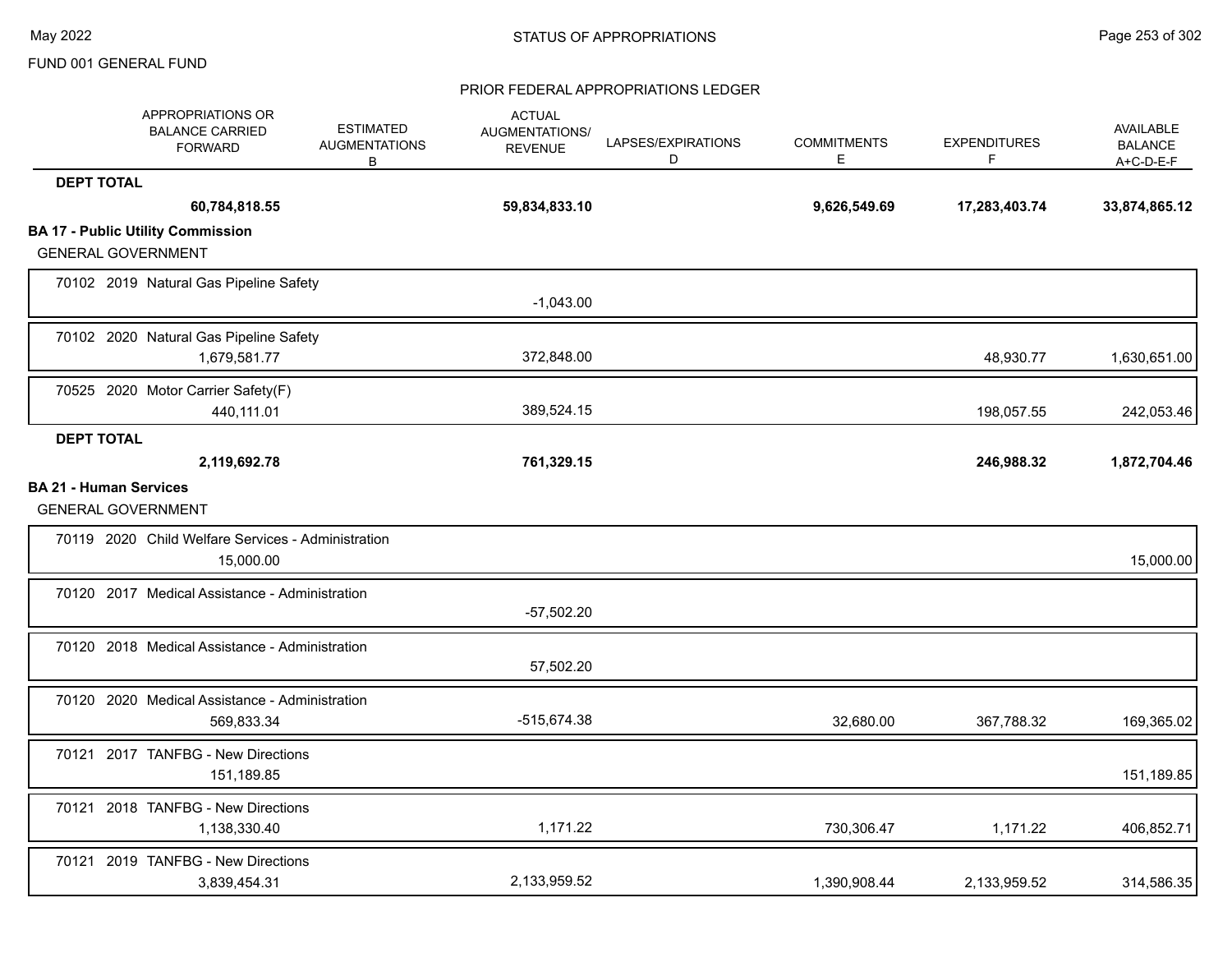|  | APPROPRIATIONS OR<br><b>BALANCE CARRIED</b><br><b>FORWARD</b>        | <b>ESTIMATED</b><br><b>AUGMENTATIONS</b><br>B | <b>ACTUAL</b><br>AUGMENTATIONS/<br><b>REVENUE</b> | LAPSES/EXPIRATIONS<br>D | <b>COMMITMENTS</b><br>Е, | <b>EXPENDITURES</b><br>F | AVAILABLE<br><b>BALANCE</b><br>A+C-D-E-F |
|--|----------------------------------------------------------------------|-----------------------------------------------|---------------------------------------------------|-------------------------|--------------------------|--------------------------|------------------------------------------|
|  | 70121 2020 TANFBG - New Directions<br>64,385,977.88                  |                                               | 21,205,090.46                                     |                         | 10,140,361.85            | 16,078,128.97            | 38, 167, 487.06                          |
|  | 70122 2020 SSBG - Administration<br>16,000.00                        |                                               |                                                   |                         |                          |                          | 16,000.00                                |
|  | 70123 2020 Child Welfare - Title IV-E                                |                                               | 245,088.51                                        |                         |                          |                          |                                          |
|  | 70130 2017 SNAP-New Directions<br>46,276.26                          |                                               | 11,480.33                                         |                         |                          |                          | 46,276.26                                |
|  | 70130 2018 SNAP-New Directions<br>135,521.70                         |                                               | 121,493.94                                        |                         | 29,212.00                |                          | 106,309.70                               |
|  | 70130 2019 SNAP-New Directions<br>396,863.74                         |                                               | 518,696.73                                        |                         | 265,151.00               | 16,409.16                | 115,303.58                               |
|  | 70130 2020 SNAP-New Directions<br>5,169,008.84                       |                                               | 1,421,529.49                                      |                         | 104,851.22               | 1,335,295.92             | 3,728,861.70                             |
|  | 70132 2016 Medical Assistance-Information Systems                    |                                               | 135,233.30                                        |                         |                          | $-108.05$                | 108.05                                   |
|  | 70132 2017 Medical Assistance-Information Systems                    |                                               | $-5,415,745.08$                                   |                         |                          |                          |                                          |
|  | 70132 2018 Medical Assistance-Information Systems<br>77,563,718.21   |                                               | 5,415,745.08                                      |                         |                          |                          | 77,563,718.21                            |
|  | 70132 2019 Medical Assistance-Information Systems<br>36,289,006.00   |                                               | $-50,299.52$                                      |                         |                          |                          | 36,289,006.00                            |
|  | 70132 2020 Medical Assistance-Information Systems<br>37, 345, 471.59 |                                               | 12,273,459.61                                     |                         | 137,005.26               | 317,956.04               | 36,890,510.29                            |
|  | 70133 2018 SNAP-Administration                                       |                                               | 500.00                                            |                         |                          |                          |                                          |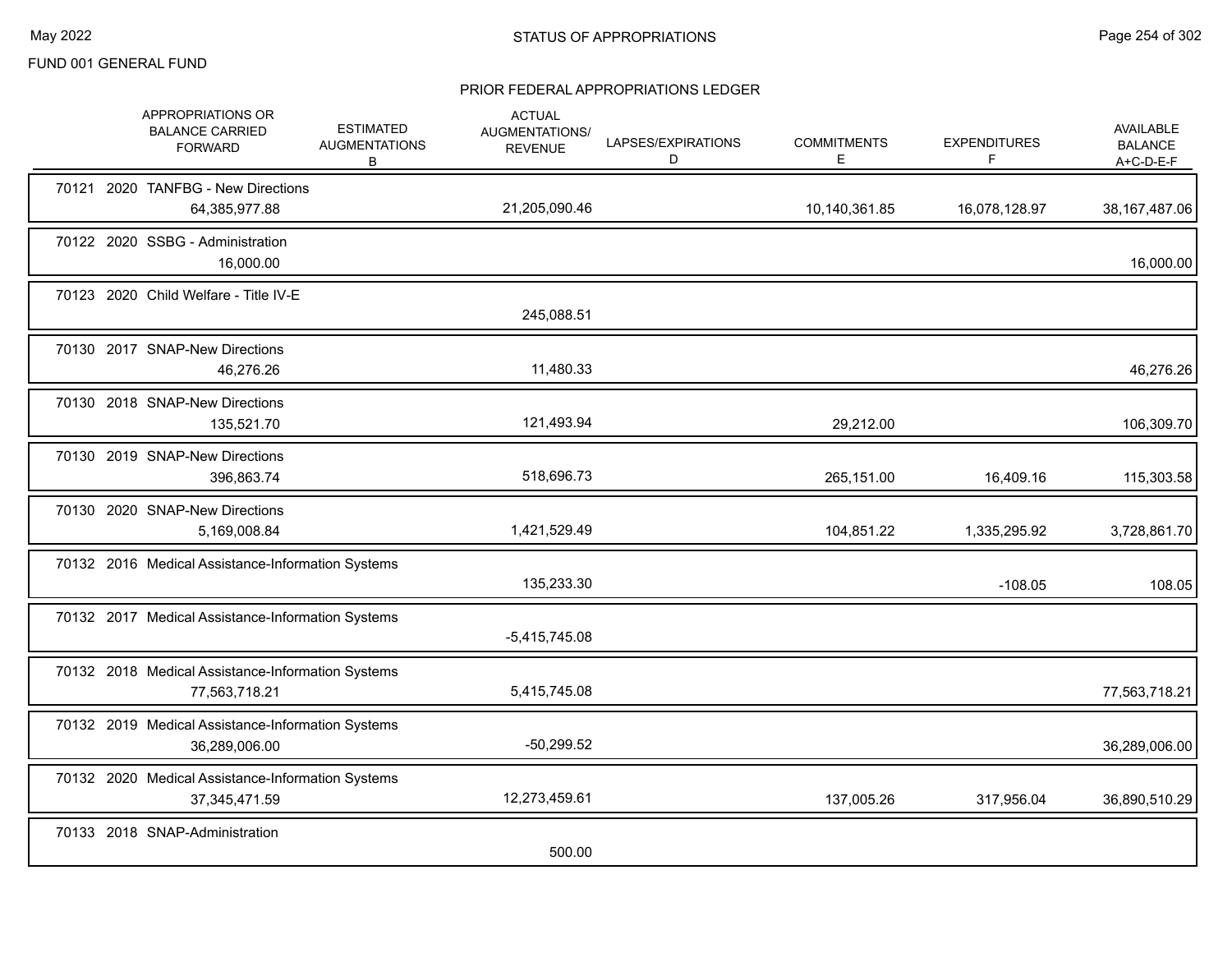|  | APPROPRIATIONS OR<br><b>BALANCE CARRIED</b><br><b>FORWARD</b>     | <b>ESTIMATED</b><br><b>AUGMENTATIONS</b><br>B | <b>ACTUAL</b><br>AUGMENTATIONS/<br><b>REVENUE</b> | LAPSES/EXPIRATIONS<br>D | <b>COMMITMENTS</b><br>E | <b>EXPENDITURES</b><br>F | <b>AVAILABLE</b><br><b>BALANCE</b><br>$A+C-D-E-F$ |
|--|-------------------------------------------------------------------|-----------------------------------------------|---------------------------------------------------|-------------------------|-------------------------|--------------------------|---------------------------------------------------|
|  | 70133 2019 SNAP-Administration                                    |                                               | $-16,718.48$                                      |                         |                         |                          |                                                   |
|  | 70133 2020 SNAP-Administration<br>1,188,538.55                    |                                               | 342,891.37                                        |                         |                         |                          | 1,188,538.55                                      |
|  | 70136 2018 SNAP-Information Systems                               |                                               | 5,765.57                                          |                         |                         |                          |                                                   |
|  | 70136 2019 SNAP-Information Systems                               |                                               | 1,042,016.04                                      |                         |                         |                          |                                                   |
|  | 70136 2020 SNAP-Information Systems<br>3,243,617.04               |                                               | -506,345.68                                       |                         |                         |                          | 3,243,617.04                                      |
|  | 70142 2018 Refugees/Persons Seeking Asylum - Adm                  |                                               | 62.97                                             |                         |                         |                          |                                                   |
|  | 70142 2019 Refugees/Persons Seeking Asylum - Adm<br>64,167.59     |                                               |                                                   |                         | 64,167.59               |                          |                                                   |
|  | 70142 2020 Refugees/Persons Seeking Asylum - Adm<br>480,622.88    |                                               | 111,533.68                                        |                         | 187,930.26              | 86,759.37                | 205,933.25                                        |
|  | 70144 2020 Disabled Education - Administration<br>7,000.00        |                                               | -663,046.58                                       |                         |                         |                          | 7,000.00                                          |
|  | 70146 2016 Development Disabilities - Basic Support<br>344.45     |                                               |                                                   |                         | 344.45                  |                          |                                                   |
|  | 70146 2017 Development Disabilities - Basic Support<br>0.03       |                                               |                                                   |                         | 0.03                    |                          |                                                   |
|  | 70146 2018 Development Disabilities - Basic Support<br>63,322.37  |                                               |                                                   |                         | 63,322.37               |                          |                                                   |
|  | 70146 2019 Development Disabilities - Basic Support<br>238,406.84 |                                               | 3,528.74                                          |                         | 52,950.43               |                          | 185,456.41                                        |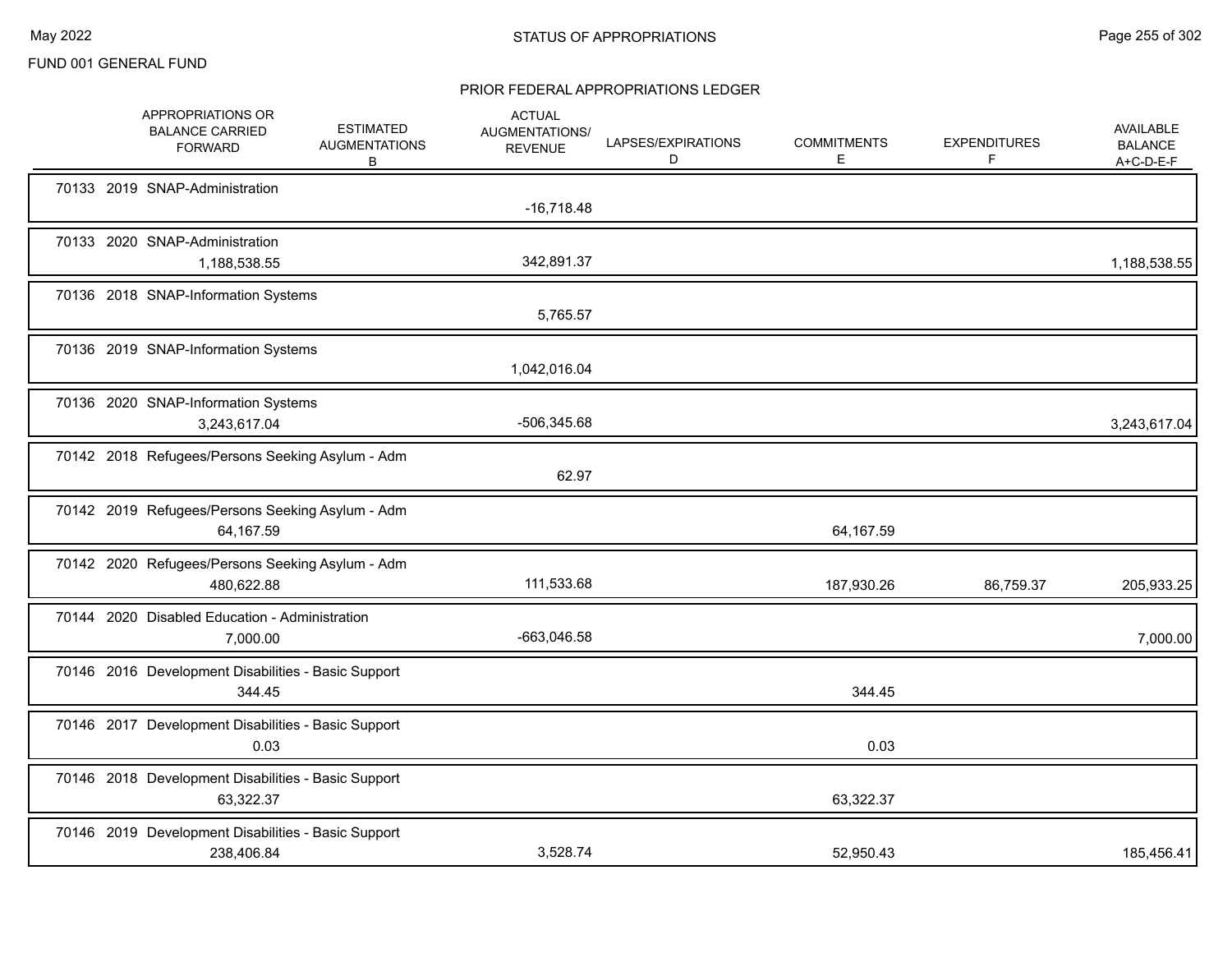|  | APPROPRIATIONS OR<br><b>BALANCE CARRIED</b><br><b>FORWARD</b>       | <b>ESTIMATED</b><br><b>AUGMENTATIONS</b><br>В | <b>ACTUAL</b><br>AUGMENTATIONS/<br><b>REVENUE</b> | LAPSES/EXPIRATIONS<br>D | <b>COMMITMENTS</b><br>E | <b>EXPENDITURES</b><br>F. | AVAILABLE<br><b>BALANCE</b><br>$A+C-D-E-F$ |
|--|---------------------------------------------------------------------|-----------------------------------------------|---------------------------------------------------|-------------------------|-------------------------|---------------------------|--------------------------------------------|
|  | 70146 2020 Development Disabilities - Basic Support<br>1,794,267.44 |                                               | 854,258.82                                        |                         | 365,249.98              | 616,333.05                | 812,684.41                                 |
|  | 70147 2020 MHSBG - Administration<br>360,044.61                     |                                               | 24,536.18                                         |                         |                         | $-3,976.78$               | 364,021.39                                 |
|  | 70148 2019 LIHEABG-Administration<br>10,604.00                      |                                               |                                                   |                         |                         |                           | 10,604.00                                  |
|  | 70148 2020 LIHEABG-Administration<br>6,453,350.64                   |                                               | -283,272.23                                       |                         | 11,123.16               | -430,452.11               | 6,872,679.59                               |
|  | 70149 2020 TANFBG - County Assistance Offices<br>8,370,091.48       |                                               |                                                   |                         |                         |                           | 8,370,091.48                               |
|  | 70150 2016 Medical Asst-County Assistance Offices                   |                                               | 1,416,465.52                                      |                         |                         |                           |                                            |
|  | 70150 2020 Medical Asst-County Assistance Offices<br>19,038,000.00  |                                               | -7,724,028.84                                     |                         |                         |                           | 19,038,000.00                              |
|  | 70151 2019 Title IV-D                                               |                                               | 116.93                                            |                         |                         |                           |                                            |
|  | 70151 2020 Title IV-D<br>41,136,698.94                              |                                               | 34, 172, 219.87                                   |                         | 899,049.88              | 29,452,026.67             | 10,785,622.39                              |
|  | 70163 2020 Child Support Enf - Information Systems<br>1,032,634.72  |                                               | 462,781.37                                        |                         |                         |                           | 1,032,634.72                               |
|  | 70164 2019 SNAP-County Assistance Offices                           |                                               | $-1,036,394.11$                                   |                         |                         |                           |                                            |
|  | 70164 2020 SNAP-County Assistance Offices<br>12,261,074.63          |                                               | $-6,488,846.54$                                   |                         |                         |                           | 12,261,074.63                              |
|  | 70166 2020 Child Welfare Title IV-E<br>1,903,344.67                 |                                               | 344,085.58                                        |                         |                         |                           | 1,903,344.67                               |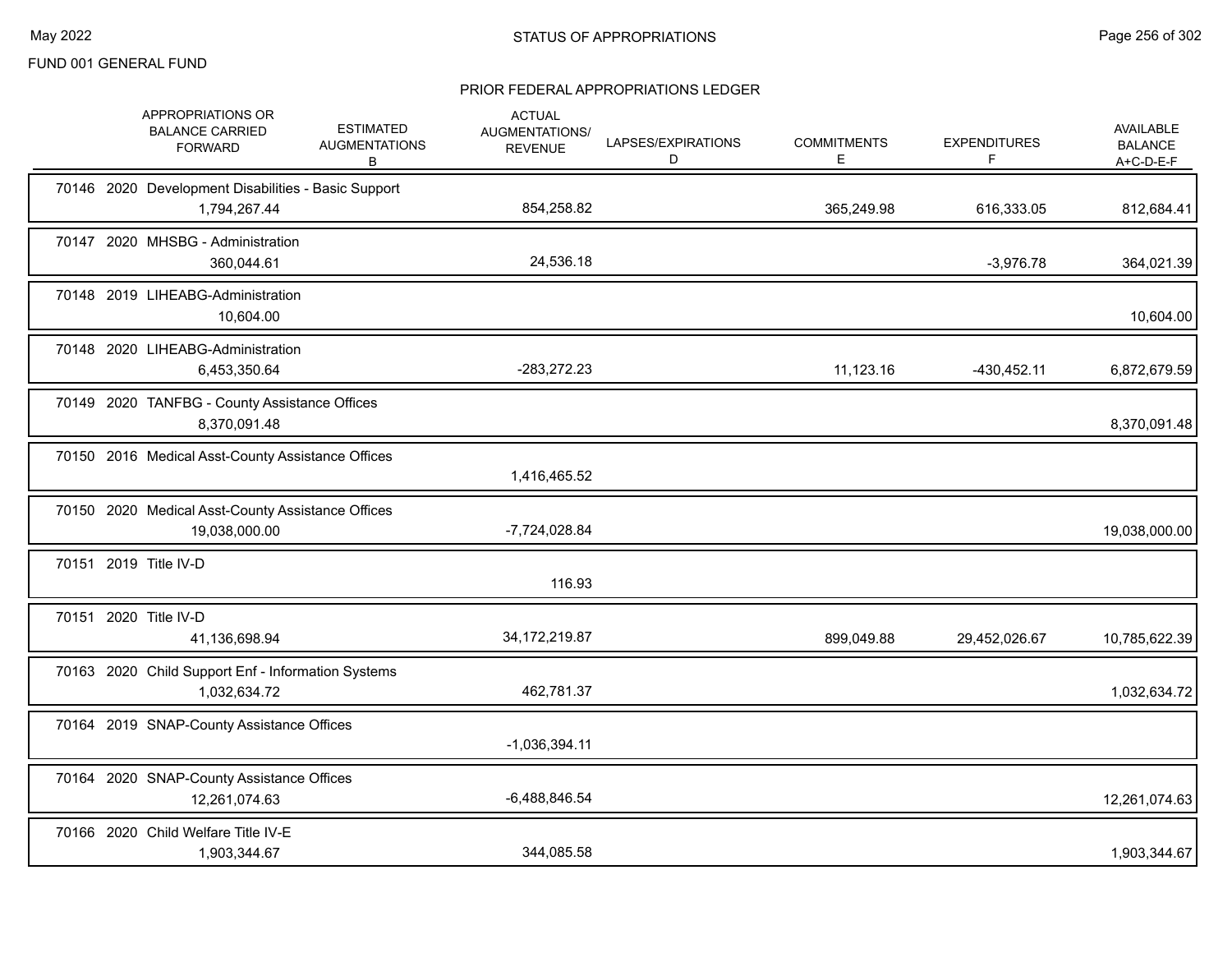|  | APPROPRIATIONS OR<br><b>BALANCE CARRIED</b><br><b>FORWARD</b> | <b>ESTIMATED</b><br><b>AUGMENTATIONS</b><br>B | <b>ACTUAL</b><br>AUGMENTATIONS/<br><b>REVENUE</b> | LAPSES/EXPIRATIONS<br>D | <b>COMMITMENTS</b><br>E. | <b>EXPENDITURES</b><br>F | AVAILABLE<br><b>BALANCE</b><br>$A+C-D-E-F$ |
|--|---------------------------------------------------------------|-----------------------------------------------|---------------------------------------------------|-------------------------|--------------------------|--------------------------|--------------------------------------------|
|  | 70174 2019 CCDFBG - Administration<br>44,114.25               |                                               |                                                   |                         |                          |                          | 44,114.25                                  |
|  | 70174 2020 CCDFBG - Administration<br>7,759,564.23            |                                               | 2,321,212.63                                      |                         | 717,405.79               | 1,687,063.28             | 5,355,095.16                               |
|  | 70179 2020 TANFBG-Statewide                                   |                                               | $-12,576.31$                                      |                         |                          |                          |                                            |
|  | 70182 2017 Medical Assistance                                 |                                               | $-2,615,271.52$                                   |                         |                          |                          |                                            |
|  | 70182 2018 Medical Assistance                                 |                                               | 1,307,635.76                                      |                         |                          |                          |                                            |
|  | 70182 2019 Medical Assistance                                 |                                               | $-159.36$                                         |                         |                          |                          |                                            |
|  | 70182 2020 Medical Assistance<br>6,082,466.01                 |                                               | 4,604,608.86                                      |                         |                          | 489,829.30               | 5,592,636.71                               |
|  | 70183 2017 SNAP-Statewide                                     |                                               | 1,545.03                                          |                         |                          |                          |                                            |
|  | 70183 2018 SNAP-Statewide                                     |                                               | 19.00                                             |                         |                          | $-2,909.25$              | 2,909.25                                   |
|  | 70183 2019 SNAP-Statewide                                     |                                               | 21,758.82                                         |                         |                          |                          |                                            |
|  | 70183 2020 SNAP-Statewide<br>21,958,811.06                    |                                               | 1,034,538.99                                      |                         | 2,636,320.90             | 15,827,742.49            | 3,494,747.67                               |
|  | 70193 2020 TANFBG - Administration<br>4,646,661.45            |                                               |                                                   |                         |                          |                          | 4,646,661.45                               |
|  | 70194 2018 TANFBG - Information Systems<br>4,188,263.80       |                                               |                                                   |                         |                          |                          | 4,188,263.80                               |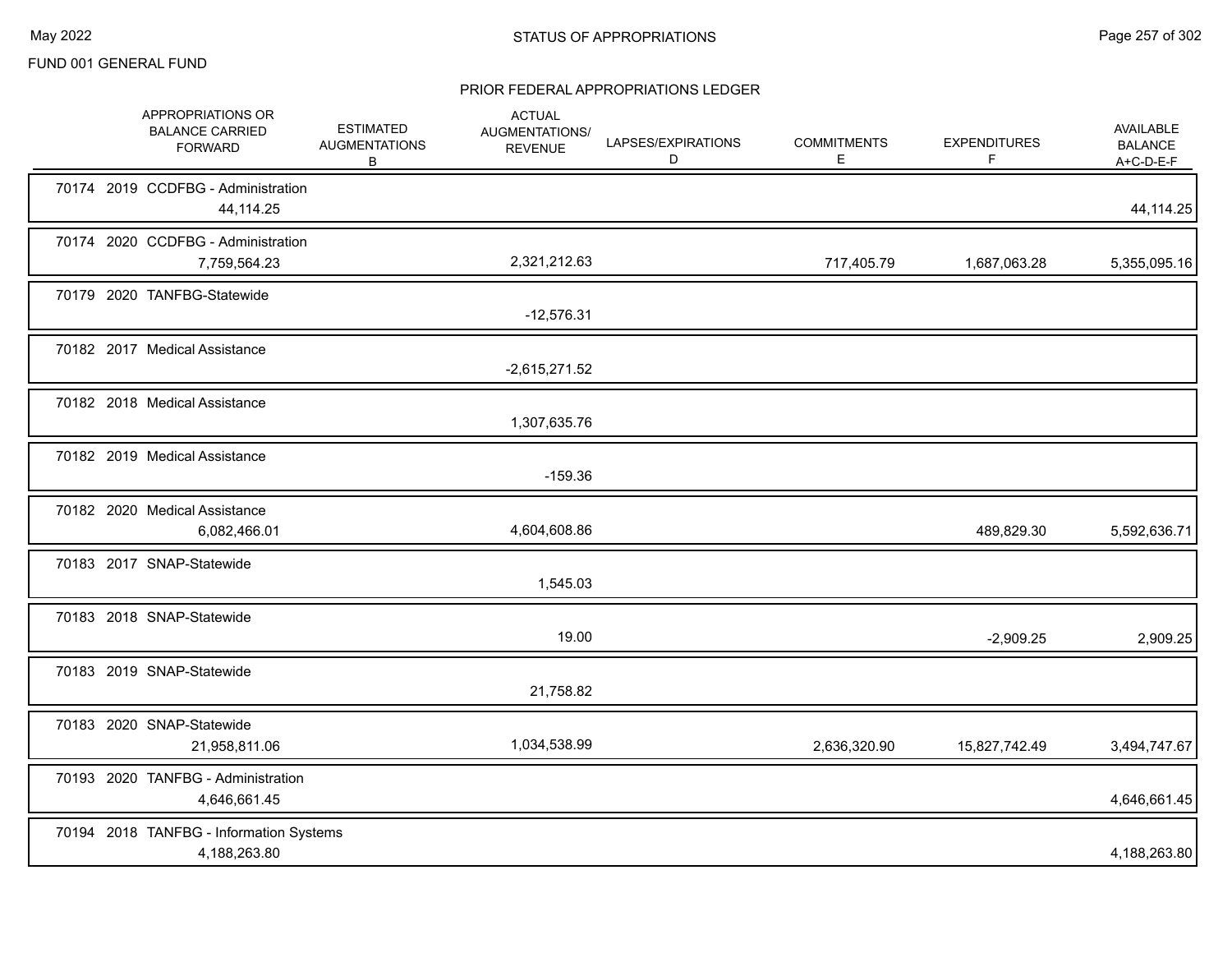|  | APPROPRIATIONS OR<br><b>BALANCE CARRIED</b><br><b>FORWARD</b>  | <b>ESTIMATED</b><br><b>AUGMENTATIONS</b><br>B | <b>ACTUAL</b><br>AUGMENTATIONS/<br><b>REVENUE</b> | LAPSES/EXPIRATIONS<br>D | <b>COMMITMENTS</b><br>Е | <b>EXPENDITURES</b><br>F. | <b>AVAILABLE</b><br><b>BALANCE</b><br>A+C-D-E-F |
|--|----------------------------------------------------------------|-----------------------------------------------|---------------------------------------------------|-------------------------|-------------------------|---------------------------|-------------------------------------------------|
|  | 70194 2019 TANFBG - Information Systems<br>5,421,018.84        |                                               |                                                   |                         |                         |                           | 5,421,018.84                                    |
|  | 70194 2020 TANFBG - Information Systems<br>4,296,353.94        |                                               | 1,272,653.26                                      |                         | 14,148.52               | 463,257.92                | 3,818,947.50                                    |
|  | 70205 2020 Comm Based Family Res & Support-Admin<br>201,711.21 |                                               | 137,209.55                                        |                         |                         | 130,041.40                | 71,669.81                                       |
|  | 70206 2020 Medical Assistance - New Directions<br>3,397,700.00 |                                               | $-1,575,752.12$                                   |                         |                         |                           | 3,397,700.00                                    |
|  | 70955 2020 MCHSBG - Administration<br>36,952.33                |                                               | 9,094.09                                          |                         |                         | 9,094.09                  | 27,858.24                                       |
|  | 70975 2020 Early Head Start Expansion Program<br>8,044,860.12  |                                               | 1,177,485.70                                      |                         |                         | 1,177,485.70              | 6,867,374.42                                    |
|  | 71056 2018 Children's Health Insurance Admin<br>322.30         |                                               |                                                   |                         |                         |                           | 322.30                                          |
|  | 71056 2019 Children's Health Insurance Admin                   |                                               | 27.88                                             |                         |                         |                           |                                                 |
|  | 71056 2020 Children's Health Insurance Admin<br>1,728,653.28   |                                               | 749,396.22                                        |                         | 752.44                  | 174,533.87                | 1,553,366.97                                    |
|  | 71074 2018 CHIP-Information Systems<br>45,458.44               |                                               |                                                   |                         |                         |                           | 45,458.44                                       |
|  | 71074 2019 CHIP-Information Systems<br>1,673,536.65            |                                               | 1,014,168.67                                      |                         |                         | 473,655.60                | 1,199,881.05                                    |
|  | 71074 2020 CHIP-Information Systems<br>10,476,643.07           |                                               | 1,717,874.85                                      |                         | 13,413.04               | 1,502,540.92              | 8,960,689.11                                    |
|  | 71207 2020 CHIP-Statewide<br>1,341,596.17                      |                                               |                                                   |                         |                         |                           | 1,341,596.17                                    |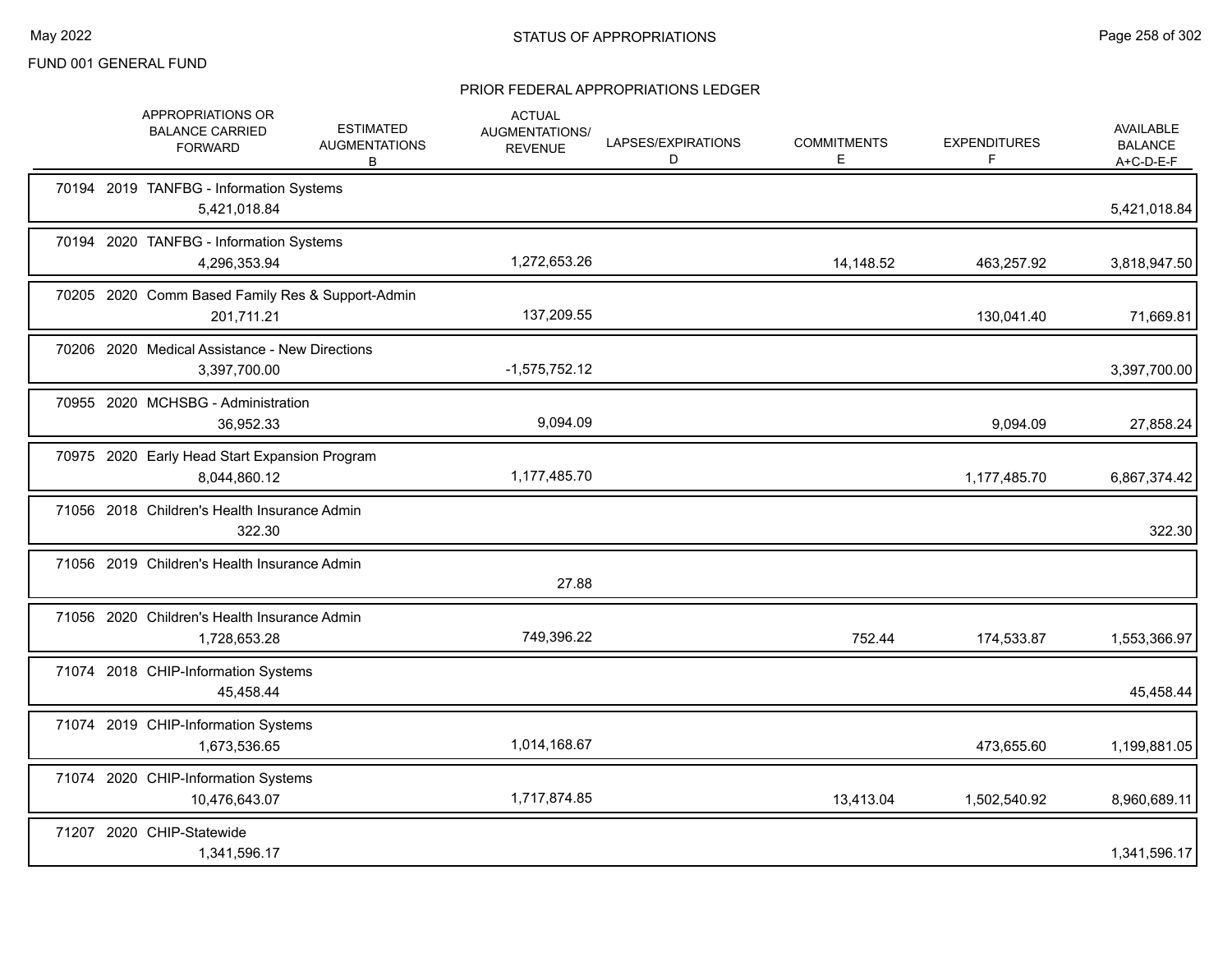|                      | APPROPRIATIONS OR<br><b>BALANCE CARRIED</b><br><b>FORWARD</b>      | <b>ESTIMATED</b><br><b>AUGMENTATIONS</b><br>в | <b>ACTUAL</b><br><b>AUGMENTATIONS/</b><br><b>REVENUE</b> | LAPSES/EXPIRATIONS<br>D | <b>COMMITMENTS</b><br>E. | <b>EXPENDITURES</b> | AVAILABLE<br><b>BALANCE</b><br>A+C-D-E-F |
|----------------------|--------------------------------------------------------------------|-----------------------------------------------|----------------------------------------------------------|-------------------------|--------------------------|---------------------|------------------------------------------|
|                      | 77917 2019 ARRA-Health Information Technology<br>8,268,087.04      |                                               |                                                          |                         |                          |                     | 8,268,087.04                             |
|                      | 77917 2020 ARRA-Health Information Technology<br>8,362,997.73      |                                               | 1,035,301.83                                             |                         |                          | 926.810.24          | 7,436,187.49                             |
| <b>INSTITUTIONAL</b> |                                                                    |                                               |                                                          |                         |                          |                     |                                          |
|                      | 70127 2019 Medical Assistance - Mental Health                      |                                               | -35,389,686.17                                           |                         |                          | $-52.08$            | 52.08                                    |
|                      | 70127 2020 Medical Assistance - Mental Health<br>7,034,899.44      |                                               | $-8,488,920.58$                                          |                         | 34,982.00                | 1,143,114.89        | 5,856,802.55                             |
|                      | 70134 2020 Medicare Services - State Centers<br>44,000.00          |                                               | -477,924.62                                              |                         |                          |                     | 44,000.00                                |
|                      | 70145 2019 Medicare Services-State Mental Hospitals                |                                               | $-5,313,859.72$                                          |                         |                          |                     |                                          |
|                      | 70145 2020 Medicare Services-State Mental Hospitals                |                                               | $-3,558,753.80$                                          |                         |                          |                     |                                          |
|                      | 70154 2019 Homeless Mentally III                                   |                                               | $-94,000.00$                                             |                         |                          |                     |                                          |
|                      | 70154 2020 Homeless Mentally III<br>109,818.00                     |                                               | 282,000.00                                               |                         |                          |                     | 109,818.00                               |
|                      | 70167 2019 MHSBG - Community Mental Health Service<br>22,029.00    |                                               |                                                          |                         |                          |                     | 22,029.00                                |
|                      | 70167 2020 MHSBG - Community Mental Health Service<br>8,497,410.68 |                                               | 26,666.64                                                |                         |                          | 26,666.64           | 8,470,744.04                             |
|                      | 70172 2020 Food Nutrition Services<br>258,315.88                   |                                               |                                                          |                         |                          |                     | 258,315.88                               |
|                      | 70409 2018 Medical Assistance-State Centers (F)<br>11,394,000.00   |                                               |                                                          |                         |                          |                     | 11,394,000.00                            |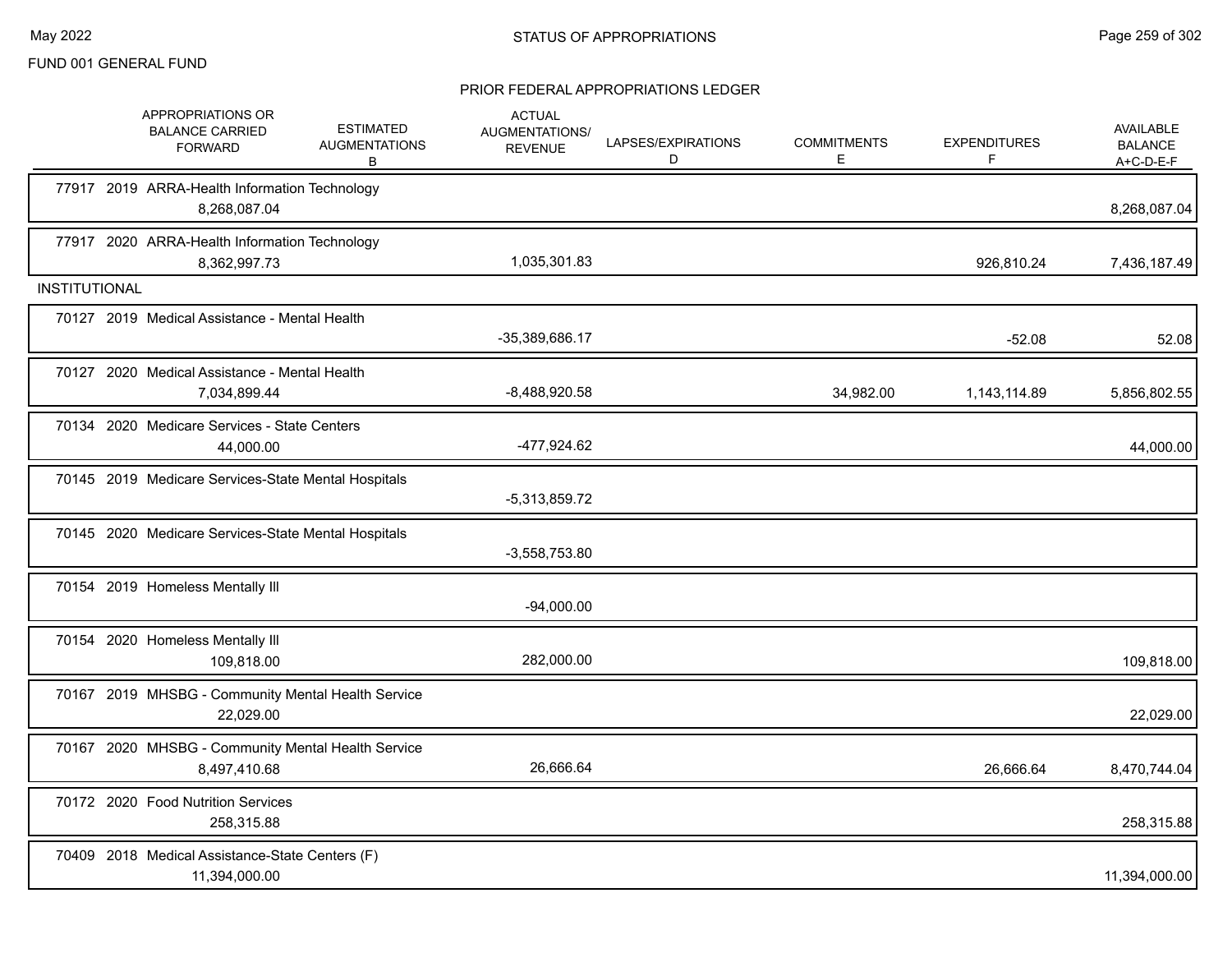#### PRIOR FEDERAL APPROPRIATIONS LEDGER

|       | APPROPRIATIONS OR<br><b>BALANCE CARRIED</b><br><b>FORWARD</b>        | <b>ESTIMATED</b><br><b>AUGMENTATIONS</b><br>B | <b>ACTUAL</b><br>AUGMENTATIONS/<br><b>REVENUE</b> | LAPSES/EXPIRATIONS<br>D | <b>COMMITMENTS</b><br>Е | <b>EXPENDITURES</b><br>F | AVAILABLE<br><b>BALANCE</b><br>A+C-D-E-F |
|-------|----------------------------------------------------------------------|-----------------------------------------------|---------------------------------------------------|-------------------------|-------------------------|--------------------------|------------------------------------------|
|       | 70409 2019 Medical Assistance-State Centers (F)<br>17,073,000.00     |                                               |                                                   |                         |                         |                          | 17,073,000.00                            |
|       | 70409 2020 Medical Assistance-State Centers (F)<br>19,675,000.00     |                                               | $-60, 157, 107.95$                                |                         |                         |                          | 19,675,000.00                            |
|       | 70522 2020 Mental Health Data Infrastructure<br>16,093.81            |                                               |                                                   |                         |                         | 65.00                    | 16,028.81                                |
|       | 70651 2020 Suicide Prevention<br>1,376,000.00                        |                                               |                                                   |                         |                         | $-35,000.00$             | 1,411,000.00                             |
|       | 70976 2019 Syst of Care Expansion Implementation<br>19,970.00        |                                               |                                                   |                         | 19,970.00               |                          |                                          |
|       | 70976 2020 Syst of Care Expansion Implementation<br>4,888,741.51     |                                               | 601,632.00                                        |                         | 16,970.00               | 601,632.00               | 4,270,139.51                             |
|       | 71022 2020 Youth Suicide Prevention<br>5,000.00                      |                                               |                                                   |                         |                         |                          | 5,000.00                                 |
|       | 71024 2020 Transition Age Youth<br>1,500,000.00                      |                                               |                                                   |                         |                         |                          | 1,500,000.00                             |
|       | 71076 2019 Promoting Integration of Health Care<br>21,768.08         |                                               | 31,642.35                                         |                         |                         |                          | 21,768.08                                |
|       | 71076 2020 Promoting Integration of Health Care<br>2,273,518.68      |                                               | 517,655.97                                        |                         |                         | 431,598.01               | 1,841,920.67                             |
|       | 71086 2020 Early Childhood Mental Health<br>500,000.00               |                                               |                                                   |                         |                         |                          | 500,000.00                               |
| 71087 | 2020 TreatmntForIndividExperiencHomelessness<br>1,000,000.00         |                                               |                                                   |                         |                         |                          | 1,000,000.00                             |
|       | 71088 2020 Adolesc& Young Adult At High Risk For Psychosis<br>524.00 |                                               |                                                   |                         |                         |                          | 524.00                                   |

GRANTS AND SUBSIDIES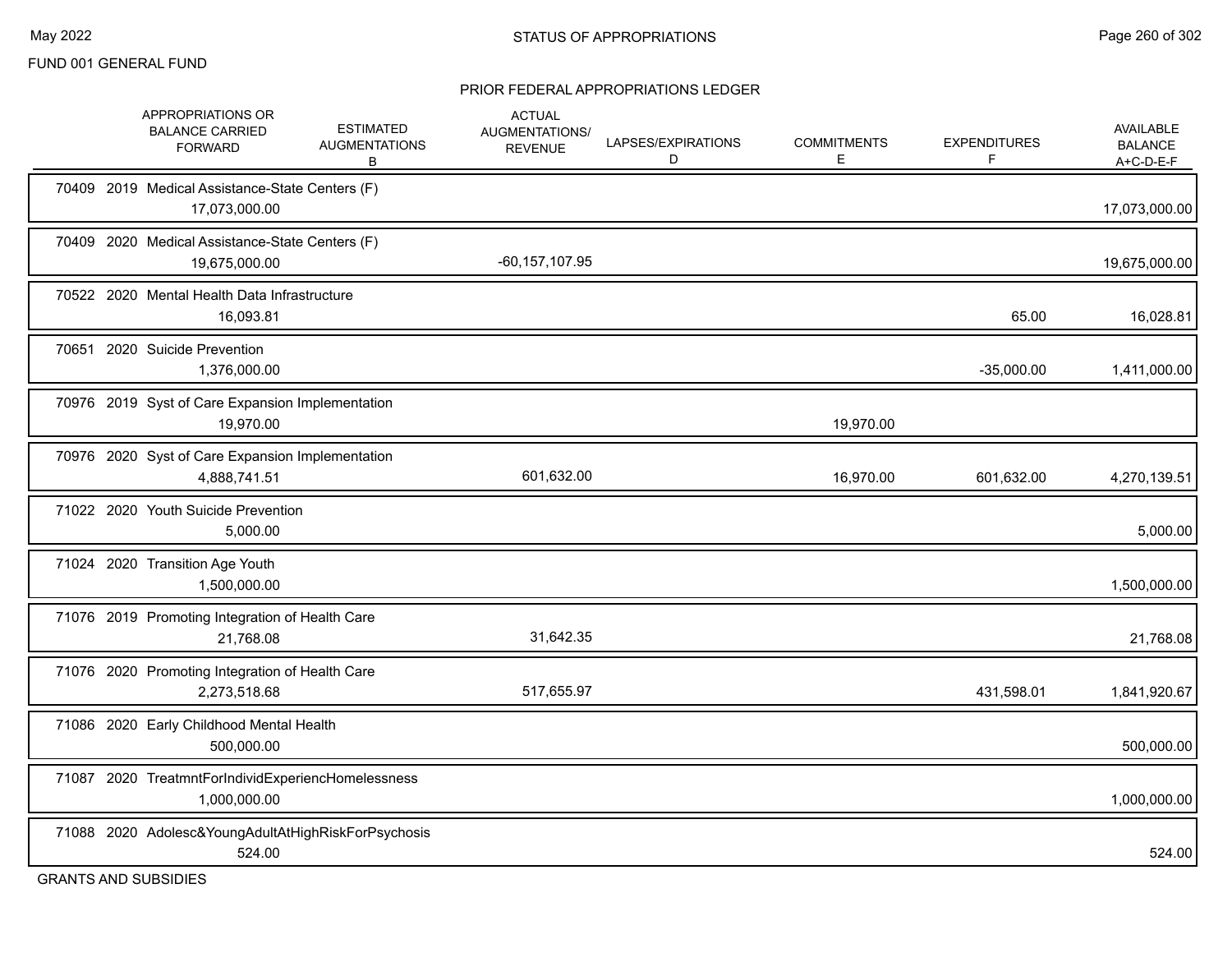|  | APPROPRIATIONS OR<br><b>BALANCE CARRIED</b><br><b>FORWARD</b>    | <b>ESTIMATED</b><br><b>AUGMENTATIONS</b><br>B | <b>ACTUAL</b><br>AUGMENTATIONS/<br><b>REVENUE</b> | LAPSES/EXPIRATIONS<br>D | <b>COMMITMENTS</b><br>E | <b>EXPENDITURES</b><br>F | AVAILABLE<br><b>BALANCE</b><br>$A+C-D-E-F$ |
|--|------------------------------------------------------------------|-----------------------------------------------|---------------------------------------------------|-------------------------|-------------------------|--------------------------|--------------------------------------------|
|  | 70118 2020 Family Resource & Support - Family Ctrs<br>419,000.00 |                                               | 16,953.75                                         |                         |                         | 16,953.75                | 402,046.25                                 |
|  | 70124 2019 SSBG - Domestic Violence<br>323,657.49                |                                               |                                                   |                         |                         |                          | 323,657.49                                 |
|  | 70124 2020 SSBG - Domestic Violence<br>1,143,075.86              |                                               | 1,302,426.27                                      |                         |                         | 828,663.27               | 314,412.59                                 |
|  | 70128 2017 Other Federal Supports - Cash Grants                  |                                               | $-214.93$                                         |                         |                         |                          |                                            |
|  | 70128 2018 Other Federal Supports - Cash Grants<br>232.75        |                                               | $-232.66$                                         |                         |                         |                          | 232.75                                     |
|  | 70128 2019 Other Federal Supports - Cash Grants<br>45,335.67     |                                               | 4,310.59                                          |                         | 45,335.67               |                          |                                            |
|  | 70128 2020 Other Federal Supports - Cash Grants<br>1,808,364.72  |                                               | 8,555.63                                          |                         |                         | 15,418.49                | 1,792,946.23                               |
|  | 70129 2020 Medical Assistance-ID/ICF (F)                         |                                               | $-8,611,529.18$                                   |                         |                         |                          |                                            |
|  | 70137 2020 CCDFBG - School Age<br>1,260,000.00                   |                                               |                                                   |                         |                         |                          | 1,260,000.00                               |
|  | 70155 2019 Child Welfare Services<br>1,055,436.92                |                                               | 13,312.29                                         |                         |                         |                          | 1,055,436.92                               |
|  | 70155 2020 Child Welfare Services<br>22,561,904.56               |                                               | 967,594.94                                        |                         |                         | 933,423.08               | 21,628,481.48                              |
|  | 70157 2014 Child Welfare - Title IV-E                            |                                               |                                                   |                         |                         | $-3,174,745.39$          | 3,174,745.39                               |
|  | 70157 2015 Child Welfare - Title IV-E                            |                                               |                                                   |                         |                         | $-3,229,285.81$          | 3,229,285.81                               |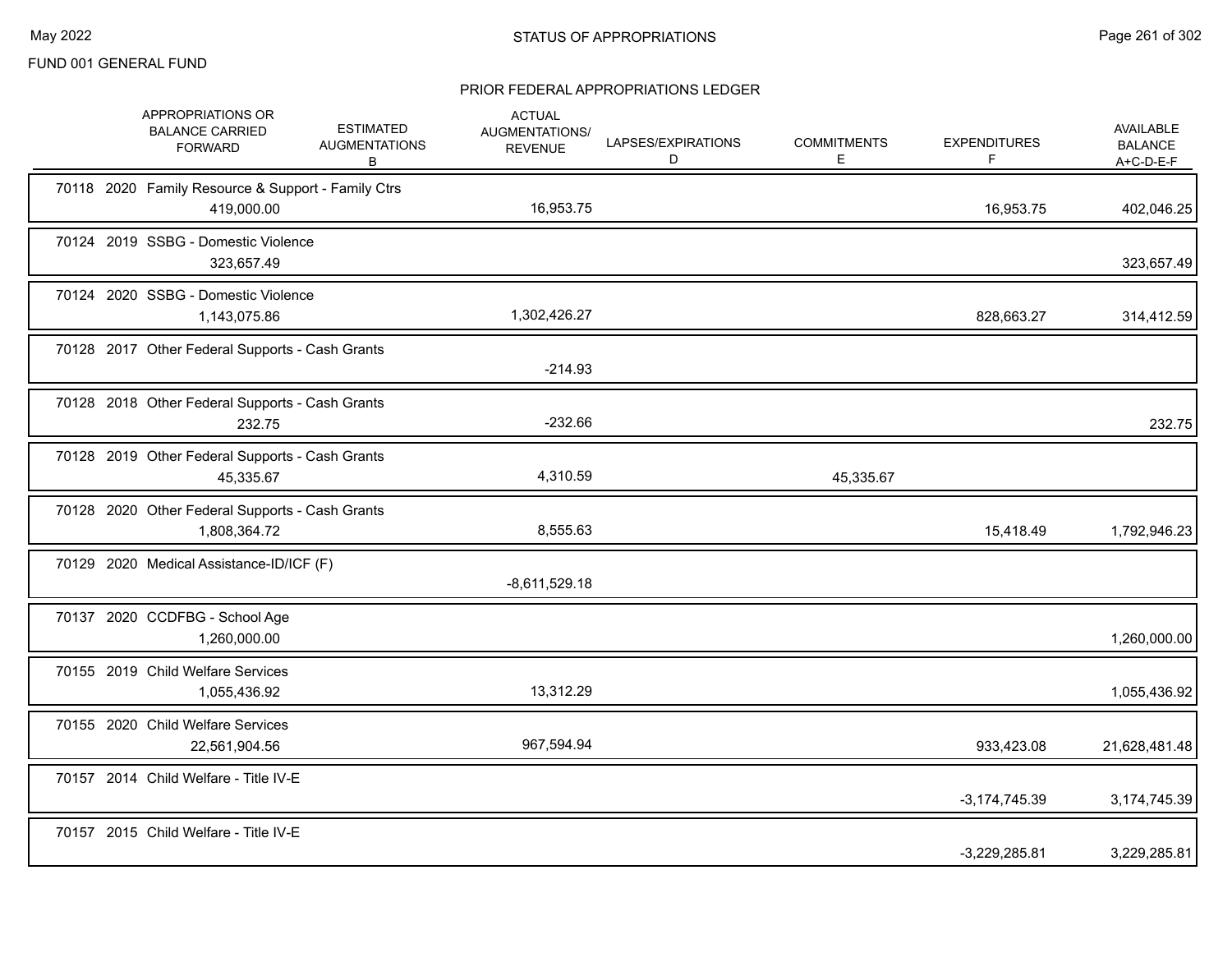|  | APPROPRIATIONS OR<br><b>BALANCE CARRIED</b><br><b>FORWARD</b>  | <b>ESTIMATED</b><br><b>AUGMENTATIONS</b><br>В | <b>ACTUAL</b><br><b>AUGMENTATIONS/</b><br><b>REVENUE</b> | LAPSES/EXPIRATIONS<br>D | <b>COMMITMENTS</b><br>E. | <b>EXPENDITURES</b><br>F | AVAILABLE<br><b>BALANCE</b><br>A+C-D-E-F |
|--|----------------------------------------------------------------|-----------------------------------------------|----------------------------------------------------------|-------------------------|--------------------------|--------------------------|------------------------------------------|
|  | 70157 2016 Child Welfare - Title IV-E                          |                                               |                                                          |                         |                          | $-3,289,835.51$          | 3,289,835.51                             |
|  | 70157 2017 Child Welfare - Title IV-E<br>9,697,954.25          |                                               |                                                          |                         |                          | $-3,166,207.28$          | 12,864,161.53                            |
|  | 70157 2018 Child Welfare - Title IV-E<br>14,423,030.80         |                                               |                                                          |                         |                          | $-3,674,300.74$          | 18,097,331.54                            |
|  | 70157 2019 Child Welfare - Title IV-E<br>35,597,927.35         |                                               | 9,574,331.99                                             |                         |                          | 7,801,797.96             | 27,796,129.39                            |
|  | 70157 2020 Child Welfare - Title IV-E<br>255,788,686.61        |                                               | 180,823,112.43                                           |                         | 4,963,855.74             | 151,635,551.59           | 99,189,279.28                            |
|  | 70157 2012 Child Welfare - Title IV-E<br>1,294.44              |                                               |                                                          |                         |                          | 1,294.44                 |                                          |
|  | 70158 2020 SSBG - Child Care<br>5,778,676.40                   |                                               | 205,674.32                                               |                         |                          | 205,674.32               | 5,573,002.08                             |
|  | 70161 2017 Medical Assistance-Long-Term Living<br>1.17         |                                               |                                                          |                         | 1.17                     |                          |                                          |
|  | 70161 2018 Medical Assistance-Long-Term Living<br>219,272.45   |                                               |                                                          |                         | 219,272.45               |                          |                                          |
|  | 70161 2019 Medical Assistance-Long-Term Living<br>7,514,243.89 |                                               |                                                          |                         | 852,991.03               | 4,399.61                 | 6,656,853.25                             |
|  | 70161 2020 Medical Assistance-Long-Term Living<br>3,800,780.29 |                                               | 25,625,037.55                                            |                         |                          | $-65,108.70$             | 3,865,888.99                             |
|  | 70165 2017 SSBG - Family Planning                              |                                               | $-4,035.06$                                              |                         | 4,035.06                 | $-4,035.06$              |                                          |
|  | 70165 2018 SSBG - Family Planning                              |                                               | $-6,470.01$                                              |                         | 6,470.01                 | $-6,470.01$              |                                          |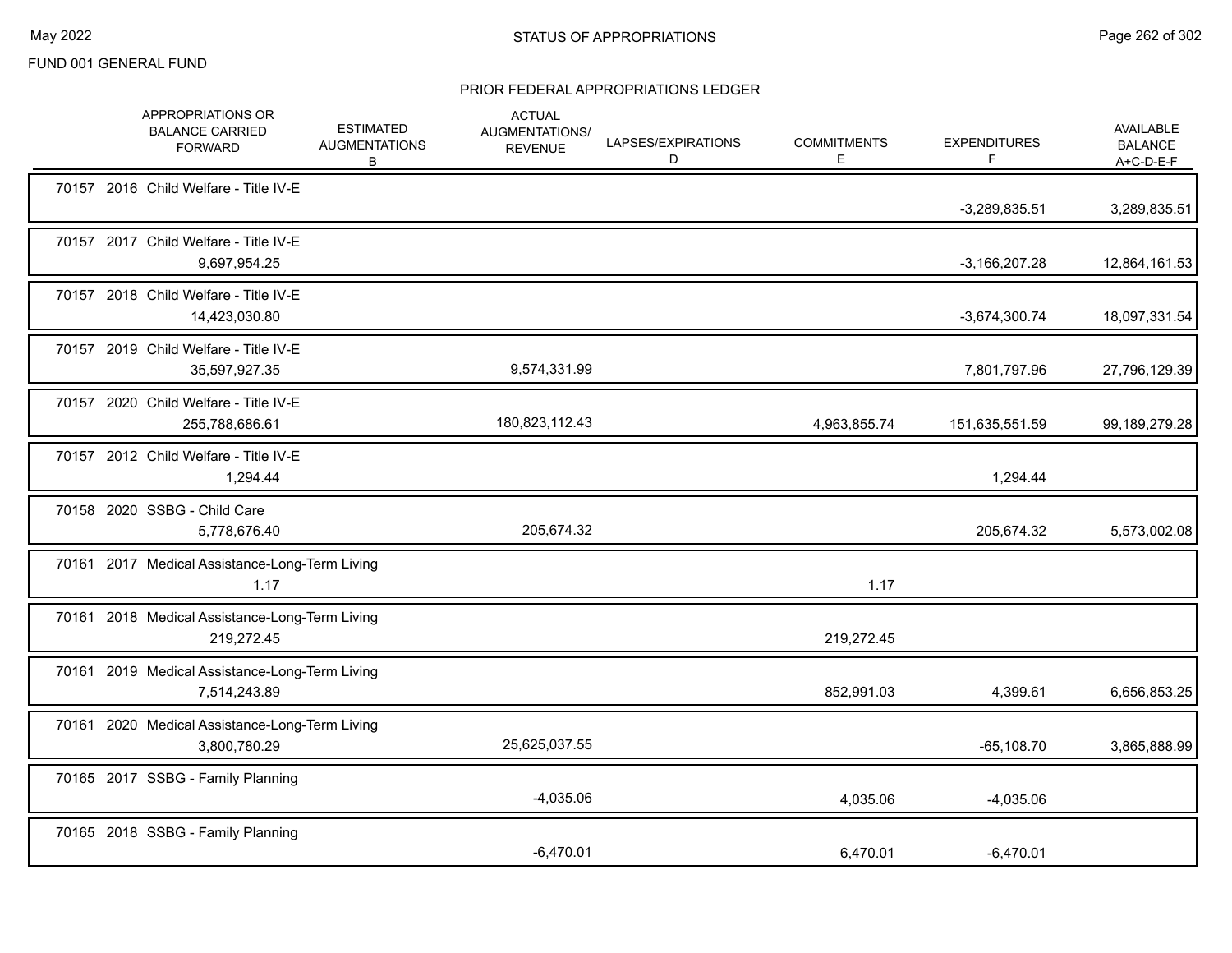|  | APPROPRIATIONS OR<br><b>BALANCE CARRIED</b><br><b>FORWARD</b>        | <b>ESTIMATED</b><br><b>AUGMENTATIONS</b><br>В | <b>ACTUAL</b><br>AUGMENTATIONS/<br><b>REVENUE</b> | LAPSES/EXPIRATIONS<br>D | <b>COMMITMENTS</b><br>Е | <b>EXPENDITURES</b><br>F | <b>AVAILABLE</b><br><b>BALANCE</b><br>$A+C-D-E-F$ |
|--|----------------------------------------------------------------------|-----------------------------------------------|---------------------------------------------------|-------------------------|-------------------------|--------------------------|---------------------------------------------------|
|  | 70165 2019 SSBG - Family Planning                                    |                                               | $-3,988.68$                                       |                         |                         | $-3,988.68$              | 3,988.68                                          |
|  | 70165 2020 SSBG - Family Planning<br>266,300.00                      |                                               | 505,866.52                                        |                         | 2,133.48                | 264,166.52               |                                                   |
|  | 70168 2019 LIEABG-Low Income Families & Individuals<br>1,234.42      |                                               | $-148.47$                                         |                         |                         | $-8,735.66$              | 9,970.08                                          |
|  | 70168 2020 LIEABG-Low Income Families & Individuals<br>62,573,989.11 |                                               | 38,994,238.74                                     |                         |                         | 39,253,631.56            | 23,320,357.55                                     |
|  | 70169 2018 Medical Assistance - Child Welfare<br>1,010,164.42        |                                               | 132.74                                            |                         |                         | 132.74                   | 1,010,031.68                                      |
|  | 70169 2019 Medical Assistance - Child Welfare<br>852,609.23          |                                               | 11,741.92                                         |                         |                         | 11,741.92                | 840,867.31                                        |
|  | 70169 2020 Medical Assistance - Child Welfare<br>1,820,037.15        |                                               | 61,224.44                                         |                         |                         | 81,248.96                | 1,738,788.19                                      |
|  | 70170 2020 Education for Children with Disabilities<br>453,127.53    |                                               | 540,081.33                                        |                         |                         | 422,708.13               | 30,419.40                                         |
|  | 70171 2020 Child Welfare Training & Certification<br>8,021,716.07    |                                               | 3,777,259.62                                      |                         | 4,235,464.00            | 2,615,477.07             | 1,170,775.00                                      |
|  | 70175 2015 Med Assist-Community ID Services<br>435,681.99            |                                               |                                                   |                         |                         |                          | 435,681.99                                        |
|  | 70175 2016 Med Assist-Community ID Services<br>309,587.84            |                                               | $-0.04$                                           |                         |                         | 0.01                     | 309,587.83                                        |
|  | 70175 2017 Med Assist-Community ID Services<br>1,564,146.92          |                                               |                                                   |                         |                         | $-0.09$                  | 1,564,147.01                                      |
|  | 70175 2018 Med Assist-Community ID Services<br>4,148,029.70          |                                               | 72,890.40                                         |                         |                         | 3,498.19                 | 4, 144, 531. 51                                   |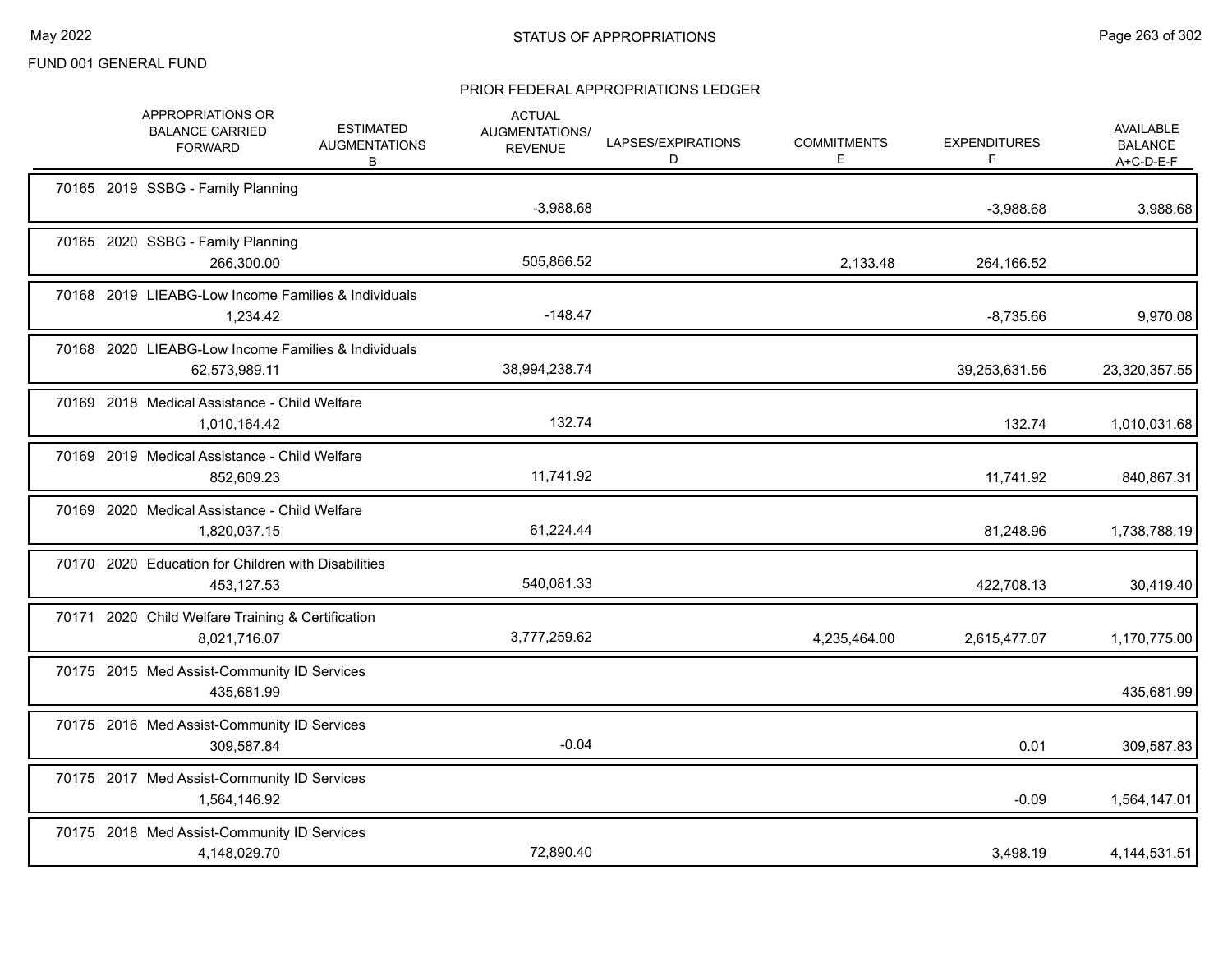|  | APPROPRIATIONS OR<br><b>BALANCE CARRIED</b><br><b>FORWARD</b>     | <b>ESTIMATED</b><br><b>AUGMENTATIONS</b><br>В | <b>ACTUAL</b><br>AUGMENTATIONS/<br><b>REVENUE</b> | LAPSES/EXPIRATIONS<br>D | <b>COMMITMENTS</b><br>Е | <b>EXPENDITURES</b><br>F | <b>AVAILABLE</b><br><b>BALANCE</b><br>$A+C-D-E-F$ |
|--|-------------------------------------------------------------------|-----------------------------------------------|---------------------------------------------------|-------------------------|-------------------------|--------------------------|---------------------------------------------------|
|  | 70175 2019 Med Assist-Community ID Services<br>3,904,834.42       |                                               | 2,683,134.00                                      |                         |                         | -147,966.00              | 4,052,800.42                                      |
|  | 70175 2020 Med Assist-Community ID Services<br>19,582,288.07      |                                               | 20,273,994.11                                     |                         |                         | 12,653,045.10            | 6,929,242.97                                      |
|  | 70176 2019 SSBG - Rape Crisis<br>77.00                            |                                               |                                                   |                         |                         |                          | 77.00                                             |
|  | 70176 2020 SSBG - Rape Crisis                                     |                                               | $-4,105.22$                                       |                         | 728.00                  | $-4,105.22$              | 3,377.22                                          |
|  | 70184 2019 Medical Assistance-Early Intervention<br>536.33        |                                               | $-276,401.80$                                     |                         |                         | $-10,031.83$             | 10,568.16                                         |
|  | 70184 2020 Medical Assistance-Early Intervention<br>11,270,977.26 |                                               | 2,307,913.47                                      |                         |                         | 2,033,399.38             | 9,237,577.88                                      |
|  | 70184 2009 Medical Assistance-Early Intervention<br>197.58        |                                               |                                                   |                         |                         |                          | 197.58                                            |
|  | 70185 2014 Medical Assistance - Transportation                    |                                               | 37,843,960.94                                     |                         |                         |                          |                                                   |
|  | 70185 2015 Medical Assistance - Transportation                    |                                               | 36,624,539.48                                     |                         |                         |                          |                                                   |
|  | 70185 2016 Medical Assistance - Transportation                    |                                               | 26,266,836.00                                     |                         |                         |                          |                                                   |
|  | 70185 2017 Medical Assistance - Transportation<br>8,501,972.21    |                                               |                                                   |                         |                         |                          | 8,501,972.21                                      |
|  | 70185 2018 Medical Assistance - Transportation<br>8,056,664.86    |                                               |                                                   |                         |                         |                          | 8,056,664.86                                      |
|  | 70185 2019 Medical Assistance - Transportation<br>13,555,709.64   |                                               | 869,984.00                                        |                         |                         |                          | 13,555,709.64                                     |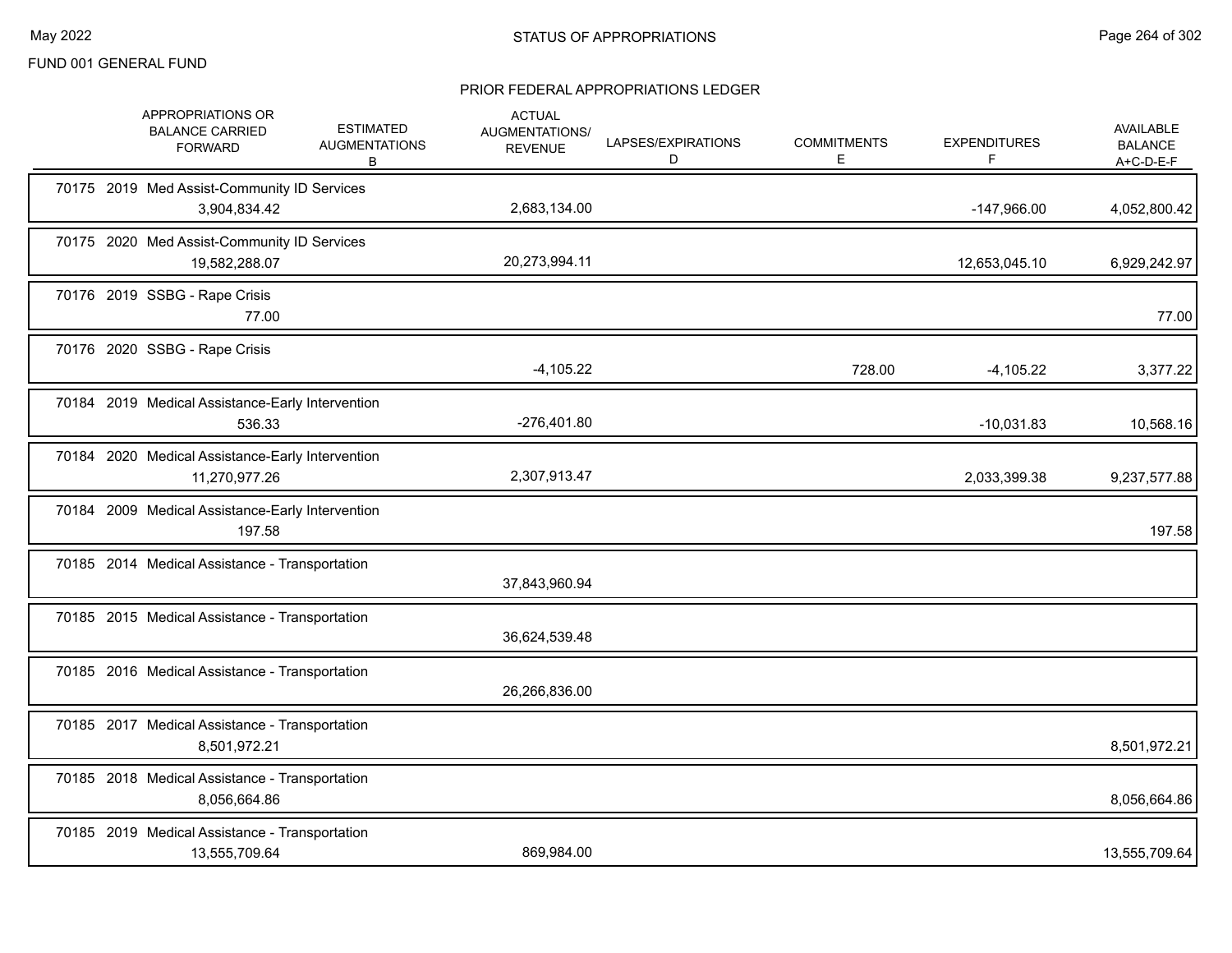|  | APPROPRIATIONS OR<br><b>BALANCE CARRIED</b><br><b>FORWARD</b>   | <b>ESTIMATED</b><br><b>AUGMENTATIONS</b><br>В | <b>ACTUAL</b><br>AUGMENTATIONS/<br><b>REVENUE</b> | LAPSES/EXPIRATIONS<br>D | <b>COMMITMENTS</b><br>Е | <b>EXPENDITURES</b><br>F | <b>AVAILABLE</b><br><b>BALANCE</b><br>$A+C-D-E-F$ |
|--|-----------------------------------------------------------------|-----------------------------------------------|---------------------------------------------------|-------------------------|-------------------------|--------------------------|---------------------------------------------------|
|  | 70185 2020 Medical Assistance - Transportation<br>14,462,463.56 |                                               | 36,701,117.30                                     |                         |                         | 456,779.55               | 14,005,684.01                                     |
|  | 70185 2009 Medical Assistance - Transportation                  |                                               | $-7.54$                                           |                         |                         |                          |                                                   |
|  | 70185 2011 Medical Assistance - Transportation                  |                                               | -19,462,407.00                                    |                         |                         | -19,462,407.00           | 19,462,407.00                                     |
|  | 70185 2012 Medical Assistance - Transportation                  |                                               | 39,928,471.67                                     |                         |                         | -380,047.00              | 380,047.00                                        |
|  | 70185 2013 Medical Assistance - Transportation                  |                                               | 1,593,566.05                                      |                         |                         |                          |                                                   |
|  | 70186 2019 Medical Assistance-Capitation                        |                                               | -472,936.95                                       |                         |                         |                          |                                                   |
|  | 70186 2020 Medical Assistance-Capitation<br>25,081,946.06       |                                               | $-89,161,535.08$                                  |                         | 28,968.75               | 5,253,225.84             | 19,799,751.47                                     |
|  | 70187 2020 SSBG - Legal Services<br>385,259.78                  |                                               | 385,259.78                                        |                         |                         | 385,259.78               |                                                   |
|  | 70189 2020 Family Violence Prevention Services<br>1,117,590.24  |                                               | 1,299,293.14                                      |                         |                         | 635,453.78               | 482,136.46                                        |
|  | 70191 2020 Family Preservation - Family Centers<br>1,147,852.61 |                                               | 590,657.83                                        |                         | 15,208.63               | 406,268.98               | 726,375.00                                        |
|  | 70192 2020 Head Start Collaboration Project<br>39,119.93        |                                               | 39,119.93                                         |                         |                         | 39,119.93                |                                                   |
|  | 70195 2017 TANFBG - Cash Grants<br>142,630.86                   |                                               |                                                   |                         | 142,630.86              |                          |                                                   |
|  | 70195 2018 TANFBG - Cash Grants<br>277,897.54                   |                                               |                                                   |                         | 277,897.54              |                          |                                                   |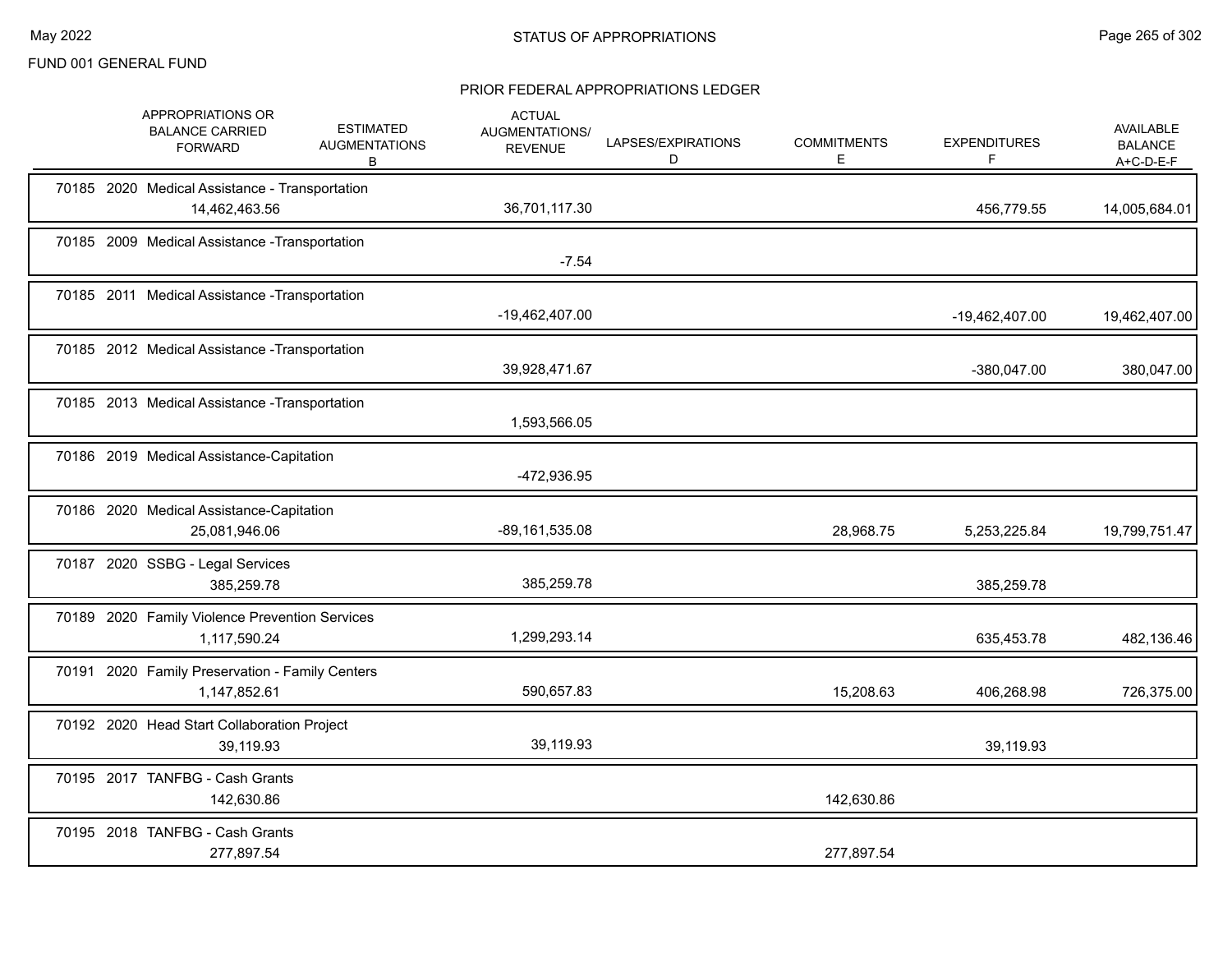|  | APPROPRIATIONS OR<br><b>BALANCE CARRIED</b><br><b>FORWARD</b>      | <b>ESTIMATED</b><br><b>AUGMENTATIONS</b><br>B | <b>ACTUAL</b><br>AUGMENTATIONS/<br><b>REVENUE</b> | LAPSES/EXPIRATIONS<br>D | <b>COMMITMENTS</b><br>Е. | <b>EXPENDITURES</b><br>F | <b>AVAILABLE</b><br><b>BALANCE</b><br>A+C-D-E-F |
|--|--------------------------------------------------------------------|-----------------------------------------------|---------------------------------------------------|-------------------------|--------------------------|--------------------------|-------------------------------------------------|
|  | 70195 2019 TANFBG - Cash Grants<br>222,158.82                      |                                               | 35,690.61                                         |                         | 184,294.12               | 37,864.70                |                                                 |
|  | 70195 2020 TANFBG - Cash Grants<br>95,701,663.30                   |                                               | 2,220,298.22                                      |                         | 324,891.92               | 1,269,535.91             | 94, 107, 235. 47                                |
|  | 70197 2018 TANFBG - Child Welfare<br>88,700.77                     |                                               | 21,313.12                                         |                         |                          | 21,313.12                | 67,387.65                                       |
|  | 70197 2019 TANFBG - Child Welfare<br>8,675,356.76                  |                                               | 588,904.74                                        |                         |                          | 3,640,726.14             | 5,034,630.62                                    |
|  | 70197 2020 TANFBG - Child Welfare<br>44,261,459.28                 |                                               | 14,600,249.08                                     |                         |                          | 14,899,521.74            | 29,361,937.54                                   |
|  | 70199 2019 CCDFBG - Child Care<br>74,048.25                        |                                               |                                                   |                         |                          |                          | 74,048.25                                       |
|  | 70199 2020 CCDFBG - Child Care<br>139,350,432.51                   |                                               | $-3,290,839.55$                                   |                         | 1,287,076.99             | -3,685,670.59            | 141,749,026.11                                  |
|  | 70204 2020 Comm. Based Family Resource & Support                   |                                               | 3,688.48                                          |                         |                          |                          |                                                 |
|  | 70527 2019 TANF - Alternatives to Abortion<br>582.06               |                                               |                                                   |                         |                          |                          | 582.06                                          |
|  | 70527 2020 TANF - Alternatives to Abortion                         |                                               | $-19,076.57$                                      |                         |                          | $-19,076.57$             | 19,076.57                                       |
|  | 70578 2020 Medical Assistance - Trauma Centers (F)<br>213.39       |                                               | 9,452,786.61                                      |                         |                          |                          | 213.39                                          |
|  | 70600 2019 Medical Assistance Community ID Waiver<br>14,658.08     |                                               | $-3,339.54$                                       |                         |                          | $-57,200.65$             | 71,858.73                                       |
|  | 70600 2020 Medical Assistance Community ID Waiver<br>56,179,117.79 |                                               | 70,533,596.92                                     |                         |                          | $-40,374.33$             | 56,219,492.12                                   |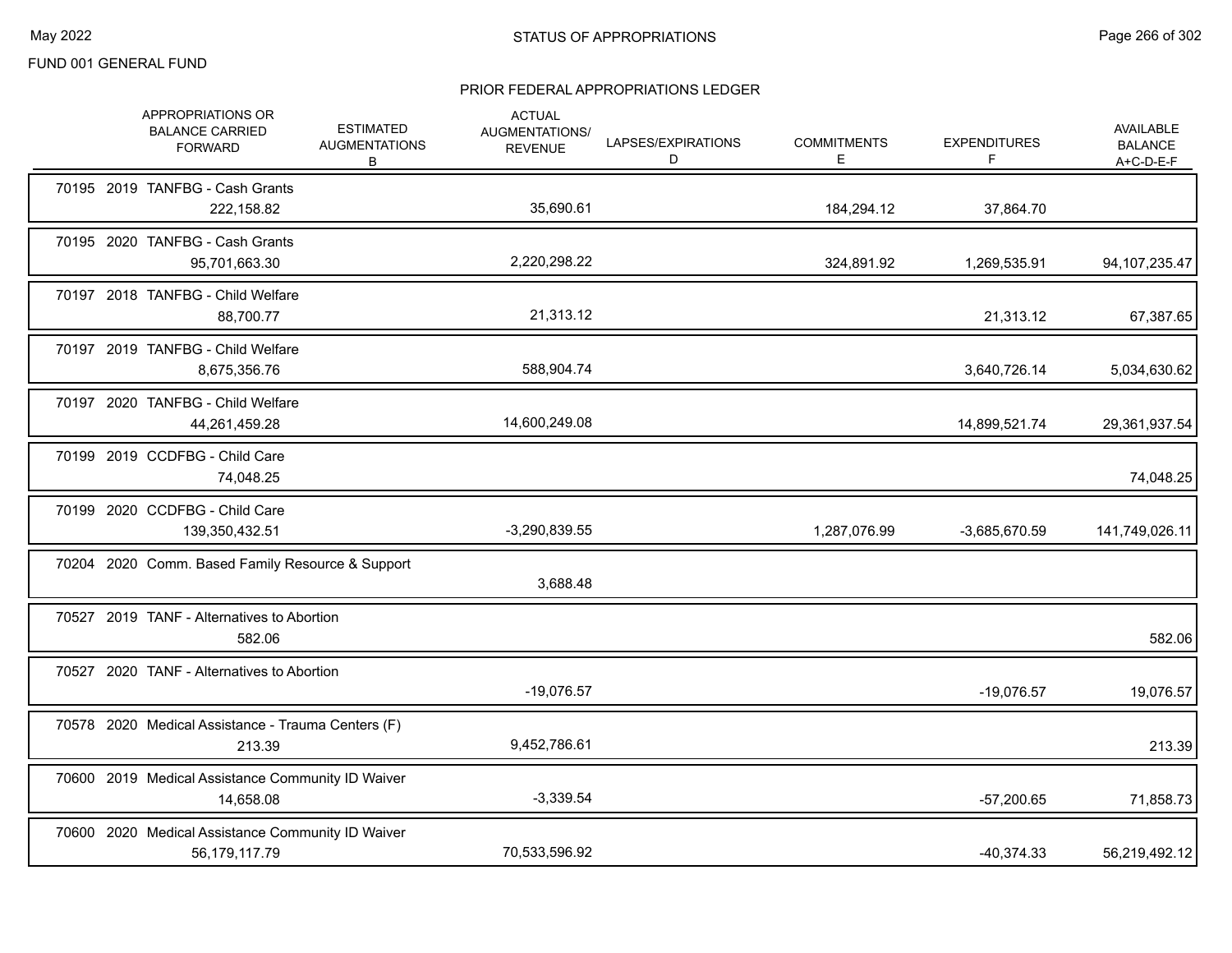|  | APPROPRIATIONS OR<br><b>BALANCE CARRIED</b><br><b>FORWARD</b>       | <b>ESTIMATED</b><br><b>AUGMENTATIONS</b><br>В | <b>ACTUAL</b><br>AUGMENTATIONS/<br><b>REVENUE</b> | LAPSES/EXPIRATIONS<br>D | <b>COMMITMENTS</b><br>E. | <b>EXPENDITURES</b> | <b>AVAILABLE</b><br><b>BALANCE</b><br>A+C-D-E-F |
|--|---------------------------------------------------------------------|-----------------------------------------------|---------------------------------------------------|-------------------------|--------------------------|---------------------|-------------------------------------------------|
|  | 70649 2020 Medical Assistance-Academic Medical Cntr<br>421,108.79   |                                               | 25,860,841.00                                     |                         |                          |                     | 421,108.79                                      |
|  | 70661 2020 Title IV-B Family Centers<br>2,523,870.11                |                                               | 369,519.26                                        |                         |                          | 369,519.26          | 2,154,350.85                                    |
|  | 70669 2020 Medical Astnc-Nurse Family Prtnrshp (F)<br>1,841,458.88  |                                               | 95,124.10                                         |                         |                          | 78,847.15           | 1,762,611.73                                    |
|  | 70707 2020 Child Abuse Prevention and Treatment Act<br>3,832,231.18 |                                               | 335, 111.21                                       |                         | 270,485.01               | 335,111.21          | 3,226,634.96                                    |
|  | 70711 2018 MA-Autism Intervention and Services<br>1,193,332.18      |                                               | $-20,666.44$                                      |                         |                          | $-20,666.44$        | 1,213,998.62                                    |
|  | 70711 2019 MA-Autism Intervention and Services<br>9,174,355.17      |                                               |                                                   |                         |                          |                     | 9,174,355.17                                    |
|  | 70711 2020 MA-Autism Intervention and Services<br>1,662,848.24      |                                               | 1,820,287.50                                      |                         |                          | 567,484.10          | 1,095,364.14                                    |
|  | 70718 2020 TITLE IV B Caseworker Visits<br>671,960.00               |                                               |                                                   |                         |                          |                     | 671,960.00                                      |
|  | 70719 2020 TANF-Child Care Assistance<br>171,261,340.65             |                                               | 4,697.77                                          |                         |                          | 4,697.77            | 171,256,642.88                                  |
|  | 70720 2020 CCDFBG-Child Care Assistance<br>916,039.00               |                                               | -389,528.61                                       |                         |                          | -389,528.61         | 1,305,567.61                                    |
|  | 70721 2018 SNAP-Child Care Assistance                               |                                               | $-28,823.50$                                      |                         |                          |                     |                                                 |
|  | 70721 2020 SNAP-Child Care Assistance<br>1,596,655.17               |                                               | 2,088.79                                          |                         |                          | 2,088.79            | 1,594,566.38                                    |
|  | 70729 2019 MA-Obstetric and Neonatal Services<br>893,627.90         |                                               |                                                   |                         |                          |                     | 893,627.90                                      |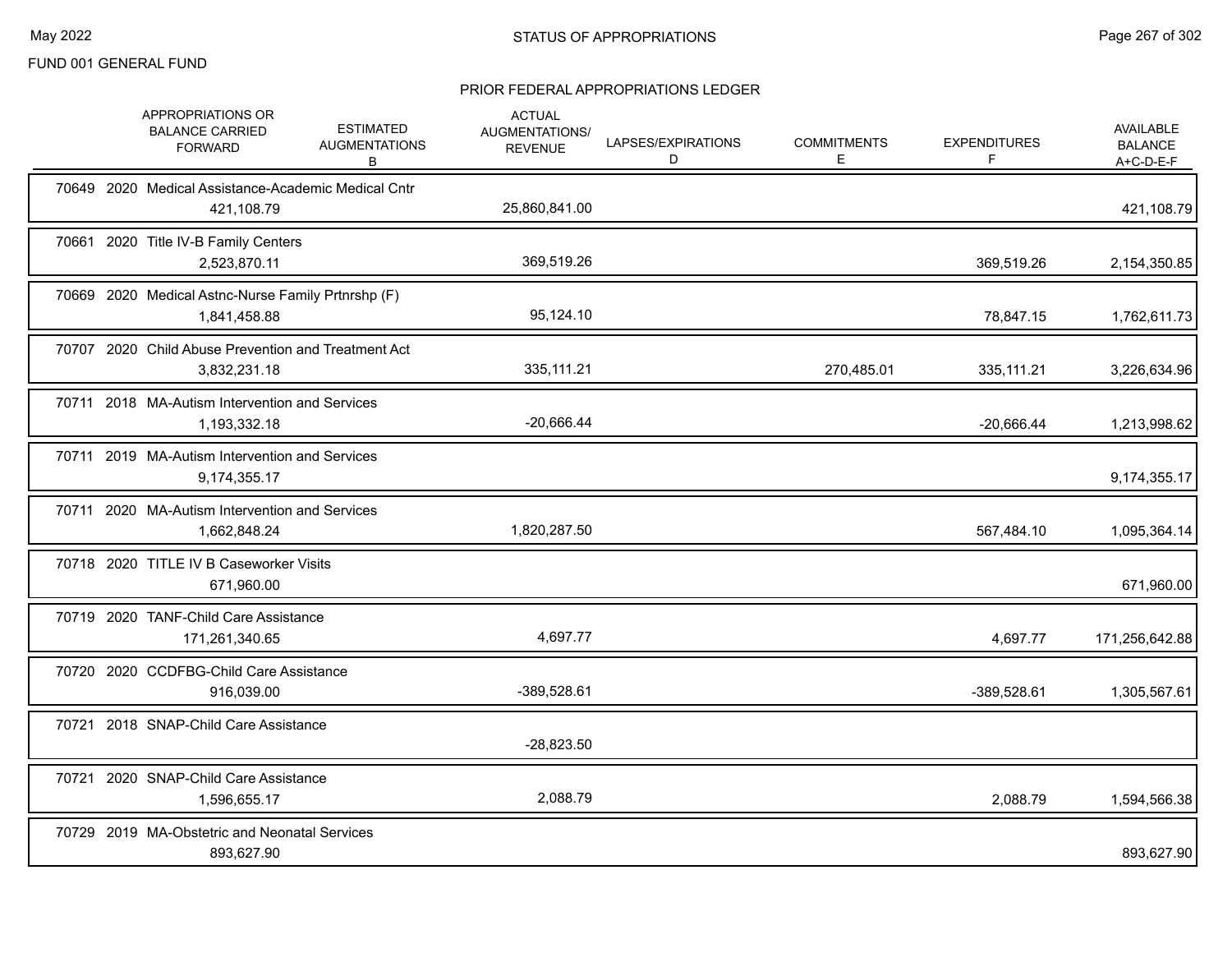|  | APPROPRIATIONS OR<br><b>BALANCE CARRIED</b><br><b>FORWARD</b>       | <b>ESTIMATED</b><br><b>AUGMENTATIONS</b><br>В | <b>ACTUAL</b><br>AUGMENTATIONS/<br><b>REVENUE</b> | LAPSES/EXPIRATIONS<br>D | <b>COMMITMENTS</b><br>Е. | <b>EXPENDITURES</b><br>F | AVAILABLE<br><b>BALANCE</b><br>A+C-D-E-F |
|--|---------------------------------------------------------------------|-----------------------------------------------|---------------------------------------------------|-------------------------|--------------------------|--------------------------|------------------------------------------|
|  | 70729 2020 MA-Obstetric and Neonatal Services<br>464,787.83         |                                               | $-516,854.50$                                     |                         |                          | $-347,947.88$            | 812,735.71                               |
|  | 70730 2020 MA-Hospital Based Burn Centers<br>573.22                 |                                               | 4,845,426.78                                      |                         |                          |                          | 573.22                                   |
|  | 70748 2020 Med Assist - Critical Access Hospitals<br>1,408,417.19   |                                               | 266,225.68                                        |                         |                          | 886,279.91               | 522,137.28                               |
|  | 70750 2019 Med Assist- Physician Practice Plans                     |                                               | 472,936.95                                        |                         |                          |                          |                                          |
|  | 70750 2020 Med Assist- Physician Practice Plans<br>1,640,075.30     |                                               | 55,957,815.28                                     |                         |                          | 1,640,075.30             |                                          |
|  | 70791 2020 MCHSBG - Early Childhood Home Visiting<br>7,011,827.52   |                                               | 795,696.80                                        |                         |                          | 795,696.80               | 6,216,130.72                             |
|  | 70798 2020 MA- Workers with Disabilities<br>23,571,390.69           |                                               | 35,058,527.81                                     |                         |                          | 19,779,905.69            | 3,791,485.00                             |
|  | 70958 2019 Refugees/Persons Seeking Asylum-Soc Serv<br>1,190,550.88 |                                               | 8,758.73                                          |                         | 615,369.35               | 105,793.58               | 469,387.95                               |
|  | 70958 2020 Refugees/Persons Seeking Asylum-Soc Serv<br>8,825,299.96 |                                               | 2,105,035.60                                      |                         | 244,290.63               | 1,499,439.33             | 7,081,570.00                             |
|  | 70960 2020 MA - Long-Term Care Managed Care                         |                                               | $-400,522.55$                                     |                         |                          |                          |                                          |
|  | 70977 2019 Childrens Justice Act<br>769.046.44                      |                                               |                                                   |                         |                          |                          | 769,046.44                               |
|  | 70977 2020 Childrens Justice Act<br>1,094,210.11                    |                                               | 6,328.32                                          |                         | 15,485.79                | 6,328.32                 | 1,072,396.00                             |
|  | 71030 2019 Medical Assistance-Fee for Service<br>128,987,938.10     |                                               | $-6,931,219.38$                                   |                         |                          | $-14,287.95$             | 129,002,226.05                           |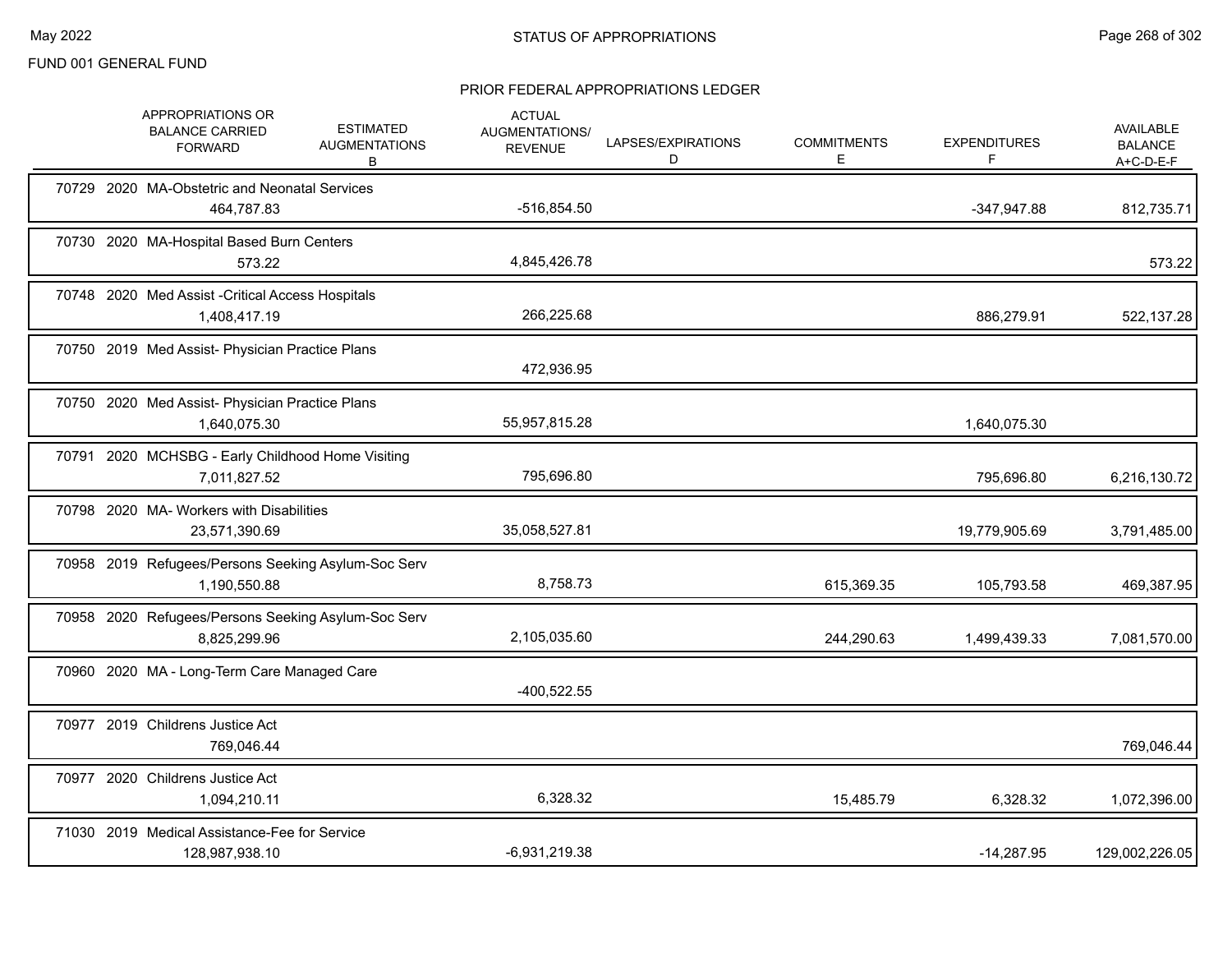|                                                              | APPROPRIATIONS OR<br><b>BALANCE CARRIED</b><br><b>FORWARD</b>      | <b>ESTIMATED</b><br><b>AUGMENTATIONS</b><br>В       | <b>ACTUAL</b><br><b>AUGMENTATIONS/</b><br><b>REVENUE</b> | LAPSES/EXPIRATIONS<br>D | <b>COMMITMENTS</b><br>Е. | <b>EXPENDITURES</b><br>F | <b>AVAILABLE</b><br><b>BALANCE</b><br>A+C-D-E-F |
|--------------------------------------------------------------|--------------------------------------------------------------------|-----------------------------------------------------|----------------------------------------------------------|-------------------------|--------------------------|--------------------------|-------------------------------------------------|
|                                                              | 71030 2020 Medical Assistance-Fee for Service<br>133,928,748.75    |                                                     | 66,065,860.02                                            |                         |                          | 16,468,241.71            | 117,460,507.04                                  |
|                                                              | 71055 2019 Children's Health Insurance Program                     |                                                     | $-39,929.32$                                             |                         |                          |                          |                                                 |
|                                                              | 71055 2020 Children's Health Insurance Program<br>11, 193, 287. 13 |                                                     | 9,504,955.13                                             |                         | 0.01                     | 8,763,705.45             | 2,429,581.67                                    |
|                                                              | 71066 2020 Access to Medication-AssistedTreatment<br>1,963,354.00  |                                                     |                                                          |                         |                          |                          | 1,963,354.00                                    |
|                                                              | 71067 2018 Line And Track Improvement                              |                                                     | 10,710.00                                                |                         |                          |                          |                                                 |
|                                                              | 15,570,321.47                                                      | 71089 2020 Medical Assist - Community Healthchoices | 8,653,506.05                                             |                         | 4,213,391.51             | 4,277,284.47             | 7,079,645.49                                    |
|                                                              | 77846 2010 ARRA-Child Welfare-Title IV-E<br>2,993.37               |                                                     |                                                          |                         |                          | 365.89                   | 2,627.48                                        |
|                                                              |                                                                    | 77933 2018 ARRA - MA Health Information Technology  | 21,229.94                                                |                         |                          |                          |                                                 |
|                                                              | 34,818,371.53                                                      | 77933 2019 ARRA - MA Health Information Technology  |                                                          |                         |                          |                          | 34,818,371.53                                   |
|                                                              | 42,375,051.43                                                      | 77933 2020 ARRA - MA Health Information Technology  | 33,997.00                                                |                         |                          |                          | 42,375,051.43                                   |
| <b>DEPT TOTAL</b>                                            |                                                                    |                                                     |                                                          |                         |                          |                          |                                                 |
| <b>BA 19 - State Department</b><br><b>GENERAL GOVERNMENT</b> | 2,004,190,625.15                                                   |                                                     | 609,762,443.43                                           |                         | 35,878,854.80            | 335,204,598.61           | 1,633,107,171.74                                |
|                                                              | 70490 2019 Federal Election Reform<br>7,001.99                     |                                                     |                                                          |                         |                          |                          | 7,001.99                                        |
|                                                              | 70490 2020 Federal Election Reform<br>22,640,650.07                |                                                     | 2,435,727.13                                             |                         | 375,012.49               | 1,689,590.24             | 20,576,047.34                                   |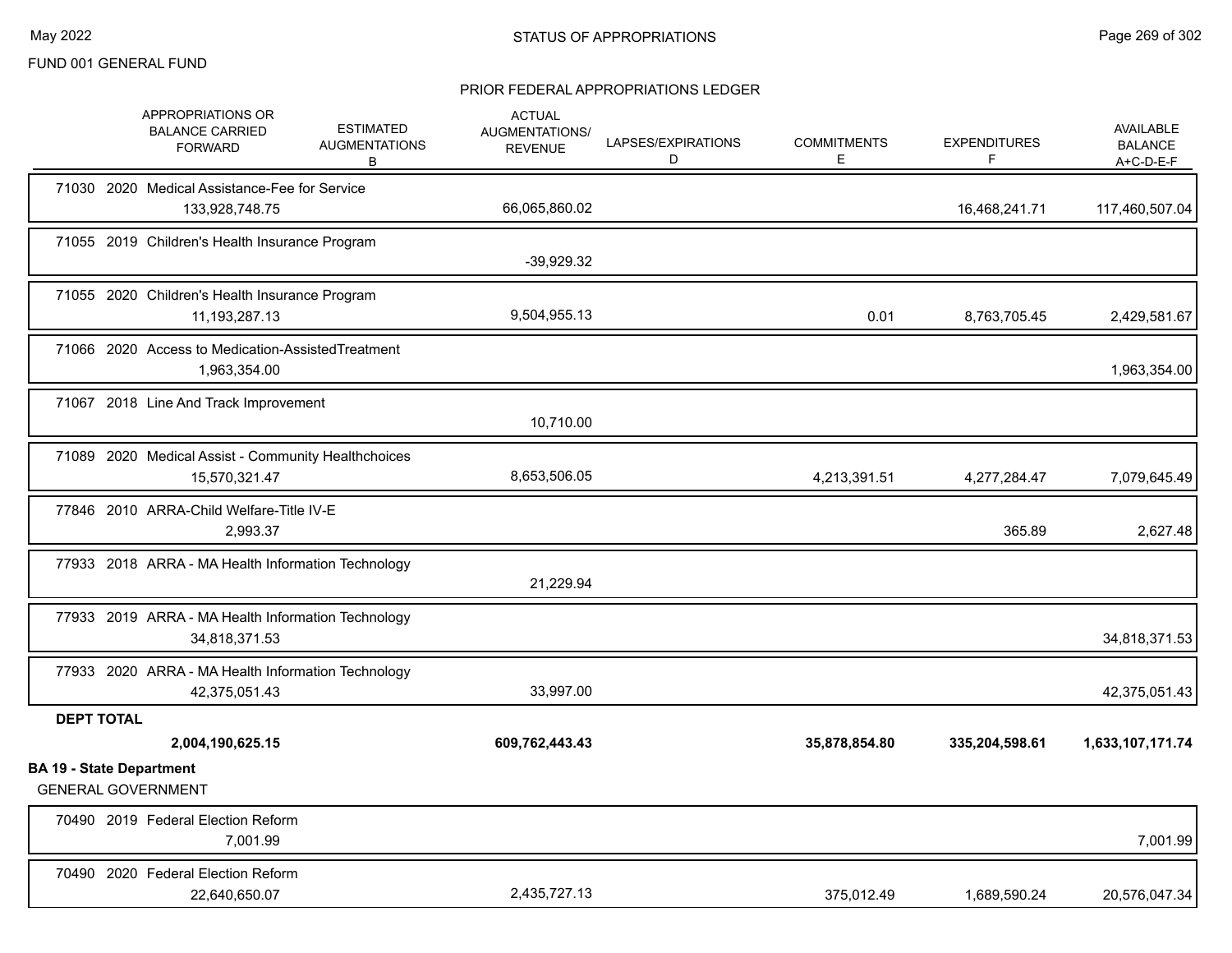|                             | APPROPRIATIONS OR<br><b>BALANCE CARRIED</b><br><b>FORWARD</b>       | <b>ESTIMATED</b><br><b>AUGMENTATIONS</b><br>B | <b>ACTUAL</b><br>AUGMENTATIONS/<br><b>REVENUE</b> | LAPSES/EXPIRATIONS<br>D | <b>COMMITMENTS</b><br>Е | <b>EXPENDITURES</b><br>F | <b>AVAILABLE</b><br><b>BALANCE</b><br>A+C-D-E-F |
|-----------------------------|---------------------------------------------------------------------|-----------------------------------------------|---------------------------------------------------|-------------------------|-------------------------|--------------------------|-------------------------------------------------|
| <b>DEPT TOTAL</b>           |                                                                     |                                               |                                                   |                         |                         |                          |                                                 |
|                             | 22,647,652.06                                                       |                                               | 2,435,727.13                                      |                         | 375,012.49              | 1,689,590.24             | 20,583,049.33                                   |
| <b>BA 20 - State Police</b> |                                                                     |                                               |                                                   |                         |                         |                          |                                                 |
|                             | <b>GENERAL GOVERNMENT</b>                                           |                                               |                                                   |                         |                         |                          |                                                 |
|                             | 70541 2015 Area Computer Crime                                      |                                               | 28,687.74                                         |                         |                         |                          |                                                 |
|                             | 70541 2016 Area Computer Crime                                      |                                               | 91,972.10                                         |                         |                         |                          |                                                 |
|                             | 70541 2017 Area Computer Crime                                      |                                               | 85,440.32                                         |                         |                         |                          |                                                 |
|                             | 70541 2018 Area Computer Crime                                      |                                               | 97,549.21                                         |                         |                         |                          |                                                 |
|                             | 70541 2019 Area Computer Crime                                      |                                               | 83,076.38                                         |                         |                         |                          |                                                 |
|                             | 70541 2020 Area Computer Crime<br>7,092,125.61                      |                                               | 196,723.15                                        |                         | 33,945.25               | 434,373.57               | 6,623,806.79                                    |
|                             | 71007 2020 Broadband Network Planning (F)<br>4,050,000.00           |                                               |                                                   |                         |                         |                          | 4,050,000.00                                    |
| <b>DEPT TOTAL</b>           |                                                                     |                                               |                                                   |                         |                         |                          |                                                 |
|                             | 11, 142, 125.61                                                     |                                               | 583,448.90                                        |                         | 33,945.25               | 434,373.57               | 10,673,806.79                                   |
|                             | <b>BA 78 - Transportation</b><br><b>GRANTS AND SUBSIDIES</b>        |                                               |                                                   |                         |                         |                          |                                                 |
|                             | 70356 2019 Surface Transportation Assist-Operating<br>4,451,960.00  |                                               |                                                   |                         |                         |                          | 4,451,960.00                                    |
|                             | 70356 2020 Surface Transportation Assist-Operating<br>14,781,777.00 |                                               |                                                   |                         |                         |                          | 14,781,777.00                                   |
|                             | 70357 2019 Surface Transportation Assist -Capital<br>22,938,627.00  |                                               |                                                   |                         |                         |                          | 22,938,627.00                                   |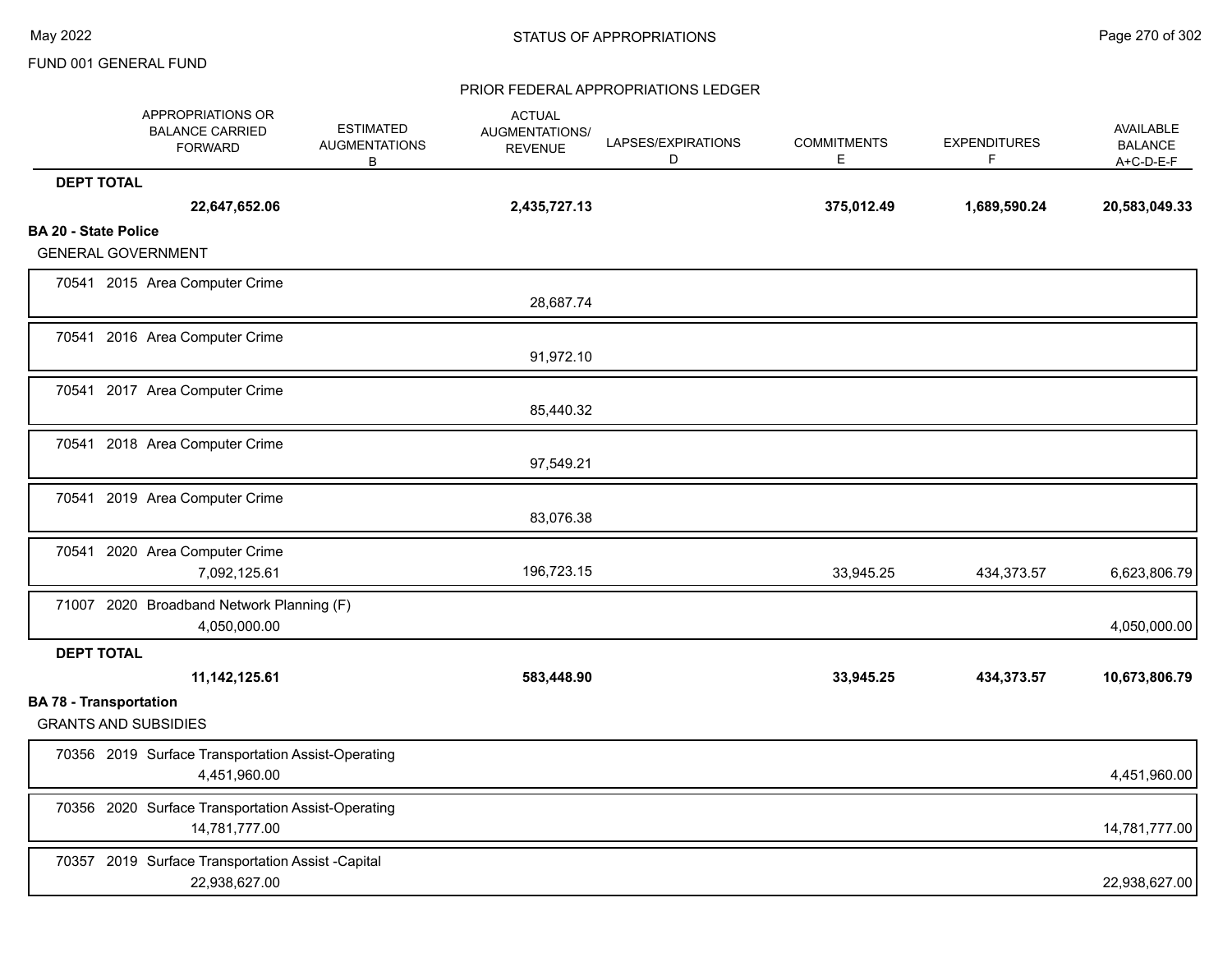|  | APPROPRIATIONS OR<br><b>BALANCE CARRIED</b><br><b>FORWARD</b>      | <b>ESTIMATED</b><br><b>AUGMENTATIONS</b><br>B | <b>ACTUAL</b><br>AUGMENTATIONS/<br><b>REVENUE</b> | LAPSES/EXPIRATIONS<br>D | <b>COMMITMENTS</b><br>Е | <b>EXPENDITURES</b><br>F | AVAILABLE<br><b>BALANCE</b><br>$A+C-D-E-F$ |
|--|--------------------------------------------------------------------|-----------------------------------------------|---------------------------------------------------|-------------------------|-------------------------|--------------------------|--------------------------------------------|
|  | 70357 2020 Surface Transportation Assist -Capital<br>15,840,670.00 |                                               | 5,969,557.00                                      |                         |                         | 4,243,121.00             | 11,597,549.00                              |
|  | 70358 2019 Sur Transp Assist-Operations & Planning<br>225,241.00   |                                               | 51,858.00                                         |                         |                         | 23,854.00                | 201,387.00                                 |
|  | 70358 2020 Sur Transp Assist-Operations & Planning<br>533,051.00   |                                               |                                                   |                         |                         |                          | 533,051.00                                 |
|  | 70360 2019 TEA 21 - Access to Jobs<br>1,880,879.00                 |                                               |                                                   |                         |                         |                          | 1,880,879.00                               |
|  | 70360 2020 TEA 21 - Access to Jobs<br>2,000,000.00                 |                                               | 73,437.00                                         |                         |                         | 73,437.00                | 1,926,563.00                               |
|  | 70361 2019 FTA-Capital Improvements<br>65,810,900.00               |                                               |                                                   |                         |                         |                          | 65,810,900.00                              |
|  | 70361 2020 FTA-Capital Improvements<br>52,444,243.00               |                                               | 3,960,391.00                                      |                         |                         | 3,960,391.00             | 48,483,852.00                              |
|  | 70362 2019 FTA Capital Improvement Grants<br>16,993,992.00         |                                               |                                                   |                         |                         |                          | 16,993,992.00                              |
|  | 70362 2020 FTA Capital Improvement Grants<br>20,075,549.00         |                                               | 1,782,773.31                                      |                         |                         | 850,597.31               | 19,224,951.69                              |
|  | 70752 2019 FTA-Hybrid MassTransit Vehicles<br>28,925,784.00        |                                               |                                                   |                         |                         |                          | 28,925,784.00                              |
|  | 70752 2020 FTA-Hybrid MassTransit Vehicles<br>29,913,974.00        |                                               | 96,241.00                                         |                         |                         | 96,241.00                | 29,817,733.00                              |
|  | 71027 2018 FTA-Safety Oversight<br>1,972,556.00                    |                                               | 92.00                                             |                         |                         | 92.00                    | 1,972,464.00                               |
|  | 71027 2019 FTA-Safety Oversight<br>1,936,084.63                    |                                               | $-23.00$                                          |                         |                         |                          | 1,936,084.63                               |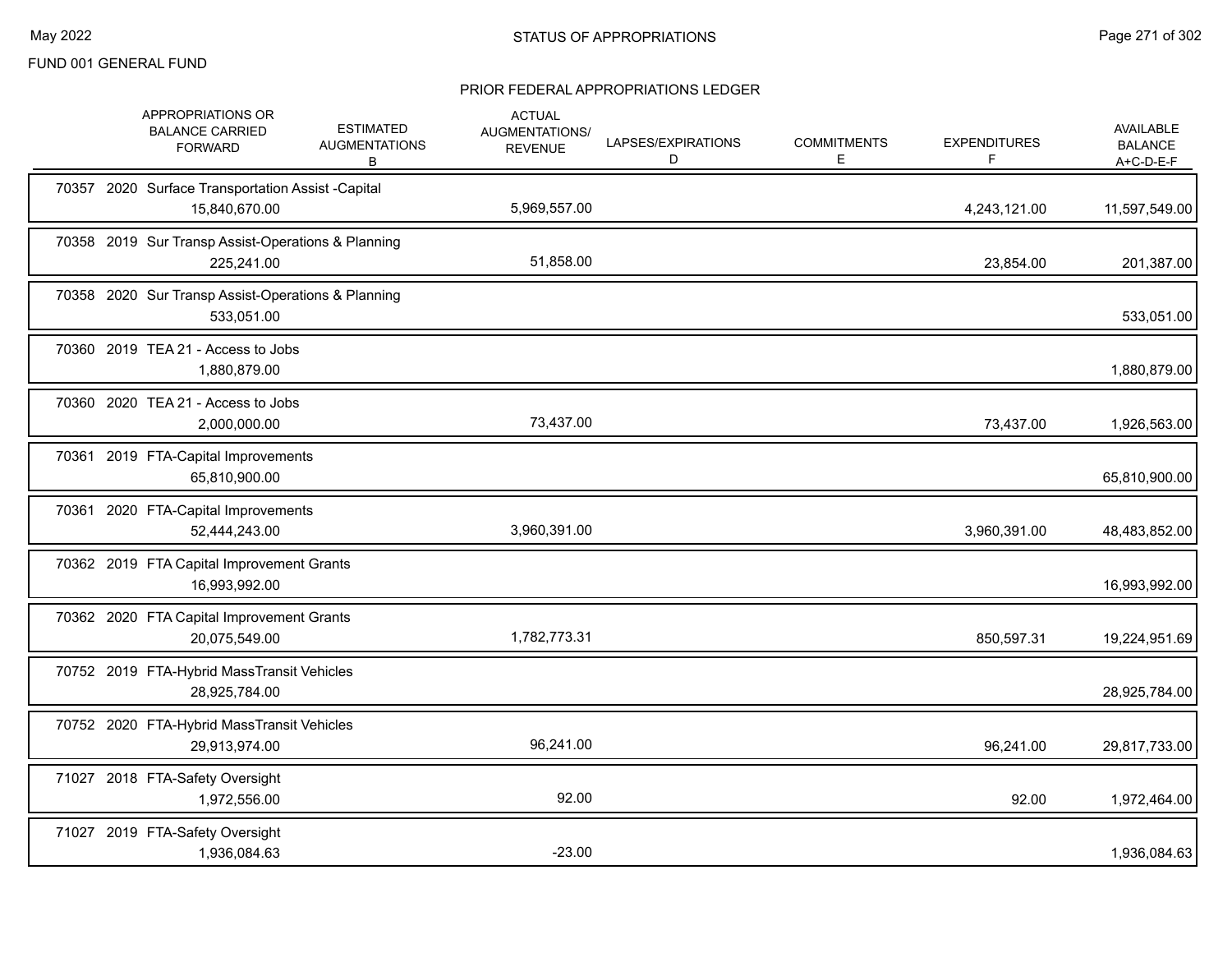|                   | APPROPRIATIONS OR<br><b>BALANCE CARRIED</b><br><b>FORWARD</b> | <b>ESTIMATED</b><br><b>AUGMENTATIONS</b><br>В | <b>ACTUAL</b><br>AUGMENTATIONS/<br><b>REVENUE</b> | LAPSES/EXPIRATIONS<br>D | <b>COMMITMENTS</b><br>Е | <b>EXPENDITURES</b> | AVAILABLE<br><b>BALANCE</b><br>$A+C-D-E-F$ |
|-------------------|---------------------------------------------------------------|-----------------------------------------------|---------------------------------------------------|-------------------------|-------------------------|---------------------|--------------------------------------------|
| 71027             | 2020 FTA-Safety Oversight<br>2,259,978.37                     |                                               | 103,502.34                                        |                         |                         | 8,177.34            | 2,251,801.03                               |
|                   | 71067 2019 Line And Track Improvement<br>3,000,000.00         |                                               |                                                   |                         |                         |                     | 3,000,000.00                               |
| 71067             | 2020 Line And Track Improvement<br>3,000,000.00               |                                               |                                                   |                         |                         |                     | 3,000,000.00                               |
|                   | 71112 2020 FRA-State of Good Repair<br>15,000,000.00          |                                               |                                                   |                         |                         |                     | 15,000,000.00                              |
| <b>DEPT TOTAL</b> |                                                               |                                               |                                                   |                         |                         |                     |                                            |
|                   | 303,985,266.00                                                |                                               | 12,037,828.65                                     |                         |                         | 9,255,910.65        | 294,729,355.35                             |
|                   | <b>BA 51 - Supreme Court</b><br><b>GENERAL GOVERNMENT</b>     |                                               |                                                   |                         |                         |                     |                                            |
|                   | 70654 2020 Court Improvement Project<br>688,271.41            |                                               |                                                   |                         |                         | 383,848.59          | 304,422.82                                 |
|                   | 71068 2020 Adult Drug Court Outcome Eval<br>225,000.00        |                                               |                                                   |                         |                         | 175,000.00          | 50,000.00                                  |
| <b>DEPT TOTAL</b> |                                                               |                                               |                                                   |                         |                         |                     |                                            |
|                   | 913,271.41                                                    |                                               |                                                   |                         |                         | 558,848.59          | 354,422.82                                 |
|                   | <b>LEDGER TOTAL</b>                                           |                                               |                                                   |                         |                         |                     |                                            |
|                   | 5,095,824,138.30                                              |                                               | 1,119,117,261.45                                  |                         | 74,650,166.60           | 757,951,714.84      | 4,263,222,256.86                           |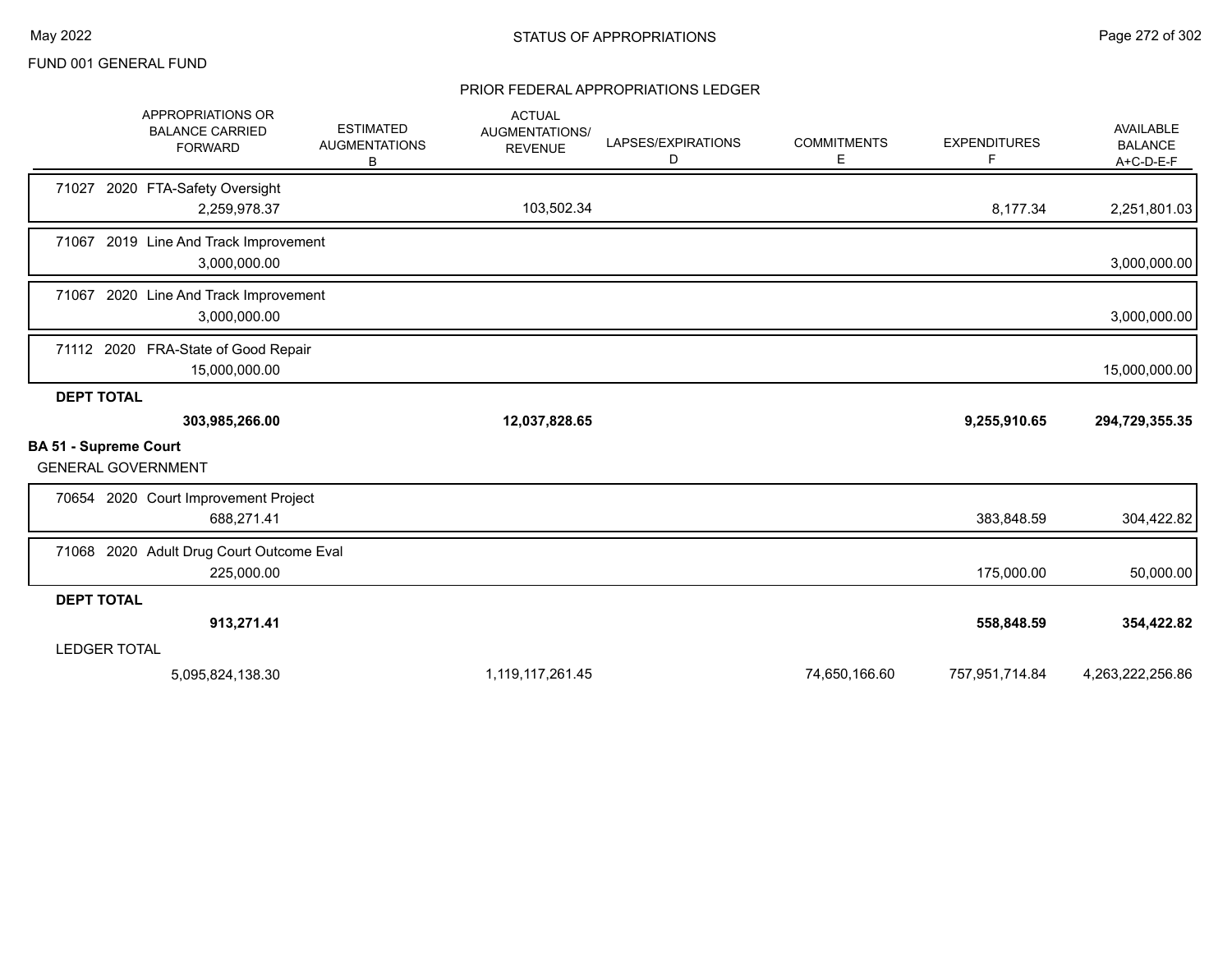| APPROPRIATIONS OR<br><b>BALANCE CARRIED</b><br><b>FORWARD</b> |              | <b>ESTIMATED</b><br><b>AUGMENTATIONS</b><br>В | <b>ACTUAL</b><br>AUGMENTATIONS/<br><b>REVENUE</b> | LAPSES/EXPIRATIONS<br>D | <b>COMMITMENTS</b><br>Е | <b>EXPENDITURES</b><br>F | <b>AVAILABLE</b><br><b>BALANCE</b><br>$A+C-D-E-F$ |
|---------------------------------------------------------------|--------------|-----------------------------------------------|---------------------------------------------------|-------------------------|-------------------------|--------------------------|---------------------------------------------------|
| <b>BA 81 - Executive Offices</b>                              |              |                                               |                                                   |                         |                         |                          |                                                   |
| <b>GENERAL GOVERNMENT</b>                                     |              |                                               |                                                   |                         |                         |                          |                                                   |
| 80492 2019 Children's Justice Act                             | 79,626.01    |                                               | 72,088.23                                         |                         |                         | 72,088.23                | 7,537.78                                          |
| 80492 2020 Children's Justice Act                             | 277,770.76   |                                               | 38,526.58                                         |                         | 133,294.87              | 38,685.41                | 105,790.48                                        |
| 80550 2019 PA JCMS Assessment Evaluation                      | 24,881.00    |                                               |                                                   |                         |                         |                          | 24,881.00                                         |
| 80550 2020 PA JCMS Assessment Evaluation                      | 200,000.00   |                                               | 184,416.00                                        |                         |                         | 184,416.00               | 15,584.00                                         |
| 80559 2019 Drug Court Operations                              | 834,302.71   |                                               |                                                   |                         |                         |                          | 834,302.71                                        |
| 80568 2019 JNET AOPC E-Filing Rewrite                         | 137,481.75   |                                               |                                                   |                         |                         |                          | 137,481.75                                        |
| 80569 2019 PA State Opioid Response (SOR)                     | 1,189,049.37 |                                               | 758,433.66                                        |                         | 172,791.28              | 743,693.66               | 272,564.43                                        |
| 80569 2020 PA State Opioid Response (SOR)                     | 7,360,023.65 |                                               | 5,436,836.91                                      |                         | 1,918,515.15            | 4,864,691.25             | 576,817.25                                        |
| 80592 2019 JNET NCHIP (F)                                     | 265,576.73   |                                               | 13,885.67                                         |                         |                         | 13,885.67                | 251,691.06                                        |
| 80593 2019 JNET Recidivator (F)                               | 2,185.17     |                                               |                                                   |                         |                         |                          | 2,185.17                                          |
| 80876 2019 PA Youth Survey-DDAP                               | 50,000.00    |                                               |                                                   |                         |                         |                          | 50,000.00                                         |
| 80888 2020 Substance Abuse Prevention DDAP                    | 177,085.71   |                                               | 138,222.38                                        |                         |                         | 138,222.38               | 38,863.33                                         |
| 80905 2020 OIT PS DC NCHIP                                    | 1,333,000.00 |                                               | 1,331,888.08                                      |                         |                         | 1,331,888.08             | 1,111.92                                          |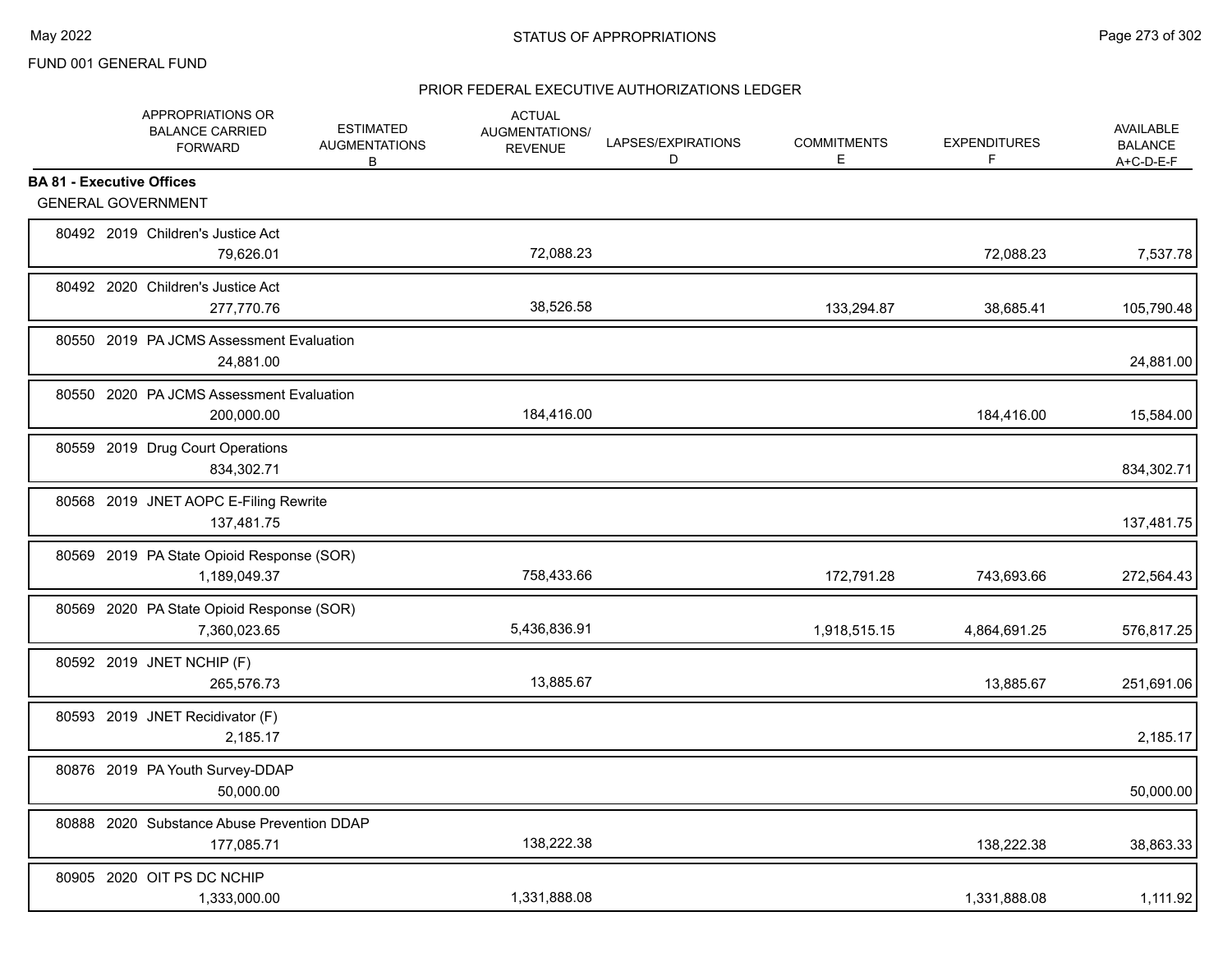|                                 | APPROPRIATIONS OR<br><b>BALANCE CARRIED</b><br><b>FORWARD</b>      | <b>ESTIMATED</b><br><b>AUGMENTATIONS</b><br>B | <b>ACTUAL</b><br>AUGMENTATIONS/<br><b>REVENUE</b> | LAPSES/EXPIRATIONS<br>D | <b>COMMITMENTS</b><br>Е | <b>EXPENDITURES</b><br>F | <b>AVAILABLE</b><br><b>BALANCE</b><br>$A+C-D-E-F$ |
|---------------------------------|--------------------------------------------------------------------|-----------------------------------------------|---------------------------------------------------|-------------------------|-------------------------|--------------------------|---------------------------------------------------|
|                                 | 82596 2019 Antiterrorism and Emergency Assist Prgm<br>2,009,555.44 |                                               | 890,318.19                                        |                         | 1,063,500.43            | 784,883.01               | 161,172.00                                        |
|                                 | 82893 2020 Emergency Federal Law Enforcement<br>3.547.000.00       |                                               | $-5,185.17$                                       |                         |                         |                          | 3,547,000.00                                      |
|                                 | 87300 2020 COVID-State Fiscal Recovery<br>2,162,328,098.40         |                                               | $-5,129,000,000.00$                               |                         |                         |                          | 2,162,328,098.40                                  |
|                                 | 87490 2020 COVID-Emergency Rental Assistance                       |                                               | -200,066,748.00                                   |                         |                         |                          |                                                   |
|                                 | 87647 2019 COVID-NEA Grants to the Arts-Admin<br>5,792.00          |                                               |                                                   |                         |                         |                          | 5,792.00                                          |
|                                 | 87647 2020 COVID-NEA Grants to the Arts-Admin<br>937,000.00        |                                               | 870,114.69                                        |                         | 14,685.48               | 903,157.02               | 19,157.50                                         |
|                                 | 87655 2019 COVID-Justice Assistance Grants<br>11,584,096.79        |                                               | 4,229,854.37                                      |                         | 1,265,813.43            | 4,263,965.47             | 6,054,317.89                                      |
| <b>DEPT TOTAL</b>               | 2,192,342,525.49                                                   |                                               | $-5,315,107,348.41$                               |                         | 4,568,600.64            | 13,339,576.18            | 2,174,434,348.67                                  |
| <b>BA 14 - Attorney General</b> | <b>GENERAL GOVERNMENT</b>                                          |                                               |                                                   |                         |                         |                          |                                                   |
|                                 | 80586 2020 Innovative Prosecution Program<br>27,863.30             |                                               | 68,647.56                                         |                         |                         | 8,729.93                 | 19,133.37                                         |
|                                 | 80587 2020 Project Safe Neighborhoods (F)<br>35.585.98             |                                               | 13,573.63                                         |                         |                         | 13,768.72                | 21,817.26                                         |
|                                 | 80599 2020 ProjectSafeNeighborhoods-SW Philadelphia<br>52,453.02   |                                               | 11,149.45                                         |                         |                         | 6,378.85                 | 46,074.17                                         |
|                                 | 82589 2019 COPS Anti-Heroin Task Force                             |                                               | $-6,793.35$                                       |                         |                         |                          |                                                   |
|                                 | 82589 2020 COPS Anti-Heroin Task Force<br>243,512.78               |                                               | 420,110.65                                        |                         |                         | 70,716.08                | 172,796.70                                        |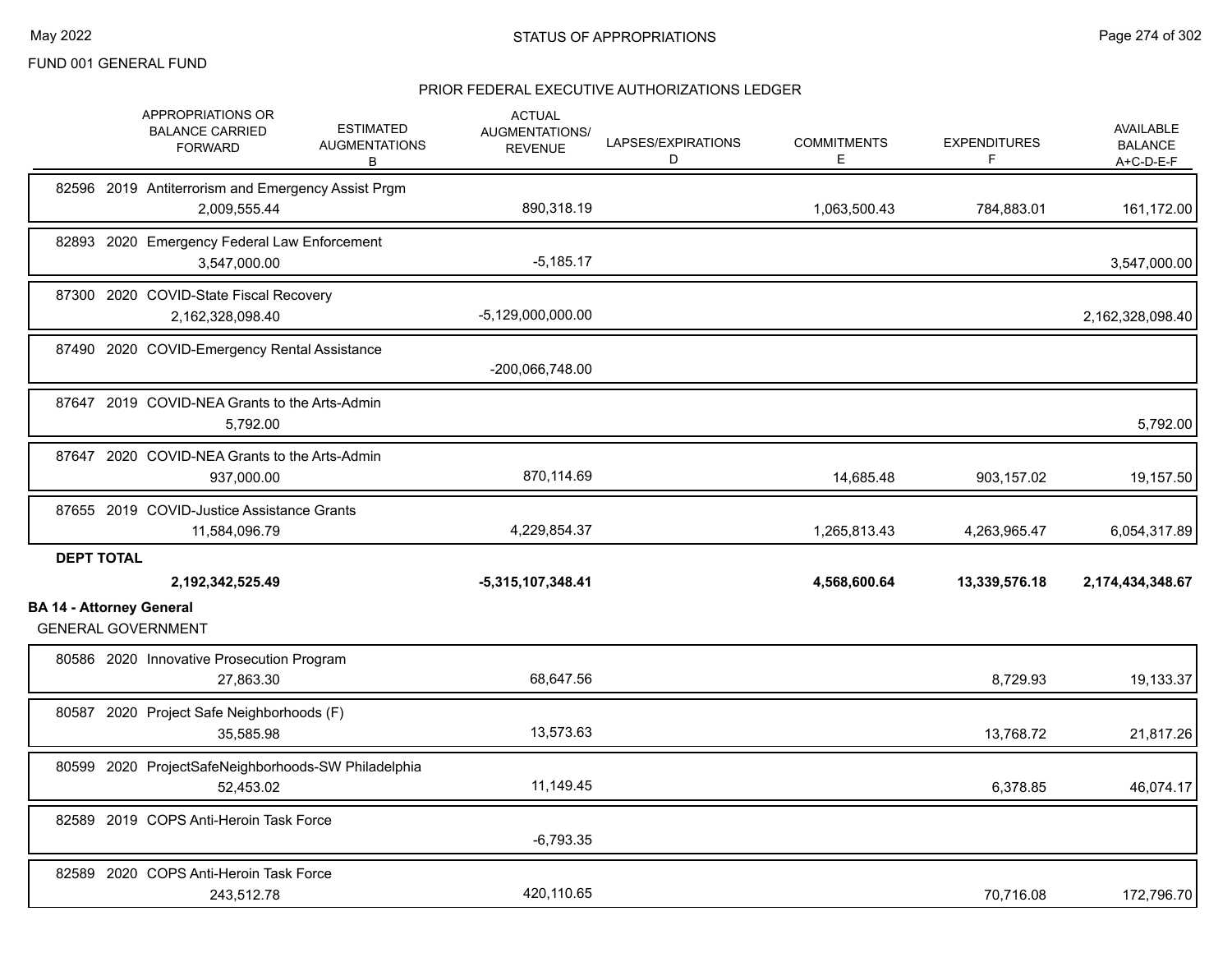|                   | APPROPRIATIONS OR<br><b>BALANCE CARRIED</b><br><b>FORWARD</b>       | <b>ESTIMATED</b><br><b>AUGMENTATIONS</b><br>B | <b>ACTUAL</b><br><b>AUGMENTATIONS/</b><br><b>REVENUE</b> | LAPSES/EXPIRATIONS<br>D | <b>COMMITMENTS</b><br>E | <b>EXPENDITURES</b><br>F | AVAILABLE<br><b>BALANCE</b><br>$A+C-D-E-F$ |
|-------------------|---------------------------------------------------------------------|-----------------------------------------------|----------------------------------------------------------|-------------------------|-------------------------|--------------------------|--------------------------------------------|
|                   | 82590 2019 COPS Anti-Methamphetamine Program                        |                                               | $-537.99$                                                |                         |                         |                          |                                            |
|                   | 82590 2020 COPS Anti-Methamphetamine Program<br>87,636.00           |                                               | 429,818.54                                               |                         |                         | 87,636.00                |                                            |
|                   | <b>GRANTS AND SUBSIDIES</b>                                         |                                               |                                                          |                         |                         |                          |                                            |
|                   | 87401 2020 COVID-Emergency Supplemental Funding<br>0.70             |                                               |                                                          |                         |                         |                          | 0.70                                       |
| <b>DEPT TOTAL</b> |                                                                     |                                               |                                                          |                         |                         |                          |                                            |
|                   | 447,051.78                                                          |                                               | 935,968.49                                               |                         |                         | 187,229.58               | 259,822.20                                 |
| BA 10 - Aging     | <b>GRANTS AND SUBSIDIES</b>                                         |                                               |                                                          |                         |                         |                          |                                            |
|                   | 80594 2020 Overdose Data to Action (F)<br>372,693.86                |                                               | 301,724.27                                               |                         |                         | 301,724.27               | 70,969.59                                  |
|                   | 87429 2020 COVID-PrgmAgingTitleIII-SuprtvSrvc-ADMIN<br>1,031,000.00 |                                               |                                                          |                         |                         |                          | 1,031,000.00                               |
|                   | 87430 2020 COVID-Programs for Aging-Title III-ADMIN<br>1,594,000.00 |                                               |                                                          |                         |                         |                          | 1,594,000.00                               |
|                   | 87431 2020 COVID-PrgmAgingTitleIII-CaregvrSpp-ADMIN<br>311,000.00   |                                               |                                                          |                         |                         |                          | 311,000.00                                 |
|                   | 87601 2019 COVID-Programs for the Aging Title III<br>119,756.82     |                                               | $-1,235,527.01$                                          |                         | 175,007.00              | $-830,527.01$            | 775,276.83                                 |
|                   | 87601 2020 COVID-Programs for the Aging Title III<br>37,375,000.00  |                                               | 6,741,632.00                                             |                         | 86,824.50               | 7,868,538.00             | 29,419,637.50                              |
|                   | 87603 2019 COVID-Medical Assistance-Attendant Care<br>84,240.07     |                                               |                                                          |                         |                         |                          | 84,240.07                                  |
|                   | 87603 2020 COVID-Medical Assistance-Attendant Care<br>8,170.48      |                                               |                                                          |                         |                         |                          | 8,170.48                                   |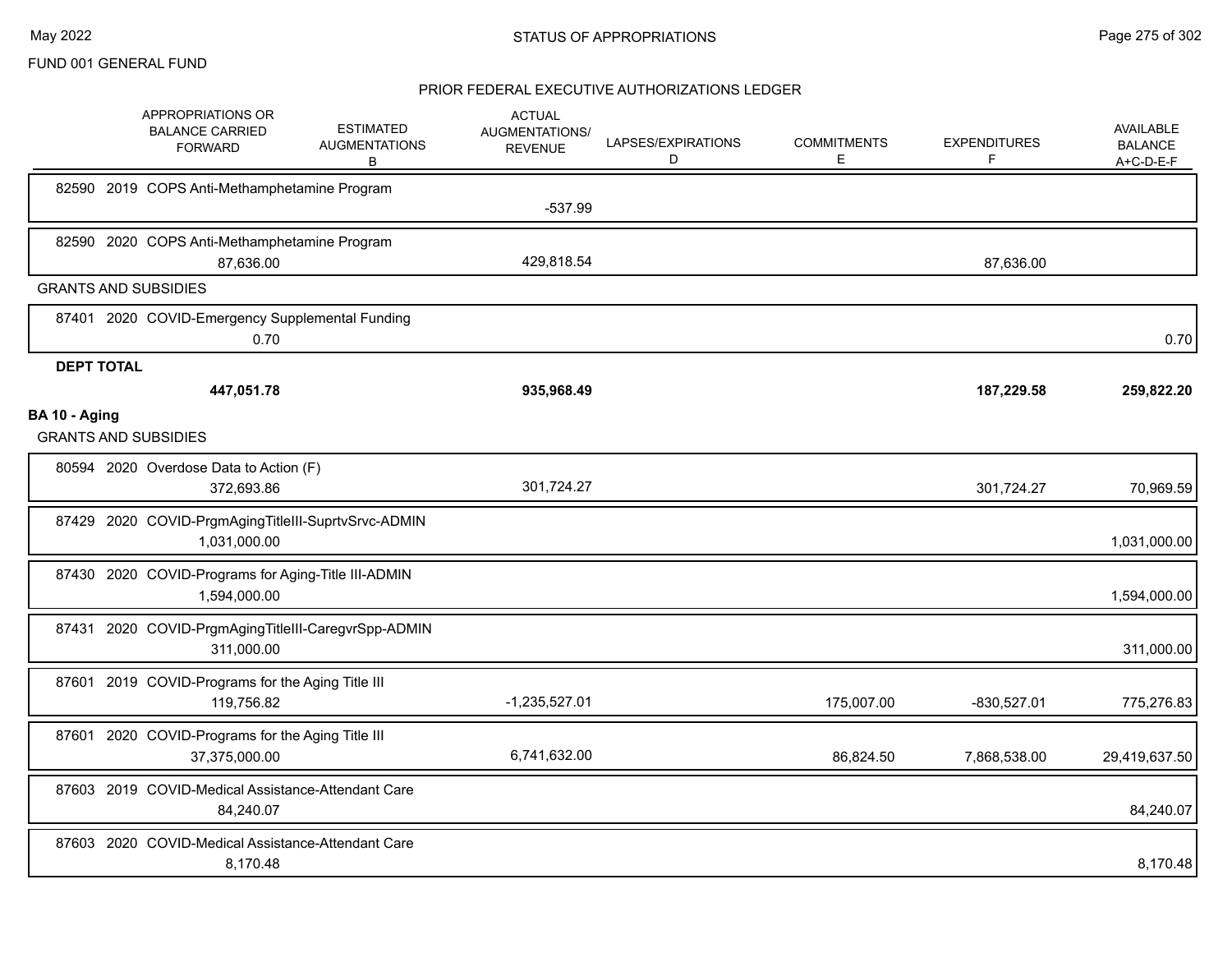|                            | APPROPRIATIONS OR<br><b>BALANCE CARRIED</b><br><b>FORWARD</b>        | <b>ESTIMATED</b><br><b>AUGMENTATIONS</b><br>В | <b>ACTUAL</b><br>AUGMENTATIONS/<br><b>REVENUE</b> | LAPSES/EXPIRATIONS<br>D | <b>COMMITMENTS</b><br>Е | <b>EXPENDITURES</b><br>F | AVAILABLE<br><b>BALANCE</b><br>A+C-D-E-F  |
|----------------------------|----------------------------------------------------------------------|-----------------------------------------------|---------------------------------------------------|-------------------------|-------------------------|--------------------------|-------------------------------------------|
|                            | 87650 2019 COVID-PFTA-Title III-Supportive Services<br>1,686,978.00  |                                               | $-542,469.79$                                     |                         | 542,240.50              | -315,788.79              | 1,460,526.29                              |
|                            | 87650 2020 COVID-PFTA-Title III-Supportive Services<br>28,951,000.00 |                                               | 5,749,083.51                                      |                         | 3,256,719.37            | 6,741,549.57             | 18,952,731.06                             |
|                            | 87651 2019 COVID-PFTA-Title VII-ElderRightsProtect<br>660,910.00     |                                               | 157,953.03                                        |                         | 253.00                  | 157,953.03               | 502,703.97                                |
|                            | 87652 2019 COVID-PFTA-Title III-Caregiver Support<br>1,306.71        |                                               | $-172,989.25$                                     |                         |                         | -162,989.25              | 164,295.96                                |
|                            | 87652 2020 COVID-PFTA-Title III-Caregiver Support<br>6,491,000.00    |                                               | 1,764,425.00                                      |                         |                         | 2,068,484.00             | 4,422,516.00                              |
| <b>DEPT TOTAL</b>          | 78,687,055.94                                                        |                                               | 12,763,831.76                                     |                         | 4,061,044.37            | 15,828,943.82            | 58,797,067.75                             |
| <b>BA 68 - Agriculture</b> | <b>GENERAL GOVERNMENT</b>                                            |                                               |                                                   |                         |                         |                          |                                           |
|                            |                                                                      |                                               |                                                   |                         |                         |                          |                                           |
|                            | 80889 2019 Invasive Plant Suppression<br>56,000.95                   |                                               |                                                   |                         |                         |                          |                                           |
|                            | 80992 2020 Chesapeake Bay Pollution Abatement<br>3,120,974.50        |                                               | 205,774.34                                        |                         |                         | 205,774.34               |                                           |
|                            | 87423 2020 COVID-Specialty Crops<br>1,399,000.00                     |                                               |                                                   |                         |                         |                          | 56,000.95<br>2,915,200.16<br>1,399,000.00 |
|                            | 87424 2020 COVID-Commodity Supplemental Food<br>122,493.00           |                                               | 122,493.00                                        |                         |                         | 122,493.00               |                                           |
|                            | 87646 2019 COVID-Emergency Food Assistance<br>13,197.00              |                                               |                                                   |                         |                         |                          | 13,197.00                                 |
|                            | 87646 2020 COVID-Emergency Food Assistance<br>194,421.00             |                                               | 194,421.00                                        |                         |                         | 194,421.00               |                                           |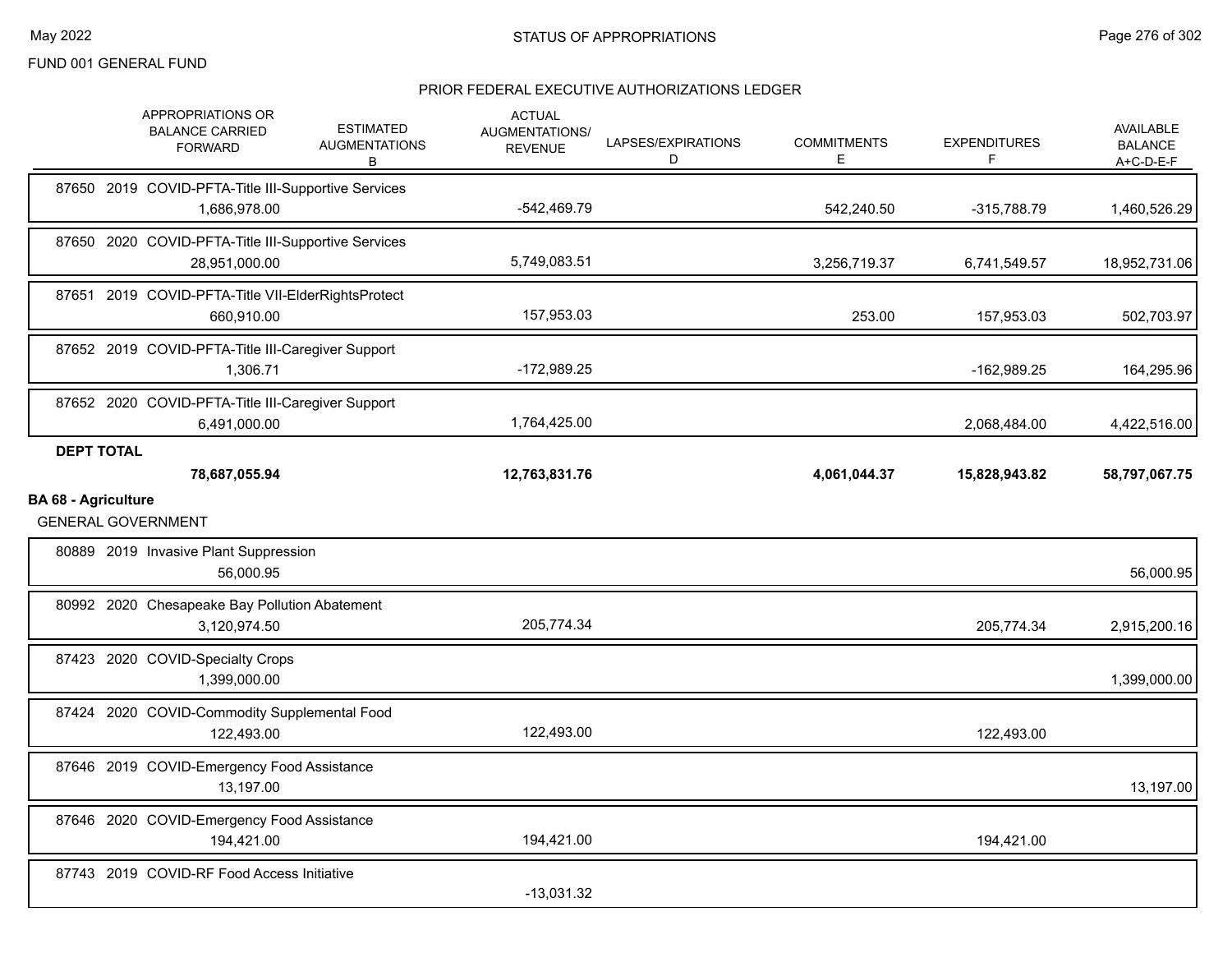| APPROPRIATIONS OR<br><b>BALANCE CARRIED</b><br><b>FORWARD</b> |               | <b>ESTIMATED</b><br><b>AUGMENTATIONS</b><br>В       | <b>ACTUAL</b><br><b>AUGMENTATIONS/</b><br><b>REVENUE</b> | LAPSES/EXPIRATIONS<br>D | <b>COMMITMENTS</b><br>Е | <b>EXPENDITURES</b><br>F | AVAILABLE<br><b>BALANCE</b><br>$A+C-D-E-F$ |
|---------------------------------------------------------------|---------------|-----------------------------------------------------|----------------------------------------------------------|-------------------------|-------------------------|--------------------------|--------------------------------------------|
| <b>DEPT TOTAL</b>                                             |               |                                                     |                                                          |                         |                         |                          |                                            |
|                                                               | 4,906,086.45  |                                                     | 509,657.02                                               |                         |                         | 522,688.34               | 4,383,398.11                               |
| <b>BA 24 - Community &amp; Economic Develop</b>               |               |                                                     |                                                          |                         |                         |                          |                                            |
| <b>GENERAL GOVERNMENT</b>                                     |               |                                                     |                                                          |                         |                         |                          |                                            |
| 87481 2020 COVID-Local Fiscal Recovery                        | 70,164,096.30 |                                                     | $-217,065.40$                                            |                         |                         | 68,403,756.64            | 1,760,339.66                               |
|                                                               | 1,543,520.30  | 87656 2019 COVID-CommunityDevelopmntBlockGrantAdmin |                                                          |                         |                         |                          | 1,543,520.30                               |
|                                                               | 3,246,845.17  | 87656 2020 COVID-CommunityDevelopmntBlockGrantAdmin | 13,571.67                                                |                         |                         | 13,571.67                | 3,233,273.50                               |
| 87658 2019 COVID-Emergency Solutions Grant Admin              | 222,575.00    |                                                     | 67,786.53                                                |                         | 83,840.27               | 99,059.73                | 39,675.00                                  |
| 87658 2020 COVID-Emergency Solutions Grant Admin              | 87,388.93     |                                                     | 28,745.28                                                |                         |                         | 28,745.28                | 58,643.65                                  |
|                                                               | 392.00        | 87674 2019 COVID-CommunityServicesBlockGrantAdmin   |                                                          |                         |                         |                          | 392.00                                     |
|                                                               | 14,545.21     | 87674 2020 COVID-CommunityServicesBlockGrantAdmin   | 7,015.66                                                 |                         |                         | 7,015.66                 | 7,529.55                                   |
| <b>GRANTS AND SUBSIDIES</b>                                   |               |                                                     |                                                          |                         |                         |                          |                                            |
| 87413 2020 COVID-ELC Enhancing Detection                      |               |                                                     | -368,725.00                                              |                         |                         | -368,725.00              | 368,725.00                                 |
|                                                               | 90,440,000.00 | 87657 2019 COVID-CommunityDevelopmntBlockGrantPrgrm |                                                          |                         | 8,544,500.00            |                          | 81,895,500.00                              |
|                                                               | 33,709,818.31 | 87659 2019 COVID-Emergency Solutions Grant Program  | 8,047,108.05                                             |                         | 24,248,790.71           | 9,090,463.60             | 370,564.00                                 |
|                                                               | 32,645,559.00 | 87675 2019 COVID-CommunityServicesBlockGrantProgram | 13,734,534.00                                            |                         | 18,507,784.00           | 13,467,955.00            | 669,820.00                                 |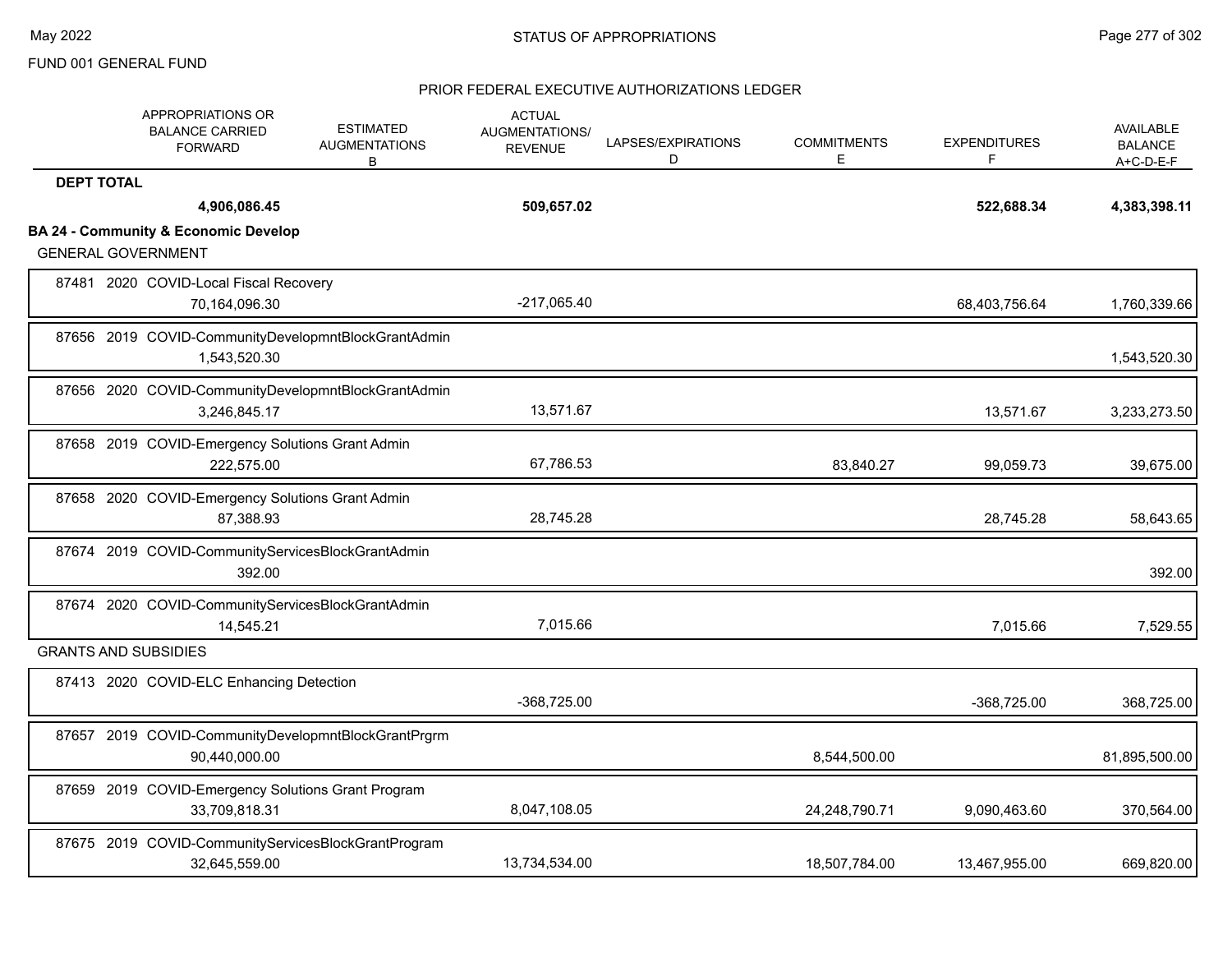|                   | APPROPRIATIONS OR<br><b>BALANCE CARRIED</b><br><b>FORWARD</b>                                    | <b>ESTIMATED</b><br><b>AUGMENTATIONS</b><br>в       | <b>ACTUAL</b><br>AUGMENTATIONS/<br><b>REVENUE</b> | LAPSES/EXPIRATIONS<br>D | <b>COMMITMENTS</b><br>E | <b>EXPENDITURES</b><br>F | AVAILABLE<br><b>BALANCE</b><br>A+C-D-E-F |
|-------------------|--------------------------------------------------------------------------------------------------|-----------------------------------------------------|---------------------------------------------------|-------------------------|-------------------------|--------------------------|------------------------------------------|
|                   | 316,264.00                                                                                       | 87679 2019 COVID-LowIncomeHomeEnergyAssistanceProgm | 394,397.00                                        |                         |                         | 316,264.00               |                                          |
|                   | 43,000,000.00                                                                                    | 87679 2020 COVID-LowIncomeHomeEnergyAssistanceProgm | 19,449,446.00                                     |                         | 20, 177, 447.00         | 22,542,912.00            | 279,641.00                               |
|                   | 87728 2019 COVID-RF Hazard Pay<br>$-47,366.14$                                                   |                                                     | $-47,366.14$                                      |                         |                         | -47,366.14               |                                          |
|                   | 87742 2019 COVID-RF V, T&T Develop-Qualified Biotech<br>$-19.12$                                 |                                                     | $-19.12$                                          |                         |                         | $-19.12$                 |                                          |
| <b>DEPT TOTAL</b> | 275,343,618.96<br><b>BA 38 - Conservation &amp; Natural Resourc</b><br><b>GENERAL GOVERNMENT</b> |                                                     | 41,109,428.53                                     |                         | 71,562,361.98           | 113,553,633.32           | 90,227,623.66                            |
|                   | 80557 2019 PA Adoptive Toolbox Conservation Saturation<br>75,000.00                              |                                                     |                                                   |                         |                         |                          | 75,000.00                                |
| 80557             | 2020 PA Adoptive Toolbox Conservation Saturation<br>75,000.00                                    |                                                     |                                                   |                         |                         |                          | 75,000.00                                |
| 80591             | 2020 Chesapeake Bay Program<br>153,829.85                                                        |                                                     | 116,080.85                                        |                         |                         | 116,080.85               | 37,749.00                                |
|                   | 80848 2019 Wetlands Program Development<br>205,297.36                                            |                                                     |                                                   |                         |                         |                          | 205,297.36                               |
|                   | 80848 2020 Wetlands Program Development<br>243,252.55                                            |                                                     | 11,193.62                                         |                         |                         | 11,193.62                | 232,058.93                               |
|                   | 80860 2015 PA Recreation Trails<br>8.00                                                          |                                                     | 106,100.00                                        |                         |                         |                          | 8.00                                     |
|                   | 80860 2016 PA Recreation Trails<br>15,458.00                                                     |                                                     |                                                   |                         |                         |                          | 15,458.00                                |
|                   | 80860 2017 PA Recreation Trails<br>4,595,390.02                                                  |                                                     | 525,545.00                                        |                         | 471,012.00              | 128,700.00               | 3,995,678.02                             |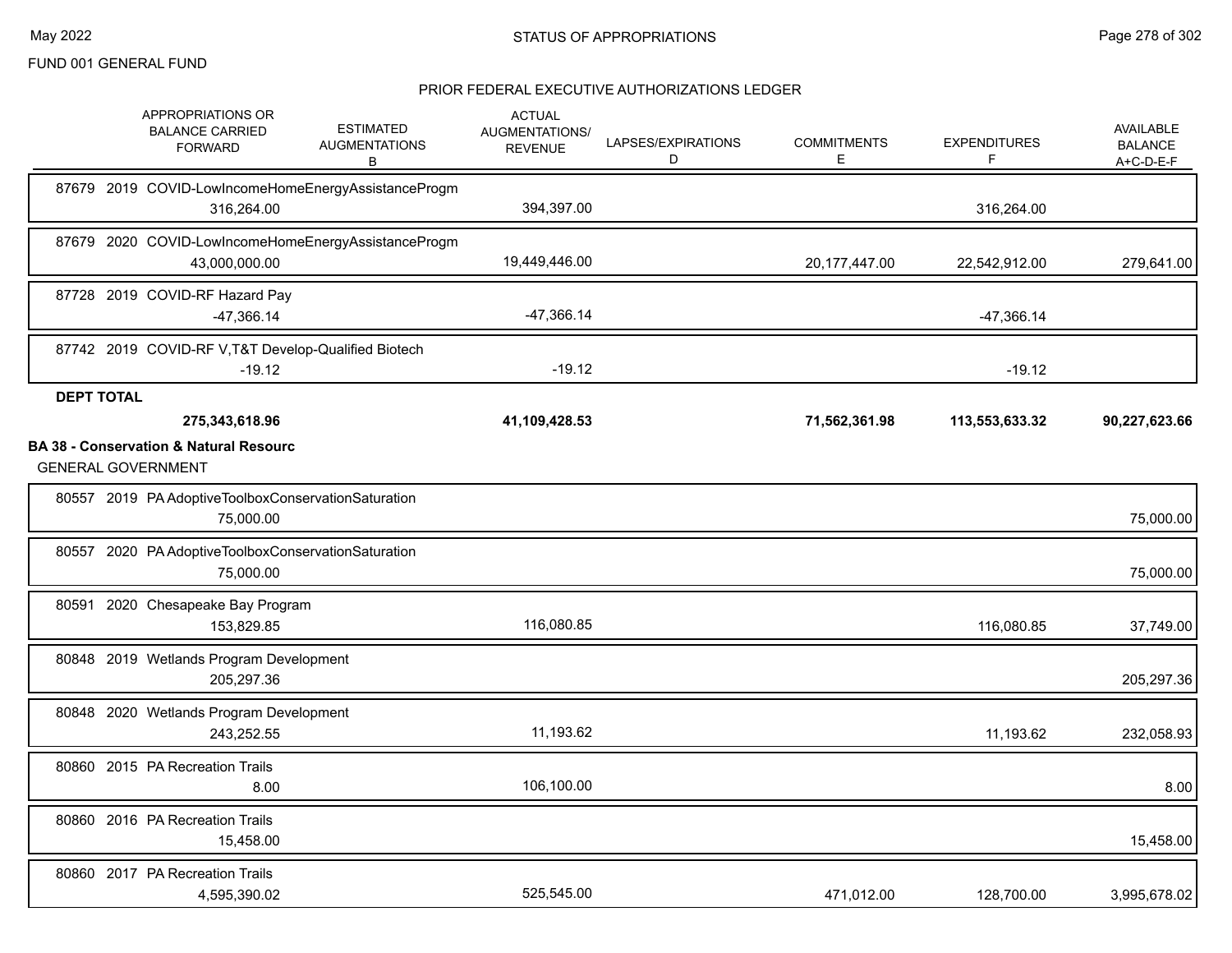|                            | APPROPRIATIONS OR<br><b>BALANCE CARRIED</b><br><b>FORWARD</b>     | <b>ESTIMATED</b><br><b>AUGMENTATIONS</b><br>В | <b>ACTUAL</b><br>AUGMENTATIONS/<br><b>REVENUE</b> | LAPSES/EXPIRATIONS<br>D | <b>COMMITMENTS</b><br>Е | <b>EXPENDITURES</b><br>F | <b>AVAILABLE</b><br><b>BALANCE</b><br>A+C-D-E-F |
|----------------------------|-------------------------------------------------------------------|-----------------------------------------------|---------------------------------------------------|-------------------------|-------------------------|--------------------------|-------------------------------------------------|
|                            | 80860 2018 PA Recreation Trails<br>6,055,324.18                   |                                               | 217,533.00                                        |                         | 834,048.00              | 353,364.00               | 4,867,912.18                                    |
|                            | 80860 2019 PA Recreation Trails<br>6,355,147.44                   |                                               | 19,363.37                                         |                         | 330,750.00              | 346,088.00               | 5,678,309.44                                    |
|                            | 80860 2020 PA Recreation Trails<br>6,387,475.34                   |                                               | 563,351.92                                        |                         | 379,570.00              | 243,298.55               | 5,764,606.79                                    |
| 80861                      | 2019 Coastal Zone Management Special Projects<br>109,933.97       |                                               |                                                   |                         |                         |                          | 109,933.97                                      |
|                            | 80861 2020 Coastal Zone Management Special Projects<br>150,000.00 |                                               |                                                   |                         |                         |                          | 150,000.00                                      |
|                            | 82548 2019 Disaster Relief<br>760,892.90                          |                                               |                                                   |                         |                         | 760,892.90               |                                                 |
|                            | 82548 2020 Disaster Relief<br>8,000,000.00                        |                                               |                                                   |                         |                         |                          | 8,000,000.00                                    |
| <b>DEPT TOTAL</b>          | 33,182,009.61                                                     |                                               | 1,559,167.76                                      |                         | 2,015,380.00            | 1,959,617.92             | 29,207,011.69                                   |
| <b>BA 11 - Corrections</b> | <b>GENERAL GOVERNMENT</b>                                         |                                               |                                                   |                         |                         |                          |                                                 |
|                            | 80555 2019 OVA Sex Offender Regist & Notification<br>380.00       |                                               |                                                   |                         |                         |                          | 380.00                                          |
|                            | 80556 2019 OVA Dialogue Program<br>26,159.69                      |                                               |                                                   |                         |                         |                          | 26,159.69                                       |
|                            | 80556 2020 OVA Dialogue Program<br>99,696.23                      |                                               |                                                   |                         |                         |                          | 99,696.23                                       |
|                            | 80563 2019 Victim Voices Post Conviction<br>41,296.26             |                                               |                                                   |                         |                         |                          | 41,296.26                                       |
|                            | 80563 2020 Victim Voices Post Conviction<br>305,382.20            |                                               |                                                   |                         |                         |                          | 305,382.20                                      |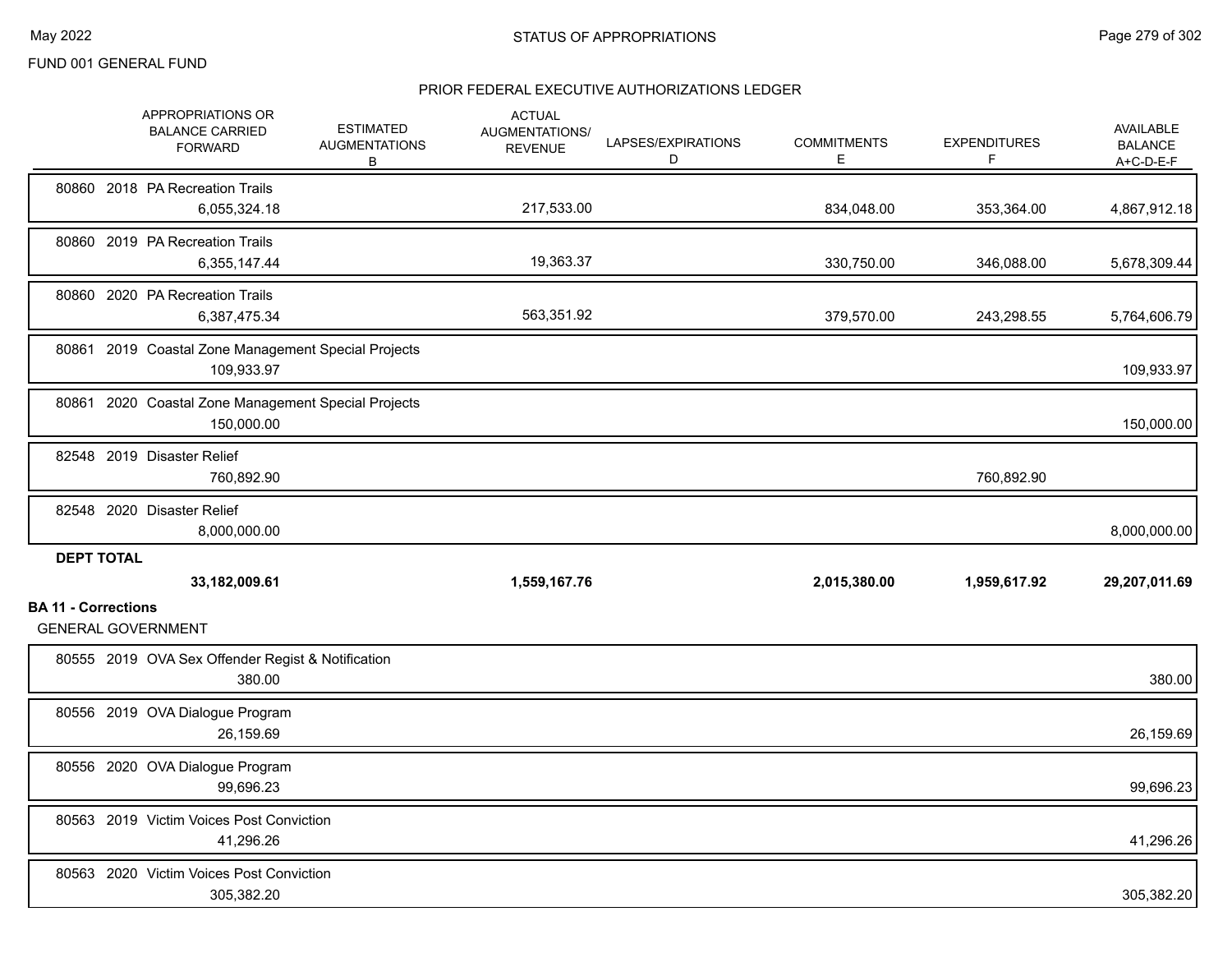|                      | APPROPRIATIONS OR<br><b>BALANCE CARRIED</b><br><b>FORWARD</b>     | <b>ESTIMATED</b><br><b>AUGMENTATIONS</b><br>В | <b>ACTUAL</b><br>AUGMENTATIONS/<br><b>REVENUE</b> | LAPSES/EXPIRATIONS<br>D | <b>COMMITMENTS</b><br>E | <b>EXPENDITURES</b><br>F | AVAILABLE<br><b>BALANCE</b><br>$A+C-D-E-F$ |
|----------------------|-------------------------------------------------------------------|-----------------------------------------------|---------------------------------------------------|-------------------------|-------------------------|--------------------------|--------------------------------------------|
|                      | 80564 2019 Victim Notification<br>92,079.41                       |                                               |                                                   |                         |                         |                          | 92,079.41                                  |
|                      | 80579 2019 OVA STOP GrantTraining&TechnicalAssistnc<br>36,737.94  |                                               |                                                   |                         |                         |                          | 36,737.94                                  |
|                      | 80579 2020 OVA STOP GrantTraining&TechnicalAssistnc<br>70,000.00  |                                               |                                                   |                         |                         |                          | 70,000.00                                  |
|                      | 80580 2019 OVA TechnologicalUpgrades&TrainingGrant<br>101,890.82  |                                               |                                                   |                         |                         |                          | 101,890.82                                 |
|                      | 80580 2020 OVA TechnologicalUpgrades&TrainingGrant<br>86,473.47   |                                               | 65,293.60                                         |                         |                         | 64,980.95                | 21,492.52                                  |
|                      | 80584 2020 OVA TraumaInfrmdRetrofitng&JuvenilJustic<br>386,883.77 |                                               | 83,655.03                                         |                         |                         | 83,655.03                | 303,228.74                                 |
|                      | 80595 2020 SORNA Notifications<br>8,930.52                        |                                               |                                                   |                         |                         |                          | 8,930.52                                   |
|                      | 80902 2020 OVA PostConvictionVictimsRights&Services<br>32,335.18  |                                               | 33,768.07                                         |                         |                         | 15,870.68                | 16,464.50                                  |
|                      | 80906 2020 SORNA Awareness Grant<br>3,000.00                      |                                               |                                                   |                         |                         |                          | 3,000.00                                   |
| <b>INSTITUTIONAL</b> |                                                                   |                                               |                                                   |                         |                         |                          |                                            |
|                      | 80419 2019 RSAT-State Incarcerated Individuals<br>277,032.50      |                                               |                                                   |                         |                         |                          | 277,032.50                                 |
|                      | 80419 2020 RSAT-State Incarcerated Individuals<br>106,687.87      |                                               | 39,112.80                                         |                         |                         | 24,686.97                | 82,000.90                                  |
|                      | 80572 2019 PA State Opioid Response (SOR)<br>2,869,987.26         |                                               | 623.87                                            |                         |                         | 623.87                   | 2,869,363.39                               |
|                      | 80572 2020 PA State Opioid Response (SOR)<br>2,510,902.65         |                                               | 590,742.11                                        |                         |                         | 400,183.65               | 2,110,719.00                               |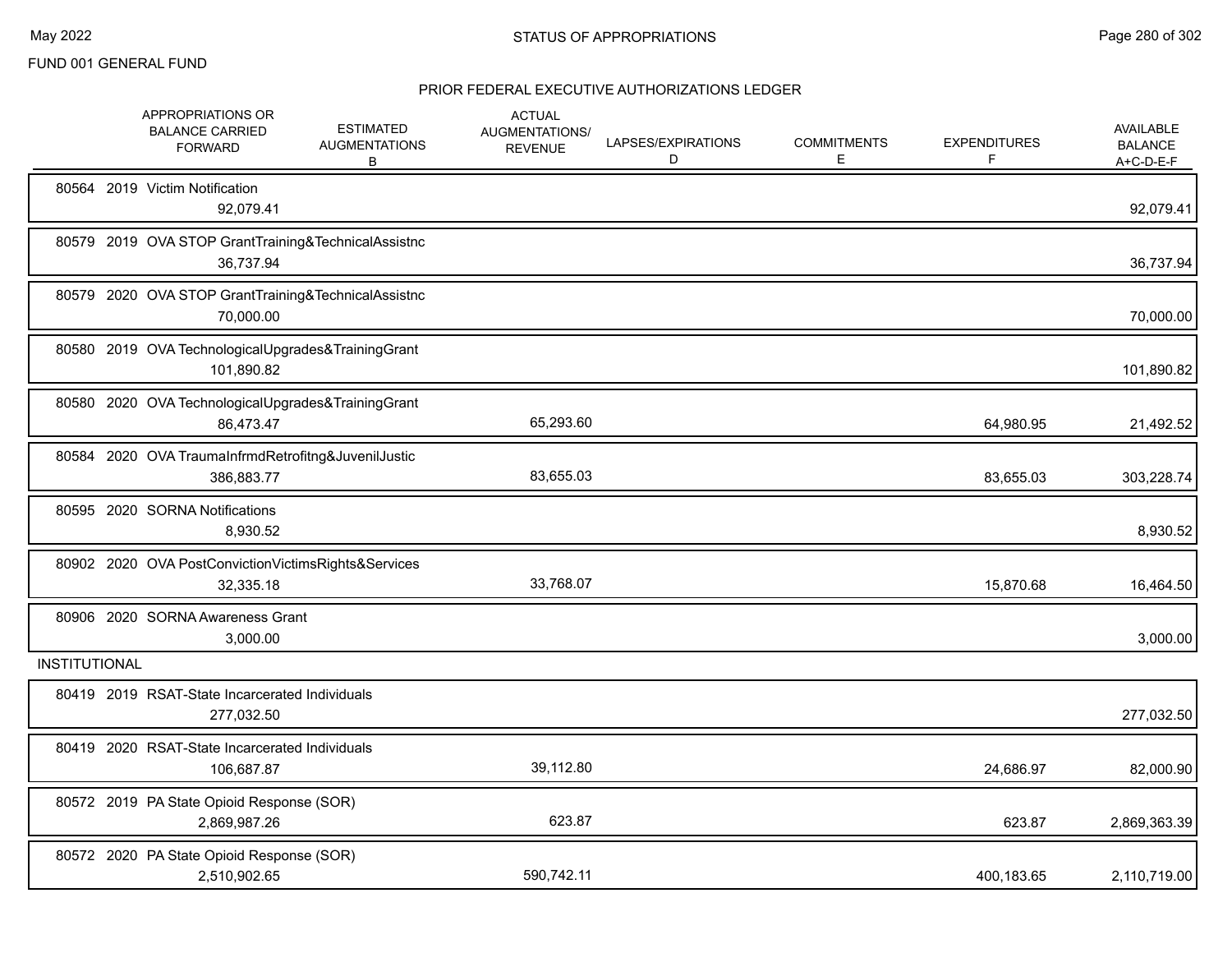|                          | APPROPRIATIONS OR<br><b>BALANCE CARRIED</b><br><b>FORWARD</b>         | <b>ESTIMATED</b><br><b>AUGMENTATIONS</b><br>В | <b>ACTUAL</b><br><b>AUGMENTATIONS/</b><br><b>REVENUE</b> | LAPSES/EXPIRATIONS<br>D | <b>COMMITMENTS</b><br>Е | <b>EXPENDITURES</b><br>F | <b>AVAILABLE</b><br><b>BALANCE</b><br>$A+C-D-E-F$ |
|--------------------------|-----------------------------------------------------------------------|-----------------------------------------------|----------------------------------------------------------|-------------------------|-------------------------|--------------------------|---------------------------------------------------|
|                          | 87402 2020 COVID-Emergency Supplemental Funding<br>369,471.00         |                                               | 369,471.00                                               |                         |                         | 369,471.00               |                                                   |
|                          | 87437 2020 COVID-Enhanced Detection Expansion<br>13,600,000.00        |                                               | 8,413,888.05                                             |                         | 1,527,025.00            | 9,550,460.00             | 2,522,515.00                                      |
|                          | 87438 2020 COVID-DisasterReliefStateCorrectnalInst<br>74,468,000.00   |                                               | 71,494,311.84                                            |                         |                         | 74,468,000.00            |                                                   |
|                          | 87439 2020 COVID-Disaster Relief Medical Care<br>3,000,000.00         |                                               | 3,000,000.00                                             |                         |                         | 3,000,000.00             |                                                   |
|                          | 87746 2020 COVID-RF State Correctional Institutions<br>21,130,284.74  |                                               | 21,130,284.74                                            |                         |                         | 21,130,284.74            |                                                   |
| <b>DEPT TOTAL</b>        | 119,623,611.51                                                        |                                               | 105,221,151.11                                           |                         | 1,527,025.00            | 109,108,216.89           | 8,988,369.62                                      |
|                          | <b>BA 74 - Drug and Alcohol Programs</b><br><b>GENERAL GOVERNMENT</b> |                                               |                                                          |                         |                         |                          |                                                   |
|                          | 80895 2019 DUI Intervention Project<br>41,095.12                      |                                               |                                                          |                         |                         |                          | 41,095.12                                         |
|                          | 87406 2020 COVID-SABG Administration & Operation<br>4,516,000.00      |                                               | 188,259.28                                               |                         | 505,994.59              | 238,399.15               | 3,771,606.26                                      |
|                          | <b>GRANTS AND SUBSIDIES</b>                                           |                                               |                                                          |                         |                         |                          |                                                   |
|                          | 87407 2020 COVID-SABG-Drug & Alcohol Services<br>98,075,000.00        |                                               | 8,388,681.36                                             |                         | 35,635,780.16           | 13,840,145.70            | 48,599,074.14                                     |
| <b>DEPT TOTAL</b>        | 102,632,095.12                                                        |                                               | 8,576,940.64                                             |                         | 36, 141, 774. 75        | 14,078,544.85            | 52,411,775.52                                     |
| <b>BA 16 - Education</b> | <b>GENERAL GOVERNMENT</b>                                             |                                               |                                                          |                         |                         |                          |                                                   |
|                          | 80399 2019 Refugee School Impact Development (F)<br>489,297.04        |                                               | 8.131.32                                                 |                         |                         | 8,131.32                 | 481,165.72                                        |
|                          | 80399 2020 Refugee School Impact Development (F)<br>153,510.02        |                                               | 97,155.59                                                |                         |                         | 93,395.43                | 60,114.59                                         |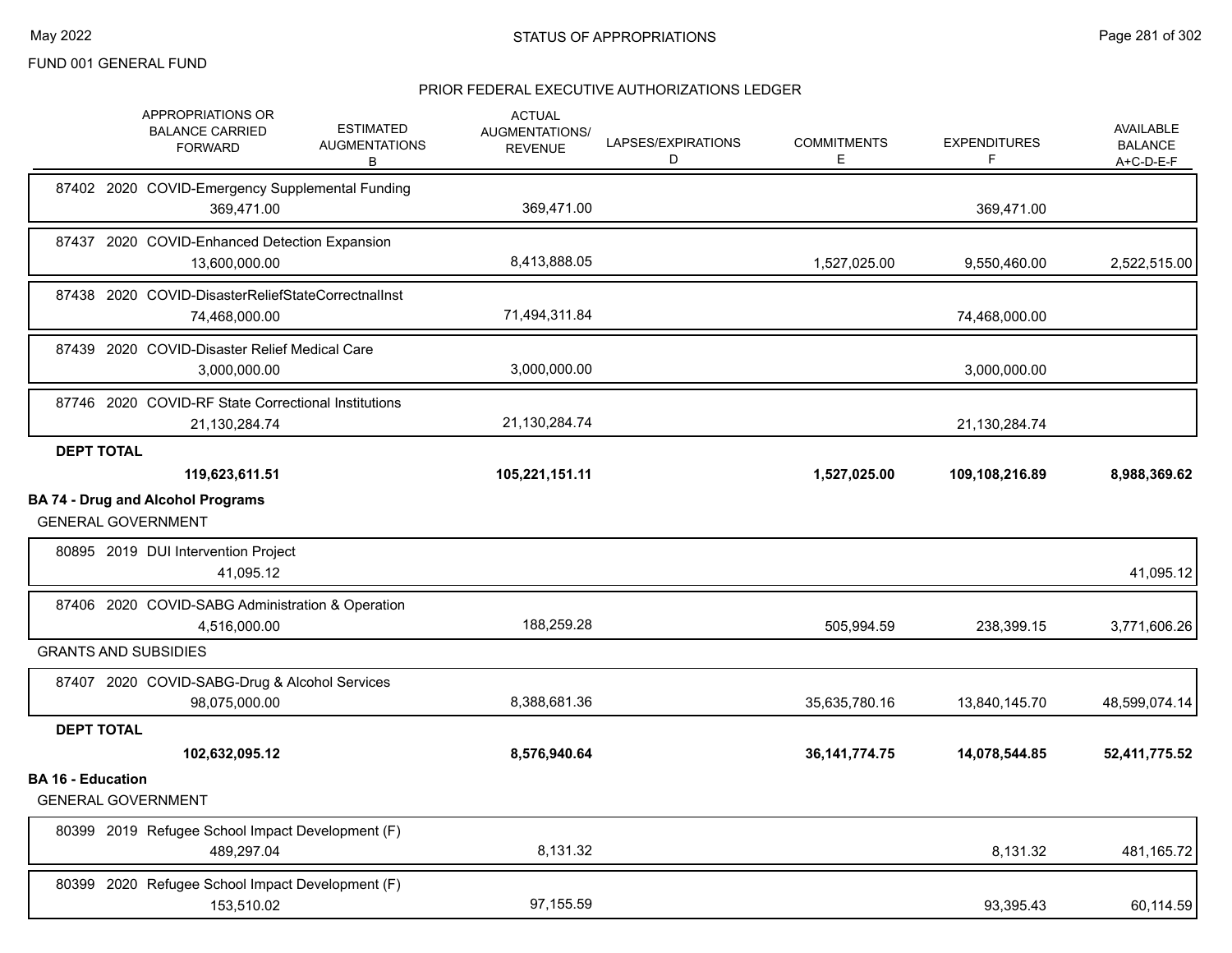|       | APPROPRIATIONS OR<br><b>BALANCE CARRIED</b><br><b>FORWARD</b>         | <b>ESTIMATED</b><br><b>AUGMENTATIONS</b><br>В | <b>ACTUAL</b><br>AUGMENTATIONS/<br><b>REVENUE</b> | LAPSES/EXPIRATIONS<br>D | <b>COMMITMENTS</b><br>E. | <b>EXPENDITURES</b><br>F | <b>AVAILABLE</b><br><b>BALANCE</b><br>A+C-D-E-F |
|-------|-----------------------------------------------------------------------|-----------------------------------------------|---------------------------------------------------|-------------------------|--------------------------|--------------------------|-------------------------------------------------|
|       | 87666 2019 COVID-LSTA-LibraryDevelpmntEmrgncyRelief<br>1,023,331.90   |                                               | 1,023,315.18                                      |                         |                          | 1,023,099.90             | 232.00                                          |
|       | 87695 2020 COVID-Training & Outreach<br>107.73                        |                                               |                                                   |                         |                          |                          | 107.73                                          |
|       | <b>GRANTS AND SUBSIDIES</b>                                           |                                               |                                                   |                         |                          |                          |                                                 |
|       | 80027 2019 TANFBG - Teen Parenting Education<br>1,036,474.55          |                                               |                                                   |                         |                          |                          | 1,036,474.55                                    |
|       | 80027 2020 TANFBG - Teen Parenting Education<br>5,075,720.00          |                                               | 4,415,672.18                                      |                         | 5,359.35                 | 4,403,418.52             | 666,942.13                                      |
| 87427 | 2020 COVID-IDEA-Grants to States<br>93,476,000.00                     |                                               | 57,837,856.67                                     |                         | 32,634,961.33            | 57,837,856.67            | 3,003,182.00                                    |
|       | 87428 2020 COVID-IDEA-Preschool<br>7,302,000.00                       |                                               | 3,120,722.93                                      |                         | 3,976,897.07             | 3,120,722.93             | 204,380.00                                      |
|       | 87492 2020 COVID-GovnrEmrgncyEducReliefNonPblcSchls<br>149,189,868.25 |                                               | 55,594,324.01                                     |                         | 91,697,475.24            | 55,594,324.01            | 1,898,069.00                                    |
|       | 87493 2020 COVID-GovnrEmergencyEducationReliefOther<br>46,983,601.02  |                                               | 29,901,381.32                                     |                         | 17,081,990.70            | 29,901,381.32            | 229.00                                          |
|       | 87667 2019 COVID-Food & Nutrition Emergency Relief<br>37,747,062.26   |                                               | $-123,829.95$                                     |                         |                          | -123,829.95              | 37,870,892.21                                   |
|       | 87667 2020 COVID-Food & Nutrition Emergency Relief<br>110,690,124.97  |                                               | 58,858,261.85                                     |                         |                          | 58,858,261.85            | 51,831,863.12                                   |
|       | 87669 2019 COVID-ESSER-SEA Administration<br>2,584,275.43             |                                               | 617,214.08                                        |                         | 999,678.58               | 611,124.92               | 973,471.93                                      |
|       | 87670 2019 COVID-ESSER-SEA<br>49,762,000.00                           |                                               |                                                   |                         |                          |                          | 49,762,000.00                                   |
|       | 87671 2019 COVID-ESSER-LEA<br>90.063.416.33                           |                                               | 85,281,992.51                                     |                         | 3,973,090.30             | 85,232,631.03            | 857,695.00                                      |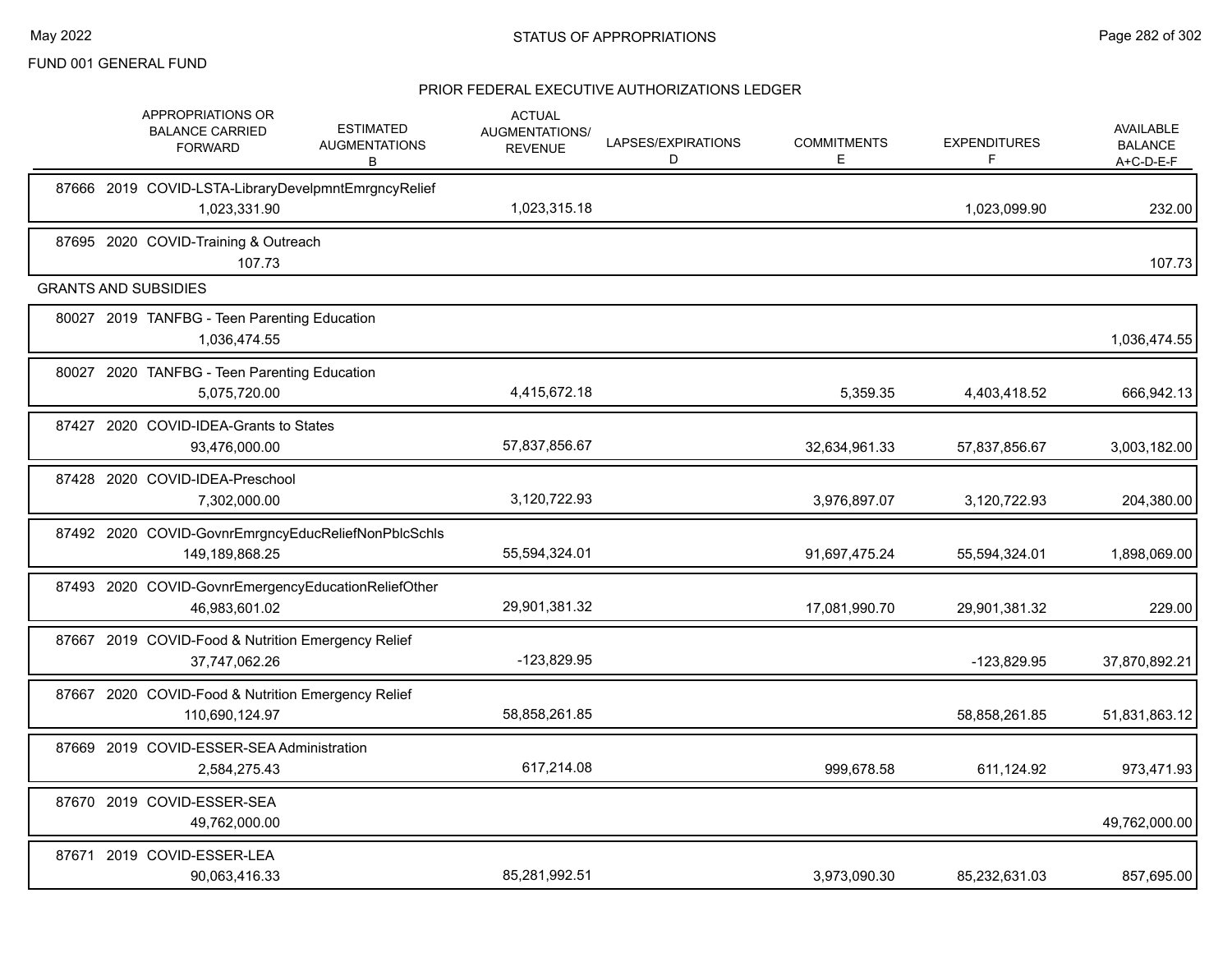|                   | APPROPRIATIONS OR<br><b>BALANCE CARRIED</b><br><b>FORWARD</b>              | <b>ESTIMATED</b><br><b>AUGMENTATIONS</b><br>В | <b>ACTUAL</b><br>AUGMENTATIONS/<br><b>REVENUE</b> | LAPSES/EXPIRATIONS<br>D | <b>COMMITMENTS</b><br>E | <b>EXPENDITURES</b><br>F | <b>AVAILABLE</b><br><b>BALANCE</b><br>$A+C-D-E-F$ |
|-------------------|----------------------------------------------------------------------------|-----------------------------------------------|---------------------------------------------------|-------------------------|-------------------------|--------------------------|---------------------------------------------------|
|                   | 87671 2020 COVID-ESSER-LEA<br>2,143,313,534.33                             |                                               | 1,239,633,528.47                                  |                         | 889,196,295.04          | 1,239,625,121.31         | 14,492,117.98                                     |
|                   | 87680 2019 COVID-Governor'sEmrgncyEducationReliefFd<br>36,680,055.18       |                                               | 25,622,176.14                                     |                         | 10,356,807.05           | 25,921,330.62            | 401,917.51                                        |
|                   | 87723 2019 COVID-RF Pre-K Counts<br>$-5,720.00$                            |                                               | $-5,720.00$                                       |                         |                         | $-5,720.00$              |                                                   |
| <b>DEPT TOTAL</b> |                                                                            |                                               |                                                   |                         |                         |                          |                                                   |
|                   | 2,775,564,659.01                                                           |                                               | 1,561,882,182.30                                  |                         | 1,049,922,554.66        | 1,562,101,249.88         | 163,540,854.47                                    |
|                   | <b>BA 31 - PA Emergency Management Agency</b><br><b>GENERAL GOVERNMENT</b> |                                               |                                                   |                         |                         |                          |                                                   |
|                   | 82284 2017 Domestic Preparedness - First Responders<br>27,403.08           |                                               | 403,595.43                                        |                         |                         |                          | 27,403.08                                         |
|                   | 82284 2018 Domestic Preparedness - First Responders                        |                                               | 165,229.12                                        |                         |                         |                          |                                                   |
|                   | 82284 2019 Domestic Preparedness - First Responders                        |                                               | 646,719.93                                        |                         |                         |                          |                                                   |
|                   | 82284 2020 Domestic Preparedness - First Responders<br>75,068,457.42       |                                               | 4,252,223.39                                      |                         |                         | 1,094,966.05             | 73,973,491.37                                     |
|                   | 82588 2020 Next Generation 911 (F)<br>2,880,057.00                         |                                               | 2,119,943.00                                      |                         |                         |                          | 2,880,057.00                                      |
|                   | 82873 2019 Firefighters Assistance Program                                 |                                               | 26,573.91                                         |                         |                         | $-5,218.25$              | 5,218.25                                          |
|                   | 82873 2020 Firefighters Assistance Program<br>193,810.66                   |                                               | 151,849.55                                        |                         |                         | 81,607.20                | 112,203.46                                        |
|                   | <b>GRANTS AND SUBSIDIES</b>                                                |                                               |                                                   |                         |                         |                          |                                                   |
|                   | 82887 2020 Disaster Relief (F)<br>62,795,273.51                            |                                               | 4,240,928.90                                      |                         | 964,811.68              | 4,053,979.24             | 57,776,482.59                                     |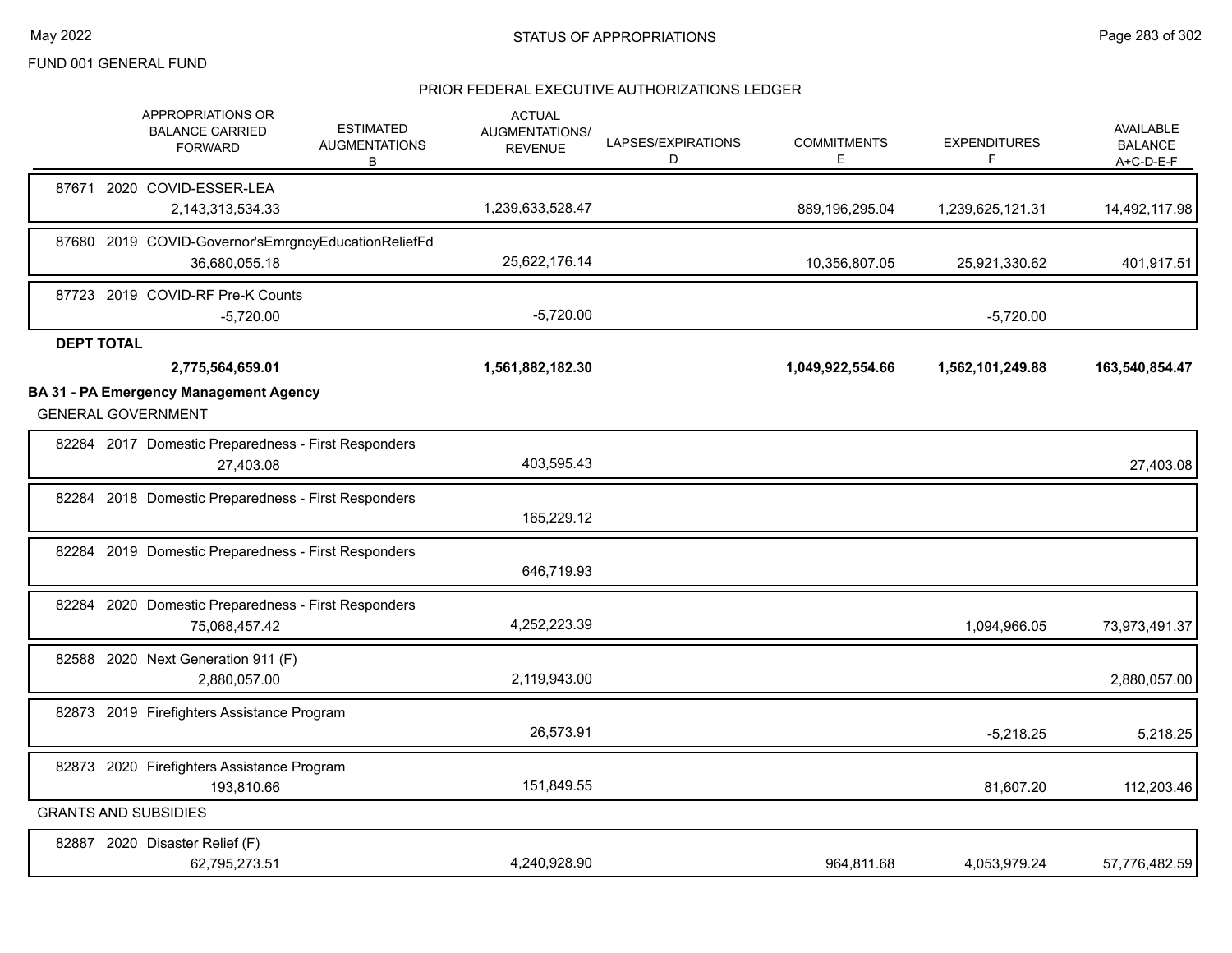|                   | APPROPRIATIONS OR<br><b>ESTIMATED</b><br><b>BALANCE CARRIED</b><br><b>AUGMENTATIONS</b><br><b>FORWARD</b><br>В | <b>ACTUAL</b><br>AUGMENTATIONS/<br><b>REVENUE</b> | LAPSES/EXPIRATIONS<br>D | <b>COMMITMENTS</b><br>E | <b>EXPENDITURES</b><br>F | <b>AVAILABLE</b><br><b>BALANCE</b><br>$A+C-D-E-F$ |
|-------------------|----------------------------------------------------------------------------------------------------------------|---------------------------------------------------|-------------------------|-------------------------|--------------------------|---------------------------------------------------|
|                   | 82894 2020 EmergencyFederalLawEnforcementAssistance<br>3,547,000.00                                            |                                                   |                         |                         |                          | 3,547,000.00                                      |
|                   | 82899 2019 Hazard Mitigation                                                                                   | 122,770.20                                        |                         |                         |                          |                                                   |
|                   | 82899 2020 Hazard Mitigation<br>9,355,091.77                                                                   | 1,256,328.43                                      |                         |                         | 402,598.69               | 8,952,493.08                                      |
|                   | 87602 2019 COVID-PA Disaster Relief (F)<br>38,646,021.91                                                       | 11,004,822.06                                     |                         |                         | 8,296,021.91             | 30,350,000.00                                     |
|                   | 87602 2020 COVID-PA Disaster Relief (F)<br>187,679,340.54                                                      | 60,101,404.84                                     |                         | 29,064,718.56           | 64,370,301.68            | 94,244,320.30                                     |
|                   | 87681 2019 COVID-EmergncyPerfrmncManagmntGrantCARES<br>2,938,860.00                                            | 144,795.95                                        |                         | 160,325.25              | 132,375.95               | 2,646,158.80                                      |
| 87681             | 2020 COVID-EmergncyPerfrmncManagmntGrantCARES<br>3,053,000.00                                                  |                                                   |                         |                         |                          | 3,053,000.00                                      |
|                   | 87738 2019 COVID-RF FireCo & Emerg Medical Services<br>-719,308.80                                             | -719,308.80                                       |                         |                         | -719,308.80              |                                                   |
| <b>DEPT TOTAL</b> | 385,465,007.09                                                                                                 | 83,917,875.91                                     |                         | 30,189,855.49           | 77,707,323.67            | 277,567,827.93                                    |
|                   | <b>BA 35 - Environmental Protection</b><br><b>GENERAL GOVERNMENT</b>                                           |                                                   |                         |                         |                          |                                                   |
|                   | 80119 2019 Technical Assistance To Small Systems<br>771,559.09                                                 |                                                   |                         |                         |                          | 771,559.09                                        |
|                   | 80119 2020 Technical Assistance To Small Systems<br>1,017,401.86                                               | $-78,313.08$                                      |                         |                         | 23,809.67                | 993,592.19                                        |
|                   | 80120 2019 Assistance to State Program<br>3,291,880.88                                                         |                                                   |                         |                         |                          | 3,291,880.88                                      |
|                   | 80120 2020 Assistance to State Program<br>3,716,994.69                                                         | -262,056.61                                       |                         |                         | -156,297.23              | 3,873,291.92                                      |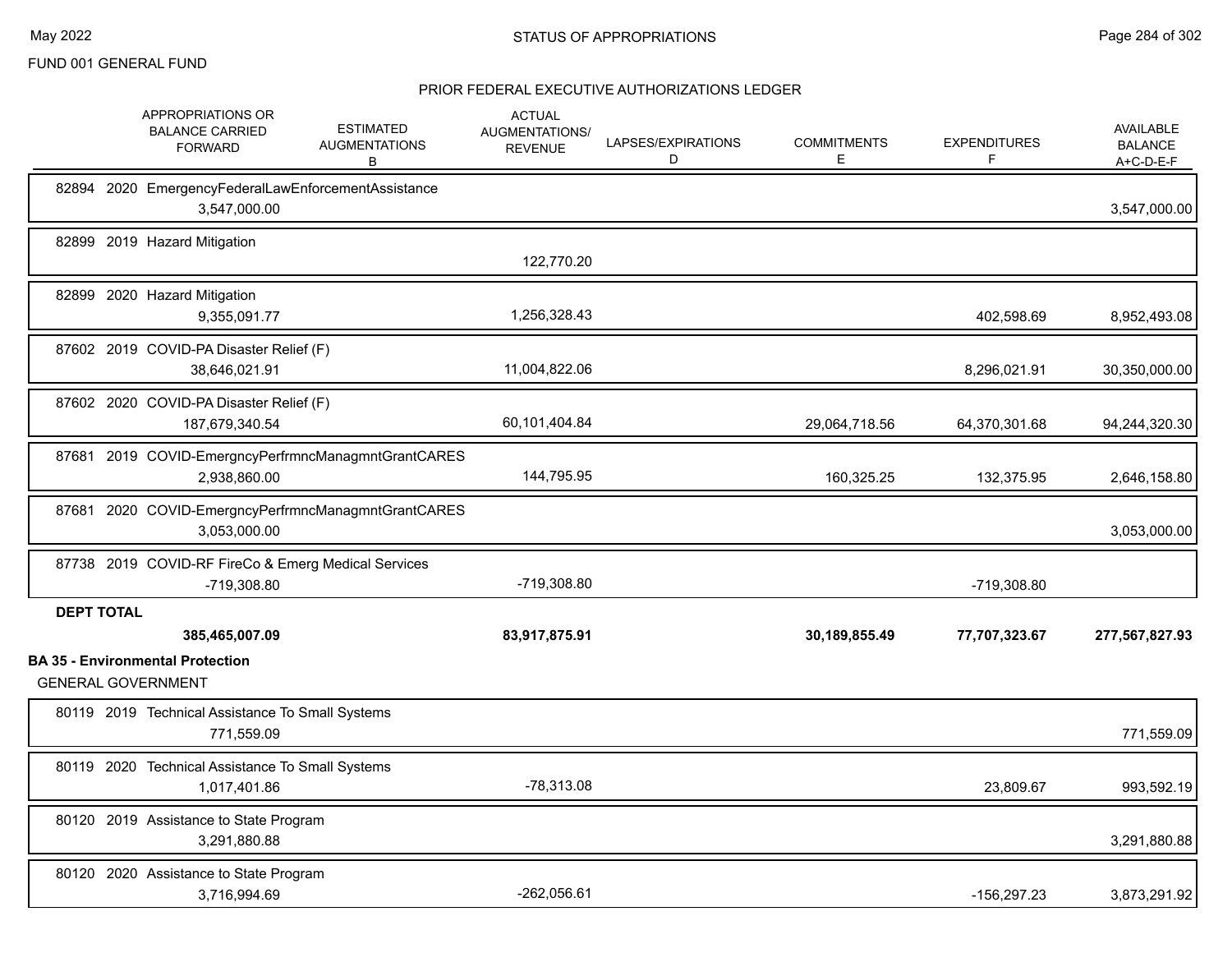|                                 | APPROPRIATIONS OR<br><b>BALANCE CARRIED</b><br><b>FORWARD</b>       | <b>ESTIMATED</b><br><b>AUGMENTATIONS</b><br>В | <b>ACTUAL</b><br>AUGMENTATIONS/<br><b>REVENUE</b> | LAPSES/EXPIRATIONS<br>D | <b>COMMITMENTS</b><br>Ε | <b>EXPENDITURES</b><br>F | AVAILABLE<br><b>BALANCE</b><br>A+C-D-E-F |
|---------------------------------|---------------------------------------------------------------------|-----------------------------------------------|---------------------------------------------------|-------------------------|-------------------------|--------------------------|------------------------------------------|
|                                 | 80121 2019 Local Assistance & Source Wtr Protection<br>4,856,362.75 |                                               |                                                   |                         | 14,809.90               |                          | 4,841,552.85                             |
|                                 | 80121 2020 Local Assistance & Source Wtr Protection<br>5,167,842.33 |                                               | -883,837.52                                       |                         | 35,348.51               | 144,705.39               | 4,987,788.43                             |
|                                 | 80212 2019 Homeland Security Initiative<br>440,731.60               |                                               |                                                   |                         |                         |                          | 440,731.60                               |
|                                 | 80212 2020 Homeland Security Initiative<br>707,499.20               |                                               | $-315,288.06$                                     |                         |                         | $-14,270.01$             | 721,769.21                               |
|                                 | 80546 2019 Zika Vector Control Response<br>15,384.04                |                                               |                                                   |                         |                         |                          | 15,384.04                                |
|                                 | 80546 2020 Zika Vector Control Response<br>822.00                   |                                               |                                                   |                         |                         |                          | 822.00                                   |
|                                 | 80896 2019 Great Lakes Restoration<br>202.91                        |                                               |                                                   |                         |                         |                          | 202.91                                   |
|                                 | 80995 2020 HazardousMaterialsEmergencyPreparedness<br>55.000.00     |                                               |                                                   |                         |                         |                          | 55,000.00                                |
|                                 | 82122 2018 Abandoned Mine Reclamation<br>547,511.21                 |                                               | 162,586.03                                        |                         |                         | 10,097.24                | 537,413.97                               |
|                                 | 82122 2019 Abandoned Mine Reclamation<br>8,318,426.02               |                                               | 3,248,188.53                                      |                         | 847,282.87              | 2,532,779.11             | 4,938,364.04                             |
|                                 | 82122 2020 Abandoned Mine Reclamation<br>59,929,845.89              |                                               | 9,776,989.49                                      |                         | 3,944,544.07            | 11,757,102.96            | 44,228,198.86                            |
| <b>DEPT TOTAL</b>               | 88,837,464.47                                                       |                                               | 11,648,268.78                                     |                         | 4,841,985.35            | 14,297,927.13            | 69,697,551.99                            |
| <b>BA 15 - General Services</b> | <b>GENERAL GOVERNMENT</b>                                           |                                               |                                                   |                         |                         |                          |                                          |
|                                 | 87425 2020 COVID-Disaster Relief<br>7,000,000.00                    |                                               |                                                   |                         |                         | 2,175,409.24             | 4,824,590.76                             |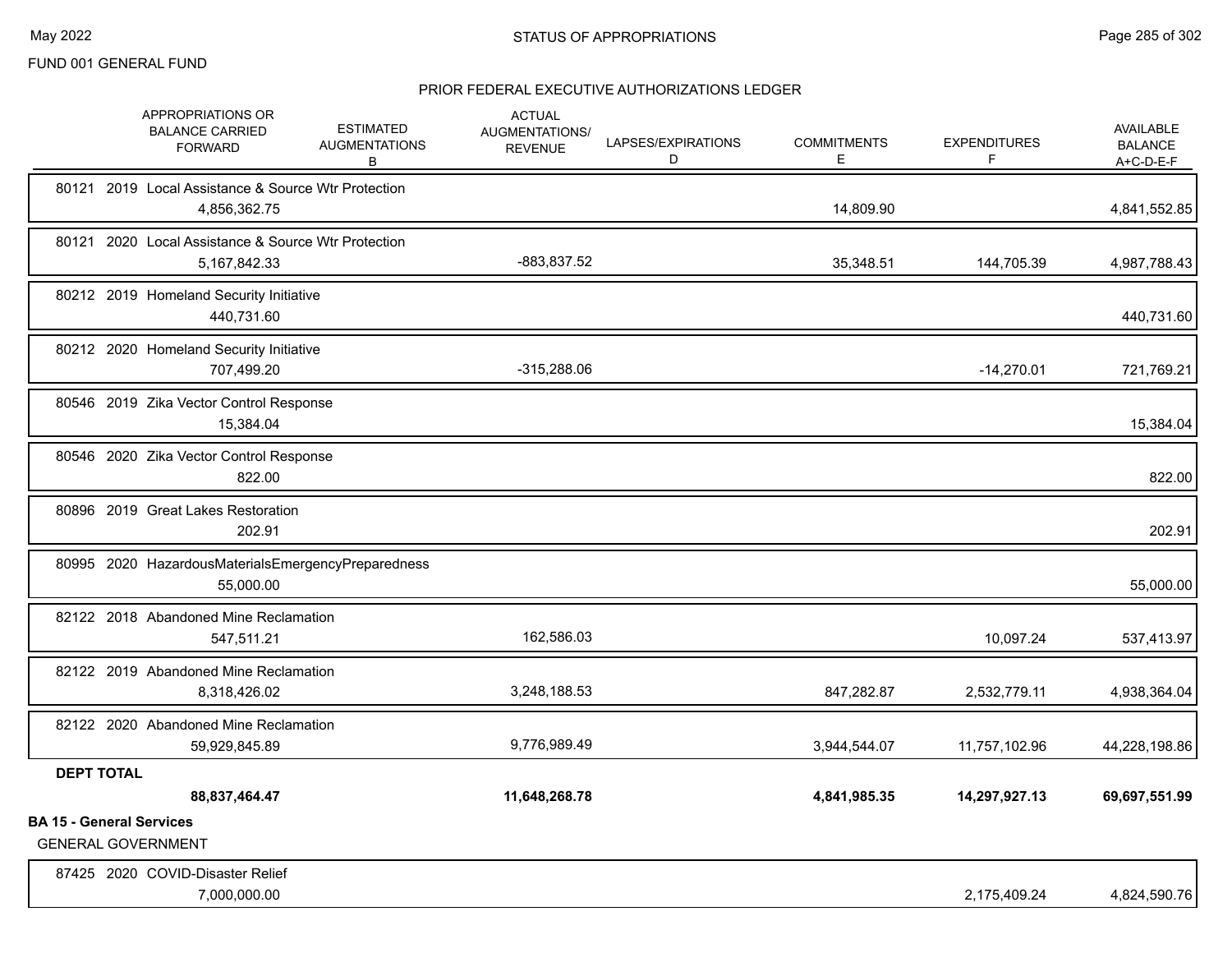|                   | APPROPRIATIONS OR<br><b>BALANCE CARRIED</b><br><b>FORWARD</b>    | <b>ESTIMATED</b><br><b>AUGMENTATIONS</b><br>В | <b>ACTUAL</b><br>AUGMENTATIONS/<br><b>REVENUE</b> | LAPSES/EXPIRATIONS<br>D | <b>COMMITMENTS</b><br>Е | <b>EXPENDITURES</b><br>F | AVAILABLE<br><b>BALANCE</b><br>A+C-D-E-F |
|-------------------|------------------------------------------------------------------|-----------------------------------------------|---------------------------------------------------|-------------------------|-------------------------|--------------------------|------------------------------------------|
| <b>DEPT TOTAL</b> | 7,000,000.00                                                     |                                               |                                                   |                         |                         | 2,175,409.24             | 4,824,590.76                             |
| BA 67 - Health    | <b>GENERAL GOVERNMENT</b>                                        |                                               |                                                   |                         |                         |                          |                                          |
|                   | 80407 2019 Learning Management System (F)<br>36,500.00           |                                               |                                                   |                         |                         |                          | 36,500.00                                |
|                   | 80407 2020 Learning Management System (F)<br>18,500.00           |                                               |                                                   |                         |                         |                          | 18,500.00                                |
|                   | 80558 2019 State Opioid Response Programs<br>8,046,835.78        |                                               |                                                   |                         |                         |                          | 8,046,835.78                             |
|                   | 80558 2020 State Opioid Response Programs<br>15,574,076.51       |                                               | 1,327,051.00                                      |                         |                         | 829,409.27               | 14,744,667.24                            |
|                   | 80570 2019 Educate Older Adults Program<br>186,000.00            |                                               |                                                   |                         |                         |                          | 186,000.00                               |
|                   | 80570 2020 Educate Older Adults Program<br>454,489.09            |                                               |                                                   |                         |                         |                          | 454,489.09                               |
|                   | 80576 2019 VehicularSafetyAssessment&OutreachProgrm<br>39,256.34 |                                               |                                                   |                         |                         |                          | 39,256.34                                |
|                   | 80576 2020 VehicularSafetyAssessment&OutreachProgrm<br>51,942.88 |                                               | 85,114.42                                         |                         |                         | 15,078.38                | 36,864.50                                |
|                   | 80837 2019 SABG-DDAP Support Services<br>1,106.79                |                                               |                                                   |                         |                         |                          | 1,106.79                                 |
|                   | 80837 2020 SABG-DDAP Support Services<br>34,866.64               |                                               | 10,237.91                                         |                         |                         | 2,966.07                 | 31,900.57                                |
|                   | 82155 2017 Public Hlth Emgcy Preparedness& Respnse<br>28,313.16  |                                               |                                                   |                         |                         |                          | 28,313.16                                |
|                   | 82155 2018 Public Hlth Emgcy Preparedness& Respnse<br>119,541.00 |                                               |                                                   |                         |                         |                          | 119,541.00                               |
|                   |                                                                  |                                               |                                                   |                         |                         |                          |                                          |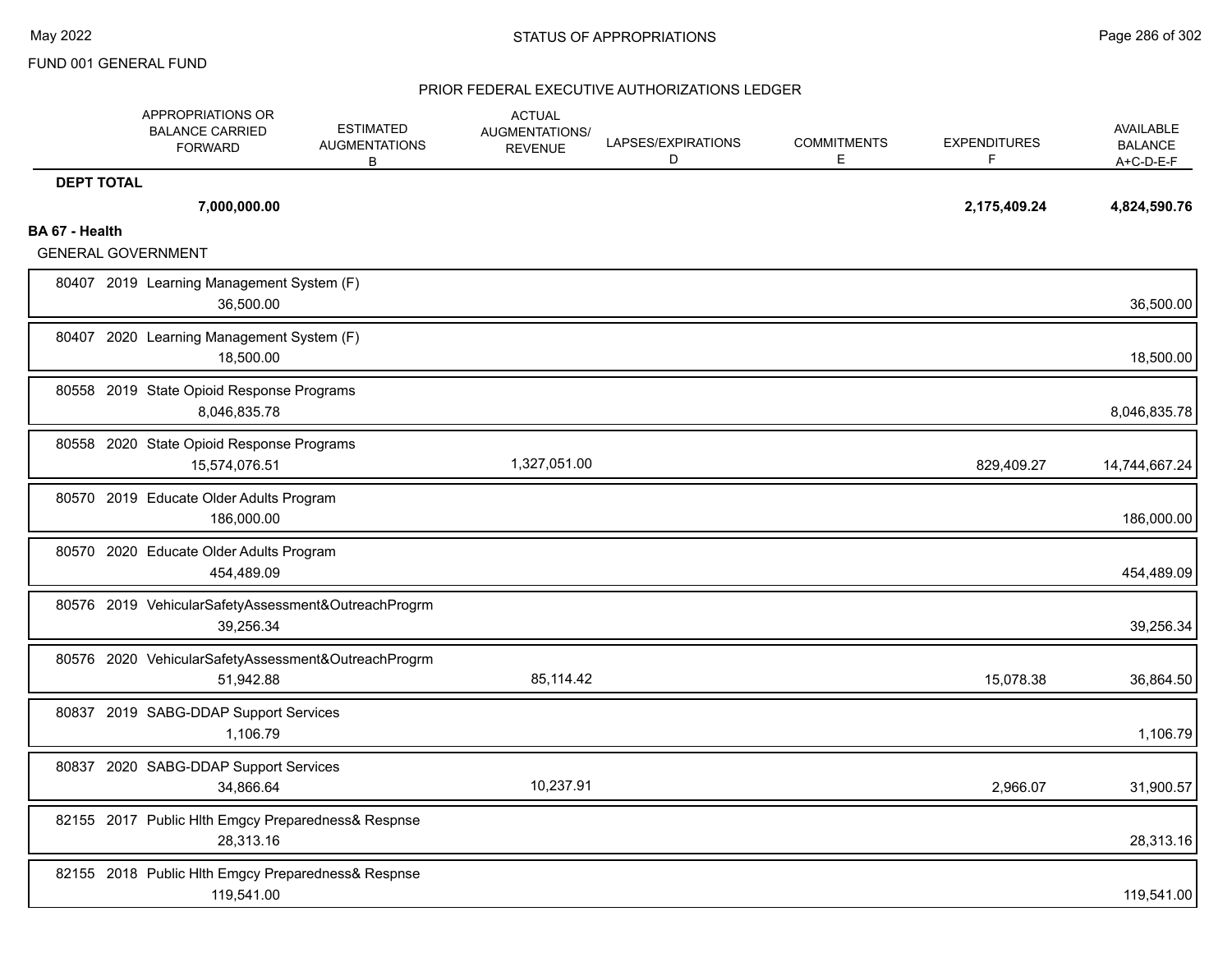| APPROPRIATIONS OR<br><b>BALANCE CARRIED</b><br><b>FORWARD</b>    | <b>ESTIMATED</b><br><b>AUGMENTATIONS</b><br>B       | <b>ACTUAL</b><br>AUGMENTATIONS/<br><b>REVENUE</b> | LAPSES/EXPIRATIONS<br>D | <b>COMMITMENTS</b><br>Ε | <b>EXPENDITURES</b><br>F. | <b>AVAILABLE</b><br><b>BALANCE</b><br>$A+C-D-E-F$ |
|------------------------------------------------------------------|-----------------------------------------------------|---------------------------------------------------|-------------------------|-------------------------|---------------------------|---------------------------------------------------|
| 340,039.11                                                       | 82155 2019 Public Hlth Emgcy Preparedness& Respnse  | 269,296.17                                        |                         |                         | 267,167.95                | 72,871.16                                         |
| 37,528,961.00                                                    | 82155 2020 Public Hlth Emgcy Preparedness& Respnse  | 12,592,374.29                                     |                         | 17,634.77               | 11,289,785.83             | 26,221,540.40                                     |
| 87422 2020 COVID-Health Equity<br>27.676.000.00                  |                                                     | 1,701,180.94                                      |                         | 19,078,365.12           | 1,953,751.41              | 6,643,883.47                                      |
| 277,645.62                                                       | 87538 2018 ARRA-Health Information ExchangeCapacity |                                                   |                         |                         |                           | 277,645.62                                        |
| 1,267,434.86                                                     | 87538 2019 ARRA-Health Information ExchangeCapacity | -135,233.30                                       |                         |                         |                           | 1,267,434.86                                      |
| 1,305,000.00                                                     | 87538 2020 ARRA-Health Information ExchangeCapacity |                                                   |                         |                         |                           | 1,305,000.00                                      |
| 6,628,911.12                                                     | 87604 2019 COVID-PublicHealthEmergPrepare/Response  | $-3,328,768.39$                                   |                         | 429,820.52              | 2,759,634.77              | 3,439,455.83                                      |
| 74,240,938.15                                                    | 87604 2020 COVID-PublicHealthEmergPrepare/Response  | 3,782,133.72                                      |                         | 21,253,908.54           | 7,471,353.08              | 45,515,676.53                                     |
| 87645 2019 COVID-Public Assistance<br>2,502,860.48               |                                                     |                                                   |                         |                         |                           | 2,502,860.48                                      |
| 87645 2020 COVID-Public Assistance<br>3,636,489.26               |                                                     | $-21,713.75$                                      |                         |                         | 13,819.75                 | 3,622,669.51                                      |
| 211,272,472.91                                                   | 87664 2019 COVID-EpidemlgyLaboratrySurveilInceRespn | 57,556,243.52                                     |                         | 126,619,695.40          | 55,991,514.60             | 28,661,262.91                                     |
| 996,479,934.89                                                   | 87664 2020 COVID-EpidemIgyLaboratrySurveilInceRespn | 75,834,001.43                                     |                         | 236,395,165.74          | 86,237,750.37             | 673,847,018.78                                    |
| 87676 2019 COVID-SexualViolencePreventionActivities<br>13,183.68 |                                                     |                                                   |                         |                         |                           | 13,183.68                                         |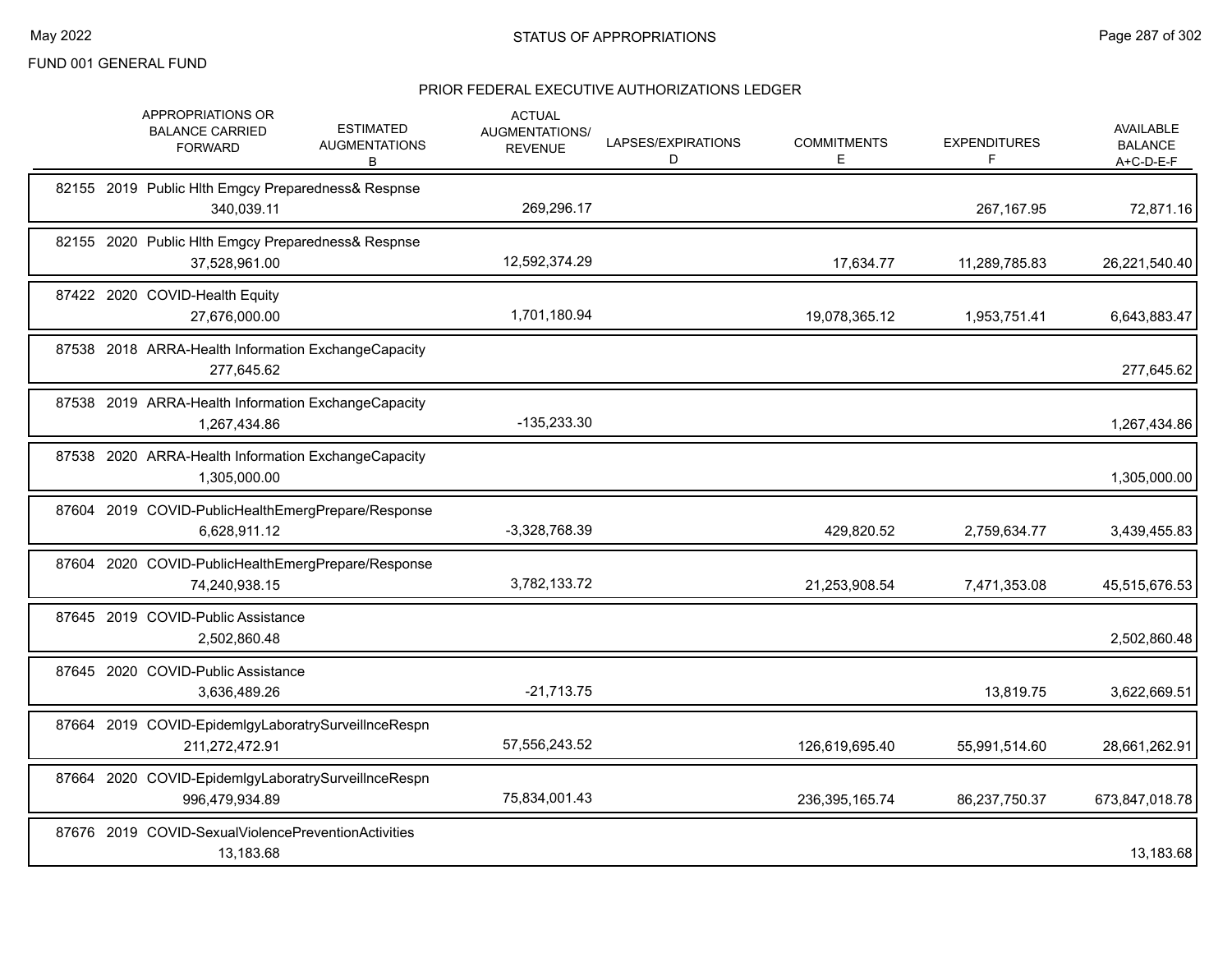|       | APPROPRIATIONS OR<br><b>BALANCE CARRIED</b><br><b>FORWARD</b>        | <b>ESTIMATED</b><br><b>AUGMENTATIONS</b><br>В | <b>ACTUAL</b><br>AUGMENTATIONS/<br><b>REVENUE</b> | LAPSES/EXPIRATIONS<br>D | <b>COMMITMENTS</b><br>Е | <b>EXPENDITURES</b><br>F | AVAILABLE<br><b>BALANCE</b><br>A+C-D-E-F |
|-------|----------------------------------------------------------------------|-----------------------------------------------|---------------------------------------------------|-------------------------|-------------------------|--------------------------|------------------------------------------|
|       | 87689 2019 COVID-Medicare-HIthSrvcAgncyCertificaton<br>10,304,000.00 |                                               |                                                   |                         |                         |                          | 10,304,000.00                            |
| 87689 | 2020 COVID-Medicare-HIthSrvcAgncyCertificaton<br>1,690,167.00        |                                               |                                                   |                         |                         |                          | 1,690,167.00                             |
|       | 87690 2019 COVID-Medicaid Certification<br>10,752,000.00             |                                               |                                                   |                         |                         |                          | 10,752,000.00                            |
|       | 87690 2020 COVID-Medicaid Certification<br>809,332.15                |                                               |                                                   |                         |                         |                          | 809,332.15                               |
|       | 87691 2019 COVID-Disease Control Immunization<br>766,679.38          |                                               | 710,109.90                                        |                         | 231.00                  | 403,099.57               | 363,348.81                               |
|       | 87691 2020 COVID-Disease Control Immunization<br>215,676,848.57      |                                               | 47,935,936.97                                     |                         | 79,409,958.86           | 48,918,582.71            | 87,348,307.00                            |
|       | 87693 2020 COVID-Health Assessment<br>68,921.93                      |                                               |                                                   |                         |                         |                          | 68,921.93                                |
|       | <b>GRANTS AND SUBSIDIES</b>                                          |                                               |                                                   |                         |                         |                          |                                          |
|       | 87653 2019 COVID-Screening Newborns<br>57,475.00                     |                                               |                                                   |                         |                         |                          | 57,475.00                                |
|       | 87653 2020 COVID-Screening Newborns<br>244,235.57                    |                                               | 20,284.13                                         |                         |                         | 20,284.13                | 223,951.44                               |
|       | 87660 2019 COVID-RW HIV/AIDS Program Part B<br>704,748.00            |                                               | 505,919.00                                        |                         | 21,585.00               | 561,190.00               | 121,973.00                               |
|       | 87661 2019 COVID-Women, Infants & Children (WIC)                     |                                               | 43.90                                             |                         |                         |                          |                                          |
|       | 87661 2020 COVID-Women, Infants & Children (WIC)<br>14,861,255.43    |                                               | 3,302,950.52                                      |                         |                         | 4,557,462.88             | 10,303,792.55                            |
|       | 87663 2019 COVID-Housing for Persons with AIDS<br>4,531.69           |                                               | 70,698.94                                         |                         |                         | 3,028.69                 | 1,503.00                                 |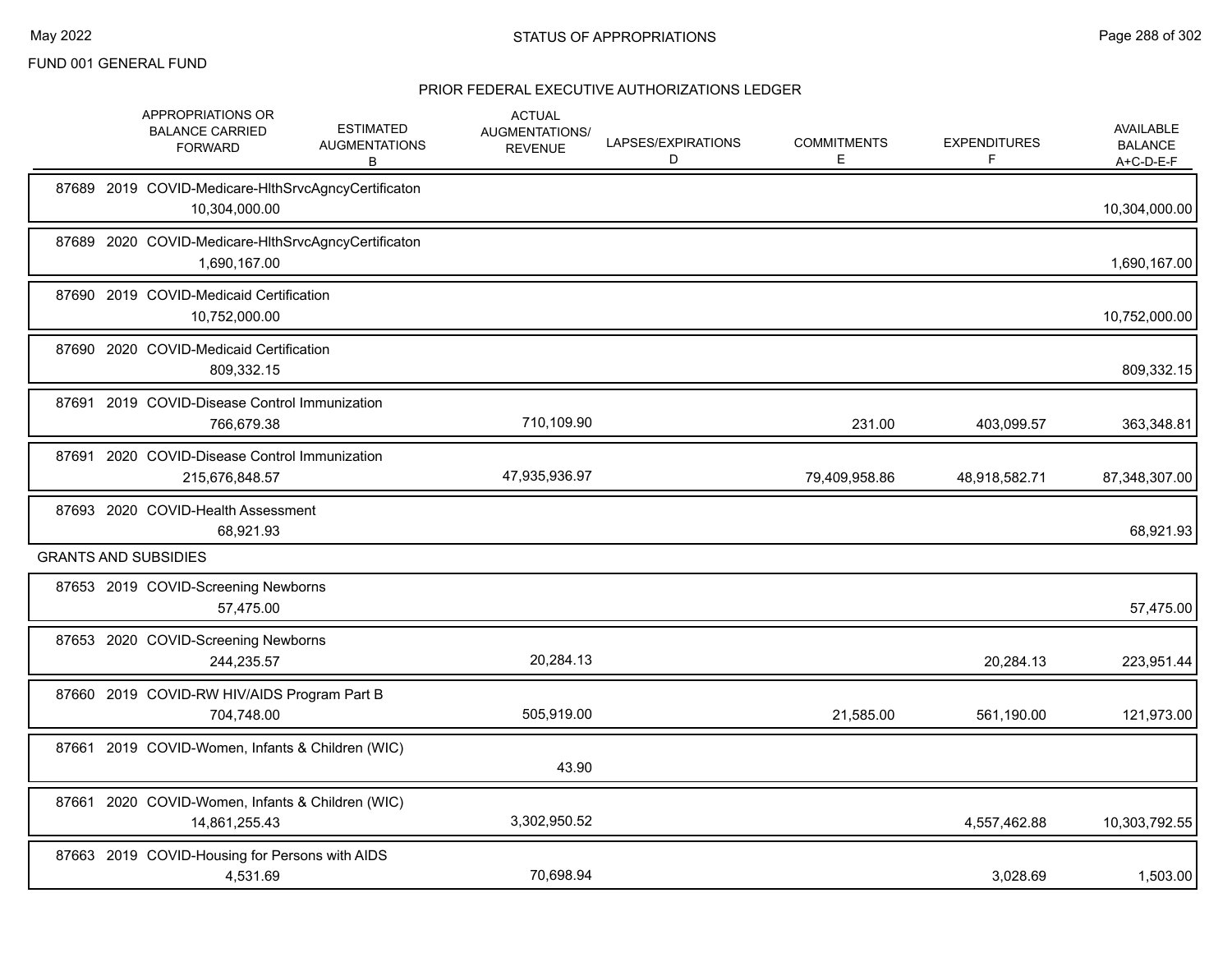## PRIOR FEDERAL EXECUTIVE AUTHORIZATIONS LEDGER

|                          | APPROPRIATIONS OR<br><b>BALANCE CARRIED</b><br><b>FORWARD</b> | <b>ESTIMATED</b><br><b>AUGMENTATIONS</b><br>B | <b>ACTUAL</b><br><b>AUGMENTATIONS/</b><br><b>REVENUE</b> | LAPSES/EXPIRATIONS<br>D | <b>COMMITMENTS</b><br>E | <b>EXPENDITURES</b><br>F | <b>AVAILABLE</b><br><b>BALANCE</b><br>$A+C-D-E-F$ |
|--------------------------|---------------------------------------------------------------|-----------------------------------------------|----------------------------------------------------------|-------------------------|-------------------------|--------------------------|---------------------------------------------------|
| <b>DEPT TOTAL</b>        |                                                               |                                               |                                                          |                         |                         |                          |                                                   |
|                          | 1,643,701,493.99                                              |                                               | 202,217,861.32                                           |                         | 483,226,364.95          | 221,295,879.46           | 939,179,249.58                                    |
|                          | <b>BA 30 - Historical &amp; Museum Commission</b>             |                                               |                                                          |                         |                         |                          |                                                   |
|                          | <b>GENERAL GOVERNMENT</b>                                     |                                               |                                                          |                         |                         |                          |                                                   |
|                          | 82853 2019 Hurricane Sandy Disaster Relief                    |                                               | 2,695.87                                                 |                         |                         |                          |                                                   |
|                          | 82853 2020 Hurricane Sandy Disaster Relief                    |                                               |                                                          |                         |                         |                          |                                                   |
|                          | 171,234.39                                                    |                                               | $-2,695.87$                                              |                         |                         |                          | 171,234.39                                        |
|                          | 87696 2020 COVID-PA History To-GO                             |                                               |                                                          |                         |                         |                          |                                                   |
|                          | 164,526.28                                                    |                                               | 218,321.44                                               |                         | 1,400.00                | 162,626.28               | 500.00                                            |
| <b>DEPT TOTAL</b>        |                                                               |                                               |                                                          |                         |                         |                          |                                                   |
|                          | 335,760.67                                                    |                                               | 218,321.44                                               |                         | 1,400.00                | 162,626.28               | 171,734.39                                        |
| BA 12 - Labor & Industry | <b>GENERAL GOVERNMENT</b>                                     |                                               |                                                          |                         |                         |                          |                                                   |
|                          | 87405 2020 COVID-CommnwlthCivilianCoronavirusCorps            |                                               |                                                          |                         |                         |                          |                                                   |
|                          | 582,517.50                                                    |                                               | 414,270.94                                               |                         | 128,600.68              | 453,916.82               |                                                   |
|                          | <b>GRANTS AND SUBSIDIES</b>                                   |                                               |                                                          |                         |                         |                          |                                                   |
|                          | 80388 2019 Comprehensive Workforce Development                |                                               |                                                          |                         |                         |                          |                                                   |
|                          | 392,954.37                                                    |                                               | 2,744.17                                                 |                         |                         |                          | 392,954.37                                        |
|                          | 80388 2020 Comprehensive Workforce Development                |                                               |                                                          |                         |                         |                          |                                                   |
|                          | 423,714.12                                                    |                                               | 201,410.38                                               |                         |                         | 201,410.38               | 222,303.74                                        |
|                          | 87668 2019 COVID-WIOA-National Dislocated Worker              |                                               |                                                          |                         |                         |                          |                                                   |
|                          | 5,254,714.19                                                  |                                               | 184,235.72                                               |                         | 249,616.98              | 190,845.01               | 4,814,252.20                                      |
|                          | 87668 2020 COVID-WIOA-National Dislocated Worker              |                                               |                                                          |                         |                         |                          |                                                   |
|                          | 1,140,449.80                                                  |                                               | 681,968.68                                               |                         | 407,777.54              | 713,314.74               | 19,357.52                                         |
| <b>DEPT TOTAL</b>        |                                                               |                                               |                                                          |                         |                         |                          |                                                   |
|                          | 7,794,349.98                                                  |                                               | 1,484,629.89                                             |                         | 785,995.20              | 1,559,486.95             | 5,448,867.83                                      |
|                          | <b>BA 13 - Military &amp; Veterans Affairs</b>                |                                               |                                                          |                         |                         |                          |                                                   |

GENERAL GOVERNMENT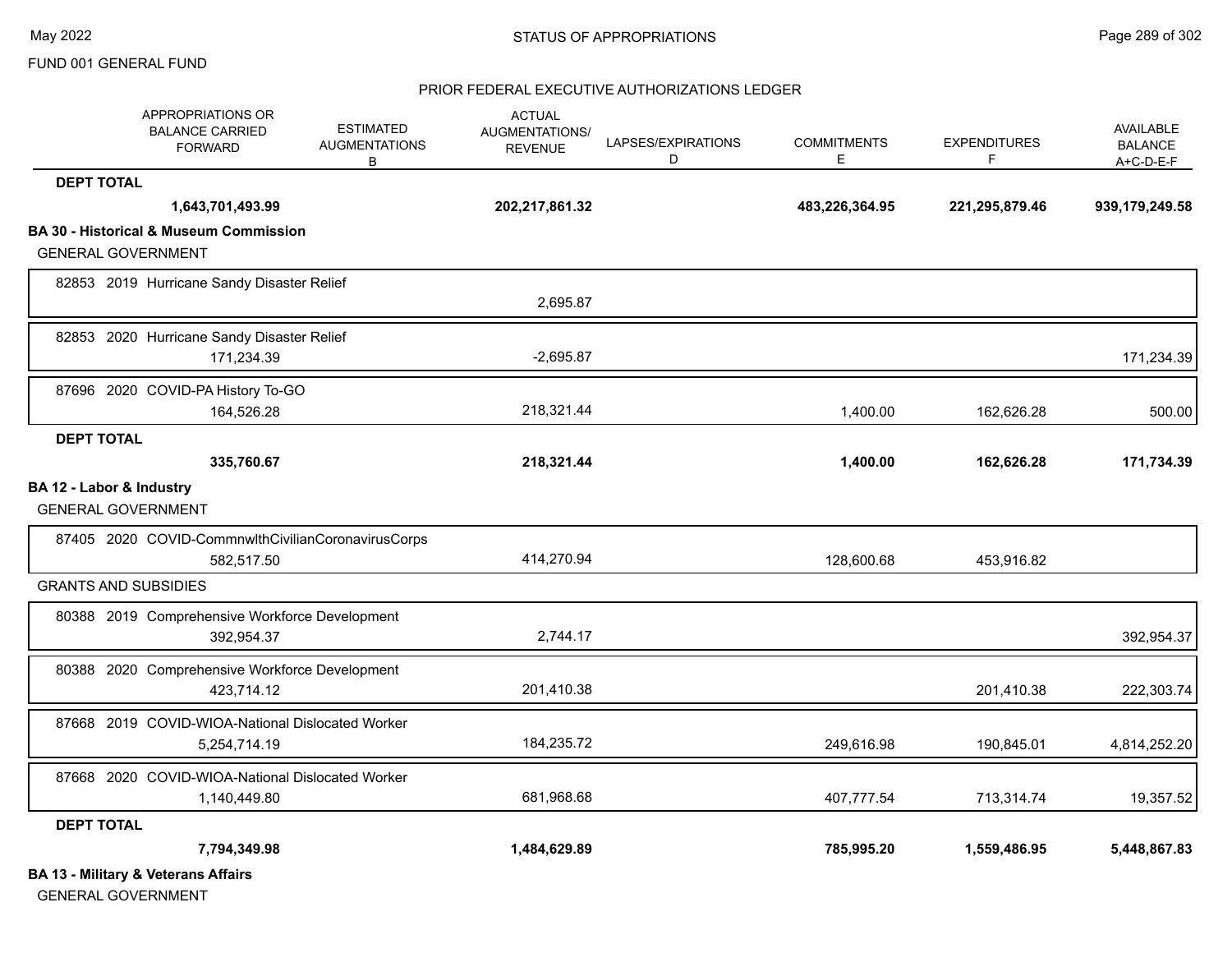|                      | APPROPRIATIONS OR<br><b>BALANCE CARRIED</b><br><b>FORWARD</b>     | <b>ESTIMATED</b><br><b>AUGMENTATIONS</b><br>В | <b>ACTUAL</b><br><b>AUGMENTATIONS/</b><br><b>REVENUE</b> | LAPSES/EXPIRATIONS<br>D | <b>COMMITMENTS</b><br>E | <b>EXPENDITURES</b><br>F | <b>AVAILABLE</b><br><b>BALANCE</b><br>A+C-D-E-F |
|----------------------|-------------------------------------------------------------------|-----------------------------------------------|----------------------------------------------------------|-------------------------|-------------------------|--------------------------|-------------------------------------------------|
|                      | 80565 2020 Spotted Lanternfly<br>85.824.17                        |                                               |                                                          |                         |                         |                          | 85,824.17                                       |
|                      | 80573 2019 PA State Opioid Response (SOR)<br>107,893.30           |                                               | 262,968.97                                               |                         |                         |                          | 107,893.30                                      |
|                      | 80573 2020 PA State Opioid Response (SOR)<br>795.50               |                                               | 877.00                                                   |                         |                         | $-49,123.00$             | 49,918.50                                       |
|                      | 87649 2019 COVID-Operations & Maintenance                         |                                               | 2,607.60                                                 |                         |                         |                          |                                                 |
|                      | 87649 2020 COVID-Operations & Maintenance<br>3,191.01             |                                               | 1,330,693.00                                             |                         |                         |                          | 3,191.01                                        |
| <b>INSTITUTIONAL</b> |                                                                   |                                               |                                                          |                         |                         |                          |                                                 |
|                      | 87411 2020 COVID-COVID Testing<br>11,336,560.77                   |                                               | 10,122,763.86                                            |                         | 2,430,284.75            | 8,850,415.39             | 55,860.63                                       |
|                      | 87600 2019 COVID-Veterans'HomesEnhancdVetsReimbrsmt<br>40.764.34  |                                               |                                                          |                         |                         |                          | 40,764.34                                       |
|                      | 87600 2020 COVID-Veterans'HomesEnhancdVetsReimbrsmt<br>533,901.18 |                                               |                                                          |                         |                         |                          | 533,901.18                                      |
|                      | 87683 2019 COVID-Facilities Maintenance Cares Act<br>210,918.24   |                                               |                                                          |                         |                         |                          | 210,918.24                                      |
|                      | 87683 2020 COVID-Facilities Maintenance Cares Act<br>29.686.27    |                                               |                                                          |                         |                         |                          | 29,686.27                                       |
|                      | 87697 2019 COVID-DirectReliefProvidersVeteran'sHome<br>129.89     |                                               |                                                          |                         |                         |                          | 129.89                                          |
|                      | 87697 2020 COVID-DirectReliefProvidersVeteran'sHome<br>873.42     |                                               |                                                          |                         |                         |                          | 873.42                                          |
| <b>DEPT TOTAL</b>    | 12,350,538.09                                                     |                                               | 11.719.910.43                                            |                         | 2,430,284.75            | 8,801,292.39             | 1.118.960.95                                    |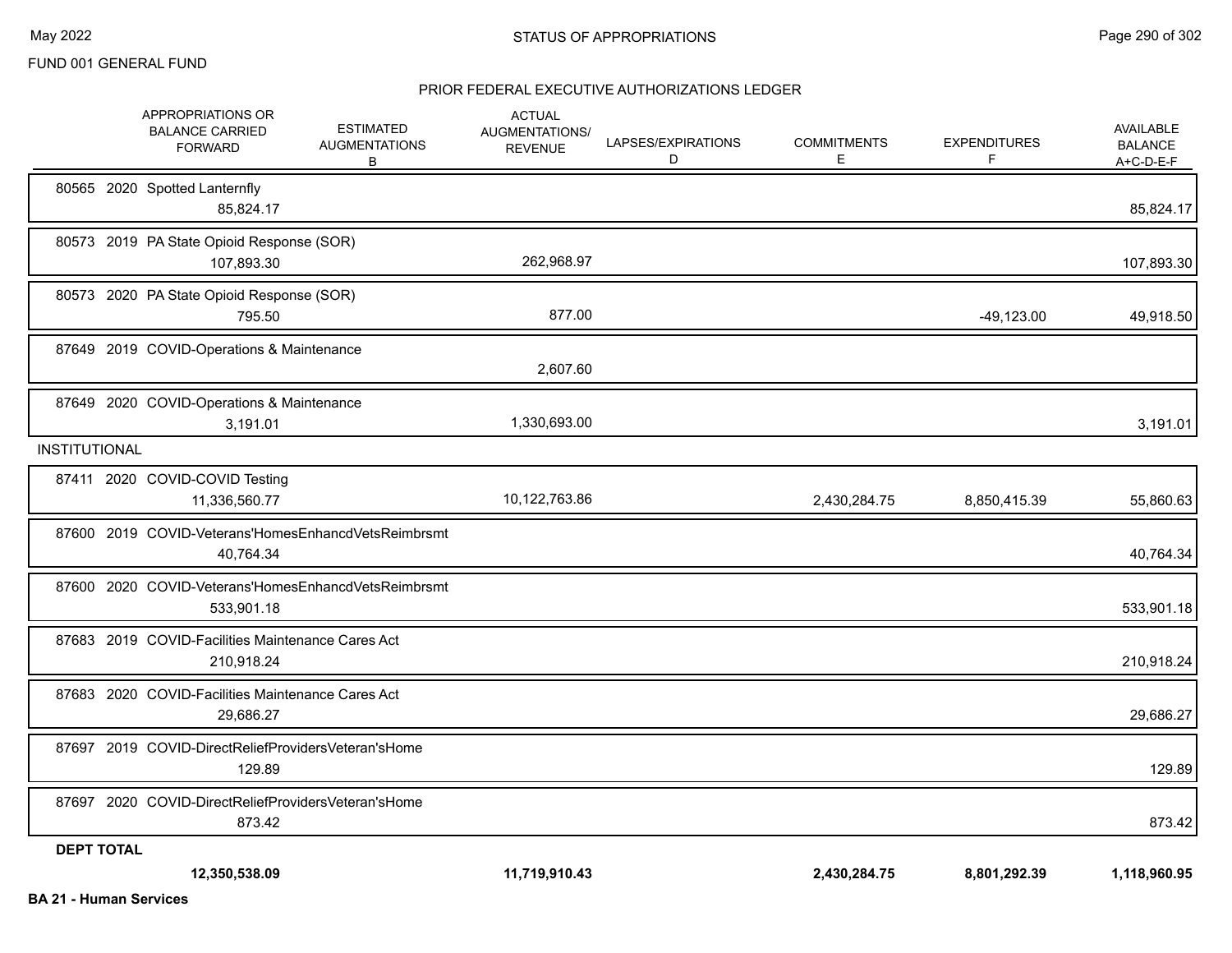|       | APPROPRIATIONS OR<br><b>BALANCE CARRIED</b><br><b>FORWARD</b>     | <b>ESTIMATED</b><br><b>AUGMENTATIONS</b><br>B | <b>ACTUAL</b><br>AUGMENTATIONS/<br><b>REVENUE</b> | LAPSES/EXPIRATIONS<br>D | <b>COMMITMENTS</b><br>E | <b>EXPENDITURES</b><br>F | <b>AVAILABLE</b><br><b>BALANCE</b><br>A+C-D-E-F |
|-------|-------------------------------------------------------------------|-----------------------------------------------|---------------------------------------------------|-------------------------|-------------------------|--------------------------|-------------------------------------------------|
|       | <b>GENERAL GOVERNMENT</b>                                         |                                               |                                                   |                         |                         |                          |                                                 |
|       | 80577 2019 Preschool Development Grant (F)<br>5,132,906.91        |                                               |                                                   |                         |                         |                          | 5,132,906.91                                    |
|       | 80897 2019 Homeland Security<br>75,000.00                         |                                               |                                                   |                         |                         |                          | 75,000.00                                       |
|       | 80897 2020 Homeland Security<br>75,000.00                         |                                               |                                                   |                         |                         |                          | 75,000.00                                       |
|       | 87414 2020 COVID-EarlyHeadStartExpnsnChildCarePrtsp<br>782,951.87 |                                               | 742,745.00                                        |                         | 37,000.00               | 742,745.00               | 3,206.87                                        |
|       | 87415 2020 COVID-SNAP P-EBT Administration<br>6,739,653.86        |                                               | 6,880,823.06                                      |                         |                         | 6,733,893.06             | 5,760.80                                        |
|       | 87416 2020 COVID-SNAP-State Admin Expense Grants<br>48,173,000.00 |                                               | 13,956,135.46                                     |                         | 6,739,231.16            | 15,341,402.67            | 26,092,366.17                                   |
|       | 87432 2020 COVID-DvlopmntIDisabilities-BasicSupport<br>149,000.00 |                                               | 100,470.00                                        |                         |                         | 100,470.00               | 48,530.00                                       |
|       | 87606 2019 COVID-LIHEABG-Administration<br>760,950.97             |                                               | 760,950.97                                        |                         |                         | 760,950.97               |                                                 |
| 87606 | 2020 COVID-LIHEABG-Administration<br>29,768,000.00                |                                               |                                                   |                         |                         |                          | 29,768,000.00                                   |
| 87607 | 2019 COVID-Children's Health Insurance Admin<br>49,093.56         |                                               |                                                   |                         |                         |                          | 49,093.56                                       |
|       | 87607 2020 COVID-Children's Health Insurance Admin<br>155,258.34  |                                               | 45,461.03                                         |                         |                         | 33,298.86                | 121,959.48                                      |
|       | 87665 2019 COVID-CHIP-Information Systems<br>84,132.81            |                                               |                                                   |                         |                         |                          | 84,132.81                                       |
|       | 87665 2020 COVID-CHIP-Information Systems<br>58,126.61            |                                               | 57,739.20                                         |                         |                         | 57,739.20                | 387.41                                          |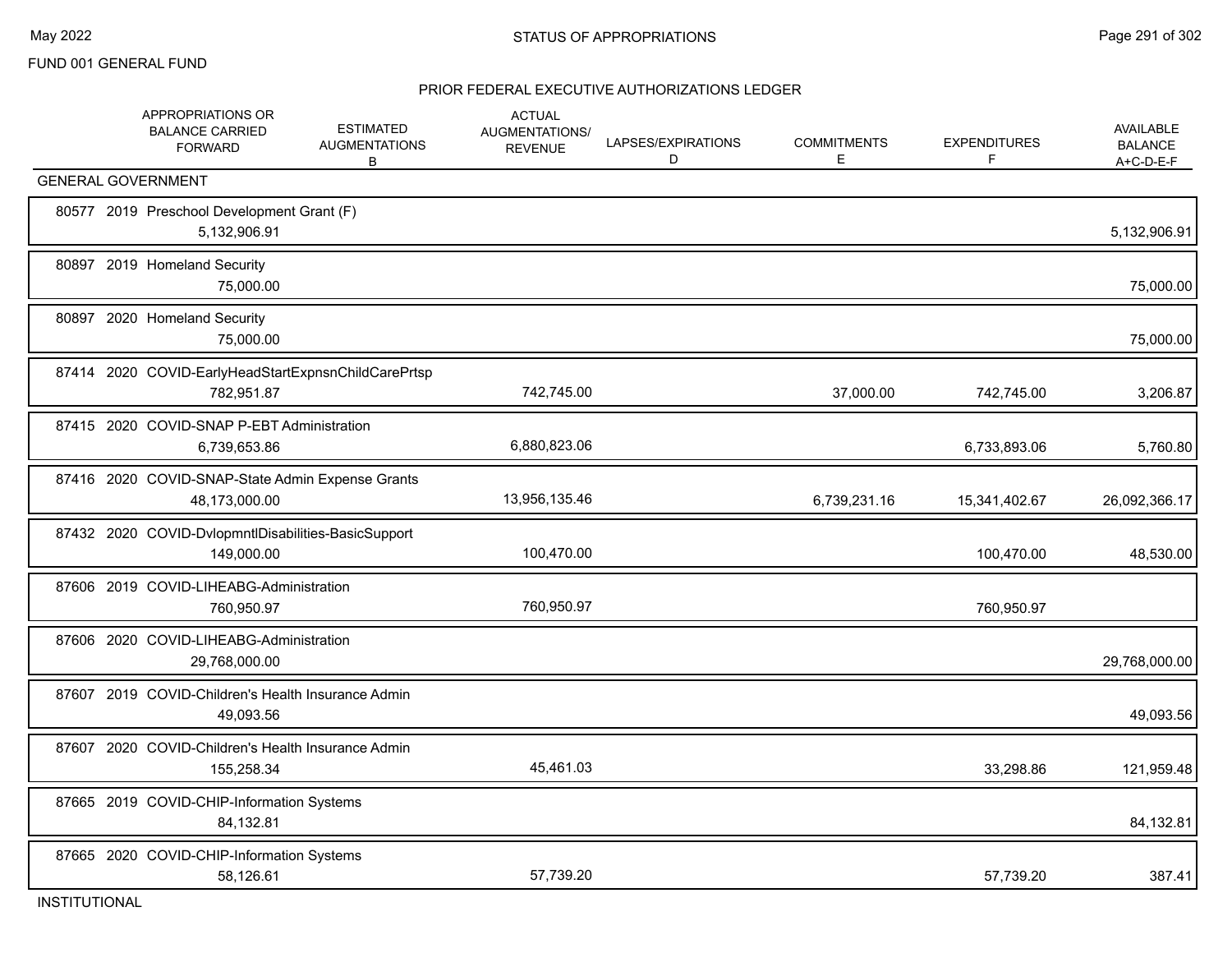|  | APPROPRIATIONS OR<br><b>BALANCE CARRIED</b><br><b>FORWARD</b>        | <b>ESTIMATED</b><br><b>AUGMENTATIONS</b><br>В | <b>ACTUAL</b><br>AUGMENTATIONS/<br><b>REVENUE</b> | LAPSES/EXPIRATIONS<br>D | <b>COMMITMENTS</b><br>E. | <b>EXPENDITURES</b><br>F | <b>AVAILABLE</b><br><b>BALANCE</b><br>$A+C-D-E-F$ |
|--|----------------------------------------------------------------------|-----------------------------------------------|---------------------------------------------------|-------------------------|--------------------------|--------------------------|---------------------------------------------------|
|  | 80343 2019 Bioterrorism Hospital Preparedness<br>5,000.00            |                                               |                                                   |                         |                          |                          | 5,000.00                                          |
|  | 80343 2020 Bioterrorism Hospital Preparedness<br>75,454.00           |                                               | 20,454.00                                         |                         |                          | 20,454.00                | 55,000.00                                         |
|  | 87410 2020 COVID-Mental Health Services Block Grant<br>73,963,000.00 |                                               | 21,762,011.00                                     |                         |                          | 21,762,011.00            | 52,200,989.00                                     |
|  | 87608 2019 COVID-Medical Assistance-Mental Health<br>404,608.72      |                                               |                                                   |                         |                          |                          | 404,608.72                                        |
|  | 87608 2020 COVID-Medical Assistance-Mental Health<br>10,775.53       |                                               | 1,185,518.34                                      |                         |                          | 2,433.79                 | 8,341.74                                          |
|  | 87609 2020 COVID-Medical Assistance-StateCenters                     |                                               | 4,294,425.94                                      |                         |                          |                          |                                                   |
|  | 87677 2019 COVID-Crisis Counseling<br>485,781.93                     |                                               |                                                   |                         |                          |                          | 485,781.93                                        |
|  | 87677 2020 COVID-Crisis Counseling<br>5,363,879.89                   |                                               | 934,161.05                                        |                         | 4,085,183.63             | 857,041.36               | 421,654.90                                        |
|  | 87698 2019 COVID-DirectReliefProviders/StateCenters<br>26,838.90     |                                               |                                                   |                         |                          | 26,038.20                | 800.70                                            |
|  | 87698 2020 COVID-DirectReliefProviders/StateCenters<br>75,041.93     |                                               |                                                   |                         | 106.00                   | 45,218.94                | 29,716.99                                         |
|  | 87699 2019 COVID-DirectReliefProvdrs/StateHospitals<br>1,626.66      |                                               |                                                   |                         |                          |                          | 1,626.66                                          |
|  | 87699 2020 COVID-DirectReliefProvdrs/StateHospitals<br>112,354.11    |                                               |                                                   |                         | 8,800.00                 | 102,688.25               | 865.86                                            |
|  | <b>GRANTS AND SUBSIDIES</b>                                          |                                               |                                                   |                         |                          |                          |                                                   |
|  | 80571 2019 State Opioid Response<br>1,522,581.90                     |                                               | 1,927,510.04                                      |                         |                          |                          | 1,522,581.90                                      |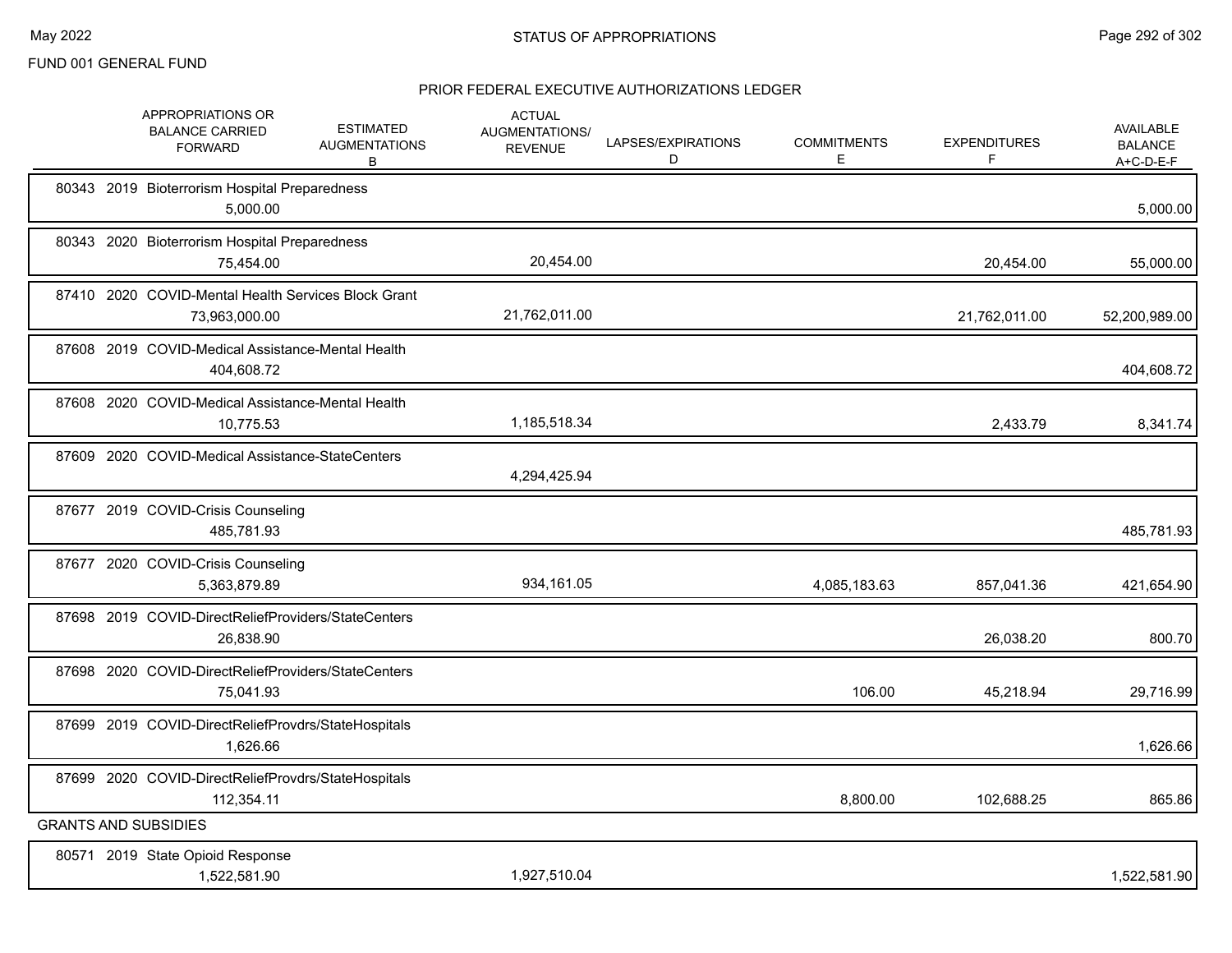|       | APPROPRIATIONS OR<br><b>BALANCE CARRIED</b><br><b>FORWARD</b>        | <b>ESTIMATED</b><br><b>AUGMENTATIONS</b><br>В | <b>ACTUAL</b><br>AUGMENTATIONS/<br><b>REVENUE</b> | LAPSES/EXPIRATIONS<br>D | <b>COMMITMENTS</b><br>Е | <b>EXPENDITURES</b><br>F | <b>AVAILABLE</b><br><b>BALANCE</b><br>A+C-D-E-F |
|-------|----------------------------------------------------------------------|-----------------------------------------------|---------------------------------------------------|-------------------------|-------------------------|--------------------------|-------------------------------------------------|
|       | 80571 2020 State Opioid Response<br>1,722,749.96                     |                                               | 1,528,747.24                                      |                         |                         | 209,348.95               | 1,513,401.01                                    |
|       | 80866 2019 PHHSBG Domestic Violence<br>100,000.00                    |                                               |                                                   |                         |                         |                          | 100,000.00                                      |
|       | 80866 2020 PHHSBG Domestic Violence<br>67,898.27                     |                                               | 62,574.27                                         |                         |                         | 62,574.27                | 5,324.00                                        |
|       | 87408 2020 COVID-Chafee Foster Care Prgm & ETV (EA)<br>12.510.686.00 |                                               | 6,528,531.06                                      |                         |                         | 6,528,531.06             | 5,982,154.94                                    |
|       | 87409 2020 COVID-Promoting Safe & Stable Families<br>2,739,000.00    |                                               | 793,804.50                                        |                         | 263,700.00              | 793,804.50               | 1,681,495.50                                    |
|       | 87417 2020 COVID-PandemicEmergencyAssistncFd<br>26,445,000.00        |                                               | 16,274,581.20                                     |                         |                         | 20,346,645.29            | 6,098,354.71                                    |
|       | 87418 2020 COVID-Child Abuse State Grants<br>3,574,000.00            |                                               |                                                   |                         | 1,093,580.60            |                          | 2,480,419.40                                    |
|       | 87419 2020 COVID-Community-BasedChild busePreventin<br>8,788,000.00  |                                               |                                                   |                         |                         |                          | 8,788,000.00                                    |
| 87420 | 2020 COVID-IDEA-Infants & Toddlers<br>7,180,000.00                   |                                               |                                                   |                         |                         |                          | 7,180,000.00                                    |
|       | 87421 2020 COVID-MCH-Early Childhood Home Visiting<br>1,369,000.00   |                                               | 648,296.22                                        |                         | 720,489.78              | 648,296.22               | 214.00                                          |
|       | 87491 2020 COVID Rental & Utility Assistance<br>5,272,608.60         |                                               |                                                   |                         | 3,320,328.78            | -4,272,967.18            | 6,225,247.00                                    |
|       | 87610 2019 COVID-LIHEABG-Low-Income Family/Individ<br>8,486,025.27   |                                               | 3,916,432.48                                      |                         |                         | 3,245,624.27             | 5,240,401.00                                    |
|       | 87610 2020 COVID-LIHEABG-Low-Income Family/Individ<br>267,905,000.00 |                                               | 218,001,149.45                                    |                         |                         | 218,001,149.45           | 49,903,850.55                                   |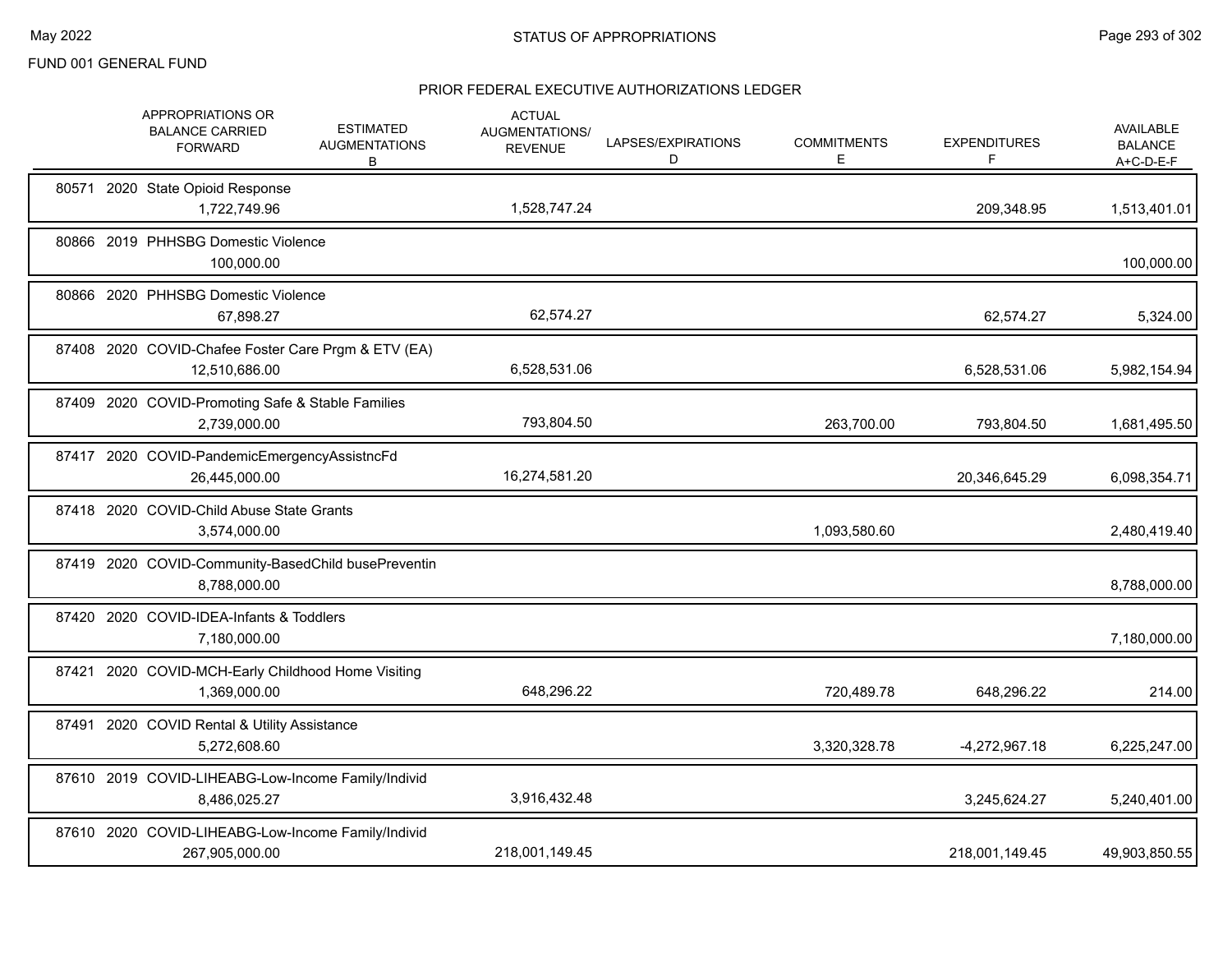|  | APPROPRIATIONS OR<br><b>BALANCE CARRIED</b><br><b>FORWARD</b>      | <b>ESTIMATED</b><br><b>AUGMENTATIONS</b><br>B | <b>ACTUAL</b><br>AUGMENTATIONS/<br><b>REVENUE</b> | LAPSES/EXPIRATIONS<br>D | <b>COMMITMENTS</b><br>Е | <b>EXPENDITURES</b><br>F. | <b>AVAILABLE</b><br><b>BALANCE</b><br>$A+C-D-E-F$ |
|--|--------------------------------------------------------------------|-----------------------------------------------|---------------------------------------------------|-------------------------|-------------------------|---------------------------|---------------------------------------------------|
|  | 87611 2019 COVID-Medical Assistance-Capitation<br>5,725,024.79     |                                               |                                                   |                         |                         |                           | 5,725,024.79                                      |
|  | 87611 2020 COVID-Medical Assistance-Capitation                     |                                               | 134,969,342.46                                    |                         |                         | -5,478,901.49             | 5,478,901.49                                      |
|  | 87612 2019 COVID-Medical Assistance-FeeForService<br>29,122,053.64 |                                               | $-148.50$                                         |                         |                         | $-148.50$                 | 29,122,202.14                                     |
|  | 87612 2020 COVID-Medical Assistance-FeeForService                  |                                               | 33,191,581.92                                     |                         |                         | $-203,219.43$             | 203,219.43                                        |
|  | 87613 2020 COVID-MA-Workers with Disabilities<br>13,929,795.13     |                                               | 4,057,640.79                                      |                         |                         | 5,911,845.66              | 8,017,949.47                                      |
|  | 87614 2019 COVID-MA-Physician Practice Plans<br>2,114,549.74       |                                               |                                                   |                         |                         |                           | 2,114,549.74                                      |
|  | 87614 2020 COVID-MA-Physician Practice Plans<br>308,611.68         |                                               | 259,414.23                                        |                         |                         | 194,560.67                | 114,051.01                                        |
|  | 87615 2019 COVID-MA-Hospital-Based Burn Centers<br>68,886.91       |                                               |                                                   |                         |                         |                           | 68,886.91                                         |
|  | 87615 2020 COVID-MA-Hospital-Based Burn Centers<br>489.54          |                                               | 575,510.46                                        |                         |                         |                           | 489.54                                            |
|  | 87616 2019 COVID-MA-Critical Access Hospitals<br>222,602.98        |                                               |                                                   |                         |                         |                           | 222,602.98                                        |
|  | 87616 2020 COVID-MA-Critical Access Hospitals<br>167,099.36        |                                               | 31,620.65                                         |                         |                         | 31,620.66                 | 135,478.70                                        |
|  | 87617 2019 COVID-MA-Obstetric & Neonatal Services<br>169,636.14    |                                               |                                                   |                         |                         |                           | 169,636.14                                        |
|  | 87617 2020 COVID-MA-Obstetric & Neonatal Services<br>96,074.36     |                                               |                                                   |                         |                         |                           | 96,074.36                                         |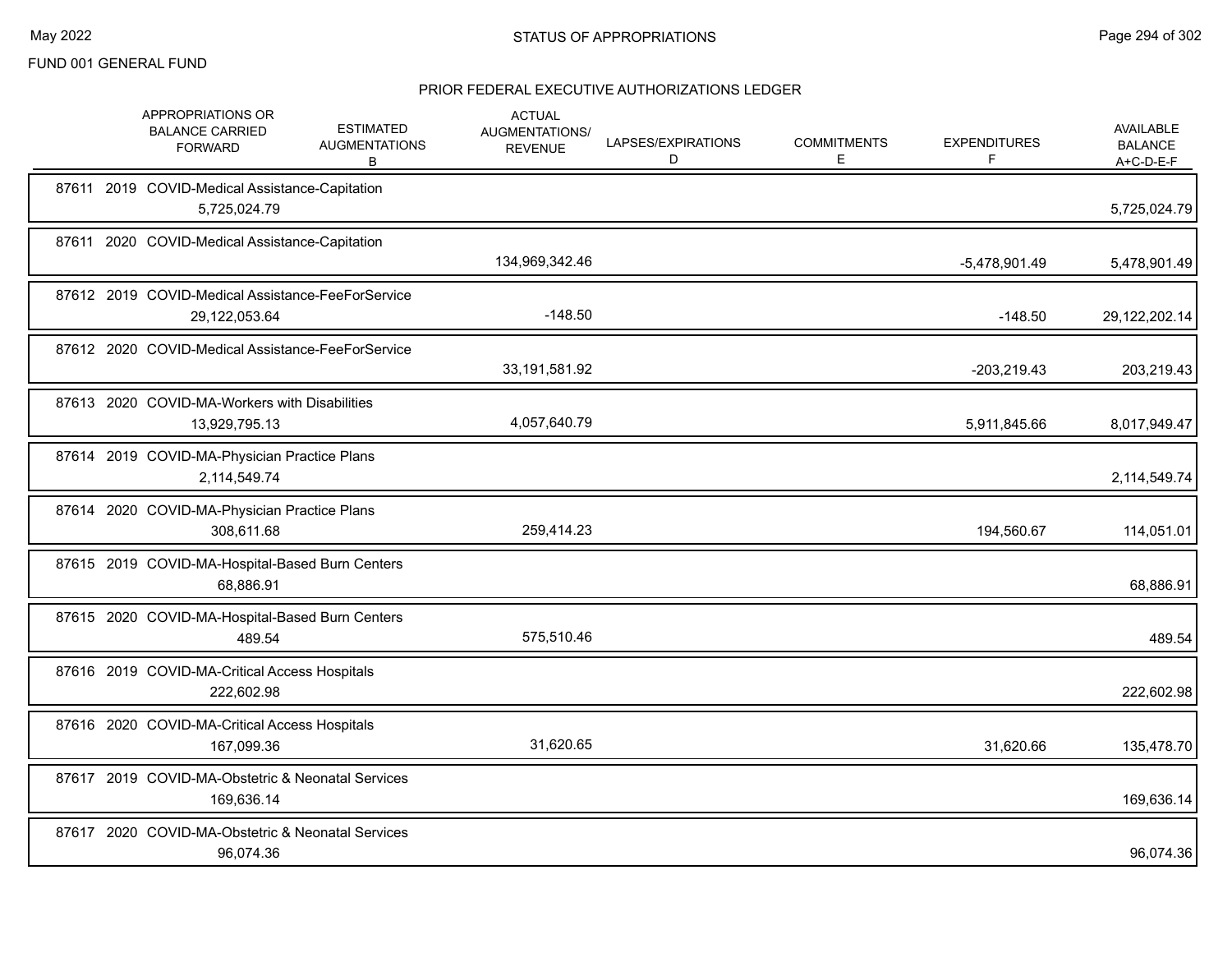|       | APPROPRIATIONS OR<br><b>BALANCE CARRIED</b><br><b>FORWARD</b>        | <b>ESTIMATED</b><br><b>AUGMENTATIONS</b><br>B | <b>ACTUAL</b><br>AUGMENTATIONS/<br><b>REVENUE</b> | LAPSES/EXPIRATIONS<br>D | <b>COMMITMENTS</b><br>E | <b>EXPENDITURES</b><br>F. | AVAILABLE<br><b>BALANCE</b><br>$A+C-D-E-F$ |
|-------|----------------------------------------------------------------------|-----------------------------------------------|---------------------------------------------------|-------------------------|-------------------------|---------------------------|--------------------------------------------|
|       | 87618 2019 COVID-Medical Assistance-Trauma Center<br>135,079.58      |                                               |                                                   |                         |                         |                           | 135,079.58                                 |
|       | 87618 2020 COVID-Medical Assistance-Trauma Center<br>255.23          |                                               | 1,122,744.77                                      |                         |                         |                           | 255.23                                     |
|       | 87619 2019 COVID-MA-Academic Medical Centers<br>384,346.60           |                                               |                                                   |                         |                         |                           | 384,346.60                                 |
|       | 87619 2020 COVID-MA-Academic Medical Centers<br>698.75               |                                               | 3,071,594.14                                      |                         |                         |                           | 698.75                                     |
|       | 87620 2019 COVID-Medical Assistance-Transportation<br>1,138,440.96   |                                               |                                                   |                         |                         |                           | 1,138,440.96                               |
|       | 87620 2020 COVID-Medical Assistance-Transportation<br>272,897.28     |                                               | 423,122.48                                        |                         |                         |                           | 272,897.28                                 |
| 87621 | 2019 COVID-Children's Health Insurance Prgrm<br>386,662.13           |                                               |                                                   |                         |                         |                           | 386,662.13                                 |
| 87621 | 2020 COVID-Children's Health Insurance Prgrm<br>3,456,873.69         |                                               | 2,779,007.53                                      |                         |                         | 2,779,007.53              | 677,866.16                                 |
|       | 87622 2019 COVID-Medical Assistance-Long-TermLiving<br>45,069,713.96 |                                               |                                                   |                         |                         |                           | 45,069,713.96                              |
|       | 87622 2020 COVID-Medical Assistance-Long-TermLiving                  |                                               | 6,647,691.90                                      |                         |                         | $-3,492.27$               | 3,492.27                                   |
|       | 87623 2019 COVID-MA-Community HealthChoices<br>2,951,158.46          |                                               |                                                   |                         |                         |                           | 2,951,158.46                               |
|       | 87623 2020 COVID-MA-Community HealthChoices                          |                                               | 13,251,702.18                                     |                         |                         | -281,781.03               | 281,781.03                                 |
|       | 87624 2019 COVID-MA-Home&Community-Based Services<br>5,810,655.68    |                                               |                                                   |                         |                         |                           | 5,810,655.68                               |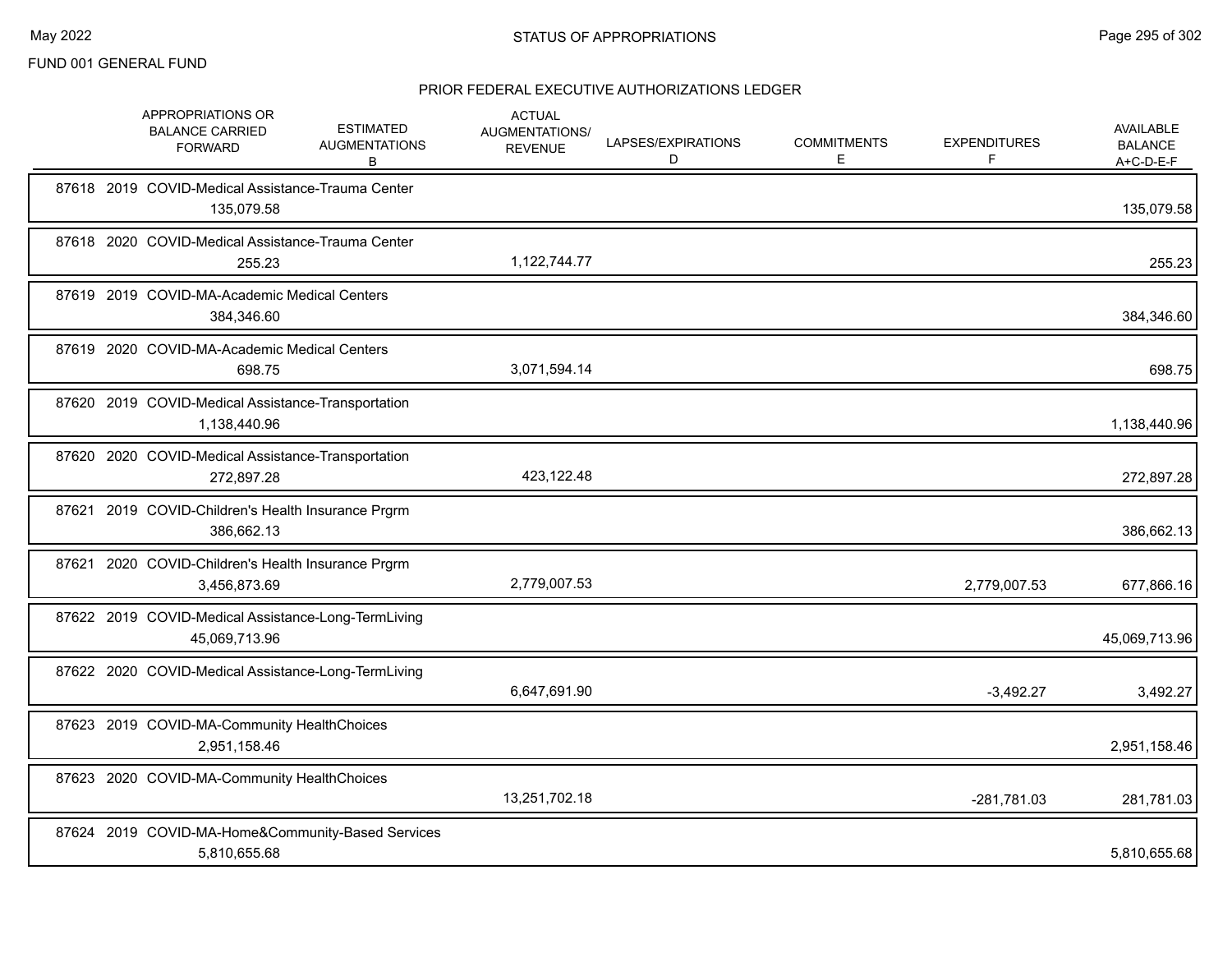| APPROPRIATIONS OR<br><b>BALANCE CARRIED</b><br><b>FORWARD</b>    | <b>ESTIMATED</b><br><b>AUGMENTATIONS</b><br>B | <b>ACTUAL</b><br>AUGMENTATIONS/<br><b>REVENUE</b> | LAPSES/EXPIRATIONS<br>D | <b>COMMITMENTS</b><br>Е | <b>EXPENDITURES</b><br>F | <b>AVAILABLE</b><br><b>BALANCE</b><br>$A+C-D-E-F$ |
|------------------------------------------------------------------|-----------------------------------------------|---------------------------------------------------|-------------------------|-------------------------|--------------------------|---------------------------------------------------|
| 87625 2020 COVID-MA-Long-Term Care Managed Care<br>134,174.60    |                                               | $-14,561.93$                                      |                         |                         |                          | 134,174.60                                        |
| 87626 2019 COVID-MA-Services to Persons w/Disab<br>3,516,018.33  |                                               |                                                   |                         |                         |                          | 3,516,018.33                                      |
| 87627 2019 COVID-Medical Assistance-Attendant Care<br>637,133.29 |                                               |                                                   |                         |                         |                          | 637,133.29                                        |
| 87628 2019 COVID-MA-Community ID Services<br>51,977.86           |                                               | $-38.11$                                          |                         |                         | $-38.11$                 | 52,015.97                                         |
| 87628 2020 COVID-MA-Community ID Services<br>562,460.00          |                                               | 472.233.22                                        |                         |                         | 137,482.99               | 424,977.01                                        |
| 87629 2019 COVID-Medical Assistance-ID/ICF<br>1,512,781.33       |                                               |                                                   |                         |                         |                          | 1,512,781.33                                      |
| 87629 2020 COVID-Medical Assistance-ID/ICF<br>1,593,563.81       |                                               | 6,082,628.25                                      |                         |                         | 439,720.27               | 1,153,843.54                                      |
| 87630 2020 COVID-MA-Community ID Waiver Program<br>5,724,061.85  |                                               | 52, 128, 725. 11                                  |                         |                         | 3,561,329.74             | 2,162,732.11                                      |
| 87631 2019 COVID-MA-Autism Intervention Services<br>46,296.32    |                                               |                                                   |                         |                         |                          | 46,296.32                                         |
| 87631 2020 COVID-MA-Autism Intervention Services<br>134,275.28   |                                               | 738,853.22                                        |                         |                         | 133,815.71               | 459.57                                            |
| 87632 2019 COVID-Child Welfare Services<br>389.00                |                                               |                                                   |                         |                         |                          | 389.00                                            |
| 87633 2019 COVID-CCDFBG-Child Care Services<br>3,609,400.00      |                                               | $-1,610,140.00$                                   |                         | 32,665.93               | 204,860.00               | 3,371,874.07                                      |
| 87633 2020 COVID-CCDFBG-Child Care Services<br>550, 167, 177.00  |                                               | 141,388,079.21                                    |                         | 532,393.00              | 151,557,329.21           | 398,077,454.79                                    |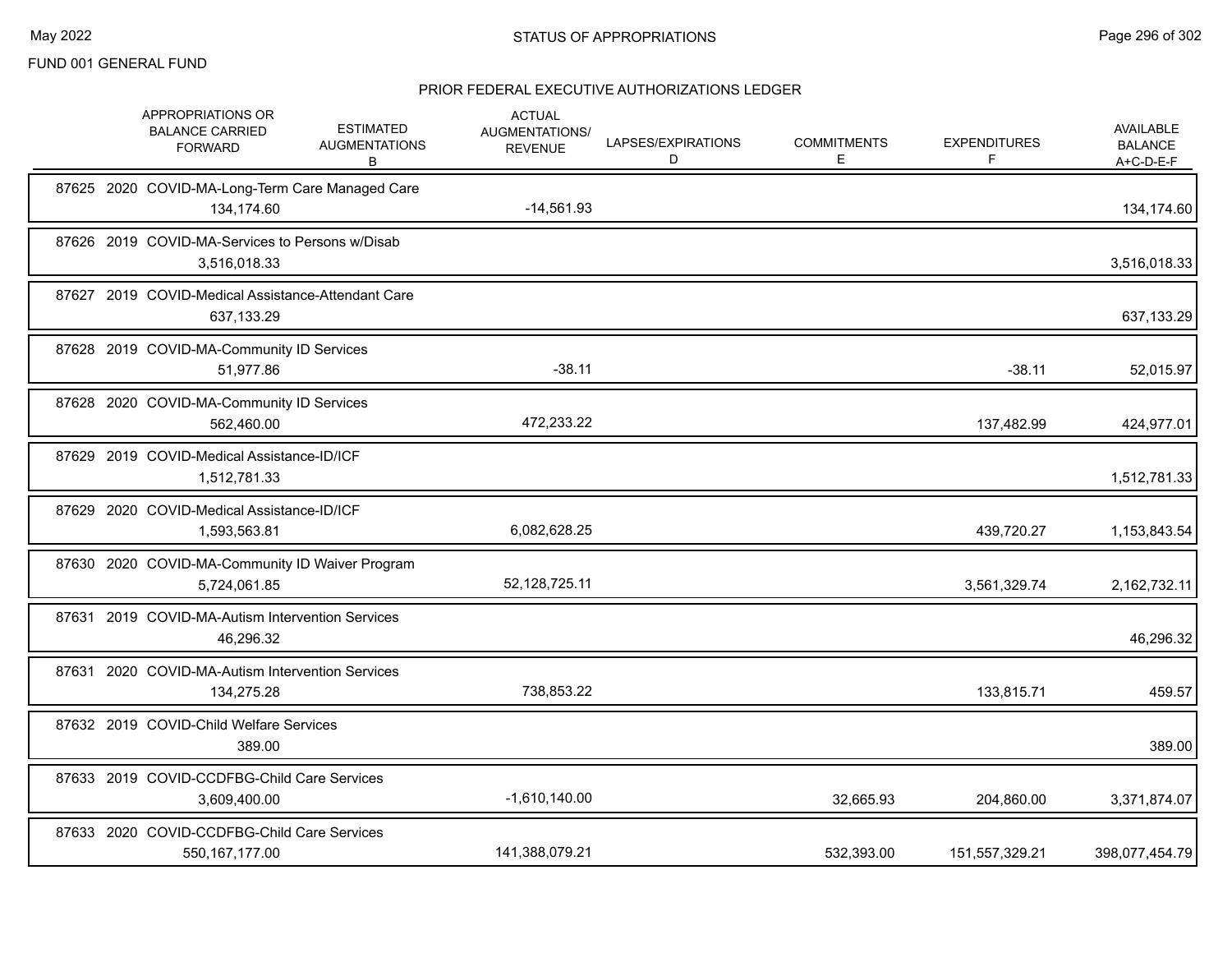|  | APPROPRIATIONS OR<br><b>BALANCE CARRIED</b><br><b>FORWARD</b>      | <b>ESTIMATED</b><br><b>AUGMENTATIONS</b><br>B | <b>ACTUAL</b><br>AUGMENTATIONS/<br><b>REVENUE</b> | LAPSES/EXPIRATIONS<br>D | <b>COMMITMENTS</b><br>E | <b>EXPENDITURES</b><br>F | <b>AVAILABLE</b><br><b>BALANCE</b><br>A+C-D-E-F |
|--|--------------------------------------------------------------------|-----------------------------------------------|---------------------------------------------------|-------------------------|-------------------------|--------------------------|-------------------------------------------------|
|  | 87636 2019 COVID-MA-Nurse Family Partnership<br>20,506.00          |                                               |                                                   |                         |                         |                          | 20,506.00                                       |
|  | 87636 2020 COVID-MA-Nurse Family Partnership<br>7,070.24           |                                               | 25,877.92                                         |                         |                         | 7,070.24                 |                                                 |
|  | 87637 2019 COVID-MA-Early Intervention<br>199,637.04               |                                               | $-487.70$                                         |                         |                         | $-487.70$                | 200,124.74                                      |
|  | 87637 2020 COVID-MA-Early Intervention<br>267,574.51               |                                               | 1,467,718.91                                      |                         |                         | 168,273.06               | 99,301.45                                       |
|  | 87638 2019 COVID-FamilyViolence PreventionServices<br>599,885.94   |                                               | 599,113.25                                        |                         |                         | 599,113.25               | 772.69                                          |
|  | 87638 2020 COVID-FamilyViolence PreventionServices<br>4,507,000.00 |                                               | 293,551.47                                        |                         | 4,212,719.53            | 293,551.47               | 729.00                                          |
|  | 87654 2019 COVID-Child Welfare-Title IV-E<br>10,425,578.27         |                                               | 198,041.43                                        |                         |                         | 190,319.09               | 10,235,259.18                                   |
|  | 87654 2020 COVID-Child Welfare-Title IV-E<br>6,016,418.25          |                                               | 7,638,631.93                                      |                         |                         | 6,010,286.83             | 6,131.42                                        |
|  | 87672 2019 COVID-PA Disaster Relief (F)<br>22,076,849.09           |                                               |                                                   |                         |                         | 525,594.82               | 21,551,254.27                                   |
|  | 87688 2019 COVID-RefugeesPersonsSeekingAsylumSclSvc<br>421,000.00  |                                               |                                                   |                         |                         |                          | 421,000.00                                      |
|  | 87711 2019 COVID-RF Long Term Living<br>-18,934,365.42             |                                               | -19,087,865.74                                    |                         |                         | -19,499,371.32           | 565,005.90                                      |
|  | 87712 2019 COVID-RF Community HealthChoices<br>-226,838.29         |                                               | -226,838.29                                       |                         |                         | -226,838.29              |                                                 |
|  | 87713 2019 COVID-RF Long-Term Care Managed Care<br>$-64,764.34$    |                                               | $-64,764.34$                                      |                         |                         | $-64,764.34$             |                                                 |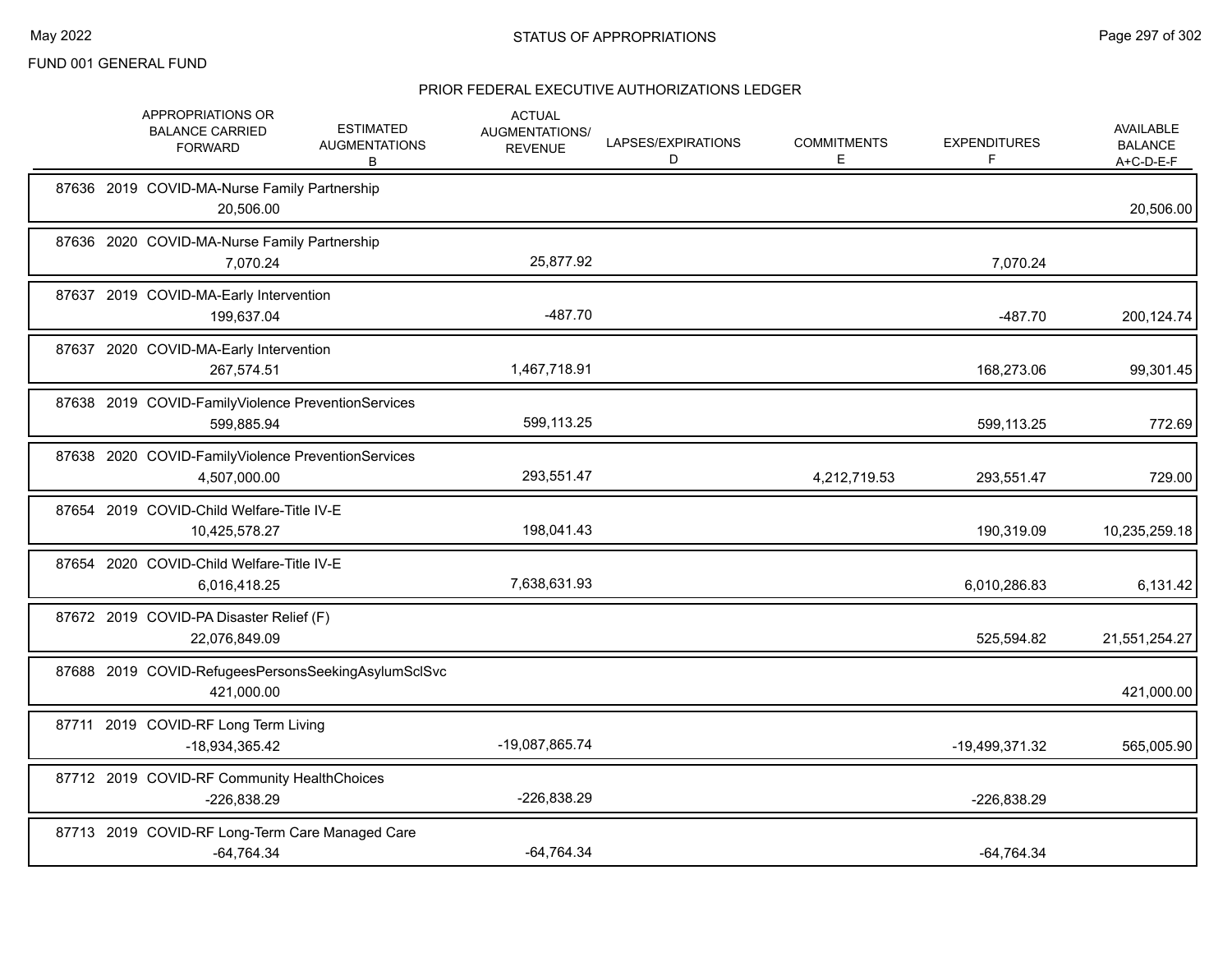|                                 | APPROPRIATIONS OR<br><b>BALANCE CARRIED</b><br><b>FORWARD</b>     | <b>ESTIMATED</b><br><b>AUGMENTATIONS</b><br>В | <b>ACTUAL</b><br>AUGMENTATIONS/<br><b>REVENUE</b> | LAPSES/EXPIRATIONS<br>D | <b>COMMITMENTS</b><br>E | <b>EXPENDITURES</b><br>F | <b>AVAILABLE</b><br><b>BALANCE</b><br>A+C-D-E-F |
|---------------------------------|-------------------------------------------------------------------|-----------------------------------------------|---------------------------------------------------|-------------------------|-------------------------|--------------------------|-------------------------------------------------|
|                                 | 87714 2019 COVID-RF ID Community Waiver Program<br>$-405, 110.05$ |                                               | -470,920.17                                       |                         |                         | $-714, 121.84$           | 309,011.79                                      |
|                                 | 87717 2019 COVID-RF Domestic Violence Programs<br>$-15,000.00$    |                                               | $-15,000.00$                                      |                         |                         | $-15,000.00$             |                                                 |
|                                 | 87718 2019 COVID-RF Homeless Assistance Services<br>-422,519.00   |                                               | -422,519.00                                       |                         |                         | $-422,519.00$            |                                                 |
| <b>DEPT TOTAL</b>               |                                                                   |                                               |                                                   |                         |                         |                          |                                                 |
|                                 | 1,223,904,224.10                                                  |                                               | 689,923,665.16                                    |                         | 21,046,198.41           | 437,984,490.01           | 764,873,535.68                                  |
| <b>BA 19 - State Department</b> | <b>GENERAL GOVERNMENT</b>                                         |                                               |                                                   |                         |                         |                          |                                                 |
|                                 | 80566 2020 Occupational Licensing Assessment<br>193,948.87        |                                               | 6,020.28                                          |                         |                         | 6,020.28                 | 187,928.59                                      |
|                                 | 87641 2019 COVID-Election Security<br>2,366,054.42                |                                               |                                                   |                         |                         |                          | 2,366,054.42                                    |
| <b>DEPT TOTAL</b>               | 2,560,003.29                                                      |                                               | 6,020.28                                          |                         |                         | 6,020.28                 | 2,553,983.01                                    |
| <b>BA 20 - State Police</b>     | <b>GENERAL GOVERNMENT</b>                                         |                                               |                                                   |                         |                         |                          |                                                 |
|                                 | 80463 2019 Law Enforcements Projects<br>2,637,989.96              |                                               | 104,323.00                                        |                         |                         |                          | 2,637,989.96                                    |
|                                 | 80463 2020 Law Enforcements Projects<br>4,104,940.22              |                                               | 1,556,002.43                                      |                         | 428,000.00              | 672,007.18               | 3,004,933.04                                    |
|                                 | 80574 2019 PA State Opioid Response (SOR)<br>168,416.55           |                                               |                                                   |                         |                         |                          | 168,416.55                                      |
|                                 | 82235 2019 Law Enforcement Preparedness<br>227.17                 |                                               |                                                   |                         | 227.17                  |                          |                                                 |
|                                 | 82235 2020 Law Enforcement Preparedness<br>1,953,651.19           |                                               | 2,099,010.21                                      |                         |                         | 373,802.40               | 1,579,848.79                                    |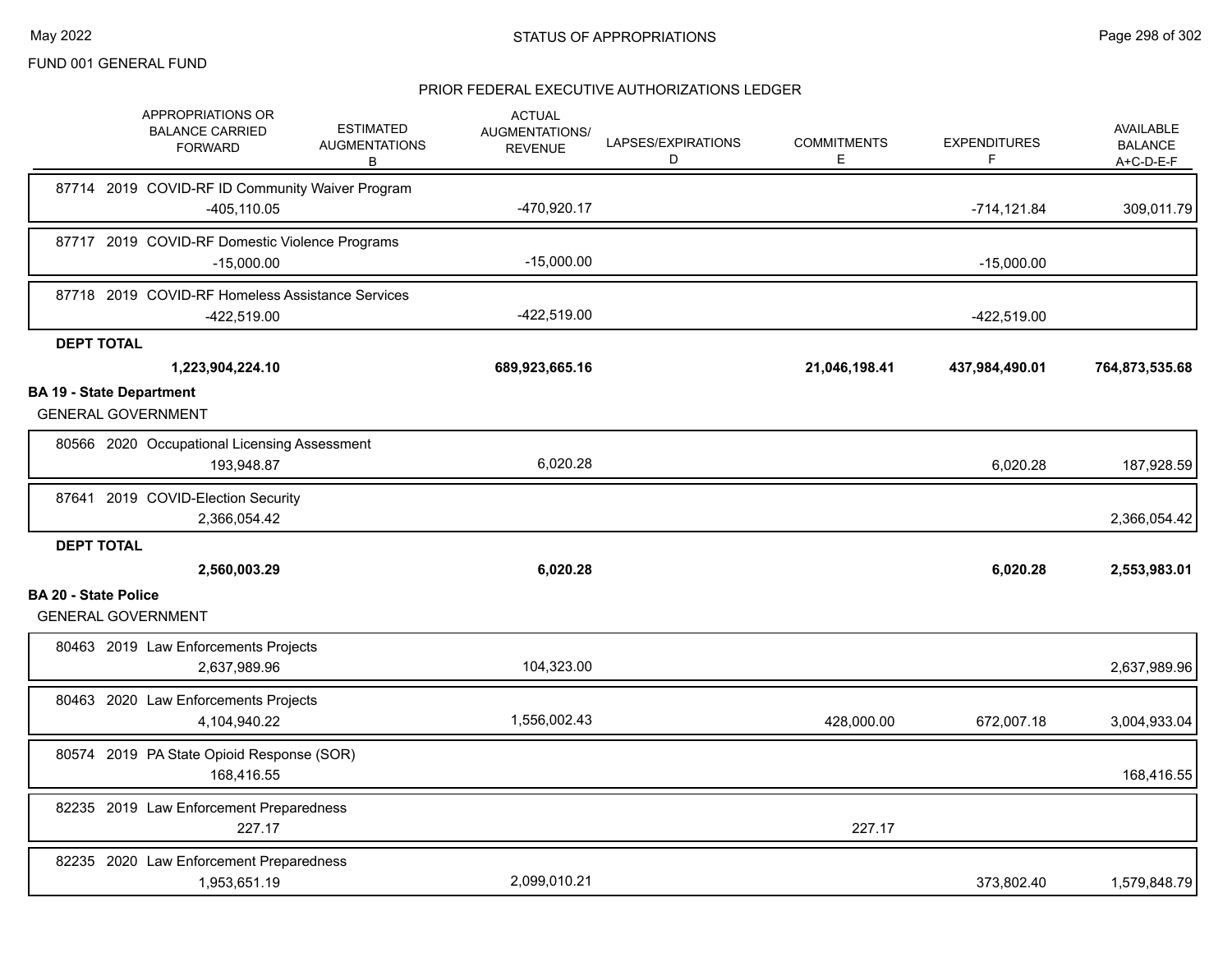|                               | APPROPRIATIONS OR<br><b>BALANCE CARRIED</b><br><b>FORWARD</b>                  | <b>ESTIMATED</b><br><b>AUGMENTATIONS</b><br>В | <b>ACTUAL</b><br>AUGMENTATIONS/<br><b>REVENUE</b> | LAPSES/EXPIRATIONS<br>D | <b>COMMITMENTS</b><br>E | <b>EXPENDITURES</b><br>F | AVAILABLE<br><b>BALANCE</b><br>A+C-D-E-F |
|-------------------------------|--------------------------------------------------------------------------------|-----------------------------------------------|---------------------------------------------------|-------------------------|-------------------------|--------------------------|------------------------------------------|
|                               | 82340 2019 Homeland Security Grants<br>2,756,505.34                            |                                               |                                                   |                         |                         |                          | 2,756,505.34                             |
|                               | 82340 2020 Homeland Security Grants<br>3,779,736.57                            |                                               | 366,138.83                                        |                         | 72,705.80               | 210,963.00               | 3,496,067.77                             |
|                               | 82825 2019 Office of Homeland Security<br>1,052,777.10                         |                                               | 359.76                                            |                         |                         | 359.76                   | 1,052,417.34                             |
|                               | 82825 2020 Office of Homeland Security<br>1,217,667.61                         |                                               | 92,297.79                                         |                         |                         | 74,471.98                | 1,143,195.63                             |
|                               | 87403 2020 COVID-Emergency Supplemental Funding<br>822,876.00                  |                                               |                                                   |                         |                         |                          | 822,876.00                               |
| <b>DEPT TOTAL</b>             | 18,494,787.71                                                                  |                                               | 4,218,132.02                                      |                         | 500,932.97              | 1,331,604.32             | 16,662,250.42                            |
| <b>BA 78 - Transportation</b> | <b>GRANTS AND SUBSIDIES</b>                                                    |                                               |                                                   |                         |                         |                          |                                          |
|                               | 87412 2020 COVID-FTA-Enhanced Mobility<br>4,580,000.00                         |                                               |                                                   |                         |                         |                          | 4,580,000.00                             |
|                               | 87684 2019 COVID-FTA-Non-Urbanized Formula<br>44,945,963.00                    |                                               | 12,637,222.00                                     |                         | 7,594,577.00            | 20,656,605.00            | 16,694,781.00                            |
|                               | 87684 2020 COVID-FTA-Non-Urbanized Formula<br>5.426.000.00                     |                                               |                                                   |                         |                         |                          | 5,426,000.00                             |
|                               | 87685 2020 COVID-FTA-KeystoneCorridorEquipmnt&Purch<br>92,929,000.00           |                                               |                                                   |                         |                         |                          | 92,929,000.00                            |
| <b>DEPT TOTAL</b>             |                                                                                |                                               |                                                   |                         |                         |                          |                                          |
|                               | 147,880,963.00                                                                 |                                               | 12,637,222.00                                     |                         | 7,594,577.00            | 20,656,605.00            | 119,629,781.00                           |
|                               | <b>BA 45 - Legislative Misc &amp; Commissions</b><br><b>GENERAL GOVERNMENT</b> |                                               |                                                   |                         |                         |                          |                                          |
|                               | 80362 2017 JAG-Consolidated Project Grants<br>1,280,000.00                     |                                               |                                                   |                         |                         |                          | 1,280,000.00                             |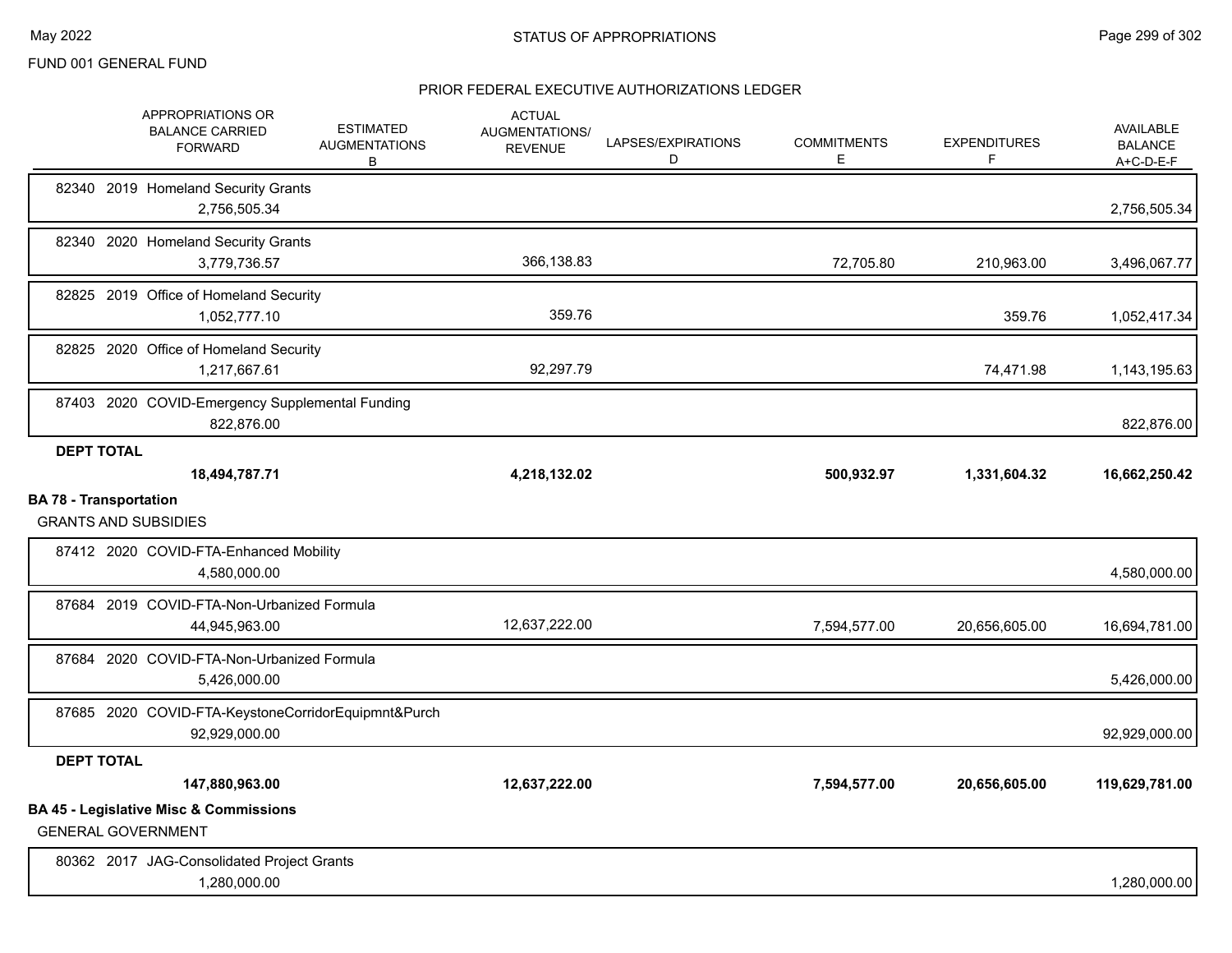|                              | APPROPRIATIONS OR<br><b>BALANCE CARRIED</b><br><b>FORWARD</b>         | <b>ESTIMATED</b><br><b>AUGMENTATIONS</b><br>в | <b>ACTUAL</b><br>AUGMENTATIONS/<br><b>REVENUE</b> | LAPSES/EXPIRATIONS<br>D | <b>COMMITMENTS</b><br>Е | <b>EXPENDITURES</b><br>F | AVAILABLE<br><b>BALANCE</b><br>$A+C-D-E-F$ |
|------------------------------|-----------------------------------------------------------------------|-----------------------------------------------|---------------------------------------------------|-------------------------|-------------------------|--------------------------|--------------------------------------------|
| <b>DEPT TOTAL</b>            |                                                                       |                                               |                                                   |                         |                         |                          |                                            |
|                              | 1,280,000.00                                                          |                                               |                                                   |                         |                         |                          | 1,280,000.00                               |
| <b>BA 51 - Supreme Court</b> |                                                                       |                                               |                                                   |                         |                         |                          |                                            |
| <b>GENERAL GOVERNMENT</b>    |                                                                       |                                               |                                                   |                         |                         |                          |                                            |
|                              | 80400 2019 STOP Violence Against Women<br>4,279.82                    |                                               |                                                   |                         |                         | 4,279.82                 |                                            |
|                              | 80400 2020 STOP Violence Against Women<br>268,000.00                  |                                               |                                                   |                         |                         | 190,081.29               | 77,918.71                                  |
|                              | 82585 2020 Veteran's Treatment Court Strategic Planning<br>100,000.00 |                                               |                                                   |                         |                         |                          | 100,000.00                                 |
| 87404                        | 2020 COVID-Emergency Supplemental Funding<br>1,279,417.61             |                                               | 1,319,699.63                                      |                         |                         | 1,279,417.61             |                                            |
| <b>DEPT TOTAL</b>            |                                                                       |                                               |                                                   |                         |                         |                          |                                            |
|                              | 1,651,697.43                                                          |                                               | 1,319,699.63                                      |                         |                         | 1,473,778.72             | 177,918.71                                 |
| <b>GRANTS AND SUBSIDIES</b>  | <b>BA 94 - PA Housing Finance Agency</b>                              |                                               |                                                   |                         |                         |                          |                                            |
|                              | 87740 2019 COVID-RF Mortgage & Rental Assistance<br>$-8,840.00$       |                                               | $-8,840.00$                                       |                         |                         | $-8,840.00$              |                                            |
| <b>DEPT TOTAL</b>            |                                                                       |                                               |                                                   |                         |                         |                          |                                            |
|                              | $-8,840.00$                                                           |                                               | $-8,840.00$                                       |                         |                         | $-8,840.00$              |                                            |
| <b>LEDGER TOTAL</b>          |                                                                       |                                               |                                                   |                         |                         |                          |                                            |
|                              | 9,123,976,163.69                                                      |                                               | -2,563,246,253.94                                 |                         | 1,720,416,335.52        | 2,618,123,304.23         | 4,785,436,523.94                           |
|                              | TOTAL TOTAL ALL PRIOR FEDERAL LEDGERS                                 |                                               |                                                   |                         |                         |                          |                                            |
|                              | 14,219,800,301.99                                                     |                                               | -1,444,128,992.49                                 |                         | 1,795,066,502.12        | 3,376,075,019.07         | 9,048,658,780.80                           |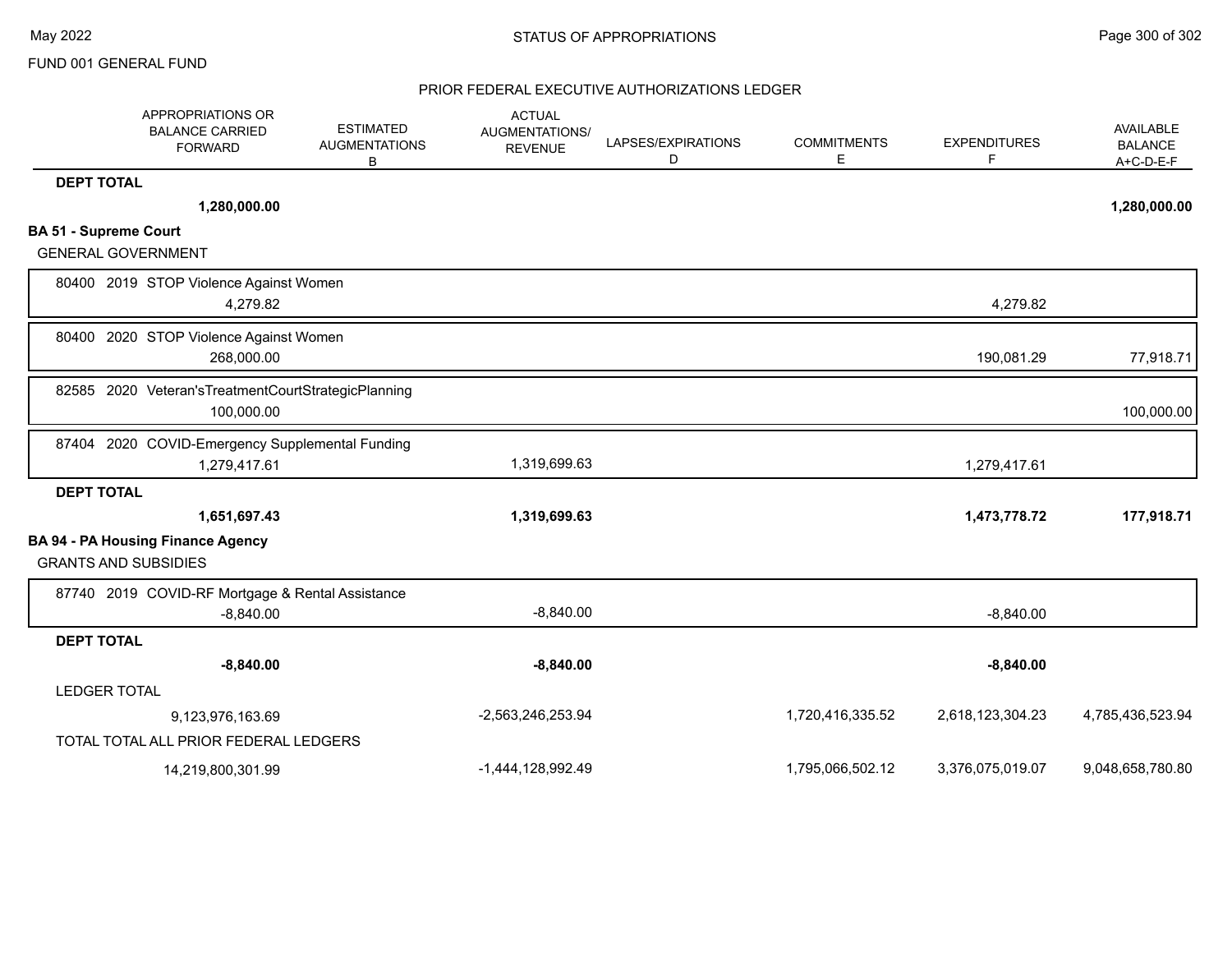# FEDERAL RESTRICTED RECEIPTS LEDGER

|                                                         | APPROPRIATIONS OR<br><b>BALANCE CARRIED</b><br><b>FORWARD</b>         | <b>ESTIMATED</b><br><b>AUGMENTATIONS</b><br>B | <b>ACTUAL</b><br>AUGMENTATIONS/<br><b>REVENUE</b> | LAPSES/EXPIRATIONS<br>D | <b>COMMITMENTS</b><br>E | <b>EXPENDITURES</b><br>F | <b>AVAILABLE</b><br><b>BALANCE</b><br>$A+C-D-E-F$ |
|---------------------------------------------------------|-----------------------------------------------------------------------|-----------------------------------------------|---------------------------------------------------|-------------------------|-------------------------|--------------------------|---------------------------------------------------|
| <b>BA 81 - Executive Offices</b>                        |                                                                       |                                               |                                                   |                         |                         |                          |                                                   |
| <b>GRANTS AND SUBSIDIES</b>                             |                                                                       |                                               |                                                   |                         |                         |                          |                                                   |
|                                                         | 49148 2021 Justice Assistance Grant<br>20,211,698.53                  |                                               | 912,363.58                                        |                         |                         |                          | 21,124,062.11                                     |
|                                                         | 49159 2021 Medicare Part D - Retiree Health<br>1,060,975.55           |                                               | $-1,060,975.55$                                   |                         |                         |                          |                                                   |
| <b>DEPT TOTAL</b>                                       |                                                                       |                                               |                                                   |                         |                         |                          |                                                   |
|                                                         | 21,272,674.08                                                         |                                               | $-148,611.97$                                     |                         |                         |                          | 21,124,062.11                                     |
| <b>GRANTS AND SUBSIDIES</b>                             | <b>BA 38 - Conservation &amp; Natural Resourc</b>                     |                                               |                                                   |                         |                         |                          |                                                   |
|                                                         | 49101 2021 Federal Land & Water Conservation Fd Act<br>3,637.00       |                                               | $-3,637.00$                                       |                         |                         |                          |                                                   |
|                                                         | 49103 2021 Federal Aid to Volunteer Fire Companies<br>2,830.67        |                                               | $-2,830.67$                                       |                         |                         |                          |                                                   |
|                                                         | 49105 2021 National Forest Reserve Allotment                          |                                               | 2,885,492.54                                      |                         |                         | 2,885,492.54             |                                                   |
| <b>DEPT TOTAL</b>                                       |                                                                       |                                               |                                                   |                         |                         |                          |                                                   |
|                                                         | 6,467.67                                                              |                                               | 2,879,024.87                                      |                         |                         | 2,885,492.54             |                                                   |
| <b>GRANTS AND SUBSIDIES</b>                             | <b>BA 74 - Drug and Alcohol Programs</b>                              |                                               |                                                   |                         |                         |                          |                                                   |
|                                                         | 49218 2021 SHARE Loan Program<br>212,647.49                           |                                               | 168.95                                            |                         |                         |                          | 212,816.44                                        |
| <b>DEPT TOTAL</b>                                       |                                                                       |                                               |                                                   |                         |                         |                          |                                                   |
|                                                         | 212,647.49                                                            |                                               | 168.95                                            |                         |                         |                          | 212,816.44                                        |
| <b>BA 16 - Education</b><br><b>GRANTS AND SUBSIDIES</b> |                                                                       |                                               |                                                   |                         |                         |                          |                                                   |
|                                                         | 49017 2021 Medical Assistance Reimbursement - LEA's<br>210,500,524.32 |                                               | 158,583,698.52                                    |                         | 251,816,443.16          | 105,704,073.92           | 11,563,705.76                                     |